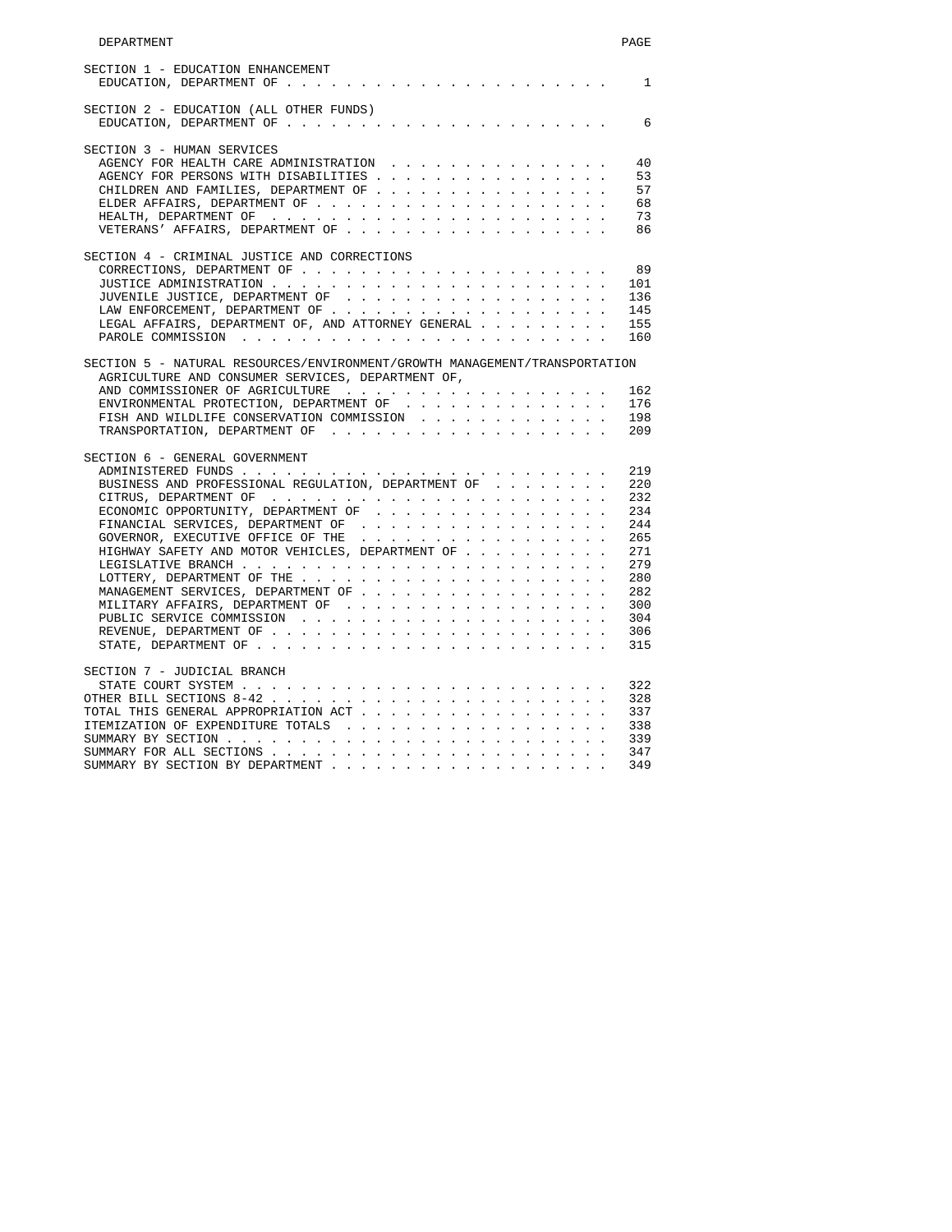#### A bill to be entitled

 An act making appropriations; providing moneys for the annual period beginning July 1, 2013, and ending June 30, 2014, to pay salaries, and other expenses, capital outlay - buildings, and other improvements, and for other specified purposes of the various agencies of State government; providing an effective date.

Be It Enacted by the Legislature of the State of Florida:

 The moneys contained herein are appropriated from the named funds for Fiscal Year 2013-14 to the State agency indicated, as the amounts to be used to pay the salaries, other operational expenditures, and fixed capital outlay of the named agencies, and are in lieu of all moneys appropriated for these purposes in other sections of the Florida Statutes.

SECTION 1 - EDUCATION ENHANCEMENT "LOTTERY" TRUST FUND

 The moneys contained herein are appropriated from the Education Enhancement "Lottery" Trust Fund to the state agencies indicated.

### EDUCATION, DEPARTMENT OF

 Funds provided in sections 1 and 2 of this act as Grants and Aids-Special Categories or as Grants and Aids-Aid to Local Governments may be advanced quarterly throughout the fiscal year based on projects, grants, contracts, and allocation conference documents. Of the funds provided in Specific Appropriations 4, 5, 6, 60, 62, 63 through 71, and 152, 60 percent shall be released at the beginning of the first quarter and the balance at the beginning of the third quarter.

PROGRAM: EDUCATION - FIXED CAPITAL OUTLAY

1 FIXED CAPITAL OUTLAY CLASSROOMS FIRST AND 1997 SCHOOL CAPITAL OUTLAY BOND PROGRAMS - OPERATING FUNDS AND DEBT SERVICE FROM EDUCATIONAL ENHANCEMENT TRUST FUND . . . . . . . . . . . . . . . 156,011,800

 Funds in Specific Appropriation 1 are for the cash and debt service requirements of the Classrooms First and 1997 School Capital Outlay Bond programs established in Chapter 97-384, Laws of Florida.

 Funds in Specific Appropriation 1 shall be transferred using nonoperating budget authority into the Lottery Capital Outlay and Debt Service Trust Fund, pursuant to section 1013.71, Florida Statutes, for the payment of debt service and projects. There is appropriated from the Lottery Capital Outlay and Debt Service Trust Fund, an amount sufficient to enable the payment of debt service and projects resulting from these transfers.

 2 FIXED CAPITAL OUTLAY DEBT SERVICE - CLASS SIZE REDUCTION LOTTERY CAPITAL OUTLAY PROGRAM FROM EDUCATIONAL ENHANCEMENT TRUST<br>FUND FUND . . . . . . . . . . . . . . . 153,806,900

 Funds in Specific Appropriation 2 shall be transferred using nonoperating budget authority into the Lottery Capital Outlay and Debt Service Trust Fund, pursuant to section 1013.71, Florida Statutes, for the payment of debt service. There is appropriated from the Lottery Capital Outlay and Debt Service Trust Fund, an amount sufficient to enable the payment of debt service resulting from these transfers.

 Funds in Specific Appropriation 2 are for Fiscal Year 2013-14 debt service on all bonds authorized pursuant to section 1013.737, Florida Statutes, including any other continuing payments necessary or incidental to the repayment of the bonds. These funds may be used to refinance any or all bond series if it is in the best interest of the state as determined by the Division of Bond Finance.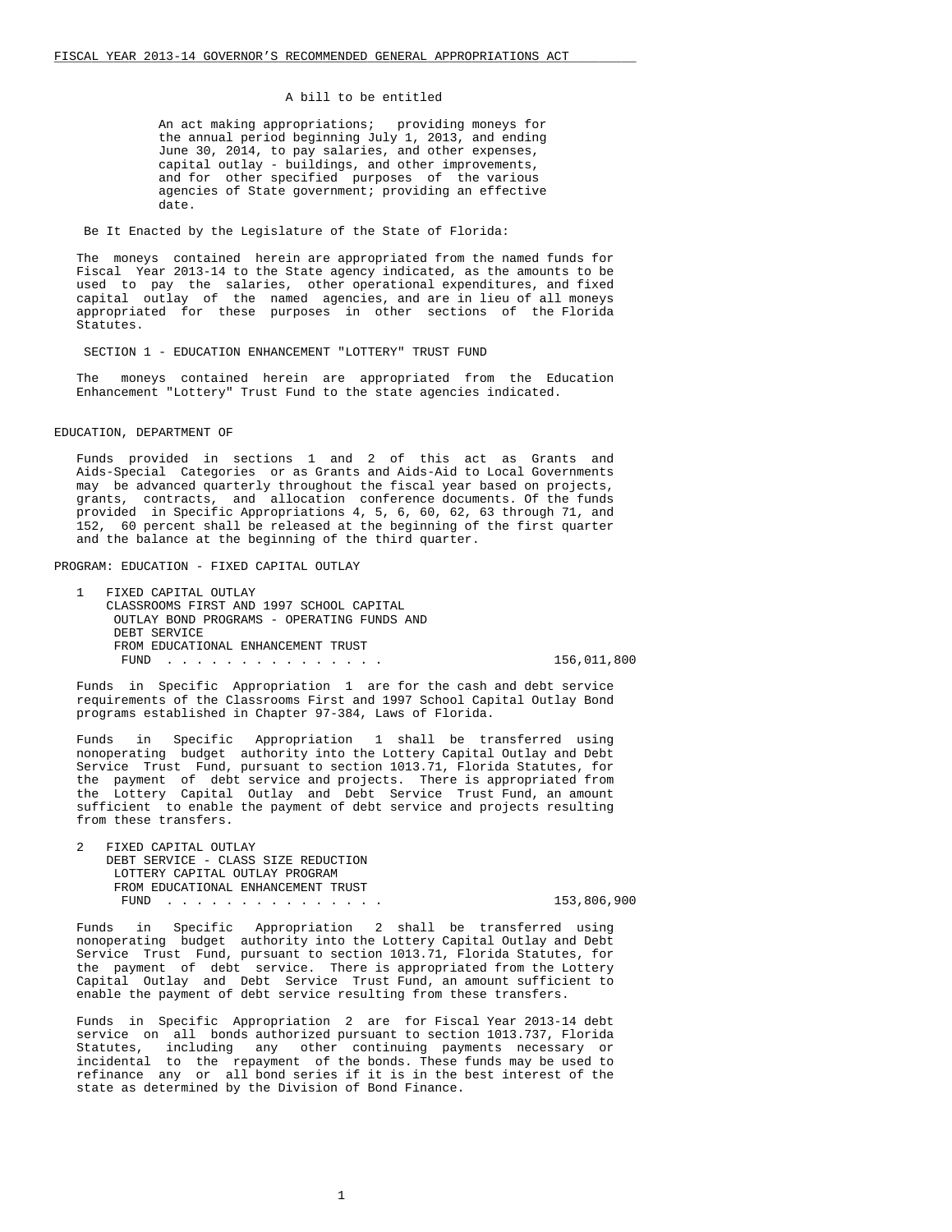SECTION 1 - EDUCATION ENHANCEMENT

| 3    | FIXED CAPITAL OUTLAY<br>EDUCATIONAL FACILITIES<br>FROM EDUCATIONAL ENHANCEMENT TRUST                                                                                                                                                                                                                                                                                                                                                                                                                                                                                                                |             |
|------|-----------------------------------------------------------------------------------------------------------------------------------------------------------------------------------------------------------------------------------------------------------------------------------------------------------------------------------------------------------------------------------------------------------------------------------------------------------------------------------------------------------------------------------------------------------------------------------------------------|-------------|
|      | FUND                                                                                                                                                                                                                                                                                                                                                                                                                                                                                                                                                                                                | 9,900,000   |
|      | TOTAL: PROGRAM: EDUCATION - FIXED CAPITAL OUTLAY<br>FROM TRUST FUNDS                                                                                                                                                                                                                                                                                                                                                                                                                                                                                                                                | 319,718,700 |
|      | TOTAL ALL FUNDS                                                                                                                                                                                                                                                                                                                                                                                                                                                                                                                                                                                     | 319,718,700 |
|      | OFFICE OF STUDENT FINANCIAL ASSISTANCE                                                                                                                                                                                                                                                                                                                                                                                                                                                                                                                                                              |             |
|      | PROGRAM: STUDENT FINANCIAL AID PROGRAM - STATE                                                                                                                                                                                                                                                                                                                                                                                                                                                                                                                                                      |             |
| 4    | SPECIAL CATEGORIES<br>GRANTS AND AIDS - FLORIDA'S BRIGHT FUTURES<br>SCHOLARSHIP PROGRAM                                                                                                                                                                                                                                                                                                                                                                                                                                                                                                             |             |
|      | FROM EDUCATIONAL ENHANCEMENT TRUST<br>FUND $\cdots$                                                                                                                                                                                                                                                                                                                                                                                                                                                                                                                                                 | 302,408,935 |
| From | the funds in Specific Appropriation 4, the Bright Futures<br>per credit hour or credit hour equivalent for the 2013-14<br>award<br>academic year shall be as follows:                                                                                                                                                                                                                                                                                                                                                                                                                               |             |
|      | Academic Scholars                                                                                                                                                                                                                                                                                                                                                                                                                                                                                                                                                                                   |             |
|      | Upper-Division Programs at Florida Colleges\$69                                                                                                                                                                                                                                                                                                                                                                                                                                                                                                                                                     |             |
|      | Medallion Scholars                                                                                                                                                                                                                                                                                                                                                                                                                                                                                                                                                                                  |             |
|      | Upper-Division Programs at Florida Colleges\$51<br>Career/Technical Centers\$38                                                                                                                                                                                                                                                                                                                                                                                                                                                                                                                     |             |
|      | Gold Seal Vocational Scholars                                                                                                                                                                                                                                                                                                                                                                                                                                                                                                                                                                       |             |
|      | Career Certificate Program\$38<br>Applied Technology Diploma Program\$38<br>Technical Degree Education Program\$47                                                                                                                                                                                                                                                                                                                                                                                                                                                                                  |             |
|      | The additional stipend for Top Scholars shall be \$43 per credit hour.                                                                                                                                                                                                                                                                                                                                                                                                                                                                                                                              |             |
| 5    | SPECIAL CATEGORIES<br>FIRST GENERATION IN COLLEGE MATCHING GRANT<br>PROGRAM                                                                                                                                                                                                                                                                                                                                                                                                                                                                                                                         |             |
|      | FROM EDUCATIONAL ENHANCEMENT TRUST<br>FUND                                                                                                                                                                                                                                                                                                                                                                                                                                                                                                                                                          | 5,308,663   |
|      | From the funds provided in Specific Appropriation 5, \$1,327,166<br>shall be allocated to First Generation in College Matching Grant<br>Programs at Florida colleges for need based financial assistance as<br>provided in section 1009.701, Florida Statutes. If required matching<br>funds are not raised by participating Florida colleges or state<br>universities by December 1, 2013, the remaining funds shall be<br>reallocated to First Generation in College Matching Grant Programs at<br>Florida colleges or state universities that have remaining unmatched<br>private contributions. |             |
| 6    | FINANCIAL ASSISTANCE PAYMENTS                                                                                                                                                                                                                                                                                                                                                                                                                                                                                                                                                                       |             |
|      | STUDENT FINANCIAL AID<br>FROM EDUCATIONAL ENHANCEMENT TRUST                                                                                                                                                                                                                                                                                                                                                                                                                                                                                                                                         |             |
|      | FUND                                                                                                                                                                                                                                                                                                                                                                                                                                                                                                                                                                                                | 45,100,892  |

 Funds in Specific Appropriation 6 are allocated in Specific Appropriation 66. These funds are provided for Florida Student Assistance Grant (FSAG) public full-time and part-time programs.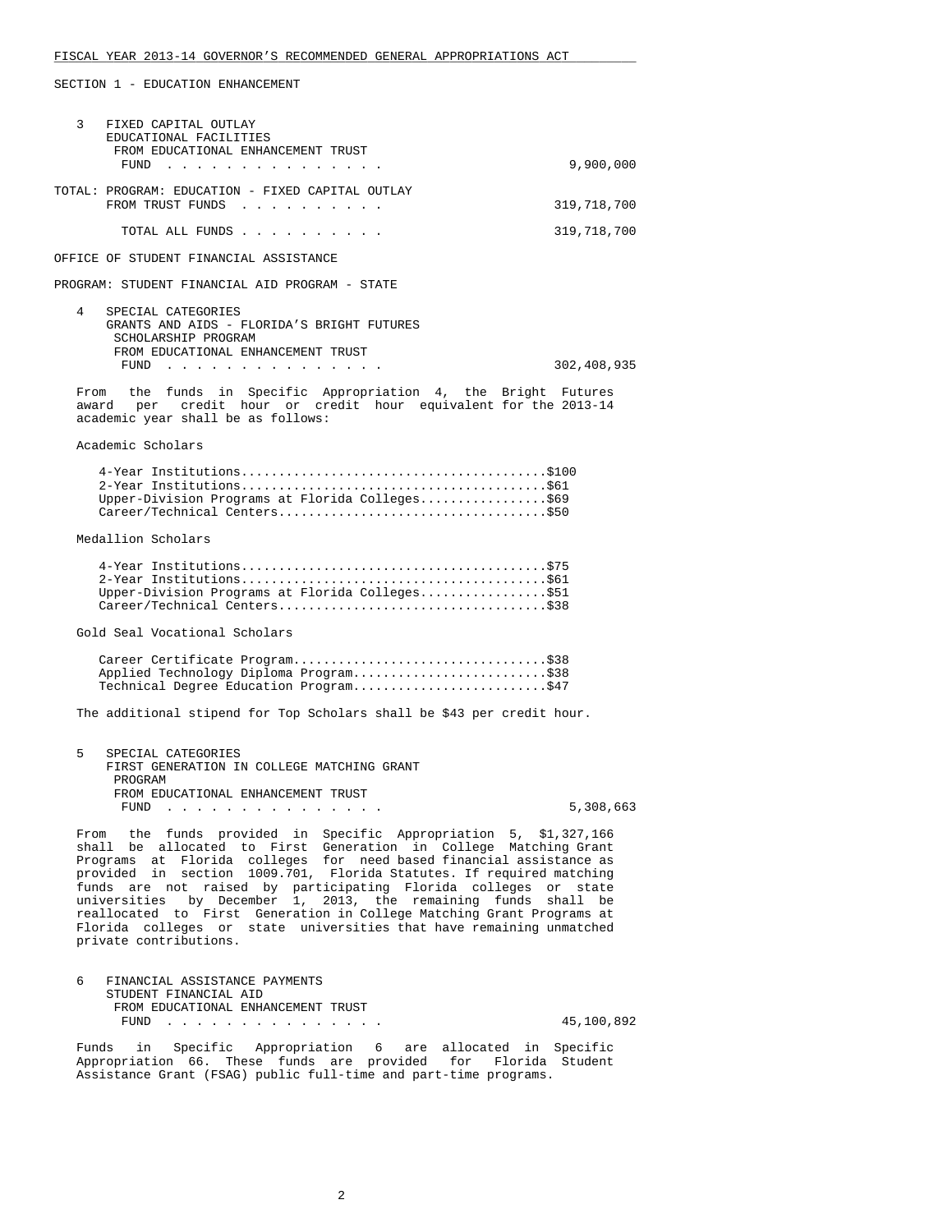SECTION 1 - EDUCATION ENHANCEMENT

| TOTAL: PROGRAM: STUDENT FINANCIAL AID PROGRAM - STATE<br>FROM TRUST FUNDS                                                               | 352,818,490 |
|-----------------------------------------------------------------------------------------------------------------------------------------|-------------|
| TOTAL ALL FUNDS                                                                                                                         | 352,818,490 |
| PUBLIC SCHOOLS, DIVISION OF                                                                                                             |             |
| PROGRAM: STATE GRANTS/K-12 PROGRAM - FEFP                                                                                               |             |
| 7<br>AID TO LOCAL GOVERNMENTS<br>GRANTS AND AIDS - FLORIDA EDUCATIONAL<br>FINANCE PROGRAM<br>FROM EDUCATIONAL ENHANCEMENT TRUST<br>FUND | 289,825,760 |
| provided in Specific Appropriation 7 are allocated in<br>Funds<br>Specific Appropriation 87.                                            |             |
| 8<br>AID TO LOCAL GOVERNMENTS<br>GRANTS AND AIDS - CLASS SIZE REDUCTION                                                                 |             |

 GRANTS AND AIDS - CLASS SIZE REDUCTION FROM EDUCATIONAL ENHANCEMENT TRUST FUND . . . . . . . . . . . . . . . 103,776,356

 Funds in Specific Appropriations 8 and 88 are provided to implement the requirements of sections 1003.03 and 1011.685, Florida Statutes. The class size reduction allocation factor for grades prekindergarten to grade 3 shall be \$1,321.29, for grades 4 to 8 shall be \$901.25, and for grades 9 to 12 shall be \$903.43. The class size reduction allocation shall be recalculated based on enrollment through the October 2013 FTE survey except as provided in section 1003.03(4), Florida Statutes. If the total class size reduction allocation is greater than the appropriation in Specific Appropriations 8 and 88, funds shall be prorated to the level of the appropriation based on each district's calculated amount. The Commissioner of Education may withhold disbursement of these funds until a district is in compliance with reporting information required for class size reduction implementation.

 9 AID TO LOCAL GOVERNMENTS GRANTS AND AIDS - DISTRICT LOTTERY AND SCHOOL RECOGNITION PROGRAM FROM EDUCATIONAL ENHANCEMENT TRUST<br>FUND . . . . . . . . . . . . . . . . FUND . . . . . . . . . . . . . . . 180,279,184

 Funds in Specific Appropriation 9 are provided for the Florida School Recognition Program to be allocated as awards of up to \$125 per student to qualified schools pursuant to section 1008.36, Florida Statutes.

 If there are funds remaining after payment to qualified schools, the balance shall be allocated to all school districts based on each district's K-12 base funding. From these funds, school districts shall allocate up to \$5 per unweighted student to be used at the discretion of the school advisory council pursuant to section 24.121(5), Florida Statutes. If funds are insufficient to provide \$5 per student, the available funds shall be prorated.

TOTAL: PROGRAM: STATE GRANTS/K-12 PROGRAM - FEFP

| FROM TRUST FUNDS |  |  |  | 573,881,300 |
|------------------|--|--|--|-------------|
| TOTAL ALL FUNDS  |  |  |  | 573,881,300 |

PROGRAM: WORKFORCE EDUCATION

| AID TO LOCAL GOVERNMENTS |                                    |            |
|--------------------------|------------------------------------|------------|
| WORKFORCE DEVELOPMENT    |                                    |            |
|                          | FROM EDUCATIONAL ENHANCEMENT TRUST |            |
|                          | FUND                               | 48,722,232 |

 Funds in Specific Appropriation 10 are allocated in Specific Appropriation 117. These funds are provided for school district workforce education programs as defined in section 1004.02(26), Florida Statutes.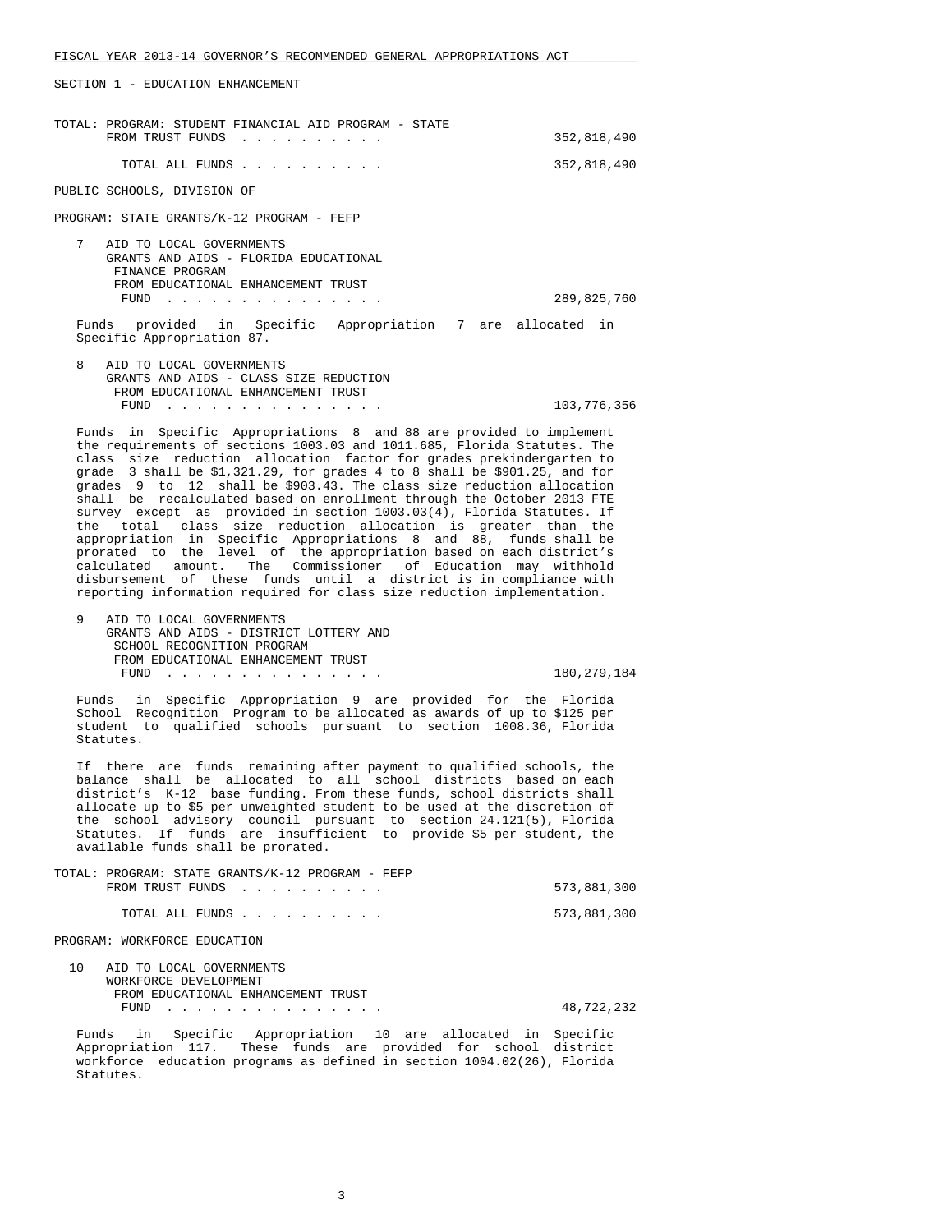SECTION 1 - EDUCATION ENHANCEMENT

FLORIDA COLLEGES, DIVISION OF

#### PROGRAM: FLORIDA COLLEGES

| 11<br>AID TO LOCAL GOVERNMENTS                                                                                          |             |
|-------------------------------------------------------------------------------------------------------------------------|-------------|
| GRANTS AND AIDS - FLORIDA COLLEGE SYSTEM                                                                                |             |
| PROGRAM FUND                                                                                                            |             |
| FROM EDUCATIONAL ENHANCEMENT TRUST                                                                                      |             |
| FUND<br>the contract of the contract of the contract of the contract of the contract of the contract of the contract of | 180,808,060 |
| in Specific Appropriations 11 shall be allocated<br>Funds<br>provided<br>as follows:                                    |             |
|                                                                                                                         | 7,470,427   |
|                                                                                                                         | 12,206,453  |
| College of Central Florida                                                                                              | 3,391,060   |
|                                                                                                                         | 1,881,940   |
|                                                                                                                         | 10,034,908  |
|                                                                                                                         | 4,322,457   |
| Florida State College at Jacksonville                                                                                   | 12,673,289  |
| Florida Keys Community College                                                                                          | 993,702     |
|                                                                                                                         | 3,648,003   |
| Hillsborough Community College                                                                                          | 8,296,094   |
|                                                                                                                         | 7,594,394   |
|                                                                                                                         | 2, 115, 297 |
| Lake Sumter Community College                                                                                           | 1,879,273   |
| State College of Florida, Manatee-Sarasota                                                                              | 3,682,328   |
|                                                                                                                         | 28,582,390  |
| North Florida Community College                                                                                         | 1,058,320   |
| Northwest Florida State College                                                                                         | 3, 131, 474 |
|                                                                                                                         | 8,766,622   |
| Pasco-Hernando Community College                                                                                        | 3,356,106   |
|                                                                                                                         | 5,714,032   |
|                                                                                                                         | 4,736,235   |
| Saint Johns River State College                                                                                         | 2,847,061   |
|                                                                                                                         | 10,870,305  |
|                                                                                                                         | 5,871,305   |
| Seminole State College of Florida                                                                                       | 6,384,608   |
|                                                                                                                         | 2,604,754   |
| Tallahassee Community College                                                                                           | 4,834,137   |
|                                                                                                                         | 11,861,086  |

UNIVERSITIES, DIVISION OF

PROGRAM: EDUCATIONAL AND GENERAL ACTIVITIES

 Funds in Specific Appropriations 12 through 16 shall be expended in accordance with operating budgets which must be approved by each university's board of trustees.

| 12 AID TO LOCAL GOVERNMENTS             |             |
|-----------------------------------------|-------------|
| GRANTS AND AIDS - EDUCATION AND GENERAL |             |
| ACTIVITIES                              |             |
| FROM EDUCATIONAL ENHANCEMENT TRUST      |             |
| FUND                                    | 171,566,138 |

Funds in Specific Appropriation 12 shall be allocated as follows:

|                                                | 31,516,528   |
|------------------------------------------------|--------------|
|                                                | 26, 415, 961 |
|                                                | 9,917,968    |
| University of South Florida                    | 23,340,863   |
| University of South Florida - St. Petersburg   | 1,092,430    |
| University of South Florida - Sarasota/Manatee | 902,661      |
| Florida Atlantic University                    | 13,896,935   |
| University of West Florida                     | 5,441,608    |
| University of Central Florida                  | 24,076,978   |
| Florida International University               | 20,502,257   |
| University of North Florida                    | 8,546,931    |
| Florida Gulf Coast University                  | 4,809,227    |
|                                                | 738,282      |
| Florida Polytechnic University                 | 367,509      |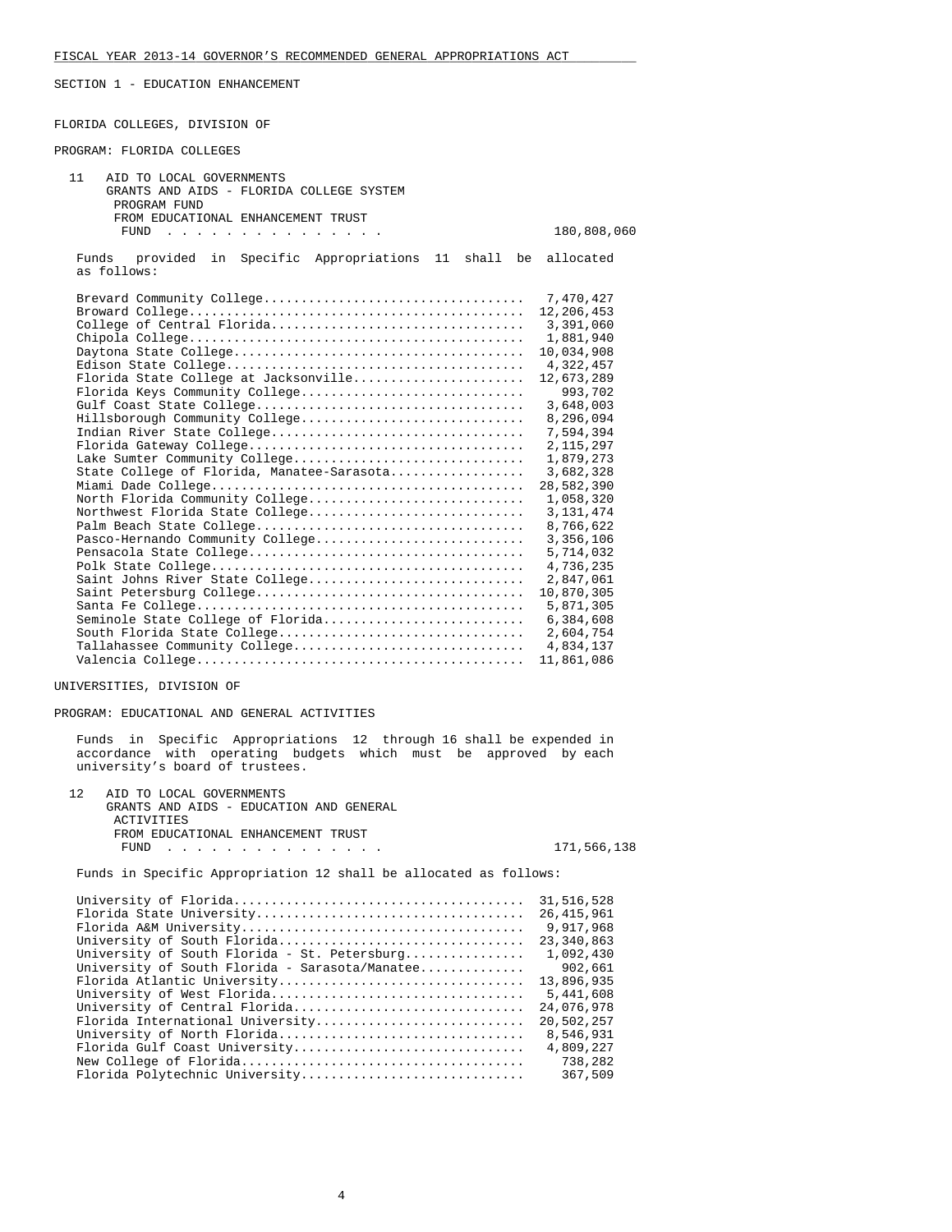# FISCAL YEAR 2013-14 GOVERNOR'S RECOMMENDED GENERAL APPROPRIATIONS ACT

SECTION 1 - EDUCATION ENHANCEMENT

|    | 13 AID TO LOCAL GOVERNMENTS<br>GRANTS AND AIDS - IFAS (INSTITUTE OF FOOD<br>AND AGRICULTURAL SCIENCE)<br>FROM EDUCATIONAL ENHANCEMENT TRUST<br>$FUND$                                                                                                     | 12,533,877    |
|----|-----------------------------------------------------------------------------------------------------------------------------------------------------------------------------------------------------------------------------------------------------------|---------------|
|    | 14 AID TO LOCAL GOVERNMENTS<br>GRANTS AND AIDS - UNIVERSITY OF SOUTH<br>FLORIDA MEDICAL CENTER<br>FROM EDUCATIONAL ENHANCEMENT TRUST<br>FUND                                                                                                              | 9,349,672     |
| 15 | AID TO LOCAL GOVERNMENTS<br>GRANTS AND AIDS - UNIVERSITY OF FLORIDA<br>HEALTH CENTER<br>FROM EDUCATIONAL ENHANCEMENT TRUST<br>$FUND$ ,,,,,,,,                                                                                                             | 5,796,416     |
| 16 | AID TO LOCAL GOVERNMENTS<br>GRANTS AND AIDS - FLORIDA STATE UNIVERSITY<br>MEDICAL SCHOOL<br>FROM EDUCATIONAL ENHANCEMENT TRUST<br>FUND<br>the contract of the contract of the contract of the contract of the contract of the contract of the contract of | 605,115       |
|    | TOTAL: PROGRAM: EDUCATIONAL AND GENERAL ACTIVITIES<br>FROM TRUST FUNDS                                                                                                                                                                                    | 199,851,218   |
|    | TOTAL ALL FUNDS                                                                                                                                                                                                                                           | 199,851,218   |
|    | TOTAL OF SECTION 1                                                                                                                                                                                                                                        |               |
|    | FROM TRUST FUNDS                                                                                                                                                                                                                                          | 1,675,800,000 |
|    | TOTAL ALL FUNDS                                                                                                                                                                                                                                           | 1,675,800,000 |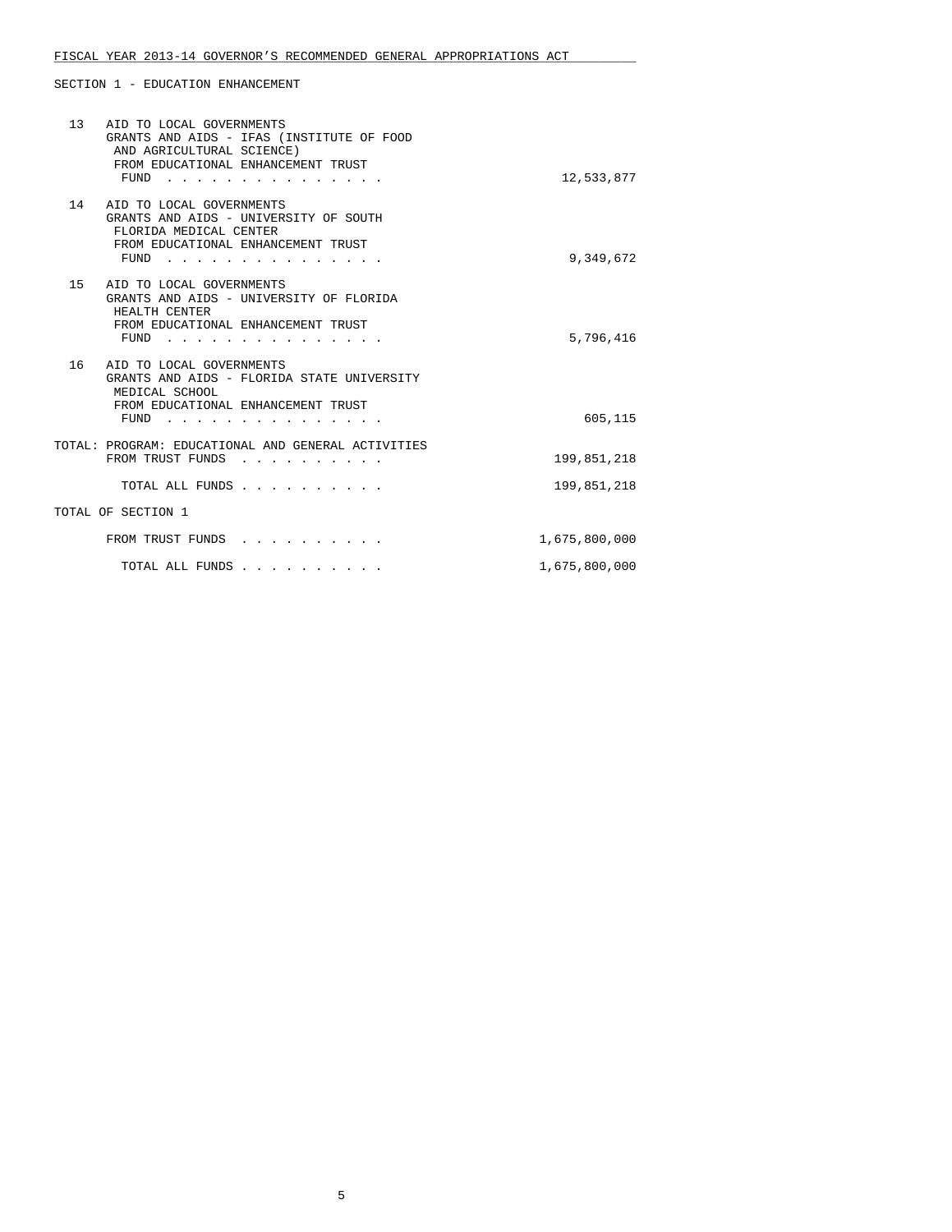SPECIFIC APPROPRIATION

> The moneys contained herein are appropriated from the named funds to the Department of Education as the amounts to be used to pay the salaries, other operational expenditures, and fixed capital outlay.

### EDUCATION, DEPARTMENT OF

 Funds in Specific Appropriations 145 through 150 for medical schools may be used as certified public expenditures for matching Medical Care Trust Fund sources through the Agency for Health Care Administration for contracting with the Florida Medical Schools Quality Network.

# PROGRAM: EDUCATION - FIXED CAPITAL OUTLAY

 The Legislature hereby finds and determines that the items and sums designated in Specific Appropriations 18, 22, and 24 from the Public Education Capital Outlay and Debt Service Trust Fund constitute authorized capital outlay projects within the meaning and as required by section  $9(a)(2)$ , Article XII of the State Constitution, as amended, and any other law. In accordance therewith, the moneys in the following items are authorized to be expended for the enumerated authorized capital outlay projects.

 The sum designated for each project is the maximum sum to be expended for each specified phase of the project from funds accruing under section  $9(a)(2)$ , Article XII of the State Constitution. The scope of each project shall be planned so that the amounts specified shall not be exceeded, or any excess in costs shall be funded by sources other than this appropriation. Such excess costs may be funded from the Public Education Capital Outlay and Debt Service Trust Fund only as a result of fund transfers pursuant to section  $216.292$  (4)(c), Florida Statutes. Each project shall be constructed on the site specified. If existing facilities and acquisition of new sites are a part of these projects, each such building and site must be certified to be free of contamination, asbestos, and other hazardous materials before the facility or site may be acquired. The provisions of section 216.301(2), Florida Statutes, shall apply to all capital outlay funds appropriated to the Public Education Capital Outlay and Debt Service Trust Fund for the Fiscal Year 2013-14 appropriation, and shall also apply to the funds appropriated in Specific Appropriations 18, 22, and 24.

 The Governor's Office of Policy and Budget shall establish Fixed Capital Outlay budget authority within appropriate accounts to enable expenditure of funds appropriated for the state universities, the Florida School for the Deaf and the Blind, public school districts, and Florida colleges.

| FIXED CAPITAL OUTLAY            |            |
|---------------------------------|------------|
| STATE UNIVERSITY SYSTEM CAPITAL |            |
| IMPROVEMENT FEE PROJECTS        |            |
| FROM CAPITAL IMPROVEMENTS FEE   |            |
| TRIIST FUND                     | 70,000,000 |

 Funds in Specific Appropriation 17 shall be allocated by the Board of Governors to the universities on a pro-rata distribution basis in accordance with the Board of Governors Legislative Budget Request for funding from the Capital Improvements Fee Trust Fund, as approved November 8, 2012. Each board of trustees shall report to the Board of Governors the funding it allocates to each specific project.

 Operating and maintenance/repair/remodeling costs associated with the building or acquisition of any new facility using funds in Specific Appropriation 17 are the responsibility of the institution.

 18 FIXED CAPITAL OUTLAY MAINTENANCE, REPAIR, RENOVATION, AND REMODELING FROM GENERAL REVENUE FUND . . . . . 100,000,000 FROM PUBLIC EDUCATION CAPITAL OUTLAY AND DEBT SERVICE TRUST FUND 74,204,088

 From the funds in Specific Appropriation 18, \$100,000,000 from the General Revenue Fund shall be allocated for charter schools in accordance with section 1013.62(1)(b), Florida Statutes.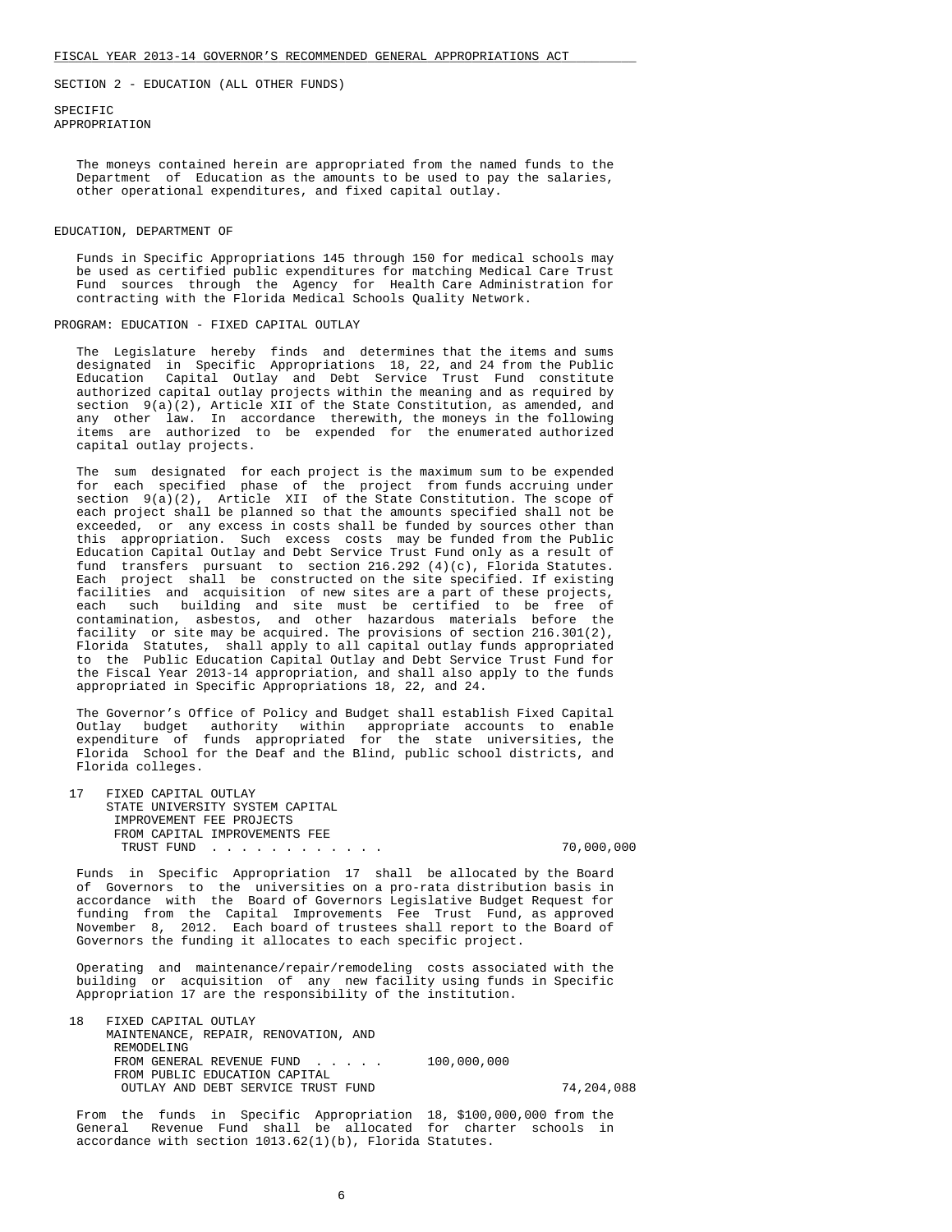In addition to current statutory requirements, charter schools authorized on or after July 1, 2013 shall obtain a school grade, a surety bond, be accredited by the Commission on Schools of the Southern Association of Colleges and Schools, and be established primarily to serve students in the attendance zone of a school identified in need of intervention and support services pursuant to section 1008.33(3)(b), Florida Statutes, in a facility that is not provided and maintained by the school district.

 From the funds in Specific Appropriation 18, \$74,204,088 from the Public Education Capital Outlay and Debt Service Trust Fund shall be allocated in accordance with section 1013.64(1), Florida Statutes, as follows:

 Florida College System...................................... 36,330,294 State University System..................................... 37,873,794

 Funds in Specific Appropriation 18 shall be placed in reserve by the Executive Office of the Governor until such time as the Commissioner of Education certifies the receipt of funds.

 19 FIXED CAPITAL OUTLAY SURVEY RECOMMENDED NEEDS - PUBLIC SCHOOLS FROM GENERAL REVENUE FUND . . . . . 4,430,044

 From the funds in Specific Appropriation 19, up to \$4,430,044 shall be distributed to university developmental research schools and allocated in accordance with section 1002.32(9)(e), Florida Statutes. The remaining funds shall be transferred from Specific Appropriation 19 to Specific Appropriation 18 by the Executive Office of the Governor and the funds shall be allocated to charter schools in accordance with section 1013.62(1)(b), Florida Statutes.

 20 FIXED CAPITAL OUTLAY STATE UNIVERSITY SYSTEM PROJECTS FROM GENERAL REVENUE FUND . . . . . 100,000,000

 Funds in Specific Appropriation 20 shall be provided to expand STEM education through necessary facility construction and renovation at Florida universities. The Board of Governors shall establish application procedures and guidelines, award criteria, and accountability measures. Funds may be awarded for up to four state universities by December 1, 2013 and shall require a dollar for dollar match from private contributions.

 21 FIXED CAPITAL OUTLAY SPECIAL FACILITY CONSTRUCTION ACCOUNT FROM GENERAL REVENUE FUND . . . . . 24,524,841

 Funds in Specific Appropriation 21 shall be allocated in accordance with section 1013.64(2), Florida Statutes, to the following projects:

Moore Haven Middle-High School - Glades County................ 7,870,913 High School - Dixie County.................................. 16,653,928

Funding represents the first of a three year funding plan.

| $2.2^{\circ}$ | FIXED CAPITAL OUTLAY               |               |
|---------------|------------------------------------|---------------|
|               | DEBT SERVICE                       |               |
|               | FROM CAPITAL IMPROVEMENTS FEE      |               |
|               | TRUST FUND                         | 27,299,800    |
|               | FROM PUBLIC EDUCATION CAPITAL      |               |
|               | OUTLAY AND DEBT SERVICE TRUST FUND | 938, 353, 300 |
|               | FROM SCHOOL DISTRICT AND COMMUNITY |               |
|               | COLLEGE DISTRICT CAPITAL OUTLAY    |               |
|               | AND DEBT SERVICE TRUST FUND        | 117,594,152   |
|               |                                    |               |

 Funds in Specific Appropriation 22 from the School District and Community College District Capital Outlay and Debt Service Trust Fund are for Fiscal Year 2013-14 debt service on bonds authorized pursuant to the School Capital Outlay Amendment, subsection (d), section 9, Article XII of the State Constitution, and any other continuing payments necessary or incidental to the repayment of the bonds. These funds may be used to refinance any or all series if it is in the best interest of the state as determined by the Division of Bond Finance. If the debt service appropriated for this program in Specific Appropriation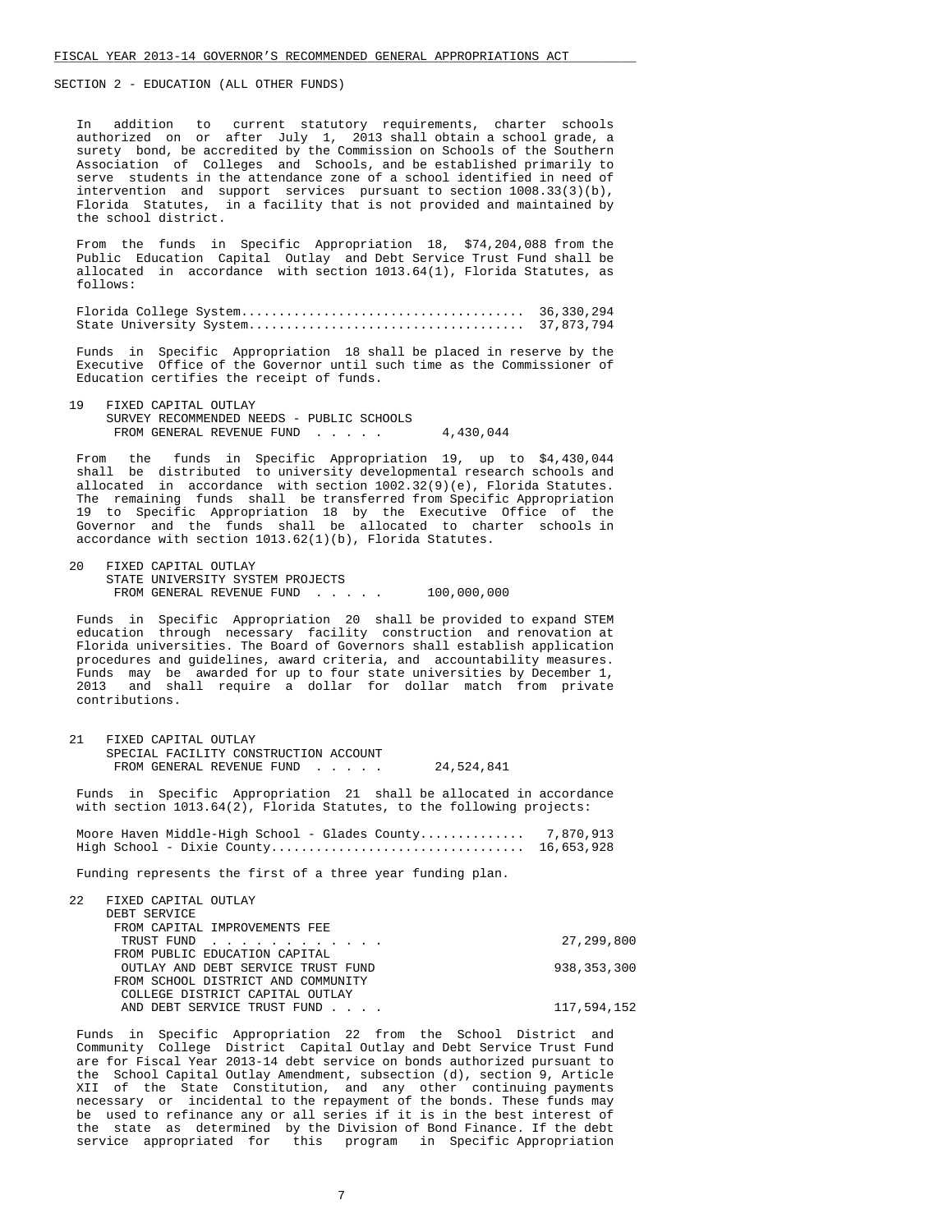22 is insufficient due to interest rate changes, issuance timing, or other circumstances, the amount of the insufficiency is appropriated from the School District and Community College District Capital Outlay and Debt Service Trust Fund.

| 23  | FIXED CAPITAL OUTLAY                                                                                         |               |
|-----|--------------------------------------------------------------------------------------------------------------|---------------|
|     | GRANTS AND AIDS - SCHOOL DISTRICT AND                                                                        |               |
|     | COMMUNITY COLLEGE                                                                                            |               |
|     | FROM SCHOOL DISTRICT AND COMMUNITY                                                                           |               |
|     | COLLEGE DISTRICT CAPITAL OUTLAY                                                                              |               |
|     | AND DEBT SERVICE TRUST FUND                                                                                  | 28,000,000    |
|     |                                                                                                              |               |
| 2.4 | FIXED CAPITAL OUTLAY                                                                                         |               |
|     | FLORIDA SCHOOL FOR THE DEAF AND BLIND -                                                                      |               |
|     | CAPITAL PROJECTS                                                                                             |               |
|     | FROM PUBLIC EDUCATION CAPITAL                                                                                |               |
|     | OUTLAY AND DEBT SERVICE TRUST FUND                                                                           | 1,444,246     |
|     |                                                                                                              |               |
|     | Funds in Specific Appropriation 24 shall be allocated as follows:                                            |               |
|     |                                                                                                              | 1,444,246     |
|     |                                                                                                              |               |
|     | TOTAL: PROGRAM: EDUCATION - FIXED CAPITAL OUTLAY                                                             |               |
|     | 228,954,885<br>FROM GENERAL REVENUE FUND                                                                     |               |
|     | FROM TRUST FUNDS<br>$\mathbf{r}$ , and $\mathbf{r}$ , and $\mathbf{r}$ , and $\mathbf{r}$ , and $\mathbf{r}$ | 1,256,895,586 |
|     |                                                                                                              |               |

TOTAL ALL FUNDS . . . . . . . . . . 1,485,850,471

VOCATIONAL REHABILITATION

 For funds in Specific Appropriations 25 through 39 for the Vocational Rehabilitation Program, the Department of Education is the designated state agency for purposes of compliance with the Federal Rehabilitation Act of 1973, as amended.

 If the department identifies additional resources that may be used to maximize federal matching funds for the Vocational Rehabilitation Program, the department shall submit a budget amendment prior to the expenditure of the funds, in accordance with the provisions of Chapter 216, Florida Statutes.

APPROVED SALARY RATE 35,017,774

| 25 | POSITIONS<br>SALARIES AND BENEFITS                                                                                                                       | 930.00    |                       |
|----|----------------------------------------------------------------------------------------------------------------------------------------------------------|-----------|-----------------------|
|    | FROM GENERAL REVENUE FUND<br>FROM ADMINISTRATIVE TRUST FUND.<br>FROM FEDERAL REHABILITATION TRUST                                                        | 9,397,984 | 195,865<br>35,797,258 |
|    | FUND                                                                                                                                                     |           |                       |
| 26 | OTHER PERSONAL SERVICES<br>FROM FEDERAL REHABILITATION TRUST<br>FUND                                                                                     |           | 819,103               |
| 27 | <b>EXPENSES</b><br>FROM GENERAL REVENUE FUND<br>FROM FEDERAL REHABILITATION TRUST<br>FUND                                                                | 6,686     | 9,836,654             |
| 28 | AID TO LOCAL GOVERNMENTS<br>GRANTS AND AIDS - ADULTS WITH DISABILITIES<br>FUNDS                                                                          |           |                       |
|    | FROM GENERAL REVENUE FUND<br>$\bullet$ .<br><br><br><br><br><br><br><br><br><br><br><br><br><br><br><br><br><br><br><br><br><br><br><br><br><br><br><br> | 9,993,484 |                       |

 Funds provided in Specific Appropriation 28 shall be distributed as follows to Florida colleges and school districts for programs serving adults with disabilities. Programs that were funded in Fiscal Year 2012-13 will be eligible for continuation funding if the program has made satisfactory progress and the application reflects effective use of resources as defined by the Department of Education. The department has the authority to redistribute any funds due to unsatisfactory progress, ineffective use of resources, or discontinued programs.

 From the funds in Specific Appropriation 28, provided that satisfactory progress was made during the 2012-13 fiscal year, \$9,117,278 is provided for school district programs and shall be allocated as follows:

Alachua..................................................... 42,500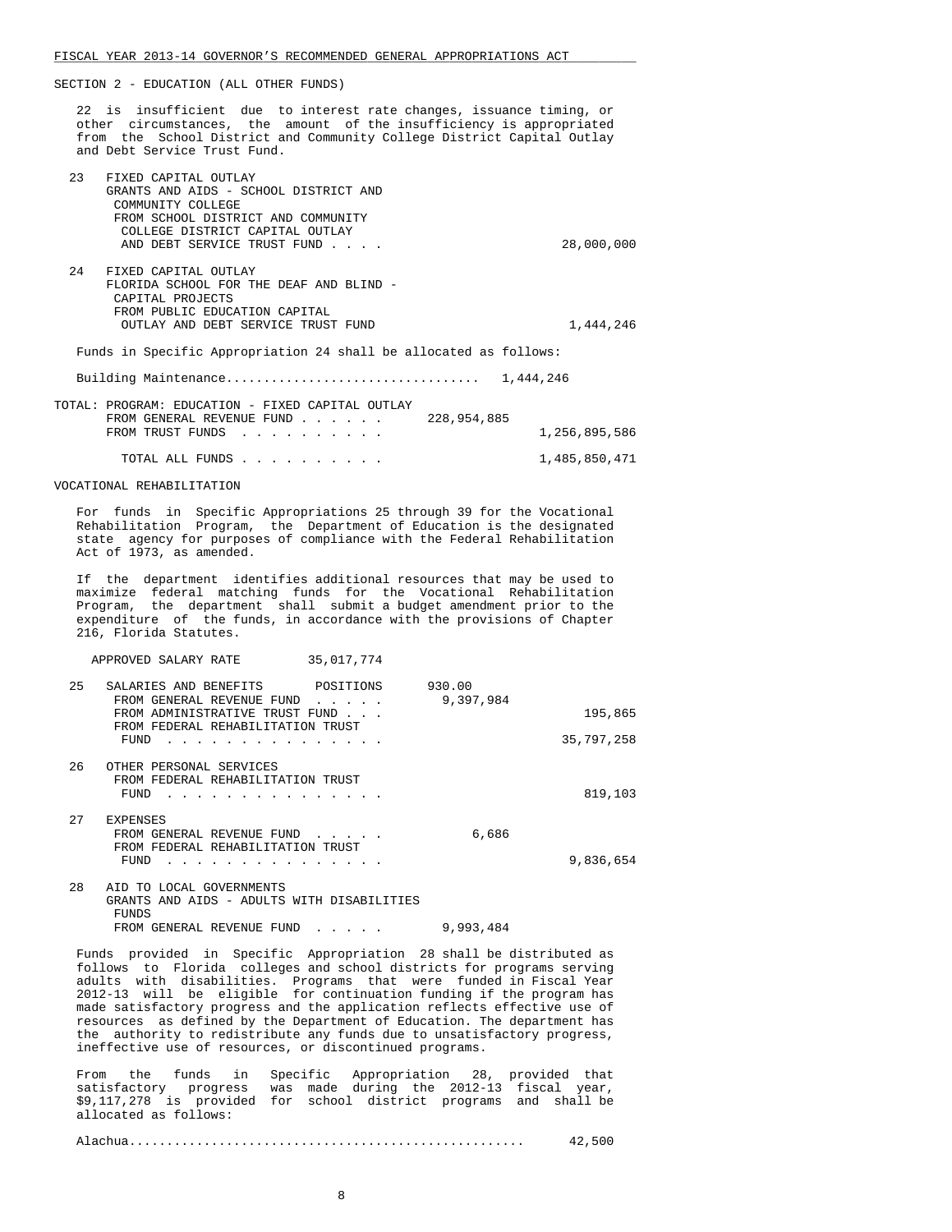|                      |                                                                                                                                                          | 137,099<br>122,532    |
|----------------------|----------------------------------------------------------------------------------------------------------------------------------------------------------|-----------------------|
|                      |                                                                                                                                                          | 44,485                |
|                      |                                                                                                                                                          | 302,802               |
|                      |                                                                                                                                                          | 921, 413              |
|                      |                                                                                                                                                          | 44,182                |
|                      |                                                                                                                                                          | 95,393                |
|                      |                                                                                                                                                          | 42,500                |
|                      |                                                                                                                                                          | 42,500                |
|                      |                                                                                                                                                          | 170,000               |
|                      |                                                                                                                                                          | 170,000               |
|                      |                                                                                                                                                          | 535,892               |
|                      |                                                                                                                                                          | 272,048               |
|                      |                                                                                                                                                          | 42,500                |
|                      |                                                                                                                                                          | 42,500                |
|                      |                                                                                                                                                          | 63,866                |
|                      |                                                                                                                                                          | 286,884               |
|                      |                                                                                                                                                          | 1,019,247             |
|                      |                                                                                                                                                          | 48,536                |
|                      |                                                                                                                                                          | 42,500                |
|                      |                                                                                                                                                          | 575,512               |
|                      |                                                                                                                                                          | 206,377               |
|                      |                                                                                                                                                          | 1,125,208             |
|                      |                                                                                                                                                          | 65,858                |
|                      |                                                                                                                                                          | 279,548               |
|                      |                                                                                                                                                          | 42,500                |
|                      |                                                                                                                                                          | 760,481               |
|                      |                                                                                                                                                          | 42,500                |
|                      |                                                                                                                                                          | 374,337               |
|                      |                                                                                                                                                          | 170,000               |
|                      |                                                                                                                                                          | 86,000                |
|                      |                                                                                                                                                          | 42,500                |
|                      |                                                                                                                                                          |                       |
|                      |                                                                                                                                                          | 437,887<br>42,500     |
|                      |                                                                                                                                                          | 60,211                |
|                      |                                                                                                                                                          |                       |
|                      |                                                                                                                                                          | 59,528<br>65,571      |
|                      |                                                                                                                                                          |                       |
|                      |                                                                                                                                                          |                       |
|                      | provided in Specific Appropriation 28, provided that<br>From the<br>funds<br>progress was made during the 2012-13 fiscal year, \$876,206<br>satisfactory | 42,500<br>148,881     |
|                      | for Florida college programs and shall be allocated as<br>is provided<br>follows:                                                                        |                       |
|                      |                                                                                                                                                          |                       |
|                      | College of Central Florida                                                                                                                               | 42,500                |
|                      |                                                                                                                                                          | 170,000               |
|                      | Florida State College at Jacksonville                                                                                                                    | 170,000               |
|                      |                                                                                                                                                          | 96,936                |
|                      |                                                                                                                                                          | 42,500                |
|                      | Saint Johns River State College                                                                                                                          | 42,500                |
|                      | Seminole State College of Florida                                                                                                                        | 52,765<br>46,505      |
|                      |                                                                                                                                                          | 170,000               |
|                      | South Florida State College<br>Tallahassee Community College                                                                                             | 42,500                |
|                      | AID TO LOCAL GOVERNMENTS<br>GRANTS AND AIDS - FLORIDA ENDOWMENT<br>FOUNDATION FOR VOCATIONAL REHABILITATION                                              |                       |
|                      | FROM GENERAL REVENUE FUND<br>315,160                                                                                                                     |                       |
|                      | OPERATING CAPITAL OUTLAY<br>FROM FEDERAL REHABILITATION TRUST<br>FUND $\cdots$                                                                           |                       |
|                      | SPECIAL CATEGORIES<br>CONTRACTED SERVICES<br>444,415<br>FROM GENERAL REVENUE FUND<br>FROM FEDERAL REHABILITATION TRUST                                   |                       |
|                      | FUND $\cdots$ $\cdots$ $\cdots$ $\cdots$ $\cdots$ $\cdots$ $\cdots$<br>SPECIAL CATEGORIES<br>GRANTS AND AIDS - INDEPENDENT LIVING                        |                       |
|                      | <b>SERVICES</b><br>FROM GENERAL REVENUE FUND<br>1,232,004<br>FROM FEDERAL REHABILITATION TRUST                                                           | 480,986<br>11,506,246 |
| 29<br>30<br>31<br>32 |                                                                                                                                                          |                       |
|                      | FUND                                                                                                                                                     | 4,949,789             |

9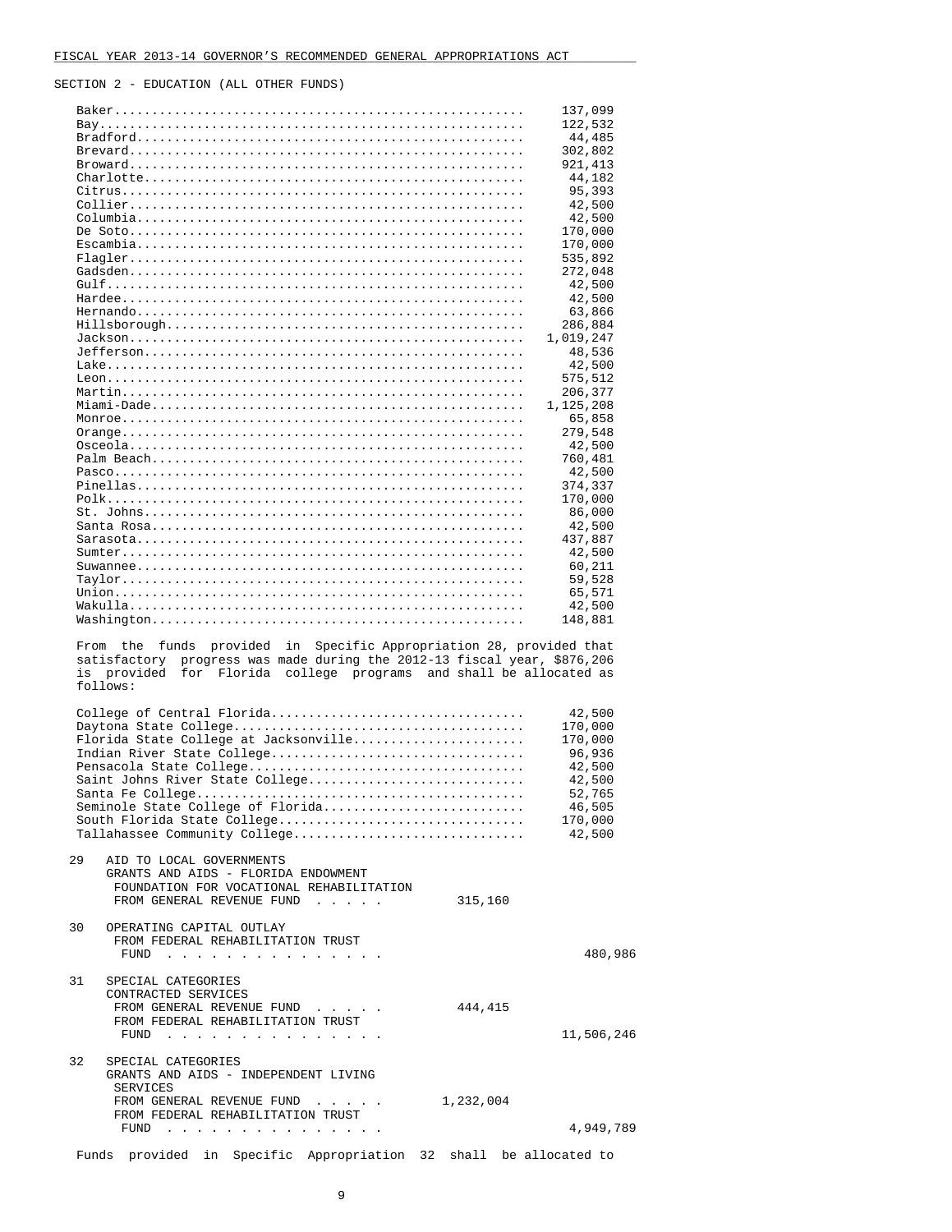the Centers for Independent Living and shall be distributed according to the formula in the 2005-2007 State Plan for Independent Living. From the Federal Rehabilitation Trust Fund allocation, \$3,472,193 shall be funded from Social Security reimbursements (program income) provided that the Social Security reimbursements are available.

| 33 | SPECIAL CATEGORIES<br>PURCHASED CLIENT SERVICES<br>FROM GENERAL REVENUE FUND<br>FROM FEDERAL REHABILITATION TRUST<br>${\tt FUND} \quad . \quad . \quad . \quad . \quad . \quad . \quad . \quad . \quad . \quad . \quad . \quad . \quad .$                                 | 20,861,275<br>94,090,741                    |
|----|---------------------------------------------------------------------------------------------------------------------------------------------------------------------------------------------------------------------------------------------------------------------------|---------------------------------------------|
|    |                                                                                                                                                                                                                                                                           |                                             |
| 34 | SPECIAL CATEGORIES<br>RISK MANAGEMENT INSURANCE<br>FROM FEDERAL REHABILITATION TRUST<br>FUND                                                                                                                                                                              | 398,063                                     |
| 35 | SPECIAL CATEGORIES<br>TENANT BROKER COMMISSIONS<br>FROM FEDERAL REHABILITATION TRUST<br>FUND $\cdots$                                                                                                                                                                     | 97,655                                      |
| 36 | SPECIAL CATEGORIES<br>TRANSFER TO DEPARTMENT OF MANAGEMENT<br>SERVICES - HUMAN RESOURCES SERVICES<br>PURCHASED PER STATEWIDE CONTRACT<br>FROM GENERAL REVENUE FUND<br>FROM FEDERAL REHABILITATION TRUST<br>FUND $\cdots$                                                  | 71,409<br>257,923                           |
|    |                                                                                                                                                                                                                                                                           |                                             |
| 37 | DATA PROCESSING SERVICES<br>OTHER DATA PROCESSING SERVICES<br>FROM GENERAL REVENUE FUND<br>FROM FEDERAL REHABILITATION TRUST<br>FUND                                                                                                                                      | 154,316<br>515,762                          |
| 38 | DATA PROCESSING SERVICES<br>EDUCATION TECHNOLOGY AND INFORMATION<br>SERVICES<br>FROM FEDERAL REHABILITATION TRUST<br>FUND<br>and a series of the contract of the                                                                                                          | 68,761                                      |
| 39 | DATA PROCESSING SERVICES<br>NORTHWEST REGIONAL DATA CENTER (NWRDC)<br>FROM FEDERAL REHABILITATION TRUST<br>FUND $\cdots$                                                                                                                                                  | 214,418                                     |
|    | The funds provided in Specific Appropriation 39 shall not be<br>utilized for any costs related to the potential expansion of floor space<br>operated and managed by the Northwest Regional Data Center.                                                                   |                                             |
|    | TOTAL: VOCATIONAL REHABILITATION                                                                                                                                                                                                                                          |                                             |
|    | FROM GENERAL REVENUE FUND<br>FROM TRUST FUNDS                                                                                                                                                                                                                             | 42,476,733<br>159,229,224                   |
|    | TOTAL POSITIONS<br>TOTAL ALL FUNDS                                                                                                                                                                                                                                        | 930.00<br>201,705,957                       |
|    | BLIND SERVICES, DIVISION OF                                                                                                                                                                                                                                               |                                             |
|    | APPROVED SALARY RATE<br>9,646,860                                                                                                                                                                                                                                         |                                             |
| 40 | SALARIES AND BENEFITS<br>POSITIONS<br>FROM GENERAL REVENUE FUND<br>FROM ADMINISTRATIVE TRUST FUND<br>FROM FEDERAL REHABILITATION TRUST<br>FUND<br>the contract of the contract of the contract of the contract of the contract of the contract of the contract of         | 287.75<br>3,927,517<br>355,415<br>8,598,842 |
| 41 |                                                                                                                                                                                                                                                                           |                                             |
|    | OTHER PERSONAL SERVICES<br>FROM GENERAL REVENUE FUND<br>FROM FEDERAL REHABILITATION TRUST                                                                                                                                                                                 | 145,801                                     |
|    | FUND<br>the contract of the contract of the contract of the contract of the contract of the contract of the contract of the contract of the contract of the contract of the contract of the contract of the contract of the contract o<br>FROM GRANTS AND DONATIONS TRUST | 290,354                                     |
|    | FUND $\ldots$ $\ldots$ $\ldots$ $\ldots$ $\ldots$ $\ldots$ $\ldots$                                                                                                                                                                                                       | 10,047                                      |

| 42 | EXPENSES                       |         |
|----|--------------------------------|---------|
|    | FROM GENERAL REVENUE FUND      | 415,191 |
|    | FROM ADMINISTRATIVE TRUST FUND | 25,774  |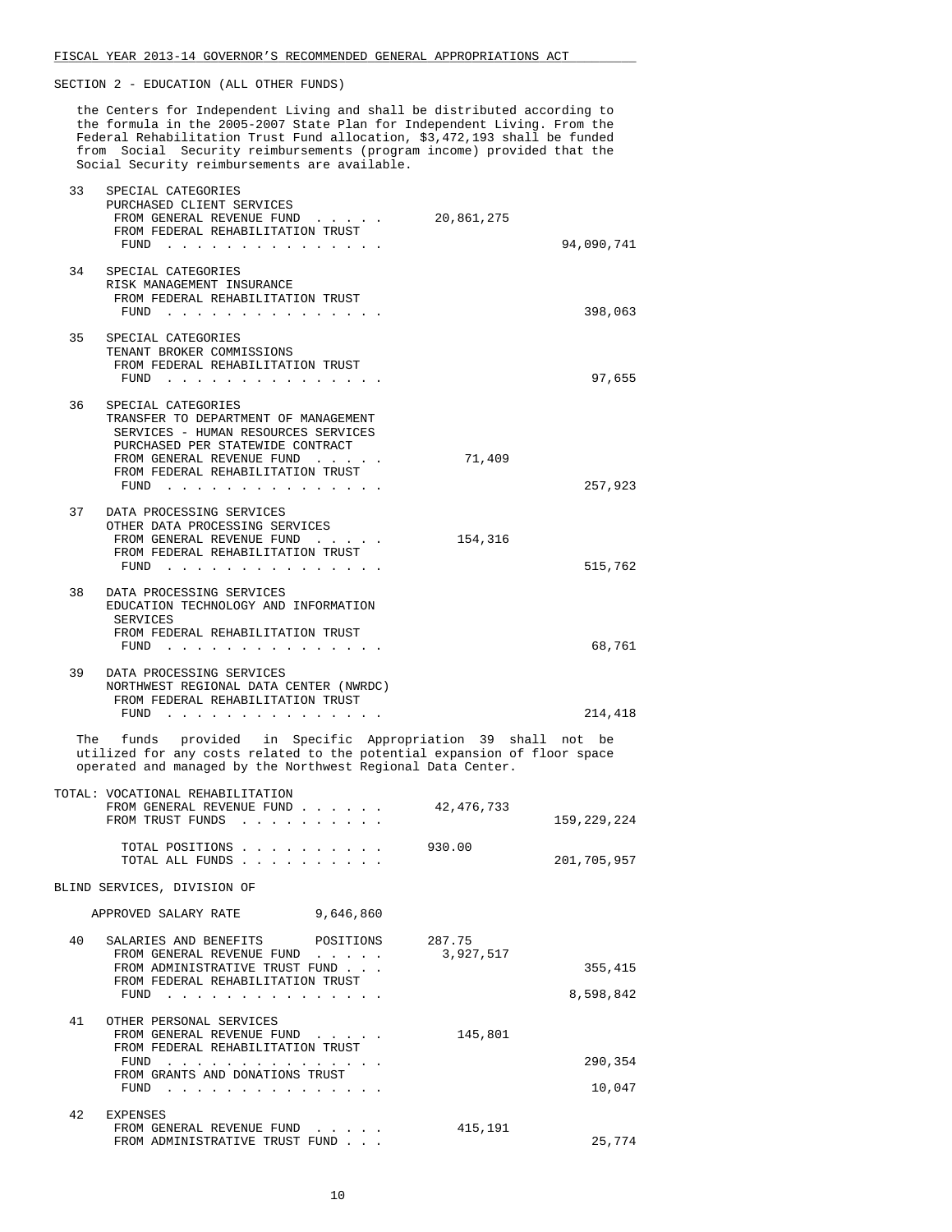|    | FISCAL YEAR 2013-14 GOVERNOR'S RECOMMENDED GENERAL APPROPRIATIONS ACT                                                |           |            |
|----|----------------------------------------------------------------------------------------------------------------------|-----------|------------|
|    | SECTION 2 - EDUCATION (ALL OTHER FUNDS)                                                                              |           |            |
|    | FROM FEDERAL REHABILITATION TRUST                                                                                    |           |            |
|    | FUND<br>FROM GRANTS AND DONATIONS TRUST                                                                              |           | 2,469,025  |
|    | FUND                                                                                                                 |           | 44,395     |
| 43 | AID TO LOCAL GOVERNMENTS<br>GRANTS AND AIDS - COMMUNITY REHABILITATION<br>FACILITIES                                 |           |            |
|    | FROM GENERAL REVENUE FUND                                                                                            | 847,347   |            |
|    | FROM FEDERAL REHABILITATION TRUST<br>FUND                                                                            |           | 4,522,207  |
|    |                                                                                                                      |           |            |
| 44 | OPERATING CAPITAL OUTLAY<br>FROM GENERAL REVENUE FUND                                                                | 54,294    |            |
|    | FROM FEDERAL REHABILITATION TRUST                                                                                    |           |            |
|    | FUND $\cdots$                                                                                                        |           | 235,198    |
| 45 | FOOD PRODUCTS                                                                                                        |           |            |
|    | FROM FEDERAL REHABILITATION TRUST<br>FUND                                                                            |           | 200,000    |
|    |                                                                                                                      |           |            |
| 46 | SPECIAL CATEGORIES<br>ACOUISITION OF MOTOR VEHICLES                                                                  |           |            |
|    | FROM FEDERAL REHABILITATION TRUST                                                                                    |           |            |
|    | FUND $\cdots$                                                                                                        |           | 100,000    |
| 47 | SPECIAL CATEGORIES                                                                                                   |           |            |
|    | GRANTS AND AIDS - CLIENT SERVICES                                                                                    |           |            |
|    | FROM GENERAL REVENUE FUND<br>FROM FEDERAL REHABILITATION TRUST                                                       | 9,062,902 |            |
|    | FUND                                                                                                                 |           | 14,763,496 |
|    | FROM GRANTS AND DONATIONS TRUST<br>FUND $\cdots$                                                                     |           | 252,746    |
|    |                                                                                                                      |           |            |
| 48 | SPECIAL CATEGORIES<br>CONTRACTED SERVICES                                                                            |           |            |
|    | FROM GENERAL REVENUE FUND                                                                                            | 56,140    |            |
|    | FROM FEDERAL REHABILITATION TRUST<br>FUND $\cdots$                                                                   |           | 425,000    |
|    |                                                                                                                      |           |            |
| 49 | SPECIAL CATEGORIES<br>GRANTS AND AIDS - INDEPENDENT LIVING<br>SERVICES                                               |           |            |
|    | FROM FEDERAL REHABILITATION TRUST                                                                                    |           |            |
|    | FUND                                                                                                                 |           | 35,000     |
| 50 | SPECIAL CATEGORIES                                                                                                   |           |            |
|    | RISK MANAGEMENT INSURANCE<br>FROM GENERAL REVENUE FUND                                                               | 8,326     |            |
|    | FROM FEDERAL REHABILITATION TRUST                                                                                    |           |            |
|    | FUND                                                                                                                 |           | 177,350    |
| 51 | SPECIAL CATEGORIES                                                                                                   |           |            |
|    | LIBRARY SERVICES<br>FROM GENERAL REVENUE FUND                                                                        | 89,735    |            |
|    | FROM GRANTS AND DONATIONS TRUST                                                                                      |           |            |
|    | ${\tt FUND} \quad . \quad . \quad . \quad . \quad . \quad . \quad . \quad . \quad . \quad . \quad . \quad . \quad .$ |           | 100,000    |
| 52 | SPECIAL CATEGORIES                                                                                                   |           |            |
|    | VENDING STANDS - EOUIPMENT AND SUPPLIES<br>FROM FEDERAL REHABILITATION TRUST                                         |           |            |
|    | FUND                                                                                                                 |           | 2,208,000  |
|    | FROM GRANTS AND DONATIONS TRUST<br>FUND                                                                              |           | 595,000    |
|    |                                                                                                                      |           |            |
| 53 | SPECIAL CATEGORIES<br>TENANT BROKER COMMISSIONS                                                                      |           |            |
|    | FROM FEDERAL REHABILITATION TRUST                                                                                    |           |            |
|    | FUND $\cdots$                                                                                                        |           | 18,158     |
| 54 | SPECIAL CATEGORIES                                                                                                   |           |            |
|    | TRANSFER TO DEPARTMENT OF MANAGEMENT<br>SERVICES - HUMAN RESOURCES SERVICES                                          |           |            |
|    | PURCHASED PER STATEWIDE CONTRACT                                                                                     |           |            |
|    | FROM GENERAL REVENUE FUND<br>FROM ADMINISTRATIVE TRUST FUND                                                          | 4,056     | 3,026      |
|    | FROM FEDERAL REHABILITATION TRUST                                                                                    |           |            |
|    | FUND $\cdots$                                                                                                        |           | 98,952     |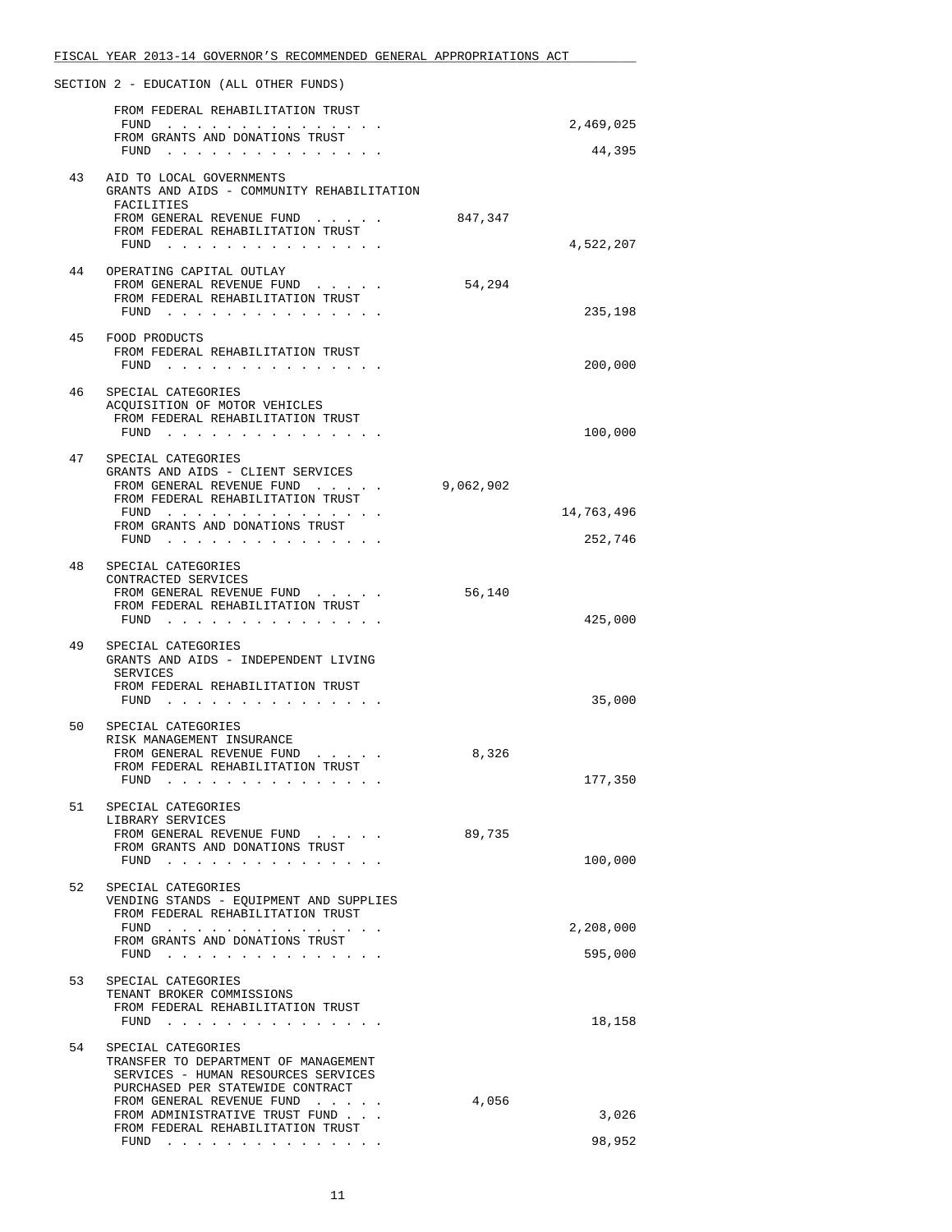| 55 | DATA PROCESSING SERVICES<br>OTHER DATA PROCESSING SERVICES<br>FROM FEDERAL REHABILITATION TRUST<br>FUND                   | 686,842 |
|----|---------------------------------------------------------------------------------------------------------------------------|---------|
| 56 | DATA PROCESSING SERVICES<br>EDUCATION TECHNOLOGY AND INFORMATION<br>SERVICES<br>FROM FEDERAL REHABILITATION TRUST<br>FUND | 87,024  |
| 57 | DATA PROCESSING SERVICES<br>SOUTHWOOD SHARED RESOURCE CENTER<br>FROM FEDERAL REHABILITATION TRUST<br>FUND                 | 580     |
| 58 | DATA PROCESSING SERVICES<br>NORTHWEST REGIONAL DATA CENTER (NWRDC)<br>FROM FEDERAL REHABILITATION TRUST<br>FUND           | 187,910 |

 The funds provided in Specific Appropriation 58 shall not be utilized for any costs related to the potential expansion of floor space operated and managed by the Northwest Regional Data Center.

| TOTAL: BLIND SERVICES, DIVISION OF      |            |
|-----------------------------------------|------------|
| FROM GENERAL REVENUE FUND<br>14,611,309 |            |
| FROM TRUST FUNDS                        | 36,490,341 |
|                                         |            |
| 287.75<br>TOTAL POSITIONS               |            |
| TOTAL ALL FUNDS                         | 51,101,650 |
|                                         |            |

PROGRAM: PRIVATE COLLEGES AND UNIVERSITIES

 Institutions, including Independent Colleges and Universities of Florida, must submit an annual report to the Department of Education detailing the following metrics for students: entrance requirements for the year; percentage of students receiving Pell Grants, Bright Futures, and other academic aid; graduation rates; completion rates; job placements rates up to 120 days past graduation; earnings of graduates; and where applicable, average grant recipients' GPA and freshmen grant recipients' test scores. The reports must be submitted by September 1, 2013 reflecting prior academic year statistics.

```
 59 SPECIAL CATEGORIES 
ABLE GRANTS (ACCESS TO BETTER LEARNING AND 
 EDUCATION) 
FROM GENERAL REVENUE FUND . . . . . 2,310,231
```
 Funds in Specific Appropriation 59 are provided to support 2,877 students at \$803 per student and shall be administered pursuant to section 1009.891, Florida Statutes. The Office of Student Financial Assistance may prorate the award and provide a lesser amount in the second term if the funds appropriated are insufficient to provide a full award to all eligible students. The Office of Student Financial Assistance may also reallocate funds between institutions if an eligible institution fails to reach its 2013-14 enrollment.

| 60. | SPECIAL CATEGORIES                   |           |
|-----|--------------------------------------|-----------|
|     | GRANTS AND AIDS - HISTORICALLY BLACK |           |
|     | PRIVATE COLLEGES                     |           |
|     | FROM GENERAL REVENUE FUND            | 9,361,543 |

Funds in Specific Appropriation 60 shall be allocated as follows:

| 119.858 |
|---------|

 Funds provided in Specific Appropriation 60 shall only be expended for student access and retention or direct instruction purposes.

 Funds in Specific Appropriation 60 for Library Resources shall be used for the purchase of books, electronic library resources, and other related library materials pursuant to section 1006.59, Florida Statutes. Funds shall be allocated equally to Bethune-Cookman University, Edward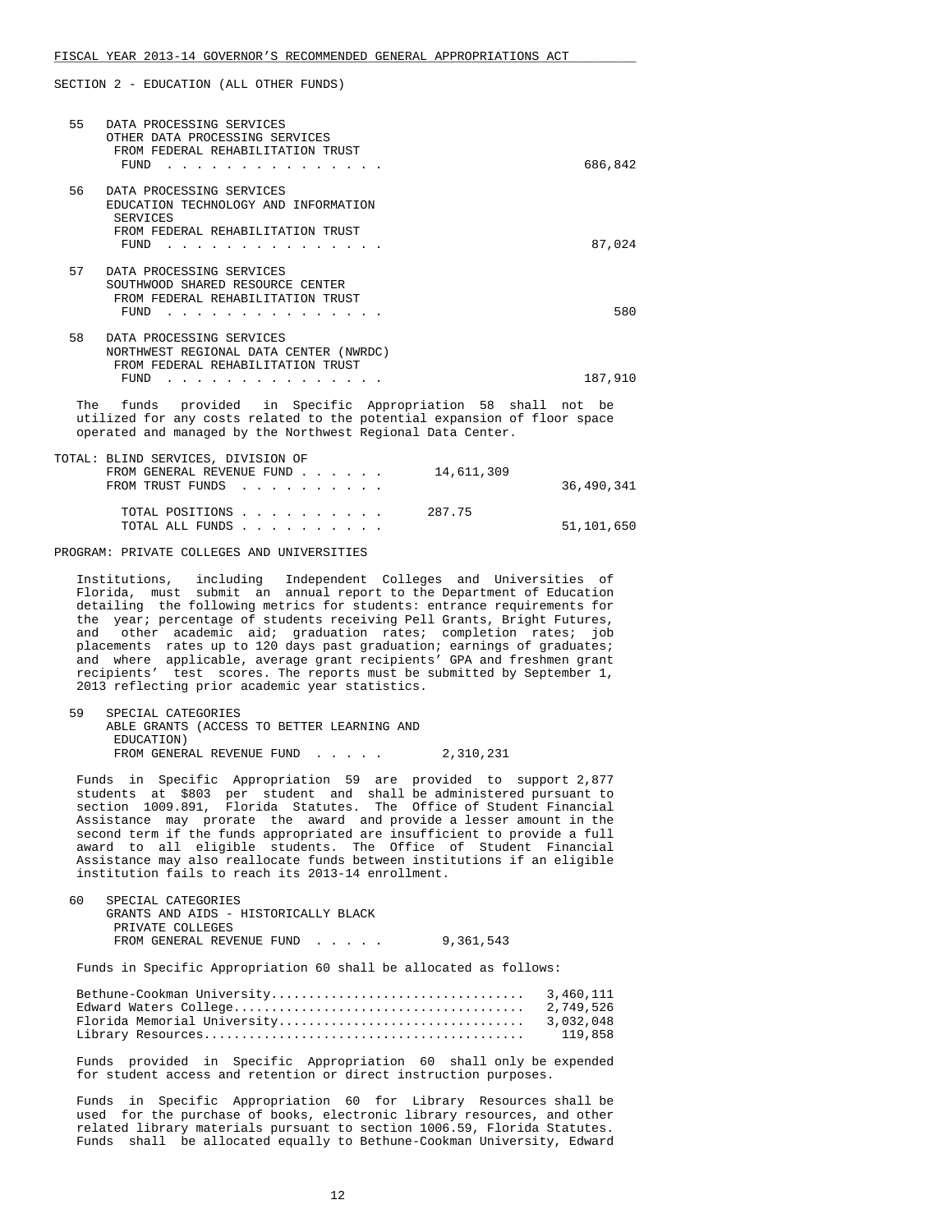Waters College, and Florida Memorial University.

| 61 | SPECIAL CATEGORIES<br>FLORIDA RESIDENT ACCESS GRANT                                                                                                                                                                                                                                                                                                                                     |                                                                          |
|----|-----------------------------------------------------------------------------------------------------------------------------------------------------------------------------------------------------------------------------------------------------------------------------------------------------------------------------------------------------------------------------------------|--------------------------------------------------------------------------|
|    | FROM GENERAL REVENUE FUND 78,958,406                                                                                                                                                                                                                                                                                                                                                    |                                                                          |
|    | From the funds provided in Specific Appropriation 61, \$78,958,406<br>shall be used for tuition assistance for qualified Florida residents at<br>eligible institutions. These funds are provided to support 35,597<br>students at \$2,212 per student.                                                                                                                                  |                                                                          |
|    | The Office of Student Financial Assistance may prorate the award in the<br>second term and provide a lesser amount if the funds appropriated are<br>insufficient to provide a full award to all eligible students. The<br>Office of Student Financial Assistance may also reallocate funds between<br>institutions if an eligible institution fails to reach its 2013-14<br>enrollment. |                                                                          |
|    | TOTAL: PROGRAM: PRIVATE COLLEGES AND UNIVERSITIES<br>FROM GENERAL REVENUE FUND 90,630,180                                                                                                                                                                                                                                                                                               |                                                                          |
|    | TOTAL ALL FUNDS                                                                                                                                                                                                                                                                                                                                                                         | 90,630,180                                                               |
|    | OFFICE OF STUDENT FINANCIAL ASSISTANCE                                                                                                                                                                                                                                                                                                                                                  |                                                                          |
|    | PROGRAM: STUDENT FINANCIAL AID PROGRAM - STATE                                                                                                                                                                                                                                                                                                                                          |                                                                          |
| 62 | SPECIAL CATEGORIES<br>PREPAID TUITION SCHOLARSHIPS<br>FROM GENERAL REVENUE FUND 7,000,000                                                                                                                                                                                                                                                                                               |                                                                          |
| 63 | SPECIAL CATEGORIES<br>GRANTS AND AIDS - MINORITY TEACHER<br>SCHOLARSHIP PROGRAM<br>FROM GENERAL REVENUE FUND 293,588                                                                                                                                                                                                                                                                    |                                                                          |
| 64 | SPECIAL CATEGORIES<br>GRANTS AND AID - NURSING STUDENT LOAN<br>REIMBURSEMENT/ SCHOLARSHIPS<br>FROM NURSING STUDENT LOAN<br>FORGIVENESS TRUST FUND                                                                                                                                                                                                                                       | 929,006                                                                  |
| 65 | FINANCIAL ASSISTANCE PAYMENTS<br>MARY MCLEOD BETHUNE SCHOLARSHIP<br>FROM GENERAL REVENUE FUND<br>FROM STATE STUDENT FINANCIAL<br>ASSISTANCE TRUST FUND                                                                                                                                                                                                                                  | 160,500<br>160,500                                                       |
| 66 | FINANCIAL ASSISTANCE PAYMENTS<br>STUDENT FINANCIAL AID<br>FROM GENERAL REVENUE FUND 86,206,955<br>FROM STUDENT LOAN OPERATING TRUST<br>FUND                                                                                                                                                                                                                                             | 3,250,000                                                                |
|    | From the funds in Specific Appropriations 6 and 66 \$134,557,847 is<br>provided pursuant to the following guidelines:                                                                                                                                                                                                                                                                   |                                                                          |
|    | Florida Student Assistance Grant - Public Full & Part Time 104,703,724<br>Florida Student Assistance Grant - Private<br>Florida Student Assistance Grant - Postsecondary<br>Florida Student Assistance Grant - Career Education<br>Children/Spouse of Deceased/Disabled Veterans<br>Rosewood Family Scholarship<br>From the fund provided in Specific Appropriations 6 and 66, the      | 12,941,343<br>9,281,150<br>3,105,801<br>2,895,907<br>1,569,922<br>60,000 |
|    | maximum grant to any student from the Florida Public, Private, Career<br>Education, and Postsecondary Assistance Grant Programs shall be \$2,534.                                                                                                                                                                                                                                       |                                                                          |

 Institutions that received state funds in Fiscal Year 2012-13 for student scholarships or grants administered by the Office of Student Financial Assistance shall report federal loan information to the Department of Education (DOE) prior to September 1, 2013, in a format prescribed by DOE. This information shall include, by institution, the total federal loan amounts disbursed and total number of students who received federal loans.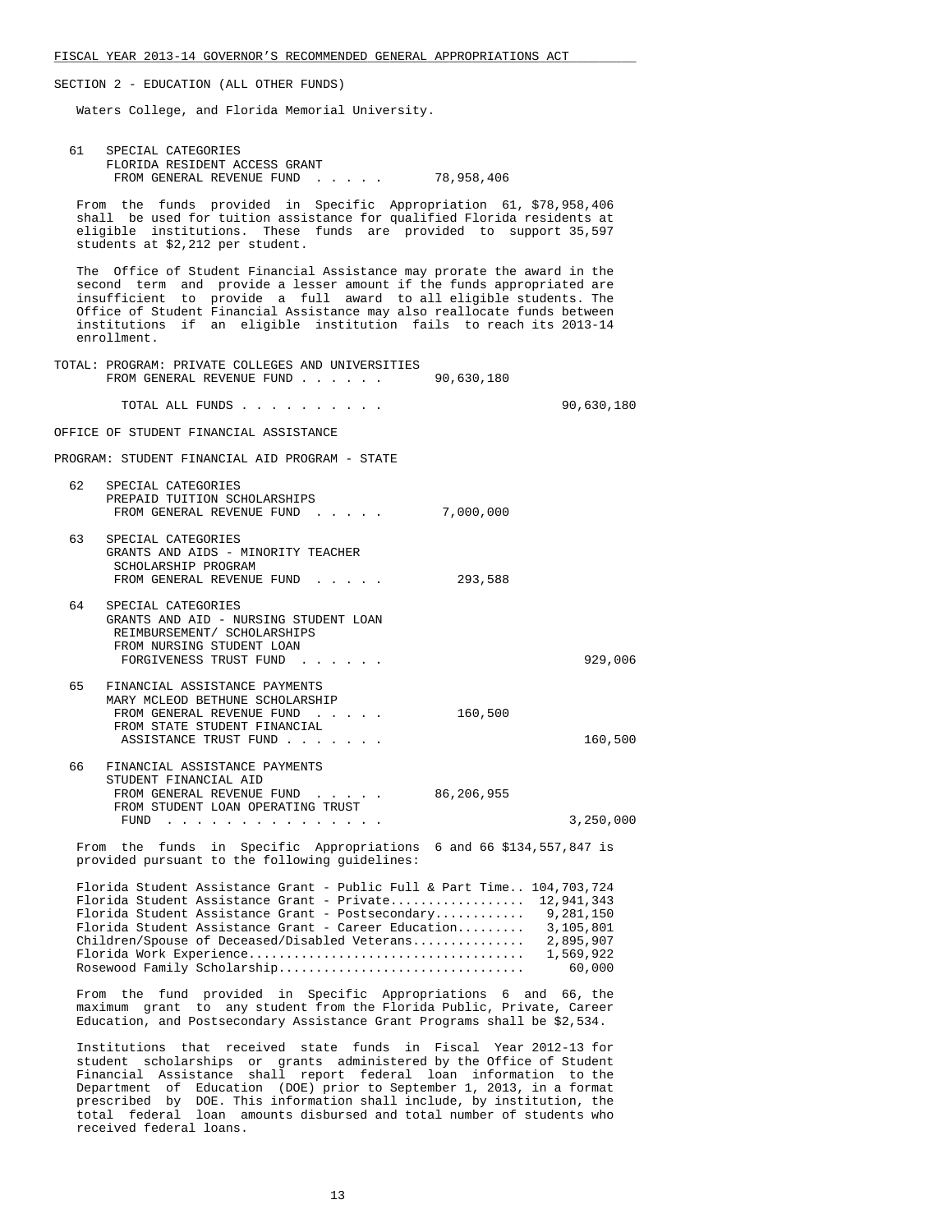| 67 | FINANCIAL ASSISTANCE PAYMENTS<br>JOSE MARTI SCHOLARSHIP CHALLENGE GRANT<br>FROM GENERAL REVENUE FUND<br>49,500<br>FROM STATE STUDENT FINANCIAL<br>ASSISTANCE TRUST FUND                                                                                          | 50,500      |
|----|------------------------------------------------------------------------------------------------------------------------------------------------------------------------------------------------------------------------------------------------------------------|-------------|
| 68 | FINANCIAL ASSISTANCE PAYMENTS<br>TRANSFER TO THE FLORIDA EDUCATION FUND<br>2,000,000<br>FROM GENERAL REVENUE FUND<br>$\sim$ $\sim$ $\sim$ $\sim$ $\sim$ $\sim$                                                                                                   |             |
|    | TOTAL: PROGRAM: STUDENT FINANCIAL AID PROGRAM - STATE<br>FROM GENERAL REVENUE FUND 95,710,543<br>FROM TRUST FUNDS<br>.                                                                                                                                           | 4,390,006   |
|    | TOTAL ALL FUNDS                                                                                                                                                                                                                                                  | 100,100,549 |
|    | PROGRAM: STUDENT FINANCIAL AID PROGRAM - FEDERAL                                                                                                                                                                                                                 |             |
| 69 | SPECIAL CATEGORIES<br>GRANT AND AIDS - COLLEGE ACCESS CHALLENGE<br>GRANT PROGRAM<br>FROM FEDERAL GRANTS TRUST FUND                                                                                                                                               | 8,049,190   |
| 70 | FINANCIAL ASSISTANCE PAYMENTS<br>STUDENT FINANCIAL AID<br>FROM FEDERAL GRANTS TRUST FUND                                                                                                                                                                         | 250,000     |
| 71 | FINANCIAL ASSISTANCE PAYMENTS<br>TRANSFER DEFAULT FEES TO THE STUDENT LOAN<br>GUARANTY RESERVE TRUST FUND<br>FROM STUDENT LOAN OPERATING TRUST<br>FUND<br>$\cdots$<br>$\mathbf{r} = \mathbf{r} + \mathbf{r} + \mathbf{r} + \mathbf{r} + \mathbf{r} + \mathbf{r}$ | 15,000      |
|    | TOTAL: PROGRAM: STUDENT FINANCIAL AID PROGRAM - FEDERAL<br>FROM TRUST FUNDS<br>.                                                                                                                                                                                 | 8,314,190   |
|    | TOTAL ALL FUNDS                                                                                                                                                                                                                                                  | 8,314,190   |

#### EARLY LEARNING

#### PREKINDERGARTEN EDUCATION

| SPECIAL CATEGORIES                        |           |
|-------------------------------------------|-----------|
| GRANTS AND AIDS- EARLY LEARNING STANDARDS |           |
| AND ACCOUNTABILITY                        |           |
| FROM GENERAL REVENUE FUND                 | 4,458,892 |

 From the funds in Specific Appropriation 72, \$4,266,892 is provided to implement the Florida Voluntary Prekindergarten Assessment developed by the Department of Education in collaboration with the Florida Center for Reading Research to be used to conduct pre- and post-assessments as required in section 1002.67, Florida Statutes.

# PROGRAM: EARLY LEARNING SERVICES

 From the funds in Specific Appropriations 73 through 86, any expenditure from the Temporary Assistance for Needy Families (TANF) Block Grant must be expended in accordance with the requirements and limitations of Part A of Title IV of the Social Security Act, as amended, or any other applicable federal requirement or limitation. Before any funds are released by the Department of Children and Family Services, each provider shall identify the number of clients to be served and certify their eligibility under Part A of Title IV of the Social Security Act. Funds may not be released for services to any clients except those so identified and certified.

 The agency head or a designee shall certify that controls are in place to ensure that such funds are expended in accordance with the requirements and limitations of federal law and that reporting requirements of federal law are met. It shall be the responsibility of any entity to which such funds are appropriated to obtain the required certification prior to any expenditure of funds.

| 5,405,535<br>APPROVED SALARY RATE |  |
|-----------------------------------|--|
|-----------------------------------|--|

| SALARIES AND BENEFITS     | POSITIONS | 97.00     |
|---------------------------|-----------|-----------|
| FROM GENERAL REVENUE FUND |           | 3,549,457 |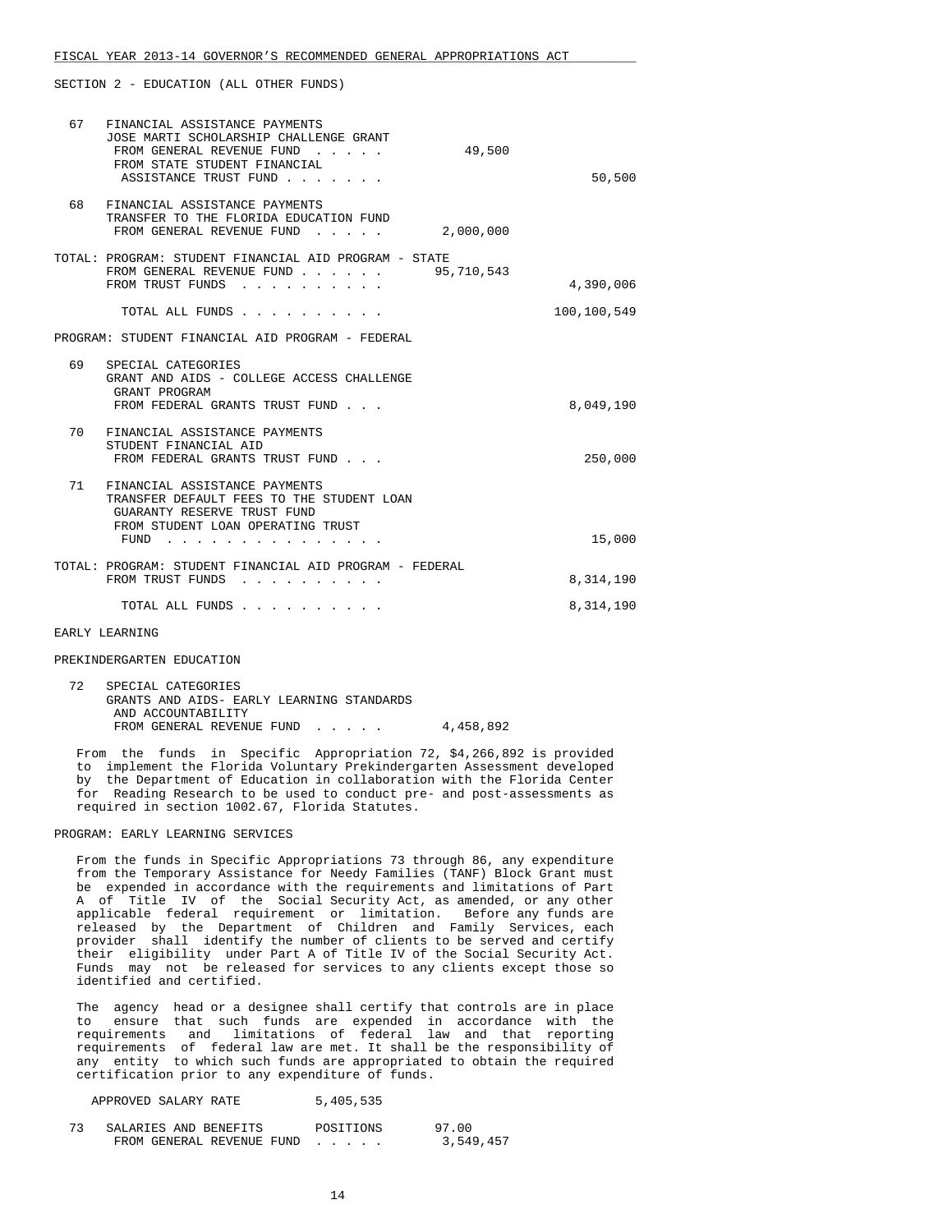|    | SECTION 2 - EDUCATION (ALL OTHER FUNDS)                                                                                                                                                                                                        |             |                                      |
|----|------------------------------------------------------------------------------------------------------------------------------------------------------------------------------------------------------------------------------------------------|-------------|--------------------------------------|
|    | FROM CHILD CARE AND DEVELOPMENT<br>BLOCK GRANT TRUST FUND                                                                                                                                                                                      |             | 3,513,621                            |
| 74 | OTHER PERSONAL SERVICES<br>FROM GENERAL REVENUE FUND<br>FROM CHILD CARE AND DEVELOPMENT<br>BLOCK GRANT TRUST FUND                                                                                                                              | 2,000       | 87,000                               |
| 75 | EXPENSES<br>FROM GENERAL REVENUE FUND<br>FROM CHILD CARE AND DEVELOPMENT<br>BLOCK GRANT TRUST FUND<br>FROM WELFARE TRANSITION TRUST FUND.                                                                                                      | 719,290     | 894,637<br>265,163                   |
| 76 | AID TO LOCAL GOVERNMENTS<br>GRANTS AND AIDS - PROJECTS, CONTRACTS AND<br><b>GRANTS</b><br>FROM FEDERAL GRANTS TRUST FUND                                                                                                                       |             | 500,000                              |
| 77 | OPERATING CAPITAL OUTLAY<br>FROM GENERAL REVENUE FUND<br>FROM CHILD CARE AND DEVELOPMENT<br>BLOCK GRANT TRUST FUND                                                                                                                             | 5,785       | 15,000                               |
| 78 | SPECIAL CATEGORIES<br>GRANTS AND AIDS - CONTRACTED SERVICES<br>FROM GENERAL REVENUE FUND<br>FROM CHILD CARE AND DEVELOPMENT<br>BLOCK GRANT TRUST FUND                                                                                          | 248,399     | 300,000                              |
| 79 | SPECIAL CATEGORIES<br>GRANTS AND AIDS - SCHOOL READINESS<br><b>SERVICES</b><br>FROM GENERAL REVENUE FUND<br>FROM CHILD CARE AND DEVELOPMENT<br>BLOCK GRANT TRUST FUND<br>FROM FEDERAL GRANTS TRUST FUND<br>FROM WELFARE TRANSITION TRUST FUND. | 140,922,530 | 341,699,672<br>500,000<br>98,012,427 |

 Funds in Specific Appropriation 79 require a match from local sources for working poor eligible participants of six percent on child care slots. In-kind match is allowable provided there is not a reduction in the number of slots or level of services from the provision of in-kind match. The Office of Early Learning may adopt a policy to grant a waiver of the six percent match requirement to a rural county that demonstrates a significant hardship in meeting the match requirement. Progress towards meeting this requirement shall be monitored by the Office of Early Learning, and shall be considered satisfactorily attained if the six percent requirement is met on a statewide basis.

 From the Child Care and Development Block Grant Trust Fund in Specific Appropriation 79, \$3,000,000 shall be used to enhance the quality of child care through the Teacher Education and Compensation Helps Program (T.E.A.C.H.). From the funds in Specific Appropriation 79 in the Welfare Transition Trust Fund, \$1,400,000 is provided for the Home Instruction Program for Pre-School Youngsters (HIPPY).

 From the funds in Specific Appropriation 79, \$15,000,000 shall be used for the Child Care Executive Partnership Program, as defined in section 411.0102, Florida Statutes, as match to expand the provision of services to low income families at or below 200 percent of the federal poverty level. Funds for this program shall be used to match funds for statewide contracts.

 In the event that two or more coalitions merge, the Office of Early Learning shall reallocate funds to the new coalition based on an estimated student reassignment and the adopted funding methodology so that total funds remain the same. Any reallocation shall be reviewed and verified by the principals of the School Readiness Allocation Conference.

 From the funds in Specific Appropriation 79, the Office of Early Learning shall have the ability to reallocate funds for school readiness services as funds are available or in the instance that a coalition does not have eligible children on its waiting list and has met its expenditure cap pursuant to section 411.01, Florida Statutes.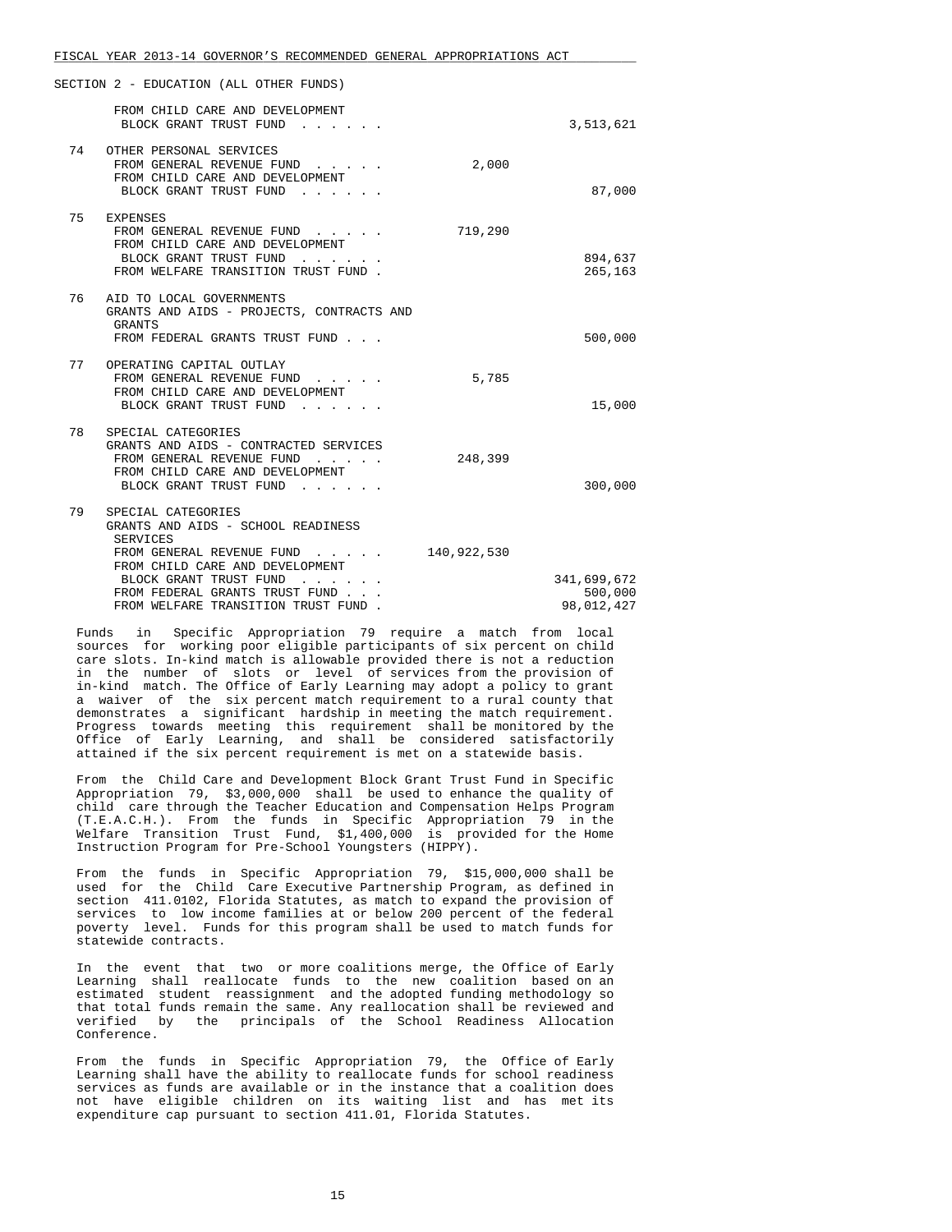| 80 | SPECIAL CATEGORIES<br>GRANTS AND AIDS - DATA SYSTEMS FOR SCHOOL<br>READINESS<br>FROM GENERAL REVENUE FUND<br>FROM CHILD CARE AND DEVELOPMENT<br>BLOCK GRANT TRUST FUND<br>$\mathbf{r}$ , $\mathbf{r}$ , $\mathbf{r}$ , $\mathbf{r}$ , $\mathbf{r}$ , $\mathbf{r}$ | 240,595       | 718,403 |
|----|-------------------------------------------------------------------------------------------------------------------------------------------------------------------------------------------------------------------------------------------------------------------|---------------|---------|
| 81 | SPECIAL CATEGORIES<br>RISK MANAGEMENT INSURANCE<br>FROM GENERAL REVENUE FUND<br>FROM CHILD CARE AND DEVELOPMENT<br>BLOCK GRANT TRUST FUND<br>.                                                                                                                    | 8,276         | 9,165   |
| 82 | SPECIAL CATEGORIES<br>GRANTS AND AIDS - VOLUNTARY<br>PREKINDERGARTEN PROGRAM<br>FROM GENERAL REVENUE FUND<br>$\begin{array}{cccccccccccccc} \bullet & \bullet & \bullet & \bullet & \bullet & \bullet & \bullet & \bullet \end{array}$                            | 413, 312, 552 |         |

 Funds in Specific Appropriation 82 are provided for the Voluntary Prekindergarten Education Program as provided in sections 1002.51 through 1002.79, Florida Statutes, and shall be initially allocated to Early Learning Coalitions as indicated below. Pursuant to the provisions of section 1002.71(3)(a), Florida Statutes, for Fiscal Year 2012-13, the base student allocation per full-time equivalent student for the school year program shall be \$2,386 and the base student allocation for the summer program shall be \$2,028. The allocation includes 4.0 percent in addition to the base student allocation to fund administrative and other program costs of the Early Learning Coalitions related to the Voluntary Prekindergarten Education Program.

 The funds in Specific Appropriation 82 shall be allocated as follows:

|                                                              | 4,538,253    |
|--------------------------------------------------------------|--------------|
| Bay, Calhoun, Gulf, Franklin, Washington, Holmes, Jackson    | 5,335,457    |
|                                                              | 12,063,525   |
|                                                              | 40,781,304   |
| Charlotte, DeSoto, Highlands, Hardee                         | 5,905,710    |
| Clay, Nassau, Baker, Bradford                                | 7,194,088    |
| Columbia, Hamilton, Lafayette, Union, Suwannee               | 2,656,414    |
|                                                              | 63,209,364   |
| Dixie, Gilchrist, Levy, Citrus, Sumter                       | 4, 375, 135  |
| $Duval$                                                      | 24,108,596   |
|                                                              | 5,816,285    |
| Hendry, Glades, Collier, Lee                                 | 21,897,108   |
|                                                              | 29, 376, 021 |
|                                                              | 5,744,391    |
| Leon, Gadsden, Jefferson, Liberty, Madison, Wakulla, Taylor. | 7,569,041    |
|                                                              | 7,635,040    |
|                                                              | 5,637,710    |
| Martin, Okeechobee, Indian River                             | 5,829,709    |
| $Okaloosa. Walton$                                           | 5,672,866    |
|                                                              | 30,073,890   |
|                                                              | 7,934,931    |
|                                                              | 29,078,228   |
|                                                              | 12,962,388   |
|                                                              | 14,974,002   |
|                                                              | 11,150,155   |
|                                                              | 6,167,107    |
|                                                              | 6,672,921    |
|                                                              | 2,649,134    |
|                                                              | 5,219,891    |
|                                                              | 10,003,859   |
|                                                              | 11,080,029   |
|                                                              |              |

 In the event that two or more coalitions merge, the Office of Early Learning shall reallocate funds to the new coalition based on an estimated student reassignment and using the FTE, the base student allocation for the appropriate program, and the administrative factor of the funding formula in such a manner that total funds remain the same. Any reallocation shall be reviewed and verified by the principals of the Early Learning Programs Estimating Conference.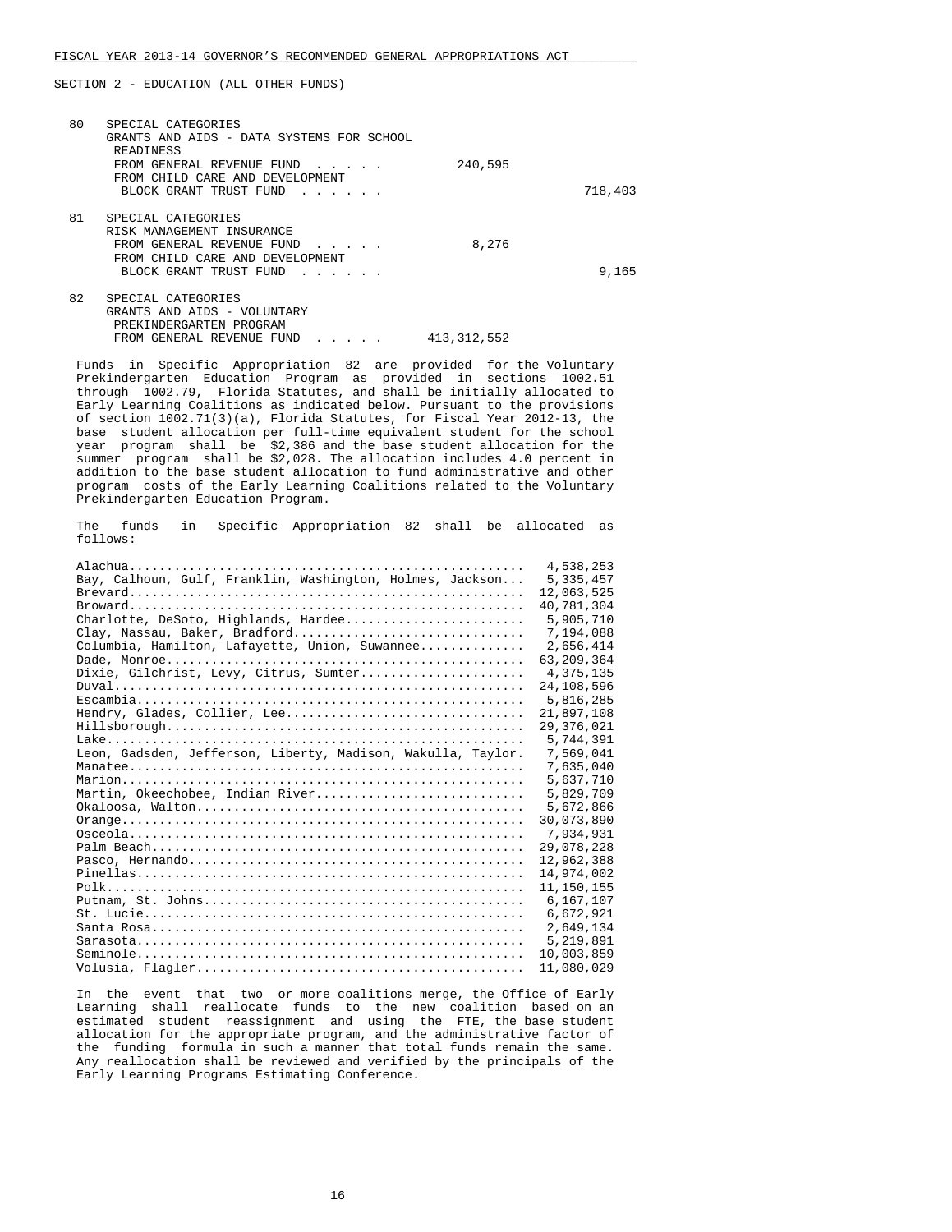| 83             | SPECIAL CATEGORIES<br>TRANSFER TO DEPARTMENT OF MANAGEMENT<br>SERVICES - HUMAN RESOURCES SERVICES<br>PURCHASED PER STATEWIDE CONTRACT<br>FROM GENERAL REVENUE FUND<br>and the state of the state of the state of<br>FROM CHILD CARE AND DEVELOPMENT<br>BLOCK GRANT TRUST FUND | 22,921    | 11,392    |
|----------------|-------------------------------------------------------------------------------------------------------------------------------------------------------------------------------------------------------------------------------------------------------------------------------|-----------|-----------|
| 84             | DATA PROCESSING SERVICES<br>EDUCATION TECHNOLOGY AND INFORMATION<br>SERVICES<br>FROM GENERAL REVENUE FUND<br>FROM CHILD CARE AND DEVELOPMENT<br>BLOCK GRANT TRUST FUND                                                                                                        | 1,321,918 | 1,650,000 |
| 85             | DATA PROCESSING SERVICES<br>SOUTHWOOD SHARED RESOURCE CENTER<br>FROM CHILD CARE AND DEVELOPMENT<br>BLOCK GRANT TRUST FUND                                                                                                                                                     |           | 10,121    |
| 86             | DATA PROCESSING SERVICES<br>NORTHWEST REGIONAL DATA CENTER (NWRDC)<br>FROM GENERAL REVENUE FUND                                                                                                                                                                               | 50,116    |           |
| $\mathsf{m}_h$ | funda provided in Creatfia Inprepriation Of aboll not be                                                                                                                                                                                                                      |           |           |

funds provided in Specific Appropriation 86 shall not be utilized for any costs related to the potential expansion of floor space operated and managed by the Northwest Regional Data Center.

| TOTAL: PROGRAM: EARLY LEARNING SERVICES |  |  |  |             |               |
|-----------------------------------------|--|--|--|-------------|---------------|
| FROM GENERAL REVENUE FUND               |  |  |  | 560,403,839 |               |
| FROM TRUST FUNDS                        |  |  |  |             | 448,186,601   |
| TOTAL POSITIONS                         |  |  |  | 97.00       |               |
| TOTAL ALL FUNDS                         |  |  |  |             | 1,008,590,440 |

PUBLIC SCHOOLS, DIVISION OF

PROGRAM: STATE GRANTS/K-12 PROGRAM - FEFP

 The calculations of the Florida Education Finance Program (FEFP) for the 2013-14 Fiscal Year are incorporated by reference in the act implementing the 2013-14 General Appropriations Act. The calculations are the basis for the appropriations made in the General Appropriations Act.

 87 AID TO LOCAL GOVERNMENTS GRANTS AND AIDS - FLORIDA EDUCATIONAL FINANCE PROGRAM FROM GENERAL REVENUE FUND . . . . . 6,645,976,933 FROM STATE SCHOOL TRUST FUND . . . . . 121,336,307

 Funds provided in Specific Appropriations 7 and 87 shall be allocated using a base student allocation of \$3,719.76 for the FEFP.

 Funds provided in Specific Appropriations 7 and 87 for the supplemental allocation for juvenile justice education programs shall be allocated pursuant to the formula provided in section 1011.62(10), Florida Statutes. The allocation factor shall be \$902.83.

 From the funds provided in Specific Appropriations 7 and 87, juvenile justice education programs shall receive funds as provided in section 1003.52(12), Florida Statutes.

 The district cost differential (DCD) for each district shall be calculated pursuant to the provisions of section 1011.62(2), Florida Statutes.

 From the funds provided in Specific Appropriations 7 and 87, \$45,754,378 is provided for the Sparsity Supplement as defined in section 1011.62(7), Florida Statutes, for school districts of 20,000 and fewer FTE in the 2013-14 fiscal year.

 Total Required Local Effort for Fiscal Year 2013-14 shall be \$6,794,355,154. The total amount shall include adjustments made for the calculation required in section 1011.62(4)(a) through (c), Florida Statutes.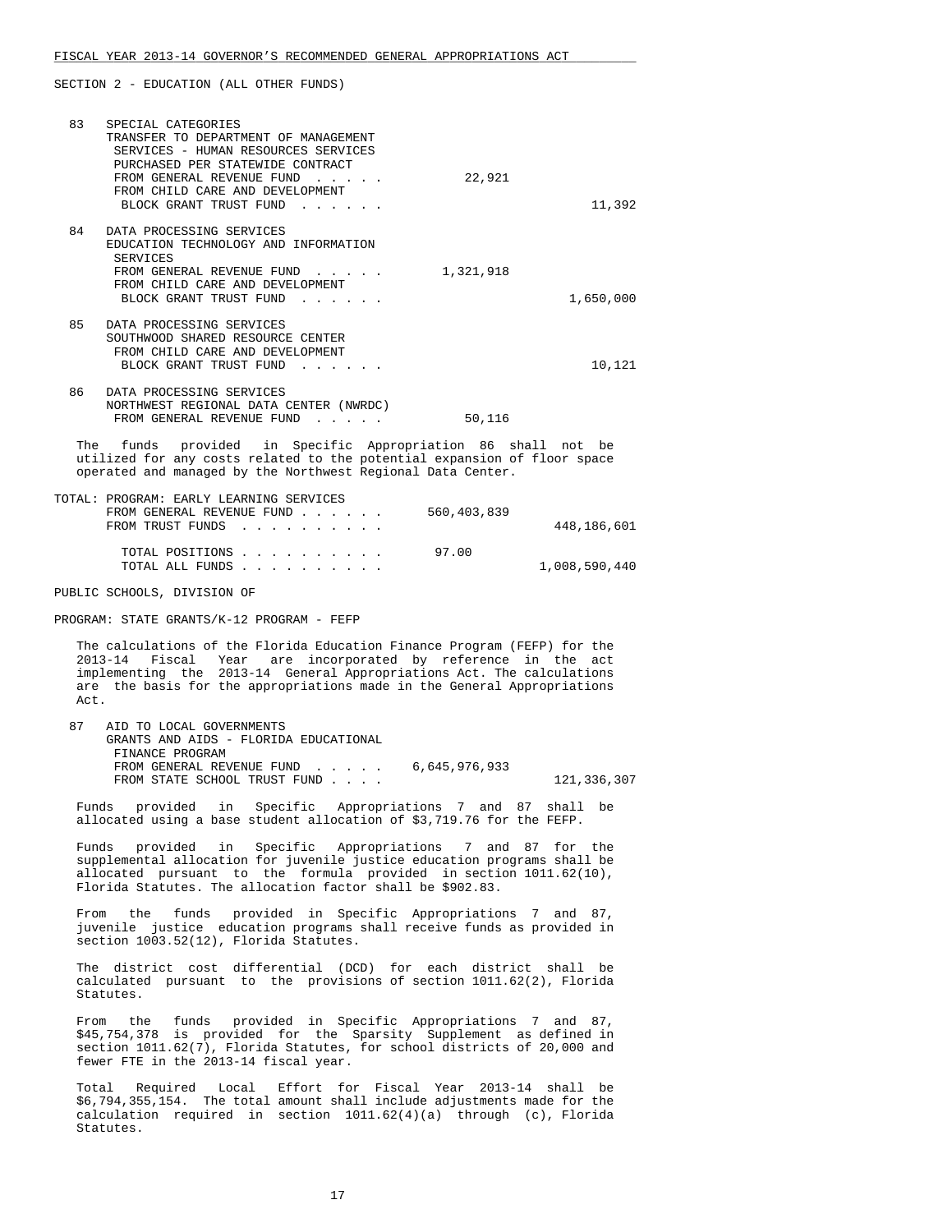The maximum nonvoted discretionary millage which may be levied pursuant to the provisions of section 1011.71(1),Florida Statutes, by district school boards in Fiscal Year 2013-14 shall be:

### 1. 0.748 mills

 If any school district levies the full 0.748 mill levy and it generates an amount of funds per unweighted FTE that is less than the state average amount per unweighted FTE, the school district shall receive from the funds provided in Specific Appropriations 7 and 87, a discretionary millage compression supplement that, when added to the funds generated by the district's 0.748 mill levy, shall be equal to the state average as provided in section 1011.62(5), Florida Statutes.

 If any school district chooses to levy an amount not less than 0.498 mill and less than 0.748 mill, a compression supplement shall be calculated on a levy of 0.498. If a 0.498 mill levy generates an amount of funds per unweighted FTE that is less than the state average amount per unweighted FTE for 0.498 mill, the school district shall receive from the funds provided in Specific Appropriations 7 and 87, a discretionary millage compression supplement that, when added to the funds generated by a 0.498 mill levy, would be equal to the state average as provided in section 1011.62(5), Florida Statutes.

 Funds provided in Specific Appropriations 7 and 87 are based upon program cost factors for Fiscal Year 2013-14 as follows:

1. Basic Programs

| 2. Programs for Exceptional Students |  |
|--------------------------------------|--|
| A. Support Level 43.524              |  |
| B. Support Level 55.044              |  |

3. English for Speakers of Other Languages.........1.167

4. Programs for Grades 9-12 Career Education.......0.999

 From the funds in Specific Appropriations 7 and 87, \$988,467,085 is provided to school districts as an Exceptional Student Education (ESE) Guaranteed Allocation as authorized by law to provide educational programs and services for exceptional students. Funds provided for gifted educational programs and services must primarily be focused on advanced mathematics and science curriculum and enrichment. The ESE Guaranteed Allocation funds are provided in addition to the funds for each exceptional student in the per FTE student calculation. Each district's ESE Guaranteed Allocation for the 2013-14 appropriation shall not be recalculated during the school year. School districts that provided educational services in 2012-13 for exceptional students who are residents of other districts shall not discontinue providing such services without the prior approval of the Department of Education. Expenditure requirements for the ESE Guaranteed Allocation shall be as prescribed in section 1010.20(3), Florida Statutes, for programs for exceptional students.

 From the funds provided in Specific Appropriations 7 and 87, the value of 43.35 weighted FTE students is provided to supplement the funding for severely handicapped students served in ESE programs 254 and 255 when a school district has less than 10,000 FTE student enrollment and less than 3 FTE eligible students per program. The Commissioner of Education shall allocate the value of the supplemental FTE based on documented evidence of the difference in the cost of the service and the amount of funds received in the district's FEFP allocations for the students being served. The supplemental value shall not exceed 3 FTE.

student in cooperative education or other types of programs incorporating on-the-job training shall not be counted for more than twenty-five (25) hours per week of membership in all programs when calculating full-time student membership, as provided in section 1011.61, Florida Statutes, for funding pursuant to section 1011.62, Florida Statutes.

 The Declining Enrollment Supplement shall be calculated based on 25 percent of the decline between the prior year and current year unweighted FTE students.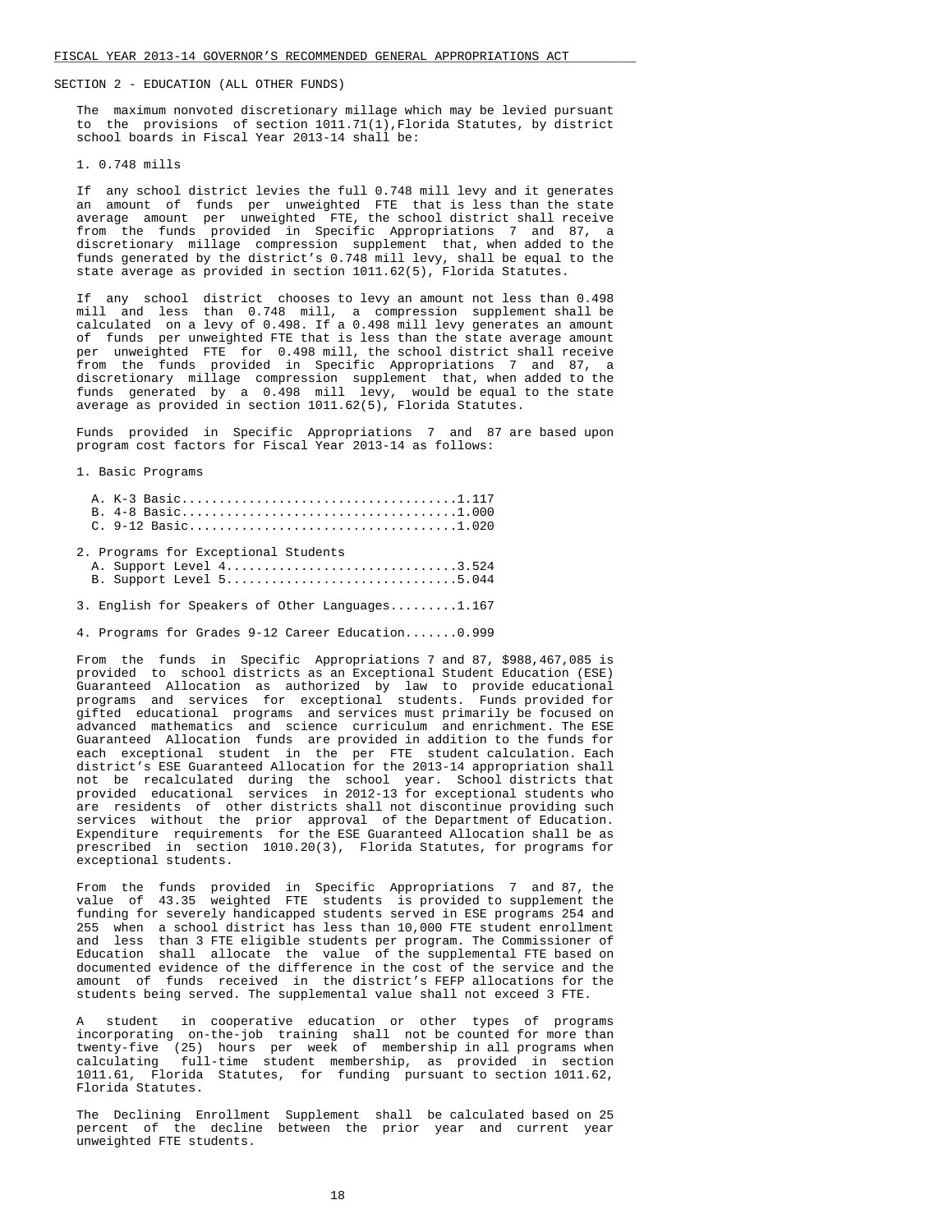From the funds in Specific Appropriations 7 and 87, \$74,916,628 is provided for Safe Schools activities and shall be allocated as follows: \$65,052 shall be distributed to each district, and the remaining balance shall be allocated as follows: two-thirds based on the latest official Florida Crime Index provided by the Department of Law Enforcement and one-third based on each district's share of the state's total unweighted student enrollment. Safe Schools activities include: (1) after school programs for middle school students; (2) other improvements to enhance<br>the learning environment, including implementation of conflict the learning environment, including resolution strategies; (3) alternative school programs for adjudicated youth; (4) suicide prevention programs; (5) bullying prevention and intervention; (6) school resource officers ; and (7) other improvements to make the school a safe place to learn. Each district shall determine. based on a review of its existing programs and priorities, how much of its total allocation to use for each authorized Safe Schools activity. The Department of Education shall monitor compliance with reporting procedures contained in section 1006.147, Florida Statutes. If a district does not comply with these procedures, the district's funds from the Safe Schools allocation shall be withheld and reallocated to the other school districts. Each school district shall report to the Department of Education the amount of funds expended for each of the seven activities.

 From the funds in Specific Appropriations 7 and 87, \$664,570,817 is for Supplemental Academic Instruction to be provided throughout the school year pursuant to section  $1011.62$  (1)(f), Florida Statutes. From these funds, at least \$15,000,000, together with funds provided in the district's research-based reading instruction allocation and other available funds, shall be used by districts with one or more of the 100 lowest performing elementary schools based on the state reading assessment to provide an additional hour of instruction beyond the normal school day for each day of the entire school year for intensive reading instruction for the students in each of these schools. This additional hour of instruction must be provided by teachers or reading specialists who are effective in teaching reading. Students enrolled in these schools who have level 5 reading assessment scores may choose to participate in the additional hour of instruction on an optional basis. ESE centers shall not be included in the 100 schools.

 The Department of Education shall provide guidance to school districts for the documentation of the expenditures for the additional hour of instruction to ensure that all local, state, and federal funds are maximized for the total instructional program and that the funds used for the additional hour of instruction in these 100 schools do not supplant federal funds. School districts shall submit a report to the Department of Education in a format prepared by the department that includes summary information, including funding sources, expenditures and student outcomes for each of the participating schools that shall be submitted to the Speaker of the House, President of the Senate, and Governor by September 30, 2013. Pursuant to section 1008.32, Florida Statutes, the State Board of Education shall withhold funds from a school district that fails to comply with this requirement.

 From the funds in Specific Appropriations 7 and 87, \$134,962,750 is provided for a K-12 comprehensive, district-wide system of research-based reading instruction. The amount of \$119,390 shall be allocated to each district and the remaining balance shall be allocated based on each district's proportion of the total K-12 base funding.

 From these funds, at least \$15,000,000 shall be used to provide an additional hour of intensive reading instruction beyond the normal school day for each day of the entire school year for the students in the 100 lowest performing elementary schools based on the state reading assessment pursuant to sections 1008.22(3) and 1011.62(9), Florida Statutes. This additional hour of instruction must be provided by teachers or reading specialists who are effective in teaching reading. Students enrolled in these schools who have level 5 reading assessment scores may choose to participate in the additional hour of instruction on an optional basis. ESE centers shall not be included in the 100 schools. Pursuant to section 1008.32, Florida Statutes, the State Board of Education shall withhold funds from a school district that fails to comply with this requirement.

 From the funds provided in Specific Appropriations 7 and 87, \$221,398,273 is provided for Instructional Materials including \$12,204,278 for Library Media Materials and \$3,335,836 for the purchase of science lab materials and supplies. The growth allocation per FTE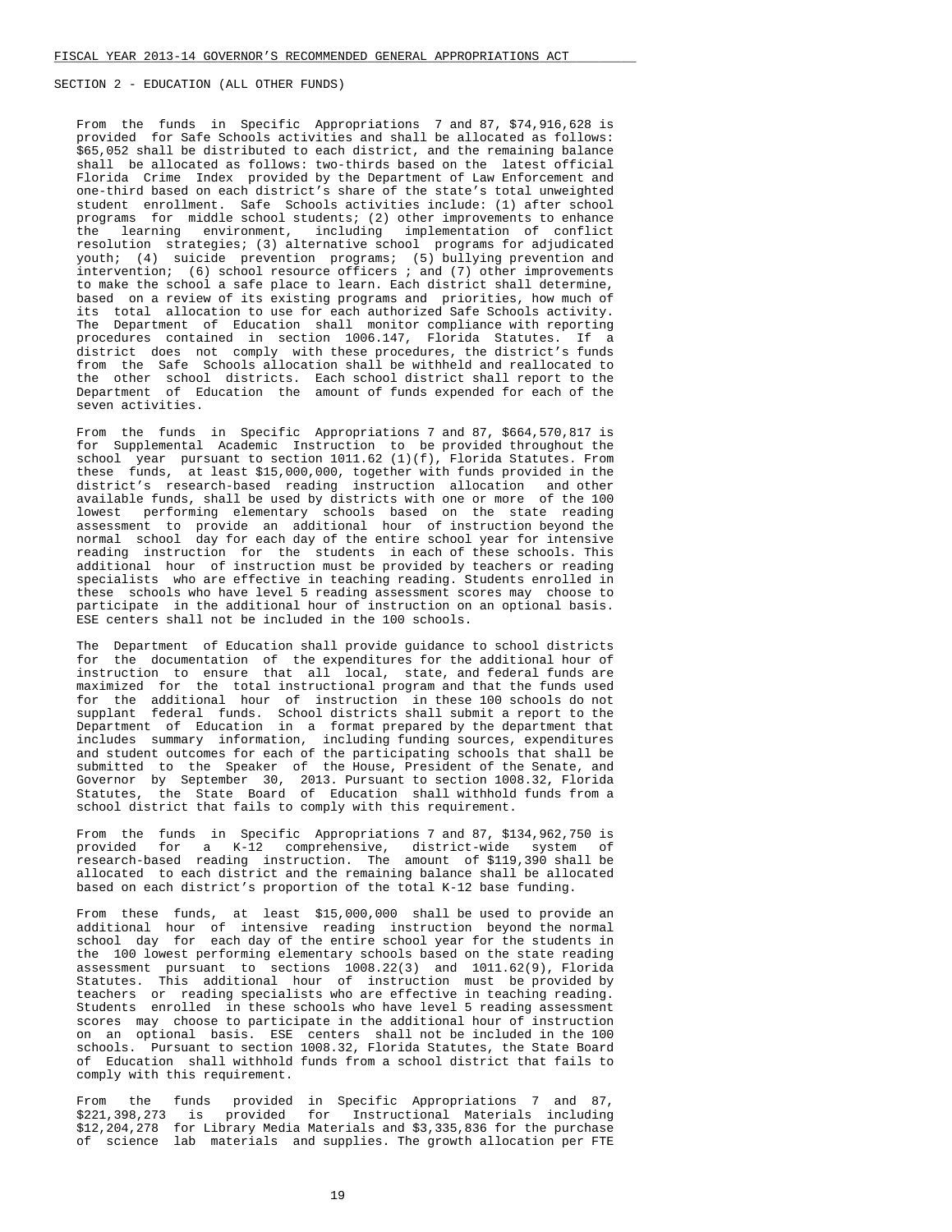shall be \$304.19 for the 2013-14 fiscal year. School districts shall pay for instructional materials used for the instruction of public high school students who are earning credit toward high school graduation under the dual enrollment program as provided in section  $1011.62(1)(i)$ , Florida Statutes.

 From funds provided in Specific Appropriations 7 and 87, \$439,588,015 is provided for Student Transportation as provided in section 1011.68, Florida Statutes.

 From funds provided in Specific Appropriations 7 and 87, \$45,895,373 is provided for the Teachers Classroom Supply Assistance Program. An estimated amount of \$250 will be provided to teachers pursuant to section 1012.71, Florida Statutes. The allocation shall not be recalculated during the school year.

 Districts may charge a fee for grades K-12 voluntary, non-credit summer school enrollment in basic program courses. The amount of any student's fee shall be based on the student's ability to pay and the student's financial need as determined by district school board policy.

 From the funds in Specific Appropriations 7 and 87, school districts may execute an appropriate contract for full-time virtual instruction through K-8 virtual schools that received funds from Specific Appropriation 93 of Chapter 2008-152, Laws of Florida. School districts may expend funds in the amount of \$5,200 per student for each student who was enrolled and served during the 2012-13 fiscal year and who is re-enrolled and eligible to be served during the 2013-14 fiscal year. Each of the K-8 virtual schools shall provide to the Department of Education the name and address of each student who was enrolled and served during the 2012-13 fiscal year and who is re-enrolled and is eligible to be served during the 2013-14 fiscal year. The department shall verify the eligibility of the students, assist with placement of each student in a school district virtual instruction program regardless of the student's district of residence, and assist the school district with executing an appropriate contract with an approved K-8 virtual school for payment for virtual instruction for each student. The maximum number of students to be funded pursuant to this provision is the number being served in 2012-13.

 From the funds in Specific Appropriation 7 and 87, \$100,000,000 is provided to acquire devices for students to support digital learning, enhance classroom-level digital infrastructure, and broadband access. The State Board of Education shall adopt guidelines, by July 1, 2013, specifying acceptable uses of the funds. Each district must submit a technology enhancement plan, by August 31, 2013, to the State Board of Education indicating how the funds will be used, in accordance with the established guidelines, to improve student achievement. Prior to funds being disbursed, the State Board of Education, by October 31, 2013, shall approve submitted plans provided that they are in compliance with the established guidelines. Each school district shall certify to the Department of Education by September 1, 2014, for the 2013-14 fiscal year, that funding for technology was expended in accordance with their approved plans.

 Any district which demonstrates they have met minimum standards of the State Board of Education for student access to digital learning may utilize these funds for other lawful educational purposes. These funds shall be allocated in proportion to each district's share of the total unweighted FTE, and shall not be subject to reallocation after the third FEFP calculation.

 88 AID TO LOCAL GOVERNMENTS GRANTS AND AIDS - CLASS SIZE REDUCTION FROM GENERAL REVENUE FUND . . . . . 2,800,167,162 FROM STATE SCHOOL TRUST FUND . . . . . . . . . 88,363,693

 Funds in Specific Appropriations 8 and 88 are provided to implement the requirements of sections 1003.03 and 1011.685, Florida Statutes. The class size reduction allocation factor for grades prekindergarten to grade 3 shall be \$1,321.29, for grades 4 to 8 shall be \$901.25, and for grades 9 to 12 shall be \$903.43. The class size reduction allocation shall be recalculated based on enrollment through the October 2013 FTE survey except as provided in section 1003.03(4), Florida Statutes. If the total class size reduction allocation is greater than the appropriation in Specific Appropriations 8 and 88, funds shall be prorated to the level of the appropriation based on each district's calculated amount. The Commissioner of Education may withhold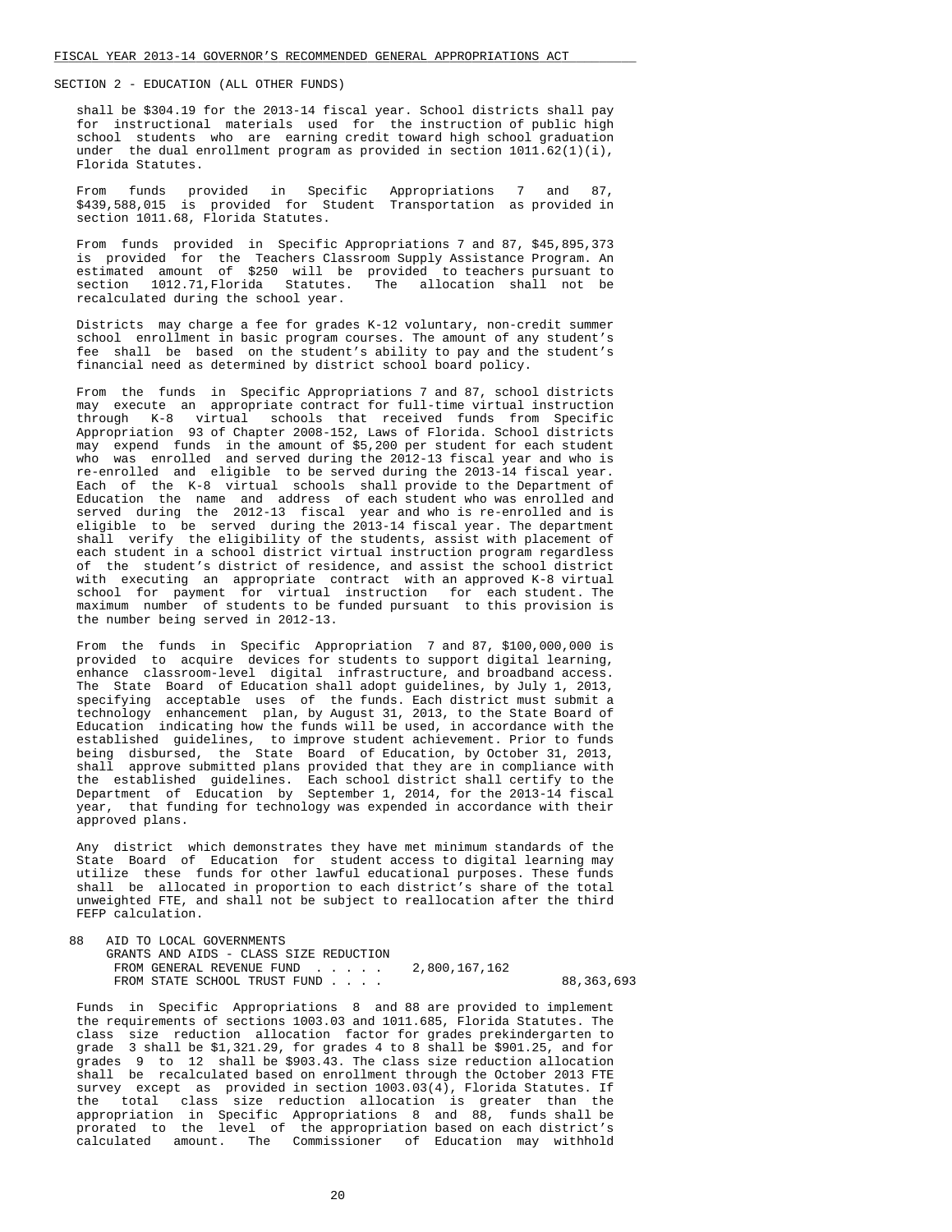disbursement of these funds until a district is in compliance with reporting information required for class size reduction implementation.

 89 AID TO LOCAL GOVERNMENTS GRANTS AND AIDS - TEACHER RECRUITMENT AND RETENTION FROM GENERAL REVENUE FUND . . . . . 480,020,407

 Funds in Specific Appropriations 89 are provided for a salary increase of \$2,500, plus related benefits covering the Federal Insurance Contribution Act (FICA) and the Florida Retirement System (FRS) for all full-time kindergarten through grade 12 public school teachers as defined in Florida Statutes section  $1012.01(2)$  (a) excluding substitutes. In addition, full-time prekindergarten exceptional student education instructors funded through the Florida Education Finance Program are eligible for the salary increase.

 It is the intent that each eligible individual, as defined above, receive a salary increase of \$2,500. Actual salary increases for eligible district school personnel will be determined by the district school boards in accordance with their respective salary schedules and/or collective bargaining agreements outlined in section 1012.22 and Chapter 447 of the Florida Statutes. Actual salary increases for eligible charter school personnel will be determined by the charter school boards.

 Each district and charter school shall report to the Department of Education the actual salary awards provided, any variance from the intended \$2,500 salary increase per personnel, and justification for any variance. A preliminary report is due from each district on December 1, 2013 and a final report on the use and implementation of these funds is due from each district on June 30, 2014. Funds in Specific Appropriation 89 shall only be used for salaries and benefits. Unexpended funds, as of June 30, 2014, shall revert to the State Treasury.

| TOTAL: PROGRAM: STATE GRANTS/K-12 PROGRAM - FEFP          |                |
|-----------------------------------------------------------|----------------|
| FROM GENERAL REVENUE FUND $\ldots$ $\ldots$ 9.926.164.502 |                |
| FROM TRUST FUNDS                                          | 209,700,000    |
|                                                           |                |
| TOTAL ALL FUNDS                                           | 10,135,864,502 |

PROGRAM: STATE GRANTS/K-12 PROGRAM - NON FEFP

 Of the funds provided for regional education consortium programs and school district matching grants in Specific Appropriations 90, 97, and 101, 60 percent shall be released to the Department of Education at the beginning of the first quarter and the balance at the beginning of the third quarter. The Department of Education shall disburse the funds to eligible entities within 30 days of release.

 Funds provided in Specific Appropriations 90 through 107, excluding 98, 99, and 106, shall only be used to serve Florida students.

 90 AID TO LOCAL GOVERNMENTS GRANTS AND AIDS - INSTRUCTIONAL MATERIALS FROM GENERAL REVENUE FUND . . . . . 1,060,000

 Funds provided in Specific Appropriation 90 shall be allocated as follows:

|                                              | 760,000 |
|----------------------------------------------|---------|
| Panhandle Area Educational Consortium (PAEC) |         |
| Distance Learning Teacher Training           | 300,000 |

 Funds provided in Specific Appropriation 90 for the Panhandle Area Educational Consortium, shall be used to provide teacher professional development on Common Core State Standards and the Next Generation in State Science Standards.

 Prior to funds being disbursed, the consortium shall submit a plan to the Commissioner of Education outlining how funds will be used to provide teacher professional development on Common Core State Standards and the Next Generation in State Science Standards. The Commissioner shall review and approve submitted plan to ensure funds are being used for authorized purpose.

 The consortium shall provide a report to the Commissioner, by September 1, 2014, that includes: 1) the number of teachers served; 2) the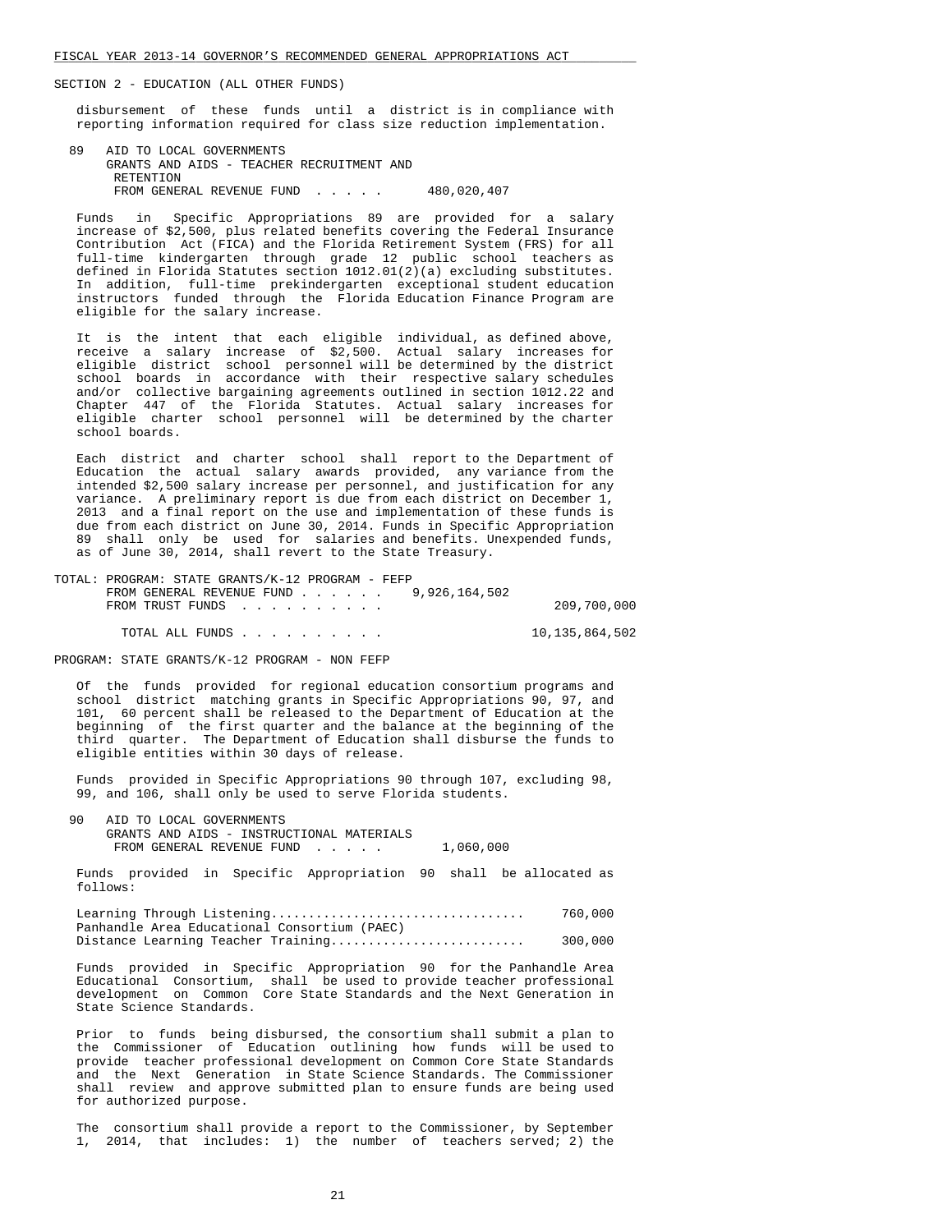districts served; 3) content area the professional development covered; and 4) the method by which the professional development was delivered.

 91 SPECIAL CATEGORIES GRANTS AND AIDS - ASSISTANCE TO LOW PERFORMING SCHOOLS FROM GENERAL REVENUE FUND . . . . . 3,500,000

 Funds in Specific Appropriation 91 may be used to contract for the operation of the Florida Partnership for Minority and Underrepresented Student Achievement and to achieve the partnership's mission as provided in section 1007.35, Florida Statutes.

92 SPECIAL CATEGORIES GRANTS AND AIDS - MENTORING/STUDENT ASSISTANCE INITIATIVES FROM GENERAL REVENUE FUND . . . . . 11,583,670

 Funds provided in Specific Appropriation 92 shall be allocated as follows to result based programs:

|                                                        | 650.000   |
|--------------------------------------------------------|-----------|
|                                                        | 2,530,248 |
|                                                        | 5,800,000 |
|                                                        | 200.000   |
| The Florida Alliance of Boys and Girls Clubs 1,638,450 |           |
|                                                        | 764.972   |

 From the funds provided in Specific Appropriation 92 for the Take Stock in Children program, \$1,000,000 is for the Take Stock in Children's Investment in Innovation "i3" College Readiness and Retention program.

 Funded programs focus on providing enhanced instruction, mentoring activities, tutoring, social and academic enrichment activities, character development, and support to low-performing students, at-risk students, and intellectually challenged students in order to improve student performance.

- 93 SPECIAL CATEGORIES GRANTS AND AIDS - COLLEGE REACH OUT PROGRAM FROM GENERAL REVENUE FUND . . . . . 1,000,000
- 94 SPECIAL CATEGORIES INTERSTATE COMPACT ON EDUCATIONAL OPPORTUNITY FOR MILITARY CHILDREN FROM GENERAL REVENUE FUND . . . . . 32,000
- 95 SPECIAL CATEGORIES GRANTS AND AIDS - FLORIDA DIAGNOSTIC AND LEARNING RESOURCES CENTERS FROM GENERAL REVENUE FUND . . . . . 1,982,626

 Funds provided in Specific Appropriation 95 shall be allocated to the Multidisciplinary Educational Services Centers as follows:

|                                                              | 396,525 |
|--------------------------------------------------------------|---------|
|                                                              | 396,525 |
|                                                              | 396.525 |
| University of South Florida                                  | 396.525 |
| University of Florida Health Science Center at Jacksonville. | 396.526 |

 Each center shall provide a report to the Department of Education by September 1, 2013, for the 2012-13 fiscal year that shall include the following: 1) the number of children served, 2) the number of parents served, 3) the number of persons participating in in-service education activities, 4) the number of districts served, and 5) specific services provided.

| 96. | SPECIAL CATEGORIES                        |         |
|-----|-------------------------------------------|---------|
|     | GRANTS AND AIDS - NEW WORLD SCHOOL OF THE |         |
|     | ARTS                                      |         |
|     | FROM GENERAL REVENUE FUND                 | 400,000 |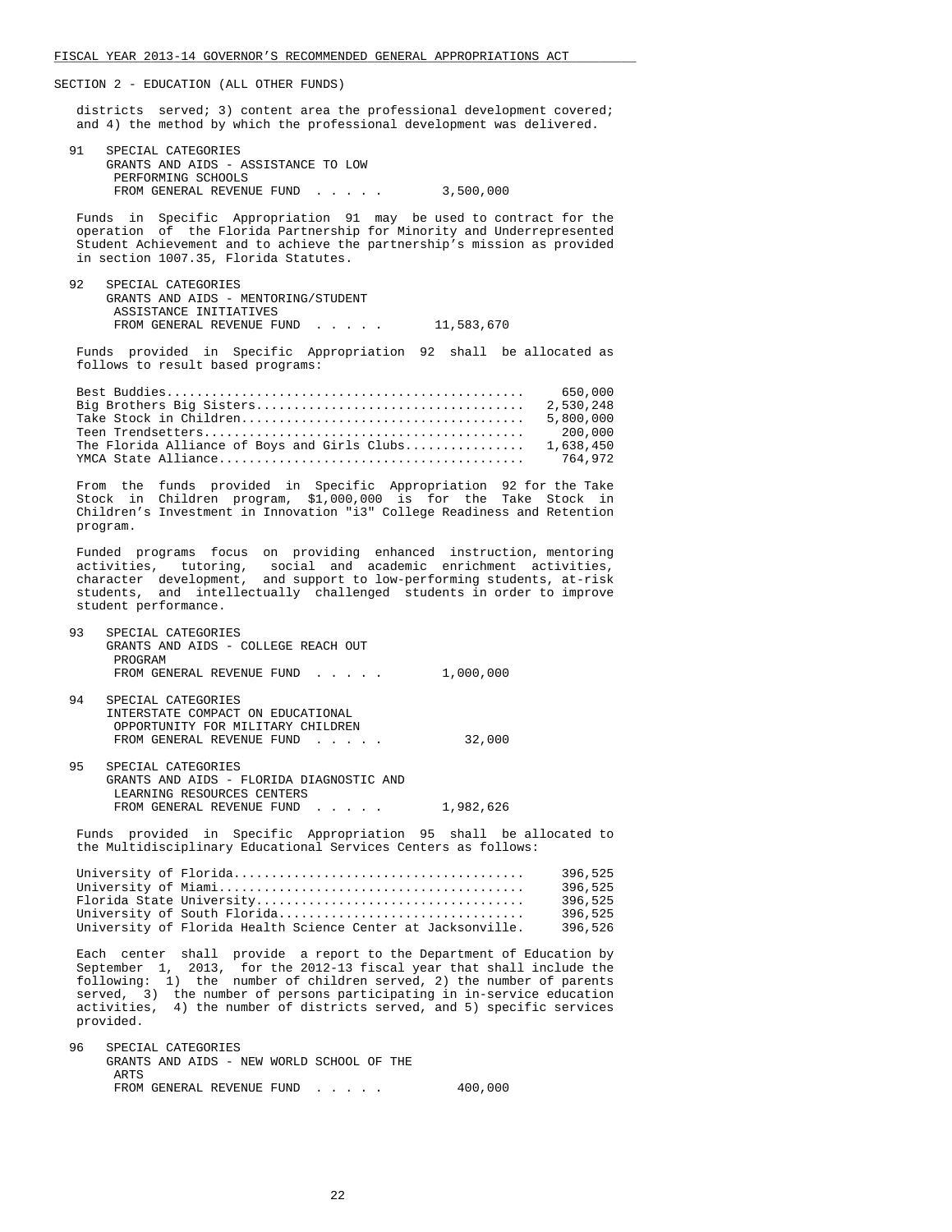97 SPECIAL CATEGORIES GRANTS AND AIDS - SCHOOL DISTRICT MATCHING GRANTS PROGRAM FROM GENERAL REVENUE FUND . . . . . 6,307,146

 From the funds in Specific Appropriation 97, \$4,307,146 is provided as challenge grants to public school district education foundations for programs that serve low-performing students, technical career education, literacy initiatives, Science, Technology, Engineering, Math (STEM) Education initiatives, teacher professional development on Common Core State Standards, increased teacher quality, and/or increased graduation rates. The amount of each grant shall be equal to the private contribution made to a qualifying public school district education foundation. In-kind contributions shall not be considered for matching purposes. Administrative costs for the program shall not exceed five percent.

 From the funds in Specific Appropriation 97, \$2,000,000 is provided as challenge grants to public school district education foundations for programs that provide teacher professional development on Common Core State Standards and the Next Generation in State Science Standards. The amount of each grant shall be equal to one half of the total amount of contribution made by school districts, nonprofit organizations, and/or private businesses to a qualifying public school district education foundation. In-kind contributions shall not be considered for matching purposes. Administrative costs for the program shall not exceed five percent.

 Before any funds provided in Specific Appropriation 97 may be disbursed to any public school district education foundation, the public school district foundation must certify to the Commissioner of Education that the private cash has actually been received by the public school education foundation seeking matching funds. The Consortium of Florida Education Foundations shall be the fiscal agent for this program.

| 98    | SPECIAL CATEGORIES                                                     |           |        |
|-------|------------------------------------------------------------------------|-----------|--------|
|       | TEACHER AND SCHOOL ADMINISTRATOR DEATH                                 |           |        |
|       | <b>BENEFITS</b>                                                        |           |        |
|       | FROM GENERAL REVENUE FUND                                              | 18,000    |        |
|       |                                                                        |           |        |
| 99    | SPECIAL CATEGORIES                                                     |           |        |
|       | RISK MANAGEMENT INSURANCE                                              |           |        |
|       | FROM GENERAL REVENUE FUND<br>$\sim$ $\sim$ $\sim$ $\sim$ $\sim$ $\sim$ | 813,773   |        |
|       | FROM FEDERAL GRANTS TRUST FUND                                         |           | 53,419 |
|       | FROM GRANTS AND DONATIONS TRUST                                        |           |        |
|       | FUND                                                                   |           | 14,628 |
|       |                                                                        |           |        |
| 100   | SPECIAL CATEGORIES                                                     |           |        |
|       | GRANTS AND AIDS - AUTISM PROGRAM                                       |           |        |
|       | FROM GENERAL REVENUE FUND                                              | 5,472,967 |        |
|       |                                                                        |           |        |
| Funds | provided in Specific Appropriation 100 shall be allocated as           |           |        |

ovided in Specific Appropriation 100 shall be allocated as follows:

| University of South Florida/Florida Mental Health Institute. | 959,893   |
|--------------------------------------------------------------|-----------|
| University of Florida (College of Medicine)                  | 665,642   |
| University of Central Florida                                | 822,012   |
| University of Miami (Department of Pediatrics)               |           |
| including \$216,392 for activities in Broward County         |           |
| through Nova Southeastern University                         | 1,040,409 |
| Florida Atlantic University                                  | 520,579   |
| University of Florida (Jacksonville)                         | 693,670   |
| Florida State University (College of Medicine)               | 770,762   |
|                                                              |           |

 Summaries of outcomes for the prior fiscal year shall be submitted to the Department of Education by September 1, 2013.

 101 SPECIAL CATEGORIES GRANTS AND AIDS - REGIONAL EDUCATION CONSORTIUM SERVICES FROM GENERAL REVENUE FUND . . . . . 1,445,390

 Funds provided in Specific Appropriation 101, shall be used to conduct regional delivery of educational services, to school districts with 20,000 or fewer unweighted full-time equivalent students, developmental research (laboratory) schools established pursuant to s. 1002.32, F.S., and the Florida School for the Deaf and the Blind, in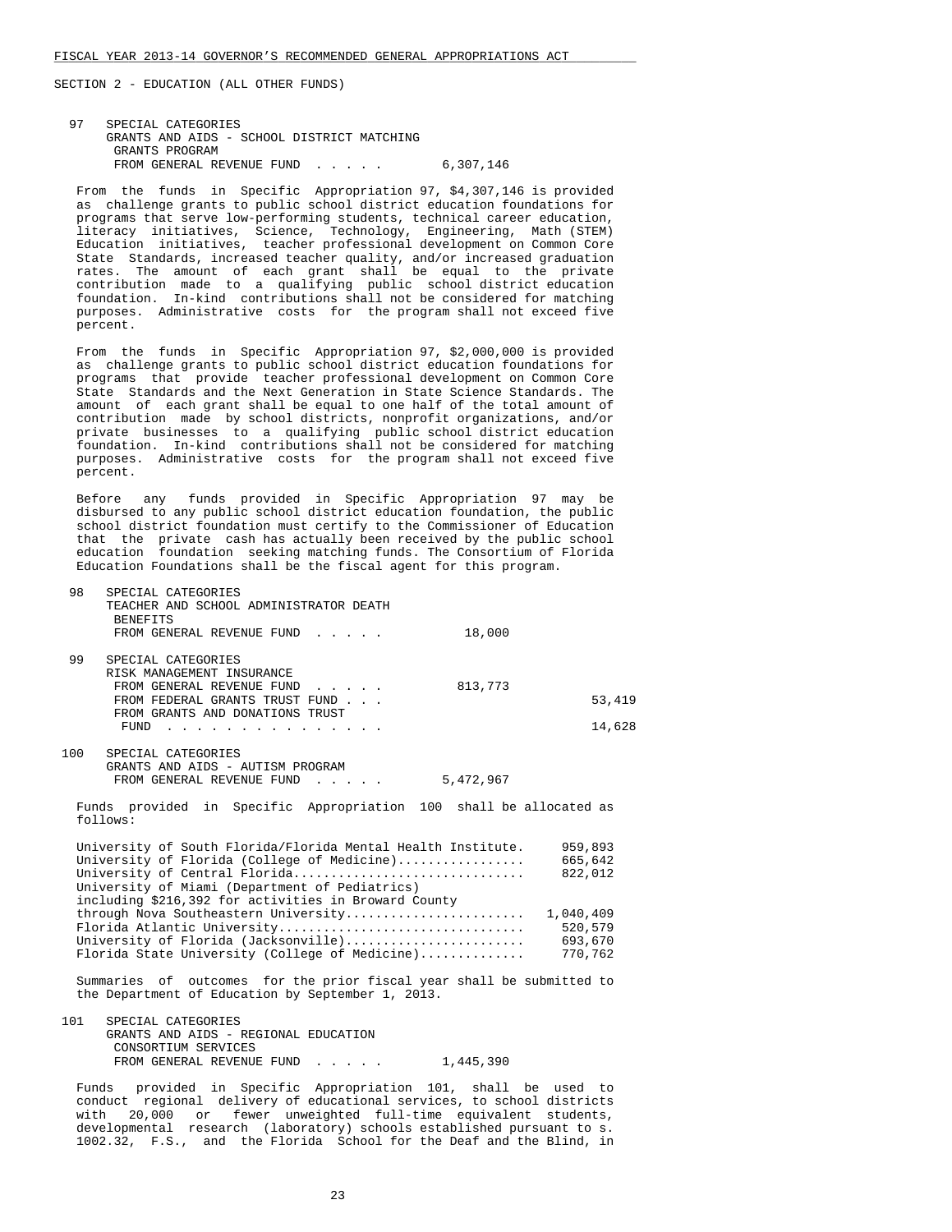order to improve student achievement by providing technical assistance and school improvement strategies.

 Each regional consortium service organization shall provide, at a minimum, three of the following services: exceptional student education; teacher professional development; federal grant procurement and coordination; data processing; health insurance; risk management<br>insurance; staff development; purchasing; or planning and  $developmi$ ; purchasing; or planning accountability.

| 102 | SPECIAL CATEGORIES               |         |             |
|-----|----------------------------------|---------|-------------|
|     | TEACHER PROFESSIONAL DEVELOPMENT |         |             |
|     | FROM GENERAL REVENUE FUND        | 354,338 |             |
|     | FROM FEDERAL GRANTS TRUST FUND   |         | 134,580,906 |
|     |                                  |         |             |

 Funds provided from General Revenue in Specific Appropriation 102 shall be allocated as follows:

| Florida Association of District School |         |
|----------------------------------------|---------|
|                                        | 300,000 |
|                                        | 29,426  |
|                                        | 18.730  |
| School Related Personnel of the Year   | 6.182   |

 103 SPECIAL CATEGORIES GRANTS AND AIDS - SCHOOL AND INSTRUCTIONAL ENHANCEMENTS FROM GENERAL REVENUE FUND . . . . . 2,309,592

Funds in Specific Appropriation 103 shall be allocated as follows:

|                                   | 72,032  |
|-----------------------------------|---------|
|                                   | 65,476  |
| Arts for a Complete Education     | 110,952 |
| Project to Advance School Success | 508,983 |
|                                   | 869,813 |
|                                   | 267,635 |
|                                   | 114,701 |
| African American Task Force       | 100,000 |
| Florida Holocaust Task Force      | 100,000 |
|                                   | 100,000 |

 Funds provided in Specific Appropriation 103 for the Learning for Life program are eligible to be used in any public school.

| 104 | SPECIAL CATEGORIES                      |           |           |
|-----|-----------------------------------------|-----------|-----------|
|     | GRANTS AND AIDS - EXCEPTIONAL EDUCATION |           |           |
|     | FROM GENERAL REVENUE FUND               | 1,115,099 |           |
|     | FROM FEDERAL GRANTS TRUST FUND          |           | 2,333,354 |

 Funds in Specific Appropriation 104, shall include, but not be limited to, allocations for the FDLRS Associate Centers and the Florida Instructional Materials Center for the Visually Impaired.

| 105 | SPECIAL CATEGORIES                        |           |
|-----|-------------------------------------------|-----------|
|     | FLORIDA SCHOOL FOR THE DEAF AND THE BLIND |           |
|     | 40,327,468<br>FROM GENERAL REVENUE FUND   |           |
|     | FROM FEDERAL GRANTS TRUST FUND            | 2,627,152 |
|     | FROM GRANTS AND DONATIONS TRUST           |           |
|     | FUND                                      | 1,739,754 |

 From the funds in Specific Appropriation 105, the school shall contract for health, medical, pharmaceutical and dental screening services for students. The school shall develop a collaborative service agreement for medical services and shall maximize the recovery of all legally available funds from Medicaid and private insurance coverage. The school shall report to the Legislature by June 30, 2014, information describing the agreement, services provided, budget and expenditures, including the amounts and sources of all funding used for the collaborative medical program and any other student health services during the 2013-14 fiscal year.

 The Florida School for the Deaf and Blind shall report student Florida Education Finance Program student membership survey data consistent with the programs enumerated in section  $1011.62(1)(c)$ , Florida Statutes.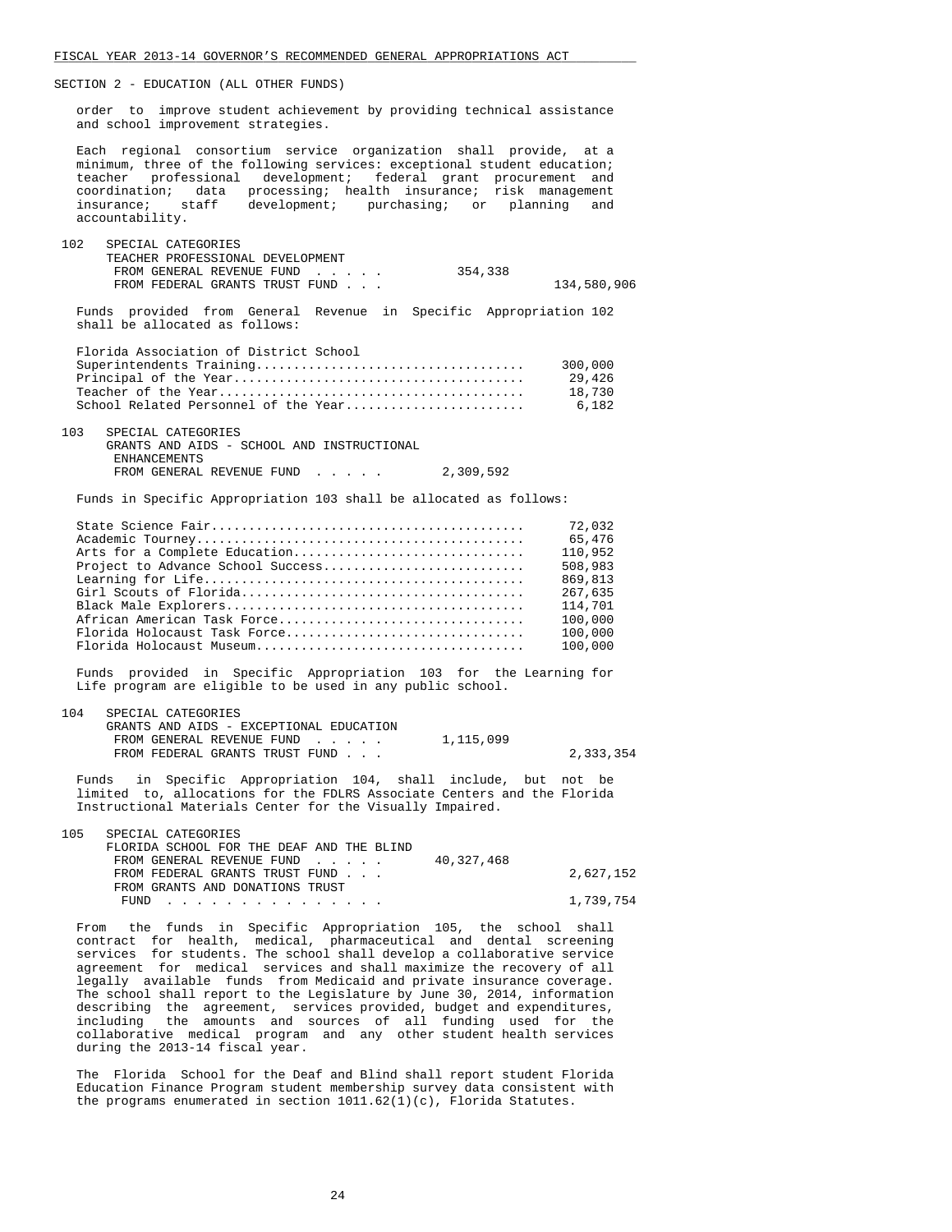| 106 | SPECIAL CATEGORIES<br>TRANSFER TO DEPARTMENT OF MANAGEMENT<br>SERVICES - HUMAN RESOURCES SERVICES<br>PURCHASED PER STATEWIDE CONTRACT<br>FROM GENERAL REVENUE FUND                                                                                                                                                                                                                                                                                                                                                                                                             | 223,832    |                          |
|-----|--------------------------------------------------------------------------------------------------------------------------------------------------------------------------------------------------------------------------------------------------------------------------------------------------------------------------------------------------------------------------------------------------------------------------------------------------------------------------------------------------------------------------------------------------------------------------------|------------|--------------------------|
|     | FROM FEDERAL GRANTS TRUST FUND<br>FROM GRANTS AND DONATIONS TRUST<br>${\tt FUND} \quad . \quad . \quad . \quad . \quad . \quad . \quad . \quad . \quad . \quad . \quad . \quad . \quad .$                                                                                                                                                                                                                                                                                                                                                                                      |            | 23,758<br>16,375         |
|     | 107 SPECIAL CATEGORIES<br>RESIDENTIAL CHARTER SCHOOL FOR AT-RISK<br>CHILDREN<br>FROM GENERAL REVENUE FUND                                                                                                                                                                                                                                                                                                                                                                                                                                                                      | 375,000    |                          |
|     | Funds in Specific Appropriations 107 are provided to the SEED School<br>of Miami residential charter school. The school provides an innovative<br>educational opportunity for at-risk students who: come from families<br>with a combined income below 200 percent of the federal poverty level;<br>is in foster care; come from families that receive housing assistance;<br>have a parent in prison; or lives with someone that is not their parent.<br>The SEED school creates a 24-hour community of learning that prepares<br>students for success in college and beyond. |            |                          |
|     | TOTAL: PROGRAM: STATE GRANTS/K-12 PROGRAM - NON FEFP<br>FROM GENERAL REVENUE FUND<br>FROM TRUST FUNDS                                                                                                                                                                                                                                                                                                                                                                                                                                                                          | 78,320,901 | 141,389,346              |
|     | TOTAL ALL FUNDS                                                                                                                                                                                                                                                                                                                                                                                                                                                                                                                                                                |            | 219,710,247              |
|     | PROGRAM: FEDERAL GRANTS K/12 PROGRAM                                                                                                                                                                                                                                                                                                                                                                                                                                                                                                                                           |            |                          |
| 108 | AID TO LOCAL GOVERNMENTS<br>GRANTS AND AIDS - PROJECTS, CONTRACTS AND<br>GRANTS<br>FROM GRANTS AND DONATIONS TRUST                                                                                                                                                                                                                                                                                                                                                                                                                                                             |            |                          |
|     | FUND $\cdots$                                                                                                                                                                                                                                                                                                                                                                                                                                                                                                                                                                  |            | 3,999,420                |
|     | 109 AID TO LOCAL GOVERNMENTS<br>GRANTS AND AIDS - FEDERAL GRANTS AND AIDS<br>FROM ADMINISTRATIVE TRUST FUND<br>FROM FEDERAL GRANTS TRUST FUND                                                                                                                                                                                                                                                                                                                                                                                                                                  |            | 353,962<br>1,512,358,793 |
| 110 | SPECIAL CATEGORIES<br>DOMESTIC SECURITY<br>FROM FEDERAL GRANTS TRUST FUND                                                                                                                                                                                                                                                                                                                                                                                                                                                                                                      |            | 5,409,971                |
| 111 | SPECIAL CATEGORIES<br>GRANTS AND AIDS - STRATEGIC EDUCATION<br>INITIATIVES<br>FROM FEDERAL GRANTS TRUST FUND                                                                                                                                                                                                                                                                                                                                                                                                                                                                   |            | 168,619,271              |
| 112 | SPECIAL CATEGORIES<br>GRANTS AND AIDS - PARTNERSHIP FOR<br>ASSESSMENT OF READINESS FOR COLLEGES AND<br>CAREERS                                                                                                                                                                                                                                                                                                                                                                                                                                                                 |            |                          |
|     | FROM FEDERAL GRANTS TRUST FUND                                                                                                                                                                                                                                                                                                                                                                                                                                                                                                                                                 |            | 81,206,849               |
|     | TOTAL: PROGRAM: FEDERAL GRANTS K/12 PROGRAM<br>FROM TRUST FUNDS                                                                                                                                                                                                                                                                                                                                                                                                                                                                                                                |            | 1,771,948,266            |
|     | TOTAL ALL FUNDS                                                                                                                                                                                                                                                                                                                                                                                                                                                                                                                                                                |            | 1,771,948,266            |
|     | PROGRAM: EDUCATIONAL MEDIA & TECHNOLOGY SERVICES                                                                                                                                                                                                                                                                                                                                                                                                                                                                                                                               |            |                          |
| 113 | SPECIAL CATEGORIES<br>CAPITOL TECHNICAL CENTER<br>FROM GENERAL REVENUE FUND 1,995,104                                                                                                                                                                                                                                                                                                                                                                                                                                                                                          |            |                          |
| 114 | SPECIAL CATEGORIES<br>GRANTS AND AIDS - PUBLIC BROADCASTING<br>FROM GENERAL REVENUE FUND                                                                                                                                                                                                                                                                                                                                                                                                                                                                                       | 6,907,749  |                          |
|     | The funds provided in Specific Appropriation 114 shall be allocated<br>as follows:                                                                                                                                                                                                                                                                                                                                                                                                                                                                                             |            |                          |
|     | Statewide Governmental and Cultural Affairs Programming<br>Florida Channel Closed Captioning                                                                                                                                                                                                                                                                                                                                                                                                                                                                                   |            | 497,522<br>340,862       |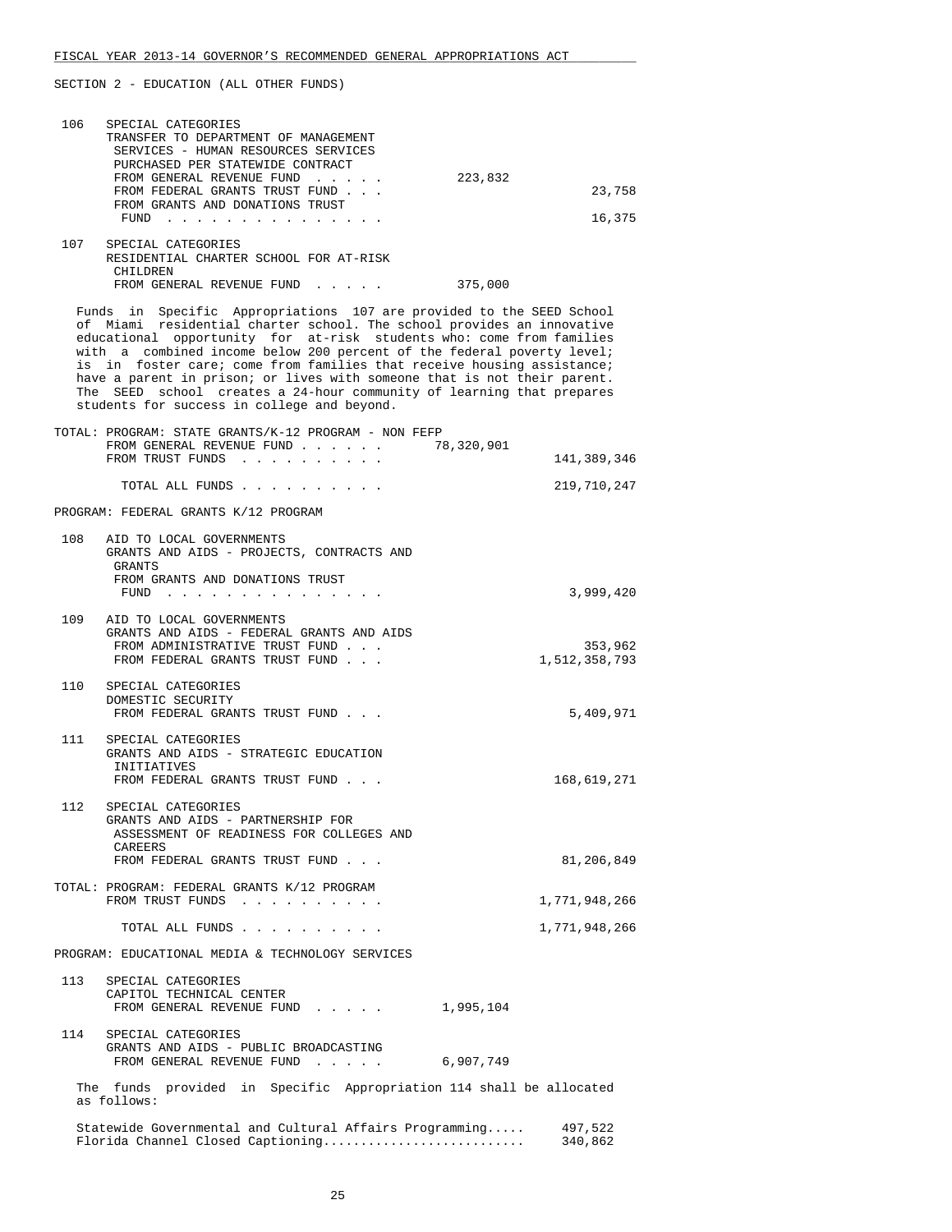| SECTION 2 - EDUCATION (ALL OTHER FUNDS)                                                                                                                                                                                                                                                                                           |
|-----------------------------------------------------------------------------------------------------------------------------------------------------------------------------------------------------------------------------------------------------------------------------------------------------------------------------------|
| 3,996,811                                                                                                                                                                                                                                                                                                                         |
| From the funds provided in Specific Appropriation 114, "Governmental<br>Affairs for Public Television" shall be produced by the same contractor<br>selected by the Legislature to produce "The Florida Channel."                                                                                                                  |
| Funds provided in Specific Appropriation 114 for Public Television<br>Stations shall be allocated in the amount of \$307,447 for each public<br>television station as recommended by the Commissioner of Education.                                                                                                               |
| TOTAL: PROGRAM: EDUCATIONAL MEDIA & TECHNOLOGY SERVICES<br>FROM GENERAL REVENUE FUND<br>8,902,853                                                                                                                                                                                                                                 |
| TOTAL ALL FUNDS<br>8,902,853                                                                                                                                                                                                                                                                                                      |
| PROGRAM: WORKFORCE EDUCATION                                                                                                                                                                                                                                                                                                      |
| 115 AID TO LOCAL GOVERNMENTS<br>PERFORMANCE BASED INCENTIVES<br>FROM GENERAL REVENUE FUND 18,701,361                                                                                                                                                                                                                              |
| The funds provided in Specific Appropriation 115 are provided for<br>performance incentive awards and shall be distributed based on the<br>Department of Education's approved methodology.                                                                                                                                        |
| 116<br>AID TO LOCAL GOVERNMENTS<br>GRANTS AND AIDS - ADULT BASIC EDUCATION<br>FEDERAL FLOW-THROUGH FUNDS<br>FROM FEDERAL GRANTS TRUST FUND<br>41,552,472                                                                                                                                                                          |
| 117<br>AID TO LOCAL GOVERNMENTS<br>WORKFORCE DEVELOPMENT<br>FROM GENERAL REVENUE FUND 290,603,617                                                                                                                                                                                                                                 |
| From the funds in Specific Appropriation 10 from the Educational<br>Trust Fund and Specific Appropriation 117 from the<br>Enhancement<br>General Revenue Fund, \$339,325,849 is provided for school district<br>workforce education programs as defined in section 1004.02(26), Florida<br>Statutes, and is allocated as follows: |
| 800,418<br>147,826<br>2,736,266<br>905,718<br>3,108,092<br>65,678,848                                                                                                                                                                                                                                                             |
| 109,948<br>2,340,510<br>2,439,998<br>812,574<br>7,178,255                                                                                                                                                                                                                                                                         |
| 255,580<br>74,416,879<br>676,211<br>59,336<br>4,399,022                                                                                                                                                                                                                                                                           |
| 1,870,296<br>53,670<br>714,457<br>49,724                                                                                                                                                                                                                                                                                          |
| 137,866<br>64,892<br>241,713<br>328,400                                                                                                                                                                                                                                                                                           |
| 315,767<br>27,137,736<br>1,059,452<br>360,106<br>122,642                                                                                                                                                                                                                                                                          |
| 52,168<br>3,841,398<br>8,944,557<br>5,345,039                                                                                                                                                                                                                                                                                     |
| 114,716<br>57,206<br>7,853,640<br>3,364,470                                                                                                                                                                                                                                                                                       |

FISCAL YEAR 2013-14 GOVERNOR'S RECOMMENDED GENERAL APPROPRIATIONS ACT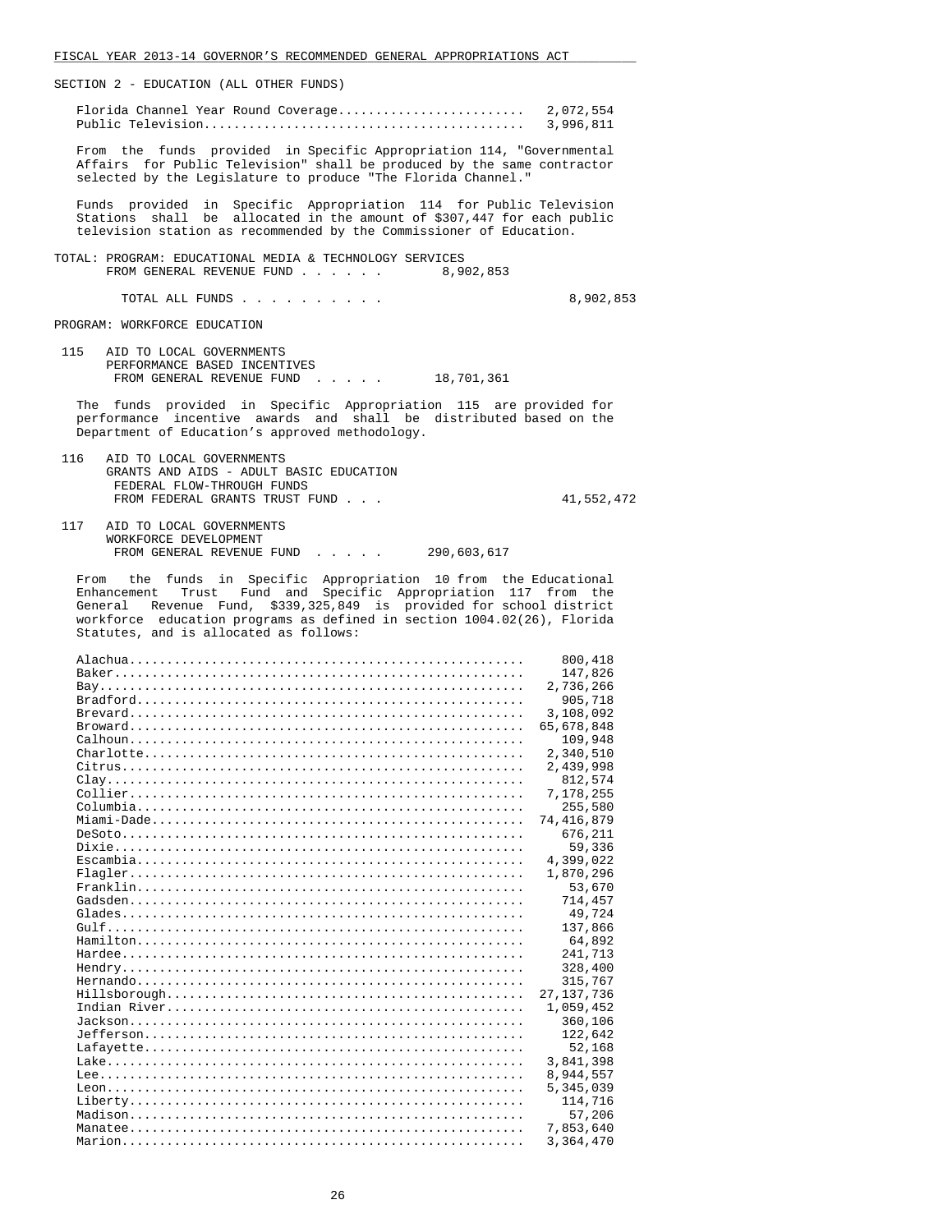| 1,708,800    |
|--------------|
| 689,301      |
| 376,200      |
|              |
| 1,806,228    |
| 29, 238, 914 |
| 5,459,900    |
| 17,674,898   |
| 2,216,070    |
| 23,382,991   |
| 8,924,273    |
| 4,557,417    |
| 1,317,995    |
| 8, 214, 292  |
| 176,032      |
| 798,810      |
| 1,207,941    |
| 117,054      |
| 191,430      |
| 309,719      |
| 2,817,760    |
| 44,428       |

 Tuition and fee rates are established for the 2013-14 Fiscal Year as follows:

 For programs leading to a career certificate or an applied technology diploma, the standard tuition shall be \$2.33 per contact hour for residents. For nonresidents, the out-of-state fee shall be \$6.99 per contact hour in addition to the standard tuition of \$2.33 per contact hour.

 For adult general education programs, a block tuition shall be assessed in the amount of \$45 per half year or \$30 per term for residents. For nonresidents, the out-of-state fee shall be \$135 per half year or \$90 per term, in addition to the standard tuition.

 Funds collected from standard tuition and out-of-state fees shall be used to support school district workforce education programs as defined in section 1004.02(26), Florida Statutes, shall not be used to support K-12 programs or district K-12 administrative indirect costs.

 The funds provided in Specific Appropriations 10, 116, and 117 shall not be used to support K-12 programs or district K-12 administrative indirect costs. A school district shall not assess district level indirect costs against a workforce program in excess of the required level authorized in section 1010.21, Florida Statutes. The Auditor General shall verify compliance with this requirement during scheduled audits of these institutions.

 Pursuant to the provisions of section 1009.26(1), Florida Statutes, school districts may grant fee waivers for programs funded through Workforce Development Education appropriations for up to 8 percent of the fee revenues that would otherwise be collected.

 From the funds provided in Specific Appropriations 10 and 117, each school district shall report enrollment for adult general education programs identified in section 1004.02, Florida Statutes, in accordance with the Department of Education instructional hours reporting procedures. The Auditor General shall verify compliance The Auditor General shall verify compliance with this requirement during scheduled operational audits of the school districts.

 District superintendents shall certify that workforce education enrollment and performance data used for funding allocations to districts is accurate and complete in accordance with reporting timelines established by the Department of Education. Upon certification, the district data shall be considered final for purposes of use in state funding formulas. After the final certification, the Department of Education may request a supplemental file in the event that a district has reported a higher level of enrollment or performance than was actually achieved by the district.

 118 AID TO LOCAL GOVERNMENTS GRANTS AND AIDS - VOCATIONAL FORMULA FUNDS FROM FEDERAL GRANTS TRUST FUND . . .  $\hspace{2.6cm}$  72,144,852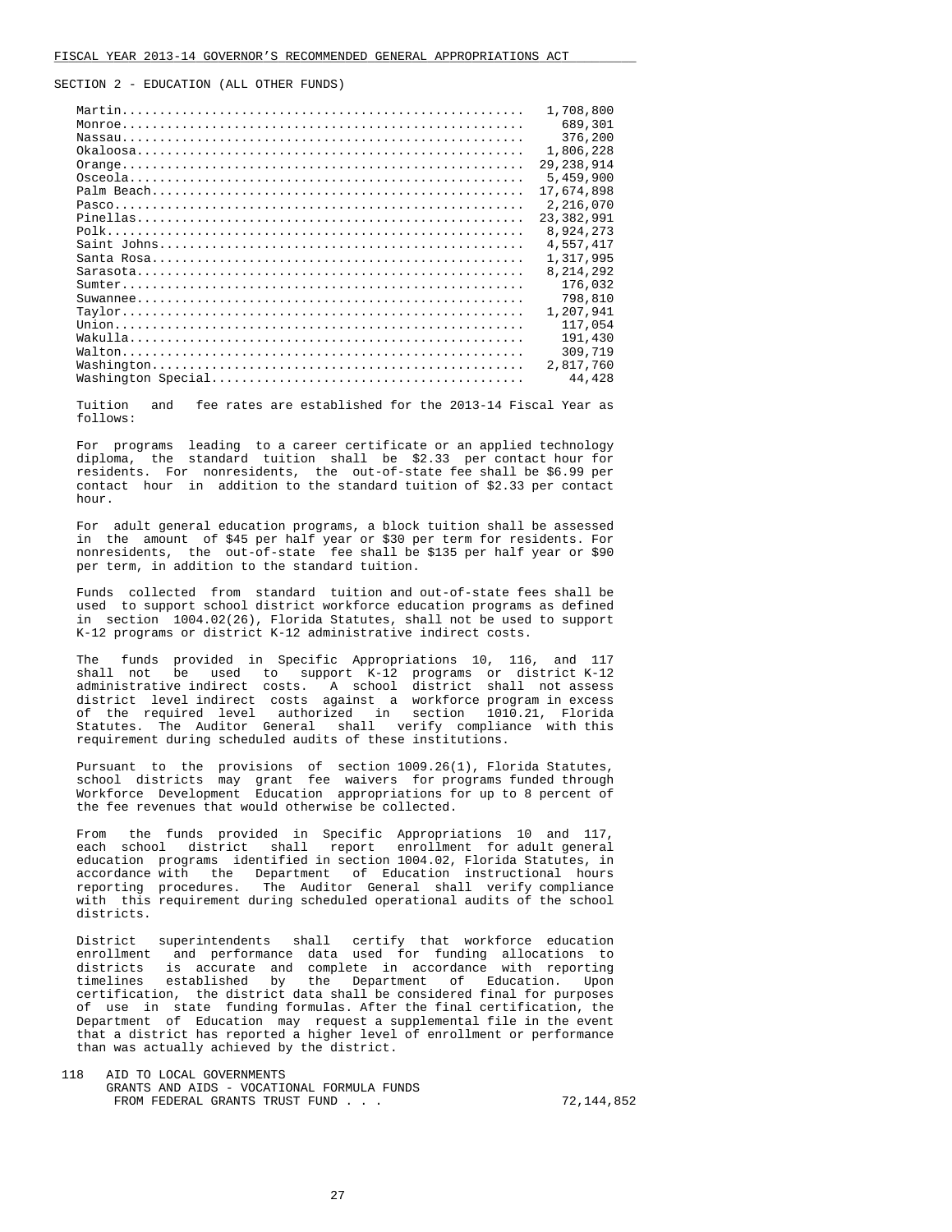# 119 SPECIAL CATEGORIES WORKFORCE COMPETITIVE GRANT PROGRAM FROM GENERAL REVENUE FUND . . . . . 16,000,000

 A total of \$16,000,000 provided in Specific Appropriation 119 shall be allocated to the Workforce Development Competitive Grant Program for competitive grants to school districts to develop or expand program offerings leading to industry certification in high skill, high wage, or high demand areas. Adult education programs shall be permitted to apply for funds to create adult education pathways to lead students toward programs with industry certifications. The Department of Education shall establish application procedures, guidelines, accountability measures, and timelines for implementation of the program, by July 1, 2013. Districts applying for the grant must submit their applications by August 31, 2013, to the Department of Education.

 Districts applying for funds shall not reduce funding or the current level of enrollment in its existing program. Any such reduction will result in a pro rata reduction in funding. Programs receiving grants must submit periodic reports to the Department of Education documenting compliance with the performance measures established by the department. The Commissioner of Education shall review and approve proposals, by October 31, 2013. In addition, the Commissioner shall determine funding to be provided, and monitor compliance with accountability requirements.

| TOTAL: PROGRAM: WORKFORCE EDUCATION<br>FROM GENERAL REVENUE FUND<br>FROM TRUST FUNDS | 325,304,978 | 113,697,324 |
|--------------------------------------------------------------------------------------|-------------|-------------|
| TOTAL ALL FUNDS                                                                      |             | 439,002,302 |
| FLORIDA COLLEGES, DIVISION OF                                                        |             |             |
|                                                                                      |             |             |
|                                                                                      |             |             |

| 120 | AID TO LOCAL GOVERNMENTS                 |               |
|-----|------------------------------------------|---------------|
|     | GRANTS AND AIDS - FLORIDA COLLEGE SYSTEM |               |
|     | PROGRAM FUND                             |               |
|     | FROM GENERAL REVENUE FUND                | 921, 311, 787 |

 Funds provided in Specific Appropriations 120 shall be allocated as follows:

|                                            | 35, 551, 824 |
|--------------------------------------------|--------------|
|                                            | 69,876,417   |
| College of Central Florida                 | 18, 177, 054 |
|                                            | 8,283,405    |
|                                            | 39,120,108   |
|                                            | 26,846,277   |
| Florida State College at Jacksonville      | 62,775,044   |
| Florida Keys Community College             | 5,813,675    |
|                                            | 14,984,545   |
| Hillsborough Community College             | 45,633,893   |
|                                            | 38,751,544   |
|                                            | 10,710,662   |
| Lake Sumter Community College              | 10,989,862   |
| State College of Florida, Manatee-Sarasota | 19,037,219   |
|                                            | 142,762,419  |
| North Florida Community College            | 6, 261, 603  |
| Northwest Florida State College            | 15,649,605   |
|                                            | 46, 249, 073 |
| Pasco-Hernando Community College           | 21,685,302   |
|                                            | 28, 249, 385 |
|                                            | 20, 224, 303 |
| Saint Johns River State College            | 14,585,053   |
|                                            | 53,662,065   |
|                                            | 28,960,468   |
| Seminole State College of Florida          | 30,203,841   |
| South Florida State College                | 12,897,548   |
| Tallahassee Community College              | 24,504,010   |
|                                            | 54,865,583   |
| Performance Funding for Florida Colleges   | 14,000,000   |
|                                            |              |

 From the funds in Specific Appropriation 120, a total of \$14,000,000 shall be distributed to each college based on its performance on the following accountability metrics to demonstrate the institution's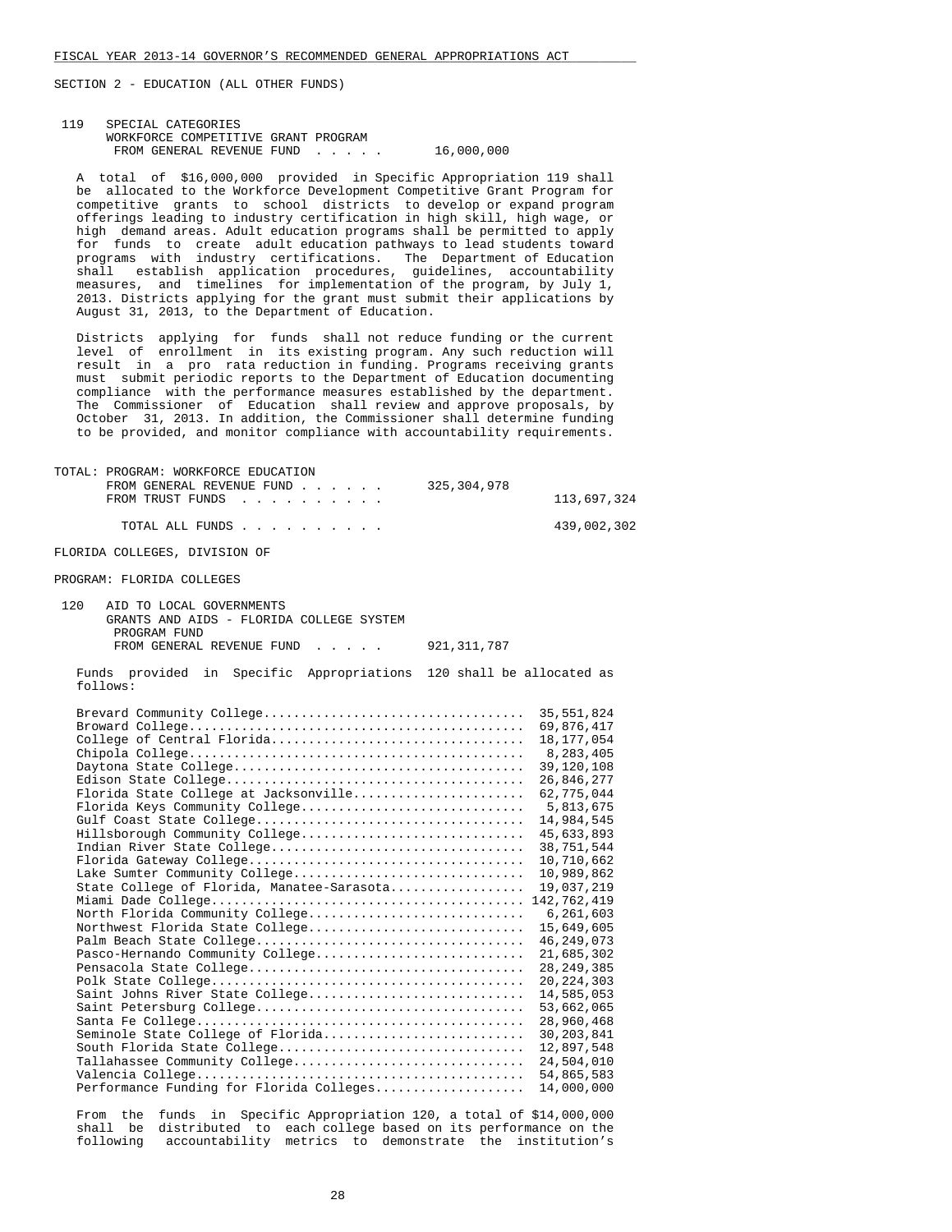improvement and success in achieving the state's goals for higher education:

- 1. Percentage of graduates employed or enrolled in further education;
- 2. Average wages of employed graduates; and
- 3. Average cost per graduate.

 The State Board of Education, in consultation with the Florida College System Council of Presidents, the Speaker of the House of Representatives, the Senate President, and Governor, shall adopt a methodology for allocation of performance funding by October 1, 2013. These funds shall be expended no later than November 1, 2013.

 Beginning with the Fall 2013 semester, tuition and fee rates are established for the 2013-14 fiscal year as follows:

 For advanced and professional, postsecondary vocational, college preparatory, and educator preparation institute programs, standard tuition shall be \$71.98 per credit hour for residents. For non-residents, the out-of-state fee shall be \$215.94 per credit hour in addition to the standard tuition of \$71.98 per credit hour.

 For baccalaureate degree programs, the standard tuition shall be \$91.79 per credit hour for residents.

 Prior to the disbursement of funds in Specific Appropriations 11 and 120, colleges shall submit an operating budget for the expenditure of these funds as provided in section 1011.30, Florida Statutes. The operating budget shall clearly identify planned expenditures for baccalaureate programs and shall include the sources of funds.

 For programs leading to a career certificate or an applied technology diploma, the standard tuition shall be \$2.33 per contact hour for residents. For nonresidents, the out-of-state fee shall be \$6.99 per contact hour in addition to the standard tuition of \$2.33 per contact hour.

 For adult general education programs, a block tuition shall be assessed in the amount of \$45 per half year or \$30 per term for residents. For nonresidents, the out-of-state fee shall be \$135 per half year or \$90 per term, in addition to the standard tuition.

 Pursuant to the provisions of section 1009.26(1), Florida Statutes, Florida colleges may grant fee waivers for programs funded through Workforce Development Education appropriations for up to 8 percent of the fee revenues that would otherwise be collected.

 From the funds in Specific Appropriations 11 and 120, each Florida college shall report enrollment for adult general education programs identified in section 1004.02, Florida Statutes, in accordance with the Department of Education instructional hours reporting procedures. The Auditor General shall verify compliance with this requirement during scheduled operational audits of the Florida colleges.

 Each Florida college board of trustees is given flexibility to make necessary adjustments to its operating budget. If any board reduces individual programs or projects within the Florida college by more than 10 percent during the 2013-14 fiscal year, written notification shall be made to the Executive Office of the Governor, the President of the Senate, the Speaker of the House of Representatives, and the Department of Education.

- 121 SPECIAL CATEGORIES COMMISSION ON COMMUNITY SERVICE FROM GENERAL REVENUE FUND . . . . . 433,182
- 122 SPECIAL CATEGORIES GRANTS AND AIDS - FLORIDA VIRTUAL CAMPUS FROM GENERAL REVENUE FUND . . . . . 11,963,647

 Funds provided in Specific Appropriation 122 shall be distributed to the Florida Virtual Campus in the same manner as funds are distributed to the Florida College System institutions as provided in section 1011.81(1), Florida Statutes.

 From the funds provided in Specific Appropriation 122 for the Florida Virtual Campus, administrative costs shall not exceed five percent.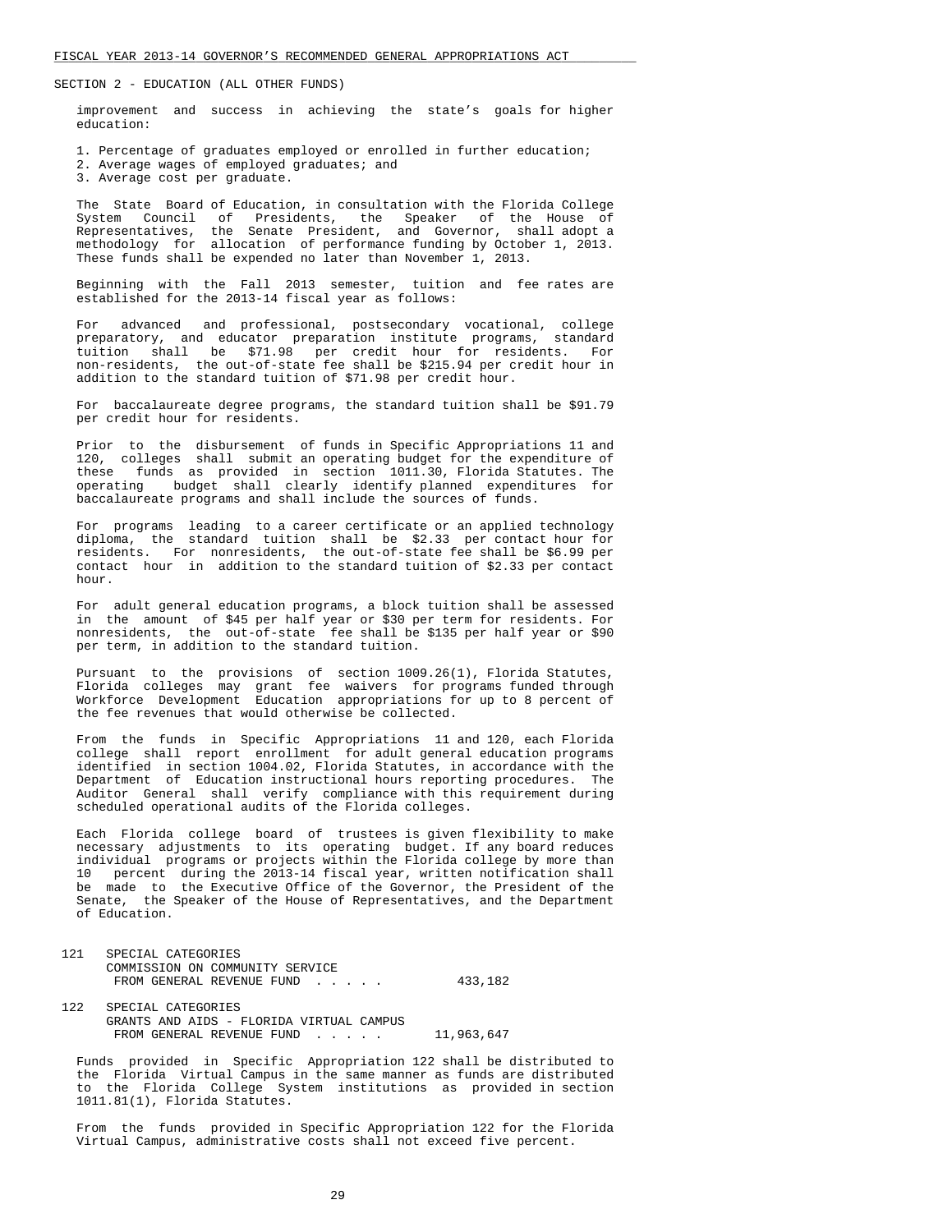From the funds in Specific Appropriations 122, \$1,000,000 shall be used to stabilize the web platform, update functionality of the website, and make other enhancements.

 123 SPECIAL CATEGORIES GRANTS AND AIDS - FLORIDA'S TWO PLUS TWO PUBLIC AND PRIVATE PARTNERSHIPS FROM GENERAL REVENUE FUND . . . . . 3,000,000

 From the funds in Specific Appropriation 123, \$2,250,000 shall be awarded to eligible public colleges and public universities with partnership articulation agreements to provide 2+2 baccalaureate degree programs at a college during the 2013-14 academic year. Funding shall be based on the eligible full-time equivalent enrollment in each 2+2 baccalaureate partnership program offered at a college during the 2013-14 academic year. The participating college and the participating partner university shall receive equal proportions of the per student incentive award. Colleges shall submit applications to the Department of Education requesting funds for eligible programs by April 15, 2014. The Department shall distribute the funds to the eligible colleges and partner universities by June 1, 2014.

 From the funds in Specific Appropriation 123, \$750,000 shall be awarded as incentive grants to eligible public colleges and public universities to establish new partnership articulation agreements to create 2+2 baccalaureate degree programs at a college during the 2013-14 and 2014-15 academic years. The Department of Education shall establish application procedures, guidelines, accountability measures, and timelines for implementation of the new programs and advise all approved applicants accordingly. Funds must be used to support new students and new programs and not to supplant current funding or students.

 124 SPECIAL CATEGORIES WORKFORCE COMPETITIVE GRANT PROGRAM FROM GENERAL REVENUE FUND . . . . . 13,000,000

 The funds in Specific Appropriation 124 shall be allocated to the Workforce Development Competitive Grant Program in the Florida College System to develop or expand workforce programs. The Department of Education shall establish application procedures; guidelines; accountability measures; and timelines for implementation of the program, by July 1, 2013. Districts applying for the grant must submit their applications by August 31, 2013, to the Department of Education.

 Colleges applying for the funds shall not reduce funding or the current level of enrollment in its existing program. Any such reduction will result in a pro rata reduction in funding. Programs receiving grants must submit periodic reports to the Department of Education documenting compliance with the performance measures established by the department. The Commissioner of Education shall review and approve proposals, by October 31, 2013. In addition, the Commissioner shall determine funding to be provided, and monitor compliance with accountability requirements.

```
 125 SPECIAL CATEGORIES 
 FLORIDA DISTINGUISHED TEACHER COLLEGES 
 FROM GENERAL REVENUE FUND . . . . . 10,000,000
```
 Funds in Specific Appropriation 125 shall be used to create Distinguished Teacher College programs in the Florida College System. This program challenges our Florida College System institutions to apply for a competitive redesign grant to create a 21st century teacher education program. Significant redesign of these programs will enhance the preparation of teachers for the challenges they will face in a 21st century classroom, and to establish the state's capacity for developing teacher expertise. The grant applicants will compete to become premier teacher colleges. The State Board of Education must approve a Request for Proposal no later than October 1, 2013. The Commissioner of Education shall recommend a Request for Proposal to the State Board of Education, developed in consultation with superintendents and state college presidents that contains at a minimum the following components:

 1. Required engaged partnerships with school districts within the college's service area pursuant to section 1000.21, Florida Statutes. The partnerships should demonstrate at a minimum: collaboration on program and curriculum redesign (including transitions to Common Core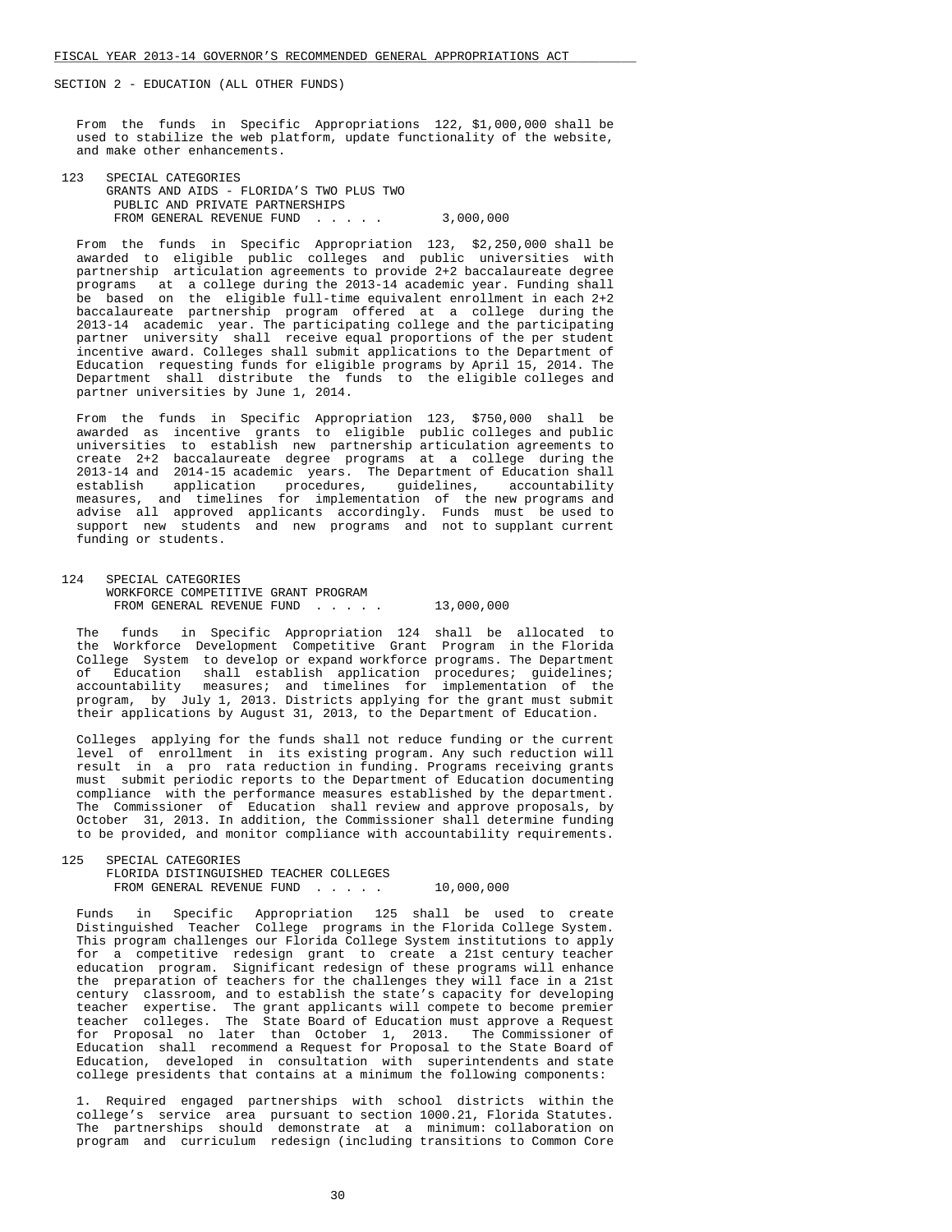State Standards) and ongoing improvement; a commitment to provide high quality teacher candidate clinical experiences in our public schools; shared job responsibilities (e.g., College faculty on site at schools evaluating teacher candidates, school district staff and teachers providing instruction at the college, collaboration on selection of teacher candidates); and at least 75% of the school districts within a college's service area would be required to support and approve the grant application to ensure sufficient support will exist for the students both during training and after graduation.

 2. Enhanced Clinical Experience. Through college partnerships with school districts, teacher candidate's field experiences must exceed the minimum required by law, and include: field placements during every semester of the program in professional development schools and other innovative clinical settings that have demonstrated high quality collaborative professional learning practices for all faculty; long-term field experiences will allow candidates' impact on student learning to be demonstrated on state or local end of course assessments administered pursuant to section 1008.22, Florida Statutes, through in-service and/or co-teaching experiences; and at least 320 hours spent in classroom settings including a minimum of 280 hours spent in teaching assignments.

 3. Distinguished Teachers College Effectiveness. Programs will be annually evaluated based on candidates' continued demonstration of annual gains and program graduates' demonstration, on average, of student learning growth greater than their peers.

 4. Institutions will be expected to regularly disseminate evidence-based effective teaching practices and contribute to the ongoing improvement of teaching practice to the larger state education community.

 5. Program accountability must include, at a minimum: placement rate of graduates into instructional positions in Florida public schools; retention rate of graduates in instructional positions in Florida public schools after 3 years and 5 years; and performance of the students assigned to the in-field graduates of the distinguished teacher colleges on statewide assessments relative to the performance of students taught by graduates of other institutions.

 The award amounts must be based on the cost needs identified in the proposals and the funds shall not be used for recurring cost purposes. Up to four state colleges may be awarded funds for this program.

 126 DATA PROCESSING SERVICES NORTHWEST REGIONAL DATA CENTER (NWRDC) FROM GENERAL REVENUE FUND . . . . . 50,400

 The funds provided in Specific Appropriation 126 shall not be utilized for any costs related to the potential expansion of floor space operated and managed by the Northwest Regional Data Center.

| TOTAL: PROGRAM: FLORIDA COLLEGES |             |
|----------------------------------|-------------|
| FROM GENERAL REVENUE FUND        | 959,759,016 |
|                                  |             |

TOTAL ALL FUNDS . . . . . . . . . . 959,759,016

STATE BOARD OF EDUCATION

 Funds provided in Specific Appropriations 127 through 140 for the Working Capital Trust Fund shall be cost-recovered from funds used to pay data processing services provided in accordance with section 216.272, Florida Statutes.

 From the funds provided in Specific Appropriations 127 through 140, the Commissioner of Education shall prepare and provide to the chair of the Senate Appropriations Committee, the chair of the House Appropriations Committee, and the Executive Office of the Governor on or before October 1, 2013, a report containing the following: the federal indirect cost rate(s) approved to be used for the 12 month period of the 2013-14 fiscal year and the data on which the rate(s) was established; the estimated amount of funds the approved rate(s) will generate; the proposed expenditure plan for the amount generated; and the June 30, 2013, balance of all unexpended federal indirect cost funds.

 From the funds provided in Specific Appropriations 138, 139, and 140, the Department of Education shall pay for data center services based on the actual direct and indirect costs to the Department of Education. These funds shall not be used to subsidize another entity's costs.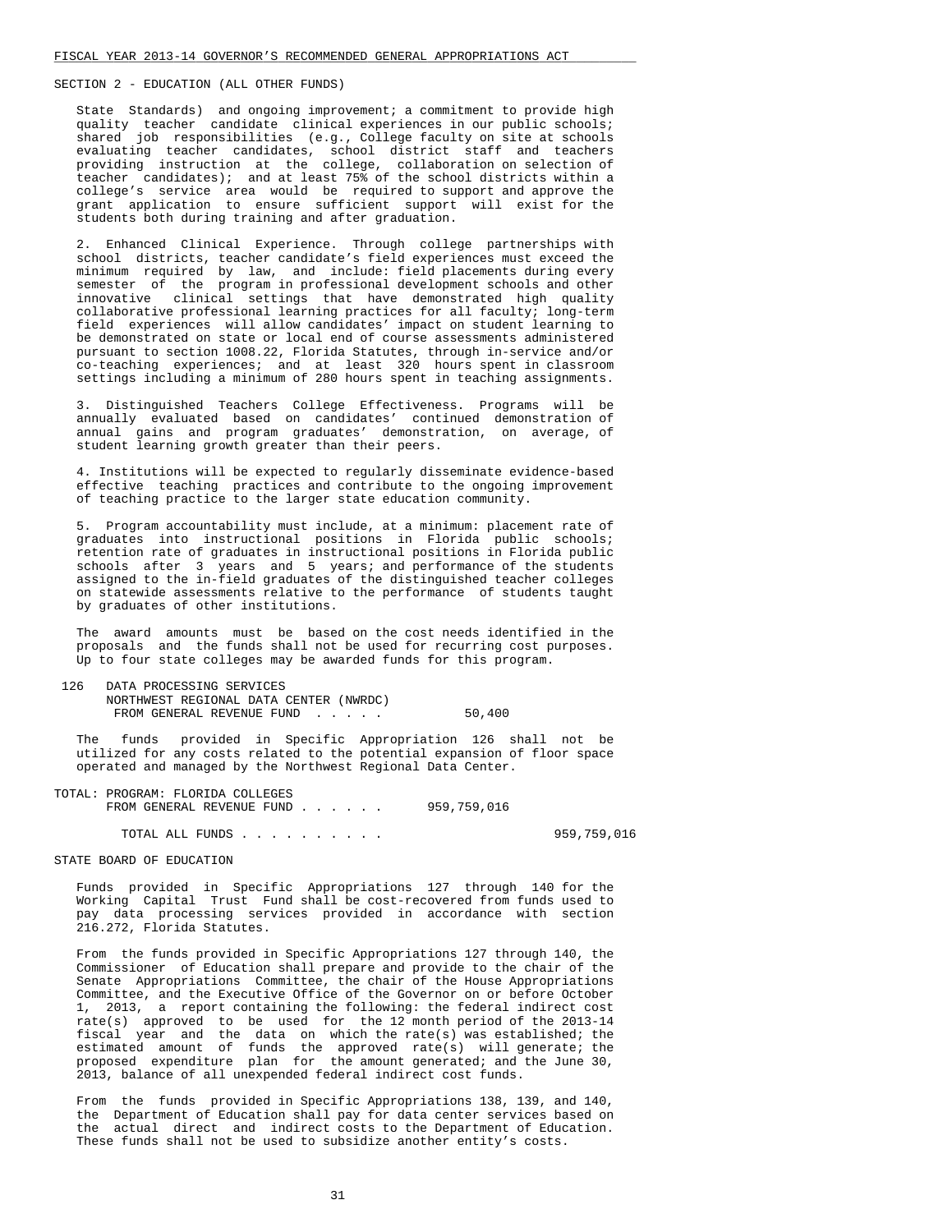|     | APPROVED SALARY RATE<br>49,240,713                                                                                                                                                                                                           |            |                     |
|-----|----------------------------------------------------------------------------------------------------------------------------------------------------------------------------------------------------------------------------------------------|------------|---------------------|
| 127 | SALARIES AND BENEFITS POSITIONS                                                                                                                                                                                                              | 1,003.50   |                     |
|     | FROM GENERAL REVENUE FUND<br>FROM ADMINISTRATIVE TRUST FUND                                                                                                                                                                                  | 18,884,608 | 6,680,014           |
|     | FROM EDUCATIONAL CERTIFICATION AND                                                                                                                                                                                                           |            |                     |
|     | SERVICE TRUST FUND<br>FROM DIVISION OF UNIVERSITIES<br>FACILITY CONSTRUCTION                                                                                                                                                                 |            | 4,087,391           |
|     | ADMINISTRATIVE TRUST FUND                                                                                                                                                                                                                    |            | 2,859,278           |
|     | FROM FEDERAL GRANTS TRUST FUND<br>FROM INSTITUTIONAL ASSESSMENT                                                                                                                                                                              |            | 14, 373, 230        |
|     | TRUST FUND<br>FROM STUDENT LOAN OPERATING TRUST                                                                                                                                                                                              |            | 2,172,799           |
|     | FUND                                                                                                                                                                                                                                         |            | 6,985,690           |
|     | FROM NURSING STUDENT LOAN<br>FORGIVENESS TRUST FUND                                                                                                                                                                                          |            | 66,269              |
|     | FROM OPERATING TRUST FUND<br>FROM TEACHER CERTIFICATION                                                                                                                                                                                      |            | 261,386             |
|     | EXAMINATION TRUST FUND                                                                                                                                                                                                                       |            | 310,003             |
|     | FROM WORKING CAPITAL TRUST FUND.                                                                                                                                                                                                             |            | 6,628,782           |
| 128 | OTHER PERSONAL SERVICES<br>FROM GENERAL REVENUE FUND                                                                                                                                                                                         | 227,539    |                     |
|     | FROM ADMINISTRATIVE TRUST FUND                                                                                                                                                                                                               |            | 135,012             |
|     | FROM EDUCATIONAL CERTIFICATION AND                                                                                                                                                                                                           |            |                     |
|     | SERVICE TRUST FUND<br>FROM DIVISION OF UNIVERSITIES                                                                                                                                                                                          |            | 89,999              |
|     | FACILITY CONSTRUCTION                                                                                                                                                                                                                        |            |                     |
|     | ADMINISTRATIVE TRUST FUND<br>FROM FEDERAL GRANTS TRUST FUND                                                                                                                                                                                  |            | 40,000<br>1,134,714 |
|     | FROM INSTITUTIONAL ASSESSMENT<br>TRUST FUND                                                                                                                                                                                                  |            | 75,600              |
|     | FROM STUDENT LOAN OPERATING TRUST                                                                                                                                                                                                            |            |                     |
|     | FUND $\cdots$<br>FROM OPERATING TRUST FUND<br>$\mathcal{L}^{\mathcal{A}}$ , and $\mathcal{L}^{\mathcal{A}}$ , and $\mathcal{L}^{\mathcal{A}}$                                                                                                |            | 250,000<br>35,101   |
|     | FROM WORKING CAPITAL TRUST FUND.                                                                                                                                                                                                             |            | 55,480              |
| 129 | EXPENSES                                                                                                                                                                                                                                     |            |                     |
|     | FROM GENERAL REVENUE FUND<br>FROM ADMINISTRATIVE TRUST FUND                                                                                                                                                                                  | 2,789,998  | 1,409,611           |
|     | FROM EDUCATIONAL CERTIFICATION AND                                                                                                                                                                                                           |            |                     |
|     | SERVICE TRUST FUND<br>FROM EDUCATIONAL MEDIA AND                                                                                                                                                                                             |            | 568,908             |
|     | TECHNOLOGY TRUST FUND                                                                                                                                                                                                                        |            | 133,426             |
|     | FROM DIVISION OF UNIVERSITIES<br>FACILITY CONSTRUCTION                                                                                                                                                                                       |            |                     |
|     | ADMINISTRATIVE TRUST FUND                                                                                                                                                                                                                    |            | 868,681             |
|     | FROM FEDERAL GRANTS TRUST FUND<br>FROM GRANTS AND DONATIONS TRUST                                                                                                                                                                            |            | 2,934,458           |
|     | FUND<br><u>in the series of the series of the series of the series of the series of the series of the series of the series of the series of the series of the series of the series of the series of the series of the series of the seri</u> |            | 50,000              |
|     | FROM INSTITUTIONAL ASSESSMENT                                                                                                                                                                                                                |            |                     |
|     | TRUST FUND<br>the contract of the contract of the contract of<br>FROM STUDENT LOAN OPERATING TRUST                                                                                                                                           |            | 866,401             |
|     | and the state of the state of the<br>FUND<br>FROM NURSING STUDENT LOAN                                                                                                                                                                       |            | 2,021,981           |
|     | FORGIVENESS TRUST FUND<br>$\sim 10^{-1}$ and $\sim 10^{-1}$                                                                                                                                                                                  |            | 39,050              |
|     | FROM OPERATING TRUST FUND<br>FROM TEACHER CERTIFICATION                                                                                                                                                                                      |            | 433,183             |
|     | EXAMINATION TRUST FUND<br>the contract of the contract of                                                                                                                                                                                    |            | 275,183             |
|     | FROM WORKING CAPITAL TRUST FUND.                                                                                                                                                                                                             |            | 737,894             |
| 130 | OPERATING CAPITAL OUTLAY                                                                                                                                                                                                                     |            |                     |
|     | FROM GENERAL REVENUE FUND<br>FROM ADMINISTRATIVE TRUST FUND                                                                                                                                                                                  | 45,970     | 145,428             |
|     | FROM EDUCATIONAL CERTIFICATION AND                                                                                                                                                                                                           |            |                     |
|     | SERVICE TRUST FUND<br>$\cdots$<br>FROM DIVISION OF UNIVERSITIES                                                                                                                                                                              |            | 7,440               |
|     | FACILITY CONSTRUCTION                                                                                                                                                                                                                        |            |                     |
|     | ADMINISTRATIVE TRUST FUND<br>FROM FEDERAL GRANTS TRUST FUND                                                                                                                                                                                  |            | 15,000<br>778,834   |
|     | FROM INSTITUTIONAL ASSESSMENT                                                                                                                                                                                                                |            |                     |
|     | TRUST FUND<br>FROM STUDENT LOAN OPERATING TRUST                                                                                                                                                                                              |            | 16,375              |
|     | FUND<br>and the state of the state of the                                                                                                                                                                                                    |            | 518,200             |
|     | FROM NURSING STUDENT LOAN<br>FORGIVENESS TRUST FUND                                                                                                                                                                                          |            | 6,000               |
|     | $\mathcal{L}(\mathbf{z})$ , and $\mathcal{L}(\mathbf{z})$ , and                                                                                                                                                                              |            |                     |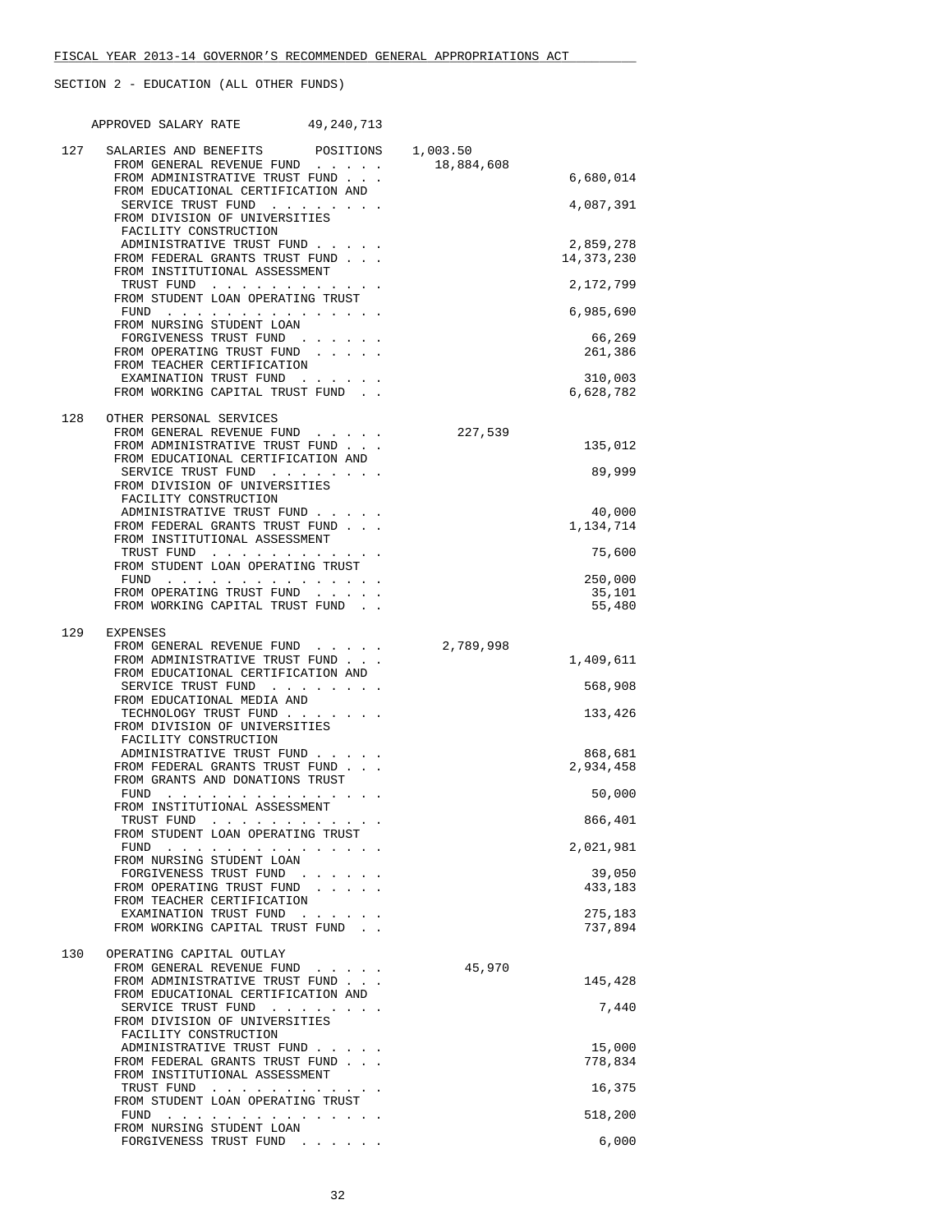|     | FISCAL YEAR 2013-14 GOVERNOR'S RECOMMENDED GENERAL APPROPRIATIONS ACT   |            |                      |
|-----|-------------------------------------------------------------------------|------------|----------------------|
|     | SECTION 2 - EDUCATION (ALL OTHER FUNDS)                                 |            |                      |
|     | FROM OPERATING TRUST FUND                                               |            | 5,000                |
|     | FROM TEACHER CERTIFICATION<br>EXAMINATION TRUST FUND                    |            | 28,000               |
|     | FROM WORKING CAPITAL TRUST FUND                                         |            | 47,921               |
| 131 | SPECIAL CATEGORIES                                                      |            |                      |
|     | ASSESSMENT AND EVALUATION                                               |            |                      |
|     | FROM GENERAL REVENUE FUND<br>FROM ADMINISTRATIVE TRUST FUND             | 46,017,064 | 3,500,000            |
|     | FROM FEDERAL GRANTS TRUST FUND                                          |            | 28,952,630           |
|     | FROM STUDENT LOAN OPERATING TRUST<br>$FUND$                             |            | 750,000              |
|     | FROM TEACHER CERTIFICATION                                              |            |                      |
|     | EXAMINATION TRUST FUND                                                  |            | 12,544,268           |
| 132 | SPECIAL CATEGORIES<br>TRANSFER TO DIVISION OF ADMINISTRATIVE            |            |                      |
|     | HEARINGS                                                                |            |                      |
|     | FROM GENERAL REVENUE FUND                                               | 411,928    |                      |
| 133 | SPECIAL CATEGORIES                                                      |            |                      |
|     | CONTRACTED SERVICES<br>FROM GENERAL REVENUE FUND                        | 2,963,698  |                      |
|     | FROM ADMINISTRATIVE TRUST FUND                                          |            | 339,750              |
|     | FROM EDUCATIONAL CERTIFICATION AND                                      |            |                      |
|     | SERVICE TRUST FUND<br>FROM DIVISION OF UNIVERSITIES                     |            | 1,357,535            |
|     | FACILITY CONSTRUCTION                                                   |            |                      |
|     | ADMINISTRATIVE TRUST FUND<br>FROM FEDERAL GRANTS TRUST FUND             |            | 238,200<br>1,699,970 |
|     | FROM GRANTS AND DONATIONS TRUST                                         |            |                      |
|     | FUND<br>FROM INSTITUTIONAL ASSESSMENT                                   |            | 50,000               |
|     | TRUST FUND<br>FROM STUDENT LOAN OPERATING TRUST                         |            | 219,134              |
|     | FUND $\cdots$                                                           |            | 9,955,478            |
|     | FROM NURSING STUDENT LOAN<br>FORGIVENESS TRUST FUND                     |            | 41,188               |
|     | FROM OPERATING TRUST FUND                                               |            | 64,193               |
|     | FROM TEACHER CERTIFICATION<br>EXAMINATION TRUST FUND                    |            | 1,008,150            |
|     | FROM WORKING CAPITAL TRUST FUND.                                        |            | 149,249              |
| 134 | SPECIAL CATEGORIES                                                      |            |                      |
|     | EDUCATIONAL FACILITIES RESEARCH AND                                     |            |                      |
|     | DEVELOPMENT PROJECTS<br>FROM DIVISION OF UNIVERSITIES                   |            |                      |
|     | FACILITY CONSTRUCTION                                                   |            |                      |
|     | ADMINISTRATIVE TRUST FUND                                               |            | 200,000              |
| 135 | SPECIAL CATEGORIES                                                      |            |                      |
|     | STUDENT FINANCIAL ASSISTANCE MANAGEMENT<br>INFORMATION SYSTEM           |            |                      |
|     | FROM STUDENT LOAN OPERATING TRUST                                       |            |                      |
|     | FUND $\cdots$ $\cdots$ $\cdots$ $\cdots$ $\cdots$ $\cdots$              |            | 259,845              |
| 136 | SPECIAL CATEGORIES                                                      |            |                      |
|     | RISK MANAGEMENT INSURANCE<br>FROM GENERAL REVENUE FUND                  | 140,470    |                      |
|     | FROM ADMINISTRATIVE TRUST FUND                                          |            | 62,908               |
|     | FROM EDUCATIONAL CERTIFICATION AND<br>SERVICE TRUST FUND                |            | 41,460               |
|     | FROM DIVISION OF UNIVERSITIES                                           |            |                      |
|     | FACILITY CONSTRUCTION<br>ADMINISTRATIVE TRUST FUND                      |            | 17,159               |
|     | FROM FEDERAL GRANTS TRUST FUND                                          |            | 115,355              |
|     | FROM INSTITUTIONAL ASSESSMENT<br>TRUST FUND                             |            | 8,440                |
|     | FROM STUDENT LOAN OPERATING TRUST                                       |            |                      |
|     | FUND<br>FROM OPERATING TRUST FUND                                       |            | 100,990<br>4,360     |
|     | FROM WORKING CAPITAL TRUST FUND.                                        |            | 37,453               |
| 137 | SPECIAL CATEGORIES                                                      |            |                      |
|     | TRANSFER TO DEPARTMENT OF MANAGEMENT                                    |            |                      |
|     | SERVICES - HUMAN RESOURCES SERVICES<br>PURCHASED PER STATEWIDE CONTRACT |            |                      |
|     | FROM GENERAL REVENUE FUND                                               | 142,042    |                      |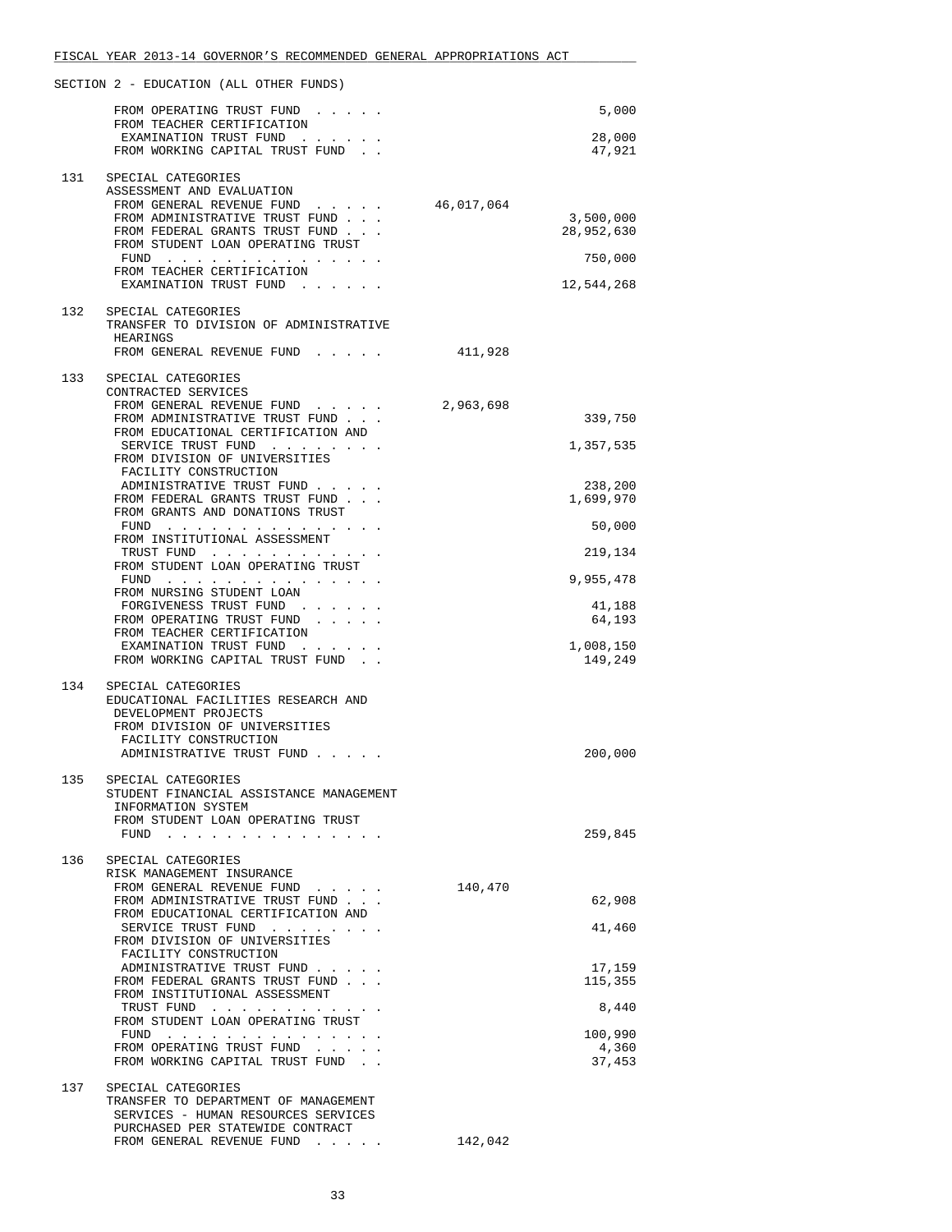|     | FROM ADMINISTRATIVE TRUST FUND                                  |           | 24,986           |
|-----|-----------------------------------------------------------------|-----------|------------------|
|     | FROM EDUCATIONAL CERTIFICATION AND                              |           |                  |
|     | SERVICE TRUST FUND                                              |           | 20,752           |
|     | FROM DIVISION OF UNIVERSITIES                                   |           |                  |
|     | FACILITY CONSTRUCTION<br>ADMINISTRATIVE TRUST FUND              |           | 13,668           |
|     | FROM FEDERAL GRANTS TRUST FUND                                  |           | 85,997           |
|     | FROM INSTITUTIONAL ASSESSMENT                                   |           |                  |
|     | TRUST FUND                                                      |           | 6,014            |
|     | FROM STUDENT LOAN OPERATING TRUST                               |           |                  |
|     | $FUND$                                                          |           | 51,544           |
|     | FROM NURSING STUDENT LOAN<br>FORGIVENESS TRUST FUND.            |           | 356              |
|     |                                                                 |           | 3,371            |
|     | FROM OPERATING TRUST FUND<br>FROM WORKING CAPITAL TRUST FUND    |           | 30,976           |
|     |                                                                 |           |                  |
| 138 | DATA PROCESSING SERVICES                                        |           |                  |
|     | EDUCATION TECHNOLOGY AND INFORMATION                            |           |                  |
|     | SERVICES                                                        |           |                  |
|     | FROM GENERAL REVENUE FUND                                       | 1,963,206 |                  |
|     | FROM ADMINISTRATIVE TRUST FUND.                                 |           | 1,406,973        |
|     | FROM EDUCATIONAL CERTIFICATION AND                              |           |                  |
|     | SERVICE TRUST FUND                                              |           | 651,432          |
|     | FROM DIVISION OF UNIVERSITIES                                   |           |                  |
|     | FACILITY CONSTRUCTION                                           |           |                  |
|     | ADMINISTRATIVE TRUST FUND                                       |           | 419,206          |
|     | FROM FEDERAL GRANTS TRUST FUND<br>FROM INSTITUTIONAL ASSESSMENT |           | 2,398,499        |
|     | TRUST FUND                                                      |           | 167,197          |
|     | FROM STUDENT LOAN OPERATING TRUST                               |           |                  |
|     | $FUND$                                                          |           | 2,838,589        |
|     | FROM OPERATING TRUST FUND                                       |           | 126,183          |
|     | FROM WORKING CAPITAL TRUST FUND.                                |           | 754,371          |
|     |                                                                 |           |                  |
| 139 | DATA PROCESSING SERVICES                                        |           |                  |
|     | SOUTHWOOD SHARED RESOURCE CENTER                                |           |                  |
|     | FROM GENERAL REVENUE FUND                                       | 138,367   |                  |
|     | FROM DIVISION OF UNIVERSITIES                                   |           |                  |
|     | FACILITY CONSTRUCTION                                           |           |                  |
|     | ADMINISTRATIVE TRUST FUND<br>FROM FEDERAL GRANTS TRUST FUND     |           | 10,582<br>19,342 |
|     | FROM STUDENT LOAN OPERATING TRUST                               |           |                  |
|     | $FUND$                                                          |           | 128,828          |
|     | FROM WORKING CAPITAL TRUST FUND.                                |           | 91,692           |
|     |                                                                 |           |                  |
| 140 | DATA PROCESSING SERVICES                                        |           |                  |
|     | NORTHWEST REGIONAL DATA CENTER (NWRDC)                          |           |                  |
|     | FROM GENERAL REVENUE FUND                                       | 1,606,765 |                  |
|     | FROM ADMINISTRATIVE TRUST FUND                                  |           | 91,757           |
|     | FROM EDUCATIONAL CERTIFICATION AND                              |           |                  |
|     | SERVICE TRUST FUND                                              |           | 962              |
|     | FROM DIVISION OF UNIVERSITIES                                   |           |                  |
|     | FACILITY CONSTRUCTION<br>ADMINISTRATIVE TRUST FUND              |           | 2,136            |
|     | FROM FEDERAL GRANTS TRUST FUND.                                 |           | 49,641           |
|     | FROM STUDENT LOAN OPERATING TRUST                               |           |                  |
|     | $FUND$                                                          |           | 806,283          |
|     | FROM WORKING CAPITAL TRUST FUND                                 |           | 2,050,000        |
|     |                                                                 |           |                  |

 The funds provided in Specific Appropriation 140 shall not be utilized for any costs related to the potential expansion of floor space operated and managed by the Northwest Regional Data Center.

| TOTAL: STATE BOARD OF EDUCATION<br>FROM GENERAL REVENUE FUND $\ldots$ $\ldots$ $\ldots$ 75.331.655 |             |
|----------------------------------------------------------------------------------------------------|-------------|
| FROM TRUST FUNDS                                                                                   | 132,116,774 |
| TOTAL POSITIONS $\ldots$ , , , , , , , , 1,003.50<br>TOTAL ALL FUNDS                               | 207,448,429 |

UNIVERSITIES, DIVISION OF

# PROGRAM: EDUCATIONAL AND GENERAL ACTIVITIES

 Funds in Specific Appropriations 12 through 16 and 142 through 150 are provided as grants and aids to support the operation of state universities. Funds provided to each university are contingent upon that university following the provisions of Chapters 1000 through 1013,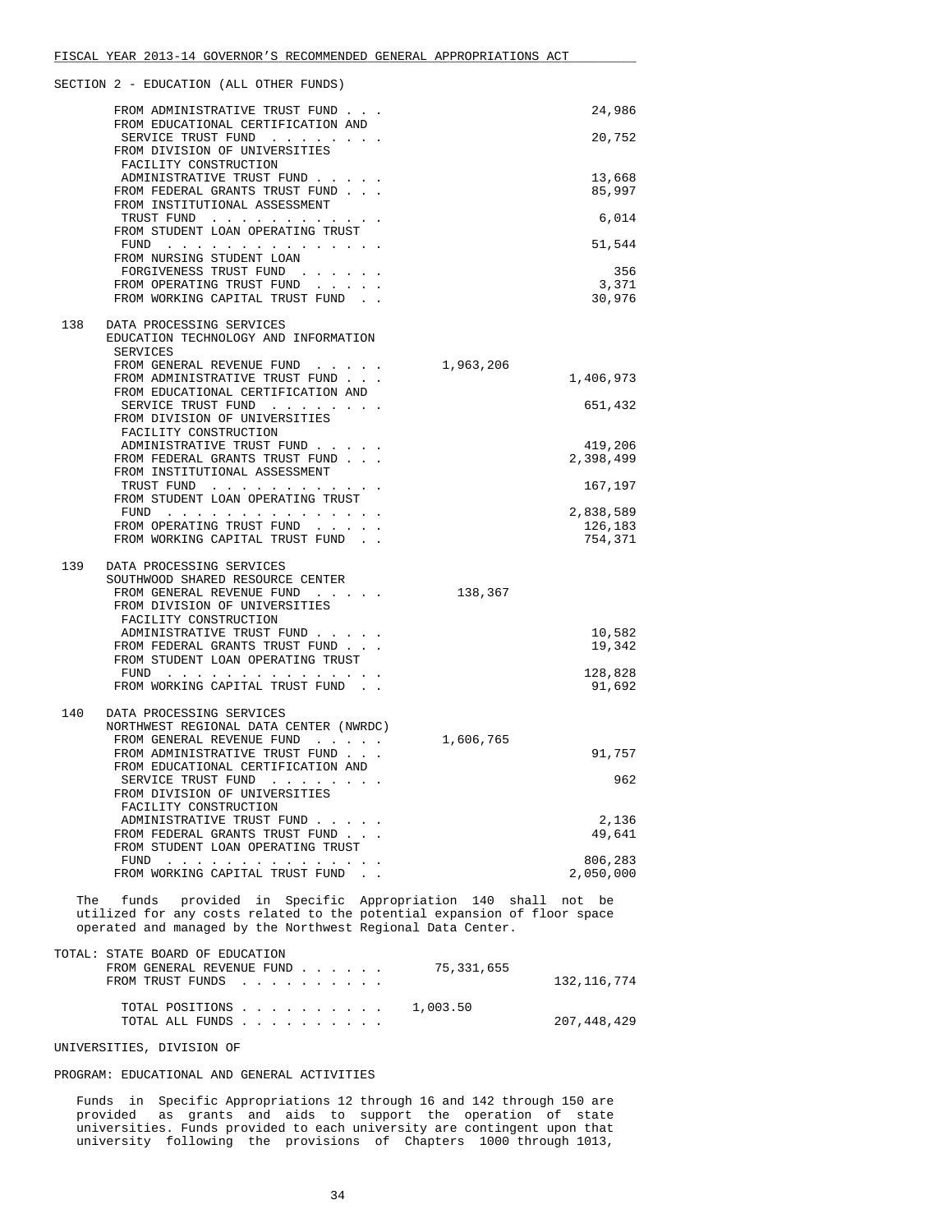Florida Statutes, which relate to state universities. Any withholding of funds pursuant to this provision shall be subject to the approval of the Legislative Budget Commission.

 141 AID TO LOCAL GOVERNMENTS GRANTS AND AIDS - MOFFITT CANCER CENTER AND RESEARCH INSTITUTE FROM GENERAL REVENUE FUND . . . . . 10,576,930

 Funds in Specific Appropriation 141 may be transferred to the Agency for Health Care Administration and used as state matching funds for Moffitt's participation in the Low Income Pool or to buy back the Medicaid inpatient and outpatient trend adjustments applied to the H. Lee Moffitt Cancer Center and Research Institute and other Medicaid reductions to its rates up to the actual Medicaid inpatient and outpatient costs. In the event that enhanced Medicaid funding is not implemented by the Agency for Health Care Administration, these funds shall remain appropriated to the H. Lee Moffitt Cancer Center and Research Institute to continue the original purpose of providing research and education related to cancer.

 142 AID TO LOCAL GOVERNMENTS GRANTS AND AIDS - EDUCATION AND GENERAL **ACTIVITIES** FROM GENERAL REVENUE FUND . . . . . 1,452,709,329 FROM EDUCATION AND GENERAL STUDENT AND OTHER FEES TRUST FUND . . . . . 1,633,715,545 FROM PHOSPHATE RESEARCH TRUST FUND.

 The funds provided in Specific Appropriations 142 through 150 from the Education and General Student and Other Fees Trust Fund are the only budget authority provided in this act for the 2013-14 fiscal year to the named universities to expend tuition and fees that are collected during the 2013-14 fiscal year and carried forward from the prior fiscal year<br>and that are appropriated into local accounts pursuant to section that are appropriated into local accounts pursuant to section 1011.4106, Florida Statutes. The expenditure of tuition and fee revenues from local accounts by each university shall not exceed the authority provided by these specific appropriations, unless approved pursuant to the provisions of Chapter 216, Florida Statutes. If a court of competent jurisdiction finds that the restriction above is invalid, the appropriation made by section 1011.4106, Florida Statutes, is hereby repealed for the 2013-14 fiscal year and the moneys described in that section shall be deposited in the state treasury for expenditure only pursuant to appropriations made by law.

 General Revenue funds provided in Specific Appropriations 142 through 150 to each of the named universities are contingent upon each university complying with the tuition and fee policies established in the proviso language attached to Specific Appropriation 142, and with the tuition and fee policies for state universities included in Part II of Chapter 1009, Florida Statutes. However, the funds appropriated to a specific university shall not be affected by the failure of another university to comply with this provision.

 Funds in Specific Appropriations 12 through 16 and 142 through 150 shall be expended in accordance with operating budgets that must be approved by each university's board of trustees.

 Funds in Specific Appropriation 142 from the General Revenue Fund shall be allocated as follows:

|                                               | 240,897,552   |
|-----------------------------------------------|---------------|
|                                               | 190,929,374   |
|                                               | 70,937,391    |
| University of South Florida                   | 152, 155, 002 |
| University of South Florida, St. Petersburg   | 17,715,032    |
| University of South Florida, Sarasota/Manatee | 8,351,331     |
| Florida Atlantic University                   | 102,184,652   |
| University of West Florida                    | 40,401,968    |
| University of Central Florida                 | 167, 347, 570 |
| Florida International University              | 136, 497, 875 |
| University of North Florida                   | 61,839,318    |
| Florida Gulf Coast University                 | 40,359,506    |
|                                               | 13,816,852    |
| Florida Polytechnic University                | 27, 275, 906  |
| Performance Funding Pilot Program             | 15,000,000    |
| Performance Funding for State Universities    | 167,000,000   |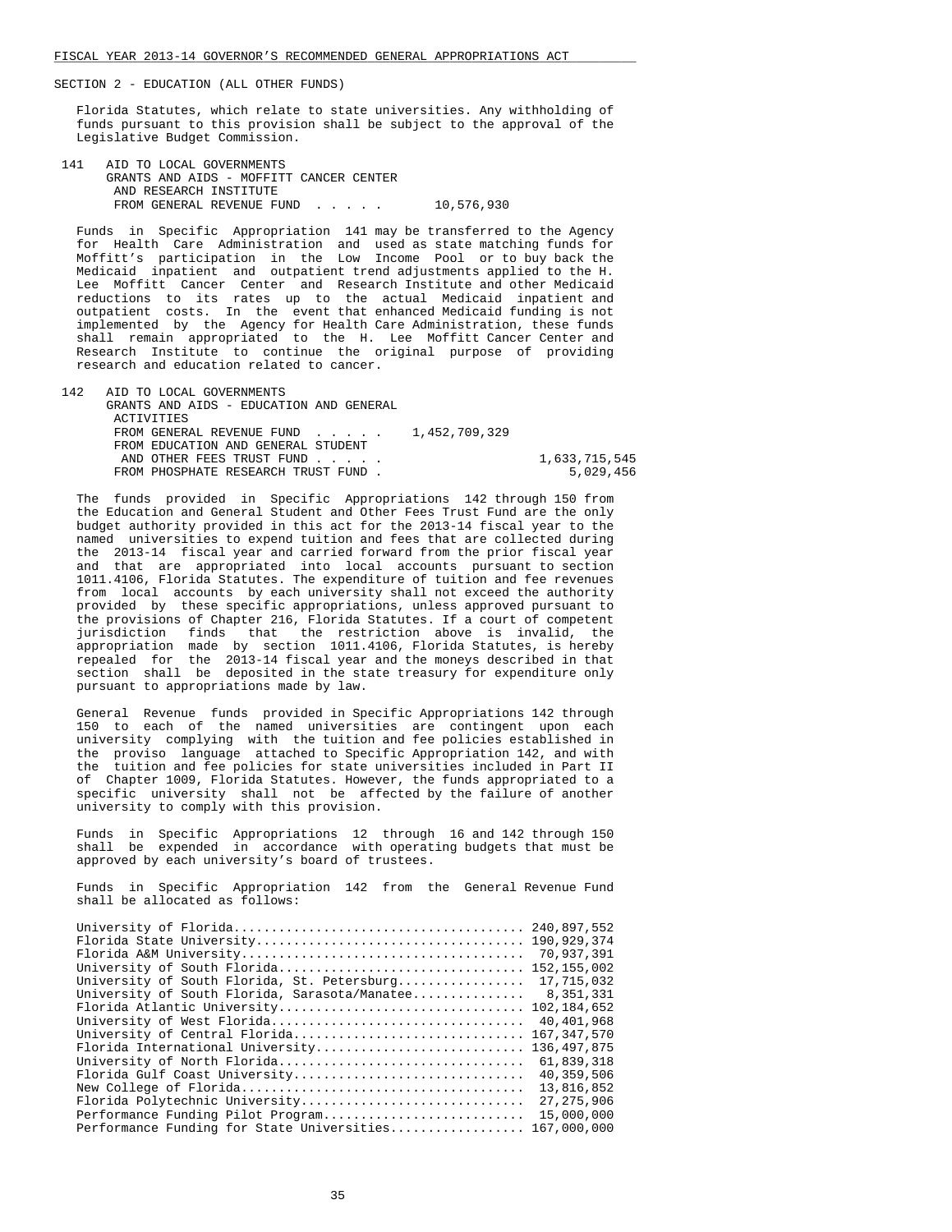Funds in Specific Appropriation 142 from the Education and General Student and Other Fees Trust Fund shall be allocated as follows:

|                                               | 322,084,219   |
|-----------------------------------------------|---------------|
|                                               |               |
|                                               | 71,845,519    |
| University of South Florida                   | 179,578,077   |
| University of South Florida, St. Petersburg   | 17, 223, 111  |
| University of South Florida, Sarasota/Manatee | 8,098,325     |
| Florida Atlantic University                   | 123, 411, 969 |
| University of West Florida                    | 52,991,068    |
| University of Central Florida                 | 266, 281, 272 |
| Florida International University              | 231,098,171   |
| University of North Florida                   | 69, 301, 763  |
| Florida Gulf Coast University                 | 61, 410, 779  |
|                                               | 6,206,058     |
| Florida Polytechnic University                | 6,028,073     |
|                                               |               |

 Beginning with the Fall 2013 semester, undergraduate tuition is established at \$103.32 per credit hour for the 2013-14 fiscal year.

 Tuition for graduate and professional programs and out-of-state fees for all programs shall be established pursuant to section 1009.24, Florida Statutes. No state university may receive General Revenue funding associated with the enrollment of out-of-state students.

 Each university board of trustees is given flexibility to make necessary adjustments to its operating budget. If any board reduces individual programs or projects within the university by more than 10 percent during the 2013-14 fiscal year, written notification shall be made to the Executive Office of the Governor, the President of the Senate, the Speaker of the House of Representatives, and the Board of Governors.

 Funds in Specific Appropriation 142 from the Phosphate Research Trust Fund are provided for the Florida Polytechnic University.

 To provide greater transparency and accountability for Florida's taxpayers, the Board of Governors shall create a comparable, system-wide template of revenue and expenditure data that separately tracks state funding and other, non-state revenue sources for each State University System institution by August 1, 2013. Each institution shall report annual revenues and expenditures using the approved template to the Board of Governors, which shall be prominently posted on the Board's website in a manner that is readily accessible to the public by October 31, 2013.

 From the funds in Specific Appropriation 142, a total of \$167,000,000 from the General Revenue fund shall be distributed to each university based on its performance on the following accountability metrics for baccalaureate degrees that demonstrate the institution's improvement and success in achieving the state's goals for higher education:

- 1. Percentage of graduates employed or enrolled in further education; 2. Average wages of employed graduates; and
- 3. Average cost per graduate.

 The Board of Governors in consultation with the Executive Office of the Governor, the President of the Senate, and the Speaker of the House of Representatives, shall adopt a methodology for allocation of performance funding on or before October 1, 2013. These funds shall be expended in accordance with university operating budgets as approved by the Board of Governors no later than November 1, 2013.

 From the funds in Specific Appropriation 142, \$15,000,000 from the General Revenue fund is for the second year of the Performance Funding Pilot Program, which rewards performance in degrees associated with computer science and information technology.

 143 AID TO LOCAL GOVERNMENTS GRANTS AND AIDS - UNIVERSITY OF FLORIDA FROM GENERAL REVENUE FUND . . . . . 15,000,000

 Funds in Specific Appropriation 143 shall be provided to the University of Florida to support the institution's efforts to become a top ten nationally ranked university. The University shall submit a five-year benchmark plan with target rankings based on key performance metrics to the Board of Governors for approval by September 1, 2013.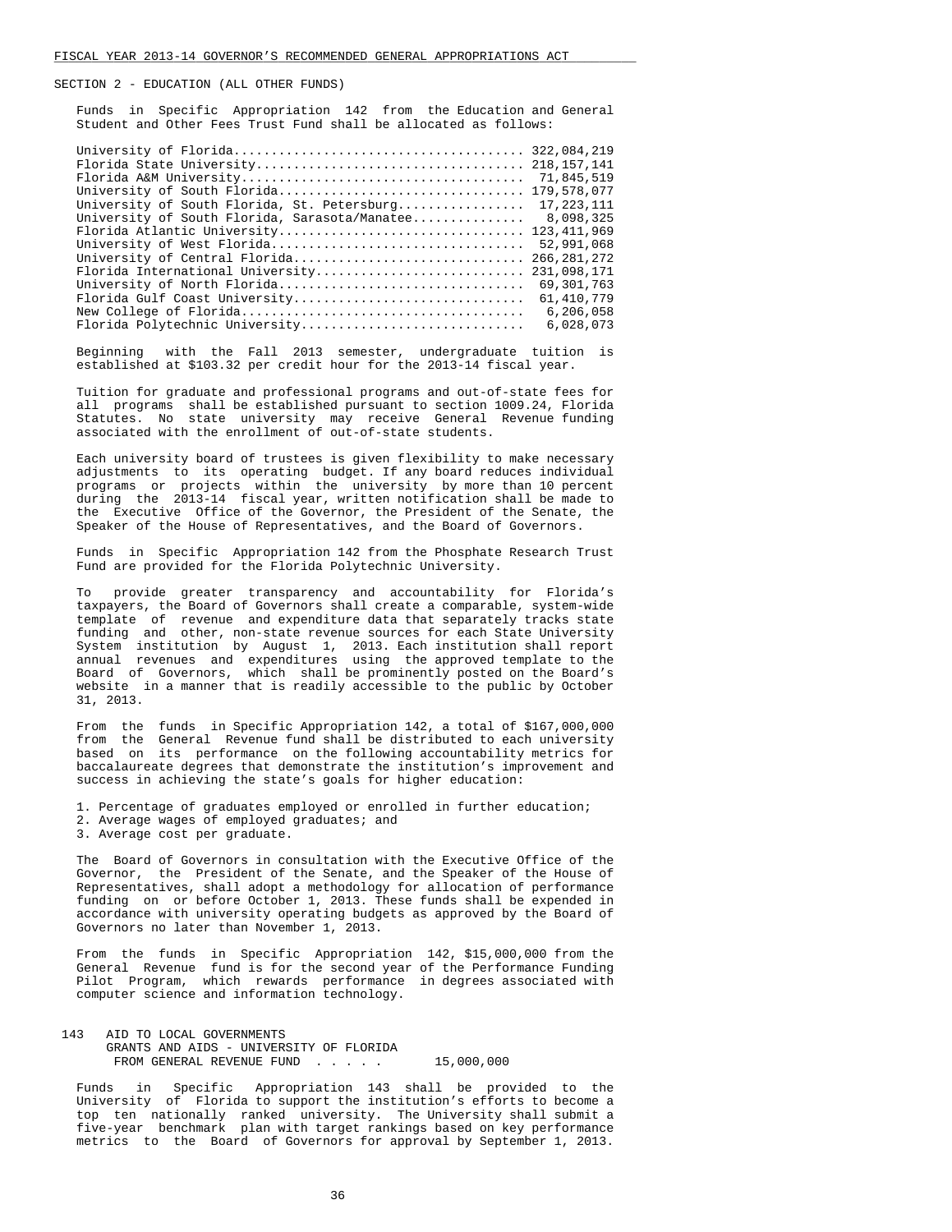Funds provided in Specific Appropriation 143 shall be released upon approval of the five-year benchmark plan and no later than November 1, 2013.

| 144 | AID TO LOCAL GOVERNMENTS<br>GRANTS AND AIDS - IFAS (INSTITUTE OF FOOD<br>AND AGRICULTURAL SCIENCE)<br>FROM GENERAL REVENUE FUND 13,464,502                                                                                                                      |                                                                                                                                    |
|-----|-----------------------------------------------------------------------------------------------------------------------------------------------------------------------------------------------------------------------------------------------------------------|------------------------------------------------------------------------------------------------------------------------------------|
|     | 145 AID TO LOCAL GOVERNMENTS<br>GRANTS AND AIDS - UNIVERSITY OF SOUTH<br>FLORIDA MEDICAL CENTER<br>FROM GENERAL REVENUE FUND<br>56,475,421<br>FROM EDUCATION AND GENERAL STUDENT<br>AND OTHER FEES TRUST FUND                                                   | 52,696,334                                                                                                                         |
|     | 146 AID TO LOCAL GOVERNMENTS<br>GRANTS AND AIDS - UNIVERSITY OF FLORIDA<br>HEALTH CENTER<br>FROM GENERAL REVENUE FUND<br>88,541,432<br>FROM EDUCATION AND GENERAL STUDENT<br>AND OTHER FEES TRUST FUND                                                          | 38,463,434                                                                                                                         |
|     | 147 AID TO LOCAL GOVERNMENTS<br>GRANTS AND AIDS - FLORIDA STATE UNIVERSITY<br>MEDICAL SCHOOL<br>FROM GENERAL REVENUE FUND<br>32,813,541<br>FROM EDUCATION AND GENERAL STUDENT<br>AND OTHER FEES TRUST FUND                                                      | 11,572,716                                                                                                                         |
|     | 148 AID TO LOCAL GOVERNMENTS<br>UNIVERSITY OF CENTRAL FLORIDA MEDICAL<br>SCHOOL<br>FROM GENERAL REVENUE FUND<br>23,122,298<br>FROM EDUCATION AND GENERAL STUDENT<br>AND OTHER FEES TRUST FUND                                                                   | 8,180,191                                                                                                                          |
| 149 | AID TO LOCAL GOVERNMENTS<br>FLORIDA INTERNATIONAL UNIVERSITY MEDICAL<br>SCHOOL<br>FROM GENERAL REVENUE FUND<br>27,048,320<br>FROM EDUCATION AND GENERAL STUDENT<br>AND OTHER FEES TRUST FUND                                                                    | 9,497,901                                                                                                                          |
| 150 | AID TO LOCAL GOVERNMENTS<br>FLORIDA ATLANTIC UNIVERSITY MEDICAL SCHOOL<br>FROM GENERAL REVENUE FUND<br>12,778,503<br>FROM EDUCATION AND GENERAL STUDENT<br>AND OTHER FEES TRUST FUND                                                                            | 4,196,880                                                                                                                          |
|     | 151 AID TO LOCAL GOVERNMENTS<br>GRANTS AND AIDS - STUDENT FINANCIAL<br>ASSISTANCE<br>FROM GENERAL REVENUE FUND<br>7,140,378                                                                                                                                     |                                                                                                                                    |
|     | A minimum of 75 percent of the funds provided in Specific Appropriation<br>151 shall be allocated for need-based financial aid.                                                                                                                                 |                                                                                                                                    |
|     | Funds in Specific Appropriation 151 shall be allocated as follows:                                                                                                                                                                                              |                                                                                                                                    |
|     | University of South Florida<br>Florida Atlantic University<br>University of West Florida<br>University of Central Florida<br>Florida International University<br>University of North Florida<br>Florida Gulf Coast University<br>Florida Polytechnic University | 1,737,381<br>1,467,667<br>624,417<br>801,368<br>399,658<br>157,766<br>858,405<br>540,666<br>200,570<br>98,073<br>204,407<br>50,000 |
| 152 | AID TO LOCAL GOVERNMENTS<br>GRANTS AND AIDS - INSTITUTE FOR HUMAN AND<br>MACHINE COGNITION<br>FROM GENERAL REVENUE FUND<br>2,706,184                                                                                                                            |                                                                                                                                    |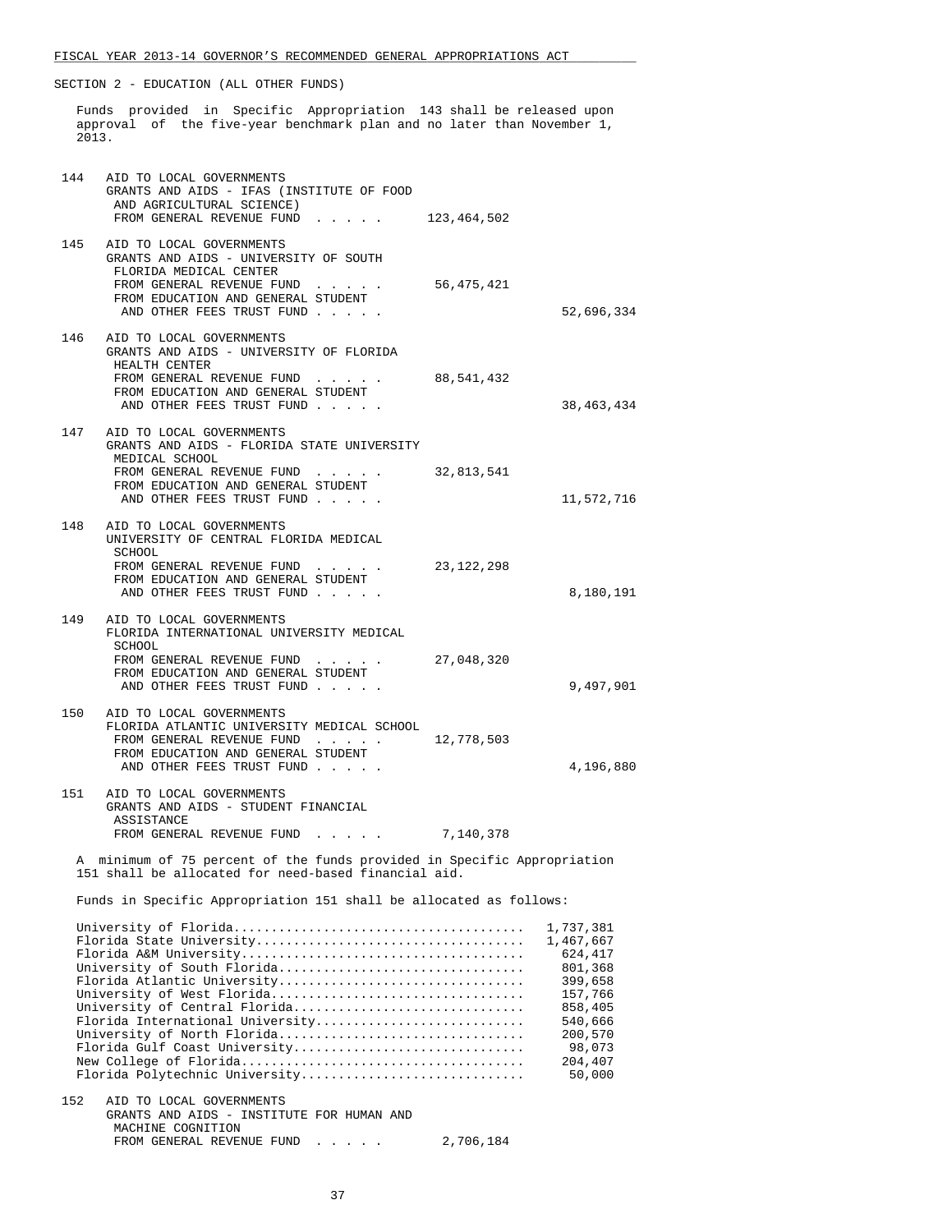| 153 | SPECIAL CATEGORIES<br>CHALLENGE GRANTS<br>FROM GENERAL REVENUE FUND 1,272,500                                                                                                  |               |
|-----|--------------------------------------------------------------------------------------------------------------------------------------------------------------------------------|---------------|
|     | Funds in Specific Appropriation 153 shall be allocated as follows:                                                                                                             |               |
|     |                                                                                                                                                                                |               |
|     | Theodore R. and Vivian M. Johnson Scholarship Program 1,272,500                                                                                                                |               |
|     | These funds shall be transferred to the Board of Governors Foundation,<br>Inc. to be spent in accordance with section 1009.74, Florida Statutes.                               |               |
|     | 154 SPECIAL CATEGORIES<br>RISK MANAGEMENT INSURANCE<br>FROM GENERAL REVENUE FUND 20,216,792<br>FROM PHOSPHATE RESEARCH TRUST FUND.                                             | 3,988         |
|     | 155 SPECIAL CATEGORIES<br>GRANTS AND AIDS - FLORIDA VIRTUAL CAMPUS<br>FROM GENERAL REVENUE FUND<br>11,963,647                                                                  |               |
|     | From the funds provided in Specific Appropriation 155 for the Florida<br>Virtual Campus, administrative costs shall not exceed five percent.                                   |               |
|     | From the funds in Specific Appropriation 155, \$1,000,000 shall be<br>used to stabilize the web platform, update functionality of the website,<br>and make other enhancements. |               |
|     | TOTAL: PROGRAM: EDUCATIONAL AND GENERAL ACTIVITIES<br>FROM GENERAL REVENUE FUND 1,885,829,777<br>FROM TRUST FUNDS                                                              | 1,763,356,445 |
|     | TOTAL ALL FUNDS                                                                                                                                                                | 3,649,186,222 |
|     | BOARD OF GOVERNORS                                                                                                                                                             |               |
|     | APPROVED SALARY RATE<br>3,829,832                                                                                                                                              |               |
|     | 156 SALARIES AND BENEFITS POSITIONS<br>49.00<br>4,188,212<br>FROM GENERAL REVENUE FUND<br>FROM DIVISION OF UNIVERSITIES<br>FACILITY CONSTRUCTION                               |               |
|     | ADMINISTRATIVE TRUST FUND                                                                                                                                                      | 660,753       |
|     | From the funds provided in Specific Appropriation 156, the state<br>funded portion of salaries for each employee of the Board of Governors<br>shall not exceed \$200,000.      |               |
| 157 | OTHER PERSONAL SERVICES<br>FROM GENERAL REVENUE FUND<br>49,373<br>FROM DIVISION OF UNIVERSITIES<br>FACILITY CONSTRUCTION<br>ADMINISTRATIVE TRUST FUND                          | 15,000        |
|     | FROM OPERATIONS AND MAINTENANCE<br>TRUST FUND<br>the company of the company                                                                                                    | 5,000         |
| 158 | EXPENSES<br>548,977<br>FROM GENERAL REVENUE FUND<br>FROM DIVISION OF UNIVERSITIES<br>FACILITY CONSTRUCTION<br>ADMINISTRATIVE TRUST FUND                                        | 259,799       |
|     | FROM OPERATIONS AND MAINTENANCE<br>TRUST FUND                                                                                                                                  | 12,000        |
| 159 | OPERATING CAPITAL OUTLAY                                                                                                                                                       |               |
|     | FROM GENERAL REVENUE FUND<br>11,782<br>FROM DIVISION OF UNIVERSITIES<br>FACILITY CONSTRUCTION<br>ADMINISTRATIVE TRUST FUND                                                     | 5,950         |
| 160 | SPECIAL CATEGORIES                                                                                                                                                             |               |
|     | CONTRACTED SERVICES<br>FROM GENERAL REVENUE FUND<br>105,567<br>FROM DIVISION OF UNIVERSITIES                                                                                   |               |
|     | FACILITY CONSTRUCTION<br>ADMINISTRATIVE TRUST FUND                                                                                                                             | 20,000        |
|     | FROM OPERATIONS AND MAINTENANCE<br>TRUST FUND                                                                                                                                  | 3,000         |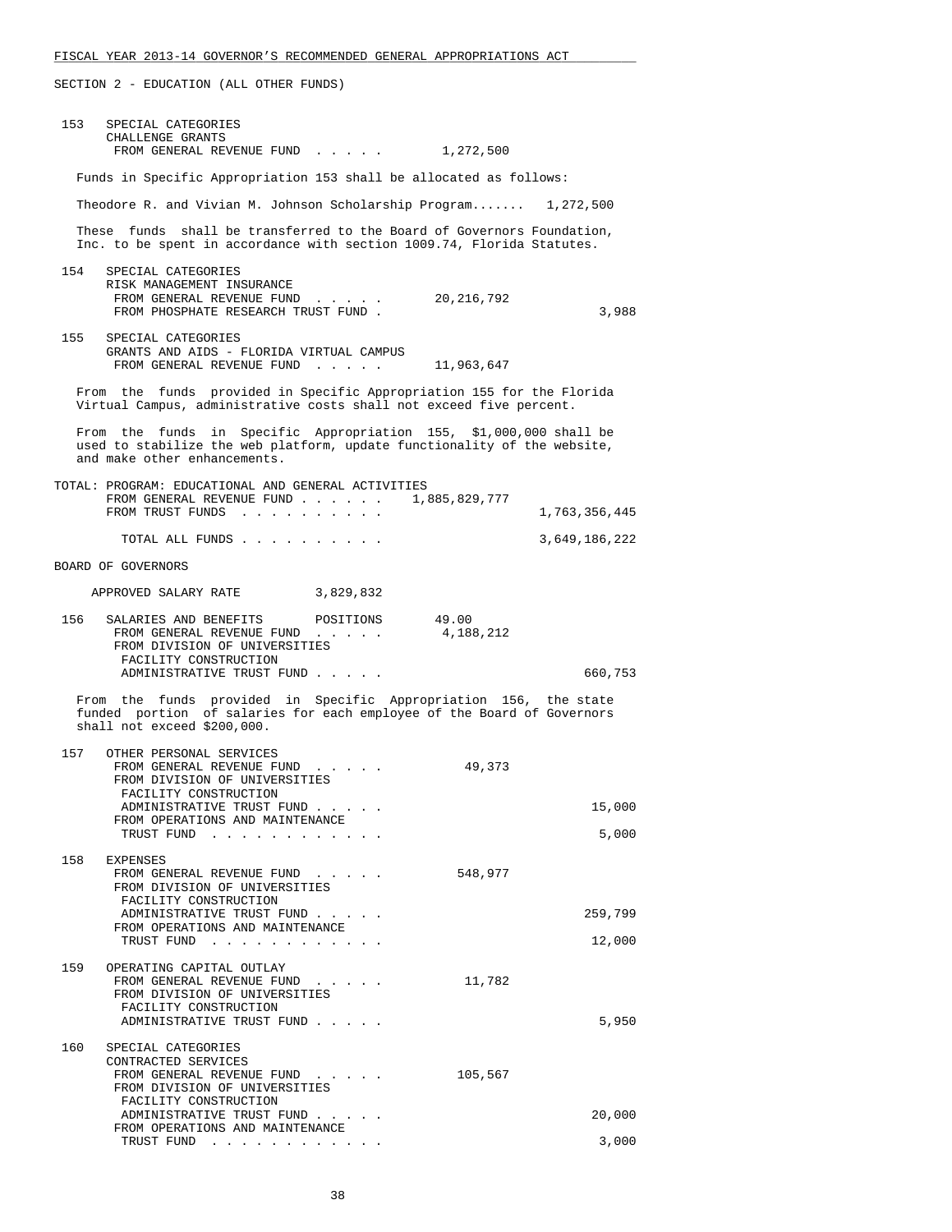| 161 | SPECIAL CATEGORIES<br>TRANSFER TO DEPARTMENT OF MANAGEMENT<br>SERVICES - HUMAN RESOURCES SERVICES<br>PURCHASED PER STATEWIDE CONTRACT<br>FROM GENERAL REVENUE FUND<br>FROM DIVISION OF UNIVERSITIES<br>FACILITY CONSTRUCTION<br>ADMINISTRATIVE TRUST FUND | 16,271         | 2,123             |
|-----|-----------------------------------------------------------------------------------------------------------------------------------------------------------------------------------------------------------------------------------------------------------|----------------|-------------------|
| 162 | DATA PROCESSING SERVICES<br>NORTHWEST REGIONAL DATA CENTER (NWRDC)<br>FROM GENERAL REVENUE FUND                                                                                                                                                           | 25,177         |                   |
|     | TOTAL: BOARD OF GOVERNORS<br>FROM GENERAL REVENUE FUND<br>FROM TRUST FUNDS                                                                                                                                                                                | 4,945,359      | 983,625           |
|     | TOTAL POSITIONS<br>TOTAL ALL FUNDS                                                                                                                                                                                                                        | 49.00          | 5,928,984         |
|     | TOTAL OF SECTION 2                                                                                                                                                                                                                                        |                |                   |
|     | FROM GENERAL REVENUE FUND $\ldots$ $\ldots$ $14,301,805,422$                                                                                                                                                                                              |                |                   |
|     | FROM TRUST FUNDS                                                                                                                                                                                                                                          |                | 6,046,697,728     |
|     | TOTAL POSITIONS 2,367.25                                                                                                                                                                                                                                  |                |                   |
|     | TOTAL ALL FUNDS                                                                                                                                                                                                                                           |                | 20, 348, 503, 150 |
|     | TOTAL: EDUCATION, DEPARTMENT OF (SECTIONS 1 AND 2)                                                                                                                                                                                                        |                |                   |
|     | EDUCATION/EARLY LEARNING<br>FROM GENERAL REVENUE FUND<br>FROM TRUST FUNDS<br>EDUCATION/PUBLIC SCHOOLS                                                                                                                                                     | 564,862,731    | 448,186,601       |
|     | FROM GENERAL REVENUE FUND<br>FROM TRUST FUNDS<br>EDUCATION/COMM COLLEGES                                                                                                                                                                                  | 10,338,693,234 | 2,859,338,468     |
|     | FROM GENERAL REVENUE FUND<br>FROM TRUST FUNDS                                                                                                                                                                                                             | 959,759,016    | 180,808,060       |
|     | EDUCATION/UNIVERSITIES<br>FROM GENERAL REVENUE FUND<br>FROM TRUST FUNDS<br>EDUCATION/OTHER                                                                                                                                                                | 1,885,829,777  | 1,963,207,663     |
|     | FROM GENERAL REVENUE FUND<br>FROM TRUST FUNDS                                                                                                                                                                                                             | 552,660,664    | 2,270,956,936     |
|     | EDUCATION RECAP<br>FROM GENERAL REVENUE FUND<br>FROM TRUST FUNDS                                                                                                                                                                                          | 14,301,805,422 | 7,722,497,728     |
|     | TOTAL POSITIONS<br>TOTAL ALL FUNDS                                                                                                                                                                                                                        | 2,367.25       | 22,024,303,150    |
|     | TOTAL APPROVED SALARY RATE                                                                                                                                                                                                                                | 103,140,714    |                   |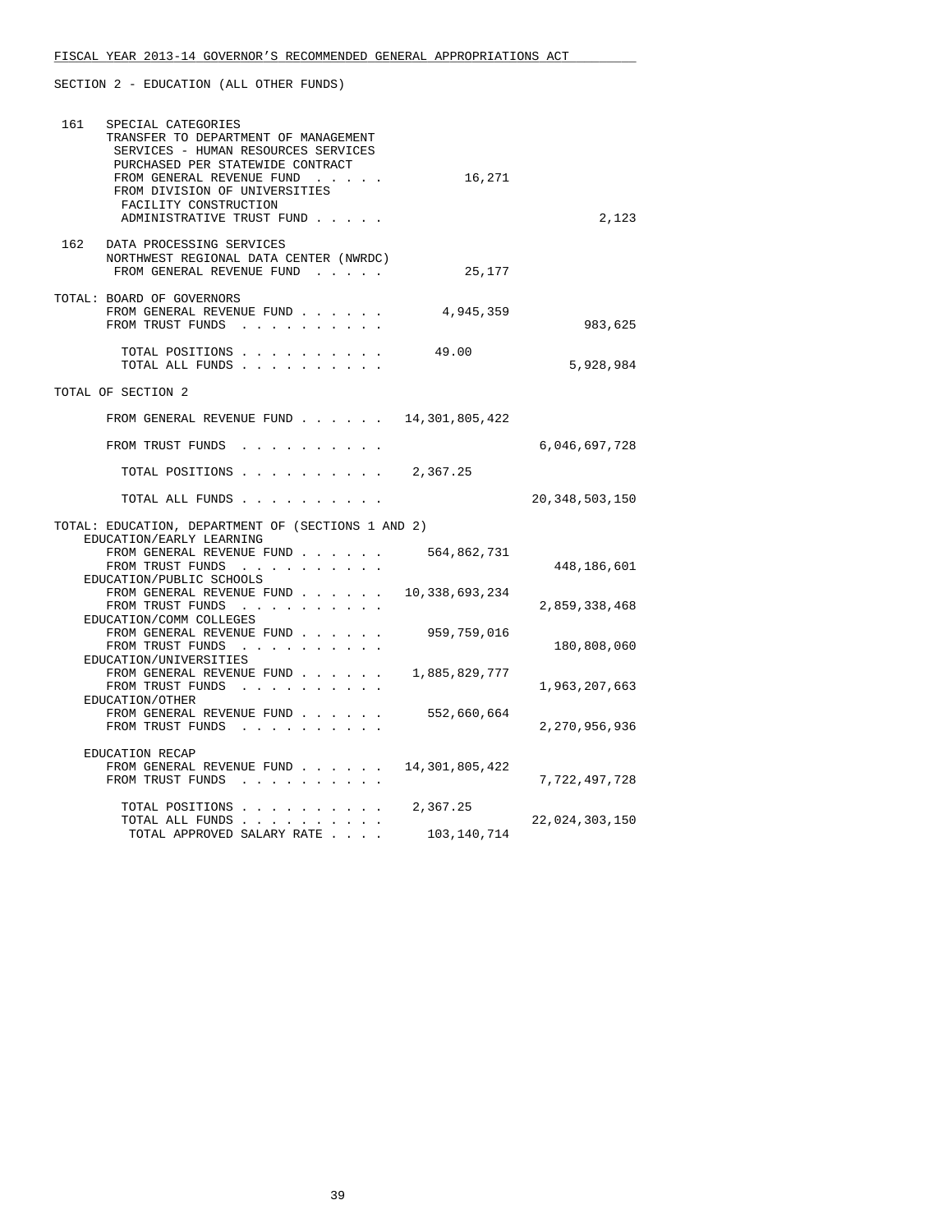SPECIFIC APPROPRIATION

 The moneys contained herein are appropriated from the named funds to the Agency for Health Care Administration, Agency for Persons with Disabilities, Department of Children and Families, Department of Elder Affairs, Department of Health, and the Department of Veterans' Affairs as the amounts to be used to pay the salaries, other operational expenditures, and fixed capital outlay of the named agencies.

AGENCY FOR HEALTH CARE ADMINISTRATION

## PROGRAM: ADMINISTRATION AND SUPPORT

|     | APPROVED SALARY RATE                                                                                                                                                                                     | 12,009,200 |                     |              |
|-----|----------------------------------------------------------------------------------------------------------------------------------------------------------------------------------------------------------|------------|---------------------|--------------|
|     | 163 SALARIES AND BENEFITS POSITIONS<br>FROM GENERAL REVENUE FUND<br>FROM ADMINISTRATIVE TRUST FUND                                                                                                       |            | 250.00<br>2,777,172 | 12,779,798   |
|     | 164 OTHER PERSONAL SERVICES<br>FROM GENERAL REVENUE FUND<br>FROM ADMINISTRATIVE TRUST FUND                                                                                                               |            | 79,599              | 1,159,876    |
|     | 165 EXPENSES<br>FROM GENERAL REVENUE FUND<br>FROM ADMINISTRATIVE TRUST FUND                                                                                                                              |            | 150,680             | 2,830,979    |
|     | 166 OPERATING CAPITAL OUTLAY<br>FROM GENERAL REVENUE FUND<br>FROM ADMINISTRATIVE TRUST FUND                                                                                                              | .          | 180,923             | 514,701      |
|     | 167 SPECIAL CATEGORIES<br>CONTRACTED SERVICES<br>FROM GENERAL REVENUE FUND<br>FROM ADMINISTRATIVE TRUST FUND                                                                                             |            | 230,010             | 4,942,512    |
| 168 | SPECIAL CATEGORIES<br>RISK MANAGEMENT INSURANCE<br>FROM GENERAL REVENUE FUND<br>FROM ADMINISTRATIVE TRUST FUND                                                                                           |            | 33,820              | 262,937      |
|     | 169 SPECIAL CATEGORIES<br>LEASE OR LEASE-PURCHASE OF EQUIPMENT<br>FROM GENERAL REVENUE FUND<br>FROM ADMINISTRATIVE TRUST FUND                                                                            |            | 18,346              | 193,114      |
|     | 170 SPECIAL CATEGORIES<br>TRANSFER TO DEPARTMENT OF MANAGEMENT<br>SERVICES - HUMAN RESOURCES SERVICES<br>PURCHASED PER STATEWIDE CONTRACT<br>FROM GENERAL REVENUE FUND<br>FROM ADMINISTRATIVE TRUST FUND |            | 23,437              | 73,728       |
|     | 171 DATA PROCESSING SERVICES<br>TECHNOLOGY RESOURCE CENTER - DEPARTMENT OF<br>MANAGEMENT SERVICES<br>FROM ADMINISTRATIVE TRUST FUND                                                                      |            |                     | 647,765      |
|     | 172 DATA PROCESSING SERVICES<br>SOUTHWOOD SHARED RESOURCE CENTER<br>FROM ADMINISTRATIVE TRUST FUND                                                                                                       |            |                     | 26,495       |
| 173 | DATA PROCESSING SERVICES<br>NORTHWOOD SHARED RESOURCE CENTER<br>FROM ADMINISTRATIVE TRUST FUND                                                                                                           |            |                     | 772,339      |
|     | TOTAL: PROGRAM: ADMINISTRATION AND SUPPORT<br>FROM GENERAL REVENUE FUND<br>FROM TRUST FUNDS                                                                                                              |            | 3,493,987           | 24, 204, 244 |
|     | TOTAL POSITIONS<br>TOTAL ALL FUNDS                                                                                                                                                                       |            | 250.00              | 27,698,231   |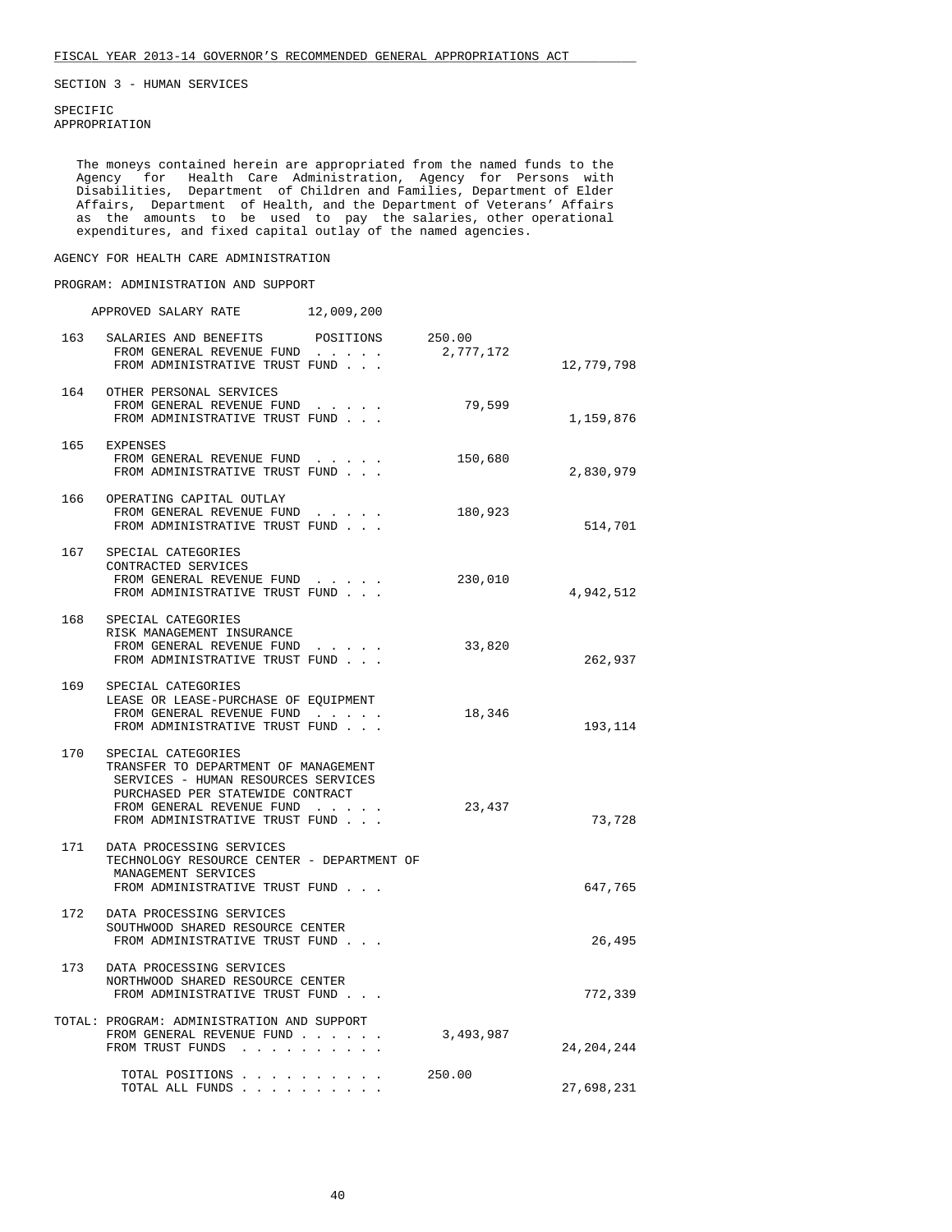PROGRAM: HEALTH CARE SERVICES

CHILDREN'S SPECIAL HEALTH CARE

 Funds in Specific Appropriations 174 through 179 are provided to operate the Florida KidCare Program. The Executive Office of the Governor may authorize transfer of these resources between programs or agencies pursuant to Chapter 216, Florida Statutes, based on projections from the Social Services Estimating Conference.

| 174 | SPECIAL CATEGORIES                     |           |             |
|-----|----------------------------------------|-----------|-------------|
|     | GRANTS AND AIDS - FLORIDA HEALTHY KIDS |           |             |
|     | CORPORATION                            |           |             |
|     | FROM GENERAL REVENUE FUND              | 1,053,418 |             |
|     | FROM TOBACCO SETTLEMENT TRUST FUND.    |           | 65,154,585  |
|     | FROM MEDICAL CARE TRUST FUND           |           | 162,380,563 |

 Funds in Specific Appropriations 174 and 177 are provided to contract with the Florida Healthy Kids Corporation to provide comprehensive health insurance coverage, including dental services, to Title XXI children eligible under the Florida KidCare Program and pursuant to section 624.91, Florida Statutes. The corporation shall use local funds to serve non-Title XXI children that are eligible for the program pursuant to section 624.91(3)(b), Florida Statutes. The corporation shall return unspent local funds collected in Fiscal Year 2012-13 to provide premium assistance for non-Title XXI eligible children based on a formula developed by the corporation.

| 175 | SPECIAL CATEGORIES                      |           |             |
|-----|-----------------------------------------|-----------|-------------|
|     | CONTRACTED SERVICES                     |           |             |
|     | FROM GENERAL REVENUE FUND               | 574,173   |             |
|     | FROM TOBACCO SETTLEMENT TRUST FUND.     |           | 704,548     |
|     | FROM GRANTS AND DONATIONS TRUST         |           |             |
|     | FUND                                    |           | 414,691     |
|     | FROM MEDICAL CARE TRUST FUND            |           | 3, 175, 202 |
|     |                                         |           |             |
| 176 | SPECIAL CATEGORIES                      |           |             |
|     | GRANTS AND AIDS - CONTRACTED SERVICES - |           |             |
|     | FLORIDA HEALTHY KIDS ADMINISTRATION     |           |             |
|     | FROM GENERAL REVENUE FUND               | 1,396,550 |             |
|     |                                         |           |             |
|     | FROM TOBACCO SETTLEMENT TRUST FUND.     |           | 3,946,147   |
|     | FROM MEDICAL CARE TRUST FUND            |           | 13,098,690  |
|     |                                         |           |             |
| 177 | SPECIAL CATEGORIES                      |           |             |
|     | GRANTS AND AIDS - FLORIDA HEALTHY KIDS  |           |             |
|     | CORPORATION DENTAL SERVICES             |           |             |
|     | רוגוזים הוזוגהזזים וגםהוגהו⊘ וג∩םהו     | 0.625.606 |             |

 FROM GENERAL REVENUE FUND . . . . . 9,635,696 FROM MEDICAL CARE TRUST FUND . . . . 23,623,828

 Funds in Specific Appropriation 177 are provided for Florida Healthy Kids dental services to be paid a monthly premium of no more than \$13.09 per member per month.

| 178 | SPECIAL CATEGORIES<br>MEDIKIDS                                                                                          |            |              |
|-----|-------------------------------------------------------------------------------------------------------------------------|------------|--------------|
|     | FROM GENERAL REVENUE FUND<br>$\mathbf{1}$ $\mathbf{1}$ $\mathbf{1}$ $\mathbf{1}$ $\mathbf{1}$ $\mathbf{1}$ $\mathbf{1}$ | 2,934,764  |              |
|     | FROM TOBACCO SETTLEMENT TRUST FUND<br>FROM GRANTS AND DONATIONS TRUST                                                   |            | 9,571,957    |
|     | FUND<br>.                                                                                                               |            | 13,304,916   |
|     | FROM MEDICAL CARE TRUST FUND                                                                                            |            | 30,697,761   |
| 179 | SPECIAL CATEGORIES                                                                                                      |            |              |
|     | CHILDREN'S MEDICAL SERVICES NETWORK                                                                                     |            |              |
|     | FROM GENERAL REVENUE FUND<br>$\sim$ $\sim$ $\sim$ $\sim$ $\sim$                                                         | 19,490,392 |              |
|     | FROM TOBACCO SETTLEMENT TRUST FUND.                                                                                     |            | 15,619,174   |
|     | FROM GRANTS AND DONATIONS TRUST                                                                                         |            |              |
|     | FUND                                                                                                                    |            | 2,353,795    |
|     | FROM MEDICAL CARE TRUST FUND                                                                                            |            | 90, 416, 211 |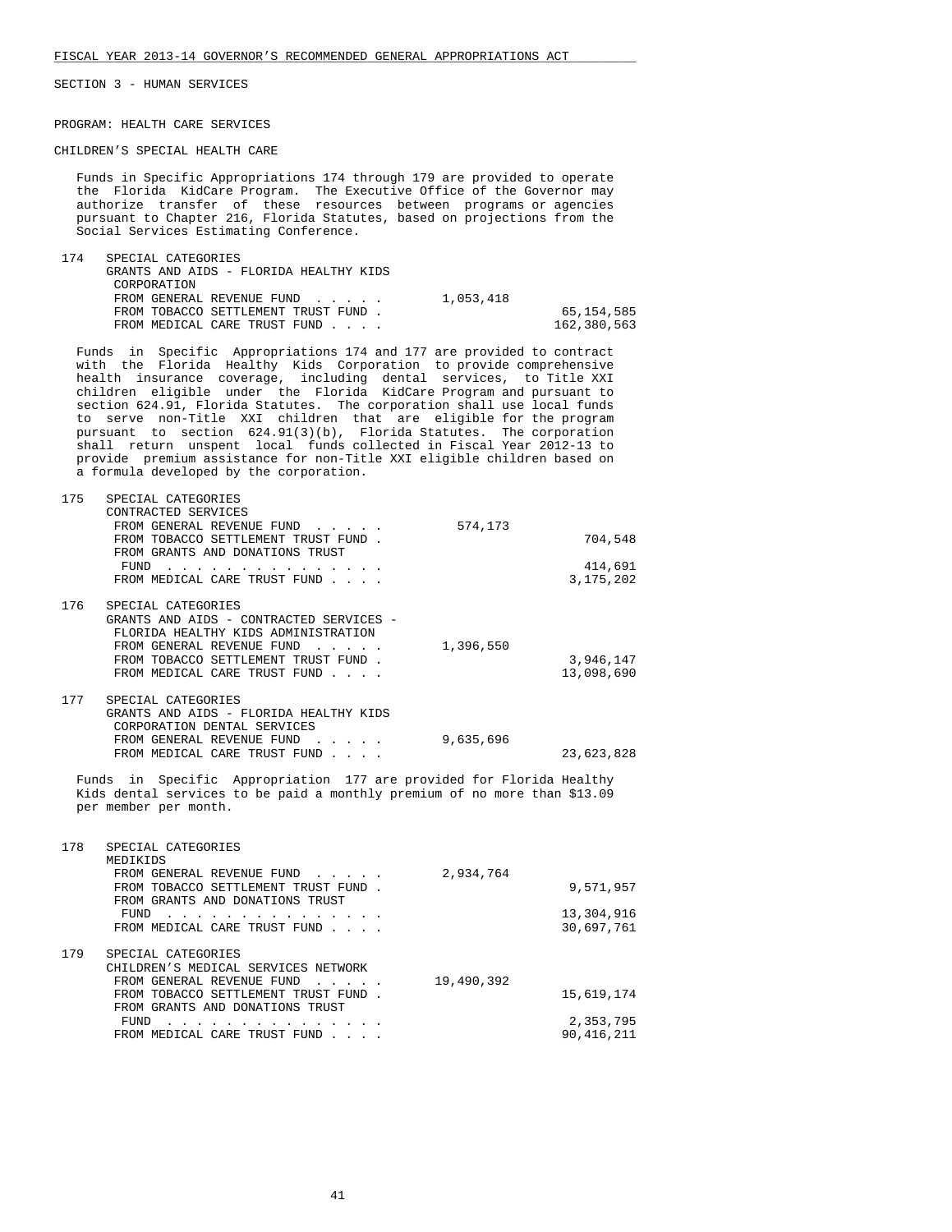| TOTAL: CHILDREN'S SPECIAL HEALTH CARE |            |             |
|---------------------------------------|------------|-------------|
| FROM GENERAL REVENUE FUND             | 35,084,993 |             |
| FROM TRUST FUNDS                      |            | 434,462,068 |
| TOTAL ALL FUNDS                       |            | 469,547,061 |

EXECUTIVE DIRECTION AND SUPPORT SERVICES

 From the funds in Specific Appropriations 180 through 194, any requests pursuant to Chapter 216, Florida Statutes, by the Agency for Health Care Administration to increase budget authority to expand existing programs using increased federal reimbursement through Low Income Pool (LIP) provisions and exemptions to hospital Medicaid rate ceilings shall be contingent upon the availability of state match from existing state funds or local sources that do not increase the current requirement for state general revenue or tobacco settlement funds. The agency is authorized to seek federal Medicaid waivers as necessary to implement this provision.

 From the funds in Specific Appropriations 180 through 194, the agency is authorized to contract on a contingency fee basis for post-audit claims analyses to identify and recover overpayments for the Medicaid program. The state may pay the contractor a rate based on recoveries.

| 31,900,068<br>APPROVED SALARY RATE |  |  |
|------------------------------------|--|--|
|------------------------------------|--|--|

| 180 | SALARIES AND BENEFITS<br>POSITIONS<br>FROM GENERAL REVENUE FUND<br>FROM MEDICAL CARE TRUST FUND                                                        | 753.00<br>2,656,324 | 39,986,063              |
|-----|--------------------------------------------------------------------------------------------------------------------------------------------------------|---------------------|-------------------------|
|     | 181 OTHER PERSONAL SERVICES<br>FROM GENERAL REVENUE FUND<br>FROM MEDICAL CARE TRUST FUND                                                               | 1,774,139           | 22,517,936              |
| 182 | EXPENSES<br>FROM GENERAL REVENUE FUND<br>FROM MEDICAL CARE TRUST FUND                                                                                  | 899,820             | 6,733,735               |
| 183 | OPERATING CAPITAL OUTLAY<br>FROM GENERAL REVENUE FUND<br>FROM MEDICAL CARE TRUST FUND                                                                  | 45,391              | 221,266                 |
| 184 | LUMP SUM<br>INTERNATIONAL CLASSIFICATION OF DISEASE-<br>10TH REVISION PROJECT<br>FROM MEDICAL CARE TRUST FUND                                          |                     | 6,902,813               |
| 185 | LUMP SUM<br>ENROLLMENT BROKER SERVICES<br>FROM MEDICAL CARE TRUST FUND                                                                                 |                     | 6,889,248               |
| 186 | SPECIAL CATEGORIES<br>PHARMACEUTICAL EXPENSE ASSISTANCE<br>FROM GENERAL REVENUE FUND                                                                   | 50,000              |                         |
| 187 | SPECIAL CATEGORIES<br>TRANSFER TO DIVISION OF ADMINISTRATIVE<br>HEARINGS<br>FROM GENERAL REVENUE FUND<br>FROM MEDICAL CARE TRUST FUND                  | 58,374              | 58,374                  |
| 188 | SPECIAL CATEGORIES<br>CONTRACT NURSING HOME AUDIT PROGRAM<br>FROM GENERAL REVENUE FUND<br>FROM MEDICAL CARE TRUST FUND                                 | 827,653             | 1,129,095               |
| 189 | SPECIAL CATEGORIES<br>CONTRACTED SERVICES<br>FROM GENERAL REVENUE FUND<br>FROM GRANTS AND DONATIONS TRUST<br>FUND<br>.<br>FROM MEDICAL CARE TRUST FUND | 17,138,650          | 1,070,535<br>49,534,286 |

 From the funds in Specific Appropriation 189, \$2,000,000 in nonrecurring funds from the Medical Care Trust Fund is provided for a consultant to develop a plan to implement the Public Benefits Integrity Data Analytics and Information Sharing Initiative.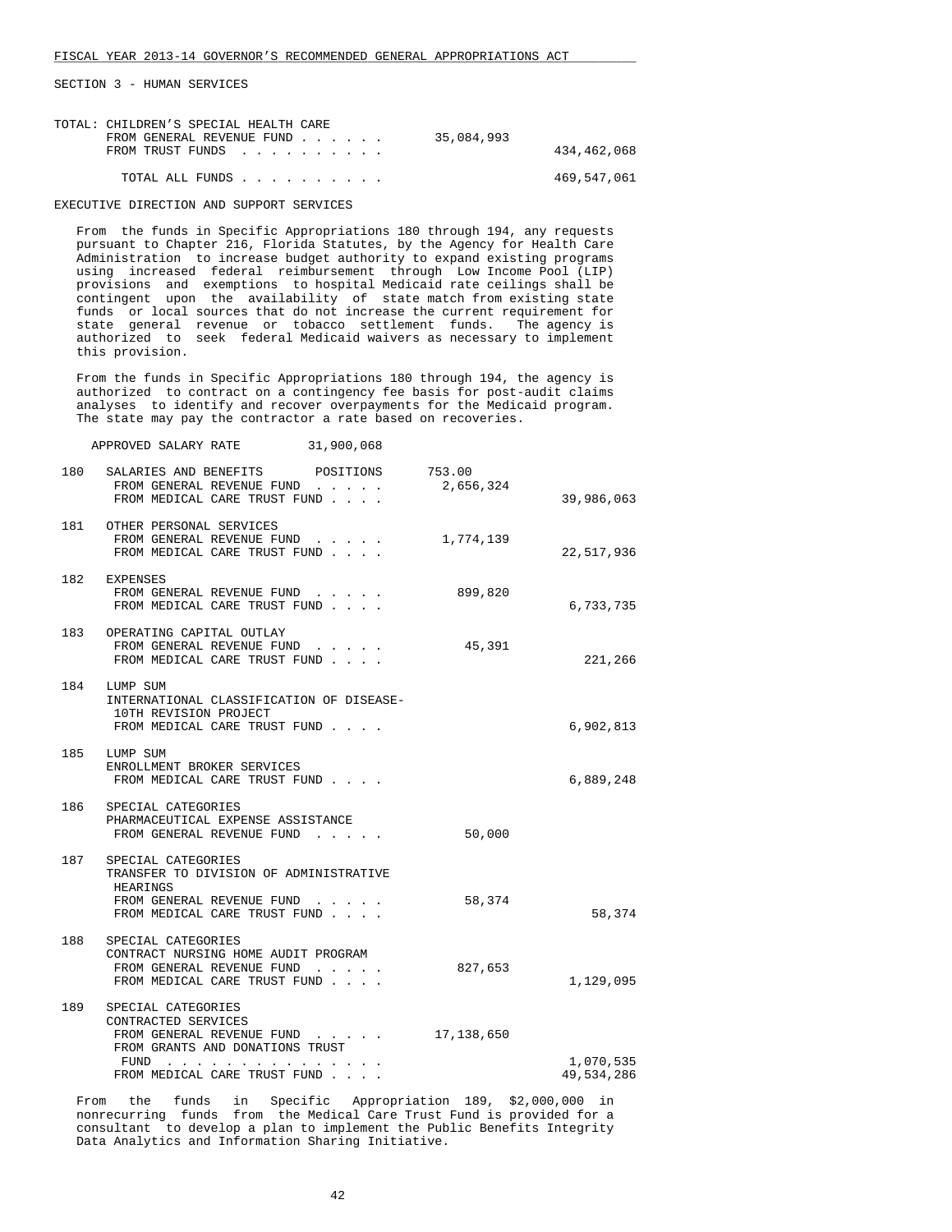| 190 | SPECIAL CATEGORIES<br>MEDICAID FISCAL CONTRACT<br>FROM GENERAL REVENUE FUND<br>FROM MEDICAL CARE TRUST FUND<br>FROM REFUGEE ASSISTANCE TRUST FUND.                                                                                                                                                                                                                                                     | 20,836,048 | 55,520,924<br>122,243 |
|-----|--------------------------------------------------------------------------------------------------------------------------------------------------------------------------------------------------------------------------------------------------------------------------------------------------------------------------------------------------------------------------------------------------------|------------|-----------------------|
| 191 | SPECIAL CATEGORIES<br>MEDICAID PEER REVIEW<br>FROM GENERAL REVENUE FUND<br>$\mathbf{r} = \mathbf{r} + \mathbf{r} + \mathbf{r} + \mathbf{r} + \mathbf{r}$<br>FROM MEDICAL CARE TRUST FUND                                                                                                                                                                                                               | 1,093,903  | 4,403,348             |
| 192 | SPECIAL CATEGORIES<br>RISK MANAGEMENT INSURANCE<br>FROM GENERAL REVENUE FUND<br>FROM MEDICAL CARE TRUST FUND                                                                                                                                                                                                                                                                                           | 333,599    | 556,670               |
| 193 | SPECIAL CATEGORIES<br>LEASE OR LEASE-PURCHASE OF EQUIPMENT<br>FROM GENERAL REVENUE FUND<br>FROM MEDICAL CARE TRUST FUND                                                                                                                                                                                                                                                                                | 26,165     | 180,781               |
| 194 | SPECIAL CATEGORIES<br>TRANSFER TO DEPARTMENT OF MANAGEMENT<br>SERVICES - HUMAN RESOURCES SERVICES<br>PURCHASED PER STATEWIDE CONTRACT<br>FROM GENERAL REVENUE FUND<br>FROM MEDICAL CARE TRUST FUND                                                                                                                                                                                                     | 93,415     | 178,211               |
|     | TOTAL: EXECUTIVE DIRECTION AND SUPPORT SERVICES<br>FROM GENERAL REVENUE FUND<br>FROM TRUST FUNDS                                                                                                                                                                                                                                                                                                       | 45,833,481 | 196,005,528           |
|     | TOTAL POSITIONS<br>TOTAL ALL FUNDS                                                                                                                                                                                                                                                                                                                                                                     | 753.00     | 241,839,009           |
|     | MEDICAID SERVICES TO INDIVIDUALS                                                                                                                                                                                                                                                                                                                                                                       |            |                       |
| 195 | SPECIAL CATEGORIES<br>ADULT VISION AND HEARING SERVICES<br>FROM GENERAL REVENUE FUND<br>FROM MEDICAL CARE TRUST FUND<br>FROM REFUGEE ASSISTANCE TRUST FUND.                                                                                                                                                                                                                                            | 7,295,174  | 15,913,558<br>477,017 |
|     | From the funds in Specific Appropriations 195, 197, 198, 201, 203,<br>215, 219, 222, and 223, \$703,505,743 from the Medical Care Trust Fund is<br>provided for the primary care physician rate increase.                                                                                                                                                                                              |            |                       |
| 196 | SPECIAL CATEGORIES<br>CASE MANAGEMENT<br>FROM GENERAL REVENUE FUND<br>FROM MEDICAL CARE TRUST FUND<br>FROM REFUGEE ASSISTANCE TRUST FUND                                                                                                                                                                                                                                                               | 40,345,563 | 58,361,340<br>74,104  |
|     | From the funds in Specific Appropriation 196, \$1,088,797 from the<br>Medical Care Trust Fund is provided for Medicaid reimbursable services<br>that support children enrolled in contracted medical foster care<br>programs under the Department of Health. This funding is contingent<br>upon the availability of state matching funds in the Department of<br>Health in Specific Appropriation 548. |            |                       |
| 197 | SPECIAL CATEGORIES<br>THERAPEUTIC SERVICES FOR CHILDREN<br>FROM GENERAL REVENUE FUND<br>FROM MEDICAL CARE TRUST FUND                                                                                                                                                                                                                                                                                   | 93,203,307 | 199,491,549           |
| 198 | SPECIAL CATEGORIES<br>COMMUNITY MENTAL HEALTH SERVICES<br>FROM GENERAL REVENUE FUND<br>$\mathcal{L}^{\mathcal{L}}$ , and $\mathcal{L}^{\mathcal{L}}$ , and $\mathcal{L}^{\mathcal{L}}$<br>FROM MEDICAL CARE TRUST FUND<br>FROM REFUGEE ASSISTANCE TRUST FUND.                                                                                                                                          | 28,053,400 | 70,504,903<br>5,424   |
|     | Specific Appropriation 198, the agency is<br>From the<br>funds<br>in<br>authorized to amend the Medicaid State Plan to include the following                                                                                                                                                                                                                                                           |            |                       |

 specialized substance abuse services: community-based substance abuse intervention services and comprehensive community support services for substance abuse.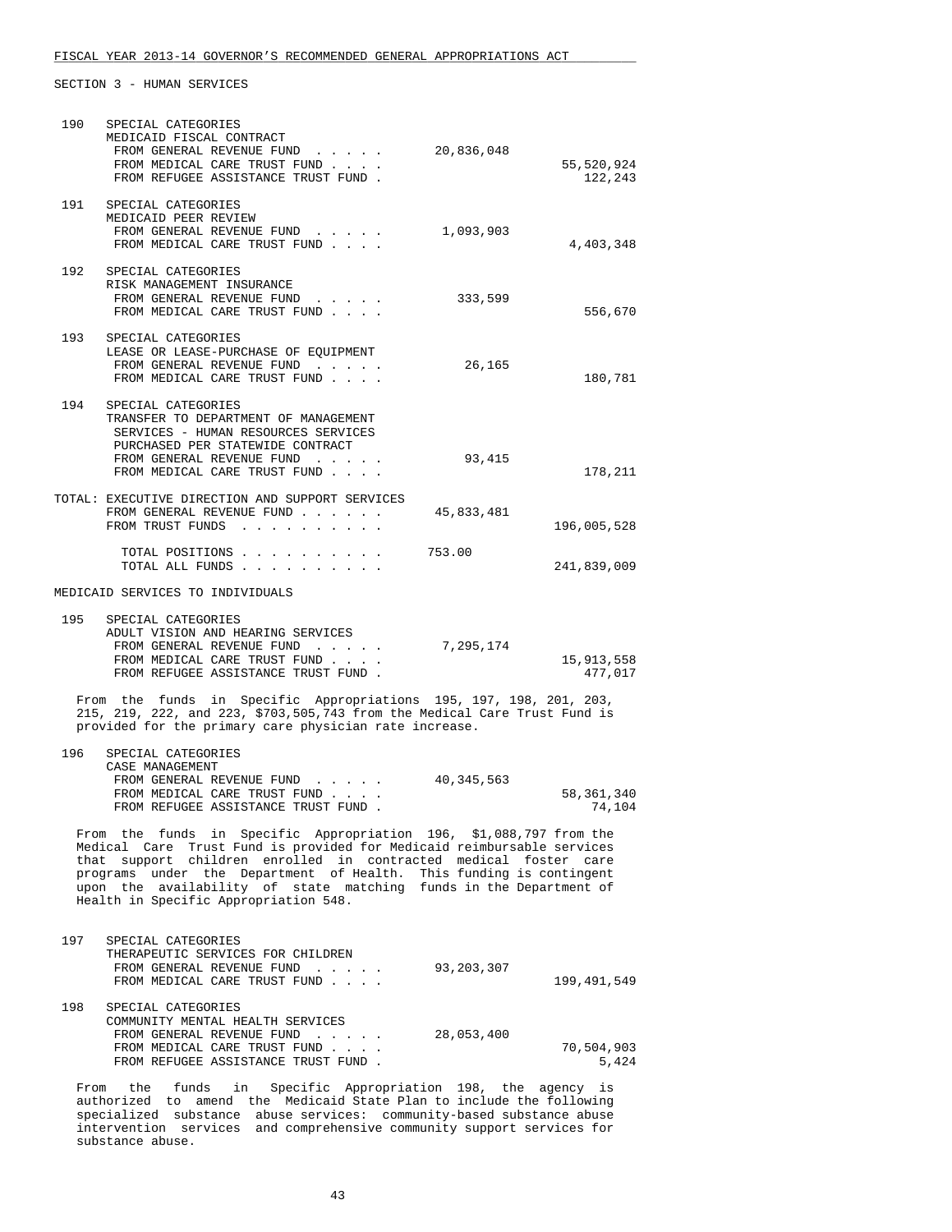From the funds in Specific Appropriation 198, the agency is authorized to work with the Department of Children and Families and Florida county governments to develop a local match program to fund these Medicaid specialized substance abuse services using local county funds. The public funds required to match the Medicaid funds for these specialized substance abuse services are limited to those funds that are local public tax revenues and are made available to the state for this purpose. As required by Medicaid policy, participating counties shall make these services available to any qualified Florida Medicaid beneficiary regardless of county of residence. Payment for these services is contingent upon the local matching funds being provided by participating counties.

 From the funds in Specific Appropriation 198, \$4,839,100 from the Medical Care Trust Fund is provided for Medicaid specialized mental health services. The agency is authorized to seek any necessary state plan amendment or federal waiver required to include mental health services for juveniles in the evidence-based redirection program at the Department of Juvenile Justice. The agency is authorized to work with the department to develop a match program to fund Medicaid specialized mental health services using existing funding within the Department of Juvenile Justice. Payment for these services is contingent upon the availability of state matching funds in the Department of Juvenile Justice in Specific Appropriation 1091.

| 199  | SPECIAL CATEGORIES<br>ADULT DENTAL SERVICES<br>FROM GENERAL REVENUE FUND<br>14,090,057<br>FROM MEDICAL CARE TRUST FUND<br>FROM REFUGEE ASSISTANCE TRUST FUND.                                                                                                                                           | 20,001,539<br>345,195  |
|------|---------------------------------------------------------------------------------------------------------------------------------------------------------------------------------------------------------------------------------------------------------------------------------------------------------|------------------------|
| 200  | SPECIAL CATEGORIES<br>DEVELOPMENTAL EVALUATION AND INTERVENTION/<br>PART C<br>FROM MEDICAL CARE TRUST FUND                                                                                                                                                                                              | 10,052,261             |
| 554. | Funds in Specific Appropriation 200 are contingent on the<br>availability of state match being provided in Specific Appropriation                                                                                                                                                                       |                        |
| 201  | SPECIAL CATEGORIES<br>EARLY AND PERIODIC SCREENING OF CHILDREN<br>FROM GENERAL REVENUE FUND<br>112, 154, 634<br>FROM MEDICAL CARE TRUST FUND<br>FROM REFUGEE ASSISTANCE TRUST FUND.                                                                                                                     | 189,778,077<br>367,152 |
| 202  | SPECIAL CATEGORIES<br>GRANTS AND AIDS - RURAL HOSPITAL FINANCIAL<br>ASSISTANCE PROGRAM<br>FROM GENERAL REVENUE FUND<br>1,220,185<br>FROM GRANTS AND DONATIONS TRUST<br>FUND<br>FROM MEDICAL CARE TRUST FUND                                                                                             | 3,794,499<br>5,370,577 |
|      | Funds in Specific Appropriation 202 are provided for a federally<br>matched Rural Hospital Disproportionate Share program and a state funded<br>Rural Hospital Financial Assistance program as provided in section<br>409.9116, Florida Statutes.                                                       |                        |
|      | From the funds in Specific Appropriation 202, the recommendations<br>from the Low Income Pool Council shall serve as the basis for the<br>distribution of funds for the Medicaid Low Income Pool, Disproportionate<br>Share Hospital, and Hospital Exemptions Programs for Fiscal Year<br>$2013 - 14$ . |                        |
|      | 202 CDECTAI CATECODIEC                                                                                                                                                                                                                                                                                  |                        |

| 203 | SPECIAL CATEGORIES                  |              |
|-----|-------------------------------------|--------------|
|     | FAMILY PLANNING                     |              |
|     | FROM GENERAL REVENUE FUND           | 1,987,364    |
|     | FROM MEDICAL CARE TRUST FUND        | 24, 147, 473 |
|     | FROM REFUGEE ASSISTANCE TRUST FUND. | 51,446       |
|     |                                     |              |

 204 SPECIAL CATEGORIES GRANTS AND AIDS - SHANDS TEACHING HOSPITAL FROM GENERAL REVENUE FUND . . . . . 9,673,569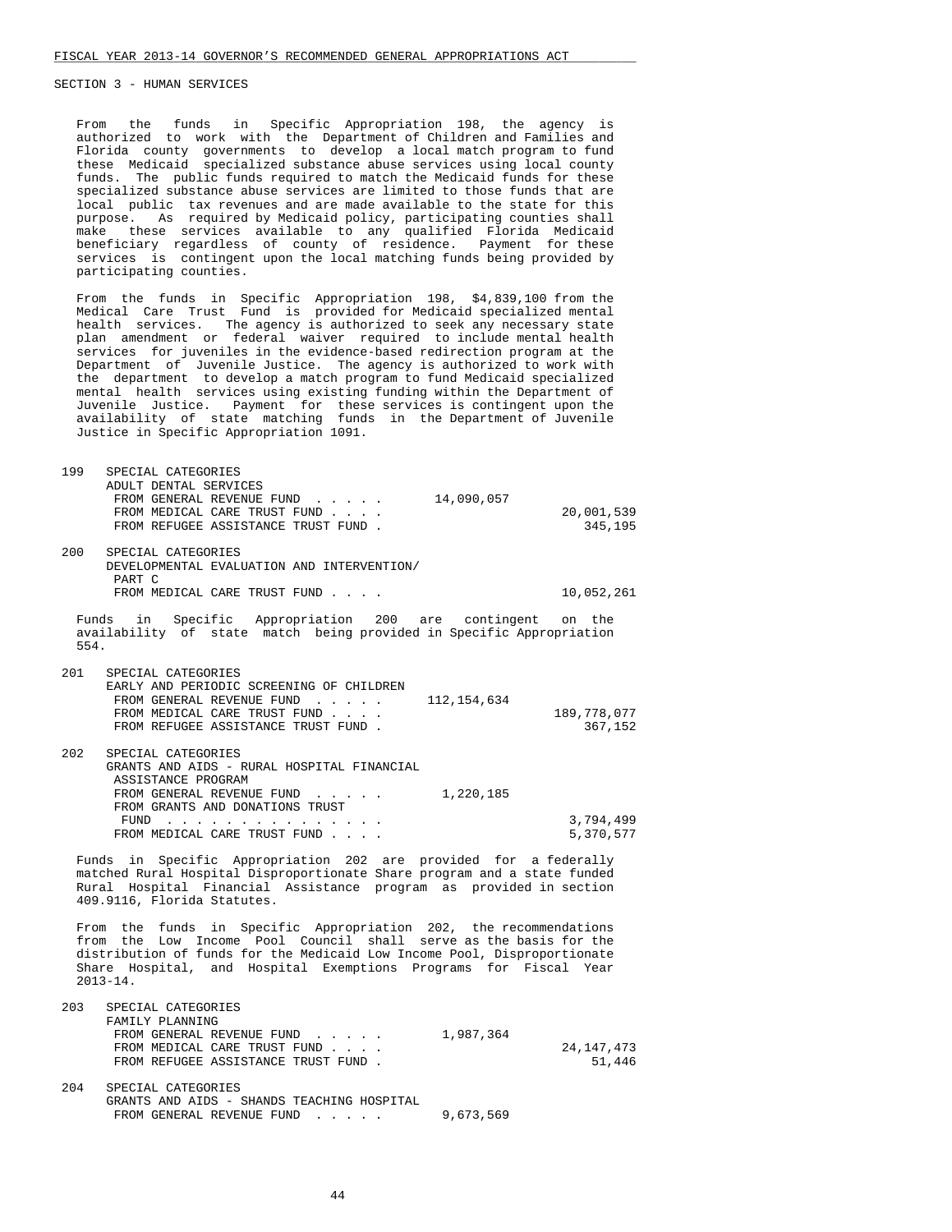| 205 | SPECIAL CATEGORIES<br>HEALTHY START SERVICES<br>FROM MEDICAL CARE TRUST FUND                                                                                                                                                                    |             | 23,641,947                                               |
|-----|-------------------------------------------------------------------------------------------------------------------------------------------------------------------------------------------------------------------------------------------------|-------------|----------------------------------------------------------|
| 206 | SPECIAL CATEGORIES<br>HOME HEALTH SERVICES<br>FROM GENERAL REVENUE FUND<br>FROM MEDICAL CARE TRUST FUND.<br>FROM REFUGEE ASSISTANCE TRUST FUND.                                                                                                 | 73,426,643  | 104, 239, 710<br>226,582                                 |
| 207 | SPECIAL CATEGORIES<br>HOSPICE SERVICES<br>FROM GENERAL REVENUE FUND<br>FROM HEALTH CARE TRUST FUND<br>FROM GRANTS AND DONATIONS TRUST<br>FUND<br>FROM MEDICAL CARE TRUST FUND                                                                   | 74,388,811  | 42,000,000<br>16,481,358<br>188,615,843                  |
| 208 | SPECIAL CATEGORIES<br>HOSPITAL INPATIENT SERVICES<br>FROM GENERAL REVENUE FUND<br>FROM GRANTS AND DONATIONS TRUST<br>FUND<br>FROM MEDICAL CARE TRUST FUND<br>FROM PUBLIC MEDICAL ASSISTANCE<br>TRUST FUND<br>FROM REFUGEE ASSISTANCE TRUST FUND | 355,056,189 | 581,843,038<br>2,020,585,668<br>440,660,000<br>3,448,609 |

 From the funds in Specific Appropriation 208, \$61,382,891 from the Medical Care Trust Fund is provided to the Agency for Health Care Administration to fund services for children in the Statewide Inpatient Psychiatric Program. The program shall be designed to permit limits on services, prior authorization of services, and selective provider enrollment. The program must also include monitoring and quality assurance, as well as discharge planning and continuing stay reviews, of all children admitted to the program. The funding is contingent upon the availability of state matching funds in the Department of Children and Families in Specific Appropriations 340 and 363.

 From the funds in Specific Appropriation 208, the Agency for Health Care Administration shall establish hospital inpatient rates under a prospective payment system that categorizes each inpatient admission into diagnosis-related groups (DRGs) and assigns a payment weight based on the average resources used to treat a patient in a specific DRG, pursuant to section 409.905(5)(c), Florida Statutes. The agency may establish an alternative system of reimbursement to DRGs for hospitals pursuant to section 409.908(1)(a)4., Florida Statutes, effective July 1, 2013.

 Funds in Specific Appropriation 208 reflect a reduction of \$14,130,738 from the General Revenue Fund, \$10,495,668 from the Grants and Donations Trust Fund, \$35,429,443 from the Medical Care Trust Fund and \$60,648 from the Refugee Assistance Trust Fund as a result of reducing inpatient hospital rates. The agency shall implement a recurring methodology in the Title XIX Inpatient Hospital Reimbursement Plan to achieve this reduction. Hospitals that are licensed as a children's specialty hospital and whose Medicaid days plus charity care days divided by total adjusted patient days equals or exceeds 30 percent, and rural hospitals as defined in section 395.602, Florida Statutes, are excluded from this reduction.

 From the funds in Specific Appropriation 208, the recommendations from the Low Income Pool Council shall serve as the basis for the distribution of funds for the Medicaid Low Income Pool, Disproportionate Share Hospital, and Hospital Exemptions Programs for Fiscal Year 2013-14.

 From the funds in Specific Appropriation 208, the Agency for Health Care Administration may establish a global fee for bone marrow transplants and the global fee payment shall be paid to approved bone marrow transplant providers that provide bone marrow transplants to Medicaid beneficiaries.

 From the funds in Specific Appropriations 208 and 222, \$2,479,800 from the Grants and Donations Trust Fund and \$3,520,200 from the Medical Care Trust Fund are provided to make Medicaid payments for multi-visceral transplant and intestine transplants in Florida. The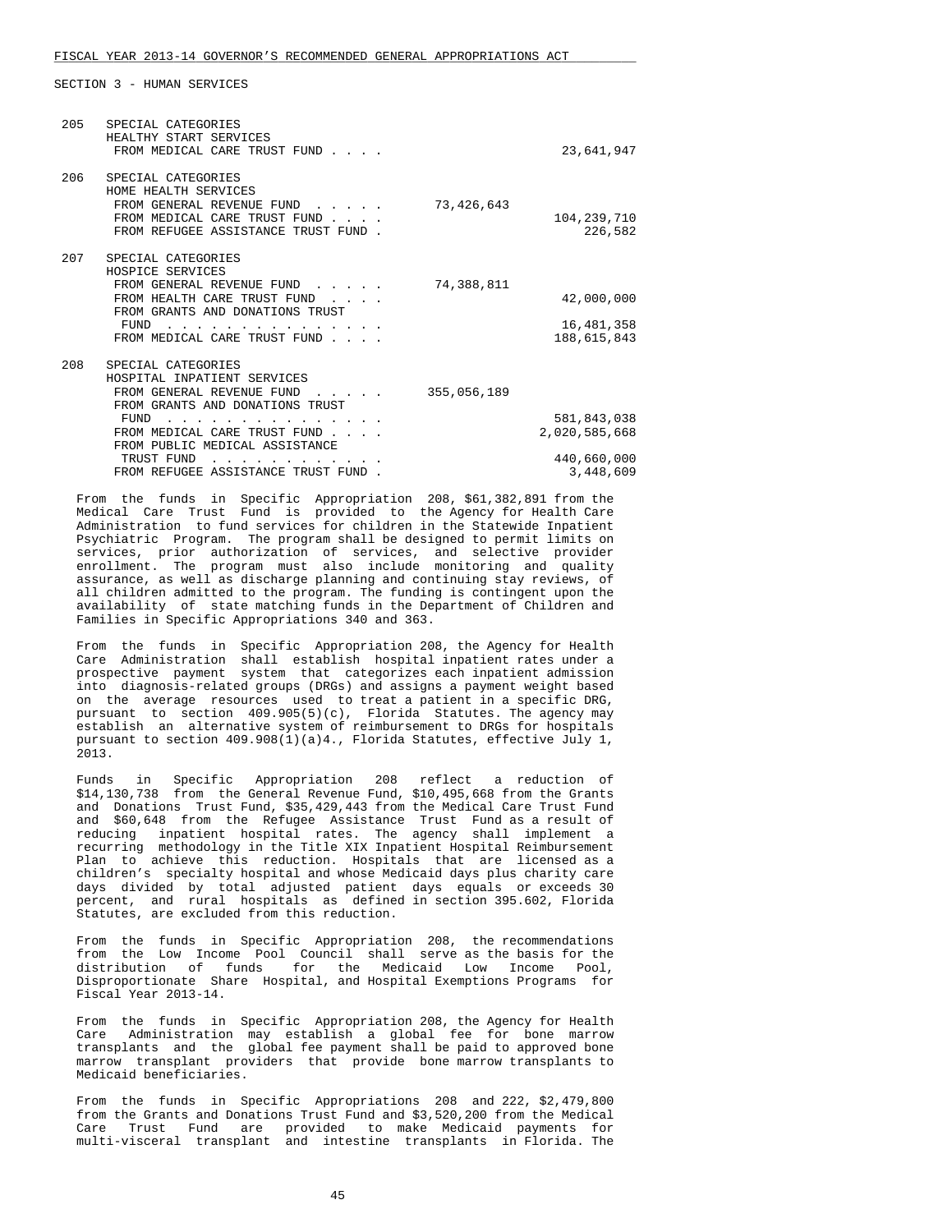agency shall establish a reasonable global fee for these transplant procedures and the payments shall be used to pay approved multi-visceral transplant and intestine transplant facilities a global fee for providing transplant services to Medicaid beneficiaries. Payment of the global fee is contingent upon the nonfederal share being provided through grants and donations from state, county or other governmental funds. The agency is authorized to seek any federal waiver or state plan amendment necessary to implement this provision.

| 209 | SPECIAL CATEGORIES              |         |             |
|-----|---------------------------------|---------|-------------|
|     | REGULAR DISPROPORTIONATE SHARE  |         |             |
|     | FROM GENERAL REVENUE FUND       | 750,000 |             |
|     | FROM GRANTS AND DONATIONS TRUST |         |             |
|     | FUND                            |         | 96,449,959  |
|     | FROM MEDICAL CARE TRUST FUND    |         | 137,355,926 |

 From the funds in Specific Appropriation 209, the recommendations from the Low Income Pool Council shall serve as the basis for the distribution of funds for the Medicaid Low Income Pool, Disproportionate Share Hospital, and Hospital Exemptions Programs for Fiscal Year 2013-14.

| 210 | SPECIAL CATEGORIES              |           |             |
|-----|---------------------------------|-----------|-------------|
|     | LOW INCOME POOL                 |           |             |
|     | FROM GENERAL REVENUE FUND       | 9,208,486 |             |
|     | FROM GRANTS AND DONATIONS TRUST |           |             |
|     | FUND                            |           | 404,194,841 |
|     | FROM MEDICAL CARE TRUST FUND    |           | 586,846,677 |

 From the funds in Specific Appropriation 210, the recommendations from the Low Income Pool Council shall serve as the basis for the distribution of funds for the Medicaid Low Income Pool, Disproportionate Share Hospital, and Hospital Exemptions Programs for Fiscal Year 2013-14.

 211 SPECIAL CATEGORIES FREESTANDING DIALYSIS CENTERS FROM GENERAL REVENUE FUND . . . . . 6,460,967 FROM MEDICAL CARE TRUST FUND . . . . . 9,171,666

 Funds in Specific Appropriation 211 are for the inclusion of freestanding dialysis clinics in the Medicaid program. The agency shall limit payment to \$100.00 per visit for each dialysis treatment. Freestanding dialysis facilities may obtain, administer, and submit claims directly to the Medicaid program for End-Stage Renal Disease pharmaceuticals subject to coverage and limitations policy. All pharmaceutical claims for this purpose must include National Drug Codes (NDC) to permit the invoicing for federal and/or state supplemental rebates from manufacturers. Claims for drug products that do not include National Drug Code information are not payable by Florida Medicaid unless the drug product is exempt from federal rebate requirements.

| 212 | SPECIAL CATEGORIES<br>HOSPITAL INSURANCE BENEFITS<br>68, 312, 732<br>FROM GENERAL REVENUE FUND<br>$\mathbf{r}$ . The set of the set of $\mathbf{r}$<br>FROM MEDICAL CARE TRUST FUND | 96, 973, 339  |
|-----|-------------------------------------------------------------------------------------------------------------------------------------------------------------------------------------|---------------|
| 213 | SPECIAL CATEGORIES<br>HOSPITAL OUTPATIENT SERVICES<br>207,656,619<br>FROM GENERAL REVENUE FUND<br>$\sim$ $\sim$ $\sim$ $\sim$ $\sim$                                                |               |
|     | FROM GRANTS AND DONATIONS TRUST<br>FUND                                                                                                                                             | 168,876,967   |
|     | .<br>FROM MEDICAL CARE TRUST FUND                                                                                                                                                   | 687, 226, 514 |
|     | FROM PUBLIC MEDICAL ASSISTANCE                                                                                                                                                      |               |
|     | TRUST FUND                                                                                                                                                                          | 105,000,000   |
|     | FROM REFUGEE ASSISTANCE TRUST FUND                                                                                                                                                  | 2, 115, 525   |

 From the funds in Specific Appropriation 213, the recommendations from the Low Income Pool Council shall serve as the basis for the distribution of funds for the Medicaid Low Income Pool, Disproportionate Share Hospital, and Hospital Exemptions Programs for Fiscal Year 2013-14.

 From the funds in Specific Appropriation 213, \$26,673,305 from the Grants and Donations Trust Fund and \$37,864,090 from the Medical Care Trust Fund are appropriated so that the agency may amend its current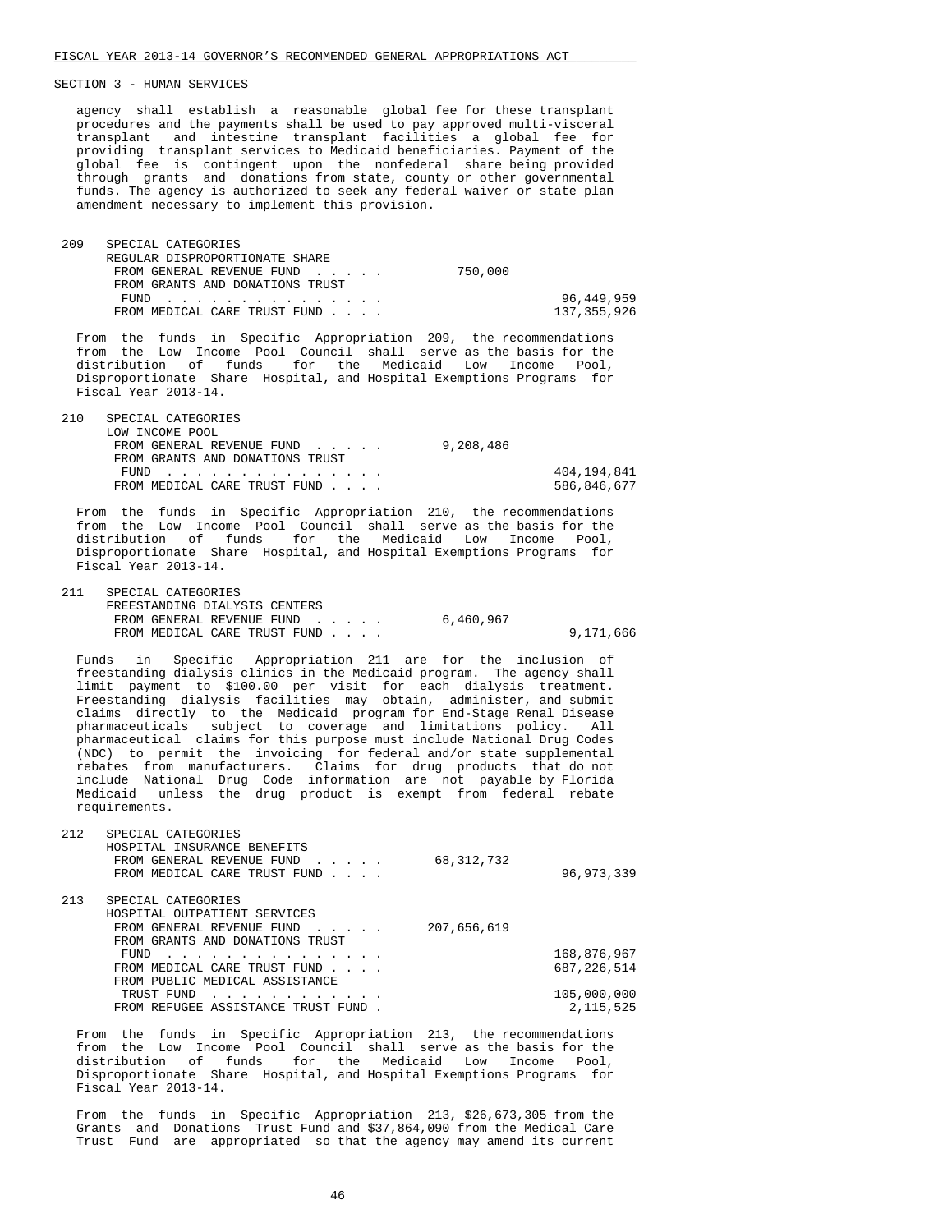214 SPECIAL CATEGORIES

 facility fees and physician services to allow for payments to hospitals providing primary care to low-income individuals and participating in the Primary Care Disproportionate Share Hospital (DSH) program in Fiscal Year 2003-2004 provided such hospital implements an emergency room diversion program so that non-emergent patients are triaged to lesser acute settings; or a public hospital assumed the fiscal and operating responsibilities for one or more primary care centers previously operated by the Florida Department of Health or the local county government. Any payments made to qualifying hospitals because of this change shall be contingent on the state share being provided through grants and donations from counties, local governments, public entities, or taxing districts, and federal matching funds. This provision shall be contingent upon federal approval of a state plan amendment.

 From the funds in Specific Appropriation 213, \$7,182,339 from the Grants and Donations Trust Fund and \$10,195,689 from the Medical Care Trust Fund program are provided to increase the outpatient cap for adults from \$1,000 to \$1,500 per year.

| 2 ± 1 | DI BULAD CAIBOONIBD<br>RESPIRATORY THERAPY SERVICES<br>FROM GENERAL REVENUE FUND<br>7,705,041<br>FROM MEDICAL CARE TRUST FUND<br>FROM REFUGEE ASSISTANCE TRUST FUND.                                                                                                                                                                       | 10,938,932<br>388                                                               |
|-------|--------------------------------------------------------------------------------------------------------------------------------------------------------------------------------------------------------------------------------------------------------------------------------------------------------------------------------------------|---------------------------------------------------------------------------------|
| 215   | SPECIAL CATEGORIES<br>NURSE PRACTITIONER SERVICES<br>FROM GENERAL REVENUE FUND<br>2,699,260<br>$\ddot{\phantom{0}}$<br>FROM MEDICAL CARE TRUST FUND<br>FROM REFUGEE ASSISTANCE TRUST FUND.                                                                                                                                                 | 5,943,193<br>30,354                                                             |
| 216   | SPECIAL CATEGORIES<br>BIRTHING CENTER SERVICES<br>FROM GENERAL REVENUE FUND<br>594,144<br>.<br>FROM MEDICAL CARE TRUST FUND                                                                                                                                                                                                                | 843,415                                                                         |
| 217   | SPECIAL CATEGORIES<br>OTHER LAB AND X-RAY SERVICES<br>48,936,650<br>FROM GENERAL REVENUE FUND<br>and the second service and<br>FROM MEDICAL CARE TRUST FUND<br>FROM REFUGEE ASSISTANCE TRUST FUND.                                                                                                                                         | 69,470,621<br>878,037                                                           |
| 218   | SPECIAL CATEGORIES<br>PATIENT TRANSPORTATION<br>FROM GENERAL REVENUE FUND<br>57,816,813<br>$\cdot$ $\cdot$ $\cdot$ $\cdot$ $\cdot$<br>FROM MEDICAL CARE TRUST FUND<br>FROM REFUGEE ASSISTANCE TRUST FUND.                                                                                                                                  | 82,073,853<br>44,905                                                            |
| 219   | SPECIAL CATEGORIES<br>PHYSICIAN ASSISTANT SERVICES<br>FROM GENERAL REVENUE FUND<br>5,270,217<br>and the contract of the con-<br>FROM MEDICAL CARE TRUST FUND<br>FROM REFUGEE ASSISTANCE TRUST FUND.                                                                                                                                        | 11,492,503<br>19,959                                                            |
| 220   | SPECIAL CATEGORIES<br>PERSONAL CARE SERVICES<br>19,445,393<br>FROM GENERAL REVENUE FUND<br>$\sim$ $\sim$ $\sim$ $\sim$ $\sim$<br>FROM MEDICAL CARE TRUST FUND                                                                                                                                                                              | 27,603,708                                                                      |
| 221   | SPECIAL CATEGORIES<br>PHYSICAL REHABILITATION THERAPY<br>FROM GENERAL REVENUE FUND<br>3,864,376<br>$\mathcal{L}^{\mathcal{L}}$ , and $\mathcal{L}^{\mathcal{L}}$ , and $\mathcal{L}^{\mathcal{L}}$<br>FROM MEDICAL CARE TRUST FUND                                                                                                         | 5,485,674                                                                       |
| 222   | SPECIAL CATEGORIES<br>PHYSICIAN SERVICES<br>FROM GENERAL REVENUE FUND.<br>340,140,707<br>$\cdots$<br>FROM HEALTH CARE TRUST FUND<br>FROM TOBACCO SETTLEMENT TRUST FUND.<br>FROM GRANTS AND DONATIONS TRUST<br>FUND<br>FROM MEDICAL CARE TRUST FUND.<br>FROM PUBLIC MEDICAL ASSISTANCE<br>TRUST FUND<br>FROM REFUGEE ASSISTANCE TRUST FUND. | 19,200,000<br>58,738,330<br>271,824<br>1,161,661,964<br>60,800,000<br>3,958,832 |
| From  | the<br>funds<br>Specific<br>Appropriation<br>222,<br>the<br>in                                                                                                                                                                                                                                                                             | agency<br>is                                                                    |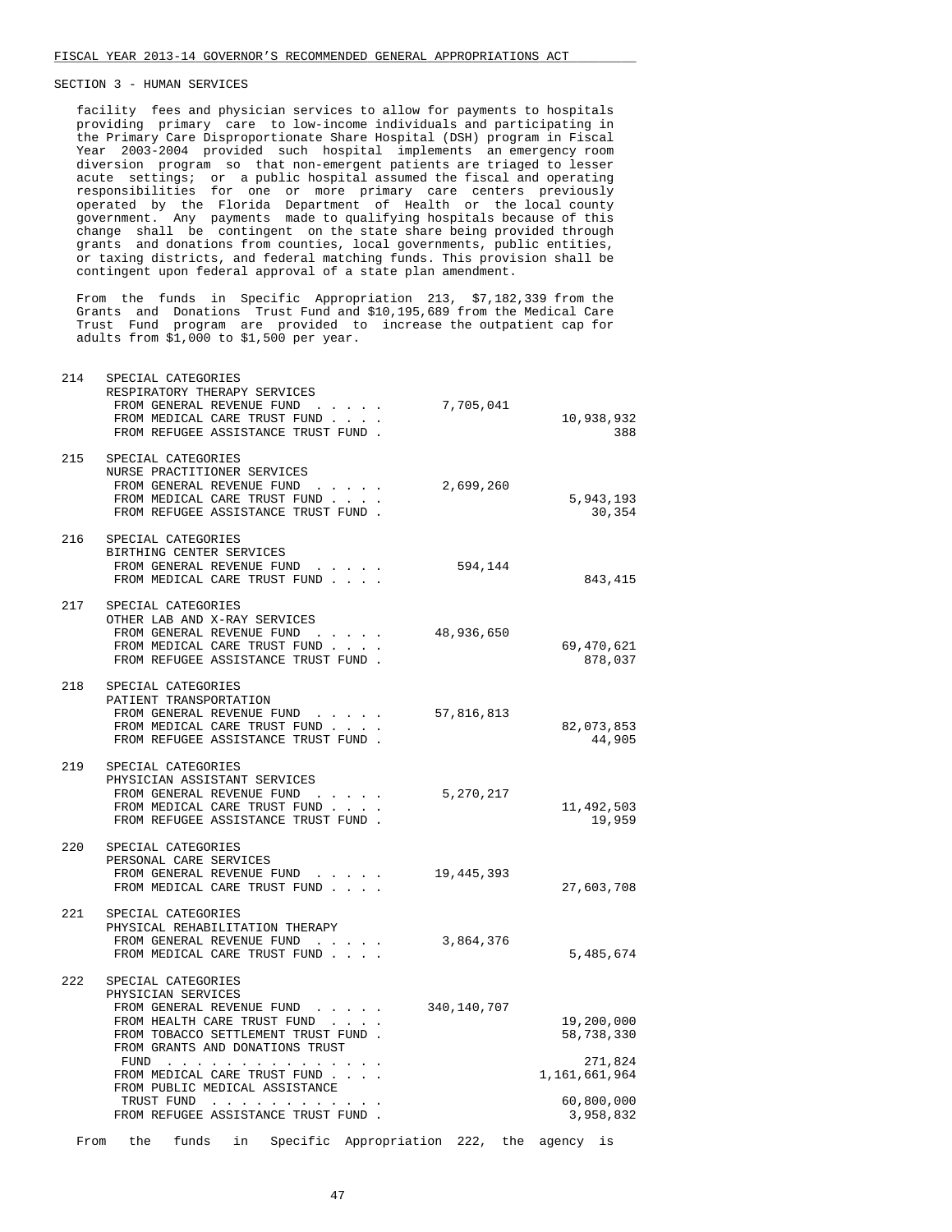authorized to continue the physician lock-in program for recipients who participate in the pharmacy lock-in program.

 From the funds in Specific Appropriation 222, \$120,000,000 from the Medical Care Trust Fund is provided for special Medicaid payments for services provided by doctors of medicine and osteopathy employed by or under contract with a medical school in Florida. The expansion of existing programs to increase federal reimbursements through Upper Payment Limit (UPL) provisions, shall be contingent upon the availability of state match from existing state funds or local sources that do not increase the current requirement for state general revenue or tobacco settlement funds. The agency is authorized to seek a Florida Title XIX State Plan Amendment or waiver to include additional medical schools in Florida.

 From the funds in Specific Appropriation 222, the Agency for Health Care Administration shall seek federal approval to implement a supplemental payment program for medical school faculty who provide services to Medicaid beneficiaries enrolled in capitated managed care plans so that such payments may be made directly to physicians employed by or under contract with the state's medical schools for costs associated with graduate medical education or their teaching mission. The agency shall amend its Medicaid policies as necessary to implement this program. Nothing herein shall be construed as requiring capitated managed care plans to fund the state share of the supplemental payments.

| 223 | SPECIAL CATEGORIES                  |               |
|-----|-------------------------------------|---------------|
|     | PREPAID HEALTH PLANS                |               |
|     | FROM GENERAL REVENUE FUND           | 1,287,413,361 |
|     | FROM HEALTH CARE TRUST FUND         | 485,600,000   |
|     | FROM MEDICAL CARE TRUST FUND        | 2,727,907,948 |
|     | FROM REFUGEE ASSISTANCE TRUST FUND. | 22,862,319    |

 Funds in Specific Appropriation 223 include reductions of \$8,907,342 from the General Revenue Fund, \$12,645,521 from the Medical Care Trust Fund, and \$116,557 from the Refugee Assistance Trust Fund to Health Maintenance Organization and Provider Service Network capitation payments as a result of reducing the reimbursement of inpatient hospital rates, effective September 1, 2013.

 Funds in Specific Appropriation 223 include reductions of \$1,250,795 from the General Revenue Fund, \$1,775,721 from the Medical Care Trust Fund, and \$16,370 from the Refugee Assistance Trust Fund to Health Maintenance Organization and Provider Service Network capitation payments as a result of reducing the reimbursement of county health department rates, effective September 1, 2013.

| 224 | SPECIAL CATEGORIES<br>PRESCRIBED MEDICINE/DRUGS<br>FROM GENERAL REVENUE FUND<br>$\mathbf{r}$ and $\mathbf{r}$ and $\mathbf{r}$ and $\mathbf{r}$        | 357,010,980   |                                         |
|-----|--------------------------------------------------------------------------------------------------------------------------------------------------------|---------------|-----------------------------------------|
|     | FROM HEALTH CARE TRUST FUND<br>FROM GRANTS AND DONATIONS TRUST                                                                                         |               | 54,100,000                              |
|     | FUND<br>FROM MEDICAL CARE TRUST FUND<br>FROM REFUGEE ASSISTANCE TRUST FUND.                                                                            |               | 777,393,396<br>410,653,026<br>3,887,962 |
| 225 | SPECIAL CATEGORIES<br>MEDICARE PART D PAYMENT<br>FROM GENERAL REVENUE FUND                                                                             | 502, 263, 119 |                                         |
|     |                                                                                                                                                        |               |                                         |
| 226 | SPECIAL CATEGORIES<br>PRIVATE DUTY NURSING SERVICES<br>FROM GENERAL REVENUE FUND<br>$\sim$ $\sim$ $\sim$ $\sim$ $\sim$<br>FROM MEDICAL CARE TRUST FUND | 59,920,353    | 85,071,080                              |
| 227 | SPECIAL CATEGORIES<br>RURAL HEALTH SERVICES<br>FROM GENERAL REVENUE FUND<br>FROM MEDICAL CARE TRUST FUND<br>FROM REFUGEE ASSISTANCE TRUST FUND.        | 62, 474, 618  | 88,692,667<br>222,735                   |
| 228 | SPECIAL CATEGORIES<br>SPEECH THERAPY SERVICES<br>FROM GENERAL REVENUE FUND<br>FROM MEDICAL CARE TRUST FUND.<br>FROM REFUGEE ASSISTANCE TRUST FUND      | 21,705,056    | 30,811,733<br>1.756                     |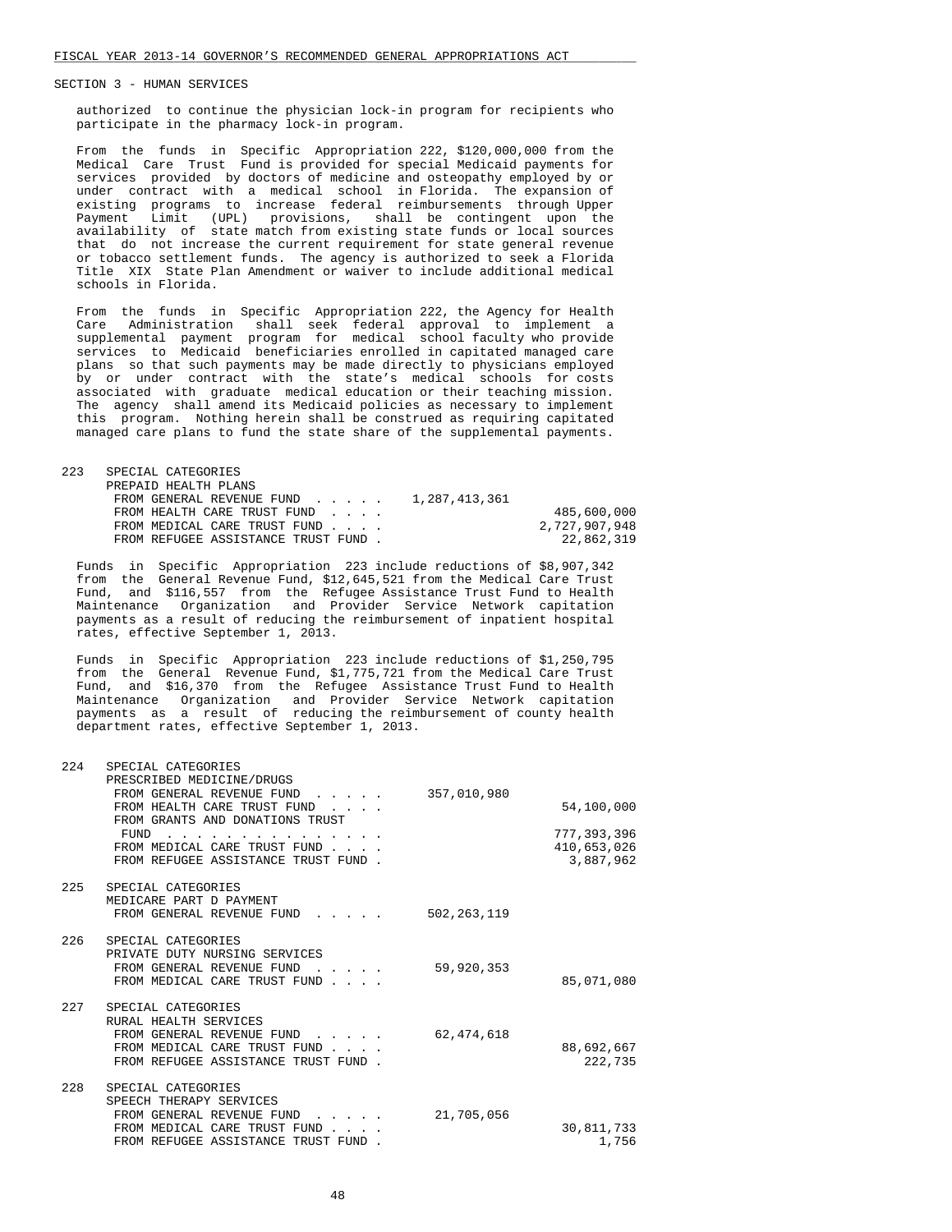| 229  | SPECIAL CATEGORIES<br>MEDIPASS SERVICES                                                                                                                                                                                                                                                                                                                                         |                                    |
|------|---------------------------------------------------------------------------------------------------------------------------------------------------------------------------------------------------------------------------------------------------------------------------------------------------------------------------------------------------------------------------------|------------------------------------|
|      | FROM GENERAL REVENUE FUND<br>9,266,288<br>FROM MEDICAL CARE TRUST FUND<br>FROM REFUGEE ASSISTANCE TRUST FUND.                                                                                                                                                                                                                                                                   | 13, 155, 303<br>69,514             |
| 230  | SPECIAL CATEGORIES<br>SUPPLEMENTAL MEDICAL INSURANCE                                                                                                                                                                                                                                                                                                                            |                                    |
|      | FROM GENERAL REVENUE FUND<br>559,385,878<br>FROM MEDICAL CARE TRUST FUND<br>FROM REFUGEE ASSISTANCE TRUST FUND.                                                                                                                                                                                                                                                                 | 786,272,856<br>152                 |
| 231  | SPECIAL CATEGORIES                                                                                                                                                                                                                                                                                                                                                              |                                    |
|      | OCCUPATIONAL THERAPY SERVICES<br>FROM GENERAL REVENUE FUND<br>14,314,955<br>FROM MEDICAL CARE TRUST FUND                                                                                                                                                                                                                                                                        | 20,320,907                         |
|      | FROM REFUGEE ASSISTANCE TRUST FUND.                                                                                                                                                                                                                                                                                                                                             | 435                                |
| 232  | SPECIAL CATEGORIES<br>CLINIC SERVICES<br>FROM GENERAL REVENUE FUND<br>37,547,018<br>FROM GRANTS AND DONATIONS TRUST                                                                                                                                                                                                                                                             |                                    |
|      | FUND<br>FROM MEDICAL CARE TRUST FUND<br>FROM REFUGEE ASSISTANCE TRUST FUND.                                                                                                                                                                                                                                                                                                     | 9,544,804<br>66,849,194<br>697,630 |
|      | Funds in Specific Appropriation 232 reflect a reduction of \$2,478,517                                                                                                                                                                                                                                                                                                          |                                    |
| XIX  | from the General Revenue Fund, \$3,518,379 from the Medical Care Trust<br>Fund, and \$36,717 from the Refugee Assistance Trust Fund as a result of<br>implementing a reduction in county health department reimbursement<br>rates. The agency shall implement a recurring methodology in the Title<br>County Health Department Reimbursement Plan to achieve this<br>reduction. |                                    |
| 233  | SPECIAL CATEGORIES                                                                                                                                                                                                                                                                                                                                                              |                                    |
|      | MEDICAID SCHOOL REFINANCING<br>FROM MEDICAL CARE TRUST FUND                                                                                                                                                                                                                                                                                                                     | 97,569,420                         |
|      | TOTAL: MEDICAID SERVICES TO INDIVIDUALS<br>FROM GENERAL REVENUE FUND<br>4,501,057,927<br>FROM TRUST FUNDS                                                                                                                                                                                                                                                                       | 13,515,831,612                     |
|      | TOTAL ALL FUNDS                                                                                                                                                                                                                                                                                                                                                                 | 18,016,889,539                     |
|      | MEDICAID LONG TERM CARE                                                                                                                                                                                                                                                                                                                                                         |                                    |
| 234  | SPECIAL CATEGORIES                                                                                                                                                                                                                                                                                                                                                              |                                    |
|      | ASSISTIVE CARE SERVICES<br>FROM MEDICAL CARE TRUST FUND                                                                                                                                                                                                                                                                                                                         | 26,179,861                         |
| 397. | Specific Appropriation 234 are provided to implement<br>Funds<br>in<br>Medicaid coverage for Assistive Care Services and are contingent on the<br>availability of state match being provided in Specific Appropriation                                                                                                                                                          |                                    |
| 235  | SPECIAL CATEGORIES<br>HOME AND COMMUNITY BASED SERVICES                                                                                                                                                                                                                                                                                                                         |                                    |
|      | FROM GENERAL REVENUE FUND<br>63,350,118<br>$\mathbf{u} = \mathbf{u} + \mathbf{u} + \mathbf{u} + \mathbf{u}$ .<br>FROM MEDICAL CARE TRUST FUND                                                                                                                                                                                                                                   | 989,173,502                        |
|      | Funds in Specific Appropriations 235 and 244 for the Developmental<br>Disabilities Waivers, the Aged and Disabled Waiver, the Project AIDS<br>Care Waiver, and the Nursing Home Diversion Waiver may be used for<br>reimbursement for services provided through agencies licensed pursuant<br>to section 400.506, Florida Statutes.                                             |                                    |
|      | From the funds in Specific Appropriation 235, \$7,700,000 from the<br>General Revenue Fund and \$10,930,535 from the Medical Care Trust Fund<br>are provided to expand the current the Aged and Disabled Adult Waiver<br>Program by an additional 1,682 slots or the greatest number of slots<br>permissible under the additional funding, effective July 1, 2013.              |                                    |
| 236  | SPECIAL CATEGORIES<br>ASSISTED LIVING FACILITY WAIVER<br>$CDMDMI = DMMI$                                                                                                                                                                                                                                                                                                        |                                    |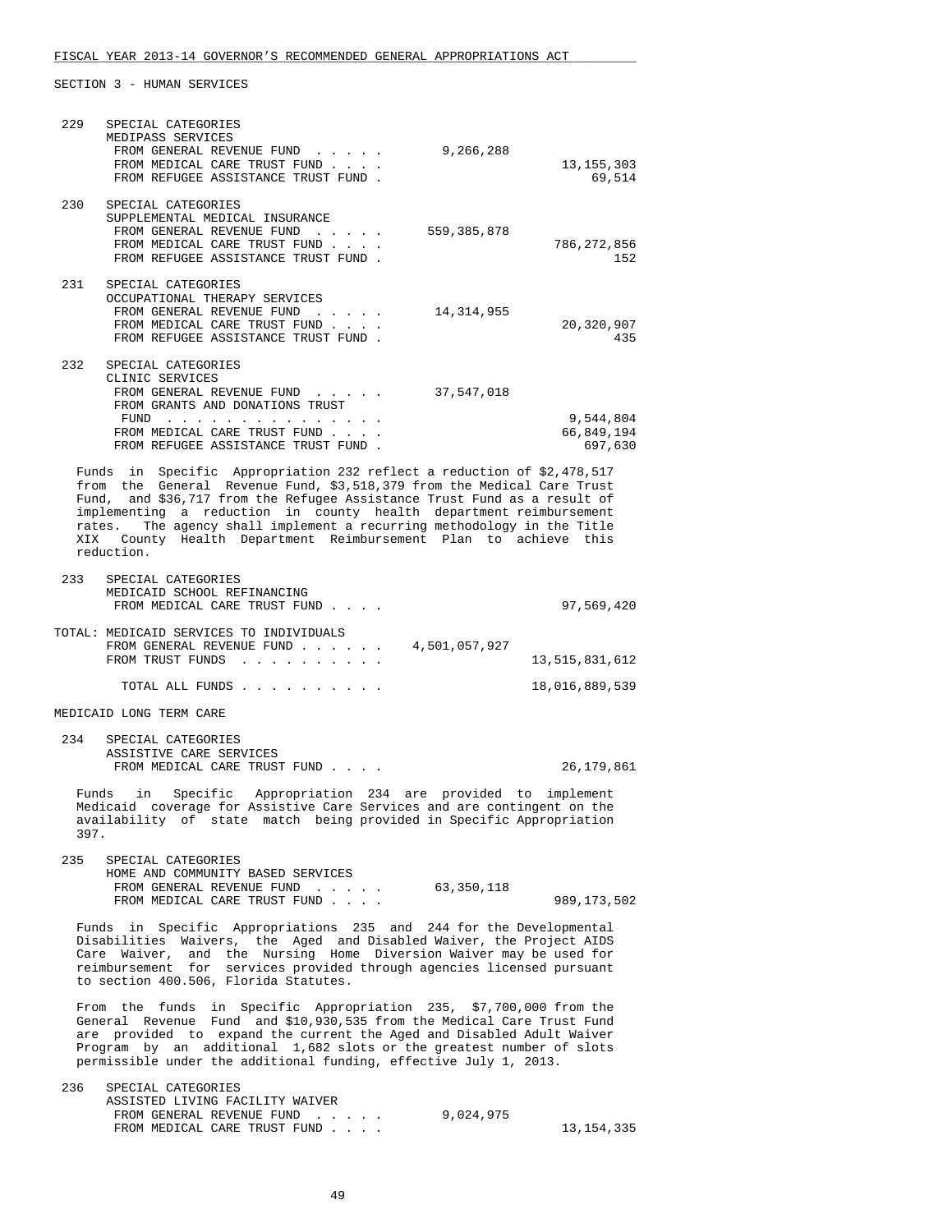| 237<br>SPECIAL CATEGORIES<br>INTERMEDIATE CARE FACILITIES/MENTALLY<br>RETARDED - SUNLAND CENTER<br>FROM MEDICAL CARE TRUST FUND                                                                                                                                                                                                                                                                                                                                                                                                                                                                                                                                 | 91,958,103 |
|-----------------------------------------------------------------------------------------------------------------------------------------------------------------------------------------------------------------------------------------------------------------------------------------------------------------------------------------------------------------------------------------------------------------------------------------------------------------------------------------------------------------------------------------------------------------------------------------------------------------------------------------------------------------|------------|
| From the funds in Specific Appropriations 237 and 238, the Agency for<br>Health Care Administration, in consultation with the Agency for Persons<br>with Disabilities, is authorized to transfer funds, in accordance with<br>the provisions of chapter 216, Florida Statutes, to Specific<br>Appropriation 267 for the Developmental Disabilities Home and Community<br>Based Waiver, Tier 1 through 3; Family Supported Living Waiver (Tier 4);<br>and the Developmental Disabilities Individual Budget Waiver. Priority<br>for the use of these funds will be given to the planning and service<br>areas with the greatest potential for transition success. |            |
| 238<br>SPECIAL CATEGORIES<br>INTERMEDIATE CARE FACILITIES/<br>DEVELOPMENTALLY DISABLED COMMUNITY<br>86,505,218<br>$\mathbf{1}$ . The set of the set of the set of the set of the set of the set of the set of the set of the set of the set of the set of the set of the set of the set of the set of the set of the set of the set of the set of t<br>FROM GENERAL REVENUE FUND                                                                                                                                                                                                                                                                                |            |

|                                                                                                                |  | FROM GRANTS AND DONATIONS TRUST |  |  |             |
|----------------------------------------------------------------------------------------------------------------|--|---------------------------------|--|--|-------------|
|                                                                                                                |  | FUND                            |  |  | 14,192,659  |
|                                                                                                                |  | FROM MEDICAL CARE TRUST FUND    |  |  | 142,945,667 |
|                                                                                                                |  |                                 |  |  |             |
| From the funds in Specific Appropriation 238, the recurring                                                    |  |                                 |  |  |             |
| methodology to be utilized by the agency to establish rates taking into                                        |  |                                 |  |  |             |
| and development of the second contract and a series and the contract of the fact of the second contract of the |  |                                 |  |  |             |

 consideration the cuts imposed on or after October 1, 2008, shall be to compare the average unit appropriation with actual average unit cost as follows: 1) the average unit appropriation shall be determined by dividing the total appropriation in Specific Appropriation 238 by the total bed days for the past fiscal year; 2) the total actual cost as generated based on the October 1 and April 1 rate settings shall be divided by the total bed days for the past fiscal year to determine the actual unit cost; 3) no negative adjustment to the rates paid to providers shall occur so long as the actual unit cost is equal to or less than the average unit appropriation; 4) and in the event the actual unit cost is greater than the average unit appropriation a prorated reduction shall be imposed on all rates after all Quality Assessment Fee funds have been exhausted to cover the rate reductions.

| 239 | SPECIAL CATEGORIES              |               |
|-----|---------------------------------|---------------|
|     | NURSING HOME CARE               |               |
|     | FROM GENERAL REVENUE FUND       | 536,062,606   |
|     | FROM HEALTH CARE TRUST FUND     | 270,000,000   |
|     | FROM GRANTS AND DONATIONS TRUST |               |
|     | FUND                            | 404, 341, 765 |
|     | FROM MEDICAL CARE TRUST FUND    | 1,750,893,405 |
|     |                                 |               |

 From the funds in Specific Appropriation 239, \$4,547,201 from the Grants and Donations Trust Fund and \$6,454,978 from the Medical Care Trust Fund are provided for the purpose of maximizing federal revenues through the continuation of the Special Medicaid Payment Program for governmentally funded nursing homes. Any requests pursuant to Chapter 216, Florida Statutes, by the Agency for Health Care Administration to increase budget authority to expand existing programs using increased federal reimbursement through these provisions, shall be contingent upon the availability of state match from existing state funds or local sources that do not increase the current requirement for state general revenue. The agency is authorized to seek federal Medicaid waivers as necessary to implement this provision.

 From the funds in Specific Appropriation 239, the Agency for Health Care Administration, in consultation with the Department of Health, the Department of Elder Affairs, and the Department of Children and Families, is authorized to transfer funds, in accordance with the provisions of Chapter 216, Florida Statutes, to Specific Appropriation 235 Home and Community Based Services Waiver specifically for the Model Waiver, Specific Appropriation 236 Assisted Living Facility Waiver, Specific Appropriation 244 Capitated Nursing Home Diversion Waiver and Specific Appropriation 532 Brain and Spinal Cord Home and Community Based Services Waiver to transition the greatest number of appropriate eligible beneficiaries from skilled nursing facilities to community-based alternatives in order to maximize the reduction in Medicaid nursing home occupancy. Priority for the use of these funds will be given to the planning and service areas with the greatest will be your transition success.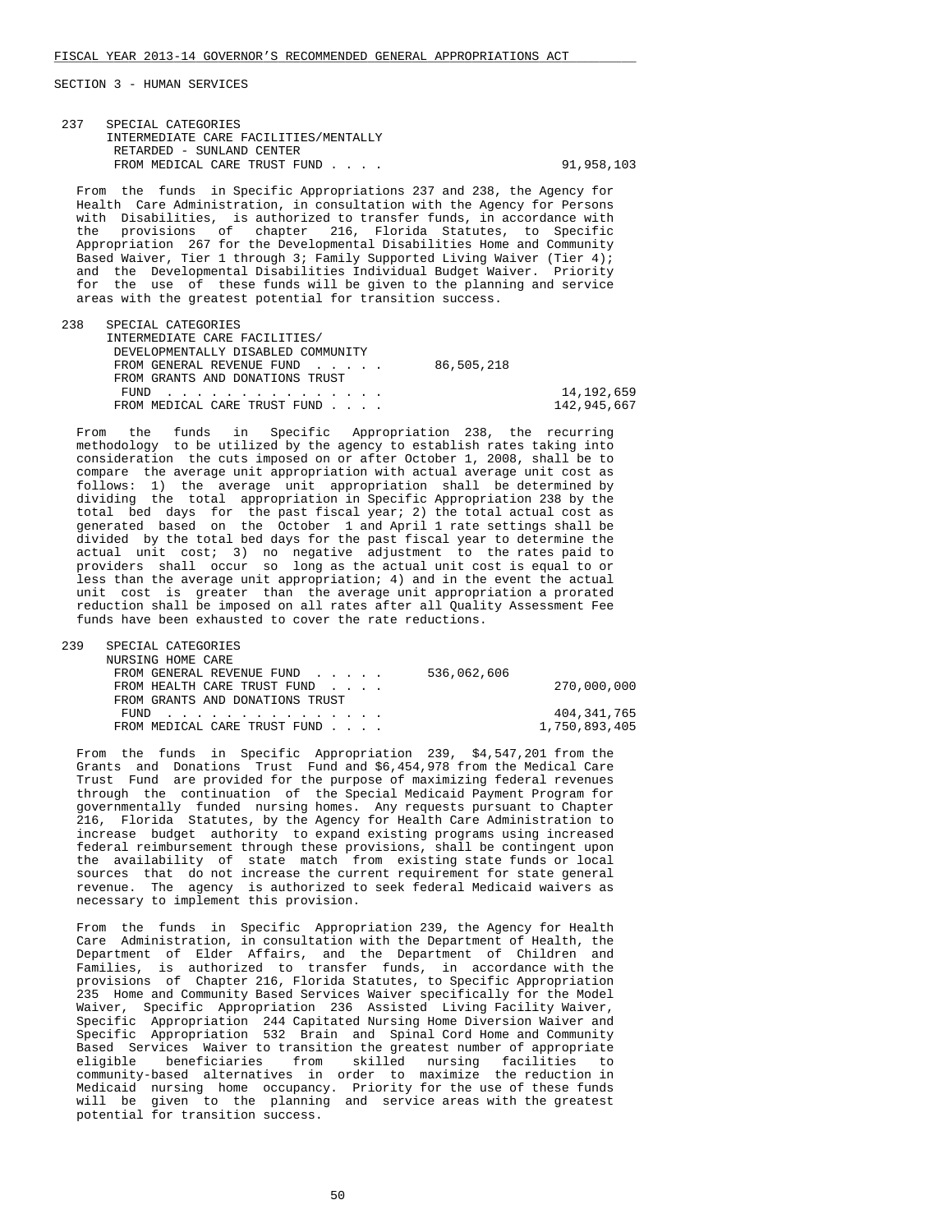## FISCAL YEAR 2013-14 GOVERNOR'S RECOMMENDED GENERAL APPROPRIATIONS ACT

SECTION 3 - HUMAN SERVICES

| 240 | SPECIAL CATEGORIES<br>PREPAID HEALTH PLANS<br>FROM GENERAL REVENUE FUND<br>FROM MEDICAL CARE TRUST FUND                                                                                                                                                                                                                                             | 82,154,091        | 112,201,457   |
|-----|-----------------------------------------------------------------------------------------------------------------------------------------------------------------------------------------------------------------------------------------------------------------------------------------------------------------------------------------------------|-------------------|---------------|
| 241 | SPECIAL CATEGORIES<br>STATE MENTAL HEALTH HOSPITAL PROGRAM<br>FROM MEDICAL CARE TRUST FUND                                                                                                                                                                                                                                                          |                   | 9,637,354     |
| 242 | SPECIAL CATEGORIES<br>MENTAL HEALTH HOSPITAL DISPROPORTIONATE<br>SHARE<br>FROM MEDICAL CARE TRUST FUND                                                                                                                                                                                                                                              |                   | 66,709,113    |
| 243 | SPECIAL CATEGORIES<br>T.B. HOSPITAL DISPROPORTIONATE SHARE<br>FROM MEDICAL CARE TRUST FUND                                                                                                                                                                                                                                                          |                   | 2,353,759     |
| 244 | SPECIAL CATEGORIES<br>CAPITATED NURSING HOME DIVERSION WAIVER<br>FROM GENERAL REVENUE FUND<br>FROM MEDICAL CARE TRUST FUND                                                                                                                                                                                                                          | 95,385,771        | 138,380,547   |
|     | From the funds in Specific Appropriation 244, \$2,300,000 from the<br>General Revenue Fund and \$3,264,965 from the Medical Care Trust Fund are<br>provided to expand the current Nursing Home Diversion Program by an<br>additional 322 slots or the greatest number of slots permissible under<br>the additional funding, effective July 1, 2013. |                   |               |
| 245 | SPECIAL CATEGORIES<br>PROGRAM OF ALL-INCLUSIVE CARE FOR THE<br>ELDERLY (PACE)<br>FROM MEDICAL CARE TRUST FUND                                                                                                                                                                                                                                       |                   | 26,578,951    |
|     | TOTAL: MEDICAID LONG TERM CARE<br>FROM GENERAL REVENUE FUND<br>FROM TRUST FUNDS                                                                                                                                                                                                                                                                     | 872,482,779       | 4,058,700,478 |
|     | TOTAL ALL FUNDS                                                                                                                                                                                                                                                                                                                                     |                   | 4,931,183,257 |
|     | PROGRAM: HEALTH CARE REGULATION                                                                                                                                                                                                                                                                                                                     |                   |               |
|     | HEALTH CARE REGULATION                                                                                                                                                                                                                                                                                                                              |                   |               |
|     | APPROVED SALARY RATE 28,309,028                                                                                                                                                                                                                                                                                                                     |                   |               |
| 246 | SALARIES AND BENEFITS<br>POSITIONS<br>FROM GENERAL REVENUE FUND<br>FROM HEALTH CARE TRUST FUND                                                                                                                                                                                                                                                      | 657.00<br>108,895 | 37,539,474    |
| 247 | OTHER PERSONAL SERVICES<br>FROM HEALTH CARE TRUST FUND.                                                                                                                                                                                                                                                                                             |                   | 456,576       |
| 248 | EXPENSES<br>FROM GENERAL REVENUE FUND<br>FROM HEALTH CARE TRUST FUND                                                                                                                                                                                                                                                                                | 22,440            | 8,006,084     |
| 249 | OPERATING CAPITAL OUTLAY<br>FROM HEALTH CARE TRUST FUND                                                                                                                                                                                                                                                                                             |                   | 87,054        |
| 250 | SPECIAL CATEGORIES<br>TRANSFER TO DIVISION OF ADMINISTRATIVE<br>HEARINGS<br>FROM HEALTH CARE TRUST FUND                                                                                                                                                                                                                                             |                   | 342,672       |
| 251 | SPECIAL CATEGORIES                                                                                                                                                                                                                                                                                                                                  |                   |               |
|     | CONTRACTED SERVICES<br>FROM HEALTH CARE TRUST FUND                                                                                                                                                                                                                                                                                                  |                   | 5,910,777     |
|     | FROM QUALITY OF LONG-TERM CARE<br>FACILITY IMPROVEMENT TRUST FUND                                                                                                                                                                                                                                                                                   |                   | 3,000,000     |
|     | From the funds in Specific Appropriation 251, the agency shall                                                                                                                                                                                                                                                                                      |                   |               |

 develop a methodology that reduces the variance in Medicaid payments to different nursing homes for similar residents and begins the transition to a Medicaid prospective payment system. The plan shall convert nursing home rates to a prospective payment system that categorizes each case into resource utilization groups (RUGs) and assigns nursing and therapy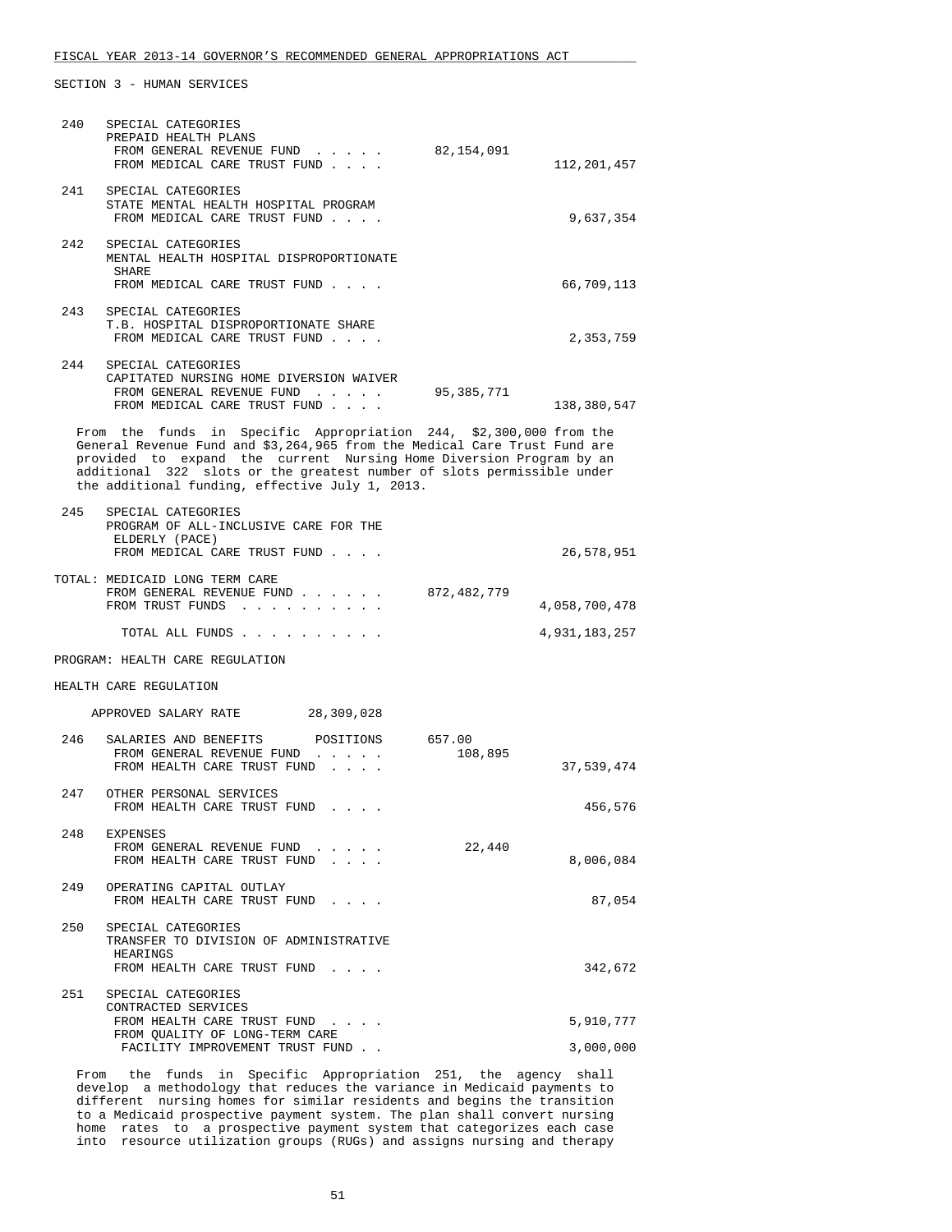payment weights based on the average resources used to care for a resident in a specific RUG. To the extent necessary, the agency shall execute a Data Use Agreement with the Centers for Medicare and Medicaid Services on the Long-Term Care Minimum Data Set for the purposes of evaluating and establishing RUG-based rates, and shall assume budget neutrality for nursing home expenditures in any such evaluations. The agency shall submit the Medicaid RUG plan, identifying all steps necessary for the transition, and any costs associated with plan implementation, to the Governor, the President of the Senate, and the Speaker of the House of Representatives no later than January 1, 2014. The implementation plan shall include a timeline necessary to complete full implementation by July 1, 2014.

 From the funds in Specific Appropriation 251, the Agency for Health Care Administration shall develop an all-payer claims database (APCD) to collect and compile medical, pharmacy, and dental claims from all health care payers operating in the state; including Medicaid, Medicare, and commercial insurance carriers. The agency shall engage a consultant with expertise and experience in the development of APCD systems, adopt data collection rules consistent with national standards such as those drafted by the APCD Council, evaluate the potential outsourcing of data management and analytic responsibilities to a private not-for-profit or for-profit vendor, decide on data encryptions which maximize security and personal privacy, determine release policies which broaden public availability, and establish a minimum amount in total annual medical premiums collected before a commercial insurer must submit claims data.

 From the funds in Specific Appropriation 251, \$200,080 in nonrecurring funds from the Health Care Trust Fund is provided to implement technology efficiencies that were recommended by the Assisted Living Facility Workgroup.

| 252 | SPECIAL CATEGORIES<br>EMERGENCY ALTERNATIVE PLACEMENT<br>FROM HEALTH CARE TRUST FUND                                                                                                              |         | 806,629     |
|-----|---------------------------------------------------------------------------------------------------------------------------------------------------------------------------------------------------|---------|-------------|
| 253 | SPECIAL CATEGORIES<br>MEDICAID SURVEILLANCE<br>FROM HEALTH CARE TRUST FUND                                                                                                                        |         | 111,820     |
|     | 254 SPECIAL CATEGORIES<br>RISK MANAGEMENT INSURANCE<br>FROM HEALTH CARE TRUST FUND                                                                                                                |         | 785,392     |
| 255 | SPECIAL CATEGORIES<br>LEASE OR LEASE-PURCHASE OF EOUIPMENT<br>FROM HEALTH CARE TRUST FUND                                                                                                         |         | 140,269     |
| 256 | SPECIAL CATEGORIES<br>TRANSFER TO DEPARTMENT OF MANAGEMENT<br>SERVICES - HUMAN RESOURCES SERVICES<br>PURCHASED PER STATEWIDE CONTRACT<br>FROM GENERAL REVENUE FUND<br>FROM HEALTH CARE TRUST FUND | 789     | 234,299     |
| 257 | SPECIAL CATEGORIES<br>STATE OPERATIONS - AMERICAN RECOVERY AND<br>REINVESTMENT ACT OF 2009<br>FROM HEALTH CARE TRUST FUND                                                                         |         | 640,071     |
| 258 | SPECIAL CATEGORIES<br>GRANTS AND AIDS - CONTRACTED SERVICES -<br>AMERICAN RECOVERY AND REINVESTMENT ACT OF<br>2009                                                                                |         |             |
|     | FROM HEALTH CARE TRUST FUND                                                                                                                                                                       |         | 86,721,009  |
|     | TOTAL: HEALTH CARE REGULATION<br>FROM GENERAL REVENUE FUND<br>FROM TRUST FUNDS                                                                                                                    | 132,124 | 144,782,126 |
|     | TOTAL POSITIONS                                                                                                                                                                                   | 657.00  |             |
|     | TOTAL ALL FUNDS                                                                                                                                                                                   |         | 144,914,250 |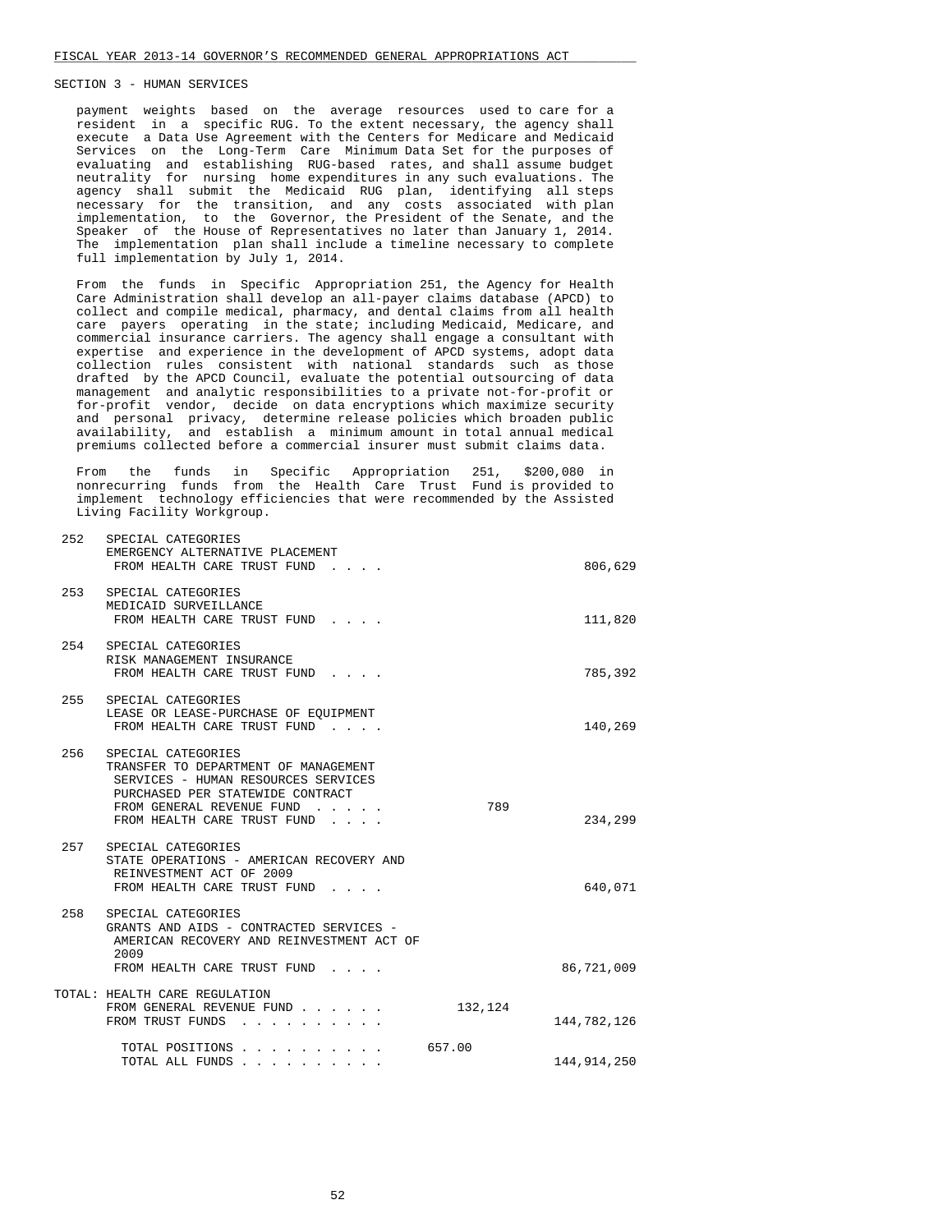| TOTAL: AGENCY FOR HEALTH CARE ADMINISTRATION<br>FROM GENERAL REVENUE FUND<br>FROM TRUST FUNDS                                                               | 5,458,085,291            | 18, 373, 986, 056      |
|-------------------------------------------------------------------------------------------------------------------------------------------------------------|--------------------------|------------------------|
| TOTAL POSITIONS<br>TOTAL ALL FUNDS<br>TOTAL APPROVED SALARY RATE                                                                                            | 1,660.00<br>72, 218, 296 | 23,832,071,347         |
| AGENCY FOR PERSONS WITH DISABILITIES                                                                                                                        |                          |                        |
| PROGRAM: SERVICES TO PERSONS WITH DISABILITIES                                                                                                              |                          |                        |
| HOME AND COMMUNITY SERVICES                                                                                                                                 |                          |                        |
| APPROVED SALARY RATE 9,715,998                                                                                                                              |                          |                        |
| 259<br>SALARIES AND BENEFITS POSITIONS<br>FROM GENERAL REVENUE FUND<br>FROM OPERATIONS AND MAINTENANCE                                                      | 280.50<br>7,061,349      |                        |
| TRUST FUND<br>FROM SOCIAL SERVICES BLOCK GRANT                                                                                                              |                          | 5,571,540              |
| TRUST FUND                                                                                                                                                  |                          | 153,433                |
| 260 OTHER PERSONAL SERVICES<br>FROM GENERAL REVENUE FUND<br>FROM OPERATIONS AND MAINTENANCE<br>TRUST FUND<br>FROM SOCIAL SERVICES BLOCK GRANT               | 1,748,739                | 1,771,141              |
| TRUST FUND                                                                                                                                                  |                          | 422,396                |
| 261 EXPENSES<br>FROM GENERAL REVENUE FUND<br>FROM OPERATIONS AND MAINTENANCE<br>TRUST FUND<br>FROM SOCIAL SERVICES BLOCK GRANT<br>TRUST FUND                | 907,982                  | 1, 113, 286<br>193,061 |
| 262<br>OPERATING CAPITAL OUTLAY<br>FROM GENERAL REVENUE FUND<br>FROM OPERATIONS AND MAINTENANCE<br>TRUST FUND                                               | 9,060                    | 26,334                 |
| 263<br>SPECIAL CATEGORIES<br>GRANT AND AID INDIVIDUAL AND FAMILY<br>SUPPORTS<br>FROM GENERAL REVENUE FUND<br>FROM SOCIAL SERVICES BLOCK GRANT<br>TRUST FUND | 6,830,000                | 12,106,771             |

 From the funds in Specific Appropriation 263, \$2,500,000 from the General Revenue Fund are provided for supported employment and supported internship services for individuals on the waiting list for the Developmental Disabilities Medicaid Waiver programs in Specific Appropriation 267; including the Home and Community Based Services waiver (Tier 1, Tier 2, and Tier 3), the Family Supported Living waiver (Tier 4), and the Individual Budget waiver (iBudget).

| 264 | SPECIAL CATEGORIES<br>ROOM AND BOARD PAYMENTS FOR<br>DEVELOPMENTALLY DISABLED<br>FROM GENERAL REVENUE FUND | 2,839,201 |         |
|-----|------------------------------------------------------------------------------------------------------------|-----------|---------|
| 265 | SPECIAL CATEGORIES<br>CONTRACTED SERVICES<br>FROM GENERAL REVENUE FUND                                     | 785,576   |         |
|     | FROM OPERATIONS AND MAINTENANCE                                                                            |           |         |
|     | TRUST FUND                                                                                                 |           | 723,393 |
|     | FROM SOCIAL SERVICES BLOCK GRANT<br>TRUST FUND                                                             |           | 32,018  |

 From the funds in Specific Appropriation 265, \$700,878 from the General Revenue Fund and \$700,878 from the Operations and Maintenance Trust Fund are provided to implement an electronic visit verification pilot project in Miami-Dade County for home based services provided to individuals enrolled in one of the Developmental Disabilities Medicaid waiver programs in Specific Appropriation 267; including the Home and Community Based Services waiver (Tier 1, Tier 2, and Tier 3), the Family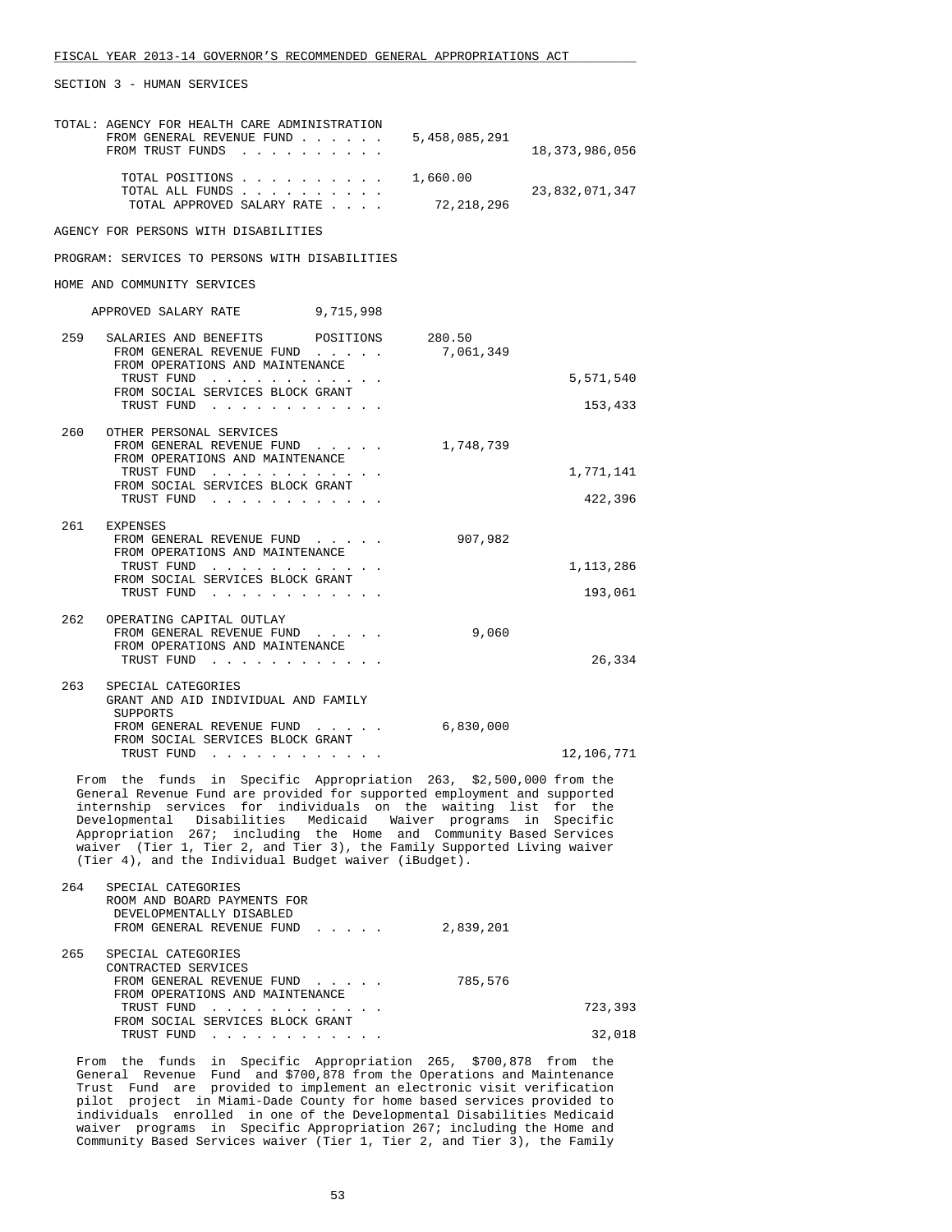Supported Living waiver (Tier 4), and the Individual Budget waiver (iBudget). The agency may coordinate with the Agency for Health Care Administration to leverage the current utilization and delivery monitoring and verification of home health services provided pursuant to section 409.9132, Florida Statutes, or pursue a vendor pursuant to section 287, Florida Statutes. The program must verify the utilization and delivery of all waiver services identified by the agency, and provide an electronic billing interface for these services. The agency may seek any state plan amendment or federal waiver necessary to implement the pilot project. Any savings achieved from the program shall be reinvested to reduce the waiting list for the waiver programs. The agency shall submit a report to the Governor, the President of the Senate, and the Speaker of the House of Representatives detailing savings and corresponding waiting list reductions from the pilot project by February 1, 2014.

 266 SPECIAL CATEGORIES GRANTS AND AIDS - CONTRACTED SERVICES FROM GENERAL REVENUE FUND . . . . . 1,088,276

 267 SPECIAL CATEGORIES HOME AND COMMUNITY BASED SERVICES WAIVER FROM GENERAL REVENUE FUND . . . . . 346,731,966 FROM OPERATIONS AND MAINTENANCE TRUST FUND . . . . . . . . . . . . 493,684,351

 Funds in specific appropriation 267 shall not be used for administrative costs.

 The agency shall seek any state plan amendment or federal waiver necessary to allow supported employment services to be used toward obtaining or maintaining part-time or temporary employment, including internships.

 Funds in Specific Appropriation 267 reflect a reduction of \$2,750,373 from the General Revenue Fund and \$3,904,292, from the Operations and Maintenance Trust Fund as a result of prohibiting billing for behavior assistant services rendered to clients who also receive residential habilitation services, effective July 1, 2013. The agency shall amend provider contracts, cost plans and rules as necessary to achieve this recurring reduction.

 Funds in Specific Appropriation 267 reflect a reduction of \$482,207 from the General Revenue Fund and \$684,517, from the Operations and Maintenance Trust Fund as a result of reducing comprehensive transitional education program provider rates by 4.7 percent and authorizing licensure for such programs pursuant to section 393.018(5), Florida Statutes, effective July 1, 2013. The agency shall amend provider contracts, cost plans and rules as necessary to achieve this recurring reduction.

 From the funds in Specific Appropriation 267, \$15,000,000 from the General Revenue Fund and \$21,293,249 from the Operations and Maintenance Trust Fund are provided to expand the Individual Budget waiver (iBudget) by the greatest number of slots permissible under the additional funding, effective July 1, 2013.

| 268 | SPECIAL CATEGORIES<br>RISK MANAGEMENT INSURANCE<br>FROM GENERAL REVENUE FUND                                                                                                                                                                                                | 188,676    |            |
|-----|-----------------------------------------------------------------------------------------------------------------------------------------------------------------------------------------------------------------------------------------------------------------------------|------------|------------|
| 269 | SPECIAL CATEGORIES<br>TRANSFER TO DEPARTMENT OF MANAGEMENT<br>SERVICES - HUMAN RESOURCES SERVICES<br>PURCHASED PER STATEWIDE CONTRACT<br>FROM GENERAL REVENUE FUND<br>$\overline{a}$ and $\overline{a}$ and $\overline{a}$<br>FROM OPERATIONS AND MAINTENANCE<br>TRUST FUND | 57,836     | 40,866     |
| 270 | OUALIFIED EXPENDITURE CATEGORY<br>HOME AND COMMUNITY BASED SERVICES WAIVER<br>RESTRUCTURING<br>FROM GENERAL REVENUE FUND<br>FROM OPERATIONS AND MAINTENANCE<br>TRUST FUND                                                                                                   | 27,524,911 | 37,591,983 |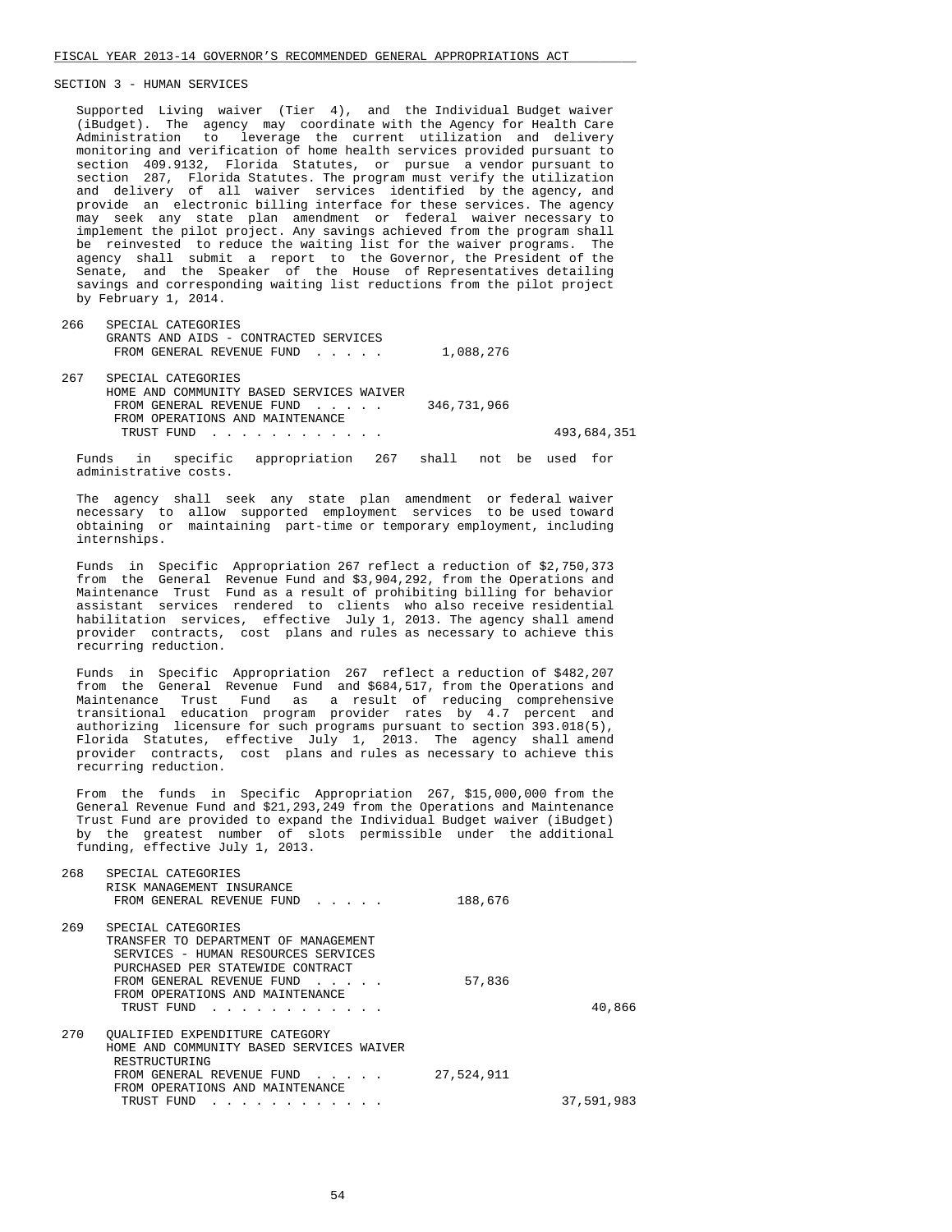|     | TOTAL: HOME AND COMMUNITY SERVICES<br>FROM GENERAL REVENUE FUND<br>FROM TRUST FUNDS | 395,773,572 | 553,430,573    |
|-----|-------------------------------------------------------------------------------------|-------------|----------------|
|     | TOTAL POSITIONS<br>TOTAL ALL FUNDS                                                  | 280.50      | 949,204,145    |
|     | PROGRAM MANAGEMENT AND COMPLIANCE                                                   |             |                |
|     | APPROVED SALARY RATE 15,527,926                                                     |             |                |
| 271 | SALARIES AND BENEFITS POSITIONS                                                     | 322.00      |                |
|     | FROM GENERAL REVENUE FUND<br>FROM ADMINISTRATIVE TRUST FUND                         | 10,976,768  | 181,715        |
|     | FROM FEDERAL GRANTS TRUST FUND<br>FROM OPERATIONS AND MAINTENANCE                   |             | 63,823         |
|     | TRUST FUND                                                                          |             | 8,621,839      |
| 272 | OTHER PERSONAL SERVICES                                                             |             |                |
|     | FROM GENERAL REVENUE FUND<br>FROM FEDERAL GRANTS TRUST FUND                         | 137,931     | 447,000        |
|     | FROM OPERATIONS AND MAINTENANCE<br>TRUST FUND                                       |             | 89,924         |
|     |                                                                                     |             |                |
|     | 273 EXPENSES<br>FROM GENERAL REVENUE FUND                                           | 1,314,145   |                |
|     | FROM ADMINISTRATIVE TRUST FUND<br>FROM FEDERAL GRANTS TRUST FUND                    |             | 284<br>130,181 |
|     | FROM OPERATIONS AND MAINTENANCE                                                     |             |                |
|     | TRUST FUND                                                                          |             | 1,702,628      |
|     | 274 OPERATING CAPITAL OUTLAY<br>FROM GENERAL REVENUE FUND                           | 23,974      |                |
|     | FROM OPERATIONS AND MAINTENANCE<br>TRUST FUND                                       |             | 3,800          |
|     |                                                                                     |             |                |
| 275 | SPECIAL CATEGORIES<br>TRANSFER TO DIVISION OF ADMINISTRATIVE                        |             |                |
|     | HEARINGS<br>FROM GENERAL REVENUE FUND                                               | 152,255     |                |
|     | FROM OPERATIONS AND MAINTENANCE<br>TRUST FUND                                       |             | 2,218          |
|     |                                                                                     |             |                |
| 276 | SPECIAL CATEGORIES<br>CONTRACTED SERVICES                                           |             |                |
|     | FROM GENERAL REVENUE FUND<br>FROM ADMINISTRATIVE TRUST FUND                         | 238,939     | 812            |
|     | FROM OPERATIONS AND MAINTENANCE<br>TRUST FUND                                       |             | 141,824        |
|     |                                                                                     |             |                |
| 277 | SPECIAL CATEGORIES<br>GRANTS AND AIDS - CONTRACTED SERVICES                         |             |                |
|     | FROM GENERAL REVENUE FUND<br>FROM FEDERAL GRANTS TRUST FUND                         | 899,797     | 429,000        |
|     | FROM OPERATIONS AND MAINTENANCE                                                     |             |                |
|     | TRUST FUND                                                                          |             | 684,492        |
| 278 | SPECIAL CATEGORIES<br>GRANTS AND AIDS - CONTRACTED PROFESSIONAL                     |             |                |
|     | SERVICES<br>FROM GENERAL REVENUE FUND                                               | 3,874       |                |
| 279 | SPECIAL CATEGORIES                                                                  |             |                |
|     | RISK MANAGEMENT INSURANCE                                                           |             |                |
|     | FROM GENERAL REVENUE FUND                                                           | 270,104     |                |
| 280 | SPECIAL CATEGORIES<br>HOME AND COMMUNITY SERVICES ADMINISTRATION                    |             |                |
|     | FROM GENERAL REVENUE FUND                                                           | 2,583,143   |                |
|     | FROM OPERATIONS AND MAINTENANCE<br>TRUST FUND                                       |             | 3,984,109      |
| 281 | SPECIAL CATEGORIES                                                                  |             |                |
|     | TRANSFER TO DEPARTMENT OF MANAGEMENT<br>SERVICES - HUMAN RESOURCES SERVICES         |             |                |
|     | PURCHASED PER STATEWIDE CONTRACT<br>FROM GENERAL REVENUE FUND                       |             |                |
|     |                                                                                     | 67,421      |                |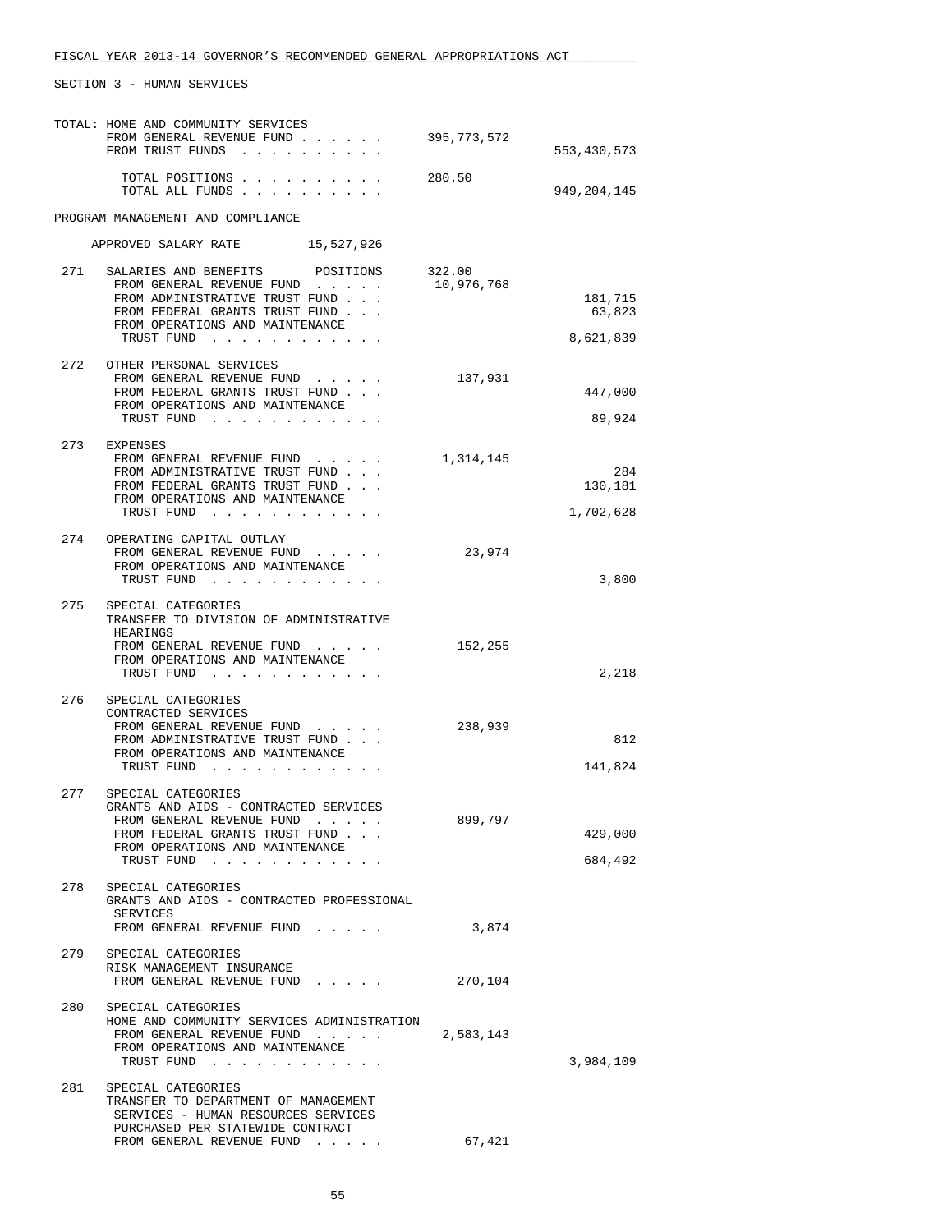|     | SECTION 3 - HUMAN SERVICES                                                                                                                                                       |                        |                  |
|-----|----------------------------------------------------------------------------------------------------------------------------------------------------------------------------------|------------------------|------------------|
|     | FROM ADMINISTRATIVE TRUST FUND<br>FROM OPERATIONS AND MAINTENANCE<br>TRUST FUND<br>$\mathbf{r}$ , $\mathbf{r}$ , $\mathbf{r}$ , $\mathbf{r}$ , $\mathbf{r}$ , $\mathbf{r}$       |                        | 1,313<br>56,933  |
| 282 | DATA PROCESSING SERVICES<br>CHILDREN AND FAMILIES DATA CENTER<br>FROM GENERAL REVENUE FUND                                                                                       | 302,438                |                  |
| 283 | DATA PROCESSING SERVICES<br>SOUTHWOOD SHARED RESOURCE CENTER<br>FROM OPERATIONS AND MAINTENANCE<br>TRUST FUND                                                                    |                        | 109,628          |
|     | 284 DATA PROCESSING SERVICES<br>NORTHWOOD SHARED RESOURCE CENTER<br>FROM GENERAL REVENUE FUND<br>FROM ADMINISTRATIVE TRUST FUND<br>FROM OPERATIONS AND MAINTENANCE<br>TRUST FUND | 55,676                 | 55,313<br>14,886 |
|     | 285 DATA PROCESSING SERVICES<br>NORTHWEST REGIONAL DATA CENTER (NWRDC)<br>FROM OPERATIONS AND MAINTENANCE<br>TRUST FUND                                                          |                        | 88,324           |
|     | TOTAL: PROGRAM MANAGEMENT AND COMPLIANCE<br>FROM GENERAL REVENUE FUND<br>FROM TRUST FUNDS                                                                                        | 17,026,465             | 16,810,046       |
|     | TOTAL POSITIONS<br>TOTAL ALL FUNDS                                                                                                                                               | 322.00                 | 33,836,511       |
|     | DEVELOPMENTAL DISABILITIES PUBLIC FACILITIES                                                                                                                                     |                        |                  |
|     | APPROVED SALARY RATE 73,653,980                                                                                                                                                  |                        |                  |
| 286 | SALARIES AND BENEFITS POSITIONS<br>FROM GENERAL REVENUE FUND<br>FROM OPERATIONS AND MAINTENANCE                                                                                  | 2,305.50<br>49,398,247 |                  |
|     | TRUST FUND                                                                                                                                                                       |                        | 44,360,339       |
|     | 287 OTHER PERSONAL SERVICES<br>FROM GENERAL REVENUE FUND<br>FROM OPERATIONS AND MAINTENANCE<br>TRUST FUND                                                                        | 871,135                | 962,071          |
|     | 288 EXPENSES<br>FROM GENERAL REVENUE FUND<br>FROM OPERATIONS AND MAINTENANCE<br>TRUST FUND                                                                                       | 3, 125, 210            | 3,157,618        |
| 289 | OPERATING CAPITAL OUTLAY<br>FROM GENERAL REVENUE FUND<br>FROM OPERATIONS AND MAINTENANCE<br>TRUST FUND                                                                           | 164,698                | 96,322           |
| 290 | FOOD PRODUCTS<br>FROM GENERAL REVENUE FUND<br>FROM OPERATIONS AND MAINTENANCE<br>TRUST FUND                                                                                      | 1,101,678              | 1,262,170        |
| 291 | SPECIAL CATEGORIES<br>CONTRACTED SERVICES<br>FROM GENERAL REVENUE FUND<br>FROM OPERATIONS AND MAINTENANCE<br>TRUST FUND                                                          | 1,079,965              | 871,213          |
|     | 292 SPECIAL CATEGORIES<br>GRANTS AND AIDS - CONTRACTED PROFESSIONAL<br>SERVICES<br>FROM GENERAL REVENUE FUND<br>FROM OPERATIONS AND MAINTENANCE<br>TRUST FUND                    | 1,962,183              | 3,054,227        |
| 293 | SPECIAL CATEGORIES<br>PRESCRIBED MEDICINE/DRUGS<br>FROM GENERAL REVENUE FUND 1, 145,923                                                                                          |                        |                  |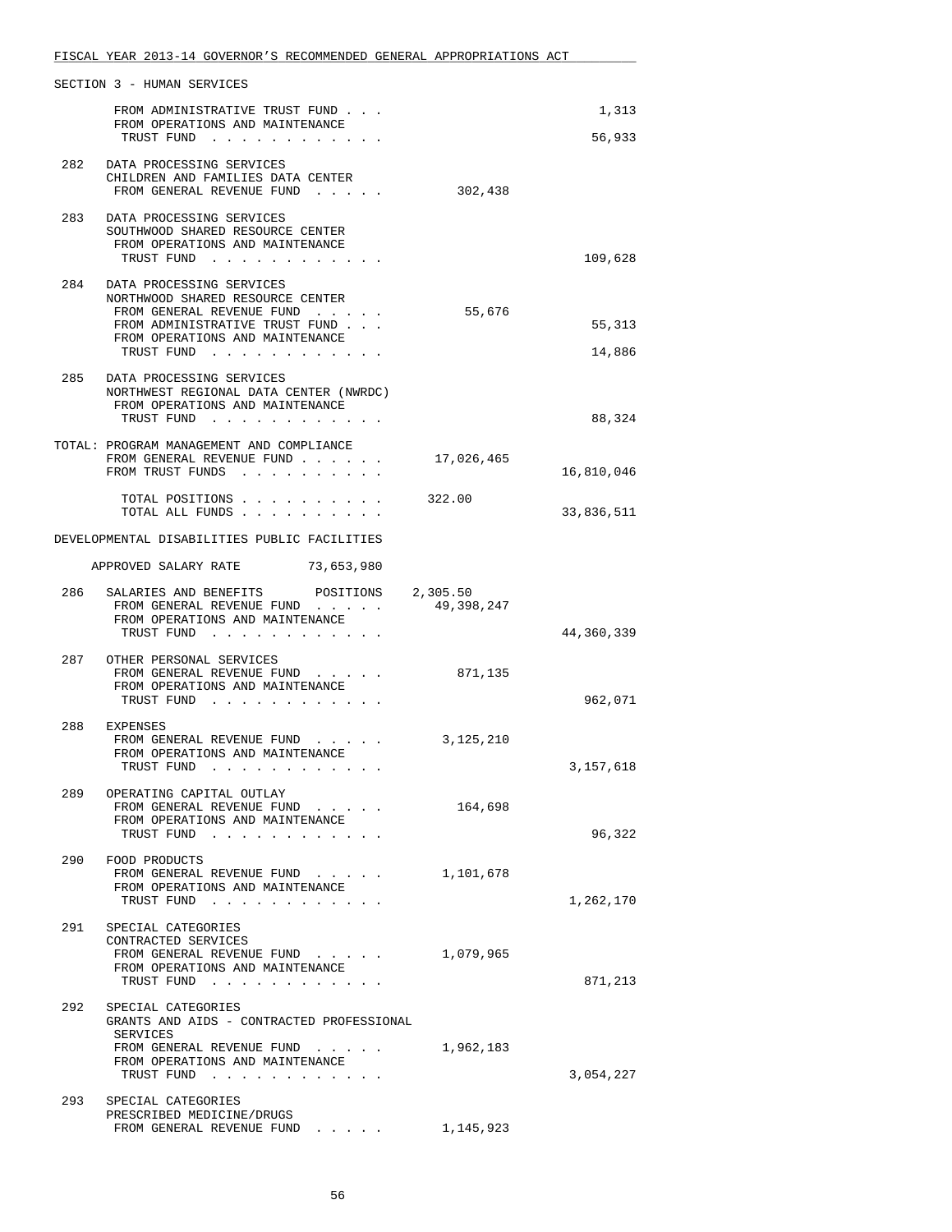# FISCAL YEAR 2013-14 GOVERNOR'S RECOMMENDED GENERAL APPROPRIATIONS ACT

|     | 294 SPECIAL CATEGORIES<br>RISK MANAGEMENT INSURANCE<br>FROM GENERAL REVENUE FUND<br>FROM OPERATIONS AND MAINTENANCE<br>TRUST FUND                                                                                                                                                                                          | 3,181,043   | 2,668,406                                       |
|-----|----------------------------------------------------------------------------------------------------------------------------------------------------------------------------------------------------------------------------------------------------------------------------------------------------------------------------|-------------|-------------------------------------------------|
|     | 295 SPECIAL CATEGORIES<br>SALARY INCENTIVE PAYMENTS<br>FROM GENERAL REVENUE FUND                                                                                                                                                                                                                                           | 18,751      |                                                 |
| 296 | SPECIAL CATEGORIES<br>TRANSFER TO DEPARTMENT OF MANAGEMENT<br>SERVICES - HUMAN RESOURCES SERVICES<br>PURCHASED PER STATEWIDE CONTRACT<br>FROM GENERAL REVENUE FUND<br>FROM OPERATIONS AND MAINTENANCE<br>TRUST FUND                                                                                                        | 457,029     | 438,425                                         |
| 297 | FIXED CAPITAL OUTLAY<br>AGENCY FOR PERSONS WITH DISABILITIES FIXED<br>CAPITAL OUTLAY NEEDS FOR CENTRALLY MANAGED<br>FACILITIES<br>FROM GENERAL REVENUE FUND                                                                                                                                                                | 2,000,000   |                                                 |
|     | TOTAL: DEVELOPMENTAL DISABILITIES PUBLIC FACILITIES                                                                                                                                                                                                                                                                        |             |                                                 |
|     | FROM GENERAL REVENUE FUND<br>FROM TRUST FUNDS                                                                                                                                                                                                                                                                              | 64,505,862  | 56,870,791                                      |
|     | TOTAL POSITIONS 2,305.50<br>TOTAL ALL FUNDS                                                                                                                                                                                                                                                                                |             | 121,376,653                                     |
|     | TOTAL: AGENCY FOR PERSONS WITH DISABILITIES<br>FROM GENERAL REVENUE FUND<br>FROM TRUST FUNDS                                                                                                                                                                                                                               | 477,305,899 | 627,111,410                                     |
|     | TOTAL POSITIONS<br>TOTAL ALL FUNDS                                                                                                                                                                                                                                                                                         | 2,908.00    | 1,104,417,309                                   |
|     | TOTAL APPROVED SALARY RATE                                                                                                                                                                                                                                                                                                 | 98,897,904  |                                                 |
|     | CHILDREN AND FAMILIES, DEPARTMENT OF                                                                                                                                                                                                                                                                                       |             |                                                 |
|     |                                                                                                                                                                                                                                                                                                                            |             |                                                 |
|     | ADMINISTRATION                                                                                                                                                                                                                                                                                                             |             |                                                 |
|     | PROGRAM: EXECUTIVE LEADERSHIP                                                                                                                                                                                                                                                                                              |             |                                                 |
|     | EXECUTIVE DIRECTION AND SUPPORT SERVICES                                                                                                                                                                                                                                                                                   |             |                                                 |
|     | APPROVED SALARY RATE 32, 124, 342                                                                                                                                                                                                                                                                                          |             |                                                 |
|     | 298 SALARIES AND BENEFITS POSITIONS 600.50<br>FROM GENERAL REVENUE FUND<br>FROM ADMINISTRATIVE TRUST FUND<br>FROM FEDERAL GRANTS TRUST FUND<br>FROM WELFARE TRANSITION TRUST FUND.<br>FROM OPERATIONS AND MAINTENANCE<br>TRUST FUND<br>the contract of the contract of the contract of<br>FROM SOCIAL SERVICES BLOCK GRANT | 25,831,891  | 13,230,587<br>1,325,660<br>484,801<br>265,880   |
|     | TRUST FUND                                                                                                                                                                                                                                                                                                                 |             | 117,806                                         |
| 299 | OTHER PERSONAL SERVICES<br>FROM GENERAL REVENUE FUND<br>FROM ADMINISTRATIVE TRUST FUND<br>FROM FEDERAL GRANTS TRUST FUND<br>FROM WELFARE TRANSITION TRUST FUND.                                                                                                                                                            | 271,059     | 50,784<br>28,261<br>154                         |
| 300 | EXPENSES<br>FROM GENERAL REVENUE FUND<br>FROM ADMINISTRATIVE TRUST FUND<br>FROM FEDERAL GRANTS TRUST FUND<br>FROM WELFARE TRANSITION TRUST FUND.<br>FROM OPERATIONS AND MAINTENANCE<br>TRUST FUND<br>FROM SOCIAL SERVICES BLOCK GRANT<br>TRUST FUND                                                                        | 4, 251, 302 | 860,814<br>236,919<br>71,759<br>70,442<br>6,893 |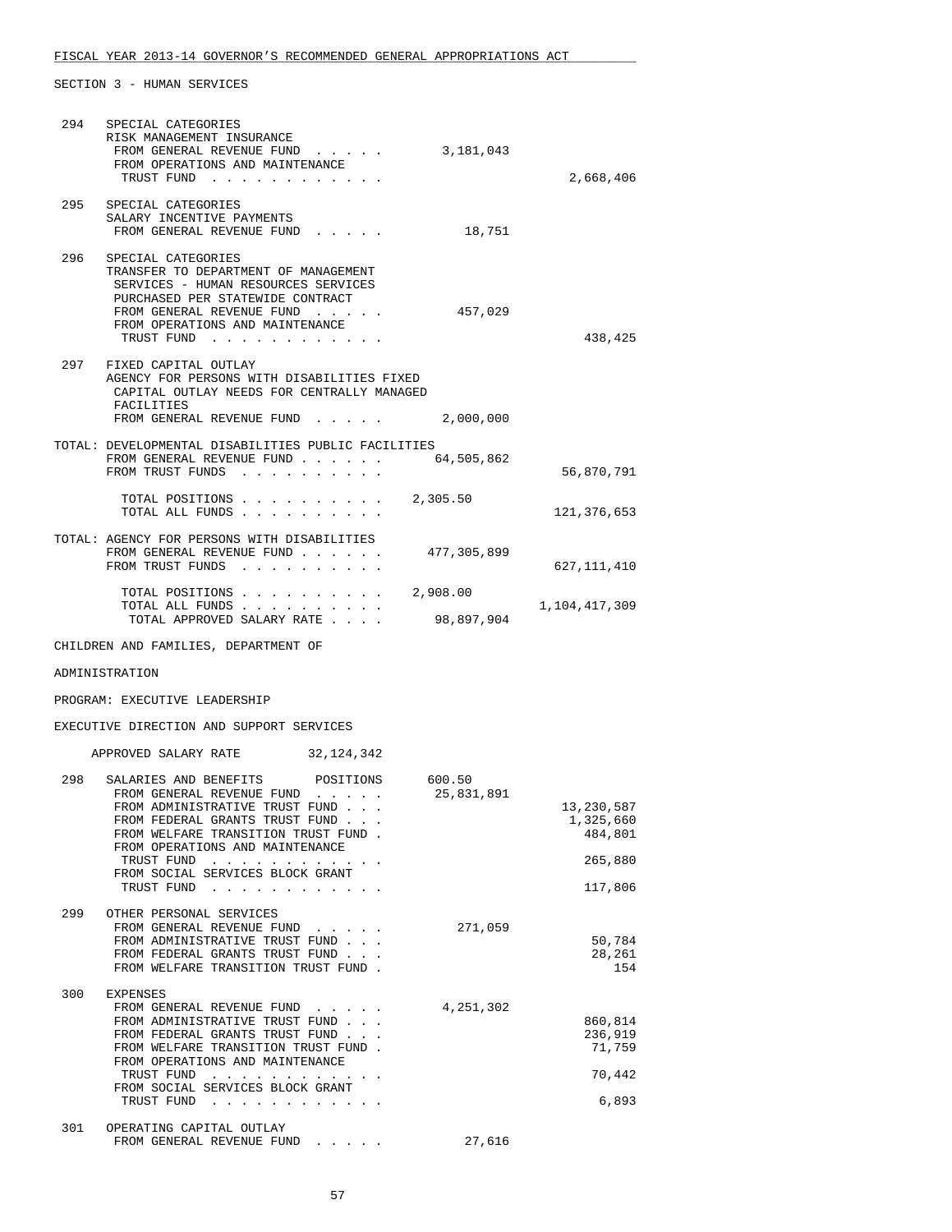|     | FISCAL YEAR 2013-14 GOVERNOR'S RECOMMENDED GENERAL APPROPRIATIONS ACT                                                                 |           |                   |
|-----|---------------------------------------------------------------------------------------------------------------------------------------|-----------|-------------------|
|     | SECTION 3 - HUMAN SERVICES                                                                                                            |           |                   |
|     | FROM ADMINISTRATIVE TRUST FUND                                                                                                        |           | 106,950           |
| 302 | SPECIAL CATEGORIES<br>ACQUISITION OF MOTOR VEHICLES<br>FROM ADMINISTRATIVE TRUST FUND                                                 |           | 20,000            |
|     |                                                                                                                                       |           |                   |
| 303 | SPECIAL CATEGORIES<br>TRANSFER TO DIVISION OF ADMINISTRATIVE<br>HEARINGS<br>FROM GENERAL REVENUE FUND                                 | 507,911   |                   |
|     |                                                                                                                                       |           |                   |
| 304 | SPECIAL CATEGORIES<br>CONTRACTED SERVICES<br>FROM GENERAL REVENUE FUND                                                                | 562,413   |                   |
|     | FROM ADMINISTRATIVE TRUST FUND<br>FROM FEDERAL GRANTS TRUST FUND                                                                      |           | 311,178<br>13,083 |
|     | FROM WELFARE TRANSITION TRUST FUND.<br>FROM OPERATIONS AND MAINTENANCE                                                                |           | 6,500             |
|     | TRUST FUND<br>FROM SOCIAL SERVICES BLOCK GRANT<br>TRUST FUND                                                                          |           | 405,883<br>501    |
|     |                                                                                                                                       |           |                   |
| 305 | SPECIAL CATEGORIES<br>RISK MANAGEMENT INSURANCE                                                                                       | 679,451   |                   |
|     | FROM GENERAL REVENUE FUND<br>FROM ADMINISTRATIVE TRUST FUND                                                                           |           | 96,291            |
| 306 | SPECIAL CATEGORIES<br>STATE INSTITUTIONAL CLAIMS<br>FROM GENERAL REVENUE FUND                                                         | 40,498    |                   |
| 307 | SPECIAL CATEGORIES                                                                                                                    |           |                   |
|     | DEFERRED-PAYMENT COMMODITY CONTRACTS<br>FROM GENERAL REVENUE FUND                                                                     | 6,520     |                   |
|     | FROM ADMINISTRATIVE TRUST FUND                                                                                                        |           | 2,272             |
| 308 | SPECIAL CATEGORIES<br>LEASE OR LEASE-PURCHASE OF EQUIPMENT                                                                            |           |                   |
|     | FROM GENERAL REVENUE FUND                                                                                                             | 157,010   |                   |
|     | FROM ADMINISTRATIVE TRUST FUND<br>FROM FEDERAL GRANTS TRUST FUND                                                                      |           | 54,877<br>4,252   |
|     | FROM WELFARE TRANSITION TRUST FUND.                                                                                                   |           | 309               |
|     | FROM OPERATIONS AND MAINTENANCE<br>TRUST FUND                                                                                         |           | 405               |
| 309 | SPECIAL CATEGORIES<br>TRANSFER TO DEPARTMENT OF MANAGEMENT<br>SERVICES - HUMAN RESOURCES SERVICES<br>PURCHASED PER STATEWIDE CONTRACT |           |                   |
|     | FROM GENERAL REVENUE FUND<br>FROM FEDERAL GRANTS TRUST FUND                                                                           | 3,492,984 | 627,298           |
| 310 | QUALIFIED EXPENDITURE CATEGORY<br>FLORIDA'S PUBLIC ASSISTANCE ELIGIBILITY<br>SYSTEM                                                   |           |                   |
|     |                                                                                                                                       |           | 30,000,000        |

 \$30,000,000 from the Federal Grants Trust Fund is provided for the Florida's Public Assistance Eligibility system. The Department of Children and Families shall submit budget amendments requesting release of these funds pursuant to Chapter 216, Florida Statues. Requests for release of funds shall include detailed operational work and spending plans.

| 311 | DATA PROCESSING SERVICES<br>CHILDREN AND FAMILIES DATA CENTER |           |
|-----|---------------------------------------------------------------|-----------|
|     | 15,580,397<br>FROM GENERAL REVENUE FUND                       |           |
|     | FROM ADMINISTRATIVE TRUST FUND                                | 6,586,509 |
|     | FROM ALCOHOL, DRUG ABUSE AND                                  |           |
|     | MENTAL HEALTH TRUST FUND                                      | 19,385    |
|     | FROM FEDERAL GRANTS TRUST FUND                                | 7,675,213 |
|     | FROM WELFARE TRANSITION TRUST FUND.                           | 326,204   |
|     | FROM OPERATIONS AND MAINTENANCE                               |           |
|     | TRUST FUND                                                    | 121,492   |
|     | FROM SOCIAL SERVICES BLOCK GRANT                              |           |
|     | TRUST FUND                                                    | 172,232   |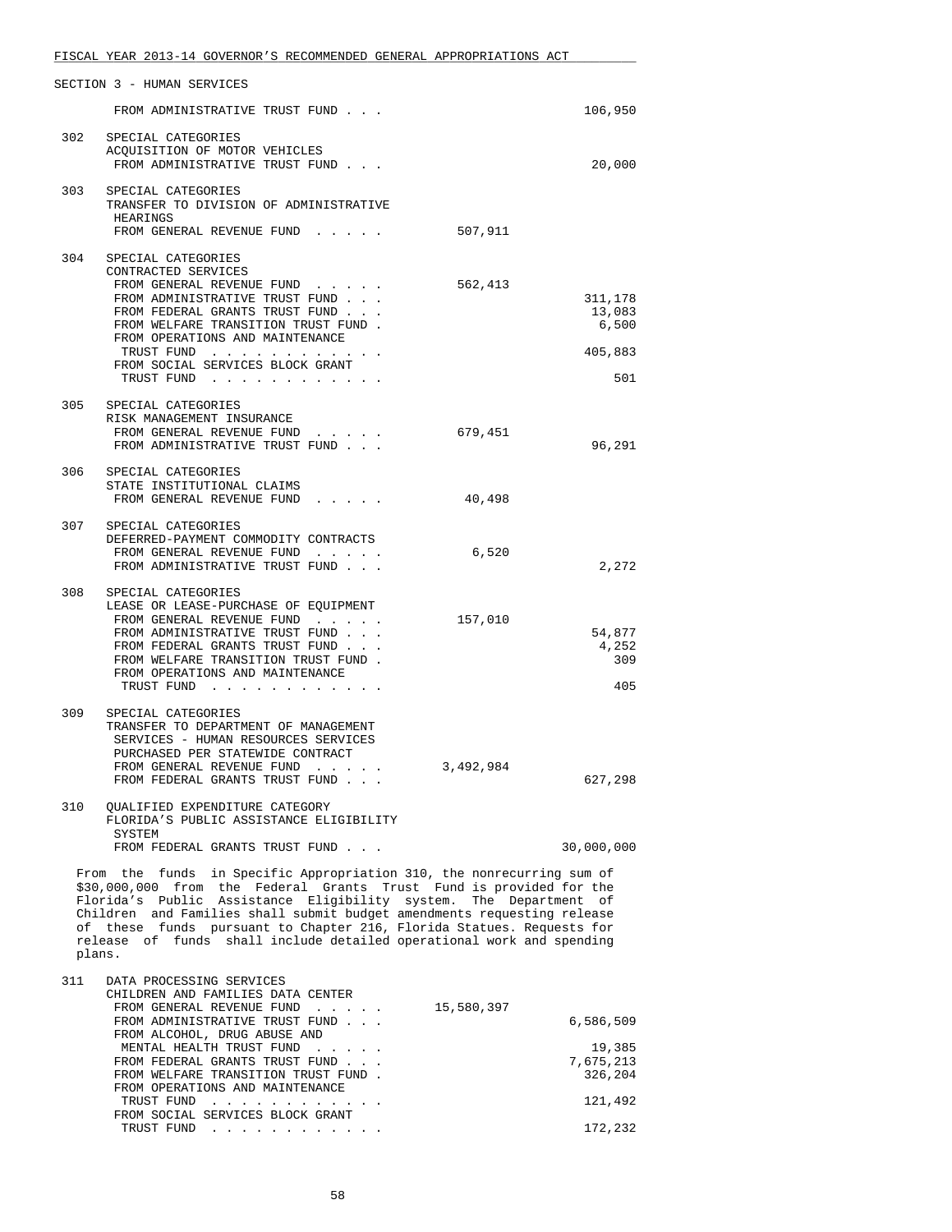| 312 | DATA PROCESSING SERVICES<br>SOUTHWOOD SHARED RESOURCE CENTER<br>FROM GENERAL REVENUE FUND<br>FROM FEDERAL GRANTS TRUST FUND<br>FROM SOCIAL SERVICES BLOCK GRANT<br>TRUST FUND                                                                                                                           | 7,000      | 109,177<br>12,629                                 |
|-----|---------------------------------------------------------------------------------------------------------------------------------------------------------------------------------------------------------------------------------------------------------------------------------------------------------|------------|---------------------------------------------------|
| 313 | DATA PROCESSING SERVICES<br>NORTHWOOD SHARED RESOURCE CENTER<br>FROM GENERAL REVENUE FUND<br>FROM ADMINISTRATIVE TRUST FUND<br>FROM FEDERAL GRANTS TRUST FUND<br>FROM WELFARE TRANSITION TRUST FUND.<br>FROM OPERATIONS AND MAINTENANCE<br>TRUST FUND<br>FROM SOCIAL SERVICES BLOCK GRANT<br>TRUST FUND | 10,879,948 | 1,333,282<br>8,548,639<br>4,978<br>7,377<br>4,981 |
| 314 | DATA PROCESSING SERVICES<br>NORTHWEST REGIONAL DATA CENTER (NWRDC)<br>FROM GENERAL REVENUE FUND                                                                                                                                                                                                         | 50,197     |                                                   |
| 315 | DATA PROCESSING SERVICES<br>NORTHWOOD SHARED RESOURCE CENTER (NSRC)<br>DEPRECIATION FEDERAL SHARE BILLINGS<br>FROM FEDERAL GRANTS TRUST FUND                                                                                                                                                            |            | 363,236                                           |
| 316 | PAYMENTS FOR CLAIMS BILLS AND RELIEF ACTS<br>RELIEF/JORGE AND DEBBIE GARCIA-BENGOCHEA<br>FROM FEDERAL GRANTS TRUST FUND                                                                                                                                                                                 |            | 950,000                                           |
| 317 | PAYMENTS FOR CLAIMS BILLS AND RELIEF ACTS<br>RELIEF - MARISSA AMORA<br>FROM GENERAL REVENUE FUND                                                                                                                                                                                                        | 1,700,000  |                                                   |
| 318 | FIXED CAPITAL OUTLAY<br>DEPARTMENT OF CHILDREN AND FAMILY SERVICES<br>FIXED CAPITAL NEEDS FOR CENTRALLY MANAGED<br>FACILITIES                                                                                                                                                                           |            |                                                   |
|     | FROM GENERAL REVENUE FUND                                                                                                                                                                                                                                                                               | 1,500,000  |                                                   |
|     | TOTAL: EXECUTIVE DIRECTION AND SUPPORT SERVICES<br>FROM GENERAL REVENUE FUND<br>FROM TRUST FUNDS                                                                                                                                                                                                        | 65,546,197 | 74,635,893                                        |
|     | TOTAL POSITIONS<br>TOTAL ALL FUNDS                                                                                                                                                                                                                                                                      | 600.50     | 140,182,090                                       |
|     | PROGRAM: SUPPORT SERVICES                                                                                                                                                                                                                                                                               |            |                                                   |
|     | INFORMATION TECHNOLOGY                                                                                                                                                                                                                                                                                  |            |                                                   |
|     | 13,795,884<br>APPROVED SALARY RATE                                                                                                                                                                                                                                                                      |            |                                                   |
| 319 | SALARIES AND BENEFITS POSITIONS<br>FROM WORKING CAPITAL TRUST FUND.                                                                                                                                                                                                                                     | 266.00     | 17,853,306                                        |
| 320 | OTHER PERSONAL SERVICES<br>FROM WORKING CAPITAL TRUST FUND.                                                                                                                                                                                                                                             |            | 463,333                                           |
| 321 | EXPENSES<br>FROM WORKING CAPITAL TRUST FUND                                                                                                                                                                                                                                                             |            | 4,789,564                                         |
| 322 | OPERATING CAPITAL OUTLAY<br>FROM WORKING CAPITAL TRUST FUND.                                                                                                                                                                                                                                            |            | 48,898                                            |
| 323 | SPECIAL CATEGORIES<br>COMPUTER RELATED EXPENSES<br>FROM WORKING CAPITAL TRUST FUND.                                                                                                                                                                                                                     |            | 9,041,265                                         |
|     | 324 SPECIAL CATEGORIES<br>RISK MANAGEMENT INSURANCE<br>FROM WORKING CAPITAL TRUST FUND.                                                                                                                                                                                                                 |            | 48,629                                            |
| 325 | SPECIAL CATEGORIES<br>LEASE OR LEASE-PURCHASE OF EQUIPMENT<br>FROM WORKING CAPITAL TRUST FUND.                                                                                                                                                                                                          |            | 20,291                                            |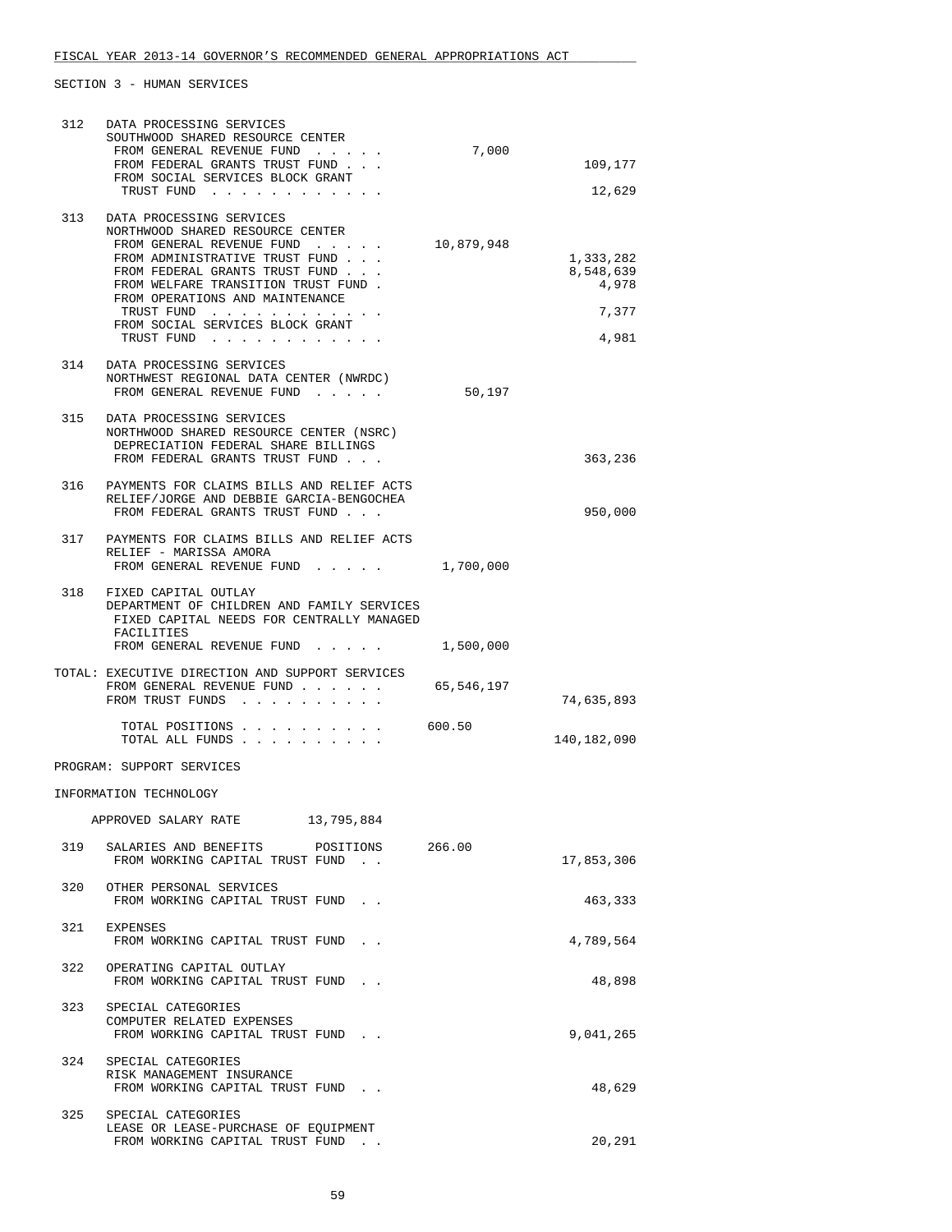| 326      | QUALIFIED EXPENDITURE CATEGORY<br>FLORIDA'S PUBLIC ASSISTANCE ELIGIBILITY<br>SYSTEM                                                                                                                                                                                                                                                                                                                                                   |                        |                                                         |
|----------|---------------------------------------------------------------------------------------------------------------------------------------------------------------------------------------------------------------------------------------------------------------------------------------------------------------------------------------------------------------------------------------------------------------------------------------|------------------------|---------------------------------------------------------|
|          | FROM WORKING CAPITAL TRUST FUND.                                                                                                                                                                                                                                                                                                                                                                                                      |                        | 30,000,000                                              |
|          | From the funds in Specific Appropriation 326, the nonrecurring sum of<br>\$30,000,000 from the Working Capital Trust Fund is provided for the<br>Florida's Public Assistance eligibility system. The Department of<br>Children and Families shall submit budget amendments requesting release<br>of these funds pursuant to Chapter 216. Requests for release of funds<br>shall include detailed operational work and spending plans. |                        |                                                         |
|          | TOTAL: INFORMATION TECHNOLOGY<br>FROM TRUST FUNDS                                                                                                                                                                                                                                                                                                                                                                                     |                        | 62, 265, 286                                            |
|          | TOTAL POSITIONS<br>TOTAL ALL FUNDS                                                                                                                                                                                                                                                                                                                                                                                                    | 266.00                 | 62,265,286                                              |
| SERVICES |                                                                                                                                                                                                                                                                                                                                                                                                                                       |                        |                                                         |
|          | PROGRAM: FAMILY SAFETY PROGRAM                                                                                                                                                                                                                                                                                                                                                                                                        |                        |                                                         |
|          | FAMILY SAFETY AND PRESERVATION SERVICES                                                                                                                                                                                                                                                                                                                                                                                               |                        |                                                         |
|          | APPROVED SALARY RATE 130,956,032                                                                                                                                                                                                                                                                                                                                                                                                      |                        |                                                         |
| 327      | SALARIES AND BENEFITS<br>POSITIONS<br>FROM GENERAL REVENUE FUND<br>FROM DOMESTIC VIOLENCE TRUST FUND.<br>FROM FEDERAL GRANTS TRUST FUND<br>FROM WELFARE TRANSITION TRUST FUND.<br>FROM SOCIAL SERVICES BLOCK GRANT<br>TRUST FUND                                                                                                                                                                                                      | 3,232.50<br>62,848,291 | 14,659<br>26,615,287<br>66,817,596<br>25,517,518        |
| 328      | OTHER PERSONAL SERVICES<br>FROM GENERAL REVENUE FUND<br>FROM FEDERAL GRANTS TRUST FUND<br>FROM GRANTS AND DONATIONS TRUST<br>FUND $\cdots$<br>FROM WELFARE TRANSITION TRUST FUND.<br>FROM SOCIAL SERVICES BLOCK GRANT<br>TRUST FUND                                                                                                                                                                                                   | 1,944,403              | 1,424,094<br>31,290<br>2,782,090<br>1,214,055           |
| 329      | EXPENSES<br>FROM GENERAL REVENUE FUND<br>FROM CHILD WELFARE TRAINING TRUST<br>FUND $\cdots$<br>FROM DOMESTIC VIOLENCE TRUST FUND.<br>FROM FEDERAL GRANTS TRUST FUND<br>FROM WELFARE TRANSITION TRUST FUND.<br>FROM SOCIAL SERVICES BLOCK GRANT<br>TRUST FUND                                                                                                                                                                          | 11,142,449             | 8,394<br>11,645<br>4,582,805<br>10,595,343<br>3,744,402 |
|          | 330 OPERATING CAPITAL OUTLAY<br>FROM GENERAL REVENUE FUND<br>FROM FEDERAL GRANTS TRUST FUND<br>FROM WELFARE TRANSITION TRUST FUND.<br>FROM SOCIAL SERVICES BLOCK GRANT<br>TRUST FUND                                                                                                                                                                                                                                                  | 22,457                 | 6,394<br>11,215<br>9,364                                |
| 331      | SPECIAL CATEGORIES<br>HOME CARE FOR DISABLED ADULTS<br>FROM GENERAL REVENUE FUND                                                                                                                                                                                                                                                                                                                                                      | 2,219,860              |                                                         |
|          | 332 SPECIAL CATEGORIES<br>GRANTS AND AIDS - COMMUNITY CARE FOR<br>DISABLED ADULTS<br>FROM GENERAL REVENUE FUND                                                                                                                                                                                                                                                                                                                        | 2,041,955              |                                                         |
| 333      | SPECIAL CATEGORIES<br>CONTRACTED SERVICES<br>FROM GENERAL REVENUE FUND<br>FROM CHILD WELFARE TRAINING TRUST<br>FUND<br>FROM TOBACCO SETTLEMENT TRUST FUND.<br>FROM DOMESTIC VIOLENCE TRUST FUND<br>FROM FEDERAL GRANTS TRUST FUND                                                                                                                                                                                                     | 5,311,498              | 2,815<br>239,120<br>69<br>1,279,128                     |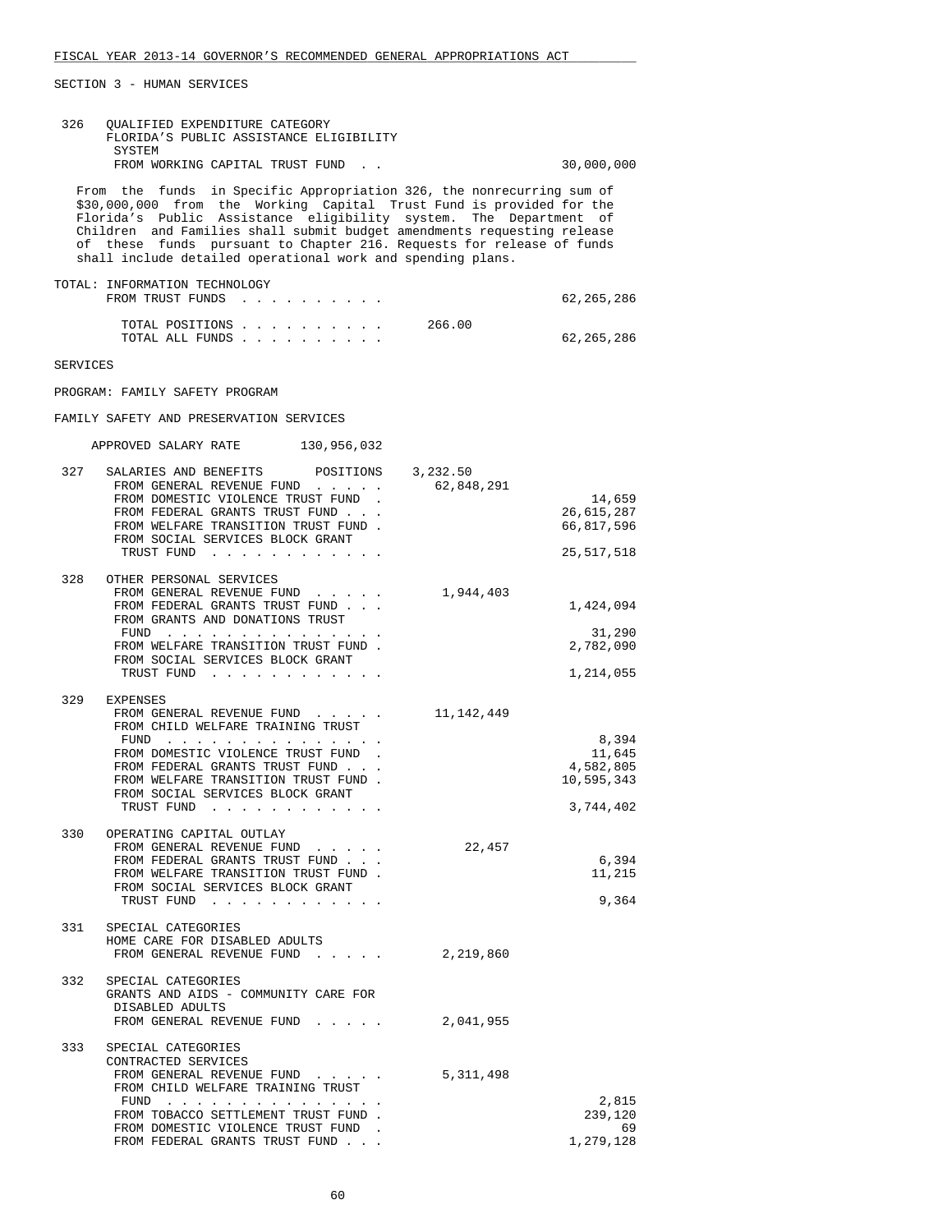| FROM GRANTS AND DONATIONS TRUST     |           |
|-------------------------------------|-----------|
| FUND                                | 8,237     |
| FROM WELFARE TRANSITION TRUST FUND. | 1,108,852 |
| FROM SOCIAL SERVICES BLOCK GRANT    |           |
| TRUST FUND                          | 731.730   |

 From the funds in Specific Appropriation 333, the recurring sum of \$2,500,000 from the General Revenue fund is provided to the Florida Council Against Sexual Violence to fund certified rape crisis centers.

| 334<br>SPECIAL CATEGORIES                |           |
|------------------------------------------|-----------|
| GRANTS AND AIDS - GRANTS TO SHERIFFS FOR |           |
| PROTECTIVE INVESTIGATIONS                |           |
| 19,654,666<br>FROM GENERAL REVENUE FUND  |           |
| FROM TOBACCO SETTLEMENT TRUST FUND.      | 7,348,586 |
| FROM WELFARE TRANSITION TRUST FUND.      | 9,392,840 |
| FROM SOCIAL SERVICES BLOCK GRANT         |           |
| TRUST FUND<br>.                          | 9,589,500 |

 The funds in Specific Appropriation 334 shall be used by the Department of Children and Families to award grants to the sheriffs of Manatee, Pasco, Pinellas, Broward, Hillsborough, and Seminole counties to conduct child protective investigations as mandated in section 39.3065, Florida Statutes. The funds shall be allocated as follows:

| 335 | SPECIAL CATEGORIES                  |           |              |
|-----|-------------------------------------|-----------|--------------|
|     | GRANTS AND AIDS - DOMESTIC VIOLENCE |           |              |
|     | PROGRAM                             |           |              |
|     | FROM GENERAL REVENUE FUND           | 5,164,596 |              |
|     | FROM DOMESTIC VIOLENCE TRUST FUND.  |           | 6,965,397    |
|     | FROM FEDERAL GRANTS TRUST FUND      |           | 11, 175, 334 |
|     | FROM WELFARE TRANSITION TRUST FUND. |           | 7,750,000    |

 From the funds in Specific Appropriation 335, \$5,164,596 in recurring General Revenue funds, \$6,965,397 from the Domestic Violence Trust Fund, \$10,395,627 from the Federal Grants Trust Fund and \$7,750,000 from the Welfare Transition Trust Fund shall be provided to the Florida Coalition Against Domestic Violence for the delivery and management of services of the state's domestic violence program including implementation of statutory directives contained in Chapter 39, Florida Statutes, and administration of all state and federal contracts and grants designed under this appropriation.

 From the funds provided in Specific Appropriation 335, \$266,663 from the Federal Grants Trust Funds, Violence Against Women Act STOP Formula Grant will be provided to the Florida Council Against Sexual Violence for the provision of training and technical assistance to certified rape crisis programs and allied professions.

| 336 | SPECIAL CATEGORIES                                                                                                                                                                                                                          |           |             |
|-----|---------------------------------------------------------------------------------------------------------------------------------------------------------------------------------------------------------------------------------------------|-----------|-------------|
|     | GRANTS AND AIDS - CHILD ABUSE PREVENTION                                                                                                                                                                                                    |           |             |
|     | AND INTERVENTION                                                                                                                                                                                                                            |           |             |
|     | FROM GENERAL REVENUE FUND                                                                                                                                                                                                                   | 9,618,126 |             |
|     | FROM TOBACCO SETTLEMENT TRUST FUND.                                                                                                                                                                                                         |           | 143,547     |
|     | FROM FEDERAL GRANTS TRUST FUND                                                                                                                                                                                                              |           | 2,574,189   |
|     | FROM WELFARE TRANSITION TRUST FUND                                                                                                                                                                                                          |           | 5,778,467   |
|     |                                                                                                                                                                                                                                             |           |             |
| 337 | SPECIAL CATEGORIES                                                                                                                                                                                                                          |           |             |
|     | GRANTS AND AIDS - CHILD PROTECTION                                                                                                                                                                                                          |           |             |
|     | FROM GENERAL REVENUE FUND                                                                                                                                                                                                                   | 6,141,039 |             |
|     | FROM CHILD WELFARE TRAINING TRUST                                                                                                                                                                                                           |           |             |
|     | FUND                                                                                                                                                                                                                                        |           | 285,993     |
|     | FROM TOBACCO SETTLEMENT TRUST FUND.                                                                                                                                                                                                         |           | 3, 375, 782 |
|     | FROM FEDERAL GRANTS TRUST FUND                                                                                                                                                                                                              |           | 17,406,857  |
|     | FROM GRANTS AND DONATIONS TRUST                                                                                                                                                                                                             |           |             |
|     | FUND                                                                                                                                                                                                                                        |           | 130,000     |
|     | FROM WELFARE TRANSITION TRUST FUND.                                                                                                                                                                                                         |           | 1,909,191   |
|     | FROM OPERATIONS AND MAINTENANCE                                                                                                                                                                                                             |           |             |
|     | TRUST FUND<br>a construction of the construction of the construction of the construction of the construction of the construction of the construction of the construction of the construction of the construction of the construction of the |           | 530,696     |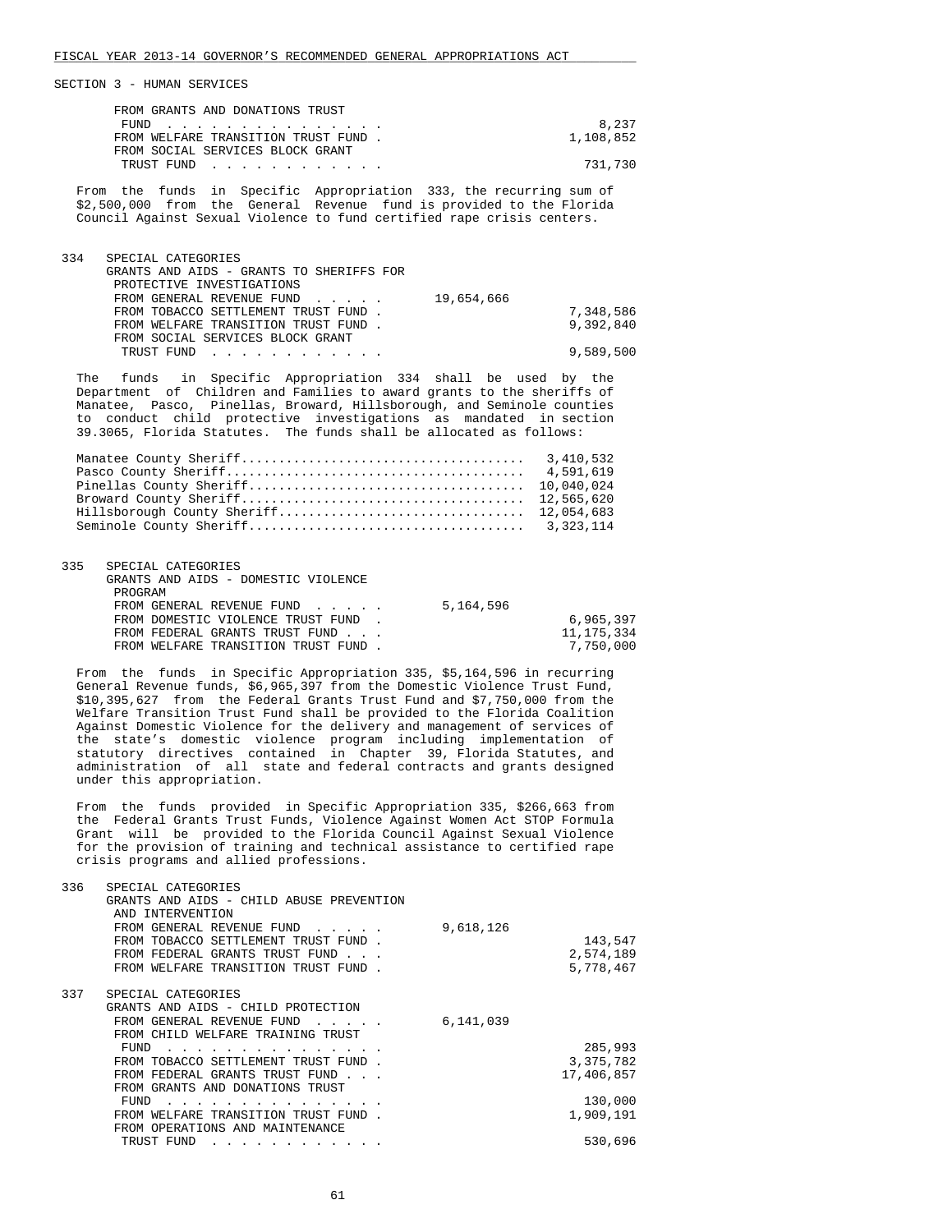|     | FROM SOCIAL SERVICES BLOCK GRANT<br>TRUST FUND                                                                                                                   |           | 2,333,286    |
|-----|------------------------------------------------------------------------------------------------------------------------------------------------------------------|-----------|--------------|
| 338 | SPECIAL CATEGORIES<br>RISK MANAGEMENT INSURANCE<br>FROM GENERAL REVENUE FUND<br>FROM FEDERAL GRANTS TRUST FUND<br>FROM SOCIAL SERVICES BLOCK GRANT<br>TRUST FUND | 5,885,002 | 1,324<br>698 |
| 339 | SPECIAL CATEGORIES<br>TEMPORARY EMERGENCY SHELTER SERVICES<br>FROM GENERAL REVENUE FUND<br>$\overline{a}$ and $\overline{a}$ and $\overline{a}$                  | 203,527   |              |
| 340 | SPECIAL CATEGORIES<br>GRANTS AND AIDS - FAMILY FOSTER CARE<br>FROM GENERAL REVENUE FUND                                                                          | 4,000,000 |              |

 From the funds in Specific Appropriation 340, the department shall transfer \$4,000,000 from the General Revenue Fund to the Agency for Health Care Administration to provide Medicaid coverage for children in the Statewide Inpatient Psychiatric Program (SIPP) and Residential Group Care beds.

| 341 | SPECIAL CATEGORIES<br>GRANTS AND AIDS - RESIDENTIAL GROUP CARE<br>FROM GENERAL REVENUE FUND<br>FROM TOBACCO SETTLEMENT TRUST FUND.<br>FROM OPERATIONS AND MAINTENANCE<br>TRUST FUND<br>FROM SOCIAL SERVICES BLOCK GRANT<br>TRUST FUND                                                                                                                                                                                                      | 96,029        | 1,545,186<br>115,836<br>929,958                                                 |
|-----|--------------------------------------------------------------------------------------------------------------------------------------------------------------------------------------------------------------------------------------------------------------------------------------------------------------------------------------------------------------------------------------------------------------------------------------------|---------------|---------------------------------------------------------------------------------|
| 342 | SPECIAL CATEGORIES<br>DEFERRED-PAYMENT COMMODITY CONTRACTS<br>FROM GENERAL REVENUE FUND<br>FROM FEDERAL GRANTS TRUST FUND<br>FROM WELFARE TRANSITION TRUST FUND.<br>FROM SOCIAL SERVICES BLOCK GRANT<br>TRUST FUND                                                                                                                                                                                                                         | 5,477         | 3,610<br>1,242<br>2,415                                                         |
| 343 | SPECIAL CATEGORIES<br>LEASE OR LEASE-PURCHASE OF EQUIPMENT<br>FROM GENERAL REVENUE FUND<br>FROM CHILD WELFARE TRAINING TRUST<br>$FUND$<br>FROM TOBACCO SETTLEMENT TRUST FUND.<br>FROM FEDERAL GRANTS TRUST FUND<br>FROM WELFARE TRANSITION TRUST FUND.<br>FROM SOCIAL SERVICES BLOCK GRANT<br>TRUST FUND                                                                                                                                   | 319,231       | 2<br>6,375<br>196,288<br>248,364<br>144,015                                     |
| 344 | SPECIAL CATEGORIES<br>TRANSFER TO DEPARTMENT OF MANAGEMENT<br>SERVICES - HUMAN RESOURCES SERVICES<br>PURCHASED PER STATEWIDE CONTRACT<br>FROM GENERAL REVENUE FUND<br>FROM FEDERAL GRANTS TRUST FUND<br>FROM WELFARE TRANSITION TRUST FUND.<br>FROM SOCIAL SERVICES BLOCK GRANT<br>TRUST FUND                                                                                                                                              | 2,935         | 1,002<br>9,881<br>3,258                                                         |
| 345 | SPECIAL CATEGORIES<br>GRANTS AND AIDS - COMMUNITY BASED CARE<br>FUNDS FOR PROVIDERS OF CHILD WELFARE<br>SERVICES<br>FROM GENERAL REVENUE FUND<br>FROM CHILD WELFARE TRAINING TRUST<br>FUND<br>FROM TOBACCO SETTLEMENT TRUST FUND.<br>FROM FEDERAL GRANTS TRUST FUND<br>FROM GRANTS AND DONATIONS TRUST<br>FUND<br>FROM WELFARE TRANSITION TRUST FUND.<br>FROM OPERATIONS AND MAINTENANCE<br>TRUST FUND<br>FROM SOCIAL SERVICES BLOCK GRANT | 263, 344, 970 | 2,531,893<br>116,374,401<br>279, 913, 432<br>400,000<br>61,037,060<br>8,979,209 |
|     | TRUST FUND                                                                                                                                                                                                                                                                                                                                                                                                                                 |               | 41,078,586                                                                      |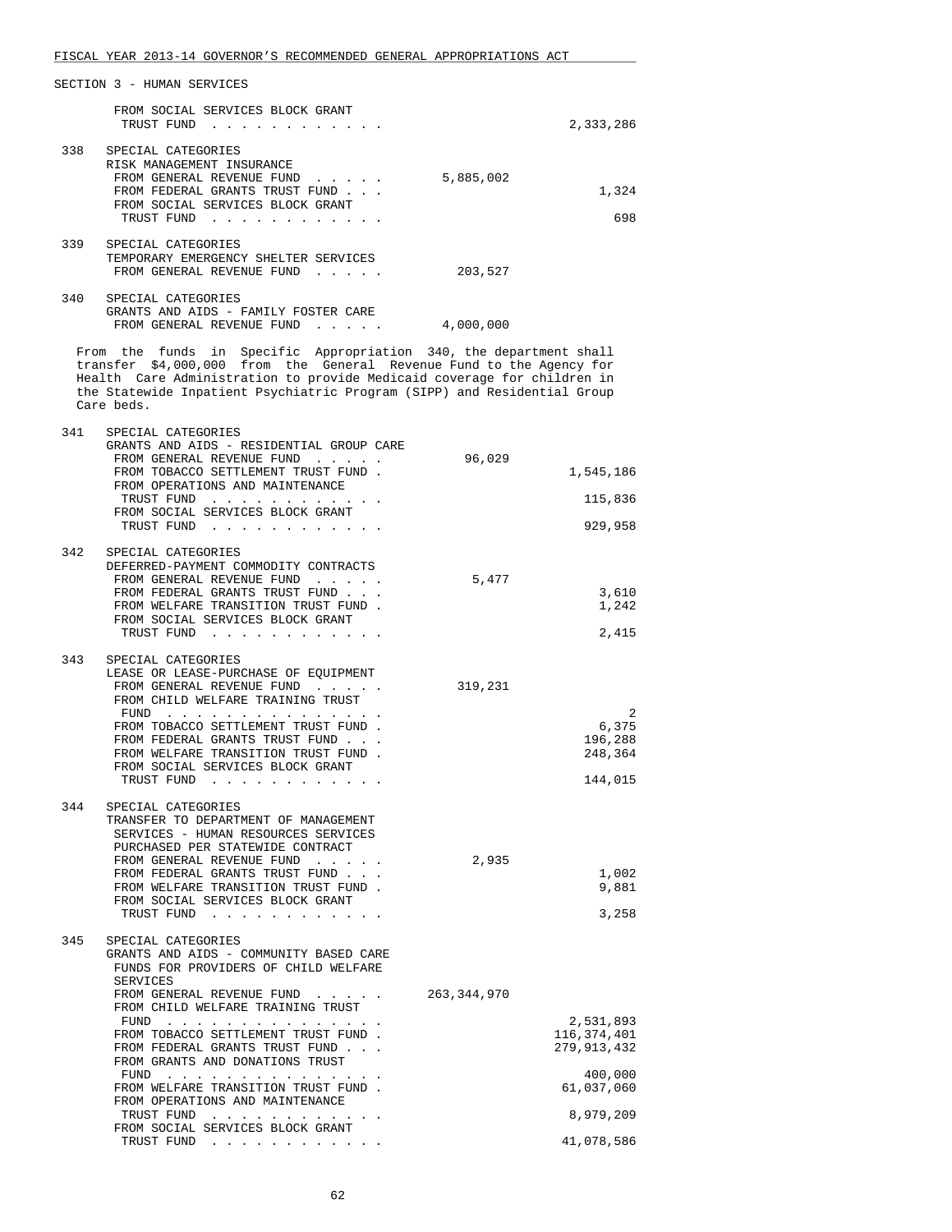|     | TOTAL: FAMILY SAFETY AND PRESERVATION SERVICES<br>FROM GENERAL REVENUE FUND<br>FROM TRUST FUNDS                                                                                                                                                                                                                                                                                                                                                   | 399,966,511 | 746,969,802        |
|-----|---------------------------------------------------------------------------------------------------------------------------------------------------------------------------------------------------------------------------------------------------------------------------------------------------------------------------------------------------------------------------------------------------------------------------------------------------|-------------|--------------------|
|     | TOTAL POSITIONS<br>TOTAL ALL FUNDS                                                                                                                                                                                                                                                                                                                                                                                                                | 3,232.50    | 1,146,936,313      |
|     | PROGRAM: MENTAL HEALTH PROGRAM                                                                                                                                                                                                                                                                                                                                                                                                                    |             |                    |
|     | MENTAL HEALTH SERVICES                                                                                                                                                                                                                                                                                                                                                                                                                            |             |                    |
|     | APPROVED SALARY RATE 116,518,630                                                                                                                                                                                                                                                                                                                                                                                                                  |             |                    |
| 346 | SALARIES AND BENEFITS<br>POSITIONS                                                                                                                                                                                                                                                                                                                                                                                                                | 3,111.00    |                    |
|     | FROM GENERAL REVENUE FUND<br>FROM ADMINISTRATIVE TRUST FUND                                                                                                                                                                                                                                                                                                                                                                                       | 90,801,939  | 9,642              |
|     | FROM ALCOHOL, DRUG ABUSE AND<br>MENTAL HEALTH TRUST FUND                                                                                                                                                                                                                                                                                                                                                                                          |             | 227,560            |
|     | FROM FEDERAL GRANTS TRUST FUND<br>FROM OPERATIONS AND MAINTENANCE                                                                                                                                                                                                                                                                                                                                                                                 |             | 50,770,395         |
|     | TRUST FUND                                                                                                                                                                                                                                                                                                                                                                                                                                        |             | 5,854,789          |
| 347 | OTHER PERSONAL SERVICES                                                                                                                                                                                                                                                                                                                                                                                                                           |             |                    |
|     | FROM GENERAL REVENUE FUND<br>FROM ALCOHOL, DRUG ABUSE AND                                                                                                                                                                                                                                                                                                                                                                                         | 1,376,493   |                    |
|     | MENTAL HEALTH TRUST FUND                                                                                                                                                                                                                                                                                                                                                                                                                          |             | 16,000             |
|     | FROM FEDERAL GRANTS TRUST FUND<br>FROM WELFARE TRANSITION TRUST FUND.                                                                                                                                                                                                                                                                                                                                                                             |             | 334,469<br>116,979 |
| 348 | EXPENSES                                                                                                                                                                                                                                                                                                                                                                                                                                          |             |                    |
|     | FROM GENERAL REVENUE FUND<br>FROM ALCOHOL, DRUG ABUSE AND                                                                                                                                                                                                                                                                                                                                                                                         | 13,043,963  |                    |
|     | MENTAL HEALTH TRUST FUND                                                                                                                                                                                                                                                                                                                                                                                                                          |             | 456,525            |
|     | FROM FEDERAL GRANTS TRUST FUND<br>FROM WELFARE TRANSITION TRUST FUND.                                                                                                                                                                                                                                                                                                                                                                             |             | 855,920<br>67,213  |
|     | FROM OPERATIONS AND MAINTENANCE<br>TRUST FUND                                                                                                                                                                                                                                                                                                                                                                                                     |             | 415,059            |
|     |                                                                                                                                                                                                                                                                                                                                                                                                                                                   |             |                    |
| 349 | OPERATING CAPITAL OUTLAY<br>FROM GENERAL REVENUE FUND                                                                                                                                                                                                                                                                                                                                                                                             | 387,630     |                    |
|     | FROM FEDERAL GRANTS TRUST FUND                                                                                                                                                                                                                                                                                                                                                                                                                    |             | 377,471            |
| 350 | FOOD PRODUCTS<br>FROM GENERAL REVENUE FUND                                                                                                                                                                                                                                                                                                                                                                                                        | 3,386,854   |                    |
| 351 | LUMP SUM                                                                                                                                                                                                                                                                                                                                                                                                                                          |             |                    |
|     | SEXUALLY VIOLENT PREDATOR PROGRAM<br>FROM GENERAL REVENUE FUND                                                                                                                                                                                                                                                                                                                                                                                    | 588,271     |                    |
|     | From the funds in Specific Appropriation 351, the nonrecurring sum of<br>\$588,271 from the General Revenue Fund is provided for operational costs<br>for the Florida Civil Commitment Center (FCCC). Prior to the release of<br>these funds, the Department of Children and Families shall submit a<br>distribution plan for the FCCC. The release of these funds is subject<br>to the consultation provisions of Chapter 216, Florida Statutes. |             |                    |
| 352 | SPECIAL CATEGORIES<br>GRANTS AND AIDS - PUBLIC SAFETY, MENTAL<br>HEALTH, AND SUBSTANCE ABUSE LOCAL MATCHING                                                                                                                                                                                                                                                                                                                                       |             |                    |
|     | GRANT PROGRAM<br>FROM GENERAL REVENUE FUND                                                                                                                                                                                                                                                                                                                                                                                                        | 3,000,000   |                    |
| 353 | SPECIAL CATEGORIES<br>GRANTS AND AIDS - CHILDREN'S MENTAL HEALTH<br>SERVICES                                                                                                                                                                                                                                                                                                                                                                      |             |                    |
|     | FROM GENERAL REVENUE FUND<br>FROM ALCOHOL, DRUG ABUSE AND                                                                                                                                                                                                                                                                                                                                                                                         | 26,089,979  |                    |
|     | MENTAL HEALTH TRUST FUND                                                                                                                                                                                                                                                                                                                                                                                                                          |             | 8,211,470          |
|     | FROM FEDERAL GRANTS TRUST FUND                                                                                                                                                                                                                                                                                                                                                                                                                    |             | 12,710,120         |
| 354 | SPECIAL CATEGORIES<br>GRANTS AND AIDS - COMMUNITY MENTAL HEALTH<br>SERVICES                                                                                                                                                                                                                                                                                                                                                                       |             |                    |
|     | FROM GENERAL REVENUE FUND                                                                                                                                                                                                                                                                                                                                                                                                                         | 179,704,180 |                    |
|     | FROM ALCOHOL, DRUG ABUSE AND<br>MENTAL HEALTH TRUST FUND                                                                                                                                                                                                                                                                                                                                                                                          |             | 16,469,402         |
|     | FROM TOBACCO SETTLEMENT TRUST FUND.                                                                                                                                                                                                                                                                                                                                                                                                               |             | 206,775            |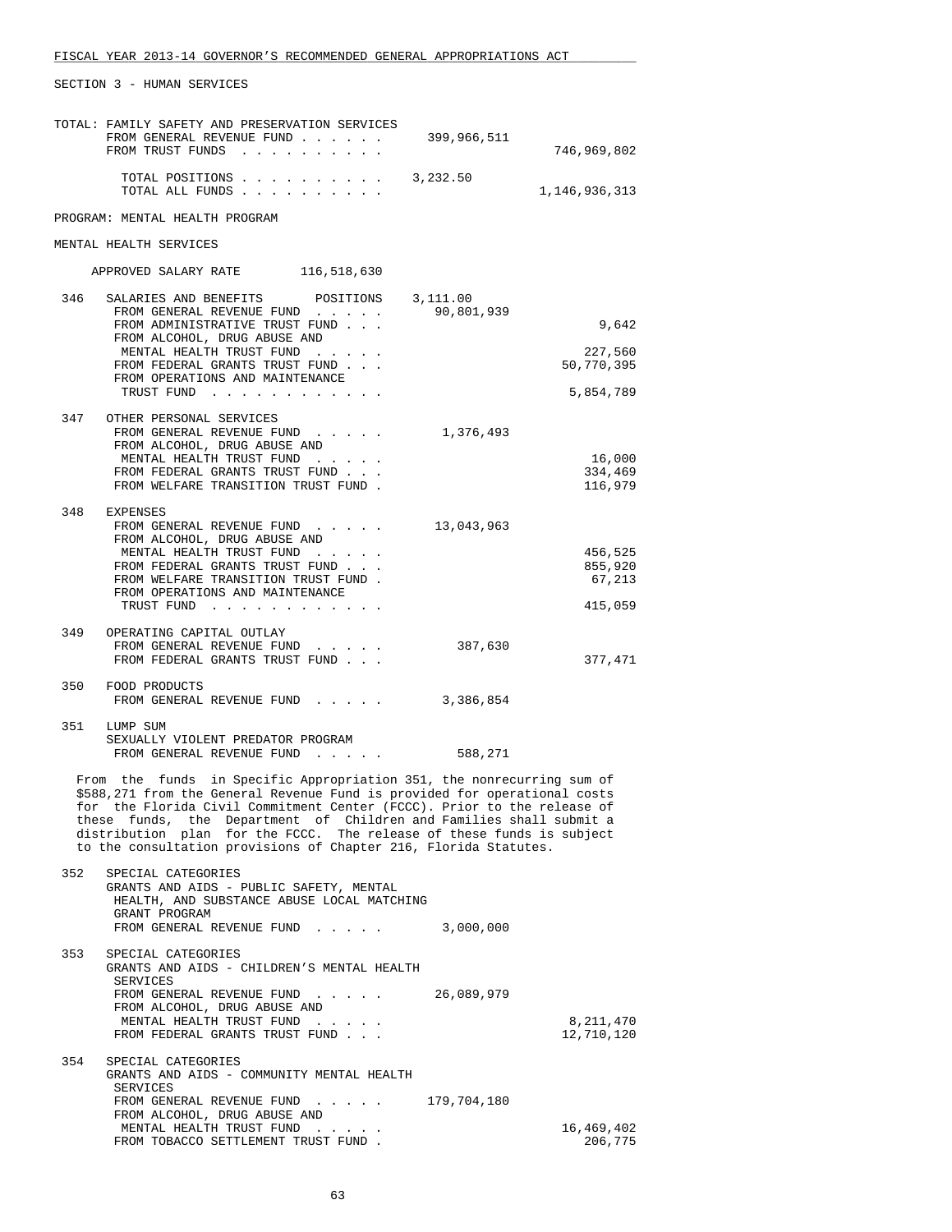|     | FROM FEDERAL GRANTS TRUST FUND<br>FROM WELFARE TRANSITION TRUST FUND.<br>FROM OPERATIONS AND MAINTENANCE<br>TRUST FUND<br>$\sim$ $\sim$ $\sim$ $\sim$ $\sim$                                                                  |            | 14,302,350<br>7,357,585<br>445,370 |
|-----|-------------------------------------------------------------------------------------------------------------------------------------------------------------------------------------------------------------------------------|------------|------------------------------------|
|     | 355 SPECIAL CATEGORIES<br>GRANTS AND AIDS - BAKER ACT SERVICES<br>FROM GENERAL REVENUE FUND<br>$\begin{array}{cccccccccccccc} \bullet & \bullet & \bullet & \bullet & \bullet & \bullet & \bullet & \bullet \end{array}$      | 62,333,949 |                                    |
|     | 356 SPECIAL CATEGORIES<br>GRANTS AND AIDS - OUTPATIENT BAKER ACT<br>PILOT PROGRAM<br>FROM GENERAL REVENUE FUND                                                                                                                | 500,000    |                                    |
| 357 | SPECIAL CATEGORIES<br>CONTRACTED SERVICES<br>FROM GENERAL REVENUE FUND<br>FROM ALCOHOL, DRUG ABUSE AND<br>MENTAL HEALTH TRUST FUND<br>FROM FEDERAL GRANTS TRUST FUND<br>FROM WELFARE TRANSITION TRUST FUND.                   | 5,657,294  | 190,879<br>1,285,098<br>2,000      |
| 358 | SPECIAL CATEGORIES<br>GRANTS AND AIDS - CONTRACTED SERVICES<br>FROM GENERAL REVENUE FUND<br>FROM ALCOHOL, DRUG ABUSE AND<br>MENTAL HEALTH TRUST FUND<br>FROM FEDERAL GRANTS TRUST FUND.<br>FROM WELFARE TRANSITION TRUST FUND | 31,479,083 | 34,349<br>140,616<br>86,286        |

 From the funds in Specific Appropriation 358, the department may pay the contracted provider of operations at the Florida Civil Commitment Center (FCCC) a fixed-price unit rate of \$55.00 per bed day based on the midnight census to cover housing costs provided by the DeSoto County Sheriff. Eligible payments are for residents of FCCC that are in the DeSoto County Sheriff's custody after being arrested and charged for having committed a crime at the FCCC facility.

| 359 | SPECIAL CATEGORIES<br>GRANTS AND AIDS - CONTRACTED PROFESSIONAL<br>SERVICES<br>FROM GENERAL REVENUE FUND<br>FROM FEDERAL GRANTS TRUST FUND                           | 94,983,392 | 13,467,628           |
|-----|----------------------------------------------------------------------------------------------------------------------------------------------------------------------|------------|----------------------|
| 360 | SPECIAL CATEGORIES<br>PURCHASE OF THERAPEUTIC SERVICES FOR<br>CHILDREN<br>FROM GENERAL REVENUE FUND                                                                  | 8,911,958  |                      |
| 361 | SPECIAL CATEGORIES<br>GRANTS AND AIDS - INDIGENT PSYCHIATRIC<br>MEDICATION PROGRAM<br>FROM GENERAL REVENUE FUND                                                      | 6,780,276  |                      |
| 362 | SPECIAL CATEGORIES<br>PRESCRIBED MEDICINE/DRUGS<br>FROM GENERAL REVENUE FUND<br>.<br>FROM FEDERAL GRANTS TRUST FUND<br>FROM OPERATIONS AND MAINTENANCE<br>TRUST FUND | 8,633,889  | 1,900,961<br>876,992 |
| 363 | SPECIAL CATEGORIES<br>GRANTS AND AIDS - PURCHASED RESIDENTIAL<br>TREATMENT SERVICES FOR EMOTIONALLY<br>DISTURBED CHILDREN AND YOUTH<br>FROM GENERAL REVENUE FUND     | 19,618,052 |                      |

 From the funds in Specific Appropriation 363, the department may transfer up to \$15,330,977 from the General Revenue Fund to the Agency for Health Care Administration to provide Medicaid coverage for children in the Statewide Inpatient Psychiatric Program (SIPP) and Residential Group Care beds. The department must transfer funds up to this amount to cover all services provided to Medicaid eligible children through the Statewide Inpatient Psychiatric Program and Residential Group Care beds. The remaining funds shall be used to provide residential services to non-Medicaid eligible children.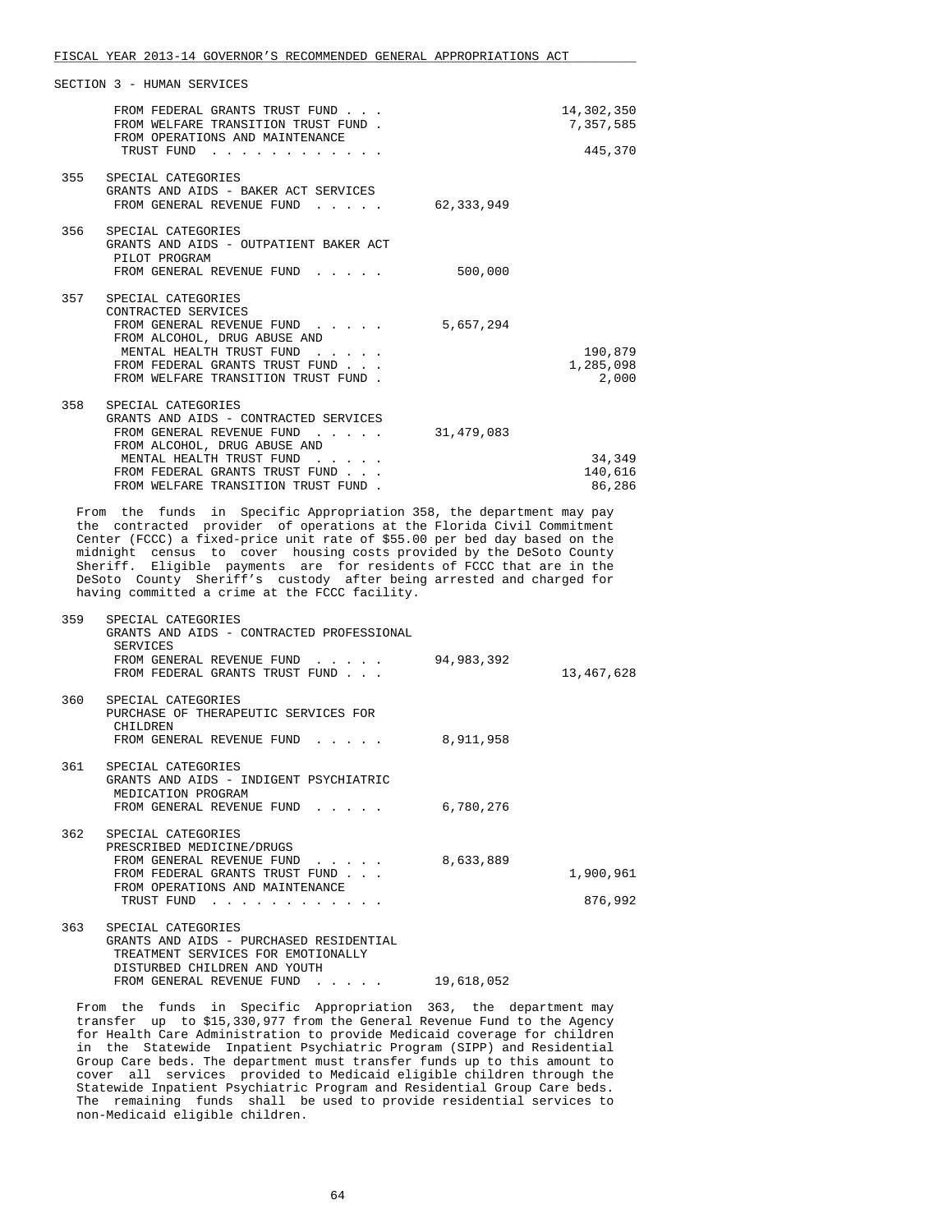### FISCAL YEAR 2013-14 GOVERNOR'S RECOMMENDED GENERAL APPROPRIATIONS ACT \_\_\_\_\_\_\_\_\_\_\_\_\_\_\_\_\_\_\_\_\_\_\_\_\_\_\_\_\_\_\_\_\_\_\_\_\_\_\_\_\_\_\_\_\_\_\_\_\_\_\_\_\_\_\_\_\_\_\_\_\_\_\_\_\_\_\_\_\_\_\_\_\_\_\_\_\_\_

| 364 | SPECIAL CATEGORIES<br>RISK MANAGEMENT INSURANCE<br>FROM GENERAL REVENUE FUND<br>FROM FEDERAL GRANTS TRUST FUND                                                                                                                                                                         | 6,499,165        | 599,412                               |
|-----|----------------------------------------------------------------------------------------------------------------------------------------------------------------------------------------------------------------------------------------------------------------------------------------|------------------|---------------------------------------|
|     | 365 SPECIAL CATEGORIES<br>SALARY INCENTIVE PAYMENTS<br>FROM GENERAL REVENUE FUND                                                                                                                                                                                                       | 90,969           |                                       |
| 366 | SPECIAL CATEGORIES<br>GRANTS AND AIDS - CHILDREN'S BAKER ACT<br>SERVICES<br>FROM GENERAL REVENUE FUND                                                                                                                                                                                  | 14,021,460       |                                       |
|     | 367 SPECIAL CATEGORIES<br>DEFERRED-PAYMENT COMMODITY CONTRACTS<br>FROM GENERAL REVENUE FUND<br>FROM ALCOHOL, DRUG ABUSE AND<br>MENTAL HEALTH TRUST FUND<br>FROM WELFARE TRANSITION TRUST FUND.                                                                                         | 716,733          | 1,129<br>849                          |
| 368 | SPECIAL CATEGORIES<br>LEASE OR LEASE-PURCHASE OF EQUIPMENT<br>FROM GENERAL REVENUE FUND<br>FROM ALCOHOL, DRUG ABUSE AND<br>MENTAL HEALTH TRUST FUND<br>FROM FEDERAL GRANTS TRUST FUND<br>FROM WELFARE TRANSITION TRUST FUND.<br>FROM OPERATIONS AND MAINTENANCE<br>TRUST FUND          | 283,373          | 17,982<br>17,099<br>4<br>5,210        |
| 369 | SPECIAL CATEGORIES<br>TRANSFER TO DEPARTMENT OF MANAGEMENT<br>SERVICES - HUMAN RESOURCES SERVICES<br>PURCHASED PER STATEWIDE CONTRACT<br>FROM GENERAL REVENUE FUND<br>FROM FEDERAL GRANTS TRUST FUND<br>FROM WELFARE TRANSITION TRUST FUND.                                            | 26,223           | 246<br>285                            |
|     | TOTAL: MENTAL HEALTH SERVICES<br>FROM GENERAL REVENUE FUND<br>FROM TRUST FUNDS                                                                                                                                                                                                         | 578,915,125      | 137,832,119                           |
|     | TOTAL POSITIONS<br>TOTAL ALL FUNDS                                                                                                                                                                                                                                                     | 3,111.00         | 716,747,244                           |
|     | PROGRAM: SUBSTANCE ABUSE PROGRAM                                                                                                                                                                                                                                                       |                  |                                       |
|     | SUBSTANCE ABUSE SERVICES                                                                                                                                                                                                                                                               |                  |                                       |
|     | APPROVED SALARY RATE<br>2,144,643                                                                                                                                                                                                                                                      |                  |                                       |
| 370 | SALARIES AND BENEFITS<br>POSITIONS<br>FROM GENERAL REVENUE FUND<br>FROM ALCOHOL, DRUG ABUSE AND<br>MENTAL HEALTH TRUST FUND<br>and the second control of<br>FROM FEDERAL GRANTS TRUST FUND                                                                                             | 40.00<br>777,331 | 1,523,824<br>456,786                  |
| 371 | OTHER PERSONAL SERVICES<br>FROM GENERAL REVENUE FUND<br>FROM ALCOHOL, DRUG ABUSE AND<br>MENTAL HEALTH TRUST FUND<br>FROM FEDERAL GRANTS TRUST FUND<br>FROM OPERATIONS AND MAINTENANCE<br>TRUST FUND                                                                                    | 84,736           | 400,734<br>346,597<br>314             |
| 372 | <b>EXPENSES</b><br>FROM GENERAL REVENUE FUND<br>FROM ALCOHOL, DRUG ABUSE AND<br>MENTAL HEALTH TRUST FUND<br>$\mathcal{L}(\mathcal{A})$ . The contribution of<br>FROM FEDERAL GRANTS TRUST FUND<br>FROM WELFARE TRANSITION TRUST FUND.<br>FROM OPERATIONS AND MAINTENANCE<br>TRUST FUND | 224,324          | 280,493<br>154,664<br>28,420<br>1,925 |
| 373 | OPERATING CAPITAL OUTLAY<br>FROM GENERAL REVENUE FUND                                                                                                                                                                                                                                  | 318              |                                       |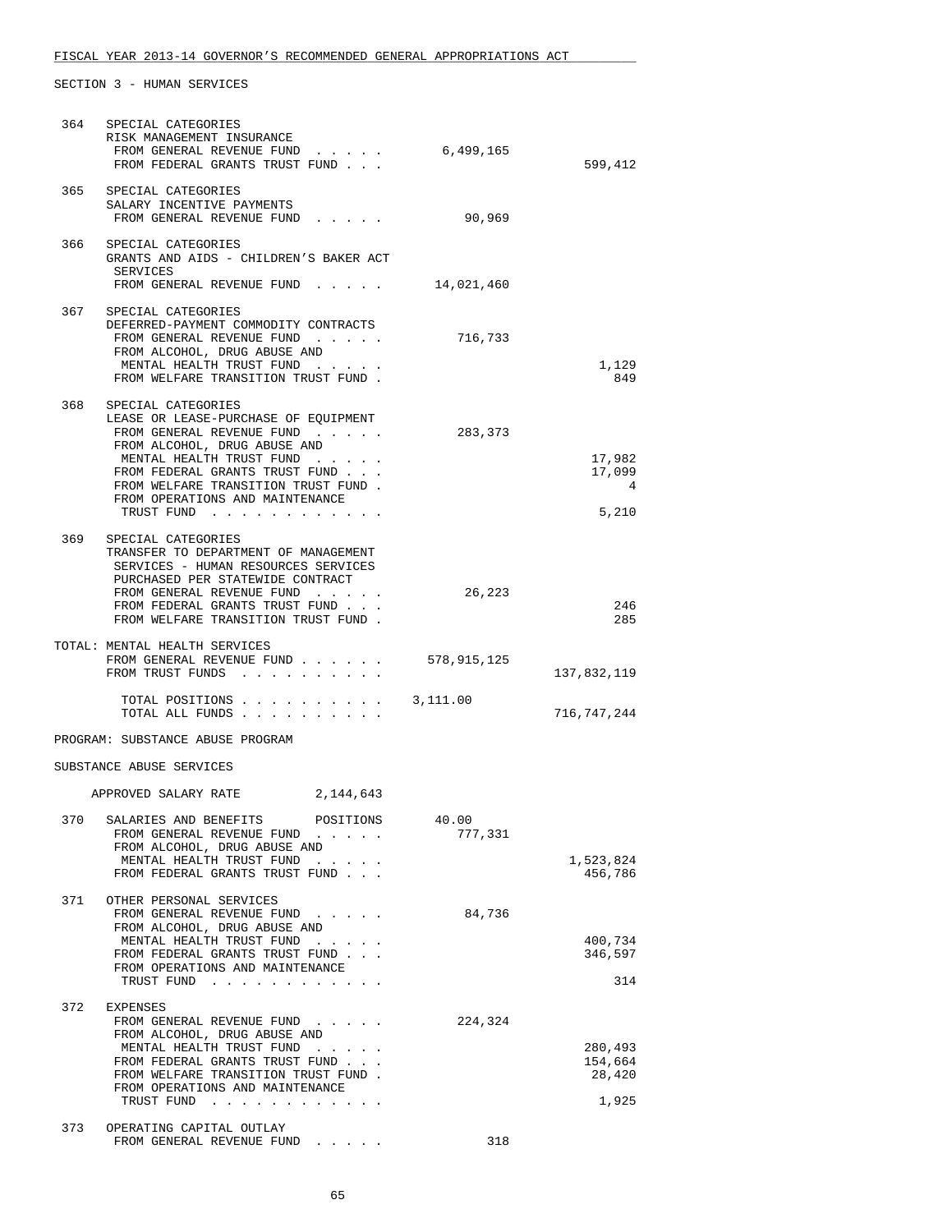|     | SECTION 3 - HUMAN SERVICES                                                                                                                                                                                                                                                                                              |                        |                                                     |
|-----|-------------------------------------------------------------------------------------------------------------------------------------------------------------------------------------------------------------------------------------------------------------------------------------------------------------------------|------------------------|-----------------------------------------------------|
|     | FROM ALCOHOL, DRUG ABUSE AND<br>MENTAL HEALTH TRUST FUND<br>FROM FEDERAL GRANTS TRUST FUND                                                                                                                                                                                                                              |                        | 334<br>333                                          |
|     | 374 SPECIAL CATEGORIES<br>GRANTS AND AIDS - CHILDREN AND ADOLESCENT<br>SUBSTANCE ABUSE SERVICES<br>FROM GENERAL REVENUE FUND<br>FROM ALCOHOL, DRUG ABUSE AND<br>MENTAL HEALTH TRUST FUND<br>FROM TOBACCO SETTLEMENT TRUST FUND.<br>FROM WELFARE TRANSITION TRUST FUND.<br>FROM OPERATIONS AND MAINTENANCE<br>TRUST FUND | 39,694,619             | 28,545,868<br>2,860,907<br>640,000<br>84,918        |
| 375 | SPECIAL CATEGORIES<br>GRANTS AND AIDS - COMMUNITY SUBSTANCE<br>ABUSE SERVICES<br>FROM GENERAL REVENUE FUND<br>FROM ALCOHOL, DRUG ABUSE AND<br>MENTAL HEALTH TRUST FUND<br>FROM FEDERAL GRANTS TRUST FUND<br>FROM WELFARE TRANSITION TRUST FUND.<br>FROM OPERATIONS AND MAINTENANCE<br>TRUST FUND                        | 43,489,697             | 63,178,155<br>3, 153, 354<br>5,571,170<br>1,907,777 |
| 376 | SPECIAL CATEGORIES<br>CONTRACTED SERVICES<br>FROM GENERAL REVENUE FUND<br>FROM ALCOHOL, DRUG ABUSE AND<br>MENTAL HEALTH TRUST FUND<br>FROM FEDERAL GRANTS TRUST FUND<br>FROM OPERATIONS AND MAINTENANCE<br>TRUST FUND                                                                                                   | 1,714,942              | 607,017<br>115,593<br>37,599                        |
| 377 | SPECIAL CATEGORIES<br>GRANTS AND AIDS - CONTRACTED SERVICES<br>FROM GENERAL REVENUE FUND<br>FROM FEDERAL GRANTS TRUST FUND                                                                                                                                                                                              | 67,863                 | 2,690,480                                           |
| 378 | SPECIAL CATEGORIES<br>RISK MANAGEMENT INSURANCE<br>FROM GENERAL REVENUE FUND                                                                                                                                                                                                                                            | 36,361                 |                                                     |
| 379 | SPECIAL CATEGORIES<br>LEASE OR LEASE-PURCHASE OF EQUIPMENT<br>FROM GENERAL REVENUE FUND<br>FROM ALCOHOL, DRUG ABUSE AND<br>MENTAL HEALTH TRUST FUND<br>FROM FEDERAL GRANTS TRUST FUND                                                                                                                                   | 7,896                  | 6,930<br>6                                          |
| 380 | SPECIAL CATEGORIES<br>TRANSFER TO DEPARTMENT OF MANAGEMENT<br>SERVICES - HUMAN RESOURCES SERVICES<br>PURCHASED PER STATEWIDE CONTRACT<br>FROM GENERAL REVENUE FUND<br>FROM FEDERAL GRANTS TRUST FUND                                                                                                                    | 2,910                  | 462                                                 |
|     | TOTAL: SUBSTANCE ABUSE SERVICES<br>FROM GENERAL REVENUE FUND<br>FROM TRUST FUNDS                                                                                                                                                                                                                                        | 86,100,997             | 112,594,660                                         |
|     | TOTAL POSITIONS<br>TOTAL ALL FUNDS                                                                                                                                                                                                                                                                                      | 40.00                  | 198,695,657                                         |
|     | PROGRAM: ECONOMIC SELF SUFFICIENCY PROGRAM                                                                                                                                                                                                                                                                              |                        |                                                     |
|     | ECONOMIC SELF SUFFICIENCY SERVICES                                                                                                                                                                                                                                                                                      |                        |                                                     |
|     | APPROVED SALARY RATE 154,873,566                                                                                                                                                                                                                                                                                        |                        |                                                     |
| 381 | SALARIES AND BENEFITS<br>POSITIONS<br>FROM GENERAL REVENUE FUND<br>FROM FEDERAL GRANTS TRUST FUND<br>FROM GRANTS AND DONATIONS TRUST<br>FUND                                                                                                                                                                            | 4,353.00<br>99,764,444 | 77,502,039<br>4,262,877                             |
|     | FROM WELFARE TRANSITION TRUST FUND.                                                                                                                                                                                                                                                                                     |                        | 7,178,805                                           |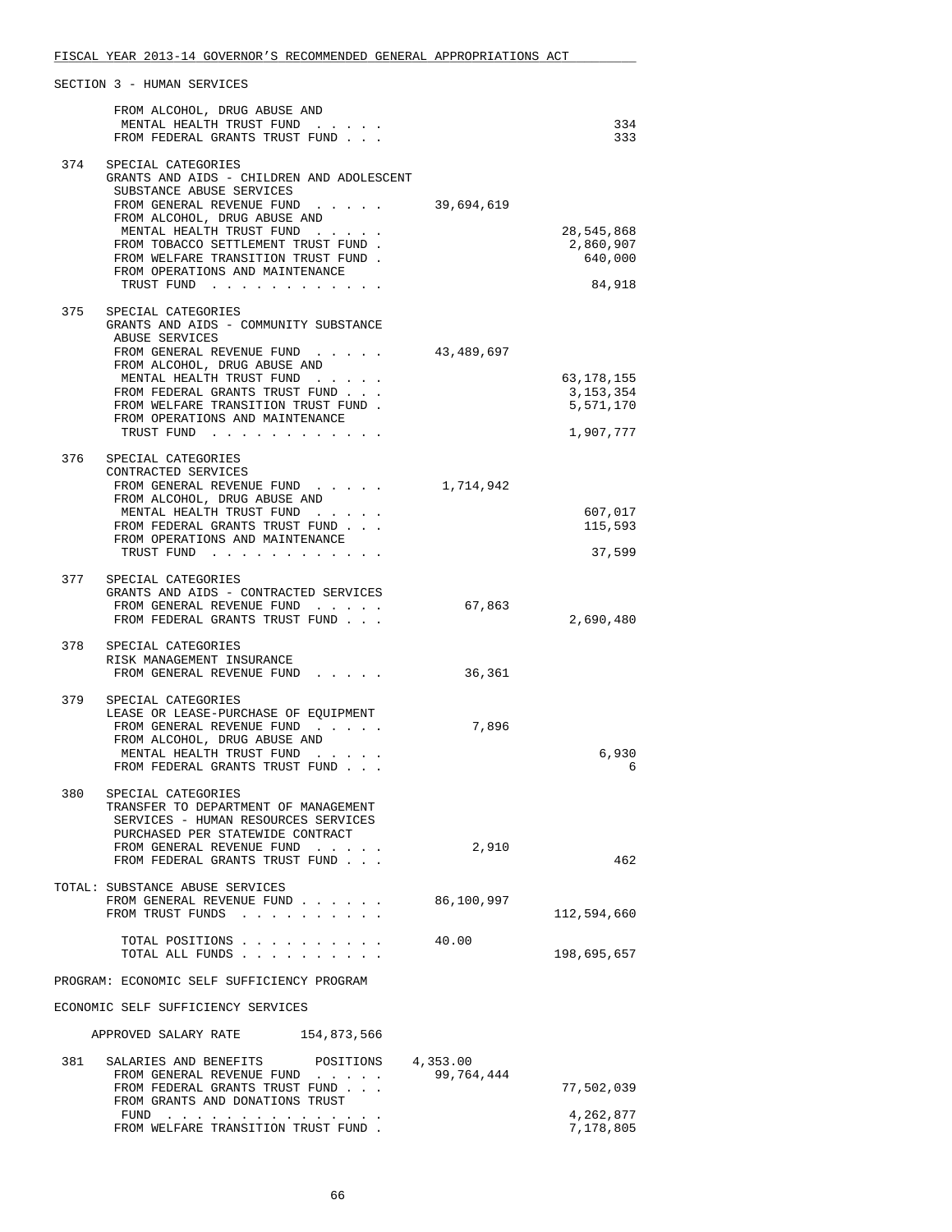| 382 | OTHER PERSONAL SERVICES<br>FROM GENERAL REVENUE FUND<br>FROM FEDERAL GRANTS TRUST FUND<br>FROM WELFARE TRANSITION TRUST FUND | 1,447,103    | 1,533,441<br>224,298 |
|-----|------------------------------------------------------------------------------------------------------------------------------|--------------|----------------------|
| 383 | <b>EXPENSES</b>                                                                                                              |              |                      |
|     | FROM GENERAL REVENUE FUND                                                                                                    | 15, 319, 346 |                      |
|     | FROM TOBACCO SETTLEMENT TRUST FUND.                                                                                          |              | 132,851              |
|     | FEDERAL GRANTS TRUST FUND<br><b>FROM</b>                                                                                     |              | 15,697,612           |
|     | FROM WELFARE TRANSITION TRUST FUND                                                                                           |              | 1,426,930            |
| 384 | OPERATING CAPITAL OUTLAY                                                                                                     |              |                      |
|     | FROM GENERAL REVENUE FUND                                                                                                    | 1,393        |                      |
|     | FROM FEDERAL GRANTS TRUST FUND                                                                                               |              | 23,574               |
|     | FROM WELFARE TRANSITION TRUST FUND                                                                                           |              | 4,283                |
|     |                                                                                                                              |              |                      |
| 385 | SPECIAL CATEGORIES                                                                                                           |              |                      |
|     | GRANTS AND AIDS - FEDERAL EMERGENCY<br>SHELTER GRANT PROGRAM                                                                 |              |                      |
|     | FROM FEDERAL GRANTS TRUST FUND                                                                                               |              | 5,351,369            |
|     | WELFARE TRANSITION<br>FROM<br>TRUST FUND                                                                                     |              | 787,953              |
|     |                                                                                                                              |              |                      |

 From the funds in Specific Appropriation 385, the Department of Children and Families may accept and administer funding allocated to the State of Florida by the U.S. Department of Urban Development (HUD) for the Emergency Solutions Grant (ESG) Program. The ESG Program will be administered by the Department of Children and Families in accordance with HUD rules and regulations. This funding may be granted by the state to local governments in the state, which may include cities and counties that are ESG grantees, or to private nonprofit organizations, if the local government where the project is located certifies its approval of the project. Initial preference will be given to local governments and nonprofit organizations in areas of the state where local governments do not receive funding directly from HUD. Grant applications will be ranked competitively based on grant application requirements and criteria published by the Department of Children and Families.

| 386 | SPECIAL CATEGORIES                 |           |
|-----|------------------------------------|-----------|
|     | GRANTS AND AIDS - HOMELESS HOUSING |           |
|     | ASSISTANCE GRANTS                  |           |
|     | FROM GENERAL REVENUE FUND          | 2,000,000 |

 From the funds in Specific Appropriation 386, the recurring sum of \$2,000,000 from the General Revenue Fund is provided for distribution to homeless coalitions in the state with a maximum of \$66,667 per coalition.

| 387 | SPECIAL CATEGORIES<br>CONTRACTED SERVICES<br>FROM GENERAL REVENUE FUND<br>FROM FEDERAL GRANTS TRUST FUND<br>FROM WELFARE TRANSITION TRUST FUND.                   | 16,383,204 | 18,482,634<br>1, 111, 323 |
|-----|-------------------------------------------------------------------------------------------------------------------------------------------------------------------|------------|---------------------------|
| 388 | SPECIAL CATEGORIES<br>GRANTS AND AIDS - CONTRACTED SERVICES<br>FROM GENERAL REVENUE FUND<br>FROM FEDERAL GRANTS TRUST FUND<br>FROM WELFARE TRANSITION TRUST FUND. | 744,184    | 3,899,822<br>342,856      |
| 389 | SPECIAL CATEGORIES<br>GRANTS AND AIDS - LOCAL SERVICES PROGRAM<br>FROM FEDERAL GRANTS TRUST FUND                                                                  |            | 64,742,633                |
| 390 | SPECIAL CATEGORIES<br>PUBLIC ASSISTANCE FRAUD CONTRACT<br>FROM GENERAL REVENUE FUND<br>FROM FEDERAL GRANTS TRUST FUND<br>FROM WELFARE TRANSITION TRUST FUND       | 264,804    | 3,119,093<br>1,103,903    |
| 391 | SPECIAL CATEGORIES<br>RISK MANAGEMENT INSURANCE<br>FROM GENERAL REVENUE FUND<br>FROM FEDERAL GRANTS TRUST FUND<br>FROM WELFARE TRANSITION TRUST FUND              | 1,986,345  | 1,012,797<br>65,873       |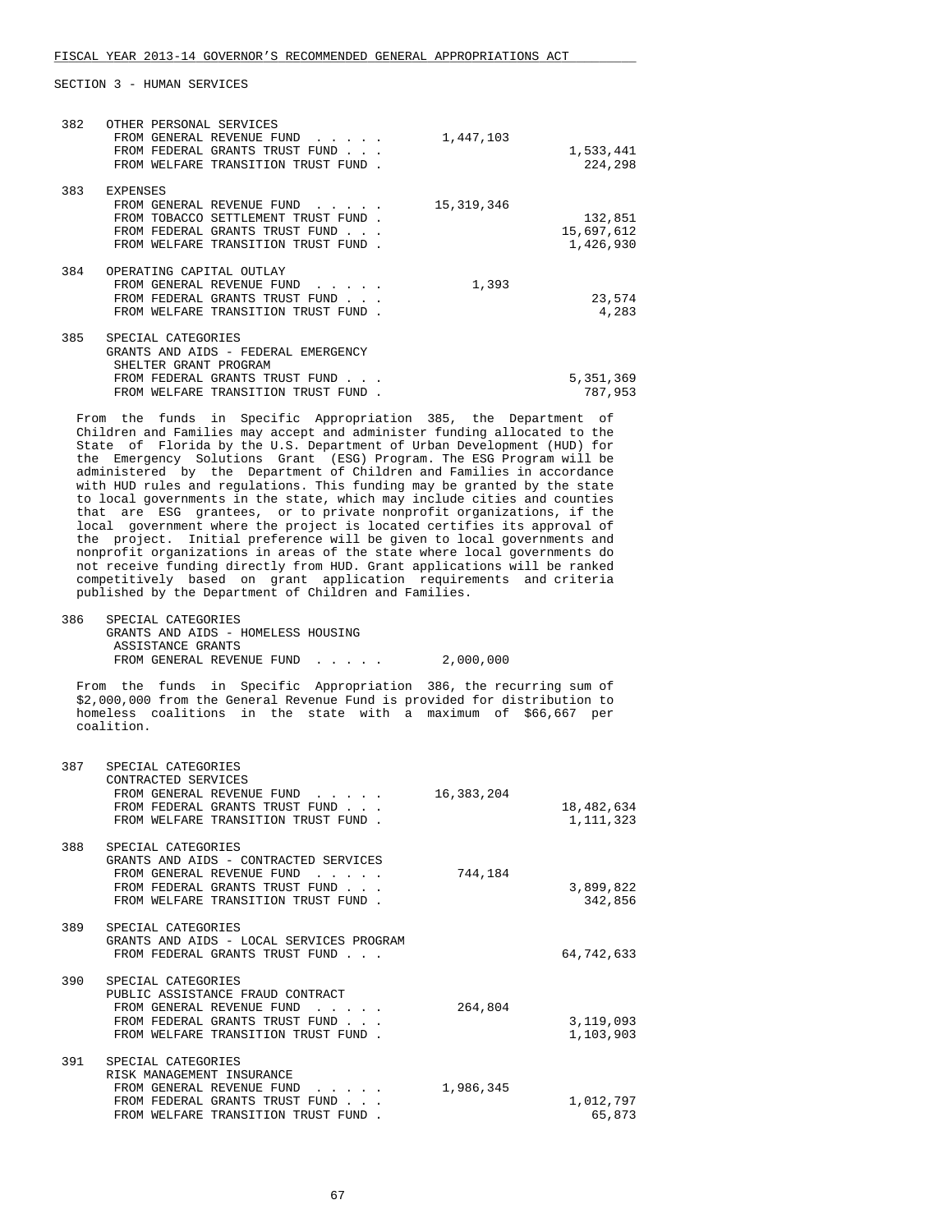| 392                                 | SPECIAL CATEGORIES<br>SERVICES TO REPATRIATED AMERICANS<br>FROM FEDERAL GRANTS TRUST FUND                                                                               |                            | 40,380            |
|-------------------------------------|-------------------------------------------------------------------------------------------------------------------------------------------------------------------------|----------------------------|-------------------|
| 393                                 | SPECIAL CATEGORIES<br>DEFERRED-PAYMENT COMMODITY CONTRACTS<br>FROM GENERAL REVENUE FUND<br>FROM FEDERAL GRANTS TRUST FUND<br>FROM WELFARE TRANSITION TRUST FUND.        | 7,273                      | 7,074<br>455      |
| 394                                 | SPECIAL CATEGORIES<br>LEASE OR LEASE-PURCHASE OF EQUIPMENT<br>FROM GENERAL REVENUE FUND<br>FROM FEDERAL GRANTS TRUST FUND<br>FROM WELFARE TRANSITION TRUST FUND.        | 510,282                    | 527,137<br>37,513 |
| 395                                 | SPECIAL CATEGORIES<br>TRANSFER TO DEPARTMENT OF MANAGEMENT<br>SERVICES - HUMAN RESOURCES SERVICES<br>PURCHASED PER STATEWIDE CONTRACT<br>FROM FEDERAL GRANTS TRUST FUND |                            | 29,100            |
|                                     | FROM GRANTS AND DONATIONS TRUST<br>FUND                                                                                                                                 |                            | 29,517            |
| 396                                 | FINANCIAL ASSISTANCE PAYMENTS<br>CASH ASSISTANCE<br>FROM GENERAL REVENUE FUND<br>FROM WELFARE TRANSITION TRUST FUND.                                                    | 113,337,400                | 60,649,578        |
| 397                                 | FINANCIAL ASSISTANCE PAYMENTS<br>OPTIONAL STATE SUPPLEMENTATION PROGRAM<br>FROM GENERAL REVENUE FUND                                                                    | 17,944,068                 |                   |
| 398                                 | FINANCIAL ASSISTANCE PAYMENTS<br>PERSONAL CARE ALLOWANCE<br>FROM GENERAL REVENUE FUND                                                                                   | 344,456                    |                   |
| 399                                 | FINANCIAL ASSISTANCE PAYMENTS<br>REFUGEE/ENTRANT ASSISTANCE<br>FROM FEDERAL GRANTS TRUST FUND                                                                           |                            | 15, 231, 735      |
|                                     | TOTAL: ECONOMIC SELF SUFFICIENCY SERVICES<br>FROM GENERAL REVENUE FUND<br>FROM TRUST FUNDS                                                                              | 270,054,302                | 284,559,455       |
|                                     | TOTAL POSITIONS<br>$\sim$ $\sim$ $\sim$ $\sim$<br>TOTAL ALL FUNDS                                                                                                       | 4,353.00                   | 554,613,757       |
|                                     | TOTAL: CHILDREN AND FAMILIES, DEPARTMENT OF<br>FROM GENERAL REVENUE FUND<br>FROM TRUST FUNDS                                                                            | 1,400,583,132              | 1,418,857,215     |
|                                     | TOTAL POSITIONS<br>TOTAL ALL FUNDS<br>TOTAL APPROVED SALARY RATE                                                                                                        | 11,603.00<br>450, 413, 097 | 2,819,440,347     |
| ELDER AFFAIRS, DEPARTMENT OF        |                                                                                                                                                                         |                            |                   |
| PROGRAM: SERVICES TO ELDERS PROGRAM |                                                                                                                                                                         |                            |                   |
|                                     | COMPREHENSIVE ELIGIBILITY SERVICES                                                                                                                                      |                            |                   |
|                                     | APPROVED SALARY RATE 10,042,357                                                                                                                                         |                            |                   |
| 400                                 | SALARIES AND BENEFITS POSITIONS<br>FROM GENERAL REVENUE FUND<br>FROM OPERATIONS AND MAINTENANCE<br>TRUST FUND                                                           | 275.00<br>3,445,165        | 10,183,038        |
| 401                                 | OTHER PERSONAL SERVICES<br>FROM GENERAL REVENUE FUND<br>FROM OPERATIONS AND MAINTENANCE<br>TRUST FUND                                                                   | 135,250                    | 807,828           |
| 402                                 | EXPENSES<br>FROM GENERAL REVENUE FUND                                                                                                                                   | 383,632                    |                   |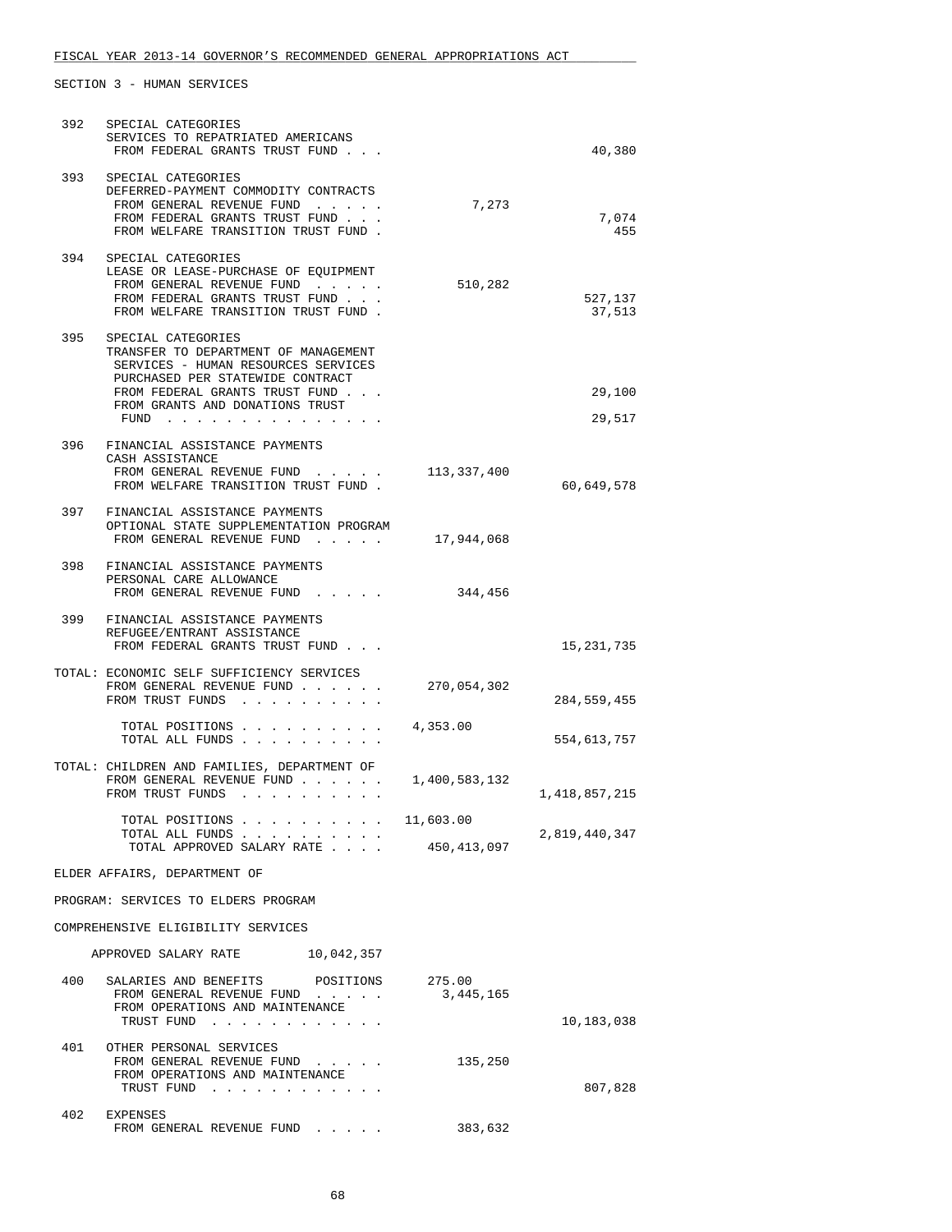|     | SECTION 3 - HUMAN SERVICES                                                                                                                                                                                         |           |            |
|-----|--------------------------------------------------------------------------------------------------------------------------------------------------------------------------------------------------------------------|-----------|------------|
|     |                                                                                                                                                                                                                    |           |            |
|     | FROM OPERATIONS AND MAINTENANCE<br>TRUST FUND<br>$\mathbf{r}$ and $\mathbf{r}$ and $\mathbf{r}$ and $\mathbf{r}$                                                                                                   |           | 1,705,756  |
|     |                                                                                                                                                                                                                    |           |            |
|     | 403 OPERATING CAPITAL OUTLAY                                                                                                                                                                                       |           |            |
|     | FROM GENERAL REVENUE FUND                                                                                                                                                                                          | 8,405     |            |
|     | FROM OPERATIONS AND MAINTENANCE                                                                                                                                                                                    |           |            |
|     | TRUST FUND                                                                                                                                                                                                         |           | 34,178     |
|     |                                                                                                                                                                                                                    |           |            |
| 404 | SPECIAL CATEGORIES                                                                                                                                                                                                 |           |            |
|     | CONTRACTED SERVICES                                                                                                                                                                                                |           |            |
|     | FROM GENERAL REVENUE FUND<br>FROM OPERATIONS AND MAINTENANCE                                                                                                                                                       | 91,999    |            |
|     | TRUST FUND                                                                                                                                                                                                         |           | 121,818    |
|     |                                                                                                                                                                                                                    |           |            |
| 405 | SPECIAL CATEGORIES                                                                                                                                                                                                 |           |            |
|     | RISK MANAGEMENT INSURANCE                                                                                                                                                                                          |           |            |
|     | FROM GENERAL REVENUE FUND                                                                                                                                                                                          | 97,357    |            |
|     | FROM OPERATIONS AND MAINTENANCE                                                                                                                                                                                    |           |            |
|     | TRUST FUND                                                                                                                                                                                                         |           | 41,089     |
|     |                                                                                                                                                                                                                    |           |            |
| 406 | SPECIAL CATEGORIES                                                                                                                                                                                                 |           |            |
|     | LEASE OR LEASE-PURCHASE OF EQUIPMENT                                                                                                                                                                               |           |            |
|     | FROM GENERAL REVENUE FUND                                                                                                                                                                                          | 54,828    |            |
|     | FROM OPERATIONS AND MAINTENANCE<br>TRUST FUND                                                                                                                                                                      |           | 89,483     |
|     |                                                                                                                                                                                                                    |           |            |
|     | 407 SPECIAL CATEGORIES                                                                                                                                                                                             |           |            |
|     | TRANSFER TO DEPARTMENT OF MANAGEMENT                                                                                                                                                                               |           |            |
|     | SERVICES - HUMAN RESOURCES SERVICES                                                                                                                                                                                |           |            |
|     | PURCHASED PER STATEWIDE CONTRACT                                                                                                                                                                                   |           |            |
|     | FROM GENERAL REVENUE FUND                                                                                                                                                                                          | 25,908    |            |
|     | FROM OPERATIONS AND MAINTENANCE                                                                                                                                                                                    |           |            |
|     | TRUST FUND                                                                                                                                                                                                         |           | 74,846     |
|     |                                                                                                                                                                                                                    |           |            |
|     | TOTAL: COMPREHENSIVE ELIGIBILITY SERVICES                                                                                                                                                                          |           |            |
|     | FROM GENERAL REVENUE FUND                                                                                                                                                                                          | 4,242,544 |            |
|     | FROM TRUST FUNDS                                                                                                                                                                                                   |           | 13,058,036 |
|     | TOTAL POSITIONS                                                                                                                                                                                                    | 275.00    |            |
|     | TOTAL ALL FUNDS                                                                                                                                                                                                    |           | 17,300,580 |
|     |                                                                                                                                                                                                                    |           |            |
|     | HOME AND COMMUNITY SERVICES                                                                                                                                                                                        |           |            |
|     |                                                                                                                                                                                                                    |           |            |
|     | APPROVED SALARY RATE<br>3,121,685                                                                                                                                                                                  |           |            |
|     |                                                                                                                                                                                                                    |           |            |
| 408 | SALARIES AND BENEFITS<br>POSITIONS                                                                                                                                                                                 | 68.50     |            |
|     | FROM GENERAL REVENUE FUND                                                                                                                                                                                          | 1,554,148 |            |
|     | FROM FEDERAL GRANTS TRUST FUND                                                                                                                                                                                     |           | 2,031,151  |
|     | FROM OPERATIONS AND MAINTENANCE<br>TRUST FUND<br>$\begin{array}{cccccccccccccc} \bullet & \bullet & \bullet & \bullet & \bullet & \bullet & \bullet & \bullet & \bullet & \bullet & \bullet & \bullet \end{array}$ |           | 941,630    |
|     |                                                                                                                                                                                                                    |           |            |
| 409 | OTHER PERSONAL SERVICES                                                                                                                                                                                            |           |            |
|     | FROM GENERAL REVENUE FUND                                                                                                                                                                                          | 260,220   |            |
|     | FROM ADMINISTRATIVE TRUST FUND                                                                                                                                                                                     |           | 35,000     |
|     | FROM FEDERAL GRANTS TRUST FUND                                                                                                                                                                                     |           | 774,434    |
|     | FROM OPERATIONS AND MAINTENANCE                                                                                                                                                                                    |           |            |
|     | TRUST FUND                                                                                                                                                                                                         |           | 205,507    |
|     |                                                                                                                                                                                                                    |           |            |
| 410 | EXPENSES                                                                                                                                                                                                           |           |            |
|     | FROM GENERAL REVENUE FUND                                                                                                                                                                                          | 403,089   |            |
|     | FROM ADMINISTRATIVE TRUST FUND                                                                                                                                                                                     |           | 5,958      |
|     | FROM FEDERAL GRANTS TRUST FUND<br>FROM OPERATIONS AND MAINTENANCE                                                                                                                                                  |           | 1,085,024  |
|     | TRUST FUND                                                                                                                                                                                                         |           | 450,427    |
|     |                                                                                                                                                                                                                    |           |            |
| 411 | OPERATING CAPITAL OUTLAY                                                                                                                                                                                           |           |            |
|     | FROM GENERAL REVENUE FUND                                                                                                                                                                                          | 5,905     |            |
|     | FROM FEDERAL GRANTS TRUST FUND                                                                                                                                                                                     |           | 5,000      |
|     | FROM OPERATIONS AND MAINTENANCE                                                                                                                                                                                    |           |            |
|     | TRUST FUND                                                                                                                                                                                                         |           | 5,000      |
|     |                                                                                                                                                                                                                    |           |            |
| 412 | SPECIAL CATEGORIES                                                                                                                                                                                                 |           |            |
|     | AGING AND ADULT SERVICES TRAINING AND<br>EDUCATION                                                                                                                                                                 |           |            |
|     | FROM FEDERAL GRANTS TRUST FUND                                                                                                                                                                                     |           | 119,493    |
|     |                                                                                                                                                                                                                    |           |            |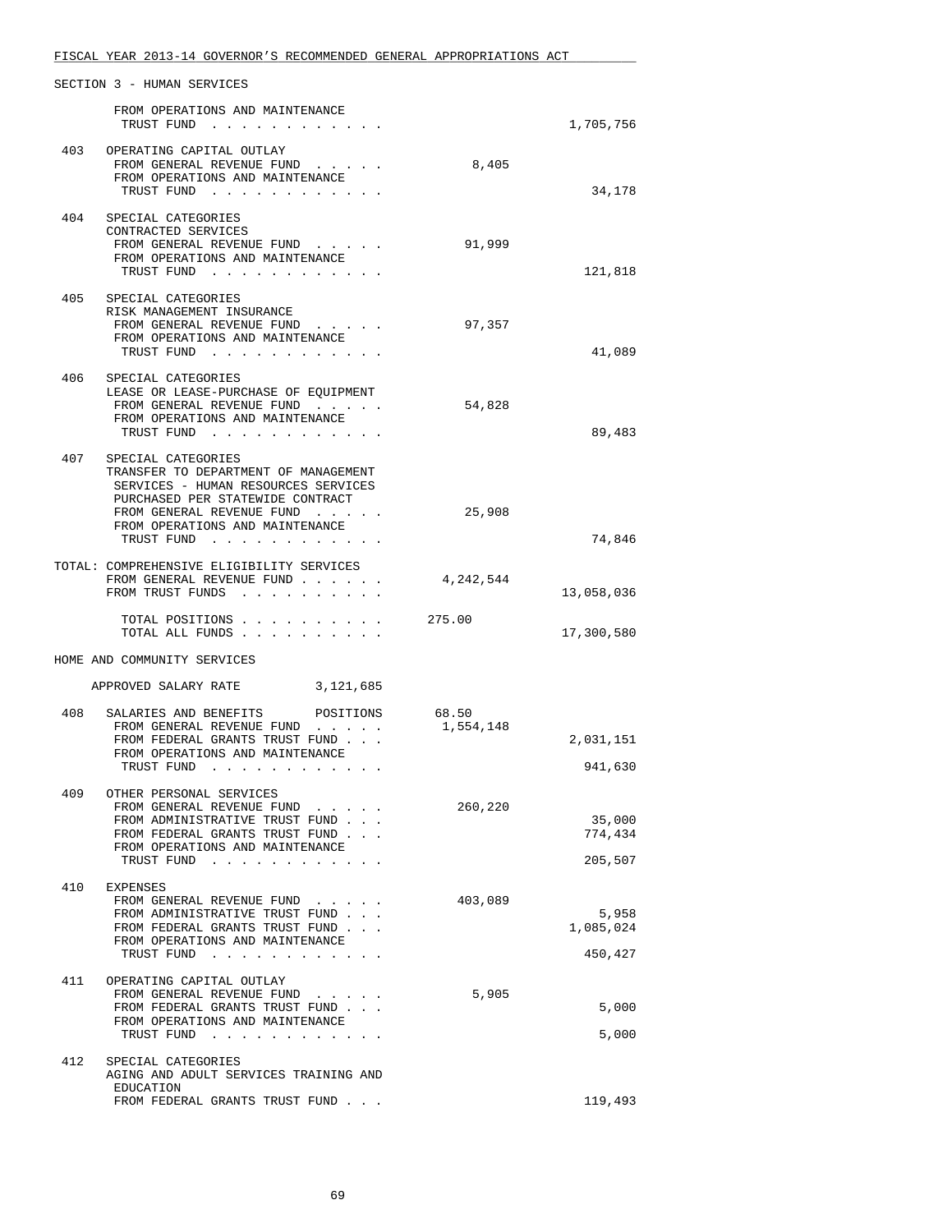| 413<br>SPECIAL CATEGORIES<br>GRANTS AND AIDS - ALZHEIMER'S DISEASE<br>RESPITE AND PROJECTS                                                                                                                                                                                                               |                       |
|----------------------------------------------------------------------------------------------------------------------------------------------------------------------------------------------------------------------------------------------------------------------------------------------------------|-----------------------|
| FROM GENERAL REVENUE FUND 12,489,878                                                                                                                                                                                                                                                                     |                       |
| 414<br>SPECIAL CATEGORIES<br>GRANTS AND AIDS - COMMUNITY CARE FOR THE<br>ELDERLY                                                                                                                                                                                                                         |                       |
| FROM GENERAL REVENUE FUND 51,378,099<br>FROM FEDERAL GRANTS TRUST FUND                                                                                                                                                                                                                                   | 277,928               |
| FROM OPERATIONS AND MAINTENANCE<br>TRUST FUND                                                                                                                                                                                                                                                            | 2,388,969             |
| Funds in Specific Appropriation 414 appropriated for Aging Resource<br>Centers shall be equally allocated to each Aging Resource Center at the<br>beginning of the fiscal year. The department may re-allocate funds<br>during the fiscal year based on negotiations with the Aging Resource<br>Centers. |                       |
| 415<br>SPECIAL CATEGORIES<br>GRANTS AND AIDS - HOME ENERGY ASSISTANCE<br>FROM FEDERAL GRANTS TRUST FUND                                                                                                                                                                                                  | 5,963,764             |
| 416<br>SPECIAL CATEGORIES<br>GRANTS AND AIDS - OLDER AMERICANS ACT<br>PROGRAM                                                                                                                                                                                                                            |                       |
| FROM GENERAL REVENUE FUND<br>FROM FEDERAL GRANTS TRUST FUND                                                                                                                                                                                                                                              | 346,998<br>96,743,728 |
| 417<br>SPECIAL CATEGORIES<br>CONTRACTED SERVICES                                                                                                                                                                                                                                                         |                       |
| FROM GENERAL REVENUE FUND<br>FROM ADMINISTRATIVE TRUST FUND                                                                                                                                                                                                                                              | 115,400<br>33,131     |
| FROM FEDERAL GRANTS TRUST FUND<br>FROM GRANTS AND DONATIONS TRUST                                                                                                                                                                                                                                        | 461,867               |
| $FUND$<br>FROM OPERATIONS AND MAINTENANCE<br>TRUST FUND                                                                                                                                                                                                                                                  | 22,700<br>53,564      |
| 418<br>SPECIAL CATEGORIES                                                                                                                                                                                                                                                                                |                       |
| GRANTS AND AIDS - CONTRACTED SERVICES<br>FROM GENERAL REVENUE FUND<br>1,753,545                                                                                                                                                                                                                          |                       |
| FROM ADMINISTRATIVE TRUST FUND<br>FROM FEDERAL GRANTS TRUST FUND                                                                                                                                                                                                                                         | 31,397<br>9,135,359   |
| FROM OPERATIONS AND MAINTENANCE<br>TRUST FUND                                                                                                                                                                                                                                                            | 796,511               |
| 419<br>SPECIAL CATEGORIES<br>GRANTS AND AIDS - LOCAL SERVICES PROGRAMS                                                                                                                                                                                                                                   |                       |
| FROM GENERAL REVENUE FUND<br>7,465,811                                                                                                                                                                                                                                                                   |                       |
| 420<br>SPECIAL CATEGORIES<br>RISK MANAGEMENT INSURANCE                                                                                                                                                                                                                                                   |                       |
| FROM GENERAL REVENUE FUND<br>FROM FEDERAL GRANTS TRUST FUND                                                                                                                                                                                                                                              | 73,619<br>30,160      |
| 421<br>SPECIAL CATEGORIES<br>LEASE OR LEASE-PURCHASE OF EQUIPMENT                                                                                                                                                                                                                                        |                       |
| FROM GENERAL REVENUE FUND<br>FROM ADMINISTRATIVE TRUST FUND                                                                                                                                                                                                                                              | 9,639<br>91           |
| FROM FEDERAL GRANTS TRUST FUND<br>FROM OPERATIONS AND MAINTENANCE                                                                                                                                                                                                                                        | 6,635<br>6,182        |
| TRUST FUND<br>422<br>SPECIAL CATEGORIES                                                                                                                                                                                                                                                                  |                       |
| TRANSFER TO DEPARTMENT OF MANAGEMENT<br>SERVICES - HUMAN RESOURCES SERVICES<br>PURCHASED PER STATEWIDE CONTRACT                                                                                                                                                                                          |                       |
| FROM GENERAL REVENUE FUND<br>FROM FEDERAL GRANTS TRUST FUND                                                                                                                                                                                                                                              | 9,364<br>13,003       |
| FROM OPERATIONS AND MAINTENANCE<br>TRUST FUND                                                                                                                                                                                                                                                            | 5,238                 |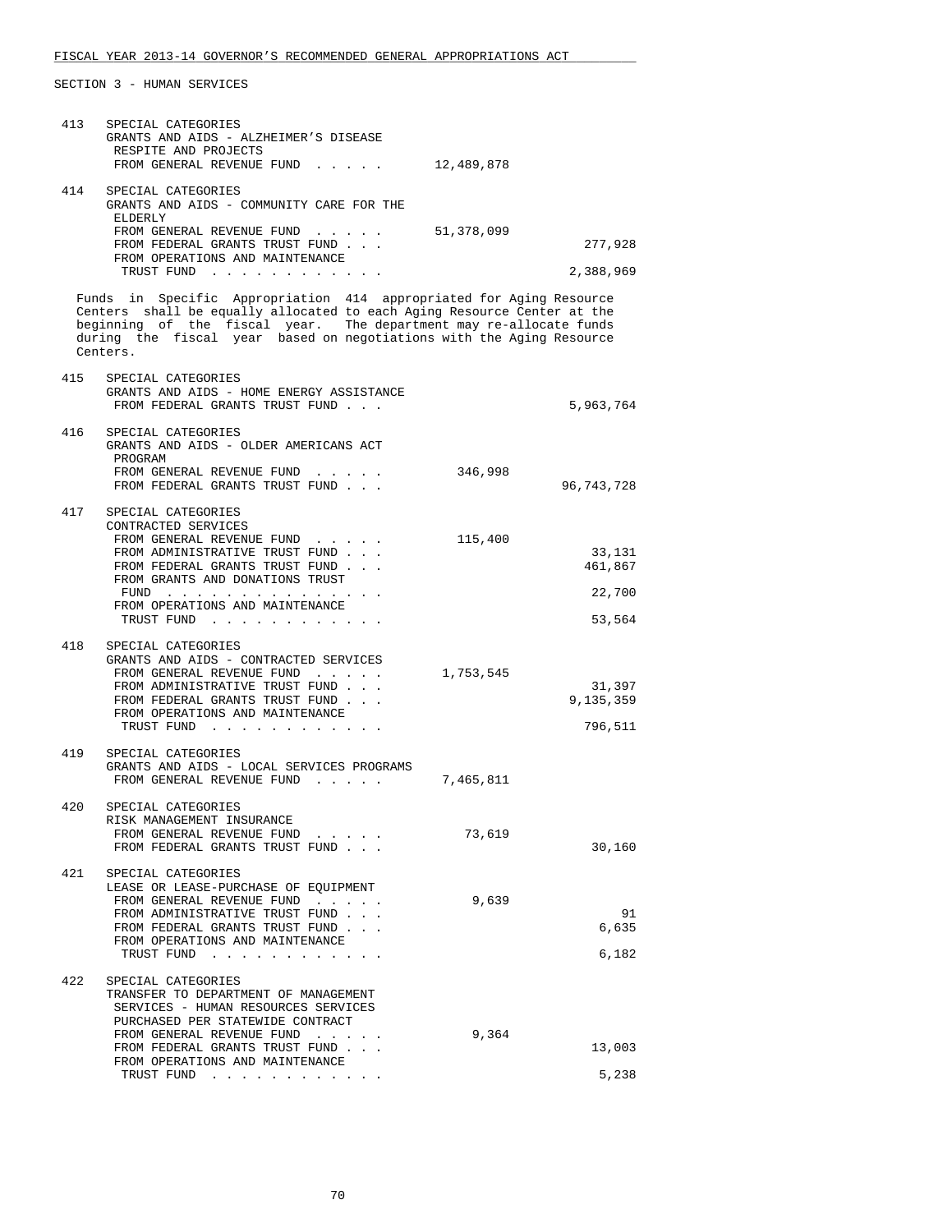| 423 | SPECIAL CATEGORIES<br>GRANTS AND AIDS - OLDER AMERICANS ACT -<br>AMERICAN RECOVERY AND REINVESTMENT ACT OF<br>2009 |            |                    |
|-----|--------------------------------------------------------------------------------------------------------------------|------------|--------------------|
|     | FROM FEDERAL GRANTS TRUST FUND                                                                                     |            | 500,000            |
| 424 | SPECIAL CATEGORIES<br>PROGRAM OF ALL-INCLUSIVE CARE FOR THE<br>ELDERLY (PACE)                                      |            |                    |
|     | FROM GENERAL REVENUE FUND<br>FROM OPERATIONS AND MAINTENANCE<br>TRUST FUND                                         | 10,985,081 | 15,593,870         |
|     | TOTAL: HOME AND COMMUNITY SERVICES                                                                                 |            |                    |
|     | FROM GENERAL REVENUE FUND<br>FROM TRUST FUNDS                                                                      | 86,850,796 | 137,722,721        |
|     | TOTAL POSITIONS<br>TOTAL ALL FUNDS                                                                                 | 68.50      | 224,573,517        |
|     | EXECUTIVE DIRECTION AND SUPPORT SERVICES                                                                           |            |                    |
|     | APPROVED SALARY RATE 3,848,050                                                                                     |            |                    |
| 425 | SALARIES AND BENEFITS<br>POSITIONS                                                                                 | 74.00      |                    |
|     | FROM GENERAL REVENUE FUND<br>FROM ADMINISTRATIVE TRUST FUND                                                        | 1,844,315  | 1,837,534          |
|     | FROM FEDERAL GRANTS TRUST FUND                                                                                     |            | 1,409,207          |
| 426 | OTHER PERSONAL SERVICES                                                                                            |            |                    |
|     | FROM GENERAL REVENUE FUND                                                                                          | 89,463     |                    |
|     | FROM ADMINISTRATIVE TRUST FUND<br>FROM FEDERAL GRANTS TRUST FUND                                                   |            | 456,484<br>629,837 |
|     | 427 EXPENSES                                                                                                       |            |                    |
|     | FROM GENERAL REVENUE FUND                                                                                          | 263,007    |                    |
|     | FROM ADMINISTRATIVE TRUST FUND<br>FROM FEDERAL GRANTS TRUST FUND                                                   |            | 295,229<br>771,832 |
|     |                                                                                                                    |            |                    |
| 428 | OPERATING CAPITAL OUTLAY<br>FROM FEDERAL GRANTS TRUST FUND                                                         |            | 2,000              |
| 429 | SPECIAL CATEGORIES                                                                                                 |            |                    |
|     | CONTRACTED SERVICES<br>FROM GENERAL REVENUE FUND                                                                   | 5,485      |                    |
|     | FROM ADMINISTRATIVE TRUST FUND                                                                                     |            | 112,789            |
|     | FROM FEDERAL GRANTS TRUST FUND                                                                                     |            | 225,900            |
| 430 | SPECIAL CATEGORIES                                                                                                 |            |                    |
|     | RISK MANAGEMENT INSURANCE<br>FROM GENERAL REVENUE FUND                                                             | 78,697     |                    |
|     | FROM ADMINISTRATIVE TRUST FUND                                                                                     |            | 3,242              |
|     | FROM FEDERAL GRANTS TRUST FUND                                                                                     |            | 20,686             |
| 431 | SPECIAL CATEGORIES                                                                                                 |            |                    |
|     | LEASE OR LEASE-PURCHASE OF EQUIPMENT<br>FROM GENERAL REVENUE FUND                                                  | 5,022      |                    |
|     | FROM ADMINISTRATIVE TRUST FUND                                                                                     |            | 4,068              |
|     | FROM FEDERAL GRANTS TRUST FUND                                                                                     |            | 7,016              |
| 432 | SPECIAL CATEGORIES<br>TRANSFER TO DEPARTMENT OF MANAGEMENT<br>SERVICES - HUMAN RESOURCES SERVICES                  |            |                    |
|     | PURCHASED PER STATEWIDE CONTRACT<br>FROM GENERAL REVENUE FUND                                                      | 11,431     |                    |
|     | FROM ADMINISTRATIVE TRUST FUND                                                                                     |            | 17,802             |
|     | 433 DATA PROCESSING SERVICES                                                                                       |            |                    |
|     | TECHNOLOGY RESOURCE CENTER - DEPARTMENT OF                                                                         |            |                    |
|     | MANAGEMENT SERVICES<br>FROM ADMINISTRATIVE TRUST FUND                                                              |            | 5,288              |
| 434 |                                                                                                                    |            |                    |
|     | DATA PROCESSING SERVICES<br>SOUTHWOOD SHARED RESOURCE CENTER                                                       |            |                    |
|     | FROM GENERAL REVENUE FUND                                                                                          | 46,420     |                    |
|     | FROM ADMINISTRATIVE TRUST FUND<br>FROM FEDERAL GRANTS TRUST FUND                                                   |            | 835,934<br>177,592 |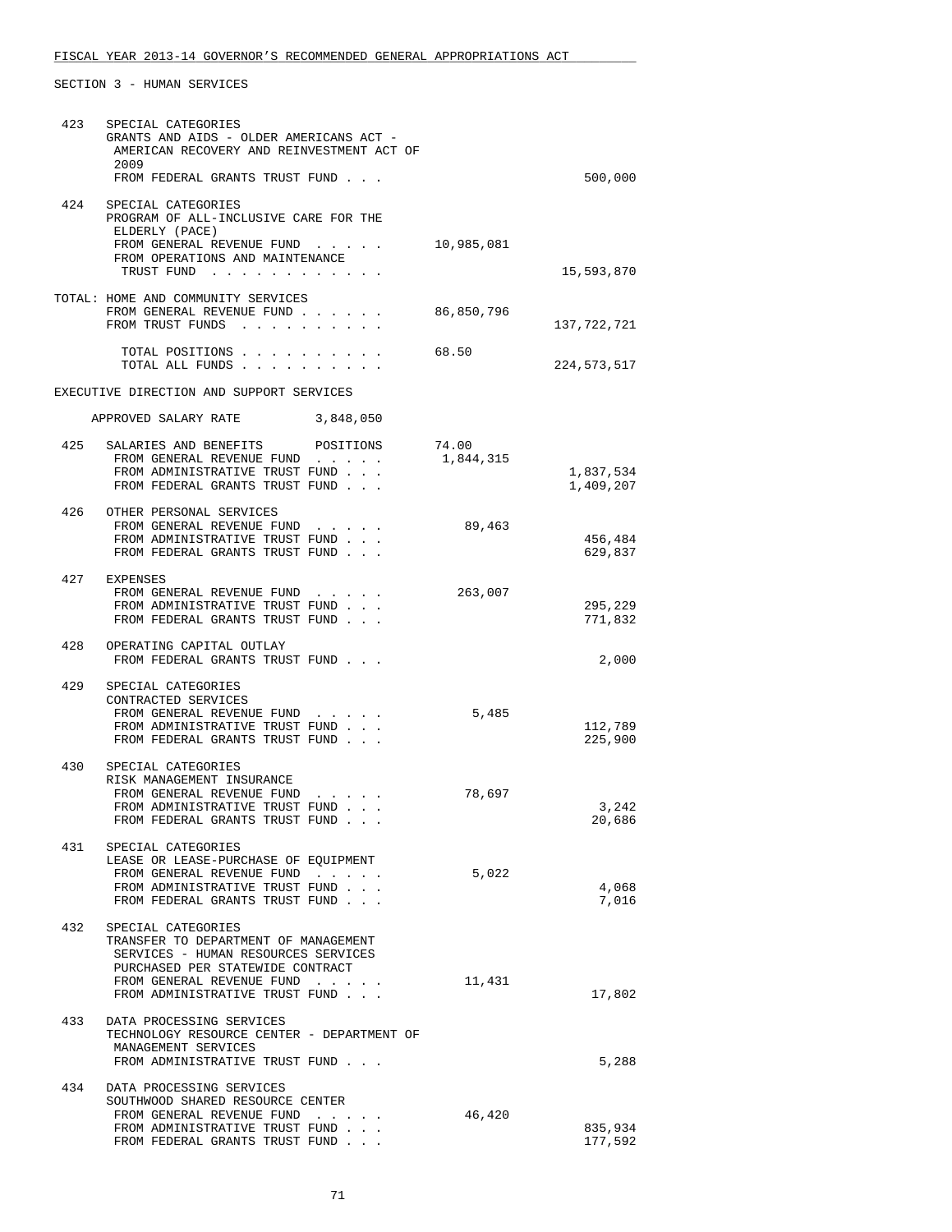|     | FISCAL YEAR 2013-14 GOVERNOR'S RECOMMENDED GENERAL APPROPRIATIONS ACT                                                                                                                                                                  |                      |                    |
|-----|----------------------------------------------------------------------------------------------------------------------------------------------------------------------------------------------------------------------------------------|----------------------|--------------------|
|     | SECTION 3 - HUMAN SERVICES                                                                                                                                                                                                             |                      |                    |
|     | FROM OPERATIONS AND MAINTENANCE<br>TRUST FUND                                                                                                                                                                                          |                      | 18,821             |
|     | TOTAL: EXECUTIVE DIRECTION AND SUPPORT SERVICES<br>FROM GENERAL REVENUE FUND<br>FROM TRUST FUNDS                                                                                                                                       | 2,343,840            | 6,831,261          |
|     | TOTAL POSITIONS<br>TOTAL ALL FUNDS                                                                                                                                                                                                     | 74.00                | 9,175,101          |
|     | CONSUMER ADVOCATE SERVICES                                                                                                                                                                                                             |                      |                    |
|     | 1,391,604<br>APPROVED SALARY RATE                                                                                                                                                                                                      |                      |                    |
|     | 435 SALARIES AND BENEFITS POSITIONS 33.50<br>FROM GENERAL REVENUE FUND<br>FROM FEDERAL GRANTS TRUST FUND                                                                                                                               | 418,315              | 1,445,478          |
|     | 436 OTHER PERSONAL SERVICES<br>FROM ADMINISTRATIVE TRUST FUND<br>FROM FEDERAL GRANTS TRUST FUND                                                                                                                                        |                      | 153,825<br>405,633 |
|     | 437 EXPENSES<br>FROM GENERAL REVENUE FUND<br>FROM ADMINISTRATIVE TRUST FUND<br>FROM FEDERAL GRANTS TRUST FUND                                                                                                                          | 126,361              | 109,973<br>107,427 |
| 438 | SPECIAL CATEGORIES<br>PUBLIC GUARDIANSHIP CONTRACTED SERVICES<br>FROM GENERAL REVENUE FUND<br>FROM ADMINISTRATIVE TRUST FUND                                                                                                           | 1,937,527            | 154,816            |
| 439 | SPECIAL CATEGORIES<br>CONTRACTED SERVICES<br>FROM GENERAL REVENUE FUND<br>FROM ADMINISTRATIVE TRUST FUND                                                                                                                               | 6,760                | 149,000            |
| 440 | SPECIAL CATEGORIES<br>RISK MANAGEMENT INSURANCE<br>FROM GENERAL REVENUE FUND<br>FROM FEDERAL GRANTS TRUST FUND                                                                                                                         | 90,329               | 7,023              |
| 441 | SPECIAL CATEGORIES<br>LONG TERM CARE OMBUDSMAN COUNCIL<br>FROM GENERAL REVENUE FUND<br>$\mathbf{r} = \mathbf{r} + \mathbf{r} + \mathbf{r} + \mathbf{r}$<br>FROM FEDERAL GRANTS TRUST FUND                                              | 872,350              | 626,020            |
| 442 | SPECIAL CATEGORIES<br>LEASE OR LEASE-PURCHASE OF EQUIPMENT<br>FROM GENERAL REVENUE FUND                                                                                                                                                | 50,092               |                    |
| 443 | SPECIAL CATEGORIES<br>TRANSFER TO DEPARTMENT OF MANAGEMENT<br>SERVICES - HUMAN RESOURCES SERVICES<br>PURCHASED PER STATEWIDE CONTRACT<br>FROM GENERAL REVENUE FUND<br>FROM ADMINISTRATIVE TRUST FUND<br>FROM FEDERAL GRANTS TRUST FUND | 5,004                | 118<br>9,532       |
|     | TOTAL: CONSUMER ADVOCATE SERVICES<br>FROM GENERAL REVENUE FUND<br>FROM TRUST FUNDS                                                                                                                                                     | 3,506,738            | 3,168,845          |
|     | TOTAL POSITIONS<br>TOTAL ALL FUNDS                                                                                                                                                                                                     | 33.50                | 6,675,583          |
|     | TOTAL: ELDER AFFAIRS, DEPARTMENT OF<br>FROM GENERAL REVENUE FUND<br>FROM TRUST FUNDS                                                                                                                                                   | 96,943,918           | 160,780,863        |
|     | TOTAL POSITIONS<br>TOTAL ALL FUNDS<br>TOTAL APPROVED SALARY RATE                                                                                                                                                                       | 451.00<br>18,403,696 | 257,724,781        |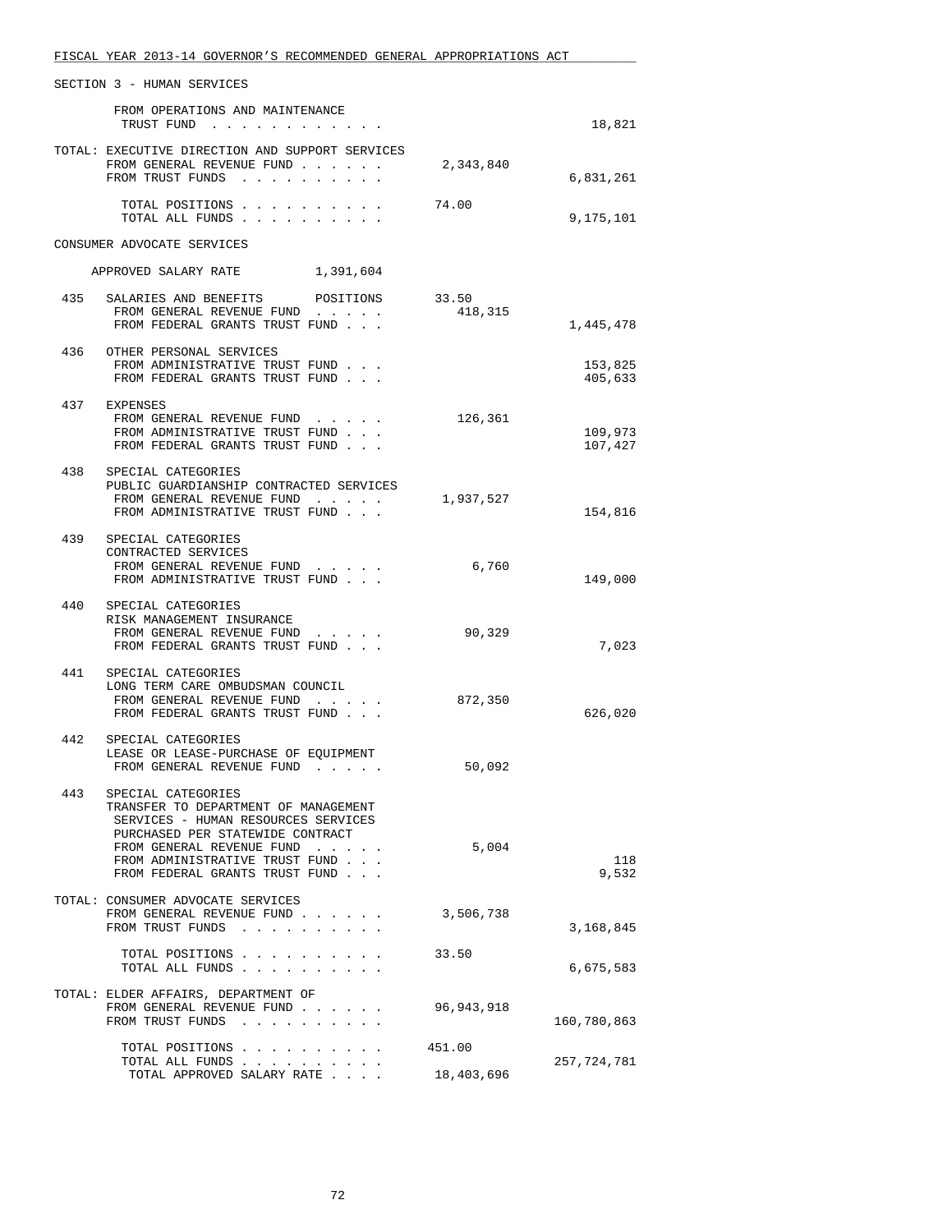SECTION 3 - HUMAN SERVICES

HEALTH, DEPARTMENT OF

PROGRAM: EXECUTIVE DIRECTION AND SUPPORT

ADMINISTRATIVE SUPPORT

APPROVED SALARY RATE 20,039,835

| 444 | SALARIES AND BENEFITS                                                       | POSITIONS | 428.50    |            |
|-----|-----------------------------------------------------------------------------|-----------|-----------|------------|
|     | FROM GENERAL REVENUE FUND                                                   |           | 3,483,621 |            |
|     | FROM ADMINISTRATIVE TRUST FUND                                              |           |           | 20,850,812 |
| 445 | OTHER PERSONAL SERVICES                                                     |           |           |            |
|     | FROM ADMINISTRATIVE TRUST FUND                                              |           |           | 1,319,963  |
|     | FROM FEDERAL GRANTS TRUST FUND                                              |           |           | 75,000     |
|     | 446 EXPENSES                                                                |           |           |            |
|     | FROM GENERAL REVENUE FUND                                                   |           | 1,735,516 |            |
|     | FROM ADMINISTRATIVE TRUST FUND                                              |           |           | 3,269,256  |
|     | FROM FEDERAL GRANTS TRUST FUND                                              |           |           | 60,000     |
| 447 | AID TO LOCAL GOVERNMENTS                                                    |           |           |            |
|     | GRANTS AND AIDS - MINORITY HEALTH                                           |           |           |            |
|     | INITIATIVES<br>FROM GENERAL REVENUE FUND                                    |           | 3,134,044 |            |
|     |                                                                             |           |           |            |
| 448 | OPERATING CAPITAL OUTLAY                                                    |           |           |            |
|     | FROM GENERAL REVENUE FUND<br>FROM ADMINISTRATIVE TRUST FUND                 |           | 63,408    | 382,600    |
|     |                                                                             |           |           |            |
| 449 | SPECIAL CATEGORIES                                                          |           |           |            |
|     | TRANSFER TO DIVISION OF ADMINISTRATIVE<br>HEARINGS                          |           |           |            |
|     | FROM ADMINISTRATIVE TRUST FUND                                              |           |           | 39,408     |
|     |                                                                             |           |           |            |
| 450 | SPECIAL CATEGORIES<br>CONTRACTED SERVICES                                   |           |           |            |
|     | FROM GENERAL REVENUE FUND                                                   |           | 1,122,032 |            |
|     | FROM ADMINISTRATIVE TRUST FUND                                              |           |           | 3,905,315  |
|     | FROM FEDERAL GRANTS TRUST FUND                                              |           |           | 74,019     |
|     | 451 SPECIAL CATEGORIES                                                      |           |           |            |
|     | RISK MANAGEMENT INSURANCE                                                   |           |           |            |
|     | FROM GENERAL REVENUE FUND                                                   |           | 166,579   |            |
|     | FROM ADMINISTRATIVE TRUST FUND                                              |           |           | 155,703    |
| 452 | SPECIAL CATEGORIES                                                          |           |           |            |
|     | TENANT BROKER COMMISSIONS                                                   |           |           |            |
|     | FROM ADMINISTRATIVE TRUST FUND                                              |           |           | 1,584,000  |
| 453 | SPECIAL CATEGORIES                                                          |           |           |            |
|     | LEASE OR LEASE-PURCHASE OF EQUIPMENT                                        |           |           |            |
|     | FROM GENERAL REVENUE FUND<br>FROM ADMINISTRATIVE TRUST FUND                 |           | 10,397    | 11,439     |
|     |                                                                             |           |           |            |
| 454 | SPECIAL CATEGORIES                                                          |           |           |            |
|     | TRANSFER TO DEPARTMENT OF MANAGEMENT<br>SERVICES - HUMAN RESOURCES SERVICES |           |           |            |
|     | PURCHASED PER STATEWIDE CONTRACT                                            |           |           |            |
|     | FROM GENERAL REVENUE FUND                                                   | .         | 45,235    |            |
|     | FROM ADMINISTRATIVE TRUST FUND                                              |           |           | 129,585    |
| 455 | DATA PROCESSING SERVICES                                                    |           |           |            |
|     | CHILDREN AND FAMILIES DATA CENTER                                           |           |           |            |
|     | FROM ADMINISTRATIVE TRUST FUND                                              |           |           | 1,282,859  |
| 456 | DATA PROCESSING SERVICES                                                    |           |           |            |
|     | SOUTHWOOD SHARED RESOURCE CENTER                                            |           |           |            |
|     | FROM GENERAL REVENUE FUND<br>FROM ADMINISTRATIVE TRUST FUND                 |           | 98,911    | 5,227,658  |
|     |                                                                             |           |           |            |
| 457 | DATA PROCESSING SERVICES                                                    |           |           |            |
|     | NORTHWOOD SHARED RESOURCE CENTER<br>FROM GENERAL REVENUE FUND               |           | 652,042   |            |
|     | FROM ADMINISTRATIVE TRUST FUND                                              |           |           | 1,073,196  |
|     |                                                                             |           |           |            |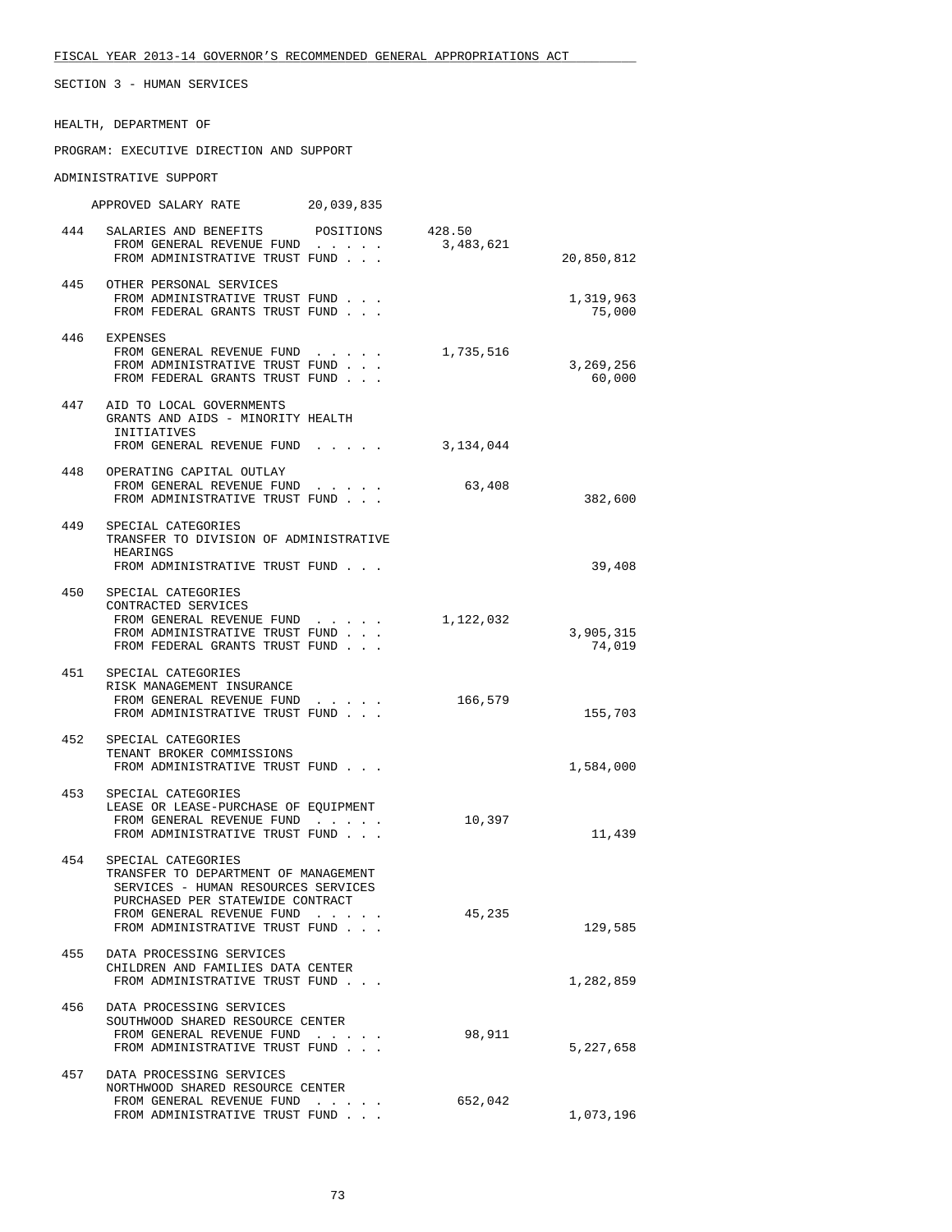| 458 | DATA PROCESSING SERVICES                                                                     |            |                  |
|-----|----------------------------------------------------------------------------------------------|------------|------------------|
|     | NORTHWEST REGIONAL DATA CENTER (NWRDC)<br>FROM ADMINISTRATIVE TRUST FUND                     |            | 50,116           |
|     |                                                                                              |            |                  |
| 459 | DATA PROCESSING SERVICES                                                                     |            |                  |
|     | NORTHWOOD SHARED RESOURCE CENTER (NSRC)                                                      |            |                  |
|     | DEPRECIATION FEDERAL SHARE BILLINGS<br>FROM ADMINISTRATIVE TRUST FUND                        |            | 17,011           |
|     |                                                                                              |            |                  |
|     | TOTAL: ADMINISTRATIVE SUPPORT                                                                |            |                  |
|     | FROM GENERAL REVENUE FUND<br>FROM TRUST FUNDS                                                | 10,511,785 |                  |
|     |                                                                                              |            | 39,507,940       |
|     | TOTAL POSITIONS                                                                              | 428.50     |                  |
|     | TOTAL ALL FUNDS                                                                              |            | 50,019,725       |
|     | PROGRAM: COMMUNITY PUBLIC HEALTH                                                             |            |                  |
|     | COMMUNITY HEALTH PROMOTION                                                                   |            |                  |
|     |                                                                                              |            |                  |
|     | APPROVED SALARY RATE 10,846,633                                                              |            |                  |
| 460 | SALARIES AND BENEFITS<br>POSITIONS                                                           | 235.50     |                  |
|     | FROM GENERAL REVENUE FUND                                                                    | 1,921,862  |                  |
|     | FROM ADMINISTRATIVE TRUST FUND<br>FROM RAPE CRISIS PROGRAM TRUST                             |            | 241,991          |
|     | FUND                                                                                         |            | 87,010           |
|     | FROM TOBACCO SETTLEMENT TRUST FUND.                                                          |            | 335,012          |
|     | FROM EPILEPSY SERVICES TRUST FUND                                                            |            | 63,262           |
|     | FROM FEDERAL GRANTS TRUST FUND<br>FROM MATERNAL AND CHILD HEALTH                             |            | 9,612,612        |
|     | BLOCK GRANT TRUST FUND                                                                       |            | 1,136,299        |
|     | FROM PREVENTIVE HEALTH SERVICES                                                              |            |                  |
|     | BLOCK GRANT TRUST FUND                                                                       |            | 526,735          |
| 461 | OTHER PERSONAL SERVICES                                                                      |            |                  |
|     | FROM FEDERAL GRANTS TRUST FUND<br>FROM GRANTS AND DONATIONS TRUST                            |            | 762,340          |
|     | FUND $\cdots$                                                                                |            | 63,220           |
|     | FROM MATERNAL AND CHILD HEALTH                                                               |            |                  |
|     | BLOCK GRANT TRUST FUND<br>FROM PREVENTIVE HEALTH SERVICES                                    |            | 132,326          |
|     | BLOCK GRANT TRUST FUND                                                                       |            | 61,332           |
| 462 |                                                                                              |            |                  |
|     | EXPENSES<br>FROM GENERAL REVENUE FUND                                                        | 155,572    |                  |
|     | FROM ADMINISTRATIVE TRUST FUND                                                               |            | 36,074           |
|     | FROM RAPE CRISIS PROGRAM TRUST                                                               |            |                  |
|     | FUND<br>the contract of the contract of the contract of<br>FROM EPILEPSY SERVICES TRUST FUND |            | 11,379<br>31,044 |
|     | FROM BIOMEDICAL RESEARCH TRUST                                                               |            |                  |
|     | FUND                                                                                         |            | 2,047            |
|     | FROM FEDERAL GRANTS TRUST FUND<br>FROM GRANTS AND DONATIONS TRUST                            |            | 3,103,481        |
|     | FUND                                                                                         |            | 21,410           |
|     | FROM MATERNAL AND CHILD HEALTH                                                               |            |                  |
|     | BLOCK GRANT TRUST FUND<br>FROM PREVENTIVE HEALTH SERVICES                                    |            | 447,752          |
|     | BLOCK GRANT TRUST FUND                                                                       |            | 292,504          |
|     |                                                                                              |            |                  |
| 463 | AID TO LOCAL GOVERNMENTS<br>GRANTS AND AIDS - FAMILY PLANNING SERVICES                       |            |                  |
|     | FROM GENERAL REVENUE FUND                                                                    | 4,245,455  |                  |
|     | FROM FEDERAL GRANTS TRUST FUND                                                               |            | 1,067,783        |
| 464 | AID TO LOCAL GOVERNMENTS                                                                     |            |                  |
|     | CONTRIBUTION TO COUNTY HEALTH UNITS                                                          |            |                  |
|     | FROM GENERAL REVENUE FUND                                                                    | 3,455,424  |                  |
| 465 | AID TO LOCAL GOVERNMENTS                                                                     |            |                  |
|     | GRANTS AND AIDS - PRIMARY CARE PROGRAM                                                       |            |                  |
|     | FROM GENERAL REVENUE FUND                                                                    | 19,221,512 |                  |
| 466 | AID TO LOCAL GOVERNMENTS                                                                     |            |                  |
|     | GRANTS AND AIDS - FLUORIDATION PROJECT                                                       |            |                  |
|     | FROM PREVENTIVE HEALTH SERVICES                                                              |            |                  |
|     | BLOCK GRANT TRUST FUND                                                                       |            | 150,000          |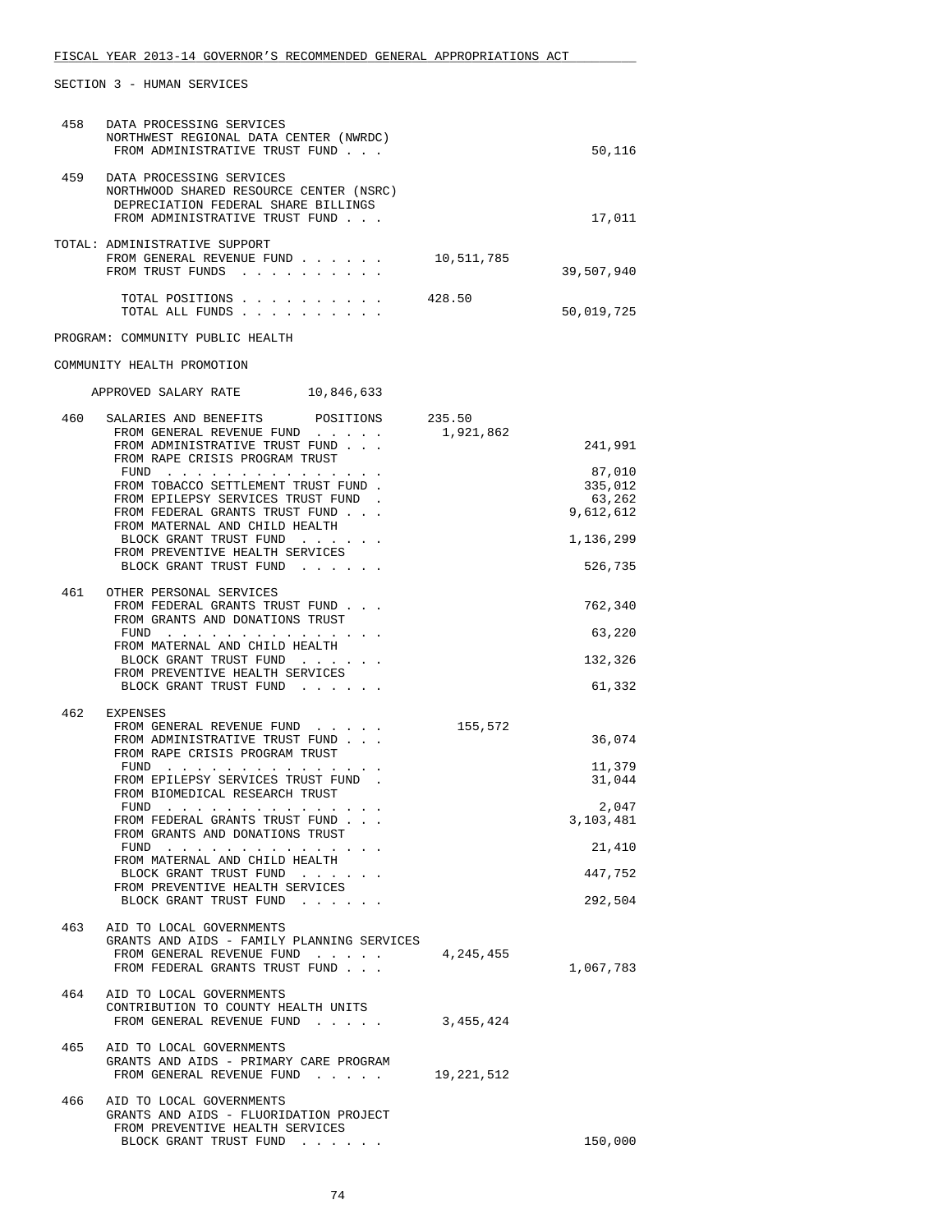| 467 | AID TO LOCAL GOVERNMENTS<br>SCHOOL HEALTH SERVICES<br>FROM GENERAL REVENUE FUND<br>FROM TOBACCO SETTLEMENT TRUST FUND.<br>FROM FEDERAL GRANTS TRUST FUND                                                                                                                                                                                                                                                                                                                                           | 1,006,487    | 9,902,925<br>9,125,846                                                  |
|-----|----------------------------------------------------------------------------------------------------------------------------------------------------------------------------------------------------------------------------------------------------------------------------------------------------------------------------------------------------------------------------------------------------------------------------------------------------------------------------------------------------|--------------|-------------------------------------------------------------------------|
| 468 | OPERATING CAPITAL OUTLAY<br>FROM FEDERAL GRANTS TRUST FUND<br>FROM MATERNAL AND CHILD HEALTH<br>BLOCK GRANT TRUST FUND                                                                                                                                                                                                                                                                                                                                                                             |              | 69,350<br>25,000                                                        |
| 469 | SPECIAL CATEGORIES<br>GRANTS AND AIDS - OUNCE OF PREVENTION<br>FROM GENERAL REVENUE FUND                                                                                                                                                                                                                                                                                                                                                                                                           | 1,900,000    |                                                                         |
| 470 | SPECIAL CATEGORIES<br>GRANTS AND AIDS - CRISIS COUNSELING<br>FROM GENERAL REVENUE FUND                                                                                                                                                                                                                                                                                                                                                                                                             | 2,000,000    |                                                                         |
| 471 | SPECIAL CATEGORIES<br>CONTRACTED SERVICES<br>FROM GENERAL REVENUE FUND<br>FROM ADMINISTRATIVE TRUST FUND<br>FROM RAPE CRISIS PROGRAM TRUST<br>FUND<br>FROM FEDERAL GRANTS TRUST FUND<br>FROM GRANTS AND DONATIONS TRUST<br>FUND<br>FROM MATERNAL AND CHILD HEALTH<br>BLOCK GRANT TRUST FUND<br>FROM PREVENTIVE HEALTH SERVICES<br>BLOCK GRANT TRUST FUND                                                                                                                                           | 109,642      | 20,000<br>500<br>1,614,446<br>5,740<br>13,000<br>305,500                |
| 472 | SPECIAL CATEGORIES<br>GRANTS AND AIDS - CONTRACTED SERVICES<br>FROM GENERAL REVENUE FUND<br>FROM ADMINISTRATIVE TRUST FUND<br>FROM RAPE CRISIS PROGRAM TRUST<br>FUND $\cdots$<br>FROM BIOMEDICAL RESEARCH TRUST<br>${\tt FUND} \quad . \quad . \quad . \quad . \quad . \quad . \quad . \quad . \quad . \quad . \quad . \quad . \quad .$<br>FROM FEDERAL GRANTS TRUST FUND<br>FROM MATERNAL AND CHILD HEALTH<br>BLOCK GRANT TRUST FUND<br>FROM PREVENTIVE HEALTH SERVICES<br>BLOCK GRANT TRUST FUND | 6,008,753    | 100,000<br>1,505,421<br>27,150,000<br>6,992,553<br>2,075,773<br>119,630 |
| 473 | SPECIAL CATEGORIES<br>GRANTS AND AIDS - HEALTHY START COALITIONS<br>FROM GENERAL REVENUE FUND<br>FROM FEDERAL GRANTS TRUST FUND<br>FROM MATERNAL AND CHILD HEALTH<br>BLOCK GRANT TRUST FUND                                                                                                                                                                                                                                                                                                        | 21, 454, 198 | 2,178,303<br>6,542,389                                                  |
| 474 | SPECIAL CATEGORIES<br>HEALTH EDUCATION RISK REDUCTION PROJECT<br>FROM PREVENTIVE HEALTH SERVICES<br>BLOCK GRANT TRUST FUND                                                                                                                                                                                                                                                                                                                                                                         |              | 12,686                                                                  |
| 475 | SPECIAL CATEGORIES<br>HEALTHY START COORDINATED CARE SYSTEM<br>WAIVER<br>FROM GENERAL REVENUE FUND<br>FROM FEDERAL GRANTS TRUST FUND                                                                                                                                                                                                                                                                                                                                                               | 15,171,241   | 22,932,070                                                              |
| 476 | SPECIAL CATEGORIES<br>GRANTS AND AIDS - FEDERAL NUTRITION<br>PROGRAMS<br>FROM FEDERAL GRANTS TRUST FUND                                                                                                                                                                                                                                                                                                                                                                                            |              | 475,942,752                                                             |
| 477 | SPECIAL CATEGORIES<br>FULL SERVICE SCHOOLS - INTERAGENCY<br>COOPERATION<br>FROM GENERAL REVENUE FUND<br>FROM FEDERAL GRANTS TRUST FUND                                                                                                                                                                                                                                                                                                                                                             | 6,000,000    | 2,500,000                                                               |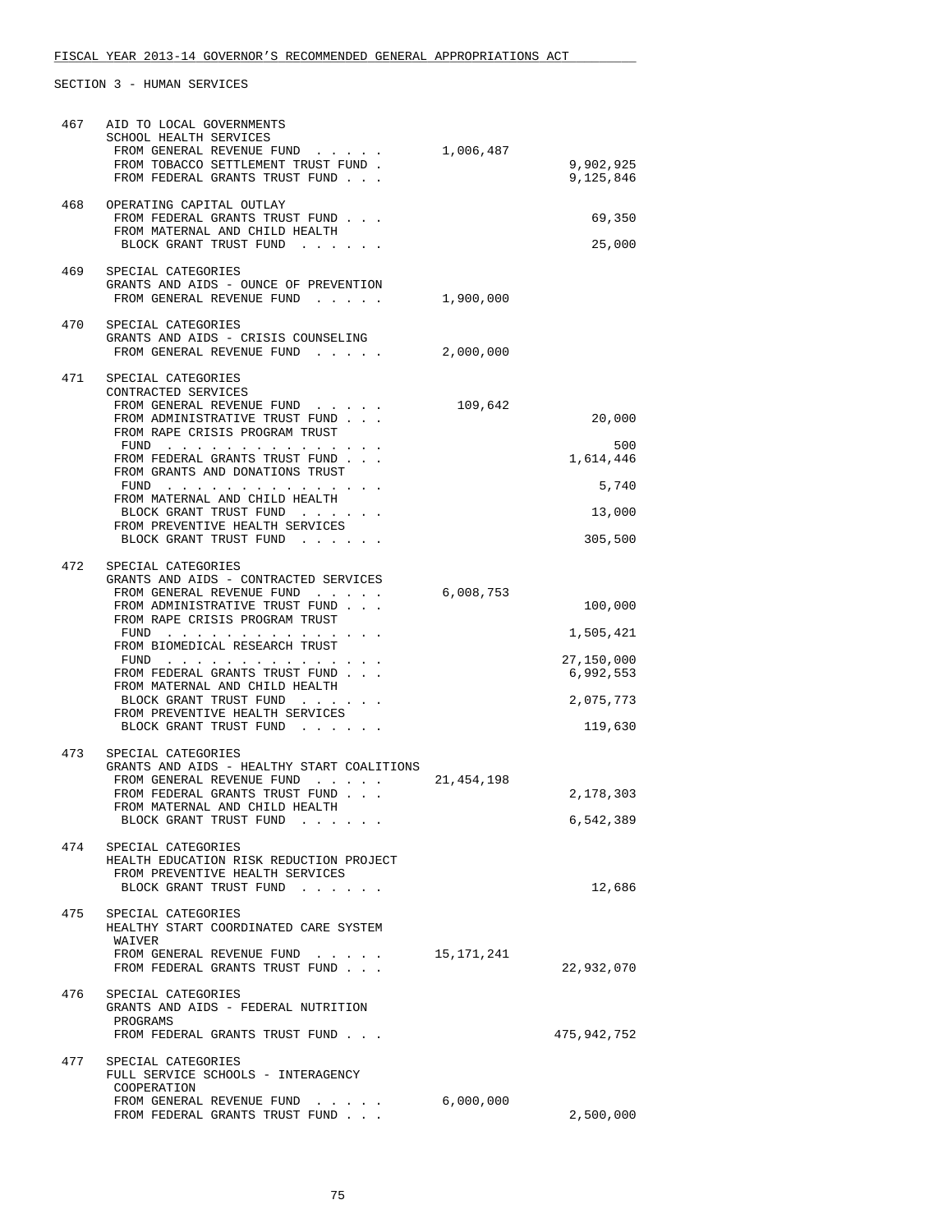| 478 | SPECIAL CATEGORIES<br>RISK MANAGEMENT INSURANCE<br>FROM GENERAL REVENUE FUND<br>FROM FEDERAL GRANTS TRUST FUND                                                                                                                                                                                                                                                                                   | 53,504              | 43,305                                                                        |
|-----|--------------------------------------------------------------------------------------------------------------------------------------------------------------------------------------------------------------------------------------------------------------------------------------------------------------------------------------------------------------------------------------------------|---------------------|-------------------------------------------------------------------------------|
| 479 | SPECIAL CATEGORIES<br>GRANTS AND AIDS - DEVELOPMENTAL EVALUATION<br>AND INTERVENTION SERVICES/PART C<br>FROM GENERAL REVENUE FUND                                                                                                                                                                                                                                                                | 3,600,000           |                                                                               |
| 480 | SPECIAL CATEGORIES<br>LEASE OR LEASE-PURCHASE OF EQUIPMENT<br>FROM FEDERAL GRANTS TRUST FUND<br>FROM PREVENTIVE HEALTH SERVICES<br>BLOCK GRANT TRUST FUND                                                                                                                                                                                                                                        |                     | 6,590<br>1,526                                                                |
| 481 | SPECIAL CATEGORIES<br>COMPREHENSIVE STATEWIDE TOBACCO PREVENTION<br>AND EDUCATION PROGRAM<br>FROM TOBACCO SETTLEMENT TRUST FUND.                                                                                                                                                                                                                                                                 |                     | 65,605,793                                                                    |
|     | Funds in Specific Appropriation 481 shall be used to implement the<br>Comprehensive Statewide Tobacco Education and Prevention Program in<br>accordance with Section 27, Article X of the State Constitution as<br>adjusted annually for inflation, using the Consumer Price Index as<br>published by the United States Department of Labor. The appropriation<br>shall be allocated as follows: |                     |                                                                               |
|     | State & Community Interventions<br>State & Community Interventions - AHEC<br>Health Communications Interventions<br>Cessation Interventions - AHEC                                                                                                                                                                                                                                               |                     | 10,630,288<br>5,320,738<br>22,724,400<br>12,663,790<br>7,213,826<br>5,731,550 |
| 482 | SPECIAL CATEGORIES<br>TRANSFER TO DEPARTMENT OF MANAGEMENT<br>SERVICES - HUMAN RESOURCES SERVICES<br>PURCHASED PER STATEWIDE CONTRACT<br>FROM GENERAL REVENUE FUND                                                                                                                                                                                                                               | 18,442              |                                                                               |
|     | FROM ADMINISTRATIVE TRUST FUND<br>FROM RAPE CRISIS PROGRAM TRUST<br>FUND<br>the contract of the contract of the contract of the contract of the contract of the contract of the contract of<br>FROM FEDERAL GRANTS TRUST FUND                                                                                                                                                                    |                     | 1,424<br>712<br>70,004                                                        |
|     | FROM MATERNAL AND CHILD HEALTH<br>BLOCK GRANT TRUST FUND<br>FROM PREVENTIVE HEALTH SERVICES<br>BLOCK GRANT TRUST FUND                                                                                                                                                                                                                                                                            |                     | 8,024<br>2,544                                                                |
| 483 | QUALIFIED EXPENDITURE CATEGORY<br>WOMEN, INFANTS AND CHILDREN DATA SYSTEM<br>FROM FEDERAL GRANTS TRUST FUND                                                                                                                                                                                                                                                                                      |                     | 6,627,030                                                                     |
|     | TOTAL: COMMUNITY HEALTH PROMOTION<br>FROM GENERAL REVENUE FUND<br>FROM TRUST FUNDS                                                                                                                                                                                                                                                                                                               | 86,322,092          | 659,686,449                                                                   |
|     | TOTAL POSITIONS<br>TOTAL ALL FUNDS                                                                                                                                                                                                                                                                                                                                                               | 235.50              | 746,008,541                                                                   |
|     | DISEASE CONTROL AND HEALTH PROTECTION                                                                                                                                                                                                                                                                                                                                                            |                     |                                                                               |
|     | 20,637,092<br>APPROVED SALARY RATE                                                                                                                                                                                                                                                                                                                                                               |                     |                                                                               |
| 484 | SALARIES AND BENEFITS<br>POSITIONS<br>FROM GENERAL REVENUE FUND                                                                                                                                                                                                                                                                                                                                  | 492.50<br>5,677,152 |                                                                               |
|     | FROM ADMINISTRATIVE TRUST FUND<br>FROM FEDERAL GRANTS TRUST FUND<br>FROM GRANTS AND DONATIONS TRUST                                                                                                                                                                                                                                                                                              |                     | 2,210,427<br>12,647,117                                                       |
|     | FUND<br>FROM OPERATIONS AND MAINTENANCE                                                                                                                                                                                                                                                                                                                                                          |                     | 1,843,010                                                                     |
|     | TRUST FUND<br>FROM RADIATION PROTECTION TRUST                                                                                                                                                                                                                                                                                                                                                    |                     | 4,486,772                                                                     |
|     |                                                                                                                                                                                                                                                                                                                                                                                                  |                     | 293,202                                                                       |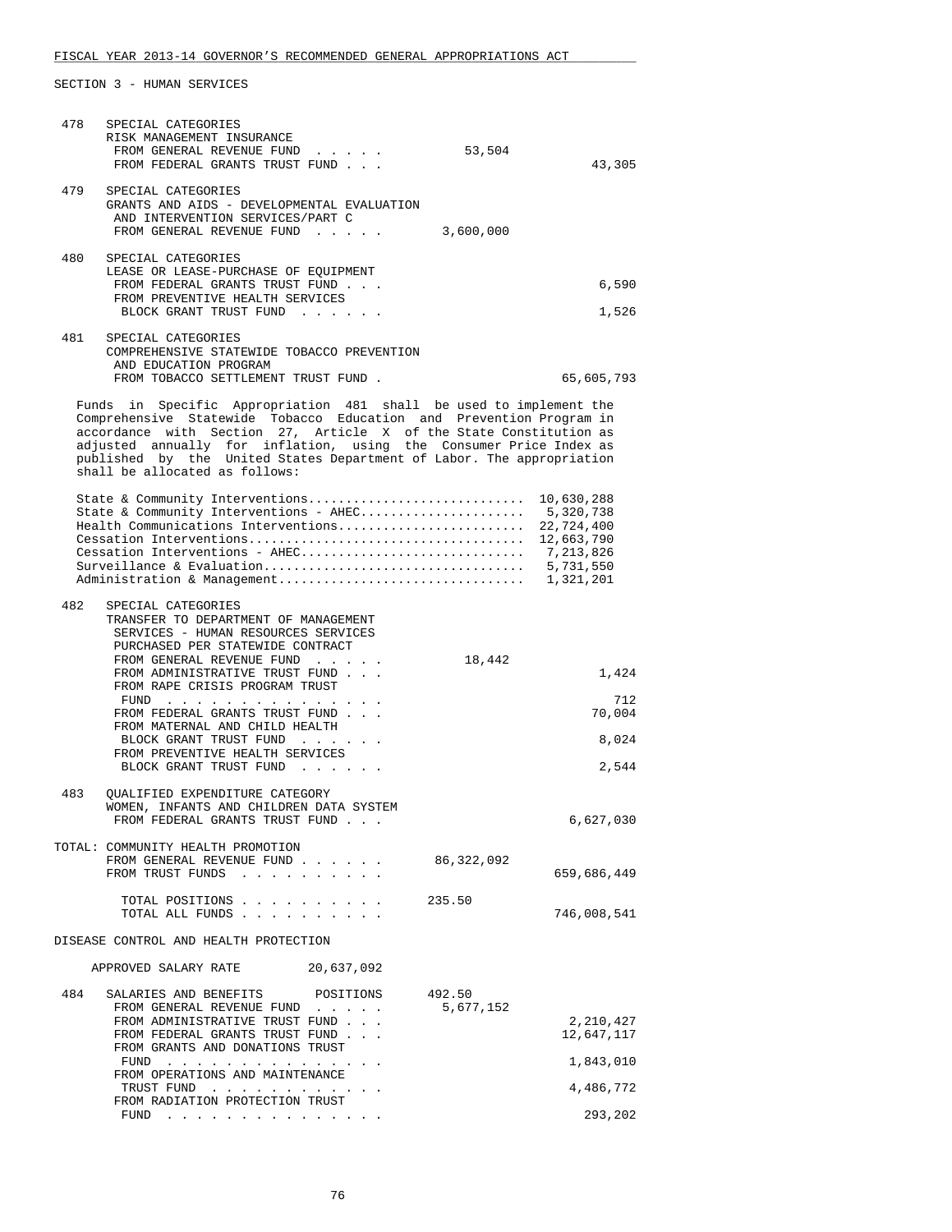|     | OTHER PERSONAL SERVICES                                                                                                                                                                                                                                                                                                                                                                                                       |                      |
|-----|-------------------------------------------------------------------------------------------------------------------------------------------------------------------------------------------------------------------------------------------------------------------------------------------------------------------------------------------------------------------------------------------------------------------------------|----------------------|
| 485 | FROM ADMINISTRATIVE TRUST FUND<br>FROM FEDERAL GRANTS TRUST FUND                                                                                                                                                                                                                                                                                                                                                              | 71,060<br>728,713    |
|     | FROM GRANTS AND DONATIONS TRUST<br>FUND                                                                                                                                                                                                                                                                                                                                                                                       | 130,415              |
|     | FROM OPERATIONS AND MAINTENANCE<br>TRUST FUND                                                                                                                                                                                                                                                                                                                                                                                 | 71,716               |
| 486 | <b>EXPENSES</b>                                                                                                                                                                                                                                                                                                                                                                                                               |                      |
|     | FROM GENERAL REVENUE FUND<br>1,157,442<br>FROM ADMINISTRATIVE TRUST FUND                                                                                                                                                                                                                                                                                                                                                      | 964,928              |
|     | FROM FEDERAL GRANTS TRUST FUND<br>FROM GRANTS AND DONATIONS TRUST                                                                                                                                                                                                                                                                                                                                                             | 8,032,724            |
|     | FUND<br>FROM OPERATIONS AND MAINTENANCE                                                                                                                                                                                                                                                                                                                                                                                       | 344,592              |
|     | TRUST FUND<br>FROM RADIATION PROTECTION TRUST                                                                                                                                                                                                                                                                                                                                                                                 | 1,727,934            |
|     | FUND<br>and a series of the contract of the contract of                                                                                                                                                                                                                                                                                                                                                                       | 60,615               |
|     | 487 AID TO LOCAL GOVERNMENTS<br>GRANTS AND AIDS - AIDS PATIENT CARE                                                                                                                                                                                                                                                                                                                                                           |                      |
|     | FROM GENERAL REVENUE FUND<br>12,609,807<br>FROM FEDERAL GRANTS TRUST FUND                                                                                                                                                                                                                                                                                                                                                     | 7,060,522            |
| 488 | AID TO LOCAL GOVERNMENTS                                                                                                                                                                                                                                                                                                                                                                                                      |                      |
|     | GRANTS AND AIDS - RYAN WHITE CONSORTIA<br>FROM FEDERAL GRANTS TRUST FUND                                                                                                                                                                                                                                                                                                                                                      | 20,754,358           |
|     | Fund are contingent upon sufficient state matching funds being<br>identified to qualify for the federal Ryan White grant award. The<br>Department of Health and the Department of Corrections shall collaborate<br>in determining the amount of general revenue funds expended by the<br>Department of Corrections for AIDS-related activities and services that<br>qualify as state matching funds for the Ryan White grant. |                      |
| 489 | AID TO LOCAL GOVERNMENTS<br>GRANTS AND AIDS - STATEWIDE ACQUIRED<br>IMMUNE DEFICIENCY SYNDROME (AIDS) NETWORKS<br>FROM GENERAL REVENUE FUND<br>10,463,853                                                                                                                                                                                                                                                                     |                      |
| 490 | AID TO LOCAL GOVERNMENTS                                                                                                                                                                                                                                                                                                                                                                                                      |                      |
|     |                                                                                                                                                                                                                                                                                                                                                                                                                               |                      |
|     | CONTRIBUTION TO COUNTY HEALTH UNITS<br>FROM GENERAL REVENUE FUND<br>14,662,823                                                                                                                                                                                                                                                                                                                                                |                      |
|     | FROM ADMINISTRATIVE TRUST FUND<br>FROM GRANTS AND DONATIONS TRUST                                                                                                                                                                                                                                                                                                                                                             | 427,426              |
|     | FUND $\cdots$                                                                                                                                                                                                                                                                                                                                                                                                                 | 2,194,571            |
| 491 | OPERATING CAPITAL OUTLAY<br>20,562<br>FROM GENERAL REVENUE FUND                                                                                                                                                                                                                                                                                                                                                               |                      |
|     | FROM ADMINISTRATIVE TRUST FUND<br>FROM FEDERAL GRANTS TRUST FUND                                                                                                                                                                                                                                                                                                                                                              | 15,000<br>210,024    |
|     | FROM OPERATIONS AND MAINTENANCE<br>TRUST FUND                                                                                                                                                                                                                                                                                                                                                                                 | 14,818               |
| 492 | FOOD PRODUCTS                                                                                                                                                                                                                                                                                                                                                                                                                 |                      |
|     | 4,191<br>FROM GENERAL REVENUE FUND<br>FROM OPERATIONS AND MAINTENANCE                                                                                                                                                                                                                                                                                                                                                         |                      |
|     | TRUST FUND                                                                                                                                                                                                                                                                                                                                                                                                                    | 58,213               |
| 493 | SPECIAL CATEGORIES                                                                                                                                                                                                                                                                                                                                                                                                            |                      |
|     | CONTRACTED SERVICES<br>715,183<br>FROM GENERAL REVENUE FUND                                                                                                                                                                                                                                                                                                                                                                   |                      |
|     | FROM ADMINISTRATIVE TRUST FUND<br>FROM FEDERAL GRANTS TRUST FUND                                                                                                                                                                                                                                                                                                                                                              | 335,165<br>5,226,578 |
|     | FROM GRANTS AND DONATIONS TRUST<br>FUND $\cdots$                                                                                                                                                                                                                                                                                                                                                                              | 838,038              |
|     | FROM OPERATIONS AND MAINTENANCE<br>TRUST FUND<br>FROM RADIATION PROTECTION TRUST                                                                                                                                                                                                                                                                                                                                              | 679,948              |

 From the funds in Specific Appropriation 493, \$450,000 in recurring funds from the General Revenue Fund is provided to the Birth Defects Registry.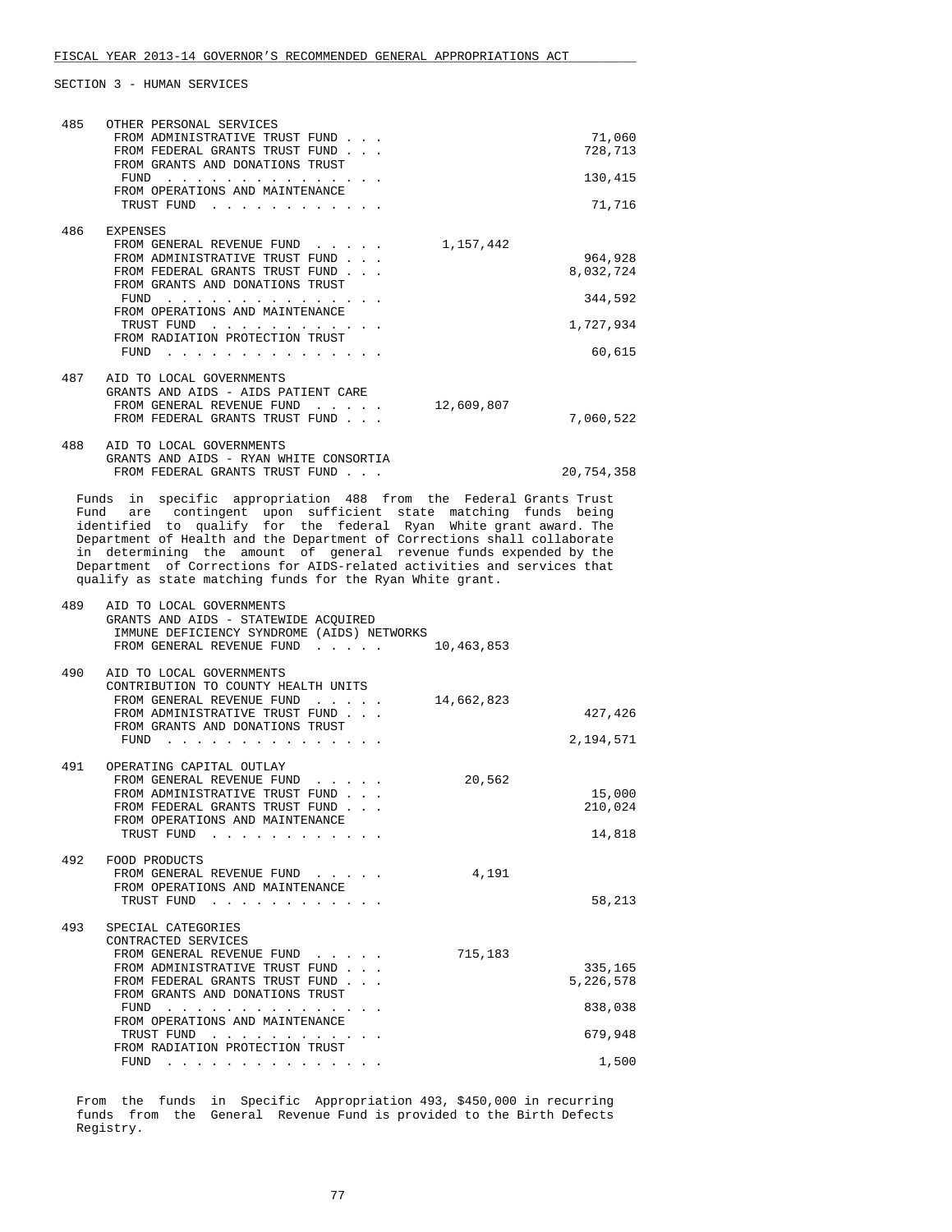| 494 | SPECIAL CATEGORIES<br>GRANTS AND AIDS - CONTRACTED SERVICES<br>FROM GENERAL REVENUE FUND<br>FROM FEDERAL GRANTS TRUST FUND                                                                                                                                                                                                                                                      | 1,930,876  | 11,896,717                                     |
|-----|---------------------------------------------------------------------------------------------------------------------------------------------------------------------------------------------------------------------------------------------------------------------------------------------------------------------------------------------------------------------------------|------------|------------------------------------------------|
|     | 495 SPECIAL CATEGORIES<br>GRANTS AND AIDS - CONTRACTED PROFESSIONAL<br>SERVICES<br>FROM GENERAL REVENUE FUND                                                                                                                                                                                                                                                                    | 139,356    |                                                |
| 496 | SPECIAL CATEGORIES<br>GRANTS AND AIDS - ACQUIRED IMMUNE<br>DEFICIENCY SYNDROME (AIDS) INSURANCE<br>CONTINUATION PROGRAM<br>FROM GENERAL REVENUE FUND 6,454,951<br>FROM FEDERAL GRANTS TRUST FUND                                                                                                                                                                                |            | 4,891,498                                      |
|     | 497 SPECIAL CATEGORIES<br>PURCHASED CLIENT SERVICES<br>FROM GENERAL REVENUE FUND                                                                                                                                                                                                                                                                                                | 106,323    |                                                |
| 498 | SPECIAL CATEGORIES<br>RISK MANAGEMENT INSURANCE<br>FROM GENERAL REVENUE FUND<br>FROM OPERATIONS AND MAINTENANCE<br>TRUST FUND                                                                                                                                                                                                                                                   | 162,599    | 211,066                                        |
| 499 | SPECIAL CATEGORIES<br>LEASE OR LEASE-PURCHASE OF EOUIPMENT<br>FROM GENERAL REVENUE FUND<br>FROM ADMINISTRATIVE TRUST FUND<br>FROM FEDERAL GRANTS TRUST FUND<br>FROM OPERATIONS AND MAINTENANCE<br>TRUST FUND                                                                                                                                                                    | 29,818     | 1,748<br>33,798<br>23,595                      |
| 500 | SPECIAL CATEGORIES<br>TRANSFER TO DEPARTMENT OF MANAGEMENT<br>SERVICES - HUMAN RESOURCES SERVICES<br>PURCHASED PER STATEWIDE CONTRACT<br>FROM GENERAL REVENUE FUND<br>FROM ADMINISTRATIVE TRUST FUND<br>FROM FEDERAL GRANTS TRUST FUND<br>FROM GRANTS AND DONATIONS TRUST<br>$FUND$<br>FROM OPERATIONS AND MAINTENANCE<br>TRUST FUND<br>FROM RADIATION PROTECTION TRUST<br>FUND | 64,126     | 12,864<br>102,968<br>13,529<br>34,558<br>1,780 |
| 501 | SPECIAL CATEGORIES<br>OUTREACH FOR PREGNANT WOMEN<br>FROM GENERAL REVENUE FUND                                                                                                                                                                                                                                                                                                  | 500,000    |                                                |
|     | TOTAL: DISEASE CONTROL AND HEALTH PROTECTION<br>FROM GENERAL REVENUE FUND<br>FROM TRUST FUNDS                                                                                                                                                                                                                                                                                   | 54,699,062 | 88,653,507                                     |
|     | TOTAL POSITIONS<br>TOTAL ALL FUNDS                                                                                                                                                                                                                                                                                                                                              | 492.50     | 143,352,569                                    |
|     | COUNTY HEALTH DEPARTMENTS LOCAL HEALTH NEEDS                                                                                                                                                                                                                                                                                                                                    |            |                                                |
|     | APPROVED SALARY RATE 442,659,250                                                                                                                                                                                                                                                                                                                                                |            |                                                |
| 502 | SALARIES AND BENEFITS POSITIONS 11,223.00<br>FROM COUNTY HEALTH DEPARTMENT<br>TRUST FUND                                                                                                                                                                                                                                                                                        |            | 576,009,112                                    |
| 503 | OTHER PERSONAL SERVICES<br>FROM COUNTY HEALTH DEPARTMENT<br>TRUST FUND                                                                                                                                                                                                                                                                                                          |            | 50,270,185                                     |
| 504 | EXPENSES<br>FROM COUNTY HEALTH DEPARTMENT<br>TRUST FUND                                                                                                                                                                                                                                                                                                                         |            | 108,420,681                                    |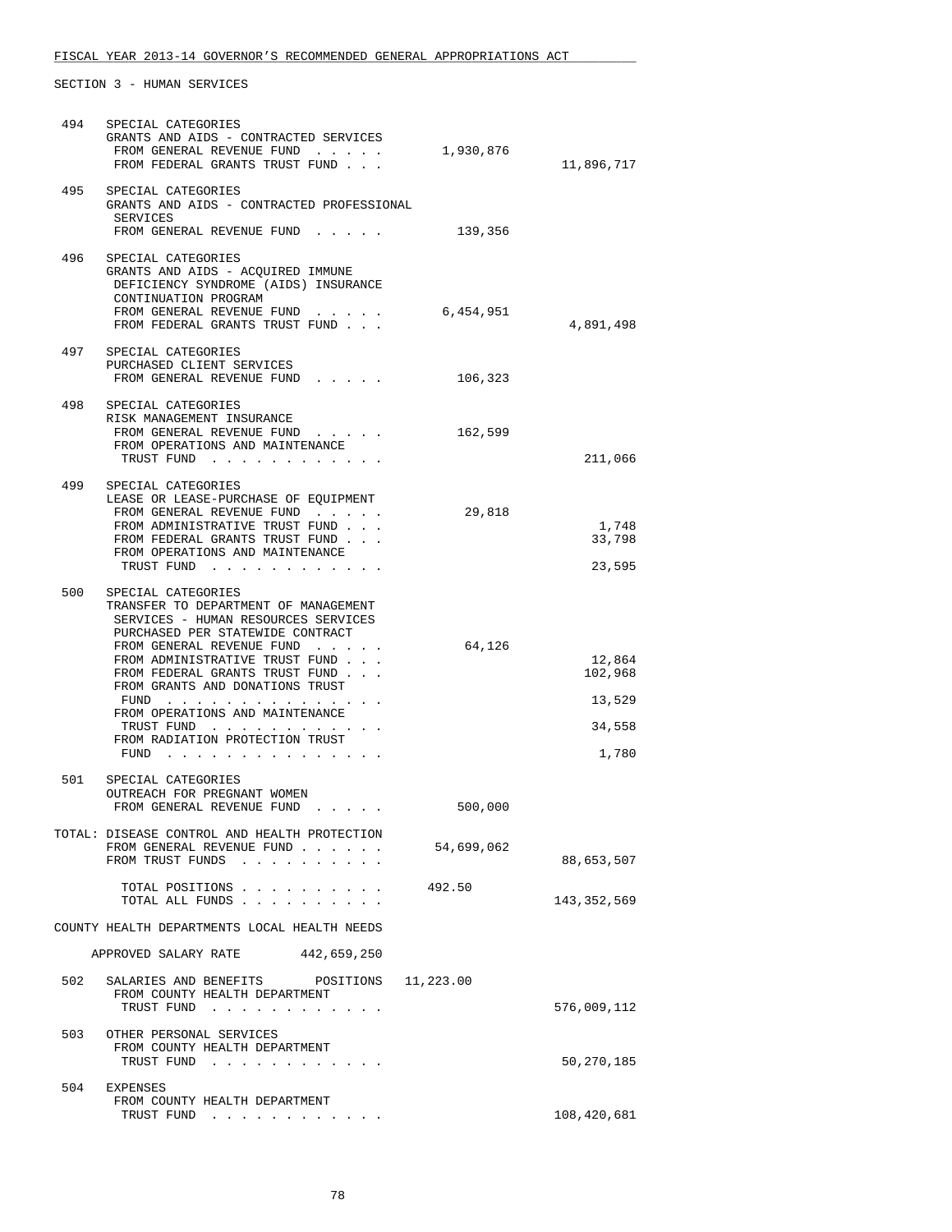| 505 | AID TO LOCAL GOVERNMENTS<br>CONTRIBUTION TO COUNTY HEALTH UNITS<br>FROM GENERAL REVENUE FUND<br>112,560,446                                                                          |                            |
|-----|--------------------------------------------------------------------------------------------------------------------------------------------------------------------------------------|----------------------------|
| 506 | AID TO LOCAL GOVERNMENTS<br>COMMUNITY HEALTH INITIATIVES<br>FROM GENERAL REVENUE FUND<br>1,493,477<br>FROM COUNTY HEALTH DEPARTMENT<br>TRUST FUND                                    | 500,000                    |
|     | 507 OPERATING CAPITAL OUTLAY<br>FROM COUNTY HEALTH DEPARTMENT<br>TRUST FUND                                                                                                          | 11,235,802                 |
| 508 | LUMP SUM<br>COUNTY HEALTH DEPARTMENTS<br>POSITIONS 341.25                                                                                                                            |                            |
| 509 | SPECIAL CATEGORIES<br>ACQUISITION OF MOTOR VEHICLES<br>FROM COUNTY HEALTH DEPARTMENT<br>TRUST FUND                                                                                   | 2,809,253                  |
|     | 510 SPECIAL CATEGORIES<br>CONTRACTED SERVICES<br>FROM COUNTY HEALTH DEPARTMENT<br>TRUST FUND                                                                                         | 55,743,130                 |
|     | 511 SPECIAL CATEGORIES<br>GRANTS AND AIDS - CONTRACTED SERVICES<br>FROM COUNTY HEALTH DEPARTMENT<br>TRUST FUND                                                                       | 10,213                     |
|     | 512 SPECIAL CATEGORIES<br>RISK MANAGEMENT INSURANCE<br>FROM COUNTY HEALTH DEPARTMENT<br>TRUST FUND                                                                                   | 6,909,762                  |
|     | 513 SPECIAL CATEGORIES<br>DEFERRED-PAYMENT COMMODITY CONTRACTS<br>FROM COUNTY HEALTH DEPARTMENT<br>TRUST FUND                                                                        | 288,347                    |
| 514 | SPECIAL CATEGORIES<br>LEASE OR LEASE-PURCHASE OF EQUIPMENT<br>FROM COUNTY HEALTH DEPARTMENT<br>TRUST FUND                                                                            | 3,809,117                  |
| 515 | SPECIAL CATEGORIES<br>TRANSFER TO DEPARTMENT OF MANAGEMENT<br>SERVICES - HUMAN RESOURCES SERVICES<br>PURCHASED PER STATEWIDE CONTRACT<br>FROM COUNTY HEALTH DEPARTMENT<br>TRUST FUND | 3,220,985                  |
| 516 | FIXED CAPITAL OUTLAY<br>CONSTRUCTION, RENOVATION, AND EQUIPMENT -<br>COUNTY HEALTH DEPARTMENTS<br>FROM COUNTY HEALTH DEPARTMENT<br>TRUST FUND                                        | 4,000,000                  |
| 517 | GRANTS AND AIDS TO LOCAL GOVERNMENTS AND<br>NONSTATE ENTITIES - FIXED CAPITAL OUTLAY<br>MAINTENANCE AND REPAIR OF COUNTY HEALTH<br>DEPARTMENTS<br>FROM COUNTY HEALTH DEPARTMENT      |                            |
|     | TRUST FUND<br>TOTAL: COUNTY HEALTH DEPARTMENTS LOCAL HEALTH NEEDS<br>FROM GENERAL REVENUE FUND<br>114,053,923                                                                        | 7,533,960                  |
|     | FROM TRUST FUNDS<br>TOTAL POSITIONS 11,564.25<br>TOTAL ALL FUNDS                                                                                                                     | 830,760,547<br>944,814,470 |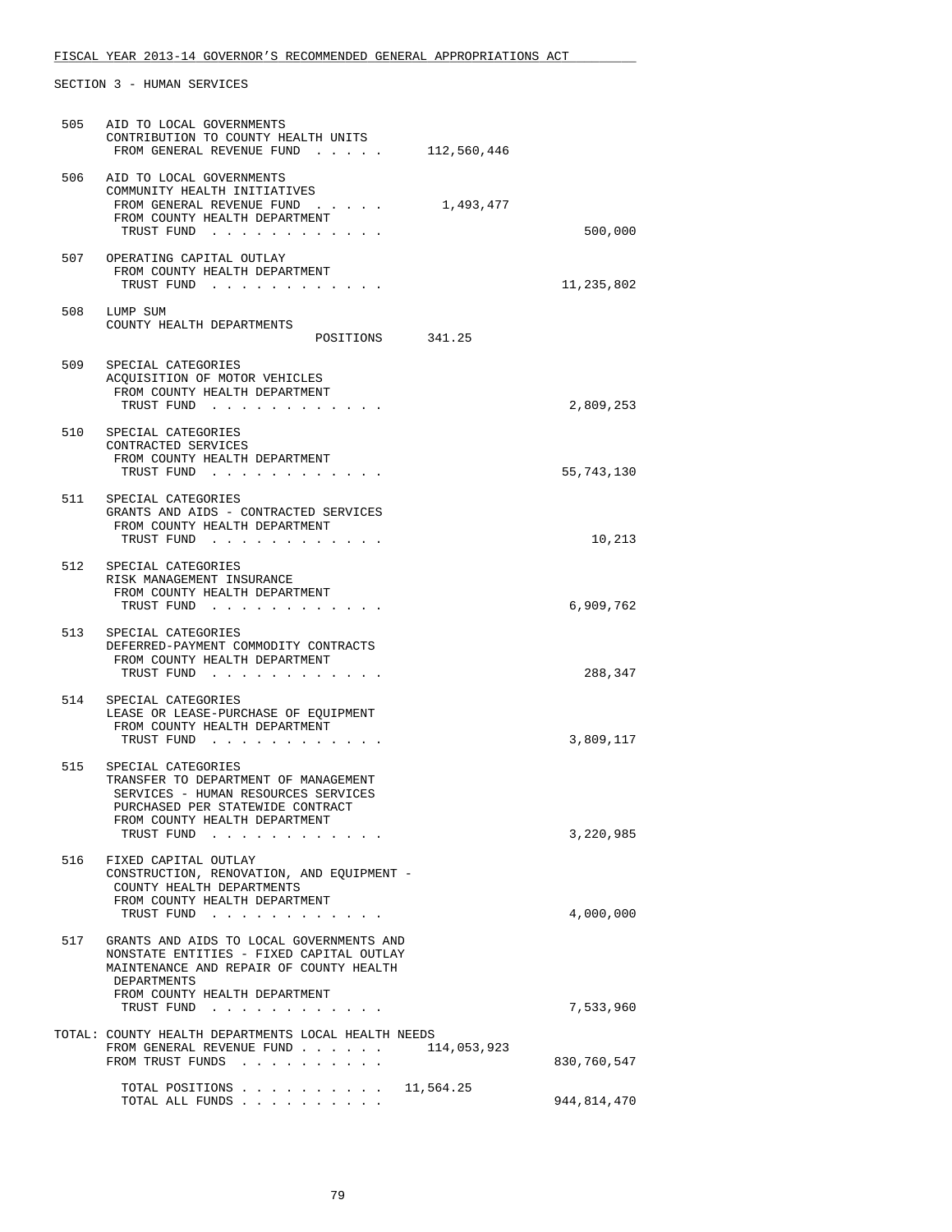STATEWIDE PUBLIC HEALTH SUPPORT SERVICES

|     | APPROVED SALARY RATE 30,653,416                                                                                                                            |           |                         |
|-----|------------------------------------------------------------------------------------------------------------------------------------------------------------|-----------|-------------------------|
| 518 | SALARIES AND BENEFITS POSITIONS 780.50<br>FROM GENERAL REVENUE FUND                                                                                        | 7,262,473 |                         |
|     | FROM ADMINISTRATIVE TRUST FUND<br>FROM EMERGENCY MEDICAL SERVICES                                                                                          |           | 796,360                 |
|     | TRUST FUND<br>FROM FEDERAL GRANTS TRUST FUND<br>FROM GRANTS AND DONATIONS TRUST                                                                            |           | 2,788,275<br>10,359,853 |
|     | FUND                                                                                                                                                       |           | 1,013,518               |
|     | FROM BRAIN AND SPINAL CORD INJURY<br>REHABILITATION TRUST FUND                                                                                             |           | 2,447,759               |
|     | FROM PLANNING AND EVALUATION TRUST<br>FUND $\cdots$                                                                                                        |           | 10,552,910              |
|     | FROM RADIATION PROTECTION TRUST                                                                                                                            |           | 5,677,903               |
| 519 | OTHER PERSONAL SERVICES                                                                                                                                    |           |                         |
|     | FROM ADMINISTRATIVE TRUST FUND<br>FROM EMERGENCY MEDICAL SERVICES                                                                                          |           | 10,000                  |
|     | TRUST FUND<br>FROM FEDERAL GRANTS TRUST FUND                                                                                                               |           | 149,583<br>429,601      |
|     | FROM GRANTS AND DONATIONS TRUST<br>FUND                                                                                                                    |           | 51,077                  |
|     | FROM PLANNING AND EVALUATION TRUST<br>${\tt FUND} \quad . \quad . \quad . \quad . \quad . \quad . \quad . \quad . \quad . \quad . \quad . \quad . \quad .$ |           | 689,100                 |
|     | FROM RADIATION PROTECTION TRUST                                                                                                                            |           |                         |
|     | FUND $\cdots$ $\cdots$ $\cdots$ $\cdots$ $\cdots$ $\cdots$                                                                                                 |           | 33,393                  |
| 520 | EXPENSES<br>FROM GENERAL REVENUE FUND                                                                                                                      | 556,047   |                         |
|     | FROM ADMINISTRATIVE TRUST FUND<br>FROM EMERGENCY MEDICAL SERVICES                                                                                          |           | 185,224                 |
|     | TRUST FUND<br>FROM FEDERAL GRANTS TRUST FUND<br>FROM GRANTS AND DONATIONS TRUST                                                                            |           | 813,693<br>4,751,688    |
|     | $FUND$                                                                                                                                                     |           | 271,349                 |
|     | FROM BRAIN AND SPINAL CORD INJURY<br>REHABILITATION TRUST FUND                                                                                             |           | 647,947                 |
|     | FROM PLANNING AND EVALUATION TRUST<br>FUND                                                                                                                 |           | 11,480,615              |
|     | FROM RADIATION PROTECTION TRUST<br>FUND                                                                                                                    |           | 1,659,875               |
| 521 | AID TO LOCAL GOVERNMENTS<br>GRANTS AND AIDS - LOCAL HEALTH COUNCILS                                                                                        |           |                         |
|     | FROM GRANTS AND DONATIONS TRUST<br>FUND                                                                                                                    |           | 1,006,000               |
| 522 | AID TO LOCAL GOVERNMENTS                                                                                                                                   |           |                         |
|     | GRANTS AND AIDS - EMERGENCY MEDICAL<br>SERVICES COUNTY GRANTS                                                                                              |           |                         |
|     | FROM EMERGENCY MEDICAL SERVICES<br>TRUST FUND<br>$\mathbf{r}=\mathbf{r}=\mathbf{r}=\mathbf{r}=\mathbf{r}=\mathbf{r}=\mathbf{r}$                            |           | 6,211,675               |
| 523 | AID TO LOCAL GOVERNMENTS<br>GRANTS AND AIDS - EMERGENCY MEDICAL                                                                                            |           |                         |
|     | SERVICES MATCHING GRANTS<br>FROM EMERGENCY MEDICAL SERVICES                                                                                                |           |                         |
|     | TRUST FUND                                                                                                                                                 |           | 4,681,461               |
| 524 | OPERATING CAPITAL OUTLAY                                                                                                                                   | 53,693    |                         |
|     | FROM GENERAL REVENUE FUND<br>FROM ADMINISTRATIVE TRUST FUND                                                                                                |           | 1,300                   |
|     | FROM EMERGENCY MEDICAL SERVICES<br>TRUST FUND<br>FROM FEDERAL GRANTS TRUST FUND                                                                            |           | 1,932<br>361,466        |
|     | FROM BRAIN AND SPINAL CORD INJURY<br>REHABILITATION TRUST FUND                                                                                             |           | 9,000                   |
|     | FROM PLANNING AND EVALUATION TRUST                                                                                                                         |           |                         |
|     | $FUND$<br>FROM RADIATION PROTECTION TRUST                                                                                                                  |           | 128,302                 |
|     | FUND<br>the contract of the contract of the contract of                                                                                                    |           | 56,997                  |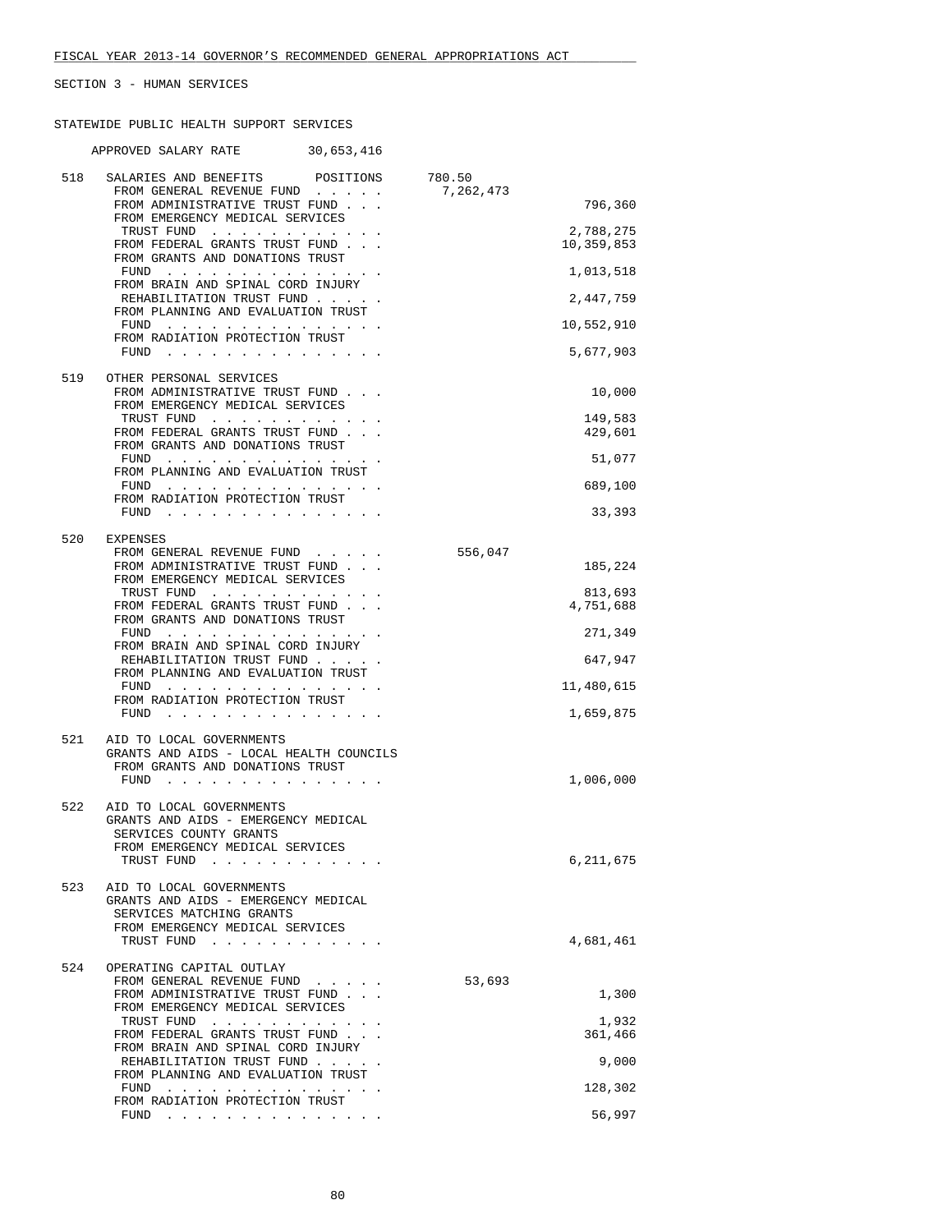| 525 | SPECIAL CATEGORIES<br>ACQUISITION OF MOTOR VEHICLES<br>FROM RADIATION PROTECTION TRUST<br>FUND                                                                     |            | 210,856                |
|-----|--------------------------------------------------------------------------------------------------------------------------------------------------------------------|------------|------------------------|
|     | 526 SPECIAL CATEGORIES<br>STATEWIDE MEDICAID RESIDENCY PROGRAM                                                                                                     |            |                        |
|     | FROM GENERAL REVENUE FUND<br>FROM FEDERAL GRANTS TRUST FUND                                                                                                        | 33,056,000 | 46,924,644             |
|     | Funds in Specific Appropriation 526 shall be allocated according to<br>section 381.0404, Florida Statutes.                                                         |            |                        |
| 527 | SPECIAL CATEGORIES<br>GRANTS AND AIDS - STRENGTHENING DOMESTIC<br>SECURITY - BIOTERRORISM ENHANCEMENTS -<br>HEALTH AND HOSPITALS<br>FROM FEDERAL GRANTS TRUST FUND |            | 47,146,674             |
|     | 528 SPECIAL CATEGORIES                                                                                                                                             |            |                        |
|     | CONTRACTED SERVICES<br>FROM GENERAL REVENUE FUND                                                                                                                   | 237,564    |                        |
|     | FROM ADMINISTRATIVE TRUST FUND<br>FROM EMERGENCY MEDICAL SERVICES                                                                                                  |            | 240,623                |
|     | TRUST FUND<br>FROM FEDERAL GRANTS TRUST FUND                                                                                                                       |            | 1,107,458<br>1,727,941 |
|     | FROM GRANTS AND DONATIONS TRUST<br>FUND $\cdots$                                                                                                                   |            | 100,781                |
|     | FROM BRAIN AND SPINAL CORD INJURY<br>REHABILITATION TRUST FUND                                                                                                     |            | 242,075                |
|     | FROM PLANNING AND EVALUATION TRUST<br>FUND $\cdots$                                                                                                                |            | 6,059,214              |
|     | FROM RADIATION PROTECTION TRUST<br>FUND $\cdots$                                                                                                                   |            | 148,500                |
|     | 529 SPECIAL CATEGORIES                                                                                                                                             |            |                        |
|     | GRANTS AND AIDS - CONTRACTED SERVICES<br>FROM GENERAL REVENUE FUND                                                                                                 | 1,275,910  |                        |
|     | FROM BRAIN AND SPINAL CORD INJURY<br>REHABILITATION TRUST FUND                                                                                                     |            | 394,836                |
| 530 | SPECIAL CATEGORIES                                                                                                                                                 |            |                        |
|     | DRUGS, VACCINES AND OTHER BIOLOGICALS<br>FROM GENERAL REVENUE FUND                                                                                                 | 20,477,280 |                        |
|     | FROM FEDERAL GRANTS TRUST FUND<br>FROM GRANTS AND DONATIONS TRUST                                                                                                  |            | 94,549,489             |
|     | FUND                                                                                                                                                               |            | 20,028,748             |
| 531 | SPECIAL CATEGORIES<br>GRANTS AND AIDS - RURAL HEALTH NETWORK                                                                                                       |            |                        |
|     | GRANTS<br>FROM GENERAL REVENUE FUND                                                                                                                                | 500,000    |                        |
|     | FROM FEDERAL GRANTS TRUST FUND                                                                                                                                     |            | 574,305                |
| 532 | SPECIAL CATEGORIES<br>BRAIN AND SPINAL CORD HOME AND COMMUNITY                                                                                                     |            |                        |
|     | BASED SERVICES WAIVER<br>FROM GENERAL REVENUE FUND                                                                                                                 | 2,058,385  |                        |
|     | FROM BRAIN AND SPINAL CORD INJURY<br>REHABILITATION TRUST FUND                                                                                                     |            | 11,664,002             |
| 533 | SPECIAL CATEGORIES                                                                                                                                                 |            |                        |
|     | CYSTIC FIBROSIS HOME AND COMMUNITY BASED<br>SERVICES WAIVER                                                                                                        |            |                        |
|     | FROM GENERAL REVENUE FUND<br>FROM FEDERAL GRANTS TRUST FUND                                                                                                        | 1,021,311  | 1,449,803              |
|     | 534 SPECIAL CATEGORIES                                                                                                                                             |            |                        |
|     | PURCHASED CLIENT SERVICES<br>FROM GENERAL REVENUE FUND                                                                                                             | 1,000,000  |                        |
|     | FROM BRAIN AND SPINAL CORD INJURY<br>REHABILITATION TRUST FUND                                                                                                     |            | 1,676,352              |
| 535 | SPECIAL CATEGORIES                                                                                                                                                 |            |                        |
|     | RISK MANAGEMENT INSURANCE<br>FROM GENERAL REVENUE FUND                                                                                                             | 3,200,942  |                        |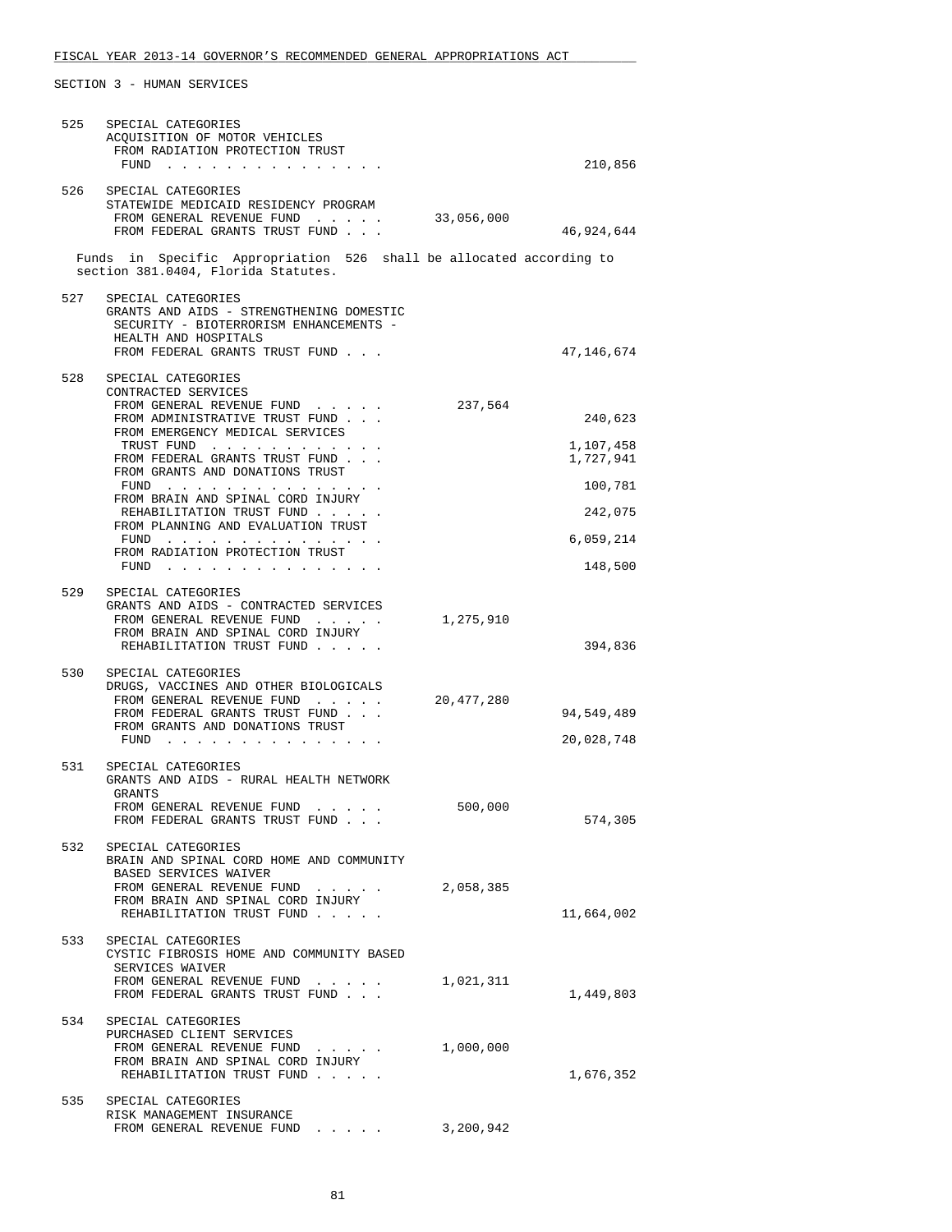|     | FROM PLANNING AND EVALUATION TRUST                                                                                                                      |            |                   |
|-----|---------------------------------------------------------------------------------------------------------------------------------------------------------|------------|-------------------|
|     | FUND<br>FROM RADIATION PROTECTION TRUST<br>$FUND$                                                                                                       |            | 128,512<br>14,575 |
| 536 | SPECIAL CATEGORIES                                                                                                                                      |            |                   |
|     | GRANTS AND AIDS - STATE AND FEDERAL                                                                                                                     |            |                   |
|     | DISASTER RELIEF OPERATIONS<br>FROM FEDERAL GRANTS TRUST FUND                                                                                            |            | 1,000,000         |
| 537 | SPECIAL CATEGORIES                                                                                                                                      |            |                   |
|     | GRANTS AND AIDS - TRAUMA CARE<br>FROM EMERGENCY MEDICAL SERVICES                                                                                        |            |                   |
|     | TRUST FUND                                                                                                                                              |            | 12,093,747        |
| 538 | SPECIAL CATEGORIES<br>GRANTS AND AIDS - SPINAL CORD RESEARCH<br>FROM BRAIN AND SPINAL CORD INJURY                                                       |            |                   |
|     | REHABILITATION TRUST FUND                                                                                                                               |            | 4,000,000         |
| 539 | SPECIAL CATEGORIES                                                                                                                                      |            |                   |
|     | DEFERRED-PAYMENT COMMODITY CONTRACTS<br>FROM PLANNING AND EVALUATION TRUST                                                                              |            |                   |
|     | FUND $\cdots$                                                                                                                                           |            | 98,943            |
| 540 | SPECIAL CATEGORIES<br>LEASE OR LEASE-PURCHASE OF EQUIPMENT                                                                                              |            |                   |
|     | FROM GENERAL REVENUE FUND                                                                                                                               | 13,755     |                   |
|     | FROM ADMINISTRATIVE TRUST FUND<br>FROM EMERGENCY MEDICAL SERVICES                                                                                       |            | 1,639             |
|     | TRUST FUND<br>FROM FEDERAL GRANTS TRUST FUND                                                                                                            |            | 11,775<br>2,304   |
|     | FROM GRANTS AND DONATIONS TRUST<br>FUND                                                                                                                 |            | 767               |
|     | FROM BRAIN AND SPINAL CORD INJURY<br>REHABILITATION TRUST FUND                                                                                          |            | 47,576            |
|     | FROM PLANNING AND EVALUATION TRUST<br>FUND $\cdots$                                                                                                     |            | 97,561            |
|     | FROM RADIATION PROTECTION TRUST                                                                                                                         |            |                   |
|     | $FUND$                                                                                                                                                  |            | 1,052             |
| 541 | SPECIAL CATEGORIES<br>TRANSFER TO DEPARTMENT OF MANAGEMENT                                                                                              |            |                   |
|     | SERVICES - HUMAN RESOURCES SERVICES<br>PURCHASED PER STATEWIDE CONTRACT                                                                                 |            |                   |
|     | FROM GENERAL REVENUE FUND                                                                                                                               | 99,718     |                   |
|     | FROM ADMINISTRATIVE TRUST FUND<br>FROM EMERGENCY MEDICAL SERVICES                                                                                       |            | 5,184             |
|     | TRUST FUND<br>FROM FEDERAL GRANTS TRUST FUND                                                                                                            |            | 23,184<br>67,208  |
|     | FROM GRANTS AND DONATIONS TRUST<br>${\tt FUND} \quad . \quad . \quad . \quad . \quad . \quad . \quad . \quad . \quad . \quad . \quad . \quad . \quad .$ |            | 7,523             |
|     | FROM BRAIN AND SPINAL CORD INJURY<br>REHABILITATION TRUST FUND                                                                                          |            | 21,791            |
|     | FROM PLANNING AND EVALUATION TRUST<br>FUND                                                                                                              |            | 77,497            |
|     | FROM RADIATION PROTECTION TRUST<br>FUND $\cdots$ $\cdots$ $\cdots$ $\cdots$ $\cdots$ $\cdots$ $\cdots$                                                  |            | 38,933            |
|     |                                                                                                                                                         |            |                   |
| 542 | SPECIAL CATEGORIES<br>MEDICALLY FRAGILE ENHANCEMENT PAYMENT                                                                                             |            |                   |
|     | FROM GENERAL REVENUE FUND                                                                                                                               | 610,020    |                   |
| 543 | FIXED CAPITAL OUTLAY<br>HEALTH FACILITIES REPAIR AND MAINTENANCE -<br>STATEWIDE                                                                         |            |                   |
|     | FROM PLANNING AND EVALUATION TRUST                                                                                                                      |            | 1,499,372         |
|     | TOTAL: STATEWIDE PUBLIC HEALTH SUPPORT SERVICES                                                                                                         |            |                   |
|     | FROM GENERAL REVENUE FUND                                                                                                                               | 71,423,098 |                   |
|     | FROM TRUST FUNDS                                                                                                                                        |            | 320,753,300       |
|     | TOTAL POSITIONS<br>TOTAL ALL FUNDS                                                                                                                      | 780.50     | 392,176,398       |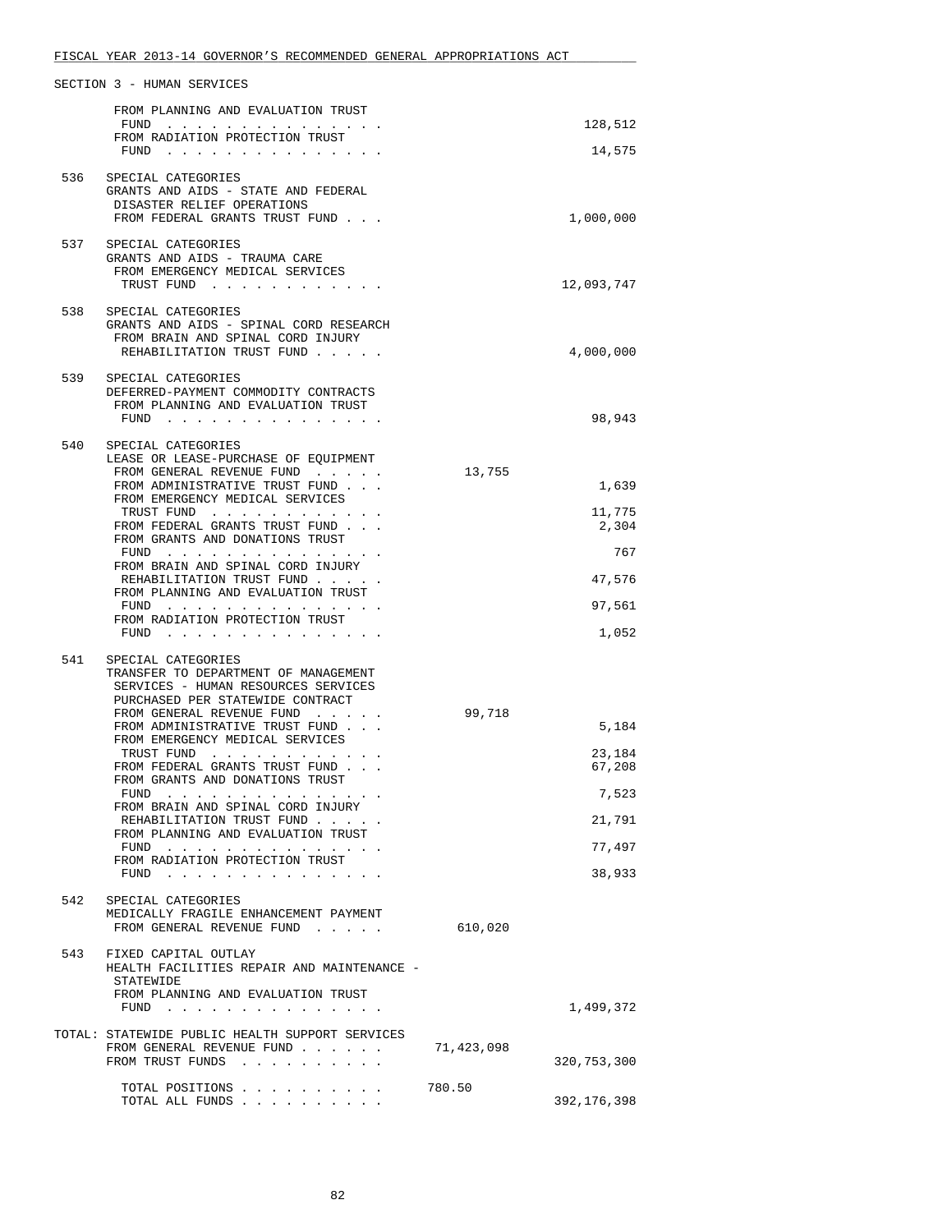PROGRAM: CHILDREN'S MEDICAL SERVICES

CHILDREN'S SPECIAL HEALTH CARE

|     | APPROVED SALARY RATE                                                                                                                 | 30,657,643                                     |                      |                                      |
|-----|--------------------------------------------------------------------------------------------------------------------------------------|------------------------------------------------|----------------------|--------------------------------------|
| 544 | SALARIES AND BENEFITS POSITIONS<br>FROM GENERAL REVENUE FUND<br>FROM DONATIONS TRUST FUND<br>FROM FEDERAL GRANTS TRUST FUND          | $\mathbf{r}$ and $\mathbf{r}$ and $\mathbf{r}$ | 743.00<br>16,636,845 | 15,304,819<br>6,464,340              |
| 545 | OTHER PERSONAL SERVICES<br>FROM GENERAL REVENUE FUND<br>FROM DONATIONS TRUST FUND<br>FROM FEDERAL GRANTS TRUST FUND                  |                                                | 140,466              | 89,063<br>388,687                    |
| 546 | <b>EXPENSES</b><br>FROM GENERAL REVENUE FUND<br>FROM DONATIONS TRUST FUND<br>FROM FEDERAL GRANTS TRUST FUND                          |                                                | 1,312,787            | 3,590,549<br>2,815,502               |
| 547 | OPERATING CAPITAL OUTLAY<br>FROM GENERAL REVENUE FUND<br>FROM DONATIONS TRUST FUND<br>FROM FEDERAL GRANTS TRUST FUND                 |                                                | 29,319               | 35,629<br>106,825                    |
| 548 | SPECIAL CATEGORIES<br>GRANTS AND AIDS - CHILDREN'S MEDICAL<br>SERVICES NETWORK<br>FROM GENERAL REVENUE FUND                          |                                                | 15,954,931           |                                      |
|     | FROM TOBACCO SETTLEMENT TRUST FUND.<br>FROM DONATIONS TRUST FUND<br>FROM FEDERAL GRANTS TRUST FUND<br>FROM MATERNAL AND CHILD HEALTH |                                                |                      | 11,775,196<br>159,087,270<br>553,738 |
|     | BLOCK GRANT TRUST FUND<br>FROM SOCIAL SERVICES BLOCK GRANT                                                                           |                                                |                      | 8,258,090                            |
|     | TRUST FUND<br>.                                                                                                                      |                                                |                      | 1,244,435                            |

 From the funds in Specific Appropriation 548, the department shall transfer an amount not to exceed \$450,000 from the General Revenue Fund to the Agency for Health Care Administration for Medicaid reimbursable services that support children enrolled in contracted medical foster care programs.

| 549 | SPECIAL CATEGORIES                                                                |           |
|-----|-----------------------------------------------------------------------------------|-----------|
|     | GRANTS AND AIDS - MEDICAL SERVICES FOR                                            |           |
|     | ABUSED/NEGLECTED CHILDREN                                                         |           |
|     | 12,292,307<br>FROM GENERAL REVENUE FUND                                           |           |
|     | FROM SOCIAL SERVICES BLOCK GRANT                                                  |           |
|     | TRUST FUND<br>.                                                                   | 5,763,295 |
|     |                                                                                   |           |
| 550 | SPECIAL CATEGORIES                                                                |           |
|     | CONTRACTED SERVICES                                                               |           |
|     | 206,120<br>FROM GENERAL REVENUE FUND                                              |           |
|     | FROM DONATIONS TRUST FUND                                                         | 1,826,075 |
|     | FROM FEDERAL GRANTS TRUST FUND                                                    | 82,405    |
|     | FROM MATERNAL AND CHILD HEALTH                                                    |           |
|     | BLOCK GRANT TRUST FUND<br>$\cdot$ $\cdot$ $\cdot$ $\cdot$ $\cdot$ $\cdot$ $\cdot$ | 281,710   |

 From the funds in Specific Appropriation 550, \$206,120 from the General Revenue Fund is provided for Children's Medical Services to track results of the Critical Congenital Heart Disease (CCHD) Screening.

| 551 | SPECIAL CATEGORIES<br>GRANTS AND AIDS - CONTRACTED SERVICES<br>FROM GENERAL REVENUE FUND<br><u>in the second contract of the second second</u> | 500,000   |         |
|-----|------------------------------------------------------------------------------------------------------------------------------------------------|-----------|---------|
| 552 | SPECIAL CATEGORIES<br>POISON CONTROL CENTER                                                                                                    |           |         |
| 553 | FROM GENERAL REVENUE FUND<br>SPECIAL CATEGORIES                                                                                                | 1,591,693 |         |
|     | RISK MANAGEMENT INSURANCE<br>FROM GENERAL REVENUE FUND<br>$\mathbf{r}$ and $\mathbf{r}$ and $\mathbf{r}$<br>FROM DONATIONS TRUST FUND          | 162,816   | 710,876 |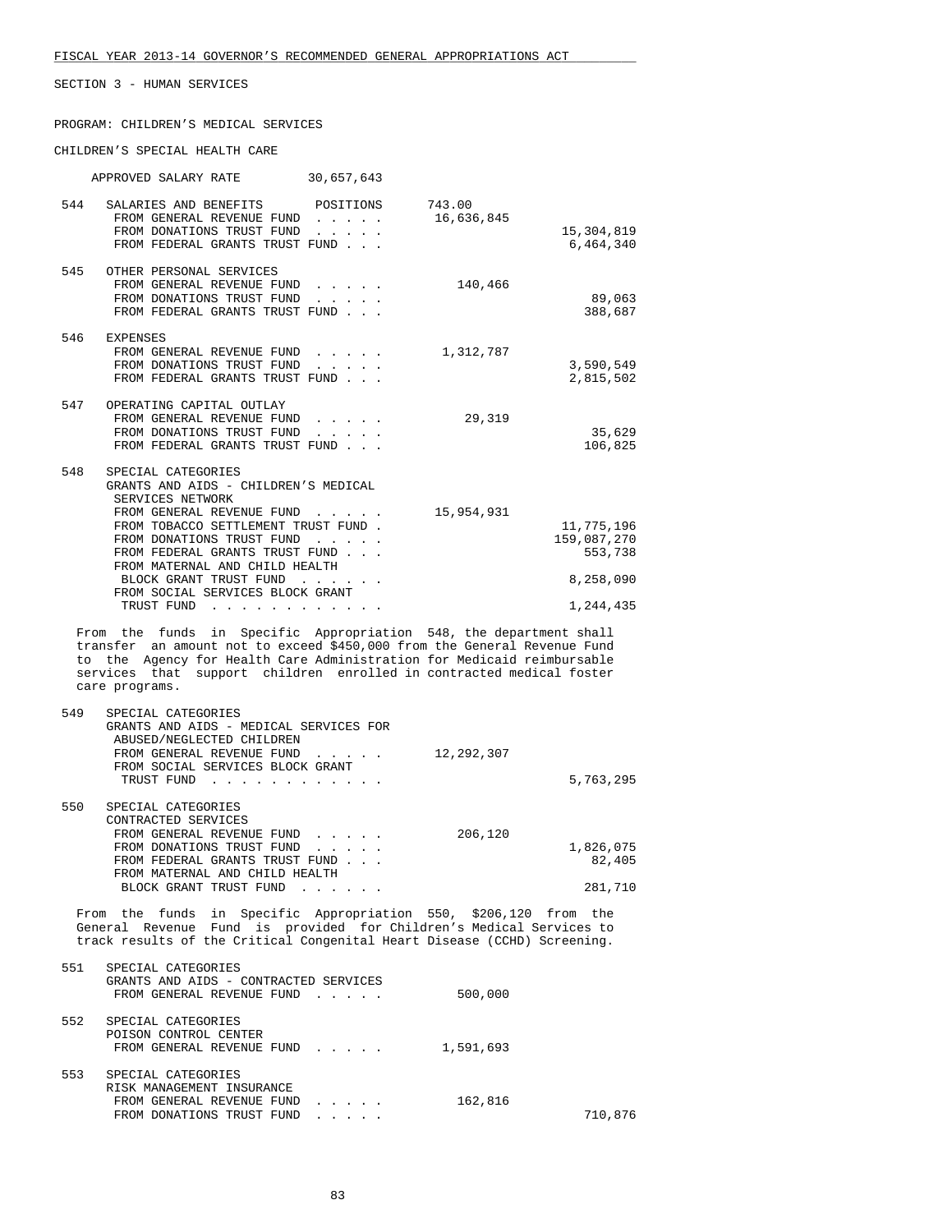|     | 554 SPECIAL CATEGORIES<br>GRANTS AND AIDS - DEVELOPMENTAL EVALUATION<br>AND INTERVENTION SERVICES/PART C<br>FROM GENERAL REVENUE FUND 26,958,985<br>FROM TOBACCO SETTLEMENT TRUST FUND.<br>FROM FEDERAL GRANTS TRUST FUND         |            | 3,817,556<br>27, 287, 141 |
|-----|-----------------------------------------------------------------------------------------------------------------------------------------------------------------------------------------------------------------------------------|------------|---------------------------|
|     | From the funds in Specific Appropriation 554, \$4,154,600 from the<br>General Revenue Fund is provided as the state match for Medicaid<br>reimbursable early intervention services in Specific Appropriation 200.                 |            |                           |
|     | 555 SPECIAL CATEGORIES<br>LEASE OR LEASE-PURCHASE OF EQUIPMENT<br>FROM GENERAL REVENUE FUND<br>FROM DONATIONS TRUST FUND<br>FROM FEDERAL GRANTS TRUST FUND                                                                        | 82,009     | 121,245<br>75,871         |
| 556 | SPECIAL CATEGORIES<br>TRANSFER TO DEPARTMENT OF MANAGEMENT<br>SERVICES - HUMAN RESOURCES SERVICES<br>PURCHASED PER STATEWIDE CONTRACT<br>FROM GENERAL REVENUE FUND<br>FROM DONATIONS TRUST FUND<br>FROM FEDERAL GRANTS TRUST FUND | 158,229    | 116,469<br>48,162         |
|     | TOTAL: CHILDREN'S SPECIAL HEALTH CARE<br>FROM GENERAL REVENUE FUND<br>FROM TRUST FUNDS                                                                                                                                            | 76,026,507 | 249,844,948               |
|     | TOTAL POSITIONS<br>TOTAL ALL FUNDS                                                                                                                                                                                                | 743.00     | 325,871,455               |
|     | PROGRAM: HEALTH CARE PRACTITIONER AND ACCESS                                                                                                                                                                                      |            |                           |
|     | MEDICAL QUALITY ASSURANCE                                                                                                                                                                                                         |            |                           |
|     | APPROVED SALARY RATE 22,046,677                                                                                                                                                                                                   |            |                           |
| 557 | SALARIES AND BENEFITS<br>POSITIONS 601.00<br>FROM MEDICAL QUALITY ASSURANCE<br>TRUST FUND                                                                                                                                         |            | 30,281,890                |
| 558 | OTHER PERSONAL SERVICES<br>FROM GRANTS AND DONATIONS TRUST<br>FUND<br>FROM MEDICAL OUALITY ASSURANCE                                                                                                                              |            | 238,222<br>5,365,666      |
|     | TRUST FUND                                                                                                                                                                                                                        |            |                           |
|     | 559 EXPENSES<br>FROM FEDERAL GRANTS TRUST FUND<br>FROM GRANTS AND DONATIONS TRUST                                                                                                                                                 |            | 17,775                    |
|     | FUND $\cdots$ $\cdots$ $\cdots$ $\cdots$ $\cdots$ $\cdots$ $\cdots$<br>FROM MEDICAL QUALITY ASSURANCE                                                                                                                             |            | 60,373                    |
|     | TRUST FUND                                                                                                                                                                                                                        |            | 8,546,383                 |
| 560 | OPERATING CAPITAL OUTLAY<br>FROM MEDICAL QUALITY ASSURANCE<br>TRUST FUND                                                                                                                                                          |            | 57,604                    |
| 561 | SPECIAL CATEGORIES<br>ACOUISITION OF MOTOR VEHICLES<br>FROM MEDICAL QUALITY ASSURANCE<br>TRUST FUND                                                                                                                               |            | 13,000                    |
| 562 | SPECIAL CATEGORIES<br>UNLICENSED ACTIVITIES<br>FROM MEDICAL QUALITY ASSURANCE<br>TRUST FUND                                                                                                                                       |            | 1,231,856                 |
| 563 | SPECIAL CATEGORIES<br>TRANSFER TO DIVISION OF ADMINISTRATIVE<br>HEARINGS<br>FROM MEDICAL QUALITY ASSURANCE<br>TRUST FUND                                                                                                          |            | 328,528                   |
|     |                                                                                                                                                                                                                                   |            |                           |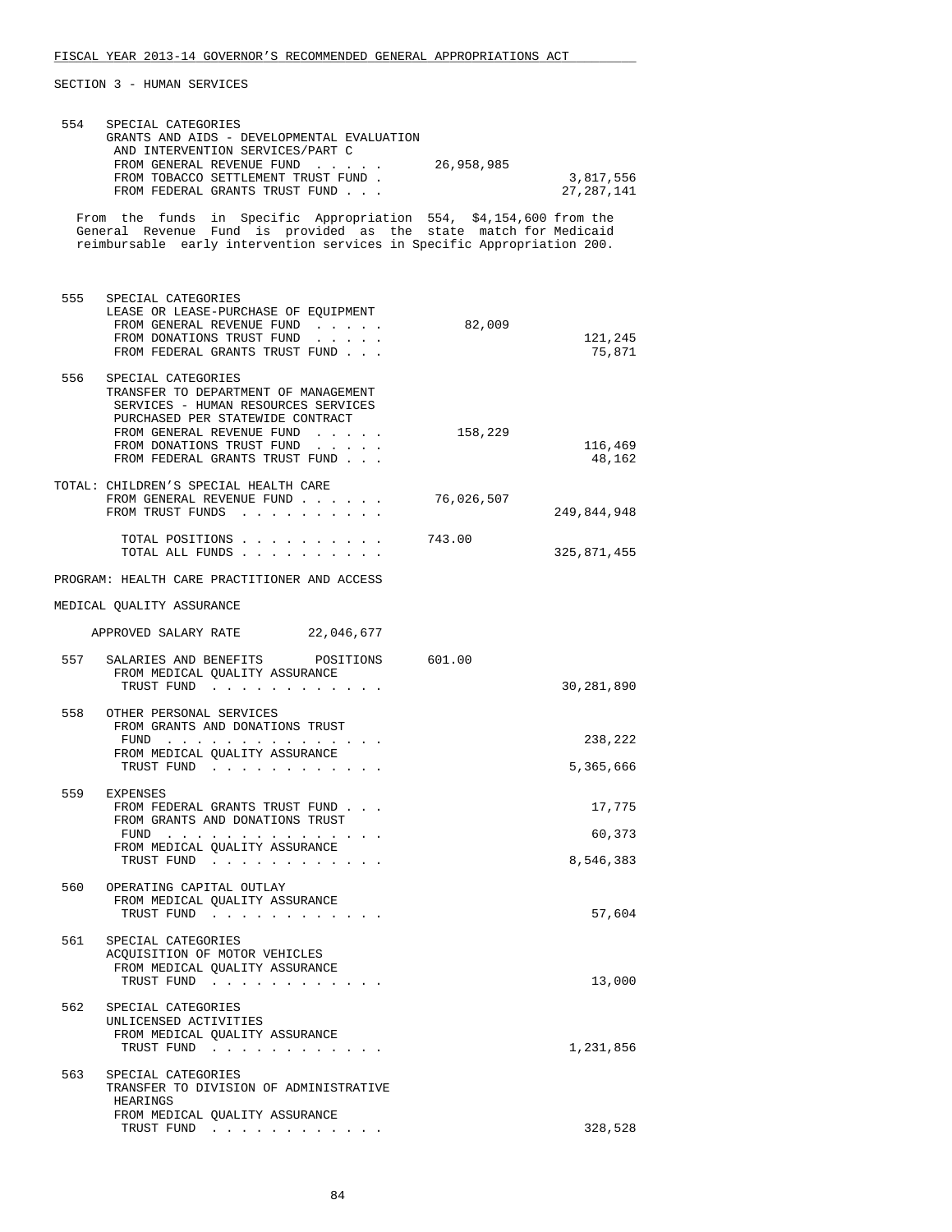| 564 | SPECIAL CATEGORIES<br>CONTRACTED SERVICES                                                                                                                                                                                   |         |                         |
|-----|-----------------------------------------------------------------------------------------------------------------------------------------------------------------------------------------------------------------------------|---------|-------------------------|
|     | FROM FEDERAL GRANTS TRUST FUND<br>FROM GRANTS AND DONATIONS TRUST                                                                                                                                                           |         | 213,944                 |
|     | FUND $\cdots$<br>FROM MEDICAL OUALITY ASSURANCE                                                                                                                                                                             |         | 107,908                 |
|     | TRUST FUND                                                                                                                                                                                                                  |         | 19,344,136              |
|     | 565 SPECIAL CATEGORIES<br>RISK MANAGEMENT INSURANCE<br>FROM MEDICAL QUALITY ASSURANCE<br>TRUST FUND                                                                                                                         |         | 471,042                 |
| 566 | SPECIAL CATEGORIES                                                                                                                                                                                                          |         |                         |
|     | LEASE OR LEASE-PURCHASE OF EQUIPMENT<br>FROM MEDICAL QUALITY ASSURANCE<br>TRUST FUND                                                                                                                                        |         | 339,364                 |
| 567 | SPECIAL CATEGORIES<br>TRANSFER TO DEPARTMENT OF MANAGEMENT<br>SERVICES - HUMAN RESOURCES SERVICES<br>PURCHASED PER STATEWIDE CONTRACT<br>FROM GRANTS AND DONATIONS TRUST<br>FUND $\cdots$<br>FROM MEDICAL QUALITY ASSURANCE |         | 446                     |
|     | TRUST FUND                                                                                                                                                                                                                  |         | 246,982                 |
|     | TOTAL: MEDICAL OUALITY ASSURANCE<br>FROM TRUST FUNDS                                                                                                                                                                        |         | 66,865,119              |
|     | TOTAL POSITIONS<br>TOTAL ALL FUNDS                                                                                                                                                                                          | 601.00  | 66,865,119              |
|     | PROGRAM: DISABILITY DETERMINATIONS                                                                                                                                                                                          |         |                         |
|     | DISABILITY BENEFITS DETERMINATION                                                                                                                                                                                           |         |                         |
|     | APPROVED SALARY RATE 49, 917, 583                                                                                                                                                                                           |         |                         |
| 568 | SALARIES AND BENEFITS POSITIONS 1,227.00<br>FROM GENERAL REVENUE FUND<br>FROM FEDERAL GRANTS TRUST FUND<br>FROM U.S. TRUST FUND                                                                                             | 652,944 | 727,287<br>68,986,861   |
|     | 569 OTHER PERSONAL SERVICES<br>FROM GENERAL REVENUE FUND<br>FROM FEDERAL GRANTS TRUST FUND<br>FROM U.S. TRUST FUND                                                                                                          | 25,996  | 27,001<br>19,092,547    |
| 570 | EXPENSES<br>FROM GENERAL REVENUE FUND<br>FROM FEDERAL GRANTS TRUST FUND<br>FROM U.S. TRUST FUND                                                                                                                             | 134,022 | 153,617<br>23,110,399   |
| 571 | OPERATING CAPITAL OUTLAY<br>FROM GENERAL REVENUE FUND<br>FROM FEDERAL GRANTS TRUST FUND<br>FROM U.S. TRUST FUND                                                                                                             | 4,000   | 4,000<br>200,000        |
| 572 | SPECIAL CATEGORIES<br>CONTRACTED SERVICES<br>FROM GENERAL REVENUE FUND<br>FROM FEDERAL GRANTS TRUST FUND<br>FROM U.S. TRUST FUND                                                                                            | 135,331 | 139,818<br>36, 244, 419 |
| 573 | SPECIAL CATEGORIES<br>RISK MANAGEMENT INSURANCE<br>FROM GENERAL REVENUE FUND<br>FROM FEDERAL GRANTS TRUST FUND<br>FROM U.S. TRUST FUND                                                                                      | 1,784   | 1,784<br>377,610        |
| 574 | SPECIAL CATEGORIES<br>LEASE OR LEASE-PURCHASE OF EQUIPMENT<br>FROM FEDERAL GRANTS TRUST FUND<br>FROM U.S. TRUST FUND                                                                                                        |         | 1,000<br>2,334          |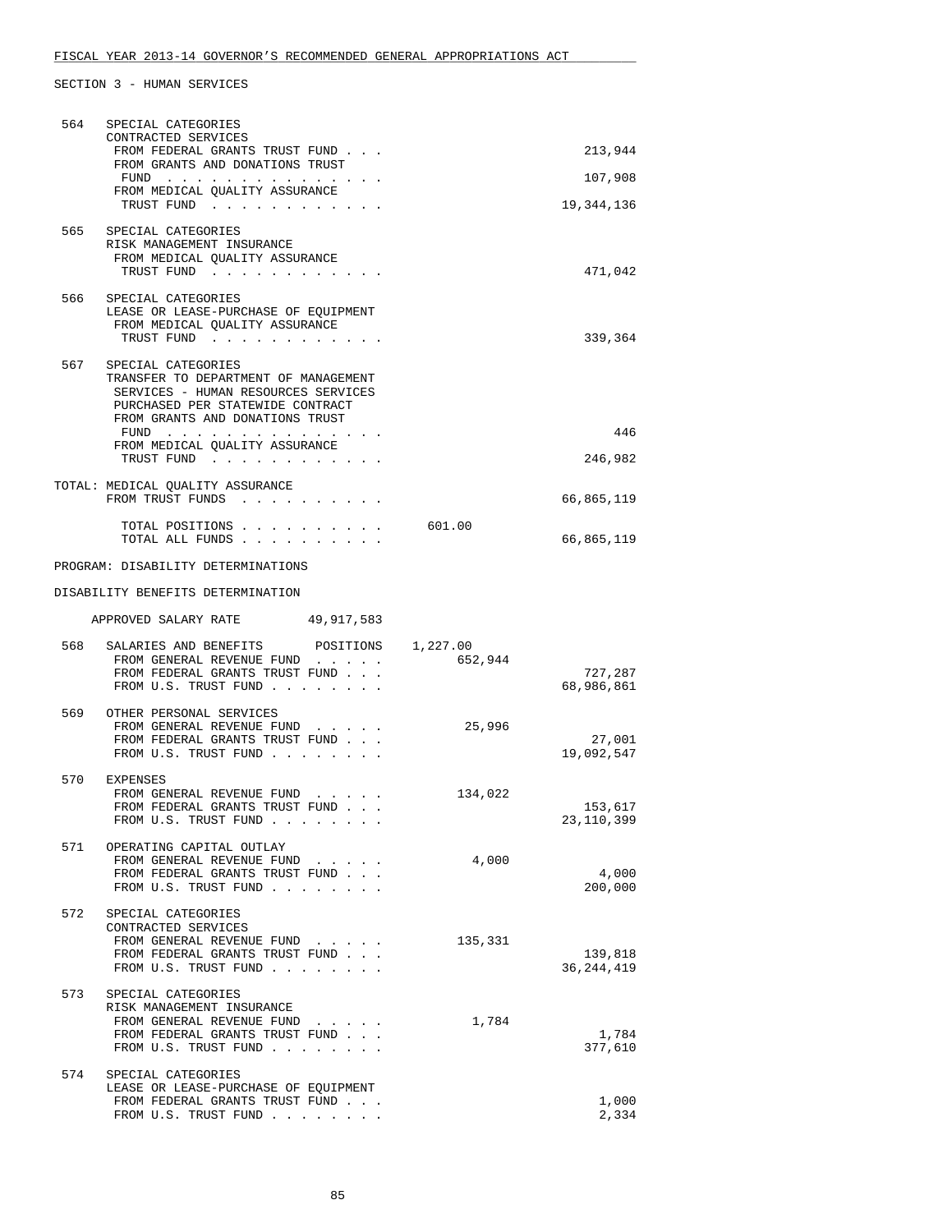| 575 | SPECIAL CATEGORIES<br>TRANSFER TO DEPARTMENT OF MANAGEMENT<br>SERVICES - HUMAN RESOURCES SERVICES                                                                        |             |                  |
|-----|--------------------------------------------------------------------------------------------------------------------------------------------------------------------------|-------------|------------------|
|     | PURCHASED PER STATEWIDE CONTRACT<br>FROM GENERAL REVENUE FUND<br>FROM FEDERAL GRANTS TRUST FUND<br>FROM U.S. TRUST FUND                                                  | 4,388       | 4,445<br>423,718 |
|     | TOTAL: DISABILITY BENEFITS DETERMINATION                                                                                                                                 |             |                  |
|     | FROM GENERAL REVENUE FUND<br>FROM TRUST FUNDS                                                                                                                            | 958,465     | 149,496,840      |
|     | TOTAL POSITIONS $\ldots$ , $\ldots$ , $\ldots$ , $\frac{1}{227.00}$<br>TOTAL ALL FUNDS                                                                                   |             | 150, 455, 305    |
|     | TOTAL: HEALTH, DEPARTMENT OF<br>FROM GENERAL REVENUE FUND $\ldots$ $\ldots$ $\qquad$ 413,994,932<br>FROM TRUST FUNDS                                                     |             | 2,405,568,650    |
|     | TOTAL POSITIONS 16,072.25<br>TOTAL ALL FUNDS                                                                                                                             |             | 2,819,563,582    |
|     | TOTAL APPROVED SALARY RATE                                                                                                                                               | 627,458,129 |                  |
|     | VETERANS' AFFAIRS, DEPARTMENT OF                                                                                                                                         |             |                  |
|     | PROGRAM: SERVICES TO VETERANS' PROGRAM                                                                                                                                   |             |                  |
|     | VETERANS' HOMES                                                                                                                                                          |             |                  |
|     | APPROVED SALARY RATE 30,327,168                                                                                                                                          |             |                  |
| 576 | SALARIES AND BENEFITS POSITIONS 978.00<br>FROM OPERATIONS AND MAINTENANCE<br>TRUST FUND                                                                                  |             | 43,699,649       |
|     | 577 OTHER PERSONAL SERVICES<br>FROM OPERATIONS AND MAINTENANCE<br>TRUST FUND                                                                                             |             | 2,986,987        |
|     | 578 EXPENSES<br>FROM OPERATIONS AND MAINTENANCE<br>TRUST FUND                                                                                                            |             | 15,360,633       |
| 579 | OPERATING CAPITAL OUTLAY<br>FROM OPERATIONS AND MAINTENANCE<br>TRUST FUND                                                                                                |             | 144,065          |
| 580 | FOOD PRODUCTS<br>FROM OPERATIONS AND MAINTENANCE<br>TRUST FUND                                                                                                           |             | 3,226,561        |
| 581 | SPECIAL CATEGORIES<br>ACQUISITION OF MOTOR VEHICLES<br>FROM OPERATIONS AND MAINTENANCE                                                                                   |             |                  |
| 582 | TRUST FUND<br>SPECIAL CATEGORIES                                                                                                                                         |             | 195,651          |
|     | CONTRACTED SERVICES<br>FROM OPERATIONS AND MAINTENANCE<br>TRUST FUND                                                                                                     |             | 9,381,854        |
| 583 | SPECIAL CATEGORIES<br>RECREATIONAL EQUIPMENT AND SUPPLIES<br>FROM GRANTS AND DONATIONS TRUST                                                                             |             | 72,500           |
| 584 | SPECIAL CATEGORIES<br>RISK MANAGEMENT INSURANCE<br>FROM OPERATIONS AND MAINTENANCE                                                                                       |             |                  |
|     | TRUST FUND                                                                                                                                                               |             | 2,304,607        |
| 585 | SPECIAL CATEGORIES<br>TRANSFER TO DEPARTMENT OF MANAGEMENT<br>SERVICES - HUMAN RESOURCES SERVICES<br>PURCHASED PER STATEWIDE CONTRACT<br>FROM OPERATIONS AND MAINTENANCE |             |                  |
|     | TRUST FUND                                                                                                                                                               |             | 369,836          |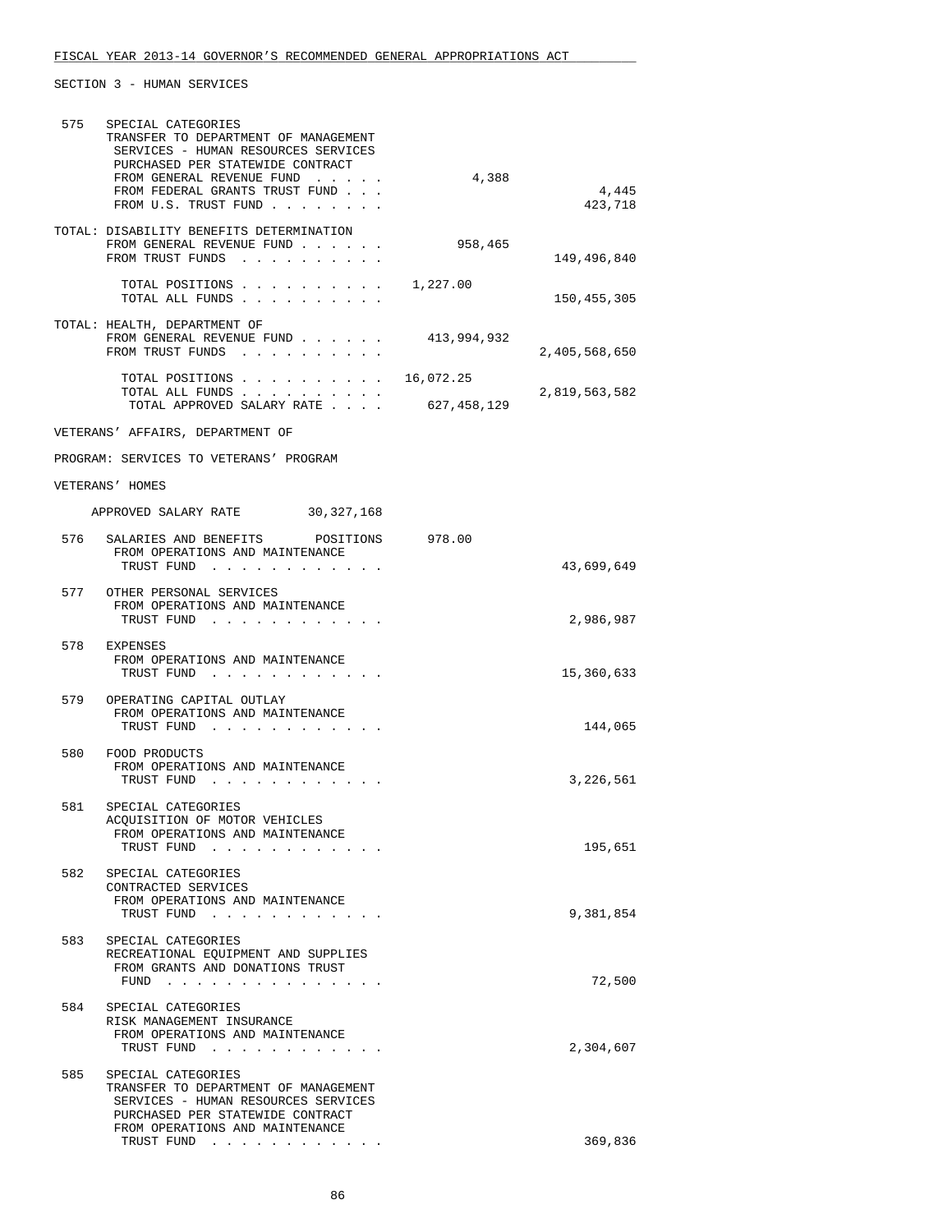| 586 | FIXED CAPITAL OUTLAY<br>MAINTENANCE AND REPAIR OF STATE-OWNED<br>RESIDENTIAL FACILITIES FOR VETERANS                                                                   |           |              |
|-----|------------------------------------------------------------------------------------------------------------------------------------------------------------------------|-----------|--------------|
|     | FROM OPERATIONS AND MAINTENANCE<br>TRUST FUND<br>FROM STATE HOMES FOR VETERANS                                                                                         |           | 550,000      |
|     | TRUST FUND                                                                                                                                                             |           | 2,052,000    |
|     | TOTAL: VETERANS' HOMES<br>FROM TRUST FUNDS                                                                                                                             |           | 80, 344, 343 |
|     | TOTAL POSITIONS<br>TOTAL ALL FUNDS                                                                                                                                     | 978.00    | 80, 344, 343 |
|     | EXECUTIVE DIRECTION AND SUPPORT SERVICES                                                                                                                               |           |              |
|     | APPROVED SALARY RATE 1,530,608                                                                                                                                         |           |              |
|     | 587 SALARIES AND BENEFITS<br>POSITIONS<br>FROM GENERAL REVENUE FUND 2,040,353                                                                                          | 25.50     |              |
|     | 588 OTHER PERSONAL SERVICES<br>FROM GENERAL REVENUE FUND                                                                                                               | 19,765    |              |
|     | 589 EXPENSES<br>FROM GENERAL REVENUE FUND<br>FROM OPERATIONS AND MAINTENANCE<br>TRUST FUND                                                                             | 695,370   | 100,458      |
|     | 590 OPERATING CAPITAL OUTLAY<br>FROM GENERAL REVENUE FUND                                                                                                              | 120,512   |              |
| 591 | SPECIAL CATEGORIES<br>CONTRACTED SERVICES<br>FROM GENERAL REVENUE FUND                                                                                                 | 110,882   |              |
|     | 592 SPECIAL CATEGORIES<br>RISK MANAGEMENT INSURANCE<br>FROM GENERAL REVENUE FUND<br>FROM OPERATIONS AND MAINTENANCE<br>TRUST FUND                                      | 13,507    | 27           |
|     | 593 SPECIAL CATEGORIES<br>TRANSFER TO DEPARTMENT OF MANAGEMENT<br>SERVICES - HUMAN RESOURCES SERVICES<br>PURCHASED PER STATEWIDE CONTRACT<br>FROM GENERAL REVENUE FUND | 9,480     |              |
| 594 | DATA PROCESSING SERVICES<br>SOUTHWOOD SHARED RESOURCE CENTER<br>FROM GENERAL REVENUE FUND                                                                              | 11,846    |              |
|     | TOTAL: EXECUTIVE DIRECTION AND SUPPORT SERVICES<br>FROM GENERAL REVENUE FUND<br>FROM TRUST FUNDS                                                                       | 3,021,715 | 100,485      |
|     | TOTAL POSITIONS<br>TOTAL ALL FUNDS                                                                                                                                     | 25.50     | 3,122,200    |
|     | VETERANS' BENEFITS AND ASSISTANCE                                                                                                                                      |           |              |
|     | APPROVED SALARY RATE<br>3,867,953                                                                                                                                      |           |              |
| 595 | SALARIES AND BENEFITS POSITIONS 88.00<br>FROM GENERAL REVENUE FUND<br>FROM OPERATIONS AND MAINTENANCE<br>TRUST FUND                                                    | 4,043,867 | 888,531      |
| 596 | OTHER PERSONAL SERVICES<br>FROM GENERAL REVENUE FUND<br>FROM OPERATIONS AND MAINTENANCE<br>TRUST FUND                                                                  | 12,000    | 10,000       |
| 597 | EXPENSES<br>FROM GENERAL REVENUE FUND<br>FROM OPERATIONS AND MAINTENANCE<br>TRUST FUND                                                                                 | 208,653   | 163,152      |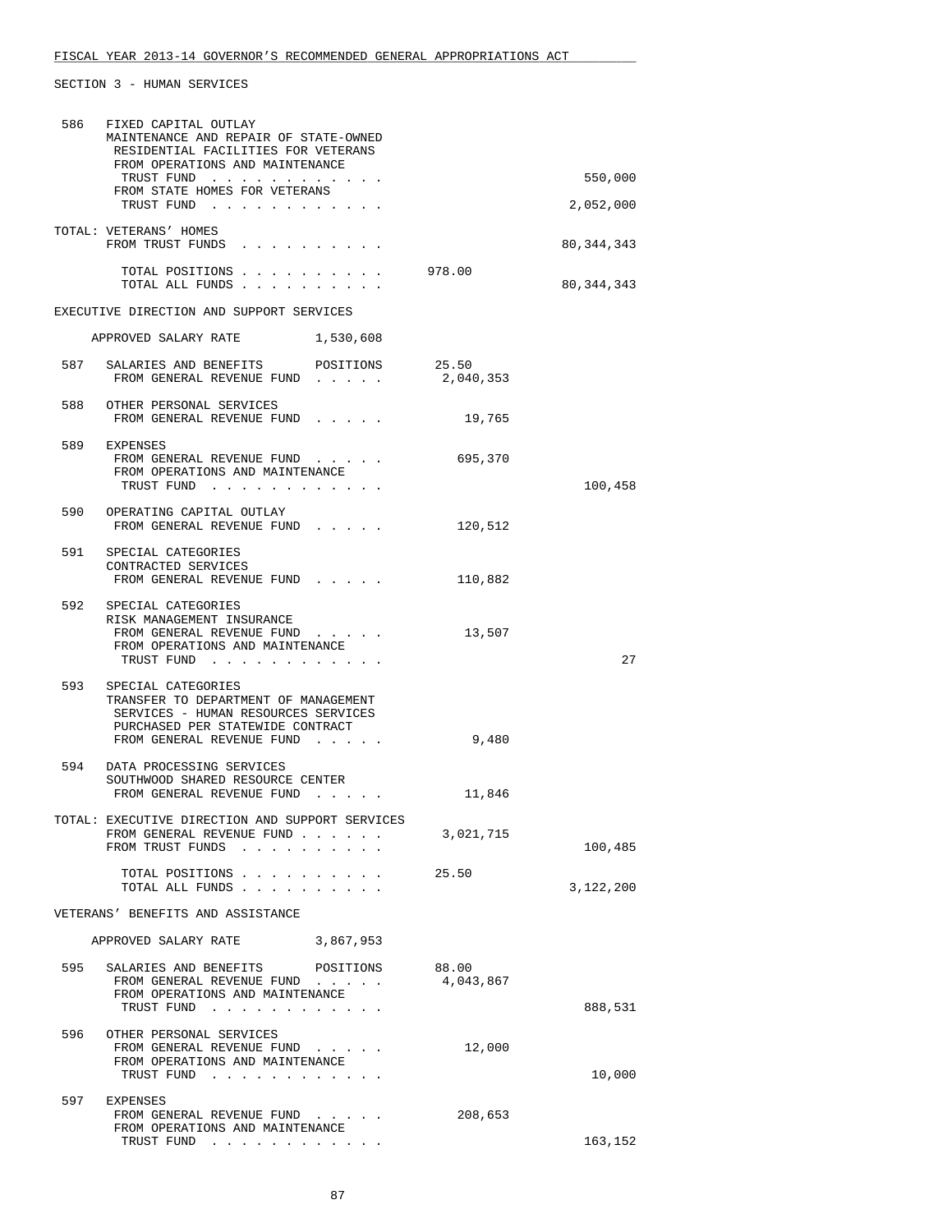| 598 | OPERATING CAPITAL OUTLAY<br>FROM OPERATIONS AND MAINTENANCE<br>TRUST FUND                                                                                                                                                                                                                       |                        | 4,000          |
|-----|-------------------------------------------------------------------------------------------------------------------------------------------------------------------------------------------------------------------------------------------------------------------------------------------------|------------------------|----------------|
| 599 | SPECIAL CATEGORIES<br>CONTRACTED SERVICES<br>FROM GENERAL REVENUE FUND<br>FROM OPERATIONS AND MAINTENANCE<br>TRUST FUND                                                                                                                                                                         | 2,569                  | 4,000          |
| 600 | SPECIAL CATEGORIES<br>RISK MANAGEMENT INSURANCE<br>FROM GENERAL REVENUE FUND.<br>FROM OPERATIONS AND MAINTENANCE<br>TRUST FUND                                                                                                                                                                  | 7,036                  | 3,600          |
| 601 | SPECIAL CATEGORIES<br>TRANSFER TO DEPARTMENT OF MANAGEMENT<br>SERVICES - HUMAN RESOURCES SERVICES<br>PURCHASED PER STATEWIDE CONTRACT<br>FROM GENERAL REVENUE FUND<br>FROM OPERATIONS AND MAINTENANCE<br>TRUST FUND<br>$\mathbf{r}$ , $\mathbf{r}$ , $\mathbf{r}$ , $\mathbf{r}$ , $\mathbf{r}$ | 28,118                 | 3,655          |
|     | TOTAL: VETERANS' BENEFITS AND ASSISTANCE<br>FROM GENERAL REVENUE FUND<br>FROM TRUST FUNDS                                                                                                                                                                                                       | 4,302,243              | 1,076,938      |
|     | TOTAL POSITIONS.<br>TOTAL ALL FUNDS<br>$\cdot$ $\cdot$ $\cdot$ $\cdot$                                                                                                                                                                                                                          | 88.00                  | 5,379,181      |
|     | TOTAL: VETERANS' AFFAIRS, DEPARTMENT OF<br>FROM GENERAL REVENUE FUND.<br>FROM TRUST FUNDS                                                                                                                                                                                                       | 7,323,958              | 81,521,766     |
|     | TOTAL POSITIONS.<br>TOTAL ALL FUNDS<br>TOTAL APPROVED SALARY RATE                                                                                                                                                                                                                               | 1,091.50<br>35,725,729 | 88,845,724     |
|     | TOTAL OF SECTION 3                                                                                                                                                                                                                                                                              |                        |                |
|     | FROM GENERAL REVENUE FUND                                                                                                                                                                                                                                                                       | 7,854,237,130          |                |
|     | FROM TRUST FUNDS                                                                                                                                                                                                                                                                                |                        | 23,067,825,960 |
|     | TOTAL POSITIONS 33,785.75                                                                                                                                                                                                                                                                       |                        |                |
|     | TOTAL ALL FUNDS                                                                                                                                                                                                                                                                                 |                        | 30,922,063,090 |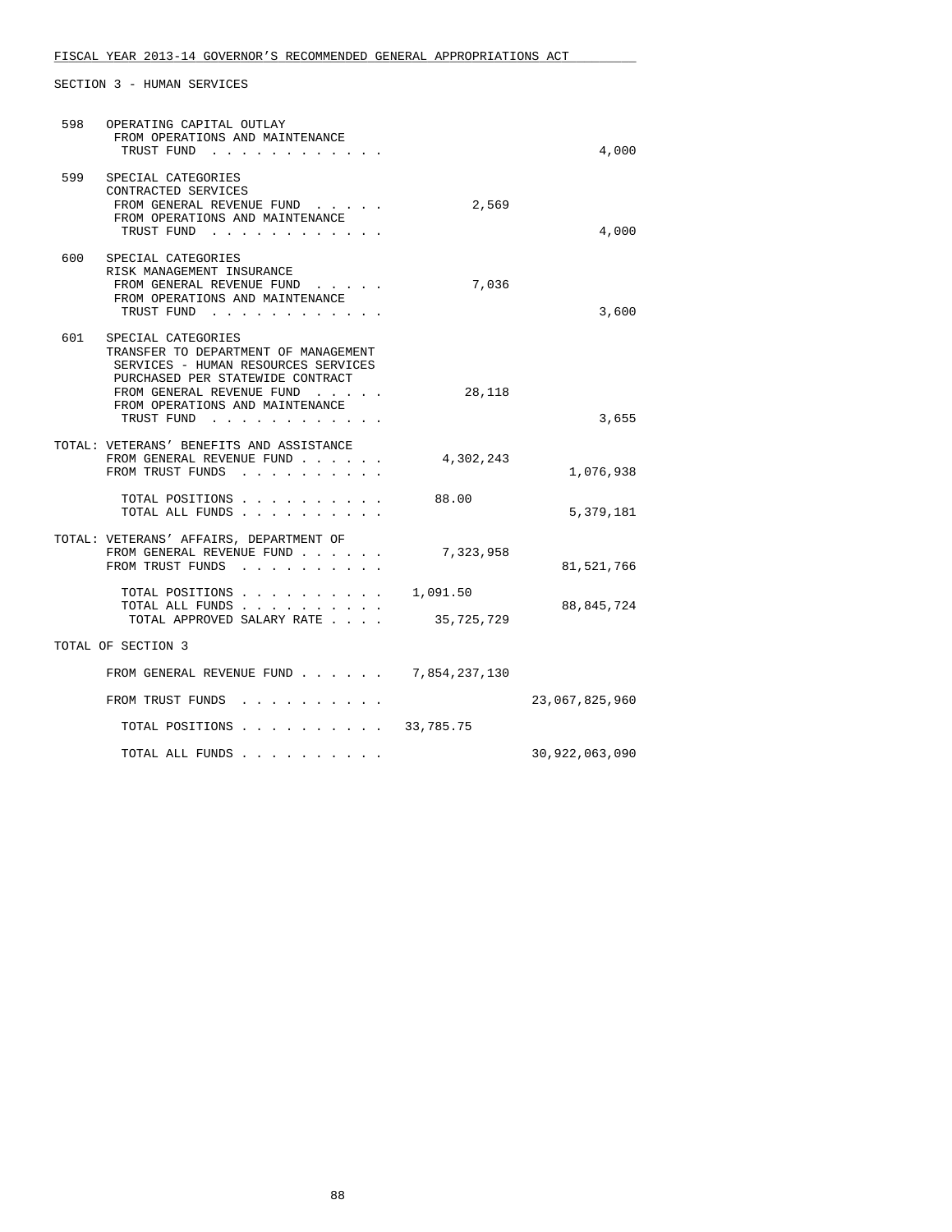#### SPECIFIC APPROPRIATION

 The moneys contained herein are appropriated from the named funds to the Department of Corrections, Justice Administration, Department of Juvenile Justice, Florida Department of Law Enforcement, Department of Legal Affairs/Attorney General, and the Parole Commission as the amounts to be used to pay the salaries, other operational expenditures, and fixed capital outlay of the named agencies.

### CORRECTIONS, DEPARTMENT OF

 From the funds in Specific Appropriations 602 through 736, each provider contracting with the Department of Corrections must provide the department with a proposal prior to the release of funds that details the services that will be delivered, the expected results, and recommended performance measures. The department and each provider must execute a contract before the release of any funds, and the contract documents must include mutually agreed upon performance measures. Each provider must provide quarterly performance reports to the department. Funds shall only be released to providers whose performance reports indicate successful compliance with the performance measures described in the contract.

 The Department of Corrections shall develop and use a uniform format and uniform methodologies for the purpose of reporting annually to the Governor and to the Legislature on the state prison system. Such reports shall include a comprehensive plan for current facility use and any departures from planned facility use, including opening new facilities, renovating or closing existing facilities, and advancing or delaying the opening of new or renovated facilities. The report shall include the maximum capacity of facilities that the department could make operational within the fiscal year. The report shall also identify appropriate sites for future facilities and provide information to support specified locations, such as availability of personnel in local labor markets. Reports should include updated infrastructure needs for existing or future facilities. Each report should reconcile capacity figures to the immediately preceding report. For the purpose of this paragraph, maximum capacity shall be calculated and displayed pursuant to section 944.023(1) (b), Florida Statutes. The department may provide additional analysis of current and future bed needs based on such factors as deemed necessary by the Secretary. The next report shall be due January 1, 2014.

 Funds in Specific Appropriations 602 through 736 shall not be used to pay for unoccupied space currently being leased by the Department of Corrections in the event the leases are vacant on or after July 1, 2013, and for which it has been determined by the Secretary of the department that there is no longer a need.

#### PROGRAM: DEPARTMENT ADMINISTRATION

#### BUSINESS SERVICE CENTERS

|     | APPROVED SALARY RATE                                                                           | 9,038,192                                      |                      |           |
|-----|------------------------------------------------------------------------------------------------|------------------------------------------------|----------------------|-----------|
| 602 | SALARIES AND BENEFITS POSITIONS<br>FROM GENERAL REVENUE FUND<br>FROM ADMINISTRATIVE TRUST FUND | $\cdot$ $\cdot$ $\cdot$ $\cdot$ $\cdot$        | 239.00<br>11,484,419 | 1,014,632 |
| 603 | EXPENSES<br>FROM GENERAL REVENUE FUND<br>FROM ADMINISTRATIVE TRUST FUND                        | $\mathbf{r}$ and $\mathbf{r}$ and $\mathbf{r}$ | 79,817               | 133,494   |
| 604 | SPECIAL CATEGORIES<br>CONTRACTED SERVICES<br>FROM GENERAL REVENUE FUND                         | $\cdots$ $\cdots$                              | 46,507               |           |
| 605 | SPECIAL CATEGORIES<br>RISK MANAGEMENT INSURANCE<br>FROM GENERAL REVENUE FUND                   | $\cdot$ $\cdot$ $\cdot$ $\cdot$ $\cdot$        | 138,653              |           |
| 606 | SPECIAL CATEGORIES<br>LEASE OR LEASE-PURCHASE OF EOUIPMENT<br>FROM GENERAL REVENUE FUND        | $\cdot$ $\cdot$ $\cdot$ $\cdot$ $\cdot$        | 2,315                |           |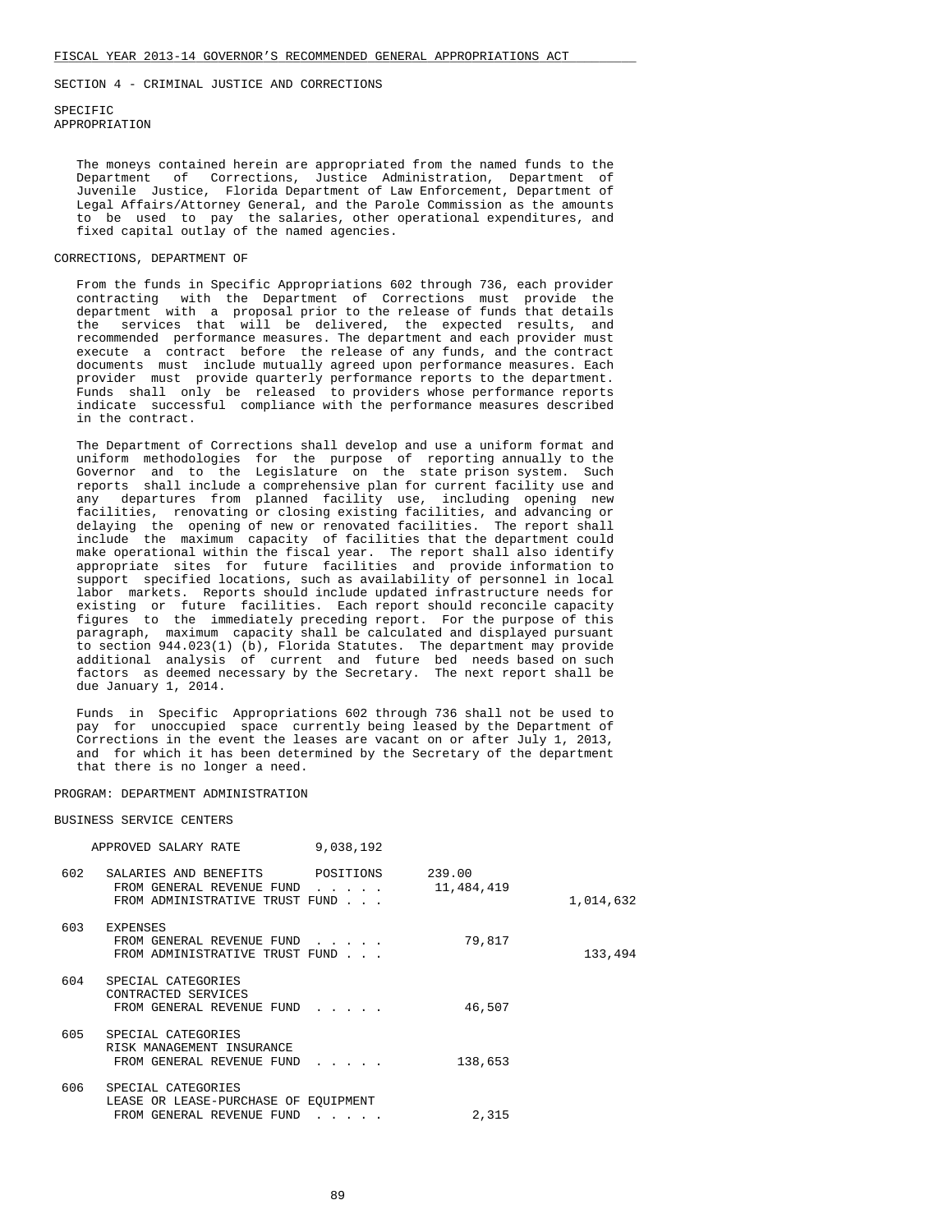| 607 | SPECIAL CATEGORIES<br>TRANSFER TO DEPARTMENT OF MANAGEMENT<br>SERVICES - HUMAN RESOURCES SERVICES                                                   |            |                    |
|-----|-----------------------------------------------------------------------------------------------------------------------------------------------------|------------|--------------------|
|     | PURCHASED PER STATEWIDE CONTRACT<br>FROM GENERAL REVENUE FUND                                                                                       | 2,698      |                    |
|     | TOTAL: BUSINESS SERVICE CENTERS                                                                                                                     |            |                    |
|     | FROM GENERAL REVENUE FUND                                                                                                                           | 11,754,409 |                    |
|     | FROM TRUST FUNDS                                                                                                                                    |            | 1,148,126          |
|     | TOTAL POSITIONS<br>TOTAL ALL FUNDS                                                                                                                  | 239.00     | 12,902,535         |
|     | EXECUTIVE DIRECTION AND SUPPORT SERVICES                                                                                                            |            |                    |
|     | APPROVED SALARY RATE 12,688,626                                                                                                                     |            |                    |
|     | 608 SALARIES AND BENEFITS POSITIONS 263.00                                                                                                          |            |                    |
|     | FROM GENERAL REVENUE FUND                                                                                                                           | 8,864,109  |                    |
|     | FROM ADMINISTRATIVE TRUST FUND<br>FROM CRIMINAL JUSTICE STANDARDS                                                                                   |            | 2,348,101          |
|     | AND TRAINING TRUST FUND                                                                                                                             |            | 79,133             |
|     | 609 OTHER PERSONAL SERVICES                                                                                                                         |            |                    |
|     | FROM GENERAL REVENUE FUND                                                                                                                           | 22,090     |                    |
|     | FROM ADMINISTRATIVE TRUST FUND                                                                                                                      |            | 292,906            |
|     | 610 EXPENSES                                                                                                                                        |            |                    |
|     | FROM GENERAL REVENUE FUND                                                                                                                           | 946,141    |                    |
|     | FROM ADMINISTRATIVE TRUST FUND                                                                                                                      |            | 491,826            |
|     | FROM CRIMINAL JUSTICE STANDARDS<br>AND TRAINING TRUST FUND                                                                                          |            | 1,083,200          |
|     |                                                                                                                                                     |            |                    |
|     | 611 OPERATING CAPITAL OUTLAY<br>FROM GENERAL REVENUE FUND                                                                                           | 20,227     |                    |
|     | FROM ADMINISTRATIVE TRUST FUND                                                                                                                      |            | 30,160             |
|     | FROM CRIMINAL JUSTICE STANDARDS                                                                                                                     |            |                    |
|     | AND TRAINING TRUST FUND<br>FROM FEDERAL GRANTS TRUST FUND                                                                                           |            | 240,600<br>101,840 |
|     |                                                                                                                                                     |            |                    |
|     | 612 LUMP SUM                                                                                                                                        |            |                    |
|     | RECIDIVISM REDUCTION INCENTIVE<br>FROM GENERAL REVENUE FUND 21,200,000                                                                              |            |                    |
|     |                                                                                                                                                     |            |                    |
| 613 | SPECIAL CATEGORIES<br>TRANSFER TO DIVISION OF ADMINISTRATIVE                                                                                        |            |                    |
|     | HEARINGS                                                                                                                                            |            |                    |
|     | FROM GENERAL REVENUE FUND                                                                                                                           | 81,486     |                    |
| 614 | SPECIAL CATEGORIES                                                                                                                                  |            |                    |
|     | CONTRACTED SERVICES                                                                                                                                 |            |                    |
|     | FROM GENERAL REVENUE FUND<br>$\bullet$ .<br><br><br><br><br><br><br><br><br><br><br><br><br><br><br><br><br><br><br>FROM CRIMINAL JUSTICE STANDARDS | 488,509    |                    |
|     | AND TRAINING TRUST FUND                                                                                                                             |            | 200,000            |
|     | FROM FEDERAL GRANTS TRUST FUND                                                                                                                      |            | 347,650            |
| 615 | SPECIAL CATEGORIES                                                                                                                                  |            |                    |
|     | TRANSFER TO GENERAL REVENUE FUND                                                                                                                    |            |                    |
|     | FROM FEDERAL GRANTS TRUST FUND                                                                                                                      |            | 10,000,000         |
| 616 | SPECIAL CATEGORIES                                                                                                                                  |            |                    |
|     | RISK MANAGEMENT INSURANCE                                                                                                                           |            |                    |
|     | FROM GENERAL REVENUE FUND                                                                                                                           | 342,010    |                    |
| 617 | SPECIAL CATEGORIES                                                                                                                                  |            |                    |
|     | TENANT BROKER COMMISSIONS                                                                                                                           |            |                    |
|     | FROM ADMINISTRATIVE TRUST FUND                                                                                                                      |            | 22,590             |
| 618 | SPECIAL CATEGORIES                                                                                                                                  |            |                    |
|     | LEASE OR LEASE-PURCHASE OF EQUIPMENT                                                                                                                | 36,220     |                    |
|     | FROM GENERAL REVENUE FUND                                                                                                                           |            |                    |
| 619 | SPECIAL CATEGORIES                                                                                                                                  |            |                    |
|     | TRANSFER TO DEPARTMENT OF MANAGEMENT<br>SERVICES - HUMAN RESOURCES SERVICES                                                                         |            |                    |
|     | PURCHASED PER STATEWIDE CONTRACT                                                                                                                    |            |                    |
|     | FROM GENERAL REVENUE FUND                                                                                                                           | 8,264,514  |                    |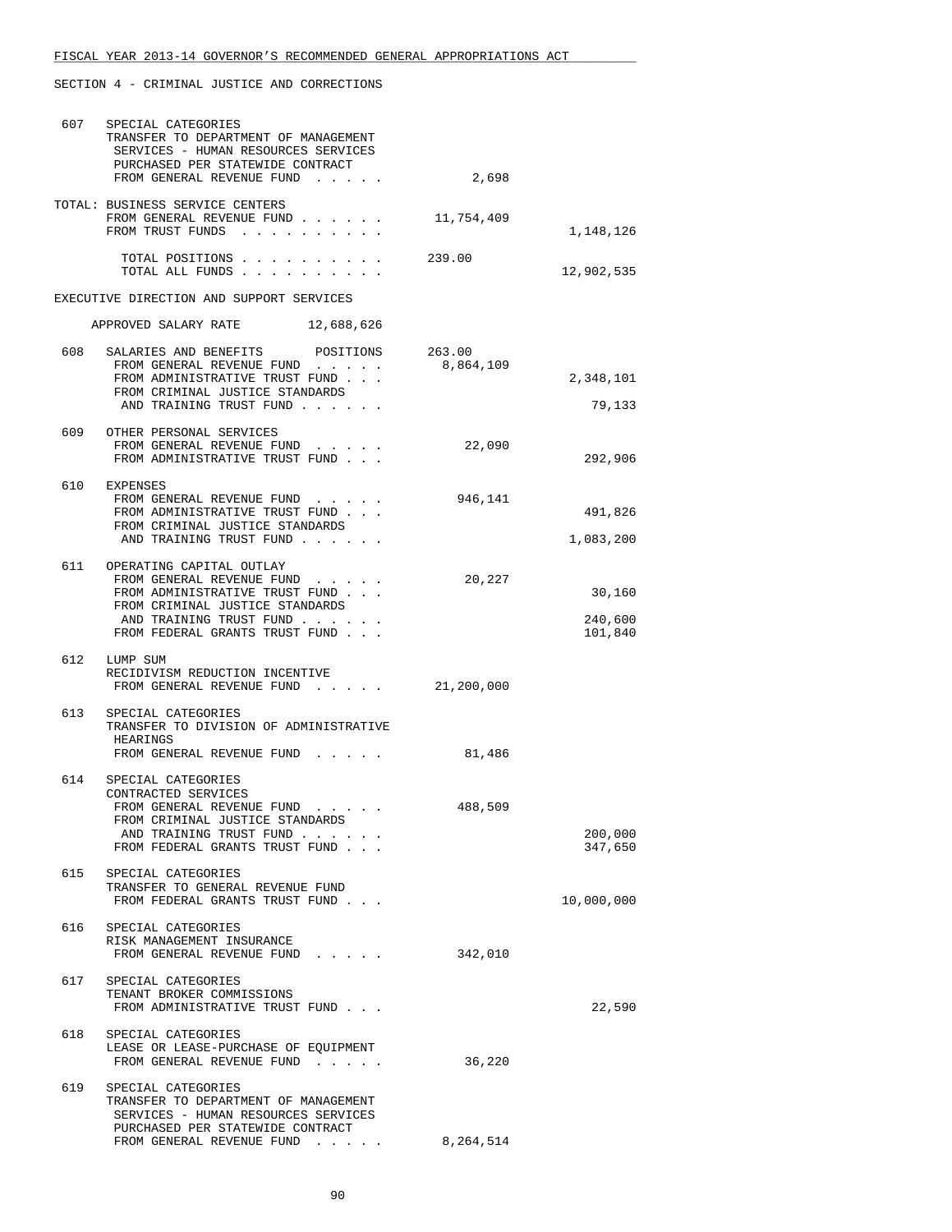|     | FISCAL YEAR 2013-14 GOVERNOR'S RECOMMENDED GENERAL APPROPRIATIONS ACT                                                                                              |            |            |
|-----|--------------------------------------------------------------------------------------------------------------------------------------------------------------------|------------|------------|
|     | SECTION 4 - CRIMINAL JUSTICE AND CORRECTIONS                                                                                                                       |            |            |
|     | FROM ADMINISTRATIVE TRUST FUND<br>FROM CORRECTIONAL WORK PROGRAM                                                                                                   |            | 57,092     |
|     | TRUST FUND                                                                                                                                                         |            | 117,744    |
|     | TOTAL: EXECUTIVE DIRECTION AND SUPPORT SERVICES<br>FROM GENERAL REVENUE FUND<br>FROM TRUST FUNDS                                                                   | 40,265,306 | 15,412,842 |
|     | TOTAL POSITIONS<br>TOTAL ALL FUNDS                                                                                                                                 | 263.00     | 55,678,148 |
|     | INFORMATION TECHNOLOGY                                                                                                                                             |            |            |
|     | APPROVED SALARY RATE 7,856,445                                                                                                                                     |            |            |
|     | 620 SALARIES AND BENEFITS POSITIONS 161.50<br>FROM GENERAL REVENUE FUND<br>FROM ADMINISTRATIVE TRUST FUND                                                          | 8,690,586  | 1,089,647  |
|     | 621 OTHER PERSONAL SERVICES<br>FROM GENERAL REVENUE FUND                                                                                                           | 13,500     |            |
| 622 | EXPENSES<br>FROM GENERAL REVENUE FUND<br>FROM ADMINISTRATIVE TRUST FUND                                                                                            | 909,224    | 24,271     |
|     | 623 OPERATING CAPITAL OUTLAY<br>FROM GENERAL REVENUE FUND                                                                                                          | 127,720    |            |
| 624 | SPECIAL CATEGORIES<br>CONTRACTED SERVICES<br>FROM GENERAL REVENUE FUND<br>and a state of the state<br>FROM ADMINISTRATIVE TRUST FUND                               | 2,084,778  | 7,812      |
|     | 625 SPECIAL CATEGORIES<br>RISK MANAGEMENT INSURANCE<br>FROM GENERAL REVENUE FUND                                                                                   | 50,839     |            |
| 626 | SPECIAL CATEGORIES<br>DEFERRED-PAYMENT COMMODITY CONTRACTS<br>FROM GENERAL REVENUE FUND                                                                            | 45,329     |            |
|     | 627 SPECIAL CATEGORIES<br>LEASE OR LEASE-PURCHASE OF EQUIPMENT<br>FROM GENERAL REVENUE FUND                                                                        | 1,270      |            |
| 628 | SPECIAL CATEGORIES<br>TRANSFER TO DEPARTMENT OF MANAGEMENT<br>SERVICES - HUMAN RESOURCES SERVICES<br>PURCHASED PER STATEWIDE CONTRACT<br>FROM GENERAL REVENUE FUND | 1,157      |            |
| 629 | DATA PROCESSING SERVICES<br>TECHNOLOGY RESOURCE CENTER - DEPARTMENT OF<br>MANAGEMENT SERVICES<br>FROM GENERAL REVENUE FUND                                         | 102,717    |            |
| 630 | DATA PROCESSING SERVICES<br>OTHER DATA PROCESSING SERVICES<br>FROM GENERAL REVENUE FUND                                                                            | 4          |            |
| 631 | DATA PROCESSING SERVICES<br>SOUTHWOOD SHARED RESOURCE CENTER<br>FROM GENERAL REVENUE FUND<br>FROM ADMINISTRATIVE TRUST FUND                                        | 8,621,469  | 7,074      |
|     | TOTAL: INFORMATION TECHNOLOGY<br>FROM GENERAL REVENUE FUND<br>FROM TRUST FUNDS                                                                                     | 20,648,593 | 1,128,804  |
|     | TOTAL POSITIONS<br>TOTAL ALL FUNDS                                                                                                                                 | 161.50     | 21,777,397 |

PROGRAM: SECURITY AND INSTITUTIONAL OPERATIONS

 From the funds in Specific Appropriations 632 through 686 and 713 through 736, the Department of Corrections shall open the 432 bed Gadsden Re-Entry Center as a specialized academic and vocational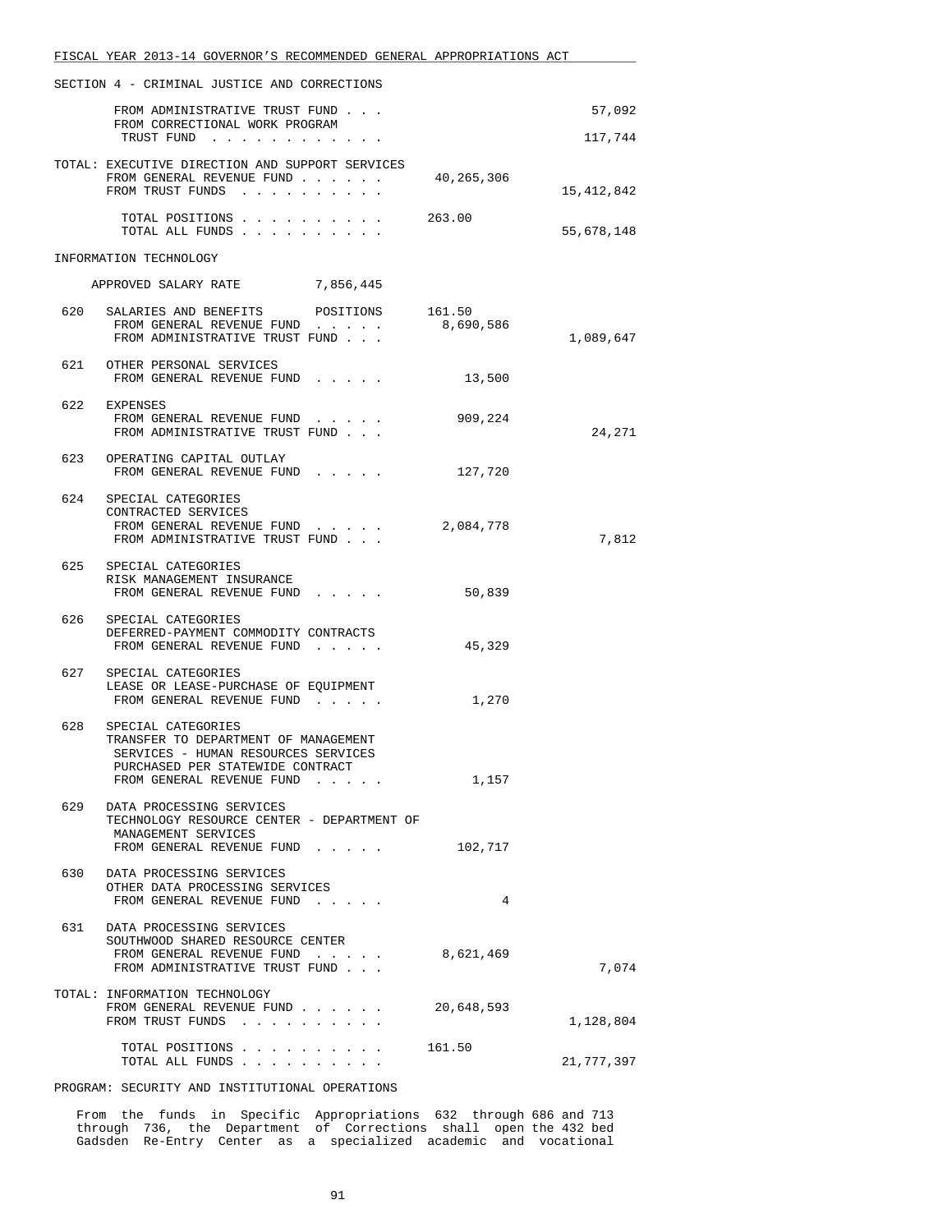education center serving inmates within three years of release from prison. At least 70 percent of inmates will be enrolled in training programs and have an employable skill for a realistic job opening upon release from prison. The Department of Corrections will issue a competitive solicitation for program services for inmates at the Gadsden Re-Entry Center. The program will be performance-based to maximize the number of inmates receiving training. In addition, an advisory group for the re-entry program will be established by the Department of Corrections to provide accountability through oversight in program planning, design and evaluation to ensure that the re-entry program provides the optimal learning and training environment for inmates and that performance measures are achieved. The advisory group will include, but not be limited to, representatives from the Department of Economic Opportunity, local work force boards, state and local business leaders, as well as leaders in correctional training.

### CUSTODY OPERATIONS

| APPROVED SALARY RATE                                                                                                                                                                                                                                               | 591,076,855 |                          |                                 |
|--------------------------------------------------------------------------------------------------------------------------------------------------------------------------------------------------------------------------------------------------------------------|-------------|--------------------------|---------------------------------|
| 632<br>SALARIES AND BENEFITS POSITIONS<br>FROM GENERAL REVENUE FUND<br>FROM CORRECTIONAL WORK PROGRAM<br>TRUST FUND<br>FROM FEDERAL GRANTS TRUST FUND<br>FROM GRANTS AND DONATIONS TRUST<br>FUND                                                                   |             | 15,329.00<br>731,541,366 | 5,543,165<br>503,864<br>122,330 |
| 633<br>OTHER PERSONAL SERVICES<br>FROM GENERAL REVENUE FUND<br>FROM GRANTS AND DONATIONS TRUST                                                                                                                                                                     |             | 5,860,419                | 123,884                         |
| 634<br>EXPENSES<br>FROM GENERAL REVENUE FUND<br>FROM CORRECTIONAL WORK PROGRAM<br>TRUST FUND<br>FROM FEDERAL GRANTS TRUST FUND<br>FROM GRANTS AND DONATIONS TRUST<br>FUND $\cdots$                                                                                 |             | 38,008,831               | 499,172<br>236,835<br>291,092   |
| From the funds in Specific Appropriation 634, \$142,900 from recurring<br>General Revenue is provided to the City of Pahokee as a payment in lieu<br>of taxes for the Sago Palm facility.                                                                          |             |                          |                                 |
| 635<br>OPERATING CAPITAL OUTLAY<br>FROM GENERAL REVENUE FUND<br>FROM FEDERAL GRANTS TRUST FUND<br>FROM GRANTS AND DONATIONS TRUST<br>$FUND$                                                                                                                        |             | 3,429,811                | 1,250,000<br>250,000            |
| 636<br>FOOD PRODUCTS<br>FROM GENERAL REVENUE FUND<br>FROM CORRECTIONAL WORK PROGRAM<br>TRUST FUND<br>FROM FEDERAL GRANTS TRUST FUND<br>FROM GRANTS AND DONATIONS TRUST<br>$FUND$                                                                                   |             | 44,192,984               | 352,549<br>567,088<br>15,841    |
| 637<br>SPECIAL CATEGORIES<br>CONTRACTED SERVICES<br>FROM GENERAL REVENUE FUND<br>FROM CORRECTIONAL WORK PROGRAM<br>TRUST FUND<br>FROM FEDERAL GRANTS TRUST FUND                                                                                                    |             | 6,214,342                | 11,284<br>273,617               |
| 638<br>SPECIAL CATEGORIES<br>FOOD SERVICE AND PRODUCTION<br>FROM GENERAL REVENUE FUND<br>FROM CORRECTIONAL WORK PROGRAM<br>TRUST FUND<br>FROM FEDERAL GRANTS TRUST FUND<br>FROM GRANTS AND DONATIONS TRUST<br>FUND<br>والمناول والمناول والمناول والمناول والمناول |             | 4,491,060                | 53,567<br>309,218<br>22,509     |
| 639<br>SPECIAL CATEGORIES<br>OVERTIME<br>FROM GENERAL REVENUE FUND                                                                                                                                                                                                 |             | 2,133,814                |                                 |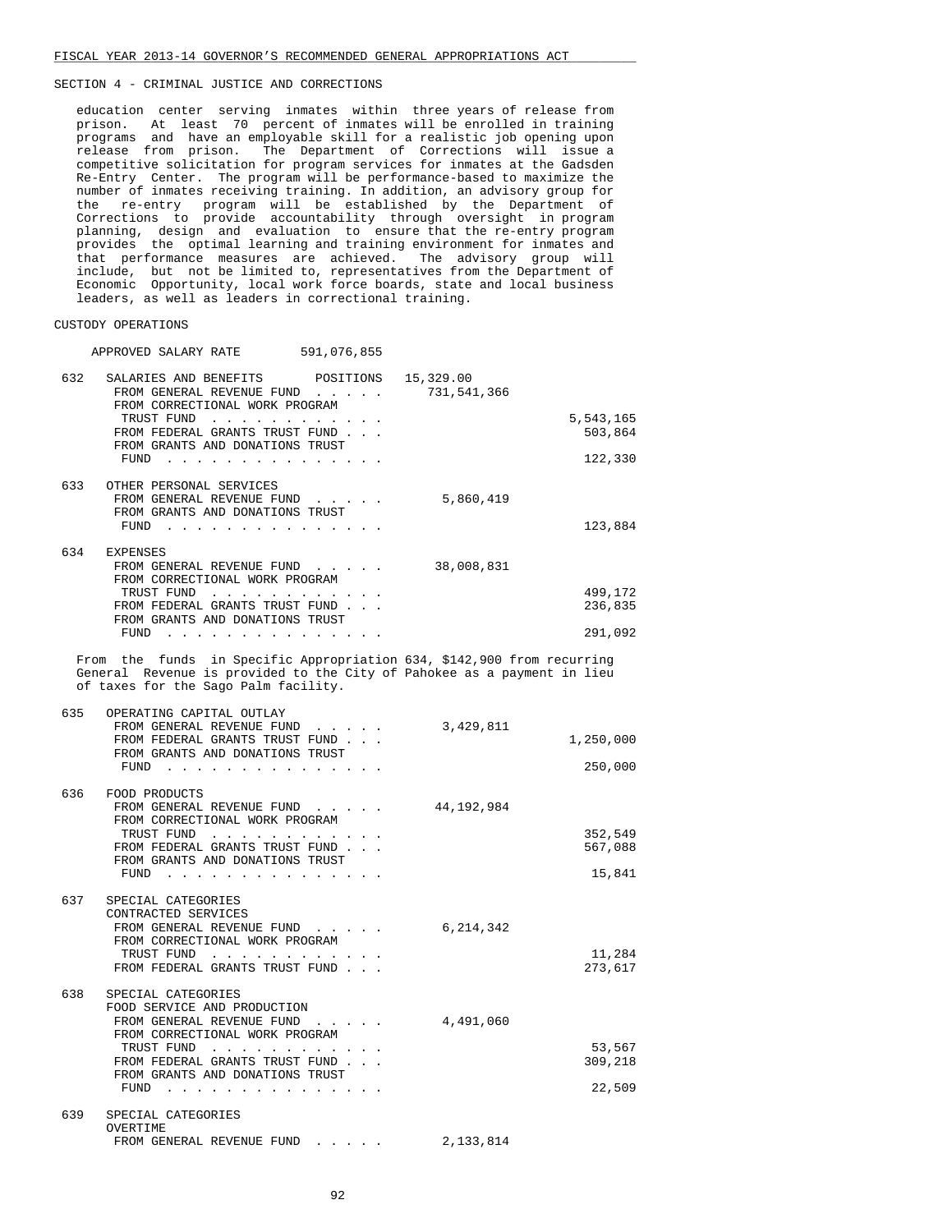SECTION 4 - CRIMINAL JUSTICE AND CORRECTIONS

| 1,048,049 | 36, 123, 681  | SPECIAL CATEGORIES<br>RISK MANAGEMENT INSURANCE<br>FROM GENERAL REVENUE FUND<br>$\mathbf{r}$ and $\mathbf{r}$ and $\mathbf{r}$<br>FROM SALE OF GOODS AND SERVICES<br>CLEARING TRUST FUND<br>$\mathbf{r}$ . The contract of the contract of the contract of the contract of the contract of the contract of the contract of the contract of the contract of the contract of the contract of the contract of the contract of th | 640 |
|-----------|---------------|-------------------------------------------------------------------------------------------------------------------------------------------------------------------------------------------------------------------------------------------------------------------------------------------------------------------------------------------------------------------------------------------------------------------------------|-----|
| 24,666    | 8,633,541     | SPECIAL CATEGORIES<br>SALARY INCENTIVE PAYMENTS<br>FROM GENERAL REVENUE FUND<br>FROM CORRECTIONAL WORK PROGRAM<br>TRUST FUND                                                                                                                                                                                                                                                                                                  | 641 |
| 2,093,348 | 164, 205, 077 | SPECIAL CATEGORIES<br>PRIVATE PRISON OPERATIONS<br>FROM GENERAL REVENUE FUND<br>$\cdots$<br>FROM PRIVATELY OPERATED<br>INSTITUTIONS INMATE WELFARE TRUST<br>FUND                                                                                                                                                                                                                                                              | 642 |

 From the funds provided in Specific Appropriation 642, a total of \$1,074,362 is provided as payment in lieu of ad valorem taxation for distribution to local government taxing authorities. Funding is provided as follows: \$269,324 for the Bay Correctional Facility, \$339,242 for the Moore Haven Correctional Facility, \$275,560 for the South Bay Correctional Facility, \$100,000 for the Gadsden Correctional Facility, and \$90,236 for the Lake City Correctional Facility. These funds may not be distributed if there are outstanding claims for ad valorem taxes due on the property at issue and may not be distributed until the property is reclassified on the real property and tangible personal property rolls as Government State property back to the date the finance corporation or other state entity acquired the title thereto. These distributions shall be adjusted, with respect to any facility, to reimburse the Department of Corrections for the total amounts expended by the state in resisting the imposition of such ad valorem tax claims, including all attorneys' fees and costs actually incurred by the state's agencies.

| 643 | SPECIAL CATEGORIES<br>LEASE OR LEASE-PURCHASE OF EQUIPMENT<br>FROM GENERAL REVENUE FUND<br>$\mathbf{r}$ , $\mathbf{r}$ , $\mathbf{r}$ , $\mathbf{r}$<br>FROM CORRECTIONAL WORK PROGRAM<br>TRUST FUND<br>and a state of the state | 1,044,734                | 8,341         |
|-----|----------------------------------------------------------------------------------------------------------------------------------------------------------------------------------------------------------------------------------|--------------------------|---------------|
| 644 | SPECIAL CATEGORIES<br>TRANSFER TO DEPARTMENT OF MANAGEMENT<br>SERVICES - HUMAN RESOURCES SERVICES<br>PURCHASED PER STATEWIDE CONTRACT<br>FROM GENERAL REVENUE FUND<br>FROM FEDERAL GRANTS TRUST FUND                             | 268,601                  | 812           |
|     | TOTAL: CUSTODY OPERATIONS<br>FROM GENERAL REVENUE FUND<br>FROM TRUST FUNDS                                                                                                                                                       | 1,046,148,261            | 13,601,231    |
|     | TOTAL POSITIONS<br>TOTAL ALL FUNDS.                                                                                                                                                                                              | 15,329.00                | 1,059,749,492 |
|     | RECEPTION CENTER OPERATIONS                                                                                                                                                                                                      |                          |               |
|     | APPROVED SALARY RATE<br>71,521,029                                                                                                                                                                                               |                          |               |
| 645 | SALARIES AND BENEFITS<br>POSITIONS<br>FROM GENERAL REVENUE FUND<br>$\cdots$<br>FROM FEDERAL GRANTS TRUST FUND                                                                                                                    | 1,985.00<br>96, 322, 247 | 8,453         |
| 646 | OTHER PERSONAL SERVICES<br>FROM GENERAL REVENUE FUND                                                                                                                                                                             | 788,028                  |               |
| 647 | <b>EXPENSES</b><br>FROM GENERAL REVENUE FUND<br>FROM FEDERAL GRANTS TRUST FUND                                                                                                                                                   | 3,914,923                | 31,090        |
| 648 | OPERATING CAPITAL OUTLAY<br>FROM FEDERAL GRANTS TRUST FUND                                                                                                                                                                       |                          | 250,000       |
| 649 | FOOD PRODUCTS<br>FROM GENERAL REVENUE FUND<br>and the contract of the                                                                                                                                                            | 6,099,923                |               |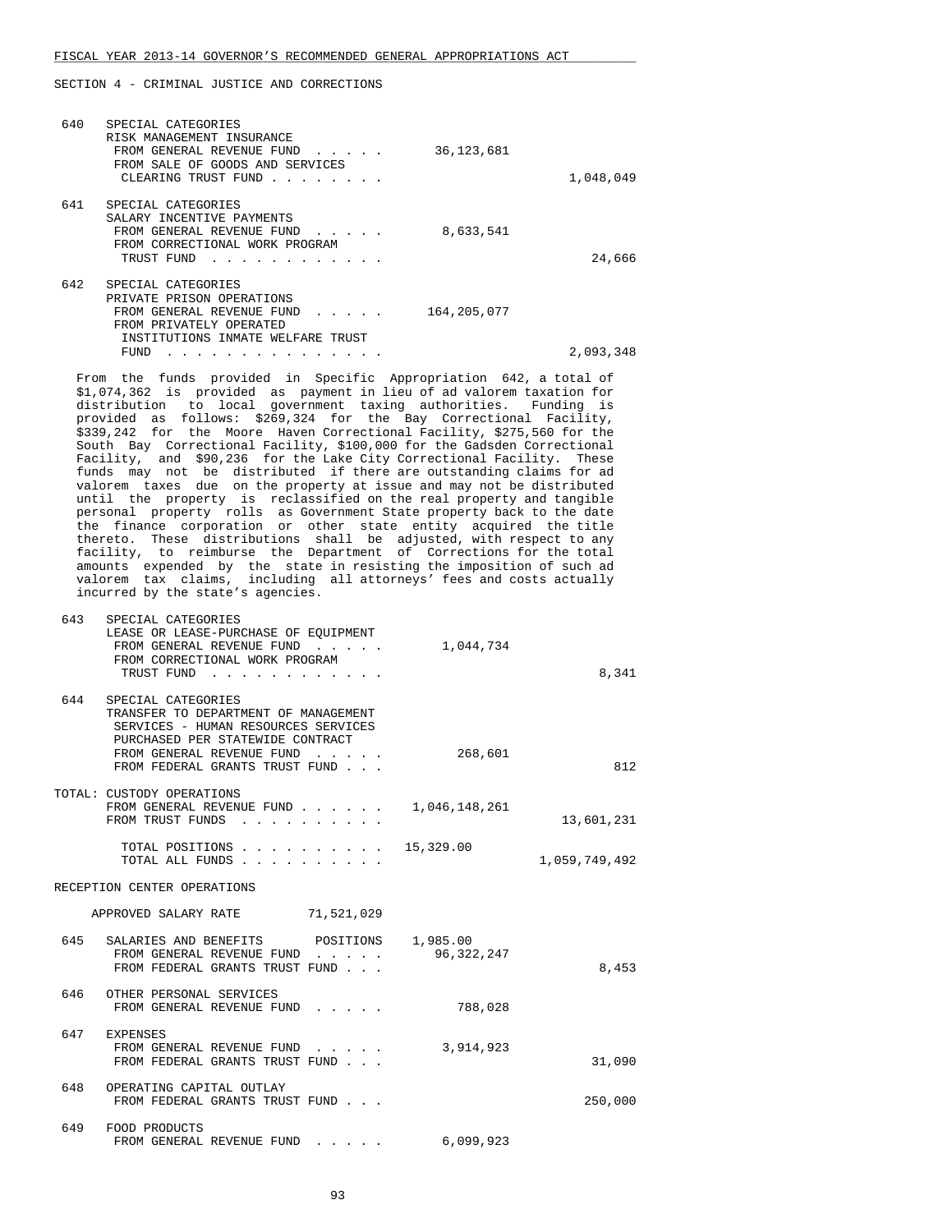|            | FISCAL YEAR 2013-14 GOVERNOR'S RECOMMENDED GENERAL APPROPRIATIONS ACT                                                             |                      |                   |
|------------|-----------------------------------------------------------------------------------------------------------------------------------|----------------------|-------------------|
|            | SECTION 4 - CRIMINAL JUSTICE AND CORRECTIONS                                                                                      |                      |                   |
|            | FROM FEDERAL GRANTS TRUST FUND                                                                                                    |                      | 32,449            |
|            | 650 SPECIAL CATEGORIES<br>CONTRACTED SERVICES                                                                                     |                      |                   |
|            | FROM GENERAL REVENUE FUND                                                                                                         | 87,126               |                   |
|            | 651 SPECIAL CATEGORIES<br>FOOD SERVICE AND PRODUCTION<br>FROM GENERAL REVENUE FUND<br>FROM FEDERAL GRANTS TRUST FUND              | 363,768              | 46,893            |
|            | 652 SPECIAL CATEGORIES<br>OVERTIME<br>FROM GENERAL REVENUE FUND                                                                   | 299,643              |                   |
|            | 653 SPECIAL CATEGORIES                                                                                                            |                      |                   |
|            | RISK MANAGEMENT INSURANCE<br>FROM GENERAL REVENUE FUND                                                                            | 3,420,103            |                   |
|            | 654 SPECIAL CATEGORIES<br>SALARY INCENTIVE PAYMENTS<br>FROM GENERAL REVENUE FUND                                                  | 678,193              |                   |
|            | 655 SPECIAL CATEGORIES<br>LEASE OR LEASE-PURCHASE OF EQUIPMENT<br>FROM GENERAL REVENUE FUND                                       | 81,590               |                   |
|            | 656 SPECIAL CATEGORIES<br>TRANSFER TO DEPARTMENT OF MANAGEMENT<br>SERVICES - HUMAN RESOURCES SERVICES                             |                      |                   |
|            | PURCHASED PER STATEWIDE CONTRACT<br>FROM GENERAL REVENUE FUND                                                                     | 17,185               |                   |
|            | TOTAL: RECEPTION CENTER OPERATIONS<br>FROM GENERAL REVENUE FUND 112,072,729<br>FROM TRUST FUNDS                                   |                      | 368,885           |
|            | TOTAL POSITIONS $\ldots$ , 1,985.00<br>TOTAL ALL FUNDS                                                                            |                      | 112,441,614       |
| TRANSITION | PUBLIC SERVICE WORKSQUADS AND WORK RELEASE                                                                                        |                      |                   |
|            | APPROVED SALARY RATE 26,736,023                                                                                                   |                      |                   |
| 657        | SALARIES AND BENEFITS POSITIONS<br>FROM GENERAL REVENUE FUND<br>FROM CORRECTIONAL WORK PROGRAM                                    | 813.00<br>21,213,516 |                   |
|            | TRUST FUND<br>FROM GRANTS AND DONATIONS TRUST                                                                                     |                      | 19,626,474        |
|            | $FUND$                                                                                                                            |                      | 49,667            |
| 658        | EXPENSES<br>FROM GENERAL REVENUE FUND<br>FROM CORRECTIONAL WORK PROGRAM                                                           | 128,772              |                   |
|            | TRUST FUND<br>FROM GRANTS AND DONATIONS TRUST<br>FUND $\ldots$                                                                    |                      | 717,224<br>32,776 |
| 659        | OPERATING CAPITAL OUTLAY<br>FROM GENERAL REVENUE FUND<br>and a state of the state<br>FROM CORRECTIONAL WORK PROGRAM<br>TRUST FUND | 154,907              | 90,020            |
| 660        | FOOD PRODUCTS<br>FROM GENERAL REVENUE FUND                                                                                        | 420,097              |                   |
| 661        | LUMP SUM                                                                                                                          |                      |                   |
|            | CORRECTIONAL WORK PROGRAMS<br>POSITIONS                                                                                           | 15.00                |                   |
|            | FROM CORRECTIONAL WORK PROGRAM<br>TRUST FUND                                                                                      |                      | 1,054,597         |

 Funds and positions in Specific Appropriation 661 from the Correctional Work Program Trust Fund are provided for interagency contracted services funded by state agencies or local governments. These positions and funds shall be released as needed upon execution of interagency community service squad contract(s).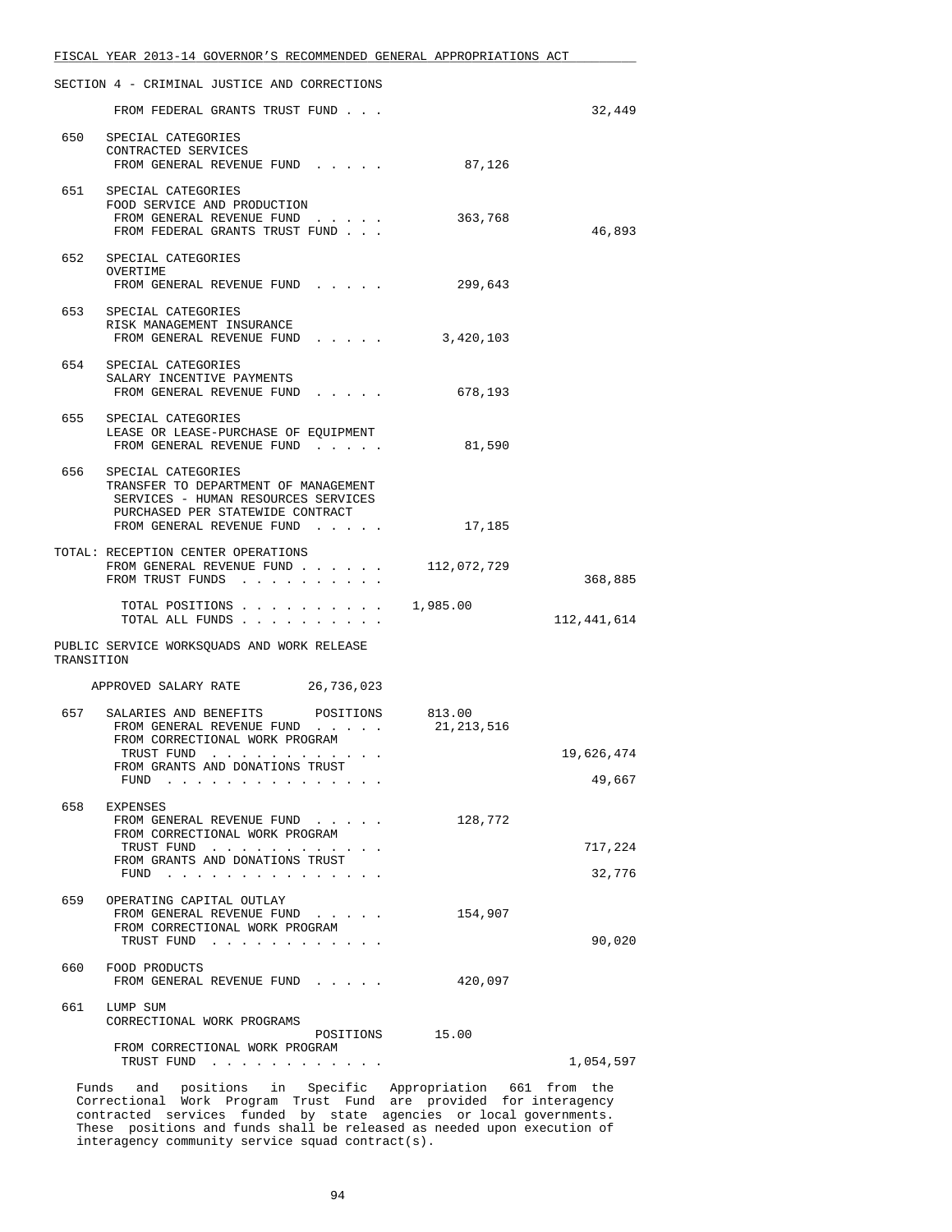| 662 | SPECIAL CATEGORIES<br>CONTRACTED SERVICES<br>42,464,694<br>FROM GENERAL REVENUE FUND<br>FROM CORRECTIONAL WORK PROGRAM<br>TRUST FUND                                                                                                                                                                                                                                                                                                                                                                                                                                                                                                                                                                                                                                   | 284,315    |
|-----|------------------------------------------------------------------------------------------------------------------------------------------------------------------------------------------------------------------------------------------------------------------------------------------------------------------------------------------------------------------------------------------------------------------------------------------------------------------------------------------------------------------------------------------------------------------------------------------------------------------------------------------------------------------------------------------------------------------------------------------------------------------------|------------|
|     | The Department of Corrections, pursuant to section 287.0571, Florida<br>Statutes, has initiated a plan to privatize certain correctional<br>facilities. Based on the business plan of the Department of Corrections<br>and from the funds in Specific Appropriation 662, the department<br>issue a competitive solicitation or multiple competitive<br>shall<br>solicitations, as defined in section 287.012(6), Florida Statutes, for<br>the management and operation of the 14 state-operated work release<br>centers. The competitive solicitation(s) shall provide for a contract<br>commencement date of no later than July 1, 2013, and provide a cost<br>savings based on a contract rate not to exceed an average of \$20 a day,<br>excluding health services. |            |
|     | From the funds provided in Specific Appropriation 662, \$7,560,245 is<br>provided for the Department of Corrections to amend contracts with work<br>release providers to provide electronic monitoring for inmates while in<br>the community under work release assignment.                                                                                                                                                                                                                                                                                                                                                                                                                                                                                            |            |
| 663 | SPECIAL CATEGORIES<br>FOOD SERVICE AND PRODUCTION<br>149,428<br>FROM GENERAL REVENUE FUND                                                                                                                                                                                                                                                                                                                                                                                                                                                                                                                                                                                                                                                                              |            |
|     | 664 SPECIAL CATEGORIES<br>OVERTIME<br>FROM GENERAL REVENUE FUND<br>163,731                                                                                                                                                                                                                                                                                                                                                                                                                                                                                                                                                                                                                                                                                             |            |
| 665 | SPECIAL CATEGORIES<br>RISK MANAGEMENT INSURANCE<br>FROM GENERAL REVENUE FUND 1,146,197                                                                                                                                                                                                                                                                                                                                                                                                                                                                                                                                                                                                                                                                                 |            |
| 666 | SPECIAL CATEGORIES<br>SALARY INCENTIVE PAYMENTS<br>FROM GENERAL REVENUE FUND<br>219,354<br>FROM CORRECTIONAL WORK PROGRAM<br>TRUST FUND                                                                                                                                                                                                                                                                                                                                                                                                                                                                                                                                                                                                                                | 182,075    |
| 667 | SPECIAL CATEGORIES<br>LEASE OR LEASE-PURCHASE OF EQUIPMENT<br>FROM GENERAL REVENUE FUND<br>40,356                                                                                                                                                                                                                                                                                                                                                                                                                                                                                                                                                                                                                                                                      |            |
| 668 | SPECIAL CATEGORIES<br>TRANSFER TO DEPARTMENT OF MANAGEMENT<br>SERVICES - HUMAN RESOURCES SERVICES<br>PURCHASED PER STATEWIDE CONTRACT<br>FROM GENERAL REVENUE FUND<br>3,990<br>FROM CORRECTIONAL WORK PROGRAM<br>TRUST FUND                                                                                                                                                                                                                                                                                                                                                                                                                                                                                                                                            | 3,734      |
|     | TOTAL: PUBLIC SERVICE WORKSQUADS AND WORK RELEASE<br>TRANSITION<br>66,105,042<br>FROM GENERAL REVENUE FUND                                                                                                                                                                                                                                                                                                                                                                                                                                                                                                                                                                                                                                                             |            |
|     | FROM TRUST FUNDS<br>$\mathbf{1} \qquad \mathbf{1} \qquad \mathbf{1} \qquad \mathbf{1} \qquad \mathbf{1} \qquad \mathbf{1} \qquad \mathbf{1} \qquad \mathbf{1} \qquad \mathbf{1} \qquad \mathbf{1} \qquad \mathbf{1} \qquad \mathbf{1} \qquad \mathbf{1} \qquad \mathbf{1} \qquad \mathbf{1} \qquad \mathbf{1} \qquad \mathbf{1} \qquad \mathbf{1} \qquad \mathbf{1} \qquad \mathbf{1} \qquad \mathbf{1} \qquad \mathbf{1} \qquad \mathbf{1} \qquad \mathbf{1} \qquad \mathbf{$                                                                                                                                                                                                                                                                                         | 22,040,882 |
|     | 828.00<br>TOTAL POSITIONS<br>TOTAL ALL FUNDS                                                                                                                                                                                                                                                                                                                                                                                                                                                                                                                                                                                                                                                                                                                           | 88,145,924 |

CORRECTIONAL FACILITIES MAINTENANCE AND REPAIR

|     | APPROVED SALARY RATE                                                             | 18,408,530                                                      |                      |
|-----|----------------------------------------------------------------------------------|-----------------------------------------------------------------|----------------------|
| 669 | SALARIES AND BENEFITS<br>FROM GENERAL REVENUE FUND                               | POSITIONS<br>.                                                  | 545.00<br>23,738,040 |
| 670 | <b>EXPENSES</b><br>FROM GENERAL REVENUE FUND                                     | $\mathbf{1}$ and $\mathbf{1}$ and $\mathbf{1}$ and $\mathbf{1}$ | 55,563,580           |
| 671 | OPERATING CAPITAL OUTLAY<br>FROM GENERAL REVENUE FUND                            | $\cdots$                                                        | 364,154              |
| 672 | SPECIAL CATEGORIES<br>ACOUISITION OF MOTOR VEHICLES<br>FROM GENERAL REVENUE FUND |                                                                 | 504,653              |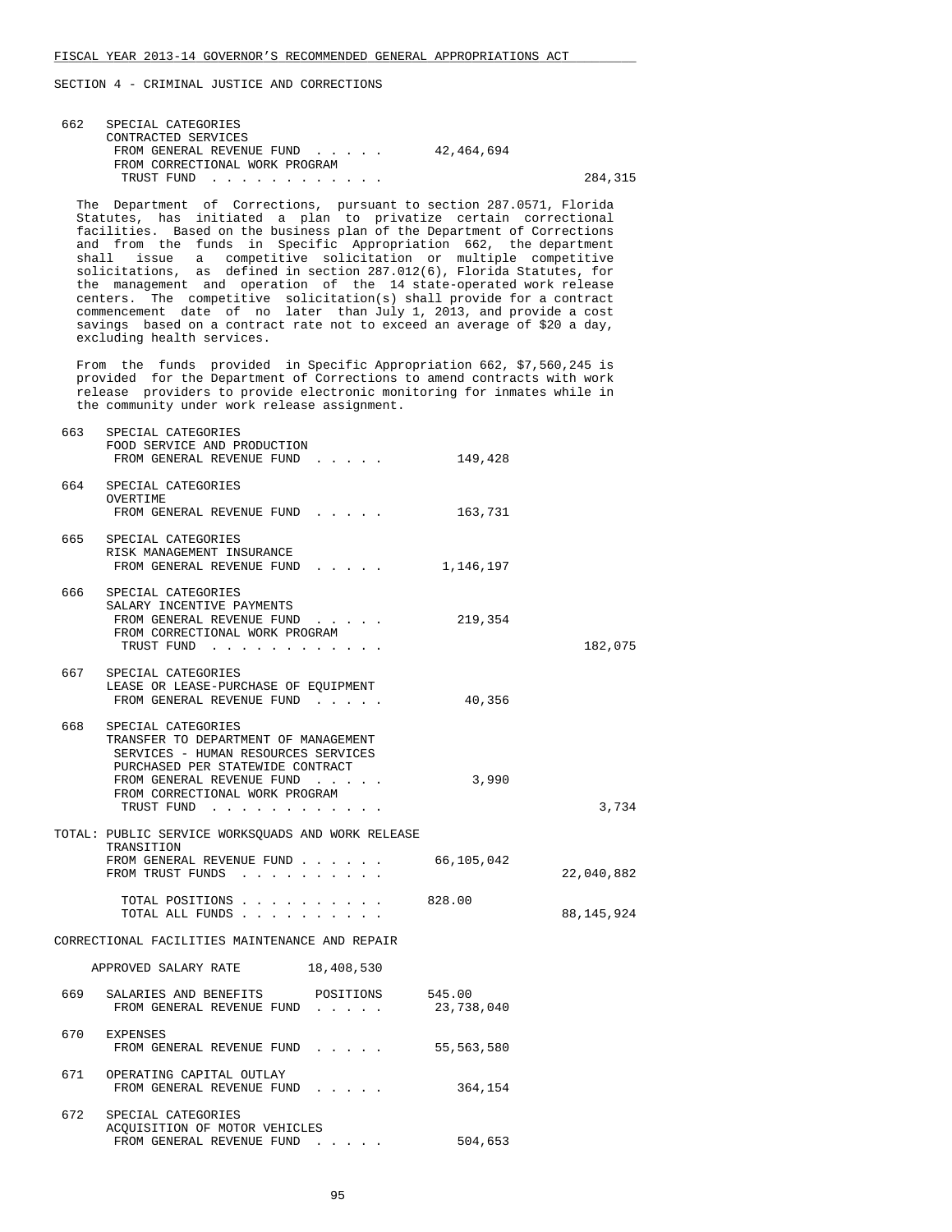SECTION 4 - CRIMINAL JUSTICE AND CORRECTIONS

| 673 | SPECIAL CATEGORIES<br>CONTRACTED SERVICES<br>FROM GENERAL REVENUE FUND<br>$\mathbf{1}$ , $\mathbf{1}$ , $\mathbf{1}$ , $\mathbf{1}$ , $\mathbf{1}$                 | 4,658,135 |
|-----|--------------------------------------------------------------------------------------------------------------------------------------------------------------------|-----------|
| 674 | SPECIAL CATEGORIES<br>DEFERRED-PAYMENT COMMODITY CONTRACTS<br>FROM GENERAL REVENUE FUND                                                                            | 4,198,894 |
| 675 | SPECIAL CATEGORIES<br>LEASE OR LEASE-PURCHASE OF EOUIPMENT<br>FROM GENERAL REVENUE FUND<br>.                                                                       | 36,771    |
| 676 | SPECIAL CATEGORIES<br>TRANSFER TO DEPARTMENT OF MANAGEMENT<br>SERVICES - HUMAN RESOURCES SERVICES<br>PURCHASED PER STATEWIDE CONTRACT<br>FROM GENERAL REVENUE FUND | 11,021    |
| 677 | FIXED CAPITAL OUTLAY<br>CORRECTIONAL FACILITIES - LEASE PURCHASE                                                                                                   |           |

FROM GENERAL REVENUE FUND . . . . . 72,339,384

 Funds in Specific Appropriation 677 are provided for payments required under the master lease purchase agreement used to secure the certificates of participation issued to finance or refinance the following correctional facilities:

 Bay Correctional Facility, Moore Haven Correctional Facility (Glades County), South Bay Correctional Facility (Palm Beach County), Graceville Correctional Facility (Jackson County), Okeechobee Correctional Institution, Blackwater River Correctional Facility (Santa Rosa County), Gadsden Correctional Facility, Lake City Correctional Facility (Columbia County), Demilly Correctional Institution (Polk County), Sago Palm Work Camp (Palm Beach County), and various DOC facility projects - Series 2009 B and C Bonds.

 Series 2009 B and C Bonds include various facility construction projects for the following Department of Corrections facilities:

 Mayo Annex (Lafayette County), Suwannee Annex (Suwannee County), Lowell Reception Center (Marion County), Lancaster Secure Housing Unit (Gilchrist County), Liberty Work Camp (Liberty County), Franklin Work Camp (Franklin County), Cross City Work Camp (Dixie County), Okeechobee Work Camp (Okeechobee County), New River Work Camp (Bradford County), Santa Rosa Work Camp (Santa Rosa County), Hollywood Work Release Center (Broward County), Kissimmee Work Release Center (Osceola County), Lake City Work Release Center (Columbia County), Santa Fe Work Release Center (Alachua County), Everglades Re-Entry Center (Dade County), Baker Re-Entry Center (Baker County), and Pat Thomas Re-Entry Center (Gadsden County).

 Should excess construction bond proceeds be used to make debt service payments on the Series 2009 B and C Bonds for Fiscal Year 2013-14, a like amount of General Revenue shall be moved into reserve for Fiscal Year 2013-14.

| 678 | FIXED CAPITAL OUTLAY                                                                                                                                                                                                                                           |               |             |
|-----|----------------------------------------------------------------------------------------------------------------------------------------------------------------------------------------------------------------------------------------------------------------|---------------|-------------|
|     | MAJOR REPAIRS, RENOVATIONS AND                                                                                                                                                                                                                                 |               |             |
|     | IMPROVEMENTS TO MAJOR INSTITUTIONS                                                                                                                                                                                                                             |               |             |
|     | FROM GENERAL REVENUE FUND<br>$\mathbf{r}$ and $\mathbf{r}$ and $\mathbf{r}$                                                                                                                                                                                    | 3,000,000     |             |
|     | TOTAL: CORRECTIONAL FACILITIES MAINTENANCE AND REPAIR                                                                                                                                                                                                          |               |             |
|     | FROM GENERAL REVENUE FUND<br>$\mathbf{r}$ . The set of the set of the set of the set of the set of the set of the set of the set of the set of the set of the set of the set of the set of the set of the set of the set of the set of the set of the set of t | 164, 414, 632 |             |
|     |                                                                                                                                                                                                                                                                |               |             |
|     | TOTAL POSITIONS                                                                                                                                                                                                                                                | 545.00        |             |
|     | TOTAL ALL FUNDS                                                                                                                                                                                                                                                |               | 164,414,632 |
|     | SECURITY MANAGEMENT                                                                                                                                                                                                                                            |               |             |
|     |                                                                                                                                                                                                                                                                |               |             |
|     | 16,867,264<br>APPROVED SALARY RATE                                                                                                                                                                                                                             |               |             |
|     |                                                                                                                                                                                                                                                                |               |             |
| 679 | SALARIES AND BENEFITS<br>POSITIONS                                                                                                                                                                                                                             | 364.00        |             |
|     | FROM GENERAL REVENUE FUND<br>$\mathbf{r}$ and $\mathbf{r}$ and $\mathbf{r}$                                                                                                                                                                                    | 22,541,623    |             |
|     | FROM CORRECTIONAL WORK PROGRAM                                                                                                                                                                                                                                 |               |             |
|     | TRUST FUND                                                                                                                                                                                                                                                     |               | 64,862      |
|     | FROM FEDERAL GRANTS TRUST FUND                                                                                                                                                                                                                                 |               | 348,541     |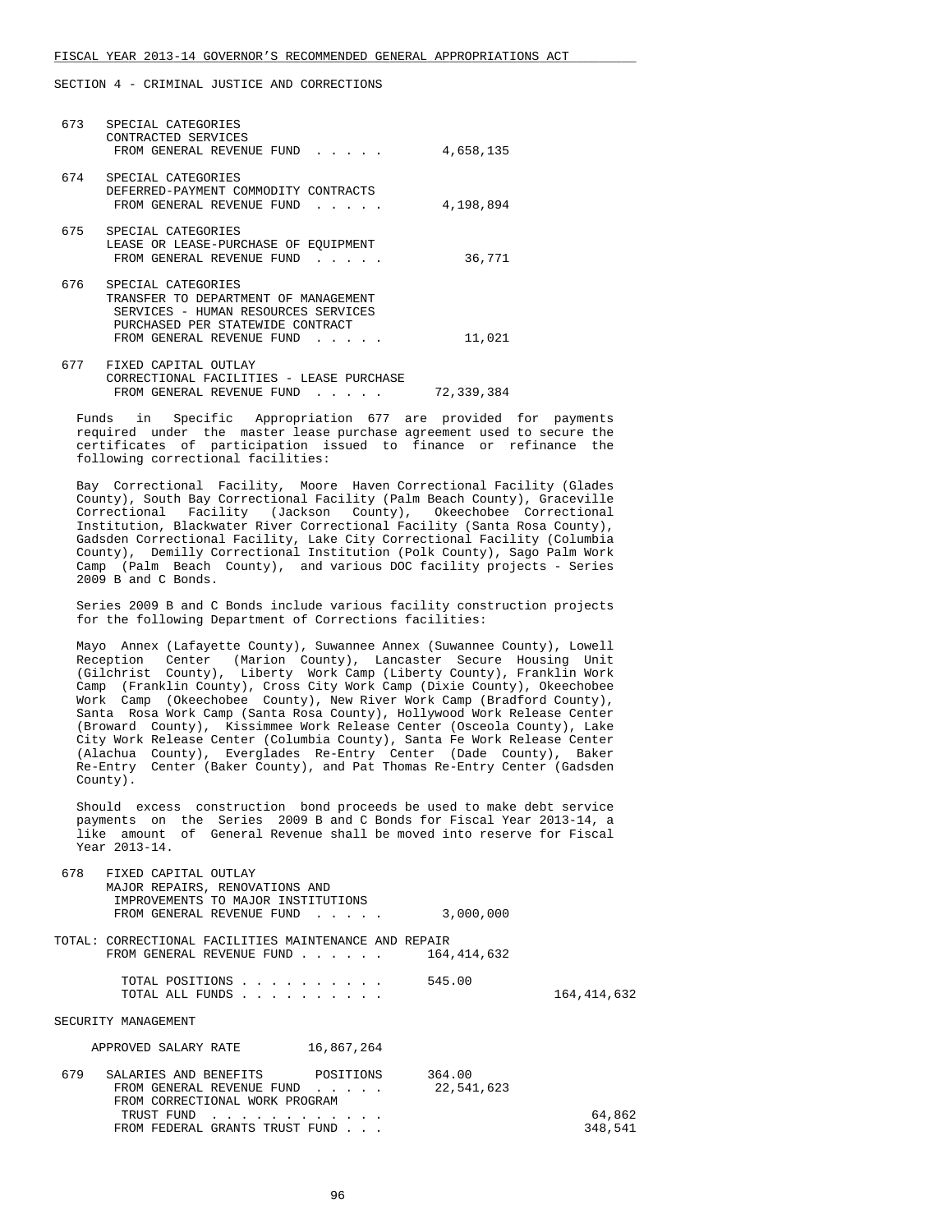| 680 | OTHER PERSONAL SERVICES<br>FROM GENERAL REVENUE FUND<br>FROM GRANTS AND DONATIONS TRUST                                               | 662,572                 |                |
|-----|---------------------------------------------------------------------------------------------------------------------------------------|-------------------------|----------------|
|     | FUND $\cdots$                                                                                                                         |                         | 75,000         |
| 681 | EXPENSES<br>FROM GENERAL REVENUE FUND<br>FROM CORRECTIONAL WORK PROGRAM                                                               | 5,547,859               |                |
|     | TRUST FUND<br>FROM FEDERAL GRANTS TRUST FUND<br>FROM GRANTS AND DONATIONS TRUST                                                       |                         | 1,959<br>4,450 |
|     | FUND<br>the contract of the contract of the contract of<br>FROM SALE OF GOODS AND SERVICES                                            |                         | 226,785        |
|     | CLEARING TRUST FUND                                                                                                                   |                         | 1,678,250      |
| 682 | OPERATING CAPITAL OUTLAY<br>FROM GENERAL REVENUE FUND<br>$\mathbf{r}$ , $\mathbf{r}$ , $\mathbf{r}$ , $\mathbf{r}$ , $\mathbf{r}$     | 278,220                 |                |
| 683 | SPECIAL CATEGORIES<br>CONTRACTED SERVICES<br>FROM GENERAL REVENUE FUND                                                                | 3,026,171               |                |
| 684 | SPECIAL CATEGORIES<br>SALARY INCENTIVE PAYMENTS<br>FROM GENERAL REVENUE FUND                                                          | 100,080                 |                |
|     | FROM CORRECTIONAL WORK PROGRAM<br>TRUST FUND                                                                                          |                         | 1,655          |
| 685 | SPECIAL CATEGORIES<br>LEASE OR LEASE-PURCHASE OF EOUIPMENT<br>FROM GENERAL REVENUE FUND                                               | 144,804                 |                |
| 686 | SPECIAL CATEGORIES<br>TRANSFER TO DEPARTMENT OF MANAGEMENT<br>SERVICES - HUMAN RESOURCES SERVICES<br>PURCHASED PER STATEWIDE CONTRACT |                         |                |
|     | FROM GENERAL REVENUE FUND                                                                                                             | 4,329                   |                |
|     | TOTAL: SECURITY MANAGEMENT<br>FROM GENERAL REVENUE FUND<br>FROM TRUST FUNDS                                                           | 32,305,658              | 2,401,502      |
|     | TOTAL POSITIONS<br>TOTAL ALL FUNDS                                                                                                    | 364.00                  | 34,707,160     |
|     | PROGRAM: COMMUNITY CORRECTIONS                                                                                                        |                         |                |
|     | COMMUNITY SUPERVISION                                                                                                                 |                         |                |
|     | APPROVED SALARY RATE<br>113,810,438                                                                                                   |                         |                |
| 687 | SALARIES AND BENEFITS<br>POSITIONS<br>FROM GENERAL REVENUE FUND<br>FROM FEDERAL GRANTS TRUST FUND                                     | 2,791.00<br>159,489,609 | 156,223        |
| 688 | OTHER PERSONAL SERVICES<br>FROM GENERAL REVENUE FUND                                                                                  | 60,945                  |                |
| 689 | EXPENSES<br>FROM GENERAL REVENUE FUND<br>FROM FEDERAL GRANTS TRUST FUND                                                               | 2,767,529               | 64,717         |
| 690 | OPERATING CAPITAL OUTLAY<br>FROM GENERAL REVENUE FUND                                                                                 | 256,941                 |                |
| 691 | SPECIAL CATEGORIES<br>BUILDING/OFFICE RENT PAYMENTS<br>FROM GENERAL REVENUE FUND                                                      | 12, 271, 573            |                |
| 692 | SPECIAL CATEGORIES<br>CONTRACTED SERVICES<br>FROM GENERAL REVENUE FUND                                                                | 140,324                 |                |
| 693 | SPECIAL CATEGORIES<br>RISK MANAGEMENT INSURANCE<br>FROM GENERAL REVENUE FUND                                                          | 4,085,636               |                |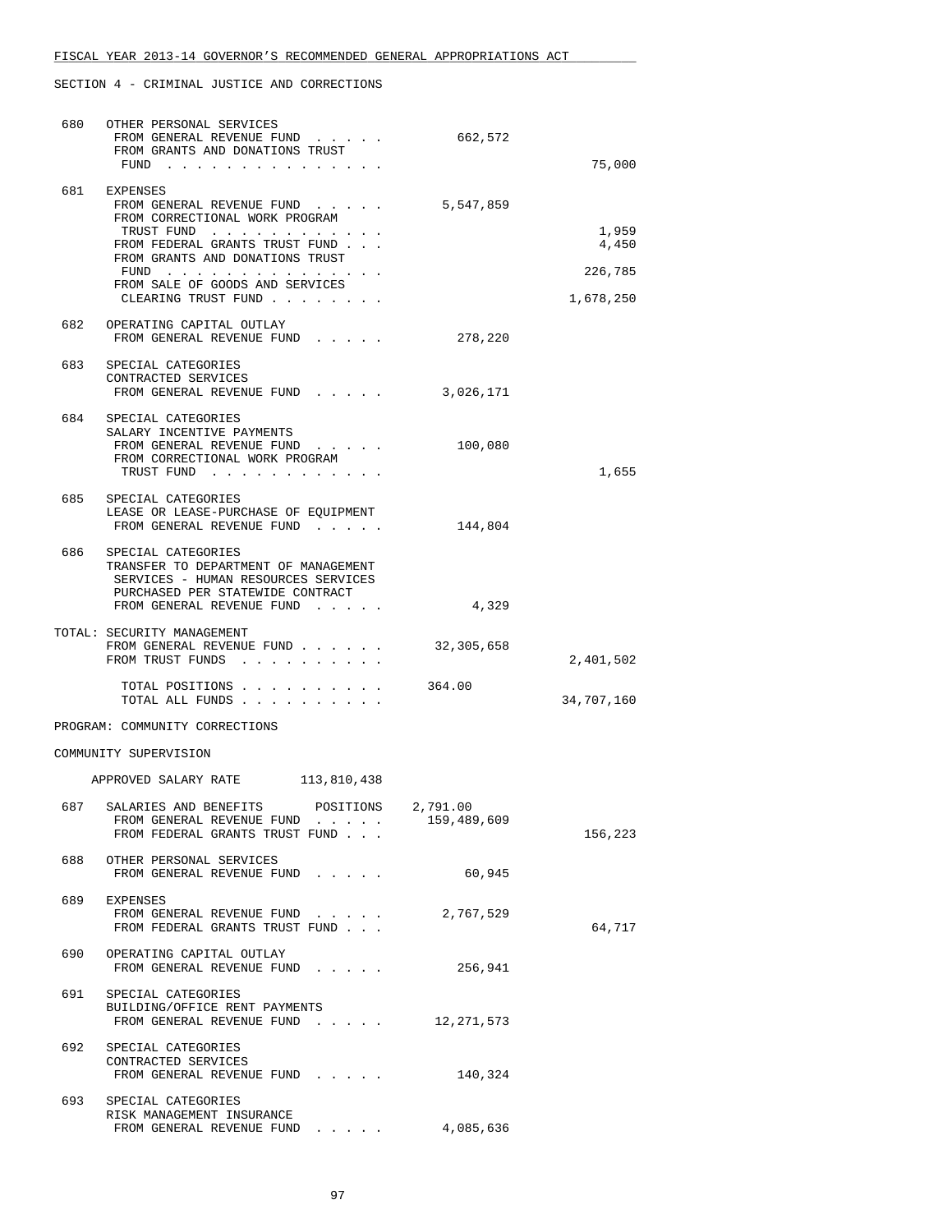SECTION 4 - CRIMINAL JUSTICE AND CORRECTIONS

|     | 694 SPECIAL CATEGORIES<br>SALARY INCENTIVE PAYMENTS<br>FROM GENERAL REVENUE FUND                                                      | 565,414     |             |
|-----|---------------------------------------------------------------------------------------------------------------------------------------|-------------|-------------|
|     | 695 SPECIAL CATEGORIES<br>ELECTRONIC MONITORING<br>FROM GENERAL REVENUE FUND                                                          | 6,276,469   |             |
| 696 | SPECIAL CATEGORIES<br>LEASE OR LEASE-PURCHASE OF EQUIPMENT<br>FROM GENERAL REVENUE FUND                                               | 250,104     |             |
| 697 | SPECIAL CATEGORIES<br>STATE OPERATIONS - AMERICAN RECOVERY AND<br>REINVESTMENT ACT OF 2009<br>FROM FEDERAL GRANTS TRUST FUND          |             | 91,400      |
|     | 698 SPECIAL CATEGORIES<br>SALARIES AND BENEFITS - AMERICAN RECOVERY<br>AND REINVESTMENT ACT OF 2009<br>FROM FEDERAL GRANTS TRUST FUND |             | 114,176     |
|     | TOTAL: COMMUNITY SUPERVISION<br>FROM GENERAL REVENUE FUND<br>FROM TRUST FUNDS                                                         | 186,164,544 | 426,516     |
|     | TOTAL POSITIONS $\ldots$ , $\ldots$ , $\ldots$ , 2,791.00<br>TOTAL ALL FUNDS                                                          |             | 186,591,060 |
|     | COMMUNITY FACILITY OPERATIONS                                                                                                         |             |             |
|     | 699 SPECIAL CATEGORIES<br>CONTRACTED SERVICES<br>FROM GENERAL REVENUE FUND                                                            | 2,816,521   |             |
| 700 | SPECIAL CATEGORIES<br>JUDICIAL/DEPARTMENT OF CORRECTIONS<br>SENTENCING ALTERNATIVES                                                   |             |             |
|     | FROM GENERAL REVENUE FUND<br>TOTAL: COMMUNITY FACILITY OPERATIONS<br>FROM GENERAL REVENUE FUND                                        | 700,143     |             |
|     |                                                                                                                                       | 3,516,664   |             |
|     | TOTAL ALL FUNDS                                                                                                                       |             | 3,516,664   |
|     | PROGRAM: HEALTH SERVICES                                                                                                              |             |             |
|     | INMATE HEALTH SERVICES                                                                                                                |             |             |
|     | 43,410,403<br>APPROVED SALARY RATE                                                                                                    |             |             |
|     | 701 SALARIES AND BENEFITS<br>POSITIONS 136.50<br>FROM GENERAL REVENUE FUND<br>FROM FEDERAL GRANTS TRUST FUND                          | 6,983,624   | 407,590     |
| 702 | OTHER PERSONAL SERVICES<br>FROM GENERAL REVENUE FUND<br>FROM FEDERAL GRANTS TRUST FUND                                                | 300,000     | 104,207     |
| 703 | EXPENSES<br>FROM GENERAL REVENUE FUND<br>FROM FEDERAL GRANTS TRUST FUND                                                               | 1,498,900   | 201,494     |
| 704 | OPERATING CAPITAL OUTLAY<br>FROM FEDERAL GRANTS TRUST FUND                                                                            |             | 27,019      |
| 705 | SPECIAL CATEGORIES<br>CONTRACTED SERVICES<br>FROM GENERAL REVENUE FUND                                                                | 1,000       |             |
| 706 | SPECIAL CATEGORIES<br>RISK MANAGEMENT INSURANCE<br>FROM GENERAL REVENUE FUND                                                          | 808,808     |             |
| 707 | SPECIAL CATEGORIES<br>INMATE HEALTH SERVICES<br>FROM GENERAL REVENUE FUND                                                             | 280,700,999 |             |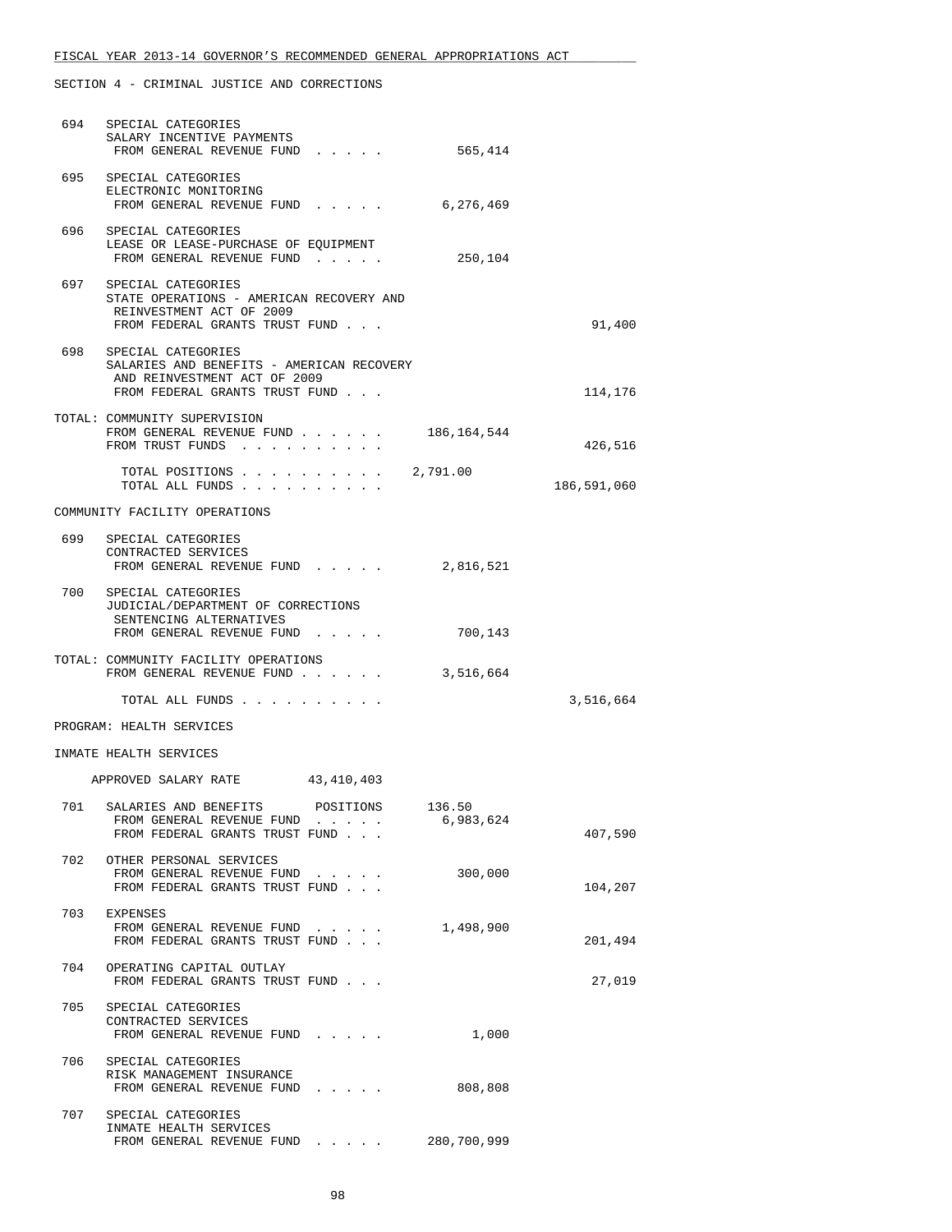From the funds in Specific Appropriation 707, \$155,386,756 in recurring General Revenue is transferred from other operational categories for the Department of Corrections continued outsourcing of health services in the north and central Florida areas (formerly known as Regions I, II, and III). If health services do not transition to a private contract provider, the Department of Corrections is authorized to submit a budget amendment in accordance with Chapter 216, Florida Statutes, to move funds between categories of appropriation to continue to provide inmate health services.

| 708 | SPECIAL CATEGORIES<br>TREATMENT OF INMATES - GENERAL DRUGS<br>FROM GENERAL REVENUE FUND                                                                            | 28,866,338         |             |
|-----|--------------------------------------------------------------------------------------------------------------------------------------------------------------------|--------------------|-------------|
| 709 | SPECIAL CATEGORIES<br>TREATMENT OF INMATES - PSYCHOTROPIC DRUGS<br>FROM GENERAL REVENUE FUND                                                                       | 4,771,863          |             |
| 710 | SPECIAL CATEGORIES<br>TREATMENT OF INMATES - INFECTIOUS DISEASE<br>DRUGS<br>FROM GENERAL REVENUE FUND 32,543,764                                                   |                    |             |
|     | 711 SPECIAL CATEGORIES<br>LEASE OR LEASE-PURCHASE OF EQUIPMENT<br>FROM GENERAL REVENUE FUND                                                                        | 100                |             |
| 712 | SPECIAL CATEGORIES<br>TRANSFER TO DEPARTMENT OF MANAGEMENT<br>SERVICES - HUMAN RESOURCES SERVICES<br>PURCHASED PER STATEWIDE CONTRACT<br>FROM GENERAL REVENUE FUND | 320,304            |             |
|     | TOTAL: INMATE HEALTH SERVICES<br>FROM GENERAL REVENUE FUND<br>FROM TRUST FUNDS                                                                                     | 356,795,700        | 740,310     |
|     | TOTAL POSITIONS $\ldots$ , $\ldots$ , $\ldots$ , 136.50<br>TOTAL ALL FUNDS                                                                                         |                    | 357,536,010 |
|     | PROGRAM: EDUCATION AND PROGRAMS                                                                                                                                    |                    |             |
|     | ADULT SUBSTANCE ABUSE PREVENTION, EVALUATION AND<br>TREATMENT SERVICES                                                                                             |                    |             |
|     | APPROVED SALARY RATE 1,569,267                                                                                                                                     |                    |             |
|     | 713 SALARIES AND BENEFITS<br>POSITIONS<br>FROM GENERAL REVENUE FUND<br>FROM FEDERAL GRANTS TRUST FUND                                                              | 33.00<br>1,552,949 | 768,157     |
|     | 714 OTHER PERSONAL SERVICES<br>FROM FEDERAL GRANTS TRUST FUND                                                                                                      |                    | 32,809      |
|     | 715 EXPENSES<br>FROM GENERAL REVENUE FUND<br>FROM FEDERAL GRANTS TRUST FUND                                                                                        | 68,648             | 622,815     |
|     | 716 OPERATING CAPITAL OUTLAY<br>FROM FEDERAL GRANTS TRUST FUND                                                                                                     |                    | 45,600      |
|     | 717 SPECIAL CATEGORIES<br>CONTRACT DRUG ABUSE SERVICES<br>FROM GENERAL REVENUE FUND<br>FROM FEDERAL GRANTS TRUST FUND                                              | 8,404,705          | 3,072,341   |
| 718 | SPECIAL CATEGORIES<br>LEASE OR LEASE-PURCHASE OF EOUIPMENT<br>FROM GENERAL REVENUE FUND<br>FROM FEDERAL GRANTS TRUST FUND                                          | 2,900              | 50          |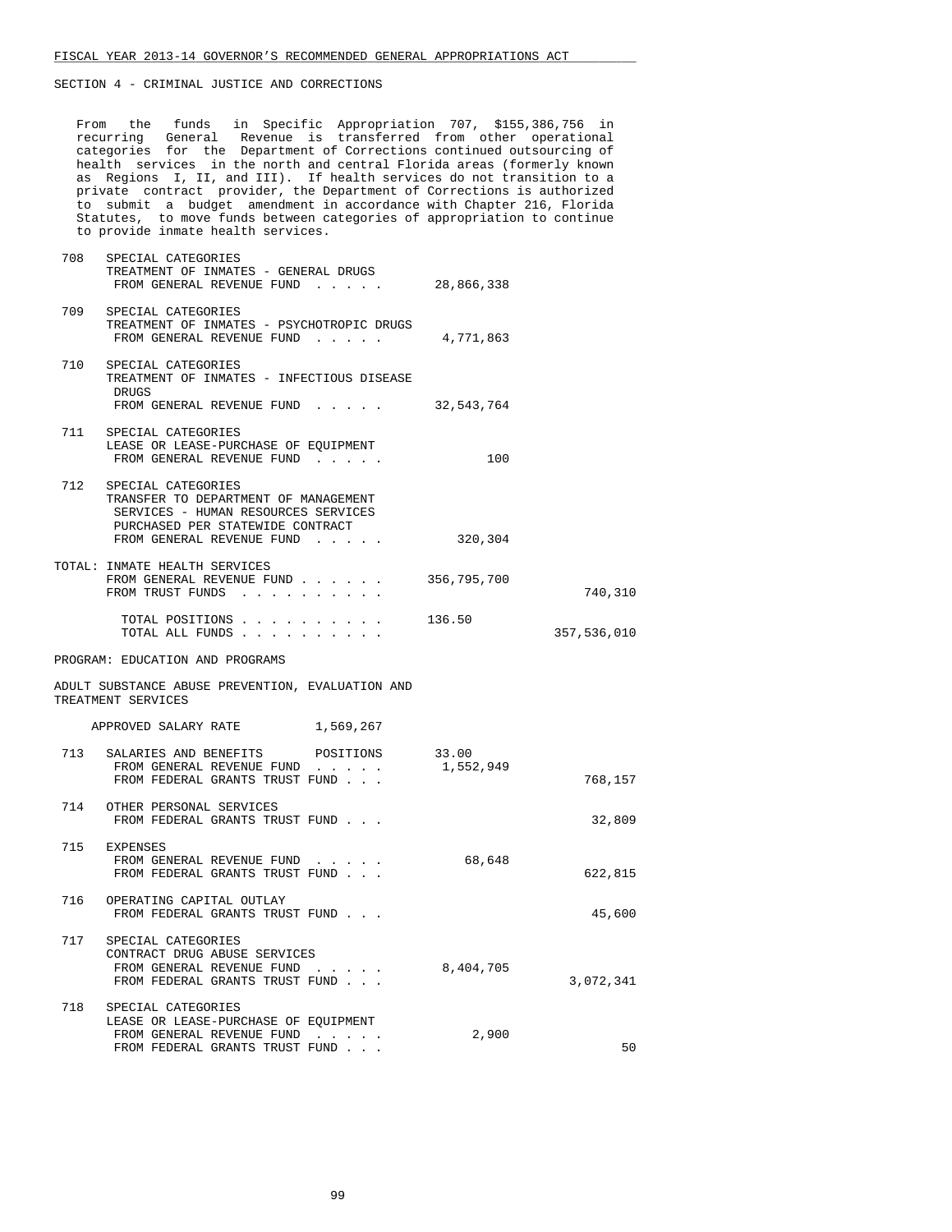|         | TOTAL: ADULT SUBSTANCE ABUSE PREVENTION, EVALUATION AND                     |            |            |
|---------|-----------------------------------------------------------------------------|------------|------------|
|         | TREATMENT SERVICES<br>FROM GENERAL REVENUE FUND                             | 10,029,202 |            |
|         | FROM TRUST FUNDS                                                            |            | 4,541,772  |
|         | TOTAL POSITIONS                                                             | 33.00      |            |
|         | TOTAL ALL FUNDS                                                             |            | 14,570,974 |
|         | BASIC EDUCATION SKILLS                                                      |            |            |
|         | APPROVED SALARY RATE 13,972,951                                             |            |            |
|         |                                                                             |            |            |
|         | 719 SALARIES AND BENEFITS POSITIONS                                         | 314.00     |            |
|         | FROM GENERAL REVENUE FUND<br>FROM FEDERAL GRANTS TRUST FUND                 | 13,153,890 | 2,485,347  |
|         | 720 OTHER PERSONAL SERVICES                                                 |            |            |
|         | FROM GENERAL REVENUE FUND                                                   | 493,477    |            |
|         | FROM FEDERAL GRANTS TRUST FUND                                              |            | 516,172    |
|         | 721 EXPENSES                                                                |            |            |
|         | FROM GENERAL REVENUE FUND                                                   | 1,972,021  |            |
|         | FROM FEDERAL GRANTS TRUST FUND                                              |            | 1,933,823  |
| 722     | OPERATING CAPITAL OUTLAY                                                    |            |            |
|         | FROM FEDERAL GRANTS TRUST FUND                                              |            | 472,386    |
|         | 723 SPECIAL CATEGORIES                                                      |            |            |
|         | CONTRACTED SERVICES<br>FROM GENERAL REVENUE FUND $\ldots$ 2, 126, 071       |            |            |
|         | FROM FEDERAL GRANTS TRUST FUND                                              |            | 1,402,052  |
|         | 724 SPECIAL CATEGORIES                                                      |            |            |
|         | RISK MANAGEMENT INSURANCE                                                   |            |            |
|         | FROM GENERAL REVENUE FUND                                                   | 101,679    |            |
|         | 725 SPECIAL CATEGORIES                                                      |            |            |
|         | LEASE OR LEASE-PURCHASE OF EQUIPMENT                                        |            |            |
|         | FROM GENERAL REVENUE FUND                                                   | 20,888     |            |
| 726     | SPECIAL CATEGORIES                                                          |            |            |
|         | TRANSFER TO DEPARTMENT OF MANAGEMENT<br>SERVICES - HUMAN RESOURCES SERVICES |            |            |
|         | PURCHASED PER STATEWIDE CONTRACT                                            |            |            |
|         | FROM GENERAL REVENUE FUND<br>FROM FEDERAL GRANTS TRUST FUND                 | 12,906     | 1,082      |
|         |                                                                             |            |            |
|         | TOTAL: BASIC EDUCATION SKILLS<br>FROM GENERAL REVENUE FUND                  | 17,880,932 |            |
|         | FROM TRUST FUNDS                                                            |            | 6,810,862  |
|         | TOTAL POSITIONS                                                             | 314.00     |            |
|         | TOTAL ALL FUNDS                                                             |            | 24,691,794 |
|         | ADULT OFFENDER TRANSITION, REHABILITATION AND                               |            |            |
| SUPPORT |                                                                             |            |            |
|         | APPROVED SALARY RATE<br>3,347,016                                           |            |            |
|         |                                                                             |            |            |
|         | 727 SALARIES AND BENEFITS POSITIONS 59.00<br>FROM GENERAL REVENUE FUND      | 3,714,214  |            |
|         | FROM FEDERAL GRANTS TRUST FUND                                              |            | 441,441    |
| 728     | OTHER PERSONAL SERVICES                                                     |            |            |
|         | FROM GENERAL REVENUE FUND                                                   | 119,743    |            |
| 729     |                                                                             |            |            |
|         | EXPENSES<br>FROM GENERAL REVENUE FUND                                       | 372,770    |            |
|         | FROM FEDERAL GRANTS TRUST FUND                                              |            | 119,152    |
| 730     | OPERATING CAPITAL OUTLAY                                                    |            |            |
|         | FROM FEDERAL GRANTS TRUST FUND                                              |            | 3,000      |
| 731     | SPECIAL CATEGORIES                                                          |            |            |
|         | CONTRACTED SERVICES                                                         |            |            |
|         | FROM GENERAL REVENUE FUND<br>FROM FEDERAL GRANTS TRUST FUND                 | 2,972,432  | 324,848    |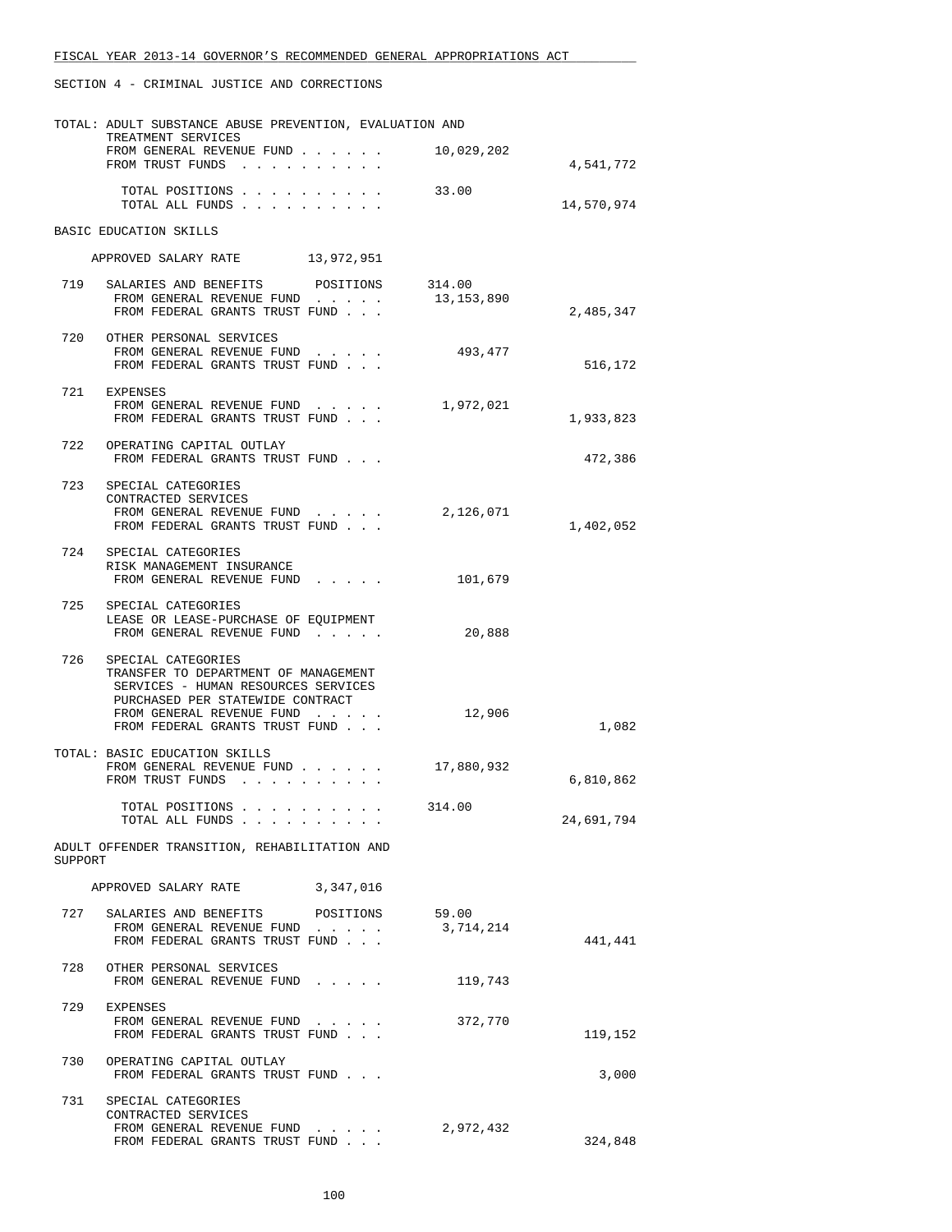| 732 | SPECIAL CATEGORIES<br>LEASE OR LEASE-PURCHASE OF EOUIPMENT<br>FROM GENERAL REVENUE FUND                                                                            | 20,544             |               |
|-----|--------------------------------------------------------------------------------------------------------------------------------------------------------------------|--------------------|---------------|
| 733 | SPECIAL CATEGORIES<br>TRANSFER TO DEPARTMENT OF MANAGEMENT<br>SERVICES - HUMAN RESOURCES SERVICES<br>PURCHASED PER STATEWIDE CONTRACT<br>FROM GENERAL REVENUE FUND | 2,696              |               |
|     |                                                                                                                                                                    |                    |               |
|     | TOTAL: ADULT OFFENDER TRANSITION, REHABILITATION AND<br>SUPPORT                                                                                                    |                    |               |
|     | FROM GENERAL REVENUE FUND<br>FROM TRUST FUNDS                                                                                                                      | 7,202,399          | 888,441       |
|     | TOTAL POSITIONS 59.00<br>TOTAL ALL FUNDS                                                                                                                           |                    | 8,090,840     |
|     | COMMUNITY SUBSTANCE ABUSE PREVENTION, EVALUATION,<br>AND TREATMENT SERVICES                                                                                        |                    |               |
| 734 | EXPENSES                                                                                                                                                           |                    |               |
|     | FROM GENERAL REVENUE FUND                                                                                                                                          | 300,000            |               |
|     | 735 SPECIAL CATEGORIES<br>CONTRACTED SERVICES                                                                                                                      |                    |               |
|     | FROM GENERAL REVENUE FUND                                                                                                                                          | 4,963,104          |               |
|     | 736 SPECIAL CATEGORIES<br>GRANTS AND AIDS - CONTRACTED DRUG                                                                                                        |                    |               |
|     | TREATMENT/REHABILITATION PROGRAMS<br>FROM GENERAL REVENUE FUND                                                                                                     | 14,764,063         |               |
|     | FROM FEDERAL GRANTS TRUST FUND                                                                                                                                     |                    | 550,000       |
|     | TOTAL: COMMUNITY SUBSTANCE ABUSE PREVENTION, EVALUATION,                                                                                                           |                    |               |
|     | AND TREATMENT SERVICES<br>FROM GENERAL REVENUE FUND                                                                                                                | 20,027,167         |               |
|     | FROM TRUST FUNDS                                                                                                                                                   |                    | 550,000       |
|     | TOTAL ALL FUNDS                                                                                                                                                    |                    | 20,577,167    |
|     | TOTAL: CORRECTIONS, DEPARTMENT OF<br>FROM GENERAL REVENUE FUND<br>FROM TRUST FUNDS                                                                                 | 2,095,331,238      | 70,060,173    |
|     | TOTAL POSITIONS 23,048.00                                                                                                                                          |                    |               |
|     | TOTAL ALL FUNDS<br>TOTAL APPROVED SALARY RATE                                                                                                                      | 930,303,039        | 2,165,391,411 |
|     | JUSTICE ADMINISTRATION                                                                                                                                             |                    |               |
|     | PROGRAM: JUSTICE ADMINISTRATIVE COMMISSION                                                                                                                         |                    |               |
|     | EXECUTIVE DIRECTION AND SUPPORT SERVICES                                                                                                                           |                    |               |
|     | APPROVED SALARY RATE 3,597,321                                                                                                                                     |                    |               |
| 737 | SALARIES AND BENEFITS POSITIONS<br>FROM GENERAL REVENUE FUND                                                                                                       | 80.00<br>4,565,467 |               |
|     | 738 OTHER PERSONAL SERVICES                                                                                                                                        |                    |               |
|     | FROM GENERAL REVENUE FUND                                                                                                                                          | 19,776             |               |
|     | 739 EXPENSES<br>FROM GENERAL REVENUE FUND<br>FROM GRANTS AND DONATIONS TRUST                                                                                       | 673,490            |               |
|     | $FUND$                                                                                                                                                             |                    | 425,316       |
| 740 | OPERATING CAPITAL OUTLAY<br>FROM GENERAL REVENUE FUND                                                                                                              | 20,000             |               |
|     | 741 LUMP SUM<br>WORKLOAD FOR COUNTY OR MUNICIPAL CONTRACTS<br>POSITIONS 14.00                                                                                      |                    |               |
|     | The positions in Specific Appropriation 741 are provided for State                                                                                                 |                    |               |

Attorneys and Public Defenders to use for grants received from counties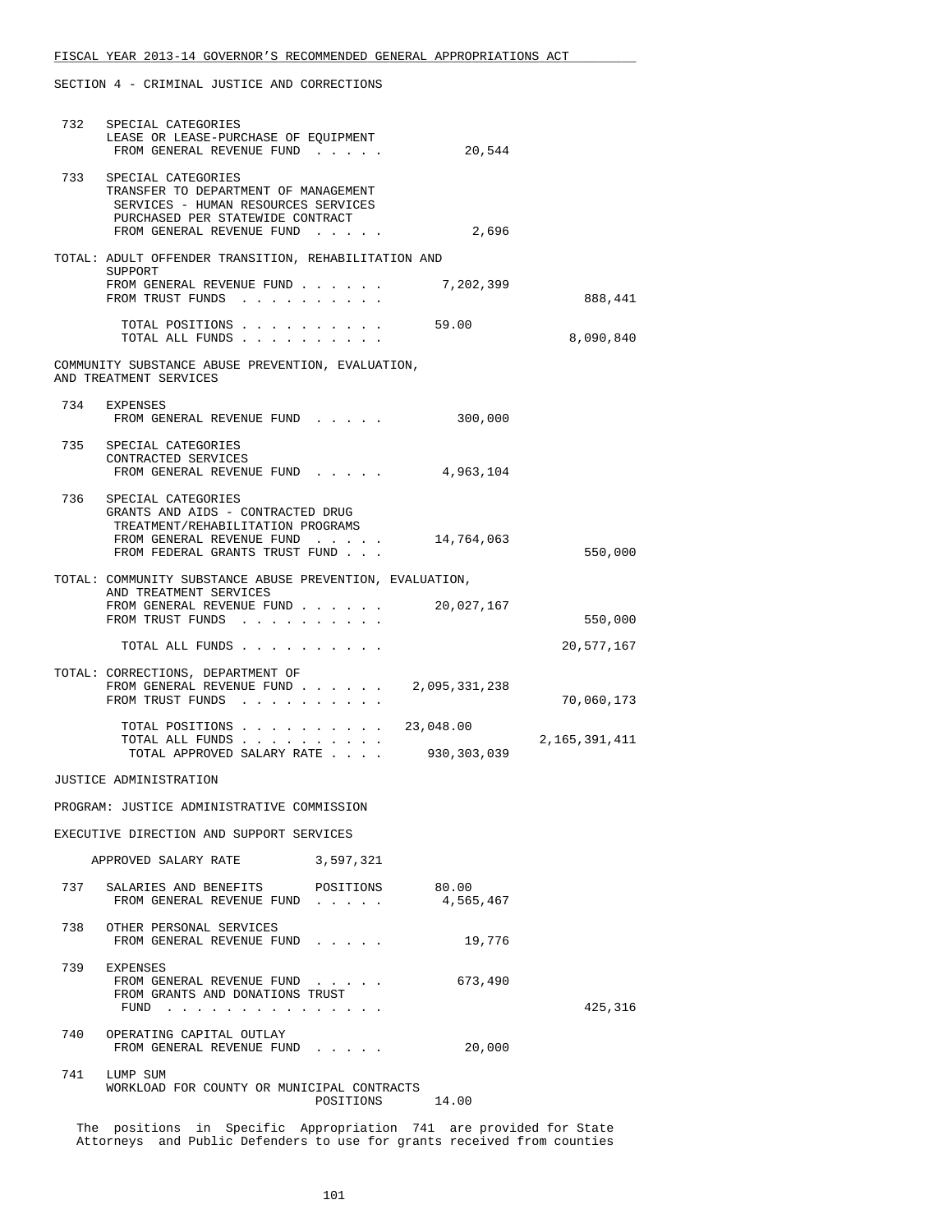during Fiscal Year 2013-2014 for the purpose of prosecution of local ordinance violations pursuant to section 27.34, Florida Statutes, or defense of persons accused of violating local ordinances pursuant to section 27.54, Florida Statutes. Such transfers are contingent upon the Justice Administrative Commission notifying the Governor's Office of Policy and Budget, the chair of the Senate Appropriations Committee and the chair of the House Appropriations Committee. Such notification is subject to the legislative review and objection provisions of Chapter 216, Florida Statutes. Rate may be established for these positions consistent with the salaries provided for in the grant.

| 742 | SPECIAL CATEGORIES<br>GRANTS AND AIDS - FOSTER CARE CITIZEN<br>REVIEW PANEL<br>FROM GENERAL REVENUE FUND<br>FROM GRANTS AND DONATIONS TRUST<br>FUND | 92,160     | 300,000 |
|-----|-----------------------------------------------------------------------------------------------------------------------------------------------------|------------|---------|
|     | 743 SPECIAL CATEGORIES<br>SEXUAL PREDATOR CIVIL COMMITMENT<br>LITIGATION COSTS<br>FROM GENERAL REVENUE FUND 3,397,591                               |            |         |
|     | 744 SPECIAL CATEGORIES<br>CONTRACTED SERVICES<br>FROM GENERAL REVENUE FUND                                                                          | 86,520     |         |
|     | 745 SPECIAL CATEGORIES<br>TRANSFER TO DEPARTMENT OF FINANCIAL<br>SERVICES - AUDITS OF CLERK BUDGETS<br>FROM GENERAL REVENUE FUND                    | 67,845     |         |
|     | 746 SPECIAL CATEGORIES<br>PUBLIC DEFENDER DUE PROCESS COSTS<br>FROM GENERAL REVENUE FUND 18,663,034                                                 |            |         |
|     | 747 SPECIAL CATEGORIES<br>CHILD DEPENDENCY AND CIVIL CONFLICT CASE<br>FROM GENERAL REVENUE FUND                                                     | 11,500,000 |         |
|     | 748 SPECIAL CATEGORIES<br>RISK MANAGEMENT INSURANCE<br>FROM GENERAL REVENUE FUND                                                                    | 24,031     |         |
|     | 749 SPECIAL CATEGORIES<br>ATTORNEY PAYMENTS OVER FLAT FEE<br>FROM GENERAL REVENUE FUND                                                              | 3,000,000  |         |
|     | 750 SPECIAL CATEGORIES<br>CRIMINAL CONFLICT CASE COSTS<br>FROM GENERAL REVENUE FUND 22,669,350                                                      |            |         |
|     | 751 SPECIAL CATEGORIES<br>STATE ATTORNEY DUE PROCESS COSTS<br>FROM GENERAL REVENUE FUND                                                             | 10,716,646 |         |
|     | 752 SPECIAL CATEGORIES<br>CRIMINAL CONFLICT AND DEPENDENCY COUNSEL<br>LIABILITY                                                                     |            |         |
| 753 | FROM GENERAL REVENUE FUND<br>SPECIAL CATEGORIES                                                                                                     | 3,800,000  |         |
|     | STATE ATTORNEY AND PUBLIC DEFENDER<br>TRAINING<br>FROM GENERAL REVENUE FUND<br>FROM GRANTS AND DONATIONS TRUST<br>FUND $\cdots$                     | 33,529     | 3,000   |
| 754 | SPECIAL CATEGORIES<br>LEASE OR LEASE-PURCHASE OF EQUIPMENT<br>FROM GENERAL REVENUE FUND                                                             | 600        |         |
| 755 | SPECIAL CATEGORIES<br>DUE PROCESS CONTINGENCY FUND<br>FROM GENERAL REVENUE FUND                                                                     | 2,424,041  |         |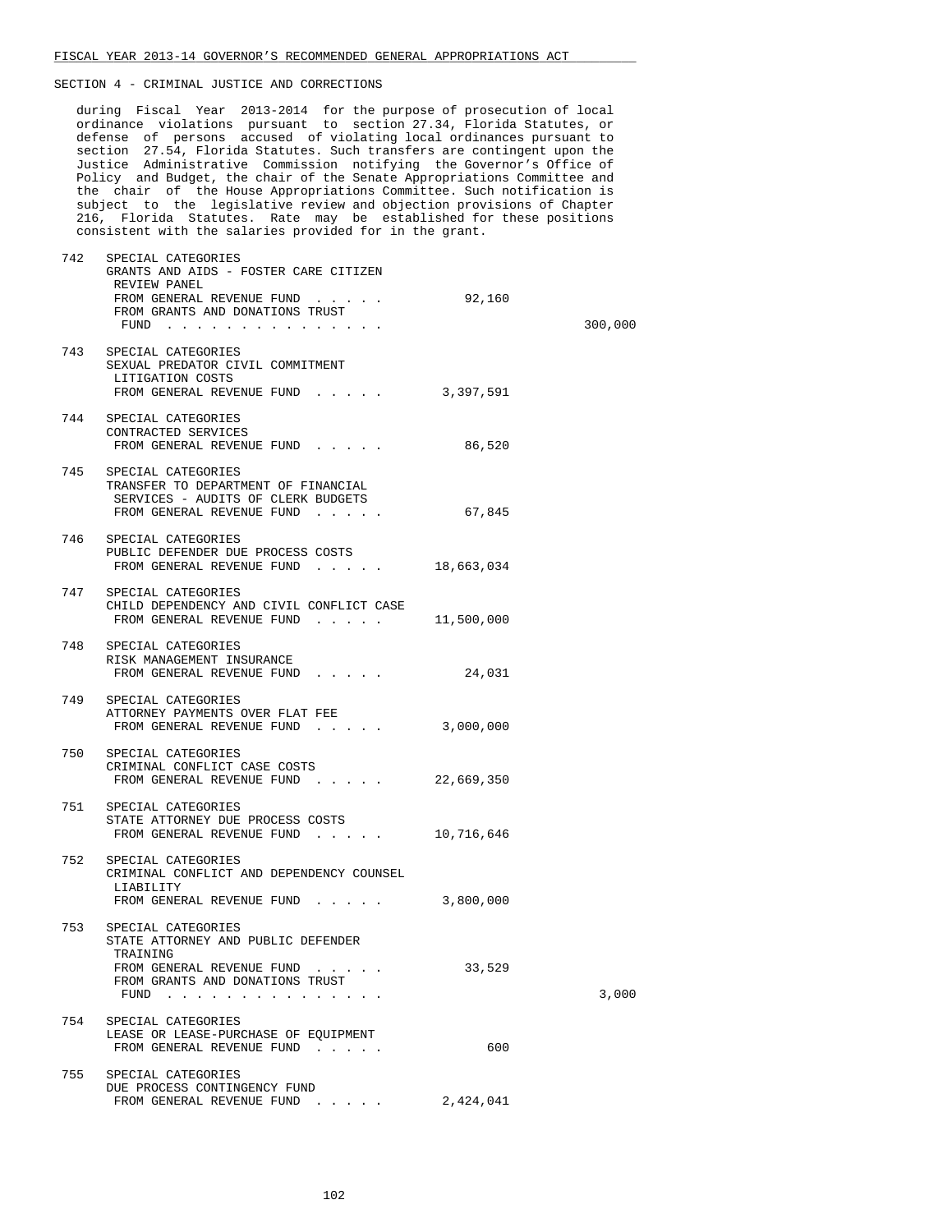| 756 | SPECIAL CATEGORIES<br>TRANSFER TO DEPARTMENT OF MANAGEMENT<br>SERVICES - HUMAN RESOURCES SERVICES<br>PURCHASED PER STATEWIDE CONTRACT                                          |                      |            |
|-----|--------------------------------------------------------------------------------------------------------------------------------------------------------------------------------|----------------------|------------|
|     | FROM GENERAL REVENUE FUND<br>FROM CHILD SUPPORT TRUST FUND                                                                                                                     | 2,372,987            | 72,175     |
|     | FROM GRANTS AND DONATIONS TRUST<br>FUND $\cdots$                                                                                                                               |                      | 75,646     |
|     | FROM INDIGENT CRIMINAL DEFENSE<br>TRUST FUND                                                                                                                                   |                      | 22,093     |
| 757 | SPECIAL CATEGORIES<br>TRANSFER TO THE DEPARTMENT OF FINANCIAL<br>SERVICES FOR THE POSTCONVICTION CAPITAL<br>COLLATERAL CASES - REGISTRY ATTORNEYS<br>FROM GENERAL REVENUE FUND | 1,765,996            |            |
|     | 758 DATA PROCESSING SERVICES<br>SOUTHWOOD SHARED RESOURCE CENTER<br>FROM GENERAL REVENUE FUND 15,029                                                                           |                      |            |
|     | TOTAL: EXECUTIVE DIRECTION AND SUPPORT SERVICES<br>FROM GENERAL REVENUE FUND 85,908,092<br>FROM TRUST FUNDS                                                                    |                      | 898,230    |
|     | TOTAL POSITIONS<br>TOTAL ALL FUNDS                                                                                                                                             | 94.00                | 86,806,322 |
|     | PROGRAM: STATEWIDE GUARDIAN AD LITEM OFFICE                                                                                                                                    |                      |            |
|     | APPROVED SALARY RATE 20,986,664                                                                                                                                                |                      |            |
| 759 | SALARIES AND BENEFITS<br>POSITIONS<br>FROM GENERAL REVENUE FUND                                                                                                                | 539.00<br>25,781,513 |            |
|     | 760 OTHER PERSONAL SERVICES<br>FROM GENERAL REVENUE FUND<br>FROM GRANTS AND DONATIONS TRUST<br>FUND                                                                            | 1,422,485            | 150,000    |
|     | 761 EXPENSES<br>FROM GENERAL REVENUE FUND<br>FROM GRANTS AND DONATIONS TRUST<br>FUND                                                                                           | 1,294,958            | 50,249     |
|     | 762 OPERATING CAPITAL OUTLAY<br>FROM GENERAL REVENUE FUND<br>FROM GRANTS AND DONATIONS TRUST<br>$FUND$                                                                         | 24,000               | 10,000     |
| 763 | SPECIAL CATEGORIES<br>GRANTS AND AIDS - COURT SYSTEM SERVICES<br>FOR CHILDREN AND YOUTH<br>FROM GENERAL REVENUE FUND                                                           | 892,656              |            |
| 764 | SPECIAL CATEGORIES<br>CONTRACTED SERVICES<br>FROM GENERAL REVENUE FUND<br>FROM GRANTS AND DONATIONS TRUST<br>FUND                                                              | 1,975,908            | 110,000    |
| 765 | SPECIAL CATEGORIES<br>RISK MANAGEMENT INSURANCE<br>FROM GENERAL REVENUE FUND                                                                                                   | 436,478              |            |
| 766 | SPECIAL CATEGORIES<br>LEASE OR LEASE-PURCHASE OF EQUIPMENT<br>FROM GENERAL REVENUE FUND                                                                                        | 98,293               |            |
| 767 | DATA PROCESSING SERVICES<br>OTHER DATA PROCESSING SERVICES<br>FROM GENERAL REVENUE FUND                                                                                        | 42,057               |            |
| 768 | DATA PROCESSING SERVICES<br>SOUTHWOOD SHARED RESOURCE CENTER<br>FROM GENERAL REVENUE FUND                                                                                      | 168,708              |            |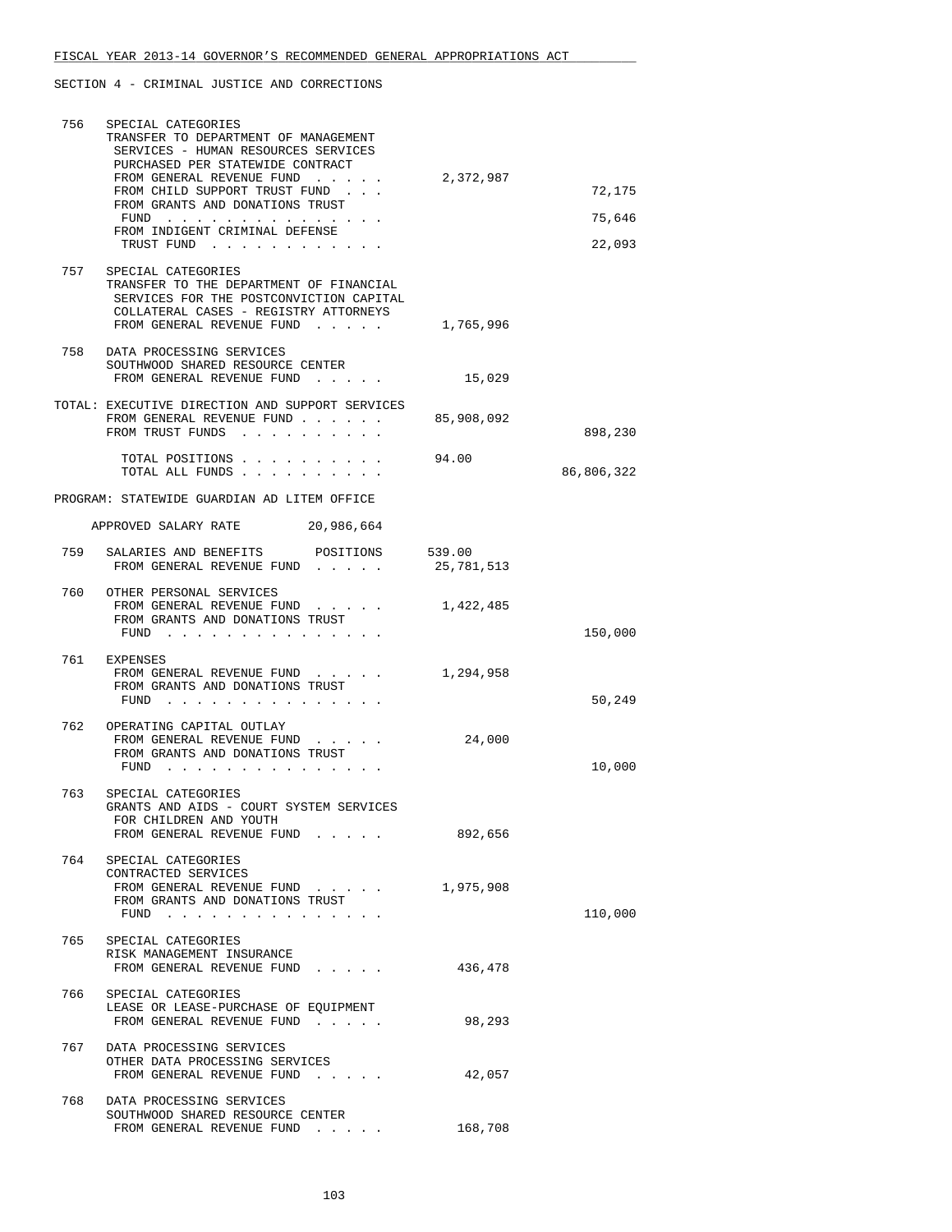|     | TOTAL: PROGRAM: STATEWIDE GUARDIAN AD LITEM OFFICE<br>FROM GENERAL REVENUE FUND<br>FROM TRUST FUNDS                                                                                                                                                                                     | 32,137,056 | 320,249     |
|-----|-----------------------------------------------------------------------------------------------------------------------------------------------------------------------------------------------------------------------------------------------------------------------------------------|------------|-------------|
|     | TOTAL POSITIONS<br>TOTAL ALL FUNDS                                                                                                                                                                                                                                                      | 539.00     | 32,457,305  |
|     | PROGRAM: CLERKS OF COURT                                                                                                                                                                                                                                                                |            |             |
|     | CLERKS OF COURT                                                                                                                                                                                                                                                                         |            |             |
| 769 | SPECIAL CATEGORIES<br>GRANTS & AIDS - CLERKS OF COURT<br>FROM GENERAL REVENUE FUND<br>FROM THE CLERKS OF THE COURT TRUST<br>FUND $\cdots$                                                                                                                                               | 27,000,000 | 418,380,312 |
|     | From the funds in Specific Appropriation 769, \$2 million in<br>nonrecurring General Revenue is appropriated to assist with the backlog<br>of foreclosure cases.                                                                                                                        |            |             |
|     | TOTAL: CLERKS OF COURT<br>FROM GENERAL REVENUE FUND<br>FROM TRUST FUNDS                                                                                                                                                                                                                 | 27,000,000 | 418,380,312 |
|     | TOTAL ALL FUNDS                                                                                                                                                                                                                                                                         |            | 445,380,312 |
|     | CLERKS OF COURT OPERATIONS CORPORATION                                                                                                                                                                                                                                                  |            |             |
|     | APPROVED SALARY RATE<br>534,991                                                                                                                                                                                                                                                         |            |             |
| 770 | SALARIES AND BENEFITS POSITIONS<br>FROM THE CLERKS OF THE COURT TRUST<br>FUND<br>.                                                                                                                                                                                                      | 7.00       | 679,672     |
|     | 771 OTHER PERSONAL SERVICES<br>FROM THE CLERKS OF THE COURT TRUST<br>$FUND$                                                                                                                                                                                                             |            | 30,000      |
| 772 | EXPENSES<br>FROM THE CLERKS OF THE COURT TRUST<br>FUND<br>. The contract of the contract of the contract of the contract of the contract of the contract of the contract of the contract of the contract of the contract of the contract of the contract of the contract of the contrac |            | 241,658     |
| 773 | SPECIAL CATEGORIES<br>CONTRACTED SERVICES<br>FROM THE CLERKS OF THE COURT TRUST<br>$FUND$                                                                                                                                                                                               |            | 665,000     |
| 774 | SPECIAL CATEGORIES<br>RISK MANAGEMENT INSURANCE<br>FROM THE CLERKS OF THE COURT TRUST<br>FUND                                                                                                                                                                                           |            | 1,077       |
| 775 | SPECIAL CATEGORIES<br>LEASE OR LEASE-PURCHASE OF EQUIPMENT<br>FROM THE CLERKS OF THE COURT TRUST<br>FUND $\ldots$ $\ldots$ $\ldots$ $\ldots$ $\ldots$ $\ldots$                                                                                                                          |            | 2,519       |
| 776 | SPECIAL CATEGORIES<br>TRANSFER TO DEPARTMENT OF MANAGEMENT<br>SERVICES - HUMAN RESOURCES SERVICES<br>PURCHASED PER STATEWIDE CONTRACT<br>FROM THE CLERKS OF THE COURT TRUST<br>FUND $\ldots$ $\ldots$ $\ldots$ $\ldots$ $\ldots$ $\ldots$                                               |            | 1,722       |
|     | TOTAL: CLERKS OF COURT OPERATIONS CORPORATION                                                                                                                                                                                                                                           |            |             |
|     | FROM TRUST FUNDS                                                                                                                                                                                                                                                                        |            | 1,621,648   |
|     | TOTAL POSITIONS<br>TOTAL ALL FUNDS                                                                                                                                                                                                                                                      | 7.00       | 1,621,648   |

### STATE ATTORNEYS

 The Prosecution Coordination Office's budgeting, legal, training and education needs may be funded by each State Attorney's office within the funds provided in Specific Appropriations 777 through 902. Funding for this office shall not exceed \$400,000 from the State Attorneys Revenue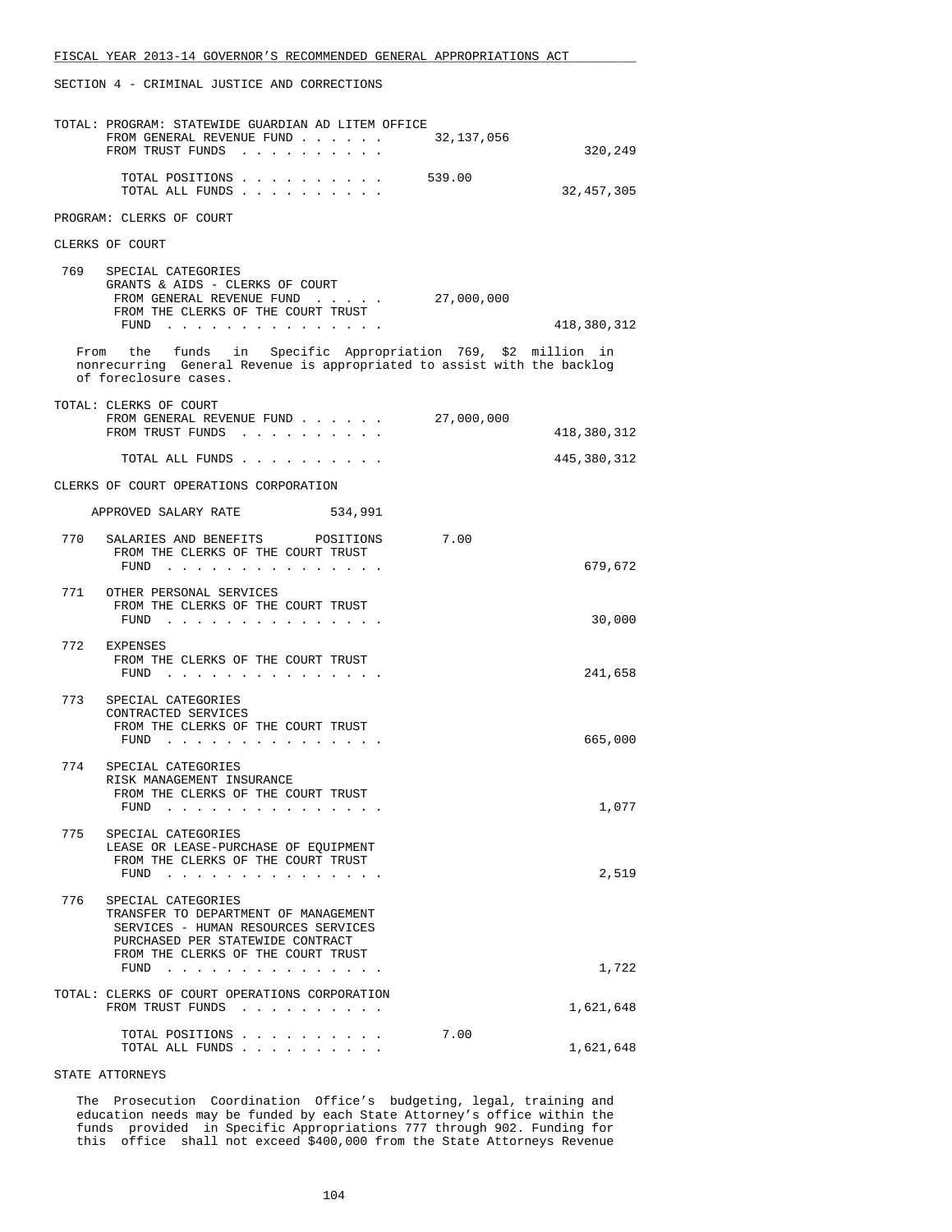|     | SECTION 4 - CRIMINAL JUSTICE AND CORRECTIONS                                                                                                             |                     |            |
|-----|----------------------------------------------------------------------------------------------------------------------------------------------------------|---------------------|------------|
|     | Trust Fund.                                                                                                                                              |                     |            |
|     | PROGRAM: STATE ATTORNEYS - FIRST JUDICIAL CIRCUIT                                                                                                        |                     |            |
|     | APPROVED SALARY RATE 10,099,122                                                                                                                          |                     |            |
|     | 777 SALARIES AND BENEFITS POSITIONS 231.75<br>FROM GENERAL REVENUE FUND<br>FROM STATE ATTORNEYS REVENUE TRUST<br>FUND<br>FROM GRANTS AND DONATIONS TRUST | 10,835,364          | 2,025,001  |
|     | FUND $\cdots$                                                                                                                                            |                     | 278,788    |
|     | 778 OTHER PERSONAL SERVICES<br>FROM GENERAL REVENUE FUND<br>FROM STATE ATTORNEYS REVENUE TRUST<br>FUND $\cdots$                                          | 30,415              | 95,987     |
|     | FROM GRANTS AND DONATIONS TRUST<br>FUND $\cdots$                                                                                                         |                     | 4,013      |
|     | 779 SPECIAL CATEGORIES                                                                                                                                   |                     |            |
|     | STATE ATTORNEY OPERATING EXPENDITURES<br>FROM GENERAL REVENUE FUND<br>FROM STATE ATTORNEYS REVENUE TRUST                                                 | 856,495             |            |
|     | FROM FORFEITURE AND INVESTIGATIVE                                                                                                                        |                     | 107,210    |
|     | SUPPORT TRUST FUND<br>FROM GRANTS AND DONATIONS TRUST                                                                                                    |                     | 9,047      |
|     | FUND $\cdots$                                                                                                                                            |                     | 41,211     |
| 780 | SPECIAL CATEGORIES<br>RISK MANAGEMENT INSURANCE<br>FROM GENERAL REVENUE FUND<br>FROM STATE ATTORNEYS REVENUE TRUST<br>FUND                               | 37,341              | 43,138     |
|     | 781 SPECIAL CATEGORIES<br>SALARY INCENTIVE PAYMENTS<br>FROM GENERAL REVENUE FUND                                                                         | 9,874               |            |
| 782 | SPECIAL CATEGORIES<br>LEASE OR LEASE-PURCHASE OF EOUIPMENT<br>FROM GENERAL REVENUE FUND                                                                  | 14,562              |            |
|     | TOTAL: PROGRAM: STATE ATTORNEYS - FIRST JUDICIAL CIRCUIT                                                                                                 |                     |            |
|     | FROM GENERAL REVENUE FUND 11,784,051<br>FROM TRUST FUNDS                                                                                                 |                     | 2,604,395  |
|     | TOTAL POSITIONS<br>TOTAL ALL FUNDS                                                                                                                       | 231.75              | 14,388,446 |
|     | PROGRAM: STATE ATTORNEYS - SECOND JUDICIAL CIRCUIT                                                                                                       |                     |            |
|     | APPROVED SALARY RATE<br>5,670,409                                                                                                                        |                     |            |
| 783 | SALARIES AND BENEFITS<br>POSITIONS<br>FROM GENERAL REVENUE FUND<br>FROM STATE ATTORNEYS REVENUE TRUST                                                    | 116.00<br>6,249,473 |            |
|     | FUND<br>FROM GRANTS AND DONATIONS TRUST                                                                                                                  |                     | 757,411    |
|     | FUND                                                                                                                                                     |                     | 374,348    |
| 784 | OTHER PERSONAL SERVICES<br>FROM GENERAL REVENUE FUND<br>FROM STATE ATTORNEYS REVENUE TRUST                                                               | 25,381              |            |

|     | FUND                                                            |         | 141,480 |
|-----|-----------------------------------------------------------------|---------|---------|
| 785 | SPECIAL CATEGORIES                                              |         |         |
|     | STATE ATTORNEY OPERATING EXPENDITURES                           |         |         |
|     | FROM GENERAL REVENUE FUND<br>$\sim$ $\sim$ $\sim$ $\sim$ $\sim$ | 353,565 |         |
|     | FROM STATE ATTORNEYS REVENUE TRUST                              |         |         |
|     | FUND                                                            |         | 227,139 |
|     | FROM GRANTS AND DONATIONS TRUST                                 |         |         |
|     | FUND                                                            |         | 1,500   |
| 786 | SPECIAL CATEGORIES                                              |         |         |
|     | RISK MANAGEMENT INSURANCE                                       |         |         |
|     | FROM GENERAL REVENUE FUND                                       | 7,923   |         |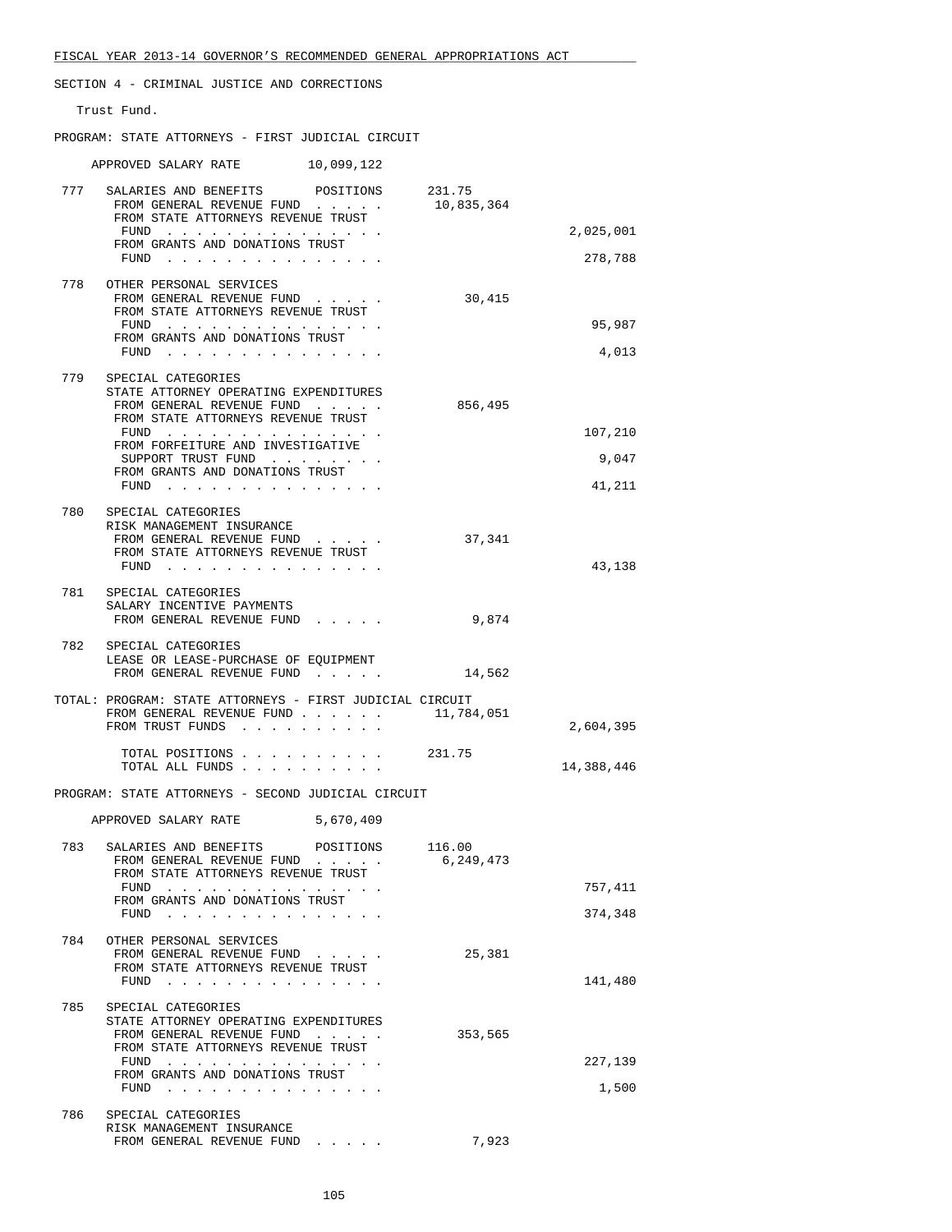|     | FISCAL YEAR 2013-14 GOVERNOR'S RECOMMENDED GENERAL APPROPRIATIONS ACT                                                   |                    |                    |
|-----|-------------------------------------------------------------------------------------------------------------------------|--------------------|--------------------|
|     | SECTION 4 - CRIMINAL JUSTICE AND CORRECTIONS                                                                            |                    |                    |
|     | FROM STATE ATTORNEYS REVENUE TRUST<br>$FUND$                                                                            |                    | 7,118              |
|     | 787 SPECIAL CATEGORIES<br>SALARY INCENTIVE PAYMENTS<br>FROM GENERAL REVENUE FUND                                        | 8,093              |                    |
|     | TOTAL: PROGRAM: STATE ATTORNEYS - SECOND JUDICIAL CIRCUIT<br>FROM GENERAL REVENUE FUND<br>FROM TRUST FUNDS              | 6,644,435          | 1,508,996          |
|     | TOTAL POSITIONS 116.00<br>TOTAL ALL FUNDS                                                                               |                    | 8,153,431          |
|     | PROGRAM: STATE ATTORNEYS - THIRD JUDICIAL CIRCUIT                                                                       |                    |                    |
|     | APPROVED SALARY RATE 3,414,965                                                                                          |                    |                    |
| 788 | SALARIES AND BENEFITS POSITIONS<br>FROM GENERAL REVENUE FUND<br>FROM STATE ATTORNEYS REVENUE TRUST                      | 71.00<br>3,648,867 |                    |
|     | FUND<br>FROM GRANTS AND DONATIONS TRUST<br>FUND $\cdots$                                                                |                    | 496,585<br>243,753 |
| 789 | OTHER PERSONAL SERVICES<br>FROM GENERAL REVENUE FUND<br>FROM STATE ATTORNEYS REVENUE TRUST                              | 7,857              |                    |
|     | FUND<br>FROM GRANTS AND DONATIONS TRUST<br>FUND                                                                         |                    | 6,372<br>5,068     |
| 790 | SPECIAL CATEGORIES                                                                                                      |                    |                    |
|     | STATE ATTORNEY OPERATING EXPENDITURES<br>FROM GENERAL REVENUE FUND<br>FROM STATE ATTORNEYS REVENUE TRUST                | 181,966            |                    |
|     | FUND<br>FROM GRANTS AND DONATIONS TRUST<br>FUND $\cdots$                                                                |                    | 27,204<br>76,701   |
| 791 | SPECIAL CATEGORIES<br>RISK MANAGEMENT INSURANCE<br>FROM GENERAL REVENUE FUND<br>FROM GRANTS AND DONATIONS TRUST<br>FUND | 11,095             | 17,759             |
| 792 | SPECIAL CATEGORIES<br>SALARY INCENTIVE PAYMENTS<br>FROM GENERAL REVENUE FUND                                            | 6,034              |                    |
| 793 | SPECIAL CATEGORIES                                                                                                      |                    |                    |
|     | LEASE OR LEASE-PURCHASE OF EQUIPMENT<br>FROM GENERAL REVENUE FUND                                                       | 35,000             |                    |
|     | TOTAL: PROGRAM: STATE ATTORNEYS - THIRD JUDICIAL CIRCUIT<br>FROM GENERAL REVENUE FUND<br>FROM TRUST FUNDS               | 3,890,819          | 873,442            |
|     | TOTAL POSITIONS 71.00<br>TOTAL ALL FUNDS                                                                                |                    | 4,764,261          |
|     | PROGRAM: STATE ATTORNEYS - FOURTH JUDICIAL CIRCUIT                                                                      |                    |                    |
|     | APPROVED SALARY RATE 16,708,197                                                                                         |                    |                    |
|     | 794 SALARIES AND BENEFITS POSITIONS 370.00<br>FROM GENERAL REVENUE FUND<br>FROM STATE ATTORNEYS REVENUE TRUST<br>$FUND$ | 17,905,651         | 2,247,555          |
|     | FROM GRANTS AND DONATIONS TRUST<br>$FUND$                                                                               |                    | 694,484            |
|     | 795 OTHER PERSONAL SERVICES<br>FROM GENERAL REVENUE FUND<br>FROM STATE ATTORNEYS REVENUE TRUST                          | 139,844            |                    |
|     | FUND<br>FROM FORFEITURE AND INVESTIGATIVE                                                                               |                    | 178,090            |
|     | SUPPORT TRUST FUND $\ldots$                                                                                             |                    | 55,000             |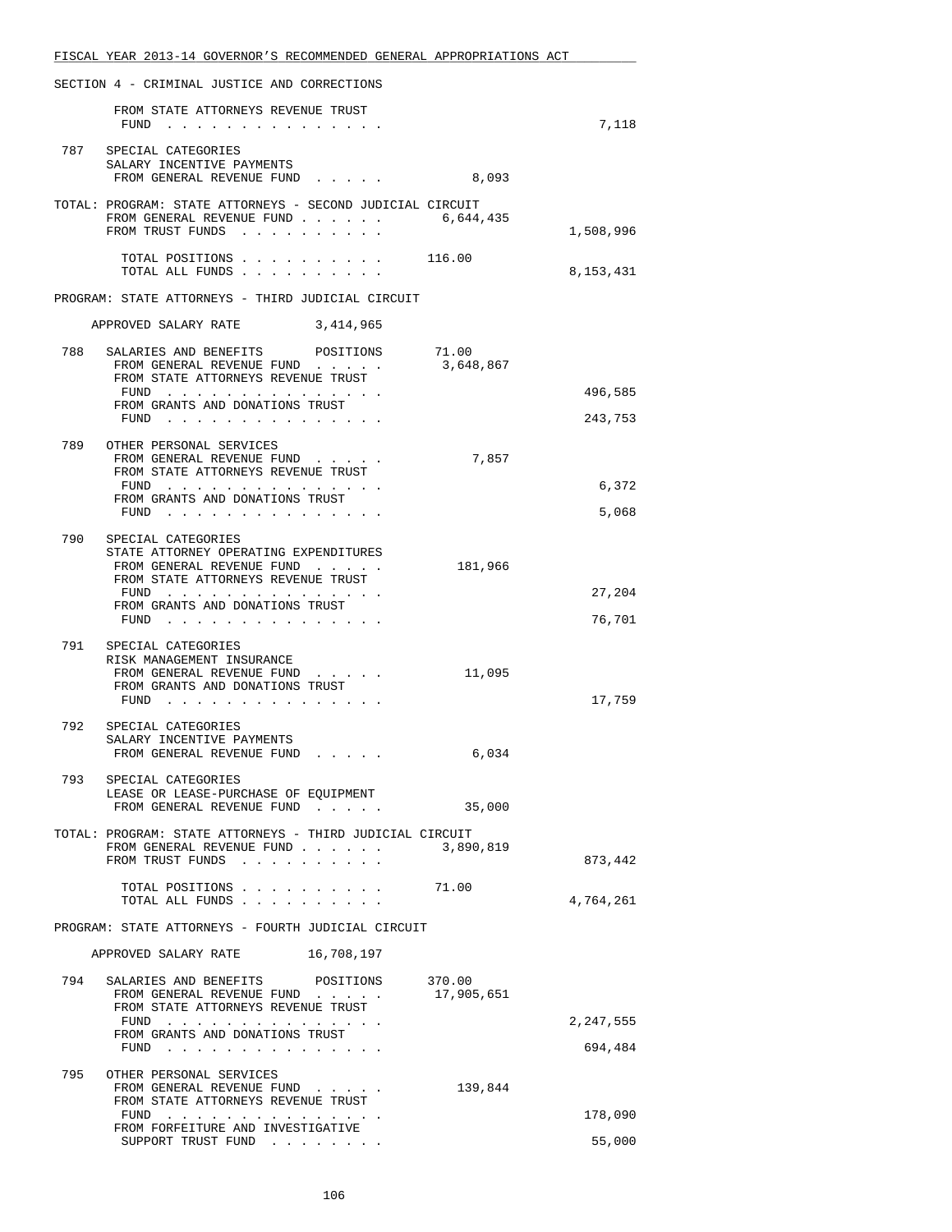|     | FISCAL YEAR 2013-14 GOVERNOR'S RECOMMENDED GENERAL APPROPRIATIONS ACT                                                 |            |            |
|-----|-----------------------------------------------------------------------------------------------------------------------|------------|------------|
|     | SECTION 4 - CRIMINAL JUSTICE AND CORRECTIONS                                                                          |            |            |
|     | FROM GRANTS AND DONATIONS TRUST<br>$FUND$                                                                             |            | 33,189     |
|     | 796 SPECIAL CATEGORIES<br>STATE ATTORNEY OPERATING EXPENDITURES<br>FROM GENERAL REVENUE FUND                          | 279,262    |            |
|     | FROM STATE ATTORNEYS REVENUE TRUST<br>FUND $\cdots$                                                                   |            | 335,658    |
|     | FROM FORFEITURE AND INVESTIGATIVE<br>SUPPORT TRUST FUND                                                               |            | 110,800    |
|     | FROM GRANTS AND DONATIONS TRUST<br>FUND $\cdots$                                                                      |            | 205,515    |
| 797 | SPECIAL CATEGORIES<br>RISK MANAGEMENT INSURANCE<br>FROM GENERAL REVENUE FUND                                          | 18,689     |            |
|     | FROM STATE ATTORNEYS REVENUE TRUST<br>FUND $\ldots$                                                                   |            | 78,050     |
|     | 798 SPECIAL CATEGORIES<br>SALARY INCENTIVE PAYMENTS<br>FROM GENERAL REVENUE FUND                                      | 11,404     |            |
| 799 | SPECIAL CATEGORIES<br>LEASE OR LEASE-PURCHASE OF EQUIPMENT<br>FROM GENERAL REVENUE FUND                               | 6,150      |            |
|     | TOTAL: PROGRAM: STATE ATTORNEYS - FOURTH JUDICIAL CIRCUIT<br>FROM GENERAL REVENUE FUND 18,361,000<br>FROM TRUST FUNDS |            | 3,938,341  |
|     | TOTAL POSITIONS 370.00<br>TOTAL ALL FUNDS                                                                             |            | 22,299,341 |
|     | PROGRAM: STATE ATTORNEYS - FIFTH JUDICIAL CIRCUIT                                                                     |            |            |
|     | APPROVED SALARY RATE 11,971,282                                                                                       |            |            |
| 800 | SALARIES AND BENEFITS<br>POSITIONS 239.00<br>FROM GENERAL REVENUE FUND<br>FROM STATE ATTORNEYS REVENUE TRUST          | 13,046,133 |            |
|     | FUND<br>FROM GRANTS AND DONATIONS TRUST                                                                               |            | 1,108,467  |
|     | $FUND$                                                                                                                |            | 967,263    |
| 801 | OTHER PERSONAL SERVICES<br>FROM GENERAL REVENUE FUND<br>FROM STATE ATTORNEYS REVENUE TRUST                            | 10,599     |            |
|     | FUND $\cdots$<br>FROM GRANTS AND DONATIONS TRUST                                                                      |            | 37,063     |
|     | FUND $\ldots$                                                                                                         |            | 86,302     |
| 802 | SPECIAL CATEGORIES<br>STATE ATTORNEY OPERATING EXPENDITURES<br>FROM GENERAL REVENUE FUND                              | 488,267    |            |
|     | FROM STATE ATTORNEYS REVENUE TRUST<br>FUND $\cdots$                                                                   |            | 40,678     |
| 803 | SPECIAL CATEGORIES<br>RISK MANAGEMENT INSURANCE<br>FROM GENERAL REVENUE FUND<br>FROM STATE ATTORNEYS REVENUE TRUST    | 27,900     |            |
|     | FUND                                                                                                                  |            | 13,261     |
| 804 | SPECIAL CATEGORIES<br>SALARY INCENTIVE PAYMENTS<br>FROM GENERAL REVENUE FUND                                          | 15,740     |            |
| 805 | SPECIAL CATEGORIES<br>LEASE OR LEASE-PURCHASE OF EQUIPMENT                                                            |            |            |
|     | FROM GENERAL REVENUE FUND                                                                                             | 41,500     |            |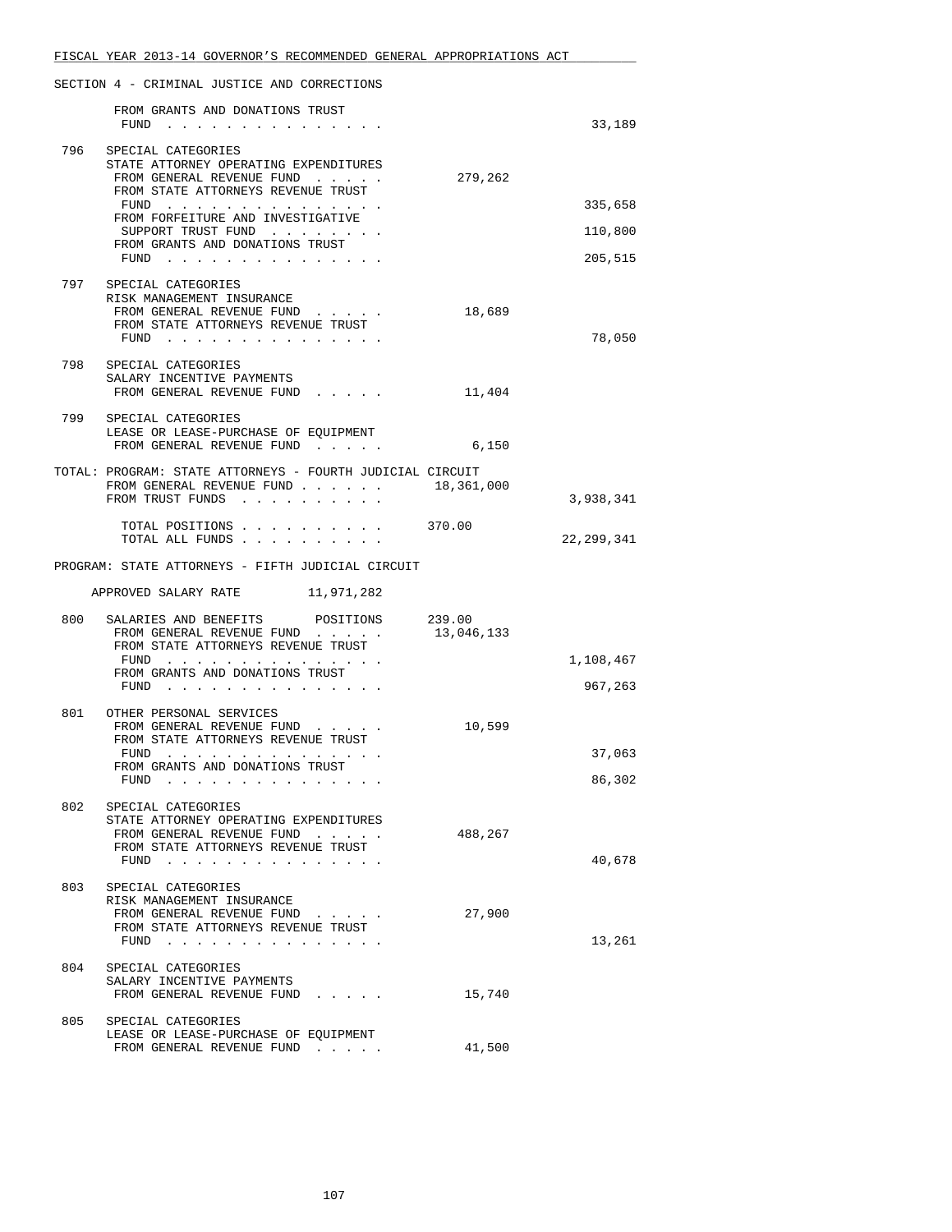|         | TOTAL: PROGRAM: STATE ATTORNEYS - FIFTH JUDICIAL CIRCUIT<br>FROM GENERAL REVENUE FUND $\ldots$ $\ldots$ $\ldots$ 13,630,139<br>FROM TRUST FUNDS                                                  |                      | 2,253,034              |
|---------|--------------------------------------------------------------------------------------------------------------------------------------------------------------------------------------------------|----------------------|------------------------|
|         | TOTAL POSITIONS 239.00<br>TOTAL ALL FUNDS                                                                                                                                                        |                      | 15,883,173             |
|         | PROGRAM: STATE ATTORNEYS - SIXTH JUDICIAL CIRCUIT                                                                                                                                                |                      |                        |
|         | APPROVED SALARY RATE 22,457,412                                                                                                                                                                  |                      |                        |
|         | 806 SALARIES AND BENEFITS POSITIONS<br>FROM GENERAL REVENUE FUND<br>FROM STATE ATTORNEYS REVENUE TRUST                                                                                           | 475.00<br>22,556,086 |                        |
|         | FUND<br>FROM GRANTS AND DONATIONS TRUST<br>FUND                                                                                                                                                  |                      | 3,014,371<br>3,088,461 |
|         | 807 OTHER PERSONAL SERVICES<br>FROM GENERAL REVENUE FUND<br>FROM GRANTS AND DONATIONS TRUST<br>FUND $\ldots$                                                                                     | 86,869               | 34,737                 |
|         | 808 SPECIAL CATEGORIES<br>STATE ATTORNEY OPERATING EXPENDITURES<br>FROM GENERAL REVENUE FUND<br>FROM STATE ATTORNEYS REVENUE TRUST<br>FUND<br>FROM GRANTS AND DONATIONS TRUST                    | 476,061              | 232,453                |
|         | FUND                                                                                                                                                                                             |                      | 569,866                |
|         | 809 SPECIAL CATEGORIES<br>RISK MANAGEMENT INSURANCE<br>FROM GENERAL REVENUE FUND<br>FROM STATE ATTORNEYS REVENUE TRUST<br>FUND $\cdots$                                                          | 82,995               | 72,904                 |
|         | 810 SPECIAL CATEGORIES<br>SALARY INCENTIVE PAYMENTS<br>FROM GENERAL REVENUE FUND                                                                                                                 | 22,724               |                        |
|         | 811 SPECIAL CATEGORIES<br>LEASE OR LEASE-PURCHASE OF EQUIPMENT<br>FROM GENERAL REVENUE FUND                                                                                                      | 2,520                |                        |
| 812     | SPECIAL CATEGORIES<br>SALARIES AND BENEFITS - AMERICAN RECOVERY<br>AND REINVESTMENT ACT OF 2009<br>FROM GRANTS AND DONATIONS TRUST<br>FUND $\cdots$ $\cdots$ $\cdots$ $\cdots$ $\cdots$ $\cdots$ |                      | 109,631                |
|         | TOTAL: PROGRAM: STATE ATTORNEYS - SIXTH JUDICIAL CIRCUIT<br>FROM GENERAL REVENUE FUND                                                                                                            | 23, 227, 255         |                        |
|         | FROM TRUST FUNDS<br>TOTAL POSITIONS                                                                                                                                                              | 475.00               | 7,122,423              |
|         | TOTAL ALL FUNDS<br>PROGRAM: STATE ATTORNEYS - SEVENTH JUDICIAL                                                                                                                                   |                      | 30, 349, 678           |
| CIRCUIT |                                                                                                                                                                                                  |                      |                        |
|         | APPROVED SALARY RATE 11,135,986                                                                                                                                                                  |                      |                        |
| 813     | SALARIES AND BENEFITS<br>POSITIONS<br>FROM GENERAL REVENUE FUND<br>FROM STATE ATTORNEYS REVENUE TRUST                                                                                            | 242.00<br>11,892,931 |                        |
|         | FUND<br>FROM GRANTS AND DONATIONS TRUST                                                                                                                                                          |                      | 1,866,010              |
|         | FUND $\cdots$                                                                                                                                                                                    |                      | 439,941                |
| 814     | OTHER PERSONAL SERVICES<br>FROM GENERAL REVENUE FUND<br>FROM STATE ATTORNEYS REVENUE TRUST                                                                                                       | 39,274               |                        |
|         | FUND<br>. The second contract is a second contract of the second contract $\mathcal{L}_\text{c}$<br>FROM GRANTS AND DONATIONS TRUST                                                              |                      | 73,887                 |
|         | FUND $\cdots$                                                                                                                                                                                    |                      | 9,980                  |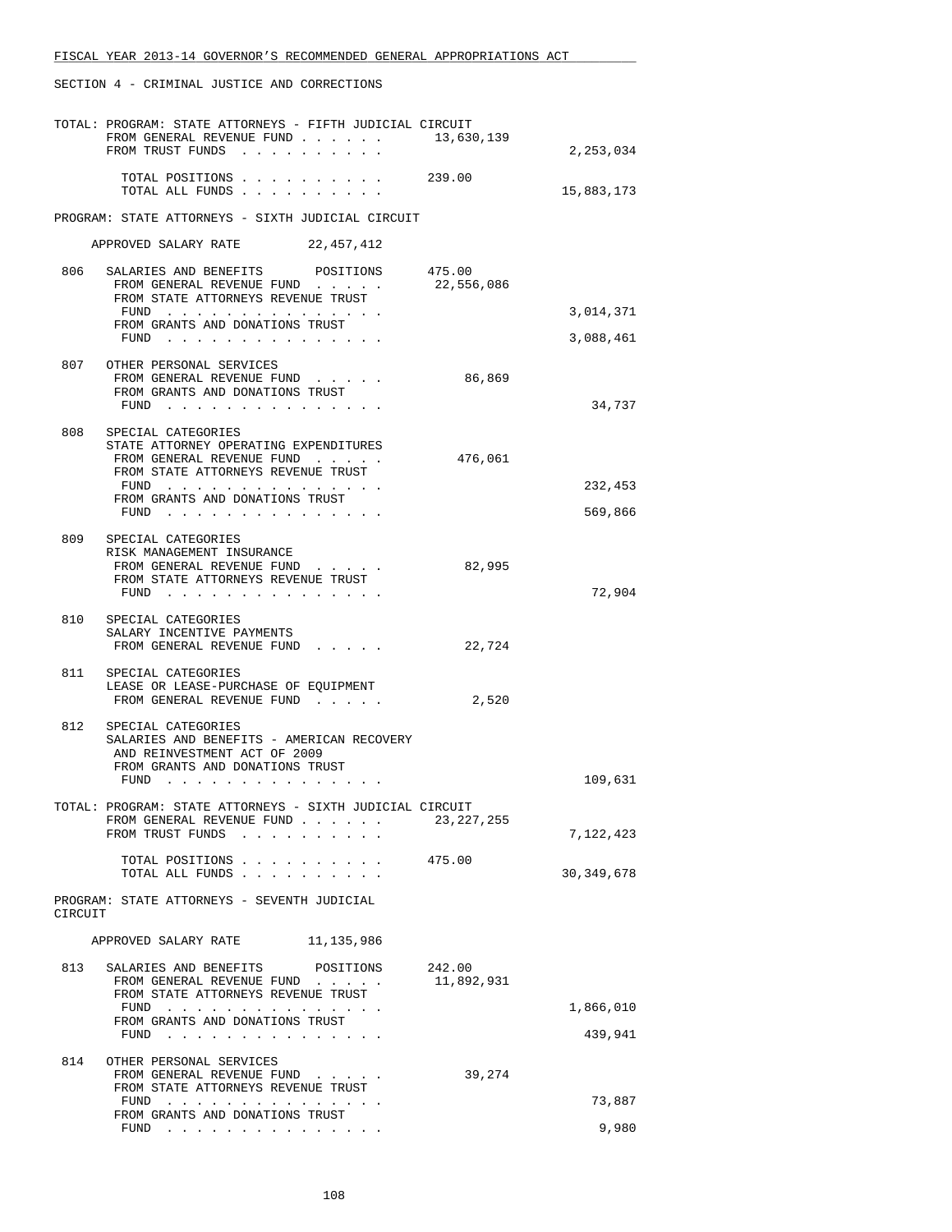| 815 | SPECIAL CATEGORIES                                                                                                                                                                                                                                                                                                                                                                                                                                                                    |            |            |
|-----|---------------------------------------------------------------------------------------------------------------------------------------------------------------------------------------------------------------------------------------------------------------------------------------------------------------------------------------------------------------------------------------------------------------------------------------------------------------------------------------|------------|------------|
|     | STATE ATTORNEY OPERATING EXPENDITURES                                                                                                                                                                                                                                                                                                                                                                                                                                                 |            |            |
|     | FROM GENERAL REVENUE FUND<br>FROM STATE ATTORNEYS REVENUE TRUST                                                                                                                                                                                                                                                                                                                                                                                                                       | 588,416    |            |
|     | FUND $\cdots$                                                                                                                                                                                                                                                                                                                                                                                                                                                                         |            | 342,348    |
|     | FROM GRANTS AND DONATIONS TRUST                                                                                                                                                                                                                                                                                                                                                                                                                                                       |            |            |
|     | FUND $\cdots$                                                                                                                                                                                                                                                                                                                                                                                                                                                                         |            | 158,681    |
|     |                                                                                                                                                                                                                                                                                                                                                                                                                                                                                       |            |            |
| 816 | SPECIAL CATEGORIES                                                                                                                                                                                                                                                                                                                                                                                                                                                                    |            |            |
|     | RISK MANAGEMENT INSURANCE<br>FROM GENERAL REVENUE FUND                                                                                                                                                                                                                                                                                                                                                                                                                                | 42,146     |            |
|     | FROM STATE ATTORNEYS REVENUE TRUST                                                                                                                                                                                                                                                                                                                                                                                                                                                    |            |            |
|     | FUND                                                                                                                                                                                                                                                                                                                                                                                                                                                                                  |            | 55,077     |
|     |                                                                                                                                                                                                                                                                                                                                                                                                                                                                                       |            |            |
| 817 | SPECIAL CATEGORIES                                                                                                                                                                                                                                                                                                                                                                                                                                                                    |            |            |
|     | SALARY INCENTIVE PAYMENTS                                                                                                                                                                                                                                                                                                                                                                                                                                                             |            |            |
|     | FROM GENERAL REVENUE FUND<br>FROM STATE ATTORNEYS REVENUE TRUST                                                                                                                                                                                                                                                                                                                                                                                                                       | 6,094      |            |
|     | FUND $\cdots$                                                                                                                                                                                                                                                                                                                                                                                                                                                                         |            | 17,620     |
|     | FROM GRANTS AND DONATIONS TRUST                                                                                                                                                                                                                                                                                                                                                                                                                                                       |            |            |
|     | FUND                                                                                                                                                                                                                                                                                                                                                                                                                                                                                  |            | 2,380      |
|     |                                                                                                                                                                                                                                                                                                                                                                                                                                                                                       |            |            |
| 818 | SPECIAL CATEGORIES                                                                                                                                                                                                                                                                                                                                                                                                                                                                    |            |            |
|     | LEASE OR LEASE-PURCHASE OF EQUIPMENT<br>FROM GENERAL REVENUE FUND                                                                                                                                                                                                                                                                                                                                                                                                                     | 32,381     |            |
|     |                                                                                                                                                                                                                                                                                                                                                                                                                                                                                       |            |            |
| 819 | SPECIAL CATEGORIES                                                                                                                                                                                                                                                                                                                                                                                                                                                                    |            |            |
|     | SALARIES AND BENEFITS - AMERICAN RECOVERY                                                                                                                                                                                                                                                                                                                                                                                                                                             |            |            |
|     | AND REINVESTMENT ACT OF 2009                                                                                                                                                                                                                                                                                                                                                                                                                                                          |            |            |
|     | FROM GRANTS AND DONATIONS TRUST                                                                                                                                                                                                                                                                                                                                                                                                                                                       |            |            |
|     | FUND $\cdots$ $\cdots$ $\cdots$ $\cdots$ $\cdots$ $\cdots$                                                                                                                                                                                                                                                                                                                                                                                                                            |            | 31,362     |
|     | TOTAL: PROGRAM: STATE ATTORNEYS - SEVENTH JUDICIAL<br>CIRCUIT                                                                                                                                                                                                                                                                                                                                                                                                                         |            |            |
|     | FROM GENERAL REVENUE FUND                                                                                                                                                                                                                                                                                                                                                                                                                                                             | 12,601,242 |            |
|     | FROM TRUST FUNDS                                                                                                                                                                                                                                                                                                                                                                                                                                                                      |            | 2,997,286  |
|     |                                                                                                                                                                                                                                                                                                                                                                                                                                                                                       |            |            |
|     | TOTAL POSITIONS                                                                                                                                                                                                                                                                                                                                                                                                                                                                       | 242.00     |            |
|     |                                                                                                                                                                                                                                                                                                                                                                                                                                                                                       |            |            |
|     | TOTAL ALL FUNDS                                                                                                                                                                                                                                                                                                                                                                                                                                                                       |            | 15,598,528 |
|     |                                                                                                                                                                                                                                                                                                                                                                                                                                                                                       |            |            |
|     | PROGRAM: STATE ATTORNEYS - EIGHTH JUDICIAL CIRCUIT                                                                                                                                                                                                                                                                                                                                                                                                                                    |            |            |
|     | APPROVED SALARY RATE<br>6,263,660                                                                                                                                                                                                                                                                                                                                                                                                                                                     |            |            |
| 820 | SALARIES AND BENEFITS<br>POSITIONS 138.00                                                                                                                                                                                                                                                                                                                                                                                                                                             |            |            |
|     | FROM GENERAL REVENUE FUND                                                                                                                                                                                                                                                                                                                                                                                                                                                             | 7,003,050  |            |
|     | FROM STATE ATTORNEYS REVENUE TRUST                                                                                                                                                                                                                                                                                                                                                                                                                                                    |            |            |
|     | FUND<br>the contract of the contract of the contract of the contract of the contract of the contract of the contract of                                                                                                                                                                                                                                                                                                                                                               |            | 643,906    |
|     | FROM GRANTS AND DONATIONS TRUST<br>FUND                                                                                                                                                                                                                                                                                                                                                                                                                                               |            |            |
|     | $\mathbf{1} \quad \mathbf{1} \quad \mathbf{1} \quad \mathbf{1} \quad \mathbf{1} \quad \mathbf{1} \quad \mathbf{1} \quad \mathbf{1} \quad \mathbf{1} \quad \mathbf{1} \quad \mathbf{1} \quad \mathbf{1} \quad \mathbf{1} \quad \mathbf{1} \quad \mathbf{1} \quad \mathbf{1} \quad \mathbf{1} \quad \mathbf{1} \quad \mathbf{1} \quad \mathbf{1} \quad \mathbf{1} \quad \mathbf{1} \quad \mathbf{1} \quad \mathbf{1} \quad \mathbf{1} \quad \mathbf{1} \quad \mathbf{1} \quad \mathbf{$ |            | 413,692    |
| 821 | OTHER PERSONAL SERVICES                                                                                                                                                                                                                                                                                                                                                                                                                                                               |            |            |
|     | FROM GENERAL REVENUE FUND                                                                                                                                                                                                                                                                                                                                                                                                                                                             | 8,533      |            |
|     | FROM STATE ATTORNEYS REVENUE TRUST                                                                                                                                                                                                                                                                                                                                                                                                                                                    |            |            |
|     | FUND $\cdots$                                                                                                                                                                                                                                                                                                                                                                                                                                                                         |            | 54,605     |
|     | FROM GRANTS AND DONATIONS TRUST                                                                                                                                                                                                                                                                                                                                                                                                                                                       |            | 34,329     |
|     | FUND $\cdots$                                                                                                                                                                                                                                                                                                                                                                                                                                                                         |            |            |
| 822 | SPECIAL CATEGORIES                                                                                                                                                                                                                                                                                                                                                                                                                                                                    |            |            |
|     | STATE ATTORNEY OPERATING EXPENDITURES                                                                                                                                                                                                                                                                                                                                                                                                                                                 |            |            |
|     | FROM GENERAL REVENUE FUND                                                                                                                                                                                                                                                                                                                                                                                                                                                             | 284,761    |            |
|     | FROM STATE ATTORNEYS REVENUE TRUST                                                                                                                                                                                                                                                                                                                                                                                                                                                    |            |            |
|     | FUND<br>FROM GRANTS AND DONATIONS TRUST                                                                                                                                                                                                                                                                                                                                                                                                                                               |            | 18,485     |
|     | FUND $\cdots$                                                                                                                                                                                                                                                                                                                                                                                                                                                                         |            | 9,040      |
|     |                                                                                                                                                                                                                                                                                                                                                                                                                                                                                       |            |            |
| 823 | SPECIAL CATEGORIES                                                                                                                                                                                                                                                                                                                                                                                                                                                                    |            |            |
|     | RISK MANAGEMENT INSURANCE                                                                                                                                                                                                                                                                                                                                                                                                                                                             |            |            |
|     | FROM GENERAL REVENUE FUND                                                                                                                                                                                                                                                                                                                                                                                                                                                             | 50,121     |            |
|     | FROM STATE ATTORNEYS REVENUE TRUST                                                                                                                                                                                                                                                                                                                                                                                                                                                    |            | 46         |
|     | FUND $\cdots$                                                                                                                                                                                                                                                                                                                                                                                                                                                                         |            |            |
| 824 | SPECIAL CATEGORIES                                                                                                                                                                                                                                                                                                                                                                                                                                                                    |            |            |
|     | SALARY INCENTIVE PAYMENTS<br>FROM GENERAL REVENUE FUND                                                                                                                                                                                                                                                                                                                                                                                                                                | 13,506     |            |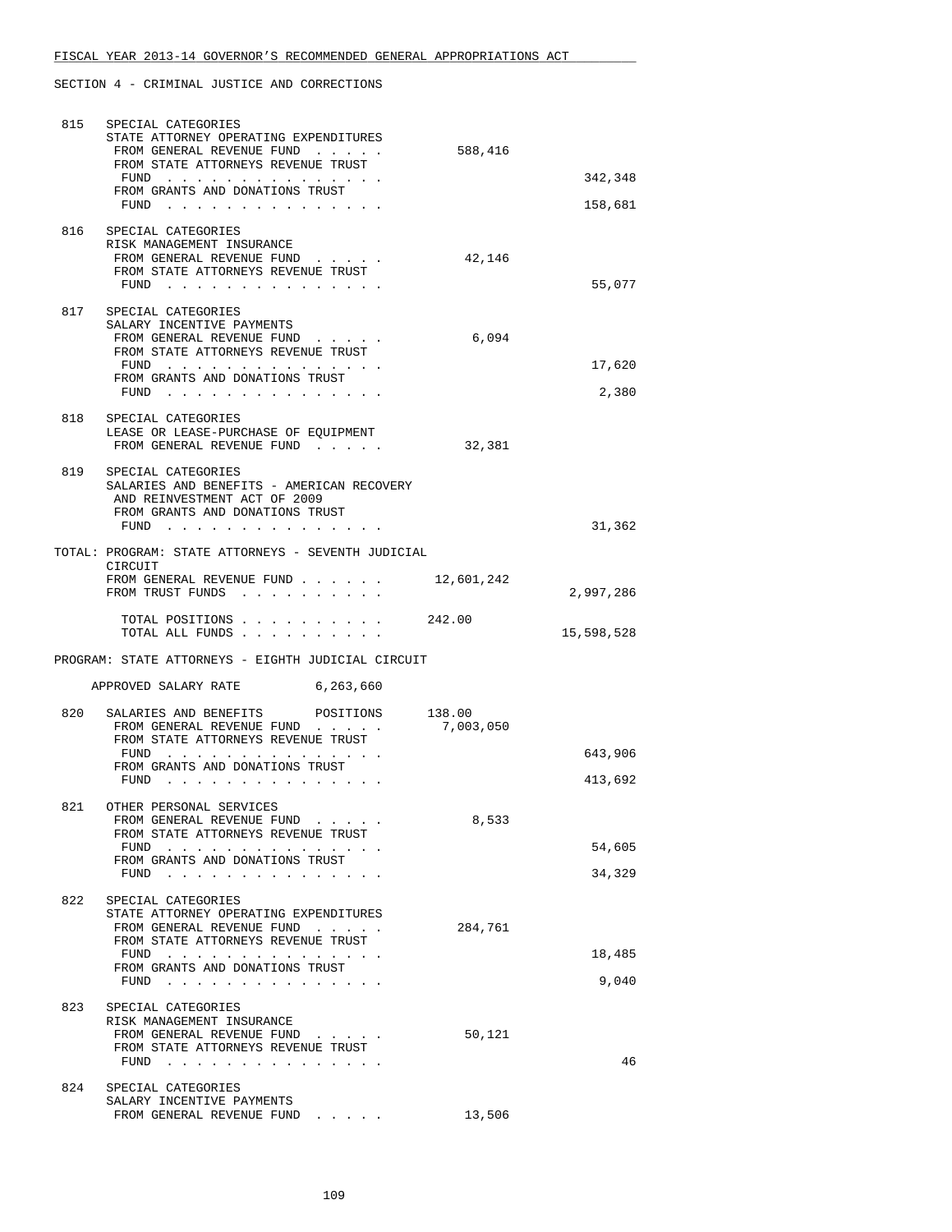|     | 825 SPECIAL CATEGORIES<br>LEASE OR LEASE-PURCHASE OF EQUIPMENT<br>FROM GENERAL REVENUE FUND                                    | 7,306                |            |
|-----|--------------------------------------------------------------------------------------------------------------------------------|----------------------|------------|
|     | TOTAL: PROGRAM: STATE ATTORNEYS - EIGHTH JUDICIAL CIRCUIT<br>FROM GENERAL REVENUE FUND 7,367,277<br>FROM TRUST FUNDS           |                      | 1,174,103  |
|     | TOTAL POSITIONS 138.00<br>TOTAL ALL FUNDS                                                                                      |                      | 8,541,380  |
|     | PROGRAM: STATE ATTORNEYS - NINTH JUDICIAL CIRCUIT                                                                              |                      |            |
|     | APPROVED SALARY RATE 16,624,498                                                                                                |                      |            |
| 826 | SALARIES AND BENEFITS<br>POSITIONS<br>FROM GENERAL REVENUE FUND<br>FROM STATE ATTORNEYS REVENUE TRUST                          | 361.50<br>19,389,892 |            |
|     | FUND<br>FROM FORFEITURE AND INVESTIGATIVE                                                                                      |                      | 1,218,476  |
|     | SUPPORT TRUST FUND<br>FROM GRANTS AND DONATIONS TRUST                                                                          |                      | 154,061    |
|     | FUND $\cdots$                                                                                                                  |                      | 1,000,167  |
| 827 | OTHER PERSONAL SERVICES<br>FROM GENERAL REVENUE FUND<br>FROM STATE ATTORNEYS REVENUE TRUST                                     | 140,793              |            |
|     | FUND $\cdots$<br>FROM FORFEITURE AND INVESTIGATIVE                                                                             |                      | 291,200    |
|     | SUPPORT TRUST FUND<br>FROM GRANTS AND DONATIONS TRUST                                                                          |                      | 63,000     |
|     | FUND                                                                                                                           |                      | 1,000      |
| 828 | SPECIAL CATEGORIES<br>STATE ATTORNEY OPERATING EXPENDITURES<br>FROM GENERAL REVENUE FUND<br>FROM STATE ATTORNEYS REVENUE TRUST | 872,682              |            |
|     | FUND<br>FROM FORFEITURE AND INVESTIGATIVE                                                                                      |                      | 197,029    |
|     | SUPPORT TRUST FUND<br>FROM GRANTS AND DONATIONS TRUST                                                                          |                      | 35,225     |
|     | FUND $\cdots$ $\cdots$ $\cdots$ $\cdots$ $\cdots$ $\cdots$                                                                     |                      | 18,966     |
| 829 | SPECIAL CATEGORIES<br>RISK MANAGEMENT INSURANCE                                                                                |                      |            |
|     | FROM GENERAL REVENUE FUND<br>FROM STATE ATTORNEYS REVENUE TRUST<br>FUND $\cdots$                                               | 66,449               | 75,023     |
| 830 | SPECIAL CATEGORIES<br>SALARY INCENTIVE PAYMENTS<br>FROM GENERAL REVENUE FUND                                                   | 26,486               |            |
|     | 831 SPECIAL CATEGORIES                                                                                                         |                      |            |
|     | LEASE OR LEASE-PURCHASE OF EQUIPMENT<br>FROM GENERAL REVENUE FUND                                                              | 55,416               |            |
|     | TOTAL: PROGRAM: STATE ATTORNEYS - NINTH JUDICIAL CIRCUIT<br>FROM GENERAL REVENUE FUND<br>FROM TRUST FUNDS                      | 20,551,718           | 3,054,147  |
|     | TOTAL POSITIONS<br>TOTAL ALL FUNDS                                                                                             | 361.50               | 23,605,865 |
|     | PROGRAM: STATE ATTORNEYS - TENTH JUDICIAL CIRCUIT                                                                              |                      |            |
|     | APPROVED SALARY RATE 10,680,495                                                                                                |                      |            |
| 832 | SALARIES AND BENEFITS<br>POSITIONS<br>FROM GENERAL REVENUE FUND<br>FROM STATE ATTORNEYS REVENUE TRUST                          | 216.00<br>10,604,029 |            |
|     | FUND $\cdots$<br>FROM GRANTS AND DONATIONS TRUST                                                                               |                      | 2,437,303  |
|     | FUND                                                                                                                           |                      | 921,203    |
| 833 | OTHER PERSONAL SERVICES<br>FROM GENERAL REVENUE FUND                                                                           | 31,189               |            |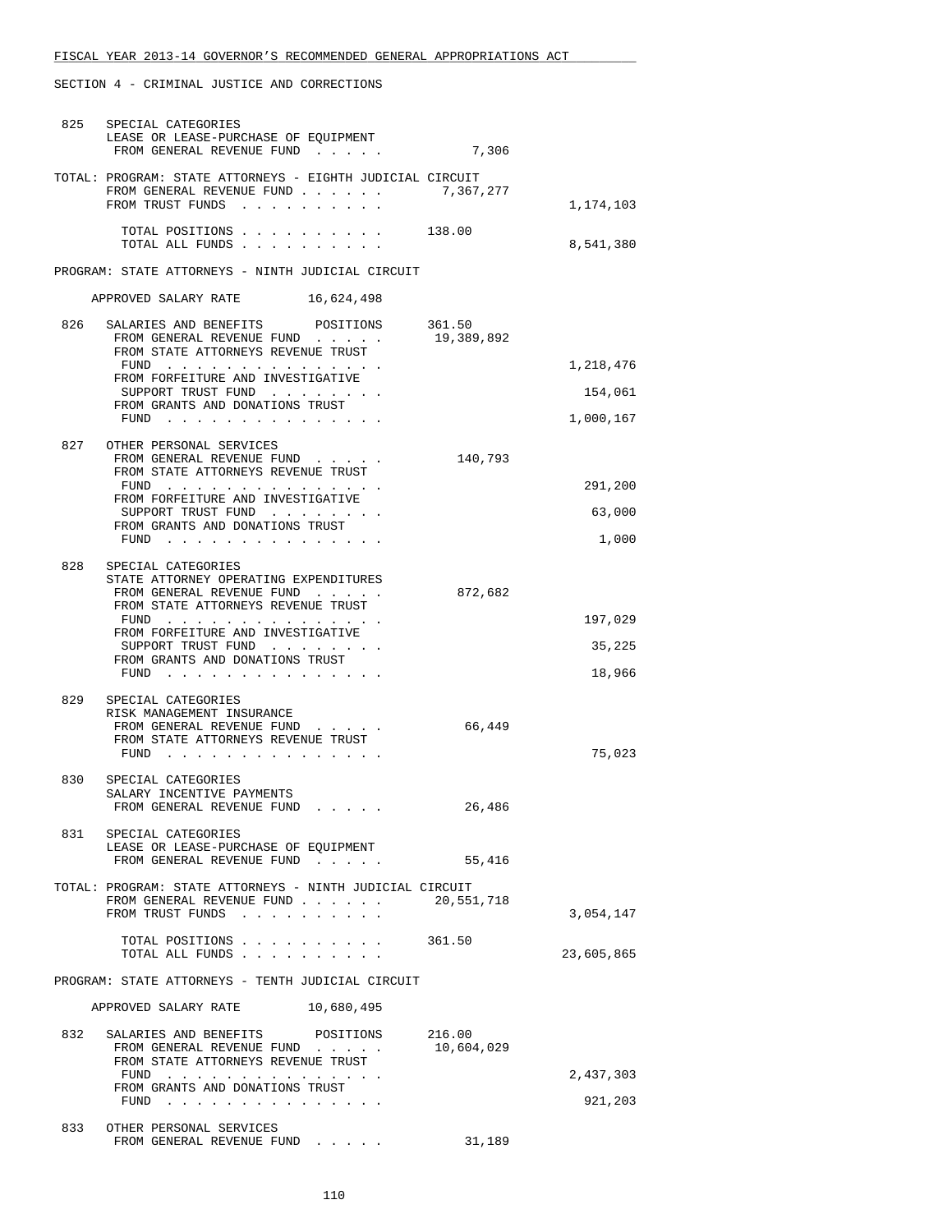|         | FISCAL YEAR 2013-14 GOVERNOR'S RECOMMENDED GENERAL APPROPRIATIONS ACT                                                  |            |                      |
|---------|------------------------------------------------------------------------------------------------------------------------|------------|----------------------|
|         | SECTION 4 - CRIMINAL JUSTICE AND CORRECTIONS                                                                           |            |                      |
|         | FROM STATE ATTORNEYS REVENUE TRUST                                                                                     |            |                      |
|         | FUND<br>the contract of the contract of the contract of the<br>FROM GRANTS AND DONATIONS TRUST                         |            | 65,818               |
|         | FUND $\cdots$                                                                                                          |            | 33,018               |
|         | 834 SPECIAL CATEGORIES<br>STATE ATTORNEY OPERATING EXPENDITURES                                                        |            |                      |
|         | FROM GENERAL REVENUE FUND<br>FROM STATE ATTORNEYS REVENUE TRUST                                                        | 185,530    |                      |
|         | FUND $\cdots$                                                                                                          |            | 203,328              |
|         | FROM GRANTS AND DONATIONS TRUST<br>FUND $\cdots$                                                                       |            | 210,985              |
| 835     | SPECIAL CATEGORIES                                                                                                     |            |                      |
|         | RISK MANAGEMENT INSURANCE<br>FROM GENERAL REVENUE FUND                                                                 | 40,312     |                      |
|         | FROM STATE ATTORNEYS REVENUE TRUST                                                                                     |            |                      |
|         | FUND $\cdots$                                                                                                          |            | 53,924               |
|         | 836 SPECIAL CATEGORIES<br>SALARY INCENTIVE PAYMENTS                                                                    |            |                      |
|         | FROM GENERAL REVENUE FUND                                                                                              | 14,365     |                      |
| 837     | SPECIAL CATEGORIES                                                                                                     |            |                      |
|         | LEASE OR LEASE-PURCHASE OF EQUIPMENT<br>FROM GENERAL REVENUE FUND                                                      | 32,032     |                      |
|         | FROM GRANTS AND DONATIONS TRUST                                                                                        |            |                      |
|         | FUND $\cdots$                                                                                                          |            | 7,356                |
| 838     | SPECIAL CATEGORIES<br>SALARIES AND BENEFITS - AMERICAN RECOVERY                                                        |            |                      |
|         | AND REINVESTMENT ACT OF 2009                                                                                           |            |                      |
|         | FROM GRANTS AND DONATIONS TRUST<br>FUND                                                                                |            | 72,132               |
|         | TOTAL: PROGRAM: STATE ATTORNEYS - TENTH JUDICIAL CIRCUIT                                                               |            |                      |
|         | FROM GENERAL REVENUE FUND<br>FROM TRUST FUNDS                                                                          | 10,907,457 | 4,005,067            |
|         |                                                                                                                        |            |                      |
|         | TOTAL POSITIONS<br>TOTAL ALL FUNDS                                                                                     | 216.00     | 14,912,524           |
|         | PROGRAM: STATE ATTORNEYS - ELEVENTH JUDICIAL                                                                           |            |                      |
| CIRCUIT |                                                                                                                        |            |                      |
|         | 53,027,803<br>APPROVED SALARY RATE                                                                                     |            |                      |
|         | 839 SALARIES AND BENEFITS POSITIONS 1,264.00<br>FROM GENERAL REVENUE FUND                                              | 42,385,098 |                      |
|         | FROM STATE ATTORNEYS REVENUE TRUST<br>FUND                                                                             |            | 3,603,148            |
|         | FROM CHILD SUPPORT TRUST FUND                                                                                          |            | 18,043,856           |
|         | FROM FORFEITURE AND INVESTIGATIVE<br>SUPPORT TRUST FUND                                                                |            | 203,307              |
|         | FROM GRANTS AND DONATIONS TRUST<br>FUND $\cdots$                                                                       |            | 2,987,039            |
| 840     | OTHER PERSONAL SERVICES                                                                                                |            |                      |
|         | FROM GENERAL REVENUE FUND                                                                                              | 239,005    |                      |
|         | FROM STATE ATTORNEYS REVENUE TRUST<br>FUND                                                                             |            | 154,922              |
|         | FROM CHILD SUPPORT TRUST FUND<br>FROM GRANTS AND DONATIONS TRUST                                                       |            | 868,300              |
|         | $FUND$                                                                                                                 |            | 85,131               |
| 841     | SPECIAL CATEGORIES                                                                                                     |            |                      |
|         | STATE ATTORNEY OPERATING EXPENDITURES<br>FROM GENERAL REVENUE FUND<br>$\mathcal{L}(\mathcal{A})$ . The contribution of | 773,140    |                      |
|         | FROM STATE ATTORNEYS REVENUE TRUST                                                                                     |            |                      |
|         | FROM CHILD SUPPORT TRUST FUND                                                                                          |            | 419,390<br>4,104,448 |
|         | FROM CIVIL RICO TRUST FUND<br>FROM FORFEITURE AND INVESTIGATIVE                                                        |            | 200,020              |
|         | SUPPORT TRUST FUND                                                                                                     |            | 203,700              |
|         | FROM GRANTS AND DONATIONS TRUST<br>FUND $\cdots$                                                                       |            | 736,527              |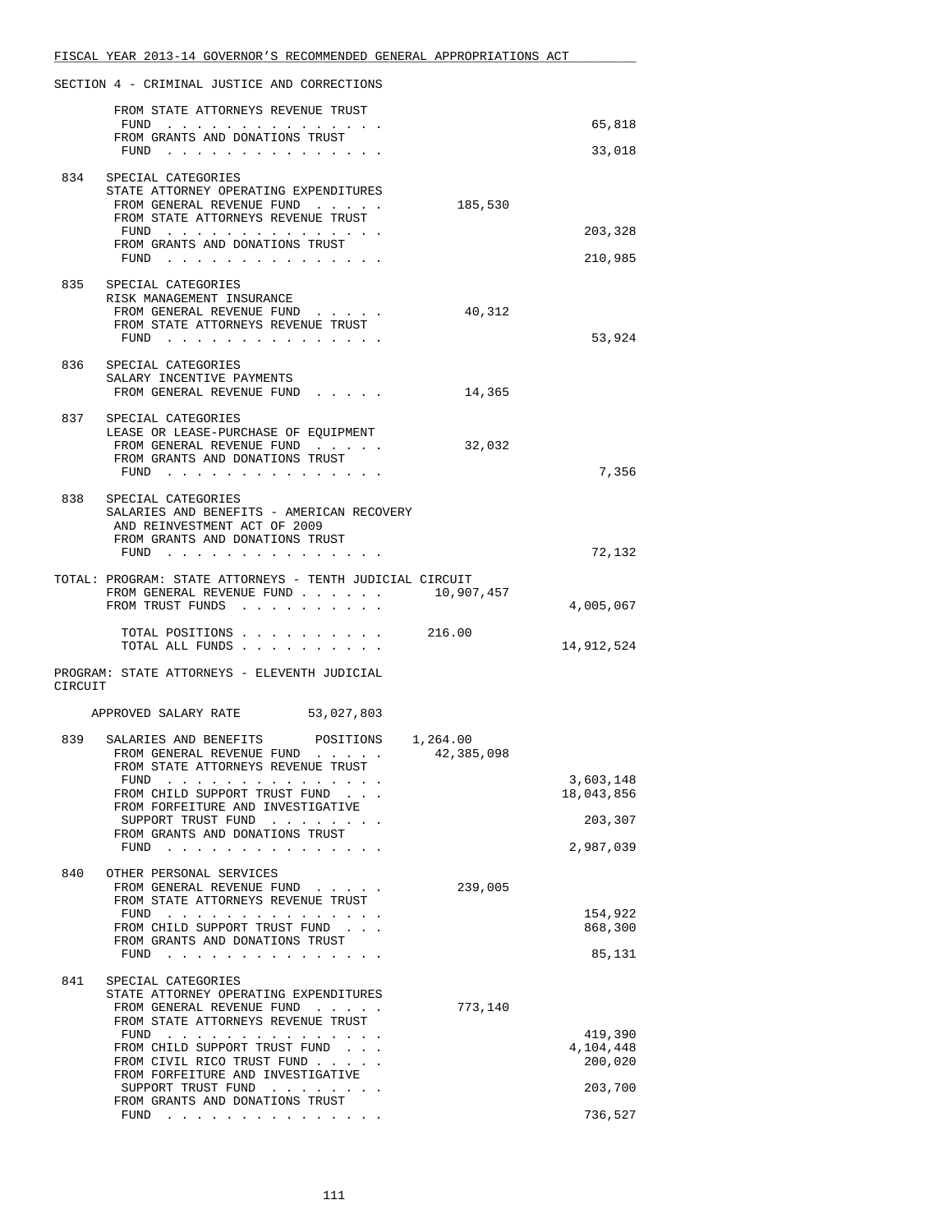| 842     | SPECIAL CATEGORIES<br>RISK MANAGEMENT INSURANCE<br>FROM GENERAL REVENUE FUND<br>FROM STATE ATTORNEYS REVENUE TRUST<br>$FUND$<br>FROM CHILD SUPPORT TRUST FUND | 391,606              | 302,178<br>22,384 |
|---------|---------------------------------------------------------------------------------------------------------------------------------------------------------------|----------------------|-------------------|
|         | 843 SPECIAL CATEGORIES<br>SALARY INCENTIVE PAYMENTS<br>FROM GENERAL REVENUE FUND                                                                              | 22,221               |                   |
| 844     | SPECIAL CATEGORIES<br>LEASE OR LEASE-PURCHASE OF EQUIPMENT<br>FROM GENERAL REVENUE FUND                                                                       | 3,600                |                   |
|         | TOTAL: PROGRAM: STATE ATTORNEYS - ELEVENTH JUDICIAL                                                                                                           |                      |                   |
|         | CIRCUIT<br>FROM GENERAL REVENUE FUND<br>FROM TRUST FUNDS                                                                                                      | 43,814,670           | 31,934,350        |
|         | TOTAL POSITIONS<br>TOTAL ALL FUNDS                                                                                                                            | 1,264.00             | 75,749,020        |
| CIRCUIT | PROGRAM: STATE ATTORNEYS - TWELFTH JUDICIAL                                                                                                                   |                      |                   |
|         | APPROVED SALARY RATE 8,576,980                                                                                                                                |                      |                   |
|         | 845 SALARIES AND BENEFITS POSITIONS<br>FROM GENERAL REVENUE FUND<br>FROM STATE ATTORNEYS REVENUE TRUST<br>$FUND$                                              | 182.00<br>9,812,564  | 1,203,428         |
|         | 846 OTHER PERSONAL SERVICES<br>FROM GENERAL REVENUE FUND                                                                                                      | 23,211               |                   |
| 847     | SPECIAL CATEGORIES<br>STATE ATTORNEY OPERATING EXPENDITURES<br>FROM GENERAL REVENUE FUND<br>FROM STATE ATTORNEYS REVENUE TRUST<br>$FUND$                      | 408,517              | 89,785            |
|         | 848 SPECIAL CATEGORIES<br>RISK MANAGEMENT INSURANCE<br>FROM GENERAL REVENUE FUND<br>FROM STATE ATTORNEYS REVENUE TRUST<br>FUND $\cdots$                       | 45,418               | 11,039            |
| 849     | SPECIAL CATEGORIES<br>SALARY INCENTIVE PAYMENTS<br>FROM GENERAL REVENUE FUND                                                                                  | 9,461                |                   |
| 850     | SPECIAL CATEGORIES<br>LEASE OR LEASE-PURCHASE OF EQUIPMENT<br>FROM GENERAL REVENUE FUND                                                                       | 367                  |                   |
|         | TOTAL: PROGRAM: STATE ATTORNEYS - TWELFTH JUDICIAL                                                                                                            |                      |                   |
|         | CIRCUIT<br>FROM GENERAL REVENUE FUND<br>FROM TRUST FUNDS                                                                                                      | 10,299,538           | 1,304,252         |
|         | TOTAL POSITIONS<br>TOTAL ALL FUNDS                                                                                                                            | 182.00               | 11,603,790        |
| CIRCUIT | PROGRAM: STATE ATTORNEYS - THIRTEENTH JUDICIAL                                                                                                                |                      |                   |
|         | 16,680,807<br>APPROVED SALARY RATE                                                                                                                            |                      |                   |
| 851     | SALARIES AND BENEFITS POSITIONS<br>FROM GENERAL REVENUE FUND<br>FROM STATE ATTORNEYS REVENUE TRUST                                                            | 357.00<br>17,924,247 |                   |
|         | <u>.</u><br>FUND<br>FROM GRANTS AND DONATIONS TRUST                                                                                                           |                      | 1,995,123         |
|         | FUND                                                                                                                                                          |                      | 888,764           |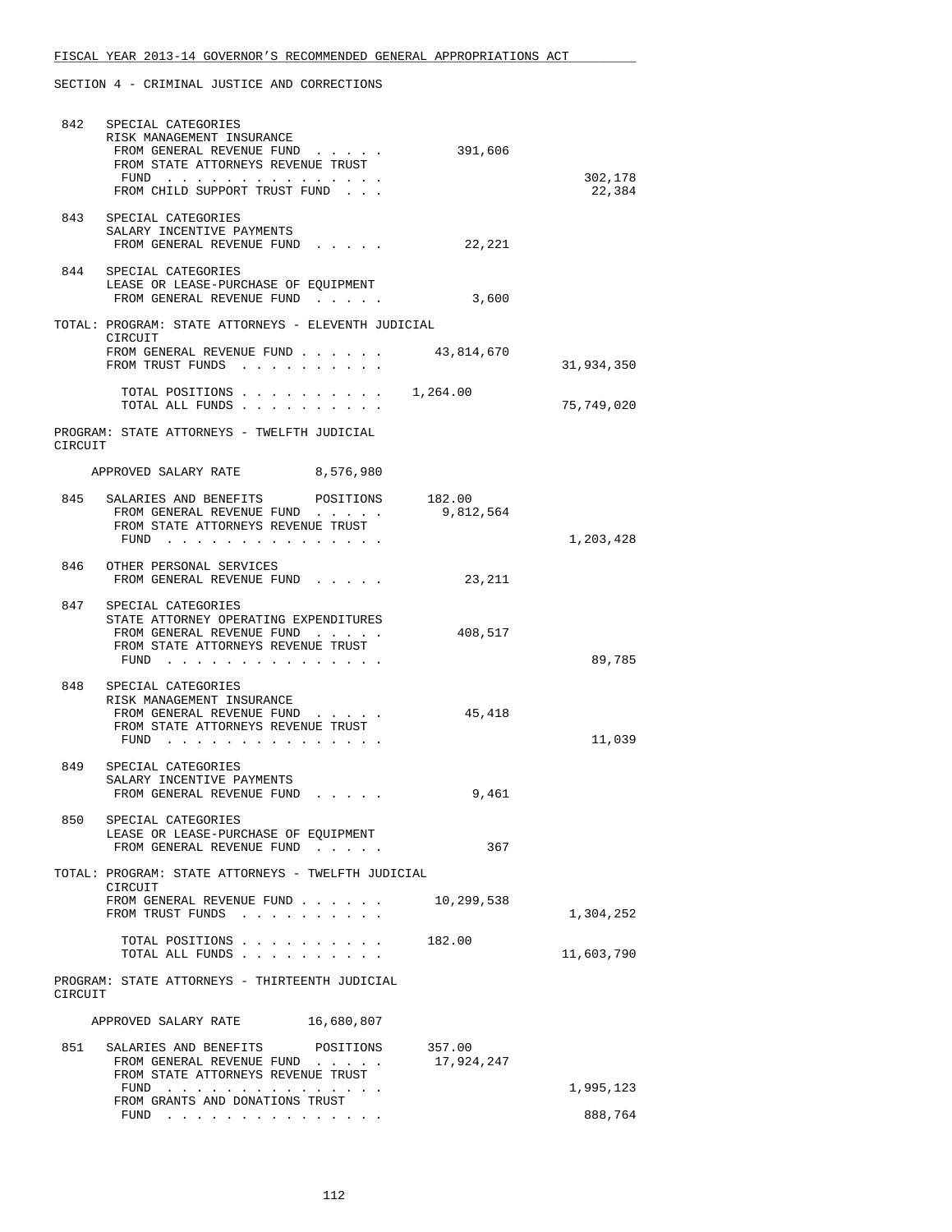| 852     | OTHER PERSONAL SERVICES<br>FROM GENERAL REVENUE FUND                                                                                                                                                                                                                                                                            | 119,228             |                    |
|---------|---------------------------------------------------------------------------------------------------------------------------------------------------------------------------------------------------------------------------------------------------------------------------------------------------------------------------------|---------------------|--------------------|
|         | FROM STATE ATTORNEYS REVENUE TRUST<br>FUND                                                                                                                                                                                                                                                                                      |                     | 11,122             |
|         | FROM GRANTS AND DONATIONS TRUST<br>$FUND$                                                                                                                                                                                                                                                                                       |                     | 7,755              |
| 853     | SPECIAL CATEGORIES<br>STATE ATTORNEY OPERATING EXPENDITURES<br>FROM GENERAL REVENUE FUND<br>FROM STATE ATTORNEYS REVENUE TRUST<br>FUND<br>FROM GRANTS AND DONATIONS TRUST<br>$FUND$                                                                                                                                             | 638,990             | 180,196<br>81,630  |
|         | 854 SPECIAL CATEGORIES<br>RISK MANAGEMENT INSURANCE<br>FROM GENERAL REVENUE FUND<br>FROM STATE ATTORNEYS REVENUE TRUST<br>$FUND$                                                                                                                                                                                                | 70,006              | 33,613             |
|         | 855 SPECIAL CATEGORIES<br>SALARY INCENTIVE PAYMENTS<br>FROM GENERAL REVENUE FUND                                                                                                                                                                                                                                                | 6,827               |                    |
| 856     | SPECIAL CATEGORIES<br>LEASE OR LEASE-PURCHASE OF EQUIPMENT<br>FROM GENERAL REVENUE FUND                                                                                                                                                                                                                                         | 9,580               |                    |
| 857     | SPECIAL CATEGORIES<br>SALARIES AND BENEFITS - AMERICAN RECOVERY<br>AND REINVESTMENT ACT OF 2009<br>FROM GRANTS AND DONATIONS TRUST<br>FUND                                                                                                                                                                                      |                     | 405,234            |
|         | TOTAL: PROGRAM: STATE ATTORNEYS - THIRTEENTH JUDICIAL                                                                                                                                                                                                                                                                           |                     |                    |
|         | CIRCUIT<br>FROM GENERAL REVENUE FUND<br>FROM TRUST FUNDS                                                                                                                                                                                                                                                                        | 18,768,878          | 3,603,437          |
|         | TOTAL POSITIONS<br>TOTAL ALL FUNDS .<br>the contract of the contract of                                                                                                                                                                                                                                                         | 357.00              | 22, 372, 315       |
| CIRCUIT | PROGRAM: STATE ATTORNEYS - FOURTEENTH JUDICIAL                                                                                                                                                                                                                                                                                  |                     |                    |
|         | APPROVED SALARY RATE<br>5,743,893                                                                                                                                                                                                                                                                                               |                     |                    |
| 858     | SALARIES AND BENEFITS POSITIONS<br>FROM GENERAL REVENUE FUND<br>FROM STATE ATTORNEYS REVENUE TRUST                                                                                                                                                                                                                              | 123.00<br>6,521,694 |                    |
|         | FUND<br>.<br>FROM GRANTS AND DONATIONS TRUST<br>FUND<br>$\sim$ $\sim$                                                                                                                                                                                                                                                           |                     | 498,745<br>387,461 |
| 859     | OTHER PERSONAL SERVICES<br>FROM GENERAL REVENUE FUND<br>FROM STATE ATTORNEYS REVENUE TRUST<br>$FUND$                                                                                                                                                                                                                            | 9,899               | 29,900             |
| 860     | SPECIAL CATEGORIES<br>STATE ATTORNEY OPERATING EXPENDITURES<br>FROM GENERAL REVENUE FUND<br>FROM STATE ATTORNEYS REVENUE TRUST<br>FUND<br>the contract of the contract of the contract of the contract of the contract of the contract of the contract of                                                                       | 238,320             | 6,676              |
| 861     | SPECIAL CATEGORIES<br>RISK MANAGEMENT INSURANCE<br>FROM STATE ATTORNEYS REVENUE TRUST<br>FUND<br>and the company of the company of the company of the company of the company of the company of the company of the company of the company of the company of the company of the company of the company of the company of the comp |                     | 75,887             |
| 862     | SPECIAL CATEGORIES                                                                                                                                                                                                                                                                                                              |                     |                    |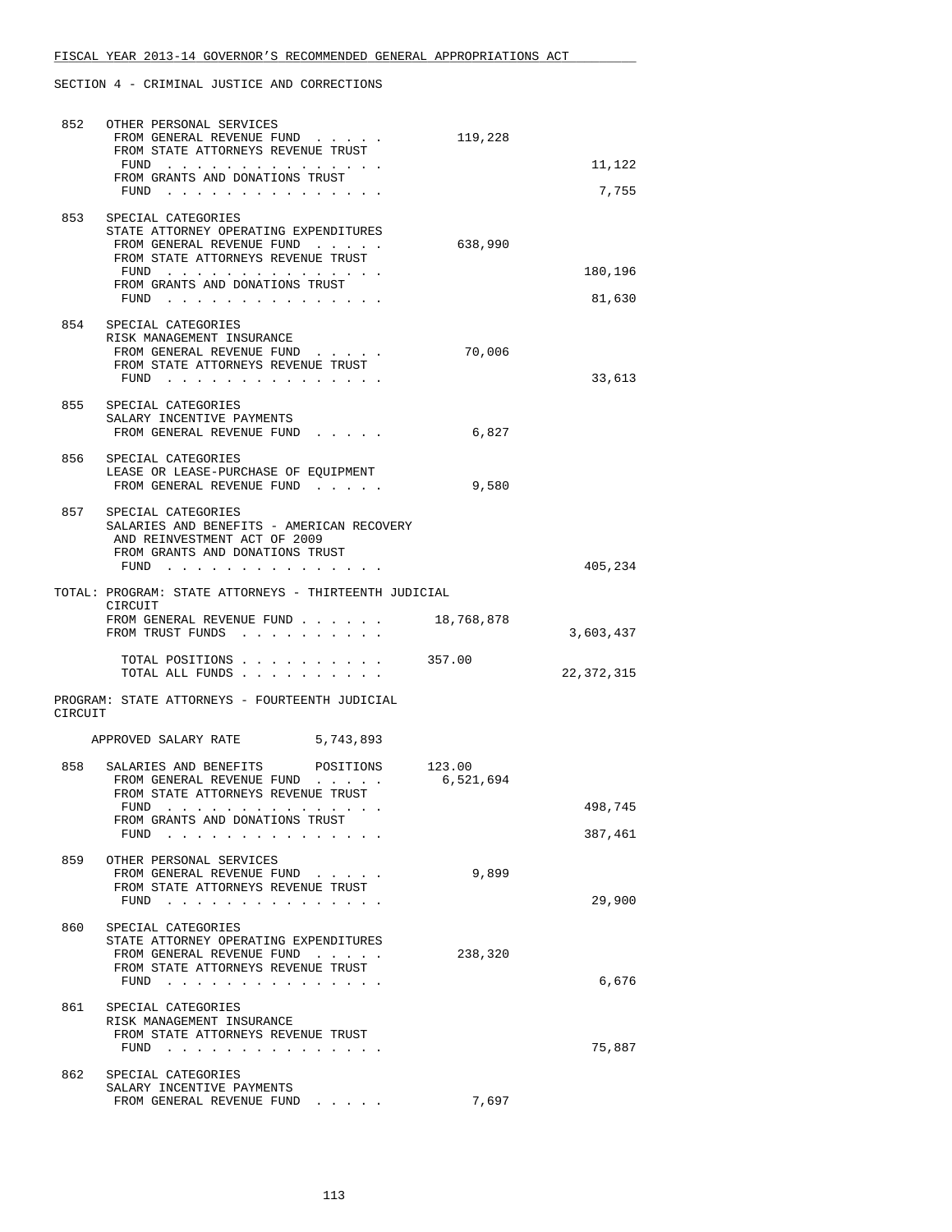| 863     | SPECIAL CATEGORIES<br>LEASE OR LEASE-PURCHASE OF EOUIPMENT<br>FROM GENERAL REVENUE FUND                                                 | 2,295                |                  |
|---------|-----------------------------------------------------------------------------------------------------------------------------------------|----------------------|------------------|
|         | TOTAL: PROGRAM: STATE ATTORNEYS - FOURTEENTH JUDICIAL<br>CIRCUIT                                                                        |                      |                  |
|         | FROM GENERAL REVENUE FUND<br>FROM TRUST FUNDS                                                                                           | 6,779,905            | 998,669          |
|         | TOTAL POSITIONS<br>TOTAL ALL FUNDS                                                                                                      | 123.00               | 7,778,574        |
| CIRCUIT | PROGRAM: STATE ATTORNEYS - FIFTEENTH JUDICIAL                                                                                           |                      |                  |
|         | APPROVED SALARY RATE<br>16,108,204                                                                                                      |                      |                  |
| 864     | SALARIES AND BENEFITS POSITIONS<br>FROM GENERAL REVENUE FUND<br>FROM STATE ATTORNEYS REVENUE TRUST                                      | 329.00<br>17,244,953 |                  |
|         | FUND<br>FROM FORFEITURE AND INVESTIGATIVE                                                                                               |                      | 2,100,518        |
|         | SUPPORT TRUST FUND<br>FROM GRANTS AND DONATIONS TRUST                                                                                   |                      | 302,020          |
|         | FUND $\cdots$                                                                                                                           |                      | 876,988          |
|         | 865 OTHER PERSONAL SERVICES<br>FROM GENERAL REVENUE FUND<br>FROM STATE ATTORNEYS REVENUE TRUST                                          | 74,365               |                  |
|         | FUND<br>FROM GRANTS AND DONATIONS TRUST                                                                                                 |                      | 61,018           |
|         | FUND                                                                                                                                    |                      | 5,000            |
| 866     | SPECIAL CATEGORIES<br>STATE ATTORNEY OPERATING EXPENDITURES<br>FROM GENERAL REVENUE FUND<br>FROM STATE ATTORNEYS REVENUE TRUST          | 601,694              |                  |
|         | FUND<br>FROM FORFEITURE AND INVESTIGATIVE                                                                                               |                      | 198,129          |
|         | SUPPORT TRUST FUND<br>FROM GRANTS AND DONATIONS TRUST<br>FUND $\cdots$                                                                  |                      | 64,459<br>26,000 |
| 867     | SPECIAL CATEGORIES                                                                                                                      |                      |                  |
|         | RISK MANAGEMENT INSURANCE<br>FROM GENERAL REVENUE FUND<br>FROM STATE ATTORNEYS REVENUE TRUST                                            | 42,566               |                  |
|         | FUND $\cdots$<br>FROM FORFEITURE AND INVESTIGATIVE                                                                                      |                      | 70,782           |
|         | SUPPORT TRUST FUND                                                                                                                      |                      | 40,498           |
| 868     | SPECIAL CATEGORIES<br>SALARY INCENTIVE PAYMENTS<br>FROM GENERAL REVENUE FUND<br>FROM STATE ATTORNEYS REVENUE TRUST                      | 10,569               |                  |
|         | $FUND$<br>FROM GRANTS AND DONATIONS TRUST<br>FUND<br>.                                                                                  |                      | 950<br>50        |
| 869     | SPECIAL CATEGORIES<br>LEASE OR LEASE-PURCHASE OF EQUIPMENT<br>FROM GENERAL REVENUE FUND<br>FROM STATE ATTORNEYS REVENUE TRUST<br>$FUND$ | 10,000               | 60,000           |
|         | TOTAL: PROGRAM: STATE ATTORNEYS - FIFTEENTH JUDICIAL                                                                                    |                      |                  |
|         | CIRCUIT<br>FROM GENERAL REVENUE FUND<br>FROM TRUST FUNDS                                                                                | 17,984,147           | 3,806,412        |
|         | TOTAL POSITIONS<br>TOTAL ALL FUNDS                                                                                                      | 329.00               | 21,790,559       |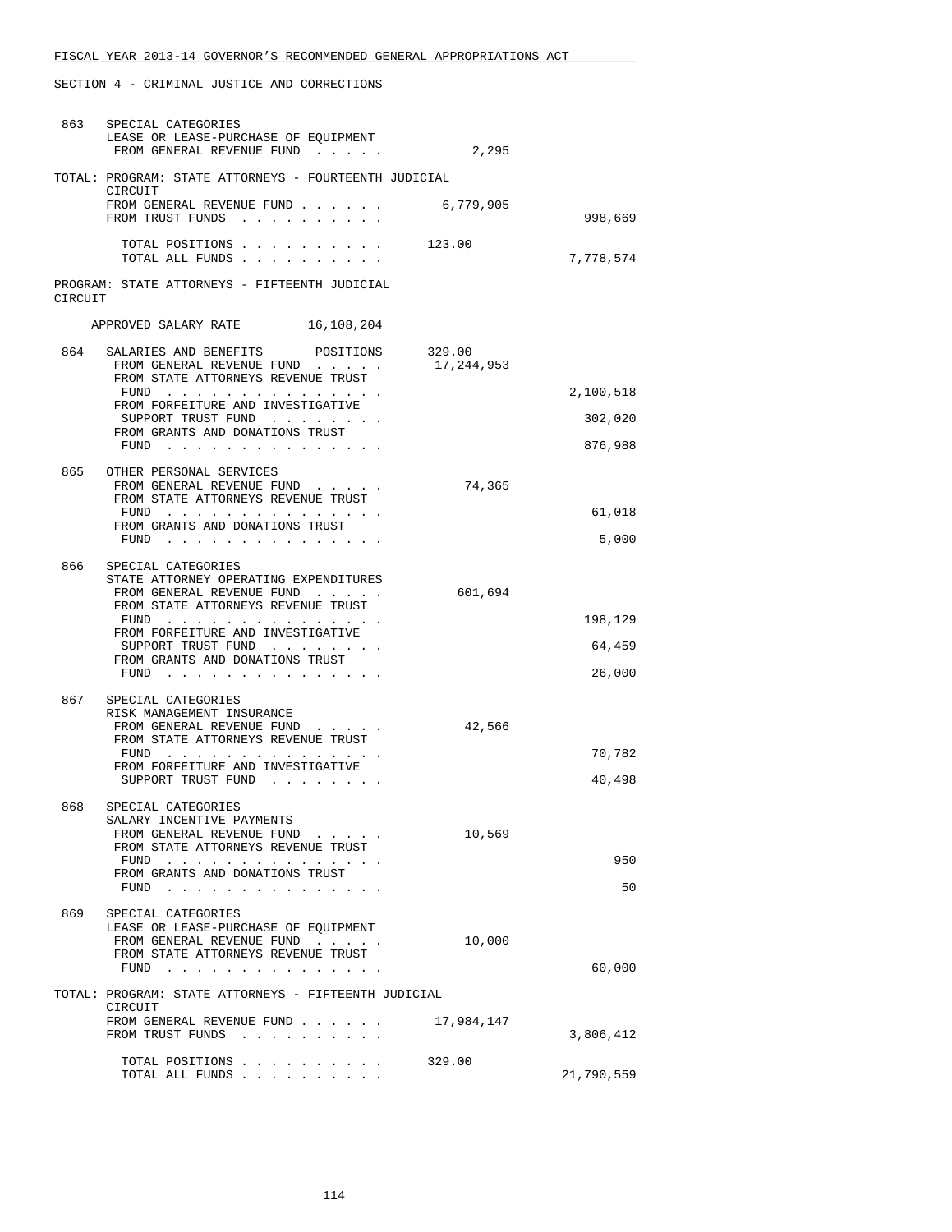PROGRAM: STATE ATTORNEYS - SIXTEENTH JUDICIAL CIRCUIT

|         | APPROVED SALARY RATE                                                                                                                                                                                                                                                      | 3,051,173                                                                                                                                                                                                                                                                                                                                                                                                                                                                             |                      |                   |
|---------|---------------------------------------------------------------------------------------------------------------------------------------------------------------------------------------------------------------------------------------------------------------------------|---------------------------------------------------------------------------------------------------------------------------------------------------------------------------------------------------------------------------------------------------------------------------------------------------------------------------------------------------------------------------------------------------------------------------------------------------------------------------------------|----------------------|-------------------|
| 870     | SALARIES AND BENEFITS POSITIONS<br>FROM GENERAL REVENUE FUND<br>FROM STATE ATTORNEYS REVENUE TRUST                                                                                                                                                                        |                                                                                                                                                                                                                                                                                                                                                                                                                                                                                       | 62.00<br>3,325,195   |                   |
|         | FUND<br>the contract of the contract of the contract of the contract of the contract of the contract of the contract of<br>FROM GRANTS AND DONATIONS TRUST                                                                                                                |                                                                                                                                                                                                                                                                                                                                                                                                                                                                                       |                      | 367,603           |
|         | FUND $\cdots$ $\cdots$ $\cdots$ $\cdots$ $\cdots$ $\cdots$ $\cdots$                                                                                                                                                                                                       |                                                                                                                                                                                                                                                                                                                                                                                                                                                                                       |                      | 186,305           |
|         | 871 OTHER PERSONAL SERVICES<br>FROM GENERAL REVENUE FUND<br>FROM GRANTS AND DONATIONS TRUST<br>FUND                                                                                                                                                                       |                                                                                                                                                                                                                                                                                                                                                                                                                                                                                       | 15,490               | 76,054            |
| 872     | SPECIAL CATEGORIES<br>STATE ATTORNEY OPERATING EXPENDITURES<br>FROM GENERAL REVENUE FUND<br>FROM STATE ATTORNEYS REVENUE TRUST<br>FUND<br>FROM GRANTS AND DONATIONS TRUST<br>$FUND$                                                                                       |                                                                                                                                                                                                                                                                                                                                                                                                                                                                                       | 135,049              | 54,509<br>106,514 |
|         | 873 SPECIAL CATEGORIES<br>RISK MANAGEMENT INSURANCE<br>FROM GENERAL REVENUE FUND<br>FROM STATE ATTORNEYS REVENUE TRUST<br>FUND<br>FROM GRANTS AND DONATIONS TRUST<br>FUND $\cdots$                                                                                        |                                                                                                                                                                                                                                                                                                                                                                                                                                                                                       | 23,890               | 90,191<br>9,185   |
|         | 874 SPECIAL CATEGORIES<br>SALARY INCENTIVE PAYMENTS<br>FROM GENERAL REVENUE FUND                                                                                                                                                                                          |                                                                                                                                                                                                                                                                                                                                                                                                                                                                                       | 7,041                |                   |
|         | 875 SPECIAL CATEGORIES<br>LEASE OR LEASE-PURCHASE OF EQUIPMENT<br>FROM GENERAL REVENUE FUND                                                                                                                                                                               |                                                                                                                                                                                                                                                                                                                                                                                                                                                                                       | 3,615                |                   |
|         | TOTAL: PROGRAM: STATE ATTORNEYS - SIXTEENTH JUDICIAL                                                                                                                                                                                                                      |                                                                                                                                                                                                                                                                                                                                                                                                                                                                                       |                      |                   |
|         | CIRCUIT<br>FROM GENERAL REVENUE FUND<br>FROM TRUST FUNDS                                                                                                                                                                                                                  |                                                                                                                                                                                                                                                                                                                                                                                                                                                                                       | 3,510,280            | 890,361           |
|         | TOTAL POSITIONS<br>TOTAL ALL FUNDS.                                                                                                                                                                                                                                       |                                                                                                                                                                                                                                                                                                                                                                                                                                                                                       | 62.00                | 4,400,641         |
| CIRCUIT | PROGRAM: STATE ATTORNEYS - SEVENTEENTH JUDICIAL                                                                                                                                                                                                                           |                                                                                                                                                                                                                                                                                                                                                                                                                                                                                       |                      |                   |
|         | APPROVED SALARY RATE                                                                                                                                                                                                                                                      | 23,535,799                                                                                                                                                                                                                                                                                                                                                                                                                                                                            |                      |                   |
| 876     | SALARIES AND BENEFITS<br>FROM GENERAL REVENUE FUND<br>FROM STATE ATTORNEYS REVENUE TRUST<br>FUND                                                                                                                                                                          | POSITIONS<br>and the second control of                                                                                                                                                                                                                                                                                                                                                                                                                                                | 509.00<br>26,501,763 | 3,191,785         |
|         | FROM FORFEITURE AND INVESTIGATIVE                                                                                                                                                                                                                                         |                                                                                                                                                                                                                                                                                                                                                                                                                                                                                       |                      |                   |
|         | SUPPORT TRUST FUND<br>FROM GRANTS AND DONATIONS TRUST                                                                                                                                                                                                                     |                                                                                                                                                                                                                                                                                                                                                                                                                                                                                       |                      | 172,328           |
|         | FUND<br>والمناور والمناور والمناور والمناور والمناور والمناور                                                                                                                                                                                                             |                                                                                                                                                                                                                                                                                                                                                                                                                                                                                       |                      | 452,971           |
| 877     | OTHER PERSONAL SERVICES<br>FROM GENERAL REVENUE FUND<br>FROM GRANTS AND DONATIONS TRUST<br>FUND<br><u>.</u>                                                                                                                                                               |                                                                                                                                                                                                                                                                                                                                                                                                                                                                                       | 114,991              | 122,864           |
| 878     | SPECIAL CATEGORIES<br>STATE ATTORNEY OPERATING EXPENDITURES<br>FROM GENERAL REVENUE FUND<br>FROM STATE ATTORNEYS REVENUE TRUST                                                                                                                                            | $\mathbf{r}$ , $\mathbf{r}$ , $\mathbf{r}$ , $\mathbf{r}$                                                                                                                                                                                                                                                                                                                                                                                                                             | 1,064,116            |                   |
|         | FUND<br>the contract of the contract of the contract of the contract of the contract of the contract of the contract of the contract of the contract of the contract of the contract of the contract of the contract of the contract o<br>FROM GRANTS AND DONATIONS TRUST |                                                                                                                                                                                                                                                                                                                                                                                                                                                                                       |                      | 166,042           |
|         | FUND                                                                                                                                                                                                                                                                      | $\mathbf{1} \quad \mathbf{1} \quad \mathbf{1} \quad \mathbf{1} \quad \mathbf{1} \quad \mathbf{1} \quad \mathbf{1} \quad \mathbf{1} \quad \mathbf{1} \quad \mathbf{1} \quad \mathbf{1} \quad \mathbf{1} \quad \mathbf{1} \quad \mathbf{1} \quad \mathbf{1} \quad \mathbf{1} \quad \mathbf{1} \quad \mathbf{1} \quad \mathbf{1} \quad \mathbf{1} \quad \mathbf{1} \quad \mathbf{1} \quad \mathbf{1} \quad \mathbf{1} \quad \mathbf{1} \quad \mathbf{1} \quad \mathbf{1} \quad \mathbf{$ |                      | 34,601            |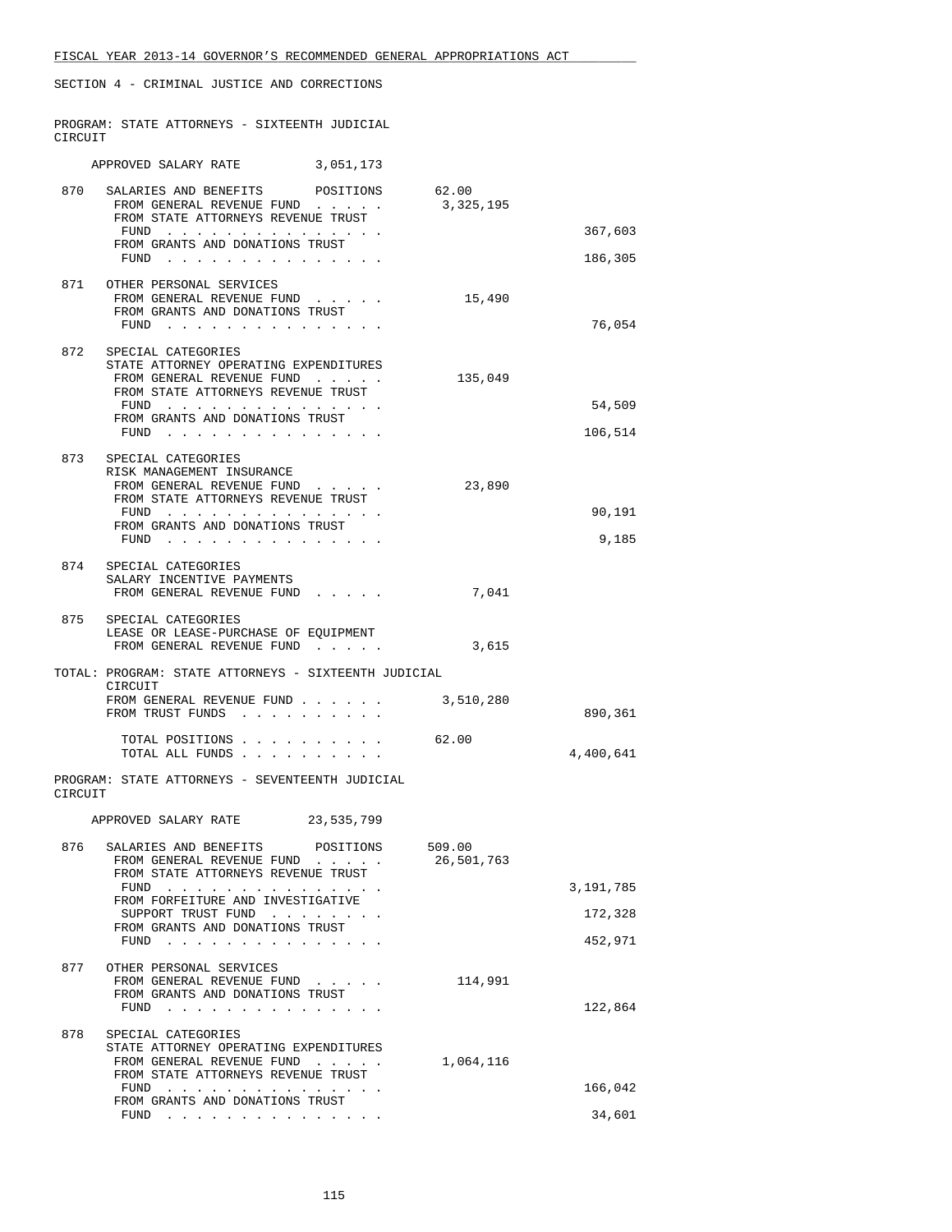| 879     | SPECIAL CATEGORIES<br>RISK MANAGEMENT INSURANCE<br>FROM GENERAL REVENUE FUND                                                                                                                                                                                                                                                                                                                                                                            | 206,653              |                      |
|---------|---------------------------------------------------------------------------------------------------------------------------------------------------------------------------------------------------------------------------------------------------------------------------------------------------------------------------------------------------------------------------------------------------------------------------------------------------------|----------------------|----------------------|
|         | FROM STATE ATTORNEYS REVENUE TRUST<br>$FUND$                                                                                                                                                                                                                                                                                                                                                                                                            |                      | 207,728              |
|         | 880 SPECIAL CATEGORIES<br>SALARY INCENTIVE PAYMENTS<br>FROM GENERAL REVENUE FUND                                                                                                                                                                                                                                                                                                                                                                        | 23,491               |                      |
| 881     | SPECIAL CATEGORIES<br>LEASE OR LEASE-PURCHASE OF EQUIPMENT<br>FROM GENERAL REVENUE FUND                                                                                                                                                                                                                                                                                                                                                                 | 96,483               |                      |
| 882     | SPECIAL CATEGORIES<br>TRANSFER TO DEPARTMENT OF MANAGEMENT<br>SERVICES - HUMAN RESOURCES SERVICES<br>PURCHASED PER STATEWIDE CONTRACT<br>FROM STATE ATTORNEYS REVENUE TRUST<br>FUND<br>FROM GRANTS AND DONATIONS TRUST<br>FUND $\cdots$                                                                                                                                                                                                                 |                      | 199<br>53            |
| 883     | SPECIAL CATEGORIES<br>STATE OPERATIONS - AMERICAN RECOVERY AND<br>REINVESTMENT ACT OF 2009<br>FROM GRANTS AND DONATIONS TRUST<br>FUND $\cdots$                                                                                                                                                                                                                                                                                                          |                      | 30,993               |
|         | 884 SPECIAL CATEGORIES<br>SALARIES AND BENEFITS - AMERICAN RECOVERY<br>AND REINVESTMENT ACT OF 2009<br>FROM GRANTS AND DONATIONS TRUST<br>FUND $\cdots$                                                                                                                                                                                                                                                                                                 |                      | 128,381              |
|         | TOTAL: PROGRAM: STATE ATTORNEYS - SEVENTEENTH JUDICIAL                                                                                                                                                                                                                                                                                                                                                                                                  |                      |                      |
|         | CIRCUIT<br>FROM GENERAL REVENUE FUND<br>FROM TRUST FUNDS                                                                                                                                                                                                                                                                                                                                                                                                | 28,007,497           | 4,507,945            |
|         | TOTAL POSITIONS 509.00<br>TOTAL ALL FUNDS                                                                                                                                                                                                                                                                                                                                                                                                               |                      | 32,515,442           |
| CIRCUIT | PROGRAM: STATE ATTORNEYS - EIGHTEENTH JUDICIAL                                                                                                                                                                                                                                                                                                                                                                                                          |                      |                      |
|         | APPROVED SALARY RATE<br>13,633,064                                                                                                                                                                                                                                                                                                                                                                                                                      |                      |                      |
| 885     | SALARIES AND BENEFITS POSITIONS<br>FROM GENERAL REVENUE FUND<br>FROM STATE ATTORNEYS REVENUE TRUST                                                                                                                                                                                                                                                                                                                                                      | 294.00<br>14,841,053 |                      |
|         | FUND<br>.<br>FROM GRANTS AND DONATIONS TRUST<br>FUND                                                                                                                                                                                                                                                                                                                                                                                                    |                      | 1,785,682<br>908,818 |
| 886     | OTHER PERSONAL SERVICES<br>FROM GENERAL REVENUE FUND<br>FROM STATE ATTORNEYS REVENUE TRUST<br>FUND<br>the contract of the contract of the contract of the contract of the contract of the contract of the contract of<br>FROM GRANTS AND DONATIONS TRUST                                                                                                                                                                                                | 25,100               | 19,988               |
|         | $FUND$                                                                                                                                                                                                                                                                                                                                                                                                                                                  |                      | 12,512               |
| 887     | SPECIAL CATEGORIES<br>STATE ATTORNEY OPERATING EXPENDITURES<br>FROM GENERAL REVENUE FUND<br>FROM STATE ATTORNEYS REVENUE TRUST<br>the second contract of the second contract of the second second contract of the second second second second second second second second second second second second second second second second second second second second se<br>FUND<br>FROM GRANTS AND DONATIONS TRUST<br>FUND $\cdots$ $\cdots$ $\cdots$ $\cdots$ | 610,738              | 38,459<br>64,924     |
| 888     | SPECIAL CATEGORIES<br>RISK MANAGEMENT INSURANCE<br>FROM GENERAL REVENUE FUND<br>FROM STATE ATTORNEYS REVENUE TRUST                                                                                                                                                                                                                                                                                                                                      | 52,967               |                      |
|         | FUND<br>.<br>FROM GRANTS AND DONATIONS TRUST                                                                                                                                                                                                                                                                                                                                                                                                            |                      | 28,625               |
|         | FUND $\cdots$                                                                                                                                                                                                                                                                                                                                                                                                                                           |                      | 6,231                |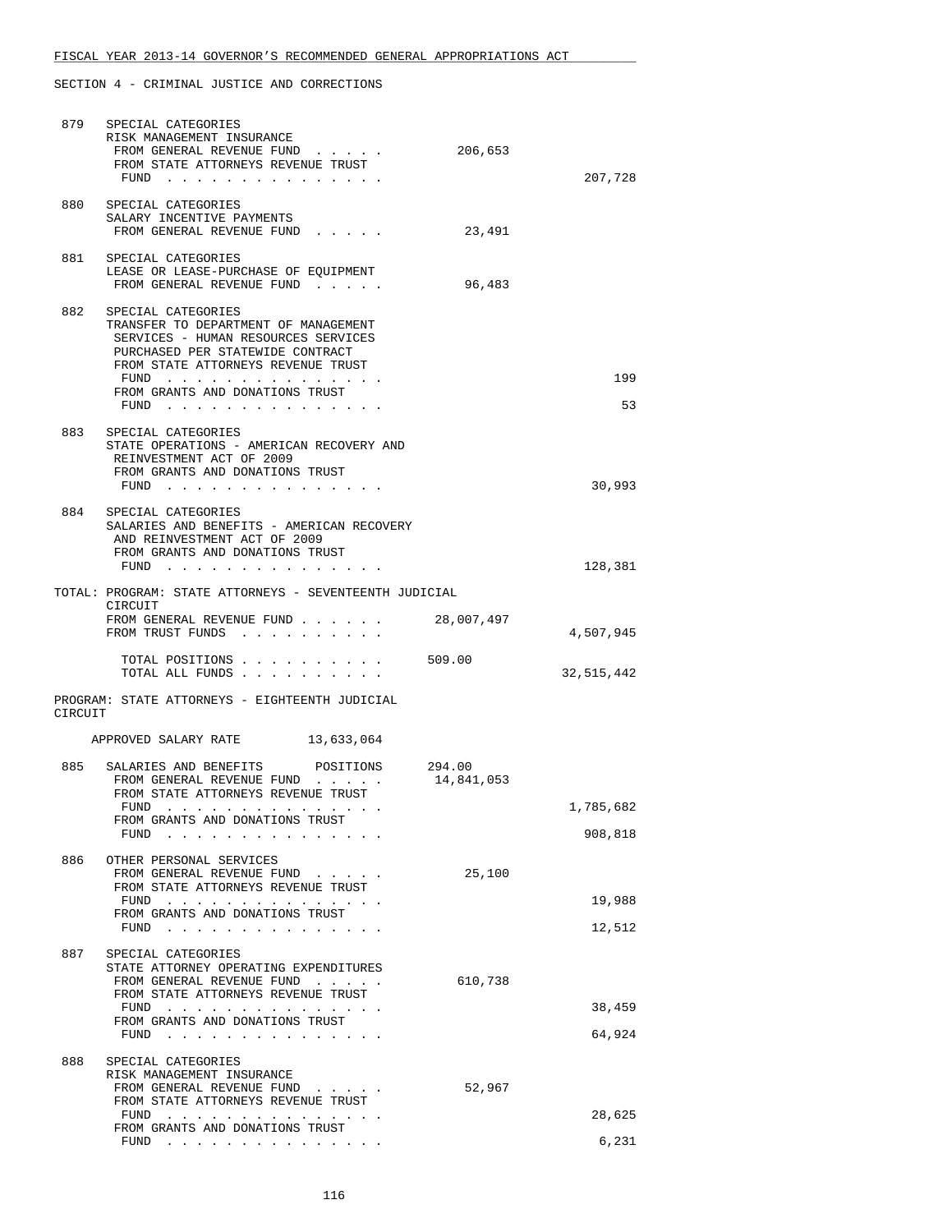| 889     | SPECIAL CATEGORIES<br>SALARY INCENTIVE PAYMENTS<br>FROM GENERAL REVENUE FUND                                                       | 9,587                |                   |
|---------|------------------------------------------------------------------------------------------------------------------------------------|----------------------|-------------------|
| 890     | SPECIAL CATEGORIES<br>LEASE OR LEASE-PURCHASE OF EQUIPMENT<br>FROM GENERAL REVENUE FUND                                            | 5,130                |                   |
|         | TOTAL: PROGRAM: STATE ATTORNEYS - EIGHTEENTH JUDICIAL<br>CIRCUIT                                                                   |                      |                   |
|         | FROM GENERAL REVENUE FUND<br>FROM TRUST FUNDS                                                                                      | 15,544,575           | 2,865,239         |
|         | TOTAL POSITIONS<br>TOTAL ALL FUNDS                                                                                                 | 294.00               | 18,409,814        |
| CIRCUIT | PROGRAM: STATE ATTORNEYS - NINETEENTH JUDICIAL                                                                                     |                      |                   |
|         | APPROVED SALARY RATE 7,644,966                                                                                                     |                      |                   |
| 891     | SALARIES AND BENEFITS POSITIONS 166.00<br>FROM GENERAL REVENUE FUND<br>FROM STATE ATTORNEYS REVENUE TRUST                          | 7,925,734            |                   |
|         | FUND<br>FROM GRANTS AND DONATIONS TRUST                                                                                            |                      | 1,124,116         |
|         | $FUND$                                                                                                                             |                      | 616,960           |
| 892     | OTHER PERSONAL SERVICES<br>FROM GENERAL REVENUE FUND<br>FROM GRANTS AND DONATIONS TRUST                                            | 19,414               |                   |
|         | FUND $\ldots$                                                                                                                      |                      | 76,678            |
|         | 893 SPECIAL CATEGORIES<br>STATE ATTORNEY OPERATING EXPENDITURES<br>FROM GENERAL REVENUE FUND<br>FROM STATE ATTORNEYS REVENUE TRUST | 517,700              |                   |
|         | FUND $\cdots$<br>FROM GRANTS AND DONATIONS TRUST<br>FUND $\cdots$                                                                  |                      | 19,588<br>36,372  |
| 894     | SPECIAL CATEGORIES                                                                                                                 |                      |                   |
|         | RISK MANAGEMENT INSURANCE<br>FROM GENERAL REVENUE FUND<br>FROM STATE ATTORNEYS REVENUE TRUST<br>FUND                               | 15,624               | 12,276            |
|         | 895 SPECIAL CATEGORIES<br>SALARY INCENTIVE PAYMENTS<br>FROM GENERAL REVENUE FUND                                                   | 8,764                |                   |
| 896     | SPECIAL CATEGORIES<br>LEASE OR LEASE-PURCHASE OF EQUIPMENT                                                                         |                      |                   |
|         | FROM GENERAL REVENUE FUND                                                                                                          | 2,798                |                   |
| 897     | SPECIAL CATEGORIES<br>LEAVE LIABILITY<br>FROM STATE ATTORNEYS REVENUE TRUST                                                        |                      |                   |
|         | $FUND$<br>FROM GRANTS AND DONATIONS TRUST<br>FUND                                                                                  |                      | 189,754<br>10,581 |
|         | TOTAL: PROGRAM: STATE ATTORNEYS - NINETEENTH JUDICIAL                                                                              |                      |                   |
|         | CIRCUIT<br>FROM GENERAL REVENUE FUND<br>FROM TRUST FUNDS                                                                           | 8,490,034            | 2,086,325         |
|         | TOTAL POSITIONS<br>TOTAL ALL FUNDS                                                                                                 | 166.00               | 10,576,359        |
| CIRCUIT | PROGRAM: STATE ATTORNEYS - TWENTIETH JUDICIAL                                                                                      |                      |                   |
|         | APPROVED SALARY RATE<br>13,823,620                                                                                                 |                      |                   |
| 898     | SALARIES AND BENEFITS<br>POSITIONS<br>FROM GENERAL REVENUE FUND                                                                    | 310.00<br>15,023,649 |                   |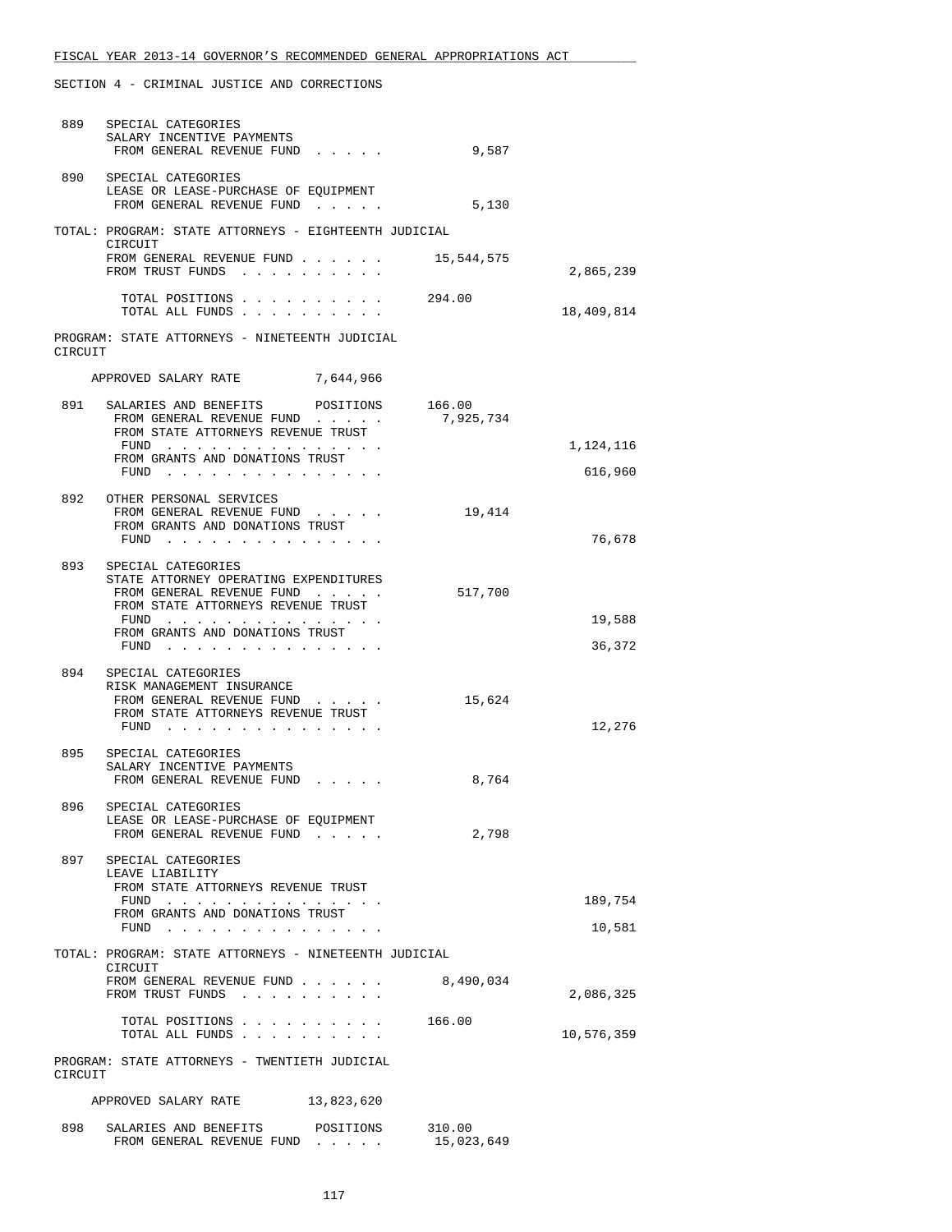|     | FROM STATE ATTORNEYS REVENUE TRUST<br>FUND<br>$\begin{array}{cccccccccccccccccc} . & . & . & . & . & . & . & . & . & . & . & . & . \end{array}$<br>FROM CIVIL RICO TRUST FUND<br>FROM GRANTS AND DONATIONS TRUST<br>FUND<br>.  |            | 1,280,747<br>101,648<br>1,324,500 |
|-----|--------------------------------------------------------------------------------------------------------------------------------------------------------------------------------------------------------------------------------|------------|-----------------------------------|
| 899 | OTHER PERSONAL SERVICES<br>FROM GENERAL REVENUE FUND<br>FROM STATE ATTORNEYS REVENUE TRUST<br>FUND<br>FROM GRANTS AND DONATIONS TRUST<br>FUND                                                                                  | 32,100     | 85,767<br>10,925                  |
| 900 | SPECIAL CATEGORIES<br>STATE ATTORNEY OPERATING EXPENDITURES<br>FROM GENERAL REVENUE FUND<br>FROM STATE ATTORNEYS REVENUE TRUST<br>FUND<br>$\sim$ $\sim$ $\sim$ $\sim$ $\sim$ $\sim$<br>FROM GRANTS AND DONATIONS TRUST<br>FUND | 816,802    | 94,087<br>38,923                  |
| 901 | SPECIAL CATEGORIES<br>RISK MANAGEMENT INSURANCE<br>FROM GENERAL REVENUE FUND<br>FROM STATE ATTORNEYS REVENUE TRUST<br>FUND<br>and a series and a series of                                                                     | 57,277     | 32,894                            |
| 902 | SPECIAL CATEGORIES<br>SALARY INCENTIVE PAYMENTS<br>FROM GENERAL REVENUE FUND<br>FROM STATE ATTORNEYS REVENUE TRUST<br>FUND<br>$\mathbf{r}$ and $\mathbf{r}$ and $\mathbf{r}$                                                   | 21,024     | 480                               |
|     | TOTAL: PROGRAM: STATE ATTORNEYS - TWENTIETH JUDICIAL<br>CIRCUIT<br>FROM GENERAL REVENUE FUND<br>FROM TRUST FUNDS                                                                                                               | 15,950,852 | 2,969,971                         |
|     | TOTAL POSITIONS.<br>TOTAL ALL FUNDS                                                                                                                                                                                            | 310.00     | 18,920,823                        |

PUBLIC DEFENDERS

 The Public Defenders Coordination Office's budgeting, legal, training and education needs may be funded by each Public Defender's office within the funds provided in Specific Appropriations 903 through 1008. Funding for this office shall not exceed \$400,000 from the Indigent Criminal Defense Trust Fund.

#### PROGRAM: PUBLIC DEFENDERS - FIRST JUDICIAL CIRCUIT

|     | 5,580,732<br>APPROVED SALARY RATE                                                                    |           |         |
|-----|------------------------------------------------------------------------------------------------------|-----------|---------|
| 903 | SALARIES AND BENEFITS POSITIONS 119.00<br>FROM GENERAL REVENUE FUND<br>FROM PUBLIC DEFENDERS REVENUE | 6,444,268 |         |
|     | TRUST FUND<br>FROM GRANTS AND DONATIONS TRUST                                                        |           | 204,977 |
|     | FUND                                                                                                 |           | 117,020 |
|     | FROM INDIGENT CRIMINAL DEFENSE<br>TRUST FUND                                                         |           | 770,603 |
| 904 | OTHER PERSONAL SERVICES<br>FROM GENERAL REVENUE FUND<br>FROM GRANTS AND DONATIONS TRUST              | 22,604    |         |
|     | FUND<br>FROM INDIGENT CRIMINAL DEFENSE                                                               |           | 6,977   |
|     | TRUST FUND                                                                                           |           | 222,860 |
| 905 | SPECIAL CATEGORIES<br>ACOUISITION OF MOTOR VEHICLES<br>FROM INDIGENT CRIMINAL DEFENSE<br>TRUST FUND  |           | 67,500  |
| 906 | SPECIAL CATEGORIES<br>PUBLIC DEFENDER OPERATING EXPENDITURES<br>FROM GENERAL REVENUE FUND            | 191,206   |         |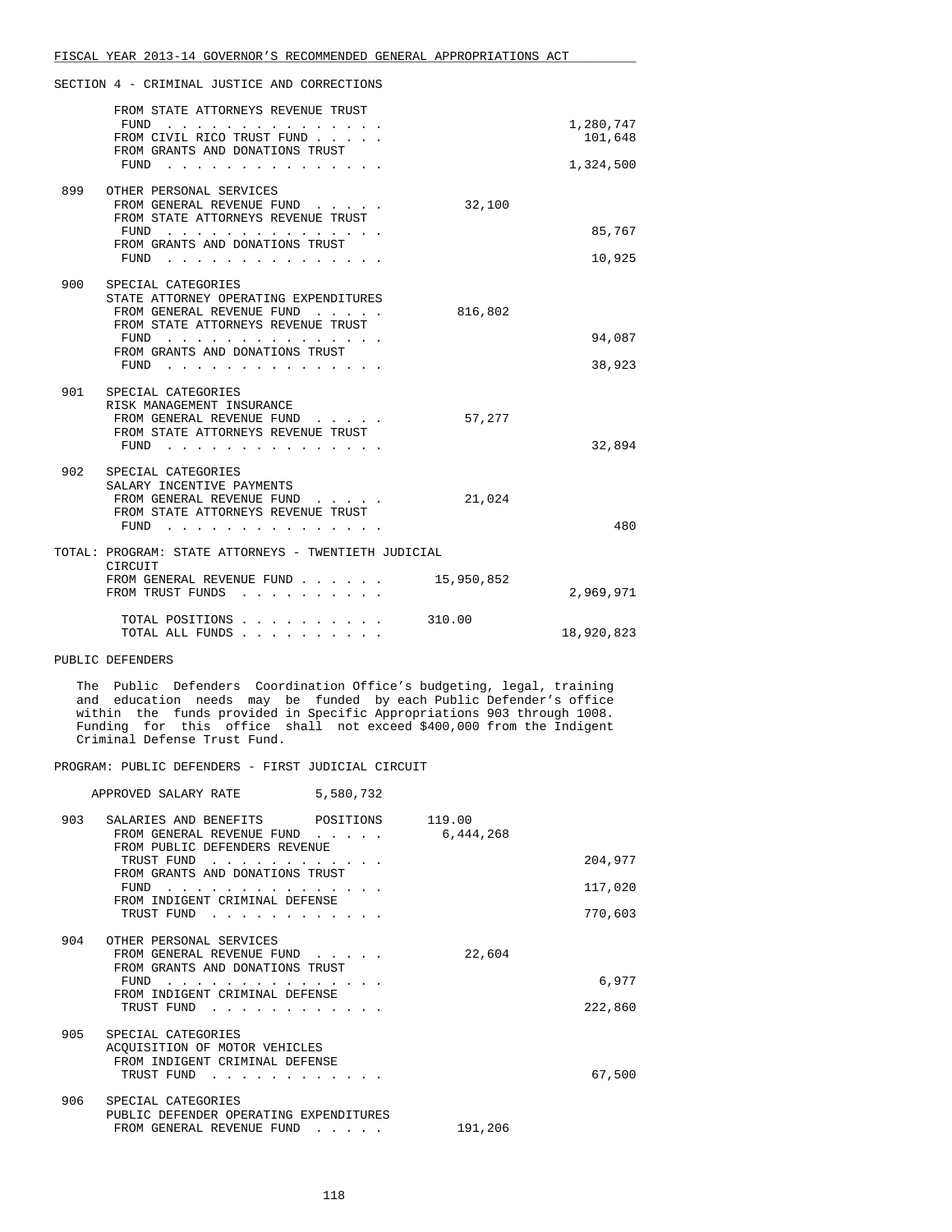|         | FROM GRANTS AND DONATIONS TRUST                                   |                    |           |
|---------|-------------------------------------------------------------------|--------------------|-----------|
|         | FUND<br>FROM INDIGENT CRIMINAL DEFENSE                            |                    | 5,000     |
|         | TRUST FUND                                                        |                    | 142,129   |
|         | 907 SPECIAL CATEGORIES                                            |                    |           |
|         | RISK MANAGEMENT INSURANCE<br>FROM GENERAL REVENUE FUND            | 13,487             |           |
|         | FROM INDIGENT CRIMINAL DEFENSE<br>TRUST FUND                      |                    | 13,003    |
|         |                                                                   |                    |           |
| 908     | SPECIAL CATEGORIES<br>LEASE OR LEASE-PURCHASE OF EQUIPMENT        |                    |           |
|         | FROM GENERAL REVENUE FUND                                         | 4,770              |           |
|         | TOTAL: PROGRAM: PUBLIC DEFENDERS - FIRST JUDICIAL CIRCUIT         |                    |           |
|         | FROM GENERAL REVENUE FUND<br>FROM TRUST FUNDS                     | 6,676,335          | 1,550,069 |
|         | TOTAL POSITIONS                                                   | 119.00             |           |
|         | TOTAL ALL FUNDS                                                   |                    | 8,226,404 |
| CIRCUIT | PROGRAM: PUBLIC DEFENDERS - SECOND JUDICIAL                       |                    |           |
|         | APPROVED SALARY RATE<br>3,980,532                                 |                    |           |
| 909     | SALARIES AND BENEFITS POSITIONS                                   | 85.00              |           |
|         | FROM GENERAL REVENUE FUND                                         | 4,455,898          |           |
|         | FROM PUBLIC DEFENDERS REVENUE<br>TRUST FUND                       |                    | 167,257   |
|         | FROM GRANTS AND DONATIONS TRUST<br>FUND                           |                    | 95,912    |
|         | FROM INDIGENT CRIMINAL DEFENSE                                    |                    |           |
|         | TRUST FUND                                                        |                    | 360,983   |
| 910     | OTHER PERSONAL SERVICES<br>FROM GENERAL REVENUE FUND              | 20,487             |           |
|         | FROM INDIGENT CRIMINAL DEFENSE                                    |                    |           |
|         | TRUST FUND                                                        |                    | 99,172    |
| 911     | SPECIAL CATEGORIES<br>PUBLIC DEFENDER OPERATING EXPENDITURES      |                    |           |
|         | FROM GENERAL REVENUE FUND                                         | 153,981            |           |
|         | FROM GRANTS AND DONATIONS TRUST<br>FUND $\cdots$                  |                    | 1,677     |
|         | FROM INDIGENT CRIMINAL DEFENSE<br>TRUST FUND                      |                    | 114,267   |
|         |                                                                   |                    |           |
|         | 912 SPECIAL CATEGORIES<br>RISK MANAGEMENT INSURANCE               |                    |           |
|         | FROM GENERAL REVENUE FUND<br>FROM INDIGENT CRIMINAL DEFENSE       | 13,991             |           |
|         | TRUST FUND                                                        |                    | 12,132    |
| 913     | SPECIAL CATEGORIES                                                |                    |           |
|         | LEASE OR LEASE-PURCHASE OF EQUIPMENT<br>FROM GENERAL REVENUE FUND | 7,617              |           |
|         |                                                                   |                    |           |
|         | TOTAL: PROGRAM: PUBLIC DEFENDERS - SECOND JUDICIAL<br>CIRCUIT     |                    |           |
|         | FROM GENERAL REVENUE FUND<br>FROM TRUST FUNDS                     | 4,651,974          | 851,400   |
|         | TOTAL POSITIONS                                                   | 85.00              |           |
|         | TOTAL ALL FUNDS                                                   |                    | 5,503,374 |
|         | PROGRAM: PUBLIC DEFENDERS - THIRD JUDICIAL CIRCUIT                |                    |           |
|         | APPROVED SALARY RATE<br>1,840,219                                 |                    |           |
| 914     | SALARIES AND BENEFITS<br>POSITIONS<br>FROM GENERAL REVENUE FUND   | 30.00<br>2,058,163 |           |
|         | FROM PUBLIC DEFENDERS REVENUE                                     |                    |           |
|         | TRUST FUND<br>FROM INDIGENT CRIMINAL DEFENSE                      |                    | 65,670    |
|         | TRUST FUND                                                        |                    | 182,947   |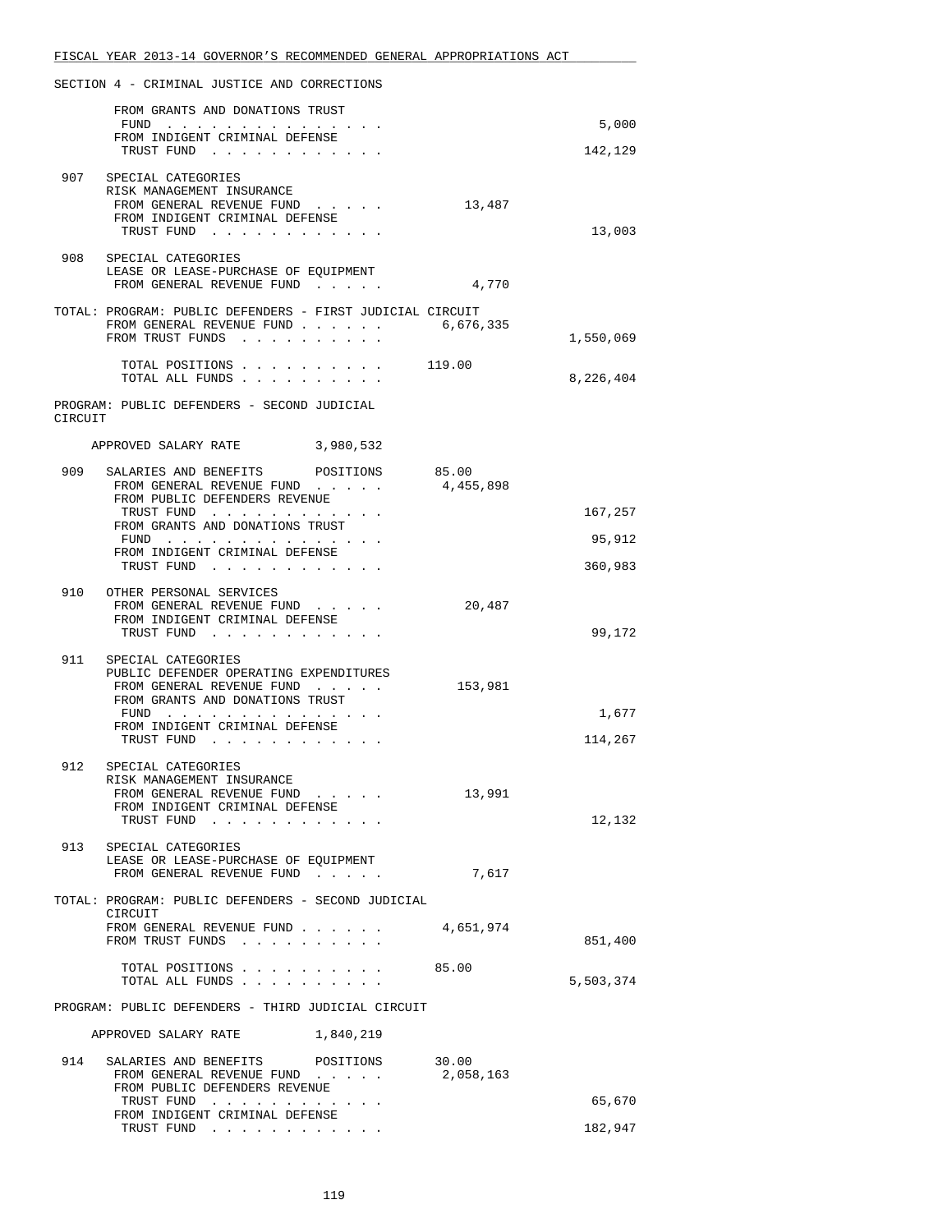| 915     | OTHER PERSONAL SERVICES<br>FROM GENERAL REVENUE FUND<br>FROM INDIGENT CRIMINAL DEFENSE<br>TRUST FUND                                      | 251       | 107,765   |
|---------|-------------------------------------------------------------------------------------------------------------------------------------------|-----------|-----------|
|         | 916 SPECIAL CATEGORIES<br>ACQUISITION OF MOTOR VEHICLES<br>FROM INDIGENT CRIMINAL DEFENSE<br>TRUST FUND                                   |           | 19,000    |
| 917     | SPECIAL CATEGORIES<br>PUBLIC DEFENDER OPERATING EXPENDITURES<br>FROM GENERAL REVENUE FUND<br>FROM INDIGENT CRIMINAL DEFENSE<br>TRUST FUND | 83,961    | 32,531    |
|         | 918 SPECIAL CATEGORIES<br>RISK MANAGEMENT INSURANCE<br>FROM INDIGENT CRIMINAL DEFENSE<br>TRUST FUND                                       |           | 6,476     |
|         | 919 SPECIAL CATEGORIES<br>LEASE OR LEASE-PURCHASE OF EQUIPMENT<br>FROM GENERAL REVENUE FUND                                               | 1,991     |           |
|         | TOTAL: PROGRAM: PUBLIC DEFENDERS - THIRD JUDICIAL CIRCUIT<br>FROM GENERAL REVENUE FUND 2, 144, 366<br>FROM TRUST FUNDS                    |           | 414,389   |
|         | TOTAL POSITIONS 30.00<br>TOTAL ALL FUNDS                                                                                                  |           | 2,558,755 |
| CIRCUIT | PROGRAM: PUBLIC DEFENDERS - FOURTH JUDICIAL                                                                                               |           |           |
|         | APPROVED SALARY RATE 7,807,358                                                                                                            |           |           |
|         | 920 SALARIES AND BENEFITS POSITIONS 147.00<br>FROM GENERAL REVENUE FUND<br>FROM PUBLIC DEFENDERS REVENUE                                  | 8,694,545 |           |
|         | TRUST FUND<br>FROM GRANTS AND DONATIONS TRUST                                                                                             |           | 277,112   |
|         | FUND<br>FROM INDIGENT CRIMINAL DEFENSE                                                                                                    |           | 194,772   |
|         | TRUST FUND                                                                                                                                |           | 589,151   |
|         | 921 OTHER PERSONAL SERVICES<br>FROM GENERAL REVENUE FUND<br>FROM INDIGENT CRIMINAL DEFENSE<br>TRUST FUND                                  | 22,001    | 132,308   |
| 922     | SPECIAL CATEGORIES                                                                                                                        |           |           |
|         | PUBLIC DEFENDER OPERATING EXPENDITURES<br>FROM GENERAL REVENUE FUND<br>FROM GRANTS AND DONATIONS TRUST                                    | 262,193   |           |
|         | FUND<br>FROM INDIGENT CRIMINAL DEFENSE                                                                                                    |           | 50,000    |
|         | TRUST FUND                                                                                                                                |           | 147,636   |
| 923     | SPECIAL CATEGORIES<br>RISK MANAGEMENT INSURANCE<br>FROM GENERAL REVENUE FUND<br>FROM INDIGENT CRIMINAL DEFENSE<br>TRUST FUND              | 18,348    | 25,608    |
| 924     | SPECIAL CATEGORIES<br>LEASE OR LEASE-PURCHASE OF EQUIPMENT<br>FROM GENERAL REVENUE FUND                                                   | 2,305     |           |
| 925     | SPECIAL CATEGORIES<br>SALARIES AND BENEFITS - AMERICAN RECOVERY<br>AND REINVESTMENT ACT OF 2009<br>FROM GRANTS AND DONATIONS TRUST        |           |           |
|         | FUND $\ldots$ $\ldots$ $\ldots$ $\ldots$ $\ldots$ $\ldots$ $\ldots$                                                                       |           | 37,500    |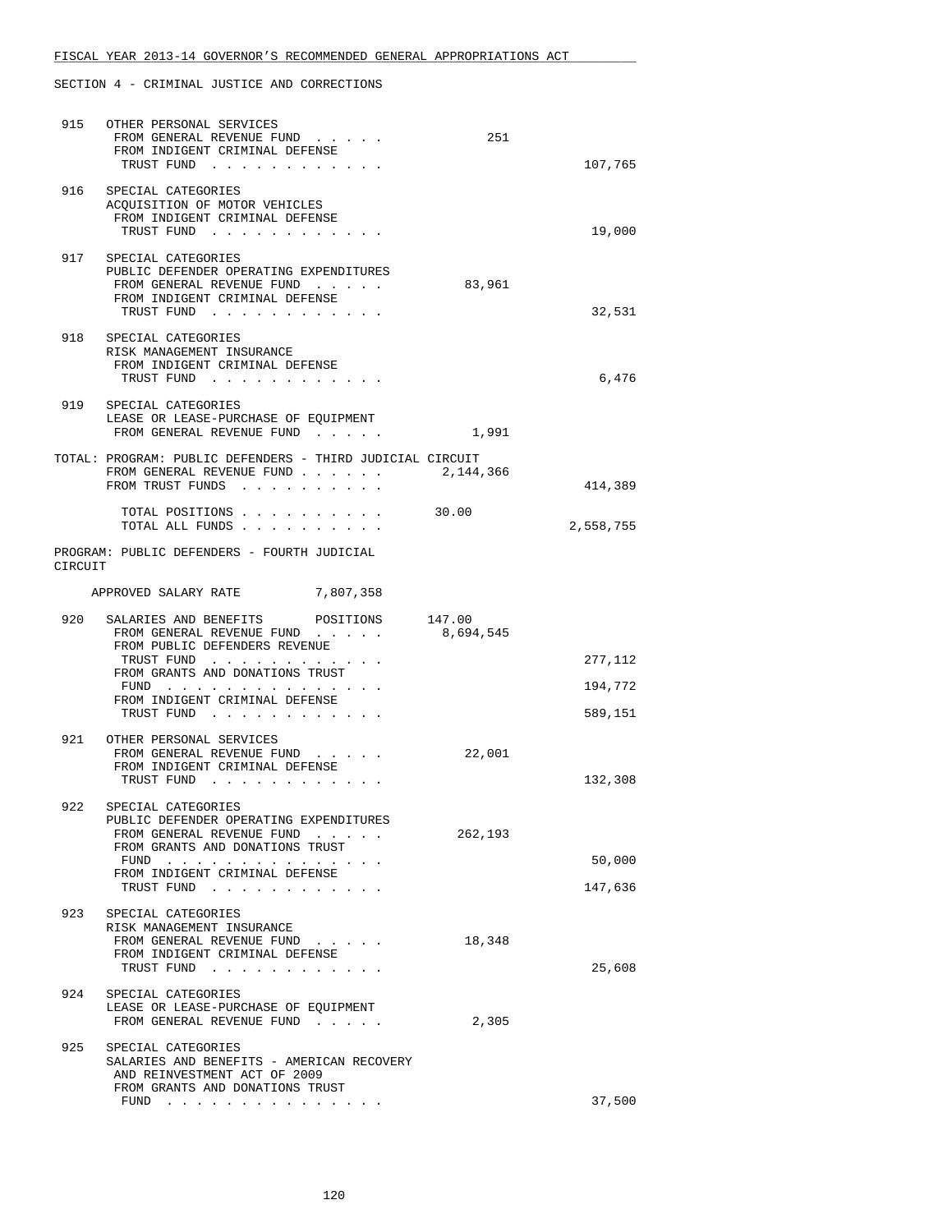|     | TOTAL: PROGRAM: PUBLIC DEFENDERS - FOURTH JUDICIAL                                                         |            |            |
|-----|------------------------------------------------------------------------------------------------------------|------------|------------|
|     | CIRCUIT<br>FROM GENERAL REVENUE FUND<br>FROM TRUST FUNDS                                                   | 8,999,392  | 1,454,087  |
|     | TOTAL POSITIONS 147.00<br>TOTAL ALL FUNDS                                                                  |            | 10,453,479 |
|     | PROGRAM: PUBLIC DEFENDERS - FIFTH JUDICIAL CIRCUIT                                                         |            |            |
|     | APPROVED SALARY RATE<br>4,981,371                                                                          |            |            |
|     | 926 SALARIES AND BENEFITS POSITIONS                                                                        | 108.00     |            |
|     | FROM GENERAL REVENUE FUND<br>FROM PUBLIC DEFENDERS REVENUE                                                 | 5,774,482  |            |
|     | TRUST FUND<br>FROM INDIGENT CRIMINAL DEFENSE                                                               |            | 172,203    |
|     | TRUST FUND                                                                                                 |            | 659,820    |
|     | 927 OTHER PERSONAL SERVICES<br>FROM GENERAL REVENUE FUND<br>FROM INDIGENT CRIMINAL DEFENSE<br>TRUST FUND   | 21,727     | 396,830    |
| 928 | SPECIAL CATEGORIES                                                                                         |            |            |
|     | PUBLIC DEFENDER OPERATING EXPENDITURES<br>FROM GENERAL REVENUE FUND                                        | 109,560    |            |
|     | FROM GRANTS AND DONATIONS TRUST                                                                            |            | 2,000      |
|     | FUND<br>FROM INDIGENT CRIMINAL DEFENSE                                                                     |            |            |
|     | TRUST FUND                                                                                                 |            | 191,830    |
|     | 929 SPECIAL CATEGORIES<br>RISK MANAGEMENT INSURANCE                                                        |            |            |
|     | FROM GENERAL REVENUE FUND<br>FROM INDIGENT CRIMINAL DEFENSE                                                | 16,261     |            |
|     | TRUST FUND                                                                                                 |            | 8,004      |
|     | TOTAL: PROGRAM: PUBLIC DEFENDERS - FIFTH JUDICIAL CIRCUIT<br>FROM GENERAL REVENUE FUND<br>FROM TRUST FUNDS | 5,922,030  | 1,430,687  |
|     | TOTAL POSITIONS 108.00<br>TOTAL ALL FUNDS                                                                  |            | 7,352,717  |
|     | PROGRAM: PUBLIC DEFENDERS - SIXTH JUDICIAL CIRCUIT                                                         |            |            |
|     | APPROVED SALARY RATE 10,980,639                                                                            |            |            |
| 930 | SALARIES AND BENEFITS POSITIONS 229.00<br>FROM GENERAL REVENUE FUND                                        | 12,128,422 |            |
|     | FROM PUBLIC DEFENDERS REVENUE<br>TRUST FUND                                                                |            | 373,828    |
|     | FROM GRANTS AND DONATIONS TRUST<br>FUND $\cdots$                                                           |            | 359,740    |
|     | FROM INDIGENT CRIMINAL DEFENSE<br>TRUST FUND                                                               |            | 1,047,378  |
| 931 | OTHER PERSONAL SERVICES                                                                                    |            |            |
|     | FROM GENERAL REVENUE FUND<br>FROM GRANTS AND DONATIONS TRUST                                               | 78,566     |            |
|     | FUND $\cdots$<br>FROM INDIGENT CRIMINAL DEFENSE                                                            |            | 4,836      |
|     | TRUST FUND                                                                                                 |            | 149,532    |
| 932 | SPECIAL CATEGORIES<br>ACQUISITION OF MOTOR VEHICLES                                                        |            |            |
|     | FROM INDIGENT CRIMINAL DEFENSE<br>TRUST FUND                                                               |            | 31,000     |
| 933 | SPECIAL CATEGORIES                                                                                         |            |            |
|     | PUBLIC DEFENDER OPERATING EXPENDITURES<br>FROM GENERAL REVENUE FUND                                        | 677,076    |            |
|     | FROM GRANTS AND DONATIONS TRUST<br>FUND                                                                    |            | 8,000      |
|     | FROM INDIGENT CRIMINAL DEFENSE<br>TRUST FUND                                                               |            | 250,822    |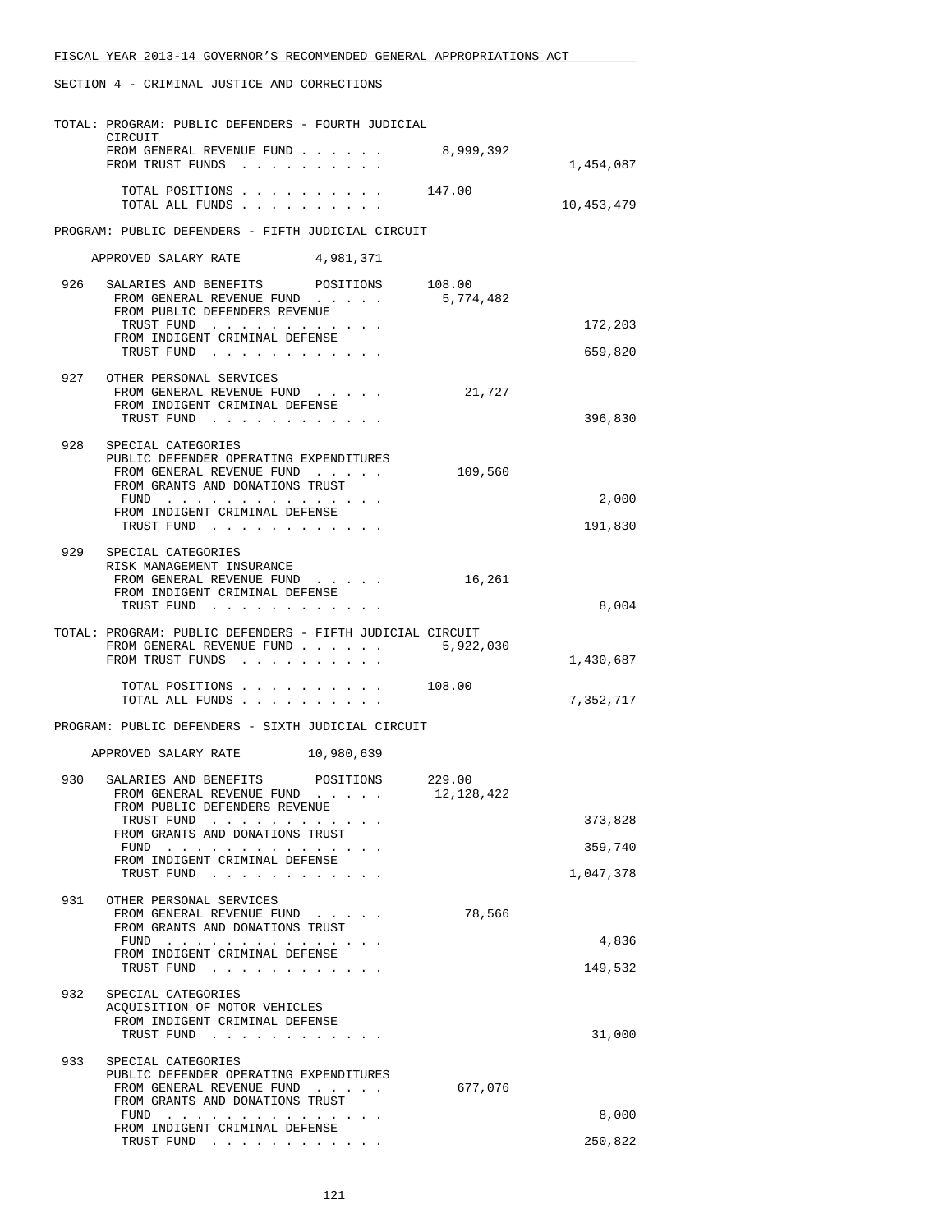| 934     | SPECIAL CATEGORIES                                                     |                     |            |
|---------|------------------------------------------------------------------------|---------------------|------------|
|         | RISK MANAGEMENT INSURANCE<br>FROM GENERAL REVENUE FUND                 | 38,295              |            |
|         | FROM INDIGENT CRIMINAL DEFENSE                                         |                     |            |
|         | TRUST FUND                                                             |                     | 3,952      |
| 935     | SPECIAL CATEGORIES                                                     |                     |            |
|         | LEASE OR LEASE-PURCHASE OF EQUIPMENT<br>FROM INDIGENT CRIMINAL DEFENSE |                     |            |
|         | TRUST FUND                                                             |                     | 51,000     |
|         | TOTAL: PROGRAM: PUBLIC DEFENDERS - SIXTH JUDICIAL CIRCUIT              |                     |            |
|         | FROM GENERAL REVENUE FUND                                              | 12,922,359          |            |
|         | FROM TRUST FUNDS                                                       |                     | 2,280,088  |
|         | TOTAL POSITIONS                                                        | 229.00              |            |
|         | TOTAL ALL FUNDS                                                        |                     | 15,202,447 |
|         | PROGRAM: PUBLIC DEFENDERS - SEVENTH JUDICIAL                           |                     |            |
| CIRCUIT |                                                                        |                     |            |
|         | APPROVED SALARY RATE<br>5,398,949                                      |                     |            |
|         |                                                                        |                     |            |
| 936     | SALARIES AND BENEFITS POSITIONS<br>FROM GENERAL REVENUE FUND           | 114.00<br>6,375,052 |            |
|         | FROM PUBLIC DEFENDERS REVENUE                                          |                     |            |
|         | TRUST FUND<br>FROM GRANTS AND DONATIONS TRUST                          |                     | 202,691    |
|         | FUND $\cdots$                                                          |                     | 76,517     |
|         | FROM INDIGENT CRIMINAL DEFENSE<br>TRUST FUND                           |                     | 339,660    |
|         |                                                                        |                     |            |
| 937     | OTHER PERSONAL SERVICES<br>FROM GENERAL REVENUE FUND                   | 30                  |            |
|         | FROM INDIGENT CRIMINAL DEFENSE                                         |                     |            |
|         | TRUST FUND                                                             |                     | 3,230      |
| 938     | SPECIAL CATEGORIES                                                     |                     |            |
|         | PUBLIC DEFENDER OPERATING EXPENDITURES<br>FROM GENERAL REVENUE FUND    | 122,939             |            |
|         | FROM INDIGENT CRIMINAL DEFENSE                                         |                     |            |
|         | TRUST FUND                                                             |                     | 121,860    |
| 939     | SPECIAL CATEGORIES                                                     |                     |            |
|         | RISK MANAGEMENT INSURANCE<br>FROM GENERAL REVENUE FUND                 | 29,929              |            |
|         | FROM INDIGENT CRIMINAL DEFENSE                                         |                     |            |
|         | TRUST FUND                                                             |                     | 8,717      |
| 940     | SPECIAL CATEGORIES                                                     |                     |            |
|         | LEASE OR LEASE-PURCHASE OF EQUIPMENT                                   | 14,589              |            |
|         | FROM GENERAL REVENUE FUND                                              |                     |            |
|         | TOTAL: PROGRAM: PUBLIC DEFENDERS - SEVENTH JUDICIAL                    |                     |            |
|         | CIRCUIT<br>FROM GENERAL REVENUE FUND                                   | 6,542,539           |            |
|         | FROM TRUST FUNDS                                                       |                     | 752,675    |
|         | TOTAL POSITIONS 114.00                                                 |                     |            |
|         | TOTAL ALL FUNDS                                                        |                     | 7,295,214  |
| CIRCUIT | PROGRAM: PUBLIC DEFENDERS - EIGHTH JUDICIAL                            |                     |            |
|         | APPROVED SALARY RATE<br>3,557,272                                      |                     |            |
|         |                                                                        |                     |            |
|         | 941 SALARIES AND BENEFITS POSITIONS<br>FROM GENERAL REVENUE FUND       | 74.00<br>4,220,026  |            |
|         | FROM PUBLIC DEFENDERS REVENUE                                          |                     |            |
|         | TRUST FUND<br>FROM INDIGENT CRIMINAL DEFENSE                           |                     | 134,167    |
|         | TRUST FUND                                                             |                     | 340,251    |
| 942     | OTHER PERSONAL SERVICES                                                |                     |            |
|         | FROM GENERAL REVENUE FUND                                              | 12,759              |            |
|         | FROM INDIGENT CRIMINAL DEFENSE<br>TRUST FUND                           |                     | 36,600     |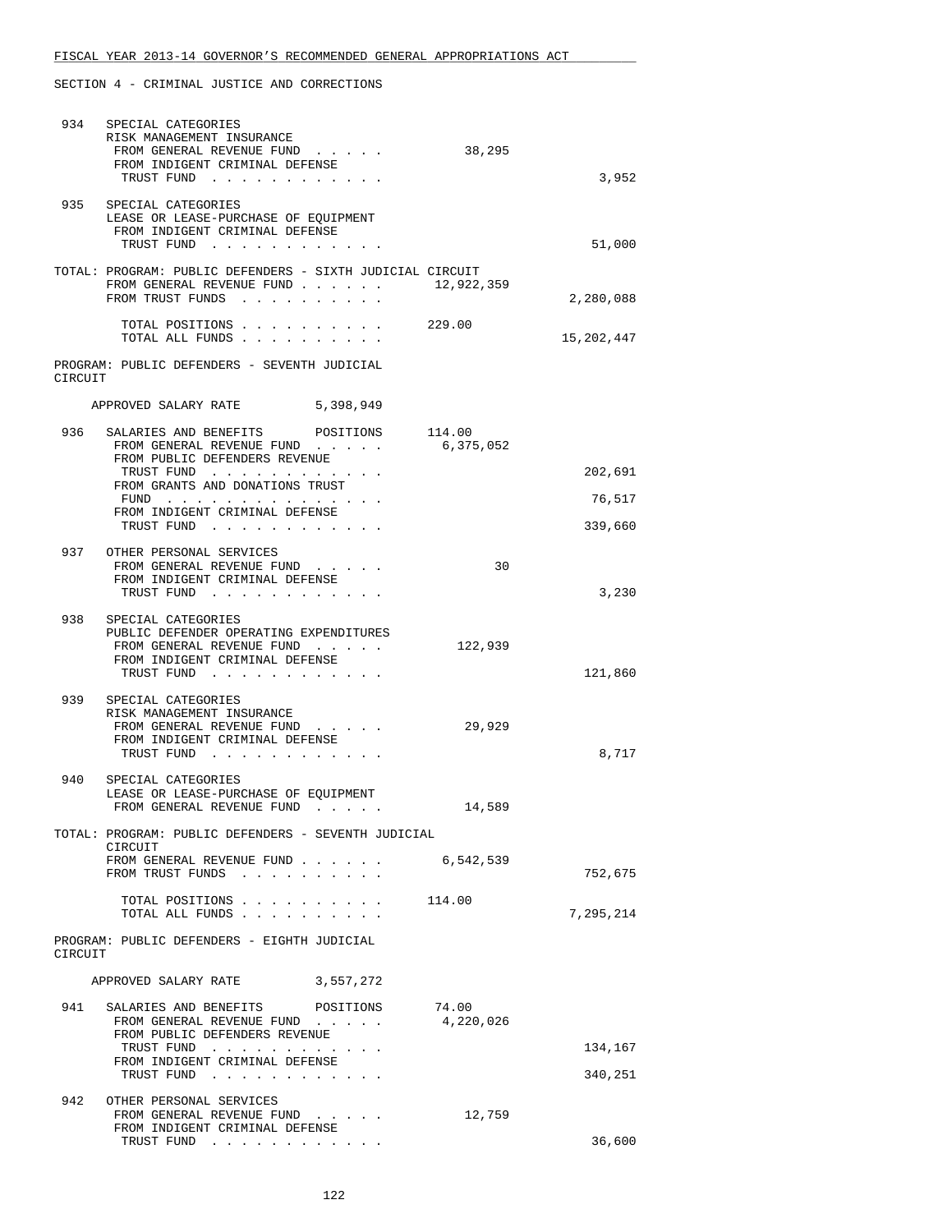| 943 | SPECIAL CATEGORIES<br>PUBLIC DEFENDER OPERATING EXPENDITURES                                               |                     |                      |
|-----|------------------------------------------------------------------------------------------------------------|---------------------|----------------------|
|     | FROM GENERAL REVENUE FUND<br>FROM GRANTS AND DONATIONS TRUST                                               | 98,884              |                      |
|     | FUND<br>FROM INDIGENT CRIMINAL DEFENSE                                                                     |                     | 5,000                |
|     | TRUST FUND                                                                                                 |                     | 59,227               |
| 944 | SPECIAL CATEGORIES<br>RISK MANAGEMENT INSURANCE<br>FROM GENERAL REVENUE FUND                               | 12,276              |                      |
|     | FROM INDIGENT CRIMINAL DEFENSE<br>TRUST FUND                                                               |                     | 17,844               |
| 945 | SPECIAL CATEGORIES<br>LEASE OR LEASE-PURCHASE OF EQUIPMENT<br>FROM INDIGENT CRIMINAL DEFENSE<br>TRUST FUND |                     | 3,651                |
|     | TOTAL: PROGRAM: PUBLIC DEFENDERS - EIGHTH JUDICIAL<br>CIRCUIT                                              |                     |                      |
|     | FROM GENERAL REVENUE FUND<br>FROM TRUST FUNDS                                                              | 4,343,945           | 596,740              |
|     | TOTAL POSITIONS<br>TOTAL ALL FUNDS                                                                         | 74.00               | 4,940,685            |
|     | PROGRAM: PUBLIC DEFENDERS - NINTH JUDICIAL CIRCUIT                                                         |                     |                      |
|     | APPROVED SALARY RATE 9,764,813                                                                             |                     |                      |
| 946 | SALARIES AND BENEFITS POSITIONS<br>FROM GENERAL REVENUE FUND<br>FROM PUBLIC DEFENDERS REVENUE              | 221.00<br>9,254,230 |                      |
|     | TRUST FUND<br>FROM GRANTS AND DONATIONS TRUST                                                              |                     | 269,118              |
|     | FROM INDIGENT CRIMINAL DEFENSE<br>TRUST FUND                                                               |                     | 815,245<br>1,510,725 |
| 947 | OTHER PERSONAL SERVICES<br>FROM GENERAL REVENUE FUND<br>FROM GRANTS AND DONATIONS TRUST                    | 25,000              | 7,500                |
|     | FROM INDIGENT CRIMINAL DEFENSE<br>TRUST FUND                                                               |                     | 141,520              |
| 948 | SPECIAL CATEGORIES<br>PUBLIC DEFENDER OPERATING EXPENDITURES                                               |                     |                      |
|     | FROM GENERAL REVENUE FUND<br>FROM INDIGENT CRIMINAL DEFENSE<br>TRUST FUND                                  | 706,253             | 120,440              |
|     | 949 SPECIAL CATEGORIES<br>RISK MANAGEMENT INSURANCE<br>FROM GENERAL REVENUE FUND                           | 33,669              |                      |
|     | FROM INDIGENT CRIMINAL DEFENSE<br>TRUST FUND                                                               |                     | 31,323               |
| 950 | SPECIAL CATEGORIES<br>LEASE OR LEASE-PURCHASE OF EQUIPMENT<br>FROM GENERAL REVENUE FUND                    | 23,000              |                      |
| 951 | SPECIAL CATEGORIES<br>SALARIES AND BENEFITS - AMERICAN RECOVERY<br>AND REINVESTMENT ACT OF 2009            |                     |                      |
|     | FROM GRANTS AND DONATIONS TRUST<br>FUND $\cdots$                                                           |                     | 45,000               |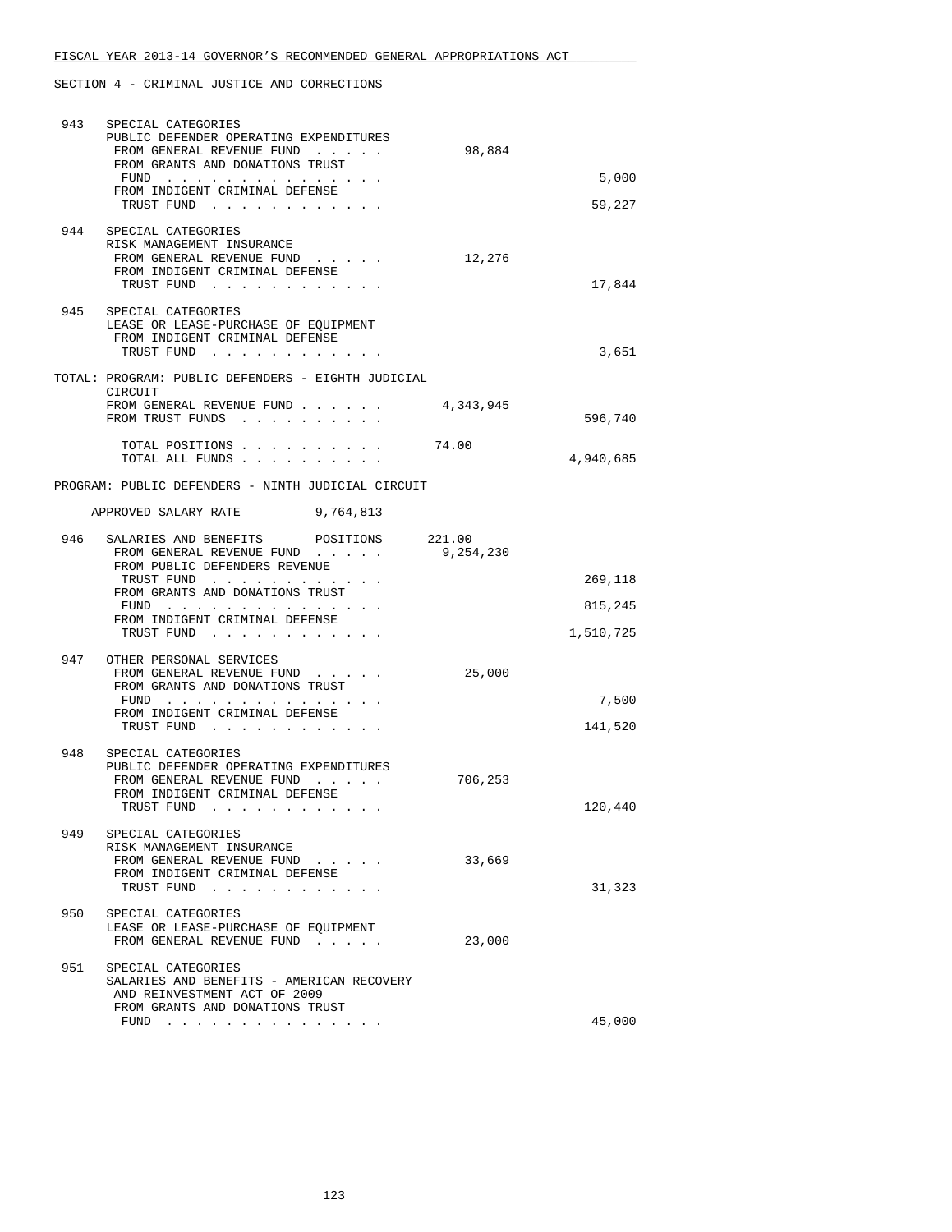|         | TOTAL: PROGRAM: PUBLIC DEFENDERS - NINTH JUDICIAL CIRCUIT<br>FROM GENERAL REVENUE FUND 10,042,152<br>FROM TRUST FUNDS |                      | 2,940,871  |
|---------|-----------------------------------------------------------------------------------------------------------------------|----------------------|------------|
|         | TOTAL POSITIONS<br>TOTAL ALL FUNDS                                                                                    | 221.00               | 12,983,023 |
|         | PROGRAM: PUBLIC DEFENDERS - TENTH JUDICIAL CIRCUIT                                                                    |                      |            |
|         | APPROVED SALARY RATE<br>5,357,730                                                                                     |                      |            |
| 952     | SALARIES AND BENEFITS POSITIONS                                                                                       | 114.00               |            |
|         | FROM GENERAL REVENUE FUND<br>FROM PUBLIC DEFENDERS REVENUE                                                            | 5,948,753            |            |
|         | TRUST FUND<br>FROM INDIGENT CRIMINAL DEFENSE                                                                          |                      | 189,312    |
|         | TRUST FUND                                                                                                            |                      | 574,197    |
|         | 953 OTHER PERSONAL SERVICES                                                                                           |                      |            |
|         | FROM GENERAL REVENUE FUND<br>FROM INDIGENT CRIMINAL DEFENSE                                                           | 12,424               |            |
|         | TRUST FUND                                                                                                            |                      | 57,430     |
|         | 954 SPECIAL CATEGORIES<br>PUBLIC DEFENDER OPERATING EXPENDITURES                                                      |                      |            |
|         | FROM GENERAL REVENUE FUND<br>FROM INDIGENT CRIMINAL DEFENSE                                                           | 174,642              |            |
|         | TRUST FUND                                                                                                            |                      | 164,621    |
| 955     | SPECIAL CATEGORIES<br>RISK MANAGEMENT INSURANCE                                                                       |                      |            |
|         | FROM GENERAL REVENUE FUND                                                                                             | 19,082               |            |
|         | FROM INDIGENT CRIMINAL DEFENSE<br>TRUST FUND                                                                          |                      | 5,626      |
| 956     | SPECIAL CATEGORIES<br>LEASE OR LEASE-PURCHASE OF EQUIPMENT<br>FROM INDIGENT CRIMINAL DEFENSE                          |                      |            |
|         | TRUST FUND                                                                                                            |                      | 3,132      |
|         | TOTAL: PROGRAM: PUBLIC DEFENDERS - TENTH JUDICIAL CIRCUIT<br>FROM GENERAL REVENUE FUND                                | 6,154,901            |            |
|         | FROM TRUST FUNDS                                                                                                      |                      | 994,318    |
|         | TOTAL POSITIONS<br>TOTAL ALL FUNDS                                                                                    | 114.00               | 7,149,219  |
| CIRCUIT | PROGRAM: PUBLIC DEFENDERS - ELEVENTH JUDICIAL                                                                         |                      |            |
|         | APPROVED SALARY RATE<br>20, 242, 327                                                                                  |                      |            |
| 957     | SALARIES AND BENEFITS<br>POSITIONS<br>FROM GENERAL REVENUE FUND<br>FROM PUBLIC DEFENDERS REVENUE                      | 384.00<br>22,058,105 |            |
|         | TRUST FUND                                                                                                            |                      | 702,330    |
|         | FROM GRANTS AND DONATIONS TRUST<br>FUND                                                                               |                      | 1,348,139  |
|         | FROM INDIGENT CRIMINAL DEFENSE<br>TRUST FUND                                                                          |                      | 651,087    |
| 958     | OTHER PERSONAL SERVICES                                                                                               |                      |            |
|         | FROM GENERAL REVENUE FUND<br>FROM GRANTS AND DONATIONS TRUST                                                          | 101,863              |            |
|         | FUND<br>FROM INDIGENT CRIMINAL DEFENSE                                                                                |                      | 70,000     |
|         | TRUST FUND                                                                                                            |                      | 169,016    |
| 959     | SPECIAL CATEGORIES<br>ACQUISITION OF MOTOR VEHICLES                                                                   |                      |            |
|         | FROM GENERAL REVENUE FUND                                                                                             | 3,233                |            |
| 960     | SPECIAL CATEGORIES                                                                                                    |                      |            |
|         | PUBLIC DEFENDER OPERATING EXPENDITURES<br>FROM GENERAL REVENUE FUND                                                   | 455,852              |            |
|         | FROM GRANTS AND DONATIONS TRUST<br>$FUND$                                                                             |                      | 10,000     |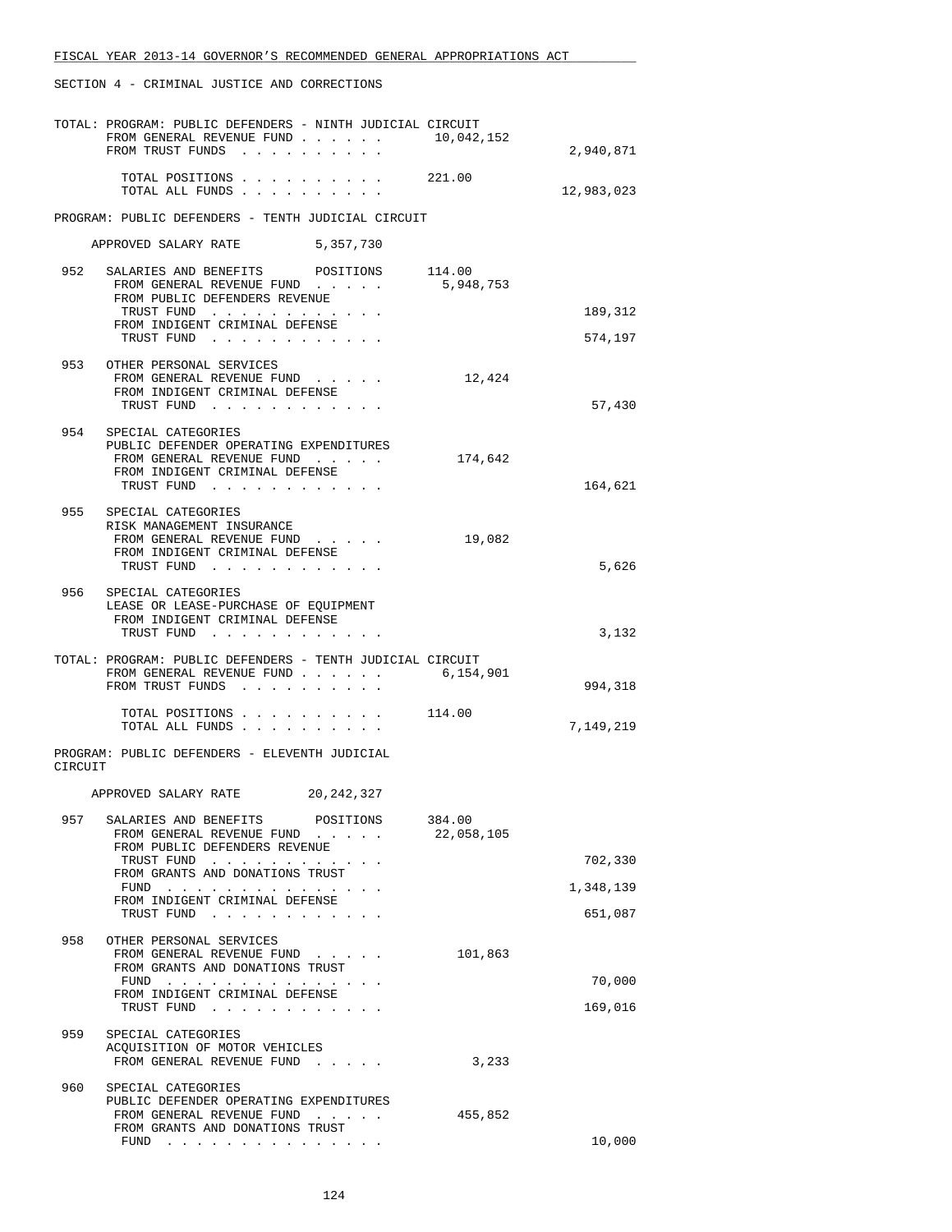|         | FISCAL YEAR 2013-14 GOVERNOR'S RECOMMENDED GENERAL APPROPRIATIONS ACT  |             |            |
|---------|------------------------------------------------------------------------|-------------|------------|
|         | SECTION 4 - CRIMINAL JUSTICE AND CORRECTIONS                           |             |            |
|         | FROM INDIGENT CRIMINAL DEFENSE                                         |             |            |
|         | TRUST FUND                                                             |             | 84,580     |
| 961     | SPECIAL CATEGORIES<br>RISK MANAGEMENT INSURANCE                        |             |            |
|         | FROM GENERAL REVENUE FUND                                              | 93,305      |            |
|         | FROM INDIGENT CRIMINAL DEFENSE<br>TRUST FUND                           |             | 67,334     |
|         | 962 SPECIAL CATEGORIES                                                 |             |            |
|         | LEASE OR LEASE-PURCHASE OF EQUIPMENT<br>FROM GENERAL REVENUE FUND      | 1,333       |            |
|         |                                                                        |             |            |
|         | TOTAL: PROGRAM: PUBLIC DEFENDERS - ELEVENTH JUDICIAL<br>CIRCUIT        |             |            |
|         | FROM GENERAL REVENUE FUND<br>FROM TRUST FUNDS                          | 22,713,691  | 3,102,486  |
|         | TOTAL POSITIONS 384.00                                                 |             |            |
|         | TOTAL ALL FUNDS                                                        |             | 25,816,177 |
|         | PROGRAM: PUBLIC DEFENDERS - TWELFTH JUDICIAL                           |             |            |
| CIRCUIT |                                                                        |             |            |
|         | APPROVED SALARY RATE 4,713,248                                         |             |            |
| 963     | SALARIES AND BENEFITS POSITIONS<br>FROM GENERAL REVENUE FUND 4,982,701 | 97.50       |            |
|         | FROM PUBLIC DEFENDERS REVENUE                                          |             |            |
|         | TRUST FUND<br>FROM GRANTS AND DONATIONS TRUST                          |             | 158,657    |
|         | FUND<br>FROM INDIGENT CRIMINAL DEFENSE                                 |             | 150,594    |
|         | TRUST FUND                                                             |             | 594,435    |
| 964     | OTHER PERSONAL SERVICES<br>FROM GENERAL REVENUE FUND                   | 19,836      |            |
|         | FROM INDIGENT CRIMINAL DEFENSE                                         |             |            |
|         | TRUST FUND                                                             |             | 20,000     |
| 965     | SPECIAL CATEGORIES<br>PUBLIC DEFENDER OPERATING EXPENDITURES           |             |            |
|         | FROM GENERAL REVENUE FUND<br>FROM GRANTS AND DONATIONS TRUST           | 222,605     |            |
|         | FUND<br>FROM INDIGENT CRIMINAL DEFENSE                                 |             | 58,400     |
|         | TRUST FUND                                                             |             | 42,782     |
| 966     | SPECIAL CATEGORIES                                                     |             |            |
|         | RISK MANAGEMENT INSURANCE<br>FROM INDIGENT CRIMINAL DEFENSE            |             |            |
|         | TRUST FUND                                                             |             | 18,255     |
|         | TOTAL: PROGRAM: PUBLIC DEFENDERS - TWELFTH JUDICIAL<br>CIRCUIT         |             |            |
|         | FROM GENERAL REVENUE FUND                                              | 5, 225, 142 |            |
|         | FROM TRUST FUNDS                                                       |             | 1,043,123  |
|         | TOTAL POSITIONS<br>TOTAL ALL FUNDS                                     | 97.50       | 6,268,265  |
|         | PROGRAM: PUBLIC DEFENDERS - THIRTEENTH JUDICIAL                        |             |            |
| CIRCUIT |                                                                        |             |            |
|         | APPROVED SALARY RATE<br>10,665,493                                     |             |            |
| 967     | SALARIES AND BENEFITS POSITIONS                                        | 221.50      |            |
|         | FROM GENERAL REVENUE FUND<br>FROM PUBLIC DEFENDERS REVENUE             | 10,818,957  |            |
|         | TRUST FUND<br>FROM GRANTS AND DONATIONS TRUST                          |             | 344,757    |
|         | FUND                                                                   |             | 1,232,681  |
|         | FROM INDIGENT CRIMINAL DEFENSE<br>TRUST FUND                           |             | 1,253,900  |
| 968     | OTHER PERSONAL SERVICES                                                |             |            |
|         | FROM GENERAL REVENUE FUND                                              | 46,413      |            |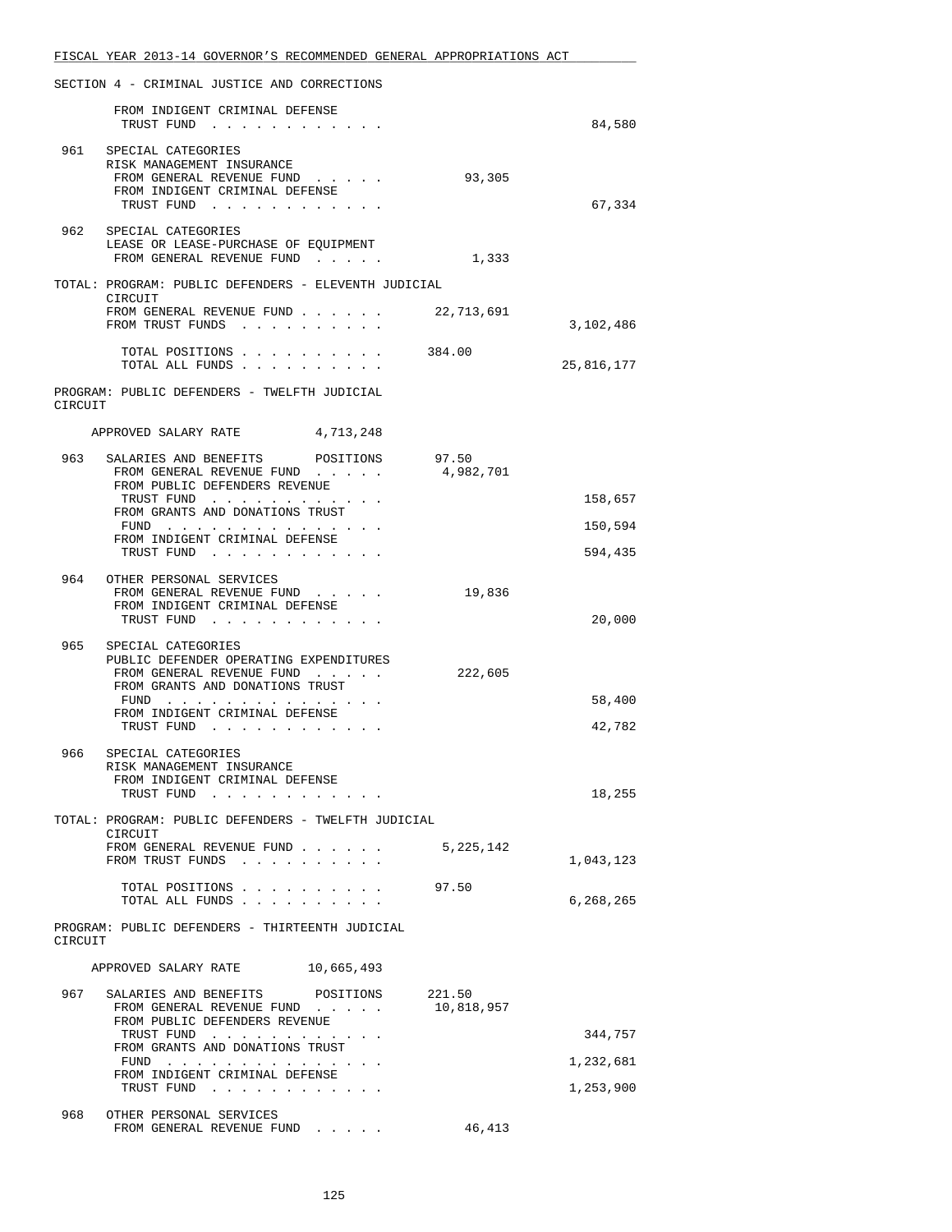|         | FROM PUBLIC DEFENDERS REVENUE                                                                                                                             |                    |            |
|---------|-----------------------------------------------------------------------------------------------------------------------------------------------------------|--------------------|------------|
|         | TRUST FUND<br>FROM GRANTS AND DONATIONS TRUST                                                                                                             |                    | 100,000    |
|         | FUND<br>FROM INDIGENT CRIMINAL DEFENSE                                                                                                                    |                    | 100,000    |
|         | TRUST FUND                                                                                                                                                |                    | 11,201     |
| 969     | SPECIAL CATEGORIES<br>ACQUISITION OF MOTOR VEHICLES                                                                                                       |                    |            |
|         | FROM INDIGENT CRIMINAL DEFENSE                                                                                                                            |                    |            |
|         | TRUST FUND                                                                                                                                                |                    | 44,000     |
| 970     | SPECIAL CATEGORIES<br>PUBLIC DEFENDER OPERATING EXPENDITURES                                                                                              |                    |            |
|         | FROM GENERAL REVENUE FUND<br>FROM GRANTS AND DONATIONS TRUST                                                                                              | 522,060            |            |
|         | FUND<br>FROM INDIGENT CRIMINAL DEFENSE                                                                                                                    |                    | 107,844    |
|         | TRUST FUND                                                                                                                                                |                    | 107,983    |
| 971     | SPECIAL CATEGORIES                                                                                                                                        |                    |            |
|         | RISK MANAGEMENT INSURANCE<br>FROM GENERAL REVENUE FUND                                                                                                    | 21,198             |            |
|         | FROM GRANTS AND DONATIONS TRUST<br>FUND $\cdots$                                                                                                          |                    | 14,483     |
|         | FROM INDIGENT CRIMINAL DEFENSE<br>TRUST FUND                                                                                                              |                    | 7,554      |
|         |                                                                                                                                                           |                    |            |
|         | 972 SPECIAL CATEGORIES<br>LEASE OR LEASE-PURCHASE OF EQUIPMENT                                                                                            |                    |            |
|         | FROM GENERAL REVENUE FUND                                                                                                                                 | 2,835              |            |
|         | TOTAL: PROGRAM: PUBLIC DEFENDERS - THIRTEENTH JUDICIAL<br>CIRCUIT                                                                                         |                    |            |
|         | FROM GENERAL REVENUE FUND<br>FROM TRUST FUNDS                                                                                                             | 11,411,463         | 3,324,403  |
|         |                                                                                                                                                           |                    |            |
|         |                                                                                                                                                           |                    |            |
|         | TOTAL POSITIONS 221.50<br>TOTAL ALL FUNDS                                                                                                                 |                    | 14,735,866 |
|         | PROGRAM: PUBLIC DEFENDERS - FOURTEENTH JUDICIAL                                                                                                           |                    |            |
| CIRCUIT |                                                                                                                                                           |                    |            |
|         | APPROVED SALARY RATE 3,147,153                                                                                                                            |                    |            |
| 973     | SALARIES AND BENEFITS POSITIONS<br>FROM GENERAL REVENUE FUND                                                                                              | 61.00<br>3,495,240 |            |
|         | FROM PUBLIC DEFENDERS REVENUE                                                                                                                             |                    |            |
|         | TRUST FUND<br>FROM GRANTS AND DONATIONS TRUST                                                                                                             |                    | 111,139    |
|         | FUND<br>the contract of the contract of the contract of the contract of the contract of the contract of the contract of<br>FROM INDIGENT CRIMINAL DEFENSE |                    | 50,414     |
|         | TRUST FUND                                                                                                                                                |                    | 426,198    |
| 974     | OTHER PERSONAL SERVICES<br>FROM GENERAL REVENUE FUND                                                                                                      | 7,101              |            |
|         | FROM INDIGENT CRIMINAL DEFENSE                                                                                                                            |                    |            |
|         | TRUST FUND                                                                                                                                                |                    | 254,901    |
| 975     | SPECIAL CATEGORIES<br>PUBLIC DEFENDER OPERATING EXPENDITURES                                                                                              |                    |            |
|         | FROM GENERAL REVENUE FUND<br>FROM GRANTS AND DONATIONS TRUST                                                                                              | 127,551            |            |
|         | FUND<br>FROM INDIGENT CRIMINAL DEFENSE                                                                                                                    |                    | 15,000     |
|         | TRUST FUND                                                                                                                                                |                    | 141,811    |
| 976     | SPECIAL CATEGORIES                                                                                                                                        |                    |            |
|         | RISK MANAGEMENT INSURANCE<br>FROM GENERAL REVENUE FUND                                                                                                    | 9,636              |            |
| 977     | SPECIAL CATEGORIES                                                                                                                                        |                    |            |
|         | LEASE OR LEASE-PURCHASE OF EQUIPMENT<br>FROM INDIGENT CRIMINAL DEFENSE<br>TRUST FUND                                                                      |                    | 2,405      |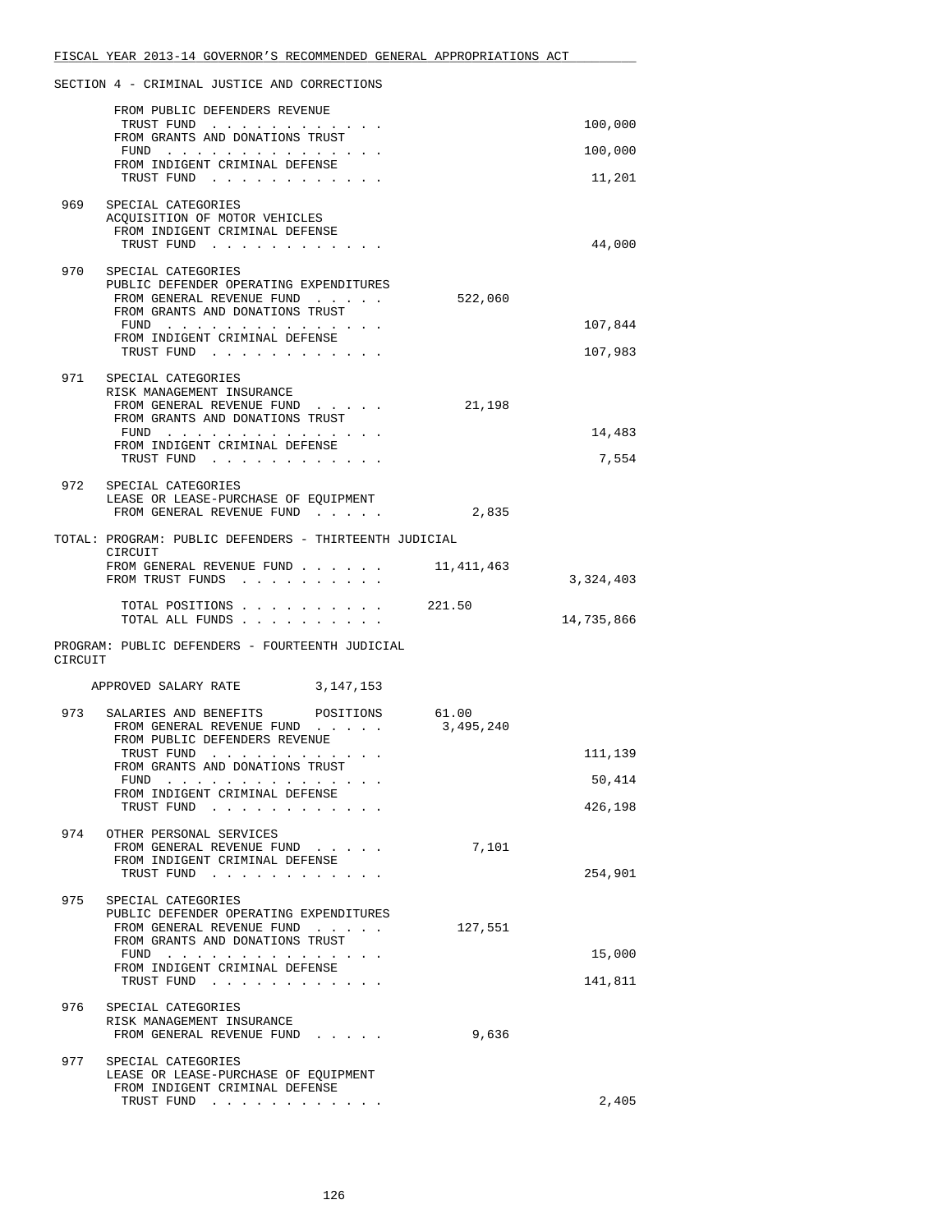|         | TOTAL: PROGRAM: PUBLIC DEFENDERS - FOURTEENTH JUDICIAL<br>CIRCUIT                                                                                                                                                                                                                  |                      |            |
|---------|------------------------------------------------------------------------------------------------------------------------------------------------------------------------------------------------------------------------------------------------------------------------------------|----------------------|------------|
|         | FROM GENERAL REVENUE FUND<br>FROM TRUST FUNDS                                                                                                                                                                                                                                      | 3,639,528            | 1,001,868  |
|         | TOTAL POSITIONS<br>TOTAL ALL FUNDS                                                                                                                                                                                                                                                 | 61.00                | 4,641,396  |
| CIRCUIT | PROGRAM: PUBLIC DEFENDERS - FIFTEENTH JUDICIAL                                                                                                                                                                                                                                     |                      |            |
|         | APPROVED SALARY RATE 9,191,064                                                                                                                                                                                                                                                     |                      |            |
| 978     | SALARIES AND BENEFITS<br>POSITIONS<br>FROM GENERAL REVENUE FUND<br>FROM PUBLIC DEFENDERS REVENUE                                                                                                                                                                                   | 194.00<br>10,261,119 |            |
|         | TRUST FUND<br>FROM GRANTS AND DONATIONS TRUST                                                                                                                                                                                                                                      |                      | 326,768    |
|         | FUND                                                                                                                                                                                                                                                                               |                      | 21,343     |
|         | FROM INDIGENT CRIMINAL DEFENSE<br>TRUST FUND                                                                                                                                                                                                                                       |                      | 582,788    |
| 979     | OTHER PERSONAL SERVICES                                                                                                                                                                                                                                                            |                      |            |
|         | FROM GENERAL REVENUE FUND<br>FROM GRANTS AND DONATIONS TRUST                                                                                                                                                                                                                       | 47,601               |            |
|         | FUND $\cdots$<br>FROM INDIGENT CRIMINAL DEFENSE                                                                                                                                                                                                                                    |                      | 114,866    |
|         | TRUST FUND                                                                                                                                                                                                                                                                         |                      | 27,708     |
| 980     | SPECIAL CATEGORIES                                                                                                                                                                                                                                                                 |                      |            |
|         | PUBLIC DEFENDER OPERATING EXPENDITURES<br>FROM GENERAL REVENUE FUND                                                                                                                                                                                                                | 149,103              |            |
|         | FROM GRANTS AND DONATIONS TRUST<br>FUND $\cdots$                                                                                                                                                                                                                                   |                      | 78,670     |
|         | FROM INDIGENT CRIMINAL DEFENSE                                                                                                                                                                                                                                                     |                      |            |
|         | TRUST FUND                                                                                                                                                                                                                                                                         |                      | 277,369    |
|         | 981 SPECIAL CATEGORIES<br>RISK MANAGEMENT INSURANCE                                                                                                                                                                                                                                |                      |            |
|         | FROM GENERAL REVENUE FUND                                                                                                                                                                                                                                                          | 30,156               |            |
|         | FROM INDIGENT CRIMINAL DEFENSE<br>TRUST FUND                                                                                                                                                                                                                                       |                      | 8,047      |
| 982     |                                                                                                                                                                                                                                                                                    |                      |            |
|         | SPECIAL CATEGORIES<br>LEASE OR LEASE-PURCHASE OF EQUIPMENT                                                                                                                                                                                                                         |                      |            |
|         | FROM INDIGENT CRIMINAL DEFENSE<br>TRUST FUND                                                                                                                                                                                                                                       |                      | 9,375      |
|         |                                                                                                                                                                                                                                                                                    |                      |            |
|         | TOTAL: PROGRAM: PUBLIC DEFENDERS - FIFTEENTH JUDICIAL<br>CIRCUIT                                                                                                                                                                                                                   |                      |            |
|         | FROM GENERAL REVENUE FUND<br>FROM TRUST FUNDS<br>$\mathbf{1}$ . The set of the set of the set of the set of the set of the set of the set of the set of the set of the set of the set of the set of the set of the set of the set of the set of the set of the set of the set of t | 10,487,979           | 1,446,934  |
|         |                                                                                                                                                                                                                                                                                    |                      |            |
|         | TOTAL POSITIONS<br>TOTAL ALL FUNDS                                                                                                                                                                                                                                                 | 194.00               | 11,934,913 |
| CIRCUIT | PROGRAM: PUBLIC DEFENDERS - SIXTEENTH JUDICIAL                                                                                                                                                                                                                                     |                      |            |
|         | APPROVED SALARY RATE 2,101,626                                                                                                                                                                                                                                                     |                      |            |
| 983     | SALARIES AND BENEFITS<br>POSITIONS                                                                                                                                                                                                                                                 | 42.00                |            |
|         | FROM GENERAL REVENUE FUND<br>FROM PUBLIC DEFENDERS REVENUE                                                                                                                                                                                                                         | 2,333,599            |            |
|         | TRUST FUND<br>FROM GRANTS AND DONATIONS TRUST                                                                                                                                                                                                                                      |                      | 74,403     |
|         | FUND<br>FROM INDIGENT CRIMINAL DEFENSE                                                                                                                                                                                                                                             |                      | 38,990     |
|         | TRUST FUND                                                                                                                                                                                                                                                                         |                      | 120,481    |
| 984     | OTHER PERSONAL SERVICES                                                                                                                                                                                                                                                            |                      |            |
|         | FROM GENERAL REVENUE FUND<br>FROM GRANTS AND DONATIONS TRUST                                                                                                                                                                                                                       | 6,968                |            |
|         | FUND<br>FROM INDIGENT CRIMINAL DEFENSE                                                                                                                                                                                                                                             |                      | 5,000      |
|         | TRUST FUND                                                                                                                                                                                                                                                                         |                      | 1,347      |
|         |                                                                                                                                                                                                                                                                                    |                      |            |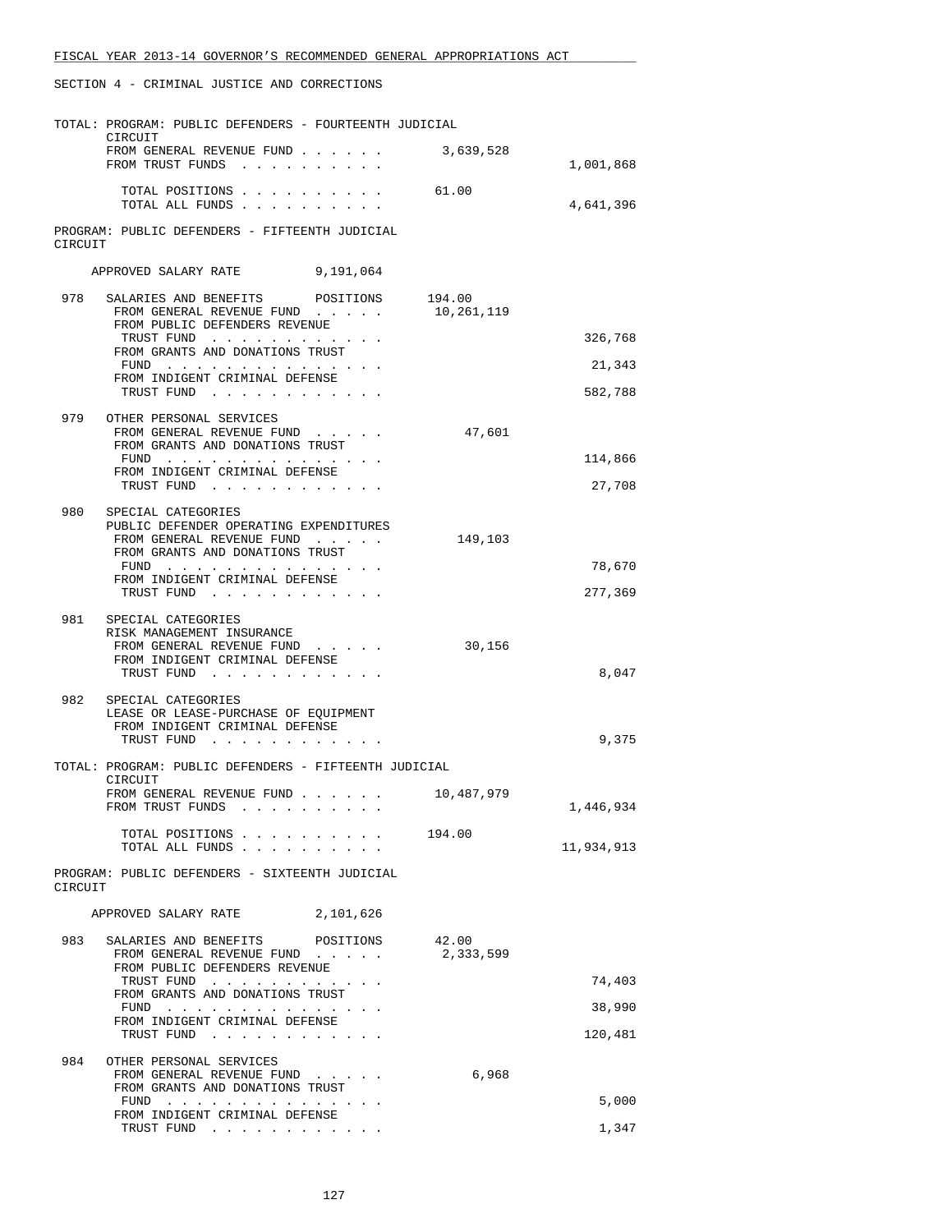| 985     | SPECIAL CATEGORIES<br>PUBLIC DEFENDER OPERATING EXPENDITURES<br>FROM GENERAL REVENUE FUND                                          | 65,086               |           |
|---------|------------------------------------------------------------------------------------------------------------------------------------|----------------------|-----------|
|         | FROM GRANTS AND DONATIONS TRUST<br>FUND                                                                                            |                      | 10,000    |
|         | FROM INDIGENT CRIMINAL DEFENSE<br>TRUST FUND                                                                                       |                      | 17,760    |
| 986     | SPECIAL CATEGORIES<br>RISK MANAGEMENT INSURANCE<br>FROM GENERAL REVENUE FUND<br>FROM GRANTS AND DONATIONS TRUST<br>FUND $\cdots$   | 3,045                | 2,279     |
|         | 987 SPECIAL CATEGORIES<br>LEASE OR LEASE-PURCHASE OF EQUIPMENT<br>FROM GENERAL REVENUE FUND                                        | 930                  |           |
|         | TOTAL: PROGRAM: PUBLIC DEFENDERS - SIXTEENTH JUDICIAL                                                                              |                      |           |
|         | CIRCUIT<br>FROM GENERAL REVENUE FUND<br>FROM TRUST FUNDS                                                                           | 2,409,628            | 270,260   |
|         | TOTAL POSITIONS<br>TOTAL ALL FUNDS                                                                                                 | 42.00                | 2,679,888 |
| CIRCUIT | PROGRAM: PUBLIC DEFENDERS - SEVENTEENTH JUDICIAL                                                                                   |                      |           |
|         | APPROVED SALARY RATE 12,044,736                                                                                                    |                      |           |
| 988     | SALARIES AND BENEFITS POSITIONS<br>FROM GENERAL REVENUE FUND<br>FROM PUBLIC DEFENDERS REVENUE                                      | 223.00<br>12,680,261 |           |
|         | TRUST FUND<br>FROM GRANTS AND DONATIONS TRUST                                                                                      |                      | 404,270   |
|         | FUND<br>FROM INDIGENT CRIMINAL DEFENSE                                                                                             |                      | 842,678   |
|         | TRUST FUND                                                                                                                         |                      | 1,629,079 |
| 989     | OTHER PERSONAL SERVICES<br>FROM GENERAL REVENUE FUND<br>FROM GRANTS AND DONATIONS TRUST<br>FUND $\cdots$                           | 82,254               | 150,708   |
|         | FROM INDIGENT CRIMINAL DEFENSE<br>TRUST FUND                                                                                       |                      | 36,000    |
| 990     | SPECIAL CATEGORIES                                                                                                                 |                      |           |
|         | PUBLIC DEFENDER OPERATING EXPENDITURES<br>FROM GENERAL REVENUE FUND<br>FROM INDIGENT CRIMINAL DEFENSE<br>TRUST FUND                | 424,593              | 208,165   |
| 991     | SPECIAL CATEGORIES<br>RISK MANAGEMENT INSURANCE<br>FROM GENERAL REVENUE FUND<br>FROM INDIGENT CRIMINAL DEFENSE<br>TRUST FUND       | 47,036               | 56,592    |
| 992     | SPECIAL CATEGORIES<br>LEASE OR LEASE-PURCHASE OF EQUIPMENT<br>FROM GENERAL REVENUE FUND                                            | 3,812                |           |
| 993     | SPECIAL CATEGORIES<br>SALARIES AND BENEFITS - AMERICAN RECOVERY<br>AND REINVESTMENT ACT OF 2009<br>FROM GRANTS AND DONATIONS TRUST |                      | 65,625    |
|         | FUND $\cdots$ $\cdots$ $\cdots$ $\cdots$ $\cdots$ $\cdots$                                                                         |                      |           |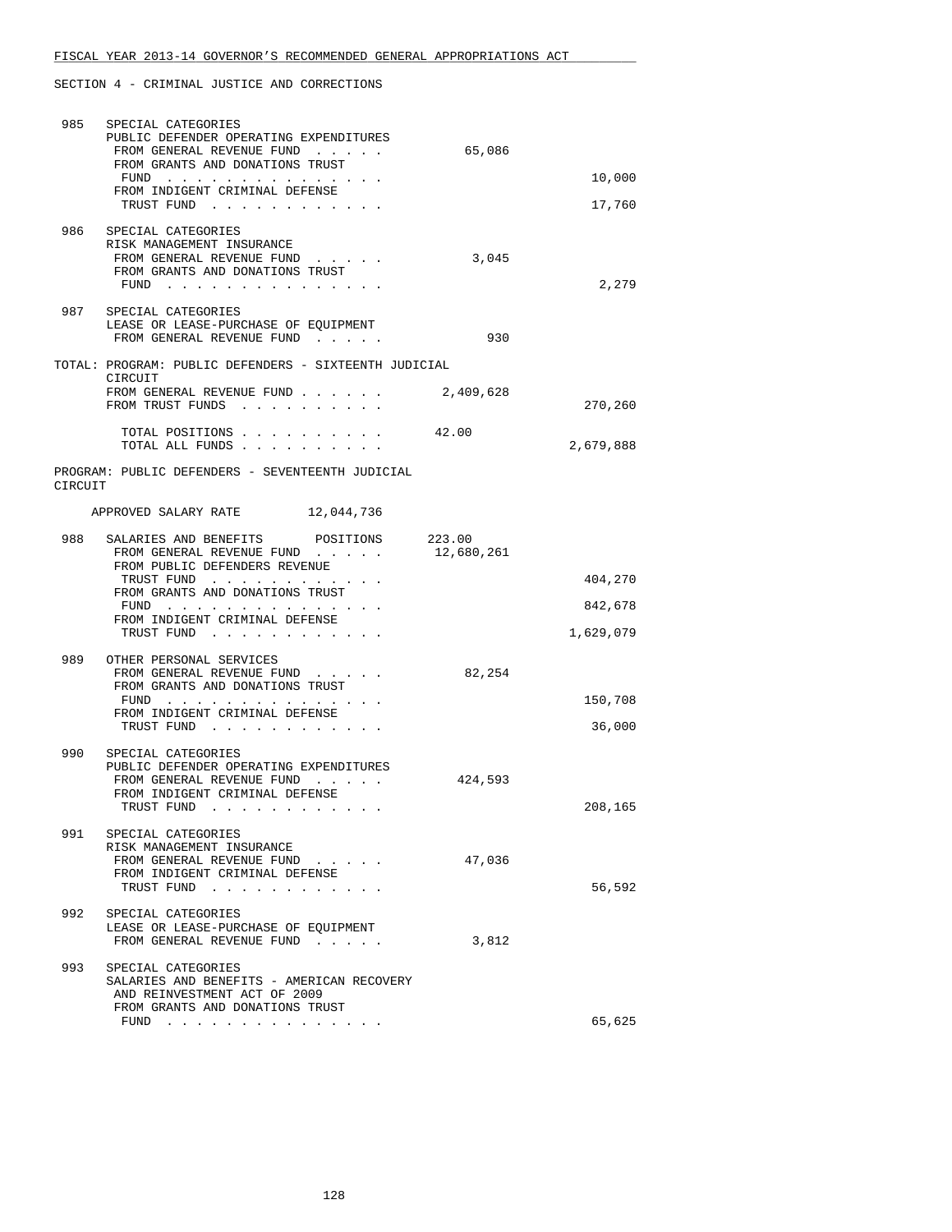|         | TOTAL: PROGRAM: PUBLIC DEFENDERS - SEVENTEENTH JUDICIAL                                                        |                     |            |
|---------|----------------------------------------------------------------------------------------------------------------|---------------------|------------|
|         | CIRCUIT<br>FROM GENERAL REVENUE FUND<br>FROM TRUST FUNDS                                                       | 13,237,956          | 3,393,117  |
|         | TOTAL POSITIONS<br>TOTAL ALL FUNDS                                                                             | 223.00              | 16,631,073 |
| CIRCUIT | PROGRAM: PUBLIC DEFENDERS - EIGHTEENTH JUDICIAL                                                                |                     |            |
|         | APPROVED SALARY RATE<br>5,969,524                                                                              |                     |            |
| 994     | SALARIES AND BENEFITS POSITIONS<br>FROM GENERAL REVENUE FUND<br>FROM PUBLIC DEFENDERS REVENUE                  | 119.00<br>5,625,828 |            |
|         | TRUST FUND<br>FROM INDIGENT CRIMINAL DEFENSE                                                                   |                     | 179,083    |
|         | TRUST FUND                                                                                                     |                     | 1,264,592  |
| 995     | OTHER PERSONAL SERVICES<br>FROM GENERAL REVENUE FUND<br>FROM INDIGENT CRIMINAL DEFENSE<br>TRUST FUND           | 12,792              | 28,160     |
| 996     | SPECIAL CATEGORIES                                                                                             |                     |            |
|         | PUBLIC DEFENDER OPERATING EXPENDITURES<br>FROM GENERAL REVENUE FUND<br>FROM GRANTS AND DONATIONS TRUST         | 337,745             |            |
|         | FUND<br>FROM INDIGENT CRIMINAL DEFENSE                                                                         |                     | 5,000      |
|         | TRUST FUND                                                                                                     |                     | 297,178    |
|         | 997 SPECIAL CATEGORIES<br>RISK MANAGEMENT INSURANCE<br>FROM GENERAL REVENUE FUND                               | 25,840              |            |
|         | 998 SPECIAL CATEGORIES<br>LEASE OR LEASE-PURCHASE OF EQUIPMENT<br>FROM INDIGENT CRIMINAL DEFENSE<br>TRUST FUND |                     | 5,236      |
|         | TOTAL: PROGRAM: PUBLIC DEFENDERS - EIGHTEENTH JUDICIAL                                                         |                     |            |
|         | CIRCUIT<br>FROM GENERAL REVENUE FUND<br>FROM TRUST FUNDS                                                       | 6,002,205           | 1,779,249  |
|         | TOTAL POSITIONS 119.00<br>TOTAL ALL FUNDS                                                                      |                     | 7,781,454  |
| CIRCUIT | PROGRAM: PUBLIC DEFENDERS - NINETEENTH JUDICIAL                                                                |                     |            |
|         | 4,020,433<br>APPROVED SALARY RATE                                                                              |                     |            |
| 999     | SALARIES AND BENEFITS POSITIONS<br>FROM GENERAL REVENUE FUND<br>FROM PUBLIC DEFENDERS REVENUE                  | 78.00<br>3,963,016  |            |
|         | TRUST FUND<br>FROM GRANTS AND DONATIONS TRUST                                                                  |                     | 126,274    |
|         | FUND<br>FROM INDIGENT CRIMINAL DEFENSE                                                                         |                     | 248,772    |
|         | TRUST FUND                                                                                                     |                     | 722,636    |
| 1000    | OTHER PERSONAL SERVICES<br>FROM GENERAL REVENUE FUND<br>FROM GRANTS AND DONATIONS TRUST                        | 19,893              |            |
|         | FUND<br>FROM INDIGENT CRIMINAL DEFENSE                                                                         |                     | 40,000     |
|         | TRUST FUND                                                                                                     |                     | 135,550    |
| 1001    | SPECIAL CATEGORIES<br>PUBLIC DEFENDER OPERATING EXPENDITURES<br>FROM GENERAL REVENUE FUND                      | 105,428             |            |
|         | FROM INDIGENT CRIMINAL DEFENSE<br>TRUST FUND                                                                   |                     | 194,650    |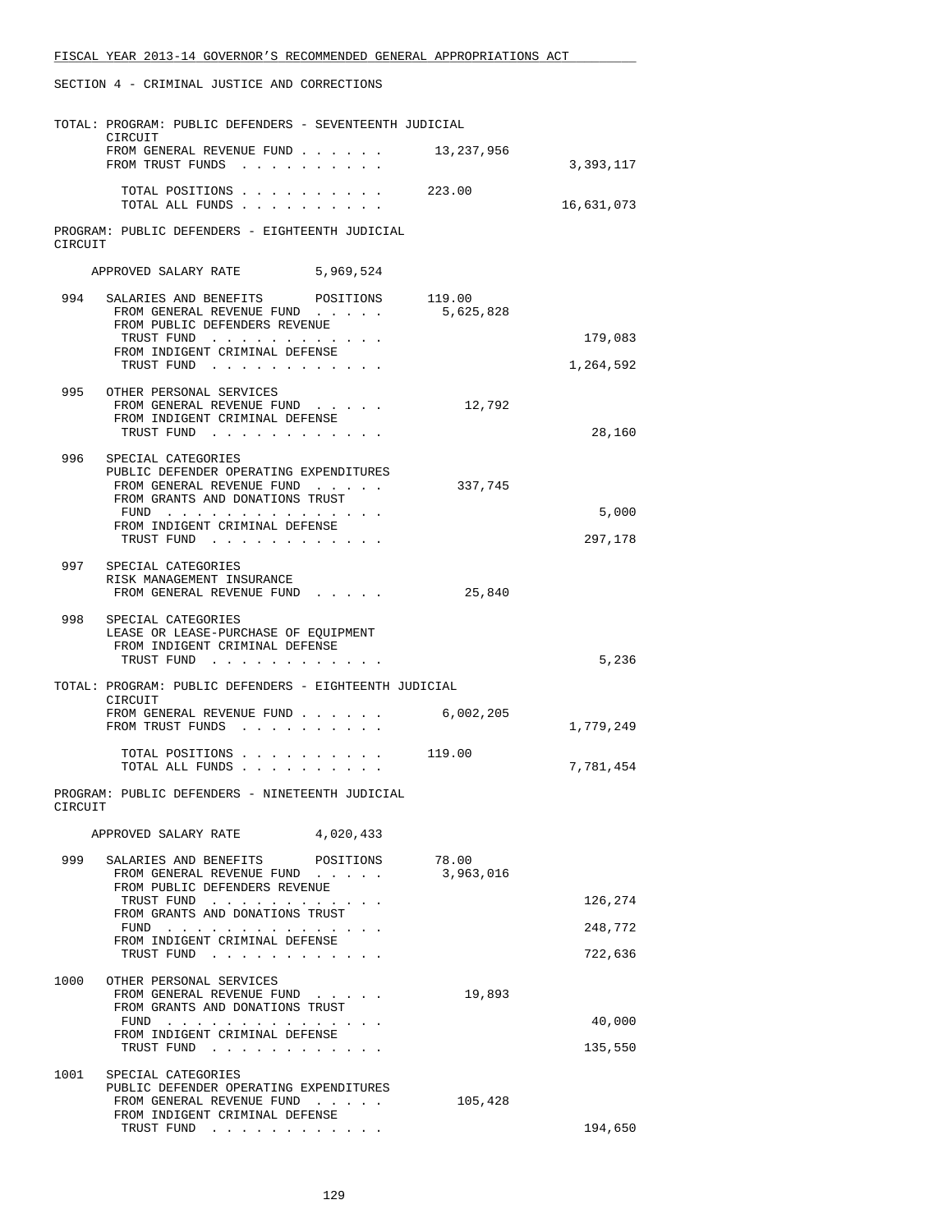| 1002    | SPECIAL CATEGORIES<br>RISK MANAGEMENT INSURANCE                                               |           |                     |           |
|---------|-----------------------------------------------------------------------------------------------|-----------|---------------------|-----------|
|         | FROM GENERAL REVENUE FUND<br>FROM INDIGENT CRIMINAL DEFENSE<br>TRUST FUND                     |           | 16,731              | 8,752     |
|         | 1003 SPECIAL CATEGORIES                                                                       |           |                     |           |
|         | LEASE OR LEASE-PURCHASE OF EQUIPMENT<br>FROM INDIGENT CRIMINAL DEFENSE                        |           |                     |           |
|         | TRUST FUND                                                                                    |           |                     | 1,440     |
|         | TOTAL: PROGRAM: PUBLIC DEFENDERS - NINETEENTH JUDICIAL<br>CIRCUIT                             |           |                     |           |
|         | FROM GENERAL REVENUE FUND<br>FROM TRUST FUNDS                                                 |           | 4,105,068           | 1,478,074 |
|         | TOTAL POSITIONS<br>TOTAL ALL FUNDS                                                            |           | 78.00               | 5,583,142 |
| CIRCUIT | PROGRAM: PUBLIC DEFENDERS - TWENTIETH JUDICIAL                                                |           |                     |           |
|         | APPROVED SALARY RATE 6,450,399                                                                |           |                     |           |
| 1004    | SALARIES AND BENEFITS POSITIONS<br>FROM GENERAL REVENUE FUND<br>FROM PUBLIC DEFENDERS REVENUE |           | 138.00<br>6,600,355 |           |
|         | TRUST FUND                                                                                    |           |                     | 198,665   |
|         | FROM GRANTS AND DONATIONS TRUST<br>$FUND$                                                     |           |                     | 848,656   |
|         | FROM INDIGENT CRIMINAL DEFENSE<br>TRUST FUND                                                  |           |                     | 592,115   |
| 1005    | OTHER PERSONAL SERVICES<br>FROM GENERAL REVENUE FUND                                          |           | 15,098              |           |
|         | FROM GRANTS AND DONATIONS TRUST                                                               |           |                     |           |
|         | FUND<br>FROM INDIGENT CRIMINAL DEFENSE                                                        |           |                     | 20,000    |
|         | TRUST FUND                                                                                    |           |                     | 145,440   |
| 1006    | SPECIAL CATEGORIES<br>PUBLIC DEFENDER OPERATING EXPENDITURES                                  |           |                     |           |
|         | FROM GENERAL REVENUE FUND<br>FROM GRANTS AND DONATIONS TRUST                                  |           | 328,894             |           |
|         | FUND $\cdots$<br>FROM INDIGENT CRIMINAL DEFENSE                                               |           |                     | 64,260    |
|         | TRUST FUND                                                                                    |           |                     | 145,475   |
| 1007    | SPECIAL CATEGORIES<br>RISK MANAGEMENT INSURANCE                                               |           |                     |           |
|         | FROM GENERAL REVENUE FUND<br>FROM INDIGENT CRIMINAL DEFENSE                                   |           | 27,594              |           |
|         | TRUST FUND                                                                                    |           |                     | 45,472    |
| 1008    | SPECIAL CATEGORIES                                                                            |           |                     |           |
|         | LEASE OR LEASE-PURCHASE OF EQUIPMENT<br>FROM GENERAL REVENUE FUND                             |           | 12,730              |           |
|         | TOTAL: PROGRAM: PUBLIC DEFENDERS - TWENTIETH JUDICIAL                                         |           |                     |           |
|         | CIRCUIT<br>FROM GENERAL REVENUE FUND<br>FROM TRUST FUNDS                                      |           | 6,984,671           | 2,060,083 |
|         | TOTAL POSITIONS<br>TOTAL ALL FUNDS                                                            |           | 138.00              | 9,044,754 |
|         | PUBLIC DEFENDERS APPELLATE DIVISION                                                           |           |                     |           |
|         | PROGRAM: PUBLIC DEFENDERS APPELLATE - SECOND<br>JUDICIAL CIRCUIT                              |           |                     |           |
|         | APPROVED SALARY RATE                                                                          | 1,780,461 |                     |           |
|         | 1009 SALARIES AND BENEFITS POSITIONS 34.00<br>FROM GENERAL REVENUE FUND                       |           | 2,086,171           |           |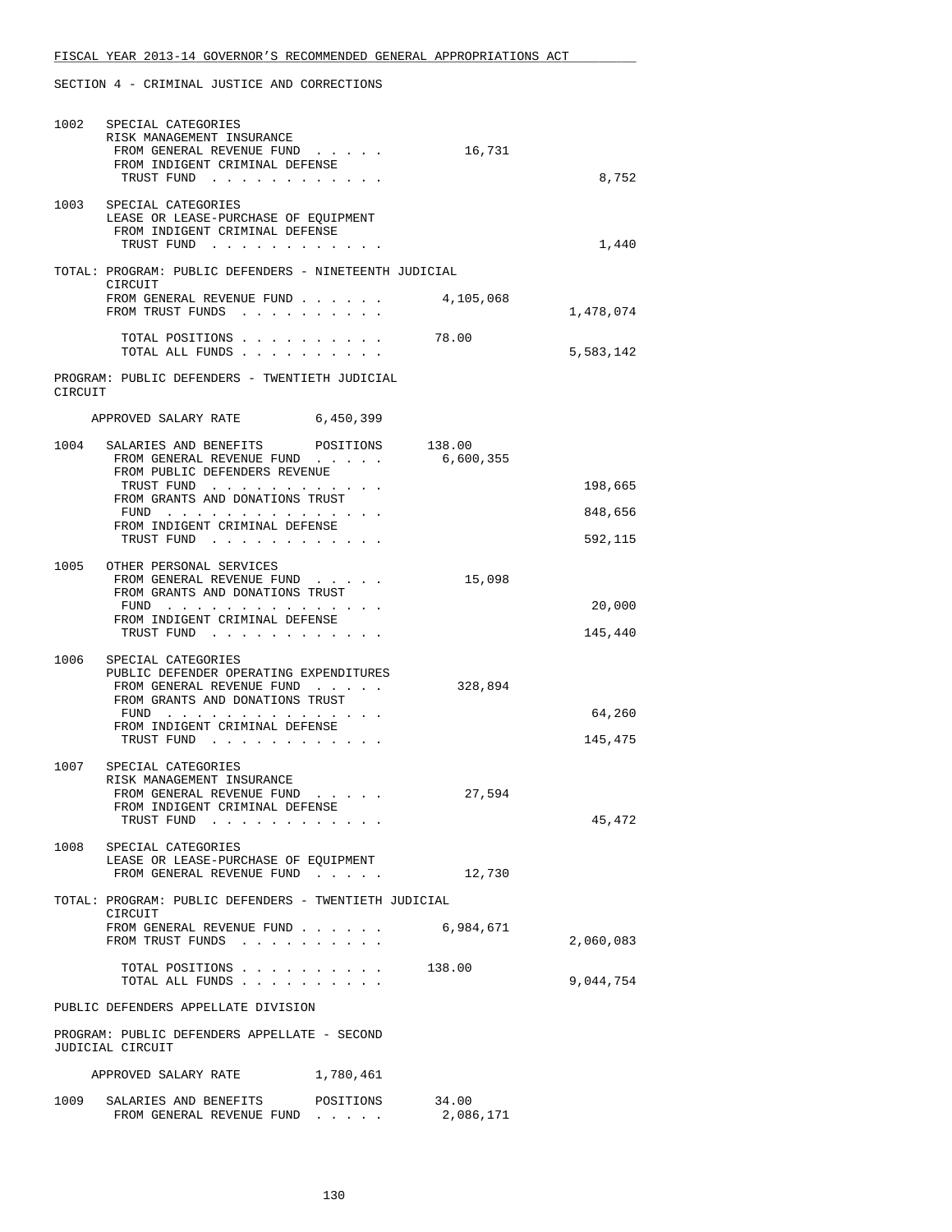|      | 1010 OTHER PERSONAL SERVICES<br>FROM GENERAL REVENUE FUND                                                         | 21,114             |           |
|------|-------------------------------------------------------------------------------------------------------------------|--------------------|-----------|
|      | 1011 SPECIAL CATEGORIES<br>PUBLIC DEFENDER OPERATING EXPENDITURES<br>FROM GENERAL REVENUE FUND                    | 121,406            |           |
|      | 1012 SPECIAL CATEGORIES<br>LEASE OR LEASE-PURCHASE OF EQUIPMENT<br>FROM GENERAL REVENUE FUND                      | 2,535              |           |
|      | TOTAL: PROGRAM: PUBLIC DEFENDERS APPELLATE - SECOND<br>JUDICIAL CIRCUIT                                           |                    |           |
|      | FROM GENERAL REVENUE FUND                                                                                         | 2,231,226          |           |
|      | TOTAL POSITIONS<br>TOTAL ALL FUNDS                                                                                | 34.00              | 2,231,226 |
|      | PROGRAM: PUBLIC DEFENDERS APPELLATE - SEVENTH<br>JUDICIAL CIRCUIT                                                 |                    |           |
|      | APPROVED SALARY RATE 1,757,773                                                                                    |                    |           |
|      | 1013 SALARIES AND BENEFITS POSITIONS 33.00<br>FROM GENERAL REVENUE FUND                                           | 2,034,105          |           |
|      | 1014 OTHER PERSONAL SERVICES<br>FROM GENERAL REVENUE FUND                                                         | 2,370              |           |
|      | 1015 SPECIAL CATEGORIES<br>PUBLIC DEFENDER OPERATING EXPENDITURES<br>FROM GENERAL REVENUE FUND                    | 131,213            |           |
|      | 1016 SPECIAL CATEGORIES<br>LEASE OR LEASE-PURCHASE OF EQUIPMENT<br>FROM GENERAL REVENUE FUND                      | 6,840              |           |
|      | TOTAL: PROGRAM: PUBLIC DEFENDERS APPELLATE - SEVENTH<br>JUDICIAL CIRCUIT<br>FROM GENERAL REVENUE FUND 2, 174, 528 |                    |           |
|      | TOTAL POSITIONS                                                                                                   | 33.00              |           |
|      | PROGRAM: PUBLIC DEFENDERS APPELLATE - TENTH                                                                       |                    | 2,174,528 |
|      | JUDICIAL CIRCUIT                                                                                                  |                    |           |
|      | APPROVED SALARY RATE 2,461,956                                                                                    |                    |           |
|      | 1017 SALARIES AND BENEFITS POSITIONS 50.00<br>FROM GENERAL REVENUE FUND                                           | 2,905,917          |           |
|      | 1018 OTHER PERSONAL SERVICES<br>FROM GENERAL REVENUE FUND                                                         | 727,390            |           |
| 1019 | SPECIAL CATEGORIES<br>PUBLIC DEFENDER OPERATING EXPENDITURES<br>FROM GENERAL REVENUE FUND                         | 137,289            |           |
| 1020 | SPECIAL CATEGORIES<br>LEASE OR LEASE-PURCHASE OF EQUIPMENT<br>FROM GENERAL REVENUE FUND                           | 2,568              |           |
|      | TOTAL: PROGRAM: PUBLIC DEFENDERS APPELLATE - TENTH<br>JUDICIAL CIRCUIT                                            |                    |           |
|      | FROM GENERAL REVENUE FUND 3,773,164                                                                               |                    |           |
|      | TOTAL POSITIONS 50.00<br>TOTAL ALL FUNDS                                                                          |                    | 3,773,164 |
|      | PROGRAM: PUBLIC DEFENDERS APPELLATE - ELEVENTH<br>JUDICIAL CIRCUIT                                                |                    |           |
|      | APPROVED SALARY RATE<br>1,573,325                                                                                 |                    |           |
| 1021 | POSITIONS<br>SALARIES AND BENEFITS<br>FROM GENERAL REVENUE FUND                                                   | 24.00<br>1,797,694 |           |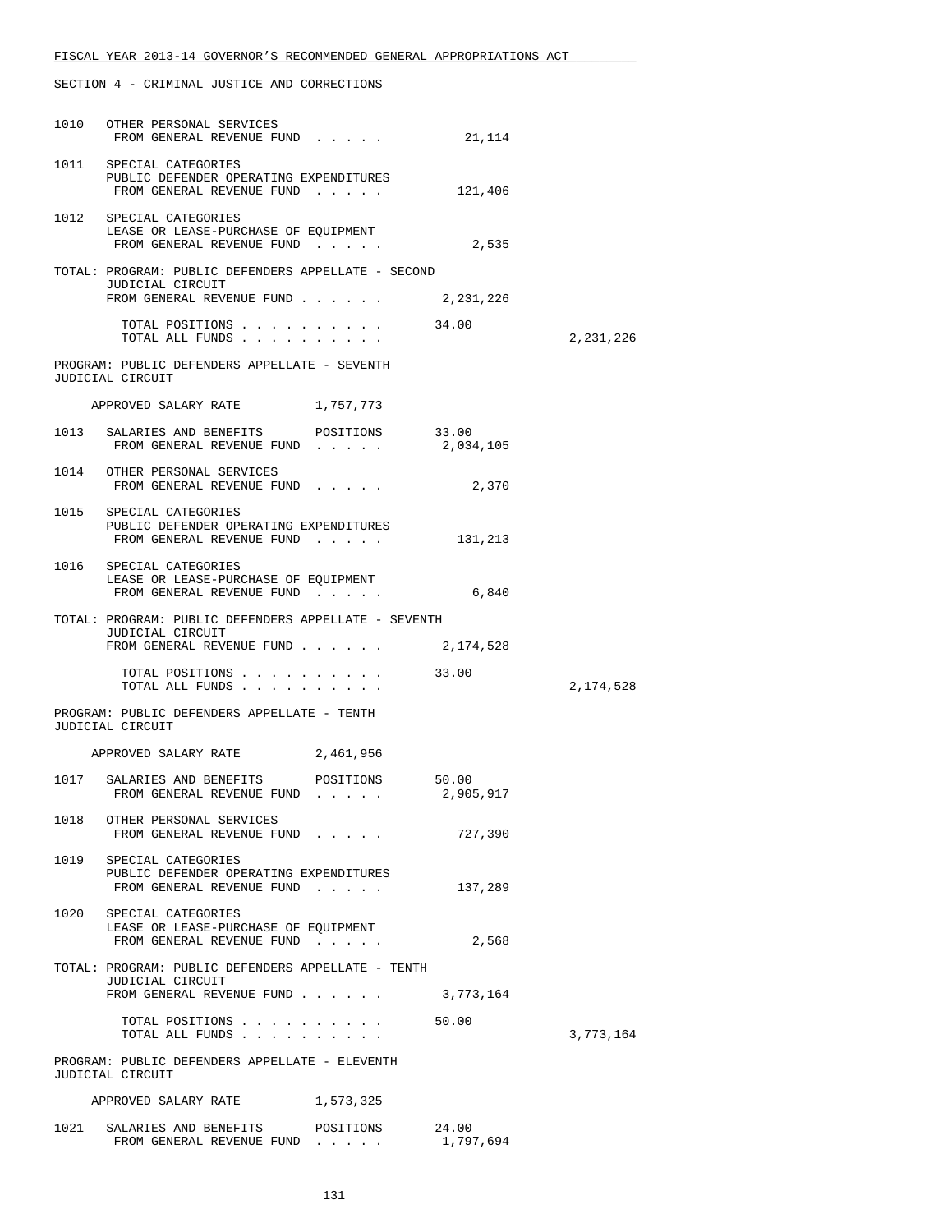|      | 1022 OTHER PERSONAL SERVICES<br>FROM GENERAL REVENUE FUND                                                                                  | 33,731    |           |
|------|--------------------------------------------------------------------------------------------------------------------------------------------|-----------|-----------|
|      | 1023 SPECIAL CATEGORIES<br>PUBLIC DEFENDER OPERATING EXPENDITURES<br>FROM GENERAL REVENUE FUND                                             | 37,161    |           |
|      | TOTAL: PROGRAM: PUBLIC DEFENDERS APPELLATE - ELEVENTH<br>JUDICIAL CIRCUIT                                                                  |           |           |
|      | FROM GENERAL REVENUE FUND 1,868,586                                                                                                        |           |           |
|      | TOTAL POSITIONS 24.00<br>TOTAL ALL FUNDS                                                                                                   |           | 1,868,586 |
|      | PROGRAM: PUBLIC DEFENDERS APPELLATE - FIFTEENTH<br>JUDICIAL CIRCUIT                                                                        |           |           |
|      | APPROVED SALARY RATE 2,513,258                                                                                                             |           |           |
|      | 1024 SALARIES AND BENEFITS POSITIONS 37.00<br>FROM GENERAL REVENUE FUND $\ldots$ 2,901,050<br>FROM INDIGENT CRIMINAL DEFENSE<br>TRUST FUND |           | 101,176   |
| 1025 | SPECIAL CATEGORIES<br>PUBLIC DEFENDER OPERATING EXPENDITURES<br>FROM GENERAL REVENUE FUND<br>FROM INDIGENT CRIMINAL DEFENSE<br>TRUST FUND  | 37,677    | 50,000    |
|      | 1026 SPECIAL CATEGORIES<br>LEASE OR LEASE-PURCHASE OF EOUIPMENT<br>FROM GENERAL REVENUE FUND                                               | 2,344     |           |
|      | TOTAL: PROGRAM: PUBLIC DEFENDERS APPELLATE - FIFTEENTH                                                                                     |           |           |
|      | JUDICIAL CIRCUIT<br>FROM GENERAL REVENUE FUND 2,941,071<br>FROM TRUST FUNDS                                                                |           | 151,176   |
|      | TOTAL POSITIONS 37.00<br>TOTAL ALL FUNDS                                                                                                   |           | 3,092,247 |
|      | CAPITAL COLLATERAL REGIONAL COUNSELS                                                                                                       |           |           |
|      | PROGRAM: MIDDLE REGIONAL COUNSEL                                                                                                           |           |           |
|      | PROVIDE STATE REQUIRED POST CONVICTION LEGAL<br>REPRESENTATION TO DEATH-ROW INMATES                                                        |           |           |
|      | APPROVED SALARY RATE 2, 245, 214                                                                                                           |           |           |
|      | 1027 SALARIES AND BENEFITS POSITIONS 41.00<br>FROM GENERAL REVENUE FUND                                                                    | 2,844,857 |           |
|      | 1028 OTHER PERSONAL SERVICES<br>FROM GENERAL REVENUE FUND                                                                                  | 28,911    |           |
|      | 1029 SPECIAL CATEGORIES<br>CASE RELATED COSTS<br>FROM GENERAL REVENUE FUND<br>FROM CAPITAL COLLATERAL REGIONAL<br>COUNSEL TRUST FUND       | 363,004   | 150,000   |
|      | 1030 SPECIAL CATEGORIES<br>OPERATING EXPENDITURES<br>FROM GENERAL REVENUE FUND<br>FROM CAPITAL COLLATERAL REGIONAL<br>COUNSEL TRUST FUND   | 372,837   | 50,000    |
|      | 1031 SPECIAL CATEGORIES<br>RISK MANAGEMENT INSURANCE<br>FROM GENERAL REVENUE FUND                                                          | 5,605     |           |
| 1032 | SPECIAL CATEGORIES<br>LEASE OR LEASE-PURCHASE OF EQUIPMENT<br>FROM GENERAL REVENUE FUND                                                    | 375       |           |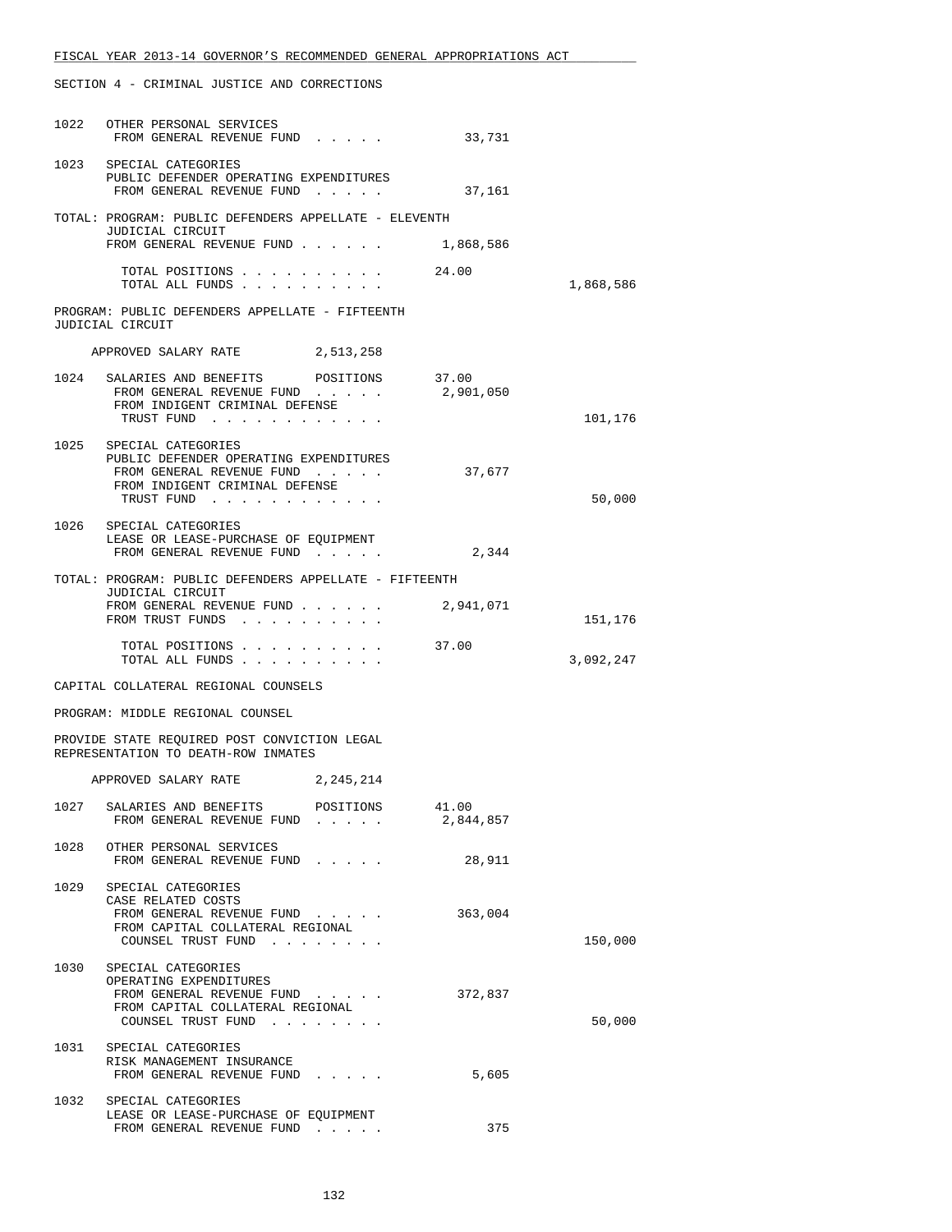|      | TOTAL: PROVIDE STATE REQUIRED POST CONVICTION LEGAL<br>REPRESENTATION TO DEATH-ROW INMATES                                               |           |           |           |
|------|------------------------------------------------------------------------------------------------------------------------------------------|-----------|-----------|-----------|
|      | FROM GENERAL REVENUE FUND 3,615,589                                                                                                      |           |           |           |
|      | FROM TRUST FUNDS                                                                                                                         |           |           | 200,000   |
|      | TOTAL POSITIONS<br>TOTAL ALL FUNDS                                                                                                       |           | 41.00     | 3,815,589 |
|      | PROGRAM: SOUTHERN REGIONAL COUNSEL                                                                                                       |           |           |           |
|      | PROVIDE STATE REQUIRED POST CONVICTION LEGAL<br>REPRESENTATION TO DEATH-ROW INMATES                                                      |           |           |           |
|      | APPROVED SALARY RATE 1,805,947                                                                                                           |           |           |           |
|      | 1033 SALARIES AND BENEFITS POSITIONS 32.00<br>FROM GENERAL REVENUE FUND                                                                  |           | 2,178,853 |           |
|      | 1034 OTHER PERSONAL SERVICES<br>FROM GENERAL REVENUE FUND                                                                                |           | 8         |           |
|      | 1035 SPECIAL CATEGORIES<br>CASE RELATED COSTS<br>FROM GENERAL REVENUE FUND<br>FROM CAPITAL COLLATERAL REGIONAL                           |           | 473,367   |           |
|      | COUNSEL TRUST FUND                                                                                                                       |           |           | 115,000   |
|      | 1036 SPECIAL CATEGORIES<br>OPERATING EXPENDITURES<br>FROM GENERAL REVENUE FUND<br>FROM CAPITAL COLLATERAL REGIONAL<br>COUNSEL TRUST FUND |           | 347,563   | 85,000    |
|      |                                                                                                                                          |           |           |           |
|      | 1037 SPECIAL CATEGORIES<br>RISK MANAGEMENT INSURANCE<br>FROM GENERAL REVENUE FUND                                                        |           | 4,455     |           |
|      | 1038 SPECIAL CATEGORIES<br>LEASE OR LEASE-PURCHASE OF EQUIPMENT<br>FROM GENERAL REVENUE FUND                                             |           | 702       |           |
|      | TOTAL: PROVIDE STATE REQUIRED POST CONVICTION LEGAL<br>REPRESENTATION TO DEATH-ROW INMATES<br>FROM GENERAL REVENUE FUND 3,004,948        |           |           |           |
|      | FROM TRUST FUNDS                                                                                                                         |           |           | 200,000   |
|      | TOTAL POSITIONS 32.00<br>TOTAL ALL FUNDS                                                                                                 |           |           | 3,204,948 |
|      | CRIMINAL CONFLICT AND CIVIL REGIONAL COUNSELS                                                                                            |           |           |           |
|      | PROGRAM: REGIONAL CONFLICT COUNSEL - FIRST                                                                                               |           |           |           |
|      | APPROVED SALARY RATE                                                                                                                     | 5,537,083 |           |           |
|      | 1039 SALARIES AND BENEFITS POSITIONS 111.00<br>FROM GENERAL REVENUE FUND                                                                 |           | 7,157,227 |           |
|      | 1040 OTHER PERSONAL SERVICES<br>FROM GENERAL REVENUE FUND                                                                                |           | 154,055   |           |
|      | 1041 SPECIAL CATEGORIES<br>CONTRACTED SERVICES<br>FROM GENERAL REVENUE FUND<br>FROM INDIGENT CIVIL DEFENSE TRUST<br>FUND $\cdots$        |           | 795,349   | 233,446   |
| 1042 | SPECIAL CATEGORIES<br>REGIONAL CONFLICT COUNCIL OPERATIONS<br>FROM GENERAL REVENUE FUND                                                  |           | 902,982   |           |
|      | 1043 SPECIAL CATEGORIES<br>RISK MANAGEMENT INSURANCE                                                                                     |           |           |           |
|      | FROM GENERAL REVENUE FUND                                                                                                                |           | 34,687    |           |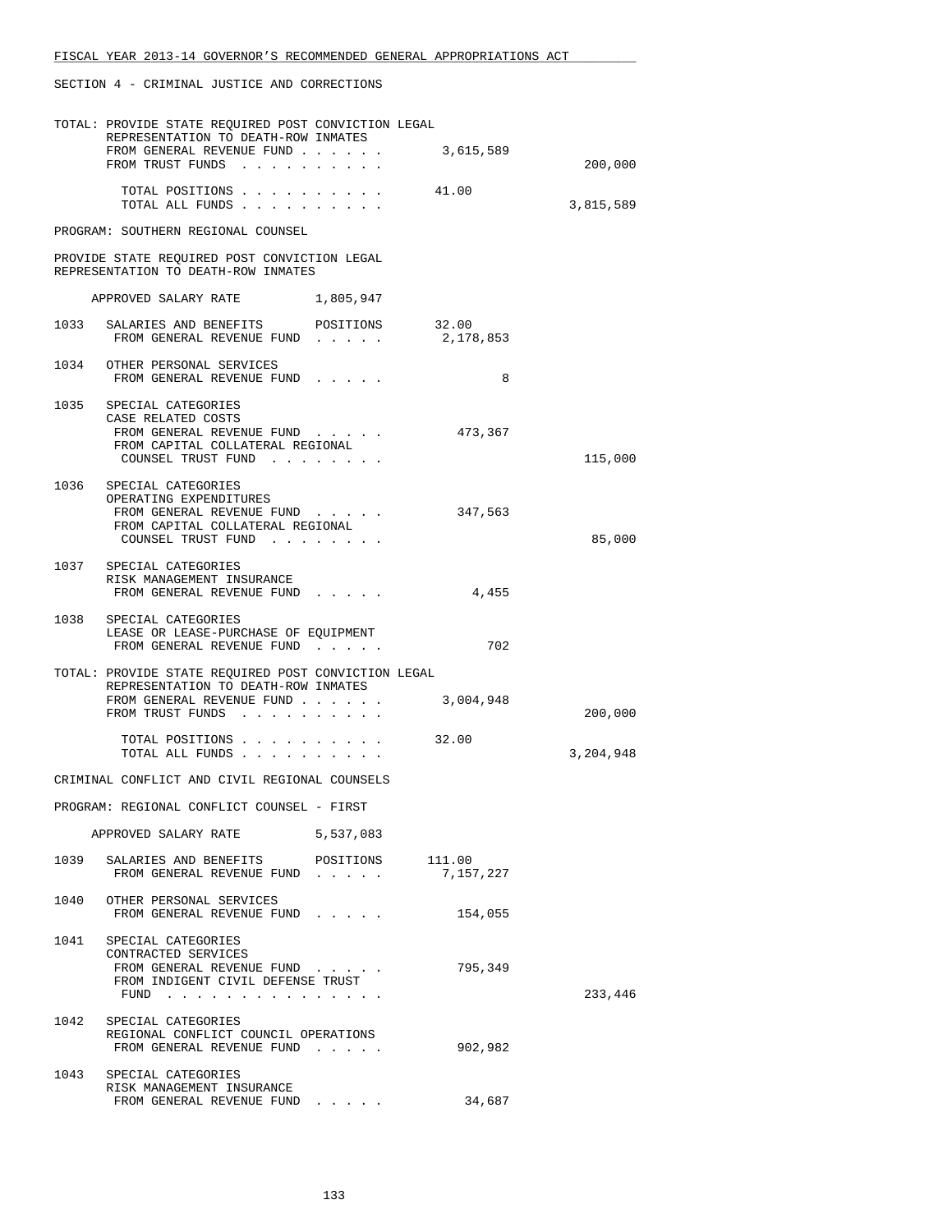|      | 1044 SPECIAL CATEGORIES<br>LEASE OR LEASE-PURCHASE OF EQUIPMENT<br>FROM GENERAL REVENUE FUND                                                                            | 9,984              |             |
|------|-------------------------------------------------------------------------------------------------------------------------------------------------------------------------|--------------------|-------------|
|      | 1045 SPECIAL CATEGORIES<br>TRANSFER TO DEPARTMENT OF MANAGEMENT<br>SERVICES - HUMAN RESOURCES SERVICES<br>PURCHASED PER STATEWIDE CONTRACT<br>FROM GENERAL REVENUE FUND | 25,422             |             |
|      | TOTAL: PROGRAM: REGIONAL CONFLICT COUNSEL - FIRST<br>FROM GENERAL REVENUE FUND<br>FROM TRUST FUNDS                                                                      | 9,079,706          | 233,446     |
|      | TOTAL POSITIONS 111.00<br>TOTAL ALL FUNDS                                                                                                                               |                    | 9, 313, 152 |
|      | PROGRAM: REGIONAL CONFLICT COUNSEL - SECOND                                                                                                                             |                    |             |
|      | APPROVED SALARY RATE 4,850,479                                                                                                                                          |                    |             |
|      | 1046 SALARIES AND BENEFITS POSITIONS 101.00<br>FROM GENERAL REVENUE FUND<br>FROM GRANTS AND DONATIONS TRUST<br>FUND                                                     | 6,128,236          | 65,860      |
|      | 1047 OTHER PERSONAL SERVICES<br>FROM GENERAL REVENUE FUND 270,041                                                                                                       |                    |             |
|      | 1048 SPECIAL CATEGORIES<br>CONTRACTED SERVICES<br>FROM GENERAL REVENUE FUND<br>FROM INDIGENT CIVIL DEFENSE TRUST<br>FUND                                                | 1,021,113          | 234,488     |
|      | 1049 SPECIAL CATEGORIES<br>REGIONAL CONFLICT COUNCIL OPERATIONS<br>FROM GENERAL REVENUE FUND<br>FROM GRANTS AND DONATIONS TRUST<br>FUND                                 | 820,904            | 165,425     |
|      | 1050 SPECIAL CATEGORIES<br>RISK MANAGEMENT INSURANCE<br>FROM GENERAL REVENUE FUND                                                                                       | 32,867             |             |
|      | 1051 SPECIAL CATEGORIES<br>LEASE OR LEASE-PURCHASE OF EOUIPMENT<br>FROM GENERAL REVENUE FUND                                                                            | 25,000             |             |
|      | 1052 SPECIAL CATEGORIES<br>TRANSFER TO DEPARTMENT OF MANAGEMENT<br>SERVICES - HUMAN RESOURCES SERVICES<br>PURCHASED PER STATEWIDE CONTRACT<br>FROM GENERAL REVENUE FUND | 24,684             |             |
|      | TOTAL: PROGRAM: REGIONAL CONFLICT COUNSEL - SECOND<br>FROM GENERAL REVENUE FUND<br>FROM TRUST FUNDS                                                                     | 8,322,845          | 465,773     |
|      | TOTAL POSITIONS<br>TOTAL ALL FUNDS                                                                                                                                      | 101.00             | 8,788,618   |
|      | PROGRAM: REGIONAL CONFLICT COUNSEL - THIRD                                                                                                                              |                    |             |
|      | APPROVED SALARY RATE 2, 243, 882                                                                                                                                        |                    |             |
| 1053 | SALARIES AND BENEFITS POSITIONS<br>FROM GENERAL REVENUE FUND                                                                                                            | 47.00<br>2,913,160 |             |
|      | 1054 OTHER PERSONAL SERVICES<br>FROM GENERAL REVENUE FUND                                                                                                               | 156,474            |             |
| 1055 | SPECIAL CATEGORIES<br>CONTRACTED SERVICES<br>FROM GENERAL REVENUE FUND<br>FROM INDIGENT CIVIL DEFENSE TRUST<br>FUND $\cdots$                                            | 1,476,836          | 86,956      |
|      |                                                                                                                                                                         |                    |             |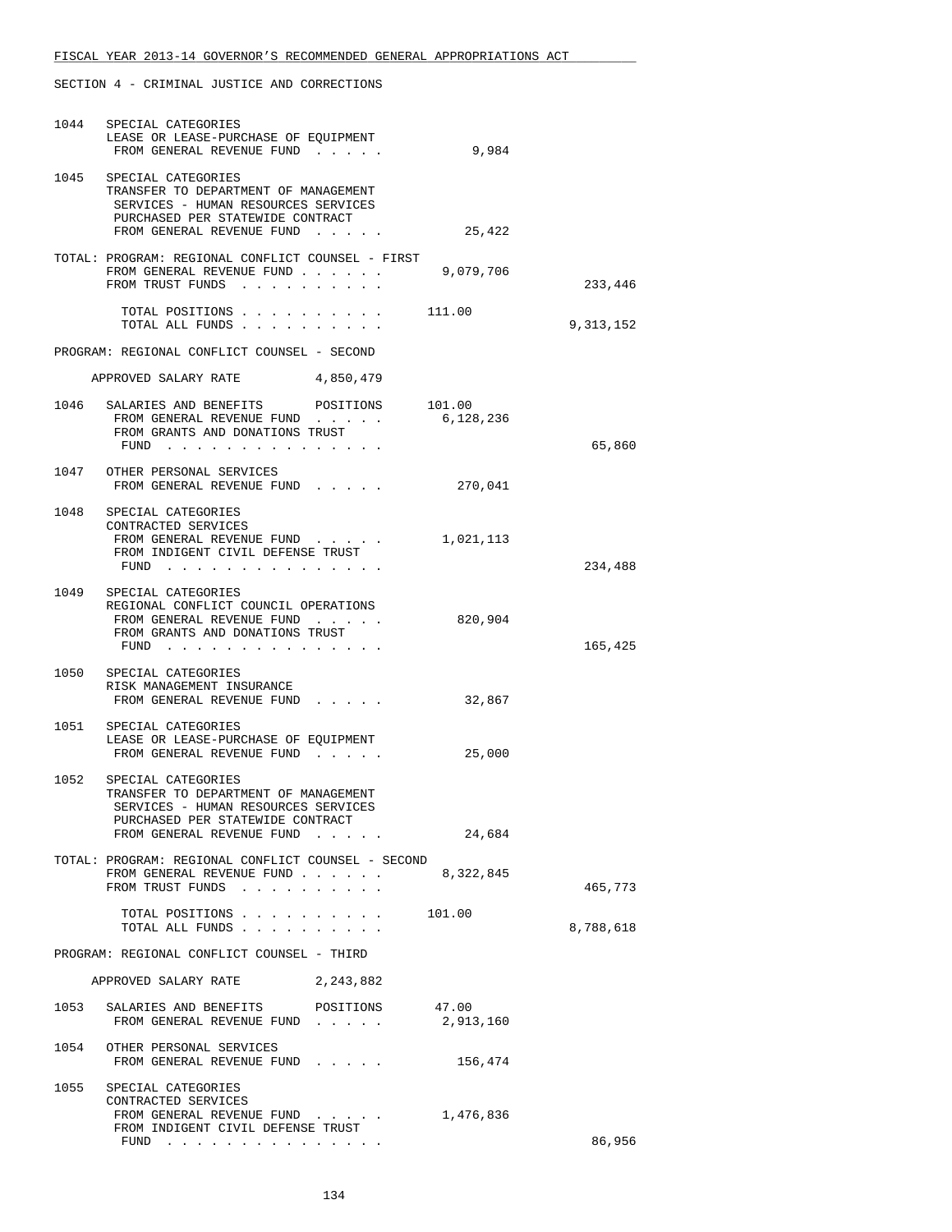|                                            | 1056 SPECIAL CATEGORIES<br>REGIONAL CONFLICT COUNCIL OPERATIONS<br>FROM GENERAL REVENUE FUND                                                                            | 375,444            |           |  |
|--------------------------------------------|-------------------------------------------------------------------------------------------------------------------------------------------------------------------------|--------------------|-----------|--|
|                                            | 1057 SPECIAL CATEGORIES<br>RISK MANAGEMENT INSURANCE<br>FROM GENERAL REVENUE FUND                                                                                       | 11,341             |           |  |
|                                            | 1058 SPECIAL CATEGORIES<br>LEASE OR LEASE-PURCHASE OF EQUIPMENT<br>FROM GENERAL REVENUE FUND                                                                            | 1,100              |           |  |
|                                            | 1059 SPECIAL CATEGORIES<br>TRANSFER TO DEPARTMENT OF MANAGEMENT<br>SERVICES - HUMAN RESOURCES SERVICES<br>PURCHASED PER STATEWIDE CONTRACT<br>FROM GENERAL REVENUE FUND | 11,838             |           |  |
|                                            | TOTAL: PROGRAM: REGIONAL CONFLICT COUNSEL - THIRD<br>FROM GENERAL REVENUE FUND<br>FROM TRUST FUNDS                                                                      | 4,946,193          | 86,956    |  |
|                                            | TOTAL POSITIONS<br>TOTAL ALL FUNDS                                                                                                                                      | 47.00              | 5,033,149 |  |
|                                            | PROGRAM: REGIONAL CONFLICT COUNSEL - FOURTH                                                                                                                             |                    |           |  |
|                                            | APPROVED SALARY RATE 3,318,418                                                                                                                                          |                    |           |  |
|                                            | 1060 SALARIES AND BENEFITS POSITIONS<br>FROM GENERAL REVENUE FUND                                                                                                       | 69.00<br>4,704,160 |           |  |
|                                            | 1061 OTHER PERSONAL SERVICES<br>FROM GENERAL REVENUE FUND                                                                                                               | 400,000            |           |  |
|                                            | 1062 SPECIAL CATEGORIES<br>CONTRACTED SERVICES<br>FROM GENERAL REVENUE FUND<br>FROM INDIGENT CIVIL DEFENSE TRUST<br>FUND                                                | 1,407,457          | 121,892   |  |
|                                            |                                                                                                                                                                         |                    |           |  |
|                                            | 1063 SPECIAL CATEGORIES<br>REGIONAL CONFLICT COUNCIL OPERATIONS<br>FROM GENERAL REVENUE FUND 1,076,228                                                                  |                    |           |  |
|                                            | 1064 SPECIAL CATEGORIES<br>RISK MANAGEMENT INSURANCE<br>FROM GENERAL REVENUE FUND                                                                                       | 27,669             |           |  |
| 1065                                       | SPECIAL CATEGORIES<br>LEASE OR LEASE-PURCHASE OF EQUIPMENT<br>FROM GENERAL REVENUE FUND.                                                                                | 7,807              |           |  |
|                                            | 1066 SPECIAL CATEGORIES<br>TRANSFER TO DEPARTMENT OF MANAGEMENT<br>SERVICES - HUMAN RESOURCES SERVICES<br>PURCHASED PER STATEWIDE CONTRACT                              |                    |           |  |
|                                            | FROM GENERAL REVENUE FUND                                                                                                                                               | 15,869             |           |  |
|                                            | TOTAL: PROGRAM: REGIONAL CONFLICT COUNSEL - FOURTH<br>FROM GENERAL REVENUE FUND<br>FROM TRUST FUNDS                                                                     | 7,639,190          | 121,892   |  |
|                                            | TOTAL POSITIONS<br>TOTAL ALL FUNDS                                                                                                                                      | 69.00              | 7,761,082 |  |
| PROGRAM: REGIONAL CONFLICT COUNSEL - FIFTH |                                                                                                                                                                         |                    |           |  |
|                                            | APPROVED SALARY RATE 3,302,150                                                                                                                                          |                    |           |  |
|                                            | 1067 SALARIES AND BENEFITS<br>POSITIONS<br>FROM GENERAL REVENUE FUND                                                                                                    | 72.00<br>4,559,915 |           |  |
|                                            | 1068 OTHER PERSONAL SERVICES<br>FROM GENERAL REVENUE FUND                                                                                                               | 100,000            |           |  |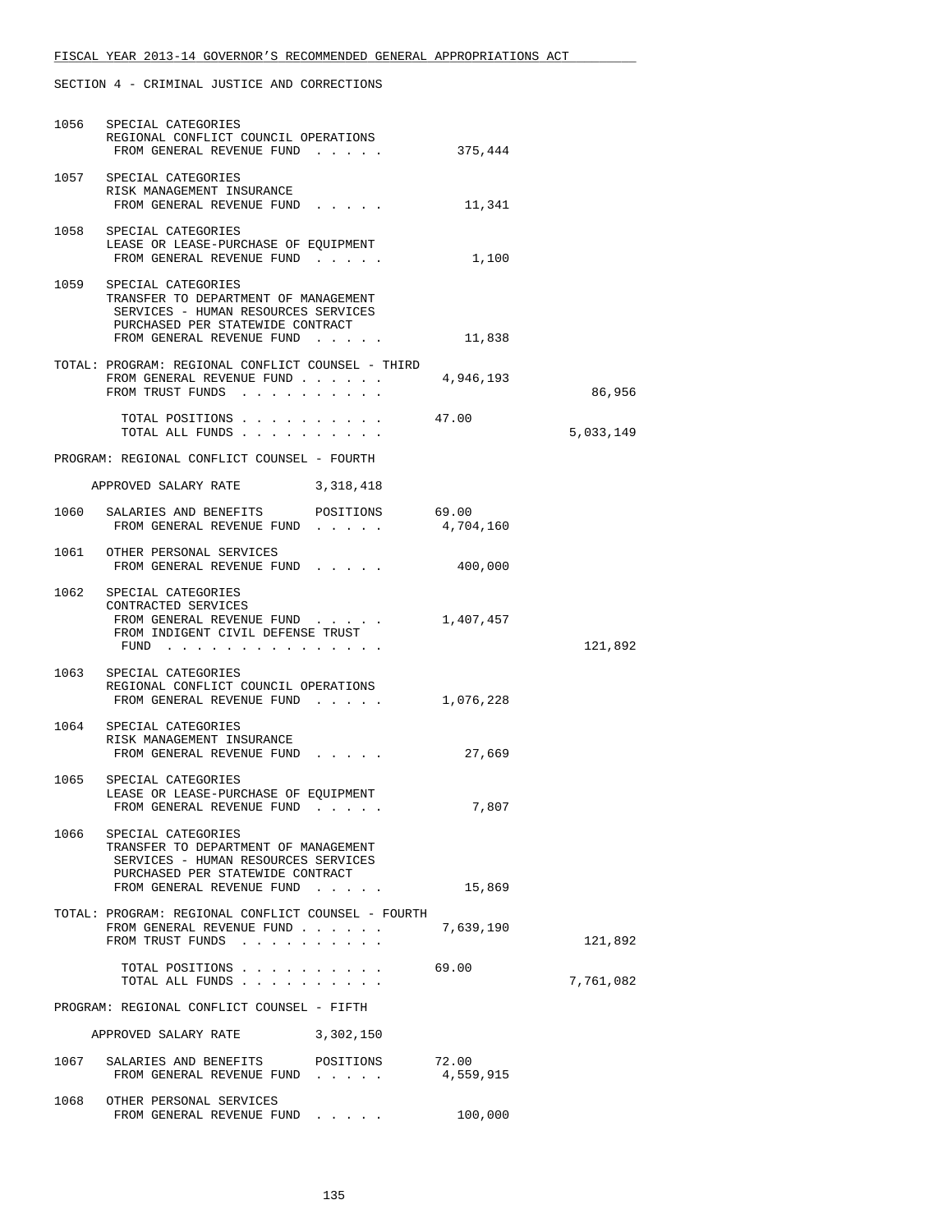| 1069 | SPECIAL CATEGORIES<br>CONTRACTED SERVICES<br>FROM GENERAL REVENUE FUND<br>FROM GRANTS AND DONATIONS TRUST<br>FUND<br>and a series and a series<br>FROM INDIGENT CIVIL DEFENSE TRUST<br>FUND<br>. | 740,259                    | 5,800<br>195,193 |
|------|--------------------------------------------------------------------------------------------------------------------------------------------------------------------------------------------------|----------------------------|------------------|
| 1070 | SPECIAL CATEGORIES<br>REGIONAL CONFLICT COUNCIL OPERATIONS<br>FROM GENERAL REVENUE FUND<br>FROM GRANTS AND DONATIONS TRUST<br>FUND                                                               | 711,473                    | 13,890           |
| 1071 | SPECIAL CATEGORIES<br>RISK MANAGEMENT INSURANCE<br>FROM GENERAL REVENUE FUND                                                                                                                     | 12,981                     |                  |
| 1072 | SPECIAL CATEGORIES<br>LEASE OR LEASE-PURCHASE OF EQUIPMENT<br>FROM GENERAL REVENUE FUND                                                                                                          | 12,000                     |                  |
|      | 1073 SPECIAL CATEGORIES<br>TRANSFER TO DEPARTMENT OF MANAGEMENT<br>SERVICES - HUMAN RESOURCES SERVICES<br>PURCHASED PER STATEWIDE CONTRACT<br>FROM GENERAL REVENUE FUND                          | 16,876                     |                  |
|      | TOTAL: PROGRAM: REGIONAL CONFLICT COUNSEL - FIFTH<br>FROM GENERAL REVENUE FUND<br>FROM TRUST FUNDS<br>$\mathbf{r}$ and $\mathbf{r}$ and $\mathbf{r}$                                             | 6,153,504                  | 214,883          |
|      | TOTAL POSITIONS<br>TOTAL ALL FUNDS                                                                                                                                                               | 72.00                      | 6,368,387        |
|      | TOTAL: JUSTICE ADMINISTRATION<br>FROM GENERAL REVENUE FUND<br>FROM TRUST FUNDS                                                                                                                   | 653,528,791                | 539,557,681      |
|      | TOTAL POSITIONS<br>TOTAL ALL FUNDS<br>TOTAL APPROVED SALARY RATE                                                                                                                                 | 10,146.25<br>473, 156, 875 | 1,193,086,472    |

#### JUVENILE JUSTICE, DEPARTMENT OF

 From the funds in Specific Appropriations 1074 through 1166, each provider contracting with the Department of Juvenile Justice must provide the department with a proposal prior to the release of funds that details the services that will be delivered, the expected results, and recommended performance measures. The department and each provider must execute a contract before the release of any funds, and the contract documents must include mutually agreed upon performance measures. Each provider must provide quarterly performance reports to the department. Funds shall only be released to providers whose performance reports indicate successful compliance with the performance measures described in the contract.

 From the funds in Specific Appropriations 1074 through 1166, the Department of Juvenile Justice shall establish a performance accountability system for each provider who contracts with the department for the delivery of services to children at-risk of future involvement in the criminal justice system, as determined by the department. The contract shall include both output measures, such as the number of children served, and outcome measures, such as program completion. The contractor shall report performance results annually to the department. The department's Office of Program Accountability shall summarize performance results from all contracts and report the information annually to the Governor and the Legislature.

 Funds in Specific Appropriations 1074 through 1166 shall not be used to pay for unoccupied space currently being leased by the Department of Juvenile Justice in the event the leases are vacant on or after July 1, 2013, and for which it has been determined by the Secretary of the department that there is no longer a need.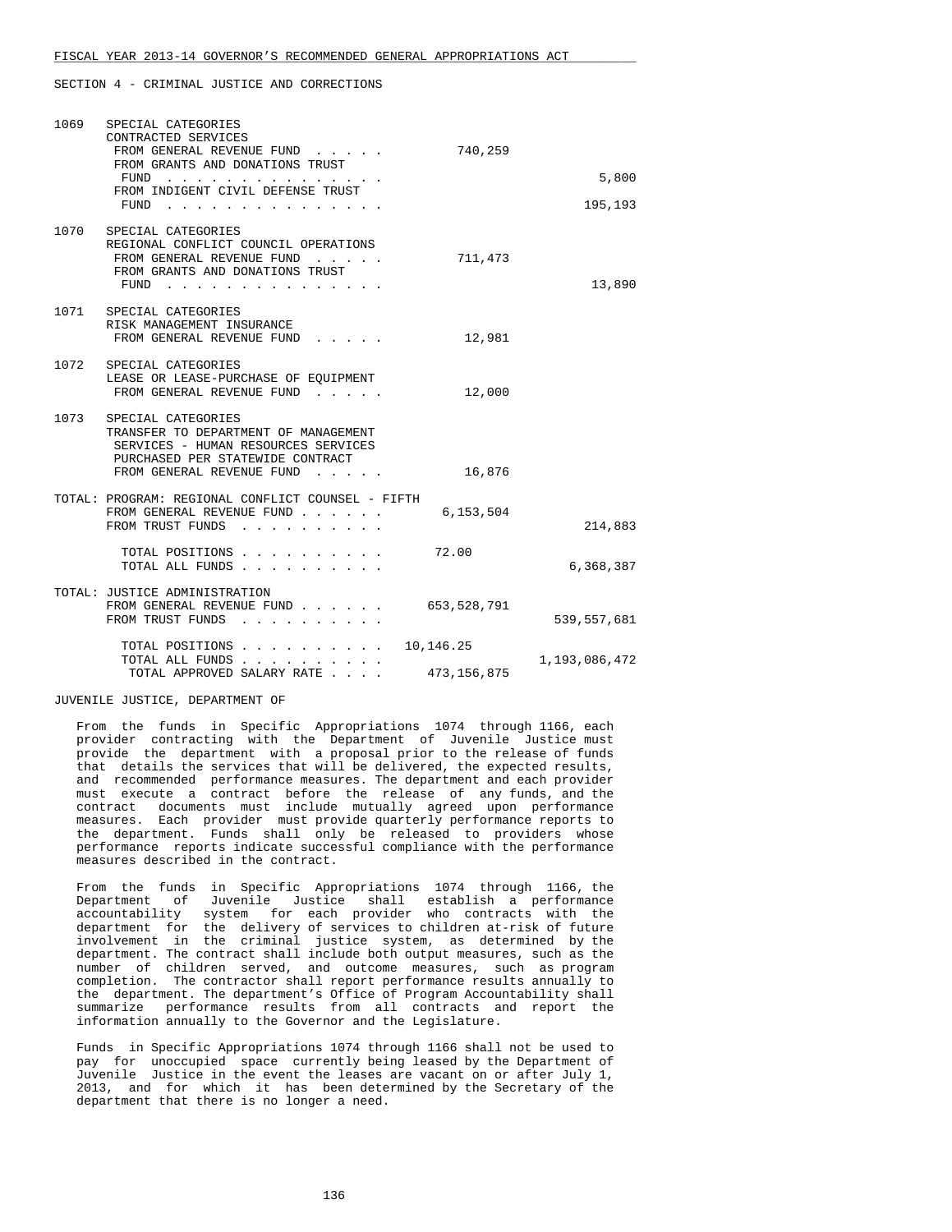PROGRAM: JUVENILE DETENTION PROGRAM

#### DETENTION CENTERS

|      | APPROVED SALARY RATE 45,644,968                                                   |            |            |
|------|-----------------------------------------------------------------------------------|------------|------------|
|      | 1074 SALARIES AND BENEFITS POSITIONS 1,425.00<br>FROM GENERAL REVENUE FUND        | 11,181,124 |            |
|      | FROM FEDERAL GRANTS TRUST FUND<br>FROM GRANTS AND DONATIONS TRUST                 |            | 742,226    |
|      | FUND<br>FROM SHARED COUNTY/STATE JUVENILE                                         |            | 322,451    |
|      | DETENTION TRUST FUND                                                              |            | 52,491,999 |
|      | 1075 OTHER PERSONAL SERVICES<br>FROM GENERAL REVENUE FUND                         | 269,006    |            |
|      | FROM GRANTS AND DONATIONS TRUST<br>FUND                                           |            | 625,552    |
|      | FROM SHARED COUNTY/STATE JUVENILE<br>DETENTION TRUST FUND                         |            | 1,620,994  |
|      | 1076 EXPENSES                                                                     |            |            |
|      | FROM GENERAL REVENUE FUND<br>FROM FEDERAL GRANTS TRUST FUND                       | 1,610,302  | 763,886    |
|      | FROM GRANTS AND DONATIONS TRUST                                                   |            | 937,760    |
|      | FUND<br>FROM SHARED COUNTY/STATE JUVENILE                                         |            |            |
|      | DETENTION TRUST FUND                                                              |            | 4,128,531  |
|      | 1077 OPERATING CAPITAL OUTLAY<br>FROM GENERAL REVENUE FUND                        | 10,224     |            |
|      | FROM FEDERAL GRANTS TRUST FUND<br>FROM SHARED COUNTY/STATE JUVENILE               |            | 7,293      |
|      | DETENTION TRUST FUND                                                              |            | 199,453    |
|      | 1078 FOOD PRODUCTS<br>FROM GENERAL REVENUE FUND                                   | 334,880    |            |
|      | FROM FEDERAL GRANTS TRUST FUND<br>FROM GRANTS AND DONATIONS TRUST                 |            | 834,388    |
|      | FUND<br>FROM SHARED COUNTY/STATE JUVENILE                                         |            | 127,472    |
|      | DETENTION TRUST FUND                                                              |            | 1,343,639  |
|      | 1079 SPECIAL CATEGORIES<br>LEGISLATIVE INITIATIVES TO REDUCE AND                  |            |            |
|      | PREVENT JUVENILE CRIME<br>FROM GENERAL REVENUE FUND                               | 179,110    |            |
|      | 1080 SPECIAL CATEGORIES                                                           |            |            |
|      | GRANTS AND AIDS - GRANTS TO FISCALLY<br>CONSTRAINED COUNTIES FOR DETENTION CENTER |            |            |
|      | COSTS<br>FROM GENERAL REVENUE FUND                                                | 3,883,853  |            |
| 1081 | SPECIAL CATEGORIES                                                                |            |            |
|      | CONTRACTED SERVICES<br>FROM GENERAL REVENUE FUND                                  | 563,316    |            |
|      | FROM FEDERAL GRANTS TRUST FUND<br>FROM GRANTS AND DONATIONS TRUST                 |            | 20,392     |
|      | FUND<br>FROM SHARED COUNTY/STATE JUVENILE                                         |            | 3,116      |
|      | DETENTION TRUST FUND                                                              |            | 1,544,528  |
| 1082 | SPECIAL CATEGORIES<br>GRANTS AND AIDS - CONTRACTED SERVICES                       |            |            |
|      | FROM GENERAL REVENUE FUND<br>FROM GRANTS AND DONATIONS TRUST                      | 4,777,575  |            |
|      | FUND<br>FROM SHARED COUNTY/STATE JUVENILE                                         |            | 25,000     |
|      | DETENTION TRUST FUND                                                              |            | 4,459,003  |
|      | 1083 SPECIAL CATEGORIES                                                           |            |            |
|      | RISK MANAGEMENT INSURANCE<br>FROM GENERAL REVENUE FUND                            | 628,007    |            |
|      | FROM SHARED COUNTY/STATE JUVENILE<br>DETENTION TRUST FUND                         |            | 4,160,125  |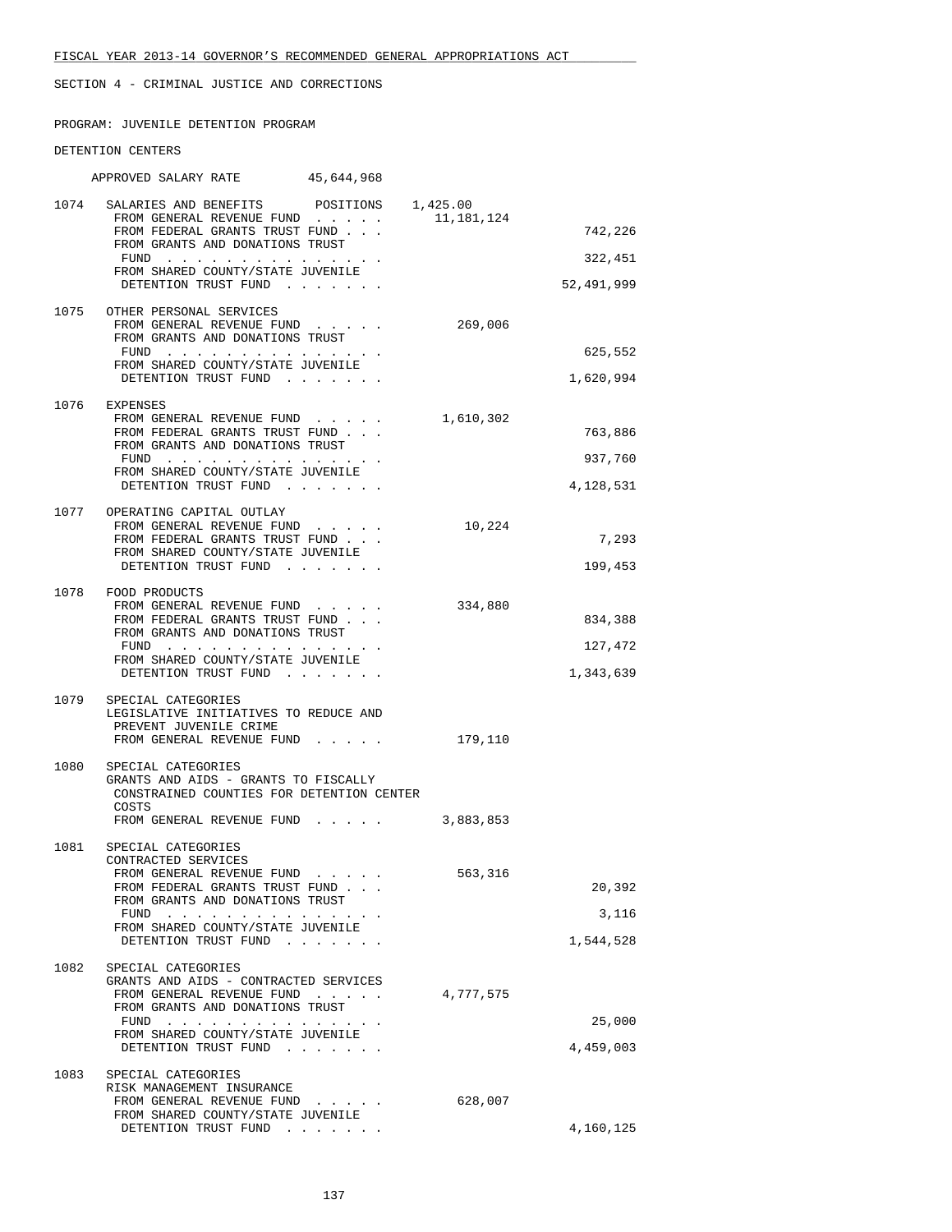| 1084    | SPECIAL CATEGORIES<br>LEASE OR LEASE-PURCHASE OF EQUIPMENT<br>FROM GENERAL REVENUE FUND<br>FROM SHARED COUNTY/STATE JUVENILE<br>DETENTION TRUST FUND                                                                                                                                                                                                                                                                            | 12,457               | 220,536                    |
|---------|---------------------------------------------------------------------------------------------------------------------------------------------------------------------------------------------------------------------------------------------------------------------------------------------------------------------------------------------------------------------------------------------------------------------------------|----------------------|----------------------------|
| 1085    | SPECIAL CATEGORIES<br>TRANSFER TO DEPARTMENT OF MANAGEMENT<br>SERVICES - HUMAN RESOURCES SERVICES<br>PURCHASED PER STATEWIDE CONTRACT<br>FROM GENERAL REVENUE FUND<br>FROM FEDERAL GRANTS TRUST FUND<br>FROM GRANTS AND DONATIONS TRUST<br>FUND<br>the contract of the contract of the contract of the contract of the contract of the contract of the contract of<br>FROM SHARED COUNTY/STATE JUVENILE<br>DETENTION TRUST FUND | 110,457              | 7,080<br>1,057<br>378,963  |
|         | 1086 FIXED CAPITAL OUTLAY<br>DEPARTMENT OF JUVENILE JUSTICE MAINTENANCE<br>AND REPAIR - STATE OWNED BUILDINGS<br>FROM GENERAL REVENUE FUND                                                                                                                                                                                                                                                                                      | 1,000,000            |                            |
|         | TOTAL: DETENTION CENTERS<br>FROM GENERAL REVENUE FUND<br>FROM TRUST FUNDS                                                                                                                                                                                                                                                                                                                                                       | 24,560,311           | 74,965,444                 |
|         | TOTAL POSITIONS $\ldots$ 1,425.00<br>TOTAL ALL FUNDS                                                                                                                                                                                                                                                                                                                                                                            |                      | 99,525,755                 |
| PROGRAM | PROGRAM: PROBATION AND COMMUNITY CORRECTIONS                                                                                                                                                                                                                                                                                                                                                                                    |                      |                            |
|         | COMMUNITY SUPERVISION                                                                                                                                                                                                                                                                                                                                                                                                           |                      |                            |
|         | APPROVED SALARY RATE 29,958,239                                                                                                                                                                                                                                                                                                                                                                                                 |                      |                            |
|         | 1087 SALARIES AND BENEFITS<br>POSITIONS<br>FROM GENERAL REVENUE FUND<br>FROM GRANTS AND DONATIONS TRUST                                                                                                                                                                                                                                                                                                                         | 834.00<br>33,800,060 |                            |
|         | FUND<br>FROM SOCIAL SERVICES BLOCK GRANT<br>TRUST FUND                                                                                                                                                                                                                                                                                                                                                                          |                      | 43,380<br>4,850,629        |
| 1088    | OTHER PERSONAL SERVICES<br>FROM GENERAL REVENUE FUND                                                                                                                                                                                                                                                                                                                                                                            | 295,558              |                            |
| 1089    | EXPENSES<br>FROM GENERAL REVENUE FUND<br>FROM FEDERAL GRANTS TRUST FUND<br>FROM GRANTS AND DONATIONS TRUST<br>FUND<br>the contract of the contract of the contract of the contract of the contract of the contract of the contract of<br>FROM SOCIAL SERVICES BLOCK GRANT<br>TRUST FUND                                                                                                                                         | 4,582,814            | 35,866<br>7,407<br>311,856 |
|         | 1090 OPERATING CAPITAL OUTLAY<br>FROM GENERAL REVENUE FUND                                                                                                                                                                                                                                                                                                                                                                      | 41,556               |                            |
|         | 1091 SPECIAL CATEGORIES<br>JUVENILE REDIRECTIONS PROGRAM<br>FROM GENERAL REVENUE FUND $15,364,831$                                                                                                                                                                                                                                                                                                                              |                      |                            |
| 1092    | SPECIAL CATEGORIES<br>LEGISLATIVE INITIATIVES TO REDUCE AND<br>PREVENT JUVENILE CRIME<br>FROM GENERAL REVENUE FUND                                                                                                                                                                                                                                                                                                              | 635,947              |                            |
| 1093    | SPECIAL CATEGORIES<br>CONTRACTED SERVICES<br>FROM GENERAL REVENUE FUND<br>FROM SOCIAL SERVICES BLOCK GRANT<br>TRUST FUND                                                                                                                                                                                                                                                                                                        | 602,545              | 42,490                     |
|         | 1094 SPECIAL CATEGORIES<br>GRANTS AND AIDS - CONTRACTED SERVICES<br>FROM GENERAL REVENUE FUND<br>FROM GRANTS AND DONATIONS TRUST<br>FUND                                                                                                                                                                                                                                                                                        | 35, 125, 802         | 1,552,310                  |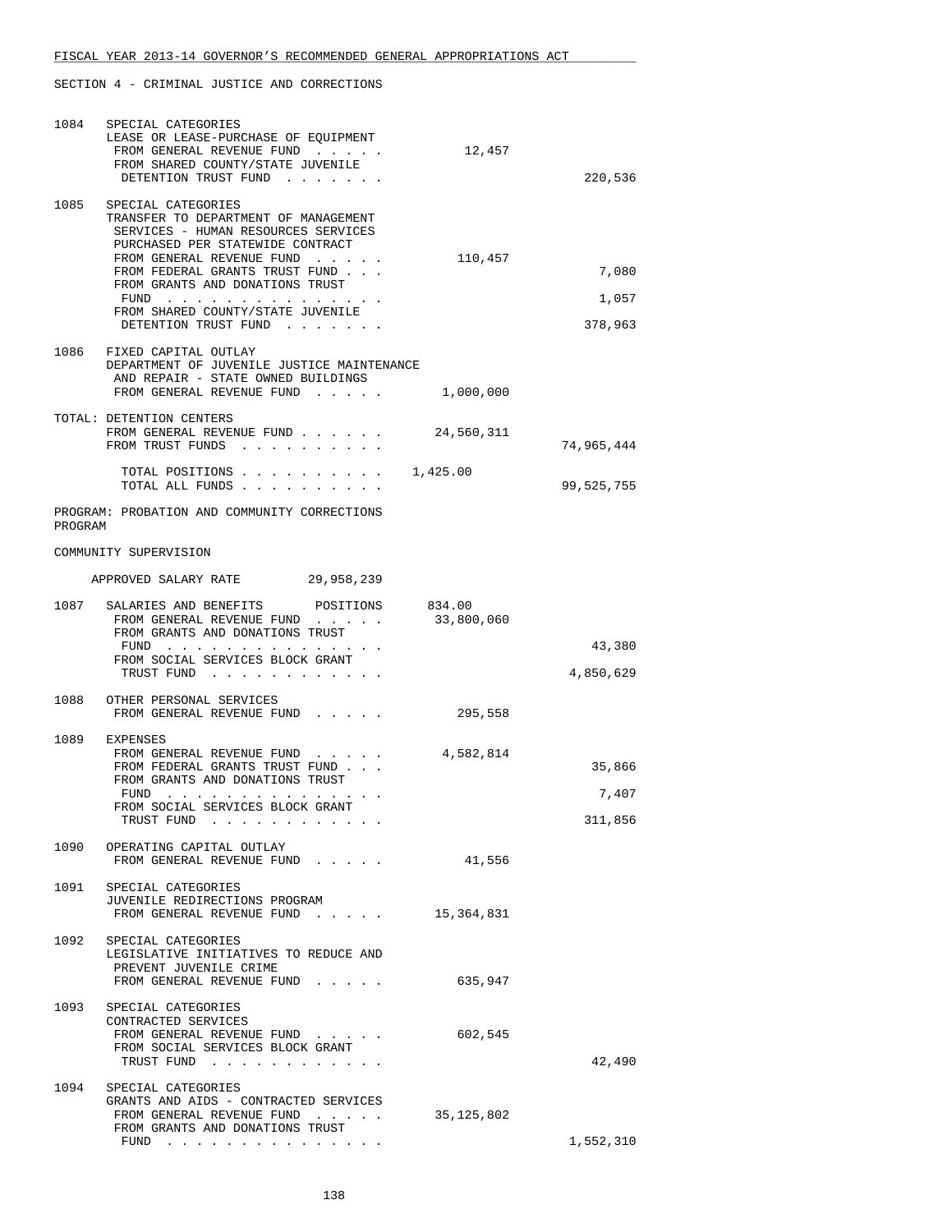|      | FROM SOCIAL SERVICES BLOCK GRANT<br>TRUST FUND<br>1095 SPECIAL CATEGORIES<br>RISK MANAGEMENT INSURANCE                                                                                                        |            | 81,995              |
|------|---------------------------------------------------------------------------------------------------------------------------------------------------------------------------------------------------------------|------------|---------------------|
|      |                                                                                                                                                                                                               |            |                     |
|      | FROM GENERAL REVENUE FUND                                                                                                                                                                                     | 349,843    |                     |
|      | 1096 SPECIAL CATEGORIES<br>LEASE OR LEASE-PURCHASE OF EQUIPMENT<br>FROM GENERAL REVENUE FUND                                                                                                                  | 236,213    |                     |
| 1097 | SPECIAL CATEGORIES<br>TRANSFER TO DEPARTMENT OF MANAGEMENT<br>SERVICES - HUMAN RESOURCES SERVICES<br>PURCHASED PER STATEWIDE CONTRACT<br>FROM GENERAL REVENUE FUND<br>FROM GRANTS AND DONATIONS TRUST<br>FUND | 285,305    | 11,769              |
|      | TOTAL: COMMUNITY SUPERVISION<br>FROM GENERAL REVENUE FUND<br>FROM TRUST FUNDS                                                                                                                                 | 91,320,474 | 6,937,702           |
|      | TOTAL POSITIONS 834.00<br>TOTAL ALL FUNDS                                                                                                                                                                     |            | 98, 258, 176        |
|      | COMMUNITY INTERVENTIONS AND SERVICES                                                                                                                                                                          |            |                     |
|      | APPROVED SALARY RATE 16,797,411                                                                                                                                                                               |            |                     |
|      | 1098 SALARIES AND BENEFITS POSITIONS 497.00<br>FROM GENERAL REVENUE FUND<br>FROM GRANTS AND DONATIONS TRUST                                                                                                   | 19,965,251 |                     |
|      | FUND<br>FROM SOCIAL SERVICES BLOCK GRANT<br>TRUST FUND                                                                                                                                                        |            | 24,853<br>2,779,034 |
|      | 1099 OTHER PERSONAL SERVICES<br>FROM GENERAL REVENUE FUND                                                                                                                                                     | 1,133,338  |                     |
|      | 1100 EXPENSES<br>FROM GENERAL REVENUE FUND<br>FROM SOCIAL SERVICES BLOCK GRANT<br>TRUST FUND                                                                                                                  | 2,681,304  | 182,506             |
|      | 1101 OPERATING CAPITAL OUTLAY<br>FROM GENERAL REVENUE FUND                                                                                                                                                    | 27,131     |                     |
|      | 1102 SPECIAL CATEGORIES<br>CONTRACTED SERVICES<br>FROM GENERAL REVENUE FUND<br>FROM SOCIAL SERVICES BLOCK GRANT<br>TRUST FUND                                                                                 | 395,031    | 27,856              |
| 1103 | SPECIAL CATEGORIES<br>GRANTS AND AIDS - CONTRACTED SERVICES<br>FROM GENERAL REVENUE FUND                                                                                                                      | 13,761,716 |                     |
|      | 1104 SPECIAL CATEGORIES<br>RISK MANAGEMENT INSURANCE<br>FROM GENERAL REVENUE FUND                                                                                                                             | 229,358    |                     |
|      | 1105 SPECIAL CATEGORIES<br>LEASE OR LEASE-PURCHASE OF EQUIPMENT<br>FROM GENERAL REVENUE FUND                                                                                                                  | 154,863    |                     |
| 1106 | SPECIAL CATEGORIES<br>TRANSFER TO DEPARTMENT OF MANAGEMENT<br>SERVICES - HUMAN RESOURCES SERVICES<br>PURCHASED PER STATEWIDE CONTRACT<br>FROM GENERAL REVENUE FUND<br>FROM GRANTS AND DONATIONS TRUST         | 174,489    | 7,193               |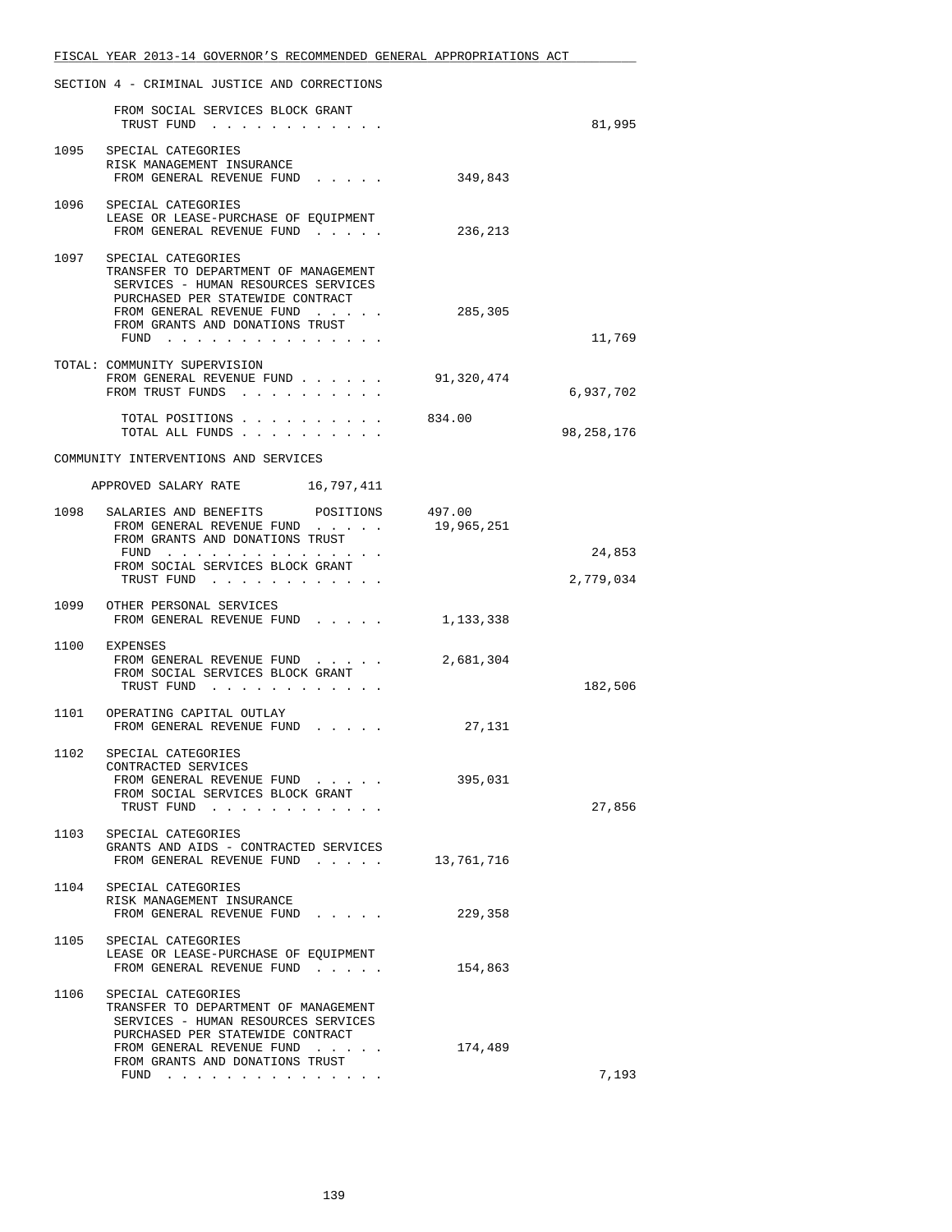|      | TOTAL: COMMUNITY INTERVENTIONS AND SERVICES<br>FROM GENERAL REVENUE FUND                                                                    | 38,522,481 |                  |
|------|---------------------------------------------------------------------------------------------------------------------------------------------|------------|------------------|
|      | FROM TRUST FUNDS                                                                                                                            |            | 3,021,442        |
|      | TOTAL POSITIONS<br>TOTAL ALL FUNDS                                                                                                          | 497.00     | 41,543,923       |
|      | PROGRAM: OFFICE OF THE SECRETARY/ASSISTANT<br>SECRETARY FOR ADMINISTRATIVE SERVICES                                                         |            |                  |
|      | EXECUTIVE DIRECTION AND SUPPORT SERVICES                                                                                                    |            |                  |
|      | APPROVED SALARY RATE<br>9,478,321                                                                                                           |            |                  |
|      | 1107 SALARIES AND BENEFITS POSITIONS 221.50<br>FROM GENERAL REVENUE FUND<br>FROM GRANTS AND DONATIONS TRUST                                 | 12,364,625 |                  |
|      | FUND $\cdots$                                                                                                                               |            | 288,213          |
|      | 1108 OTHER PERSONAL SERVICES<br>FROM GENERAL REVENUE FUND<br>FROM ADMINISTRATIVE TRUST FUND<br>FROM JUVENILE JUSTICE TRAINING<br>TRUST FUND | 161,156    | 72,341<br>11,712 |
|      | 1109 EXPENSES                                                                                                                               | 2,389,412  |                  |
|      | FROM GENERAL REVENUE FUND<br>FROM ADMINISTRATIVE TRUST FUND<br>FROM GRANTS AND DONATIONS TRUST                                              |            | 200,000          |
|      | FUND<br>FROM JUVENILE JUSTICE TRAINING                                                                                                      |            | 149,305          |
|      | TRUST FUND                                                                                                                                  |            | 605,353          |
|      | 1110 OPERATING CAPITAL OUTLAY<br>FROM GENERAL REVENUE FUND                                                                                  | 32,841     |                  |
|      | 1111 SPECIAL CATEGORIES<br>ACQUISITION OF MOTOR VEHICLES<br>FROM GENERAL REVENUE FUND 414,714                                               |            |                  |
| 1112 | SPECIAL CATEGORIES<br>TRANSFER TO DIVISION OF ADMINISTRATIVE<br>HEARINGS                                                                    |            |                  |
|      | FROM GENERAL REVENUE FUND                                                                                                                   | 70,488     |                  |
| 1113 | SPECIAL CATEGORIES<br>CONTRACTED SERVICES                                                                                                   |            |                  |
|      | FROM GENERAL REVENUE FUND<br>FROM ADMINISTRATIVE TRUST FUND                                                                                 | 584,408    | 445,930          |
|      | FROM GRANTS AND DONATIONS TRUST<br>FUND $\cdots$                                                                                            |            | 208,537          |
| 1114 | SPECIAL CATEGORIES                                                                                                                          |            |                  |
|      | GRANTS AND AIDS - CONTRACTED SERVICES<br>FROM GENERAL REVENUE FUND<br>FROM JUVENILE JUSTICE TRAINING<br>TRUST FUND                          | 349,329    | 2,139,189        |
| 1115 | SPECIAL CATEGORIES                                                                                                                          |            |                  |
|      | RISK MANAGEMENT INSURANCE<br>FROM GENERAL REVENUE FUND                                                                                      | 146,230    |                  |
|      | 1116 SPECIAL CATEGORIES<br>DEFERRED-PAYMENT COMMODITY CONTRACTS<br>FROM GENERAL REVENUE FUND                                                | 59,032     |                  |
|      | 1117 SPECIAL CATEGORIES                                                                                                                     |            |                  |
|      | LEASE OR LEASE-PURCHASE OF EQUIPMENT<br>FROM GENERAL REVENUE FUND                                                                           | 67,149     |                  |
|      | FROM JUVENILE JUSTICE TRAINING<br>TRUST FUND                                                                                                |            | 3,973            |
| 1118 | SPECIAL CATEGORIES                                                                                                                          |            |                  |
|      | TRANSFER TO DEPARTMENT OF MANAGEMENT<br>SERVICES - HUMAN RESOURCES SERVICES                                                                 |            |                  |
|      | PURCHASED PER STATEWIDE CONTRACT<br>FROM GENERAL REVENUE FUND                                                                               | 78,462     |                  |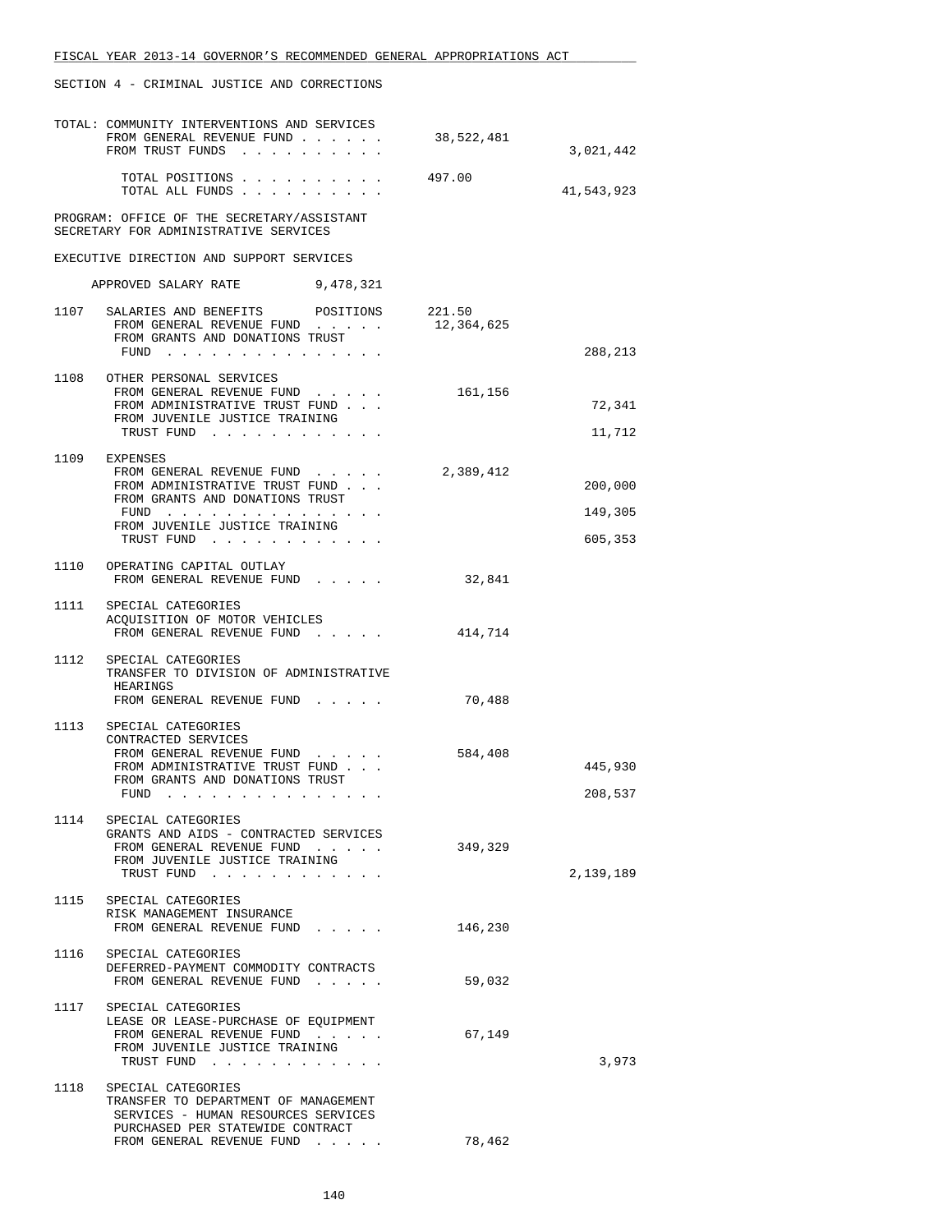| FISCAL YEAR 2013-14 GOVERNOR'S RECOMMENDED GENERAL APPROPRIATIONS ACT                                                                      |           |            |
|--------------------------------------------------------------------------------------------------------------------------------------------|-----------|------------|
| SECTION 4 - CRIMINAL JUSTICE AND CORRECTIONS                                                                                               |           |            |
| FROM GRANTS AND DONATIONS TRUST<br>FUND                                                                                                    |           | 1,416      |
| TOTAL: EXECUTIVE DIRECTION AND SUPPORT SERVICES<br>FROM GENERAL REVENUE FUND 16,717,846<br>FROM TRUST FUNDS                                |           | 4,125,969  |
| TOTAL POSITIONS $\ldots$ $\ldots$ $\ldots$ 221.50<br>TOTAL ALL FUNDS                                                                       |           | 20,843,815 |
| INFORMATION TECHNOLOGY                                                                                                                     |           |            |
| APPROVED SALARY RATE 2,733,996                                                                                                             |           |            |
| 1119 SALARIES AND BENEFITS POSITIONS<br>FROM GENERAL REVENUE FUND 3,214,421                                                                | 57.50     |            |
| 1120 EXPENSES<br>FROM GENERAL REVENUE FUND                                                                                                 | 1,833,643 |            |
| 1121 OPERATING CAPITAL OUTLAY<br>FROM GENERAL REVENUE FUND                                                                                 | 48,866    |            |
| 1122 SPECIAL CATEGORIES<br>CONTRACTED SERVICES<br>FROM GENERAL REVENUE FUND                                                                | 313,377   |            |
| 1123 SPECIAL CATEGORIES<br>RISK MANAGEMENT INSURANCE<br>FROM GENERAL REVENUE FUND                                                          | 11,463    |            |
| 1124 SPECIAL CATEGORIES<br>LEASE OR LEASE-PURCHASE OF EQUIPMENT<br>FROM GENERAL REVENUE FUND                                               | 13,315    |            |
| 1125 SPECIAL CATEGORIES<br>TRANSFER TO DEPARTMENT OF MANAGEMENT<br>SERVICES - HUMAN RESOURCES SERVICES<br>PURCHASED PER STATEWIDE CONTRACT |           |            |
| FROM GENERAL REVENUE FUND                                                                                                                  | 20,340    |            |
| 1126 DATA PROCESSING SERVICES<br>SOUTHWOOD SHARED RESOURCE CENTER<br>FROM GENERAL REVENUE FUND                                             | 8,198     |            |
| 1127 DATA PROCESSING SERVICES<br>NORTHWOOD SHARED RESOURCE CENTER<br>FROM GENERAL REVENUE FUND                                             | 374,217   |            |
| TOTAL: INFORMATION TECHNOLOGY<br>FROM GENERAL REVENUE FUND                                                                                 | 5,837,840 |            |
| TOTAL POSITIONS 57.50<br>TOTAL ALL FUNDS                                                                                                   |           | 5,837,840  |

#### PROGRAM: RESIDENTIAL CORRECTIONS PROGRAM

 From the funds in Specific Appropriations 1128 through 1152, the department shall provide a monthly residential resource utilization report that identifies operating capacity, current placements, vacant placements, number of youth awaiting placement and the percent of use for all residential commitment beds. The department may increase or decrease beds or overlay services provided that the change will better serve taxpayers and the youth under its care. Notification and justification of changes will be provided to the Governor's Office of Policy and Budget, the chair of the Senate Appropriations Committee and the chair of the House Appropriations Committee prior to implementing any change.

#### NON-SECURE RESIDENTIAL COMMITMENT

| APPROVED SALARY RATE            | 3,739,099 |             |        |
|---------------------------------|-----------|-------------|--------|
| 1128<br>SALARIES AND BENEFITS   | POSITIONS | 105.00      |        |
| FROM GENERAL REVENUE FUND       |           | 5, 263, 765 |        |
| FROM FEDERAL GRANTS TRUST FUND  |           |             | 48,155 |
| FROM GRANTS AND DONATIONS TRUST |           |             |        |
| <b>FUND</b><br>.                |           |             | 70,848 |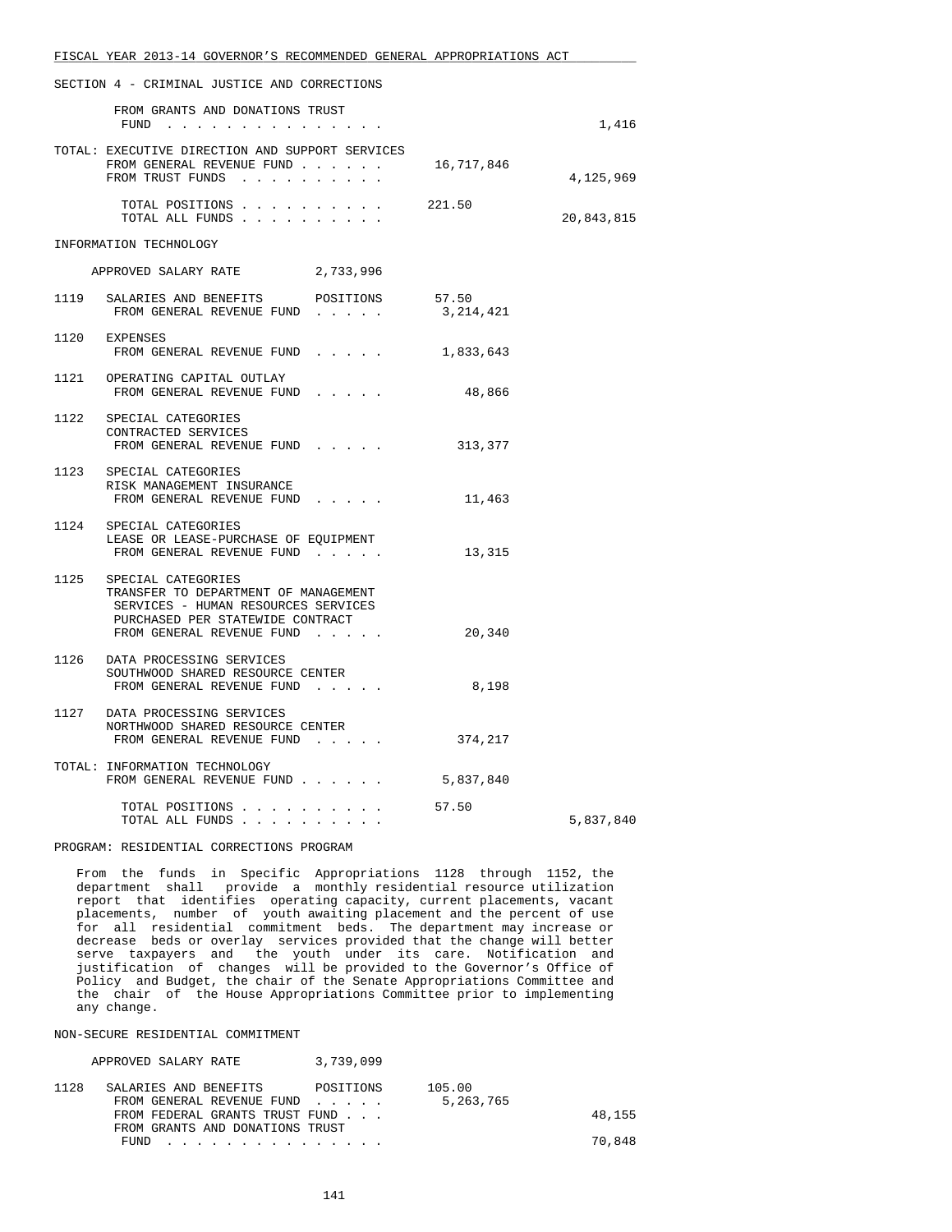|      | FISCAL YEAR 2013-14 GOVERNOR'S RECOMMENDED GENERAL APPROPRIATIONS ACT                                                                                                                                                                                    |            |                                |
|------|----------------------------------------------------------------------------------------------------------------------------------------------------------------------------------------------------------------------------------------------------------|------------|--------------------------------|
|      | SECTION 4 - CRIMINAL JUSTICE AND CORRECTIONS                                                                                                                                                                                                             |            |                                |
|      | FROM SOCIAL SERVICES BLOCK GRANT<br>TRUST FUND                                                                                                                                                                                                           |            | 2,916,754                      |
|      | 1129 OTHER PERSONAL SERVICES<br>FROM GENERAL REVENUE FUND<br>FROM GRANTS AND DONATIONS TRUST<br>FUND $\cdots$                                                                                                                                            | 103,278    | 31,862                         |
|      |                                                                                                                                                                                                                                                          |            |                                |
|      | 1130 EXPENSES<br>FROM GENERAL REVENUE FUND<br>FROM FEDERAL GRANTS TRUST FUND<br>FROM GRANTS AND DONATIONS TRUST                                                                                                                                          | 670,013    | 320,563                        |
|      | FUND $\cdots$                                                                                                                                                                                                                                            |            | 26,656                         |
|      | FROM SOCIAL SERVICES BLOCK GRANT<br>TRUST FUND                                                                                                                                                                                                           |            | 264,925                        |
|      | 1131 OPERATING CAPITAL OUTLAY<br>FROM GRANTS AND DONATIONS TRUST<br>FUND                                                                                                                                                                                 |            | 21,231                         |
|      | 1132 FOOD PRODUCTS<br>FROM GENERAL REVENUE FUND<br>FROM FEDERAL GRANTS TRUST FUND<br>FROM GRANTS AND DONATIONS TRUST<br>FUND                                                                                                                             | 379,936    | 198,861<br>88,871              |
| 1133 | SPECIAL CATEGORIES<br>ACQUISITION OF MOTOR VEHICLES<br>FROM GENERAL REVENUE FUND<br>$\cdots$                                                                                                                                                             | 44,571     |                                |
| 1134 | SPECIAL CATEGORIES<br>CONTRACTED SERVICES<br>FROM GENERAL REVENUE FUND<br>FROM FEDERAL GRANTS TRUST FUND<br>FROM GRANTS AND DONATIONS TRUST<br>FUND $\ldots$ $\ldots$ $\ldots$ $\ldots$ $\ldots$ $\ldots$                                                | 8,825      | 1,476<br>2,172                 |
| 1135 | SPECIAL CATEGORIES<br>GRANTS AND AIDS - CONTRACTED SERVICES<br>FROM GENERAL REVENUE FUND<br>FROM FEDERAL GRANTS TRUST FUND<br>FROM GRANTS AND DONATIONS TRUST<br>FUND $\cdots$<br>FROM SOCIAL SERVICES BLOCK GRANT<br>TRUST FUND                         | 87,471,036 | 45,066<br>372,759<br>2,318,436 |
| 1136 | SPECIAL CATEGORIES<br>RISK MANAGEMENT INSURANCE<br>FROM GENERAL REVENUE FUND<br>FROM GRANTS AND DONATIONS TRUST<br>FUND $\cdots$ $\cdots$ $\cdots$ $\cdots$                                                                                              | 1,105,948  | 65,503                         |
| 1137 | SPECIAL CATEGORIES<br>GRANTS AND AIDS - WILDERNESS THERAPEUTIC<br>SERVICES<br>FROM GENERAL REVENUE FUND                                                                                                                                                  | 2,405,536  |                                |
| 1138 | SPECIAL CATEGORIES<br>LEASE OR LEASE-PURCHASE OF EQUIPMENT<br>FROM GENERAL REVENUE FUND                                                                                                                                                                  | 8,752      |                                |
| 1139 | SPECIAL CATEGORIES<br>TRANSFER TO DEPARTMENT OF MANAGEMENT<br>SERVICES - HUMAN RESOURCES SERVICES<br>PURCHASED PER STATEWIDE CONTRACT<br>FROM GENERAL REVENUE FUND<br>FROM FEDERAL GRANTS TRUST FUND<br>FROM GRANTS AND DONATIONS TRUST<br>FUND $\cdots$ | 36,692     | 391<br>642                     |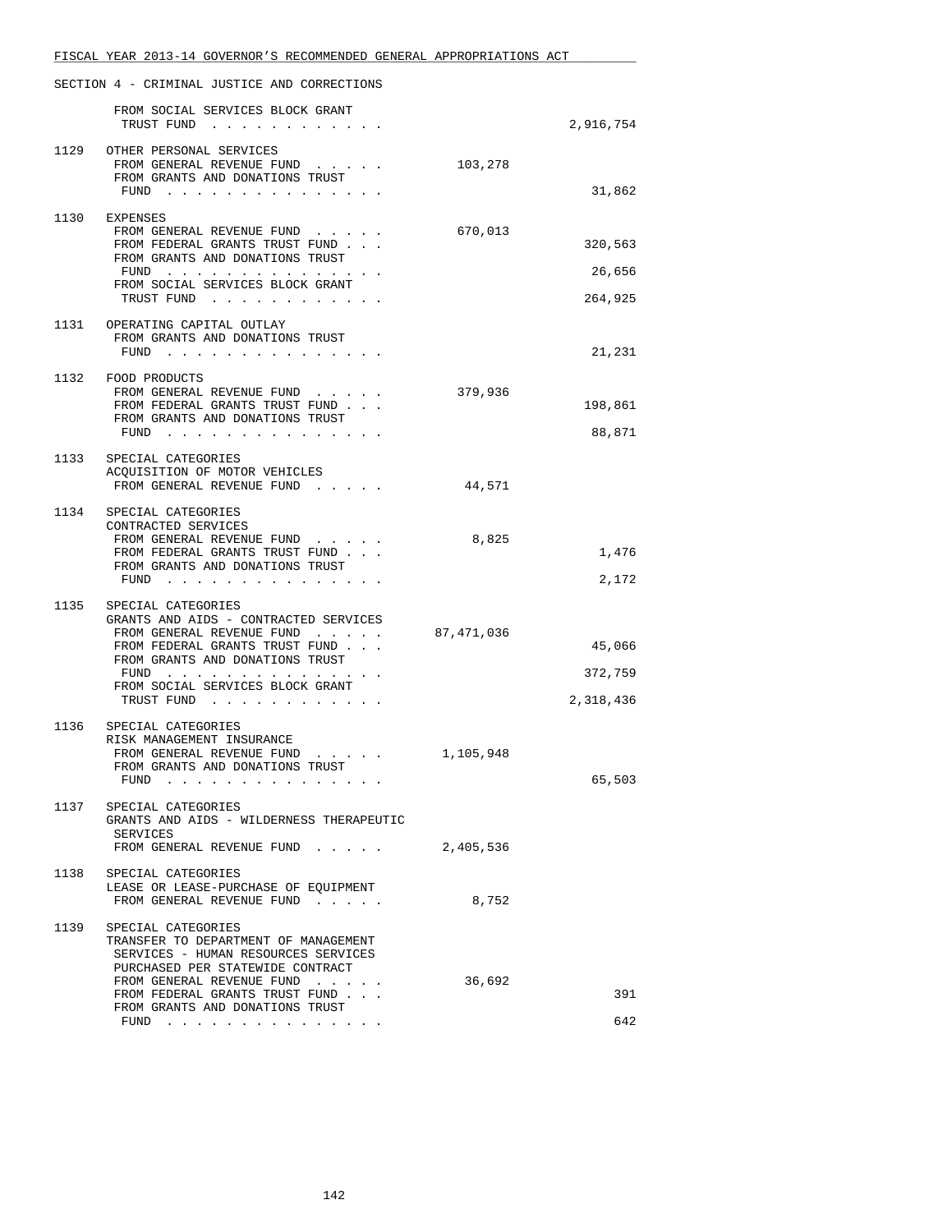|                                                                                                                                                                                                      | TOTAL: NON-SECURE RESIDENTIAL COMMITMENT<br>FROM GENERAL REVENUE FUND<br>FROM TRUST FUNDS                                                                                                                                                                                                        | 97,498,352 | 6,795,171   |  |  |
|------------------------------------------------------------------------------------------------------------------------------------------------------------------------------------------------------|--------------------------------------------------------------------------------------------------------------------------------------------------------------------------------------------------------------------------------------------------------------------------------------------------|------------|-------------|--|--|
|                                                                                                                                                                                                      | TOTAL POSITIONS<br>TOTAL ALL FUNDS                                                                                                                                                                                                                                                               | 105.00     | 104,293,523 |  |  |
| SECURE RESIDENTIAL COMMITMENT                                                                                                                                                                        |                                                                                                                                                                                                                                                                                                  |            |             |  |  |
| APPROVED SALARY RATE 12,538,990                                                                                                                                                                      |                                                                                                                                                                                                                                                                                                  |            |             |  |  |
| 1140                                                                                                                                                                                                 | SALARIES AND BENEFITS<br>POSITIONS                                                                                                                                                                                                                                                               | 237.00     |             |  |  |
|                                                                                                                                                                                                      | FROM GENERAL REVENUE FUND<br>FROM FEDERAL GRANTS TRUST FUND                                                                                                                                                                                                                                      | 13,482,011 | 111,642     |  |  |
|                                                                                                                                                                                                      | FROM GRANTS AND DONATIONS TRUST<br>FUND                                                                                                                                                                                                                                                          |            | 453,558     |  |  |
|                                                                                                                                                                                                      | FROM SOCIAL SERVICES BLOCK GRANT<br>TRUST FUND                                                                                                                                                                                                                                                   |            | 2,267,459   |  |  |
|                                                                                                                                                                                                      | 1141 OTHER PERSONAL SERVICES<br>FROM GENERAL REVENUE FUND                                                                                                                                                                                                                                        | 137,431    |             |  |  |
|                                                                                                                                                                                                      | FROM FEDERAL GRANTS TRUST FUND<br>FROM GRANTS AND DONATIONS TRUST                                                                                                                                                                                                                                |            | 10,263      |  |  |
|                                                                                                                                                                                                      | FUND $\cdots$                                                                                                                                                                                                                                                                                    |            | 13,840      |  |  |
|                                                                                                                                                                                                      | 1142 EXPENSES<br>FROM GENERAL REVENUE FUND                                                                                                                                                                                                                                                       | 1,605,719  |             |  |  |
|                                                                                                                                                                                                      | FROM FEDERAL GRANTS TRUST FUND<br>FROM GRANTS AND DONATIONS TRUST                                                                                                                                                                                                                                |            | 166,110     |  |  |
|                                                                                                                                                                                                      | FUND $\cdots$                                                                                                                                                                                                                                                                                    |            | 11,893      |  |  |
| From funds in Specific Appropriation 1142, \$773,574 in nonrecurring<br>General Revenue is appropriated to maintain closed state-owned<br>Department of Juvenile Justice facilities that are vacant. |                                                                                                                                                                                                                                                                                                  |            |             |  |  |
| 1143                                                                                                                                                                                                 | OPERATING CAPITAL OUTLAY<br>FROM FEDERAL GRANTS TRUST FUND                                                                                                                                                                                                                                       |            | 90,012      |  |  |
|                                                                                                                                                                                                      | FROM GRANTS AND DONATIONS TRUST<br>FUND $\cdots$                                                                                                                                                                                                                                                 |            | 33,861      |  |  |
|                                                                                                                                                                                                      | 1144 FOOD PRODUCTS                                                                                                                                                                                                                                                                               |            |             |  |  |
|                                                                                                                                                                                                      | FROM GENERAL REVENUE FUND<br>FROM FEDERAL GRANTS TRUST FUND                                                                                                                                                                                                                                      | 159,687    | 160,400     |  |  |
|                                                                                                                                                                                                      | FROM GRANTS AND DONATIONS TRUST                                                                                                                                                                                                                                                                  |            | 194,644     |  |  |
| 1145                                                                                                                                                                                                 | SPECIAL CATEGORIES                                                                                                                                                                                                                                                                               |            |             |  |  |
|                                                                                                                                                                                                      | GRANTS AND AIDS - CONTRACTUAL SERVICES-<br>OKEECHOBEE TRAINING SCHOOL                                                                                                                                                                                                                            |            |             |  |  |
|                                                                                                                                                                                                      | FROM GENERAL REVENUE FUND<br>FROM GRANTS AND DONATIONS TRUST                                                                                                                                                                                                                                     | 6,385,963  |             |  |  |
|                                                                                                                                                                                                      | FUND<br>the companion of the companion of the companion of the companion of the companion of the companion of the companion of the companion of the companion of the companion of the companion of the companion of the companion of t                                                           |            | 32,088      |  |  |
|                                                                                                                                                                                                      | FROM SOCIAL SERVICES BLOCK GRANT<br>TRUST FUND                                                                                                                                                                                                                                                   |            | 2,546,273   |  |  |
| 1146                                                                                                                                                                                                 | SPECIAL CATEGORIES                                                                                                                                                                                                                                                                               |            |             |  |  |
|                                                                                                                                                                                                      | CONTRACTED SERVICES<br>FROM GENERAL REVENUE FUND                                                                                                                                                                                                                                                 | 596,426    |             |  |  |
|                                                                                                                                                                                                      | FROM FEDERAL GRANTS TRUST FUND<br>FROM GRANTS AND DONATIONS TRUST                                                                                                                                                                                                                                |            | 39,691      |  |  |
|                                                                                                                                                                                                      | FUND                                                                                                                                                                                                                                                                                             |            | 4,757       |  |  |
| 1147                                                                                                                                                                                                 | SPECIAL CATEGORIES<br>GRANTS AND AIDS - CONTRACTED SERVICES                                                                                                                                                                                                                                      |            |             |  |  |
|                                                                                                                                                                                                      | FROM GENERAL REVENUE FUND<br>$\mathbf{r}$ . The set of the set of the set of the set of the set of the set of the set of the set of the set of the set of the set of the set of the set of the set of the set of the set of the set of the set of the set of t<br>FROM FEDERAL GRANTS TRUST FUND | 11,984,674 | 4,003       |  |  |
|                                                                                                                                                                                                      | FROM GRANTS AND DONATIONS TRUST<br>$FUND$                                                                                                                                                                                                                                                        |            | 274,785     |  |  |
|                                                                                                                                                                                                      | FROM SOCIAL SERVICES BLOCK GRANT<br>TRUST FUND                                                                                                                                                                                                                                                   |            | 30,913,498  |  |  |
| 1148                                                                                                                                                                                                 | SPECIAL CATEGORIES                                                                                                                                                                                                                                                                               |            |             |  |  |
|                                                                                                                                                                                                      | RISK MANAGEMENT INSURANCE<br>FROM GENERAL REVENUE FUND 1,953,252                                                                                                                                                                                                                                 |            |             |  |  |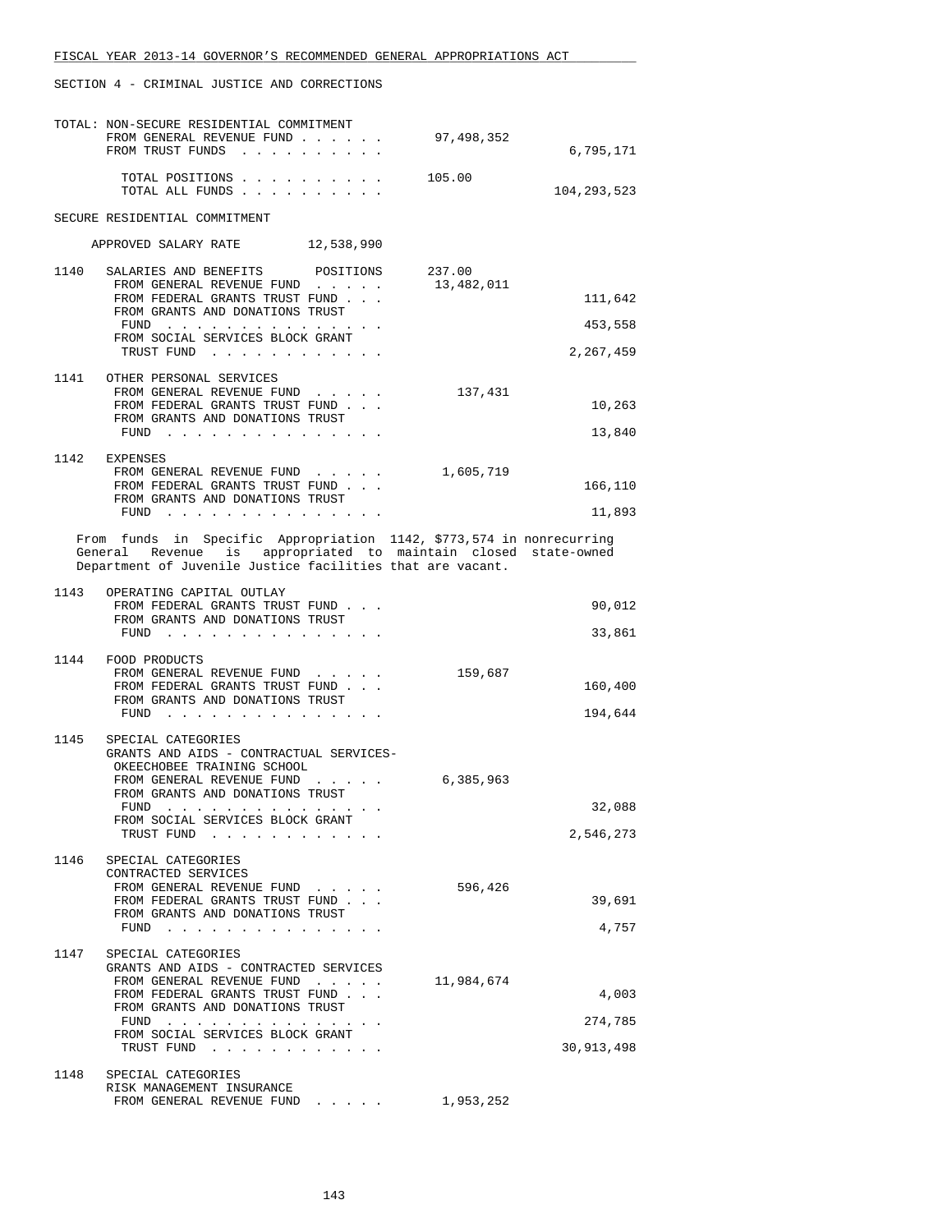| 1149 | SPECIAL CATEGORIES<br>LEASE OR LEASE-PURCHASE OF EQUIPMENT<br>FROM GENERAL REVENUE FUND                                                                                                                                                                                                                                                                   | 44,966     |                    |
|------|-----------------------------------------------------------------------------------------------------------------------------------------------------------------------------------------------------------------------------------------------------------------------------------------------------------------------------------------------------------|------------|--------------------|
| 1150 | SPECIAL CATEGORIES<br>TRANSFER TO DEPARTMENT OF MANAGEMENT<br>SERVICES - HUMAN RESOURCES SERVICES<br>PURCHASED PER STATEWIDE CONTRACT<br>FROM GENERAL REVENUE FUND<br>FROM FEDERAL GRANTS TRUST FUND<br>FROM GRANTS AND DONATIONS TRUST<br>FUND $\cdots$                                                                                                  | 68,482     | 3,430<br>12,277    |
|      | 1151 FIXED CAPITAL OUTLAY<br>DEPARTMENT OF JUVENILE JUSTICE MAINTENANCE<br>AND REPAIR - STATE OWNED BUILDINGS<br>FROM GENERAL REVENUE FUND                                                                                                                                                                                                                | 773,574    |                    |
|      | 1152 FIXED CAPITAL OUTLAY<br>JUVENILE FACILITIES - LEASE PURCHASE<br>FROM GENERAL REVENUE FUND                                                                                                                                                                                                                                                            | 1,806,244  |                    |
|      | TOTAL: SECURE RESIDENTIAL COMMITMENT<br>FROM GENERAL REVENUE FUND<br>FROM TRUST FUNDS                                                                                                                                                                                                                                                                     | 38,998,429 | 37, 344, 484       |
|      | TOTAL POSITIONS 237.00<br>TOTAL ALL FUNDS                                                                                                                                                                                                                                                                                                                 |            | 76,342,913         |
|      | PROGRAM: PREVENTION AND VICTIM SERVICES                                                                                                                                                                                                                                                                                                                   |            |                    |
|      | DELINQUENCY PREVENTION AND DIVERSION                                                                                                                                                                                                                                                                                                                      |            |                    |
|      | APPROVED SALARY RATE 1,117,836                                                                                                                                                                                                                                                                                                                            |            |                    |
|      | 1153 SALARIES AND BENEFITS POSITIONS 24.00<br>FROM GENERAL REVENUE FUND<br>FROM FEDERAL GRANTS TRUST FUND<br>FROM GRANTS AND DONATIONS TRUST<br>FUND $\cdots$                                                                                                                                                                                             | 895,547    | 184,860<br>455,642 |
|      | 1154 OTHER PERSONAL SERVICES<br>FROM GENERAL REVENUE FUND<br>FROM FEDERAL GRANTS TRUST FUND<br>FROM GRANTS AND DONATIONS TRUST<br>$FUND$                                                                                                                                                                                                                  | 287,192    | 187,513<br>141,126 |
|      | 1155 EXPENSES<br>FROM GENERAL REVENUE FUND<br>FROM FEDERAL GRANTS TRUST FUND<br>FROM GRANTS AND DONATIONS TRUST<br>FUND<br>the companion of the companion of the companion of the companion of the companion of the companion of the companion of the companion of the companion of the companion of the companion of the companion of the companion of t | 233,083    | 82,696<br>282,180  |
|      | 1156 AID TO LOCAL GOVERNMENTS<br>GRANTS AND AIDS - INVEST IN CHILDREN<br>FROM JUVENILE CRIME PREVENTION AND<br>EARLY INTERVENTION TRUST FUND                                                                                                                                                                                                              |            | 412,903            |
|      | 1157 OPERATING CAPITAL OUTLAY<br>FROM FEDERAL GRANTS TRUST FUND<br>FROM GRANTS AND DONATIONS TRUST<br>FUND $\cdots$                                                                                                                                                                                                                                       |            | 12,450<br>12,450   |
|      | 1158 SPECIAL CATEGORIES<br>PACE CENTERS<br>FROM GENERAL REVENUE FUND<br>FROM GRANTS AND DONATIONS TRUST                                                                                                                                                                                                                                                   | 8,285,267  |                    |
|      | FUND $\cdots$                                                                                                                                                                                                                                                                                                                                             |            | 3,290,514          |
|      | From the funds in Specific Appropriation 1158, \$618,750 shall be used<br>to create a 50-slot PACE Center for Girls program in Miami-Dade County<br>to serve at-risk middle and high school girls.                                                                                                                                                        |            |                    |
| 1159 | SPECIAL CATEGORIES<br>LEGISLATIVE INITIATIVES TO BEDUCE AND                                                                                                                                                                                                                                                                                               |            |                    |

 LEGISLATIVE INITIATIVES TO REDUCE AND PREVENT JUVENILE CRIME FROM GENERAL REVENUE FUND . . . . . 827,920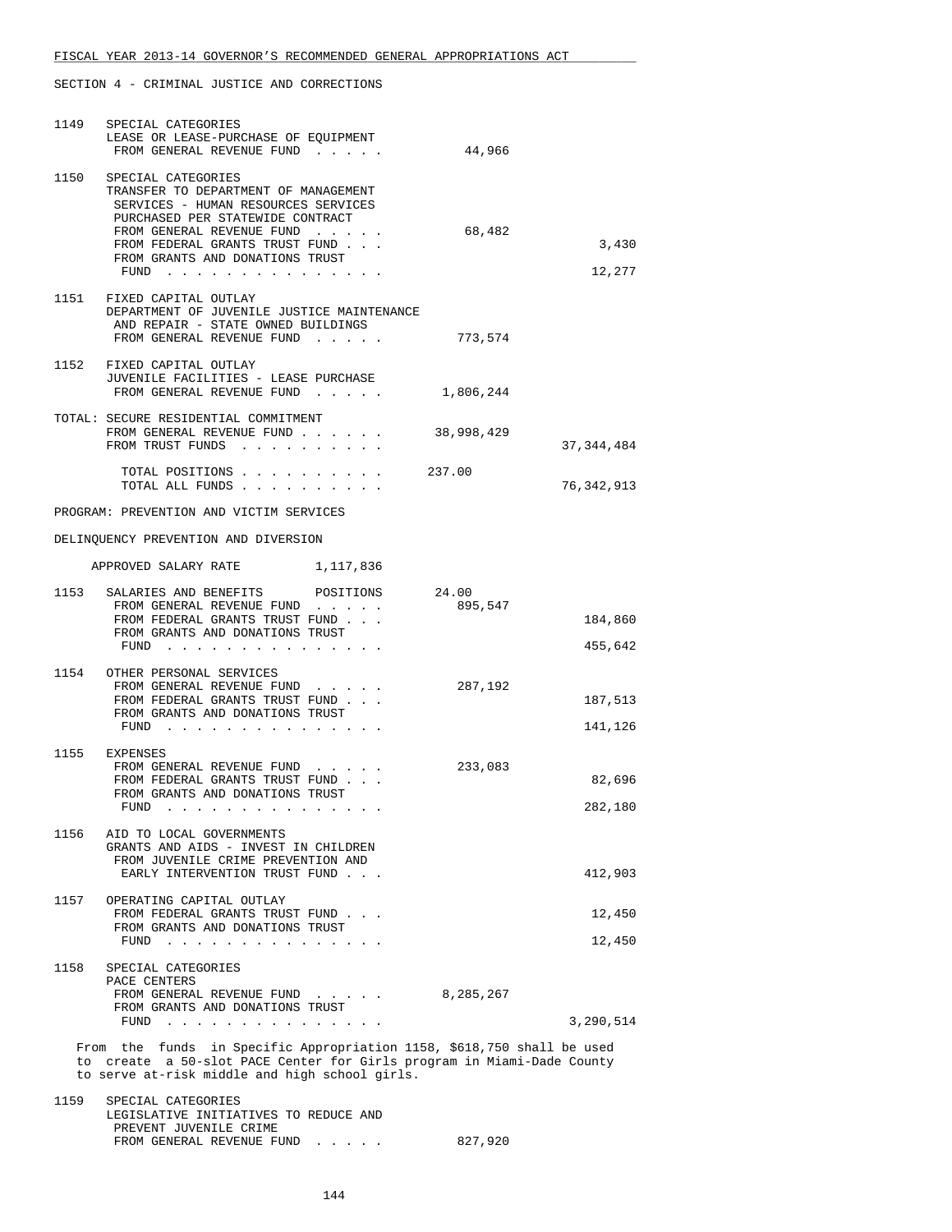| 1160 | SPECIAL CATEGORIES<br>CONTRACTED SERVICES<br>FROM GENERAL REVENUE FUND                                                                                                                                                                                                                                                                                                                          | 33,720     |                                  |
|------|-------------------------------------------------------------------------------------------------------------------------------------------------------------------------------------------------------------------------------------------------------------------------------------------------------------------------------------------------------------------------------------------------|------------|----------------------------------|
|      | 1161 SPECIAL CATEGORIES<br>GRANTS AND AIDS - CONTRACTED SERVICES<br>FROM GENERAL REVENUE FUND<br>and a state of the state of the<br>FROM FEDERAL GRANTS TRUST FUND<br>FROM GRANTS AND DONATIONS TRUST<br>FUND $\cdots$ , $\cdots$ , $\cdots$<br>FROM SOCIAL SERVICES BLOCK GRANT<br>TRUST FUND                                                                                                  | 1,687,602  | 10,609,653<br>2,320,115<br>2,639 |
|      | 1162 SPECIAL CATEGORIES<br>RISK MANAGEMENT INSURANCE<br>FROM GENERAL REVENUE FUND                                                                                                                                                                                                                                                                                                               | 2,384      |                                  |
|      | 1163 SPECIAL CATEGORIES<br>GRANTS AND AIDS - CHILDREN/FAMILIES IN<br>NEED OF SERVICES<br>FROM GENERAL REVENUE FUND<br>FROM FEDERAL GRANTS TRUST FUND<br>FROM GRANTS AND DONATIONS TRUST<br>FUND $\cdots$ , $\cdots$ , $\cdots$ , $\cdots$<br>FROM SOCIAL SERVICES BLOCK GRANT                                                                                                                   | 20,629,353 | 1,000,000<br>10, 277, 763        |
|      | TRUST FUND<br>$\mathbf{r}$ , $\mathbf{r}$ , $\mathbf{r}$ , $\mathbf{r}$ , $\mathbf{r}$ , $\mathbf{r}$                                                                                                                                                                                                                                                                                           |            | 383,858                          |
|      | From the funds in Specific Appropriation 1163, \$1,501,605 shall be<br>used to expand the Children in Need of Services/Families in Need of<br>Services (CINS/FINS) program to provide non-residential services to the<br>following rural counties where services are currently unavailable:<br>Hamilton, Highlands, Jefferson, Madison, Taylor, Franklin, Sumter, Levy,<br>Citrus and Bradford. |            |                                  |
| 1164 | SPECIAL CATEGORIES<br>LEAGE OF LEAGE DURGUAGE OF BOUTDMENT                                                                                                                                                                                                                                                                                                                                      |            |                                  |

|      | LEASE OR LEASE-PURCHASE OF EQUIPMENT<br>FROM GENERAL REVENUE FUND<br>FROM FEDERAL GRANTS TRUST FUND                                                                                                                                                                       | 3,000       | 1,200       |
|------|---------------------------------------------------------------------------------------------------------------------------------------------------------------------------------------------------------------------------------------------------------------------------|-------------|-------------|
|      | 1165 SPECIAL CATEGORIES<br>PRODIGY<br>FROM GENERAL REVENUE FUND                                                                                                                                                                                                           | 4,400,000   |             |
| 1166 | SPECIAL CATEGORIES<br>TRANSFER TO DEPARTMENT OF MANAGEMENT<br>SERVICES - HUMAN RESOURCES SERVICES<br>PURCHASED PER STATEWIDE CONTRACT                                                                                                                                     |             |             |
|      | FROM GENERAL REVENUE FUND<br>$\mathbf{r}$ . The set of the set of $\mathbf{r}$<br>FROM FEDERAL GRANTS TRUST FUND                                                                                                                                                          | 5,893       | 2,589       |
|      | FROM GRANTS AND DONATIONS TRUST<br>FUND<br>and the contract of the contract of the contract of the contract of the contract of the contract of the contract of the contract of the contract of the contract of the contract of the contract of the contract of the contra |             | 2,123       |
|      | TOTAL: DELINQUENCY PREVENTION AND DIVERSION<br>FROM GENERAL REVENUE FUND<br>FROM TRUST FUNDS                                                                                                                                                                              | 37,290,961  | 29,662,274  |
|      | TOTAL POSITIONS<br>TOTAL ALL FUNDS                                                                                                                                                                                                                                        | 24.00       | 66,953,235  |
|      | TOTAL: JUVENILE JUSTICE, DEPARTMENT OF<br>FROM GENERAL REVENUE FUND<br>FROM TRUST FUNDS                                                                                                                                                                                   | 350,746,694 | 162,852,486 |
|      | TOTAL POSITIONS                                                                                                                                                                                                                                                           | 3,401.00    |             |
|      | TOTAL ALL FUNDS $\ldots$<br>TOTAL APPROVED SALARY RATE                                                                                                                                                                                                                    | 122,008,860 | 513,599,180 |
|      | LAW ENFORCEMENT, DEPARTMENT OF                                                                                                                                                                                                                                            |             |             |
|      | PROGRAM: EXECUTIVE DIRECTION AND SUPPORT                                                                                                                                                                                                                                  |             |             |
|      | proviting overturing other and all duppoon convitance                                                                                                                                                                                                                     |             |             |

PROVIDE EXECUTIVE DIRECTION AND SUPPORT SERVICES

| APPROVED SALARY RATE |  | 6,059,472 |
|----------------------|--|-----------|
|----------------------|--|-----------|

| 1167 | SALARIES AND BENEFITS     | POSITIONS | 119.50      |
|------|---------------------------|-----------|-------------|
|      | FROM GENERAL REVENUE FUND |           | 2, 243, 513 |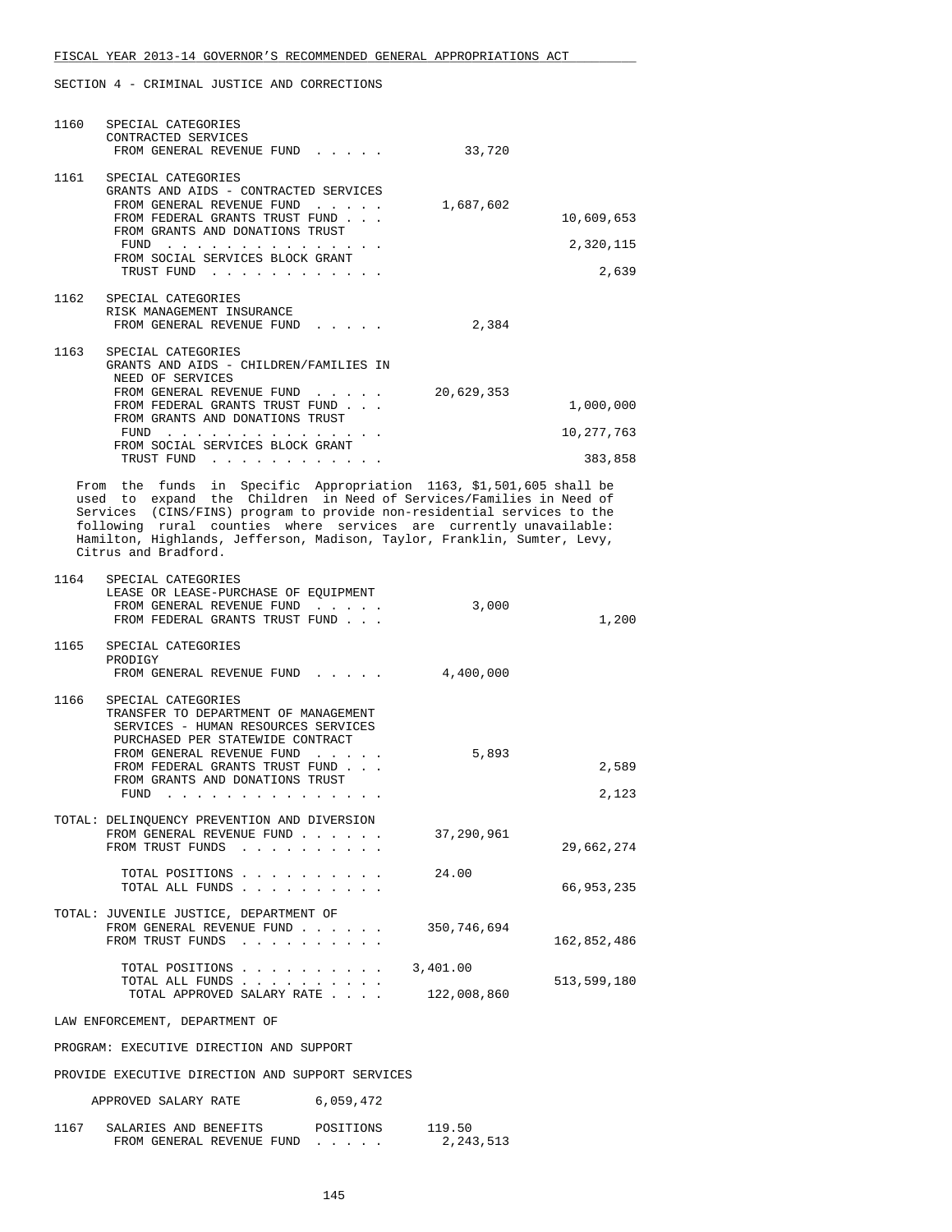|      | FROM CRIMINAL JUSTICE STANDARDS<br>AND TRAINING TRUST FUND<br>FROM FEDERAL GRANTS TRUST FUND<br>FROM OPERATING TRUST FUND                                                                                                                                             |         | 37,596<br>762,503<br>4,909,812                   |
|------|-----------------------------------------------------------------------------------------------------------------------------------------------------------------------------------------------------------------------------------------------------------------------|---------|--------------------------------------------------|
| 1168 | OTHER PERSONAL SERVICES<br>FROM GENERAL REVENUE FUND<br>FROM ADMINISTRATIVE TRUST FUND<br>FROM FEDERAL GRANTS TRUST FUND<br>FROM OPERATING TRUST FUND                                                                                                                 | 26,838  | 5,000<br>198,602<br>56,138                       |
|      | 1169 EXPENSES<br>FROM GENERAL REVENUE FUND<br>FROM ADMINISTRATIVE TRUST FUND<br>FROM CRIMINAL JUSTICE STANDARDS<br>AND TRAINING TRUST FUND<br>FROM FEDERAL GRANTS TRUST FUND<br>FROM FORFEITURE AND INVESTIGATIVE<br>SUPPORT TRUST FUND<br>FROM OPERATING TRUST FUND. | 765,343 | 64,548<br>9,557<br>163,111<br>286,666<br>535,600 |
|      | 1170 AID TO LOCAL GOVERNMENTS<br>GRANTS AND AIDS - NATIONAL CRIMINAL<br>HISTORY IMPROVEMENT PROGRAM (NCHIP) -<br>STATE AGENCIES<br>FROM FEDERAL GRANTS TRUST FUND                                                                                                     |         | 4,910,162                                        |
|      | 1171 AID TO LOCAL GOVERNMENTS<br>GRANTS AND AIDS - NATIONAL CRIMINAL<br>HISTORY IMPROVEMENT PROGRAM (NCHIP) -<br>LOCAL GOVERNMENTS<br>FROM FEDERAL GRANTS TRUST FUND                                                                                                  |         | 1,529,434                                        |
|      | 1172 AID TO LOCAL GOVERNMENTS<br>GRANTS AND AIDS - PROJECT SAFE<br>NEIGHBORHOODS<br>FROM FEDERAL GRANTS TRUST FUND                                                                                                                                                    |         | 1,263,483                                        |
|      | 1173 AID TO LOCAL GOVERNMENTS<br>BYRNE MEMORIAL LOCAL LAW ENFORCEMENT<br>ASSISTANCE PROGRAM<br>FROM FEDERAL GRANTS TRUST FUND                                                                                                                                         |         | 18,868,106                                       |
|      | 1174 OPERATING CAPITAL OUTLAY<br>FROM GENERAL REVENUE FUND<br>FROM FEDERAL GRANTS TRUST FUND<br>FROM OPERATING TRUST FUND.                                                                                                                                            | 12,616  | 3,242<br>337                                     |
| 1175 | SPECIAL CATEGORIES<br>ACQUISITION OF MOTOR VEHICLES<br>FROM GENERAL REVENUE FUND<br>FROM OPERATING TRUST FUND                                                                                                                                                         | 9,650   | 402                                              |
| 1176 | SPECIAL CATEGORIES<br>CONTRACTED SERVICES<br>FROM GENERAL REVENUE FUND<br>FROM ADMINISTRATIVE TRUST FUND<br>FROM CRIMINAL JUSTICE STANDARDS<br>AND TRAINING TRUST FUND<br>FROM FEDERAL GRANTS TRUST FUND<br>FROM OPERATING TRUST FUND                                 | 67,480  | 15,000<br>3,203<br>218,573<br>152,372            |
| 1177 | SPECIAL CATEGORIES<br>DOMESTIC SECURITY<br>FROM OPERATING TRUST FUND                                                                                                                                                                                                  |         | 500                                              |
| 1178 | SPECIAL CATEGORIES<br>OVERTIME<br>FROM FORFEITURE AND INVESTIGATIVE<br>SUPPORT TRUST FUND                                                                                                                                                                             |         | 748                                              |
| 1179 | SPECIAL CATEGORIES<br>RISK MANAGEMENT INSURANCE<br>FROM GENERAL REVENUE FUND<br>FROM ADMINISTRATIVE TRUST FUND<br>FROM OPERATING TRUST FUND                                                                                                                           | 13,395  | 3,204<br>18,403                                  |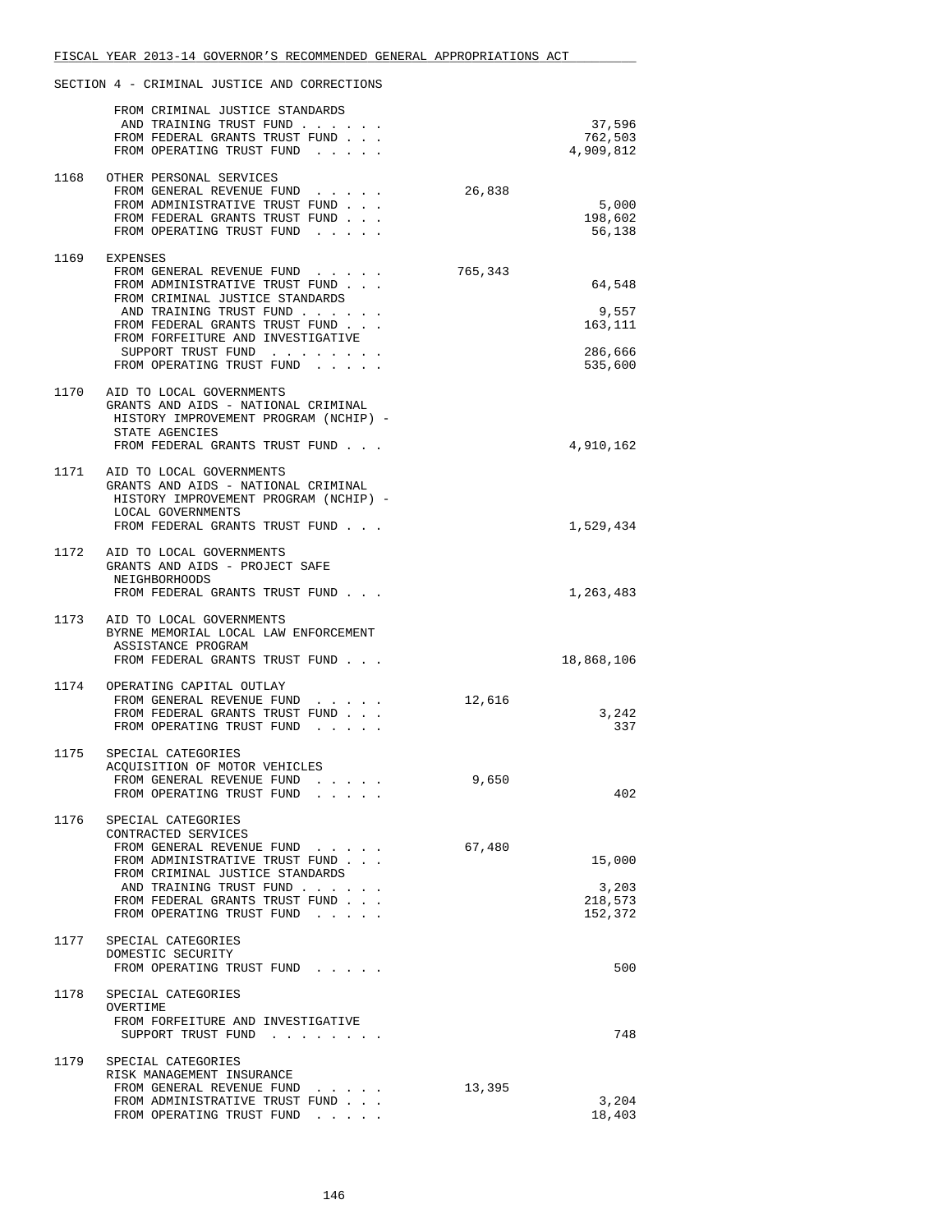| 1180 | SPECIAL CATEGORIES<br>SALARY INCENTIVE PAYMENTS                                                                                                                                                                           |           |                |                          |
|------|---------------------------------------------------------------------------------------------------------------------------------------------------------------------------------------------------------------------------|-----------|----------------|--------------------------|
|      | FROM GENERAL REVENUE FUND                                                                                                                                                                                                 |           | 667            |                          |
|      | 1181 SPECIAL CATEGORIES<br>LEASE OR LEASE-PURCHASE OF EQUIPMENT<br>FROM GENERAL REVENUE FUND<br>FROM CRIMINAL JUSTICE STANDARDS<br>AND TRAINING TRUST FUND<br>FROM FEDERAL GRANTS TRUST FUND<br>FROM OPERATING TRUST FUND |           | 86,000         | 6,000<br>3,000<br>200    |
|      | 1182 SPECIAL CATEGORIES<br>BYRNE MEMORIAL STATE LAW ENFORCEMENT<br>ASSISTANCE PROGRAM<br>FROM FEDERAL GRANTS TRUST FUND                                                                                                   |           |                | 10,412,678               |
|      | 1183 SPECIAL CATEGORIES<br>GRANTS AND AID - RESIDENTIAL SUBSTANCE<br>ABUSE TREATMENT PROGRAM - LOCAL UNITS OF<br>GOVERNMENT<br>FROM FEDERAL GRANTS TRUST FUND                                                             |           |                | 1,247,724                |
| 1184 | SPECIAL CATEGORIES<br>GRANTS AND AID - RESIDENTIAL SUBSTANCE<br>ABUSE TREATMENT PROGRAM - STATE AGENCY<br>FROM FEDERAL GRANTS TRUST FUND                                                                                  |           |                | 3,675,511                |
| 1185 | SPECIAL CATEGORIES<br>TRANSFER TO DEPARTMENT OF MANAGEMENT<br>SERVICES - HUMAN RESOURCES SERVICES<br>PURCHASED PER STATEWIDE CONTRACT<br>FROM GENERAL REVENUE FUND                                                        |           | 20,806         |                          |
|      | FROM ADMINISTRATIVE TRUST FUND<br>FROM CRIMINAL JUSTICE STANDARDS<br>AND TRAINING TRUST FUND<br>FROM OPERATING TRUST FUND                                                                                                 |           |                | 2,783<br>2,745<br>14,646 |
|      |                                                                                                                                                                                                                           |           |                |                          |
|      | TOTAL: PROVIDE EXECUTIVE DIRECTION AND SUPPORT SERVICES<br>FROM GENERAL REVENUE FUND<br>FROM TRUST FUNDS                                                                                                                  |           | 3,246,308      | 49,381,589               |
|      | TOTAL ALL FUNDS                                                                                                                                                                                                           |           |                | 52,627,897               |
|      | PROGRAM: FLORIDA CAPITOL POLICE PROGRAM                                                                                                                                                                                   |           |                |                          |
|      | CAPITOL POLICE SERVICES                                                                                                                                                                                                   |           |                |                          |
|      | APPROVED SALARY RATE                                                                                                                                                                                                      | 3,526,886 |                |                          |
| 1186 | SALARIES AND BENEFITS<br>FROM GENERAL REVENUE FUND<br>FROM OPERATING TRUST FUND                                                                                                                                           | POSITIONS | 90.00<br>2,147 | 5,050,682                |
|      | 1187 OTHER PERSONAL SERVICES<br>FROM OPERATING TRUST FUND                                                                                                                                                                 |           |                | 28,778                   |
| 1188 | EXPENSES<br>FROM OPERATING TRUST FUND                                                                                                                                                                                     |           |                | 532,837                  |
| 1189 | OPERATING CAPITAL OUTLAY<br>FROM OPERATING TRUST FUND                                                                                                                                                                     |           |                | 85,369                   |
| 1190 | SPECIAL CATEGORIES<br>ACQUISITION OF MOTOR VEHICLES<br>FROM OPERATING TRUST FUND                                                                                                                                          |           |                | 30,500                   |
| 1191 | SPECIAL CATEGORIES<br>CONTRACTED SERVICES<br>FROM OPERATING TRUST FUND                                                                                                                                                    |           |                | 70,084                   |
| 1192 | SPECIAL CATEGORIES<br>CAPITOL COMPLEX SECURITY<br>FROM GENERAL REVENUE FUND<br>FROM OPERATING TRUST FUND                                                                                                                  |           | 7,360          | 20,000                   |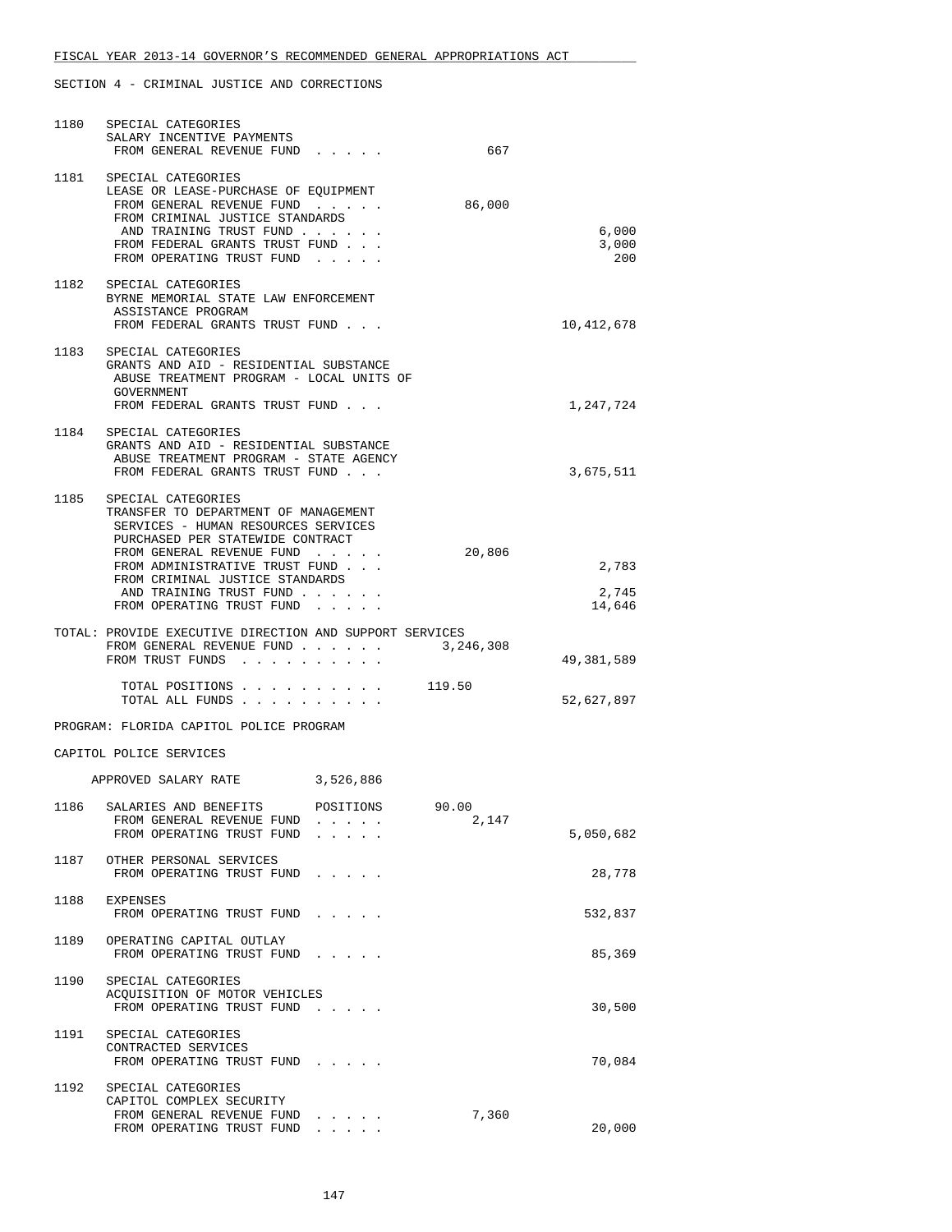|         | 1193 SPECIAL CATEGORIES<br>RISK MANAGEMENT INSURANCE<br>FROM OPERATING TRUST FUND                                                                                                                                                               |            | 93,755                          |
|---------|-------------------------------------------------------------------------------------------------------------------------------------------------------------------------------------------------------------------------------------------------|------------|---------------------------------|
|         | 1194 SPECIAL CATEGORIES<br>SALARY INCENTIVE PAYMENTS<br>FROM OPERATING TRUST FUND                                                                                                                                                               |            | 68,064                          |
|         | 1195 SPECIAL CATEGORIES<br>LEASE OR LEASE-PURCHASE OF EQUIPMENT<br>FROM OPERATING TRUST FUND                                                                                                                                                    |            | 5,000                           |
|         | 1196 SPECIAL CATEGORIES<br>TRANSFER TO DEPARTMENT OF MANAGEMENT<br>SERVICES - HUMAN RESOURCES SERVICES<br>PURCHASED PER STATEWIDE CONTRACT<br>FROM GENERAL REVENUE FUND<br>FROM OPERATING TRUST FUND<br>$\cdot$ $\cdot$ $\cdot$ $\cdot$ $\cdot$ | 345        | 26,658                          |
|         | 1197 DATA PROCESSING SERVICES<br>TECHNOLOGY RESOURCE CENTER - DEPARTMENT OF<br>MANAGEMENT SERVICES<br>FROM OPERATING TRUST FUND                                                                                                                 |            | 6,969                           |
|         | TOTAL: CAPITOL POLICE SERVICES<br>FROM GENERAL REVENUE FUND<br>FROM TRUST FUNDS                                                                                                                                                                 | 9,852      | 6,018,696                       |
|         | TOTAL POSITIONS 90.00<br>TOTAL ALL FUNDS                                                                                                                                                                                                        |            | 6,028,548                       |
| PROGRAM | PROGRAM: INVESTIGATIONS AND FORENSIC SCIENCE                                                                                                                                                                                                    |            |                                 |
|         | PROVIDE CRIME LAB SERVICES                                                                                                                                                                                                                      |            |                                 |
|         | APPROVED SALARY RATE 19,881,282                                                                                                                                                                                                                 |            |                                 |
|         | 1198 SALARIES AND BENEFITS POSITIONS 422.00<br>FROM GENERAL REVENUE FUND<br>FROM CRIMINAL JUSTICE STANDARDS<br>AND TRAINING TRUST FUND<br>FROM FEDERAL GRANTS TRUST FUND<br>FROM OPERATING TRUST FUND                                           | 27,084,125 | 19,747<br>10,157<br>255,549     |
|         | 1199 OTHER PERSONAL SERVICES<br>FROM GENERAL REVENUE FUND 57,211<br>FROM FEDERAL GRANTS TRUST FUND                                                                                                                                              |            | 156,280                         |
|         | 1200 EXPENSES<br>FROM GENERAL REVENUE FUND 6,606,167<br>FROM FEDERAL GRANTS TRUST FUND<br>FROM FORFEITURE AND INVESTIGATIVE<br>SUPPORT TRUST FUND<br>FROM OPERATING TRUST FUND                                                                  |            | 2,952,624<br>510,531<br>355,596 |
|         | 1201 AID TO LOCAL GOVERNMENTS<br>CRIMINAL INVESTIGATIONS<br>FROM FEDERAL GRANTS TRUST FUND<br>FROM OPERATING TRUST FUND                                                                                                                         |            | 741,091<br>2,379,702            |
| 1202    | OPERATING CAPITAL OUTLAY<br>FROM GENERAL REVENUE FUND<br>FROM ADMINISTRATIVE TRUST FUND<br>FROM FEDERAL GRANTS TRUST FUND                                                                                                                       | 1,752,599  | 5,000<br>1,327,000              |
| 1203    | SPECIAL CATEGORIES<br>ACQUISITION OF MOTOR VEHICLES<br>FROM GENERAL REVENUE FUND                                                                                                                                                                | 168,960    |                                 |
| 1204    | SPECIAL CATEGORIES<br>CONTRACTED SERVICES<br>FROM GENERAL REVENUE FUND<br>and the contract of<br>FROM FEDERAL GRANTS TRUST FUND                                                                                                                 | 798,628    | 1,690,200                       |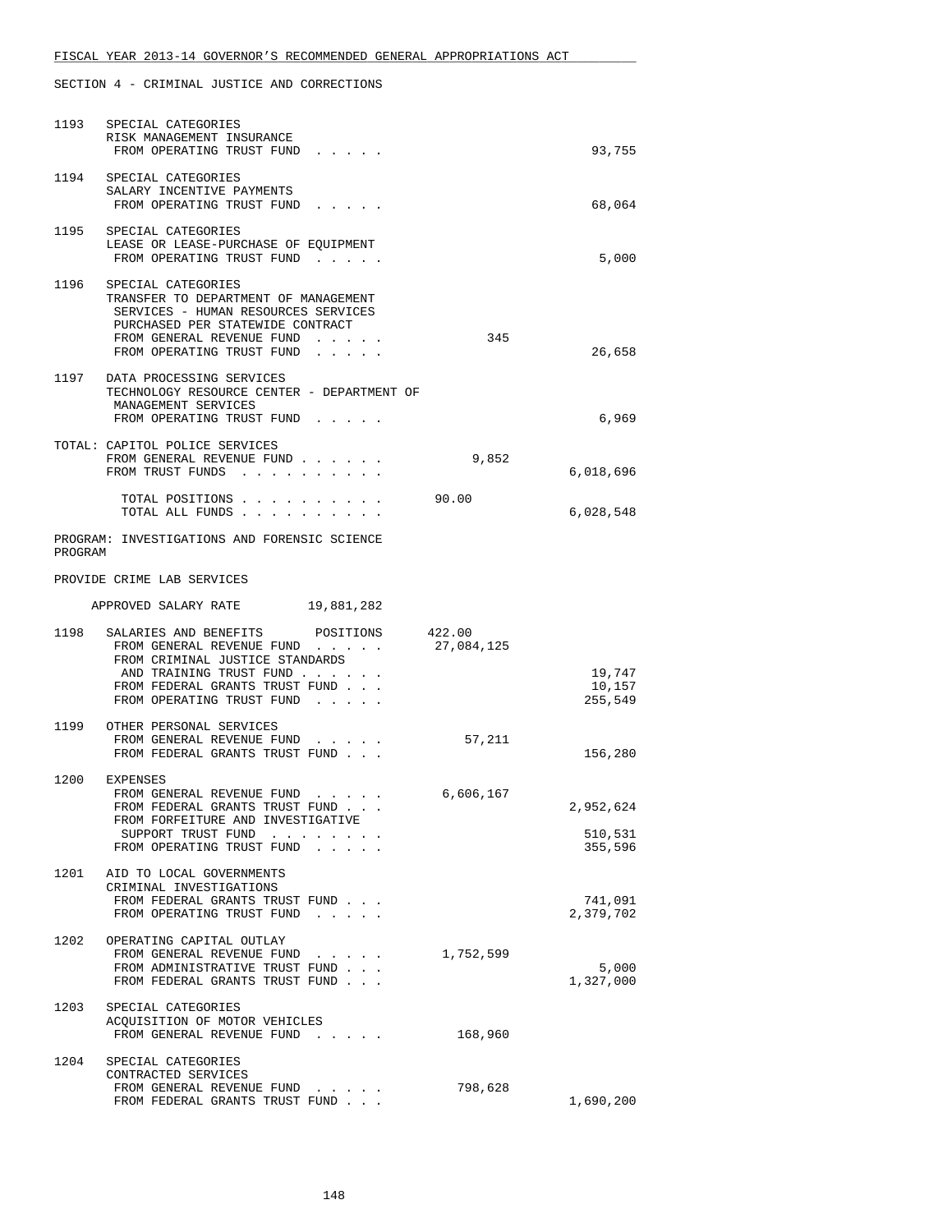| 1205 | SPECIAL CATEGORIES<br>OVERTIME<br>FROM GENERAL REVENUE FUND<br>FROM FEDERAL GRANTS TRUST FUND                                                                                                                                                                                                       | 351,900<br>404,976              |
|------|-----------------------------------------------------------------------------------------------------------------------------------------------------------------------------------------------------------------------------------------------------------------------------------------------------|---------------------------------|
|      | 1206 SPECIAL CATEGORIES<br>RISK MANAGEMENT INSURANCE<br>FROM ADMINISTRATIVE TRUST FUND                                                                                                                                                                                                              | 145,627                         |
|      | 1207 SPECIAL CATEGORIES<br>LEASE OR LEASE-PURCHASE OF EQUIPMENT<br>FROM GENERAL REVENUE FUND                                                                                                                                                                                                        | 50,000                          |
|      | 1208 SPECIAL CATEGORIES<br>TRANSFER TO DEPARTMENT OF MANAGEMENT<br>SERVICES - HUMAN RESOURCES SERVICES<br>PURCHASED PER STATEWIDE CONTRACT<br>FROM GENERAL REVENUE FUND                                                                                                                             | 137,814                         |
|      | FROM CRIMINAL JUSTICE STANDARDS<br>AND TRAINING TRUST FUND<br>FROM FEDERAL GRANTS TRUST FUND                                                                                                                                                                                                        | 185<br>1,743                    |
|      | TOTAL: PROVIDE CRIME LAB SERVICES<br>FROM GENERAL REVENUE FUND<br>FROM TRUST FUNDS                                                                                                                                                                                                                  | 37,007,404<br>10,956,008        |
|      | TOTAL POSITIONS<br>TOTAL ALL FUNDS                                                                                                                                                                                                                                                                  | 422.00<br>47,963,412            |
|      | PROVIDE INVESTIGATIVE SERVICES                                                                                                                                                                                                                                                                      |                                 |
|      | APPROVED SALARY RATE 32,632,616                                                                                                                                                                                                                                                                     |                                 |
| 1209 | SALARIES AND BENEFITS POSITIONS 555.00<br>FROM GENERAL REVENUE FUND<br>FROM CRIMINAL JUSTICE STANDARDS<br>AND TRAINING TRUST FUND                                                                                                                                                                   | 34,206,093<br>28,445            |
|      | FROM FEDERAL GRANTS TRUST FUND<br>FROM GRANTS AND DONATIONS TRUST<br>${\tt FUND} \quad . \quad . \quad . \quad . \quad . \quad . \quad . \quad . \quad . \quad .$                                                                                                                                   | 531,498<br>69                   |
|      | FROM OPERATING TRUST FUND                                                                                                                                                                                                                                                                           | 8,090,045                       |
| 1210 | OTHER PERSONAL SERVICES<br>FROM GENERAL REVENUE FUND<br>FROM ADMINISTRATIVE TRUST FUND<br>FROM FEDERAL GRANTS TRUST FUND<br>FROM FORFEITURE AND INVESTIGATIVE                                                                                                                                       | 293,593<br>25,276<br>194,832    |
|      | SUPPORT TRUST FUND<br>FROM GRANTS AND DONATIONS TRUST                                                                                                                                                                                                                                               | 42,360                          |
|      | $FUND$<br>FROM OPERATING TRUST FUND                                                                                                                                                                                                                                                                 | 50<br>38,070                    |
| 1211 | <b>EXPENSES</b><br>FROM GENERAL REVENUE FUND                                                                                                                                                                                                                                                        | 6,347,449                       |
|      | FROM ADMINISTRATIVE TRUST FUND<br>FROM FEDERAL GRANTS TRUST FUND<br>FROM FORFEITURE AND INVESTIGATIVE                                                                                                                                                                                               | 132,670<br>235,647              |
|      | SUPPORT TRUST FUND<br>FROM GRANTS AND DONATIONS TRUST                                                                                                                                                                                                                                               | 833, 472                        |
|      | FUND<br>the contract of the contract of the contract of the contract of the contract of the contract of the contract of<br>FROM OPERATING TRUST FUND<br>$\mathbf{1}$ , $\mathbf{1}$ , $\mathbf{1}$ , $\mathbf{1}$ , $\mathbf{1}$<br>FROM REVOLVING TRUST FUND<br>FROM FEDERAL LAW ENFORCEMENT TRUST | 4,500<br>2,776,152<br>1,000,000 |
|      | FUND<br>and a series and a series and a series of                                                                                                                                                                                                                                                   | 550,000                         |
|      | From the funds provided in Specific Appropriation 1211 from the<br>Forfeiture and Investigative Support Trust Fund, up to \$25,000 per case                                                                                                                                                         |                                 |

 Forfeiture and Investigative Support Trust Fund, up to \$25,000 per case, but not exceeding \$150,000 in total for all cases, may be expended for rewards leading to the capture of fugitives, if such funds are available.

| 1212 | OPERATING CAPITAL OUTLAY<br>FROM GENERAL REVENUE FUND               | 54,144  |
|------|---------------------------------------------------------------------|---------|
|      | FROM ADMINISTRATIVE TRUST FUND                                      | 5,000   |
|      | FROM FEDERAL GRANTS TRUST FUND<br>FROM FORFEITURE AND INVESTIGATIVE | 159,509 |
|      | SUPPORT TRUST FUND                                                  | 190,574 |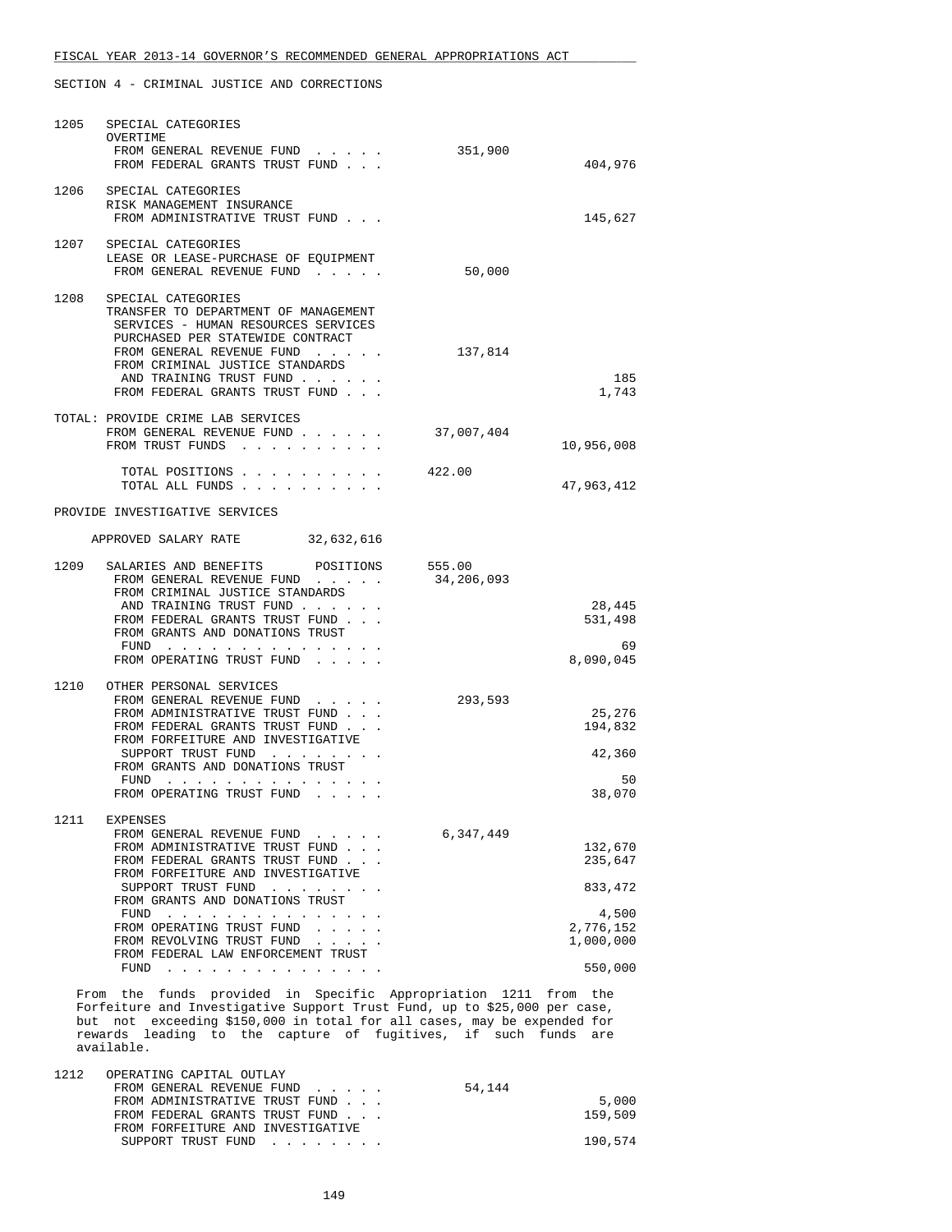|      | SECTION 4 - CRIMINAL JUSTICE AND CORRECTIONS                                                                                                                                                                                                                                                         |            |                                                 |
|------|------------------------------------------------------------------------------------------------------------------------------------------------------------------------------------------------------------------------------------------------------------------------------------------------------|------------|-------------------------------------------------|
|      | FROM FEDERAL LAW ENFORCEMENT TRUST<br>$FUND$                                                                                                                                                                                                                                                         |            | 75,000                                          |
|      | 1213 SPECIAL CATEGORIES<br>ACQUISITION OF MOTOR VEHICLES<br>FROM GENERAL REVENUE FUND<br>FROM FORFEITURE AND INVESTIGATIVE<br>SUPPORT TRUST FUND                                                                                                                                                     | 90,091     | 580,000                                         |
| 1214 | SPECIAL CATEGORIES<br>CONTRACTED SERVICES<br>FROM GENERAL REVENUE FUND<br>FROM ADMINISTRATIVE TRUST FUND<br>FROM FEDERAL GRANTS TRUST FUND<br>FROM FORFEITURE AND INVESTIGATIVE<br>SUPPORT TRUST FUND<br>FROM OPERATING TRUST FUND<br>FROM FEDERAL LAW ENFORCEMENT TRUST<br>FUND $\cdots$            | 534,741    | 5,000<br>147,441<br>34,624<br>121,896<br>50,000 |
| 1215 | SPECIAL CATEGORIES<br>DOMESTIC SECURITY<br>FROM GENERAL REVENUE FUND<br>FROM FEDERAL GRANTS TRUST FUND                                                                                                                                                                                               | 1,350,267  | 1,522,672                                       |
| 1216 | SPECIAL CATEGORIES<br>GRANTS AND AIDS - SPECIAL PROJECTS<br>FROM GENERAL REVENUE FUND<br>FROM FEDERAL LAW ENFORCEMENT TRUST<br>$FUND$                                                                                                                                                                | 232,461    | 300,000                                         |
|      | 1217 SPECIAL CATEGORIES<br>OVERTIME<br>FROM ADMINISTRATIVE TRUST FUND<br>FROM FEDERAL GRANTS TRUST FUND<br>FROM GRANTS AND DONATIONS TRUST<br>FUND<br>FROM FEDERAL LAW ENFORCEMENT TRUST<br>FUND $\cdots$                                                                                            |            | 3,013<br>314,125<br>4,250<br>1,018,486          |
| 1218 | SPECIAL CATEGORIES<br>RISK MANAGEMENT INSURANCE<br>FROM GENERAL REVENUE FUND<br>and a state of the state<br>FROM ADMINISTRATIVE TRUST FUND<br>FROM OPERATING TRUST FUND                                                                                                                              | 369,689    | 407,097<br>90,030                               |
| 1219 | SPECIAL CATEGORIES<br>SALARY INCENTIVE PAYMENTS<br>FROM GENERAL REVENUE FUND<br>$\mathbf{r} = \mathbf{r} + \mathbf{r} + \mathbf{r} + \mathbf{r}$ .<br>FROM OPERATING TRUST FUND                                                                                                                      | 487,991    | 21,312                                          |
|      | 1220 SPECIAL CATEGORIES<br>LEASE OR LEASE-PURCHASE OF EQUIPMENT<br>FROM GENERAL REVENUE FUND                                                                                                                                                                                                         | 72,000     |                                                 |
|      | 1221 SPECIAL CATEGORIES<br>TRANSFER TO DEPARTMENT OF MANAGEMENT<br>SERVICES - HUMAN RESOURCES SERVICES<br>PURCHASED PER STATEWIDE CONTRACT<br>FROM GENERAL REVENUE FUND<br>FROM CRIMINAL JUSTICE STANDARDS<br>AND TRAINING TRUST FUND<br>FROM FEDERAL GRANTS TRUST FUND<br>FROM OPERATING TRUST FUND | 217,525    | 1,100<br>3,362<br>4,484                         |
|      | TOTAL: PROVIDE INVESTIGATIVE SERVICES<br>FROM GENERAL REVENUE FUND<br>FROM TRUST FUNDS                                                                                                                                                                                                               | 44,256,044 | 19,542,061                                      |
|      | TOTAL POSITIONS 555.00<br>TOTAL ALL FUNDS                                                                                                                                                                                                                                                            |            | 63,798,105                                      |
|      | MUTUAL AID AND PREVENTION SERVICES                                                                                                                                                                                                                                                                   |            |                                                 |
|      | APPROVED SALARY RATE 1,051,936                                                                                                                                                                                                                                                                       |            |                                                 |
|      | 1222 SALARIES AND BENEFITS POSITIONS 17.00<br>FROM GENERAL REVENUE FUND                                                                                                                                                                                                                              | 1,366,098  |                                                 |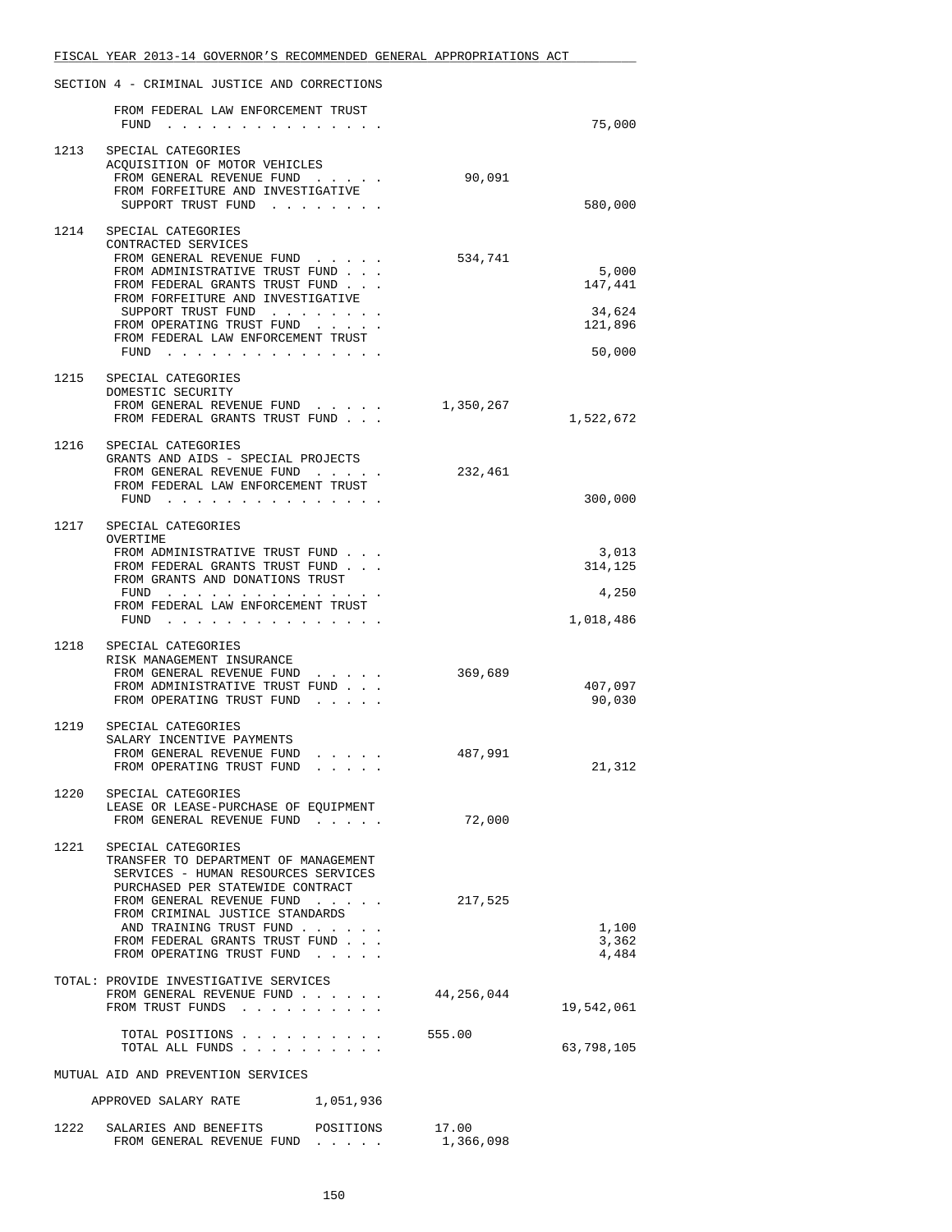| FISCAL YEAR 2013-14 GOVERNOR'S RECOMMENDED GENERAL APPROPRIATIONS ACT |  |
|-----------------------------------------------------------------------|--|
|                                                                       |  |
| SECTION 4 - CRIMINAL JUSTICE AND CORRECTIONS                          |  |

|      | FROM OPERATING TRUST FUND                                                                                                                                                                     |           | 31,180                            |
|------|-----------------------------------------------------------------------------------------------------------------------------------------------------------------------------------------------|-----------|-----------------------------------|
|      | 1223 EXPENSES<br>FROM GENERAL REVENUE FUND                                                                                                                                                    | 127,251   |                                   |
|      | 1224 SPECIAL CATEGORIES<br>CONTRACTED SERVICES<br>FROM GENERAL REVENUE FUND                                                                                                                   | 9,441     |                                   |
|      | 1225 SPECIAL CATEGORIES<br>RISK MANAGEMENT INSURANCE<br>FROM GENERAL REVENUE FUND                                                                                                             | 2,424     |                                   |
|      | 1226 SPECIAL CATEGORIES<br>TRANSFER TO DEPARTMENT OF MANAGEMENT<br>SERVICES - HUMAN RESOURCES SERVICES<br>PURCHASED PER STATEWIDE CONTRACT<br>FROM GENERAL REVENUE FUND                       | 6,518     |                                   |
|      | FROM OPERATING TRUST FUND<br>TOTAL: MUTUAL AID AND PREVENTION SERVICES<br>FROM GENERAL REVENUE FUND<br>FROM TRUST FUNDS                                                                       | 1,511,732 | 127<br>31,307                     |
|      | TOTAL POSITIONS 17.00<br>TOTAL ALL FUNDS                                                                                                                                                      |           | 1,543,039                         |
|      | PROGRAM: CRIMINAL JUSTICE INFORMATION PROGRAM                                                                                                                                                 |           |                                   |
|      | PROVIDE INFORMATION NETWORK SERVICES TO THE LAW<br>ENFORCEMENT COMMUNITY                                                                                                                      |           |                                   |
|      | APPROVED SALARY RATE 6,252,157                                                                                                                                                                |           |                                   |
|      | 1227 SALARIES AND BENEFITS POSITIONS 119.00<br>FROM GENERAL REVENUE FUND<br>FROM CRIMINAL JUSTICE STANDARDS                                                                                   | 244,787   |                                   |
|      | AND TRAINING TRUST FUND<br>FROM FEDERAL GRANTS TRUST FUND<br>FROM OPERATING TRUST FUND                                                                                                        |           | 13,955<br>62,295<br>7,688,272     |
|      | 1228 OTHER PERSONAL SERVICES<br>FROM ADMINISTRATIVE TRUST FUND<br>FROM FEDERAL GRANTS TRUST FUND<br>FROM OPERATING TRUST FUND                                                                 |           | 5,838<br>176,735<br>183,500       |
|      | 1229 EXPENSES<br>FROM GENERAL REVENUE FUND<br>FROM ADMINISTRATIVE TRUST FUND<br>FROM FEDERAL GRANTS TRUST FUND<br>FROM OPERATING TRUST FUND.                                                  | 32,750    | 2,202<br>370,423<br>7,486,343     |
| 1230 | OPERATING CAPITAL OUTLAY<br>FROM ADMINISTRATIVE TRUST FUND<br>FROM FEDERAL GRANTS TRUST FUND<br>FROM OPERATING TRUST FUND<br>$\sim$ $\sim$ $\sim$ $\sim$ $\sim$                               |           | 5,000<br>489,099<br>1,666,018     |
| 1231 | SPECIAL CATEGORIES<br>CONTRACTED SERVICES<br>FROM GENERAL REVENUE FUND<br>FROM ADMINISTRATIVE TRUST FUND<br>FROM FEDERAL GRANTS TRUST FUND<br>FROM OPERATING TRUST FUND<br>and the company of | 599       | 113,100<br>1,965,523<br>5,725,504 |
| 1232 | SPECIAL CATEGORIES<br>OVERTIME<br>FROM OPERATING TRUST FUND                                                                                                                                   |           | 46,200                            |
| 1233 | SPECIAL CATEGORIES<br>RISK MANAGEMENT INSURANCE<br>FROM ADMINISTRATIVE TRUST FUND<br>FROM OPERATING TRUST FUND<br>$\mathbf{r}=\mathbf{r}+\mathbf{r}+\mathbf{r}+\mathbf{r}$                    |           | 11,959<br>24,195                  |
| 1234 | SPECIAL CATEGORIES<br>DEFERRED-PAYMENT COMMODITY CONTRACTS<br>FROM OPERATING TRUST FUND                                                                                                       |           | 715,670                           |
|      |                                                                                                                                                                                               |           |                                   |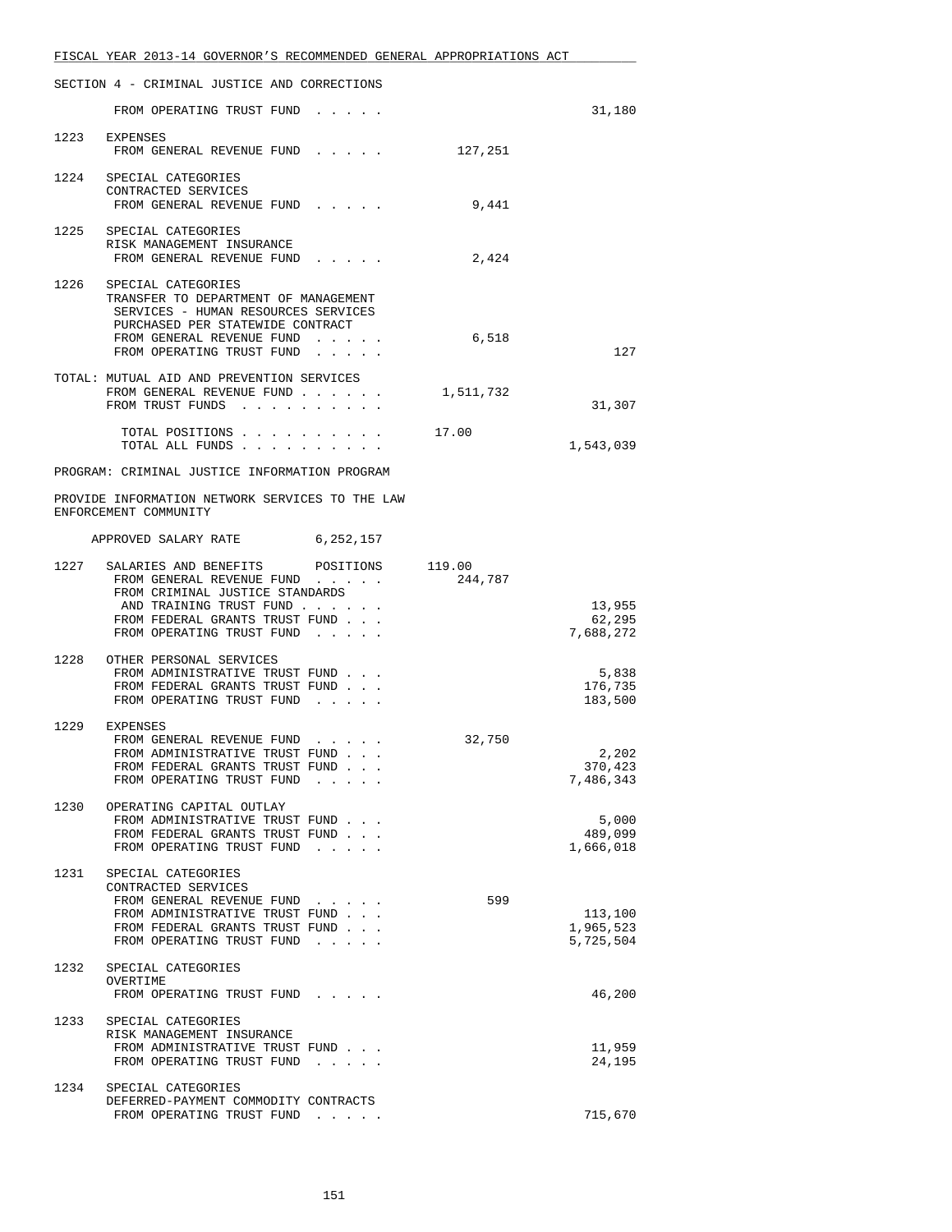| 1235 | SPECIAL CATEGORIES<br>LEASE OR LEASE-PURCHASE OF EQUIPMENT<br>FROM OPERATING TRUST FUND                                                                                                                                                                                                         |                  |         | 4,500                          |
|------|-------------------------------------------------------------------------------------------------------------------------------------------------------------------------------------------------------------------------------------------------------------------------------------------------|------------------|---------|--------------------------------|
| 1236 | SPECIAL CATEGORIES<br>TRANSFER TO DEPARTMENT OF MANAGEMENT<br>SERVICES - HUMAN RESOURCES SERVICES<br>PURCHASED PER STATEWIDE CONTRACT<br>FROM GENERAL REVENUE FUND<br>FROM CRIMINAL JUSTICE STANDARDS<br>AND TRAINING TRUST FUND<br>FROM FEDERAL GRANTS TRUST FUND<br>FROM OPERATING TRUST FUND |                  | 6,588   | 1,459<br>328<br>32,167         |
|      | 1237 DATA PROCESSING SERVICES<br>TECHNOLOGY RESOURCE CENTER - DEPARTMENT OF<br>MANAGEMENT SERVICES<br>FROM OPERATING TRUST FUND                                                                                                                                                                 |                  |         | 26,740                         |
|      | TOTAL: PROVIDE INFORMATION NETWORK SERVICES TO THE LAW                                                                                                                                                                                                                                          |                  |         |                                |
|      | ENFORCEMENT COMMUNITY<br>FROM GENERAL REVENUE FUND<br>FROM TRUST FUNDS                                                                                                                                                                                                                          |                  | 284,724 | 26,817,025                     |
|      | TOTAL POSITIONS 119.00<br>TOTAL ALL FUNDS                                                                                                                                                                                                                                                       |                  |         | 27,101,749                     |
|      | PROVIDE PREVENTION AND CRIME INFORMATION SERVICES                                                                                                                                                                                                                                               |                  |         |                                |
|      | APPROVED SALARY RATE 10,104,562                                                                                                                                                                                                                                                                 |                  |         |                                |
| 1238 | SALARIES AND BENEFITS<br>FROM GENERAL REVENUE FUND<br>FROM CRIMINAL JUSTICE STANDARDS<br>AND TRAINING TRUST FUND                                                                                                                                                                                | POSITIONS 279.00 | 560,685 | 18,196                         |
|      | FROM FEDERAL GRANTS TRUST FUND<br>FROM OPERATING TRUST FUND                                                                                                                                                                                                                                     |                  |         | 462,983<br>12,744,148          |
|      | 1239 OTHER PERSONAL SERVICES<br>FROM GENERAL REVENUE FUND<br>FROM ADMINISTRATIVE TRUST FUND<br>FROM FEDERAL GRANTS TRUST FUND<br>FROM OPERATING TRUST FUND                                                                                                                                      | $\cdots$         | 10,000  | 5,000<br>616,733<br>241,182    |
|      | 1240 EXPENSES<br>FROM GENERAL REVENUE FUND<br>FROM ADMINISTRATIVE TRUST FUND<br>FROM FEDERAL GRANTS TRUST FUND<br>FROM OPERATING TRUST FUND                                                                                                                                                     |                  | 167,528 | 85,781<br>358,539<br>1,855,082 |
| 1241 | OPERATING CAPITAL OUTLAY<br>FROM GENERAL REVENUE FUND<br>FROM OPERATING TRUST FUND                                                                                                                                                                                                              |                  | 2,600   | 309,792                        |
| 1242 | SPECIAL CATEGORIES<br>ACQUISITION OF MOTOR VEHICLES<br>FROM GENERAL REVENUE FUND<br>FROM OPERATING TRUST FUND                                                                                                                                                                                   |                  | 402     | 93,168                         |
| 1243 | SPECIAL CATEGORIES<br>CONTRACTED SERVICES<br>FROM GENERAL REVENUE FUND<br>FROM ADMINISTRATIVE TRUST FUND<br>FROM FEDERAL GRANTS TRUST FUND<br>FROM OPERATING TRUST FUND                                                                                                                         |                  | 202,478 | 2,000<br>145,340<br>1,814,360  |
| 1244 | SPECIAL CATEGORIES<br>OVERTIME<br>FROM OPERATING TRUST FUND                                                                                                                                                                                                                                     |                  |         | 218,946                        |
| 1245 | SPECIAL CATEGORIES<br>RISK MANAGEMENT INSURANCE<br>FROM ADMINISTRATIVE TRUST FUND<br>FROM OPERATING TRUST FUND                                                                                                                                                                                  |                  |         | 27,384<br>23,957               |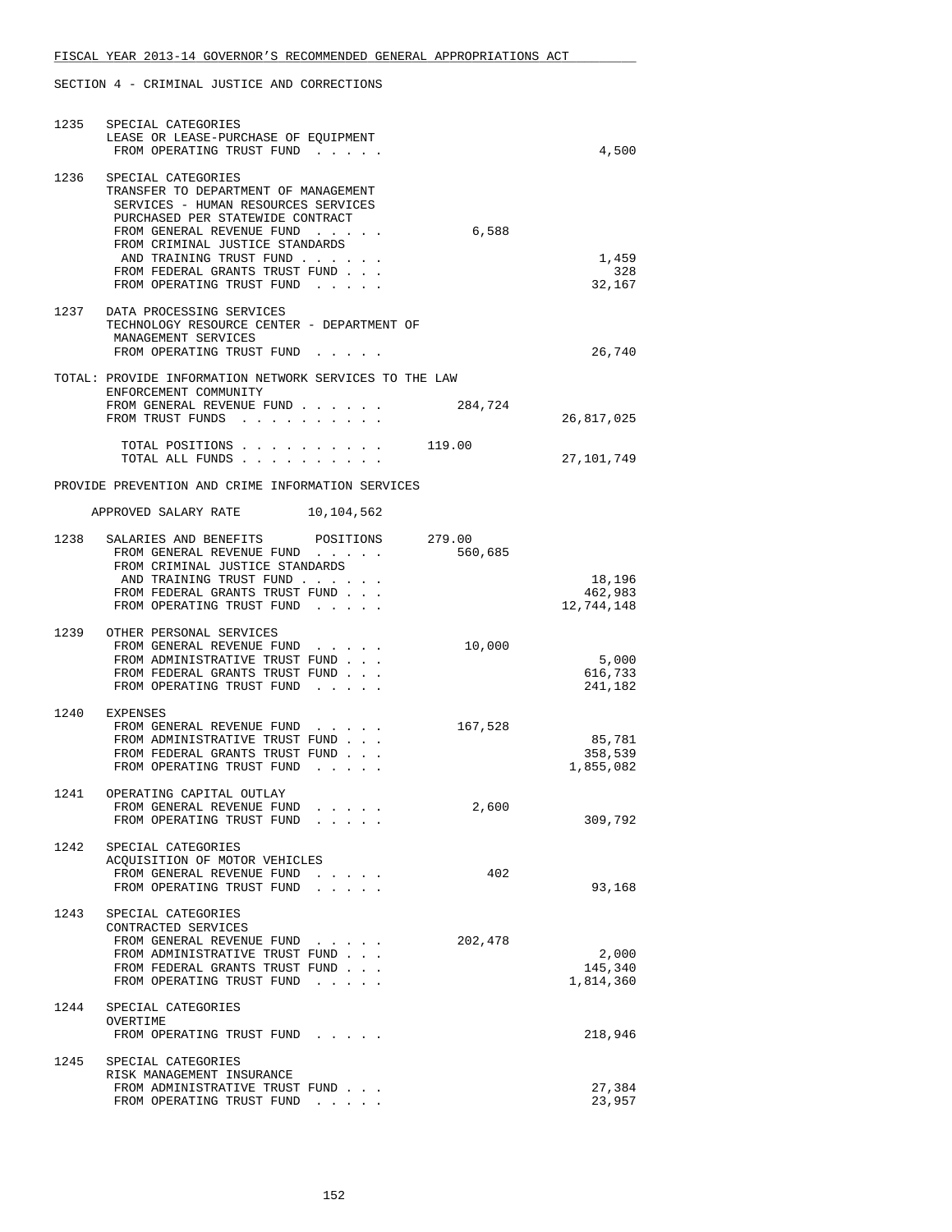| 1246 | SPECIAL CATEGORIES<br>SALARY INCENTIVE PAYMENTS<br>FROM OPERATING TRUST FUND                                                                           |                  | 5,160                    |
|------|--------------------------------------------------------------------------------------------------------------------------------------------------------|------------------|--------------------------|
|      | 1247 SPECIAL CATEGORIES<br>LEASE OR LEASE-PURCHASE OF EQUIPMENT<br>FROM GENERAL REVENUE FUND<br>FROM OPERATING TRUST FUND<br>and a strain and          | 2,000            | 18,000                   |
| 1248 | SPECIAL CATEGORIES<br>TRANSFER TO DEPARTMENT OF MANAGEMENT<br>SERVICES - HUMAN RESOURCES SERVICES<br>PURCHASED PER STATEWIDE CONTRACT                  |                  |                          |
|      | FROM GENERAL REVENUE FUND<br>FROM CRIMINAL JUSTICE STANDARDS<br>AND TRAINING TRUST FUND<br>FROM FEDERAL GRANTS TRUST FUND<br>FROM OPERATING TRUST FUND | 5,651            | 1,328<br>3,026<br>85,647 |
|      | TOTAL: PROVIDE PREVENTION AND CRIME INFORMATION SERVICES<br>FROM GENERAL REVENUE FUND<br>FROM TRUST FUNDS                                              | 951,344          | 19,135,752               |
|      | TOTAL POSITIONS 279.00<br>TOTAL ALL FUNDS                                                                                                              |                  | 20,087,096               |
|      | PROGRAM: CRIMINAL JUSTICE PROFESSIONALISM                                                                                                              |                  |                          |
|      | LAW ENFORCEMENT STANDARDS COMPLIANCE                                                                                                                   |                  |                          |
|      | APPROVED SALARY RATE 2,435,650                                                                                                                         |                  |                          |
| 1249 | SALARIES AND BENEFITS POSITIONS<br>FROM GENERAL REVENUE FUND<br>FROM CRIMINAL JUSTICE STANDARDS                                                        | 47.00<br>291,730 |                          |
|      | AND TRAINING TRUST FUND                                                                                                                                |                  | 2,924,236                |
|      | 1250 OTHER PERSONAL SERVICES<br>FROM CRIMINAL JUSTICE STANDARDS<br>AND TRAINING TRUST FUND                                                             |                  | 205,380                  |
|      | 1251 EXPENSES<br>FROM CRIMINAL JUSTICE STANDARDS<br>AND TRAINING TRUST FUND                                                                            |                  | 418,662                  |
| 1252 | SPECIAL CATEGORIES<br>TRANSFER TO DIVISION OF ADMINISTRATIVE<br>HEARINGS<br>FROM CRIMINAL JUSTICE STANDARDS                                            |                  |                          |
|      | AND TRAINING TRUST FUND<br>FROM OPERATING TRUST FUND                                                                                                   |                  | 23,556<br>62,929         |
| 1253 | SPECIAL CATEGORIES<br>CONTRACTED SERVICES<br>FROM CRIMINAL JUSTICE STANDARDS<br>AND TRAINING TRUST FUND                                                |                  | 175,741                  |
|      | FROM OPERATING TRUST FUND<br>$\sim$ $\sim$ $\sim$ $\sim$                                                                                               |                  | 100,000                  |
|      | 1254 SPECIAL CATEGORIES<br>RISK MANAGEMENT INSURANCE<br>FROM OPERATING TRUST FUND                                                                      |                  | 13,562                   |
| 1255 | SPECIAL CATEGORIES<br>GRANTS AND AIDS - SPECIAL EDUCATION AND<br>TECHNICAL TRAINING<br>FROM CRIMINAL JUSTICE STANDARDS                                 |                  |                          |
|      | AND TRAINING TRUST FUND                                                                                                                                |                  | 5,401,252                |
| 1256 | SPECIAL CATEGORIES<br>LEASE OR LEASE-PURCHASE OF EQUIPMENT<br>FROM CRIMINAL JUSTICE STANDARDS                                                          |                  |                          |
|      | AND TRAINING TRUST FUND                                                                                                                                |                  | 8,800                    |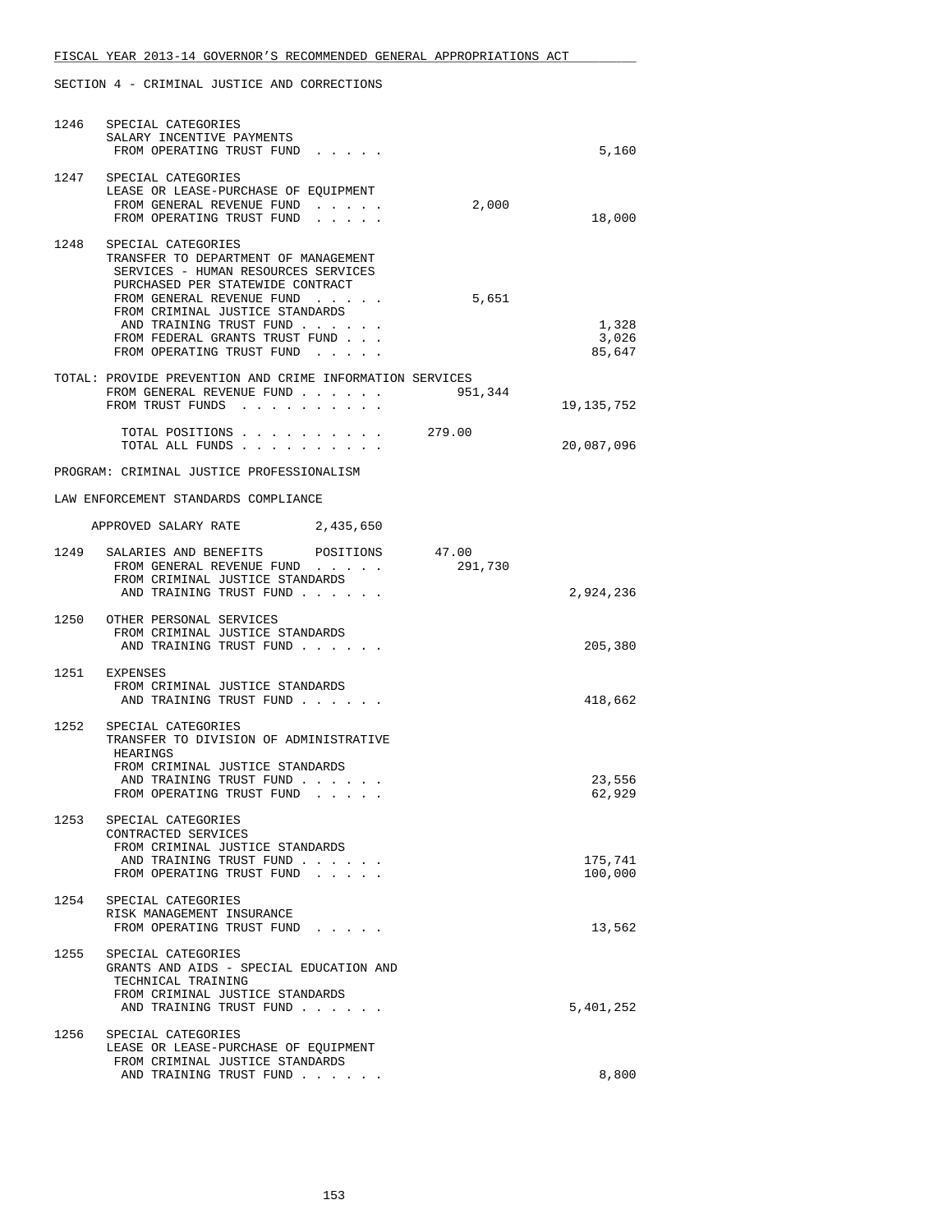| 1257     | SPECIAL CATEGORIES<br>TRANSFER TO DEPARTMENT OF MANAGEMENT<br>SERVICES - HUMAN RESOURCES SERVICES<br>PURCHASED PER STATEWIDE CONTRACT                              |           |                  |                   |
|----------|--------------------------------------------------------------------------------------------------------------------------------------------------------------------|-----------|------------------|-------------------|
|          | FROM GENERAL REVENUE FUND<br>FROM CRIMINAL JUSTICE STANDARDS<br>AND TRAINING TRUST FUND                                                                            |           | 195              | 17,448            |
|          | TOTAL: LAW ENFORCEMENT STANDARDS COMPLIANCE<br>FROM GENERAL REVENUE FUND<br>FROM TRUST FUNDS                                                                       |           | 291,925          | 9,351,566         |
|          | TOTAL POSITIONS<br>TOTAL ALL FUNDS                                                                                                                                 |           | 47.00            | 9,643,491         |
| SERVICES | LAW ENFORCEMENT TRAINING AND CERTIFICATION                                                                                                                         |           |                  |                   |
|          | APPROVED SALARY RATE                                                                                                                                               | 2,708,661 |                  |                   |
|          | 1258 SALARIES AND BENEFITS POSITIONS<br>FROM GENERAL REVENUE FUND<br>FROM CRIMINAL JUSTICE STANDARDS<br>AND TRAINING TRUST FUND                                    |           | 53.50<br>196,695 | 3,062,444         |
|          | FROM OPERATING TRUST FUND<br>1259 OTHER PERSONAL SERVICES<br>FROM CRIMINAL JUSTICE STANDARDS                                                                       |           |                  | 329,404           |
|          | AND TRAINING TRUST FUND<br>FROM OPERATING TRUST FUND                                                                                                               |           |                  | 660,798<br>3,000  |
|          | 1260 EXPENSES<br>FROM GENERAL REVENUE FUND<br>FROM CRIMINAL JUSTICE STANDARDS<br>AND TRAINING TRUST FUND                                                           |           | 18,174           | 1,563,640         |
|          | FROM OPERATING TRUST FUND<br>1261 OPERATING CAPITAL OUTLAY<br>FROM CRIMINAL JUSTICE STANDARDS                                                                      |           |                  | 61,178            |
|          | AND TRAINING TRUST FUND<br>1262 SPECIAL CATEGORIES                                                                                                                 |           |                  | 153,819           |
|          | CONTRACTED SERVICES<br>FROM GENERAL REVENUE FUND<br>FROM CRIMINAL JUSTICE STANDARDS<br>AND TRAINING TRUST FUND<br>FROM OPERATING TRUST FUND                        |           | 1,000            | 218,202<br>36,579 |
| 1263     | SPECIAL CATEGORIES<br>RISK MANAGEMENT INSURANCE<br>FROM ADMINISTRATIVE TRUST FUND<br>FROM OPERATING TRUST FUND                                                     |           |                  | 6,387<br>8,951    |
|          | 1264 SPECIAL CATEGORIES<br>SALARY INCENTIVE PAYMENTS<br>FROM GENERAL REVENUE FUND<br>FROM CRIMINAL JUSTICE STANDARDS                                               |           | 4,290            |                   |
| 1265     | AND TRAINING TRUST FUND<br>SPECIAL CATEGORIES                                                                                                                      |           |                  | 5,070             |
|          | LEASE OR LEASE-PURCHASE OF EQUIPMENT<br>FROM CRIMINAL JUSTICE STANDARDS<br>AND TRAINING TRUST FUND                                                                 |           |                  | 7,000             |
| 1266     | SPECIAL CATEGORIES<br>TRANSFER TO DEPARTMENT OF MANAGEMENT<br>SERVICES - HUMAN RESOURCES SERVICES<br>PURCHASED PER STATEWIDE CONTRACT<br>FROM GENERAL REVENUE FUND |           | 1,771            |                   |
|          | FROM CRIMINAL JUSTICE STANDARDS<br>AND TRAINING TRUST FUND<br>FROM OPERATING TRUST FUND                                                                            |           |                  | 15,568<br>1,077   |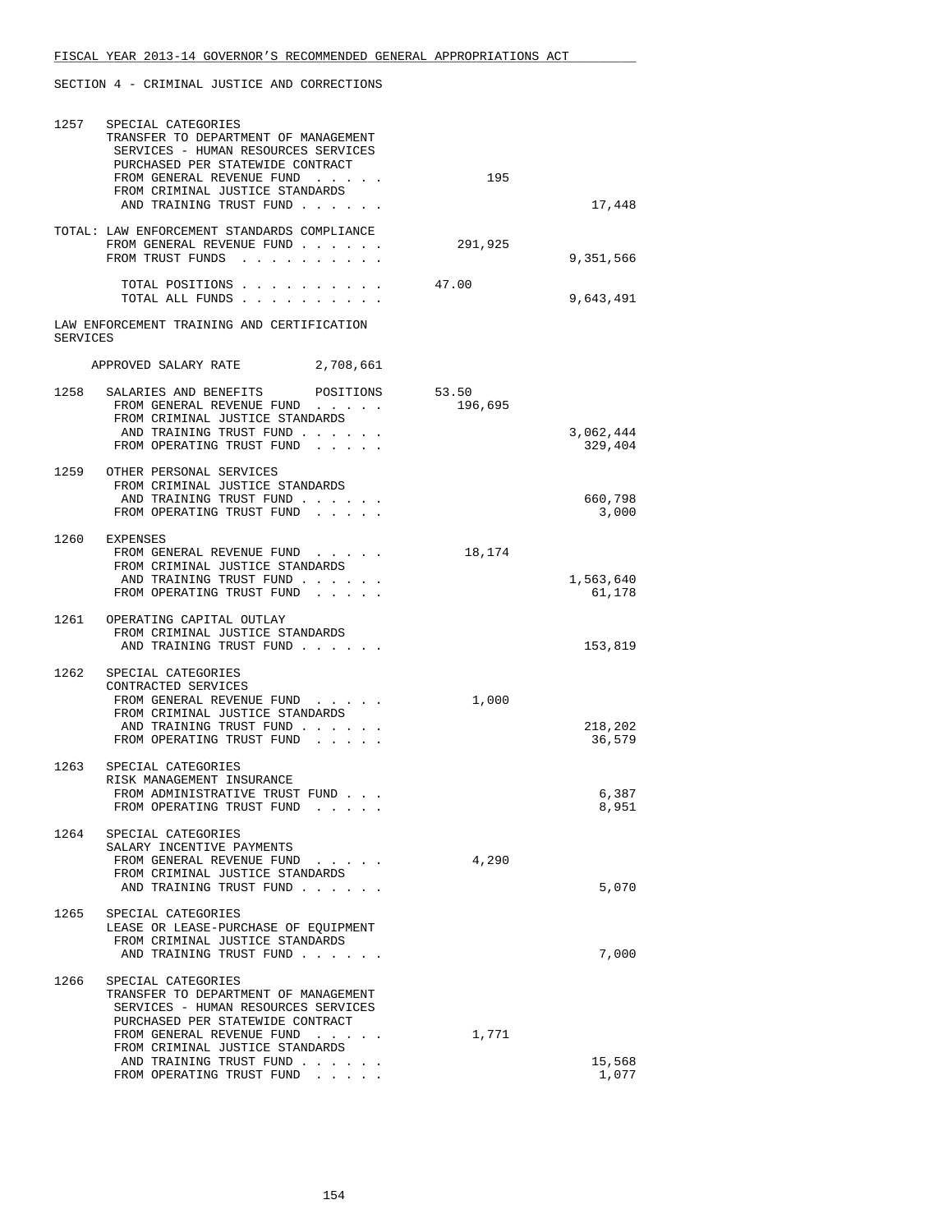|      | TOTAL: LAW ENFORCEMENT TRAINING AND CERTIFICATION<br>SERVICES                                         |            |                          |
|------|-------------------------------------------------------------------------------------------------------|------------|--------------------------|
|      | FROM GENERAL REVENUE FUND<br>FROM TRUST FUNDS                                                         | 221,930    | 6,133,117                |
|      | TOTAL POSITIONS<br>TOTAL ALL FUNDS                                                                    | 53.50      | 6,355,047                |
|      | TOTAL: LAW ENFORCEMENT, DEPARTMENT OF<br>FROM GENERAL REVENUE FUND<br>FROM TRUST FUNDS                | 87,781,263 | 147,367,121              |
|      | TOTAL POSITIONS $\ldots$ , 1,702.00<br>TOTAL ALL FUNDS<br>TOTAL APPROVED SALARY RATE                  | 84,653,222 | 235, 148, 384            |
|      | LEGAL AFFAIRS, DEPARTMENT OF, AND ATTORNEY GENERAL                                                    |            |                          |
|      | PROGRAM: OFFICE OF ATTORNEY GENERAL                                                                   |            |                          |
|      | VICTIM SERVICES                                                                                       |            |                          |
|      | APPROVED SALARY RATE 4,162,013                                                                        |            |                          |
|      |                                                                                                       |            |                          |
| 1267 | SALARIES AND BENEFITS POSITIONS<br>FROM CRIMES COMPENSATION TRUST                                     | 99.00      | 4,314,126                |
|      | FUND<br>FROM CRIME STOPPERS TRUST FUND                                                                |            | 88,500                   |
|      | FROM FEDERAL GRANTS TRUST FUND<br>FROM FLORIDA CRIME PREVENTION                                       |            | 885,781                  |
|      | TRAINING INSTITUTE REVOLVING TRUST<br>FUND                                                            |            | 319,125                  |
| 1268 | OTHER PERSONAL SERVICES                                                                               |            |                          |
|      | FROM CRIMES COMPENSATION TRUST<br>FUND $\cdots$                                                       |            | 55,060                   |
|      | FROM CRIME STOPPERS TRUST FUND<br>FROM FLORIDA CRIME PREVENTION<br>TRAINING INSTITUTE REVOLVING TRUST |            | 5,100                    |
|      | FUND                                                                                                  |            | 55,796                   |
|      | 1269 EXPENSES<br>FROM CRIMES COMPENSATION TRUST                                                       |            |                          |
|      | FUND $\cdots$                                                                                         |            | 781,215                  |
|      | FROM CRIME STOPPERS TRUST FUND<br>FROM FEDERAL GRANTS TRUST FUND                                      |            | 62,386<br>108,689        |
|      | FROM FLORIDA CRIME PREVENTION<br>TRAINING INSTITUTE REVOLVING TRUST                                   |            |                          |
|      | FUND<br>$\cdots$                                                                                      |            | 99,547                   |
| 1270 | OPERATING CAPITAL OUTLAY<br>FROM CRIMES COMPENSATION TRUST                                            |            |                          |
|      | FROM CRIME STOPPERS TRUST FUND                                                                        |            | 123,407<br>2,380         |
|      | FROM FEDERAL GRANTS TRUST FUND                                                                        |            | 2,286                    |
|      | FROM FLORIDA CRIME PREVENTION<br>TRAINING INSTITUTE REVOLVING TRUST                                   |            |                          |
|      | FUND                                                                                                  |            | 7,695                    |
| 1271 | SPECIAL CATEGORIES                                                                                    |            |                          |
|      | AWARDS TO CLAIMANTS<br>FROM CRIMES COMPENSATION TRUST                                                 |            |                          |
|      | $FUND$<br>FROM FEDERAL GRANTS TRUST FUND                                                              |            | 24,842,082<br>13,192,000 |
| 1272 | SPECIAL CATEGORIES                                                                                    |            |                          |
|      | VICTIM SERVICES<br>FROM GENERAL REVENUE FUND                                                          | 500,000    |                          |
| 1273 | SPECIAL CATEGORIES                                                                                    |            |                          |
|      | CONTRACTED SERVICES<br>FROM GENERAL REVENUE FUND                                                      | 381,192    |                          |
|      | FROM CRIMES COMPENSATION TRUST<br>$FUND$                                                              |            | 45,243                   |
|      | FROM CRIME STOPPERS TRUST FUND<br>FROM FEDERAL GRANTS TRUST FUND                                      |            | 1,000<br>30,000          |
|      |                                                                                                       |            |                          |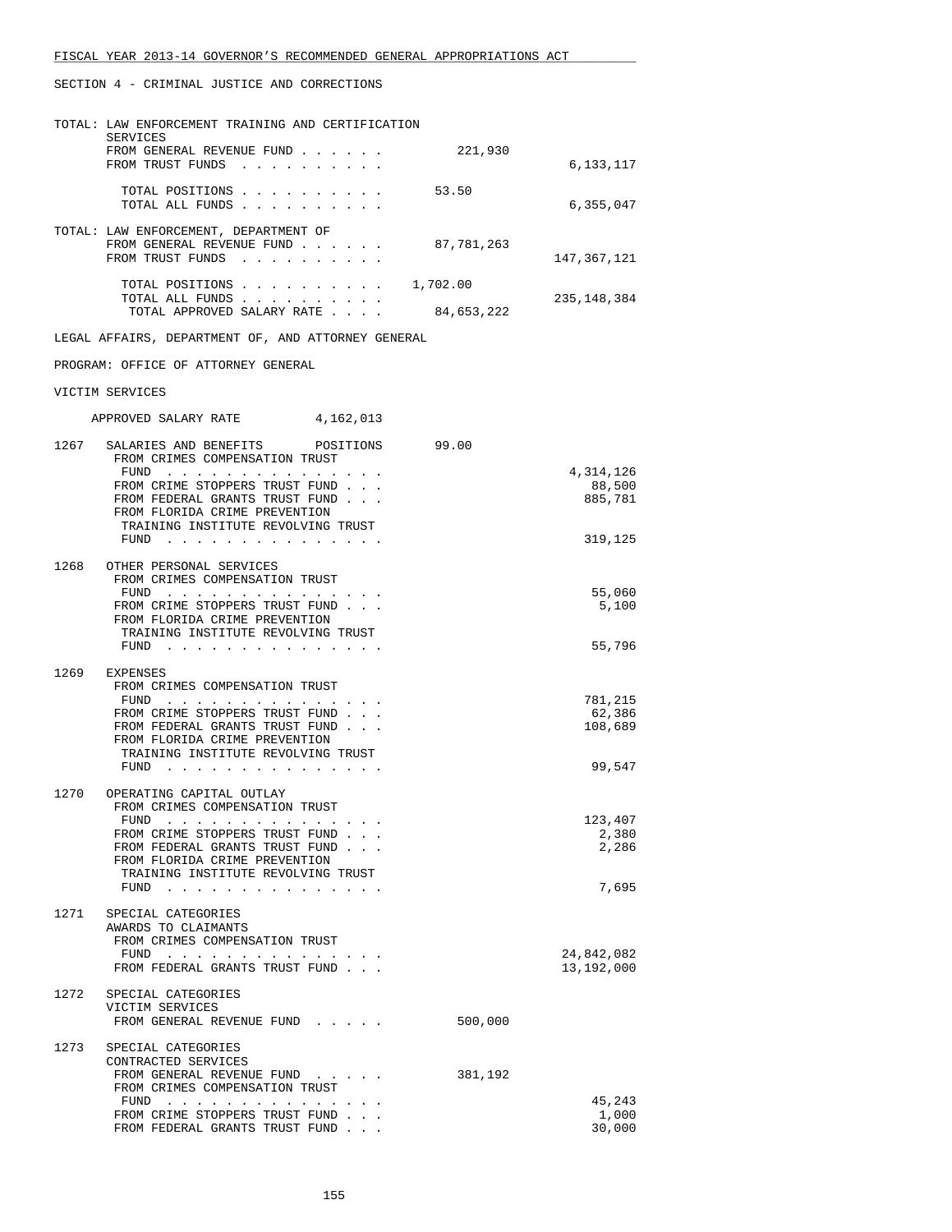|      | SECTION 4 - CRIMINAL JUSTICE AND CORRECTIONS                                                                                            |                     |                       |
|------|-----------------------------------------------------------------------------------------------------------------------------------------|---------------------|-----------------------|
|      | FROM FLORIDA CRIME PREVENTION<br>TRAINING INSTITUTE REVOLVING TRUST<br>$FUND$                                                           |                     | 208,408               |
| 1274 | SPECIAL CATEGORIES<br>GRANTS AND AIDS - MINORITY COMMUNITIES<br>CRIME PREVENTION PROGRAMS<br>FROM GENERAL REVENUE FUND                  | 4,389,055           |                       |
|      | 1275 SPECIAL CATEGORIES<br>GRANTS AND AIDS - CRIME STOPPERS<br>FROM CRIME STOPPERS TRUST FUND                                           |                     | 4,500,000             |
|      | 1276 SPECIAL CATEGORIES<br>RISK MANAGEMENT INSURANCE<br>FROM CRIMES COMPENSATION TRUST<br>FUND $\cdots$                                 |                     | 55,781                |
|      | FROM CRIME STOPPERS TRUST FUND<br>FROM FLORIDA CRIME PREVENTION<br>TRAINING INSTITUTE REVOLVING TRUST<br>FUND                           |                     | 1,183<br>1,353        |
| 1277 | SPECIAL CATEGORIES<br>GRANTS AND AIDS - VICTIM ASSISTANCE<br>SERVICES                                                                   |                     |                       |
|      | FROM FEDERAL GRANTS TRUST FUND<br>1278 SPECIAL CATEGORIES<br>TRANSFER TO DEPARTMENT OF MANAGEMENT                                       |                     | 25,000,000            |
|      | SERVICES - HUMAN RESOURCES SERVICES<br>PURCHASED PER STATEWIDE CONTRACT<br>FROM CRIMES COMPENSATION TRUST<br>FUND                       |                     | 31,791                |
|      | FROM CRIME STOPPERS TRUST FUND<br>FROM FLORIDA CRIME PREVENTION<br>TRAINING INSTITUTE REVOLVING TRUST                                   |                     | 255                   |
|      | $FUND$                                                                                                                                  |                     | 1,952                 |
|      | TOTAL: VICTIM SERVICES<br>FROM GENERAL REVENUE FUND<br>FROM TRUST FUNDS                                                                 | 5,270,247           | 74,822,141            |
|      | TOTAL POSITIONS<br>TOTAL ALL FUNDS                                                                                                      | 99.00               | 80,092,388            |
|      | EXECUTIVE DIRECTION AND SUPPORT SERVICES                                                                                                |                     |                       |
|      | APPROVED SALARY RATE<br>6,434,620                                                                                                       |                     |                       |
| 1279 | SALARIES AND BENEFITS<br>POSITIONS<br>FROM GENERAL REVENUE FUND<br>FROM ADMINISTRATIVE TRUST FUND                                       | 133.00<br>5,597,919 | 3,123,126             |
|      | FROM CRIMES COMPENSATION TRUST<br>FUND $\cdots$<br>FROM LEGAL SERVICES TRUST FUND<br>FROM OPERATING TRUST FUND                          |                     | 1,945<br>474<br>9,664 |
|      | 1280 OTHER PERSONAL SERVICES<br>FROM GENERAL REVENUE FUND<br>FROM ADMINISTRATIVE TRUST FUND                                             | 50,000              | 140,826               |
| 1281 | EXPENSES<br>FROM GENERAL REVENUE FUND<br>FROM ADMINISTRATIVE TRUST FUND<br>FROM LEGAL AFFAIRS REVOLVING TRUST                           | 286,713             | 1,134,006             |
|      | FUND $\cdots$                                                                                                                           |                     | 202,748               |
| 1282 | OPERATING CAPITAL OUTLAY<br>FROM GENERAL REVENUE FUND<br>FROM ADMINISTRATIVE TRUST FUND<br>FROM LEGAL AFFAIRS REVOLVING TRUST<br>$FUND$ | 62,461              | 484,621<br>11,820     |
| 1283 | SPECIAL CATEGORIES                                                                                                                      |                     |                       |
|      | ATTORNEY GENERAL'S LAW LIBRARY<br>FROM GENERAL REVENUE FUND                                                                             | 282,676             |                       |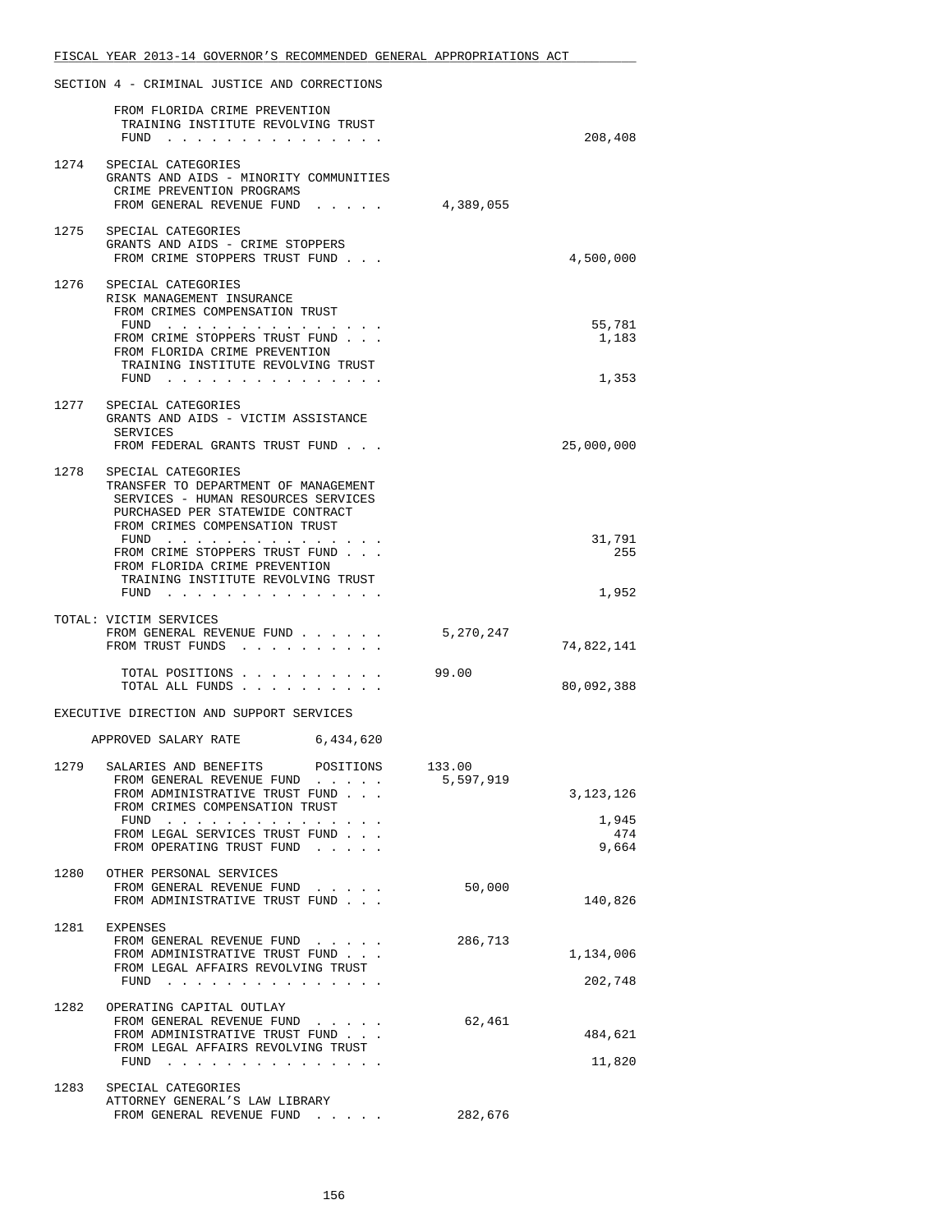| 1284         | SPECIAL CATEGORIES<br>COMMISSION ON THE STATUS OF WOMEN<br>FROM GENERAL REVENUE FUND                                                                                                                                                                                                                                                                                                                                                 | 105,827              |                                                                        |
|--------------|--------------------------------------------------------------------------------------------------------------------------------------------------------------------------------------------------------------------------------------------------------------------------------------------------------------------------------------------------------------------------------------------------------------------------------------|----------------------|------------------------------------------------------------------------|
|              | 1285 SPECIAL CATEGORIES<br>CONTRACTED SERVICES<br>FROM GENERAL REVENUE FUND<br>FROM ADMINISTRATIVE TRUST FUND<br>FROM LEGAL AFFAIRS REVOLVING TRUST<br>FUND $\cdots$                                                                                                                                                                                                                                                                 | 125,528              | 87,853<br>32,585                                                       |
|              | 1286 SPECIAL CATEGORIES<br>RISK MANAGEMENT INSURANCE<br>FROM GENERAL REVENUE FUND<br>FROM ADMINISTRATIVE TRUST FUND                                                                                                                                                                                                                                                                                                                  | 63,341               | 32,513                                                                 |
|              | 1287 SPECIAL CATEGORIES<br>LEASE OR LEASE-PURCHASE OF EQUIPMENT<br>FROM GENERAL REVENUE FUND<br>FROM ADMINISTRATIVE TRUST FUND                                                                                                                                                                                                                                                                                                       | 292                  | 3,696                                                                  |
| 1288         | SPECIAL CATEGORIES<br>TRANSFER TO DEPARTMENT OF MANAGEMENT<br>SERVICES - HUMAN RESOURCES SERVICES<br>PURCHASED PER STATEWIDE CONTRACT<br>FROM GENERAL REVENUE FUND<br>FROM ADMINISTRATIVE TRUST FUND                                                                                                                                                                                                                                 | 36,420               | 13,362                                                                 |
|              | 1289 DATA PROCESSING SERVICES<br>OTHER DATA PROCESSING SERVICES<br>FROM GENERAL REVENUE FUND<br>FROM ADMINISTRATIVE TRUST FUND                                                                                                                                                                                                                                                                                                       | 135,441              | 157,876                                                                |
|              | TOTAL: EXECUTIVE DIRECTION AND SUPPORT SERVICES<br>FROM GENERAL REVENUE FUND<br>FROM TRUST FUNDS                                                                                                                                                                                                                                                                                                                                     | 6,746,618            | 5,437,115                                                              |
|              | TOTAL POSITIONS                                                                                                                                                                                                                                                                                                                                                                                                                      | 133.00               |                                                                        |
|              | TOTAL ALL FUNDS                                                                                                                                                                                                                                                                                                                                                                                                                      |                      | 12,183,733                                                             |
|              | CRIMINAL AND CIVIL LITIGATION                                                                                                                                                                                                                                                                                                                                                                                                        |                      |                                                                        |
|              | APPROVED SALARY RATE<br>45,207,448                                                                                                                                                                                                                                                                                                                                                                                                   |                      |                                                                        |
| 1290         | SALARIES AND BENEFITS POSITIONS<br>FROM GENERAL REVENUE FUND<br>FROM CRIMES COMPENSATION TRUST<br>$FUND$<br>FROM FEDERAL GRANTS TRUST FUND<br>FROM LEGAL SERVICES TRUST FUND<br>FROM LEGAL AFFAIRS REVOLVING TRUST<br>FUND<br>$\mathbf{r}_i$ , and $\mathbf{r}_i$ , and $\mathbf{r}_i$ , and $\mathbf{r}_i$ , and $\mathbf{r}_i$ , and $\mathbf{r}_i$<br>FROM MOTOR VEHICLE WARRANTY TRUST<br>FUND<br>.<br>FROM OPERATING TRUST FUND | 933.00<br>18,617,480 | 5,903<br>11,324,318<br>21,352,400<br>7,209,116<br>1,427,440<br>990,570 |
| 1291         | OTHER PERSONAL SERVICES<br>FROM GENERAL REVENUE FUND<br>$\sim$ $\sim$ $\sim$ $\sim$ $\sim$<br>FROM FEDERAL GRANTS TRUST FUND<br>FROM GRANTS AND DONATIONS TRUST<br>FUND<br>and the contract of the contract of the contract of<br>FROM LEGAL SERVICES TRUST FUND<br>FROM MOTOR VEHICLE WARRANTY TRUST<br>FUND<br>the contract of the contract of the                                                                                 | 157,215              | 125,709<br>100,000<br>1,046,995<br>85,512                              |
| 1292<br>1293 | <b>EXPENSES</b><br>FROM GENERAL REVENUE FUND<br>FROM FEDERAL GRANTS TRUST FUND<br>FROM GRANTS AND DONATIONS TRUST<br>FUND<br>FROM LEGAL SERVICES TRUST FUND<br>FROM MOTOR VEHICLE WARRANTY TRUST<br>FUND<br>the contract of the contract of the contract of the contract of the contract of the contract of the contract of<br>FROM OPERATING TRUST FUND<br>OPERATING CAPITAL OUTLAY                                                 | 1,844,064            | 1,554,266<br>250,000<br>3, 224, 729<br>427,086<br>7,830                |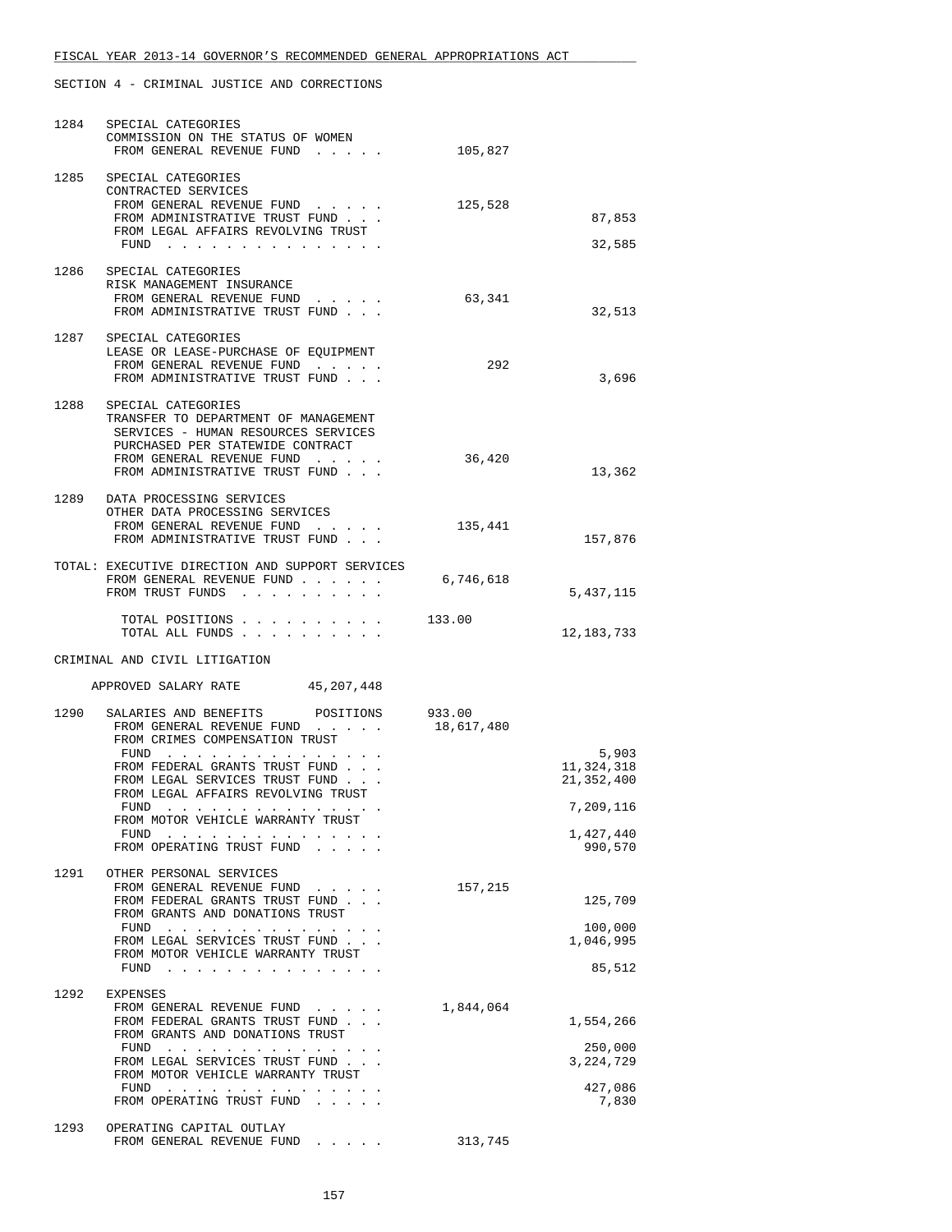|      | FISCAL YEAR 2013-14 GOVERNOR'S RECOMMENDED GENERAL APPROPRIATIONS ACT                                                                                                                          |                                          |
|------|------------------------------------------------------------------------------------------------------------------------------------------------------------------------------------------------|------------------------------------------|
|      | SECTION 4 - CRIMINAL JUSTICE AND CORRECTIONS                                                                                                                                                   |                                          |
|      | FROM FEDERAL GRANTS TRUST FUND<br>FROM GRANTS AND DONATIONS TRUST                                                                                                                              | 303,530                                  |
|      | FUND<br>FROM LEGAL SERVICES TRUST FUND<br>FROM MOTOR VEHICLE WARRANTY TRUST                                                                                                                    | 150,000<br>883,391                       |
|      | FUND                                                                                                                                                                                           | 44,114                                   |
|      | 1294 LUMP SUM<br>ATTORNEY GENERAL RESERVE POSITIONS FOR                                                                                                                                        |                                          |
|      | AGENCY CONTRACTS<br>POSITIONS 50.00                                                                                                                                                            |                                          |
|      | The positions in Specific Appropriation 1294 shall be released as<br>necessary to allow the Office of the Attorney General to contract with<br>state agencies to provide legal representation. |                                          |
| 1295 | SPECIAL CATEGORIES<br>ACQUISITION OF MOTOR VEHICLES<br>FROM GENERAL REVENUE FUND<br>FROM FEDERAL GRANTS TRUST FUND                                                                             | 53,927<br>203,551                        |
|      | 1296 SPECIAL CATEGORIES<br>MEDICAID FRAUD INFORMANT REWARDS<br>FROM OPERATING TRUST FUND                                                                                                       | 2,000,000                                |
| 1297 | SPECIAL CATEGORIES<br>ANTITRUST INVESTIGATIONS<br>FROM LEGAL AFFAIRS REVOLVING TRUST<br>$FUND$                                                                                                 | 1,485,697                                |
| 1298 | SPECIAL CATEGORIES<br>CONTRACTED SERVICES<br>FROM GENERAL REVENUE FUND                                                                                                                         | 157,884                                  |
|      | FROM FEDERAL GRANTS TRUST FUND<br>FROM GRANTS AND DONATIONS TRUST<br>FUND $\cdots$                                                                                                             | 144,731<br>1,500,000                     |
|      | FROM LEGAL SERVICES TRUST FUND<br>FROM MOTOR VEHICLE WARRANTY TRUST<br>FUND $\ldots$ $\ldots$ $\ldots$ $\ldots$ $\ldots$ $\ldots$                                                              | 1,993,399<br>74,281                      |
| 1299 | SPECIAL CATEGORIES<br>ECONOMIC CRIME LITIGATION<br>FROM LEGAL AFFAIRS REVOLVING TRUST<br>$FUND$                                                                                                | 5,250,150                                |
| 1300 | SPECIAL CATEGORIES<br>LITIGATION EXPENSES                                                                                                                                                      |                                          |
| 1301 | FROM LEGAL SERVICES TRUST FUND<br>SPECIAL CATEGORIES                                                                                                                                           | 46,500                                   |
|      | RISK MANAGEMENT INSURANCE<br>FROM GENERAL REVENUE FUND<br>FROM FEDERAL GRANTS TRUST FUND<br>FROM LEGAL SERVICES TRUST FUND<br>FROM LEGAL AFFAIRS REVOLVING TRUST<br>FUND                       | 181,921<br>140,333<br>254,003<br>101,580 |
|      | FROM MOTOR VEHICLE WARRANTY TRUST<br>FUND $\cdots$ $\cdots$ $\cdots$ $\cdots$ $\cdots$ $\cdots$ $\cdots$                                                                                       | 8,642                                    |
| 1302 | SPECIAL CATEGORIES<br>SALARY INCENTIVE PAYMENTS<br>FROM GENERAL REVENUE FUND<br>FROM FEDERAL GRANTS TRUST FUND                                                                                 | 62,376<br>97,661                         |
| 1303 | SPECIAL CATEGORIES<br>LEASE OR LEASE-PURCHASE OF EQUIPMENT<br>FROM GENERAL REVENUE FUND<br>FROM FEDERAL GRANTS TRUST FUND<br>FROM LEGAL SERVICES TRUST FUND                                    | 1,053<br>351<br>1,068                    |
| 1304 | SPECIAL CATEGORIES<br>TRANSFER TO DEPARTMENT OF MANAGEMENT<br>SERVICES - HUMAN RESOURCES SERVICES<br>PURCHASED PER STATEWIDE CONTRACT                                                          |                                          |
|      | FROM GENERAL REVENUE FUND<br>FROM FEDERAL GRANTS TRUST FUND<br>FROM LEGAL SERVICES TRUST FUND                                                                                                  | 113,328<br>67,923<br>119,261             |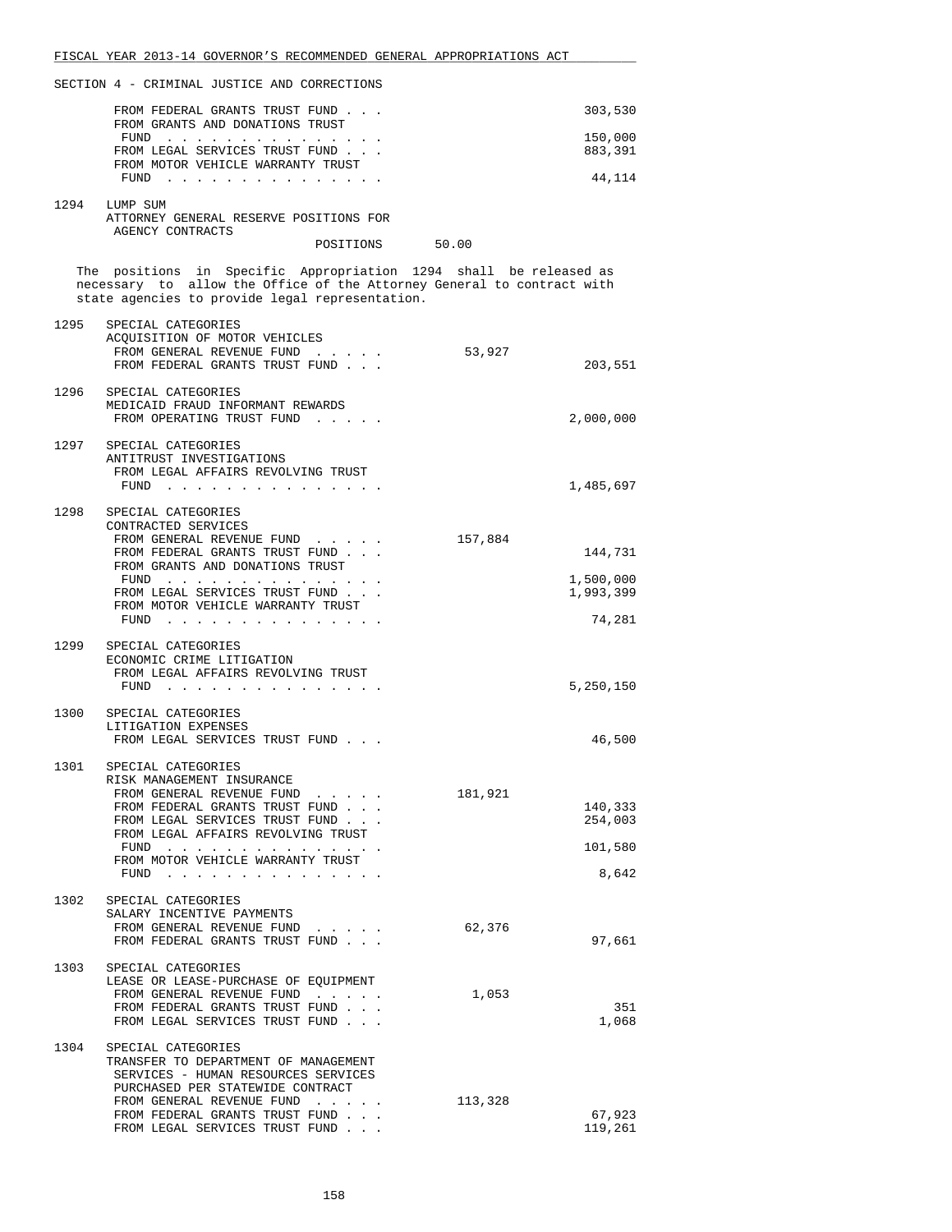|      | FISCAL YEAR 2013-14 GOVERNOR'S RECOMMENDED GENERAL APPROPRIATIONS ACT                   |           |                    |
|------|-----------------------------------------------------------------------------------------|-----------|--------------------|
|      | SECTION 4 - CRIMINAL JUSTICE AND CORRECTIONS                                            |           |                    |
|      | FROM LEGAL AFFAIRS REVOLVING TRUST<br>FUND $\cdots$                                     |           | 32,808             |
|      | FROM MOTOR VEHICLE WARRANTY TRUST<br>FUND $\cdots$                                      |           | 8,493              |
|      | FROM OPERATING TRUST FUND                                                               |           | 411                |
| 1305 | DATA PROCESSING SERVICES<br>OTHER DATA PROCESSING SERVICES                              |           |                    |
|      | FROM GENERAL REVENUE FUND<br>FROM FEDERAL GRANTS TRUST FUND                             | 12,483    | 35,000             |
|      | FROM LEGAL SERVICES TRUST FUND                                                          |           | 223,053            |
| 1306 | DATA PROCESSING SERVICES<br>NORTHWEST REGIONAL DATA CENTER (NWRDC)                      |           |                    |
|      | FROM GENERAL REVENUE FUND                                                               | 1,346     |                    |
|      | TOTAL: CRIMINAL AND CIVIL LITIGATION                                                    |           |                    |
|      | FROM GENERAL REVENUE FUND $\ldots$ 21,516,822<br>FROM TRUST FUNDS                       |           | 64,301,805         |
|      | TOTAL POSITIONS                                                                         | 983.00    |                    |
|      | TOTAL ALL FUNDS                                                                         |           | 85,818,627         |
|      | PROGRAM: OFFICE OF STATEWIDE PROSECUTION                                                |           |                    |
|      | PROSECUTION OF MULTI-CIRCUIT ORGANIZED CRIME                                            |           |                    |
|      | APPROVED SALARY RATE 4,031,704<br>1307 SALARIES AND BENEFITS POSITIONS 65.50            |           |                    |
|      | FROM GENERAL REVENUE FUND<br>FROM CRIMES COMPENSATION TRUST                             | 4,261,527 |                    |
|      | FUND                                                                                    |           | 1,215              |
|      | FROM FEDERAL GRANTS TRUST FUND<br>FROM OPERATING TRUST FUND                             |           | 247,518<br>145,764 |
|      | 1308 SPECIAL CATEGORIES                                                                 |           |                    |
|      | STATEWIDE PROSECUTION<br>FROM GENERAL REVENUE FUND                                      | 843,105   |                    |
|      | FROM FEDERAL GRANTS TRUST FUND<br>FROM OPERATING TRUST FUND                             |           | 39,602<br>367,204  |
| 1309 | SPECIAL CATEGORIES                                                                      |           |                    |
|      | RISK MANAGEMENT INSURANCE<br>FROM GENERAL REVENUE FUND<br>$\cdots$                      | 42,342    |                    |
|      | FROM OPERATING TRUST FUND                                                               |           | 902                |
| 1310 | SPECIAL CATEGORIES<br>LEASE OR LEASE-PURCHASE OF EQUIPMENT                              |           |                    |
|      | FROM GENERAL REVENUE FUND.                                                              | 936       |                    |
| 1311 | SPECIAL CATEGORIES<br>TRANSFER TO DEPARTMENT OF MANAGEMENT                              |           |                    |
|      | SERVICES - HUMAN RESOURCES SERVICES<br>PURCHASED PER STATEWIDE CONTRACT                 |           |                    |
|      | FROM GENERAL REVENUE FUND<br>FROM OPERATING TRUST FUND                                  | 23,846    | 2,025              |
|      | TOTAL: PROSECUTION OF MULTI-CIRCUIT ORGANIZED CRIME                                     |           |                    |
|      | FROM GENERAL REVENUE FUND                                                               | 5,171,756 |                    |
|      | FROM TRUST FUNDS                                                                        |           | 804,230            |
|      | TOTAL POSITIONS<br>TOTAL ALL FUNDS                                                      | 65.50     | 5,975,986          |
|      | PROGRAM: FLORIDA ELECTIONS COMMISSION                                                   |           |                    |
|      | CAMPAIGN FINANCE AND ELECTION FRAUD ENFORCEMENT                                         |           |                    |
|      | APPROVED SALARY RATE<br>702,039                                                         |           |                    |
| 1312 | SALARIES AND BENEFITS POSITIONS<br>FROM ELECTIONS COMMISSION TRUST                      | 14.00     |                    |
|      | FUND                                                                                    |           | 940,811            |
| 1313 | OTHER PERSONAL SERVICES<br>FROM ELECTIONS COMMISSION TRUST                              |           |                    |
|      | FUND<br>. The contract of the contract of the contract of the contract of $\mathcal{A}$ |           | 76,354             |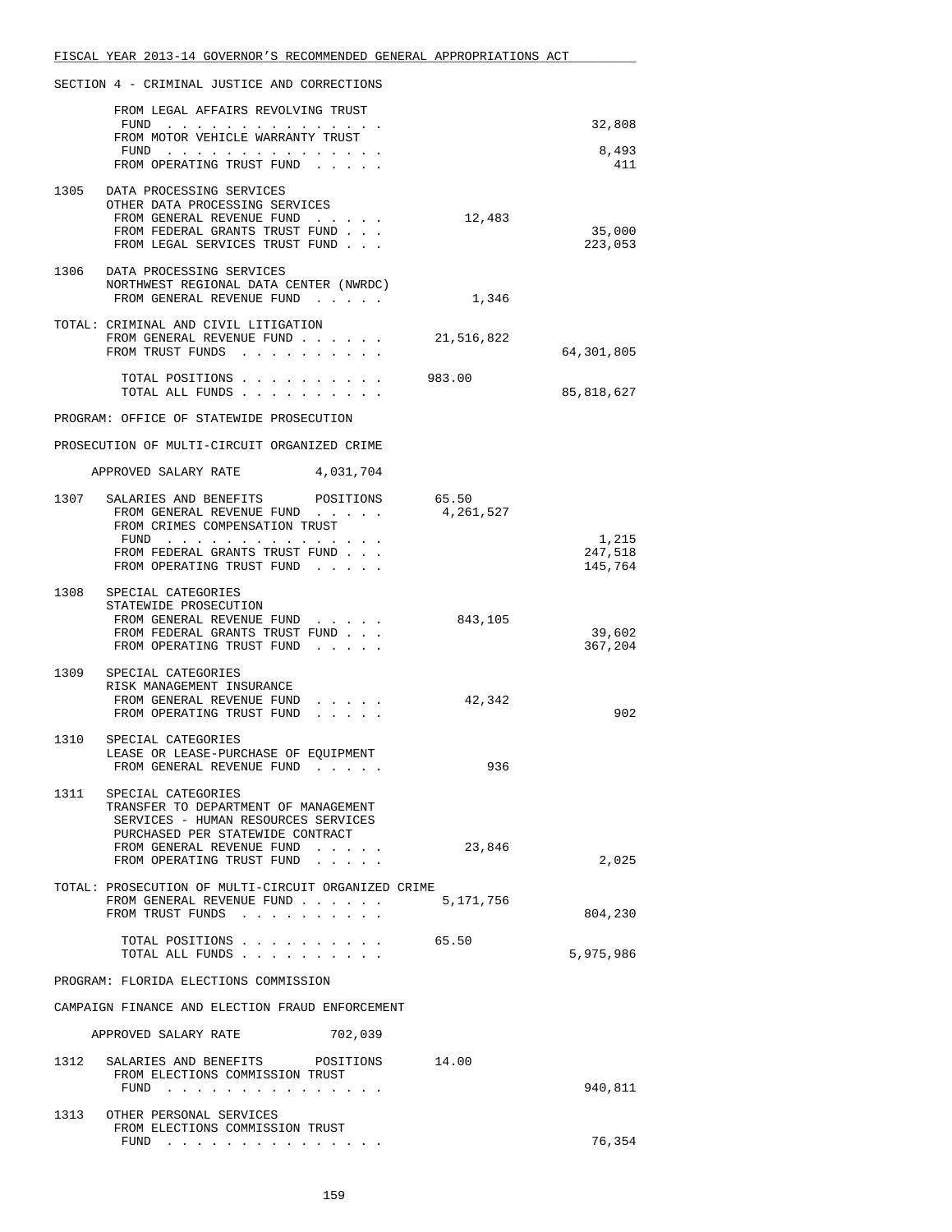|      | 1314 EXPENSES<br>FROM ELECTIONS COMMISSION TRUST<br>FUND<br>. The second contract is the second contract of the second contract of the second contract of the $\alpha$                 | 267,735     |
|------|----------------------------------------------------------------------------------------------------------------------------------------------------------------------------------------|-------------|
| 1315 | OPERATING CAPITAL OUTLAY<br>FROM ELECTIONS COMMISSION TRUST<br>FUND<br>the contract of the contract of the contract of the contract of the contract of the contract of the contract of | 10,000      |
| 1316 | SPECIAL CATEGORIES<br>TRANSFER TO DIVISION OF ADMINISTRATIVE<br>HEARINGS<br>FROM ELECTIONS COMMISSION TRUST<br>FUND $\cdots$                                                           | 4,499       |
|      | 1317 SPECIAL CATEGORIES<br>CONTRACTED SERVICES<br>FROM ELECTIONS COMMISSION TRUST<br>$FUND$                                                                                            | 17,533      |
|      | 1318 SPECIAL CATEGORIES<br>RISK MANAGEMENT INSURANCE<br>FROM ELECTIONS COMMISSION TRUST<br>FUND $\cdots$                                                                               | 27,091      |
| 1319 | SPECIAL CATEGORIES<br>TRANSFER TO DEPARTMENT OF MANAGEMENT<br>SERVICES - HUMAN RESOURCES SERVICES<br>PURCHASED PER STATEWIDE CONTRACT<br>FROM ELECTIONS COMMISSION TRUST               |             |
|      | FUND $\cdots$                                                                                                                                                                          | 5,523       |
|      | TOTAL: CAMPAIGN FINANCE AND ELECTION FRAUD ENFORCEMENT<br>FROM TRUST FUNDS                                                                                                             | 1,349,546   |
|      | 14.00<br>TOTAL POSITIONS<br>TOTAL ALL FUNDS                                                                                                                                            | 1,349,546   |
|      | TOTAL: LEGAL AFFAIRS, DEPARTMENT OF, AND ATTORNEY GENERAL<br>38,705,443<br>FROM GENERAL REVENUE FUND<br>FROM TRUST FUNDS                                                               | 146,714,837 |
|      | TOTAL POSITIONS $\ldots$ , 1,294.50<br>TOTAL ALL FUNDS<br>TOTAL APPROVED SALARY RATE<br>60,537,824                                                                                     | 185,420,280 |
|      | PAROLE COMMISSION                                                                                                                                                                      |             |
|      | PROGRAM: POST-INCARCERATION ENFORCEMENT AND<br>VICTIMS RIGHTS                                                                                                                          |             |
|      | APPROVED SALARY RATE<br>5,319,371                                                                                                                                                      |             |
| 1320 | 120.00<br>SALARIES AND BENEFITS POSITIONS<br>6,510,674<br>FROM GENERAL REVENUE FUND<br>FROM FEDERAL GRANTS TRUST FUND                                                                  | 50,130      |
|      | 1321 OTHER PERSONAL SERVICES<br>427,514<br>FROM GENERAL REVENUE FUND                                                                                                                   |             |
| 1322 | EXPENSES<br>713,680<br>FROM GENERAL REVENUE FUND                                                                                                                                       |             |
|      | 1323 OPERATING CAPITAL OUTLAY<br>FROM GENERAL REVENUE FUND<br>16,771                                                                                                                   |             |
| 1324 | SPECIAL CATEGORIES<br>RISK MANAGEMENT INSURANCE<br>67,893<br>FROM GENERAL REVENUE FUND                                                                                                 |             |
|      | 1325 SPECIAL CATEGORIES<br>LEASE OR LEASE-PURCHASE OF EQUIPMENT<br>19,800<br>FROM GENERAL REVENUE FUND                                                                                 |             |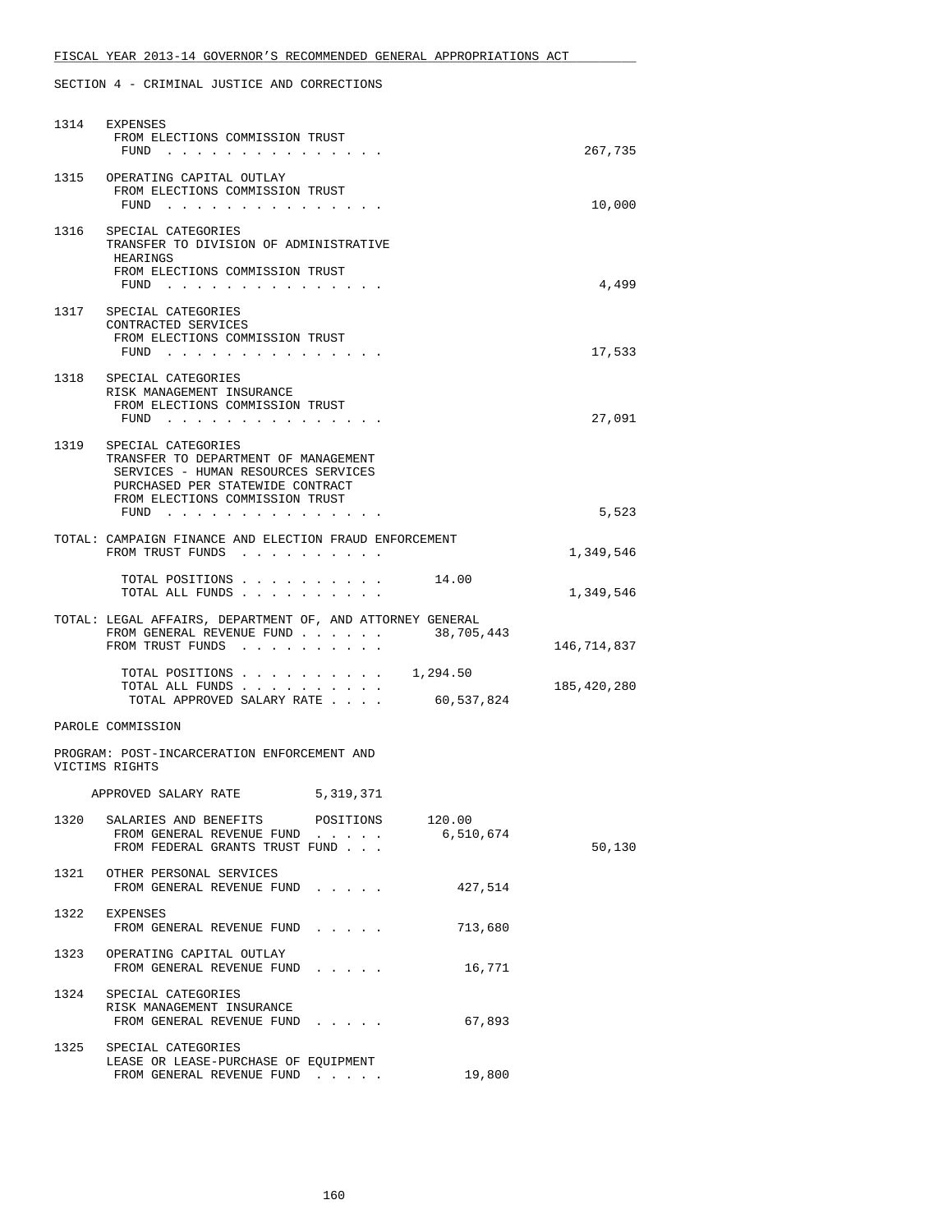| 1326 SPECIAL CATEGORIES<br>TRANSFER TO DEPARTMENT OF MANAGEMENT<br>SERVICES - HUMAN RESOURCES SERVICES<br>PURCHASED PER STATEWIDE CONTRACT<br>FROM GENERAL REVENUE FUND | 46,082    |               |
|-------------------------------------------------------------------------------------------------------------------------------------------------------------------------|-----------|---------------|
|                                                                                                                                                                         |           |               |
| 1327 DATA PROCESSING SERVICES<br>OTHER DATA PROCESSING SERVICES<br>FROM GENERAL REVENUE FUND<br>the contract of the contract of the                                     | 194,450   |               |
| TOTAL: PROGRAM: POST-INCARCERATION ENFORCEMENT AND                                                                                                                      |           |               |
| VICTIMS RIGHTS<br>FROM GENERAL REVENUE FUND<br>FROM TRUST FUNDS                                                                                                         | 7,996,864 | 50,130        |
| TOTAL POSITIONS<br>TOTAL ALL FUNDS                                                                                                                                      | 120.00    | 8,046,994     |
| TOTAL: PAROLE COMMISSION<br>FROM GENERAL REVENUE FUND<br>FROM TRUST FUNDS                                                                                               | 7,996,864 | 50,130        |
| TOTAL POSITIONS                                                                                                                                                         | 120.00    |               |
| TOTAL ALL FUNDS<br>TOTAL APPROVED SALARY RATE                                                                                                                           | 5,319,371 | 8,046,994     |
| TOTAL OF SECTION 4                                                                                                                                                      |           |               |
| FROM GENERAL REVENUE FUND 3, 234, 090, 293                                                                                                                              |           |               |
| FROM TRUST FUNDS                                                                                                                                                        |           | 1,066,602,428 |
| TOTAL POSITIONS                                                                                                                                                         | 39,711.75 |               |
| TOTAL ALL FUNDS                                                                                                                                                         |           | 4,300,692,721 |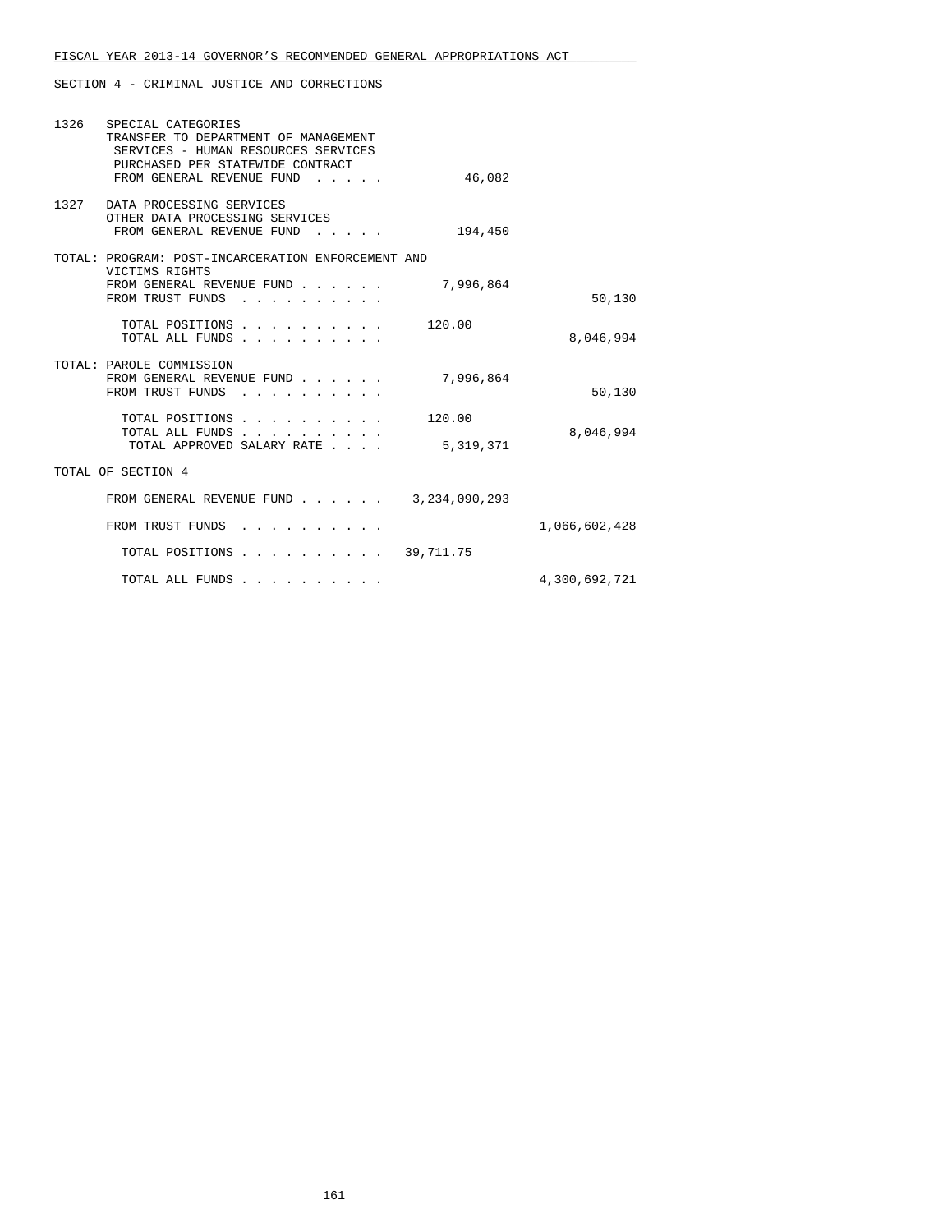SPECIFIC APPROPRIATION

 The moneys contained herein are appropriated from the named funds to the Department of Agriculture and Consumer Services, Department of Environmental Protection, Fish and Wildlife Conservation Commission and the Department of Transportation as the amounts to be used to pay the salaries, other operational expenditures, and fixed capital outlay of the named agencies.

 AGRICULTURE AND CONSUMER SERVICES, DEPARTMENT OF, AND COMMISSIONER OF AGRICULTURE

#### PROGRAM: OFFICE OF THE COMMISSIONER AND ADMINISTRATION

#### AGRICULTURAL LAW ENFORCEMENT

|      | 11,686,124<br>APPROVED SALARY RATE                                                                                                                                                                                                                                 |            |                             |
|------|--------------------------------------------------------------------------------------------------------------------------------------------------------------------------------------------------------------------------------------------------------------------|------------|-----------------------------|
|      | 1328 SALARIES AND BENEFITS POSITIONS 272.00<br>FROM GENERAL REVENUE FUND<br>FROM GENERAL INSPECTION TRUST FUND.<br>FROM AGRICULTURAL EMERGENCY<br>ERADICATION TRUST FUND                                                                                           | 13,933,069 | 1,039,259<br>801,111        |
|      | 1329 OTHER PERSONAL SERVICES<br>FROM GENERAL REVENUE FUND                                                                                                                                                                                                          | 15,000     |                             |
|      | 1330 EXPENSES<br>FROM GENERAL REVENUE FUND<br>FROM FEDERAL GRANTS TRUST FUND<br>FROM GENERAL INSPECTION TRUST FUND.<br>FROM AGRICULTURAL EMERGENCY<br>ERADICATION TRUST FUND                                                                                       | 1,178,396  | 60,000<br>135,731<br>50,820 |
|      | 1331 OPERATING CAPITAL OUTLAY<br>FROM GENERAL REVENUE FUND                                                                                                                                                                                                         | 5,747      |                             |
|      | 1332 SPECIAL CATEGORIES<br>ACQUISITION OF MOTOR VEHICLES<br>FROM FEDERAL LAW ENFORCEMENT TRUST<br>FUND<br>and a series and a series                                                                                                                                |            | 47,485                      |
|      | 1333 SPECIAL CATEGORIES<br>CONTRACTED SERVICES<br>FROM GENERAL REVENUE FUND<br>FROM FEDERAL GRANTS TRUST FUND<br>FROM GENERAL INSPECTION TRUST FUND.                                                                                                               | 131,408    | 390,000<br>25,000           |
|      | 1334 SPECIAL CATEGORIES<br>RISK MANAGEMENT INSURANCE<br>FROM GENERAL REVENUE FUND                                                                                                                                                                                  | 267,860    |                             |
|      | 1335 SPECIAL CATEGORIES<br>SALARY INCENTIVE PAYMENTS<br>FROM GENERAL REVENUE FUND<br>FROM AGRICULTURAL LAW ENFORCEMENT<br>TRUST FUND<br>$\mathcal{A}$ . The set of the set of the set of $\mathcal{A}$<br>FROM GENERAL INSPECTION TRUST FUND.                      | 106,242    | 23,035<br>881               |
| 1336 | SPECIAL CATEGORIES<br>TRANSFER TO DEPARTMENT OF MANAGEMENT<br>SERVICES - HUMAN RESOURCES SERVICES<br>PURCHASED PER STATEWIDE CONTRACT<br>FROM GENERAL REVENUE FUND<br>FROM GENERAL INSPECTION TRUST FUND.<br>FROM AGRICULTURAL EMERGENCY<br>ERADICATION TRUST FUND | 82,336     | 1,732<br>565                |
|      |                                                                                                                                                                                                                                                                    |            |                             |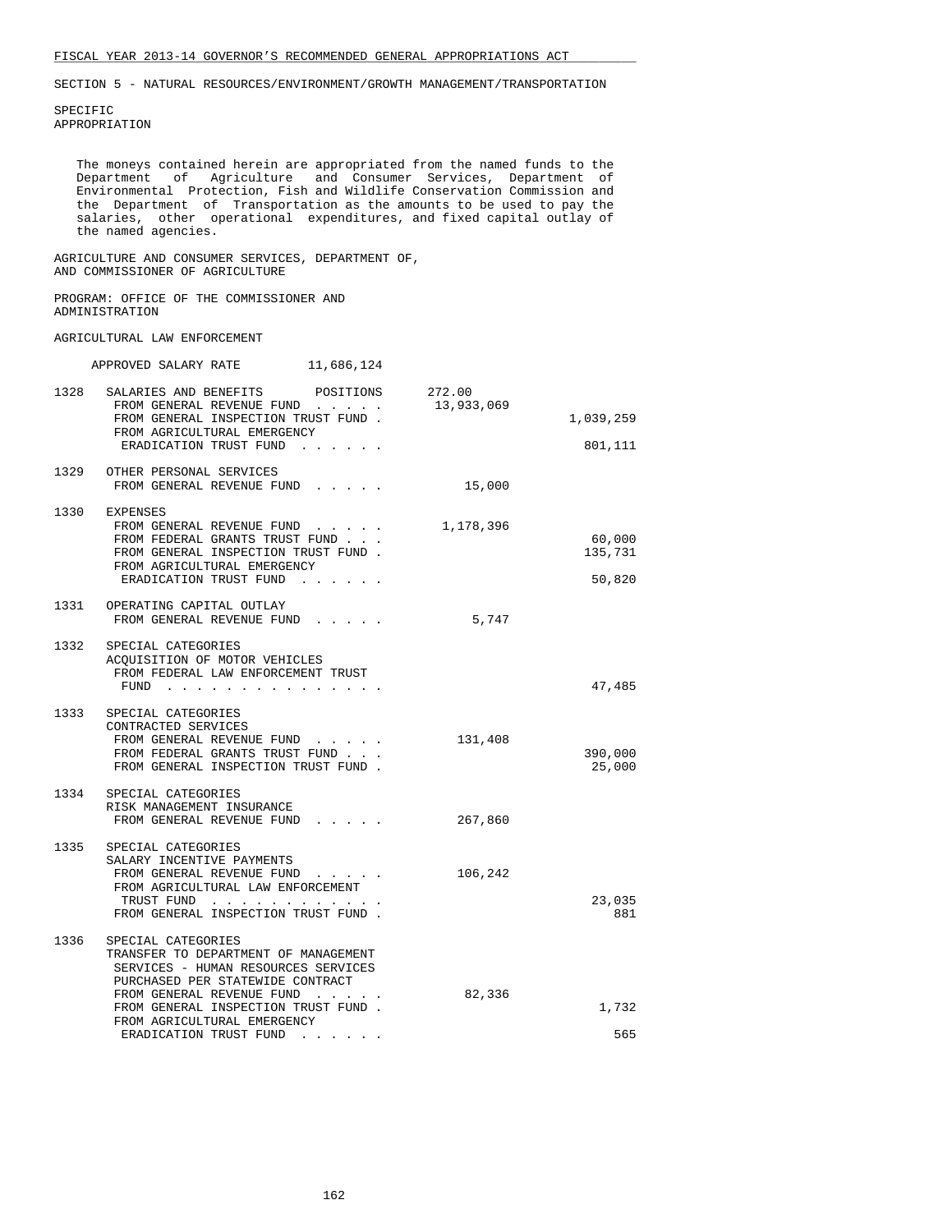|      | TOTAL: AGRICULTURAL LAW ENFORCEMENT<br>FROM GENERAL REVENUE FUND<br>FROM TRUST FUNDS                                                                                                                                                | 15,720,058          | 2,575,619                            |
|------|-------------------------------------------------------------------------------------------------------------------------------------------------------------------------------------------------------------------------------------|---------------------|--------------------------------------|
|      | TOTAL POSITIONS 272.00<br>TOTAL ALL FUNDS                                                                                                                                                                                           |                     | 18,295,677                           |
|      | AGRICULTURAL WATER POLICY COORDINATION                                                                                                                                                                                              |                     |                                      |
|      | APPROVED SALARY RATE<br>1,820,413                                                                                                                                                                                                   |                     |                                      |
|      | 1337 SALARIES AND BENEFITS POSITIONS 34.00<br>FROM GENERAL REVENUE FUND<br>FROM GENERAL INSPECTION TRUST FUND.                                                                                                                      | 101,304             | 2,206,936                            |
|      | 1338 EXPENSES<br>FROM GENERAL INSPECTION TRUST FUND.                                                                                                                                                                                |                     | 368,865                              |
|      | 1339 SPECIAL CATEGORIES<br>NITRATE RESEARCH AND REMEDIATION<br>FROM GENERAL INSPECTION TRUST FUND.                                                                                                                                  |                     | 930,000                              |
|      | 1340 SPECIAL CATEGORIES<br>RISK MANAGEMENT INSURANCE<br>FROM GENERAL INSPECTION TRUST FUND.                                                                                                                                         |                     | 5,137                                |
|      | 1341 SPECIAL CATEGORIES<br>AGRICULTURAL NONPOINT SOURCES BEST<br>MANAGEMENT PRACTICES IMPLEMENTATION<br>FROM GENERAL REVENUE FUND<br>FROM GENERAL INSPECTION TRUST FUND.                                                            | 3,000,000           | 4,551,000                            |
| 1342 | SPECIAL CATEGORIES<br>TRANSFER TO DEPARTMENT OF MANAGEMENT<br>SERVICES - HUMAN RESOURCES SERVICES<br>PURCHASED PER STATEWIDE CONTRACT<br>FROM GENERAL INSPECTION TRUST FUND.                                                        |                     | 10,609                               |
|      | 1343 FIXED CAPITAL OUTLAY<br>WATER RESOURCE PROTECTION-CENTER PIVOT<br>REPLACEMENT<br>FROM GENERAL REVENUE FUND                                                                                                                     | 533,000             |                                      |
|      | TOTAL: AGRICULTURAL WATER POLICY COORDINATION<br>FROM GENERAL REVENUE FUND<br>FROM TRUST FUNDS                                                                                                                                      | 3,634,304           | 8,072,547                            |
|      | TOTAL POSITIONS<br>TOTAL ALL FUNDS                                                                                                                                                                                                  | 34.00               | 11,706,851                           |
|      | EXECUTIVE DIRECTION AND SUPPORT SERVICES                                                                                                                                                                                            |                     |                                      |
|      | 9,080,780<br>APPROVED SALARY RATE                                                                                                                                                                                                   |                     |                                      |
| 1344 | SALARIES AND BENEFITS<br>POSITIONS<br>FROM GENERAL REVENUE FUND<br>FROM ADMINISTRATIVE TRUST FUND<br>FROM FEDERAL GRANTS TRUST FUND<br>FROM GENERAL INSPECTION TRUST FUND.<br>FROM AGRICULTURAL EMERGENCY<br>ERADICATION TRUST FUND | 172.25<br>4,903,730 | 6,308,476<br>3,413<br>688,598<br>608 |
| 1345 | OTHER PERSONAL SERVICES<br>FROM GENERAL REVENUE FUND<br>FROM ADMINISTRATIVE TRUST FUND                                                                                                                                              | 70,524              | 10,352                               |
| 1346 | EXPENSES<br>FROM ADMINISTRATIVE TRUST FUND<br>FROM GENERAL INSPECTION TRUST FUND.<br>FROM AGRICULTURAL EMERGENCY<br>ERADICATION TRUST FUND                                                                                          |                     | 1,433,666<br>158,223<br>81,190       |
| 1347 | OPERATING CAPITAL OUTLAY<br>FROM GENERAL REVENUE FUND                                                                                                                                                                               | 3,614               |                                      |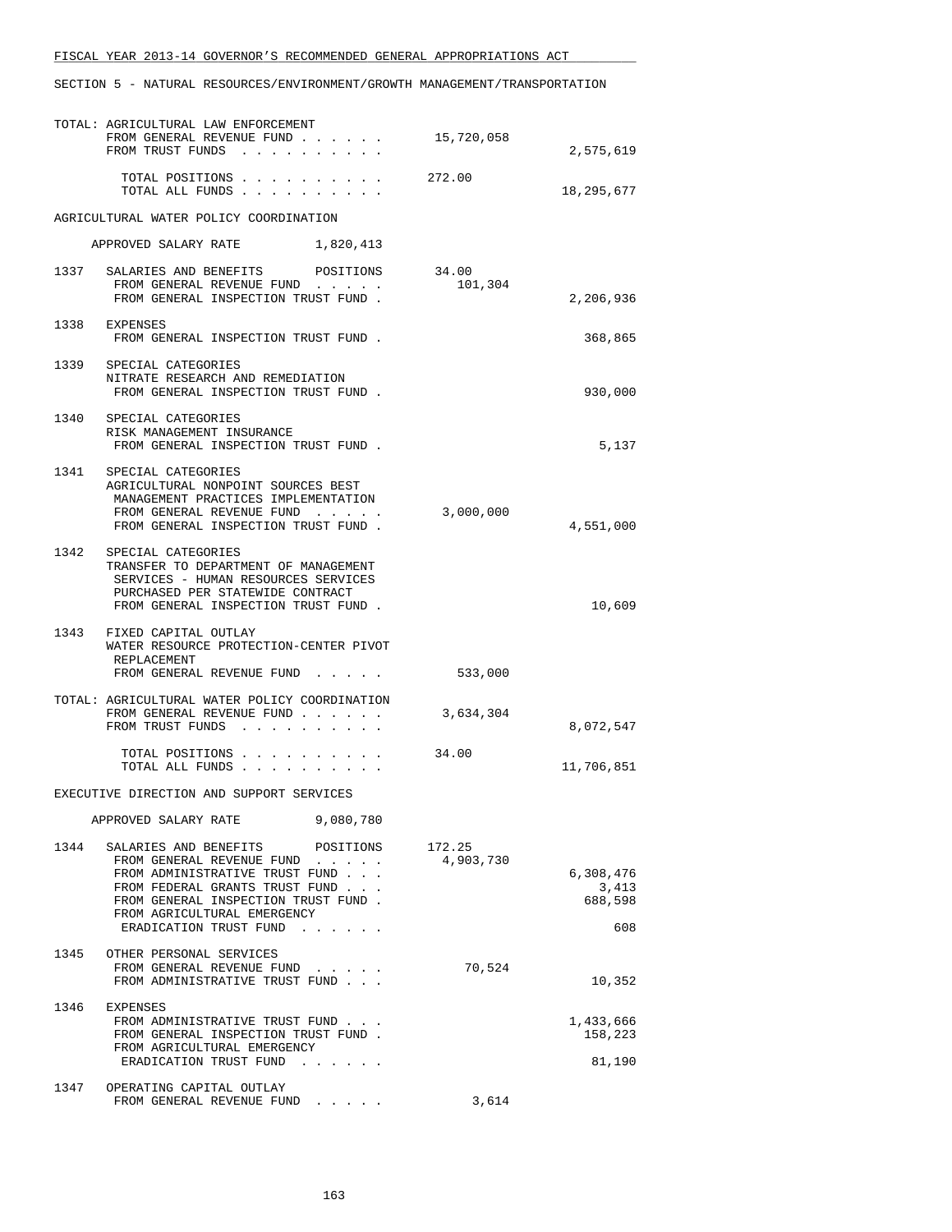| 1348 | SPECIAL CATEGORIES<br>TRANSFER TO DIVISION OF ADMINISTRATIVE<br>HEARINGS<br>FROM ADMINISTRATIVE TRUST FUND                                                                                                                                                                                                                        |           | 22,996       |
|------|-----------------------------------------------------------------------------------------------------------------------------------------------------------------------------------------------------------------------------------------------------------------------------------------------------------------------------------|-----------|--------------|
|      | 1349 SPECIAL CATEGORIES<br>CONTRACTED SERVICES<br>FROM GENERAL REVENUE FUND<br>FROM ADMINISTRATIVE TRUST FUND                                                                                                                                                                                                                     | 1,000     | 618,000      |
|      | 1350 SPECIAL CATEGORIES<br>RISK MANAGEMENT INSURANCE<br>FROM GENERAL REVENUE FUND<br>FROM ADMINISTRATIVE TRUST FUND                                                                                                                                                                                                               | 19,030    | 76,562       |
|      | 1351 SPECIAL CATEGORIES<br>SALARY INCENTIVE PAYMENTS<br>FROM GENERAL REVENUE FUND                                                                                                                                                                                                                                                 | 4,000     |              |
|      | 1352 SPECIAL CATEGORIES<br>TRANSFER TO DEPARTMENT OF MANAGEMENT<br>SERVICES - HUMAN RESOURCES SERVICES<br>PURCHASED PER STATEWIDE CONTRACT<br>FROM GENERAL REVENUE FUND<br>FROM ADMINISTRATIVE TRUST FUND<br>FROM AGRICULTURAL EMERGENCY<br>ERADICATION TRUST FUND                                                                | 37,262    | 19,602<br>18 |
|      | TOTAL: EXECUTIVE DIRECTION AND SUPPORT SERVICES<br>FROM GENERAL REVENUE FUND<br>FROM TRUST FUNDS                                                                                                                                                                                                                                  | 5,039,160 | 9,421,704    |
|      | TOTAL POSITIONS<br>TOTAL ALL FUNDS                                                                                                                                                                                                                                                                                                | 172.25    | 14,460,864   |
|      | DIVISION OF LICENSING                                                                                                                                                                                                                                                                                                             |           |              |
|      | APPROVED SALARY RATE 7,255,782                                                                                                                                                                                                                                                                                                    |           |              |
|      | 1353 SALARIES AND BENEFITS<br>POSITIONS 216.00<br>FROM DIVISION OF LICENSING TRUST<br>FUND                                                                                                                                                                                                                                        |           | 10,385,525   |
|      | 1354 OTHER PERSONAL SERVICES<br>FROM DIVISION OF LICENSING TRUST<br>FUND                                                                                                                                                                                                                                                          |           | 309,832      |
|      | 1355 EXPENSES<br>FROM DIVISION OF LICENSING TRUST<br>FUND                                                                                                                                                                                                                                                                         |           | 3,355,103    |
| 1356 | OPERATING CAPITAL OUTLAY<br>FROM DIVISION OF LICENSING TRUST<br>FUND<br>$\mathbf{1}$ , $\mathbf{1}$ , $\mathbf{1}$ , $\mathbf{1}$ , $\mathbf{1}$ , $\mathbf{1}$                                                                                                                                                                   |           | 197,427      |
| 1357 | SPECIAL CATEGORIES<br>ACQUISITION OF MOTOR VEHICLES<br>FROM DIVISION OF LICENSING TRUST<br>FUND<br>the contract of the contract of the contract of the contract of the contract of the contract of the contract of the contract of the contract of the contract of the contract of the contract of the contract of the contract o |           | 37,000       |
| 1358 | SPECIAL CATEGORIES<br>CONTRACTED SERVICES<br>FROM DIVISION OF LICENSING TRUST<br>FUND                                                                                                                                                                                                                                             |           | 6,344,519    |
| 1359 | SPECIAL CATEGORIES<br>RISK MANAGEMENT INSURANCE<br>FROM DIVISION OF LICENSING TRUST<br>FUND<br>the contract of the contract of the                                                                                                                                                                                                |           | 60,526       |
| 1360 | SPECIAL CATEGORIES<br>TRANSFER TO DEPARTMENT OF MANAGEMENT<br>SERVICES - HUMAN RESOURCES SERVICES<br>PURCHASED PER STATEWIDE CONTRACT<br>FROM DIVISION OF LICENSING TRUST                                                                                                                                                         |           |              |
|      | FUND                                                                                                                                                                                                                                                                                                                              |           | 66,650       |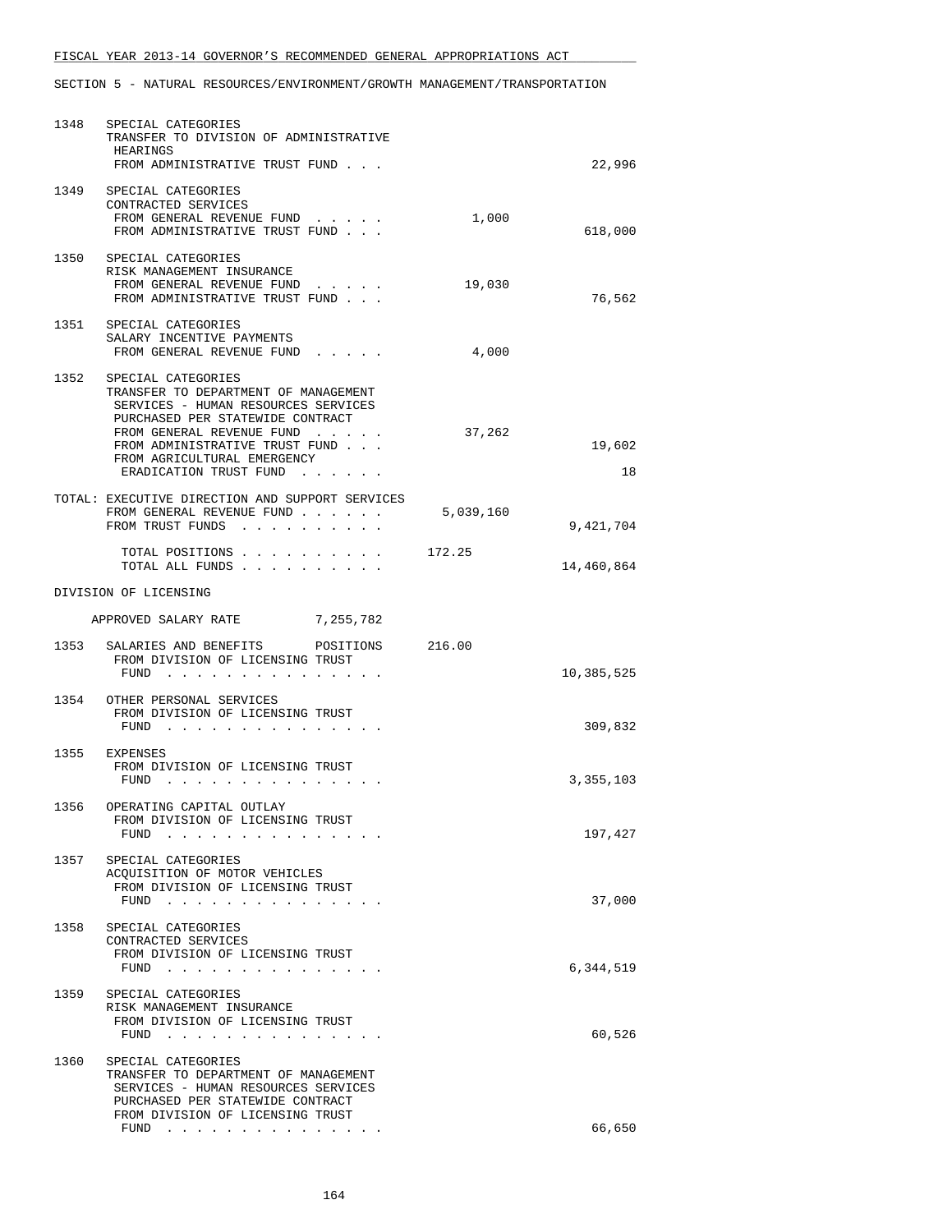|      | TOTAL: DIVISION OF LICENSING<br>FROM TRUST FUNDS                                                                                                                                 |                     | 20,756,582         |
|------|----------------------------------------------------------------------------------------------------------------------------------------------------------------------------------|---------------------|--------------------|
|      | TOTAL POSITIONS<br>TOTAL ALL FUNDS                                                                                                                                               | 216.00              | 20,756,582         |
|      | OFFICE OF ENERGY                                                                                                                                                                 |                     |                    |
|      | APPROVED SALARY RATE<br>801,150                                                                                                                                                  |                     |                    |
|      | 1361 SALARIES AND BENEFITS POSITIONS<br>FROM FEDERAL GRANTS TRUST FUND                                                                                                           | 14.00               | 1,273,782          |
|      | 1362 OTHER PERSONAL SERVICES<br>FROM FEDERAL GRANTS TRUST FUND                                                                                                                   |                     | 350,000            |
|      | 1363 EXPENSES<br>FROM FEDERAL GRANTS TRUST FUND                                                                                                                                  |                     | 427,212            |
|      | 1364 OPERATING CAPITAL OUTLAY<br>FROM FEDERAL GRANTS TRUST FUND                                                                                                                  |                     | 2,500              |
| 1365 | SPECIAL CATEGORIES<br>CONTRACTED SERVICES<br>FROM FEDERAL GRANTS TRUST FUND                                                                                                      |                     | 175,917            |
|      | 1366 SPECIAL CATEGORIES<br>RISK MANAGEMENT INSURANCE<br>FROM FEDERAL GRANTS TRUST FUND                                                                                           |                     | 2,855              |
|      | 1367 SPECIAL CATEGORIES<br>TRANSFER TO DEPARTMENT OF MANAGEMENT<br>SERVICES - HUMAN RESOURCES SERVICES<br>PURCHASED PER STATEWIDE CONTRACT<br>FROM FEDERAL GRANTS TRUST FUND     |                     | 3,325              |
| 1368 | GRANTS AND AIDS TO LOCAL GOVERNMENTS AND<br>NONSTATE ENTITIES - FIXED CAPITAL OUTLAY<br>UNITED STATES DEPARTMENT OF ENERGY SPECIAL<br>PROJECTS<br>FROM FEDERAL GRANTS TRUST FUND |                     | 500,000            |
|      | TOTAL: OFFICE OF ENERGY<br>FROM TRUST FUNDS                                                                                                                                      |                     | 2,735,591          |
|      | TOTAL POSITIONS<br>TOTAL ALL FUNDS                                                                                                                                               | 14.00               | 2,735,591          |
|      | PROGRAM: FOREST AND RESOURCE PROTECTION                                                                                                                                          |                     |                    |
|      | <b>LAND MANAGEMENT</b>                                                                                                                                                           |                     |                    |
|      | 15,768,315<br>APPROVED SALARY RATE                                                                                                                                               |                     |                    |
| 1369 | SALARIES AND BENEFITS<br>POSITIONS<br>FROM GENERAL REVENUE FUND<br>FROM FEDERAL GRANTS TRUST FUND                                                                                | 448.00<br>6,386,550 | 1,065,923          |
|      | FROM INCIDENTAL TRUST FUND                                                                                                                                                       |                     | 3,809,516          |
|      | FROM CONSERVATION AND RECREATION<br>LANDS PROGRAM TRUST FUND                                                                                                                     |                     | 9,643,738          |
| 1370 | OTHER PERSONAL SERVICES<br>FROM FEDERAL GRANTS TRUST FUND<br>FROM INCIDENTAL TRUST FUND                                                                                          |                     | 117,818<br>375,769 |
|      | FROM CONSERVATION AND RECREATION<br>LANDS PROGRAM TRUST FUND                                                                                                                     |                     | 358,576            |
|      | 1371 EXPENSES                                                                                                                                                                    |                     |                    |
|      | FROM GENERAL REVENUE FUND<br>FROM FEDERAL GRANTS TRUST FUND                                                                                                                      | 1,000,000           | 345,696            |
|      | FROM INCIDENTAL TRUST FUND<br>FROM RELOCATION AND CONSTRUCTION                                                                                                                   |                     | 2,683,957          |
|      | TRUST FUND<br>FROM CONSERVATION AND RECREATION                                                                                                                                   |                     | 10,000             |
|      | LANDS PROGRAM TRUST FUND                                                                                                                                                         |                     | 2,852,334          |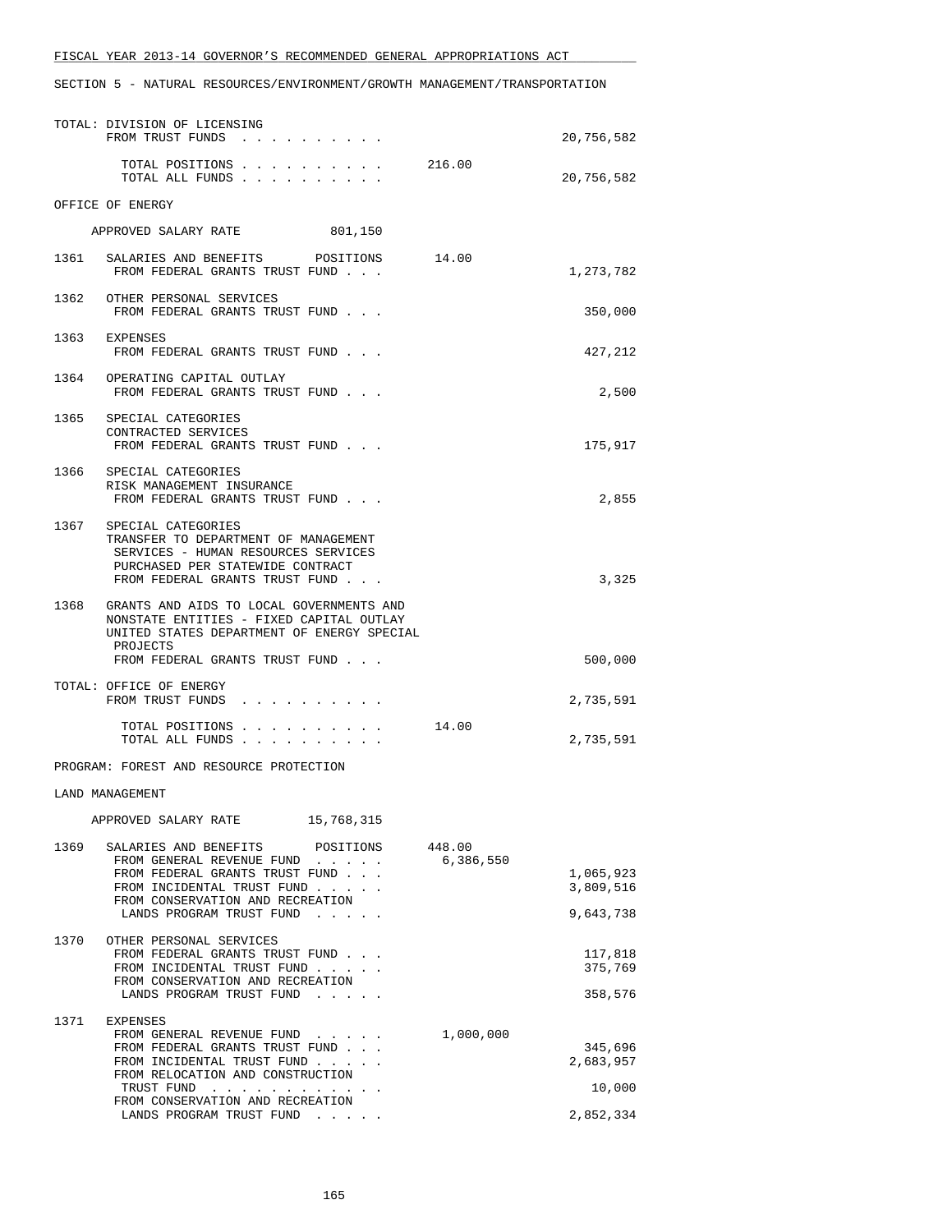|      | 1372 AID TO LOCAL GOVERNMENTS<br>AMERICA THE BEAUTIFUL PROGRAM<br>FROM FEDERAL GRANTS TRUST FUND                                                                                                                                                                      |            | 1,247,538                               |
|------|-----------------------------------------------------------------------------------------------------------------------------------------------------------------------------------------------------------------------------------------------------------------------|------------|-----------------------------------------|
|      | 1373 AID TO LOCAL GOVERNMENTS<br>STATE FOREST RECEIPT DISTRIBUTION<br>FROM INCIDENTAL TRUST FUND                                                                                                                                                                      |            | 595,000                                 |
|      | 1374 OPERATING CAPITAL OUTLAY<br>FROM GENERAL REVENUE FUND<br>FROM FEDERAL GRANTS TRUST FUND<br>FROM CONSERVATION AND RECREATION<br>LANDS PROGRAM TRUST FUND                                                                                                          | 3,110      | 59,150<br>118,458                       |
| 1375 | SPECIAL CATEGORIES<br>OFF-HIGHWAY VEHICLE RECREATION PROGRAM<br>FROM INCIDENTAL TRUST FUND                                                                                                                                                                            |            | 220,000                                 |
|      | 1376 SPECIAL CATEGORIES<br>CONTRACTED SERVICES<br>FROM FEDERAL GRANTS TRUST FUND<br>FROM INCIDENTAL TRUST FUND<br>FROM RELOCATION AND CONSTRUCTION<br>TRUST FUND<br>FROM CONSERVATION AND RECREATION<br>LANDS PROGRAM TRUST FUND                                      |            | 776,825<br>313,351<br>40,000<br>633,875 |
|      | 1377 SPECIAL CATEGORIES<br>RISK MANAGEMENT INSURANCE<br>FROM GENERAL REVENUE FUND<br>$\cdots$<br>FROM INCIDENTAL TRUST FUND<br>FROM CONSERVATION AND RECREATION<br>LANDS PROGRAM TRUST FUND                                                                           | 180,717    | 143,541<br>377,375                      |
|      | 1378 SPECIAL CATEGORIES<br>TRANSFER TO DEPARTMENT OF MANAGEMENT<br>SERVICES - HUMAN RESOURCES SERVICES<br>PURCHASED PER STATEWIDE CONTRACT<br>FROM GENERAL REVENUE FUND<br>FROM INCIDENTAL TRUST FUND<br>FROM CONSERVATION AND RECREATION<br>LANDS PROGRAM TRUST FUND | 71,602     | 18,372<br>69,718                        |
|      | 1379 FIXED CAPITAL OUTLAY<br>MAINTENANCE, REPAIRS AND CONSTRUCTION -<br>STATEWIDE<br>FROM INCIDENTAL TRUST FUND                                                                                                                                                       |            | 500,000                                 |
|      | TOTAL: LAND MANAGEMENT<br>FROM GENERAL REVENUE FUND<br>FROM TRUST FUNDS                                                                                                                                                                                               | 7,641,979  | 26, 376, 530                            |
|      | TOTAL POSITIONS<br>TOTAL ALL FUNDS                                                                                                                                                                                                                                    | 448.00     | 34,018,509                              |
|      | WILDFIRE PREVENTION AND MANAGEMENT<br>25,082,744<br>APPROVED SALARY RATE                                                                                                                                                                                              |            |                                         |
| 1380 | SALARIES AND BENEFITS<br>POSITIONS                                                                                                                                                                                                                                    | 723.50     |                                         |
|      | FROM GENERAL REVENUE FUND<br>FROM FEDERAL GRANTS TRUST FUND<br>FROM AGRICULTURAL EMERGENCY<br>ERADICATION TRUST FUND<br>FROM INCIDENTAL TRUST FUND                                                                                                                    | 32,997,750 | 1,283,612<br>944,113<br>2,179,050       |
| 1381 | OTHER PERSONAL SERVICES<br>FROM GENERAL REVENUE FUND<br>FROM FEDERAL GRANTS TRUST FUND<br>FROM INCIDENTAL TRUST FUND                                                                                                                                                  | 356,742    | 277,349<br>25,000                       |
|      | 1382 EXPENSES<br>FROM GENERAL REVENUE FUND<br>FROM FEDERAL GRANTS TRUST FUND<br>FROM INCIDENTAL TRUST FUND<br>FROM CONSERVATION AND RECREATION<br>LANDS PROGRAM TRUST FUND                                                                                            | 3,270,438  | 1,091,567<br>2,280,167<br>1,006,570     |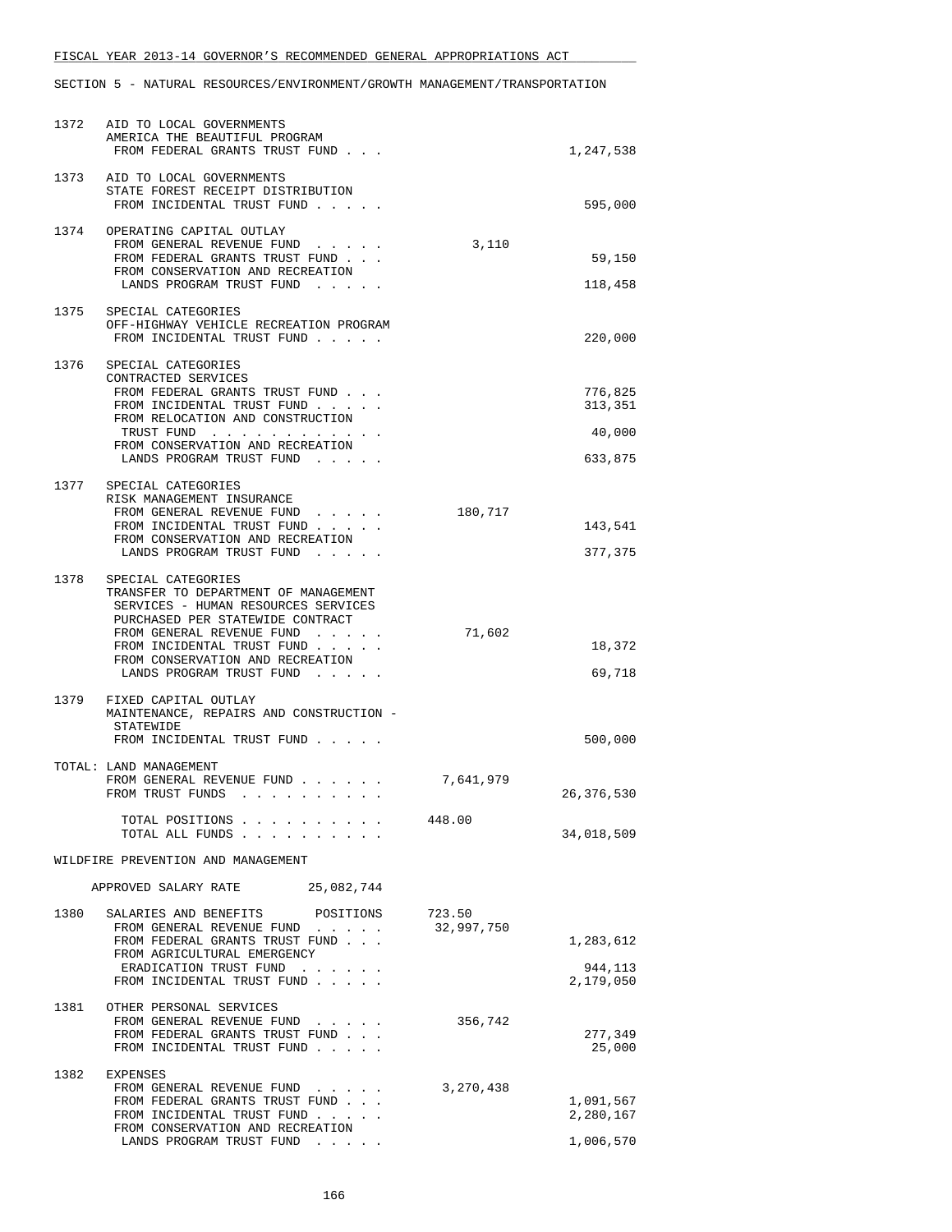|      | 1383 AID TO LOCAL GOVERNMENTS<br>GRANTS AND AIDS - VOLUNTEER FIRE<br>ASSISTANCE<br>FROM FEDERAL GRANTS TRUST FUND                                                                                      |                  | 275,763                        |
|------|--------------------------------------------------------------------------------------------------------------------------------------------------------------------------------------------------------|------------------|--------------------------------|
|      | 1384 AID TO LOCAL GOVERNMENTS<br>GRANTS AND AIDS - RURAL COMMUNITY FIRE<br>PROTECTION<br>FROM FEDERAL GRANTS TRUST FUND                                                                                |                  | 72,589                         |
| 1385 | OPERATING CAPITAL OUTLAY<br>FROM GENERAL REVENUE FUND<br>FROM FEDERAL GRANTS TRUST FUND                                                                                                                | 10,731           | 308,625                        |
| 1386 | SPECIAL CATEGORIES<br>ACQUISITION OF MOTOR VEHICLES<br>FROM FEDERAL GRANTS TRUST FUND                                                                                                                  |                  | 100,000                        |
|      | 1387 SPECIAL CATEGORIES<br>FORESTRY WILDFIRE PROTECTION/SUPPRESSION<br>EOUIPMENT<br>FROM GENERAL REVENUE FUND<br>FROM FEDERAL GRANTS TRUST FUND<br>FROM INCIDENTAL TRUST FUND                          | 3,106,000        | 400,000<br>156,868             |
| 1388 | SPECIAL CATEGORIES<br>CONTRACTED SERVICES<br>FROM GENERAL REVENUE FUND<br>FROM FEDERAL GRANTS TRUST FUND<br>FROM INCIDENTAL TRUST FUND<br>FROM CONSERVATION AND RECREATION<br>LANDS PROGRAM TRUST FUND | 133,794          | 1,099,078<br>123,756<br>34,468 |
| 1389 | SPECIAL CATEGORIES<br>ON-CALL FEES<br>FROM AGRICULTURAL EMERGENCY<br>ERADICATION TRUST FUND<br>FROM INCIDENTAL TRUST FUND                                                                              |                  | 333,296<br>10,000              |
|      | 1390 SPECIAL CATEGORIES<br>RISK MANAGEMENT INSURANCE<br>FROM GENERAL REVENUE FUND<br>$\mathbf{r} = \mathbf{r} + \mathbf{r} + \mathbf{r} + \mathbf{r} + \mathbf{r}$<br>FROM INCIDENTAL TRUST FUND       | 1,834,225        | 706,698                        |
| 1391 | SPECIAL CATEGORIES<br>TRANSFER TO DEPARTMENT OF MANAGEMENT<br>SERVICES - HUMAN RESOURCES SERVICES<br>PURCHASED PER STATEWIDE CONTRACT<br>FROM GENERAL REVENUE FUND<br>FROM INCIDENTAL TRUST FUND       | 217,920          | 18,155                         |
|      | TOTAL: WILDFIRE PREVENTION AND MANAGEMENT<br>FROM GENERAL REVENUE FUND<br>FROM TRUST FUNDS                                                                                                             | 41,927,600       | 12,726,724                     |
|      | TOTAL POSITIONS<br>TOTAL ALL FUNDS                                                                                                                                                                     | 723.50           | 54,654,324                     |
|      | PROGRAM: AGRICULTURE MANAGEMENT INFORMATION CENTER                                                                                                                                                     |                  |                                |
|      | OFFICE OF AGRICULTURE TECHNOLOGY SERVICES                                                                                                                                                              |                  |                                |
|      | APPROVED SALARY RATE<br>2,315,113                                                                                                                                                                      |                  |                                |
|      | 1392 SALARIES AND BENEFITS POSITIONS<br>FROM GENERAL REVENUE FUND<br>FROM GENERAL INSPECTION TRUST FUND.                                                                                               | 43.00<br>590,954 | 2,427,880                      |
|      | 1393 OTHER PERSONAL SERVICES<br>FROM GENERAL INSPECTION TRUST FUND.                                                                                                                                    |                  | 47,348                         |
| 1394 | EXPENSES<br>FROM DIVISION OF LICENSING TRUST                                                                                                                                                           |                  |                                |
|      | $FUND$<br>FROM GENERAL INSPECTION TRUST FUND.                                                                                                                                                          |                  | 116,125<br>2,384,350           |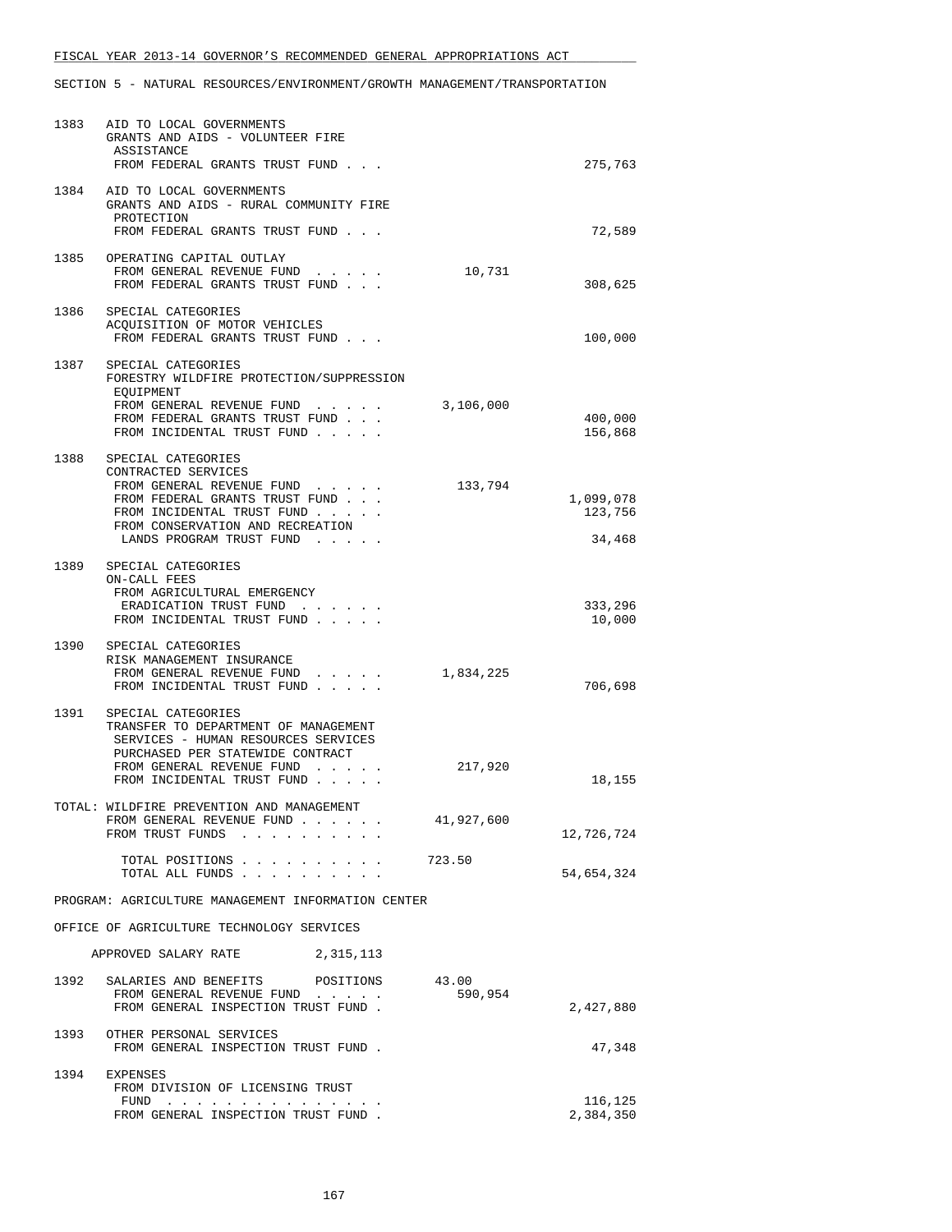|      | 1395 OPERATING CAPITAL OUTLAY<br>FROM GENERAL INSPECTION TRUST FUND.                                                                                                              |         | 179,000                 |
|------|-----------------------------------------------------------------------------------------------------------------------------------------------------------------------------------|---------|-------------------------|
|      | 1396 SPECIAL CATEGORIES<br>CONTRACTED SERVICES<br>FROM GENERAL INSPECTION TRUST FUND.                                                                                             |         | 785,505                 |
|      | 1397 SPECIAL CATEGORIES<br>RISK MANAGEMENT INSURANCE<br>FROM GENERAL INSPECTION TRUST FUND.                                                                                       |         | 6,009                   |
|      | 1398 SPECIAL CATEGORIES<br>TRANSFER TO DEPARTMENT OF MANAGEMENT<br>SERVICES - HUMAN RESOURCES SERVICES<br>PURCHASED PER STATEWIDE CONTRACT<br>FROM GENERAL INSPECTION TRUST FUND. |         | 13,672                  |
|      | TOTAL: OFFICE OF AGRICULTURE TECHNOLOGY SERVICES<br>FROM GENERAL REVENUE FUND<br>FROM TRUST FUNDS                                                                                 | 590,954 | 5,959,889               |
|      | TOTAL POSITIONS<br>TOTAL ALL FUNDS                                                                                                                                                | 43.00   | 6,550,843               |
|      | PROGRAM: FOOD SAFETY AND QUALITY                                                                                                                                                  |         |                         |
|      | FOOD SAFETY INSPECTION AND ENFORCEMENT                                                                                                                                            |         |                         |
|      | APPROVED SALARY RATE 11,692,700                                                                                                                                                   |         |                         |
|      | 1399 SALARIES AND BENEFITS POSITIONS 296.00<br>FROM GENERAL REVENUE FUND<br>FROM FEDERAL GRANTS TRUST FUND<br>FROM GENERAL INSPECTION TRUST FUND.                                 | 164,914 | 1,741,573<br>14,461,556 |
|      | 1400 OTHER PERSONAL SERVICES<br>FROM FEDERAL GRANTS TRUST FUND<br>FROM GENERAL INSPECTION TRUST FUND.                                                                             |         | 223,441<br>263,000      |
|      | 1401 EXPENSES<br>FROM FEDERAL GRANTS TRUST FUND<br>FROM GENERAL INSPECTION TRUST FUND.                                                                                            |         | 732,195<br>2,054,374    |
| 1402 | OPERATING CAPITAL OUTLAY<br>FROM FEDERAL GRANTS TRUST FUND<br>FROM GENERAL INSPECTION TRUST FUND.                                                                                 |         | 250,747<br>57,833       |
| 1403 | SPECIAL CATEGORIES<br>ACQUISITION OF MOTOR VEHICLES<br>FROM GENERAL INSPECTION TRUST FUND.                                                                                        |         | 138,565                 |
| 1404 | SPECIAL CATEGORIES<br>CONTRACTED SERVICES<br>FROM FEDERAL GRANTS TRUST FUND<br>FROM GENERAL INSPECTION TRUST FUND.                                                                |         | 370,707<br>384,960      |
| 1405 | SPECIAL CATEGORIES<br>RISK MANAGEMENT INSURANCE<br>FROM GENERAL INSPECTION TRUST FUND.                                                                                            |         | 231,096                 |
| 1406 | SPECIAL CATEGORIES<br>TRANSFER TO DEPARTMENT OF MANAGEMENT<br>SERVICES - HUMAN RESOURCES SERVICES<br>PURCHASED PER STATEWIDE CONTRACT<br>FROM GENERAL INSPECTION TRUST FUND.      |         | 92,407                  |
| 1407 | SPECIAL CATEGORIES<br>GRANTS AND AIDS - DEEPWATER HORIZON -<br>STATE OPERATIONS<br>FROM AGRICULTURAL EMERGENCY                                                                    |         |                         |
|      | ERADICATION TRUST FUND                                                                                                                                                            |         | 1,500,000               |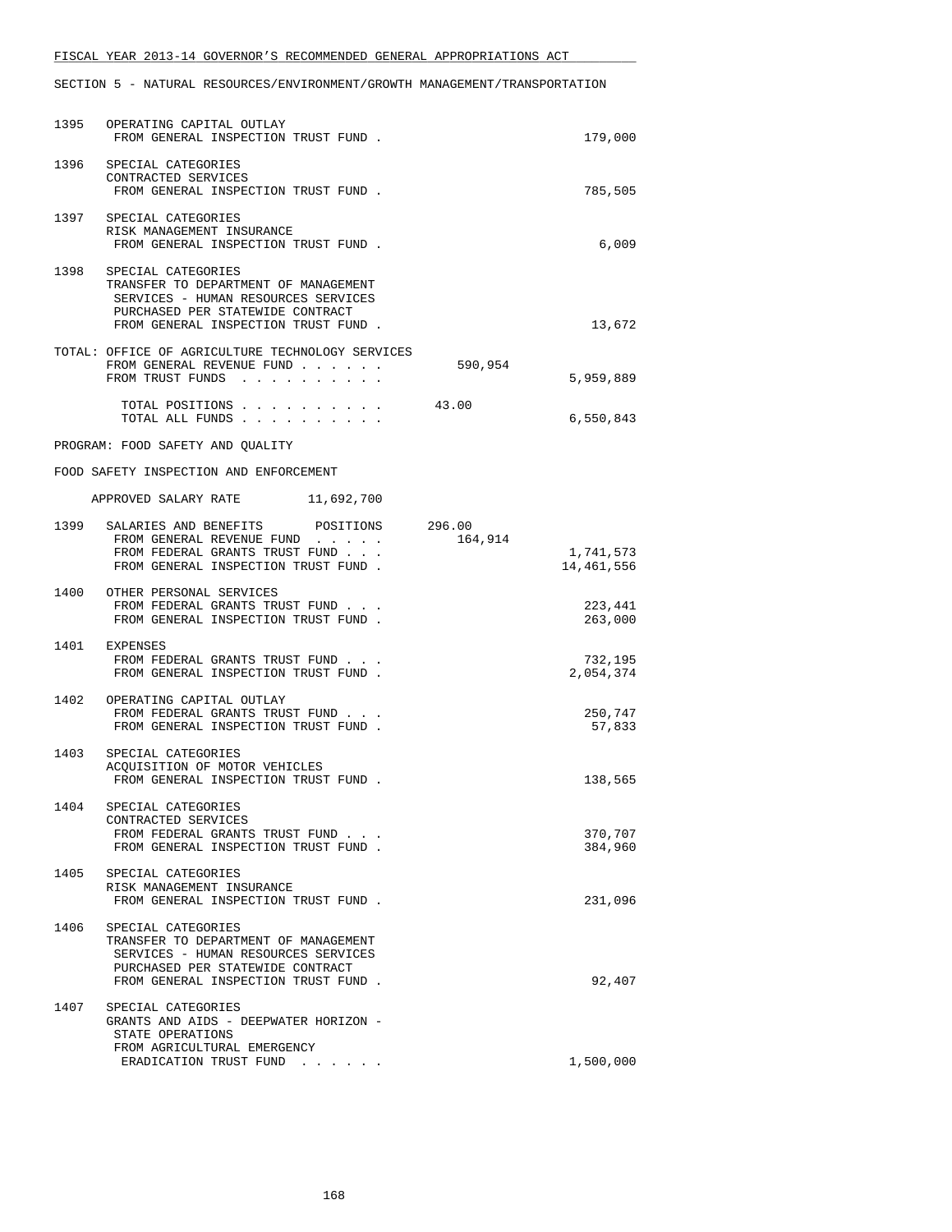|      | TOTAL: FOOD SAFETY INSPECTION AND ENFORCEMENT<br>FROM GENERAL REVENUE FUND<br>FROM TRUST FUNDS                                                                                                                                            | 164,914           | 22,502,454                        |
|------|-------------------------------------------------------------------------------------------------------------------------------------------------------------------------------------------------------------------------------------------|-------------------|-----------------------------------|
|      | TOTAL POSITIONS<br>TOTAL ALL FUNDS                                                                                                                                                                                                        | 296.00            | 22,667,368                        |
|      | PROGRAM: CONSUMER PROTECTION                                                                                                                                                                                                              |                   |                                   |
|      | AGRICULTURAL ENVIRONMENTAL SERVICES                                                                                                                                                                                                       |                   |                                   |
|      | APPROVED SALARY RATE 7,693,899                                                                                                                                                                                                            |                   |                                   |
| 1408 | SALARIES AND BENEFITS POSITIONS<br>FROM GENERAL REVENUE FUND<br>FROM FEDERAL GRANTS TRUST FUND<br>FROM GENERAL INSPECTION TRUST FUND.<br>FROM PEST CONTROL TRUST FUND                                                                     | 183.00<br>692,966 | 407,109<br>6,692,633<br>2,847,221 |
| 1409 | OTHER PERSONAL SERVICES<br>FROM GENERAL REVENUE FUND<br>FROM FEDERAL GRANTS TRUST FUND<br>FROM GENERAL INSPECTION TRUST FUND.<br>FROM PEST CONTROL TRUST FUND                                                                             | 100               | 145,000<br>33,000<br>41,530       |
|      | 1410 EXPENSES<br>FROM GENERAL REVENUE FUND<br>FROM FEDERAL GRANTS TRUST FUND<br>FROM GENERAL INSPECTION TRUST FUND.<br>FROM PEST CONTROL TRUST FUND                                                                                       | 14,451            | 338,295<br>1,089,939<br>375,731   |
|      | 1411 AID TO LOCAL GOVERNMENTS<br>MOSQUITO CONTROL PROGRAM<br>FROM GENERAL INSPECTION TRUST FUND.                                                                                                                                          |                   | 1,043,368                         |
|      | 1412 OPERATING CAPITAL OUTLAY<br>FROM GENERAL REVENUE FUND<br>FROM FEDERAL GRANTS TRUST FUND                                                                                                                                              | 1,513             | 102,500                           |
|      | 1413 SPECIAL CATEGORIES<br>ACQUISITION OF MOTOR VEHICLES<br>FROM FEDERAL GRANTS TRUST FUND                                                                                                                                                |                   | 80,000                            |
| 1414 | SPECIAL CATEGORIES<br>CONTRACTED SERVICES<br>FROM GENERAL REVENUE FUND<br>FROM FEDERAL GRANTS TRUST FUND<br>FROM GENERAL INSPECTION TRUST FUND.<br>FROM PEST CONTROL TRUST FUND                                                           | 107,372           | 296,278<br>125,124<br>106,425     |
| 1415 | SPECIAL CATEGORIES<br>RISK MANAGEMENT INSURANCE<br>FROM GENERAL REVENUE FUND<br>FROM GENERAL INSPECTION TRUST FUND.                                                                                                                       | 33,155            | 21,158                            |
| 1416 | SPECIAL CATEGORIES<br>TRANSFER TO DEPARTMENT OF MANAGEMENT<br>SERVICES - HUMAN RESOURCES SERVICES<br>PURCHASED PER STATEWIDE CONTRACT<br>FROM GENERAL REVENUE FUND<br>FROM GENERAL INSPECTION TRUST FUND.<br>FROM PEST CONTROL TRUST FUND | 18,668            | 31,582<br>14,764                  |
|      | TOTAL: AGRICULTURAL ENVIRONMENTAL SERVICES<br>FROM GENERAL REVENUE FUND<br>FROM TRUST FUNDS                                                                                                                                               | 868,225           | 13,791,657                        |
|      | TOTAL POSITIONS<br>TOTAL ALL FUNDS                                                                                                                                                                                                        | 183.00            | 14,659,882                        |
|      | CONSUMER PROTECTION                                                                                                                                                                                                                       |                   |                                   |
|      | APPROVED SALARY RATE<br>9,868,476                                                                                                                                                                                                         |                   |                                   |
| 1417 | SALARIES AND BENEFITS POSITIONS<br>FROM GENERAL INSPECTION TRUST FUND.                                                                                                                                                                    | 274.00            | 13,320,728                        |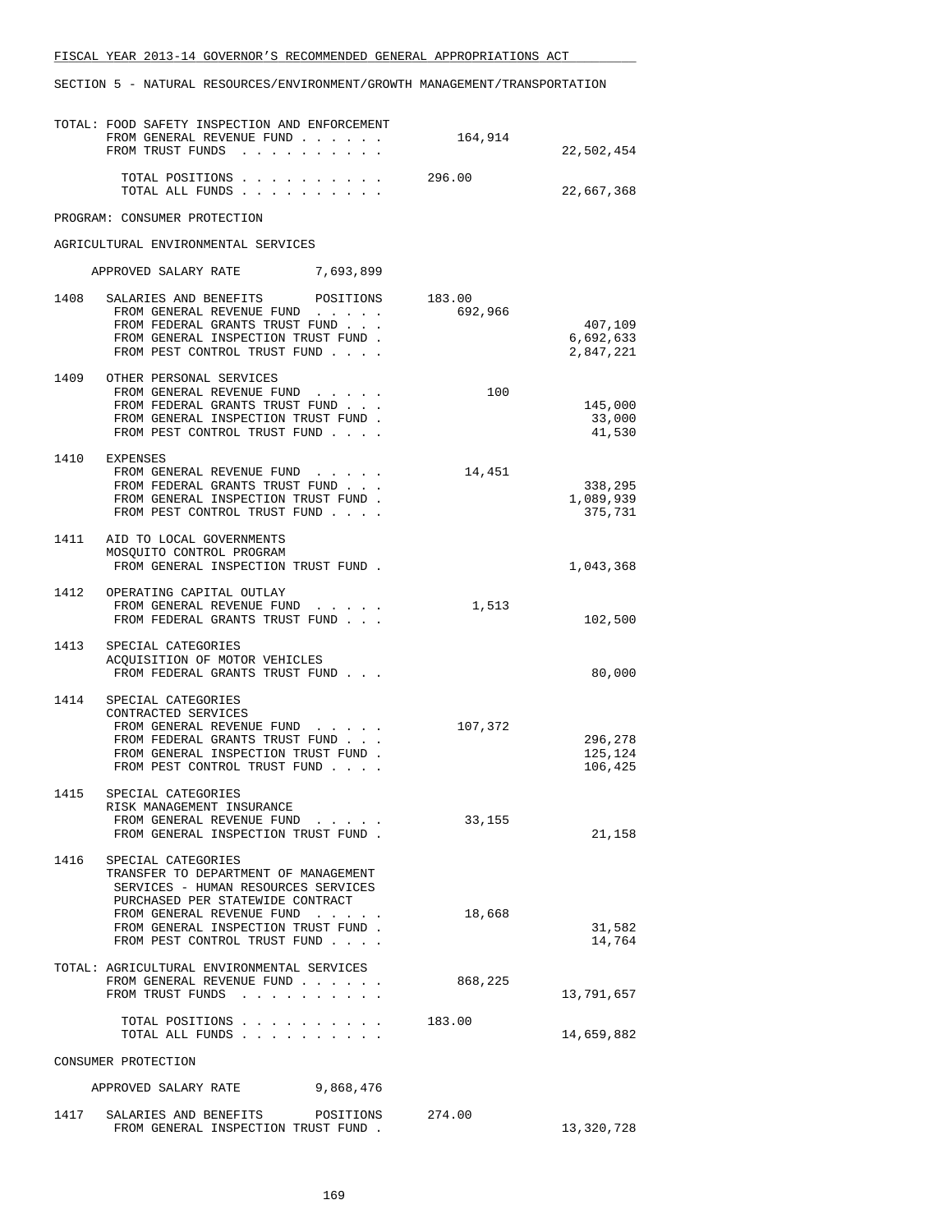|      | 1418 OTHER PERSONAL SERVICES<br>FROM GENERAL INSPECTION TRUST FUND.                                                                                                          | 170,285                |
|------|------------------------------------------------------------------------------------------------------------------------------------------------------------------------------|------------------------|
|      | 1419 EXPENSES<br>FROM GENERAL INSPECTION TRUST FUND.                                                                                                                         | 2,463,323              |
|      | 1420 OPERATING CAPITAL OUTLAY<br>FROM GENERAL INSPECTION TRUST FUND.                                                                                                         | 75,437                 |
|      | 1421 SPECIAL CATEGORIES<br>ACQUISITION OF MOTOR VEHICLES<br>FROM GENERAL INSPECTION TRUST FUND.                                                                              | 51,129                 |
|      | 1422 SPECIAL CATEGORIES<br>CONTRACTED SERVICES<br>FROM GENERAL INSPECTION TRUST FUND.                                                                                        | 988,533                |
|      | 1423 SPECIAL CATEGORIES<br>RISK MANAGEMENT INSURANCE<br>FROM GENERAL INSPECTION TRUST FUND.                                                                                  | 231,287                |
| 1424 | SPECIAL CATEGORIES<br>TRANSFER TO DEPARTMENT OF MANAGEMENT<br>SERVICES - HUMAN RESOURCES SERVICES<br>PURCHASED PER STATEWIDE CONTRACT<br>FROM GENERAL INSPECTION TRUST FUND. | 91,479                 |
|      | TOTAL: CONSUMER PROTECTION<br>FROM TRUST FUNDS                                                                                                                               | 17,392,201             |
|      | 274.00<br>TOTAL POSITIONS<br>TOTAL ALL FUNDS                                                                                                                                 | 17,392,201             |
|      | PROGRAM: AGRICULTURAL ECONOMIC DEVELOPMENT                                                                                                                                   |                        |
|      | FRUITS AND VEGETABLES INSPECTION AND ENFORCEMENT                                                                                                                             |                        |
|      | 4,162,328<br>APPROVED SALARY RATE                                                                                                                                            |                        |
|      | 1425 SALARIES AND BENEFITS POSITIONS 111.00<br>FROM CITRUS INSPECTION TRUST FUND.<br>FROM GENERAL INSPECTION TRUST FUND.                                                     | 3,974,362<br>2,068,307 |
|      | 1426 OTHER PERSONAL SERVICES<br>FROM CITRUS INSPECTION TRUST FUND<br>FROM GENERAL INSPECTION TRUST FUND.                                                                     | 678,425<br>800,000     |
|      | 1427 EXPENSES<br>FROM CITRUS INSPECTION TRUST FUND<br>FROM GENERAL INSPECTION TRUST FUND.                                                                                    | 660,052<br>424,333     |
| 1428 | OPERATING CAPITAL OUTLAY<br>FROM CITRUS INSPECTION TRUST FUND.                                                                                                               | 33,710                 |
|      | 1429 SPECIAL CATEGORIES<br>AUTOMATED TESTING EQUIPMENT<br>FROM CITRUS INSPECTION TRUST FUND.                                                                                 | 216,041                |
| 1430 | SPECIAL CATEGORIES<br>CONTRACTED SERVICES<br>FROM CITRUS INSPECTION TRUST FUND<br>FROM GENERAL INSPECTION TRUST FUND.                                                        | 98,428<br>39,462       |
| 1431 | SPECIAL CATEGORIES<br>RISK MANAGEMENT INSURANCE<br>FROM CITRUS INSPECTION TRUST FUND<br>FROM GENERAL INSPECTION TRUST FUND.                                                  | 60,034<br>53,236       |
| 1432 | SPECIAL CATEGORIES<br>TRANSFER TO DEPARTMENT OF MANAGEMENT<br>SERVICES - HUMAN RESOURCES SERVICES<br>PURCHASED PER STATEWIDE CONTRACT                                        |                        |
|      | FROM CITRUS INSPECTION TRUST FUND<br>FROM GENERAL INSPECTION TRUST FUND.                                                                                                     | 64,046<br>19,686       |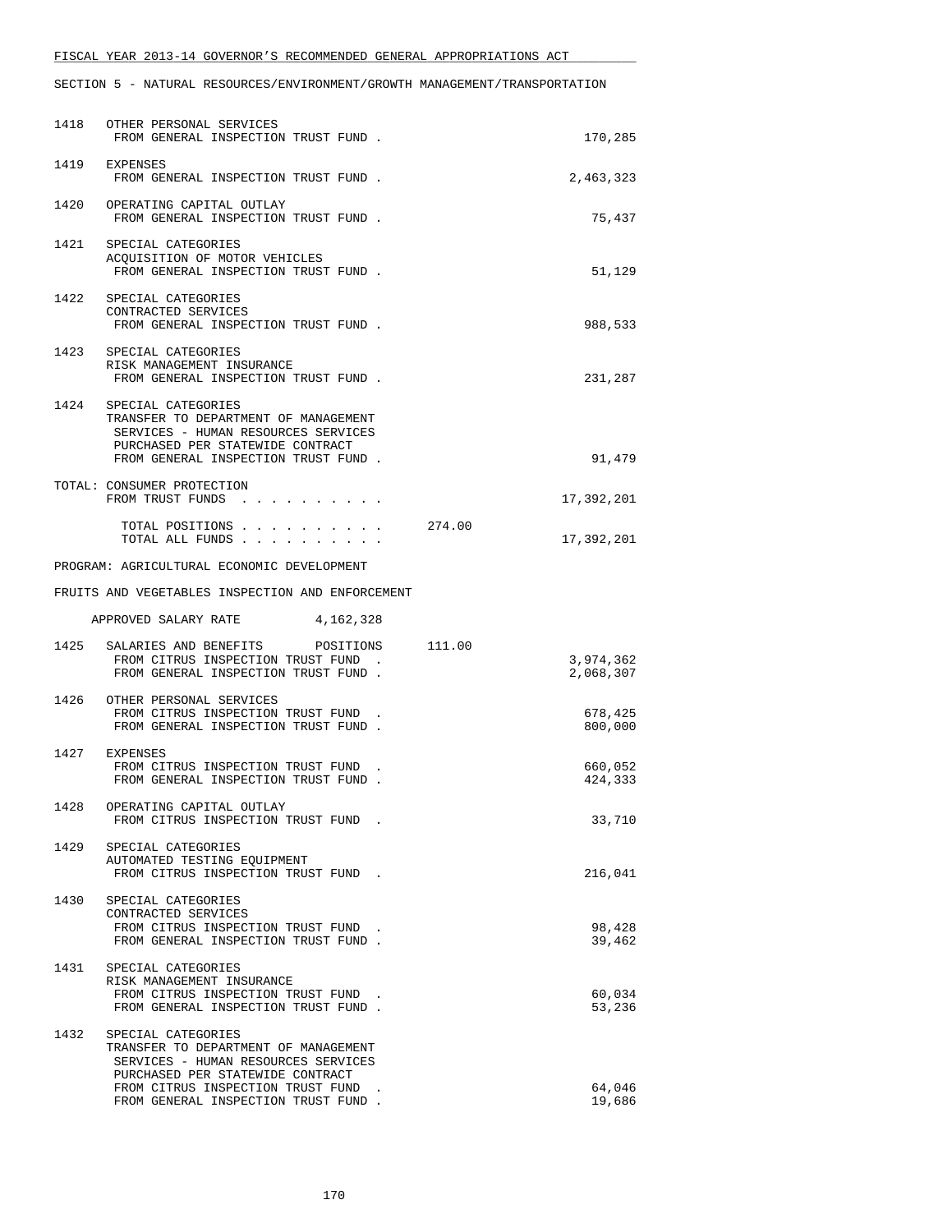|      | TOTAL: FRUITS AND VEGETABLES INSPECTION AND ENFORCEMENT<br>FROM TRUST FUNDS                                                                                                                                                                                                                                                                                                                                               |                   | 9,190,122                                                                         |
|------|---------------------------------------------------------------------------------------------------------------------------------------------------------------------------------------------------------------------------------------------------------------------------------------------------------------------------------------------------------------------------------------------------------------------------|-------------------|-----------------------------------------------------------------------------------|
|      | TOTAL POSITIONS<br>TOTAL ALL FUNDS                                                                                                                                                                                                                                                                                                                                                                                        | 111.00            | 9,190,122                                                                         |
|      | AGRICULTURAL PRODUCTS MARKETING                                                                                                                                                                                                                                                                                                                                                                                           |                   |                                                                                   |
|      | APPROVED SALARY RATE<br>5,696,541                                                                                                                                                                                                                                                                                                                                                                                         |                   |                                                                                   |
| 1433 | SALARIES AND BENEFITS<br>POSITIONS<br>FROM GENERAL REVENUE FUND<br>FROM CITRUS INSPECTION TRUST FUND.<br>FROM GENERAL INSPECTION TRUST FUND.<br>FROM AGRICULTURAL EMERGENCY<br>ERADICATION TRUST FUND<br>FROM MARKET IMPROVEMENTS WORKING<br>CAPITAL TRUST FUND<br>FROM SALTWATER PRODUCTS PROMOTION<br>TRUST FUND<br>FROM FLORIDA AGRICULTURAL<br>PROMOTION CAMPAIGN TRUST FUND                                          | 155.00<br>508,744 | 1,343,368<br>1,501,120<br>1,547,486<br>2,347,528<br>843,532<br>42,654             |
| 1434 | OTHER PERSONAL SERVICES<br>FROM GENERAL REVENUE FUND<br>FROM CITRUS INSPECTION TRUST FUND.<br>FROM AGRICULTURAL EMERGENCY<br>ERADICATION TRUST FUND<br>FROM MARKET IMPROVEMENTS WORKING<br>CAPITAL TRUST FUND                                                                                                                                                                                                             | 8,600             | 213,765<br>53,598<br>26,400                                                       |
| 1435 | EXPENSES<br>FROM GENERAL REVENUE FUND<br>FROM CITRUS INSPECTION TRUST FUND<br>FROM GENERAL INSPECTION TRUST FUND.<br>FROM AGRICULTURAL EMERGENCY<br>ERADICATION TRUST FUND<br>FROM MARKET TRADE SHOW TRUST FUND<br>FROM MARKET IMPROVEMENTS WORKING<br>CAPITAL TRUST FUND<br>FROM SALTWATER PRODUCTS PROMOTION<br>TRUST FUND<br>FROM VITICULTURE TRUST FUND<br>FROM FLORIDA AGRICULTURAL<br>PROMOTION CAMPAIGN TRUST FUND | 148,541           | 323,828<br>625,716<br>99,980<br>101,601<br>848,391<br>141,859<br>9,580<br>121,622 |
| 1436 | OPERATING CAPITAL OUTLAY<br>FROM MARKET IMPROVEMENTS WORKING<br>CAPITAL TRUST FUND                                                                                                                                                                                                                                                                                                                                        |                   | 104,000                                                                           |
| 1437 | SPECIAL CATEGORIES<br>ACQUISITION OF MOTOR VEHICLES<br>FROM CITRUS INSPECTION TRUST FUND.                                                                                                                                                                                                                                                                                                                                 |                   | 235,800                                                                           |
| 1438 | SPECIAL CATEGORIES<br>GRANTS AND AIDS - VITICULTURE PROGRAM<br>FROM VITICULTURE TRUST FUND                                                                                                                                                                                                                                                                                                                                |                   | 500,000                                                                           |
| 1439 | SPECIAL CATEGORIES<br>FLORIDA AGRICULTURE PROMOTION CAMPAIGN<br>FROM GENERAL REVENUE FUND<br>FROM AGRICULTURAL EMERGENCY<br>ERADICATION TRUST FUND                                                                                                                                                                                                                                                                        | 4,400,000         | 1,310,000                                                                         |
|      | 1440 SPECIAL CATEGORIES<br>FEDERAL VALUE OF PRODUCTION SPECIALTY CROP<br>GRANT<br>FROM FEDERAL GRANTS TRUST FUND                                                                                                                                                                                                                                                                                                          |                   | 7,000,000                                                                         |
|      | 1441 SPECIAL CATEGORIES<br>FEDERAL SUPPORT FOR FLORIDA AGRICULTURE<br>PROMOTIONS<br>FROM FEDERAL GRANTS TRUST FUND                                                                                                                                                                                                                                                                                                        |                   | 206,586                                                                           |
| 1442 | SPECIAL CATEGORIES<br>CITRUS RESEARCH<br>FROM GENERAL REVENUE FUND                                                                                                                                                                                                                                                                                                                                                        | 4,000,000         |                                                                                   |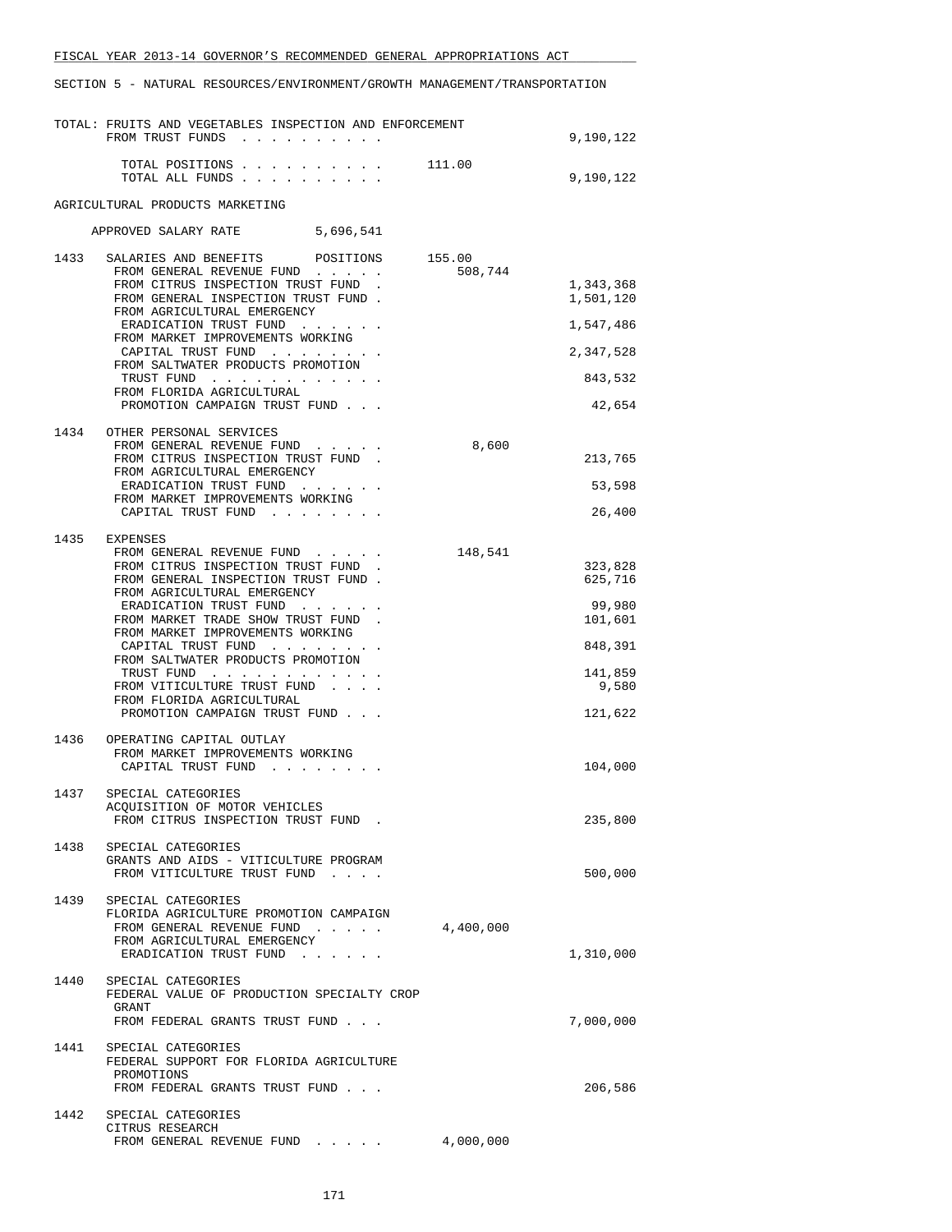| 1443        | SPECIAL CATEGORIES<br>CONTRACTED SERVICES<br>FROM GENERAL REVENUE FUND                                                                | 15,219             |                             |
|-------------|---------------------------------------------------------------------------------------------------------------------------------------|--------------------|-----------------------------|
|             | FROM CITRUS INSPECTION TRUST FUND<br>FROM GENERAL INSPECTION TRUST FUND.<br>FROM MARKET TRADE SHOW TRUST FUND                         |                    | 25,000<br>129,760<br>75,000 |
|             | FROM MARKET IMPROVEMENTS WORKING<br>CAPITAL TRUST FUND                                                                                |                    | 28,600                      |
|             | FROM SALTWATER PRODUCTS PROMOTION<br>TRUST FUND                                                                                       |                    | 150,000                     |
| 1444        | SPECIAL CATEGORIES<br>GRANTS AND AIDS - MARKETING ORDERS                                                                              |                    |                             |
|             | FROM CITRUS INSPECTION TRUST FUND<br>FROM GENERAL INSPECTION TRUST FUND.                                                              |                    | 7,149,231<br>565,082        |
| 1445        | SPECIAL CATEGORIES<br>GRANTS AND AIDS - PROMOTIONAL AWARDS<br>FROM GENERAL INSPECTION TRUST FUND.                                     |                    | 300,000                     |
| 1446        | SPECIAL CATEGORIES<br>RISK MANAGEMENT INSURANCE                                                                                       |                    |                             |
|             | FROM GENERAL REVENUE FUND<br>FROM CITRUS INSPECTION TRUST FUND.                                                                       | 12,237             | 7,645                       |
|             | FROM GENERAL INSPECTION TRUST FUND.<br>FROM MARKET IMPROVEMENTS WORKING                                                               |                    | 15,526                      |
|             | CAPITAL TRUST FUND<br>FROM SALTWATER PRODUCTS PROMOTION                                                                               |                    | 37,539                      |
|             | TRUST FUND                                                                                                                            |                    | 7,835                       |
| 1447        | SPECIAL CATEGORIES<br>TRANSFER TO DEPARTMENT OF MANAGEMENT<br>SERVICES - HUMAN RESOURCES SERVICES<br>PURCHASED PER STATEWIDE CONTRACT |                    |                             |
|             | FROM GENERAL REVENUE FUND                                                                                                             | 19,052             |                             |
|             | FROM CITRUS INSPECTION TRUST FUND<br>FROM GENERAL INSPECTION TRUST FUND.                                                              |                    | 7,818<br>8,358              |
|             | FROM MARKET IMPROVEMENTS WORKING<br>CAPITAL TRUST FUND                                                                                |                    | 14,607                      |
|             | FROM SALTWATER PRODUCTS PROMOTION<br>TRUST FUND                                                                                       |                    | 4,944                       |
|             | FROM FLORIDA AGRICULTURAL<br>PROMOTION CAMPAIGN TRUST FUND                                                                            |                    | 248                         |
| 1448        | SPECIAL CATEGORIES                                                                                                                    |                    |                             |
|             | GRANTS AND AIDS - DEEPWATER HORIZON -<br>STATE OPERATIONS<br>FROM AGRICULTURAL EMERGENCY                                              |                    |                             |
|             | ERADICATION TRUST FUND                                                                                                                |                    | 500,000                     |
| 1449        | FIXED CAPITAL OUTLAY<br>CODE AND LIFE SAFETY - STATE FARMERS'<br>MARKETS - STATEWIDE                                                  |                    |                             |
|             | FROM MARKET IMPROVEMENTS WORKING<br>CAPITAL TRUST FUND                                                                                |                    | 310,000                     |
|             | TOTAL: AGRICULTURAL PRODUCTS MARKETING<br>FROM GENERAL REVENUE FUND                                                                   | 9,112,393          |                             |
|             | FROM TRUST FUNDS                                                                                                                      |                    | 28,885,607                  |
|             | TOTAL POSITIONS<br>TOTAL ALL FUNDS                                                                                                    | 155.00             | 37,998,000                  |
| AQUACULTURE |                                                                                                                                       |                    |                             |
|             | APPROVED SALARY RATE<br>1,916,629                                                                                                     |                    |                             |
|             | 1450 SALARIES AND BENEFITS POSITIONS<br>FROM GENERAL REVENUE FUND<br>FROM GENERAL INSPECTION TRUST FUND.                              | 48.00<br>1,722,233 | 915,768                     |
|             | 1451 OTHER PERSONAL SERVICES<br>FROM FEDERAL GRANTS TRUST FUND<br>FROM GENERAL INSPECTION TRUST FUND.                                 |                    | 29,700<br>30,532            |
| 1452        | EXPENSES<br>FROM GENERAL REVENUE FUND                                                                                                 | 500,173            |                             |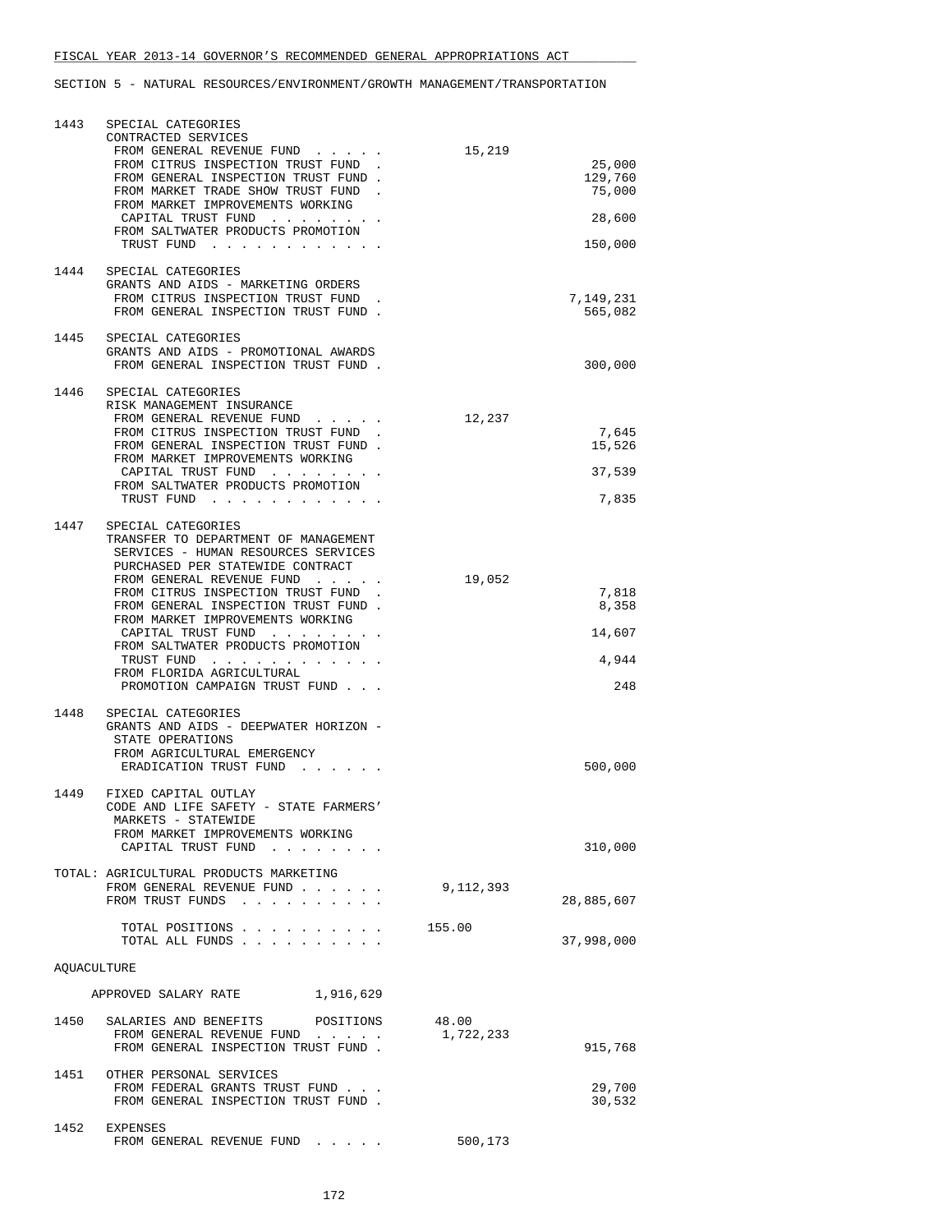|      | SECTION 5 - NATURAL RESOURCES/ENVIRONMENT/GROWTH MANAGEMENT/TRANSPORTATION                                                                                                                                     |                                            |
|------|----------------------------------------------------------------------------------------------------------------------------------------------------------------------------------------------------------------|--------------------------------------------|
|      | FROM FEDERAL GRANTS TRUST FUND<br>FROM GENERAL INSPECTION TRUST FUND.                                                                                                                                          | 29,000<br>285,966                          |
|      | 1453 OPERATING CAPITAL OUTLAY<br>FROM GENERAL INSPECTION TRUST FUND.                                                                                                                                           | 12,600                                     |
|      | 1454 SPECIAL CATEGORIES<br>CONTRACTED SERVICES<br>FROM FEDERAL GRANTS TRUST FUND<br>FROM GENERAL INSPECTION TRUST FUND.                                                                                        | 700<br>85,000                              |
|      | 1455 SPECIAL CATEGORIES<br>OYSTER PLANTING<br>FROM FEDERAL GRANTS TRUST FUND                                                                                                                                   | 190,000                                    |
|      | 1456 SPECIAL CATEGORIES<br>RISK MANAGEMENT INSURANCE<br>FROM GENERAL REVENUE FUND<br>FROM GENERAL INSPECTION TRUST FUND.                                                                                       | 16,312<br>8,126                            |
|      | 1457 SPECIAL CATEGORIES<br>TRANSFER TO DEPARTMENT OF MANAGEMENT<br>SERVICES - HUMAN RESOURCES SERVICES<br>PURCHASED PER STATEWIDE CONTRACT<br>FROM GENERAL REVENUE FUND<br>FROM GENERAL INSPECTION TRUST FUND. | 12,769<br>3,404                            |
|      | TOTAL: AQUACULTURE<br>FROM GENERAL REVENUE FUND<br>FROM TRUST FUNDS                                                                                                                                            | 2,251,487<br>1,590,796                     |
|      | TOTAL POSITIONS<br>TOTAL ALL FUNDS                                                                                                                                                                             | 48.00<br>3,842,283                         |
|      | ANIMAL PEST AND DISEASE CONTROL                                                                                                                                                                                |                                            |
|      | APPROVED SALARY RATE 5,096,724                                                                                                                                                                                 |                                            |
|      | 1458 SALARIES AND BENEFITS POSITIONS 114.50<br>FROM GENERAL REVENUE FUND<br>FROM FEDERAL GRANTS TRUST FUND<br>FROM GENERAL INSPECTION TRUST FUND.<br>FROM AGRICULTURAL EMERGENCY<br>ERADICATION TRUST FUND     | 5,150,398<br>545,565<br>462,604<br>421,631 |
|      | 1459 OTHER PERSONAL SERVICES<br>FROM GENERAL REVENUE FUND<br>FROM FEDERAL GRANTS TRUST FUND<br>FROM GENERAL INSPECTION TRUST FUND.                                                                             | 11,866<br>95,703<br>61,642                 |
|      | 1460 EXPENSES<br>FROM GENERAL REVENUE FUND<br>FROM FEDERAL GRANTS TRUST FUND<br>FROM GENERAL INSPECTION TRUST FUND.                                                                                            | 312,166<br>659,179<br>372,565              |
|      | 1461 OPERATING CAPITAL OUTLAY<br>FROM GENERAL REVENUE FUND<br>FROM FEDERAL GRANTS TRUST FUND                                                                                                                   | 50,949<br>25,000                           |
|      | 1462 SPECIAL CATEGORIES<br>CONTRACTED SERVICES<br>FROM FEDERAL GRANTS TRUST FUND<br>FROM GENERAL INSPECTION TRUST FUND.                                                                                        | 601,300<br>267,873                         |
| 1463 | SPECIAL CATEGORIES<br>RISK MANAGEMENT INSURANCE<br>FROM GENERAL REVENUE FUND<br>FROM GENERAL INSPECTION TRUST FUND.                                                                                            | 104,732<br>101,907                         |
| 1464 | SPECIAL CATEGORIES<br>TRANSFER TO DEPARTMENT OF MANAGEMENT<br>SERVICES - HUMAN RESOURCES SERVICES<br>PURCHASED PER STATEWIDE CONTRACT<br>FROM GENERAL REVENUE FUND                                             | 41,185                                     |
|      | FROM GENERAL INSPECTION TRUST FUND.                                                                                                                                                                            | 4,779                                      |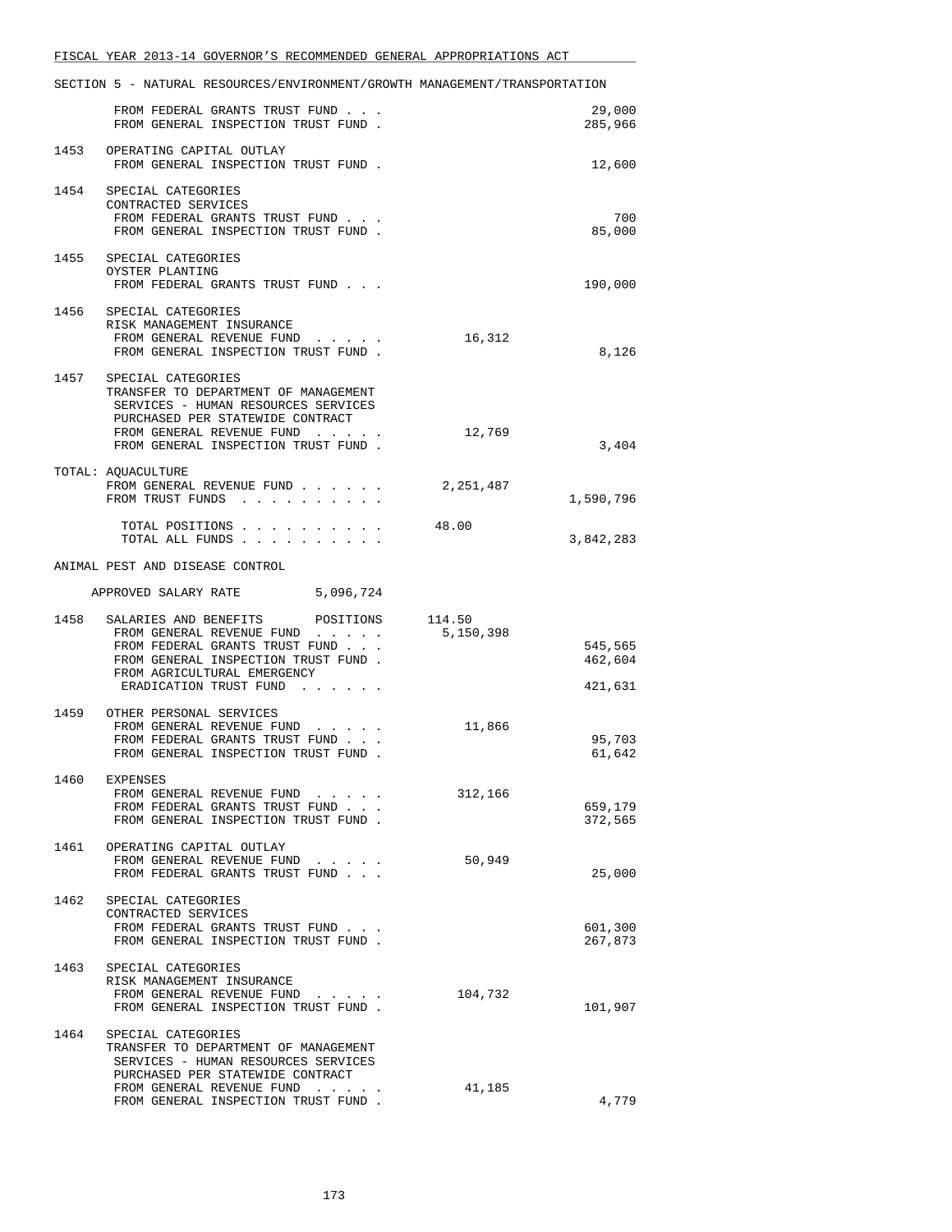|      | TOTAL: ANIMAL PEST AND DISEASE CONTROL<br>FROM GENERAL REVENUE FUND<br>FROM TRUST FUNDS                                                                                                         | 5,671,296           | 3,619,748                               |
|------|-------------------------------------------------------------------------------------------------------------------------------------------------------------------------------------------------|---------------------|-----------------------------------------|
|      | TOTAL POSITIONS 114.50<br>TOTAL ALL FUNDS                                                                                                                                                       |                     | 9,291,044                               |
|      | PLANT PEST AND DISEASE CONTROL                                                                                                                                                                  |                     |                                         |
|      | APPROVED SALARY RATE 13,875,047                                                                                                                                                                 |                     |                                         |
| 1465 | SALARIES AND BENEFITS<br>POSITIONS<br>FROM GENERAL REVENUE FUND<br>FROM CITRUS INSPECTION TRUST FUND<br>FROM FEDERAL GRANTS TRUST FUND<br>FROM AGRICULTURAL EMERGENCY<br>ERADICATION TRUST FUND | 358.00<br>8,373,772 | 795,836<br>4,953,153<br>2,764,474       |
| 1466 | FROM PLANT INDUSTRY TRUST FUND<br>OTHER PERSONAL SERVICES<br>FROM GENERAL REVENUE FUND                                                                                                          | 21,170              | 2,606,314                               |
|      | FROM CITRUS INSPECTION TRUST FUND.<br>FROM FEDERAL GRANTS TRUST FUND<br>FROM GENERAL INSPECTION TRUST FUND.<br>FROM AGRICULTURAL EMERGENCY<br>ERADICATION TRUST FUND                            |                     | 1,000<br>2,117,896<br>186,012<br>19,817 |
|      | FROM PLANT INDUSTRY TRUST FUND                                                                                                                                                                  |                     | 533,560                                 |
| 1467 | EXPENSES<br>FROM GENERAL REVENUE FUND<br>FROM CITRUS INSPECTION TRUST FUND.<br>FROM FEDERAL GRANTS TRUST FUND<br>FROM GENERAL INSPECTION TRUST FUND.<br>FROM AGRICULTURAL EMERGENCY             | 860,617             | 79,832<br>1,535,790<br>310,020          |
|      | ERADICATION TRUST FUND<br>FROM PLANT INDUSTRY TRUST FUND                                                                                                                                        |                     | 23,748<br>724,622                       |
| 1468 | OPERATING CAPITAL OUTLAY<br>FROM FEDERAL GRANTS TRUST FUND<br>FROM PLANT INDUSTRY TRUST FUND                                                                                                    |                     | 216,195<br>5,006                        |
| 1469 | SPECIAL CATEGORIES<br>ACQUISITION OF MOTOR VEHICLES<br>FROM FEDERAL GRANTS TRUST FUND<br>FROM GENERAL INSPECTION TRUST FUND.                                                                    |                     | 368,348<br>50,937                       |
| 1470 | SPECIAL CATEGORIES<br>AGRICULTURAL EMERGENCIES (MEDFLY PROGRAM)<br>FROM AGRICULTURAL EMERGENCY<br>ERADICATION TRUST FUND                                                                        |                     | 1,002,374                               |
| 1471 | SPECIAL CATEGORIES<br>GRANTS AND AIDS - BOLL WEEVIL ERADICATION<br>FROM PLANT INDUSTRY TRUST FUND                                                                                               |                     | 150,000                                 |
| 1472 | SPECIAL CATEGORIES<br>APIARIAN INDEMNITIES<br>FROM AGRICULTURAL EMERGENCY<br>ERADICATION TRUST FUND                                                                                             |                     | 36,000                                  |
| 1473 | SPECIAL CATEGORIES<br>ENDANGERED PLANT SPECIES<br>FROM PLANT INDUSTRY TRUST FUND                                                                                                                |                     | 240,000                                 |
| 1474 | SPECIAL CATEGORIES<br>CITRUS HEALTH RESPONSE PROGRAM<br>FROM GENERAL REVENUE FUND<br>FROM FEDERAL GRANTS TRUST FUND<br>FROM AGRICULTURAL EMERGENCY<br>ERADICATION TRUST FUND                    | 500,000             | 4,606,038<br>1,022,159                  |
| 1475 | SPECIAL CATEGORIES<br>PLANT PEST AND DISEASE CONTROL<br>FROM FEDERAL GRANTS TRUST FUND                                                                                                          |                     | 1,000,000                               |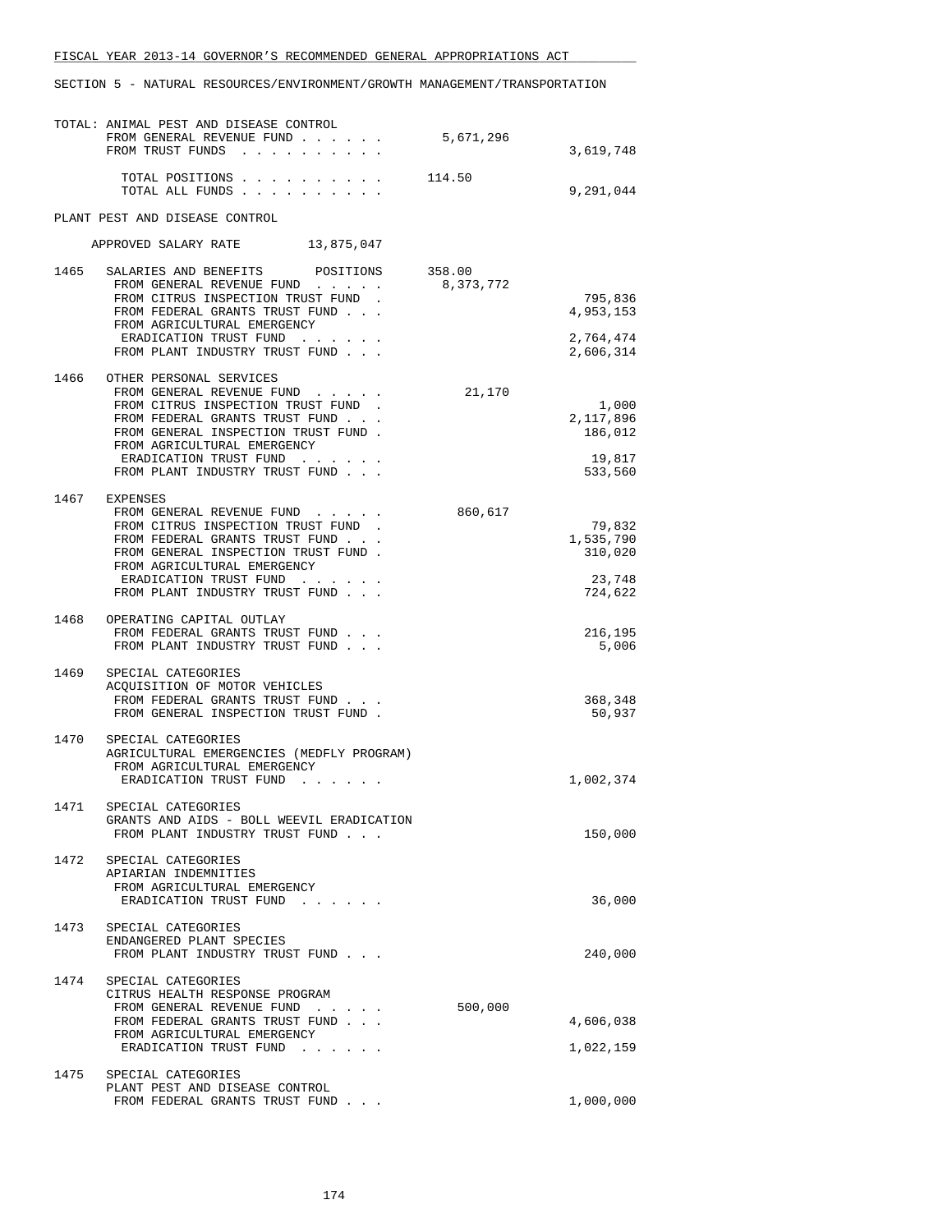| 1476 | SPECIAL CATEGORIES                                                                                                                                                                                                                                                          |                  |                             |
|------|-----------------------------------------------------------------------------------------------------------------------------------------------------------------------------------------------------------------------------------------------------------------------------|------------------|-----------------------------|
|      | CONTRACTED SERVICES<br>FROM GENERAL REVENUE FUND<br>FROM CITRUS INSPECTION TRUST FUND.<br>FROM FEDERAL GRANTS TRUST FUND<br>FROM GENERAL INSPECTION TRUST FUND.                                                                                                             | 104,481          | 7,144<br>422,875<br>124,007 |
|      | FROM AGRICULTURAL EMERGENCY<br>ERADICATION TRUST FUND<br>FROM PLANT INDUSTRY TRUST FUND                                                                                                                                                                                     |                  | 105,000<br>118,049          |
| 1477 | SPECIAL CATEGORIES<br>RISK MANAGEMENT INSURANCE<br>FROM GENERAL REVENUE FUND<br>$\cdots$<br>FROM AGRICULTURAL EMERGENCY<br>ERADICATION TRUST FUND                                                                                                                           | 509,317          | 151,344                     |
| 1478 | SPECIAL CATEGORIES<br>TRANSFER TO UNIVERSITY OF FLORIDA/<br>INSTITUTE OF FOOD AND AGRICULTURAL<br>SCIENCES FOR INVASIVE EXOTICS QUARANTINE<br>FACILITY<br>FROM PLANT INDUSTRY TRUST FUND                                                                                    |                  | 720,000                     |
| 1479 | SPECIAL CATEGORIES<br>TRANSFER TO DEPARTMENT OF MANAGEMENT<br>SERVICES - HUMAN RESOURCES SERVICES<br>PURCHASED PER STATEWIDE CONTRACT<br>FROM GENERAL REVENUE FUND<br>FROM CITRUS INSPECTION TRUST FUND<br>FROM FEDERAL GRANTS TRUST FUND<br>FROM PLANT INDUSTRY TRUST FUND | 139,947          | 9,108<br>3,540<br>66,522    |
|      | 1480 FIXED CAPITAL OUTLAY<br>CONSTRUCTION-CITRUS BUDWOOD GREENHOUSE(S)<br>FROM GENERAL REVENUE FUND                                                                                                                                                                         | 500,000          |                             |
|      | TOTAL: PLANT PEST AND DISEASE CONTROL<br>FROM GENERAL REVENUE FUND<br>FROM TRUST FUNDS                                                                                                                                                                                      | 11,009,304       | 27,076,720                  |
|      | TOTAL POSITIONS<br>TOTAL ALL FUNDS                                                                                                                                                                                                                                          | 358.00           | 38,086,024                  |
|      | FOOD, NUTRITION AND WELLNESS                                                                                                                                                                                                                                                |                  |                             |
|      | APPROVED SALARY RATE 2,712,194                                                                                                                                                                                                                                              |                  |                             |
| 1481 | SALARIES AND BENEFITS<br>POSITIONS<br>FROM GENERAL REVENUE FUND<br>FROM FEDERAL GRANTS TRUST FUND<br>FROM FOOD AND NUTRITION SERVICES<br>TRUST FUND                                                                                                                         | 64.50<br>151,924 | 844,409<br>2,635,902        |
|      | 1482 OTHER PERSONAL SERVICES<br>FROM FOOD AND NUTRITION SERVICES<br>TRUST FUND                                                                                                                                                                                              |                  | 127,020                     |
|      | 1483 EXPENSES<br>FROM GENERAL REVENUE FUND<br>FROM FEDERAL GRANTS TRUST FUND<br>FROM FOOD AND NUTRITION SERVICES                                                                                                                                                            | 50,000           | 242,345                     |
|      | TRUST FUND<br>FROM GENERAL INSPECTION TRUST FUND.                                                                                                                                                                                                                           |                  | 1,042,297<br>174,160        |
| 1484 | AID TO LOCAL GOVERNMENTS<br>GRANTS AND AIDS - SCHOOL LUNCH PROGRAM<br>FROM FOOD AND NUTRITION SERVICES<br>TRUST FUND                                                                                                                                                        |                  | 1,067,958,003               |
|      | 1485 AID TO LOCAL GOVERNMENTS<br>GRANTS AND AIDS - SCHOOL LUNCH PROGRAM -<br>STATE MATCH<br>FROM GENERAL REVENUE FUND 16,886,046                                                                                                                                            |                  |                             |
| 1486 | OPERATING CAPITAL OUTLAY<br>FROM FOOD AND NUTRITION SERVICES<br>TRUST FUND                                                                                                                                                                                                  |                  | 57,438                      |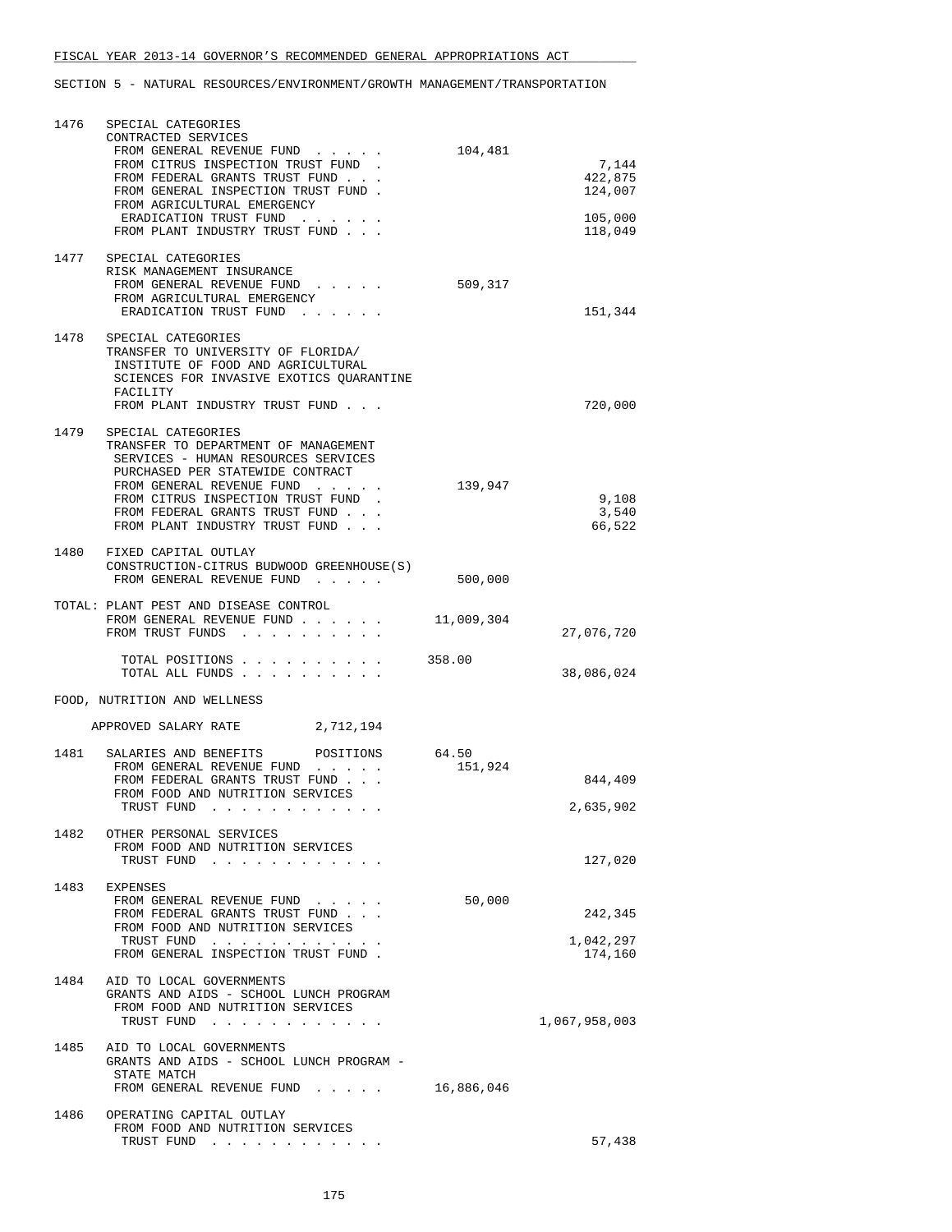| 1487 | SPECIAL CATEGORIES<br>CONTRACTED SERVICES<br>FROM FEDERAL GRANTS TRUST FUND                                                                                                                                               |                  | 354,400             |
|------|---------------------------------------------------------------------------------------------------------------------------------------------------------------------------------------------------------------------------|------------------|---------------------|
|      | FROM FOOD AND NUTRITION SERVICES<br>TRUST FUND<br>FROM GENERAL INSPECTION TRUST FUND.                                                                                                                                     |                  | 6,334,998<br>45,840 |
| 1488 | SPECIAL CATEGORIES<br>GRANTS AND AIDS - EMERGENCY FEEDING<br>ORGANIZATIONS<br>FROM FEDERAL GRANTS TRUST FUND                                                                                                              |                  | 4,571,184           |
|      | 1489 SPECIAL CATEGORIES<br>RISK MANAGEMENT INSURANCE<br>FROM GENERAL REVENUE FUND<br>FROM FOOD AND NUTRITION SERVICES<br>TRUST FUND                                                                                       | 1,004            | 5,189               |
| 1490 | SPECIAL CATEGORIES<br>TRANSFER TO DEPARTMENT OF MANAGEMENT<br>SERVICES - HUMAN RESOURCES SERVICES<br>PURCHASED PER STATEWIDE CONTRACT<br>FROM FEDERAL GRANTS TRUST FUND<br>FROM FOOD AND NUTRITION SERVICES<br>TRUST FUND |                  | 2,329<br>17,400     |
|      | TOTAL: FOOD, NUTRITION AND WELLNESS<br>FROM GENERAL REVENUE FUND<br>FROM TRUST FUNDS                                                                                                                                      | 17,088,974       | 1,084,412,914       |
|      | TOTAL POSITIONS<br>TOTAL ALL FUNDS                                                                                                                                                                                        | 64.50            | 1,101,501,888       |
|      | TOTAL: AGRICULTURE AND CONSUMER SERVICES, DEPARTMENT OF,                                                                                                                                                                  |                  |                     |
|      | AND COMMISSIONER OF AGRICULTURE<br>FROM GENERAL REVENUE FUND<br>FROM TRUST FUNDS                                                                                                                                          | 120,720,648      | 1,297,087,405       |
|      | TOTAL POSITIONS                                                                                                                                                                                                           | 3,526.75         |                     |
|      | TOTAL ALL FUNDS<br>TOTAL APPROVED SALARY RATE                                                                                                                                                                             | 136,524,959      | 1,417,808,053       |
|      | ENVIRONMENTAL PROTECTION, DEPARTMENT OF                                                                                                                                                                                   |                  |                     |
|      | PROGRAM: ADMINISTRATIVE SERVICES                                                                                                                                                                                          |                  |                     |
|      | EXECUTIVE DIRECTION AND SUPPORT SERVICES                                                                                                                                                                                  |                  |                     |
|      | APPROVED SALARY RATE 13, 282, 943                                                                                                                                                                                         |                  |                     |
| 1491 | SALARIES AND BENEFITS POSITIONS<br>FROM GENERAL REVENUE FUND                                                                                                                                                              | 259.00<br>90,597 |                     |
|      | FROM ADMINISTRATIVE TRUST FUND<br>FROM ECOSYSTEM MANAGEMENT AND                                                                                                                                                           |                  | 15,890,903          |
|      | RESTORATION TRUST FUND<br>FROM INLAND PROTECTION TRUST FUND.                                                                                                                                                              |                  | 70,384<br>205,960   |
|      | FROM FEDERAL GRANTS TRUST FUND<br>FROM GRANTS AND DONATIONS TRUST                                                                                                                                                         |                  | 699,816             |
|      | FUND<br>FROM INTERNAL IMPROVEMENT TRUST                                                                                                                                                                                   |                  | 71,759              |
|      | FUND<br>FROM LAND ACQUISITION TRUST FUND                                                                                                                                                                                  |                  | 375,903<br>147,222  |
| 1492 | OTHER PERSONAL SERVICES<br>FROM ADMINISTRATIVE TRUST FUND<br>FROM FEDERAL GRANTS TRUST FUND<br>FROM GRANTS AND DONATIONS TRUST                                                                                            |                  | 530,015<br>576,879  |
|      |                                                                                                                                                                                                                           |                  |                     |
|      | FUND                                                                                                                                                                                                                      |                  | 7,000               |
|      | FROM INTERNAL IMPROVEMENT TRUST                                                                                                                                                                                           |                  | 523,332             |
| 1493 | EXPENSES<br>FROM ADMINISTRATIVE TRUST FUND                                                                                                                                                                                |                  | 2,638,369           |
|      | FROM ECOSYSTEM MANAGEMENT AND<br>RESTORATION TRUST FUND<br>FROM INLAND PROTECTION TRUST FUND                                                                                                                              |                  | 28,809<br>37,781    |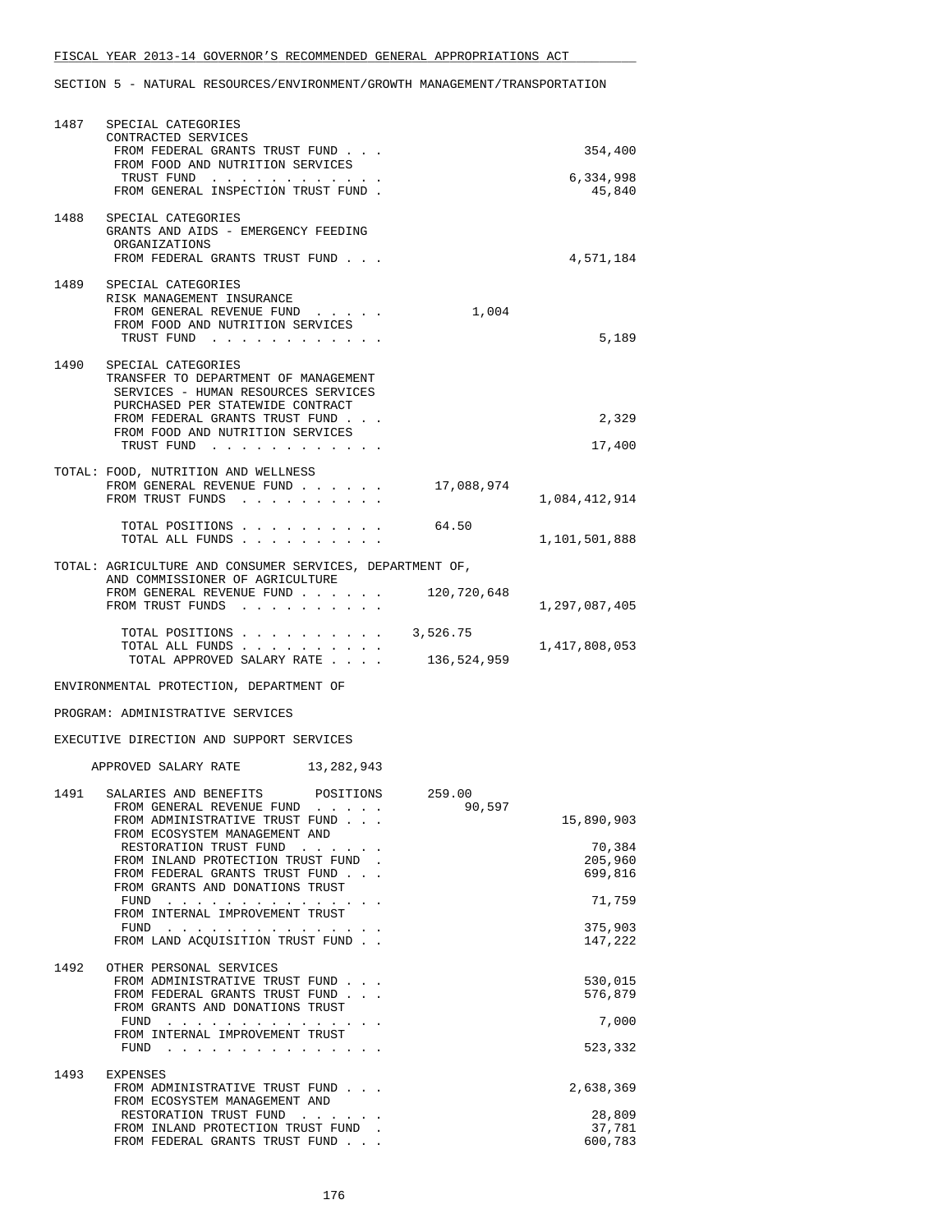|      | FROM GRANTS AND DONATIONS TRUST<br>FUND $\cdots$                                                                                                                                                                      |        | 500                  |
|------|-----------------------------------------------------------------------------------------------------------------------------------------------------------------------------------------------------------------------|--------|----------------------|
|      | FROM INTERNAL IMPROVEMENT TRUST<br>FUND $\cdots$                                                                                                                                                                      |        | 4,980                |
|      | FROM LAND ACQUISITION TRUST FUND.                                                                                                                                                                                     |        | 16,018               |
|      | 1494 OPERATING CAPITAL OUTLAY<br>FROM ADMINISTRATIVE TRUST FUND<br>FROM FEDERAL GRANTS TRUST FUND                                                                                                                     |        | 16,275<br>1,399      |
| 1495 | SPECIAL CATEGORIES<br>TRANSFER TO DIVISION OF ADMINISTRATIVE<br>HEARINGS<br>FROM ADMINISTRATIVE TRUST FUND                                                                                                            |        | 368,935              |
|      | 1496 SPECIAL CATEGORIES<br>NATIONAL POLLUTANT DISCHARGE ELIMINATION<br>SYSTEM PROGRAM<br>FROM ADMINISTRATIVE TRUST FUND                                                                                               |        | 22,906               |
| 1497 | SPECIAL CATEGORIES                                                                                                                                                                                                    |        |                      |
|      | CONTRACTED SERVICES<br>FROM ADMINISTRATIVE TRUST FUND<br>FROM INTERNAL IMPROVEMENT TRUST<br>FUND                                                                                                                      |        | 171,899<br>2,859,188 |
|      | 1498 SPECIAL CATEGORIES<br>POLLUTION RESTORATION CONTRACTS<br>FROM ECOSYSTEM MANAGEMENT AND<br>RESTORATION TRUST FUND                                                                                                 |        | 4,066                |
|      | 1499 SPECIAL CATEGORIES<br>RISK MANAGEMENT INSURANCE<br>FROM ADMINISTRATIVE TRUST FUND                                                                                                                                |        | 55,586               |
|      | 1500 SPECIAL CATEGORIES<br>SALARY INCENTIVE PAYMENTS<br>FROM ADMINISTRATIVE TRUST FUND                                                                                                                                |        | 6,382                |
| 1501 | SPECIAL CATEGORIES<br>UNDERGROUND STORAGE TANK CLEANUP<br>FROM INLAND PROTECTION TRUST FUND.                                                                                                                          |        | 107,407              |
| 1502 | SPECIAL CATEGORIES<br>PETROLEUM CLEANUP AUDITS<br>FROM INLAND PROTECTION TRUST FUND.                                                                                                                                  |        | 142,196              |
| 1503 | SPECIAL CATEGORIES<br>TRANSFER TO DEPARTMENT OF MANAGEMENT<br>SERVICES - HUMAN RESOURCES SERVICES<br>PURCHASED PER STATEWIDE CONTRACT<br>FROM GENERAL REVENUE FUND<br>the contract of the contract of the contract of | 17,633 |                      |
|      | FROM ADMINISTRATIVE TRUST FUND<br>FROM ECOSYSTEM MANAGEMENT AND                                                                                                                                                       |        | 83,456               |
|      | RESTORATION TRUST FUND<br>and the contract of the<br>FROM INLAND PROTECTION TRUST FUND<br>FROM FEDERAL GRANTS TRUST FUND<br>FROM GRANTS AND DONATIONS TRUST                                                           |        | 371<br>764<br>3,689  |
|      | $FUND$<br>$\sim$ $\sim$ $\sim$<br>FROM LAND ACQUISITION TRUST FUND                                                                                                                                                    |        | 354<br>597           |
| 1504 | GRANTS AND AIDS TO LOCAL GOVERNMENTS AND<br>NONSTATE ENTITIES - FIXED CAPITAL OUTLAY<br>FLORIDA COASTAL ZONE MANAGEMENT PROGRAM<br>FROM FEDERAL GRANTS TRUST FUND                                                     |        | 958,000              |
| 1505 | GRANTS AND AIDS TO LOCAL GOVERNMENTS AND<br>NONSTATE ENTITIES - FIXED CAPITAL OUTLAY<br>CLEAN MARINA                                                                                                                  |        |                      |
|      | FROM FEDERAL GRANTS TRUST FUND                                                                                                                                                                                        |        | 1,500,000            |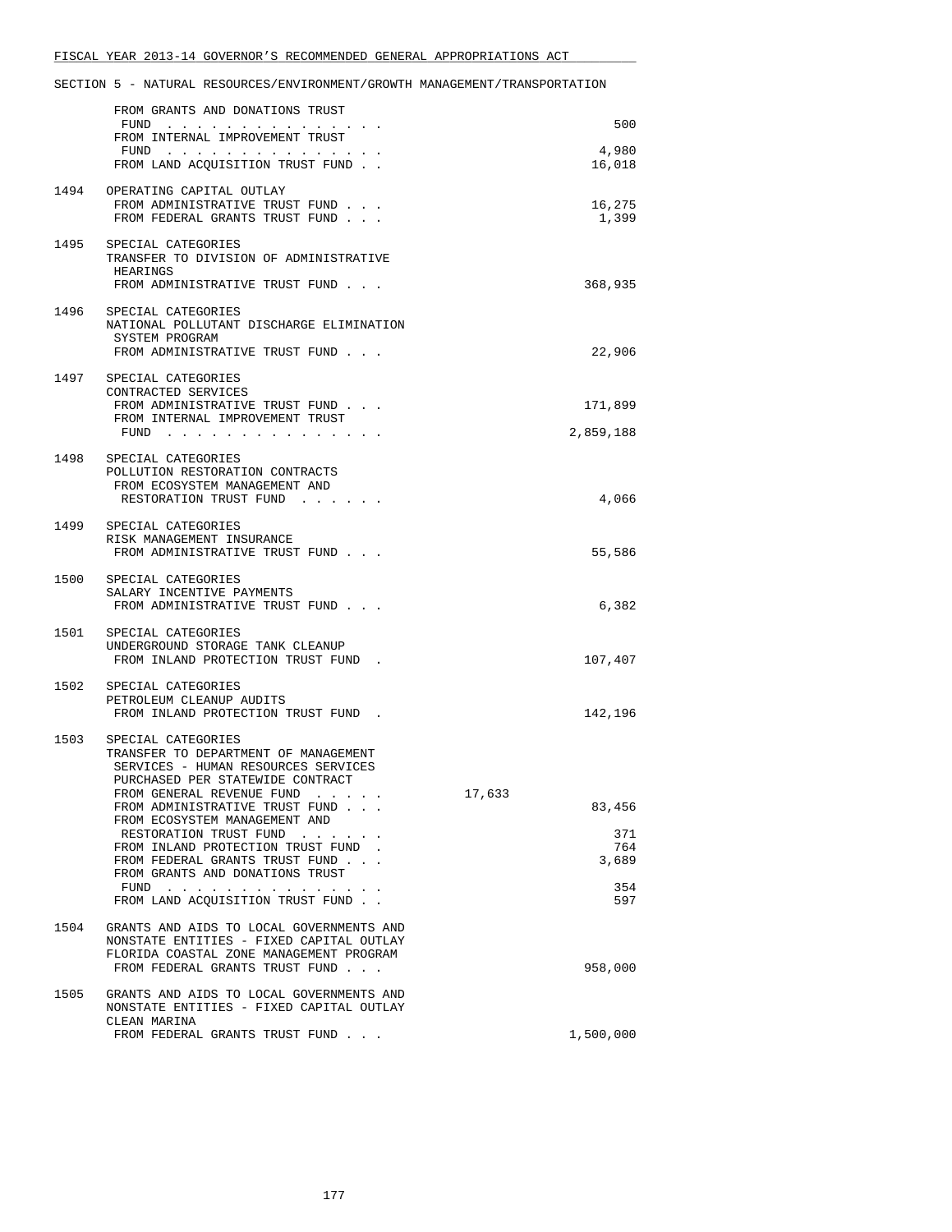|      | TOTAL: EXECUTIVE DIRECTION AND SUPPORT SERVICES<br>FROM GENERAL REVENUE FUND<br>FROM TRUST FUNDS                                                                                                                                                                                                                                                                                                                                                                                                      | 108,230 | 28,729,883                    |
|------|-------------------------------------------------------------------------------------------------------------------------------------------------------------------------------------------------------------------------------------------------------------------------------------------------------------------------------------------------------------------------------------------------------------------------------------------------------------------------------------------------------|---------|-------------------------------|
|      |                                                                                                                                                                                                                                                                                                                                                                                                                                                                                                       |         |                               |
|      | TOTAL POSITIONS<br>TOTAL ALL FUNDS                                                                                                                                                                                                                                                                                                                                                                                                                                                                    | 259.00  | 28,838,113                    |
|      | FLORIDA GEOLOGICAL SURVEY                                                                                                                                                                                                                                                                                                                                                                                                                                                                             |         |                               |
|      | APPROVED SALARY RATE<br>1,257,363                                                                                                                                                                                                                                                                                                                                                                                                                                                                     |         |                               |
| 1506 | SALARIES AND BENEFITS POSITIONS<br>FROM INTERNAL IMPROVEMENT TRUST                                                                                                                                                                                                                                                                                                                                                                                                                                    | 27.50   |                               |
|      | FUND $\cdots$ , $\cdots$ , $\cdots$ , $\cdots$<br>FROM LAND ACQUISITION TRUST FUND<br>FROM MINERALS TRUST FUND                                                                                                                                                                                                                                                                                                                                                                                        |         | 424,276<br>602,490<br>272,858 |
|      | FROM WATER QUALITY ASSURANCE TRUST<br>FUND                                                                                                                                                                                                                                                                                                                                                                                                                                                            |         | 398,234                       |
| 1507 | OTHER PERSONAL SERVICES<br>FROM FEDERAL GRANTS TRUST FUND                                                                                                                                                                                                                                                                                                                                                                                                                                             |         | 276,421                       |
|      | FROM GRANTS AND DONATIONS TRUST<br>FUND $\cdots$                                                                                                                                                                                                                                                                                                                                                                                                                                                      |         | 126,147                       |
|      | FROM WATER QUALITY ASSURANCE TRUST<br>FUND                                                                                                                                                                                                                                                                                                                                                                                                                                                            |         | 22,208                        |
|      |                                                                                                                                                                                                                                                                                                                                                                                                                                                                                                       |         |                               |
| 1508 | EXPENSES<br>FROM FEDERAL GRANTS TRUST FUND<br>FROM GRANTS AND DONATIONS TRUST                                                                                                                                                                                                                                                                                                                                                                                                                         |         | 79,965                        |
|      | $FUND$<br>FROM WATER QUALITY ASSURANCE TRUST                                                                                                                                                                                                                                                                                                                                                                                                                                                          |         | 60,905                        |
|      | FUND $\cdots$                                                                                                                                                                                                                                                                                                                                                                                                                                                                                         |         | 300,442                       |
| 1509 | OPERATING CAPITAL OUTLAY<br>FROM GRANTS AND DONATIONS TRUST                                                                                                                                                                                                                                                                                                                                                                                                                                           |         |                               |
|      | FUND<br>FROM MINERALS TRUST FUND                                                                                                                                                                                                                                                                                                                                                                                                                                                                      |         | 21,000<br>48,868              |
|      | FROM WATER QUALITY ASSURANCE TRUST<br>FUND $\cdots$                                                                                                                                                                                                                                                                                                                                                                                                                                                   |         | 19,838                        |
| 1510 | SPECIAL CATEGORIES                                                                                                                                                                                                                                                                                                                                                                                                                                                                                    |         |                               |
|      | CONTRACTED SERVICES<br>FROM FEDERAL GRANTS TRUST FUND                                                                                                                                                                                                                                                                                                                                                                                                                                                 |         | 71,799                        |
|      | FROM GRANTS AND DONATIONS TRUST<br>FUND<br>$\mathbf{1}_{\mathbf{1}}\left( \mathbf{1}_{\mathbf{1}}\left( \mathbf{1}_{\mathbf{1}}\left( \mathbf{1}_{\mathbf{1}}\left( \mathbf{1}_{\mathbf{1}}\left( \mathbf{1}_{\mathbf{1}}\left( \mathbf{1}_{\mathbf{1}}\left( \mathbf{1}_{\mathbf{1}}\left( \mathbf{1}_{\mathbf{1}}\left( \mathbf{1}_{\mathbf{1}}\left( \mathbf{1}_{\mathbf{1}}\left( \mathbf{1}_{\mathbf{1}}\left( \mathbf{1}_{\mathbf{1}}\left( \mathbf{1}_{\mathbf{1}}\left( \mathbf{1}_{\mathbf{$ |         | 78,077                        |
|      | FROM MINERALS TRUST FUND<br>FROM WATER QUALITY ASSURANCE TRUST                                                                                                                                                                                                                                                                                                                                                                                                                                        |         | 5,700                         |
|      | FUND                                                                                                                                                                                                                                                                                                                                                                                                                                                                                                  |         | 80,000                        |
| 1511 | SPECIAL CATEGORIES<br>RISK MANAGEMENT INSURANCE                                                                                                                                                                                                                                                                                                                                                                                                                                                       |         |                               |
|      | FROM MINERALS TRUST FUND                                                                                                                                                                                                                                                                                                                                                                                                                                                                              |         | 79,877                        |
| 1512 | SPECIAL CATEGORIES                                                                                                                                                                                                                                                                                                                                                                                                                                                                                    |         |                               |
|      | TRANSFER TO DEPARTMENT OF MANAGEMENT<br>SERVICES - HUMAN RESOURCES SERVICES<br>PURCHASED PER STATEWIDE CONTRACT                                                                                                                                                                                                                                                                                                                                                                                       |         |                               |
|      | FROM INTERNAL IMPROVEMENT TRUST<br>FUND                                                                                                                                                                                                                                                                                                                                                                                                                                                               |         | 2,583                         |
|      | FROM LAND ACQUISITION TRUST FUND.<br>FROM MINERALS TRUST FUND                                                                                                                                                                                                                                                                                                                                                                                                                                         |         | 3,067<br>4,465                |
|      | FROM WATER QUALITY ASSURANCE TRUST<br>$FUND$                                                                                                                                                                                                                                                                                                                                                                                                                                                          |         | 868                           |
|      | TOTAL: FLORIDA GEOLOGICAL SURVEY<br>FROM TRUST FUNDS                                                                                                                                                                                                                                                                                                                                                                                                                                                  |         | 2,980,088                     |
|      | TOTAL POSITIONS<br>TOTAL ALL FUNDS                                                                                                                                                                                                                                                                                                                                                                                                                                                                    | 27.50   | 2,980,088                     |
|      | TECHNOLOGY AND INFORMATION SERVICES                                                                                                                                                                                                                                                                                                                                                                                                                                                                   |         |                               |
|      | 4,084,942<br>APPROVED SALARY RATE                                                                                                                                                                                                                                                                                                                                                                                                                                                                     |         |                               |
| 1513 | SALARIES AND BENEFITS<br>POSITIONS<br>FROM WORKING CAPITAL TRUST FUND.                                                                                                                                                                                                                                                                                                                                                                                                                                | 89.00   | 5,406,647                     |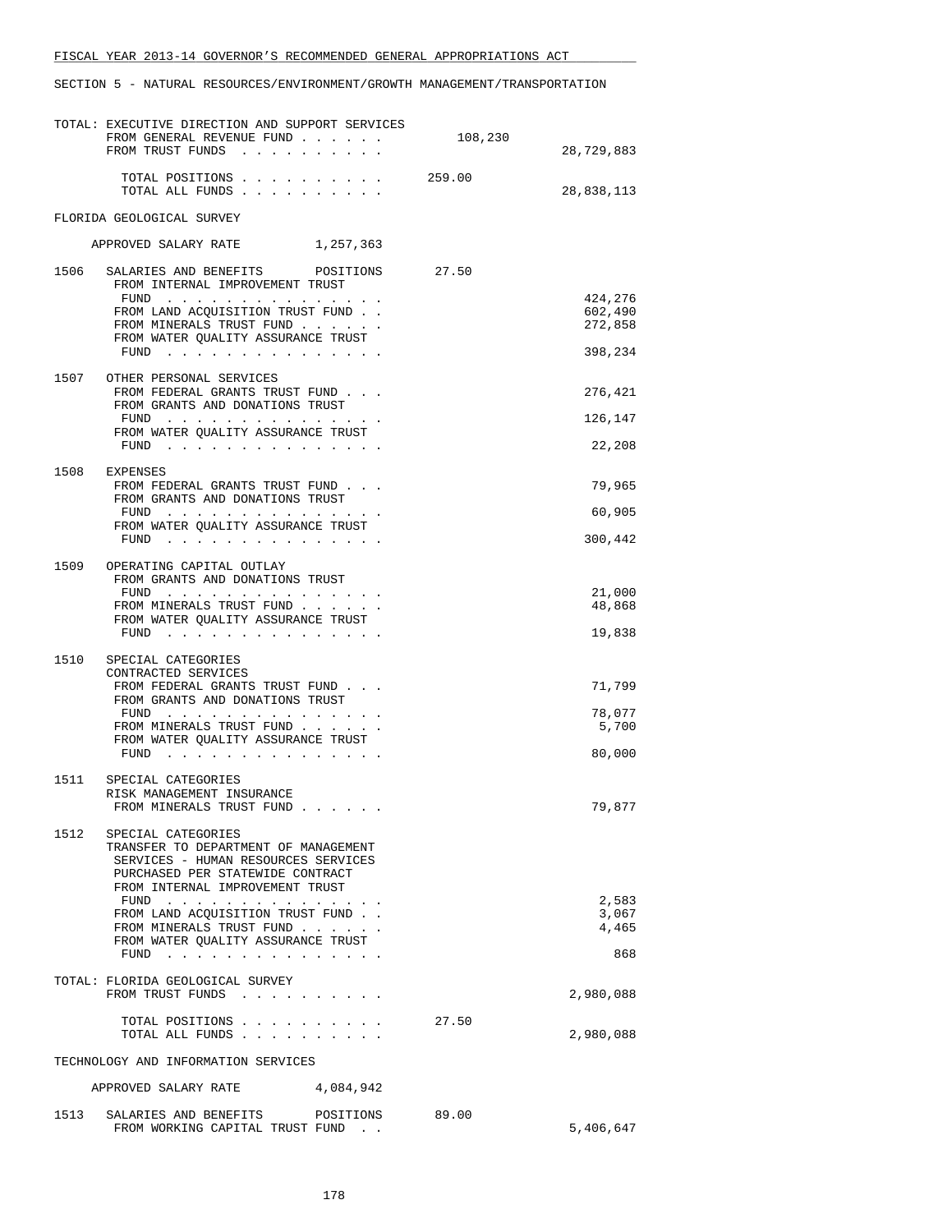|      | 1514 OTHER PERSONAL SERVICES<br>FROM WORKING CAPITAL TRUST FUND.                                                                                                          | 1,541,548                     |
|------|---------------------------------------------------------------------------------------------------------------------------------------------------------------------------|-------------------------------|
|      | 1515 EXPENSES<br>FROM WORKING CAPITAL TRUST FUND.                                                                                                                         | 2,025,163                     |
|      | 1516 OPERATING CAPITAL OUTLAY<br>FROM WORKING CAPITAL TRUST FUND.                                                                                                         | 20,625                        |
|      | 1517 SPECIAL CATEGORIES<br>CONTRACTED SERVICES<br>FROM WORKING CAPITAL TRUST FUND.                                                                                        | 1,200,000                     |
|      | 1518 SPECIAL CATEGORIES<br>RISK MANAGEMENT INSURANCE<br>FROM WORKING CAPITAL TRUST FUND.                                                                                  | 12,861                        |
| 1519 | SPECIAL CATEGORIES<br>TRANSFER TO DEPARTMENT OF MANAGEMENT<br>SERVICES - HUMAN RESOURCES SERVICES<br>PURCHASED PER STATEWIDE CONTRACT<br>FROM WORKING CAPITAL TRUST FUND. | 38,938                        |
|      | 1520 DATA PROCESSING SERVICES<br>OTHER DATA PROCESSING SERVICES<br>FROM WORKING CAPITAL TRUST FUND.                                                                       | 1,386,433                     |
|      | 1521 DATA PROCESSING SERVICES<br>NORTHWOOD SHARED RESOURCE CENTER<br>FROM WORKING CAPITAL TRUST FUND.                                                                     | 1,421,049                     |
|      | TOTAL: TECHNOLOGY AND INFORMATION SERVICES<br>FROM TRUST FUNDS                                                                                                            | 13,053,264                    |
|      | TOTAL POSITIONS<br>TOTAL ALL FUNDS                                                                                                                                        | 89.00<br>13,053,264           |
|      | OFFICE OF EMERGENCY RESPONSE                                                                                                                                              |                               |
|      |                                                                                                                                                                           |                               |
|      | APPROVED SALARY RATE 1,475,158                                                                                                                                            |                               |
| 1522 | SALARIES AND BENEFITS POSITIONS<br>FROM COASTAL PROTECTION TRUST FUND.<br>FROM INLAND PROTECTION TRUST FUND.                                                              | 28.00<br>1,314,512<br>520,397 |
|      | 1523 OTHER PERSONAL SERVICES<br>FROM COASTAL PROTECTION TRUST FUND.                                                                                                       | 195,411                       |
|      | 1524 EXPENSES<br>FROM COASTAL PROTECTION TRUST FUND.<br>FROM INLAND PROTECTION TRUST FUND.                                                                                | 145,451<br>29,440             |
| 1525 | OPERATING CAPITAL OUTLAY<br>FROM COASTAL PROTECTION TRUST FUND.                                                                                                           | 7,818                         |
| 1526 | SPECIAL CATEGORIES<br>ACQUISITION AND REPLACEMENT OF PATROL<br>VEHICLES<br>FROM COASTAL PROTECTION TRUST FUND.                                                            | 63,594                        |
|      | 1527 SPECIAL CATEGORIES<br>HAZARDOUS WASTE CLEANUP<br>FROM COASTAL PROTECTION TRUST FUND.                                                                                 | 911,549                       |
| 1528 | SPECIAL CATEGORIES<br>ON-CALL FEES<br>FROM COASTAL PROTECTION TRUST FUND.                                                                                                 | 98,902                        |
| 1529 | SPECIAL CATEGORIES<br>PAYMENTS FOR RESTORATION AND DAMAGE<br>FROM COASTAL PROTECTION TRUST FUND.                                                                          | 25,000                        |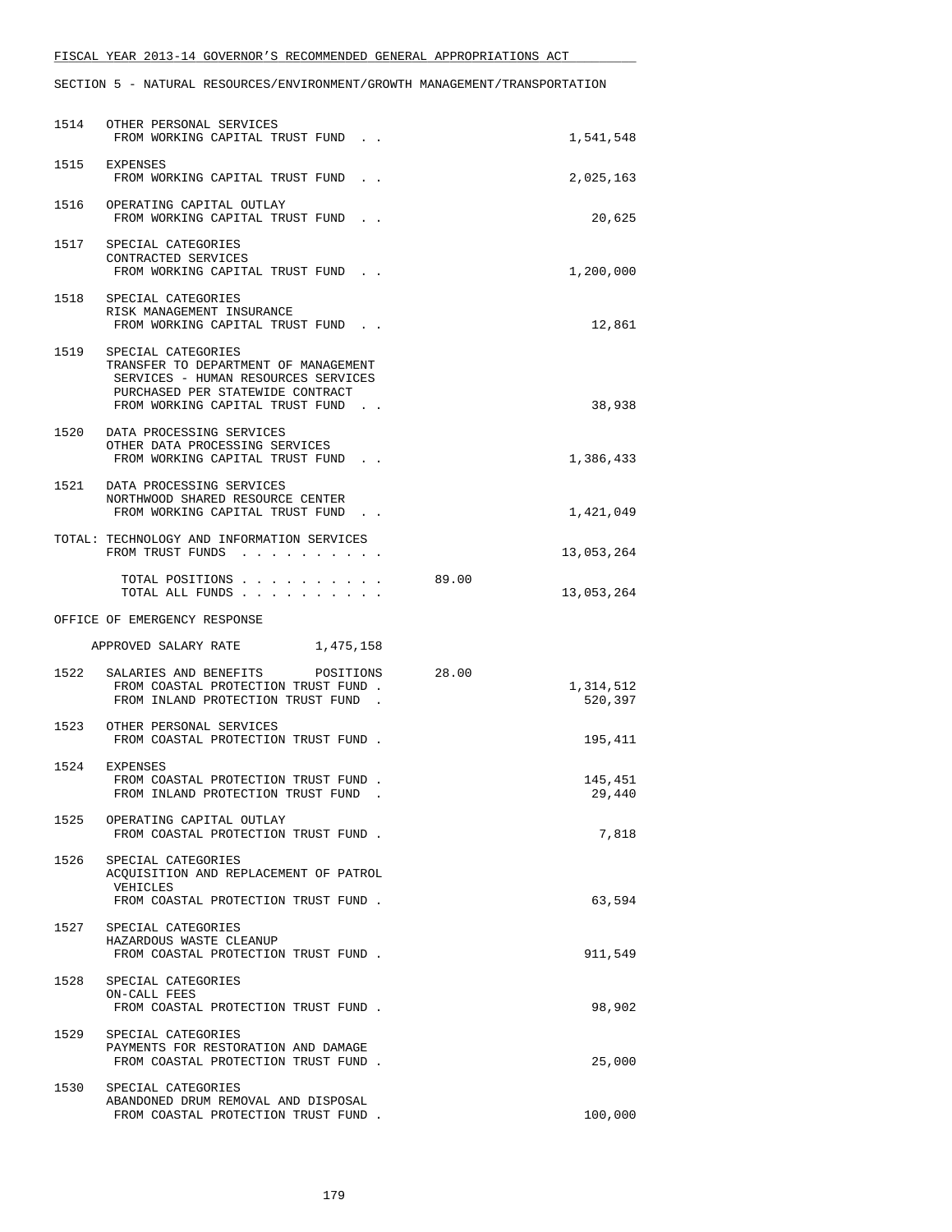| 1531 | SPECIAL CATEGORIES<br>RISK MANAGEMENT INSURANCE<br>FROM INLAND PROTECTION TRUST FUND.                                                                                                                                                                                                               | 35,505                                            |
|------|-----------------------------------------------------------------------------------------------------------------------------------------------------------------------------------------------------------------------------------------------------------------------------------------------------|---------------------------------------------------|
|      | 1532 SPECIAL CATEGORIES<br>UNDERGROUND STORAGE TANK CLEANUP<br>FROM INLAND PROTECTION TRUST FUND.                                                                                                                                                                                                   | 214,759                                           |
| 1533 | SPECIAL CATEGORIES<br>TRANSFER TO THE MARINE RESOURCES<br>CONSERVATION TRUST FUND OR STATE GAME<br>TRUST FUND IN THE FWCC FOR LAW ENFORCEMENT<br>FROM COASTAL PROTECTION TRUST FUND.<br>FROM INLAND PROTECTION TRUST FUND.<br>FROM LAND ACQUISITION TRUST FUND<br>FROM SOLID WASTE MANAGEMENT TRUST | 12,033,224<br>1,957,805<br>7,360,639<br>2,680,550 |
| 1534 | SPECIAL CATEGORIES<br>TRANSFER TO DEPARTMENT OF MANAGEMENT<br>SERVICES - HUMAN RESOURCES SERVICES<br>PURCHASED PER STATEWIDE CONTRACT<br>FROM COASTAL PROTECTION TRUST FUND.<br>FROM INLAND PROTECTION TRUST FUND.                                                                                  | 6,925<br>2,740                                    |
|      | TOTAL: OFFICE OF EMERGENCY RESPONSE<br>FROM TRUST FUNDS                                                                                                                                                                                                                                             | 27,704,221                                        |
|      | TOTAL POSITIONS<br>TOTAL ALL FUNDS                                                                                                                                                                                                                                                                  | 28.00<br>27,704,221                               |
|      | PROGRAM: STATE LANDS                                                                                                                                                                                                                                                                                |                                                   |
|      | LAND ADMINISTRATION                                                                                                                                                                                                                                                                                 |                                                   |
|      | APPROVED SALARY RATE 2,101,407                                                                                                                                                                                                                                                                      |                                                   |
| 1535 | SALARIES AND BENEFITS<br>POSITIONS<br>FROM INTERNAL IMPROVEMENT TRUST                                                                                                                                                                                                                               | 42.00                                             |
|      | FUND $\cdots$<br>FROM LAND ACQUISITION TRUST FUND<br>FROM WATER MANAGEMENT LANDS TRUST<br>FUND                                                                                                                                                                                                      | 2,142,531<br>456,368<br>263,258                   |
| 1536 | OTHER PERSONAL SERVICES<br>FROM LAND ACOUISITION TRUST FUND                                                                                                                                                                                                                                         | 36,580                                            |
|      | 1537 EXPENSES<br>FROM CONSERVATION AND RECREATION<br>LANDS TRUST FUND<br>FROM INTERNAL IMPROVEMENT TRUST<br>FUND<br>FROM LAND ACQUISITION TRUST FUND<br>FROM WATER MANAGEMENT LANDS TRUST<br>FUND                                                                                                   | 98,787<br>342,833<br>123,127<br>26,748            |
| 1538 | OPERATING CAPITAL OUTLAY<br>FROM LAND ACQUISITION TRUST FUND.                                                                                                                                                                                                                                       | 1,920                                             |
| 1539 | SPECIAL CATEGORIES<br>CONTRACTED SERVICES<br>FROM CONSERVATION AND RECREATION<br>LANDS TRUST FUND<br>FROM INTERNAL IMPROVEMENT TRUST<br>FUND                                                                                                                                                        | 44,994<br>320,000                                 |
| 1540 | SPECIAL CATEGORIES<br>NATURAL AREAS INVENTORY<br>FROM CONSERVATION AND RECREATION<br>LANDS TRUST FUND                                                                                                                                                                                               | 222,947                                           |
| 1541 | SPECIAL CATEGORIES<br>RISK MANAGEMENT INSURANCE<br>FROM LAND ACQUISITION TRUST FUND                                                                                                                                                                                                                 | 1,641                                             |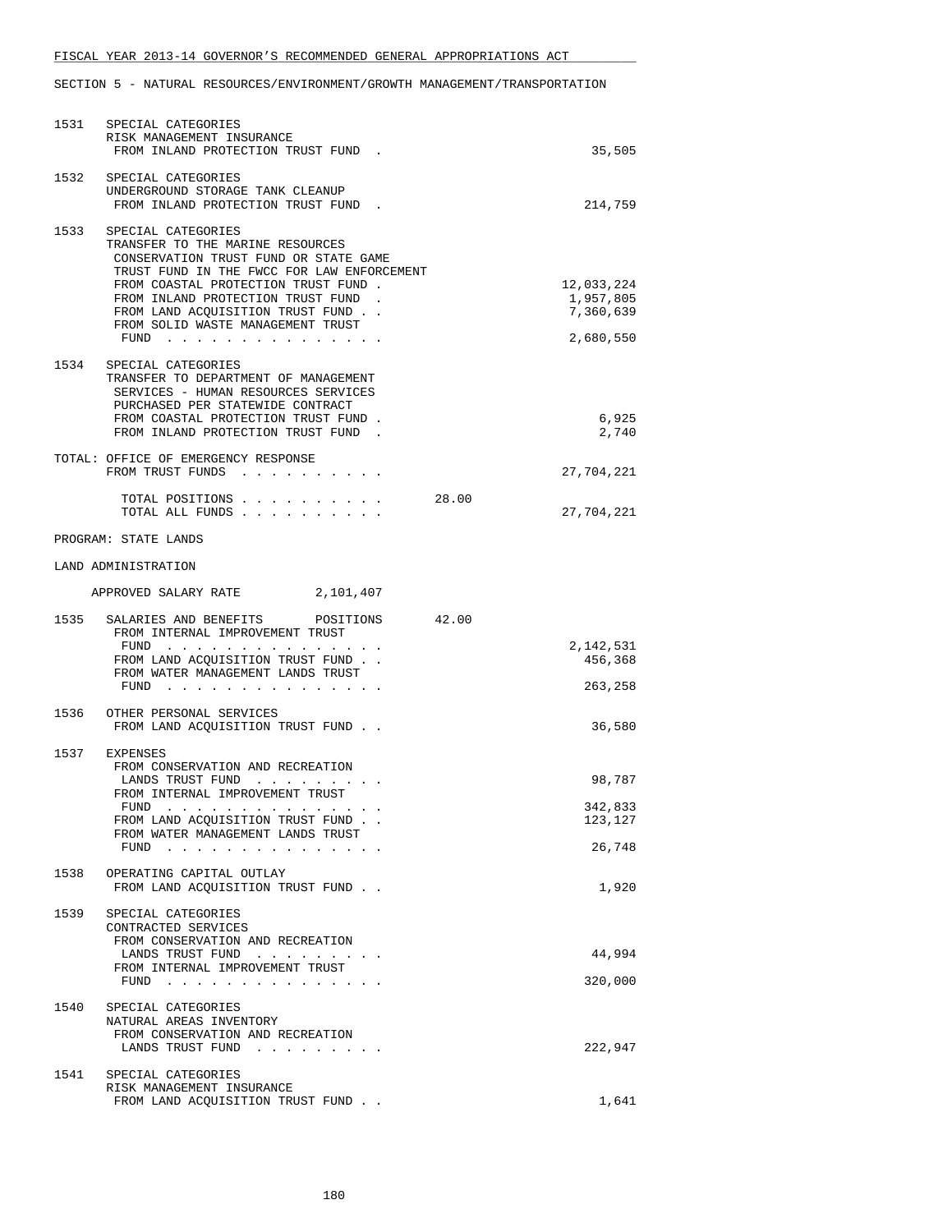SECTION 5 - NATURAL RESOURCES/ENVIRONMENT/GROWTH MANAGEMENT/TRANSPORTATION

| 1542 | SPECIAL CATEGORIES<br>PAYMENT IN LIEU OF TAXES<br>FROM CONSERVATION AND RECREATION<br>LANDS TRUST FUND |            | 1,360,000  |
|------|--------------------------------------------------------------------------------------------------------|------------|------------|
| 1543 | SPECIAL CATEGORIES                                                                                     |            |            |
|      | TRANSFER TO DEPARTMENT OF MANAGEMENT                                                                   |            |            |
|      | SERVICES - HUMAN RESOURCES SERVICES                                                                    |            |            |
|      | PURCHASED PER STATEWIDE CONTRACT                                                                       |            |            |
|      | FROM INTERNAL IMPROVEMENT TRUST                                                                        |            |            |
|      | <b>FIIND</b>                                                                                           |            | 16,190     |
|      | FROM LAND ACOUISITION TRUST FUND.                                                                      |            | 7,094      |
|      | FROM WATER MANAGEMENT LANDS TRUST                                                                      |            |            |
|      | FUND                                                                                                   |            | 360        |
| 1544 | FIXED CAPITAL OUTLAY                                                                                   |            |            |
|      | LAND ACOUISITION, ENVIRONMENTALLY                                                                      |            |            |
|      | ENDANGERED, UNIOUE/ IRREPLACEABLE LANDS,                                                               |            |            |
|      | <b>STATEWIDE</b>                                                                                       |            |            |
|      | FROM GENERAL REVENUE FUND                                                                              | 25,000,000 |            |
|      | FROM FLORIDA FOREVER TRUST FUND                                                                        |            | 50,000,000 |

 Funds provided in Specific Appropriation 1544 shall be used for conservation lands needed for springs protection, military buffering or water resource protection, or for land acquisitions that are less-than-fee interest or for partnerships where the state's portion of the acquisition cost is no more than 50 percent.

 By September 1, 2013, the Division of State Lands working in cooperation with managing agencies and stakeholders, shall conduct an assessment to identify any state-owned land no longer needed for conservation purposes. Funds from the Florida Forever Trust Fund are provided from the proceeds of surplus lands identified in this assessment. The Division of State Lands, acting on behalf of the Board of Trustees, shall proceed with the disposition of surplus state lands in order to provide up to \$50,000,000.

| 1545 | FIXED CAPITAL OUTLAY              |             |
|------|-----------------------------------|-------------|
|      | DEBT SERVICE                      |             |
|      | FROM LAND ACOUISITION TRUST FUND. | 154,829,015 |

 Funds provided in Specific Appropriation 1545 are for Fiscal Year 2013-14 debt service on bonds. These funds may be used to refinance any or all series if it is in the best interest of the state as determined by the Division of Bond Finance. If the debt service varies as a result of a change in the interest rate, timing of issuance, or other circumstances, there is hereby appropriated from the Land Acquisition Trust Fund an amount sufficient to pay such debt service.

| TOTAL: LAND ADMINISTRATION                 |            |               |
|--------------------------------------------|------------|---------------|
| FROM GENERAL REVENUE FUND                  | 25,000,000 |               |
| FROM TRUST FUNDS                           |            | 210, 294, 393 |
|                                            |            |               |
| TOTAL POSITIONS                            | 42.00      |               |
| TOTAL ALL FUNDS                            |            | 235, 294, 393 |
|                                            |            |               |
| <b>LAND MANAGEMENT</b>                     |            |               |
|                                            |            |               |
| 3,976,565<br>APPROVED SALARY RATE          |            |               |
| 1546<br>SALARIES AND BENEFITS<br>POSITIONS | 89.00      |               |
| FROM CONSERVATION AND RECREATION           |            |               |
| LANDS TRUST FUND                           |            | 805,464       |
| FROM INTERNAL IMPROVEMENT TRUST            |            |               |
| FUND                                       |            | 4,408,220     |
|                                            |            |               |
| 1547<br>OTHER PERSONAL SERVICES            |            |               |
| FROM CONSERVATION AND RECREATION           |            |               |
| LANDS TRUST FUND                           |            | 250,178       |
| FROM GRANTS AND DONATIONS TRUST            |            |               |
| FUND                                       |            | 300,000       |
| 1548<br><b>EXPENSES</b>                    |            |               |
| FROM CONSERVATION AND RECREATION           |            |               |
| LANDS TRUST FUND                           |            | 139,844       |
| FROM GRANTS AND DONATIONS TRUST            |            |               |
| FUND                                       |            | 300,000       |
|                                            |            |               |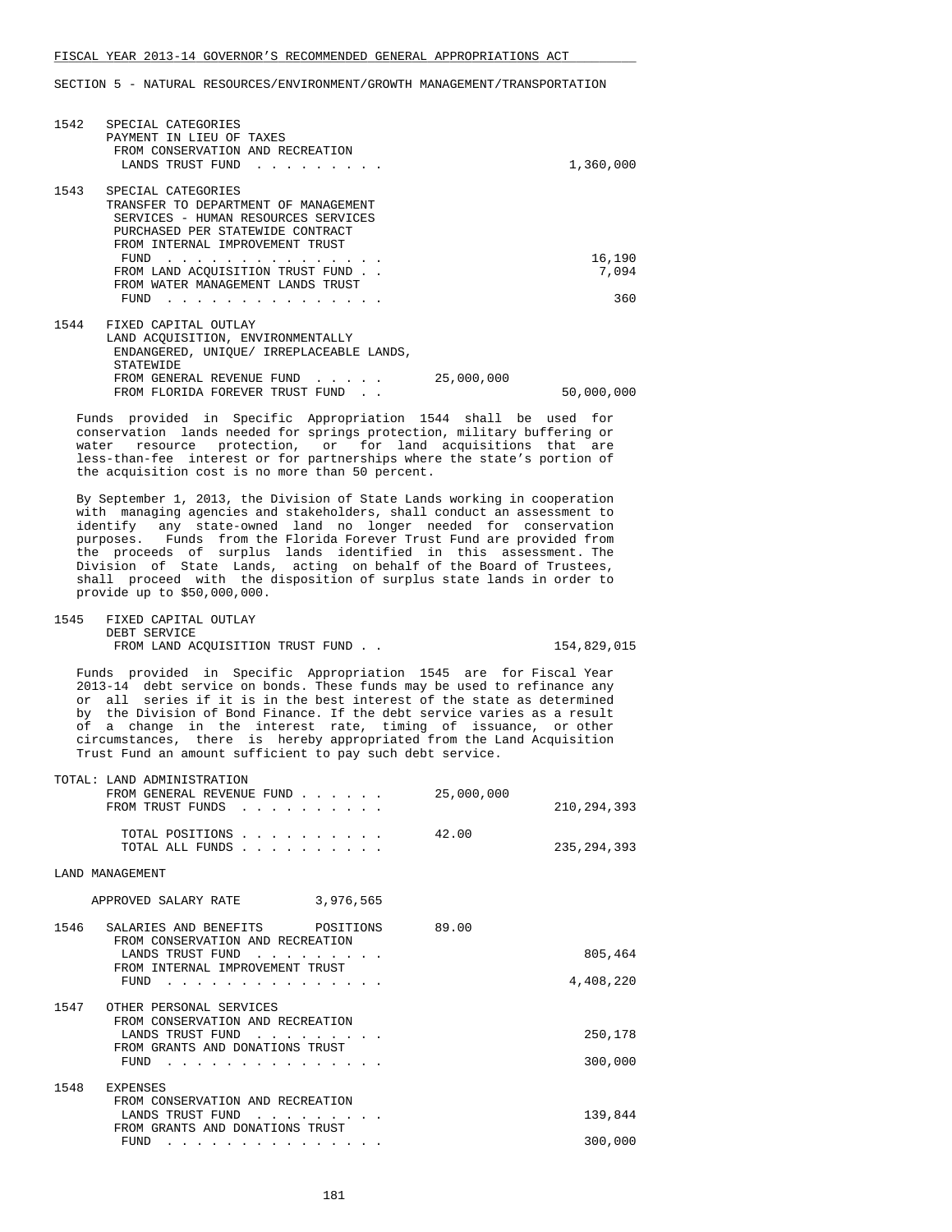|      | FROM INTERNAL IMPROVEMENT TRUST                                                                                                                                                                                                               |                    |
|------|-----------------------------------------------------------------------------------------------------------------------------------------------------------------------------------------------------------------------------------------------|--------------------|
|      | FUND<br>the contract of the contract of the contract of the contract of the contract of the contract of the contract of                                                                                                                       | 791,396            |
| 1549 | OPERATING CAPITAL OUTLAY<br>FROM GRANTS AND DONATIONS TRUST                                                                                                                                                                                   |                    |
|      | FUND                                                                                                                                                                                                                                          | 50,000             |
|      | FROM INTERNAL IMPROVEMENT TRUST<br>FUND $\cdots$ $\cdots$ $\cdots$ $\cdots$ $\cdots$ $\cdots$ $\cdots$                                                                                                                                        | 15,000             |
| 1550 | SPECIAL CATEGORIES<br>TRANSFER TO DEPARTMENT OF AGRICULTURE<br>PLANT INDUSTRY TRUST FUND<br>FROM CONSERVATION AND RECREATION                                                                                                                  |                    |
|      | LANDS TRUST FUND                                                                                                                                                                                                                              | 240,000            |
|      | 1551 SPECIAL CATEGORIES<br>CONTRACTED SERVICES<br>FROM CONSERVATION AND RECREATION<br>LANDS TRUST FUND<br>FROM INTERNAL IMPROVEMENT TRUST<br>FUND                                                                                             | 20,000<br>160,563  |
|      | 1552 SPECIAL CATEGORIES<br>STATE LANDS STEWARDSHIP<br>FROM CONSERVATION AND RECREATION<br>LANDS TRUST FUND<br>FROM INTERNAL IMPROVEMENT TRUST<br>${\tt FUND} \quad . \quad . \quad . \quad . \quad . \quad . \quad . \quad . \quad . \quad .$ | 250,000<br>200,000 |
|      | 1553 SPECIAL CATEGORIES                                                                                                                                                                                                                       |                    |
|      | NATIONAL OCEAN SURVEY<br>FROM INTERNAL IMPROVEMENT TRUST<br>$FUND$                                                                                                                                                                            | 84,000             |
|      | 1554 SPECIAL CATEGORIES<br>RICO ACT- DISTRIBUTION OF PROCEEDS FROM<br>PROPERTY SALES<br>FROM INTERNAL IMPROVEMENT TRUST<br>$FUND$                                                                                                             | 350,000            |
| 1555 | SPECIAL CATEGORIES<br>RISK MANAGEMENT INSURANCE<br>FROM INTERNAL IMPROVEMENT TRUST<br>$FUND$                                                                                                                                                  | 76,123             |
| 1556 | SPECIAL CATEGORIES<br>TRANSFER TO DEPARTMENT OF AGRICULTURE AND<br>CONSUMER SERVICES FOR MANAGEMENT OF<br>CONSERVATION AND RECREATION LANDS (CARL)<br>FROM CONSERVATION AND RECREATION<br>LANDS TRUST FUND                                    | 16,456,112         |
| 1557 | SPECIAL CATEGORIES<br>TRANSFER TO FISH AND WILDLIFE CONSERVATION<br>COMMISSION FOR MANAGEMENT OF CARL LANDS<br>FROM CONSERVATION AND RECREATION<br>LANDS TRUST FUND                                                                           | 13,014,024         |
| 1558 | SPECIAL CATEGORIES<br>TRANSFER TO DEPARTMENT OF STATE FOR GRANTS<br>AND DONATIONS TRUST FUND<br>FROM CONSERVATION AND RECREATION<br>LANDS TRUST FUND                                                                                          | 5,360,000          |
| 1559 | SPECIAL CATEGORIES<br>TRANSFER TO DEPARTMENT OF MANAGEMENT<br>SERVICES - HUMAN RESOURCES SERVICES<br>PURCHASED PER STATEWIDE CONTRACT<br>FROM CONSERVATION AND RECREATION<br>LANDS TRUST FUND<br>FROM INTERNAL IMPROVEMENT TRUST              | 5,185<br>30,072    |
|      | FUND $\ldots$ $\ldots$ $\ldots$ $\ldots$ $\ldots$ $\ldots$ $\ldots$                                                                                                                                                                           |                    |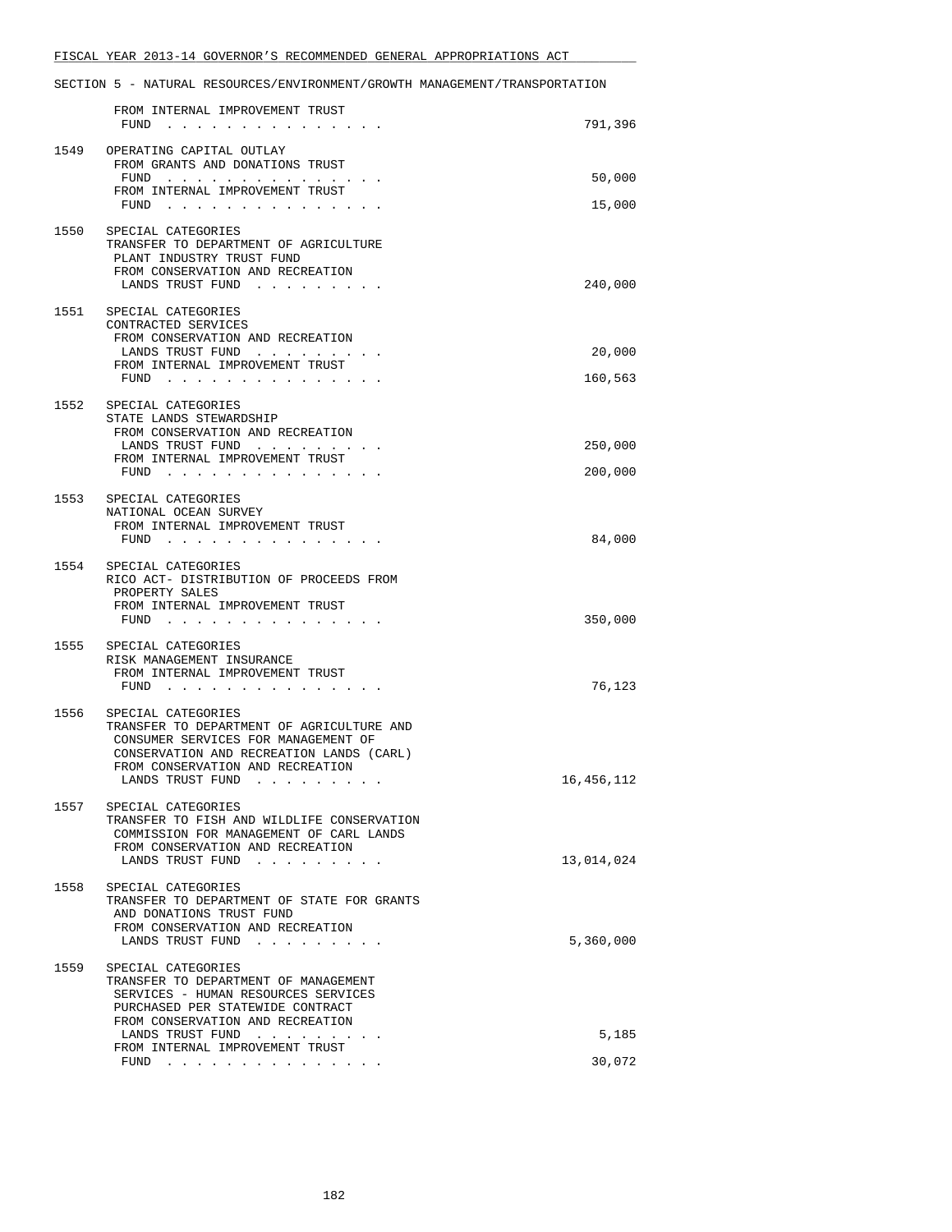| TOTAL: LAND MANAGEMENT<br>FROM TRUST FUNDS                                                                                                                                                                                                                                                                                                 |           | 43,306,181                                |
|--------------------------------------------------------------------------------------------------------------------------------------------------------------------------------------------------------------------------------------------------------------------------------------------------------------------------------------------|-----------|-------------------------------------------|
| TOTAL POSITIONS<br>TOTAL ALL FUNDS                                                                                                                                                                                                                                                                                                         | 89.00     | 43,306,181                                |
| PROGRAM: DISTRICT OFFICES                                                                                                                                                                                                                                                                                                                  |           |                                           |
| WATER RESOURCE PROTECTION AND RESTORATION                                                                                                                                                                                                                                                                                                  |           |                                           |
| APPROVED SALARY RATE 17,055,022                                                                                                                                                                                                                                                                                                            |           |                                           |
| 1560 SALARIES AND BENEFITS POSITIONS 397.00<br>FROM GENERAL REVENUE FUND<br>FROM ECOSYSTEM MANAGEMENT AND<br>RESTORATION TRUST FUND<br>FROM FEDERAL GRANTS TRUST FUND<br>FROM INTERNAL IMPROVEMENT TRUST<br>FUND $\cdots$                                                                                                                  | 8,358,748 | 2,650,742<br>831,771<br>939,009           |
| FROM LAND ACQUISITION TRUST FUND.<br>FROM PERMIT FEE TRUST FUND                                                                                                                                                                                                                                                                            |           | 4,757,627<br>5,250,111                    |
| 1561 OTHER PERSONAL SERVICES<br>FROM ECOSYSTEM MANAGEMENT AND<br>RESTORATION TRUST FUND                                                                                                                                                                                                                                                    |           | 264,303                                   |
| 1562 EXPENSES<br>FROM GENERAL REVENUE FUND<br>FROM ECOSYSTEM MANAGEMENT AND<br>RESTORATION TRUST FUND<br>FROM FEDERAL GRANTS TRUST FUND<br>FROM LAND ACQUISITION TRUST FUND<br>FROM PERMIT FEE TRUST FUND                                                                                                                                  | 132,112   | 1,553,274<br>36,826<br>204,799<br>154,278 |
| 1563<br>SPECIAL CATEGORIES<br>CONTRACTED SERVICES<br>FROM GENERAL REVENUE FUND<br>FROM ECOSYSTEM MANAGEMENT AND<br>RESTORATION TRUST FUND<br>FROM FEDERAL GRANTS TRUST FUND<br>FROM LAND ACQUISITION TRUST FUND.<br>FROM PERMIT FEE TRUST FUND                                                                                             | 8,225     | 6,750<br>30<br>1,100<br>5,370             |
| 1564<br>SPECIAL CATEGORIES<br>RISK MANAGEMENT INSURANCE<br>FROM ECOSYSTEM MANAGEMENT AND<br>RESTORATION TRUST FUND<br>FROM FEDERAL GRANTS TRUST FUND                                                                                                                                                                                       |           | 8,373<br>3,045                            |
| 1565<br>SPECIAL CATEGORIES<br>TRANSFER TO DEPARTMENT OF MANAGEMENT<br>SERVICES - HUMAN RESOURCES SERVICES<br>PURCHASED PER STATEWIDE CONTRACT<br>FROM GENERAL REVENUE FUND<br>FROM ECOSYSTEM MANAGEMENT AND<br>RESTORATION TRUST FUND<br>FROM FEDERAL GRANTS TRUST FUND<br>FROM LAND ACQUISITION TRUST FUND.<br>FROM PERMIT FEE TRUST FUND | 83,639    | 21,709<br>3,251<br>6,924<br>34,607        |
| TOTAL: WATER RESOURCE PROTECTION AND RESTORATION<br>FROM GENERAL REVENUE FUND<br>FROM TRUST FUNDS                                                                                                                                                                                                                                          | 8,582,724 | 16,733,899                                |
| TOTAL POSITIONS<br>TOTAL ALL FUNDS                                                                                                                                                                                                                                                                                                         | 397.00    | 25, 316, 623                              |
| AIR POLLUTION PREVENTION                                                                                                                                                                                                                                                                                                                   |           |                                           |
| APPROVED SALARY RATE<br>3,781,110                                                                                                                                                                                                                                                                                                          |           |                                           |
| 1566<br>SALARIES AND BENEFITS<br>POSITIONS<br>FROM AIR POLLUTION CONTROL TRUST<br>FUND<br>. The second contract is a second contract of the second contract of the $\alpha$                                                                                                                                                                | 79.00     | 4,884,426                                 |
| FROM GRANTS AND DONATIONS TRUST<br>$FUND$                                                                                                                                                                                                                                                                                                  |           | 29,222                                    |
|                                                                                                                                                                                                                                                                                                                                            |           |                                           |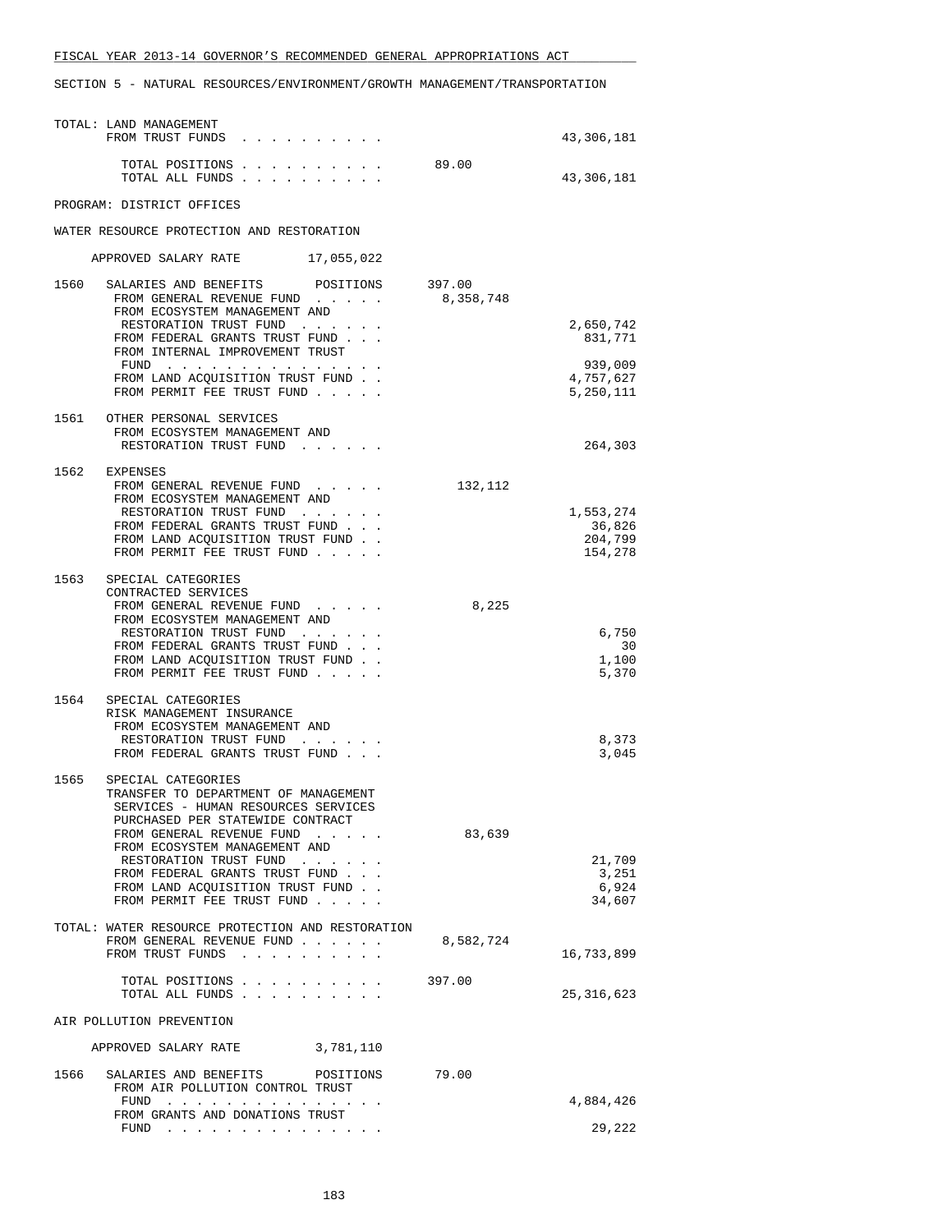| 1567 | OTHER PERSONAL SERVICES<br>FROM AIR POLLUTION CONTROL TRUST<br>FUND                                                                                                                                                                                                                                                                                                                                                                                  | 191,101                                                               |
|------|------------------------------------------------------------------------------------------------------------------------------------------------------------------------------------------------------------------------------------------------------------------------------------------------------------------------------------------------------------------------------------------------------------------------------------------------------|-----------------------------------------------------------------------|
| 1568 | EXPENSES<br>FROM AIR POLLUTION CONTROL TRUST<br>FUND<br>the contract of the contract of the contract of the contract of the contract of the contract of the contract of the contract of the contract of the contract of the contract of the contract of the contract of the contract o                                                                                                                                                               | 575,178                                                               |
| 1569 | OPERATING CAPITAL OUTLAY<br>FROM AIR POLLUTION CONTROL TRUST<br>$FUND$                                                                                                                                                                                                                                                                                                                                                                               | 59,307                                                                |
| 1570 | SPECIAL CATEGORIES<br>CONTRACTED SERVICES<br>FROM AIR POLLUTION CONTROL TRUST<br>FUND $\cdots$                                                                                                                                                                                                                                                                                                                                                       | 15,050                                                                |
| 1571 | SPECIAL CATEGORIES<br>RISK MANAGEMENT INSURANCE<br>FROM AIR POLLUTION CONTROL TRUST<br>FUND<br>.                                                                                                                                                                                                                                                                                                                                                     | 26,985                                                                |
| 1572 | SPECIAL CATEGORIES<br>TRANSFER TO DEPARTMENT OF MANAGEMENT<br>SERVICES - HUMAN RESOURCES SERVICES<br>PURCHASED PER STATEWIDE CONTRACT<br>FROM AIR POLLUTION CONTROL TRUST<br>FROM GRANTS AND DONATIONS TRUST                                                                                                                                                                                                                                         | 30,990                                                                |
|      | FUND                                                                                                                                                                                                                                                                                                                                                                                                                                                 | 541                                                                   |
|      | TOTAL: AIR POLLUTION PREVENTION<br>FROM TRUST FUNDS                                                                                                                                                                                                                                                                                                                                                                                                  | 5,812,800                                                             |
|      | TOTAL POSITIONS<br>TOTAL ALL FUNDS                                                                                                                                                                                                                                                                                                                                                                                                                   | 79.00<br>5,812,800                                                    |
|      | WASTE CONTROL                                                                                                                                                                                                                                                                                                                                                                                                                                        |                                                                       |
|      | APPROVED SALARY RATE 6,589,016                                                                                                                                                                                                                                                                                                                                                                                                                       |                                                                       |
| 1573 | SALARIES AND BENEFITS POSITIONS<br>FROM INLAND PROTECTION TRUST FUND<br>FROM FEDERAL GRANTS TRUST FUND<br>FROM PERMIT FEE TRUST FUND<br>FROM SOLID WASTE MANAGEMENT TRUST<br>FUND<br><u>na kama sa sana sa sa sa sa sa sa</u><br>FROM WATER QUALITY ASSURANCE TRUST<br>FUND<br>the contract of the contract of the contract of<br>$\cdots$                                                                                                           | 150.00<br>2,474,030<br>1,224,223<br>668,229<br>1,329,508<br>3,065,591 |
|      | 1574 OTHER PERSONAL SERVICES<br>FROM INLAND PROTECTION TRUST FUND                                                                                                                                                                                                                                                                                                                                                                                    | 77,990                                                                |
| 1575 | EXPENSES<br>FROM INLAND PROTECTION TRUST FUND.<br>FROM FEDERAL GRANTS TRUST FUND<br>FROM PERMIT FEE TRUST FUND<br>FROM SOLID WASTE MANAGEMENT TRUST<br>FUND $\cdots$<br>FROM WATER OUALITY ASSURANCE TRUST<br>FUND<br>the contract of the contract of the contract of the contract of the contract of the contract of the contract of the contract of the contract of the contract of the contract of the contract of the contract of the contract o | 576,464<br>82,015<br>40,204<br>139,739<br>294,968                     |
| 1576 | OPERATING CAPITAL OUTLAY<br>FROM SOLID WASTE MANAGEMENT TRUST<br>FUND<br>. The second contract is a second contract of $\mathcal{A}$                                                                                                                                                                                                                                                                                                                 | 29,919                                                                |
| 1577 | SPECIAL CATEGORIES<br>CONTRACTED SERVICES<br>FROM INLAND PROTECTION TRUST FUND.<br>FROM FEDERAL GRANTS TRUST FUND<br>FROM SOLID WASTE MANAGEMENT TRUST<br>FUND<br>FROM WATER QUALITY ASSURANCE TRUST<br>FUND $\cdots$                                                                                                                                                                                                                                | 1,860<br>550<br>6,550<br>16,145                                       |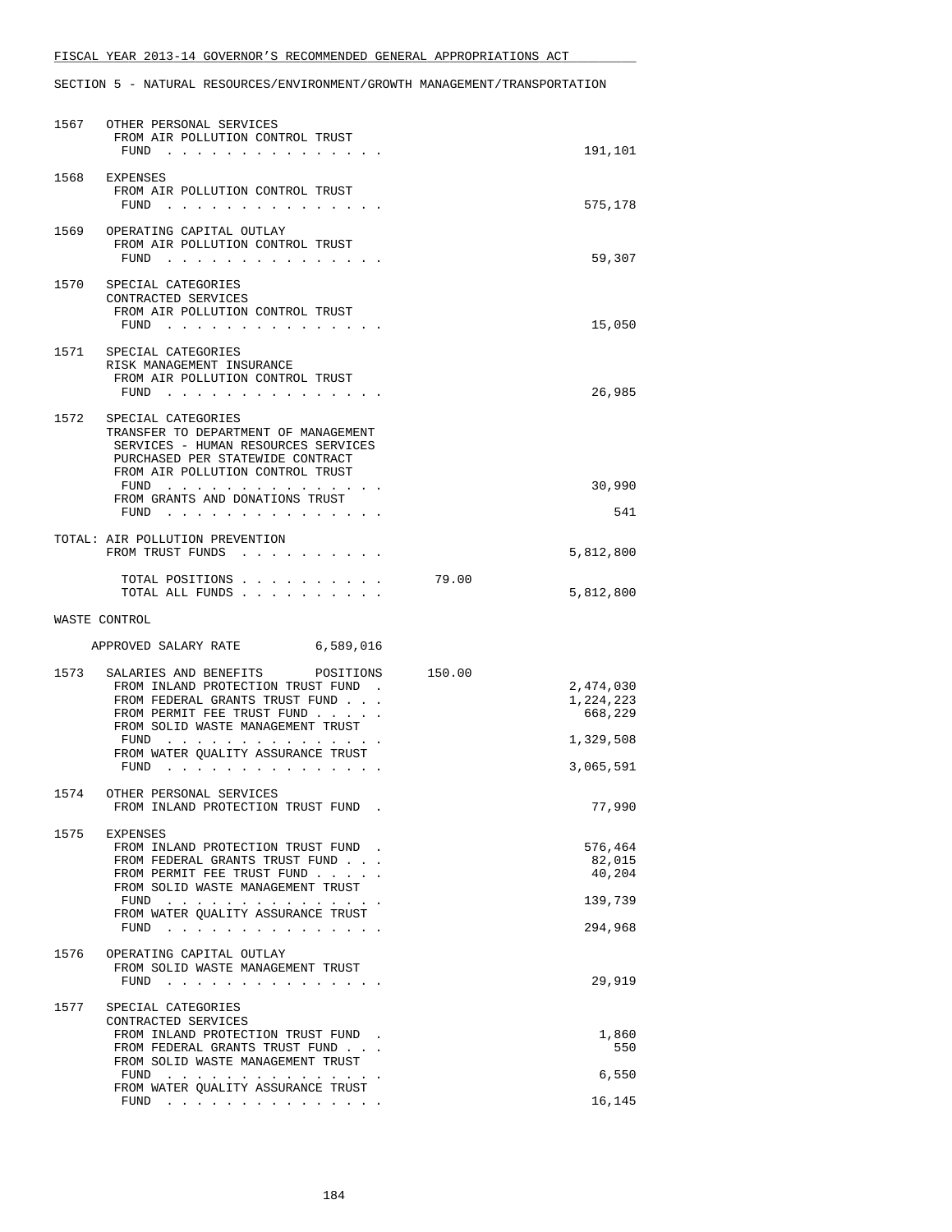| 1578 | SPECIAL CATEGORIES<br>HAZARDOUS WASTE CLEANUP<br>FROM WATER QUALITY ASSURANCE TRUST<br>FUND                                                                                                                                                                                                       |         | 190,535                           |
|------|---------------------------------------------------------------------------------------------------------------------------------------------------------------------------------------------------------------------------------------------------------------------------------------------------|---------|-----------------------------------|
|      | 1579 SPECIAL CATEGORIES<br>RISK MANAGEMENT INSURANCE<br>FROM INLAND PROTECTION TRUST FUND.<br>FROM FEDERAL GRANTS TRUST FUND                                                                                                                                                                      |         | 166,842<br>5,757                  |
|      | FROM SOLID WASTE MANAGEMENT TRUST                                                                                                                                                                                                                                                                 |         | 13,647                            |
| 1580 | SPECIAL CATEGORIES<br>RESEARCH, DEVELOPMENT AND TECHNICAL<br>ASSISTANCE - WASTE TIRE ABATEMENT PROGRAM<br>FROM SOLID WASTE MANAGEMENT TRUST<br>FUND $\cdots$                                                                                                                                      |         | 14,000                            |
| 1581 | SPECIAL CATEGORIES<br>TRANSFER TO DEPARTMENT OF MANAGEMENT<br>SERVICES - HUMAN RESOURCES SERVICES<br>PURCHASED PER STATEWIDE CONTRACT<br>FROM INLAND PROTECTION TRUST FUND.<br>FROM FEDERAL GRANTS TRUST FUND<br>FROM PERMIT FEE TRUST FUND<br>FROM SOLID WASTE MANAGEMENT TRUST<br>FUND $\cdots$ |         | 15,249<br>7,069<br>4,288<br>9,121 |
|      | FROM WATER OUALITY ASSURANCE TRUST<br>FUND                                                                                                                                                                                                                                                        |         | 18,225                            |
|      | TOTAL: WASTE CONTROL<br>FROM TRUST FUNDS                                                                                                                                                                                                                                                          |         | 10,472,718                        |
|      | TOTAL POSITIONS<br>TOTAL ALL FUNDS                                                                                                                                                                                                                                                                | 150.00  | 10,472,718                        |
|      | EXECUTIVE DIRECTION AND SUPPORT SERVICES                                                                                                                                                                                                                                                          |         |                                   |
|      | APPROVED SALARY RATE<br>3,715,354                                                                                                                                                                                                                                                                 |         |                                   |
| 1582 | SALARIES AND BENEFITS POSITIONS 73.00<br>FROM GENERAL REVENUE FUND<br>FROM ADMINISTRATIVE TRUST FUND                                                                                                                                                                                              | 776,408 | 2,753,956                         |
|      | FROM AIR POLLUTION CONTROL TRUST<br>FUND<br>FROM SOLID WASTE MANAGEMENT TRUST                                                                                                                                                                                                                     |         | 852,222                           |
|      | FUND $\cdots$                                                                                                                                                                                                                                                                                     |         | 303,159                           |
| 1583 | OTHER PERSONAL SERVICES<br>FROM ADMINISTRATIVE TRUST FUND<br>FROM ECOSYSTEM MANAGEMENT AND                                                                                                                                                                                                        |         | 115,564                           |
|      | RESTORATION TRUST FUND<br>.                                                                                                                                                                                                                                                                       |         | 18,621                            |
| 1584 | EXPENSES<br>FROM GENERAL REVENUE FUND<br>FROM ADMINISTRATIVE TRUST FUND                                                                                                                                                                                                                           | 885,994 | 622,551                           |
|      | FROM AIR POLLUTION CONTROL TRUST<br>FUND                                                                                                                                                                                                                                                          |         | 273,740                           |
|      | FROM ECOSYSTEM MANAGEMENT AND<br>RESTORATION TRUST FUND<br>FROM LAND ACQUISITION TRUST FUND                                                                                                                                                                                                       |         | 21,337<br>27,923                  |
|      | FROM SOLID WASTE MANAGEMENT TRUST                                                                                                                                                                                                                                                                 |         | 58,316                            |
| 1585 | OPERATING CAPITAL OUTLAY<br>FROM ADMINISTRATIVE TRUST FUND                                                                                                                                                                                                                                        |         | 3,451                             |
| 1586 | SPECIAL CATEGORIES<br>CONTRACTED SERVICES                                                                                                                                                                                                                                                         |         |                                   |
|      | FROM GENERAL REVENUE FUND<br>FROM ADMINISTRATIVE TRUST FUND<br>FROM AIR POLLUTION CONTROL TRUST                                                                                                                                                                                                   | 44,795  | 90,085                            |
|      | $FUND$                                                                                                                                                                                                                                                                                            |         | 8,894                             |
|      | 1587 SPECIAL CATEGORIES<br>RISK MANAGEMENT INSURANCE<br>FROM ADMINISTRATIVE TRUST FUND                                                                                                                                                                                                            |         | 110,757                           |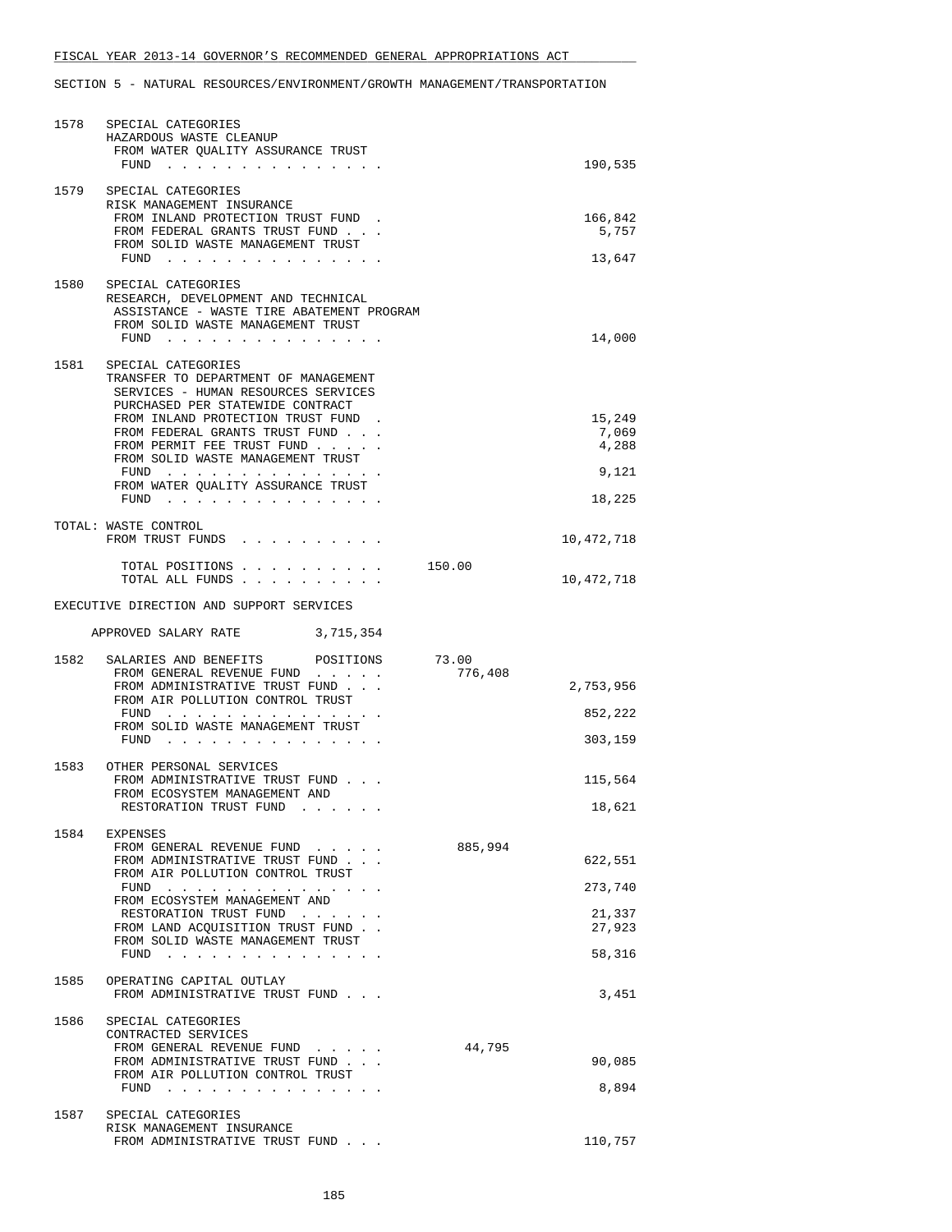| 1588 | SPECIAL CATEGORIES<br>TRANSFER TO DEPARTMENT OF MANAGEMENT<br>SERVICES - HUMAN RESOURCES SERVICES<br>PURCHASED PER STATEWIDE CONTRACT<br>FROM GENERAL REVENUE FUND<br>FROM ADMINISTRATIVE TRUST FUND<br>FROM AIR POLLUTION CONTROL TRUST<br>FUND<br>the contract of the contract of the contract of the | 14,246    | 9,131<br>5,466                      |
|------|---------------------------------------------------------------------------------------------------------------------------------------------------------------------------------------------------------------------------------------------------------------------------------------------------------|-----------|-------------------------------------|
|      | FROM SOLID WASTE MANAGEMENT TRUST<br>FUND $\cdots$                                                                                                                                                                                                                                                      |           | 1,682                               |
|      | TOTAL: EXECUTIVE DIRECTION AND SUPPORT SERVICES<br>FROM GENERAL REVENUE FUND<br>FROM TRUST FUNDS                                                                                                                                                                                                        | 1,721,443 | 5,276,855                           |
|      | TOTAL POSITIONS<br>TOTAL ALL FUNDS                                                                                                                                                                                                                                                                      | 73.00     | 6,998,298                           |
|      | PROGRAM: WATER POLICY AND ECOSYSTEMS RESTORATION                                                                                                                                                                                                                                                        |           |                                     |
|      | WATER POLICY AND ECOSYSTEMS RESTORATION                                                                                                                                                                                                                                                                 |           |                                     |
|      | APPROVED SALARY RATE 1,307,220                                                                                                                                                                                                                                                                          |           |                                     |
|      | 1589 SALARIES AND BENEFITS POSITIONS 23.00<br>FROM GENERAL REVENUE FUND<br>FROM ADMINISTRATIVE TRUST FUND                                                                                                                                                                                               | 586,452   | 717,342                             |
|      | FROM ECOSYSTEM MANAGEMENT AND<br>RESTORATION TRUST FUND<br>FROM FEDERAL GRANTS TRUST FUND<br>FROM LAND ACQUISITION TRUST FUND<br>FROM WATER MANAGEMENT LANDS TRUST                                                                                                                                      |           | 185,705<br>105,639<br>70,145        |
|      | FUND $\cdots$                                                                                                                                                                                                                                                                                           |           | 100,510                             |
|      | 1590 OTHER PERSONAL SERVICES<br>FROM FEDERAL GRANTS TRUST FUND                                                                                                                                                                                                                                          |           | 290,964                             |
|      | 1591 EXPENSES<br>FROM GENERAL REVENUE FUND<br>FROM ADMINISTRATIVE TRUST FUND<br>FROM FEDERAL GRANTS TRUST FUND<br>FROM LAND ACQUISITION TRUST FUND.<br>FROM WATER MANAGEMENT LANDS TRUST<br>FUND                                                                                                        | 30,106    | 25,000<br>2,000<br>70,421<br>56,000 |
|      | 1592 AID TO LOCAL GOVERNMENTS<br>GRANTS AND AIDS - NORTHWEST FLORIDA WATER<br>MANAGEMENT DISTRICT ENVIRONMENTAL RESOURCE<br>PERMITTING PROGRAM<br>FROM WATER MANAGEMENT LANDS TRUST<br>$FUND$                                                                                                           |           | 1,851,231                           |
| 1593 | AID TO LOCAL GOVERNMENTS<br>GRANTS AND AIDS - SUWANNEE RIVER WATER<br>MANAGEMENT DISTRICT - ENVIRONMENTAL<br>RESOURCE PERMITTING<br>FROM WATER MANAGEMENT LANDS TRUST<br>$FUND$<br><b>Sales Street</b>                                                                                                  |           | 453,000                             |
| 1594 | AID TO LOCAL GOVERNMENTS<br>GRANTS AND AIDS - WATER MANAGEMENT<br>DISTRICT PERMITTING ASSISTANCE<br>FROM WATER MANAGEMENT LANDS TRUST<br>FUND $\cdots$                                                                                                                                                  |           | 100,000                             |
| 1595 | AID TO LOCAL GOVERNMENTS<br>GRANTS AND AIDS - WATER MANAGEMENT<br>DISTRICTS - WETLANDS PROTECTION<br>FROM WATER MANAGEMENT LANDS TRUST<br>$FUND$                                                                                                                                                        |           | 547,000                             |
| 1596 | SPECIAL CATEGORIES<br>TRANSFER TO DEPARTMENT OF MANAGEMENT<br>SERVICES - HUMAN RESOURCES SERVICES<br>PURCHASED PER STATEWIDE CONTRACT<br>FROM GENERAL REVENUE FUND<br>FROM ADMINISTRATIVE TRUST FUND                                                                                                    | 3,529     | 2,470                               |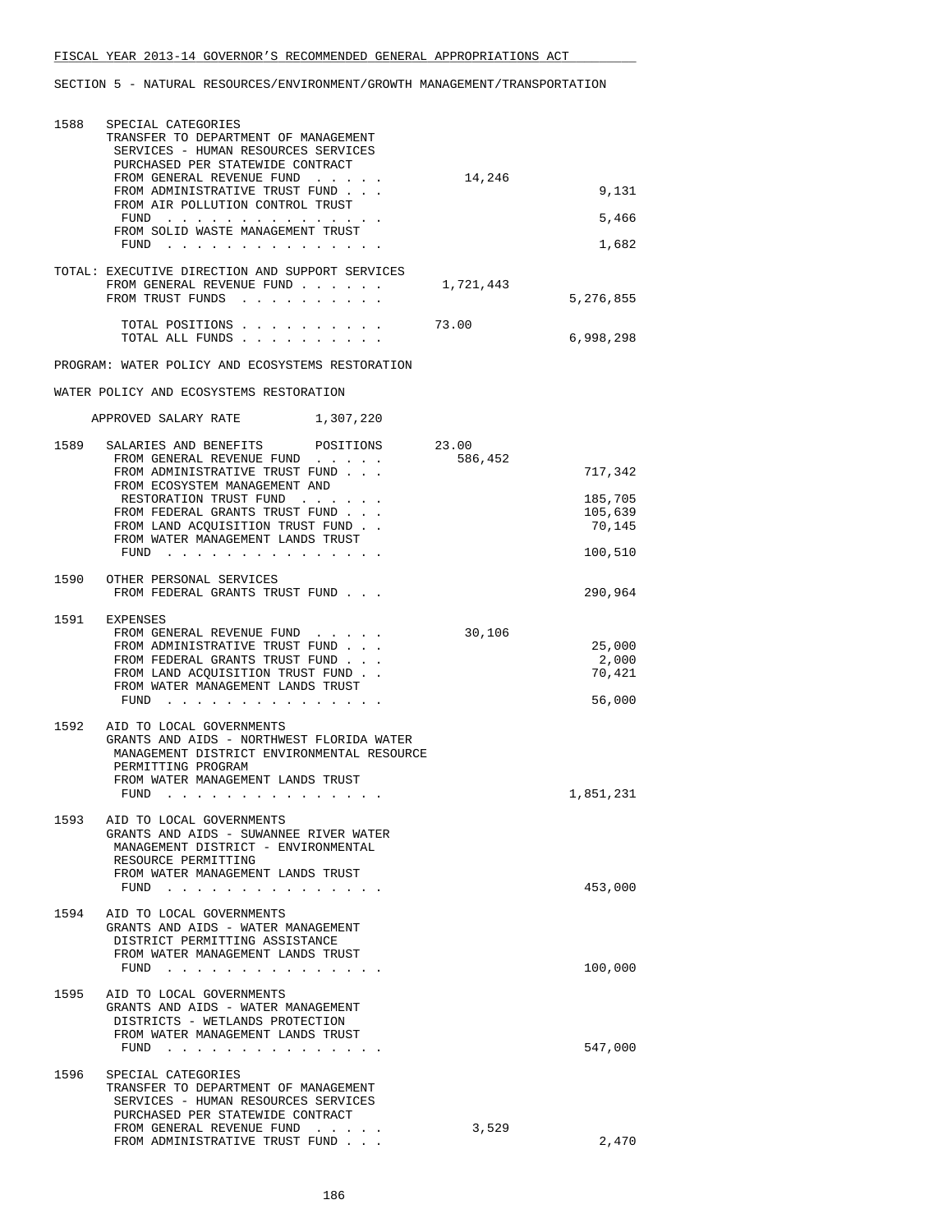|      | FROM ECOSYSTEM MANAGEMENT AND                                               |         |            |
|------|-----------------------------------------------------------------------------|---------|------------|
|      | RESTORATION TRUST FUND                                                      |         | 706        |
|      | FROM FEDERAL GRANTS TRUST FUND                                              |         | 706        |
|      | FROM LAND ACQUISITION TRUST FUND                                            |         | 353        |
|      | FROM WATER MANAGEMENT LANDS TRUST                                           |         |            |
|      | <b>FUND</b>                                                                 |         | 677        |
|      |                                                                             |         |            |
| 1597 | FIXED CAPITAL OUTLAY                                                        |         |            |
|      | WATER RESOURCE PROTECTION-CENTER PIVOT                                      |         |            |
|      | REPLACEMENT                                                                 |         |            |
|      | FROM GENERAL REVENUE FUND                                                   | 533,000 |            |
|      |                                                                             |         |            |
| 1598 | FIXED CAPITAL OUTLAY                                                        |         |            |
|      | DEBT SERVICE - SAVE OUR EVERGLADES BONDS                                    |         |            |
|      | FROM SAVE OUR EVERGLADES TRUST                                              |         |            |
|      | FUND                                                                        |         | 22,885,817 |
|      |                                                                             |         |            |
|      | $Fundg = maxidod - in. Conoffia. Inmononoidation 1500, and for Fiaal Vann.$ |         |            |

 Funds provided in Specific Appropriation 1598 are for Fiscal Year 2013-14 debt service on bonds authorized pursuant to section 215.619, Florida Statutes, including any other continuing payments necessary or incidental to the repayment of the bonds, such as remarketing agent fees, tender agent fees, liquidity facility provider fees and similar fees and expenses. These funds may be used to refinance any or all series if it is in the best interest of the state as determined by the Division of Bond Finance. If the debt service varies as a result of a change in the interest rate, timing of issuance, or other circumstances, there is hereby appropriated from the Save Our Everglades Trust Fund an amount sufficient to pay such debt service.

 1599 GRANTS AND AIDS TO LOCAL GOVERNMENTS AND NONSTATE ENTITIES - FIXED CAPITAL OUTLAY AID TO WATER MANAGEMENT DISTRICTS-LAND ACQUISITION FROM GENERAL REVENUE FUND . . . . . 11,300,000 FROM WATER MANAGEMENT LANDS TRUST FUND . . . . . . . . . . . . . . . 18,863,535

 From the funds in Specific Appropriation 1599, \$8,300,000 in general revenue funds is provided to the South Florida Water Management District for J.W. Corbett Levee System Improvements. \$3,000,000 in general revenue funds is also provided to the Northwest Florida Water Management District for Apalachicola Bay Water Quality Improvement Projects.

 1600 GRANTS AND AIDS TO LOCAL GOVERNMENTS AND NONSTATE ENTITIES - FIXED CAPITAL OUTLAY EVERGLADES RESTORATION FROM GENERAL REVENUE FUND . . . . . 5,000,000 FROM SAVE OUR EVERGLADES TRUST FUND . . . . . . . . . . . . . . . 55,000,000

 Funds in Specific Appropriation 1600 are provided for the design, engineering and construction of the Comprehensive Everglades Restoration Plan, the Lake Okeechobee Protection Plan, the Caloosahatchee and St. Lucie River Watershed Protection Plan components, water quality studies necessary for the implementation of the Comprehensive Everglades Restoration Plan, and water quality enhancement projects identified in the state's long-term plan.

 From the funds in Specific Appropriation 1600, \$3,000,000 is provided to the Department of Agriculture and Consumer Services for implementation of agricultural nonpoint source controls in the Okeechobee, Caloosahatchee, and St. Lucie River watersheds.

| TOTAL: WATER POLICY AND ECOSYSTEMS RESTORATION |             |
|------------------------------------------------|-------------|
| FROM GENERAL REVENUE FUND                      | 17,453,087  |
| FROM TRUST FUNDS                               | 101,329,221 |
| TOTAL POSITIONS                                | 23.00       |
|                                                | 118,782,308 |

PROGRAM: ENVIRONMENTAL ASSESSMENT AND RESTORATION

WATER SCIENCE AND LABORATORY SERVICES

| APPROVED SALARY RATE |  | 8,000,638 |
|----------------------|--|-----------|
|----------------------|--|-----------|

| 1601 | SALARIES AND BENEFITS     | POSITIONS | 180.00  |
|------|---------------------------|-----------|---------|
|      | FROM GENERAL REVENUE FUND |           | 663,869 |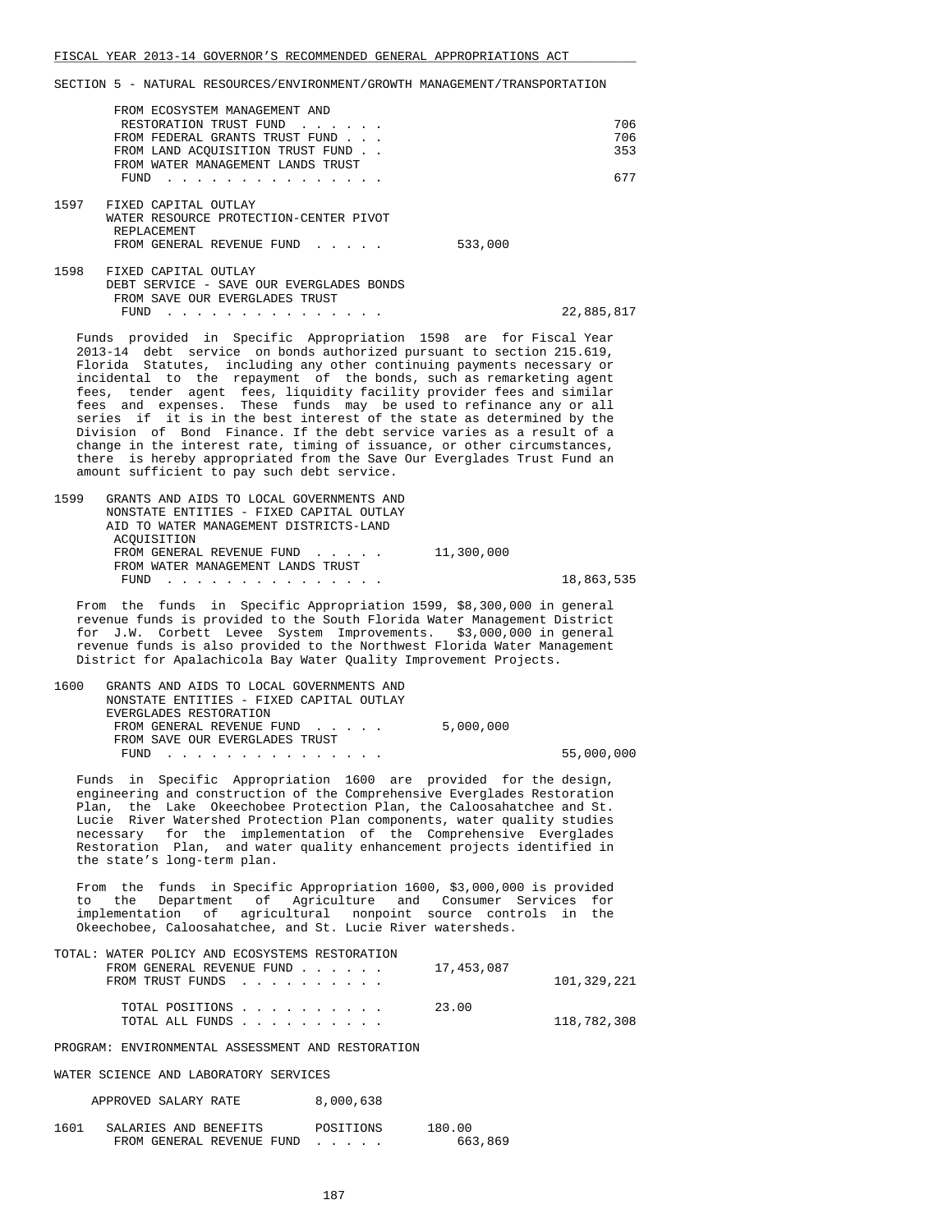|      | FROM ENVIRONMENTAL LABORATORY                                                                    |                      |
|------|--------------------------------------------------------------------------------------------------|----------------------|
|      | TRUST FUND<br>FROM ECOSYSTEM MANAGEMENT AND                                                      | 4,933,800            |
|      | RESTORATION TRUST FUND<br>FROM FEDERAL GRANTS TRUST FUND                                         | 362,798<br>2,569,195 |
|      | FROM LAND ACQUISITION TRUST FUND.                                                                | 64,587               |
|      | FROM WATER QUALITY ASSURANCE TRUST<br>FUND $\ldots$ $\ldots$ $\ldots$ $\ldots$ $\ldots$ $\ldots$ | 2,125,510            |
| 1602 | OTHER PERSONAL SERVICES                                                                          |                      |
|      | FROM ENVIRONMENTAL LABORATORY<br>TRUST FUND                                                      | 185,969              |
|      | FROM WATER QUALITY ASSURANCE TRUST                                                               |                      |
|      | FUND $\cdots$                                                                                    | 70,950               |
| 1603 | EXPENSES<br>FROM GENERAL REVENUE FUND                                                            | 25,646               |
|      | FROM ENVIRONMENTAL LABORATORY                                                                    |                      |
|      | TRUST FUND<br>FROM ECOSYSTEM MANAGEMENT AND                                                      | 1,467,859            |
|      | RESTORATION TRUST FUND                                                                           | 147,362              |
|      | FROM FEDERAL GRANTS TRUST FUND<br>FROM WATER QUALITY ASSURANCE TRUST                             | 254,900              |
|      | FUND $\ldots$ $\ldots$ $\ldots$ $\ldots$ $\ldots$ $\ldots$                                       | 243,895              |
|      | 1604 OPERATING CAPITAL OUTLAY                                                                    |                      |
|      | FROM ENVIRONMENTAL LABORATORY<br>TRUST FUND                                                      | 198,800              |
|      |                                                                                                  |                      |
|      | 1605 SPECIAL CATEGORIES<br>GROUND WATER QUALITY MONITORING NETWORK                               |                      |
|      | FROM ENVIRONMENTAL LABORATORY                                                                    |                      |
|      | TRUST FUND<br>FROM WATER OUALITY ASSURANCE TRUST                                                 | 125,000              |
|      | FUND                                                                                             | 1,797,507            |
|      | 1606 SPECIAL CATEGORIES                                                                          |                      |
|      | WATER MANAGEMENT DISTRICTS LABORATORY<br>SUPPORT                                                 |                      |
|      | FROM ENVIRONMENTAL LABORATORY<br>TRUST FUND                                                      | 176,425              |
|      |                                                                                                  |                      |
| 1607 | SPECIAL CATEGORIES<br>EVERGLADES LAB SUPPORT                                                     |                      |
|      | FROM ENVIRONMENTAL LABORATORY                                                                    |                      |
|      | TRUST FUND                                                                                       | 469,471              |
| 1608 | SPECIAL CATEGORIES<br>WATER QUALITY MANAGEMENT/PLANNING GRANTS                                   |                      |
|      | FROM FEDERAL GRANTS TRUST FUND                                                                   | 1,642,676            |
| 1609 | SPECIAL CATEGORIES                                                                               |                      |
|      | LABORATORY SERVICES                                                                              |                      |
|      | FROM FEDERAL GRANTS TRUST FUND                                                                   | 250,000              |
| 1610 | SPECIAL CATEGORIES<br>CONTRACTED SERVICES                                                        |                      |
|      | FROM ENVIRONMENTAL LABORATORY                                                                    |                      |
|      | TRUST FUND                                                                                       | 446,559              |
| 1611 | SPECIAL CATEGORIES                                                                               |                      |
|      | HAZARDOUS WASTE CLEANUP<br>FROM ENVIRONMENTAL LABORATORY                                         |                      |
|      | TRUST FUND                                                                                       | 312,710              |
| 1612 | SPECIAL CATEGORIES                                                                               |                      |
|      | MARINE RESEARCH GRANTS<br>FROM FEDERAL GRANTS TRUST FUND                                         | 168,000              |
| 1613 | SPECIAL CATEGORIES                                                                               |                      |
|      | RISK MANAGEMENT INSURANCE                                                                        |                      |
|      | FROM ECOSYSTEM MANAGEMENT AND<br>RESTORATION TRUST FUND                                          | 62,983               |
|      |                                                                                                  |                      |
| 1614 | SPECIAL CATEGORIES<br>U.S. GEOLOGIC SURVEY COOPERATIVE AGREEMENT                                 |                      |
|      | FROM WATER QUALITY ASSURANCE TRUST<br>FUND $\ldots$ $\ldots$ $\ldots$ $\ldots$ $\ldots$ $\ldots$ | 214,897              |
|      |                                                                                                  |                      |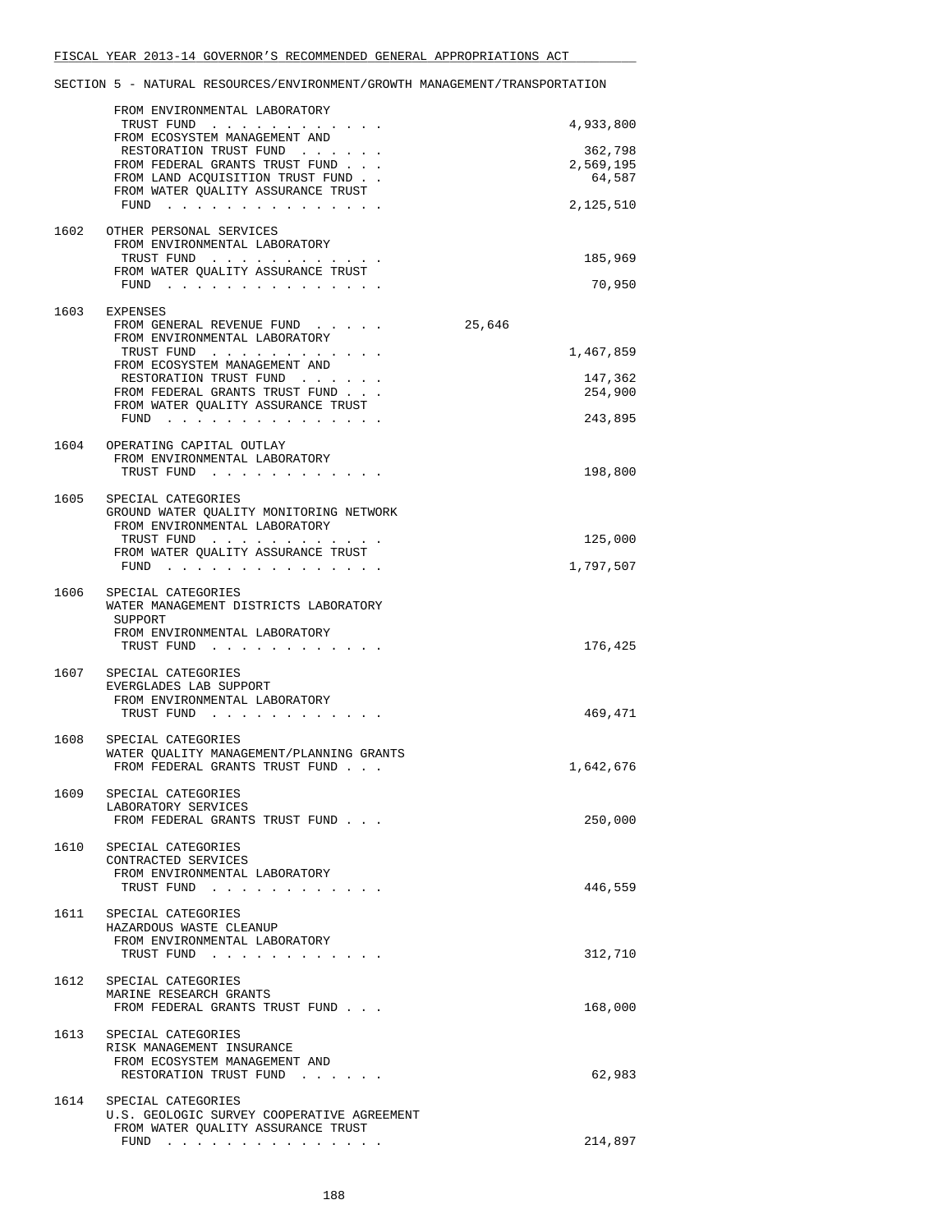| 1615 | SPECIAL CATEGORIES<br>TRANSFER TO INSTITUTE OF FOOD AND<br>AGRICULTURE SCIENCES (IFAS) - LAKEWATCH<br>FROM INTERNAL IMPROVEMENT TRUST                              |           |                          |
|------|--------------------------------------------------------------------------------------------------------------------------------------------------------------------|-----------|--------------------------|
|      | FUND $\cdots$                                                                                                                                                      |           | 275,000                  |
|      | 1616 SPECIAL CATEGORIES<br>TOTAL MAXIMUM DAILY LOADS SPRINGS<br>ENVIRONMENTAL MONITORING<br>FROM GENERAL REVENUE FUND                                              | 2,000,000 |                          |
|      | 1617 SPECIAL CATEGORIES<br>STATEWIDE NUMERIC NUTRIENT CRITERIA<br>MONITORING NETWORK                                                                               |           |                          |
|      | FROM GENERAL REVENUE FUND                                                                                                                                          | 1,786,926 |                          |
|      | 1618 SPECIAL CATEGORIES<br>TRANSFER TO DEPARTMENT OF MANAGEMENT<br>SERVICES - HUMAN RESOURCES SERVICES<br>PURCHASED PER STATEWIDE CONTRACT                         |           |                          |
|      | FROM GENERAL REVENUE FUND<br>FROM ENVIRONMENTAL LABORATORY                                                                                                         | 8,080     |                          |
|      | TRUST FUND<br>FROM ECOSYSTEM MANAGEMENT AND                                                                                                                        |           | 31,966                   |
|      | RESTORATION TRUST FUND<br>FROM FEDERAL GRANTS TRUST FUND<br>FROM LAND ACOUISITION TRUST FUND.                                                                      |           | 1,697<br>14,310<br>1,426 |
|      | FROM WATER QUALITY ASSURANCE TRUST<br>$FUND$                                                                                                                       |           | 12,028                   |
|      | 1619 FIXED CAPITAL OUTLAY                                                                                                                                          |           |                          |
|      | TOTAL MAXIMUM DAILY LOADS<br>FROM LAND ACQUISITION TRUST FUND                                                                                                      |           | 9,385,000                |
|      | 1620 GRANTS AND AIDS TO LOCAL GOVERNMENTS AND<br>NONSTATE ENTITIES - FIXED CAPITAL OUTLAY<br>GRANTS AND AID - NON-POINT SOURCE (NPS)<br>MANAGEMENT PLANNING GRANTS |           |                          |
|      | FROM FEDERAL GRANTS TRUST FUND<br>FROM WATER QUALITY ASSURANCE TRUST                                                                                               |           | 10,000,000               |
|      | FUND $\cdots$                                                                                                                                                      |           | 2,400,000                |
|      | TOTAL: WATER SCIENCE AND LABORATORY SERVICES<br>FROM GENERAL REVENUE FUND<br>FROM TRUST FUNDS                                                                      | 4,484,521 | 40,413,280               |
|      | TOTAL POSITIONS<br>TOTAL ALL FUNDS                                                                                                                                 | 180.00    | 44,897,801               |
|      | PROGRAM: WATER RESOURCE MANAGEMENT                                                                                                                                 |           |                          |
|      | BEACH MANAGEMENT                                                                                                                                                   |           |                          |
|      | 2,835,399<br>APPROVED SALARY RATE                                                                                                                                  |           |                          |
| 1621 | SALARIES AND BENEFITS POSITIONS<br>FROM ECOSYSTEM MANAGEMENT AND<br>RESTORATION TRUST FUND                                                                         | 62.00     |                          |
|      | FROM PERMIT FEE TRUST FUND                                                                                                                                         |           | 3,027,491<br>667,098     |
|      | 1622 OTHER PERSONAL SERVICES<br>FROM ECOSYSTEM MANAGEMENT AND<br>RESTORATION TRUST FUND                                                                            |           | 237,457                  |
|      | 1623 EXPENSES<br>FROM ECOSYSTEM MANAGEMENT AND<br>RESTORATION TRUST FUND                                                                                           |           | 291,811                  |
|      | FROM PERMIT FEE TRUST FUND                                                                                                                                         |           | 307,101                  |
| 1624 | OPERATING CAPITAL OUTLAY<br>FROM PERMIT FEE TRUST FUND                                                                                                             |           | 4,597                    |
| 1625 | SPECIAL CATEGORIES<br>TRANSFER TO DEPARTMENT OF MANAGEMENT<br>SERVICES - HUMAN RESOURCES SERVICES                                                                  |           |                          |
|      | PURCHASED PER STATEWIDE CONTRACT<br>FROM GENERAL REVENUE FUND                                                                                                      | 2,645     |                          |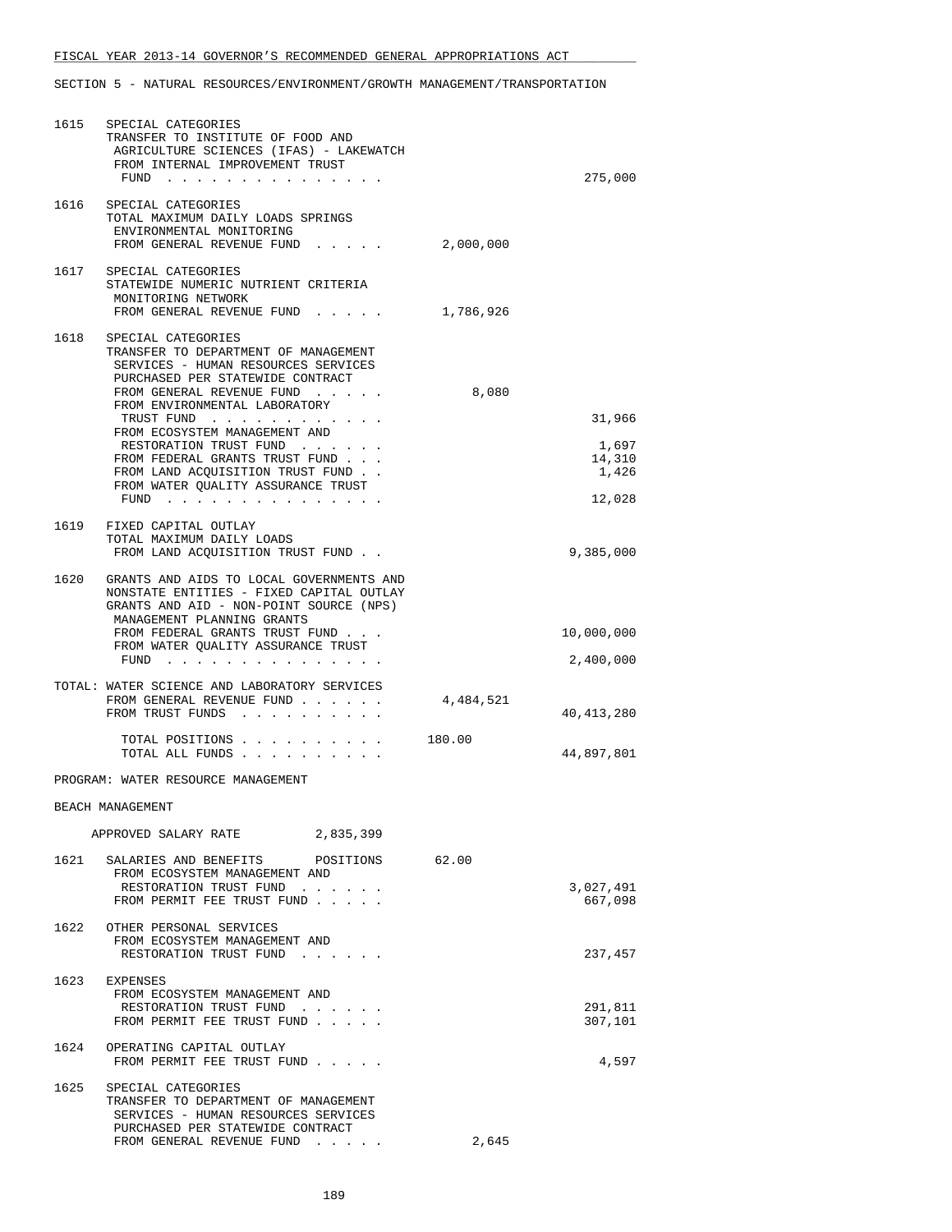|      | FROM ECOSYSTEM MANAGEMENT AND<br>RESTORATION TRUST FUND<br>FROM PERMIT FEE TRUST FUND                                                                                                                                                                                                                                               |            | 20,839<br>2,456                                                                     |
|------|-------------------------------------------------------------------------------------------------------------------------------------------------------------------------------------------------------------------------------------------------------------------------------------------------------------------------------------|------------|-------------------------------------------------------------------------------------|
|      | 1626 GRANTS AND AIDS TO LOCAL GOVERNMENTS AND<br>NONSTATE ENTITIES - FIXED CAPITAL OUTLAY                                                                                                                                                                                                                                           |            |                                                                                     |
|      | BEACH PROJECTS - STATEWIDE<br>FROM GENERAL REVENUE FUND<br>FROM ECOSYSTEM MANAGEMENT AND<br>RESTORATION TRUST FUND<br>$\cdots$ $\cdots$                                                                                                                                                                                             | 20,000,000 | 5,000,000                                                                           |
|      | TOTAL: BEACH MANAGEMENT<br>FROM GENERAL REVENUE FUND<br>FROM TRUST FUNDS                                                                                                                                                                                                                                                            | 20,002,645 | 9,558,850                                                                           |
|      | TOTAL POSITIONS<br>TOTAL ALL FUNDS                                                                                                                                                                                                                                                                                                  | 62.00      | 29,561,495                                                                          |
|      | WATER RESOURCE MANAGEMENT                                                                                                                                                                                                                                                                                                           |            |                                                                                     |
|      | APPROVED SALARY RATE<br>9,708,873                                                                                                                                                                                                                                                                                                   |            |                                                                                     |
| 1627 | SALARIES AND BENEFITS<br>POSITIONS<br>FROM ECOSYSTEM MANAGEMENT AND<br>RESTORATION TRUST FUND<br>FROM FEDERAL GRANTS TRUST FUND<br>FROM LAND ACQUISITION TRUST FUND.<br>FROM MINERALS TRUST FUND<br>FROM NON-MANDATORY LAND<br>RECLAMATION TRUST FUND<br>FROM PERMIT FEE TRUST FUND<br>FROM WATER OUALITY ASSURANCE TRUST<br>$FUND$ | 197.50     | 240,202<br>6,454,429<br>472,907<br>2,063,407<br>1,189,860<br>1,595,065<br>1,341,980 |
| 1628 | OTHER PERSONAL SERVICES<br>FROM ECOSYSTEM MANAGEMENT AND<br>RESTORATION TRUST FUND<br>FROM LAND ACQUISITION TRUST FUND<br>FROM MINERALS TRUST FUND<br>FROM NON-MANDATORY LAND<br>RECLAMATION TRUST FUND<br>FROM WATER QUALITY ASSURANCE TRUST<br>$FUND$                                                                             |            | 310,511<br>40,000<br>84,045<br>59,938<br>159,777                                    |
| 1629 | EXPENSES<br>FROM FEDERAL GRANTS TRUST FUND<br>FROM LAND ACOUISITION TRUST FUND.<br>FROM NON-MANDATORY LAND<br>RECLAMATION TRUST FUND<br>FROM PERMIT FEE TRUST FUND<br>FROM WATER QUALITY ASSURANCE TRUST<br>FUND<br>.                                                                                                               |            | 725,518<br>93,060<br>494,233<br>463,870<br>209,928                                  |
|      | 1630 OPERATING CAPITAL OUTLAY<br>FROM MINERALS TRUST FUND<br>FROM NON-MANDATORY LAND<br>RECLAMATION TRUST FUND                                                                                                                                                                                                                      |            | 1,132<br>40,125                                                                     |
| 1631 | SPECIAL CATEGORIES<br>WATER QUALITY MANAGEMENT/PLANNING GRANTS<br>FROM FEDERAL GRANTS TRUST FUND                                                                                                                                                                                                                                    |            | 1,703,280                                                                           |
| 1632 | SPECIAL CATEGORIES<br>NATIONAL POLLUTANT DISCHARGE ELIMINATION<br>SYSTEM PROGRAM<br>FROM PERMIT FEE TRUST FUND                                                                                                                                                                                                                      |            | 900,293                                                                             |
| 1633 | SPECIAL CATEGORIES<br>CONTRACTED SERVICES<br>FROM MINERALS TRUST FUND                                                                                                                                                                                                                                                               |            | 20,000                                                                              |
| 1634 | SPECIAL CATEGORIES<br>HAZARDOUS WASTE CLEANUP<br>FROM WATER QUALITY ASSURANCE TRUST<br>FUND $\cdots$                                                                                                                                                                                                                                |            | 1,979,253                                                                           |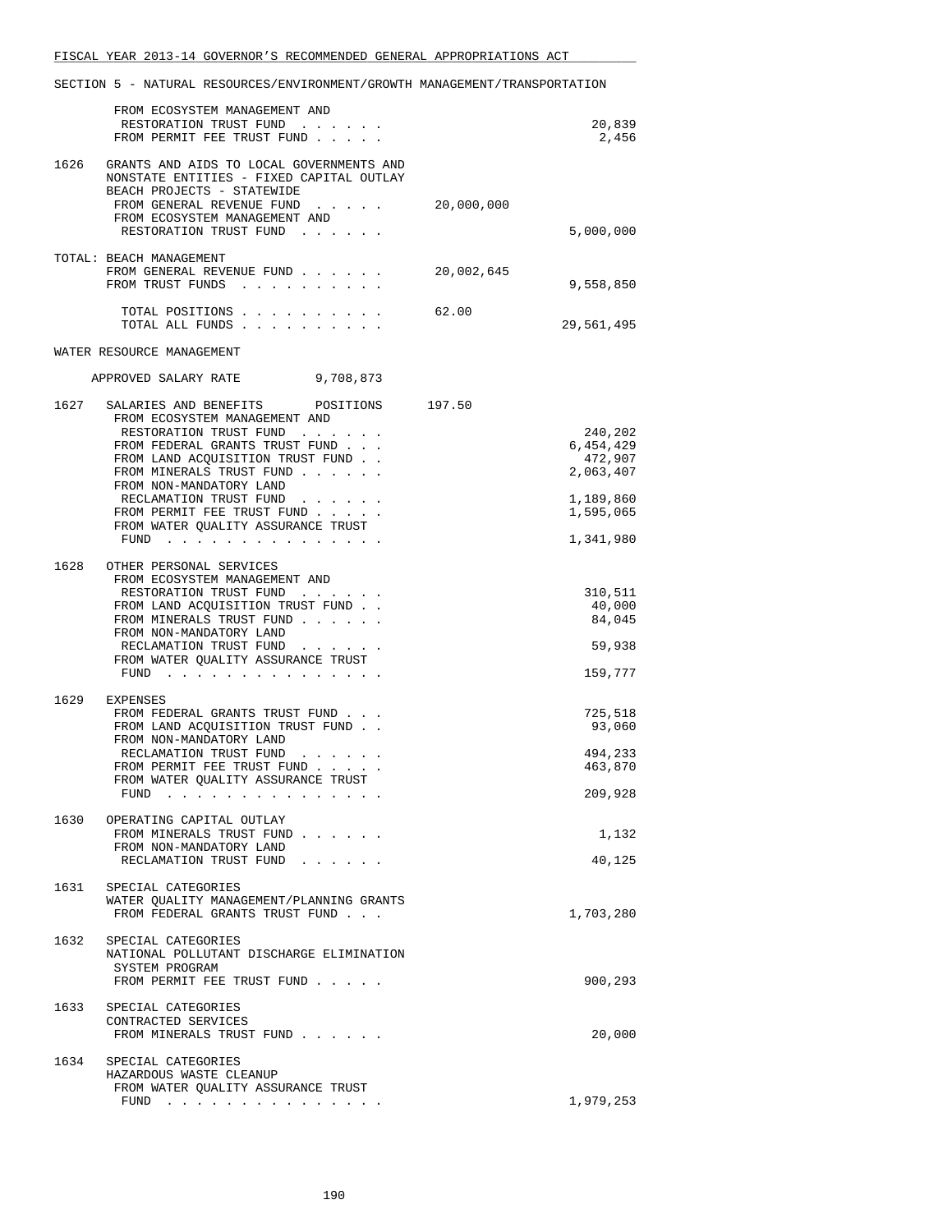| 1635 | SPECIAL CATEGORIES<br>RISK MANAGEMENT INSURANCE<br>FROM GENERAL REVENUE FUND<br>FROM ECOSYSTEM MANAGEMENT AND<br>RESTORATION TRUST FUND<br>FROM NON-MANDATORY LAND                                                                                                                                                                                          | 47,108<br>23,469                             |
|------|-------------------------------------------------------------------------------------------------------------------------------------------------------------------------------------------------------------------------------------------------------------------------------------------------------------------------------------------------------------|----------------------------------------------|
|      | RECLAMATION TRUST FUND<br>1636 SPECIAL CATEGORIES<br>HABITAT RESTORATION<br>FROM NON-MANDATORY LAND<br>RECLAMATION TRUST FUND                                                                                                                                                                                                                               | 21,259<br>200,000                            |
| 1637 | SPECIAL CATEGORIES<br>UNDERGROUND STORAGE TANK CLEANUP<br>FROM INLAND PROTECTION TRUST FUND.                                                                                                                                                                                                                                                                | 76,578                                       |
| 1638 | SPECIAL CATEGORIES<br>WATER WELL CLEANUP<br>FROM WATER QUALITY ASSURANCE TRUST<br>FUND $\cdots$ $\cdots$ $\cdots$                                                                                                                                                                                                                                           | 969,350                                      |
| 1639 | SPECIAL CATEGORIES<br>TRANSFER TO DEPARTMENT OF MANAGEMENT<br>SERVICES - HUMAN RESOURCES SERVICES<br>PURCHASED PER STATEWIDE CONTRACT<br>FROM GENERAL REVENUE FUND<br>FROM ECOSYSTEM MANAGEMENT AND<br>RESTORATION TRUST FUND<br>FROM FEDERAL GRANTS TRUST FUND<br>FROM LAND ACQUISITION TRUST FUND.<br>FROM MINERALS TRUST FUND<br>FROM NON-MANDATORY LAND | 10,125<br>2,017<br>23,967<br>2,124<br>13,682 |
|      | RECLAMATION TRUST FUND<br>FROM PERMIT FEE TRUST FUND<br>FROM WATER QUALITY ASSURANCE TRUST<br>$FUND$                                                                                                                                                                                                                                                        | 7,876<br>8,070<br>8,412                      |
| 1640 | SPECIAL CATEGORIES<br>WETLANDS PROTECTION<br>FROM FEDERAL GRANTS TRUST FUND                                                                                                                                                                                                                                                                                 | 284,459                                      |
| 1641 | GRANTS AND AIDS TO LOCAL GOVERNMENTS AND<br>NONSTATE ENTITIES - FIXED CAPITAL OUTLAY<br>GRANTS AND AID - NON-POINT SOURCE (NPS)<br>MANAGEMENT PLANNING GRANTS<br>FROM FEDERAL GRANTS TRUST FUND                                                                                                                                                             | 2,000,000                                    |
| 1642 | GRANTS AND AIDS TO LOCAL GOVERNMENTS AND<br>NONSTATE ENTITIES - FIXED CAPITAL OUTLAY<br>DRINKING WATER FACILITY CONSTRUCTION -<br>STATE REVOLVING LOAN<br>FROM DRINKING WATER REVOLVING LOAN                                                                                                                                                                |                                              |
|      | TRUST FUND<br>. The second contract is a second contract of $\mathcal{A}$<br>FROM LAND ACQUISITION TRUST FUND.                                                                                                                                                                                                                                              | 69,768,058<br>3,160,100                      |
| 1643 | GRANTS AND AIDS TO LOCAL GOVERNMENTS AND<br>NONSTATE ENTITIES - FIXED CAPITAL OUTLAY<br>WASTEWATER TREATMENT FACILITY CONSTRUCTION<br>FROM LAND ACQUISITION TRUST FUND.<br>FROM WASTEWATER TREATMENT AND<br>STORMWATER MANAGEMENT REVOLVING                                                                                                                 | 9,327,640                                    |
|      | LOAN TRUST FUND                                                                                                                                                                                                                                                                                                                                             | 133,385,630                                  |
| 1644 | GRANTS AND AIDS TO LOCAL GOVERNMENTS AND<br>NONSTATE ENTITIES - FIXED CAPITAL OUTLAY<br>SMALL COUNTY WASTEWATER TREATMENT GRANTS<br>FROM FEDERAL GRANTS TRUST FUND                                                                                                                                                                                          | 23,301,810                                   |
|      |                                                                                                                                                                                                                                                                                                                                                             |                                              |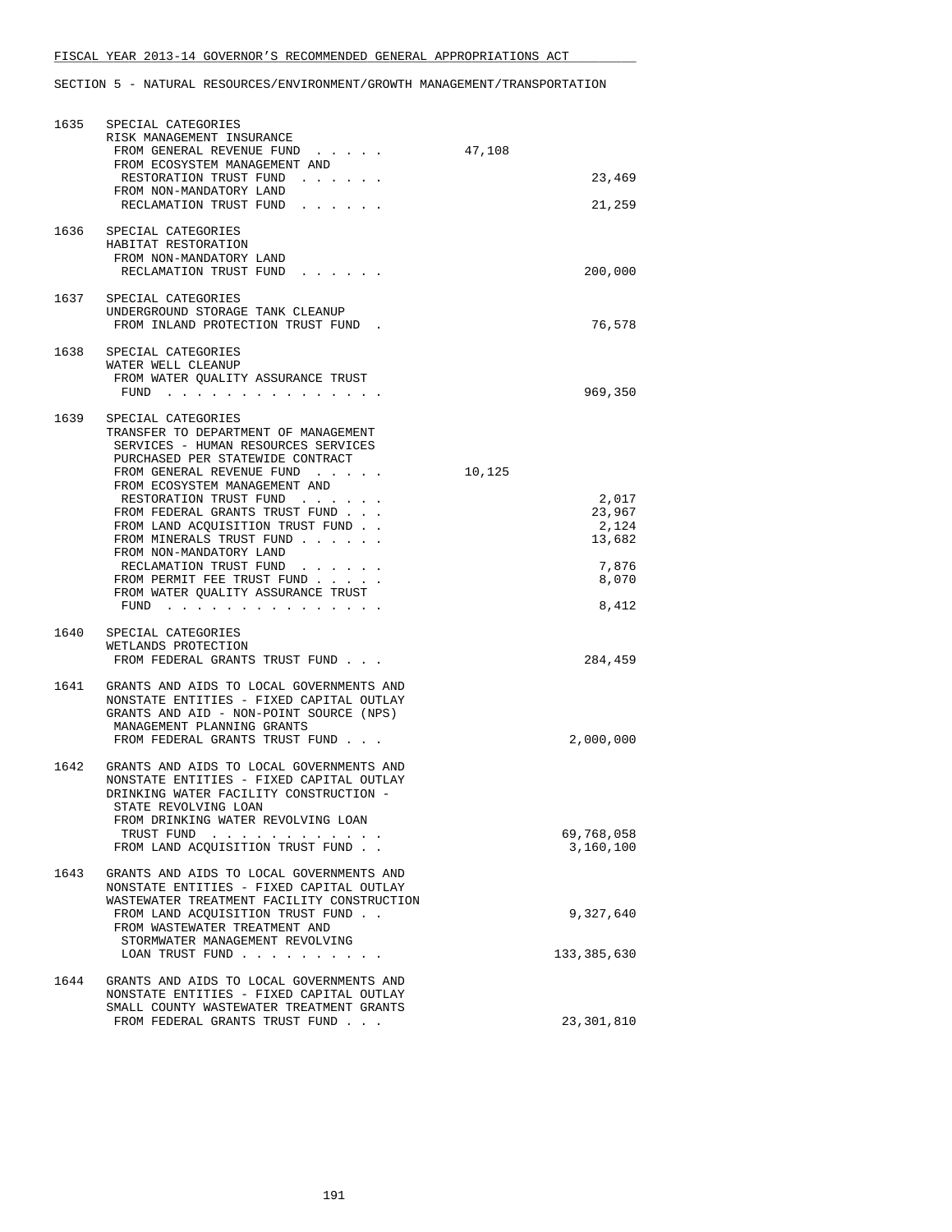|      | TOTAL: WATER RESOURCE MANAGEMENT<br>FROM GENERAL REVENUE FUND<br>FROM TRUST FUNDS                                                                                                                                                                                            | 57,233 | 263, 227, 314                                    |
|------|------------------------------------------------------------------------------------------------------------------------------------------------------------------------------------------------------------------------------------------------------------------------------|--------|--------------------------------------------------|
|      | TOTAL POSITIONS<br>TOTAL ALL FUNDS                                                                                                                                                                                                                                           | 197.50 | 263, 284, 547                                    |
|      | PROGRAM: WASTE MANAGEMENT                                                                                                                                                                                                                                                    |        |                                                  |
|      | WASTE MANAGEMENT                                                                                                                                                                                                                                                             |        |                                                  |
|      | APPROVED SALARY RATE 9,531,236                                                                                                                                                                                                                                               |        |                                                  |
| 1645 | SALARIES AND BENEFITS<br>POSITIONS<br>FROM INLAND PROTECTION TRUST FUND.<br>FROM FEDERAL GRANTS TRUST FUND<br>FROM SOLID WASTE MANAGEMENT TRUST<br>FUND<br>FROM WATER QUALITY ASSURANCE TRUST<br>FUND $\cdots$                                                               | 205.00 | 5,070,077<br>2,119,058<br>2,206,420<br>3,809,472 |
| 1646 | OTHER PERSONAL SERVICES<br>FROM INLAND PROTECTION TRUST FUND.<br>FROM FEDERAL GRANTS TRUST FUND<br>FROM SOLID WASTE MANAGEMENT TRUST<br>FUND $\cdots$<br>FROM WATER QUALITY ASSURANCE TRUST<br>FUND $\cdots$                                                                 |        | 23,780<br>266,193<br>142,552<br>12,000           |
|      | 1647 EXPENSES<br>FROM INLAND PROTECTION TRUST FUND.<br>FROM FEDERAL GRANTS TRUST FUND<br>FROM SOLID WASTE MANAGEMENT TRUST<br>FUND<br>FROM WATER QUALITY ASSURANCE TRUST<br>FUND $\cdots$                                                                                    |        | 588,315<br>310,546<br>277,094<br>380,921         |
| 1648 | AID TO LOCAL GOVERNMENTS<br>GRANTS AND AIDS - SOUTHERN WASTE<br>INFORMATION EXCHANGE CLEARING HOUSE<br>FROM SOLID WASTE MANAGEMENT TRUST<br>FUND                                                                                                                             |        | 300,000                                          |
| 1649 | AID TO LOCAL GOVERNMENTS<br>GRANTS AND AIDS - LOCAL HAZARDOUS WASTE<br>COLLECTION<br>FROM WATER QUALITY ASSURANCE TRUST<br>$FUND$                                                                                                                                            |        | 509,994                                          |
| 1650 | OPERATING CAPITAL OUTLAY<br>FROM INLAND PROTECTION TRUST FUND<br>FROM SOLID WASTE MANAGEMENT TRUST                                                                                                                                                                           |        | 9,929                                            |
|      | design and a state of the state of the state of the state of the state of the state of the state of the state of the state of the state of the state of the state of the state of the state of the state of the state of the s<br>FUND<br>FROM WATER QUALITY ASSURANCE TRUST |        | 44,094                                           |
|      | FUND<br>the contract of the contract of the                                                                                                                                                                                                                                  |        | 11,023                                           |
| 1651 | SPECIAL CATEGORIES<br>STORAGE TANK COMPLIANCE VERIFICATION<br>FROM INLAND PROTECTION TRUST FUND.                                                                                                                                                                             |        | 5,900,000                                        |
| 1652 | SPECIAL CATEGORIES<br>TRANSFER TO DEPARTMENT OF HEALTH FOR<br>BIOMEDICAL WASTE REGULATION<br>FROM SOLID WASTE MANAGEMENT TRUST<br>FUND                                                                                                                                       |        | 880,000                                          |
| 1653 | SPECIAL CATEGORIES<br>CONTRACTED SERVICES<br>FROM INLAND PROTECTION TRUST FUND.<br>FROM FEDERAL GRANTS TRUST FUND                                                                                                                                                            |        | 109,045<br>4,200                                 |
|      | FROM SOLID WASTE MANAGEMENT TRUST<br>FUND<br>the contract of the contract of the contract of the contract of the contract of the contract of the contract of                                                                                                                 |        | 102,500                                          |
|      | FROM WATER QUALITY ASSURANCE TRUST<br>FUND<br>$\mathbf{u}$ . The second contribution of the second contribution $\mathbf{u}$                                                                                                                                                 |        | 62,100                                           |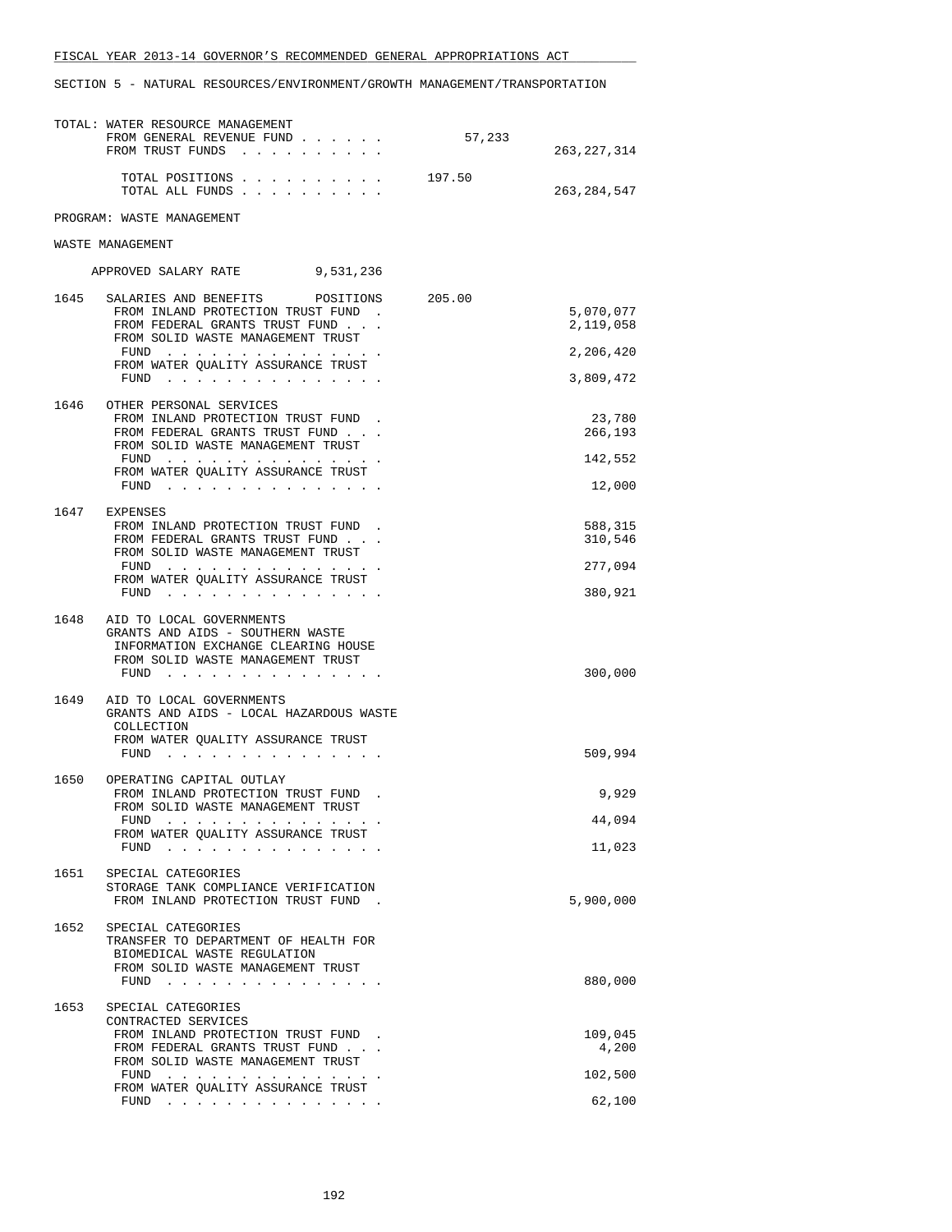|      | 1654 SPECIAL CATEGORIES<br>FEDERAL WASTE PLANNING GRANTS<br>FROM FEDERAL GRANTS TRUST FUND                                                                                                                                                                                                                                                                                                                                                                                                                                                         | 954,153                              |
|------|----------------------------------------------------------------------------------------------------------------------------------------------------------------------------------------------------------------------------------------------------------------------------------------------------------------------------------------------------------------------------------------------------------------------------------------------------------------------------------------------------------------------------------------------------|--------------------------------------|
| 1655 | SPECIAL CATEGORIES<br>HAZARDOUS WASTE CLEANUP<br>FROM WATER QUALITY ASSURANCE TRUST<br>FUND $\cdots$ $\cdots$ $\cdots$ $\cdots$ $\cdots$ $\cdots$ $\cdots$                                                                                                                                                                                                                                                                                                                                                                                         | 1,907,327                            |
|      | 1656 SPECIAL CATEGORIES<br>HAZARDOUS WASTE SITES RESTORATION<br>FROM FEDERAL GRANTS TRUST FUND                                                                                                                                                                                                                                                                                                                                                                                                                                                     | 1,999,847                            |
| 1657 | SPECIAL CATEGORIES<br>HAZARDOUS WASTE COMPLIANCE ASSISTANCE AND<br>EDUCATION<br>FROM SOLID WASTE MANAGEMENT TRUST<br>FUND $\ldots$ $\ldots$ $\ldots$ $\ldots$ $\ldots$ $\ldots$ $\ldots$                                                                                                                                                                                                                                                                                                                                                           | 100,000                              |
|      | 1658 SPECIAL CATEGORIES<br>TRANSFER TO DEPARTMENT OF AGRICULTURE AND<br>CONSUMER SERVICES - MOSQUITO CONTROL<br>PROGRAM<br>FROM SOLID WASTE MANAGEMENT TRUST<br>FUND $\ldots$ $\ldots$ $\ldots$ $\ldots$ $\ldots$ $\ldots$ $\ldots$                                                                                                                                                                                                                                                                                                                | 2,160,000                            |
| 1659 | SPECIAL CATEGORIES<br>DRYCLEANING CONTAMINATION CLEANUP<br>FROM WATER OUALITY ASSURANCE TRUST<br>FUND                                                                                                                                                                                                                                                                                                                                                                                                                                              | 90,000                               |
| 1660 | SPECIAL CATEGORIES<br>RISK MANAGEMENT INSURANCE<br>FROM INLAND PROTECTION TRUST FUND.<br>FROM SOLID WASTE MANAGEMENT TRUST<br>$FUND$<br>FROM WATER QUALITY ASSURANCE TRUST<br>FUND $\cdots$                                                                                                                                                                                                                                                                                                                                                        | 22,758<br>15,449<br>22,449           |
| 1661 | SPECIAL CATEGORIES<br>TRANSFER TO DEPARTMENT OF REVENUE -<br>ADMINISTRATION OF LEAD ACID BATTERY FEE<br>FROM WATER QUALITY ASSURANCE TRUST<br>FUND                                                                                                                                                                                                                                                                                                                                                                                                 | 231,092                              |
| 1662 | SPECIAL CATEGORIES<br>TRANSFER TO UNIVERSITY OF FLORIDA -<br>RESEARCH AND TESTING<br>FROM SOLID WASTE MANAGEMENT TRUST<br>$FUND$                                                                                                                                                                                                                                                                                                                                                                                                                   | 700,000                              |
| 1663 | SPECIAL CATEGORIES<br>UNDERGROUND STORAGE TANK CLEANUP<br>FROM INLAND PROTECTION TRUST FUND.<br>FROM FEDERAL GRANTS TRUST FUND                                                                                                                                                                                                                                                                                                                                                                                                                     | 5,791,312<br>3,092,467               |
| 1664 | SPECIAL CATEGORIES<br>LOCAL GOVERNMENT CLEANUP CONTRACTING<br>FROM INLAND PROTECTION TRUST FUND.                                                                                                                                                                                                                                                                                                                                                                                                                                                   | 7,000,000                            |
| 1665 | SPECIAL CATEGORIES<br>TRANSFER TO DEPARTMENT OF MANAGEMENT<br>SERVICES - HUMAN RESOURCES SERVICES<br>PURCHASED PER STATEWIDE CONTRACT<br>FROM INLAND PROTECTION TRUST FUND.<br>FROM FEDERAL GRANTS TRUST FUND<br>FROM SOLID WASTE MANAGEMENT TRUST<br>. The second contract is the second contract of the second contract of the second contract of the second contract of the second contract of the second contract of the second contract of the second contract of the second c<br>FUND<br>FROM WATER QUALITY ASSURANCE TRUST<br>FUND $\cdots$ | 32,140<br>11,461<br>11,492<br>22,593 |
| 1666 | FIXED CAPITAL OUTLAY<br>DRY CLEANING SOLVENT CONTAMINATED SITE<br>CLEANUP<br>FROM WATER QUALITY ASSURANCE TRUST<br>FUND $\cdots$                                                                                                                                                                                                                                                                                                                                                                                                                   | 5,000,000                            |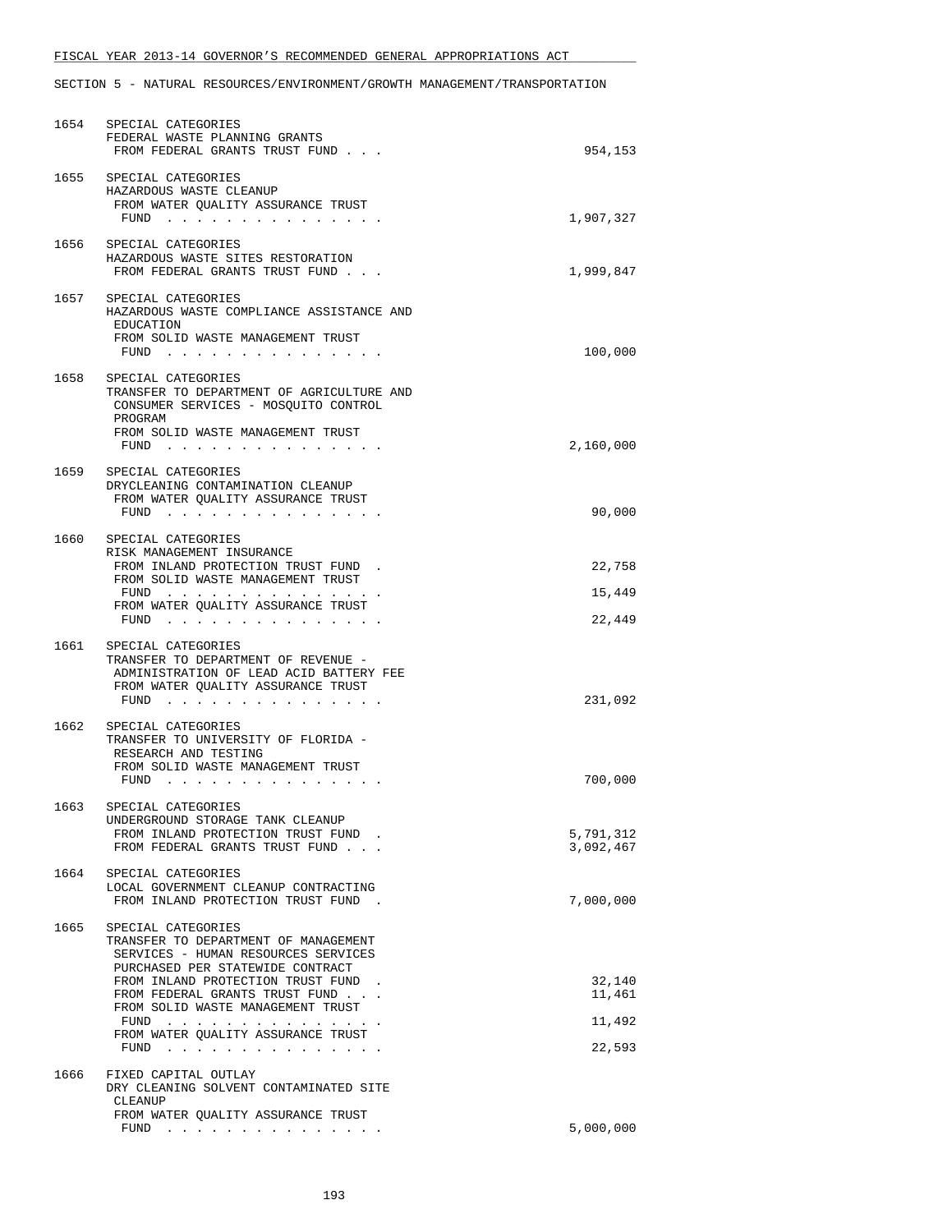|      | 1667 FIXED CAPITAL OUTLAY<br>CLEANUP OF STATE OWNED LANDS<br>FROM INLAND PROTECTION TRUST FUND.                                                                                                                                                                                                                                                                                                   | 1,000,000               |
|------|---------------------------------------------------------------------------------------------------------------------------------------------------------------------------------------------------------------------------------------------------------------------------------------------------------------------------------------------------------------------------------------------------|-------------------------|
|      | 1668 FIXED CAPITAL OUTLAY<br>PETROLEUM TANKS CLEANUP - PREAPPROVALS<br>FROM INLAND PROTECTION TRUST FUND.                                                                                                                                                                                                                                                                                         | 135,000,000             |
|      | 1669 FIXED CAPITAL OUTLAY<br>HAZARDOUS WASTE CONTAMINATED SITE CLEANUP<br>FROM WATER QUALITY ASSURANCE TRUST<br>FUND $\cdots$                                                                                                                                                                                                                                                                     | 4,000,000               |
|      | 1670 FIXED CAPITAL OUTLAY<br>DEBT SERVICE - INLAND PROTECTION FINANCING<br>CORPORATION<br>FROM INLAND PROTECTION TRUST FUND.                                                                                                                                                                                                                                                                      | 9,787,766               |
|      | Funds in Specific Appropriation 1670 are for Fiscal Year 2013-14 debt<br>service on bonds pursuant to Specific Appropriation 1733, Chapter<br>2009-81, Laws of Florida, and any administrative expenses of the Inland<br>Protection Financing Corporation for the purpose of rehabilitation of<br>petroleum contamination sites pursuant to sections 376.30 through<br>376.317, Florida Statutes. |                         |
|      | 1671 GRANTS AND AIDS TO LOCAL GOVERNMENTS AND<br>NONSTATE ENTITIES - FIXED CAPITAL OUTLAY<br>SOLID WASTE MANAGEMENT<br>FROM SOLID WASTE MANAGEMENT TRUST<br>FUND                                                                                                                                                                                                                                  | 2,400,000               |
|      | TOTAL: WASTE MANAGEMENT<br>FROM TRUST FUNDS                                                                                                                                                                                                                                                                                                                                                       | 204,491,619             |
|      | TOTAL POSITIONS<br>205.00<br>TOTAL ALL FUNDS                                                                                                                                                                                                                                                                                                                                                      | 204,491,619             |
|      | PROGRAM: RECREATION AND PARKS                                                                                                                                                                                                                                                                                                                                                                     |                         |
|      | STATE PARK OPERATIONS                                                                                                                                                                                                                                                                                                                                                                             |                         |
|      | APPROVED SALARY RATE 34,818,044                                                                                                                                                                                                                                                                                                                                                                   |                         |
|      | 1672 SALARIES AND BENEFITS POSITIONS 1,058.50<br>FROM CONSERVATION AND RECREATION<br>LANDS TRUST FUND<br>FROM STATE PARK TRUST FUND                                                                                                                                                                                                                                                               | 1,194,725<br>46,370,562 |
| 1673 | SPECIAL CATEGORIES<br>ACQUISITION OF MOTOR VEHICLES<br>FROM STATE PARK TRUST FUND                                                                                                                                                                                                                                                                                                                 | 160,000                 |
|      | 1674 SPECIAL CATEGORIES<br>DISTRIBUTION OF SURCHARGE FEES<br>FROM STATE PARK TRUST FUND                                                                                                                                                                                                                                                                                                           | 700,000                 |
| 1675 | SPECIAL CATEGORIES<br>DISBURSE DONATIONS<br>FROM GRANTS AND DONATIONS TRUST<br>FUND $\cdots$<br>FROM STATE PARK TRUST FUND                                                                                                                                                                                                                                                                        | 200,000<br>250,000      |
| 1676 | SPECIAL CATEGORIES<br>STATE PARK OPERATIONS<br>FROM CONSERVATION AND RECREATION<br>LANDS TRUST FUND<br>FROM STATE PARK TRUST FUND                                                                                                                                                                                                                                                                 | 3,793,711<br>18,072,588 |
| 1677 | SPECIAL CATEGORIES<br>AMERICORPS PROGRAM<br>FROM FEDERAL GRANTS TRUST FUND                                                                                                                                                                                                                                                                                                                        | 600,000                 |
| 1678 | SPECIAL CATEGORIES<br>OUTSOURCING/PRIVATIZATION<br>FROM STATE PARK TRUST FUND                                                                                                                                                                                                                                                                                                                     | 4,891,903               |
|      |                                                                                                                                                                                                                                                                                                                                                                                                   |                         |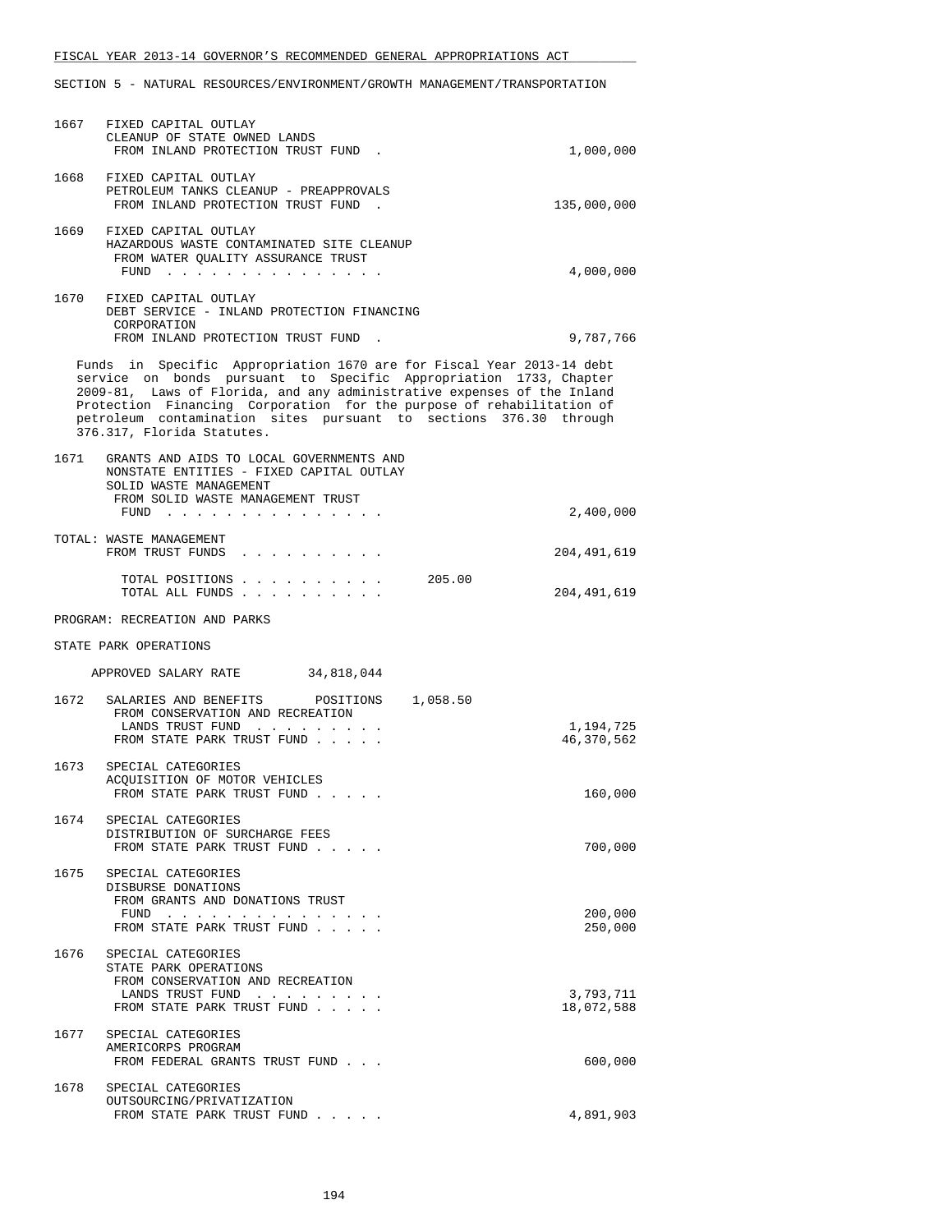| 1679 | SPECIAL CATEGORIES<br>RISK MANAGEMENT INSURANCE<br>FROM CONSERVATION AND RECREATION<br>LANDS TRUST FUND<br>FROM LAND ACQUISITION TRUST FUND.<br>FROM STATE PARK TRUST FUND                                                                                                                                                                                                          | 719,673<br>48,621<br>3,090,545    |
|------|-------------------------------------------------------------------------------------------------------------------------------------------------------------------------------------------------------------------------------------------------------------------------------------------------------------------------------------------------------------------------------------|-----------------------------------|
| 1680 | SPECIAL CATEGORIES<br>LAND USE PROCEEDS DISBURSEMENTS<br>FROM STATE PARK TRUST FUND                                                                                                                                                                                                                                                                                                 | 175,000                           |
| 1681 | SPECIAL CATEGORIES<br>TRANSFER TO DEPARTMENT OF MANAGEMENT<br>SERVICES - HUMAN RESOURCES SERVICES<br>PURCHASED PER STATEWIDE CONTRACT<br>FROM CONSERVATION AND RECREATION<br>LANDS TRUST FUND<br>FROM STATE PARK TRUST FUND                                                                                                                                                         | 10,750<br>425,235                 |
|      | 1682 FIXED CAPITAL OUTLAY<br>STATE PARK FACILITY IMPROVEMENTS<br>FROM CONSERVATION AND RECREATION<br>LANDS TRUST FUND                                                                                                                                                                                                                                                               | 15,000,000                        |
| 1683 | FIXED CAPITAL OUTLAY<br>REMOVE ACCESSIBILITY BARRIERS - STATEWIDE<br>FROM CONSERVATION AND RECREATION<br>LANDS TRUST FUND<br>FROM LAND ACQUISITION TRUST FUND.                                                                                                                                                                                                                      | 1,000,000<br>3,000,000            |
|      | 1684 FIXED CAPITAL OUTLAY<br>GRANTS AND DONATIONS SPENDING AUTHORITY<br>FROM FEDERAL GRANTS TRUST FUND<br>FROM GRANTS AND DONATIONS TRUST<br>FUND<br>the contract of the contract of the contract of the contract of the contract of the contract of the contract of the contract of the contract of the contract of the contract of the contract of the contract of the contract o | 4,000,000<br>2,000,000            |
| 1685 | GRANTS AND AIDS TO LOCAL GOVERNMENTS AND<br>NONSTATE ENTITIES - FIXED CAPITAL OUTLAY<br>FEDERAL LAND AND WATER CONSERVATION FUND<br>GRANTS<br>FROM FEDERAL GRANTS TRUST FUND                                                                                                                                                                                                        | 3,000,000                         |
| 1686 | GRANTS AND AIDS TO LOCAL GOVERNMENTS AND<br>NONSTATE ENTITIES - FIXED CAPITAL OUTLAY<br>NATIONAL RECREATIONAL TRAIL GRANTS<br>FROM FEDERAL GRANTS TRUST FUND                                                                                                                                                                                                                        | 3,500,000                         |
|      | TOTAL: STATE PARK OPERATIONS<br>FROM TRUST FUNDS                                                                                                                                                                                                                                                                                                                                    | 112,203,313                       |
|      | TOTAL POSITIONS $\ldots$ , $\ldots$ , $\ldots$ , $\ldots$ , $\frac{1}{058.50}$<br>TOTAL ALL FUNDS                                                                                                                                                                                                                                                                                   | 112,203,313                       |
|      | COASTAL AND AQUATIC MANAGED AREAS                                                                                                                                                                                                                                                                                                                                                   |                                   |
|      | 4,098,630<br>APPROVED SALARY RATE                                                                                                                                                                                                                                                                                                                                                   |                                   |
| 1687 | SALARIES AND BENEFITS POSITIONS<br>88.00<br>66,965<br>FROM GENERAL REVENUE FUND<br>FROM CONSERVATION AND RECREATION<br>LANDS TRUST FUND<br>FROM FEDERAL GRANTS TRUST FUND<br>FROM LAND ACQUISITION TRUST FUND                                                                                                                                                                       | 360,304<br>2,007,382<br>2,452,669 |
| 1688 | OTHER PERSONAL SERVICES<br>FROM CONSERVATION AND RECREATION<br>LANDS TRUST FUND<br>FROM LAND ACQUISITION TRUST FUND                                                                                                                                                                                                                                                                 | 176,608<br>333,926                |
| 1689 | EXPENSES<br>5,000<br>FROM GENERAL REVENUE FUND<br>FROM CONSERVATION AND RECREATION<br>LANDS TRUST FUND<br>FROM LAND ACQUISITION TRUST FUND.                                                                                                                                                                                                                                         | 184,858<br>533,070                |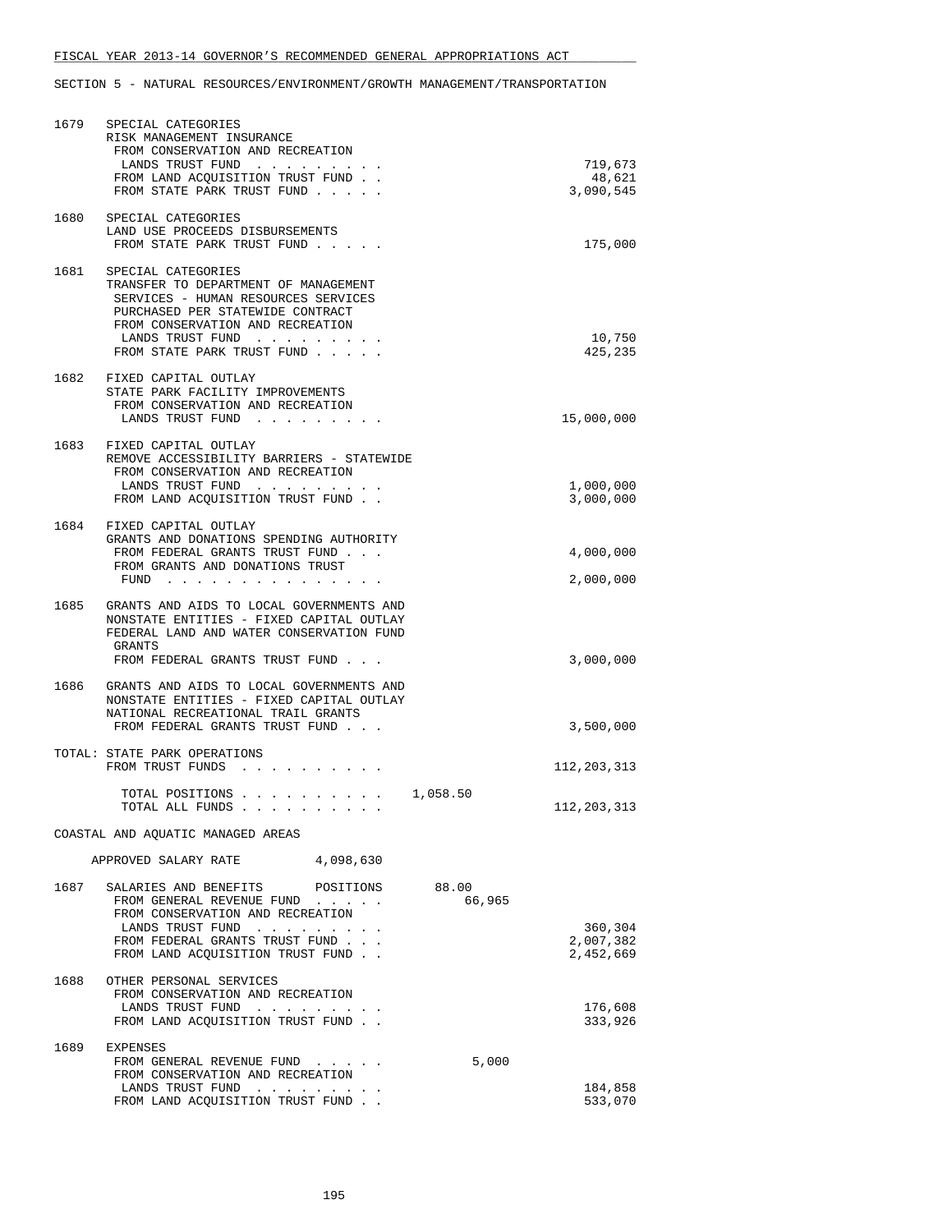| 1690 | OPERATING CAPITAL OUTLAY<br>FROM CONSERVATION AND RECREATION<br>LANDS TRUST FUND<br>FROM LAND ACQUISITION TRUST FUND                                                                                                                                                                                                                                                                                                                                                                                                                                                           |        | 9,292<br>100                     |
|------|--------------------------------------------------------------------------------------------------------------------------------------------------------------------------------------------------------------------------------------------------------------------------------------------------------------------------------------------------------------------------------------------------------------------------------------------------------------------------------------------------------------------------------------------------------------------------------|--------|----------------------------------|
|      | 1691 SPECIAL CATEGORIES<br>ACQUISITION OF MOTOR VEHICLES<br>FROM FEDERAL GRANTS TRUST FUND                                                                                                                                                                                                                                                                                                                                                                                                                                                                                     |        | 141,135                          |
|      | 1692 SPECIAL CATEGORIES<br>SUBMERGED RESOURCE DAMAGED RESTORATIONS<br>FROM ECOSYSTEM MANAGEMENT AND<br>RESTORATION TRUST FUND                                                                                                                                                                                                                                                                                                                                                                                                                                                  |        | 57,834                           |
| 1693 | SPECIAL CATEGORIES<br>CONTRACTED SERVICES<br>FROM CONSERVATION AND RECREATION<br>LANDS TRUST FUND<br>FROM LAND ACQUISITION TRUST FUND                                                                                                                                                                                                                                                                                                                                                                                                                                          |        | 50,000<br>53,493                 |
| 1694 | SPECIAL CATEGORIES<br>MARINE RESEARCH GRANTS<br>FROM FEDERAL GRANTS TRUST FUND<br>FROM GRANTS AND DONATIONS TRUST<br>FUND $\cdots$<br>FROM LAND ACQUISITION TRUST FUND                                                                                                                                                                                                                                                                                                                                                                                                         |        | 4,542,880<br>620,673<br>303,389  |
| 1695 | SPECIAL CATEGORIES<br>RISK MANAGEMENT INSURANCE<br>FROM CONSERVATION AND RECREATION<br>LANDS TRUST FUND<br>FROM FEDERAL GRANTS TRUST FUND<br>FROM LAND ACQUISITION TRUST FUND                                                                                                                                                                                                                                                                                                                                                                                                  |        | 278,752<br>2,214<br>144,869      |
| 1696 | SPECIAL CATEGORIES<br>COASTAL AND AQUATIC MANAGED AREAS (CAMA) -<br>CARL MANAGEMENT FUNDS<br>FROM CONSERVATION AND RECREATION<br>LANDS TRUST FUND                                                                                                                                                                                                                                                                                                                                                                                                                              |        | 243,082                          |
| 1697 | SPECIAL CATEGORIES<br>TRANSFER TO DEPARTMENT OF MANAGEMENT<br>SERVICES - HUMAN RESOURCES SERVICES<br>PURCHASED PER STATEWIDE CONTRACT<br>FROM GENERAL REVENUE FUND<br>FROM CONSERVATION AND RECREATION<br>LANDS TRUST FUND<br>FROM FEDERAL GRANTS TRUST FUND<br>FROM GRANTS AND DONATIONS TRUST<br>FUND<br>and the contract of the contract of the contract of the contract of the contract of the contract of the contract of the contract of the contract of the contract of the contract of the contract of the contract of the contra<br>FROM LAND ACQUISITION TRUST FUND. | 354    | 3,199<br>10,387<br>590<br>25,087 |
| 1698 | FIXED CAPITAL OUTLAY<br>MAINTENANCE, REPAIRS AND CONSTRUCTION -<br>STATEWIDE<br>FROM LAND ACQUISITION TRUST FUND                                                                                                                                                                                                                                                                                                                                                                                                                                                               |        | 200,000                          |
|      | TOTAL: COASTAL AND AQUATIC MANAGED AREAS<br>FROM GENERAL REVENUE FUND<br>FROM TRUST FUNDS                                                                                                                                                                                                                                                                                                                                                                                                                                                                                      | 72,319 | 12,735,793                       |
|      | TOTAL POSITIONS<br>TOTAL ALL FUNDS                                                                                                                                                                                                                                                                                                                                                                                                                                                                                                                                             | 88.00  | 12,808,112                       |
|      | PROGRAM: AIR RESOURCES MANAGEMENT                                                                                                                                                                                                                                                                                                                                                                                                                                                                                                                                              |        |                                  |
|      | UTILITIES SITING AND COORDINATION                                                                                                                                                                                                                                                                                                                                                                                                                                                                                                                                              |        |                                  |
|      | APPROVED SALARY RATE<br>285,243                                                                                                                                                                                                                                                                                                                                                                                                                                                                                                                                                |        |                                  |
| 1699 | SALARIES AND BENEFITS<br>POSITIONS<br>FROM PERMIT FEE TRUST FUND                                                                                                                                                                                                                                                                                                                                                                                                                                                                                                               | 6.00   | 378,754                          |
|      | 1700 EXPENSES<br>FROM PERMIT FEE TRUST FUND                                                                                                                                                                                                                                                                                                                                                                                                                                                                                                                                    |        | 48,246                           |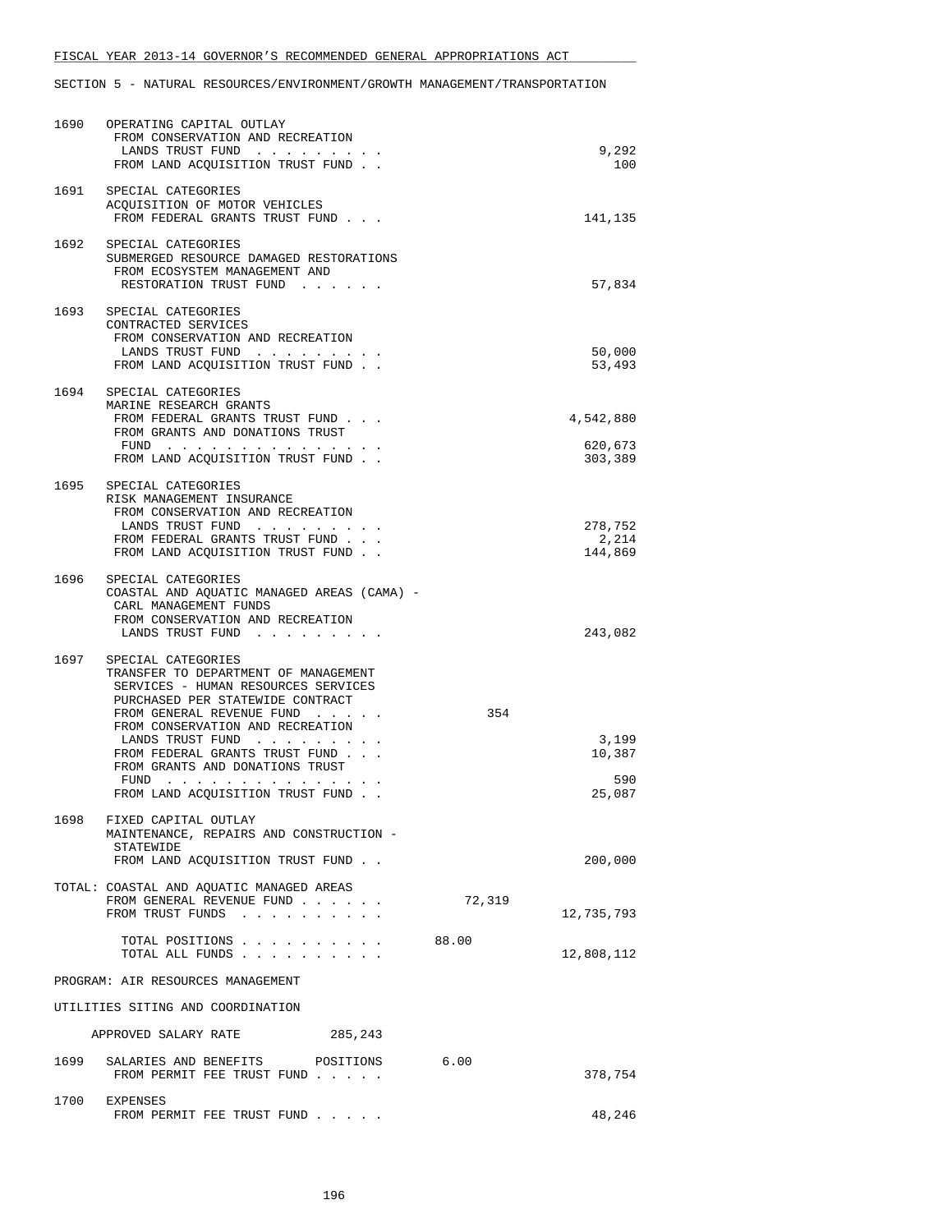| 1701 | SPECIAL CATEGORIES<br>CONTRACTED SERVICES<br>FROM PERMIT FEE TRUST FUND                                                                                                   |       | 136        |
|------|---------------------------------------------------------------------------------------------------------------------------------------------------------------------------|-------|------------|
| 1702 | SPECIAL CATEGORIES<br>RISK MANAGEMENT INSURANCE<br>FROM PERMIT FEE TRUST FUND                                                                                             |       | 942        |
| 1703 | SPECIAL CATEGORIES<br>TRANSFER TO DEPARTMENT OF MANAGEMENT<br>SERVICES - HUMAN RESOURCES SERVICES<br>PURCHASED PER STATEWIDE CONTRACT<br>FROM PERMIT FEE TRUST FUND       |       | 2,268      |
|      | TOTAL: UTILITIES SITING AND COORDINATION<br>FROM TRUST FUNDS                                                                                                              |       | 430,346    |
|      | TOTAL POSITIONS<br>TOTAL ALL FUNDS                                                                                                                                        | 6.00  | 430,346    |
|      | AIR RESOURCES MANAGEMENT                                                                                                                                                  |       |            |
|      | APPROVED SALARY RATE 3,337,955                                                                                                                                            |       |            |
| 1704 | SALARIES AND BENEFITS POSITIONS<br>FROM AIR POLLUTION CONTROL TRUST<br>FUND $\cdots$                                                                                      | 61.00 | 4,556,275  |
|      | 1705 OTHER PERSONAL SERVICES                                                                                                                                              |       |            |
|      | FROM AIR POLLUTION CONTROL TRUST<br>$FUND$                                                                                                                                |       | 4,858,784  |
| 1706 | EXPENSES<br>FROM AIR POLLUTION CONTROL TRUST<br>FUND $\cdots$                                                                                                             |       | 879,050    |
|      | 1707 OPERATING CAPITAL OUTLAY<br>FROM AIR POLLUTION CONTROL TRUST<br>FUND<br>and a series and a series of                                                                 |       | 387,680    |
|      | 1708 SPECIAL CATEGORIES<br>DISTRIBUTION TO COUNTIES - MOTOR VEHICLE<br>REGISTRATION PROCEEDS<br>FROM AIR POLLUTION CONTROL TRUST<br>FUND                                  |       | 7,325,936  |
|      | 1709 SPECIAL CATEGORIES<br>ASBESTOS REMOVAL PROGRAM FEES<br>FROM AIR POLLUTION CONTROL TRUST<br>FUND                                                                      |       | 150,000    |
| 1710 | SPECIAL CATEGORIES<br>CONTRACTED SERVICES<br>FROM AIR POLLUTION CONTROL TRUST<br>FUND<br>and a strain and a strain                                                        |       | 22,000     |
| 1711 | SPECIAL CATEGORIES<br>RISK MANAGEMENT INSURANCE<br>FROM AIR POLLUTION CONTROL TRUST<br>FUND                                                                               |       | 13,699     |
| 1712 | SPECIAL CATEGORIES<br>TRANSFER TO DEPARTMENT OF MANAGEMENT<br>SERVICES - HUMAN RESOURCES SERVICES<br>PURCHASED PER STATEWIDE CONTRACT<br>FROM AIR POLLUTION CONTROL TRUST |       |            |
|      | FUND                                                                                                                                                                      |       | 26,343     |
|      | TOTAL: AIR RESOURCES MANAGEMENT<br>FROM TRUST FUNDS                                                                                                                       |       | 18,219,767 |
|      | TOTAL POSITIONS<br>TOTAL ALL FUNDS                                                                                                                                        | 61.00 | 18,219,767 |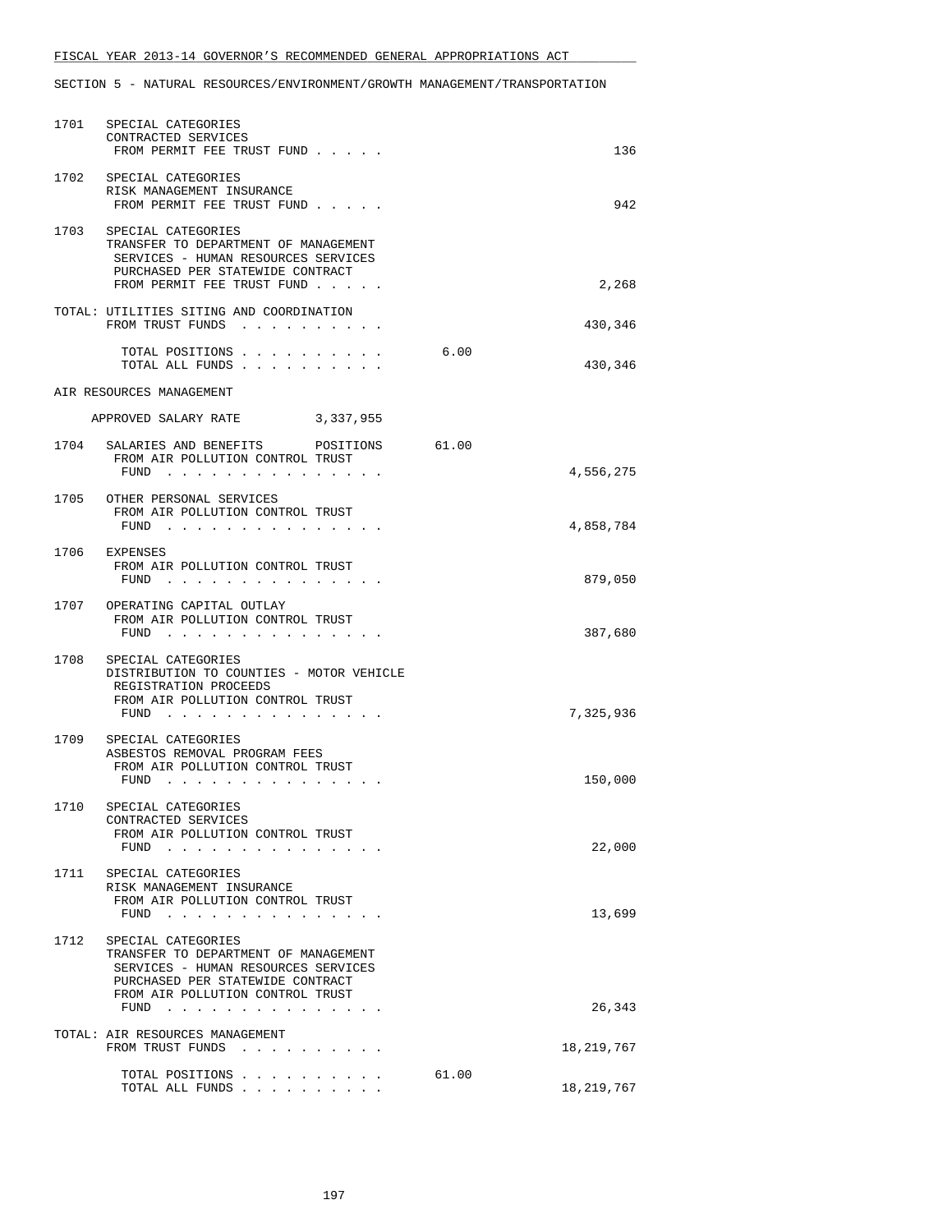|                 | TOTAL: ENVIRONMENTAL PROTECTION, DEPARTMENT OF<br>FROM GENERAL REVENUE FUND<br>FROM TRUST FUNDS | 77,482,202              | 1,126,973,805      |
|-----------------|-------------------------------------------------------------------------------------------------|-------------------------|--------------------|
|                 | TOTAL POSITIONS<br>TOTAL ALL FUNDS<br>TOTAL APPROVED SALARY RATE                                | 3,114.50<br>131,242,118 | 1,204,456,007      |
|                 | FISH AND WILDLIFE CONSERVATION COMMISSION                                                       |                         |                    |
| <b>SERVICES</b> | PROGRAM: EXECUTIVE DIRECTION AND ADMINISTRATIVE                                                 |                         |                    |
|                 | OFFICE OF EXECUTIVE DIRECTION AND ADMINISTRATIVE<br>SUPPORT SERVICES                            |                         |                    |
|                 | 9,311,619<br>APPROVED SALARY RATE                                                               |                         |                    |
| 1713            | SALARIES AND BENEFITS POSITIONS 215.50                                                          |                         |                    |
|                 | FROM ADMINISTRATIVE TRUST FUND<br>FROM MARINE RESOURCES CONSERVATION                            |                         | 10,241,886         |
|                 | TRUST FUND<br>FROM NON-GAME WILDLIFE TRUST FUND.                                                |                         | 839,093<br>163,900 |
|                 | FROM STATE GAME TRUST FUND<br>FROM CONSERVATION AND RECREATION                                  |                         | 1, 113, 334        |
|                 | LANDS PROGRAM TRUST FUND                                                                        |                         | 405,864            |
| 1714            | OTHER PERSONAL SERVICES<br>FROM ADMINISTRATIVE TRUST FUND                                       |                         | 220,000            |
|                 | FROM MARINE RESOURCES CONSERVATION<br>TRUST FUND                                                |                         | 18,171             |
|                 | FROM STATE GAME TRUST FUND                                                                      |                         | 75,533             |
|                 | 1715 EXPENSES<br>FROM ADMINISTRATIVE TRUST FUND                                                 |                         | 1,170,037          |
|                 | FROM MARINE RESOURCES CONSERVATION<br>TRUST FUND                                                |                         | 600,000            |
|                 | FROM NON-GAME WILDLIFE TRUST FUND.<br>FROM STATE GAME TRUST FUND                                |                         | 17,062<br>432,492  |
|                 | FROM CONSERVATION AND RECREATION<br>LANDS PROGRAM TRUST FUND                                    |                         | 121                |
| 1716            | OPERATING CAPITAL OUTLAY                                                                        |                         |                    |
|                 | FROM ADMINISTRATIVE TRUST FUND<br>FROM MARINE RESOURCES CONSERVATION                            |                         | 75,057             |
|                 | TRUST FUND<br>FROM STATE GAME TRUST FUND                                                        |                         | 4,704<br>16,557    |
| 1717            | SPECIAL CATEGORIES<br>ENHANCED WILDLIFE MANAGEMENT                                              |                         |                    |
|                 | FROM CONSERVATION AND RECREATION<br>LANDS PROGRAM TRUST FUND                                    |                         | 491,324            |
|                 | 1718 SPECIAL CATEGORIES                                                                         |                         |                    |
|                 | NON-CARL WILDLIFE MANAGEMENT<br>FROM STATE GAME TRUST FUND                                      |                         | 123,205            |
| 1719            | SPECIAL CATEGORIES                                                                              |                         |                    |
|                 | TRANSFER TO DIVISION OF ADMINISTRATIVE<br>HEARINGS                                              |                         |                    |
|                 | FROM ADMINISTRATIVE TRUST FUND                                                                  |                         | 2,999              |
|                 | 1720 SPECIAL CATEGORIES<br>CONTRACTED SERVICES                                                  |                         |                    |
|                 | FROM ADMINISTRATIVE TRUST FUND<br>FROM MARINE RESOURCES CONSERVATION                            |                         | 441,509            |
|                 | TRUST FUND<br>FROM NON-GAME WILDLIFE TRUST FUND                                                 |                         | 234,514<br>1,945   |
|                 | FROM STATE GAME TRUST FUND                                                                      |                         | 2,040,864          |
| 1721            | SPECIAL CATEGORIES<br>PAYMENT OF REWARDS                                                        |                         |                    |
|                 | FROM ADMINISTRATIVE TRUST FUND                                                                  |                         | 5,000              |
| 1722            | SPECIAL CATEGORIES<br>RISK MANAGEMENT INSURANCE                                                 |                         |                    |
|                 | FROM ADMINISTRATIVE TRUST FUND                                                                  |                         | 80,576             |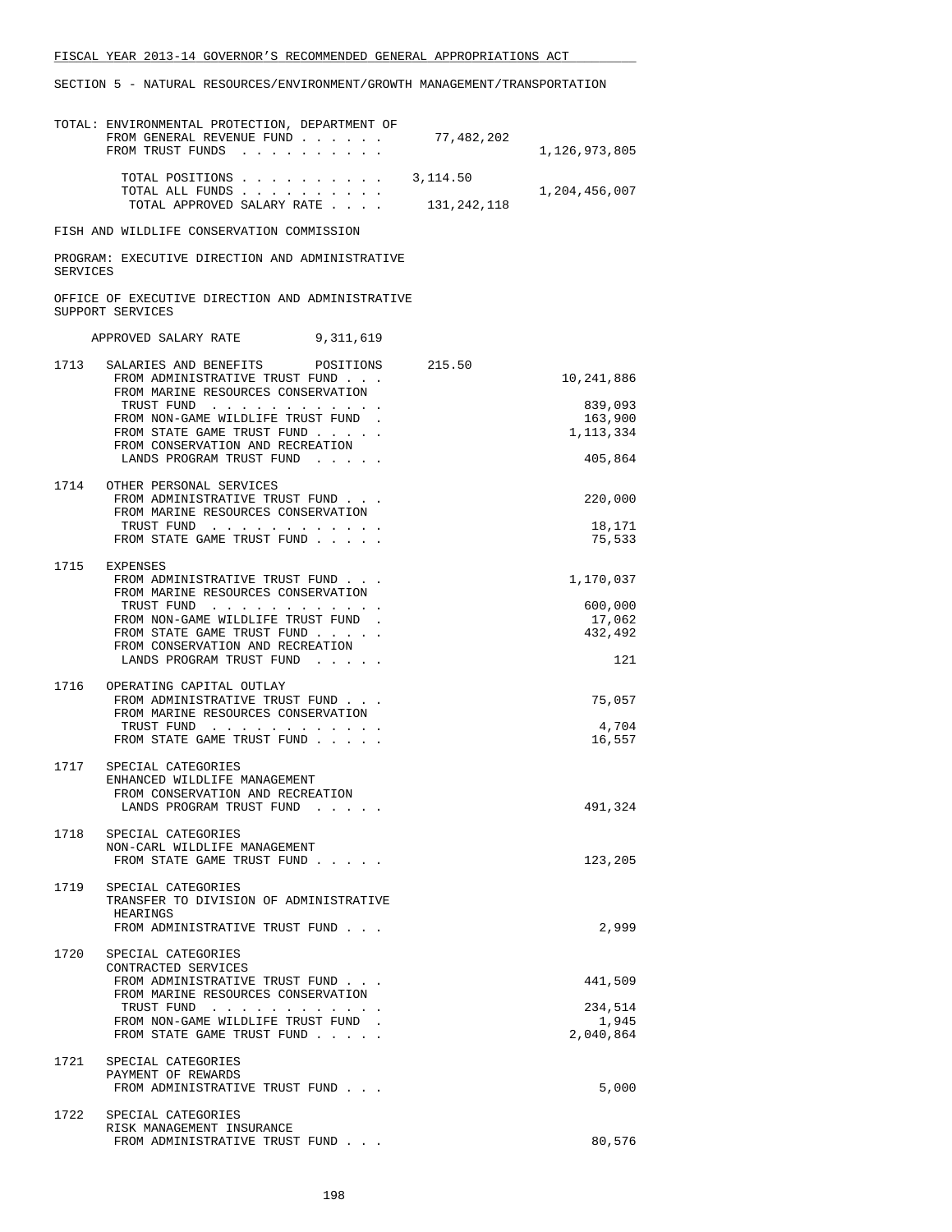|      | FROM MARINE RESOURCES CONSERVATION                                                                                                                                                                                                                                                                                                                                                                                                                                                                 |                       |
|------|----------------------------------------------------------------------------------------------------------------------------------------------------------------------------------------------------------------------------------------------------------------------------------------------------------------------------------------------------------------------------------------------------------------------------------------------------------------------------------------------------|-----------------------|
|      | TRUST FUND<br>FROM STATE GAME TRUST FUND                                                                                                                                                                                                                                                                                                                                                                                                                                                           | 7,823<br>38,353       |
|      | FROM CONSERVATION AND RECREATION                                                                                                                                                                                                                                                                                                                                                                                                                                                                   |                       |
|      | LANDS PROGRAM TRUST FUND                                                                                                                                                                                                                                                                                                                                                                                                                                                                           | 2,817                 |
|      | 1723 SPECIAL CATEGORIES                                                                                                                                                                                                                                                                                                                                                                                                                                                                            |                       |
|      | SALARY INCENTIVE PAYMENTS<br>FROM ADMINISTRATIVE TRUST FUND                                                                                                                                                                                                                                                                                                                                                                                                                                        | 6,828                 |
|      |                                                                                                                                                                                                                                                                                                                                                                                                                                                                                                    |                       |
|      | 1724 SPECIAL CATEGORIES                                                                                                                                                                                                                                                                                                                                                                                                                                                                            |                       |
|      | INFORMATION TECHNOLOGY SERVICES - FISH AND<br>WILDLIFE CONSERVATION COMMISSION                                                                                                                                                                                                                                                                                                                                                                                                                     |                       |
|      | FROM ADMINISTRATIVE TRUST FUND                                                                                                                                                                                                                                                                                                                                                                                                                                                                     | 1,939,702             |
|      | 1725 SPECIAL CATEGORIES                                                                                                                                                                                                                                                                                                                                                                                                                                                                            |                       |
|      | TRANSFER TO DEPARTMENT OF MANAGEMENT                                                                                                                                                                                                                                                                                                                                                                                                                                                               |                       |
|      | SERVICES - HUMAN RESOURCES SERVICES<br>PURCHASED PER STATEWIDE CONTRACT                                                                                                                                                                                                                                                                                                                                                                                                                            |                       |
|      | FROM ADMINISTRATIVE TRUST FUND                                                                                                                                                                                                                                                                                                                                                                                                                                                                     | 69,255                |
|      | FROM MARINE RESOURCES CONSERVATION<br>TRUST FUND                                                                                                                                                                                                                                                                                                                                                                                                                                                   | 7,341                 |
|      | FROM NON-GAME WILDLIFE TRUST FUND                                                                                                                                                                                                                                                                                                                                                                                                                                                                  | 1,087                 |
|      | FROM STATE GAME TRUST FUND<br>FROM CONSERVATION AND RECREATION                                                                                                                                                                                                                                                                                                                                                                                                                                     | 3,371                 |
|      | LANDS PROGRAM TRUST FUND                                                                                                                                                                                                                                                                                                                                                                                                                                                                           | 2,530                 |
| 1726 | SPECIAL CATEGORIES                                                                                                                                                                                                                                                                                                                                                                                                                                                                                 |                       |
|      | CONTRACT AND GRANT REIMBURSED ACTIVITIES                                                                                                                                                                                                                                                                                                                                                                                                                                                           |                       |
|      | FROM ADMINISTRATIVE TRUST FUND<br>FROM FEDERAL GRANTS TRUST FUND                                                                                                                                                                                                                                                                                                                                                                                                                                   | 1,000,000<br>390,000  |
|      | FROM GRANTS AND DONATIONS TRUST                                                                                                                                                                                                                                                                                                                                                                                                                                                                    |                       |
|      | FUND $\cdots$                                                                                                                                                                                                                                                                                                                                                                                                                                                                                      | 150,000               |
|      | 1727 DATA PROCESSING SERVICES                                                                                                                                                                                                                                                                                                                                                                                                                                                                      |                       |
|      | SOUTHWOOD SHARED RESOURCE CENTER                                                                                                                                                                                                                                                                                                                                                                                                                                                                   |                       |
|      | FROM ADMINISTRATIVE TRUST FUND                                                                                                                                                                                                                                                                                                                                                                                                                                                                     | 991,488               |
|      | TOTAL: OFFICE OF EXECUTIVE DIRECTION AND ADMINISTRATIVE                                                                                                                                                                                                                                                                                                                                                                                                                                            |                       |
|      | SUPPORT SERVICES<br>FROM TRUST FUNDS<br>$\mathbf{1} \qquad \mathbf{1} \qquad \mathbf{1} \qquad \mathbf{1} \qquad \mathbf{1} \qquad \mathbf{1} \qquad \mathbf{1} \qquad \mathbf{1} \qquad \mathbf{1} \qquad \mathbf{1} \qquad \mathbf{1} \qquad \mathbf{1} \qquad \mathbf{1} \qquad \mathbf{1} \qquad \mathbf{1} \qquad \mathbf{1} \qquad \mathbf{1} \qquad \mathbf{1} \qquad \mathbf{1} \qquad \mathbf{1} \qquad \mathbf{1} \qquad \mathbf{1} \qquad \mathbf{1} \qquad \mathbf{1} \qquad \mathbf{$ | 23,426,342            |
|      |                                                                                                                                                                                                                                                                                                                                                                                                                                                                                                    |                       |
|      | 215.50<br>TOTAL POSITIONS<br>TOTAL ALL FUNDS                                                                                                                                                                                                                                                                                                                                                                                                                                                       | 23,426,342            |
|      |                                                                                                                                                                                                                                                                                                                                                                                                                                                                                                    |                       |
|      | PROGRAM: LAW ENFORCEMENT                                                                                                                                                                                                                                                                                                                                                                                                                                                                           |                       |
|      | FISH, WILDLIFE AND BOATING LAW ENFORCEMENT                                                                                                                                                                                                                                                                                                                                                                                                                                                         |                       |
|      | APPROVED SALARY RATE 47,480,440                                                                                                                                                                                                                                                                                                                                                                                                                                                                    |                       |
|      |                                                                                                                                                                                                                                                                                                                                                                                                                                                                                                    |                       |
| 1728 | SALARIES AND BENEFITS<br>POSITIONS<br>1,051.00<br>19,653,271<br>FROM GENERAL REVENUE FUND                                                                                                                                                                                                                                                                                                                                                                                                          |                       |
|      | FROM FEDERAL GRANTS TRUST FUND                                                                                                                                                                                                                                                                                                                                                                                                                                                                     | 4,775,814             |
|      | FROM FLORIDA PANTHER RESEARCH AND<br>MANAGEMENT TRUST FUND                                                                                                                                                                                                                                                                                                                                                                                                                                         | 304,975               |
|      | FROM MARINE RESOURCES CONSERVATION                                                                                                                                                                                                                                                                                                                                                                                                                                                                 |                       |
|      | TRUST FUND<br>FROM NON-GAME WILDLIFE TRUST FUND.                                                                                                                                                                                                                                                                                                                                                                                                                                                   | 31,291,107<br>281,258 |
|      | FROM STATE GAME TRUST FUND                                                                                                                                                                                                                                                                                                                                                                                                                                                                         | 8,395,597             |
|      | FROM CONSERVATION AND RECREATION<br>LANDS PROGRAM TRUST FUND                                                                                                                                                                                                                                                                                                                                                                                                                                       | 2,844,486             |
|      |                                                                                                                                                                                                                                                                                                                                                                                                                                                                                                    |                       |
| 1729 | OTHER PERSONAL SERVICES<br>FROM GENERAL REVENUE FUND<br>74,210                                                                                                                                                                                                                                                                                                                                                                                                                                     |                       |
|      | FROM FEDERAL GRANTS TRUST FUND                                                                                                                                                                                                                                                                                                                                                                                                                                                                     | 58,000                |
|      | FROM MARINE RESOURCES CONSERVATION                                                                                                                                                                                                                                                                                                                                                                                                                                                                 | 314,631               |
|      | TRUST FUND<br>FROM STATE GAME TRUST FUND                                                                                                                                                                                                                                                                                                                                                                                                                                                           | 99,316                |
|      |                                                                                                                                                                                                                                                                                                                                                                                                                                                                                                    |                       |
| 1730 | EXPENSES<br>1,635,307<br>FROM GENERAL REVENUE FUND                                                                                                                                                                                                                                                                                                                                                                                                                                                 |                       |
|      | FROM FEDERAL GRANTS TRUST FUND                                                                                                                                                                                                                                                                                                                                                                                                                                                                     | 6,351,541             |
|      | FROM MARINE RESOURCES CONSERVATION<br>TRUST FUND                                                                                                                                                                                                                                                                                                                                                                                                                                                   | 3,257,858             |
|      | FROM STATE GAME TRUST FUND                                                                                                                                                                                                                                                                                                                                                                                                                                                                         | 1,239,717             |
|      | FROM CONSERVATION AND RECREATION<br>LANDS PROGRAM TRUST FUND                                                                                                                                                                                                                                                                                                                                                                                                                                       | 422,585               |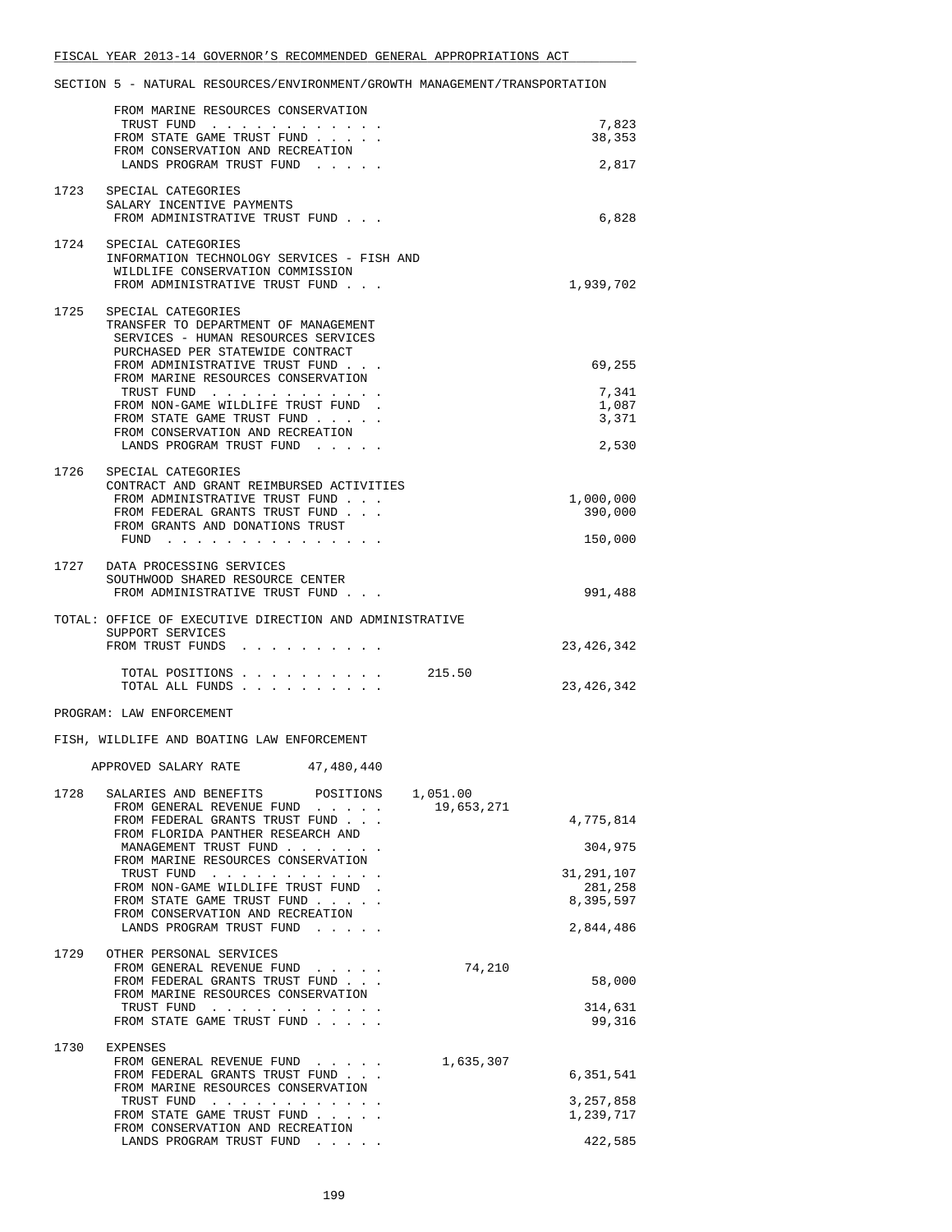| 1731 | OPERATING CAPITAL OUTLAY<br>FROM MARINE RESOURCES CONSERVATION<br>TRUST FUND<br>FROM STATE GAME TRUST FUND<br>FROM CONSERVATION AND RECREATION<br>LANDS PROGRAM TRUST FUND                                                                                       | 141,891<br>74,257<br>62,500                      |
|------|------------------------------------------------------------------------------------------------------------------------------------------------------------------------------------------------------------------------------------------------------------------|--------------------------------------------------|
|      | 1732 SPECIAL CATEGORIES<br>ACQUISITION AND REPLACEMENT OF PATROL<br>VEHICLES<br>FROM MARINE RESOURCES CONSERVATION<br>TRUST FUND<br>FROM STATE GAME TRUST FUND                                                                                                   | 722,271<br>222,901                               |
| 1733 | SPECIAL CATEGORIES<br>ACQUISITION AND REPLACEMENT OF BOATS,<br>MOTORS, AND TRAILERS<br>FROM MARINE RESOURCES CONSERVATION<br>TRUST FUND                                                                                                                          | 727,415                                          |
| 1734 | SPECIAL CATEGORIES<br>ENHANCED WILDLIFE MANAGEMENT<br>FROM CONSERVATION AND RECREATION<br>LANDS PROGRAM TRUST FUND                                                                                                                                               | 272,166                                          |
|      | 1735 SPECIAL CATEGORIES<br>800 MHZ RADIO LAW ENFORCEMENT SYSTEM<br>EQUIPMENT AND MAINTENANCE<br>FROM MARINE RESOURCES CONSERVATION<br>TRUST FUND                                                                                                                 | 44,760                                           |
| 1736 | SPECIAL CATEGORIES<br>CONTRACTED SERVICES<br>FROM GENERAL REVENUE FUND<br>FROM MARINE RESOURCES CONSERVATION<br>TRUST FUND<br>FROM CONSERVATION AND RECREATION<br>LANDS PROGRAM TRUST FUND                                                                       | 439,548<br>708,663<br>1,500                      |
|      | 1737 SPECIAL CATEGORIES<br>BOAT RAMP MAINTENANCE CATEGORY<br>FROM FEDERAL GRANTS TRUST FUND<br>FROM MARINE RESOURCES CONSERVATION<br>TRUST FUND<br>FROM STATE GAME TRUST FUND                                                                                    | 431,250<br>181,878<br>143,750                    |
| 1738 | SPECIAL CATEGORIES<br>OVERTIME<br>FROM GENERAL REVENUE FUND<br>FROM MARINE RESOURCES CONSERVATION<br>TRUST FUND<br>FROM STATE GAME TRUST FUND                                                                                                                    | 765,000<br>2,146,685<br>193,997                  |
|      | 1739 SPECIAL CATEGORIES<br>RISK MANAGEMENT INSURANCE<br>FROM GENERAL REVENUE FUND<br>FROM FEDERAL GRANTS TRUST FUND.<br>FROM MARINE RESOURCES CONSERVATION<br>TRUST FUND<br>FROM STATE GAME TRUST FUND                                                           | 389,152<br>63,568<br>1,186,195<br>845,398        |
| 1740 | SPECIAL CATEGORIES<br>SALARY INCENTIVE PAYMENTS<br>FROM GENERAL REVENUE FUND<br>FROM FEDERAL GRANTS TRUST FUND<br>FROM MARINE RESOURCES CONSERVATION<br>TRUST FUND<br>FROM STATE GAME TRUST FUND<br>FROM CONSERVATION AND RECREATION<br>LANDS PROGRAM TRUST FUND | 48,668<br>14,926<br>541,517<br>154,562<br>20,160 |
| 1741 | SPECIAL CATEGORIES<br>BOATING AND WATERWAYS ACTIVITIES<br>FROM MARINE RESOURCES CONSERVATION<br>TRUST FUND                                                                                                                                                       | 1,926,025                                        |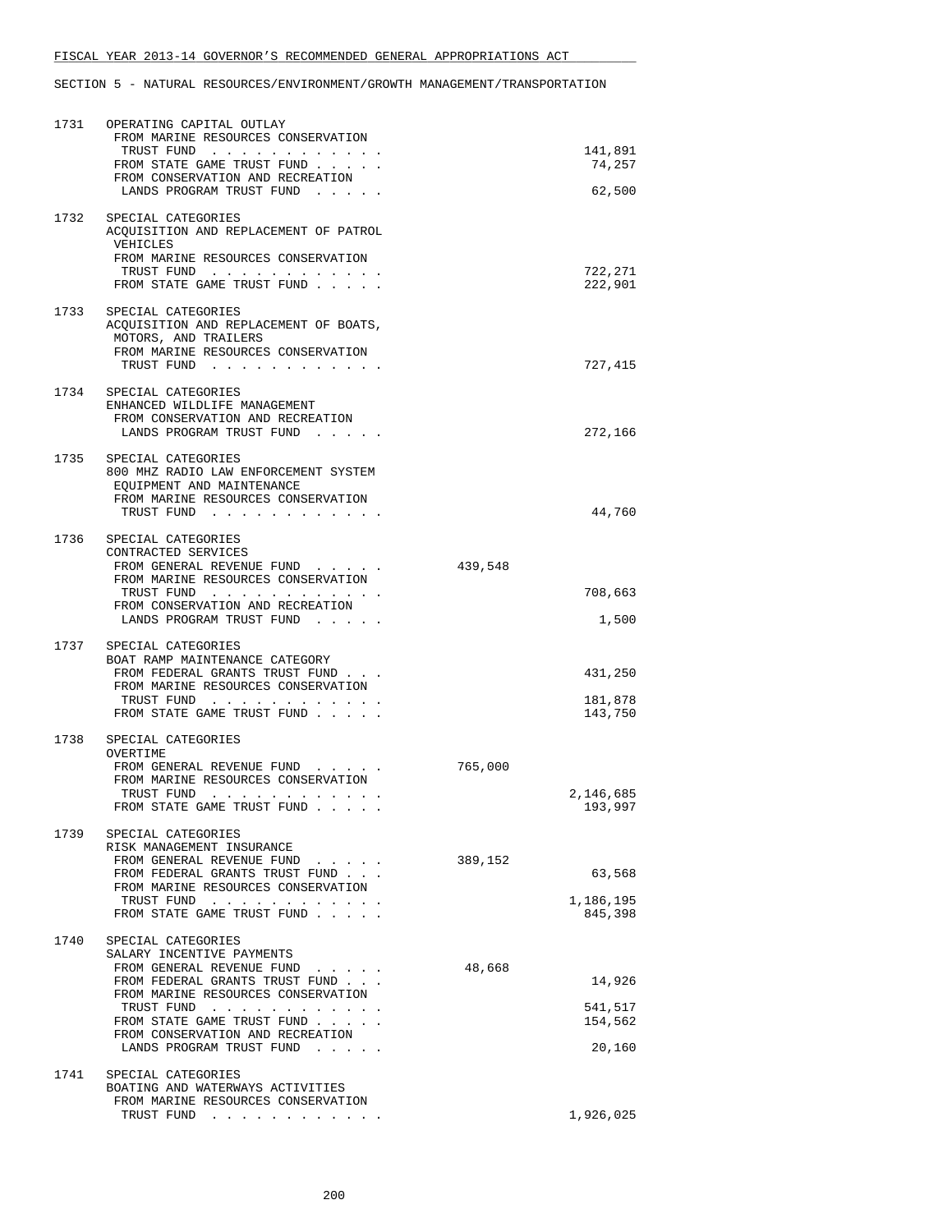| 1742 | SPECIAL CATEGORIES<br>BOATING AND WATERWAYS GRANTS<br>FROM MARINE RESOURCES CONSERVATION<br>TRUST FUND                                                                            | 50,000               |
|------|-----------------------------------------------------------------------------------------------------------------------------------------------------------------------------------|----------------------|
|      | 1743 SPECIAL CATEGORIES<br>TRANSFER TO DEPARTMENT OF MANAGEMENT<br>SERVICES - HUMAN RESOURCES SERVICES<br>PURCHASED PER STATEWIDE CONTRACT<br>60,775<br>FROM GENERAL REVENUE FUND |                      |
|      | FROM FEDERAL GRANTS TRUST FUND<br>FROM MARINE RESOURCES CONSERVATION                                                                                                              | 8,157                |
|      | TRUST FUND<br>FROM STATE GAME TRUST FUND<br>FROM CONSERVATION AND RECREATION                                                                                                      | 265,702<br>46,193    |
| 1744 | LANDS PROGRAM TRUST FUND<br>SPECIAL CATEGORIES                                                                                                                                    | 12,150               |
|      | CONTRACT AND GRANT REIMBURSED ACTIVITIES<br>FROM FEDERAL GRANTS TRUST FUND<br>FROM MARINE RESOURCES CONSERVATION                                                                  | 8,428,808            |
|      | TRUST FUND<br>FROM STATE GAME TRUST FUND                                                                                                                                          | 686,450<br>1,208,746 |
| 1745 | SPECIAL CATEGORIES<br>BOATING SAFETY EDUCATION PROGRAM<br>FROM MARINE RESOURCES CONSERVATION<br>TRUST FUND                                                                        | 550,650              |
| 1746 | FIXED CAPITAL OUTLAY<br>BOATING INFRASTRUCTURE                                                                                                                                    |                      |
| 1747 | FROM FEDERAL GRANTS TRUST FUND<br>GRANTS AND AIDS TO LOCAL GOVERNMENTS AND<br>NONSTATE ENTITIES - FIXED CAPITAL OUTLAY<br>FLORIDA BOATING IMPROVEMENT PROGRAM                     | 3,300,000            |
|      | FROM MARINE RESOURCES CONSERVATION<br>TRUST FUND<br>FROM STATE GAME TRUST FUND                                                                                                    | 562,000<br>1,250,000 |
|      | TOTAL: FISH, WILDLIFE AND BOATING LAW ENFORCEMENT<br>23,065,931<br>FROM GENERAL REVENUE FUND<br>FROM TRUST FUNDS                                                                  | 86,833,976           |
|      | TOTAL POSITIONS $\ldots$ , 1,051.00<br>TOTAL ALL FUNDS                                                                                                                            | 109,899,907          |
|      | PROGRAM: WILDLIFE                                                                                                                                                                 |                      |
|      | HUNTING AND GAME MANAGEMENT                                                                                                                                                       |                      |
|      | APPROVED SALARY RATE<br>1,898,473                                                                                                                                                 |                      |
|      | 1748 SALARIES AND BENEFITS<br>POSITIONS<br>45.00<br>FROM FEDERAL GRANTS TRUST FUND<br>FROM STATE GAME TRUST FUND                                                                  | 620,505<br>1,543,870 |
|      | FROM CONSERVATION AND RECREATION<br>LANDS PROGRAM TRUST FUND                                                                                                                      | 463,880              |
| 1749 | OTHER PERSONAL SERVICES<br>FROM STATE GAME TRUST FUND                                                                                                                             | 222,303              |
| 1750 | EXPENSES<br>FROM STATE GAME TRUST FUND                                                                                                                                            | 534,873              |
|      | FROM CONSERVATION AND RECREATION<br>LANDS PROGRAM TRUST FUND                                                                                                                      | 1,852                |
| 1751 | OPERATING CAPITAL OUTLAY<br>FROM STATE GAME TRUST FUND                                                                                                                            | 4,538                |
| 1752 | SPECIAL CATEGORIES<br>ENHANCED WILDLIFE MANAGEMENT<br>FROM CONSERVATION AND RECREATION                                                                                            |                      |
|      | LANDS PROGRAM TRUST FUND<br>$\cdots$                                                                                                                                              | 48,015               |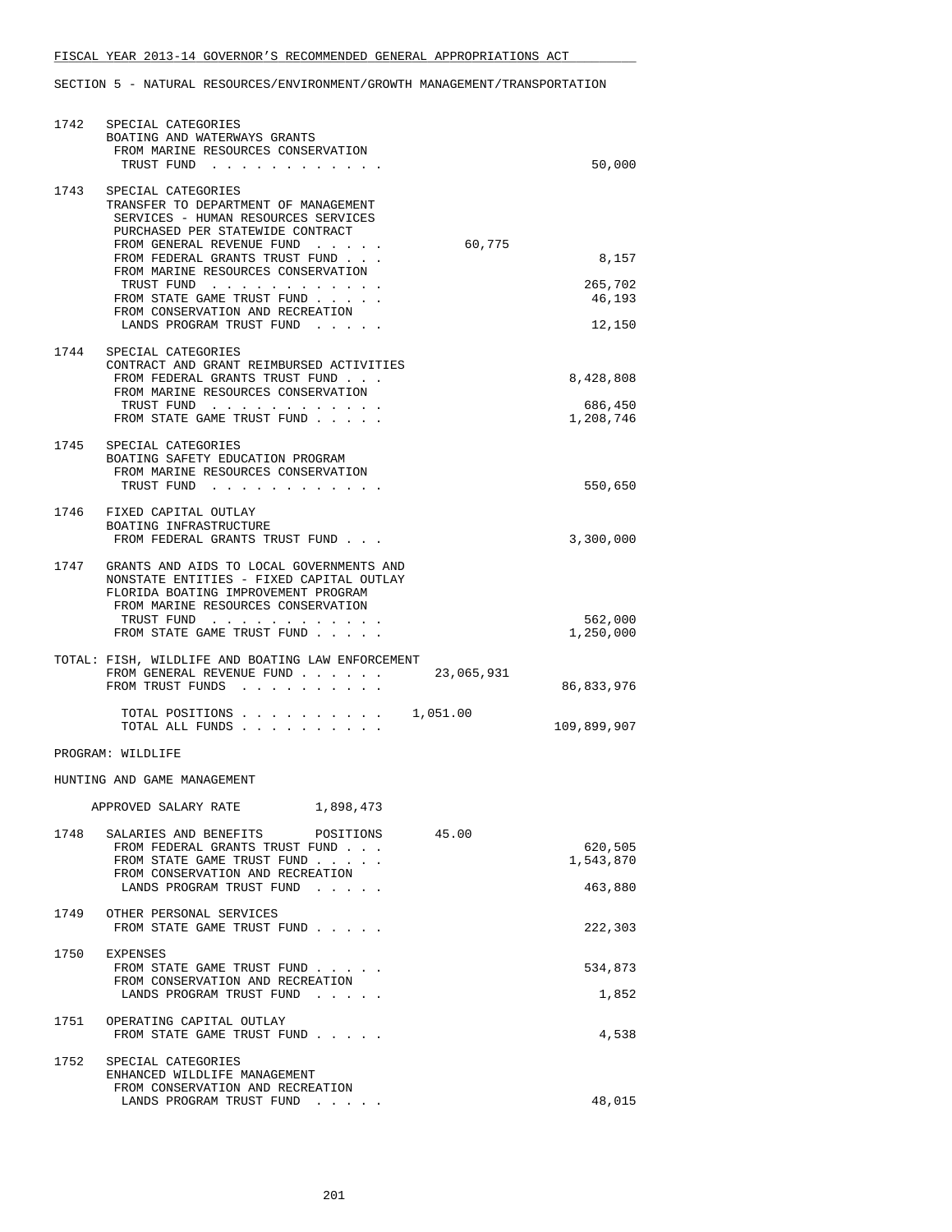| 1753 | SPECIAL CATEGORIES<br>NON-CARL WILDLIFE MANAGEMENT<br>FROM STATE GAME TRUST FUND                                                                                                                                                    | 115,595                        |
|------|-------------------------------------------------------------------------------------------------------------------------------------------------------------------------------------------------------------------------------------|--------------------------------|
| 1754 | SPECIAL CATEGORIES<br>DEER MANAGEMENT PROGRAM<br>FROM STATE GAME TRUST FUND                                                                                                                                                         | 300,000                        |
|      | 1755 SPECIAL CATEGORIES<br>CONTRACTED SERVICES<br>FROM STATE GAME TRUST FUND                                                                                                                                                        | 255,710                        |
|      | 1756 SPECIAL CATEGORIES<br>TRANSFER DEPARTMENT OF AGRICULTURE -<br>ALLIGATOR MARKETING AND EDUCATION<br>FROM STATE GAME TRUST FUND                                                                                                  | 150,000                        |
|      | 1757 SPECIAL CATEGORIES<br>PUBLIC DOVE FIELD DEVELOPMENT<br>FROM STATE GAME TRUST FUND                                                                                                                                              | 49,000                         |
|      | 1758 SPECIAL CATEGORIES<br>RISK MANAGEMENT INSURANCE<br>FROM STATE GAME TRUST FUND<br>FROM CONSERVATION AND RECREATION<br>LANDS PROGRAM TRUST FUND                                                                                  | 106,665<br>13,313              |
| 1759 | SPECIAL CATEGORIES<br>WILDLIFE MANAGEMENT AREA USER PAY<br>FROM STATE GAME TRUST FUND                                                                                                                                               | 638,266                        |
| 1760 | SPECIAL CATEGORIES<br>TRANSFER TO DEPARTMENT OF MANAGEMENT<br>SERVICES - HUMAN RESOURCES SERVICES<br>PURCHASED PER STATEWIDE CONTRACT<br>FROM STATE GAME TRUST FUND<br>FROM CONSERVATION AND RECREATION<br>LANDS PROGRAM TRUST FUND | 14,415<br>3,104                |
| 1761 | SPECIAL CATEGORIES<br>CONTRACT AND GRANT REIMBURSED ACTIVITIES<br>FROM FEDERAL GRANTS TRUST FUND<br>FROM GRANTS AND DONATIONS TRUST<br>FUND<br>FROM STATE GAME TRUST FUND                                                           | 1,001,129<br>129,450<br>30,000 |
| 1762 | SPECIAL CATEGORIES<br>WILD TURKEY PROJECTS<br>FROM STATE GAME TRUST FUND                                                                                                                                                            | 500,000                        |
| 1763 | FIXED CAPITAL OUTLAY<br>TRIPLE N RANCH WILDLIFE MANAGEMENT AREA<br>PUBLIC SHOOTING PARK<br>FROM FEDERAL GRANTS TRUST FUND                                                                                                           | 1,400,000                      |
|      | TOTAL: HUNTING AND GAME MANAGEMENT<br>FROM TRUST FUNDS                                                                                                                                                                              | 8,146,483                      |
|      | TOTAL POSITIONS<br>TOTAL ALL FUNDS                                                                                                                                                                                                  | 45.00<br>8,146,483             |
|      | PROGRAM: HABITAT AND SPECIES CONSERVATION                                                                                                                                                                                           |                                |
|      | HABITAT AND SPECIES CONSERVATION                                                                                                                                                                                                    |                                |
|      | APPROVED SALARY RATE<br>14,504,695                                                                                                                                                                                                  |                                |
| 1764 | SALARIES AND BENEFITS POSITIONS<br>FROM INVASIVE PLANT CONTROL TRUST<br>FUND                                                                                                                                                        | 357.00<br>2,139,800            |
|      | FROM FEDERAL GRANTS TRUST FUND<br>FROM FLORIDA PANTHER RESEARCH AND<br>MANAGEMENT TRUST FUND                                                                                                                                        | 3,017,535<br>219,874           |
|      | FROM GRANTS AND DONATIONS TRUST<br>FUND $\cdots$                                                                                                                                                                                    | 805                            |
|      | FROM LAND ACQUISITION TRUST FUND                                                                                                                                                                                                    | 465,042                        |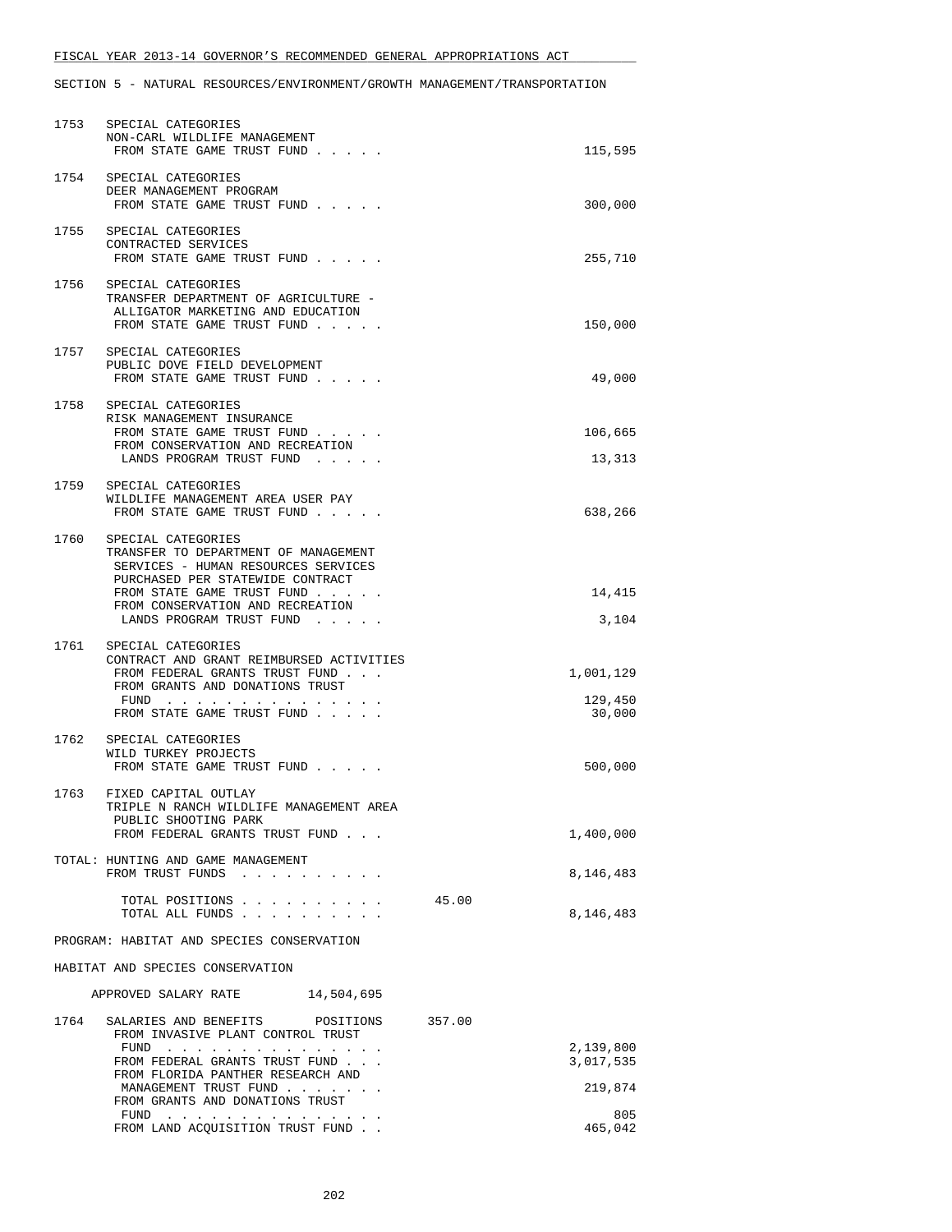|      | FROM MARINE RESOURCES CONSERVATION                                      |                      |
|------|-------------------------------------------------------------------------|----------------------|
|      | TRUST FUND                                                              | 547,924              |
|      | FROM NON-GAME WILDLIFE TRUST FUND<br>FROM SAVE THE MANATEE TRUST FUND.  | 1,789,882<br>817,862 |
|      | FROM STATE GAME TRUST FUND                                              | 5,523,746            |
|      | FROM CONSERVATION AND RECREATION                                        |                      |
|      | LANDS PROGRAM TRUST FUND                                                | 5,344,218            |
| 1765 | OTHER PERSONAL SERVICES                                                 |                      |
|      | FROM INVASIVE PLANT CONTROL TRUST                                       |                      |
|      | FUND $\cdots$                                                           | 457,080              |
|      | FROM FLORIDA PANTHER RESEARCH AND                                       |                      |
|      | MANAGEMENT TRUST FUND<br>FROM LAND ACQUISITION TRUST FUND               | 138,094<br>121,350   |
|      | FROM MARINE RESOURCES CONSERVATION                                      |                      |
|      | TRUST FUND                                                              | 150,759              |
|      | FROM NON-GAME WILDLIFE TRUST FUND.                                      | 198,903              |
|      | FROM SAVE THE MANATEE TRUST FUND.                                       | 176,047              |
|      | FROM STATE GAME TRUST FUND<br>FROM CONSERVATION AND RECREATION          | 240,143              |
|      | LANDS PROGRAM TRUST FUND                                                | 79,496               |
|      |                                                                         |                      |
| 1766 | EXPENSES                                                                |                      |
|      | FROM INVASIVE PLANT CONTROL TRUST                                       |                      |
|      | FUND $\cdots$<br>FROM FLORIDA PANTHER RESEARCH AND                      | 817,822              |
|      | MANAGEMENT TRUST FUND                                                   | 179,912              |
|      | FROM LAND ACQUISITION TRUST FUND                                        | 89,831               |
|      | FROM MARINE RESOURCES CONSERVATION                                      |                      |
|      | TRUST FUND                                                              | 107,590              |
|      | FROM NON-GAME WILDLIFE TRUST FUND.<br>FROM SAVE THE MANATEE TRUST FUND. | 568,750<br>293,072   |
|      | FROM STATE GAME TRUST FUND                                              | 1,166,989            |
|      | FROM CONSERVATION AND RECREATION                                        |                      |
|      | LANDS PROGRAM TRUST FUND                                                | 1,197,637            |
|      |                                                                         |                      |
| 1767 | OPERATING CAPITAL OUTLAY<br>FROM INVASIVE PLANT CONTROL TRUST           |                      |
|      |                                                                         | 10,488               |
|      | FROM FLORIDA PANTHER RESEARCH AND                                       |                      |
|      | MANAGEMENT TRUST FUND                                                   | 1,250                |
|      | FROM MARINE RESOURCES CONSERVATION                                      |                      |
|      | TRUST FUND<br>FROM NON-GAME WILDLIFE TRUST FUND.                        | 6,250<br>18,278      |
|      | FROM SAVE THE MANATEE TRUST FUND.                                       | 8,625                |
|      | FROM STATE GAME TRUST FUND                                              | 59,422               |
|      | FROM CONSERVATION AND RECREATION                                        |                      |
|      | LANDS PROGRAM TRUST FUND                                                | 10,625               |
| 1768 | SPECIAL CATEGORIES                                                      |                      |
|      | ACQUISITION AND REPLACEMENT OF BOATS,                                   |                      |
|      | MOTORS, AND TRAILERS                                                    |                      |
|      | FROM STATE GAME TRUST FUND                                              | 18,650               |
| 1769 | SPECIAL CATEGORIES                                                      |                      |
|      | ENHANCED WILDLIFE MANAGEMENT                                            |                      |
|      | FROM CONSERVATION AND RECREATION                                        |                      |
|      | LANDS PROGRAM TRUST FUND                                                | 2,074,955            |
|      |                                                                         |                      |
| 1770 | SPECIAL CATEGORIES<br>NON-CARL WILDLIFE MANAGEMENT                      |                      |
|      | FROM STATE GAME TRUST FUND                                              | 2,391,782            |
|      |                                                                         |                      |
| 1771 | SPECIAL CATEGORIES                                                      |                      |
|      | NUISANCE WILDLIFE CONTROL                                               |                      |
|      | FROM NON-GAME WILDLIFE TRUST FUND.                                      | 400,000              |
| 1772 | SPECIAL CATEGORIES                                                      |                      |
|      | CONTRACTED SERVICES                                                     |                      |
|      | FROM INVASIVE PLANT CONTROL TRUST                                       |                      |
|      |                                                                         | 204,250              |
|      | FROM FLORIDA PANTHER RESEARCH AND<br>MANAGEMENT TRUST FUND              | 20,912               |
|      | FROM LAND ACQUISITION TRUST FUND.                                       | 35,844               |
|      | FROM NON-GAME WILDLIFE TRUST FUND.                                      | 40,010               |
|      | FROM SAVE THE MANATEE TRUST FUND.                                       | 20,771               |
|      | FROM STATE GAME TRUST FUND                                              | 47,367               |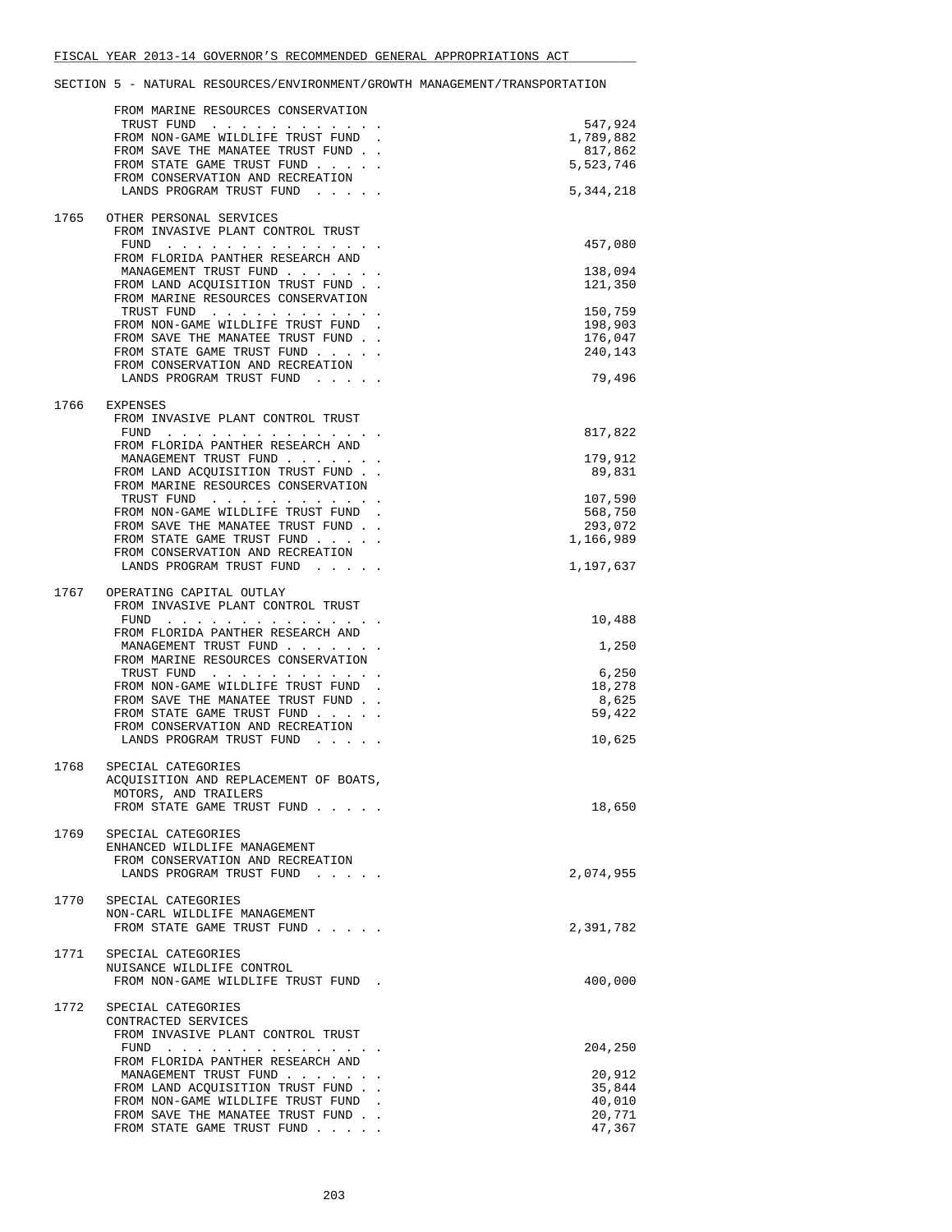|      | FROM CONSERVATION AND RECREATION<br>LANDS PROGRAM TRUST FUND                                                                                                                                  | 65,196                                         |
|------|-----------------------------------------------------------------------------------------------------------------------------------------------------------------------------------------------|------------------------------------------------|
| 1773 | SPECIAL CATEGORIES<br>LAKE RESTORATION<br>FROM STATE GAME TRUST FUND                                                                                                                          | 3,984,291                                      |
| 1774 | SPECIAL CATEGORIES<br>GRANTS AND AIDS - FEDERAL ENDANGERED<br>SPECIES - SECTION 6<br>FROM FEDERAL GRANTS TRUST FUND                                                                           | 1,430,819                                      |
| 1775 | SPECIAL CATEGORIES<br>LAND MANAGEMENT/SAVE OUR RIVERS<br>FROM STATE GAME TRUST FUND                                                                                                           | 298,412                                        |
| 1776 | SPECIAL CATEGORIES<br>MARINE RESEARCH GRANTS<br>FROM FEDERAL GRANTS TRUST FUND                                                                                                                | 27,500                                         |
|      | 1777 SPECIAL CATEGORIES<br>DUCKS UNLIMITED MARSH PROJECT<br>FROM STATE GAME TRUST FUND                                                                                                        | 106,792                                        |
| 1778 | SPECIAL CATEGORIES<br>CONTROL OF INVASIVE EXOTICS<br>FROM INVASIVE PLANT CONTROL TRUST<br>$FUND$                                                                                              | 29,823,647                                     |
|      | 1779 SPECIAL CATEGORIES<br>RISK MANAGEMENT INSURANCE<br>FROM FLORIDA PANTHER RESEARCH AND<br>MANAGEMENT TRUST FUND<br>FROM LAND ACQUISITION TRUST FUND.<br>FROM MARINE RESOURCES CONSERVATION | 9,605<br>7,367                                 |
|      | TRUST FUND<br>FROM NON-GAME WILDLIFE TRUST FUND<br>FROM SAVE THE MANATEE TRUST FUND.<br>FROM STATE GAME TRUST FUND<br>FROM CONSERVATION AND RECREATION<br>LANDS PROGRAM TRUST FUND            | 6,141<br>42,301<br>8,122<br>299,157<br>128,540 |
| 1780 | SPECIAL CATEGORIES<br>TRANSFER TO THE UNIVERSITY OF FLORIDA -<br>COOPERATIVE AQUATIC PLANT EDUCATION<br>PROGRAM<br>FROM INVASIVE PLANT CONTROL TRUST<br>FUND $\cdots$ $\cdots$ $\cdots$       | 25,000                                         |
| 1781 | SPECIAL CATEGORIES<br>HABITAT RESTORATION<br>FROM LAND ACQUISITION TRUST FUND                                                                                                                 | 2,979,857                                      |
| 1782 | SPECIAL CATEGORIES<br>TRANSFER TO DEPARTMENT OF AGRICULTURE AND<br>CONSUMER SERVICES/ IFAS/INVASIVE EXOTIC<br>PLANT RESEARCH<br>FROM INVASIVE PLANT CONTROL TRUST<br>FUND $\cdots$            | 844,171                                        |
| 1783 | SPECIAL CATEGORIES<br>TRANSFER TO DEPARTMENT OF MANAGEMENT<br>SERVICES - HUMAN RESOURCES SERVICES<br>PURCHASED PER STATEWIDE CONTRACT<br>FROM INVASIVE PLANT CONTROL TRUST                    |                                                |
|      | FUND<br>FROM FEDERAL GRANTS TRUST FUND<br>FROM FLORIDA PANTHER RESEARCH AND                                                                                                                   | 11,631<br>2,622                                |
|      | MANAGEMENT TRUST FUND<br>FROM GRANTS AND DONATIONS TRUST                                                                                                                                      | 1,710                                          |
|      | FROM LAND ACQUISITION TRUST FUND<br>FROM MARINE RESOURCES CONSERVATION                                                                                                                        | 358<br>2,837                                   |
|      | TRUST FUND<br>FROM NON-GAME WILDLIFE TRUST FUND.<br>FROM SAVE THE MANATEE TRUST FUND.<br>FROM STATE GAME TRUST FUND                                                                           | 1,841<br>15,926<br>6,260<br>61,852             |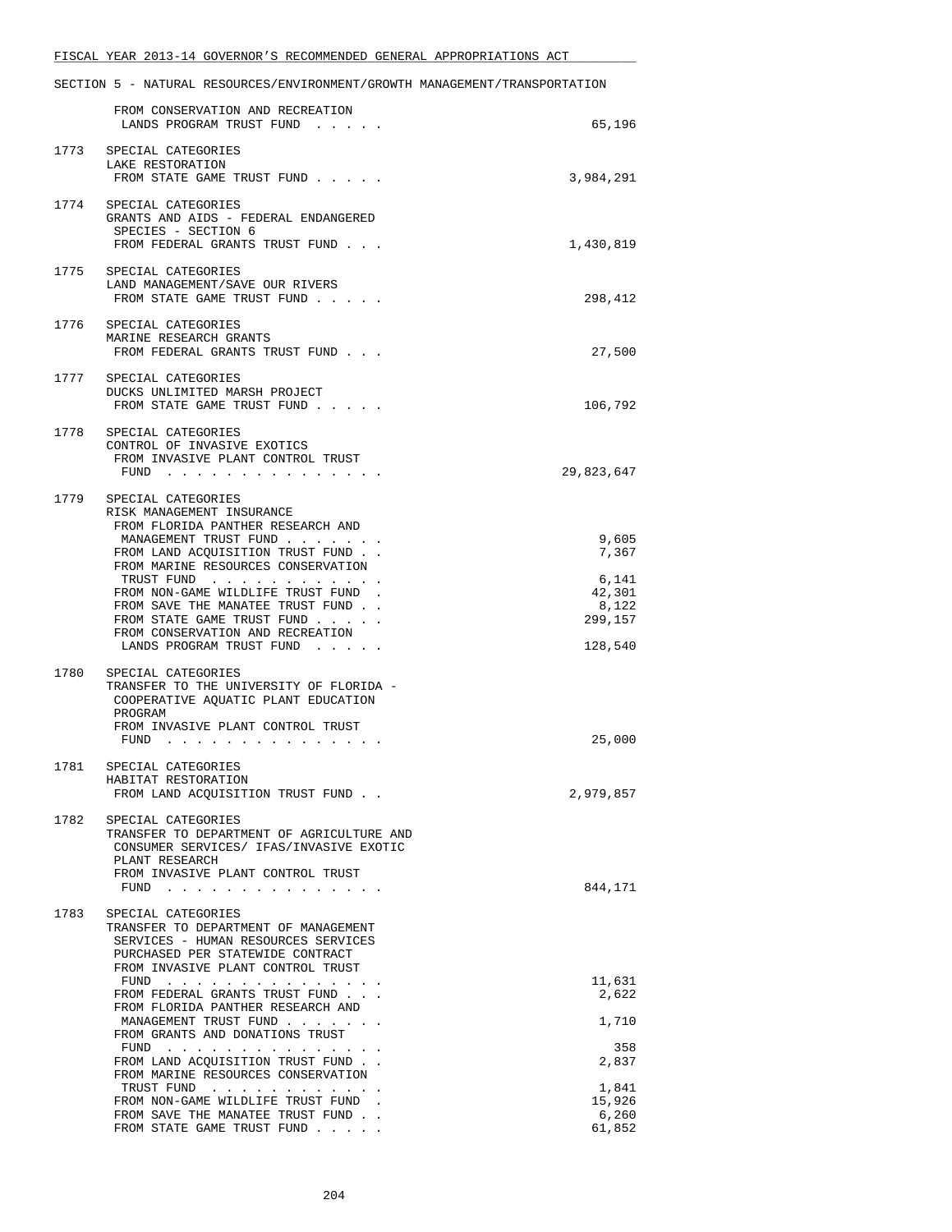|      | FROM CONSERVATION AND RECREATION<br>LANDS PROGRAM TRUST FUND                                                   |       | 40,144                 |
|------|----------------------------------------------------------------------------------------------------------------|-------|------------------------|
| 1784 | SPECIAL CATEGORIES<br>HABITAT CONSERVATION PLAN LANDS<br>ACQUISITION PROGRAM<br>FROM FEDERAL GRANTS TRUST FUND |       | 4,474,973              |
| 1785 | SPECIAL CATEGORIES                                                                                             |       |                        |
|      | CONTRACT AND GRANT REIMBURSED ACTIVITIES<br>FROM FEDERAL GRANTS TRUST FUND                                     |       | 11,595,264             |
|      | FROM GRANTS AND DONATIONS TRUST<br>FUND $\cdots$                                                               |       | 562,070                |
|      | FROM NON-GAME WILDLIFE TRUST FUND.<br>FROM STATE GAME TRUST FUND                                               |       | 91,652<br>165,201      |
|      | 1786 FIXED CAPITAL OUTLAY<br>WILDLIFE MANAGEMENT AREA LAND IMPROVEMENTS<br>FROM STATE GAME TRUST FUND          |       | 595,000                |
|      | TOTAL: HABITAT AND SPECIES CONSERVATION<br>FROM TRUST FUNDS                                                    |       | 88,935,901             |
|      | TOTAL POSITIONS 357.00<br>TOTAL ALL FUNDS                                                                      |       | 88,935,901             |
|      | PROGRAM: FRESHWATER FISHERIES                                                                                  |       |                        |
|      | FRESHWATER FISHERIES MANAGEMENT                                                                                |       |                        |
|      | APPROVED SALARY RATE 2,755,924                                                                                 |       |                        |
|      | 1787 SALARIES AND BENEFITS POSITIONS                                                                           | 69.50 |                        |
|      | FROM FEDERAL GRANTS TRUST FUND<br>FROM STATE GAME TRUST FUND                                                   |       | 2,641,107<br>1,311,305 |
|      | FROM CONSERVATION AND RECREATION<br>LANDS PROGRAM TRUST FUND                                                   |       | 44,849                 |
|      | 1788 OTHER PERSONAL SERVICES<br>FROM FEDERAL GRANTS TRUST FUND<br>FROM STATE GAME TRUST FUND                   |       | 40,134<br>26,035       |
|      | 1789 EXPENSES<br>FROM FEDERAL GRANTS TRUST FUND                                                                |       | 418,510                |
|      | FROM STATE GAME TRUST FUND<br>FROM CONSERVATION AND RECREATION                                                 |       | 279,904                |
|      | LANDS PROGRAM TRUST FUND                                                                                       |       | 20,000                 |
|      | 1790 OPERATING CAPITAL OUTLAY<br>FROM FEDERAL GRANTS TRUST FUND                                                |       | 15,625                 |
|      | FROM STATE GAME TRUST FUND                                                                                     |       | 15,914                 |
| 1791 | SPECIAL CATEGORIES<br>ACQUISITION AND REPLACEMENT OF BOATS,                                                    |       |                        |
|      | MOTORS, AND TRAILERS<br>FROM FEDERAL GRANTS TRUST FUND                                                         |       | 5,571                  |
| 1792 | SPECIAL CATEGORIES<br>FISH AND WILDLIFE CONSERVATION COMMISSION<br>YOUTH HUNTING AND FISHING PROGRAMS          |       |                        |
|      | FROM MARINE RESOURCES CONSERVATION<br>TRUST FUND                                                               |       | 134,000                |
|      | FROM STATE GAME TRUST FUND                                                                                     |       | 241,000                |
| 1793 | SPECIAL CATEGORIES<br>ENHANCED WILDLIFE MANAGEMENT                                                             |       |                        |
|      | FROM CONSERVATION AND RECREATION<br>LANDS PROGRAM TRUST FUND                                                   |       | 40,800                 |
| 1794 | SPECIAL CATEGORIES                                                                                             |       |                        |
|      | CONTRACTED SERVICES<br>FROM FEDERAL GRANTS TRUST FUND                                                          |       | 37,553                 |
|      | FROM STATE GAME TRUST FUND                                                                                     |       | 29,996                 |
| 1795 | SPECIAL CATEGORIES<br>LAKE RESTORATION                                                                         |       |                        |
|      | FROM STATE GAME TRUST FUND                                                                                     |       | 695,000                |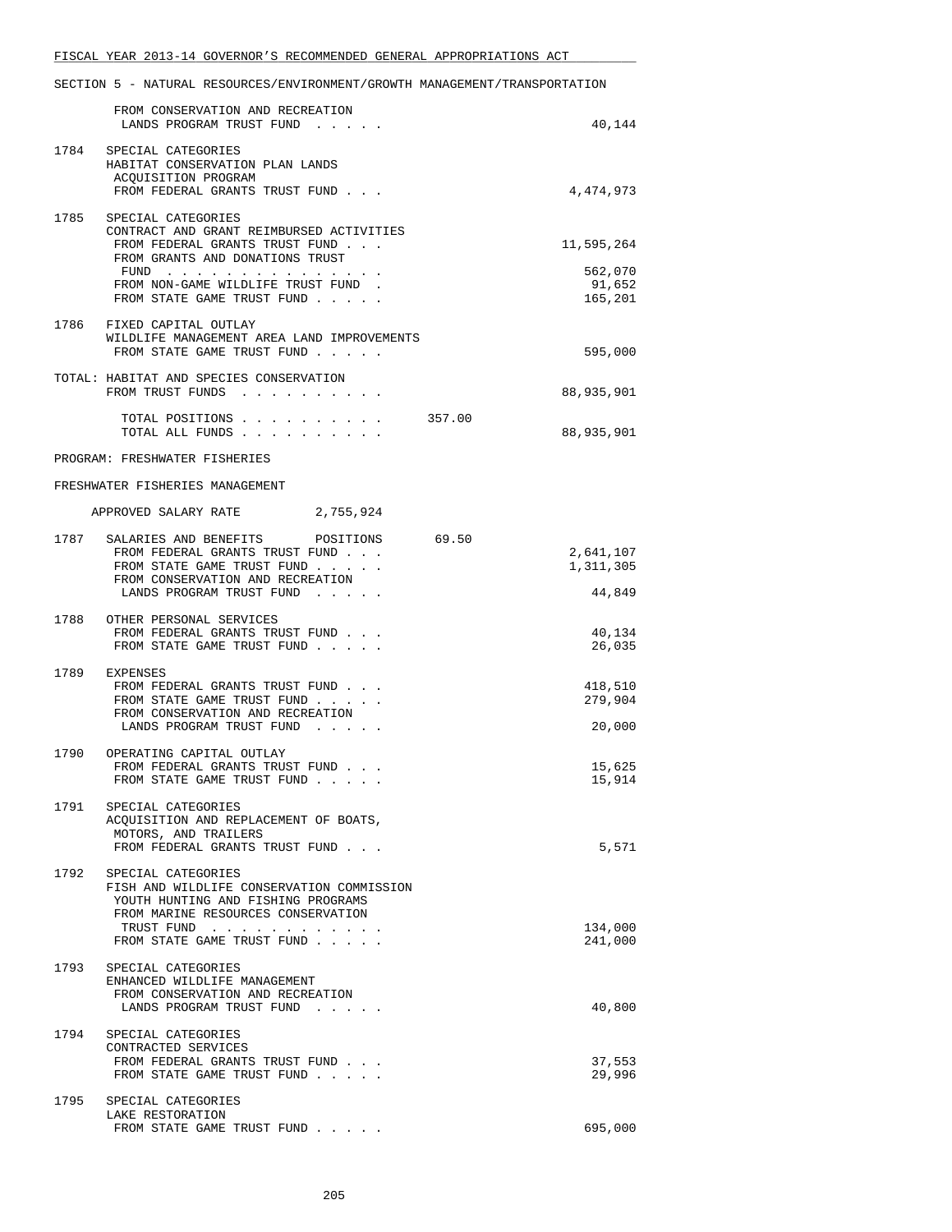| 1796 | SPECIAL CATEGORIES<br>RISK MANAGEMENT INSURANCE<br>FROM STATE GAME TRUST FUND<br>FROM CONSERVATION AND RECREATION<br>LANDS PROGRAM TRUST FUND                            | 246,379<br>12,536             |
|------|--------------------------------------------------------------------------------------------------------------------------------------------------------------------------|-------------------------------|
|      | 1797 SPECIAL CATEGORIES<br>LAND USE PROCEEDS DISBURSEMENTS<br>FROM STATE GAME TRUST FUND                                                                                 | 350,000                       |
|      | 1798 SPECIAL CATEGORIES<br>TRANSFER TO DEPARTMENT OF MANAGEMENT<br>SERVICES - HUMAN RESOURCES SERVICES<br>PURCHASED PER STATEWIDE CONTRACT<br>FROM STATE GAME TRUST FUND | 25,404                        |
|      | FROM CONSERVATION AND RECREATION<br>LANDS PROGRAM TRUST FUND                                                                                                             | 915                           |
| 1799 | SPECIAL CATEGORIES<br>CONTRACT AND GRANT REIMBURSED ACTIVITIES<br>FROM FEDERAL GRANTS TRUST FUND                                                                         | 2,073,856                     |
|      | TOTAL: FRESHWATER FISHERIES MANAGEMENT<br>FROM TRUST FUNDS                                                                                                               | 8,706,393                     |
|      | TOTAL POSITIONS<br>TOTAL ALL FUNDS                                                                                                                                       | 69.50<br>8,706,393            |
|      | PROGRAM: MARINE FISHERIES                                                                                                                                                |                               |
|      | MARINE FISHERIES MANAGEMENT                                                                                                                                              |                               |
|      | APPROVED SALARY RATE 1,405,991                                                                                                                                           |                               |
|      | 1800 SALARIES AND BENEFITS<br>POSITIONS<br>FROM FEDERAL GRANTS TRUST FUND<br>FROM MARINE RESOURCES CONSERVATION<br>TRUST FUND                                            | 30.00<br>556,882<br>1,343,472 |
|      | 1801 OTHER PERSONAL SERVICES<br>FROM MARINE RESOURCES CONSERVATION                                                                                                       |                               |
|      | TRUST FUND                                                                                                                                                               | 55,250                        |
|      | 1802 EXPENSES<br>FROM MARINE RESOURCES CONSERVATION<br>TRUST FUND                                                                                                        | 343,166                       |
|      | 1803 OPERATING CAPITAL OUTLAY<br>FROM MARINE RESOURCES CONSERVATION<br>TRUST FUND                                                                                        | 423                           |
| 1804 | SPECIAL CATEGORIES<br>FISH AND WILDLIFE CONSERVATION COMMISSION<br>YOUTH HUNTING AND FISHING PROGRAMS<br>FROM MARINE RESOURCES CONSERVATION                              |                               |
| 1805 | TRUST FUND<br>SPECIAL CATEGORIES                                                                                                                                         | 25,000                        |
|      | AQUATIC RESOURCES EDUCATION<br>FROM MARINE RESOURCES CONSERVATION<br>TRUST FUND                                                                                          | 235,935                       |
| 1806 | SPECIAL CATEGORIES<br>CONTRACTED SERVICES<br>FROM MARINE RESOURCES CONSERVATION<br>TRUST FUND                                                                            | 195,987                       |
| 1807 | SPECIAL CATEGORIES<br>GULF STATES MARINE FISHERIES<br>FROM MARINE RESOURCES CONSERVATION<br>TRUST FUND                                                                   | 22,500                        |
| 1808 | SPECIAL CATEGORIES<br>MARINE RESEARCH GRANTS<br>FROM FEDERAL GRANTS TRUST FUND                                                                                           | 829,912                       |
|      |                                                                                                                                                                          |                               |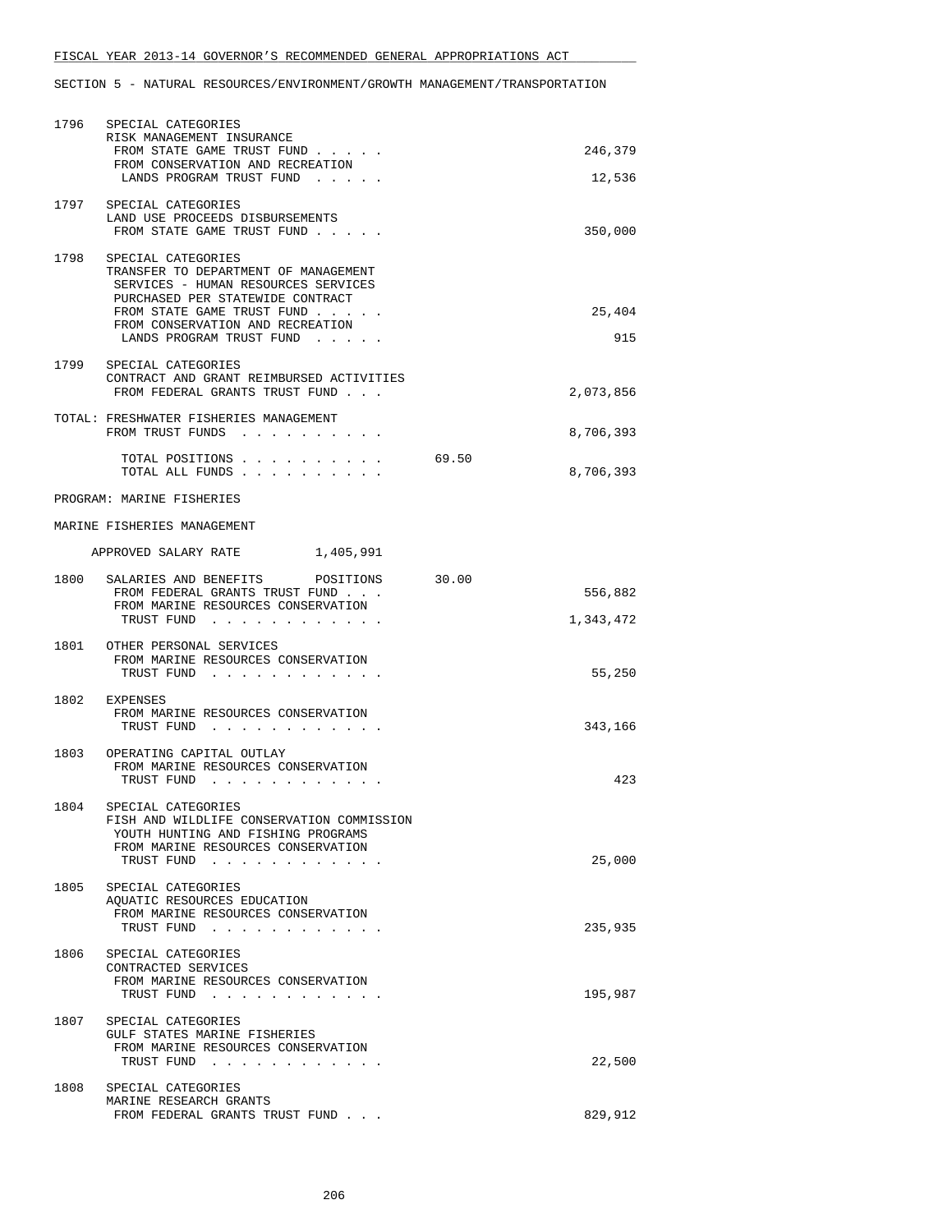| 1809 | SPECIAL CATEGORIES<br>RISK MANAGEMENT INSURANCE<br>FROM MARINE RESOURCES CONSERVATION<br>TRUST FUND                                                                                                                                                                 |         | 23,945                                                           |
|------|---------------------------------------------------------------------------------------------------------------------------------------------------------------------------------------------------------------------------------------------------------------------|---------|------------------------------------------------------------------|
| 1810 | SPECIAL CATEGORIES<br>TRANSFER TO DEPARTMENT OF MANAGEMENT<br>SERVICES - HUMAN RESOURCES SERVICES<br>PURCHASED PER STATEWIDE CONTRACT<br>FROM FEDERAL GRANTS TRUST FUND<br>FROM MARINE RESOURCES CONSERVATION<br>TRUST FUND                                         |         | 1,430<br>9,760                                                   |
|      | 1811 SPECIAL CATEGORIES<br>CONTRACT AND GRANT REIMBURSED ACTIVITIES<br>FROM FEDERAL GRANTS TRUST FUND<br>FROM GRANTS AND DONATIONS TRUST<br>FUND $\cdots$                                                                                                           |         | 1,000,000<br>50,000                                              |
| 1812 | GRANTS AND AIDS TO LOCAL GOVERNMENTS AND<br>NONSTATE ENTITIES - FIXED CAPITAL OUTLAY<br>ARTIFICIAL FISHING REEF CONSTRUCTION<br>PROGRAM<br>FROM FEDERAL GRANTS TRUST FUND<br>FROM MARINE RESOURCES CONSERVATION<br>TRUST FUND                                       |         | 500,000<br>300,000                                               |
|      | TOTAL: MARINE FISHERIES MANAGEMENT<br>FROM TRUST FUNDS<br>TOTAL POSITIONS                                                                                                                                                                                           | 30.00   | 5,493,662                                                        |
|      | TOTAL ALL FUNDS<br>PROGRAM: RESEARCH                                                                                                                                                                                                                                |         | 5,493,662                                                        |
|      | FISH AND WILDLIFE RESEARCH INSTITUTE                                                                                                                                                                                                                                |         |                                                                  |
|      | APPROVED SALARY RATE 14,269,915                                                                                                                                                                                                                                     |         |                                                                  |
| 1813 | SALARIES AND BENEFITS POSITIONS 330.50                                                                                                                                                                                                                              |         |                                                                  |
|      | FROM FEDERAL GRANTS TRUST FUND<br>FROM FLORIDA PANTHER RESEARCH AND<br>MANAGEMENT TRUST FUND                                                                                                                                                                        |         | 4,694,785<br>186,801                                             |
|      | FROM GRANTS AND DONATIONS TRUST<br>FUND<br>FROM MARINE RESOURCES CONSERVATION<br>TRUST FUND<br>FROM NON-GAME WILDLIFE TRUST FUND<br>FROM SAVE THE MANATEE TRUST FUND.<br>FROM STATE GAME TRUST FUND<br>FROM CONSERVATION AND RECREATION<br>LANDS PROGRAM TRUST FUND |         | 531<br>9,275,550<br>1,075,516<br>922,060<br>2,784,302<br>159,116 |
| 1814 | OTHER PERSONAL SERVICES<br>FROM GENERAL REVENUE FUND<br>FROM FLORIDA PANTHER RESEARCH AND<br>MANAGEMENT TRUST FUND<br>FROM MARINE RESOURCES CONSERVATION<br>TRUST FUND                                                                                              | 776,000 | 60,867<br>4,252,875                                              |
|      | FROM NON-GAME WILDLIFE TRUST FUND.<br>FROM SAVE THE MANATEE TRUST FUND.<br>FROM STATE GAME TRUST FUND                                                                                                                                                               |         | 327,508<br>726,436<br>154,941                                    |
| 1815 | EXPENSES<br>FROM GENERAL REVENUE FUND<br>FROM FLORIDA PANTHER RESEARCH AND                                                                                                                                                                                          | 262,764 |                                                                  |
|      | MANAGEMENT TRUST FUND<br>FROM MARINE RESOURCES CONSERVATION                                                                                                                                                                                                         |         | 84,511                                                           |
|      | TRUST FUND                                                                                                                                                                                                                                                          |         | 2,713,828                                                        |
|      | FROM NON-GAME WILDLIFE TRUST FUND.<br>FROM SAVE THE MANATEE TRUST FUND.<br>FROM STATE GAME TRUST FUND                                                                                                                                                               |         | 413,459<br>470,100<br>554,989                                    |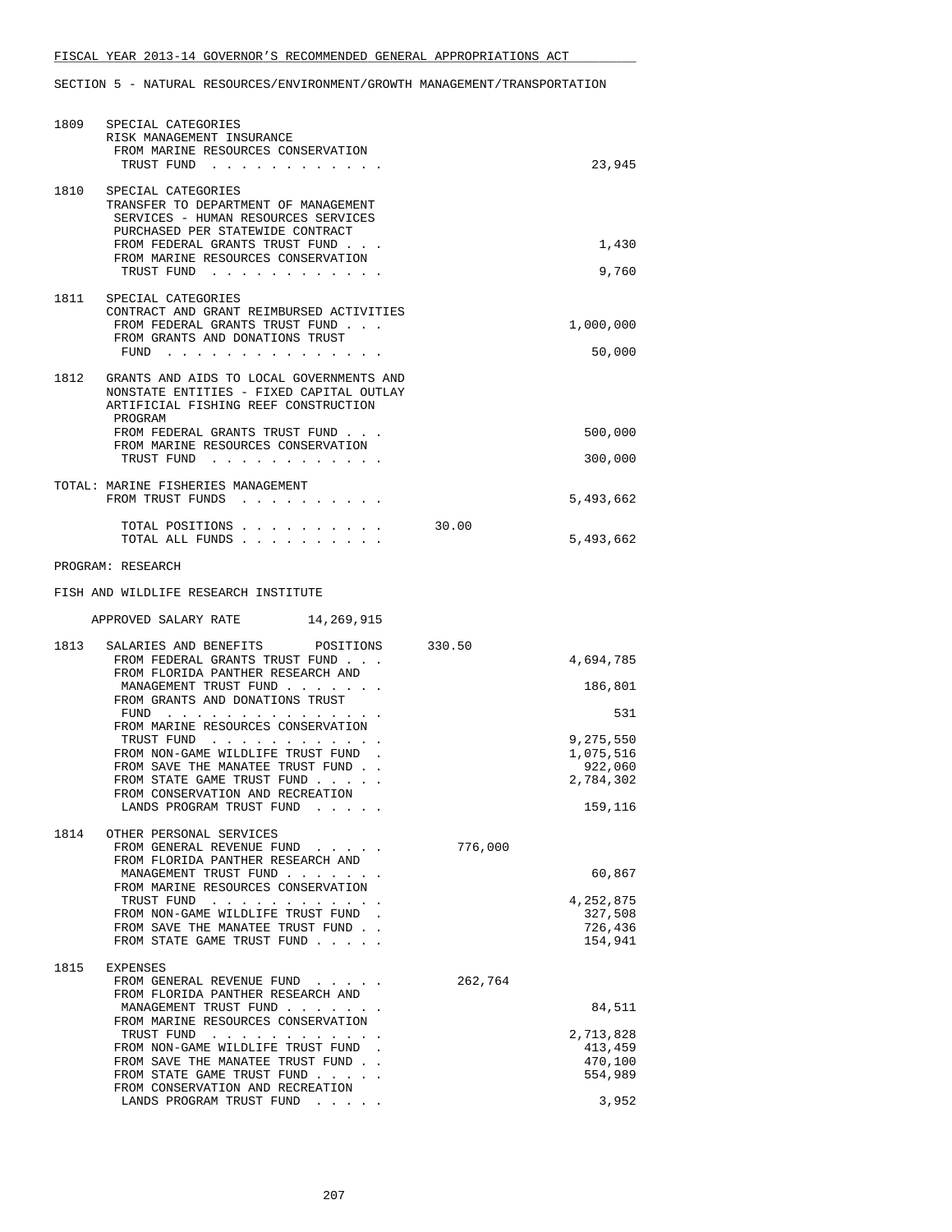| 1816 | OPERATING CAPITAL OUTLAY<br>FROM MARINE RESOURCES CONSERVATION<br>TRUST FUND<br>FROM NON-GAME WILDLIFE TRUST FUND<br>FROM SAVE THE MANATEE TRUST FUND.<br>FROM STATE GAME TRUST FUND                                                                                                                                                                                                                                                                              | 151,239<br>7,335<br>8,125<br>36,932                           |
|------|-------------------------------------------------------------------------------------------------------------------------------------------------------------------------------------------------------------------------------------------------------------------------------------------------------------------------------------------------------------------------------------------------------------------------------------------------------------------|---------------------------------------------------------------|
| 1817 | SPECIAL CATEGORIES<br>ACQUISITION OF MOTOR VEHICLES<br>FROM MARINE RESOURCES CONSERVATION<br>TRUST FUND                                                                                                                                                                                                                                                                                                                                                           | 12,500                                                        |
| 1818 | SPECIAL CATEGORIES<br>ACQUISITION AND REPLACEMENT OF BOATS,<br>MOTORS, AND TRAILERS<br>FROM MARINE RESOURCES CONSERVATION<br>TRUST FUND<br>FROM SAVE THE MANATEE TRUST FUND.<br>FROM STATE GAME TRUST FUND                                                                                                                                                                                                                                                        | 42,217<br>3,500<br>17,141                                     |
| 1819 | SPECIAL CATEGORIES<br>ENHANCED WILDLIFE MANAGEMENT<br>FROM CONSERVATION AND RECREATION<br>LANDS PROGRAM TRUST FUND                                                                                                                                                                                                                                                                                                                                                | 87,964                                                        |
| 1820 | SPECIAL CATEGORIES<br>RISK MANAGEMENT INSURANCE<br>FROM FLORIDA PANTHER RESEARCH AND<br>MANAGEMENT TRUST FUND<br>FROM MARINE RESOURCES CONSERVATION<br>TRUST FUND<br>FROM NON-GAME WILDLIFE TRUST FUND.<br>FROM SAVE THE MANATEE TRUST FUND.<br>FROM STATE GAME TRUST FUND<br>FROM CONSERVATION AND RECREATION<br>LANDS PROGRAM TRUST FUND                                                                                                                        | 3,851<br>408,277<br>58,539<br>28,359<br>49,124<br>3,851       |
| 1821 | SPECIAL CATEGORIES<br>DEFERRED-PAYMENT COMMODITY CONTRACTS<br>FROM MARINE RESOURCES CONSERVATION<br>TRUST FUND                                                                                                                                                                                                                                                                                                                                                    | 325,945                                                       |
| 1822 | SPECIAL CATEGORIES<br>TRANSFER TO DEPARTMENT OF MANAGEMENT<br>SERVICES - HUMAN RESOURCES SERVICES<br>PURCHASED PER STATEWIDE CONTRACT<br>FROM FEDERAL GRANTS TRUST FUND<br>FROM FLORIDA PANTHER RESEARCH AND<br>MANAGEMENT TRUST FUND<br>FROM MARINE RESOURCES CONSERVATION<br>TRUST FUND<br>FROM NON-GAME WILDLIFE TRUST FUND<br>FROM SAVE THE MANATEE TRUST FUND.<br>FROM STATE GAME TRUST FUND<br>FROM CONSERVATION AND RECREATION<br>LANDS PROGRAM TRUST FUND | 3,595<br>1,483<br>99,087<br>8,847<br>7,315<br>23,798<br>1,263 |
| 1823 | SPECIAL CATEGORIES<br>RED TIDE RESEARCH<br>FROM GENERAL REVENUE FUND                                                                                                                                                                                                                                                                                                                                                                                              | 640,993                                                       |
| 1824 | SPECIAL CATEGORIES<br>CONTRACT AND GRANT REIMBURSED ACTIVITIES<br>FROM FEDERAL GRANTS TRUST FUND<br>FROM GRANTS AND DONATIONS TRUST<br>FROM MARINE RESOURCES CONSERVATION<br>TRUST FUND<br>FROM NON-GAME WILDLIFE TRUST FUND<br>FROM STATE GAME TRUST FUND                                                                                                                                                                                                        | 12,938,678<br>659,941<br>3,045,616<br>25,000<br>475,000       |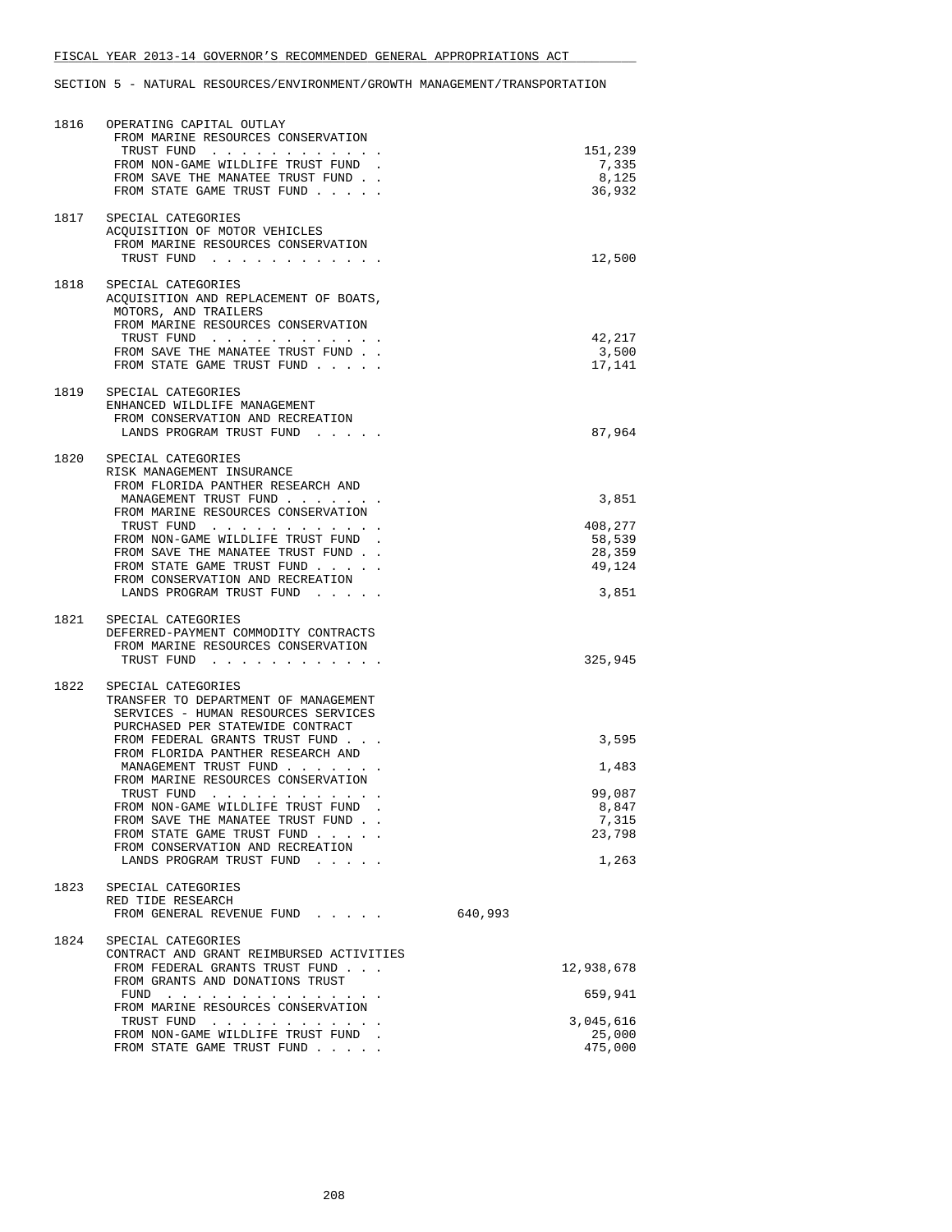| TOTAL: FISH AND WILDLIFE RESEARCH INSTITUTE                                                                                        |             |
|------------------------------------------------------------------------------------------------------------------------------------|-------------|
| 1,679,757<br>FROM GENERAL REVENUE FUND                                                                                             |             |
| FROM TRUST FUNDS                                                                                                                   | 47,396,649  |
|                                                                                                                                    |             |
| 330.50<br>TOTAL POSITIONS                                                                                                          |             |
| TOTAL ALL FUNDS                                                                                                                    | 49,076,406  |
|                                                                                                                                    |             |
| TOTAL: FISH AND WILDLIFE CONSERVATION COMMISSION                                                                                   |             |
| 24,745,688<br>FROM GENERAL REVENUE FUND                                                                                            |             |
| FROM TRUST FUNDS                                                                                                                   | 268,939,406 |
|                                                                                                                                    |             |
| 2,098.50<br>TOTAL POSITIONS                                                                                                        |             |
| TOTAL ALL FUNDS<br>the contract of the contract of the contract of the contract of the contract of the contract of the contract of | 293,685,094 |
| 91,627,057<br>TOTAL APPROVED SALARY RATE                                                                                           |             |

TRANSPORTATION, DEPARTMENT OF

 Funds in Specific Appropriations 1836 through 1849, 1856 through 1859, 1874 through 1882, 1884 through 1893, and 1933 through 1944 are provided from the named funds to the department to fund the five year Work Program developed pursuant to provisions of section 339.135, Florida Statutes. Those appropriations used by the department for grants and aids may be advanced in part or in total.

#### TRANSPORTATION SYSTEMS DEVELOPMENT

PROGRAM: TRANSPORTATION SYSTEMS DEVELOPMENT

| APPROVED SALARY RATE |  | 101,741,557 |
|----------------------|--|-------------|
|                      |  |             |

| 1825 | 1,738.00<br>SALARIES AND BENEFITS POSITIONS<br>FROM STATE TRANSPORTATION                                |               |
|------|---------------------------------------------------------------------------------------------------------|---------------|
|      | (PRIMARY) TRUST FUND                                                                                    | 131, 154, 335 |
|      | FROM TRANSPORTATION DISADVANTAGED<br>TRUST FUND                                                         | 864,470       |
| 1826 | OTHER PERSONAL SERVICES<br>FROM STATE TRANSPORTATION                                                    |               |
|      | (PRIMARY) TRUST FUND<br>FROM TRANSPORTATION DISADVANTAGED                                               | 176,347       |
|      | TRUST FUND                                                                                              | 26,600        |
| 1827 | EXPENSES<br>FROM STATE TRANSPORTATION                                                                   |               |
|      | (PRIMARY) TRUST FUND                                                                                    | 3,707,543     |
|      | FROM TRANSPORTATION DISADVANTAGED<br>TRUST FUND                                                         | 354,325       |
| 1828 | OPERATING CAPITAL OUTLAY                                                                                |               |
|      | FROM STATE TRANSPORTATION                                                                               |               |
|      | (PRIMARY) TRUST FUND<br>FROM TRANSPORTATION DISADVANTAGED                                               | 581,314       |
|      | TRUST FUND                                                                                              | 10,000        |
| 1829 | SPECIAL CATEGORIES<br>CONSULTANT FEES                                                                   |               |
|      | FROM STATE TRANSPORTATION                                                                               |               |
|      | (PRIMARY) TRUST FUND                                                                                    | 7,227,877     |
| 1830 | SPECIAL CATEGORIES<br>CONTRACTED SERVICES                                                               |               |
|      | FROM STATE TRANSPORTATION                                                                               |               |
|      | (PRIMARY) TRUST FUND<br>FROM TRANSPORTATION DISADVANTAGED                                               | 2,706,786     |
|      | TRUST FUND                                                                                              | 306,530       |
|      | 1831 SPECIAL CATEGORIES<br>HUMAN RESOURCES DEVELOPMENT                                                  |               |
|      | FROM STATE TRANSPORTATION                                                                               |               |
|      | (PRIMARY) TRUST FUND                                                                                    | 835,123       |
| 1832 | SPECIAL CATEGORIES<br>OVERTIME                                                                          |               |
|      | FROM STATE TRANSPORTATION                                                                               |               |
|      | (PRIMARY) TRUST FUND<br>$\mathbf{r} = \mathbf{r} - \mathbf{r} = \mathbf{r} - \mathbf{r} = \mathbf{r}$ . | 34,313        |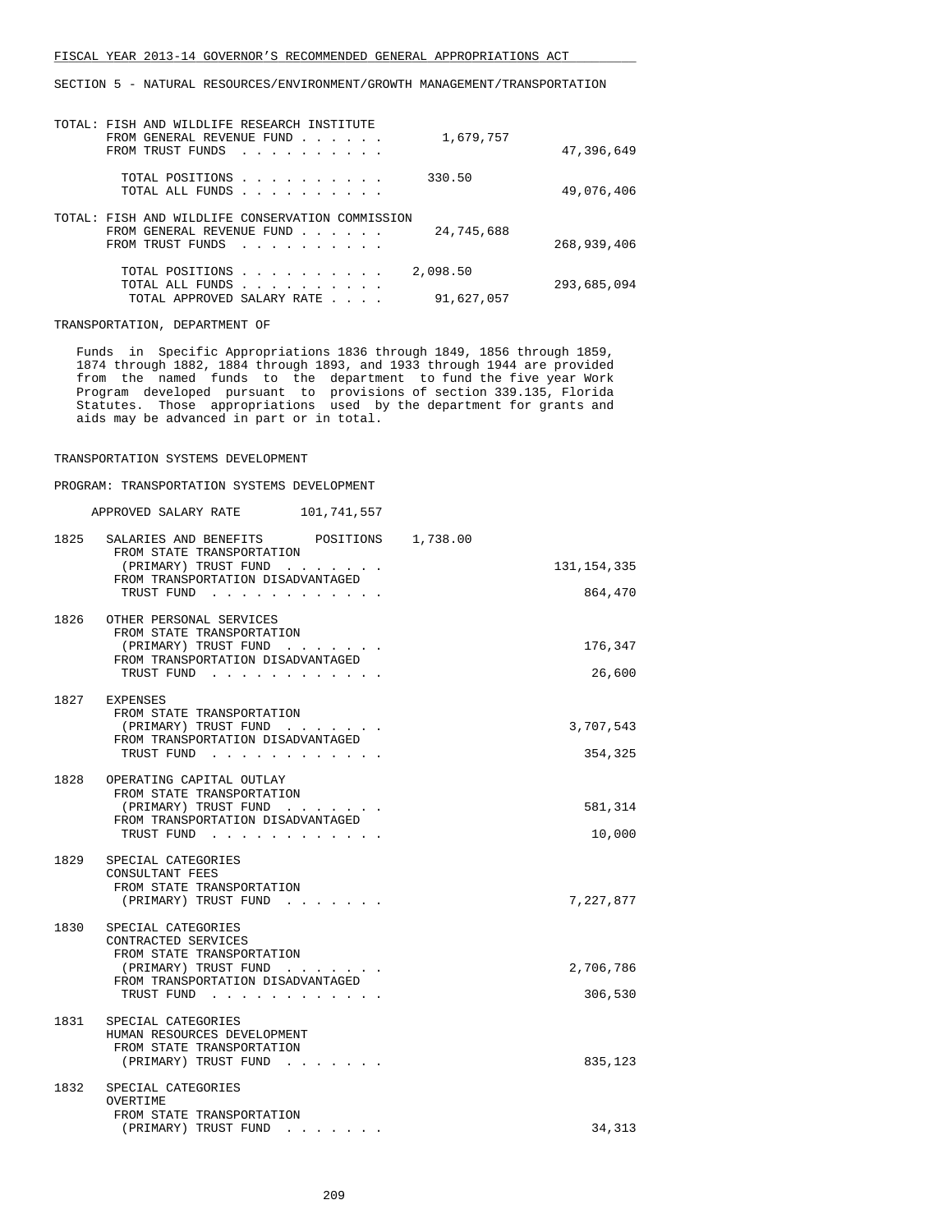| 1833 | SPECIAL CATEGORIES<br>LEASE OR LEASE-PURCHASE OF EQUIPMENT<br>FROM STATE TRANSPORTATION<br>(PRIMARY) TRUST FUND                                                                         | 147,939                    |
|------|-----------------------------------------------------------------------------------------------------------------------------------------------------------------------------------------|----------------------------|
|      | FROM TRANSPORTATION DISADVANTAGED<br>TRUST FUND                                                                                                                                         | 3,830                      |
|      | 1834 SPECIAL CATEGORIES<br>GRANTS AND AIDS - TRANSPORTATION<br>DISADVANTAGED<br>FROM TRANSPORTATION DISADVANTAGED<br>TRUST FUND                                                         | 51,087,853                 |
| 1835 | SPECIAL CATEGORIES<br>GRANTS AND AIDS - TRANSPORTATION<br>DISADVANTAGED - MEDICAID SERVICES<br>FROM TRANSPORTATION DISADVANTAGED<br>TRUST FUND                                          | 61,351,633                 |
|      | 1836 FIXED CAPITAL OUTLAY<br>TRANSPORTATION PLANNING CONSULTANTS<br>FROM STATE TRANSPORTATION<br>(PRIMARY) TRUST FUND                                                                   | 62,730,550                 |
|      | 1837 FIXED CAPITAL OUTLAY<br>AVIATION DEVELOPMENT/GRANTS<br>FROM STATE TRANSPORTATION<br>(PRIMARY) TRUST FUND                                                                           | 169, 313, 484              |
| 1838 | FIXED CAPITAL OUTLAY<br>PUBLIC TRANSIT DEVELOPMENT/GRANTS<br>FROM STATE TRANSPORTATION<br>(PRIMARY) TRUST FUND                                                                          | 244,149,814                |
|      | 1839 FIXED CAPITAL OUTLAY<br>RIGHT-OF-WAY LAND ACQUISITION<br>FROM STATE TRANSPORTATION<br>(PRIMARY) TRUST FUND<br>FROM RIGHT-OF-WAY ACQUISITION AND<br>BRIDGE CONSTRUCTION TRUST FUND. | 546,550,450<br>132,379,191 |
|      | 1840 FIXED CAPITAL OUTLAY<br>SEAPORT - ECONOMIC DEVELOPMENT<br>FROM STATE TRANSPORTATION<br>(PRIMARY) TRUST FUND                                                                        | 15,000,000                 |
|      | 1841 FIXED CAPITAL OUTLAY<br>SEAPORTS ACCESS PROGRAM<br>FROM STATE TRANSPORTATION<br>(PRIMARY) TRUST FUND                                                                               | 10,000,000                 |
| 1842 | FIXED CAPITAL OUTLAY<br>SEAPORT GRANTS<br>FROM STATE TRANSPORTATION<br>(PRIMARY) TRUST FUND<br>and the second control of the                                                            | 247,209,138                |
|      | 1843 FIXED CAPITAL OUTLAY<br>SEAPORT INVESTMENT PROGRAM<br>FROM STATE TRANSPORTATION<br>(PRIMARY) TRUST FUND                                                                            | 10,000,000                 |
| 1844 | FIXED CAPITAL OUTLAY<br>RAIL DEVELOPMENT/GRANTS<br>FROM STATE TRANSPORTATION<br>(PRIMARY) TRUST FUND                                                                                    | 37,427,102                 |
| 1845 | FIXED CAPITAL OUTLAY<br>INTERMODAL DEVELOPMENT/GRANTS<br>FROM STATE TRANSPORTATION<br>(PRIMARY) TRUST FUND                                                                              | 44,307,463                 |
| 1846 | FIXED CAPITAL OUTLAY<br>PRELIMINARY ENGINEERING CONSULTANTS<br>FROM STATE TRANSPORTATION<br>(PRIMARY) TRUST FUND                                                                        | 549,412,499                |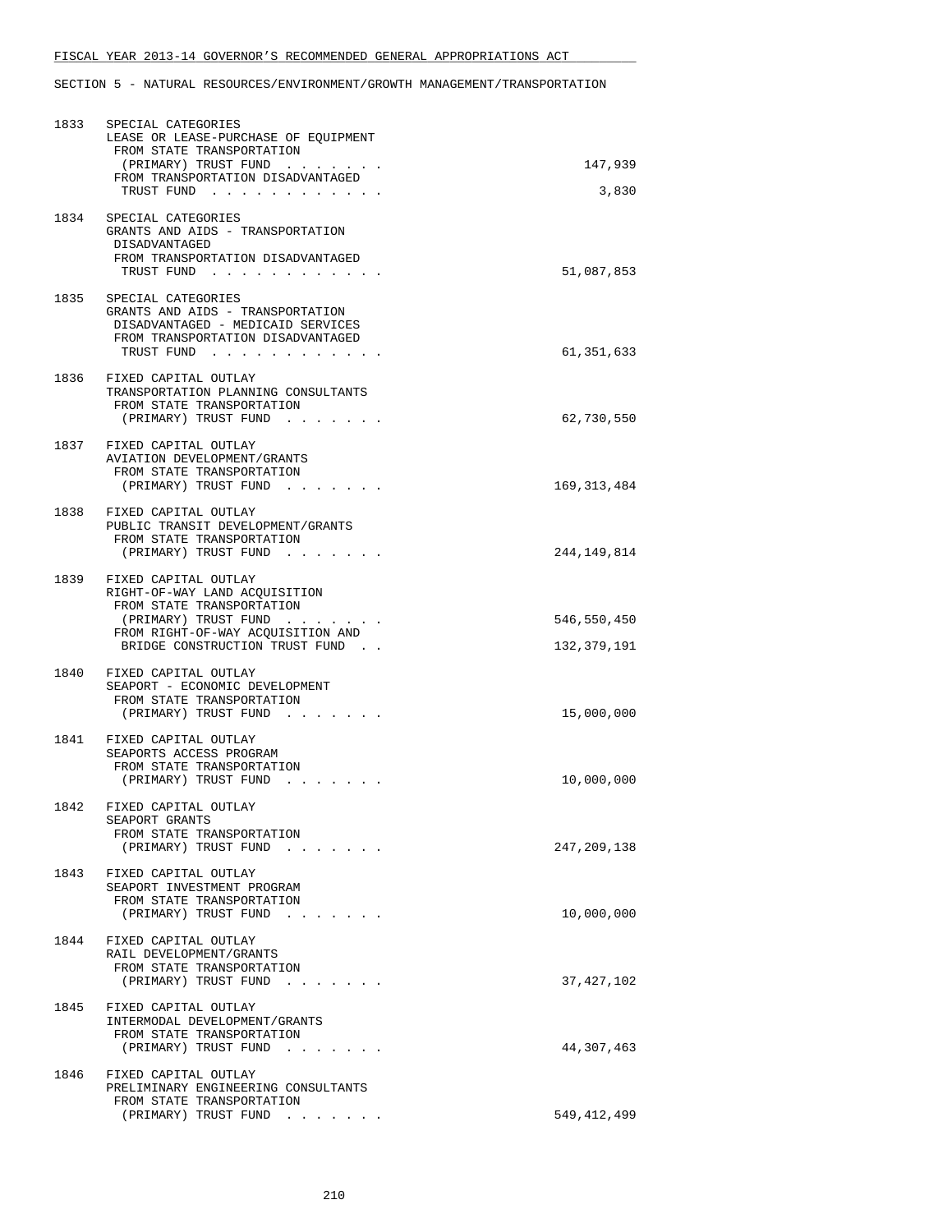|      | 1847 FIXED CAPITAL OUTLAY<br>RIGHT-OF-WAY SUPPORT<br>FROM STATE TRANSPORTATION                                      |               |
|------|---------------------------------------------------------------------------------------------------------------------|---------------|
|      | (PRIMARY) TRUST FUND<br>FROM RIGHT-OF-WAY ACQUISITION AND                                                           | 55,814,253    |
|      | BRIDGE CONSTRUCTION TRUST FUND                                                                                      | 3,473,869     |
|      | 1848 FIXED CAPITAL OUTLAY<br>TRANSPORTATION PLANNING GRANTS<br>FROM STATE TRANSPORTATION<br>(PRIMARY) TRUST FUND    | 28,113,523    |
|      | 1849 FIXED CAPITAL OUTLAY<br>DEBT SERVICE<br>FROM RIGHT-OF-WAY ACQUISITION AND<br>BRIDGE CONSTRUCTION TRUST FUND.   | 154,962,297   |
|      | TOTAL: PROGRAM: TRANSPORTATION SYSTEMS DEVELOPMENT<br>FROM TRUST FUNDS                                              | 2,571,420,451 |
|      | 1,738.00<br>TOTAL POSITIONS<br>TOTAL ALL FUNDS                                                                      | 2,571,420,451 |
|      | FLORIDA RAIL ENTERPRISE                                                                                             |               |
|      | APPROVED SALARY RATE<br>190,148                                                                                     |               |
|      | 1850 SALARIES AND BENEFITS POSITIONS<br>1.00<br>FROM STATE TRANSPORTATION<br>(PRIMARY) TRUST FUND                   | 228,634       |
|      | 1851 OTHER PERSONAL SERVICES<br>FROM STATE TRANSPORTATION<br>(PRIMARY) TRUST FUND                                   | 827           |
|      | 1852 EXPENSES<br>FROM STATE TRANSPORTATION<br>(PRIMARY) TRUST FUND                                                  | 25,200        |
|      | 1853 OPERATING CAPITAL OUTLAY<br>FROM STATE TRANSPORTATION<br>(PRIMARY) TRUST FUND                                  | 505           |
|      | 1854 SPECIAL CATEGORIES<br>CONSULTANT FEES<br>FROM STATE TRANSPORTATION<br>(PRIMARY) TRUST FUND                     | 4,089         |
| 1855 | SPECIAL CATEGORIES<br>CONTRACTED SERVICES<br>FROM STATE TRANSPORTATION<br>(PRIMARY) TRUST FUND                      | 5,714         |
|      | 1856 FIXED CAPITAL OUTLAY<br>PUBLIC TRANSIT DEVELOPMENT/GRANTS<br>FROM STATE TRANSPORTATION<br>(PRIMARY) TRUST FUND | 168,441,773   |
| 1857 | FIXED CAPITAL OUTLAY<br>RAIL DEVELOPMENT/GRANTS<br>FROM STATE TRANSPORTATION<br>(PRIMARY) TRUST FUND                | 122,454,888   |
| 1858 | FIXED CAPITAL OUTLAY<br>INTERMODAL DEVELOPMENT/GRANTS<br>FROM STATE TRANSPORTATION<br>(PRIMARY) TRUST FUND          | 3,683,578     |
| 1859 | FIXED CAPITAL OUTLAY<br>PRELIMINARY ENGINEERING CONSULTANTS<br>FROM STATE TRANSPORTATION<br>(PRIMARY) TRUST FUND    | 12,500,000    |
|      |                                                                                                                     |               |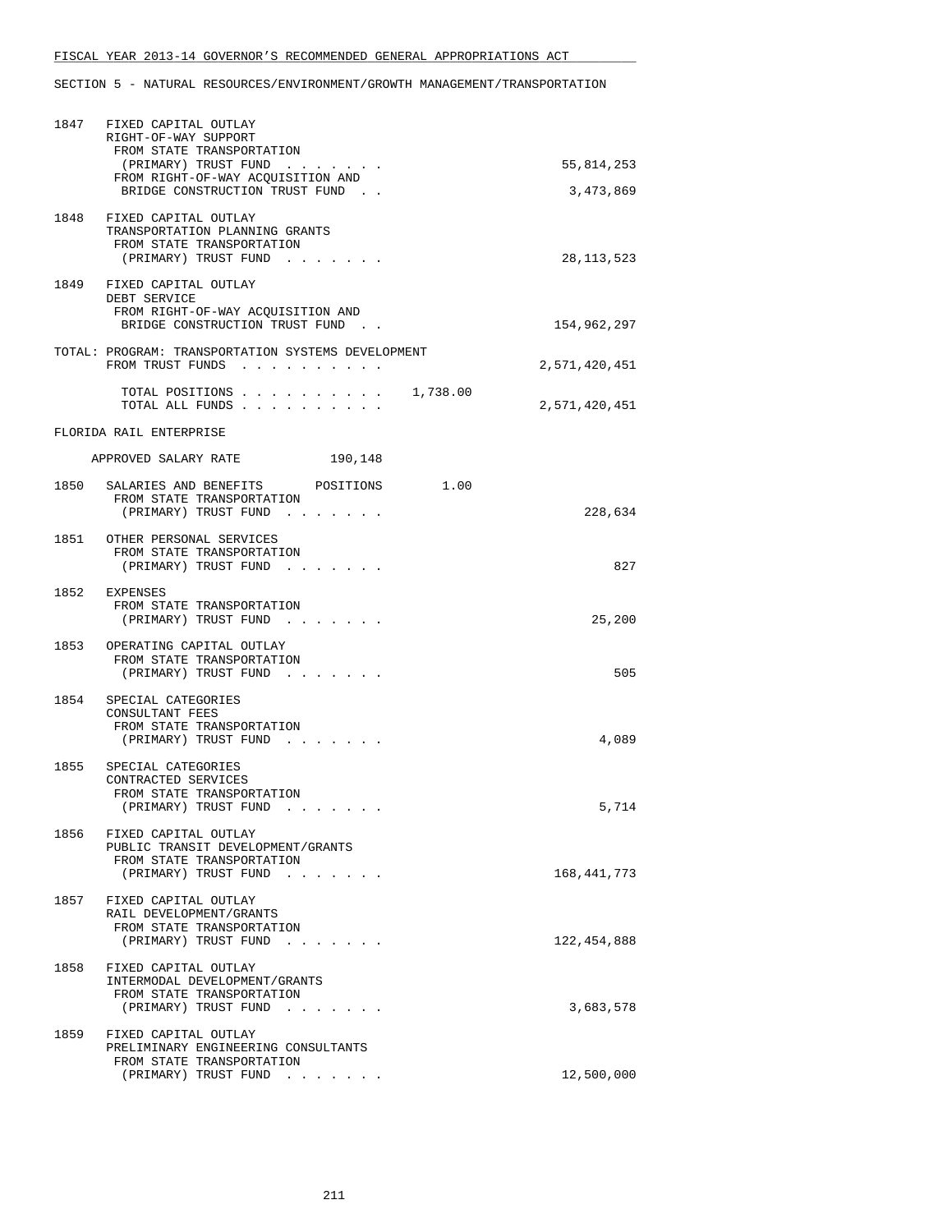|      | TOTAL: FLORIDA RAIL ENTERPRISE<br>FROM TRUST FUNDS                                                                                                                 | 307, 345, 208 |
|------|--------------------------------------------------------------------------------------------------------------------------------------------------------------------|---------------|
|      | 1.00<br>TOTAL POSITIONS<br>TOTAL ALL FUNDS                                                                                                                         | 307, 345, 208 |
|      | TRANSPORTATION SYSTEMS OPERATIONS                                                                                                                                  |               |
|      | PROGRAM: HIGHWAY OPERATIONS                                                                                                                                        |               |
|      | APPROVED SALARY RATE 159,468,460                                                                                                                                   |               |
|      | 1860 SALARIES AND BENEFITS POSITIONS 3,694.00<br>FROM STATE TRANSPORTATION<br>(PRIMARY) TRUST FUND                                                                 | 212,539,091   |
|      | 1861 OTHER PERSONAL SERVICES<br>FROM STATE TRANSPORTATION<br>(PRIMARY) TRUST FUND                                                                                  | 107,376       |
|      | 1862 EXPENSES<br>FROM STATE TRANSPORTATION<br>(PRIMARY) TRUST FUND                                                                                                 | 14,074,989    |
|      | 1863 OPERATING CAPITAL OUTLAY<br>FROM STATE TRANSPORTATION<br>(PRIMARY) TRUST FUND                                                                                 | 1,447,038     |
|      | 1864 SPECIAL CATEGORIES<br>ACQUISITION OF MOTOR VEHICLES<br>FROM STATE TRANSPORTATION<br>(PRIMARY) TRUST FUND                                                      | 4,148,969     |
| 1865 | SPECIAL CATEGORIES<br>FAIRBANKS HAZARDOUS WASTE SITE<br>FROM STATE TRANSPORTATION<br>(PRIMARY) TRUST FUND                                                          | 400,965       |
| 1866 | SPECIAL CATEGORIES<br>CONSULTANT FEES<br>FROM STATE TRANSPORTATION<br>(PRIMARY) TRUST FUND                                                                         | 2,197,831     |
| 1867 | SPECIAL CATEGORIES<br>CONTRACTED SERVICES<br>FROM STATE TRANSPORTATION<br>(PRIMARY) TRUST FUND                                                                     | 5,062,734     |
| 1868 | SPECIAL CATEGORIES<br>TRANSFER TO HIGHWAY SAFETY/FLORIDA HIGHWAY<br>PATROL - MOTOR CARRIER COMPLIANCE PROGRAM<br>FROM STATE TRANSPORTATION<br>(PRIMARY) TRUST FUND | 20, 221, 798  |
| 1869 | SPECIAL CATEGORIES<br>HUMAN RESOURCES DEVELOPMENT<br>FROM STATE TRANSPORTATION<br>$(PRIMARY)$ TRUST FUND                                                           | 873,488       |
| 1870 | SPECIAL CATEGORIES<br>OVERTIME<br>FROM STATE TRANSPORTATION<br>(PRIMARY) TRUST FUND                                                                                | 1,191,476     |
| 1871 | SPECIAL CATEGORIES<br>TRANSPORTATION MATERIALS AND EQUIPMENT<br>FROM STATE TRANSPORTATION<br>(PRIMARY) TRUST FUND                                                  | 35, 363, 264  |
| 1872 | SPECIAL CATEGORIES<br>LEASE OR LEASE-PURCHASE OF EQUIPMENT<br>FROM STATE TRANSPORTATION<br>(PRIMARY) TRUST FUND                                                    | 325,881       |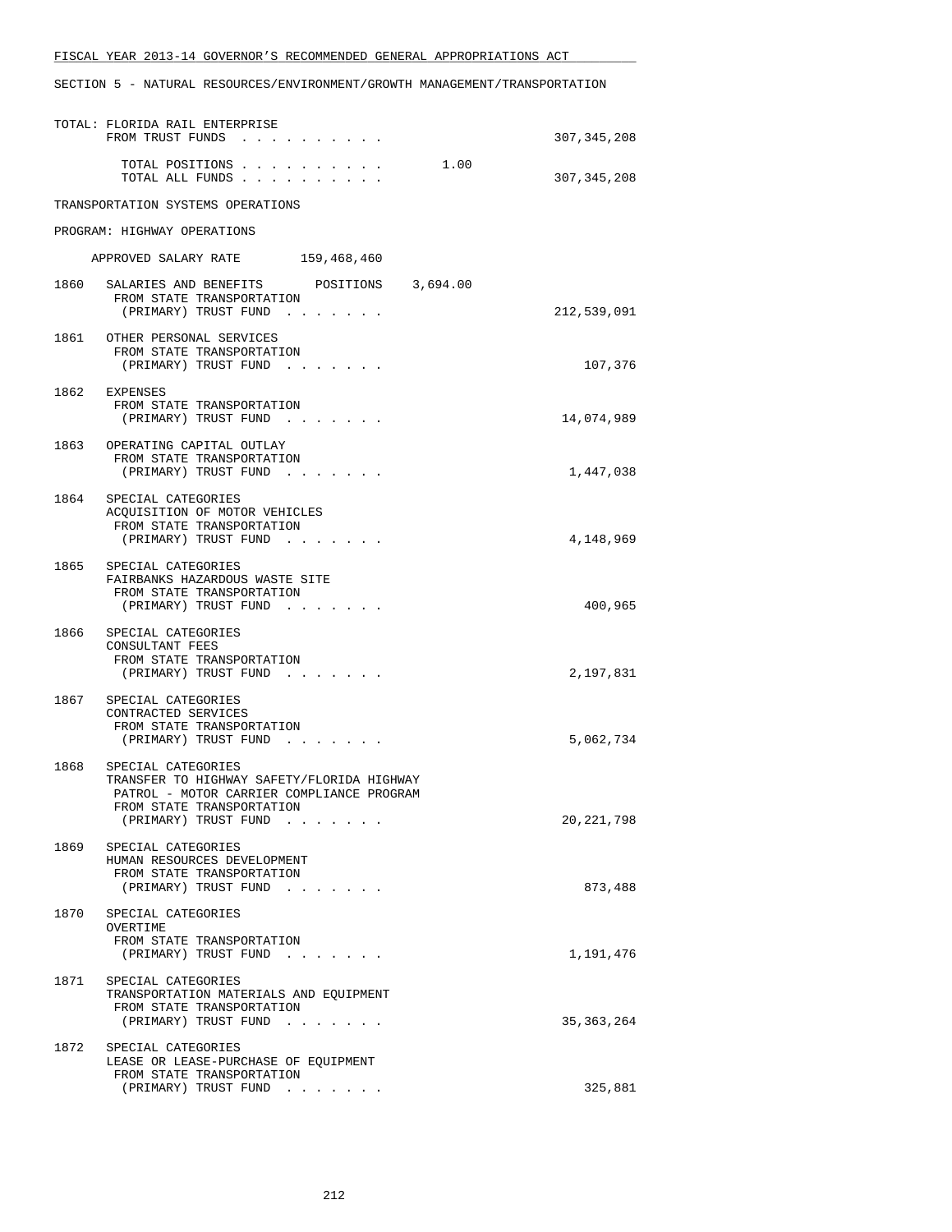|      | 1873 FIXED CAPITAL OUTLAY<br>MINOR RENOVATIONS, REPAIRS, AND<br>IMPROVEMENTS - STATEWIDE<br>FROM STATE TRANSPORTATION<br>(PRIMARY) TRUST FUND | 2,521,097     |
|------|-----------------------------------------------------------------------------------------------------------------------------------------------|---------------|
|      | 1874 FIXED CAPITAL OUTLAY<br>STATE INFRASTRUCTURE BANK LOAN REPAYMENTS<br>FROM STATE TRANSPORTATION<br>(PRIMARY) TRUST FUND                   | 23,701,404    |
| 1875 | FIXED CAPITAL OUTLAY<br>SMALL COUNTY RESURFACE ASSISTANCE PROGRAM<br>(SCRAP)<br>FROM STATE TRANSPORTATION<br>(PRIMARY) TRUST FUND             | 27,661,567    |
| 1876 | FIXED CAPITAL OUTLAY<br>SMALL COUNTY OUTREACH PROGRAM (SCOP)<br>FROM STATE TRANSPORTATION<br>(PRIMARY) TRUST FUND                             | 45,633,303    |
| 1877 | FIXED CAPITAL OUTLAY<br>COUNTY TRANSPORTATION PROGRAMS<br>FROM STATE TRANSPORTATION<br>(PRIMARY) TRUST FUND                                   | 70,038,486    |
|      | 1878 FIXED CAPITAL OUTLAY<br>BOND GUARANTEE<br>FROM STATE TRANSPORTATION<br>(PRIMARY) TRUST FUND                                              | 500,000       |
|      | 1879 FIXED CAPITAL OUTLAY<br>TRANSPORTATION HIGHWAY MAINTENANCE<br>CONTRACTS<br>FROM STATE TRANSPORTATION<br>(PRIMARY) TRUST FUND             | 354,096,006   |
|      | 1880 FIXED CAPITAL OUTLAY<br>INTRASTATE HIGHWAY CONSTRUCTION<br>FROM STATE TRANSPORTATION<br>(PRIMARY) TRUST FUND                             | 2,350,489,010 |
| 1881 | FIXED CAPITAL OUTLAY<br>ARTERIAL HIGHWAY CONSTRUCTION<br>FROM STATE TRANSPORTATION<br>(PRIMARY) TRUST FUND                                    | 577,691,692   |
| 1882 | FIXED CAPITAL OUTLAY<br>CONSTRUCTION INSPECTION CONSULTANTS<br>FROM STATE TRANSPORTATION<br>(PRIMARY) TRUST FUND                              | 334,536,787   |
|      | 1883 FIXED CAPITAL OUTLAY<br>ENVIRONMENTAL SITE RESTORATION<br>FROM STATE TRANSPORTATION<br>(PRIMARY) TRUST FUND                              | 1,045,000     |
| 1884 | FIXED CAPITAL OUTLAY<br>HIGHWAY SAFETY CONSTRUCTION/GRANTS<br>FROM STATE TRANSPORTATION<br>(PRIMARY) TRUST FUND                               | 143,590,563   |
| 1885 | FIXED CAPITAL OUTLAY<br>RESURFACING<br>FROM STATE TRANSPORTATION<br>(PRIMARY) TRUST FUND                                                      | 506,426,456   |
| 1886 | FIXED CAPITAL OUTLAY<br>BRIDGE CONSTRUCTION<br>FROM STATE TRANSPORTATION<br>(PRIMARY) TRUST FUND                                              | 283,501,596   |
|      | FROM RIGHT-OF-WAY ACQUISITION AND<br>BRIDGE CONSTRUCTION TRUST FUND.                                                                          | 2,707,799     |
|      |                                                                                                                                               |               |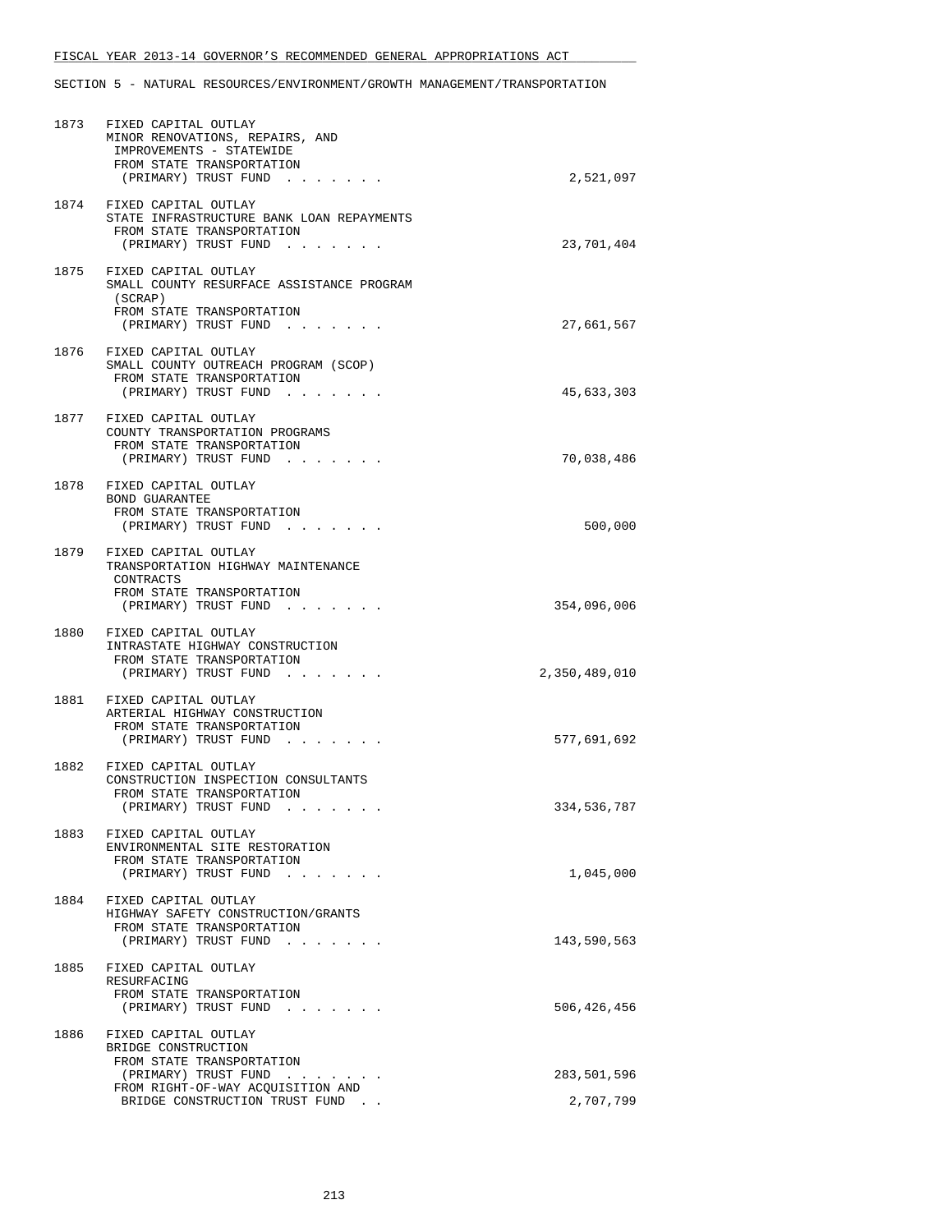|      | 1887 FIXED CAPITAL OUTLAY<br>CONTRACT MAINTENANCE WITH THE DEPARTMENT<br>OF CORRECTIONS<br>FROM STATE TRANSPORTATION                          |          |               |
|------|-----------------------------------------------------------------------------------------------------------------------------------------------|----------|---------------|
|      | (PRIMARY) TRUST FUND                                                                                                                          |          | 19,146,000    |
| 1888 | FIXED CAPITAL OUTLAY<br>HIGHWAY BEAUTIFICATION GRANTS<br>FROM STATE TRANSPORTATION<br>(PRIMARY) TRUST FUND                                    |          | 1,000,000     |
| 1889 | FIXED CAPITAL OUTLAY<br>MATERIALS AND RESEARCH<br>FROM STATE TRANSPORTATION<br>(PRIMARY) TRUST FUND                                           |          | 17,053,184    |
|      | 1890 FIXED CAPITAL OUTLAY<br>BRIDGE INSPECTION<br>FROM STATE TRANSPORTATION<br>(PRIMARY) TRUST FUND                                           |          | 14,361,571    |
|      | 1891 FIXED CAPITAL OUTLAY<br>ECONOMIC DEVELOPMENT TRANSPORTATION<br>PROJECTS - ROAD FUND<br>FROM STATE TRANSPORTATION<br>(PRIMARY) TRUST FUND |          | 15,000,000    |
|      |                                                                                                                                               |          |               |
|      | 1892 FIXED CAPITAL OUTLAY<br>TRAFFIC ENGINEERING CONSULTANTS<br>FROM STATE TRANSPORTATION<br>(PRIMARY) TRUST FUND                             |          | 74,266,034    |
|      | 1893 FIXED CAPITAL OUTLAY<br>LOCAL GOVERNMENT REIMBURSEMENT<br>FROM STATE TRANSPORTATION<br>(PRIMARY) TRUST FUND                              |          | 11,629,754    |
|      | TOTAL: PROGRAM: HIGHWAY OPERATIONS<br>FROM TRUST FUNDS                                                                                        |          | 5,174,552,209 |
|      | TOTAL POSITIONS<br>TOTAL ALL FUNDS                                                                                                            | 3,694.00 | 5,174,552,209 |
|      | EXECUTIVE DIRECTION AND SUPPORT SERVICES                                                                                                      |          |               |
|      | APPROVED SALARY RATE 35,514,435                                                                                                               |          |               |
| 1894 | POSITIONS 671.00<br>SALARIES AND BENEFITS<br>FROM STATE TRANSPORTATION<br>(PRIMARY) TRUST FUND                                                |          | 46,949,541    |
| 1895 | OTHER PERSONAL SERVICES<br>FROM STATE TRANSPORTATION<br>(PRIMARY) TRUST FUND                                                                  |          | 516,322       |
| 1896 | EXPENSES<br>FROM STATE TRANSPORTATION<br>(PRIMARY) TRUST FUND                                                                                 |          | 6,466,529     |
| 1897 | OPERATING CAPITAL OUTLAY<br>FROM STATE TRANSPORTATION<br>(PRIMARY) TRUST FUND                                                                 |          | 114,943       |
| 1898 | SPECIAL CATEGORIES<br>TRANSFER TO DIVISION OF ADMINISTRATIVE<br>HEARINGS                                                                      |          |               |
|      | FROM STATE TRANSPORTATION<br>(PRIMARY) TRUST FUND                                                                                             |          | 88,484        |
| 1899 | SPECIAL CATEGORIES                                                                                                                            |          |               |
|      | CONSULTANT FEES<br>FROM STATE TRANSPORTATION<br>(PRIMARY) TRUST FUND                                                                          |          | 1,068,335     |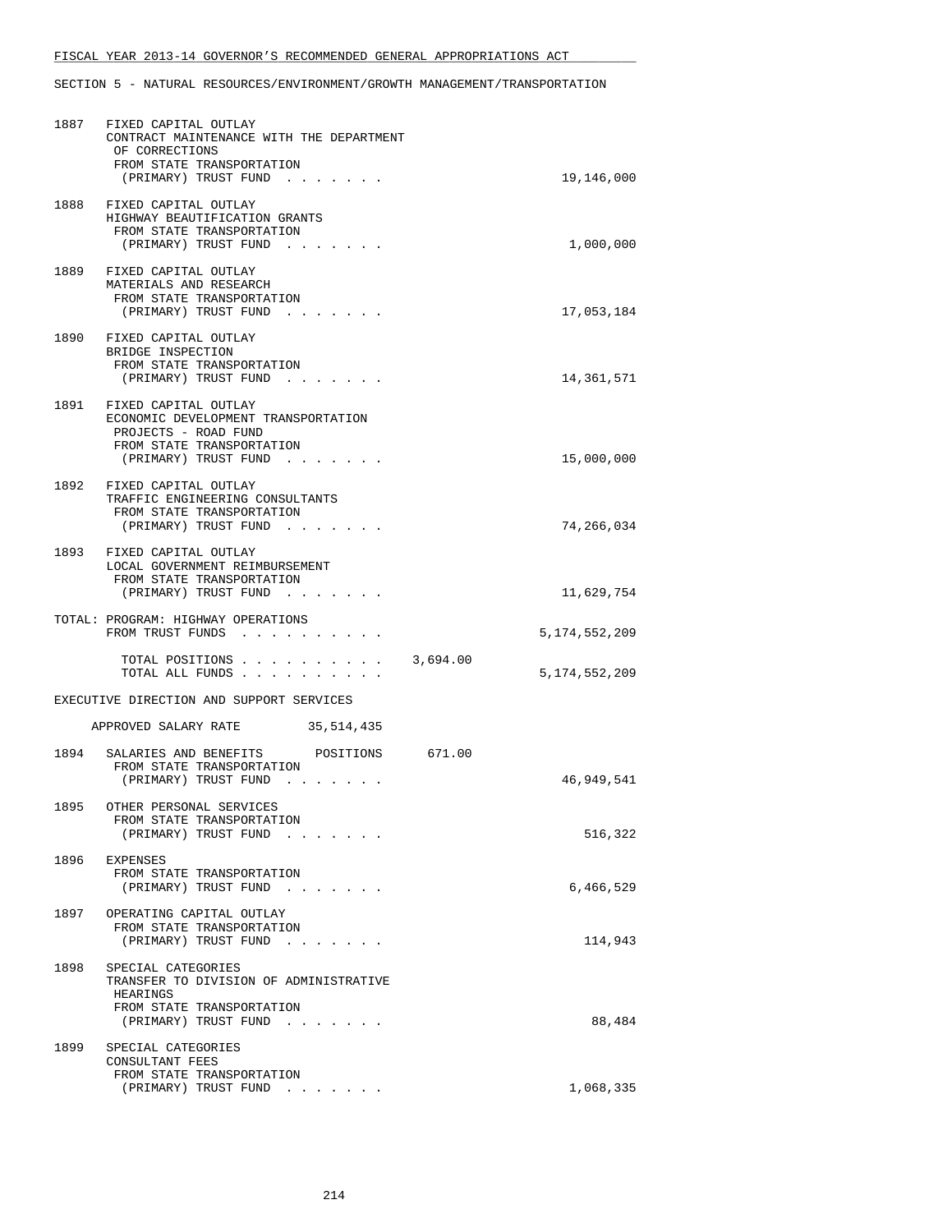| 1901 SPECIAL CATEGORIES<br>HUMAN RESOURCES DEVELOPMENT<br>FROM STATE TRANSPORTATION<br>160,524<br>(PRIMARY) TRUST FUND<br>1902<br>SPECIAL CATEGORIES<br>OVERTIME<br>FROM STATE TRANSPORTATION<br>44,338<br>(PRIMARY) TRUST FUND<br>1903<br>SPECIAL CATEGORIES<br>RISK MANAGEMENT INSURANCE<br>FROM STATE TRANSPORTATION<br>(PRIMARY) TRUST FUND<br>8,122,069<br>1904 SPECIAL CATEGORIES<br>RISK MANAGEMENT INSURANCE - OTHER<br>FROM STATE TRANSPORTATION<br>1,838,903<br>(PRIMARY) TRUST FUND<br>1905 SPECIAL CATEGORIES<br>TRANSFER TO SOUTH FLORIDA WATER MANAGEMENT<br>DISTRICT FOR EVERGLADES RESTORATION<br>FROM STATE TRANSPORTATION<br>(PRIMARY) TRUST FUND<br>4,400,000<br>1906<br>SPECIAL CATEGORIES<br>TRANSFER TO DEPARTMENT OF REVENUE FOR<br>HIGHWAY TAX COMPLIANCE<br>FROM STATE TRANSPORTATION<br>200,000<br>(PRIMARY) TRUST FUND<br>1907 SPECIAL CATEGORIES<br>DEFERRED-PAYMENT COMMODITY CONTRACTS<br>FROM STATE TRANSPORTATION<br>(PRIMARY) TRUST FUND<br>249,722<br>1908<br>SPECIAL CATEGORIES<br>LEASE OR LEASE-PURCHASE OF EQUIPMENT<br>FROM STATE TRANSPORTATION<br>128,369<br>(PRIMARY) TRUST FUND<br>1909<br>SPECIAL CATEGORIES<br>TRANSFER TO DEPARTMENT OF MANAGEMENT<br>SERVICES - HUMAN RESOURCES SERVICES<br>PURCHASED PER STATEWIDE CONTRACT<br>FROM STATE TRANSPORTATION<br>2,452,623<br>(PRIMARY) TRUST FUND<br>FROM TRANSPORTATION DISADVANTAGED<br>4,679<br>TRUST FUND<br>1910<br>FIXED CAPITAL OUTLAY<br>MINOR RENOVATIONS, REPAIRS, AND<br>IMPROVEMENTS - STATEWIDE<br>FROM STATE TRANSPORTATION<br>(PRIMARY) TRUST FUND<br>1,226,905<br>TOTAL: EXECUTIVE DIRECTION AND SUPPORT SERVICES<br>76,774,804<br>FROM TRUST FUNDS<br>TOTAL POSITIONS<br>671.00<br>TOTAL ALL FUNDS<br>76,774,804<br>INFORMATION TECHNOLOGY<br>APPROVED SALARY RATE 10,372,003 | 1900 | SPECIAL CATEGORIES<br>CONTRACTED SERVICES<br>FROM STATE TRANSPORTATION<br>(PRIMARY) TRUST FUND | 2,742,518 |
|--------------------------------------------------------------------------------------------------------------------------------------------------------------------------------------------------------------------------------------------------------------------------------------------------------------------------------------------------------------------------------------------------------------------------------------------------------------------------------------------------------------------------------------------------------------------------------------------------------------------------------------------------------------------------------------------------------------------------------------------------------------------------------------------------------------------------------------------------------------------------------------------------------------------------------------------------------------------------------------------------------------------------------------------------------------------------------------------------------------------------------------------------------------------------------------------------------------------------------------------------------------------------------------------------------------------------------------------------------------------------------------------------------------------------------------------------------------------------------------------------------------------------------------------------------------------------------------------------------------------------------------------------------------------------------------------------------------------------------------------------------------------------------------------|------|------------------------------------------------------------------------------------------------|-----------|
|                                                                                                                                                                                                                                                                                                                                                                                                                                                                                                                                                                                                                                                                                                                                                                                                                                                                                                                                                                                                                                                                                                                                                                                                                                                                                                                                                                                                                                                                                                                                                                                                                                                                                                                                                                                            |      |                                                                                                |           |
|                                                                                                                                                                                                                                                                                                                                                                                                                                                                                                                                                                                                                                                                                                                                                                                                                                                                                                                                                                                                                                                                                                                                                                                                                                                                                                                                                                                                                                                                                                                                                                                                                                                                                                                                                                                            |      |                                                                                                |           |
|                                                                                                                                                                                                                                                                                                                                                                                                                                                                                                                                                                                                                                                                                                                                                                                                                                                                                                                                                                                                                                                                                                                                                                                                                                                                                                                                                                                                                                                                                                                                                                                                                                                                                                                                                                                            |      |                                                                                                |           |
|                                                                                                                                                                                                                                                                                                                                                                                                                                                                                                                                                                                                                                                                                                                                                                                                                                                                                                                                                                                                                                                                                                                                                                                                                                                                                                                                                                                                                                                                                                                                                                                                                                                                                                                                                                                            |      |                                                                                                |           |
|                                                                                                                                                                                                                                                                                                                                                                                                                                                                                                                                                                                                                                                                                                                                                                                                                                                                                                                                                                                                                                                                                                                                                                                                                                                                                                                                                                                                                                                                                                                                                                                                                                                                                                                                                                                            |      |                                                                                                |           |
|                                                                                                                                                                                                                                                                                                                                                                                                                                                                                                                                                                                                                                                                                                                                                                                                                                                                                                                                                                                                                                                                                                                                                                                                                                                                                                                                                                                                                                                                                                                                                                                                                                                                                                                                                                                            |      |                                                                                                |           |
|                                                                                                                                                                                                                                                                                                                                                                                                                                                                                                                                                                                                                                                                                                                                                                                                                                                                                                                                                                                                                                                                                                                                                                                                                                                                                                                                                                                                                                                                                                                                                                                                                                                                                                                                                                                            |      |                                                                                                |           |
|                                                                                                                                                                                                                                                                                                                                                                                                                                                                                                                                                                                                                                                                                                                                                                                                                                                                                                                                                                                                                                                                                                                                                                                                                                                                                                                                                                                                                                                                                                                                                                                                                                                                                                                                                                                            |      |                                                                                                |           |
|                                                                                                                                                                                                                                                                                                                                                                                                                                                                                                                                                                                                                                                                                                                                                                                                                                                                                                                                                                                                                                                                                                                                                                                                                                                                                                                                                                                                                                                                                                                                                                                                                                                                                                                                                                                            |      |                                                                                                |           |
|                                                                                                                                                                                                                                                                                                                                                                                                                                                                                                                                                                                                                                                                                                                                                                                                                                                                                                                                                                                                                                                                                                                                                                                                                                                                                                                                                                                                                                                                                                                                                                                                                                                                                                                                                                                            |      |                                                                                                |           |
|                                                                                                                                                                                                                                                                                                                                                                                                                                                                                                                                                                                                                                                                                                                                                                                                                                                                                                                                                                                                                                                                                                                                                                                                                                                                                                                                                                                                                                                                                                                                                                                                                                                                                                                                                                                            |      |                                                                                                |           |
|                                                                                                                                                                                                                                                                                                                                                                                                                                                                                                                                                                                                                                                                                                                                                                                                                                                                                                                                                                                                                                                                                                                                                                                                                                                                                                                                                                                                                                                                                                                                                                                                                                                                                                                                                                                            |      |                                                                                                |           |
|                                                                                                                                                                                                                                                                                                                                                                                                                                                                                                                                                                                                                                                                                                                                                                                                                                                                                                                                                                                                                                                                                                                                                                                                                                                                                                                                                                                                                                                                                                                                                                                                                                                                                                                                                                                            |      |                                                                                                |           |
|                                                                                                                                                                                                                                                                                                                                                                                                                                                                                                                                                                                                                                                                                                                                                                                                                                                                                                                                                                                                                                                                                                                                                                                                                                                                                                                                                                                                                                                                                                                                                                                                                                                                                                                                                                                            |      |                                                                                                |           |
|                                                                                                                                                                                                                                                                                                                                                                                                                                                                                                                                                                                                                                                                                                                                                                                                                                                                                                                                                                                                                                                                                                                                                                                                                                                                                                                                                                                                                                                                                                                                                                                                                                                                                                                                                                                            |      |                                                                                                |           |
|                                                                                                                                                                                                                                                                                                                                                                                                                                                                                                                                                                                                                                                                                                                                                                                                                                                                                                                                                                                                                                                                                                                                                                                                                                                                                                                                                                                                                                                                                                                                                                                                                                                                                                                                                                                            |      |                                                                                                |           |
| 1911<br>SALARIES AND BENEFITS POSITIONS<br>211.00<br>FROM STATE TRANSPORTATION<br>(PRIMARY) TRUST FUND<br>13,289,013<br>$\mathcal{A}$ , and $\mathcal{A}$ , and $\mathcal{A}$ , and $\mathcal{A}$                                                                                                                                                                                                                                                                                                                                                                                                                                                                                                                                                                                                                                                                                                                                                                                                                                                                                                                                                                                                                                                                                                                                                                                                                                                                                                                                                                                                                                                                                                                                                                                          |      |                                                                                                |           |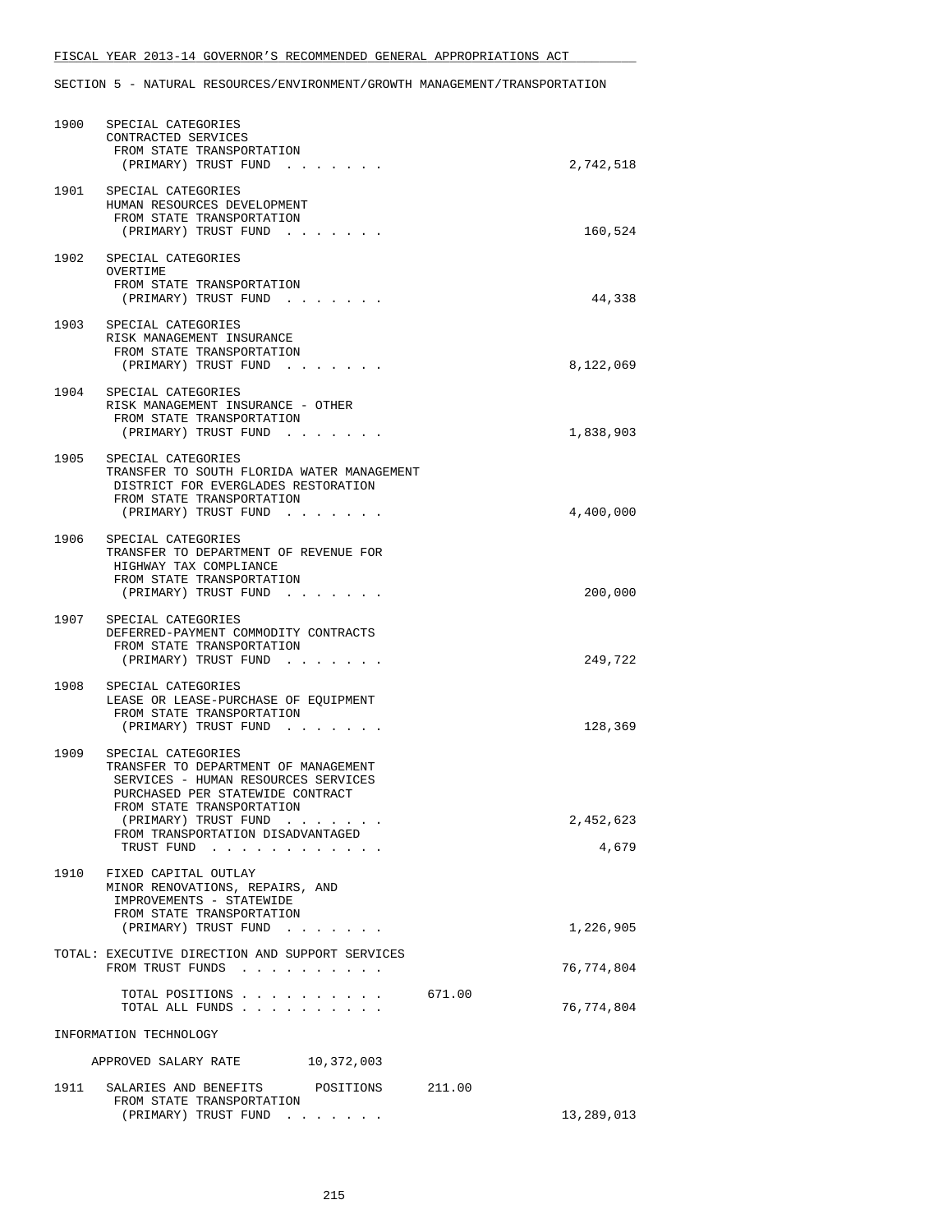### FISCAL YEAR 2013-14 GOVERNOR'S RECOMMENDED GENERAL APPROPRIATIONS ACT

SECTION 5 - NATURAL RESOURCES/ENVIRONMENT/GROWTH MANAGEMENT/TRANSPORTATION

| 1912 | OTHER PERSONAL SERVICES<br>FROM STATE TRANSPORTATION<br>(PRIMARY) TRUST FUND                                                               | 32,998                 |
|------|--------------------------------------------------------------------------------------------------------------------------------------------|------------------------|
| 1913 | EXPENSES<br>FROM STATE TRANSPORTATION<br>(PRIMARY) TRUST FUND                                                                              | 7,773,277              |
|      | 1914 OPERATING CAPITAL OUTLAY<br>FROM STATE TRANSPORTATION<br>(PRIMARY) TRUST FUND                                                         | 346,724                |
|      | 1915 SPECIAL CATEGORIES<br>CONTRACTED SERVICES<br>FROM STATE TRANSPORTATION<br>(PRIMARY) TRUST FUND<br>and the contract of the contract of | 9,417,714              |
| 1916 | SPECIAL CATEGORIES<br>HUMAN RESOURCES DEVELOPMENT<br>FROM STATE TRANSPORTATION<br>(PRIMARY) TRUST FUND                                     | 33,532                 |
| 1917 | SPECIAL CATEGORIES<br>OVERTIME<br>FROM STATE TRANSPORTATION<br>(PRIMARY) TRUST FUND                                                        | 29,738                 |
| 1918 | SPECIAL CATEGORIES<br>LEASE OR LEASE-PURCHASE OF EOUIPMENT<br>FROM STATE TRANSPORTATION<br>(PRIMARY) TRUST FUND                            | 14,061                 |
| 1919 | DATA PROCESSING SERVICES<br>SOUTHWOOD SHARED RESOURCE CENTER<br>FROM STATE TRANSPORTATION<br>(PRIMARY) TRUST FUND                          | 7,237,474              |
|      | TOTAL: INFORMATION TECHNOLOGY<br>FROM TRUST FUNDS                                                                                          | 38,174,531             |
|      | TOTAL POSITIONS<br>TOTAL ALL FUNDS                                                                                                         | 211.00<br>38,174,531   |
|      | FLORIDA'S TURNPIKE SYSTEMS                                                                                                                 |                        |
|      | FLORIDA'S TURNPIKE ENTERPRISE                                                                                                              |                        |
|      | APPROVED SALARY RATE<br>21,173,596                                                                                                         |                        |
| 1920 | POSITIONS<br>SALARIES AND BENEFITS<br>FROM STATE TRANSPORTATION<br>(PRIMARY) TRUST FUND<br>.                                               | 420.00<br>28, 182, 149 |
|      | 1921 OTHER PERSONAL SERVICES<br>FROM STATE TRANSPORTATION<br>(PRIMARY) TRUST FUND                                                          | 316,769                |
| 1922 | EXPENSES<br>FROM STATE TRANSPORTATION<br>(PRIMARY) TRUST FUND                                                                              | 20,821,113             |
| 1923 | OPERATING CAPITAL OUTLAY<br>FROM STATE TRANSPORTATION<br>(PRIMARY) TRUST FUND                                                              | 143,611                |
| 1924 | SPECIAL CATEGORIES<br>ACQUISITION OF MOTOR VEHICLES<br>FROM STATE TRANSPORTATION<br>(PRIMARY) TRUST FUND                                   | 61,633                 |
| 1925 | SPECIAL CATEGORIES<br>CONSULTANT FEES<br>FROM STATE TRANSPORTATION<br>(PRIMARY) TRUST FUND                                                 | 1,168,631              |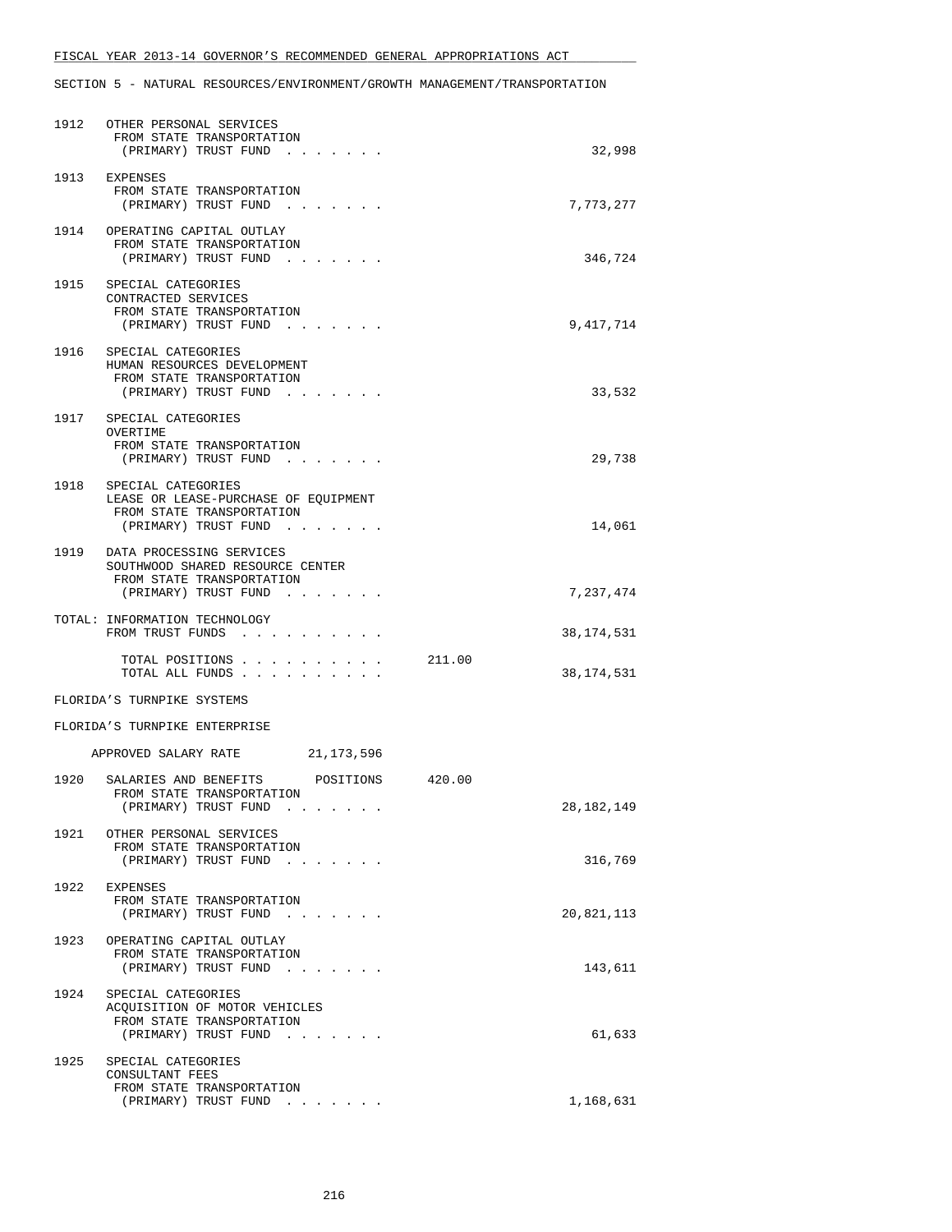### FISCAL YEAR 2013-14 GOVERNOR'S RECOMMENDED GENERAL APPROPRIATIONS ACT

SECTION 5 - NATURAL RESOURCES/ENVIRONMENT/GROWTH MANAGEMENT/TRANSPORTATION

|      | 1926 SPECIAL CATEGORIES<br>CONTRACTED SERVICES<br>FROM STATE TRANSPORTATION<br>(PRIMARY) TRUST FUND                                                                | 25,820,753               |
|------|--------------------------------------------------------------------------------------------------------------------------------------------------------------------|--------------------------|
|      | 1927 SPECIAL CATEGORIES<br>FLORIDA HIGHWAY PATROL SERVICES<br>FROM STATE TRANSPORTATION<br>(PRIMARY) TRUST FUND                                                    | 19,770,900               |
| 1928 | SPECIAL CATEGORIES<br>HUMAN RESOURCES DEVELOPMENT<br>FROM STATE TRANSPORTATION<br>(PRIMARY) TRUST FUND                                                             | 134,949                  |
| 1929 | SPECIAL CATEGORIES<br>OVERTIME<br>FROM STATE TRANSPORTATION<br>(PRIMARY) TRUST FUND                                                                                | 147,739                  |
|      | 1930 SPECIAL CATEGORIES<br>TRANSPORTATION MATERIALS AND EQUIPMENT<br>FROM STATE TRANSPORTATION<br>(PRIMARY) TRUST FUND                                             | 5,668,409                |
|      | 1931 SPECIAL CATEGORIES<br>LEASE OR LEASE-PURCHASE OF EQUIPMENT<br>FROM STATE TRANSPORTATION<br>(PRIMARY) TRUST FUND                                               | 152,557                  |
|      | 1932 FIXED CAPITAL OUTLAY<br>MINOR RENOVATIONS, REPAIRS, AND<br>IMPROVEMENTS - STATEWIDE<br>FROM TURNPIKE GENERAL RESERVE<br>TRUST FUND                            | 27,000                   |
|      | 1933 FIXED CAPITAL OUTLAY<br>TRANSPORTATION HIGHWAY MAINTENANCE<br>CONTRACTS<br>FROM STATE TRANSPORTATION<br>(PRIMARY) TRUST FUND                                  | 43,648,438               |
|      | 1934 FIXED CAPITAL OUTLAY<br>INTRASTATE HIGHWAY CONSTRUCTION<br>FROM TURNPIKE RENEWAL AND<br>REPLACEMENT TRUST FUND<br>FROM TURNPIKE GENERAL RESERVE<br>TRUST FUND | 5,762,276<br>474,673,656 |
| 1935 | FIXED CAPITAL OUTLAY<br>CONSTRUCTION INSPECTION CONSULTANTS<br>FROM TURNPIKE RENEWAL AND<br>REPLACEMENT TRUST FUND<br>FROM TURNPIKE GENERAL RESERVE<br>TRUST FUND  | 2,438,934<br>50,086,181  |
| 1936 | FIXED CAPITAL OUTLAY<br>RIGHT-OF-WAY LAND ACQUISITION<br>FROM TURNPIKE GENERAL RESERVE<br>TRUST FUND                                                               | 5,823,683                |
| 1937 | FIXED CAPITAL OUTLAY<br>RESURFACING<br>FROM TURNPIKE RENEWAL AND<br>REPLACEMENT TRUST FUND                                                                         | 19,117,054               |
| 1938 | FIXED CAPITAL OUTLAY<br>BRIDGE CONSTRUCTION<br>FROM TURNPIKE RENEWAL AND<br>REPLACEMENT TRUST FUND                                                                 | 1,170,294                |
|      | 1939 FIXED CAPITAL OUTLAY<br>PRELIMINARY ENGINEERING CONSULTANTS<br>FROM TURNPIKE RENEWAL AND                                                                      |                          |
|      | REPLACEMENT TRUST FUND<br>$\mathbf{z} = \mathbf{z} + \mathbf{z}$                                                                                                   | 6,980,675                |
|      | FROM TURNPIKE GENERAL RESERVE<br>TRUST FUND $\cdots$                                                                                                               | 56,705,409               |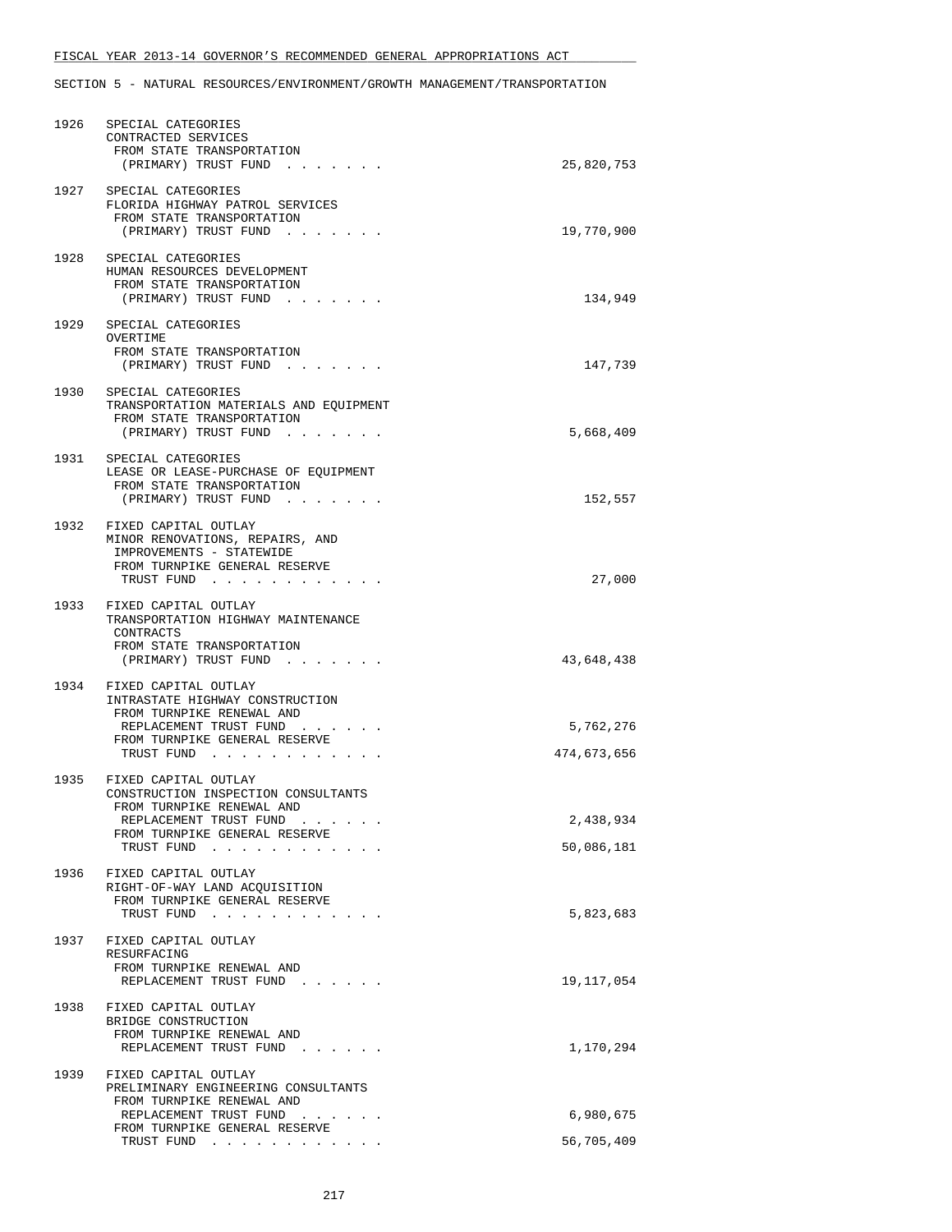SECTION 5 - NATURAL RESOURCES/ENVIRONMENT/GROWTH MANAGEMENT/TRANSPORTATION FROM STATE TRANSPORTATION (PRIMARY) TRUST FUND . . . . . . . . . 17,279,615 1940 FIXED CAPITAL OUTLAY RIGHT-OF-WAY SUPPORT FROM TURNPIKE GENERAL RESERVE TRUST FUND . . . . . . . . . . . . 337,150 1941 FIXED CAPITAL OUTLAY BRIDGE INSPECTION FROM STATE TRANSPORTATION (PRIMARY) TRUST FUND . . . . . . . . . . . . . . 3,724,600 1942 FIXED CAPITAL OUTLAY TOLL OPERATION CONTRACTS FROM STATE TRANSPORTATION (PRIMARY) TRUST FUND . . . . . . . 62,662,370 1943 FIXED CAPITAL OUTLAY TURNPIKE SYSTEM EQUIPMENT AND DEVELOPMENT FROM TURNPIKE GENERAL RESERVE TRUST FUND . . . . . . . . . . . . 29,362,854 1944 FIXED CAPITAL OUTLAY TOLLS SYSTEM EQUIPMENT AND DEVELOPMENT FROM STATE TRANSPORTATION (PRIMARY) TRUST FUND . . . . . . . . . . . . 35,062,500 TOTAL: FLORIDA'S TURNPIKE ENTERPRISE FROM TRUST FUNDS . . . . . . . . . . 917,251,902 TOTAL POSITIONS . . . . . . . . . . 420.00 TOTAL ALL FUNDS . . . . . . . . . . 917,251,902 TOTAL: TRANSPORTATION, DEPARTMENT OF FROM TRUST FUNDS . . . . . . . . . . . . . 9,085,519,105 TOTAL POSITIONS . . . . . . . . . . 6,735.00 TOTAL ALL FUNDS  $\ldots$ , . . . . . . . . . . . 9,085,519,105<br>TOTAL APPROVED SALARY RATE . . . . 328,460,199 TOTAL APPROVED SALARY RATE . . . . TOTAL OF SECTION 5 FROM GENERAL REVENUE FUND . . . . . . 222,948,538 FROM TRUST FUNDS . . . . . . . . . . . . 11,778,519,721 TOTAL POSITIONS . . . . . . . . . . 15,474.75 TOTAL ALL FUNDS . . . . . . . . . . 12,001,468,259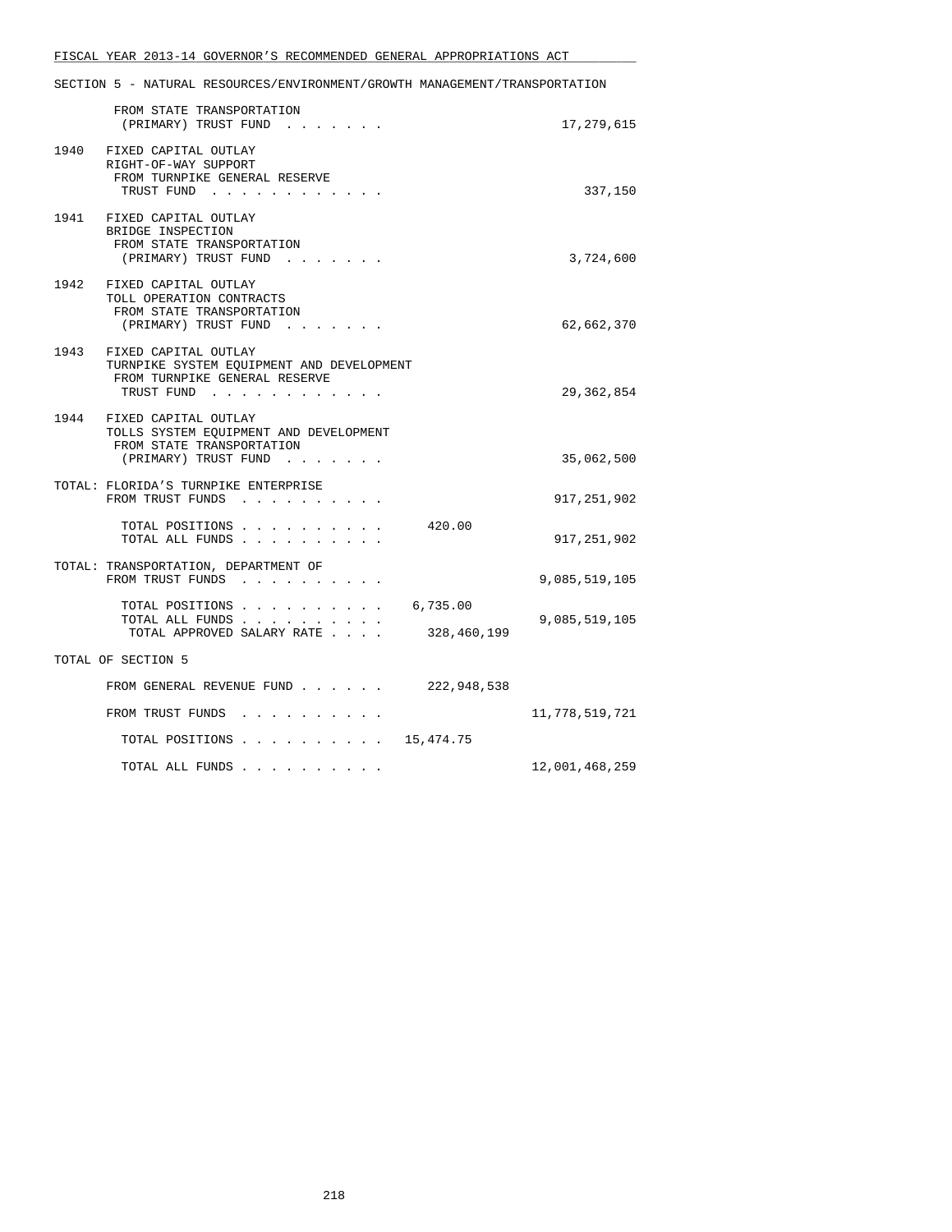SPECIFIC APPROPRIATION

 The moneys contained herein are appropriated from the named funds to Administered Funds, Department of Business and Professional Regulation, Department of Citrus, Department of Economic Opportunity, Department of Financial Services, Executive Office of the Governor, Department of Highway Safety and Motor Vehicles, Legislative Branch, Department of the Lottery, Department of Management Services, Department of Military Affairs, Public Service Commission, Department of Revenue and the Department of State as the amounts to be used to pay the salaries, other operational expenditures, and fixed capital outlay of the named agencies.

PROGRAM: ADMINISTERED FUNDS

| 1945 | LUMP SUM<br>DISCRETIONARY VARIABLE COMPENSATION AWARDS<br>FROM GENERAL REVENUE FUND<br>FROM TRUST FUNDS                                                             | 66,419,594  | 81,504,100    |
|------|---------------------------------------------------------------------------------------------------------------------------------------------------------------------|-------------|---------------|
|      | 1946 LUMP SUM<br>PERFORMANCE INCENTIVE-UNEMPLOYMENT<br>REDUCTION<br>FROM GENERAL REVENUE FUND<br>FROM TRUST FUNDS                                                   | 86,131,305  | 81, 352, 238  |
|      | 1947 LUMP SUM<br>CASUALTY INSURANCE PREMIUM DEFICIT<br>FROM GENERAL REVENUE FUND<br>FROM TRUST FUNDS                                                                | 8,821,991   | 1,932,892     |
| 1948 | LUMP SUM<br>HUMAN RESOURCES OUTSOURCING CONTINGENCY<br>FROM GENERAL REVENUE FUND                                                                                    | 300,000     |               |
|      | 1949 LUMP SUM<br>HUMAN RESOURCES ASSESSMENT REDUCTION<br>FROM TRUST FUNDS                                                                                           |             | -446,892      |
|      | 1950 LUMP SUM<br>STATE EMPLOYEES HEALTH INSURANCE<br>FROM GENERAL REVENUE FUND<br>FROM TRUST FUNDS                                                                  | -21,348,793 | $-22,047,089$ |
|      | 1951 LUMP SUM<br>RETIREMENT ADJUSTMENT<br>FROM GENERAL REVENUE FUND<br>FROM TRUST FUNDS                                                                             | 111,814,070 | 65,733,400    |
|      | 1952 SPECIAL CATEGORIES<br>ASSOCIATION DUES<br>FROM GENERAL REVENUE FUND                                                                                            | 215,170     |               |
|      | 1953 SPECIAL CATEGORIES<br>ADMINISTRATION COMMISSION AND FLORIDA LAND<br>AND WATER ADJUDICATORY COMMISSION -<br>ADMINISTRATIVE APPEALS<br>FROM GENERAL REVENUE FUND | 10,000      |               |
| 1954 | SPECIAL CATEGORIES<br>TRANSFER TO PLANNING AND BUDGETING SYSTEM<br>TRUST FUND<br>FROM GENERAL REVENUE FUND                                                          | 5,626,426   |               |
|      | TOTAL: PROGRAM: ADMINISTERED FUNDS<br>FROM GENERAL REVENUE FUND<br>FROM TRUST FUNDS                                                                                 | 257,989,763 | 208,028,649   |
|      | TOTAL ALL FUNDS                                                                                                                                                     |             | 466,018,412   |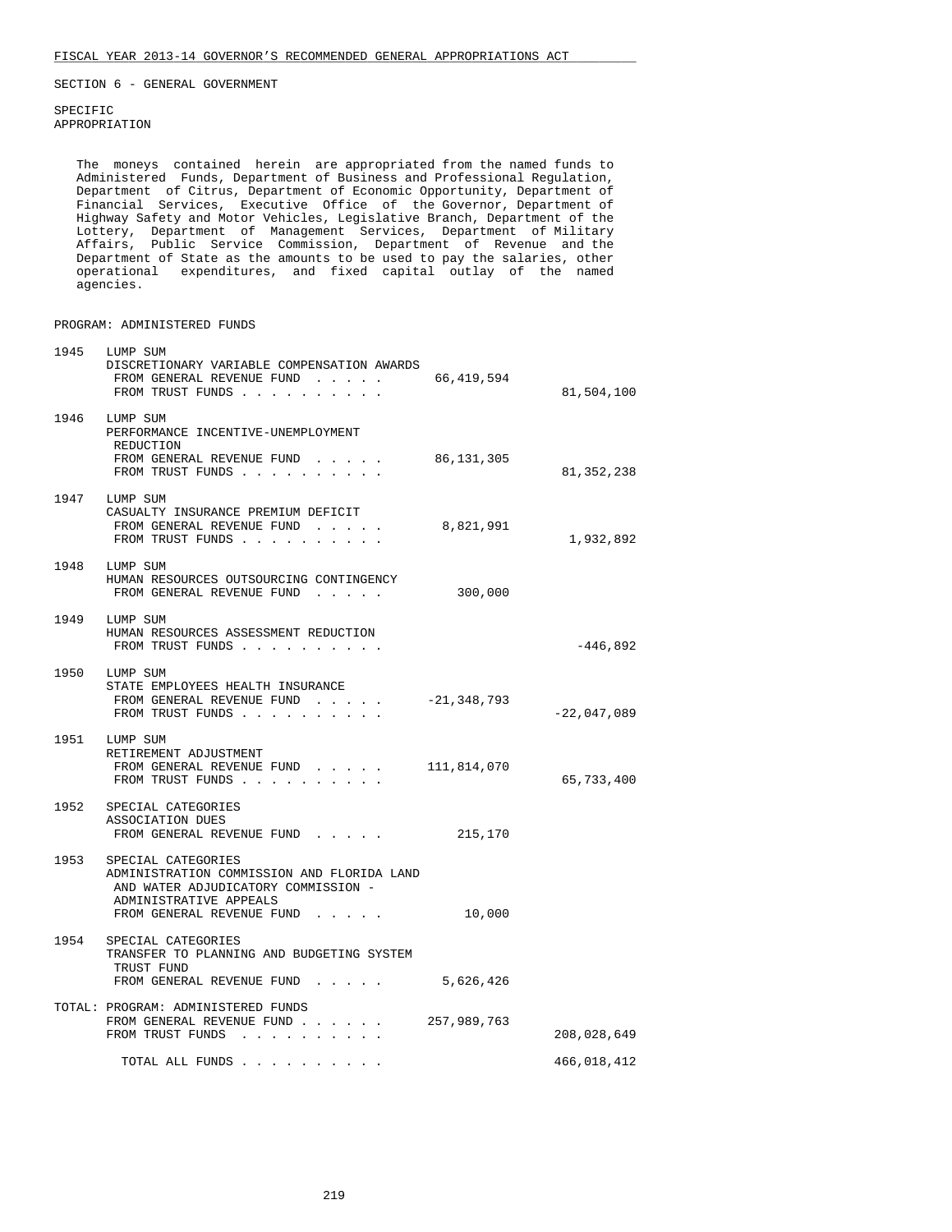|    | BUSINESS AND PROFESSIONAL REGULATION, DEPARTMENT |  |
|----|--------------------------------------------------|--|
| OF |                                                  |  |
|    |                                                  |  |
|    |                                                  |  |

 PROGRAM: OFFICE OF THE SECRETARY AND ADMINISTRATION

EXECUTIVE DIRECTION AND SUPPORT SERVICES

|      | APPROVED SALARY RATE                                                                                                                                                    | 7,607,684 |        |            |
|------|-------------------------------------------------------------------------------------------------------------------------------------------------------------------------|-----------|--------|------------|
| 1955 | SALARIES AND BENEFITS POSITIONS<br>FROM ADMINISTRATIVE TRUST FUND                                                                                                       |           | 151.50 | 9,667,770  |
|      | 1956 OTHER PERSONAL SERVICES<br>FROM ADMINISTRATIVE TRUST FUND                                                                                                          |           |        | 720,587    |
|      | 1957 EXPENSES<br>FROM ADMINISTRATIVE TRUST FUND                                                                                                                         |           |        | 1,470,299  |
| 1958 | OPERATING CAPITAL OUTLAY<br>FROM ADMINISTRATIVE TRUST FUND                                                                                                              |           |        | 27,088     |
|      | 1959 SPECIAL CATEGORIES<br>TRANSFER TO DIVISION OF ADMINISTRATIVE<br>HEARINGS<br>FROM ADMINISTRATIVE TRUST FUND                                                         |           |        | 401,930    |
|      | 1960 SPECIAL CATEGORIES<br>CONTRACTED SERVICES<br>FROM ADMINISTRATIVE TRUST FUND                                                                                        |           |        | 179,780    |
| 1961 | SPECIAL CATEGORIES<br>OPERATION OF MOTOR VEHICLES<br>FROM ADMINISTRATIVE TRUST FUND                                                                                     |           |        | 6,500      |
| 1962 | SPECIAL CATEGORIES<br>RISK MANAGEMENT INSURANCE<br>FROM ADMINISTRATIVE TRUST FUND                                                                                       |           |        | 54,723     |
|      | 1963 SPECIAL CATEGORIES<br>SALARY INCENTIVE PAYMENTS<br>FROM ADMINISTRATIVE TRUST FUND                                                                                  |           |        | 7,650      |
|      | 1964 SPECIAL CATEGORIES<br>LEASE OR LEASE-PURCHASE OF EQUIPMENT<br>FROM ADMINISTRATIVE TRUST FUND                                                                       |           |        | 116,394    |
| 1965 | SPECIAL CATEGORIES<br>TRANSFER TO DEPARTMENT OF MANAGEMENT<br>SERVICES - HUMAN RESOURCES SERVICES<br>PURCHASED PER STATEWIDE CONTRACT<br>FROM ADMINISTRATIVE TRUST FUND |           |        | 54,545     |
|      | TOTAL: EXECUTIVE DIRECTION AND SUPPORT SERVICES                                                                                                                         |           |        |            |
|      | FROM TRUST FUNDS                                                                                                                                                        |           |        | 12,707,266 |
|      | TOTAL POSITIONS 151.50<br>TOTAL ALL FUNDS                                                                                                                               |           |        | 12,707,266 |
|      | INFORMATION TECHNOLOGY                                                                                                                                                  |           |        |            |
|      | APPROVED SALARY RATE                                                                                                                                                    | 3,030,394 |        |            |
| 1966 | SALARIES AND BENEFITS<br>FROM ADMINISTRATIVE TRUST FUND                                                                                                                 | POSITIONS | 55.00  | 3,967,681  |
| 1967 | OTHER PERSONAL SERVICES<br>FROM ADMINISTRATIVE TRUST FUND                                                                                                               |           |        | 84,096     |
| 1968 | EXPENSES<br>FROM ADMINISTRATIVE TRUST FUND                                                                                                                              |           |        | 1,444,038  |
| 1969 | OPERATING CAPITAL OUTLAY<br>FROM ADMINISTRATIVE TRUST FUND                                                                                                              |           |        | 100,000    |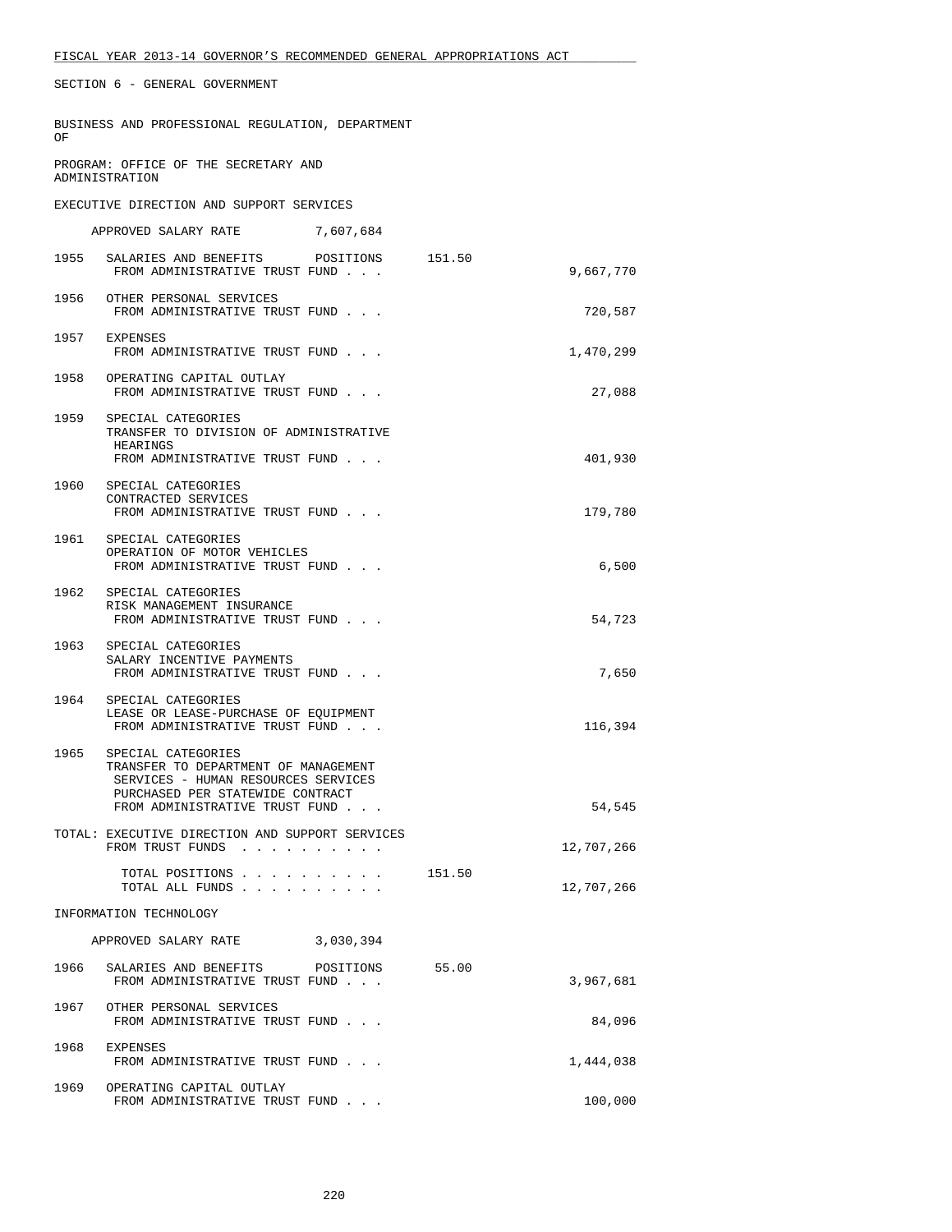| 1970 | SPECIAL CATEGORIES<br>CONTRACTED SERVICES<br>FROM ADMINISTRATIVE TRUST FUND                                                                                                  |       | 2,122,110 |
|------|------------------------------------------------------------------------------------------------------------------------------------------------------------------------------|-------|-----------|
| 1971 | SPECIAL CATEGORIES<br>RISK MANAGEMENT INSURANCE<br>FROM ADMINISTRATIVE TRUST FUND                                                                                            |       | 15,850    |
|      | 1972 SPECIAL CATEGORIES<br>LEASE OR LEASE-PURCHASE OF EQUIPMENT<br>FROM ADMINISTRATIVE TRUST FUND                                                                            |       | 13,501    |
|      | 1973 SPECIAL CATEGORIES<br>TRANSFER TO DEPARTMENT OF MANAGEMENT<br>SERVICES - HUMAN RESOURCES SERVICES<br>PURCHASED PER STATEWIDE CONTRACT<br>FROM ADMINISTRATIVE TRUST FUND |       | 17,675    |
| 1974 | DATA PROCESSING SERVICES<br>SOUTHWOOD SHARED RESOURCE CENTER<br>FROM ADMINISTRATIVE TRUST FUND                                                                               |       | 60,538    |
| 1975 | DATA PROCESSING SERVICES<br>NORTHWOOD SHARED RESOURCE CENTER<br>FROM ADMINISTRATIVE TRUST FUND                                                                               |       | 548,733   |
|      | 1976 DATA PROCESSING SERVICES<br>NORTHWEST REGIONAL DATA CENTER (NWRDC)<br>FROM ADMINISTRATIVE TRUST FUND                                                                    |       | 29,592    |
|      | TOTAL: INFORMATION TECHNOLOGY<br>FROM TRUST FUNDS                                                                                                                            |       | 8,403,814 |
|      | TOTAL POSITIONS<br>TOTAL ALL FUNDS                                                                                                                                           | 55.00 | 8,403,814 |
|      | PROGRAM: SERVICE OPERATION                                                                                                                                                   |       |           |
|      | CUSTOMER CONTACT CENTER                                                                                                                                                      |       |           |
|      | APPROVED SALARY RATE<br>3,019,323                                                                                                                                            |       |           |
|      | 1977 SALARIES AND BENEFITS POSITIONS<br>FROM ADMINISTRATIVE TRUST FUND                                                                                                       | 92.00 | 4,184,621 |
| 1978 | OTHER PERSONAL SERVICES<br>FROM ADMINISTRATIVE TRUST FUND                                                                                                                    |       | 210,000   |
|      | 1979 EXPENSES<br>FROM ADMINISTRATIVE TRUST FUND                                                                                                                              |       | 521,625   |
|      | 1980 SPECIAL CATEGORIES<br>CONTRACTED SERVICES<br>FROM ADMINISTRATIVE TRUST FUND                                                                                             |       | 4,000     |
| 1981 | SPECIAL CATEGORIES<br>RISK MANAGEMENT INSURANCE<br>FROM ADMINISTRATIVE TRUST FUND                                                                                            |       | 48,100    |
| 1982 | SPECIAL CATEGORIES<br>LEASE OR LEASE-PURCHASE OF EOUIPMENT<br>FROM ADMINISTRATIVE TRUST FUND                                                                                 |       | 5,430     |
| 1983 | SPECIAL CATEGORIES<br>TRANSFER TO DEPARTMENT OF MANAGEMENT<br>SERVICES - HUMAN RESOURCES SERVICES<br>PURCHASED PER STATEWIDE CONTRACT                                        |       |           |
|      | FROM ADMINISTRATIVE TRUST FUND                                                                                                                                               |       | 30,716    |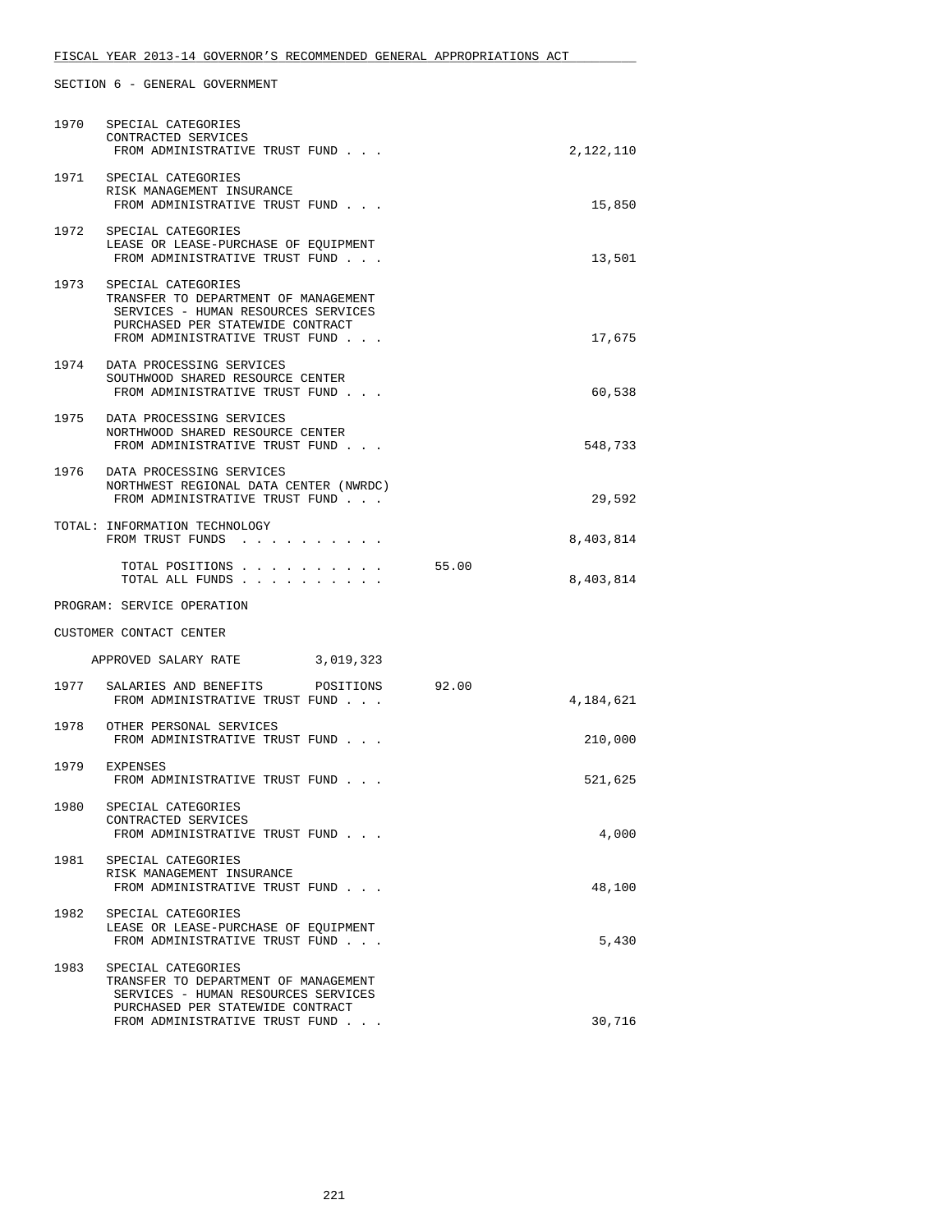|      | TOTAL: CUSTOMER CONTACT CENTER<br>FROM TRUST FUNDS                                                                                                                      |        | 5,004,492  |
|------|-------------------------------------------------------------------------------------------------------------------------------------------------------------------------|--------|------------|
|      | TOTAL POSITIONS<br>TOTAL ALL FUNDS                                                                                                                                      | 92.00  | 5,004,492  |
|      | CENTRAL INTAKE                                                                                                                                                          |        |            |
|      | 3,472,732<br>APPROVED SALARY RATE                                                                                                                                       |        |            |
|      | 1984 SALARIES AND BENEFITS POSITIONS<br>FROM ADMINISTRATIVE TRUST FUND                                                                                                  | 108.50 | 4,918,764  |
|      | 1985 OTHER PERSONAL SERVICES<br>FROM ADMINISTRATIVE TRUST FUND                                                                                                          |        | 372,954    |
|      | 1986 EXPENSES<br>FROM ADMINISTRATIVE TRUST FUND                                                                                                                         |        | 573,218    |
|      | 1987 OPERATING CAPITAL OUTLAY<br>FROM ADMINISTRATIVE TRUST FUND                                                                                                         |        | 3,000      |
| 1988 | SPECIAL CATEGORIES<br>CONTRACTED SERVICES<br>FROM ADMINISTRATIVE TRUST FUND                                                                                             |        | 1,000,000  |
|      | 1989 SPECIAL CATEGORIES<br>RISK MANAGEMENT INSURANCE<br>FROM ADMINISTRATIVE TRUST FUND                                                                                  |        | 39,531     |
|      | 1990 SPECIAL CATEGORIES<br>LEASE OR LEASE-PURCHASE OF EQUIPMENT<br>FROM ADMINISTRATIVE TRUST FUND                                                                       |        | 26,950     |
| 1991 | SPECIAL CATEGORIES<br>TRANSFER TO DEPARTMENT OF MANAGEMENT<br>SERVICES - HUMAN RESOURCES SERVICES<br>PURCHASED PER STATEWIDE CONTRACT<br>FROM ADMINISTRATIVE TRUST FUND |        | 40,851     |
|      | TOTAL: CENTRAL INTAKE<br>FROM TRUST FUNDS                                                                                                                               |        | 6,975,268  |
|      | TOTAL POSITIONS<br>TOTAL ALL FUNDS                                                                                                                                      | 108.50 | 6,975,268  |
|      | PROGRAM: PROFESSIONAL REGULATION                                                                                                                                        |        |            |
|      | COMPLIANCE AND ENFORCEMENT                                                                                                                                              |        |            |
|      | 10,769,395<br>APPROVED SALARY RATE                                                                                                                                      |        |            |
| 1992 | SALARIES AND BENEFITS<br>POSITIONS<br>FROM PROFESSIONAL REGULATION TRUST<br>FUND $\cdots$                                                                               | 251.00 | 14,592,190 |
| 1993 | OTHER PERSONAL SERVICES<br>FROM PROFESSIONAL REGULATION TRUST<br>$FUND$                                                                                                 |        | 1,233,742  |
| 1994 | EXPENSES<br>FROM PROFESSIONAL REGULATION TRUST<br>FUND $\ldots$ $\ldots$ $\ldots$ $\ldots$ $\ldots$ $\ldots$                                                            |        | 2,848,234  |
| 1995 | OPERATING CAPITAL OUTLAY<br>FROM PROFESSIONAL REGULATION TRUST<br>FUND $\cdots$ $\cdots$ $\cdots$ $\cdots$ $\cdots$ $\cdots$ $\cdots$                                   |        | 5,670      |
| 1996 | SPECIAL CATEGORIES<br>ACOUISITION OF MOTOR VEHICLES<br>FROM PROFESSIONAL REGULATION TRUST<br>FUND                                                                       |        | 124,900    |
| 1997 | SPECIAL CATEGORIES<br>LEGAL SERVICES CONTRACT<br>FROM PROFESSIONAL REGULATION TRUST<br>FUND $\cdots$                                                                    |        | 899,080    |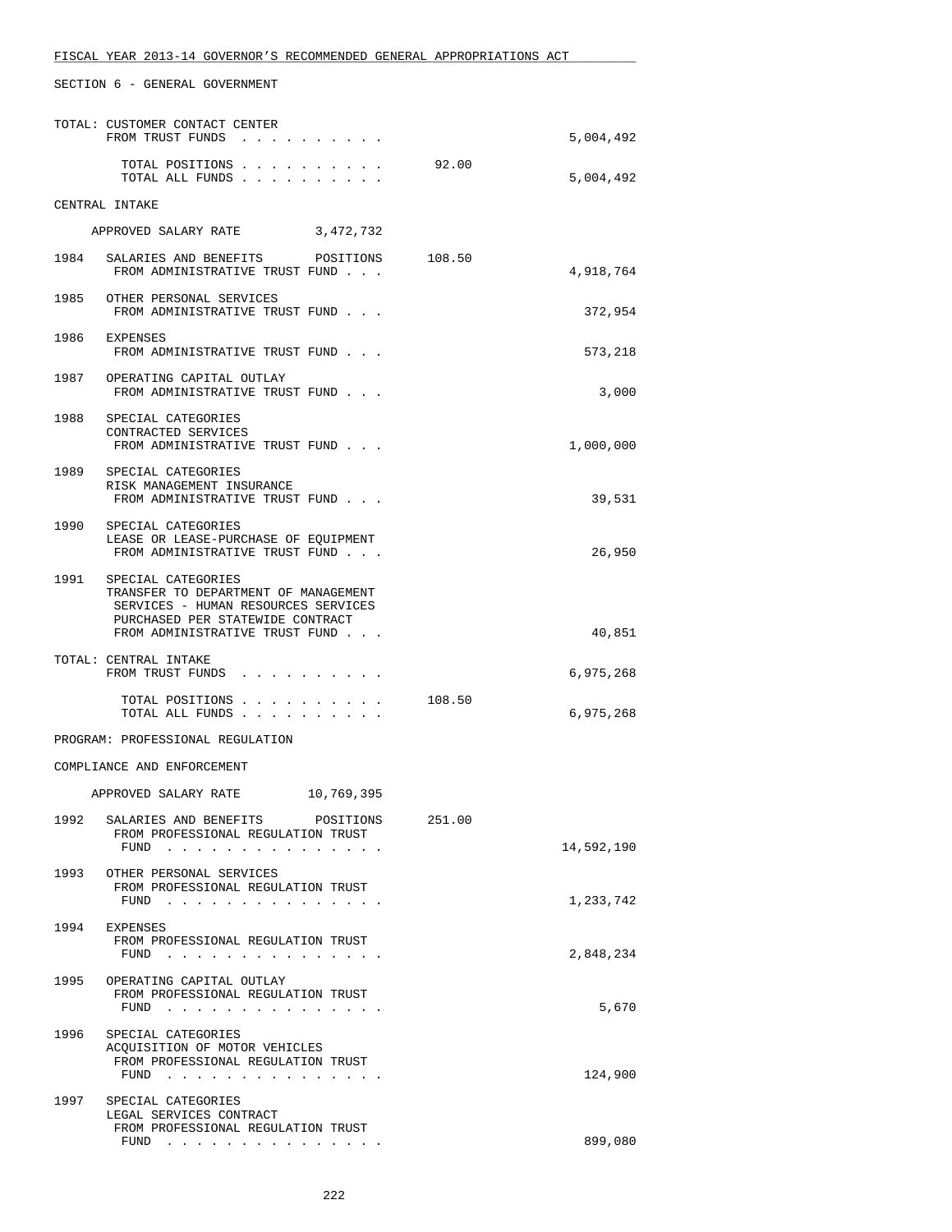| 1998 | SPECIAL CATEGORIES<br>TRANSFER TO DEPARTMENT OF HEALTH<br>FROM PROFESSIONAL REGULATION TRUST<br>FUND                                                                                              | 282,637   |
|------|---------------------------------------------------------------------------------------------------------------------------------------------------------------------------------------------------|-----------|
| 1999 | SPECIAL CATEGORIES<br>UNLICENSED ACTIVITIES<br>FROM PROFESSIONAL REGULATION TRUST<br>FUND                                                                                                         | 700,050   |
| 2000 | SPECIAL CATEGORIES<br>CLAIMS PAYMENTS FROM CONSTRUCTION RECOVERY<br>FUND<br>FROM PROFESSIONAL REGULATION TRUST<br>$FUND$                                                                          | 2,100,000 |
|      | 2001 SPECIAL CATEGORIES<br>CLAIMS PAYMENT/AUCTIONEER RECOVERY FUND<br>FROM PROFESSIONAL REGULATION TRUST<br>FUND                                                                                  | 106,579   |
| 2002 | SPECIAL CATEGORIES<br>TRANSFER ARCHITECT & INTERIOR DESIGN<br>ACTIVITIES CH. 2002-274<br>FROM PROFESSIONAL REGULATION TRUST<br>$FUND$                                                             | 425,239   |
|      | 2003 SPECIAL CATEGORIES<br>CONTRACTED SERVICES<br>FROM PROFESSIONAL REGULATION TRUST<br>FUND $\cdots$                                                                                             | 2,139,638 |
| 2004 | SPECIAL CATEGORIES<br>OPERATION OF MOTOR VEHICLES<br>FROM PROFESSIONAL REGULATION TRUST<br>$FUND$                                                                                                 | 191,236   |
| 2005 | SPECIAL CATEGORIES<br>RISK MANAGEMENT INSURANCE<br>FROM PROFESSIONAL REGULATION TRUST<br>FUND                                                                                                     | 287,407   |
| 2006 | SPECIAL CATEGORIES<br>MINORITY SCHOLARSHIPS - CERTIFIED PUBLIC<br>ACCOUNTING<br>FROM PROFESSIONAL REGULATION TRUST<br>$FUND$                                                                      | 100,000   |
| 2007 | SPECIAL CATEGORIES<br>LEASE OR LEASE-PURCHASE OF EQUIPMENT<br>FROM PROFESSIONAL REGULATION TRUST<br>FUND                                                                                          | 103,362   |
| 2008 | SPECIAL CATEGORIES<br>TRANSFER TO DEPARTMENT OF MANAGEMENT<br>SERVICES - HUMAN RESOURCES SERVICES<br>PURCHASED PER STATEWIDE CONTRACT<br>FROM PROFESSIONAL REGULATION TRUST<br>FUND<br>.          | 104,726   |
| 2009 | SPECIAL CATEGORIES<br>GRANTS AND AIDS - FLORIDA ENGINEERING<br>MANAGEMENT CORPORATION (FEMC) CONTRACTED<br>SERVICES<br>FROM PROFESSIONAL REGULATION TRUST<br>FUND<br>and a series and a series of | 2,007,900 |
| 2010 | FINANCIAL ASSISTANCE PAYMENTS<br>SCHOLARSHIPS AND REAL ESTATE RECOVERY FUND<br>FROM PROFESSIONAL REGULATION TRUST                                                                                 |           |
|      | FUND<br>. The contract of the contract of the contract of the contract of the contract of the $\alpha$                                                                                            | 400,000   |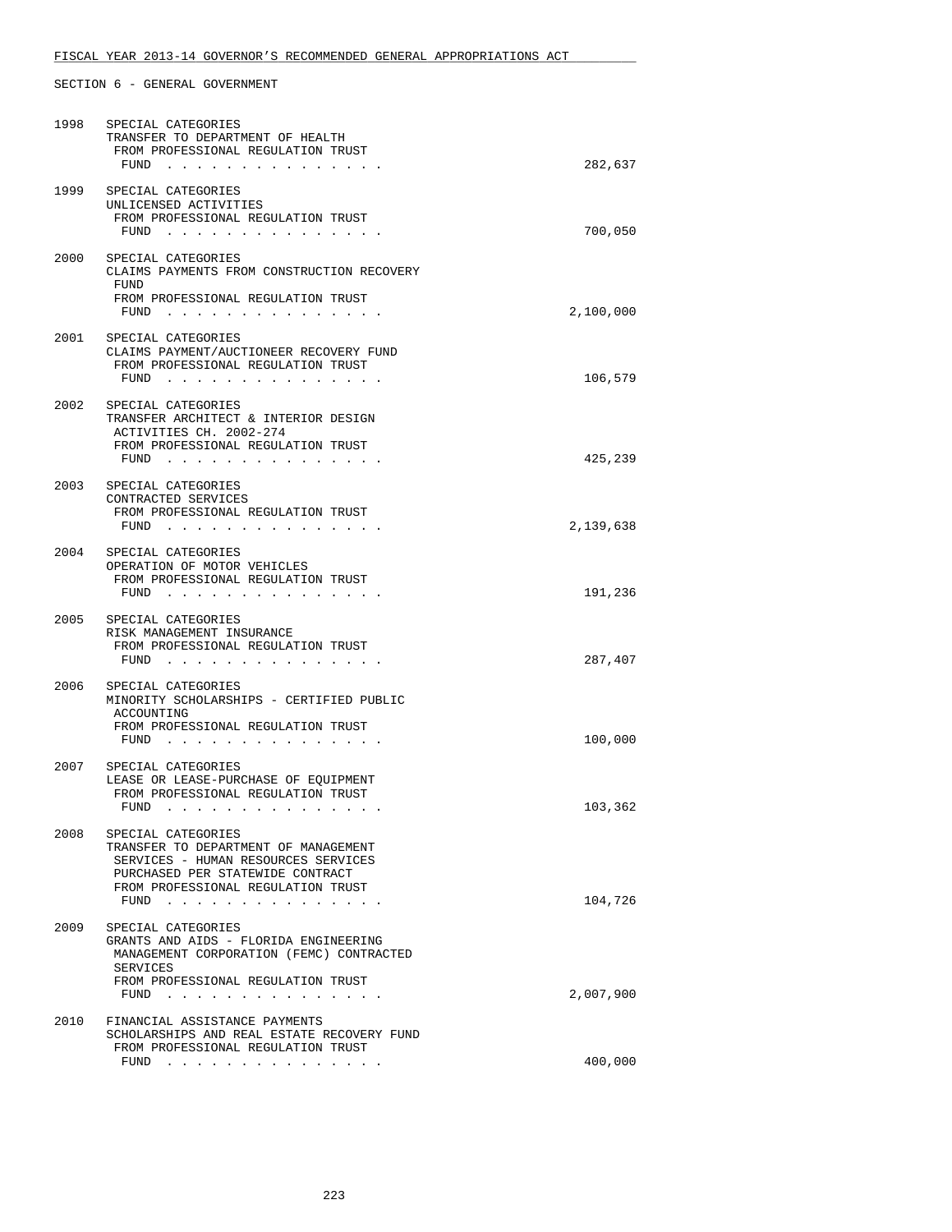|      | TOTAL: COMPLIANCE AND ENFORCEMENT<br>FROM TRUST FUNDS                                                                                                                                    |         | 28,652,590 |
|------|------------------------------------------------------------------------------------------------------------------------------------------------------------------------------------------|---------|------------|
|      | TOTAL POSITIONS<br>TOTAL ALL FUNDS                                                                                                                                                       | 251.00  | 28,652,590 |
|      | FLORIDA BOXING COMMISSION                                                                                                                                                                |         |            |
|      | 222,062<br>APPROVED SALARY RATE                                                                                                                                                          |         |            |
| 2011 | SALARIES AND BENEFITS POSITIONS<br>FROM PROFESSIONAL REGULATION TRUST                                                                                                                    | 4.00    | 292,024    |
|      | 2012 OTHER PERSONAL SERVICES<br>FROM PROFESSIONAL REGULATION TRUST<br>FUND                                                                                                               |         | 110,371    |
|      | 2013 EXPENSES<br>FROM PROFESSIONAL REGULATION TRUST<br>FUND                                                                                                                              |         | 156,920    |
| 2014 | SPECIAL CATEGORIES<br>TRANSFER TO THE PROFESSIONAL REGULATION<br>TRUST FUND<br>FROM GENERAL REVENUE FUND                                                                                 | 515,824 |            |
|      | 2015 SPECIAL CATEGORIES<br>CONTRACTED SERVICES<br>FROM PROFESSIONAL REGULATION TRUST<br>FUND $\cdots$                                                                                    |         | 2,000      |
|      | 2016 SPECIAL CATEGORIES<br>RISK MANAGEMENT INSURANCE<br>FROM PROFESSIONAL REGULATION TRUST<br>$FUND$                                                                                     |         | 5,520      |
|      | 2017 SPECIAL CATEGORIES<br>TRANSFER TO DEPARTMENT OF MANAGEMENT<br>SERVICES - HUMAN RESOURCES SERVICES<br>PURCHASED PER STATEWIDE CONTRACT<br>FROM PROFESSIONAL REGULATION TRUST<br>FUND |         | 3,822      |
|      | TOTAL: FLORIDA BOXING COMMISSION<br>FROM GENERAL REVENUE FUND<br>FROM TRUST FUNDS                                                                                                        | 515,824 | 570,657    |
|      | TOTAL POSITIONS<br>TOTAL ALL FUNDS                                                                                                                                                       | 4.00    | 1,086,481  |
|      | TESTING AND CONTINUING EDUCATION                                                                                                                                                         |         |            |
|      | 1,410,700<br>APPROVED SALARY RATE                                                                                                                                                        |         |            |
| 2018 | SALARIES AND BENEFITS POSITIONS<br>FROM PROFESSIONAL REGULATION TRUST<br>FUND $\cdots$                                                                                                   | 41.00   | 1,956,285  |
| 2019 | EXPENSES<br>FROM PROFESSIONAL REGULATION TRUST<br>FUND $\cdots$                                                                                                                          |         | 283,871    |
| 2020 | OPERATING CAPITAL OUTLAY<br>FROM PROFESSIONAL REGULATION TRUST<br>FUND $\cdots$ $\cdots$ $\cdots$ $\cdots$ $\cdots$ $\cdots$ $\cdots$                                                    |         | 3,000      |
|      | 2021 SPECIAL CATEGORIES<br>EXAMINATION TESTING SERVICES FOR<br>PROFESSIONAL REGULATION<br>FROM PROFESSIONAL REGULATION TRUST<br>FUND                                                     |         | 408,235    |
| 2022 | SPECIAL CATEGORIES<br>CONTRACTED SERVICES<br>FROM PROFESSIONAL REGULATION TRUST<br>FUND                                                                                                  |         | 6,000      |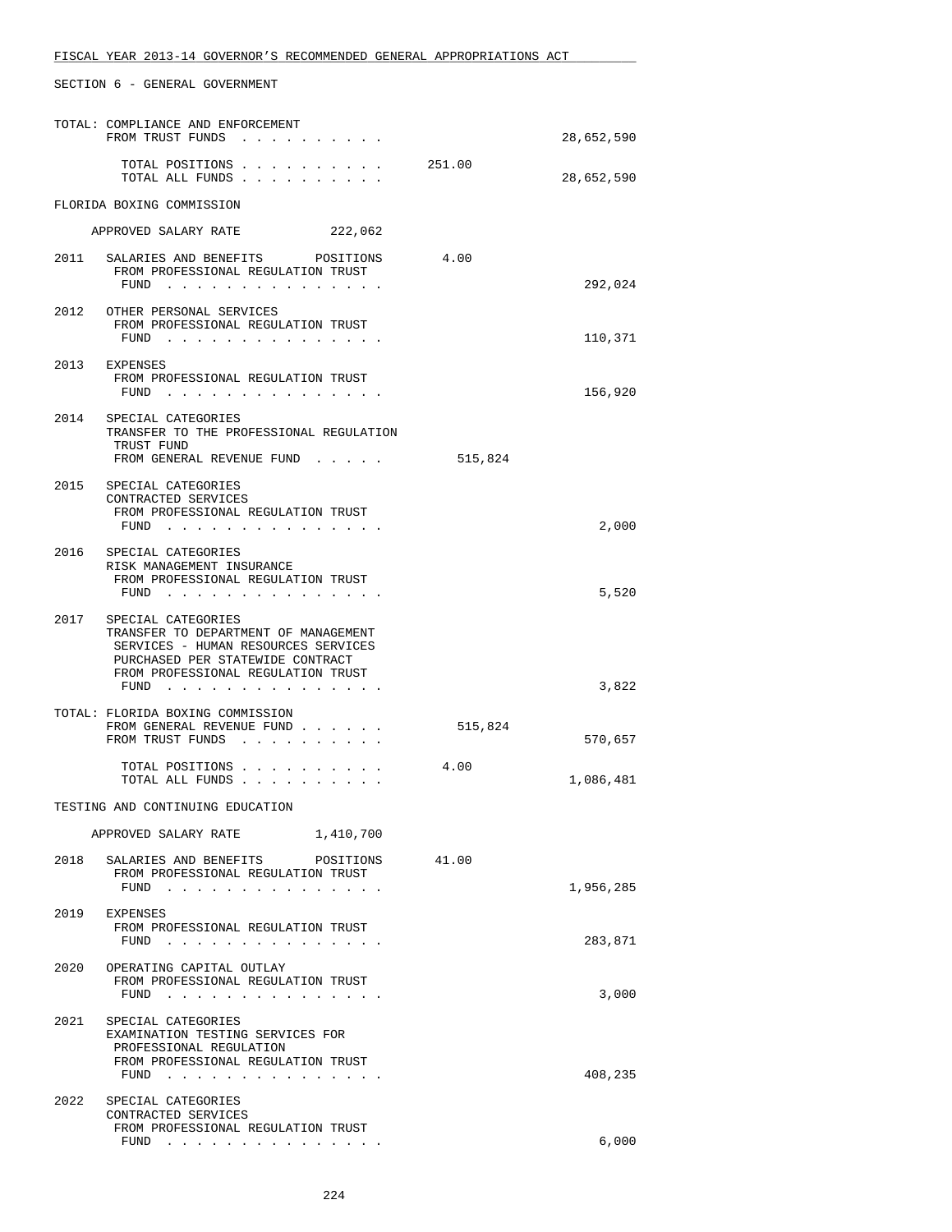| 2023 | SPECIAL CATEGORIES<br>OPERATION OF MOTOR VEHICLES<br>FROM PROFESSIONAL REGULATION TRUST<br>FUND $\cdots$                                                                                                                               | 1,000              |
|------|----------------------------------------------------------------------------------------------------------------------------------------------------------------------------------------------------------------------------------------|--------------------|
| 2024 | SPECIAL CATEGORIES<br>RISK MANAGEMENT INSURANCE<br>FROM PROFESSIONAL REGULATION TRUST<br>FUND                                                                                                                                          | 13,798             |
| 2025 | SPECIAL CATEGORIES<br>LEASE OR LEASE-PURCHASE OF EQUIPMENT<br>FROM PROFESSIONAL REGULATION TRUST<br>FUND                                                                                                                               | 5,211              |
| 2026 | SPECIAL CATEGORIES<br>TRANSFER TO DEPARTMENT OF MANAGEMENT<br>SERVICES - HUMAN RESOURCES SERVICES<br>PURCHASED PER STATEWIDE CONTRACT<br>FROM PROFESSIONAL REGULATION TRUST<br>$FUND$                                                  | 13,901             |
|      | TOTAL: TESTING AND CONTINUING EDUCATION<br>FROM TRUST FUNDS                                                                                                                                                                            | 2,691,301          |
|      | TOTAL POSITIONS<br>TOTAL ALL FUNDS                                                                                                                                                                                                     | 41.00<br>2,691,301 |
|      | FARM AND CHILD LABOR REGULATION                                                                                                                                                                                                        |                    |
|      | APPROVED SALARY RATE 1,038,622                                                                                                                                                                                                         |                    |
|      | 2027 SALARIES AND BENEFITS POSITIONS<br>FROM PROFESSIONAL REGULATION TRUST<br>FUND $\cdots$                                                                                                                                            | 30.00<br>1,493,964 |
|      | 2028 EXPENSES<br>FROM PROFESSIONAL REGULATION TRUST<br>FUND $\cdots$                                                                                                                                                                   | 155,686            |
| 2029 | SPECIAL CATEGORIES<br>ACOUISITION OF MOTOR VEHICLES<br>FROM PROFESSIONAL REGULATION TRUST<br>FUND                                                                                                                                      | 45,000             |
|      | 2030 SPECIAL CATEGORIES<br>CONTRACTED SERVICES<br>FROM PROFESSIONAL REGULATION TRUST<br>FUND $\ldots$ $\ldots$ $\ldots$ $\ldots$                                                                                                       | 20,590             |
|      | 2031 SPECIAL CATEGORIES<br>OPERATION OF MOTOR VEHICLES<br>FROM PROFESSIONAL REGULATION TRUST<br>FUND<br>$\sim$ $\sim$<br>$\sim$                                                                                                        | 69,400             |
| 2032 | SPECIAL CATEGORIES<br>RISK MANAGEMENT INSURANCE<br>FROM PROFESSIONAL REGULATION TRUST<br>FUND<br>$\mathbf{r}$ , and $\mathbf{r}$ , and $\mathbf{r}$ , and $\mathbf{r}$ , and $\mathbf{r}$                                              | 4,493              |
| 2033 | SPECIAL CATEGORIES<br>LEASE OR LEASE-PURCHASE OF EQUIPMENT<br>FROM PROFESSIONAL REGULATION TRUST<br>FUND $\cdots$                                                                                                                      | 2,648              |
| 2034 | SPECIAL CATEGORIES<br>TRANSFER TO DEPARTMENT OF MANAGEMENT<br>SERVICES - HUMAN RESOURCES SERVICES<br>PURCHASED PER STATEWIDE CONTRACT<br>FROM PROFESSIONAL REGULATION TRUST                                                            |                    |
|      | FUND<br>the contract of the contract of the contract of the contract of the contract of the contract of the contract of the contract of the contract of the contract of the contract of the contract of the contract of the contract o | 9,666              |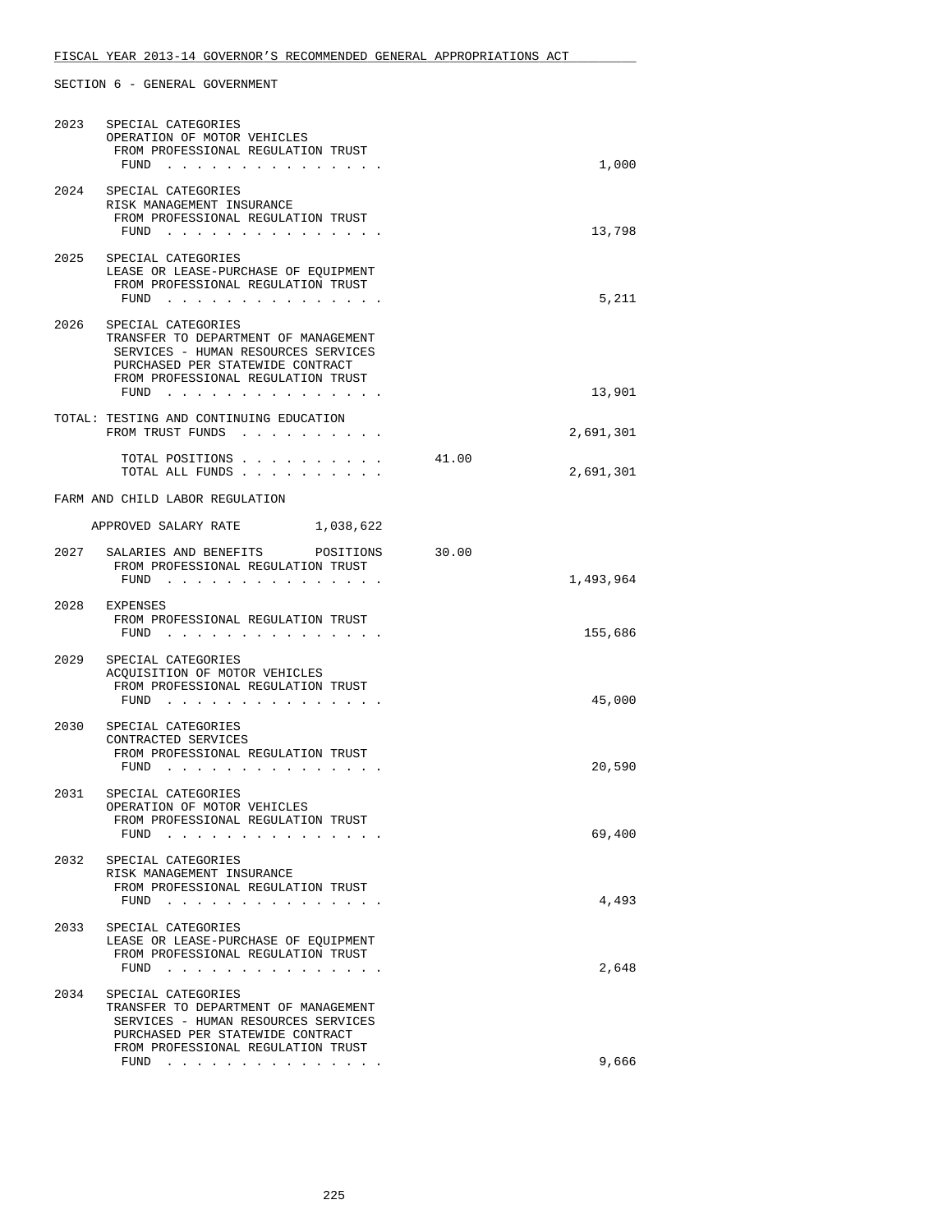|      | TOTAL: FARM AND CHILD LABOR REGULATION<br>FROM TRUST FUNDS                                                                                                                                |       | 1,801,447 |
|------|-------------------------------------------------------------------------------------------------------------------------------------------------------------------------------------------|-------|-----------|
|      | TOTAL POSITIONS<br>TOTAL ALL FUNDS                                                                                                                                                        | 30.00 | 1,801,447 |
|      | PROGRAM: PARI-MUTUEL WAGERING                                                                                                                                                             |       |           |
|      | PARI-MUTUEL WAGERING                                                                                                                                                                      |       |           |
|      | APPROVED SALARY RATE<br>2,752,337                                                                                                                                                         |       |           |
|      | 2035 SALARIES AND BENEFITS POSITIONS<br>65.00<br>FROM PARI-MUTUEL WAGERING TRUST<br>FUND $\cdots$                                                                                         |       | 3,683,503 |
|      | 2036 OTHER PERSONAL SERVICES<br>FROM PARI-MUTUEL WAGERING TRUST<br>FUND $\cdots$                                                                                                          |       | 1,436,166 |
|      | 2037 EXPENSES<br>FROM PARI-MUTUEL WAGERING TRUST<br>FUND $\cdots$                                                                                                                         |       | 600,827   |
| 2038 | OPERATING CAPITAL OUTLAY<br>FROM PARI-MUTUEL WAGERING TRUST<br>FUND                                                                                                                       |       | 13,032    |
| 2039 | SPECIAL CATEGORIES<br>ACOUISITION OF MOTOR VEHICLES<br>FROM PARI-MUTUEL WAGERING TRUST<br>$FUND$                                                                                          |       | 24,802    |
|      | 2040 SPECIAL CATEGORIES<br>CONTRACTED SERVICES<br>FROM PARI-MUTUEL WAGERING TRUST<br>$FUND$                                                                                               |       | 7,317     |
| 2041 | SPECIAL CATEGORIES<br>OPERATION OF MOTOR VEHICLES<br>FROM PARI-MUTUEL WAGERING TRUST<br>FUND                                                                                              |       | 62,000    |
| 2042 | SPECIAL CATEGORIES<br>RISK MANAGEMENT INSURANCE<br>FROM PARI-MUTUEL WAGERING TRUST<br>FUND                                                                                                |       | 118,353   |
| 2043 | SPECIAL CATEGORIES<br>LEASE OR LEASE-PURCHASE OF EQUIPMENT<br>FROM PARI-MUTUEL WAGERING TRUST<br>$FUND$ ,,,,,,,,                                                                          |       | 10,063    |
|      | 2044 SPECIAL CATEGORIES<br>RACING ANIMAL MEDICAL RESEARCH<br>FROM PARI-MUTUEL WAGERING TRUST<br>$FUND$                                                                                    |       | 100,000   |
| 2045 | SPECIAL CATEGORIES<br>PARI-MUTUEL LABORATORY CONTRACTED SERVICES<br>FROM PARI-MUTUEL WAGERING TRUST<br>FUND $\cdots$                                                                      |       | 2,266,000 |
| 2046 | SPECIAL CATEGORIES<br>TRANSFER TO DEPARTMENT OF MANAGEMENT<br>SERVICES - HUMAN RESOURCES SERVICES<br>PURCHASED PER STATEWIDE CONTRACT<br>FROM PARI-MUTUEL WAGERING TRUST<br>FUND $\cdots$ |       | 42,727    |
| 2047 | SPECIAL CATEGORIES<br>CONTRACT FOR PARI-MUTUEL WAGERING<br>COMPLIANCE AND AUDIT SYSTEM<br>FROM PARI-MUTUEL WAGERING TRUST<br>$FUND$                                                       |       | 276,476   |
|      |                                                                                                                                                                                           |       |           |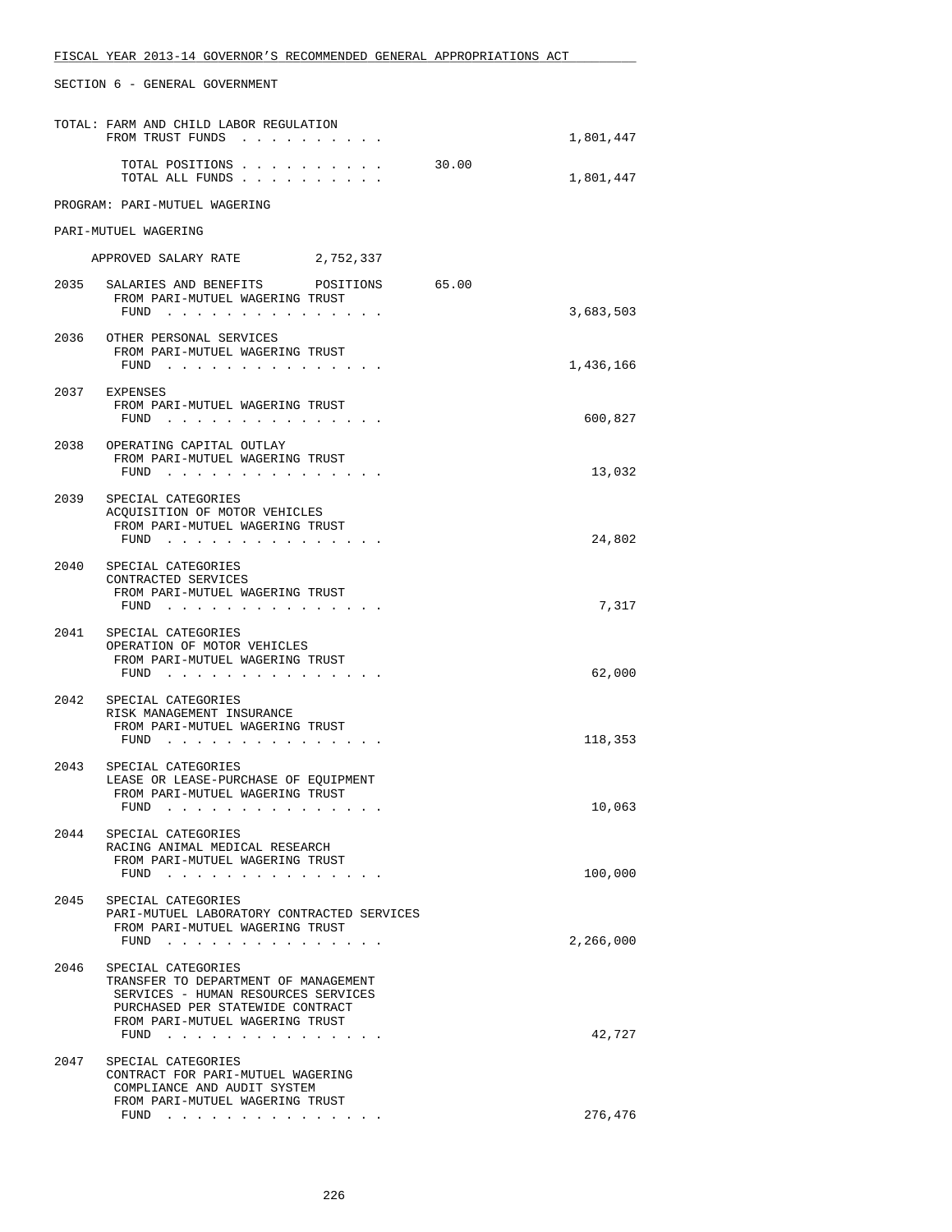| TOTAL: PARI-MUTUEL WAGERING<br>FROM TRUST FUNDS                                                                                   | 8,641,266          |
|-----------------------------------------------------------------------------------------------------------------------------------|--------------------|
| TOTAL POSITIONS<br>TOTAL ALL FUNDS.                                                                                               | 65.00<br>8,641,266 |
| SLOT MACHINE REGULATION                                                                                                           |                    |
| APPROVED SALARY RATE<br>2,134,053                                                                                                 |                    |
| 50.00<br>2048<br>SALARIES AND BENEFITS POSITIONS<br>FROM PARI-MUTUEL WAGERING TRUST<br>FUND                                       | 2,815,276          |
| 2049 OTHER PERSONAL SERVICES<br>FROM PARI-MUTUEL WAGERING TRUST<br>FUND                                                           | 10,000             |
| 2050 EXPENSES<br>FROM PARI-MUTUEL WAGERING TRUST<br>FUND                                                                          | 250,248            |
| 2051 OPERATING CAPITAL OUTLAY<br>FROM PARI-MUTUEL WAGERING TRUST<br>FUND                                                          | 10,863             |
| 2052<br>SPECIAL CATEGORIES<br>COMPULSIVE AND ADDICTIVE GAMBLING<br>PREVENTION CONTRACT<br>FROM PARI-MUTUEL WAGERING TRUST<br>FUND | 600,000            |
|                                                                                                                                   |                    |

 Funds in Specific Appropriation 2052 shall be placed in reserve contingent upon the submission of a report to the chair of the Senate Appropriations Subcommittee on General Government, the chair of the House Government Operations Appropriations Subcommittee, and the Executive Office of the Governor's Office of Policy and Budget detailing the services that will be delivered, the expected results, and recommended performance measures to be included in the contract for the provision of services related to the prevention and reduction of compulsive and addictive gambling. The report shall also include the effectiveness of Fiscal Year 2012-13 efforts in reducing problem gambling. No earlier than 14 days after the submission of the report, the department may request the release of funds pursuant to the provisions of Chapter 216, Florida Statutes.

| 2053 | SPECIAL CATEGORIES<br>TRANSFER TO THE FLORIDA DEPARTMENT OF LAW<br>ENFORCEMENT - SLOT INVESTIGATIONS<br>FROM PARI-MUTUEL WAGERING TRUST<br>FUND            | 232,730 |
|------|------------------------------------------------------------------------------------------------------------------------------------------------------------|---------|
| 2054 | SPECIAL CATEGORIES<br>TRANSFER TO THE OFFICE OF THE STATE<br>ATTORNEY - SLOT INVESTIGATIONS AND<br>PROSECUTIONS<br>FROM PARI-MUTUEL WAGERING TRUST<br>FUND | 172,192 |
| 2055 | SPECIAL CATEGORIES<br>CONTRACTED SERVICES<br>FROM PARI-MUTUEL WAGERING TRUST<br>FUND                                                                       | 90,000  |
| 2056 | SPECIAL CATEGORIES<br>OPERATION OF MOTOR VEHICLES<br>FROM PARI-MUTUEL WAGERING TRUST<br>FUND                                                               | 19,743  |
| 2057 | SPECIAL CATEGORIES<br>RISK MANAGEMENT INSURANCE<br>FROM PARI-MUTUEL WAGERING TRUST<br>FUND                                                                 | 8,080   |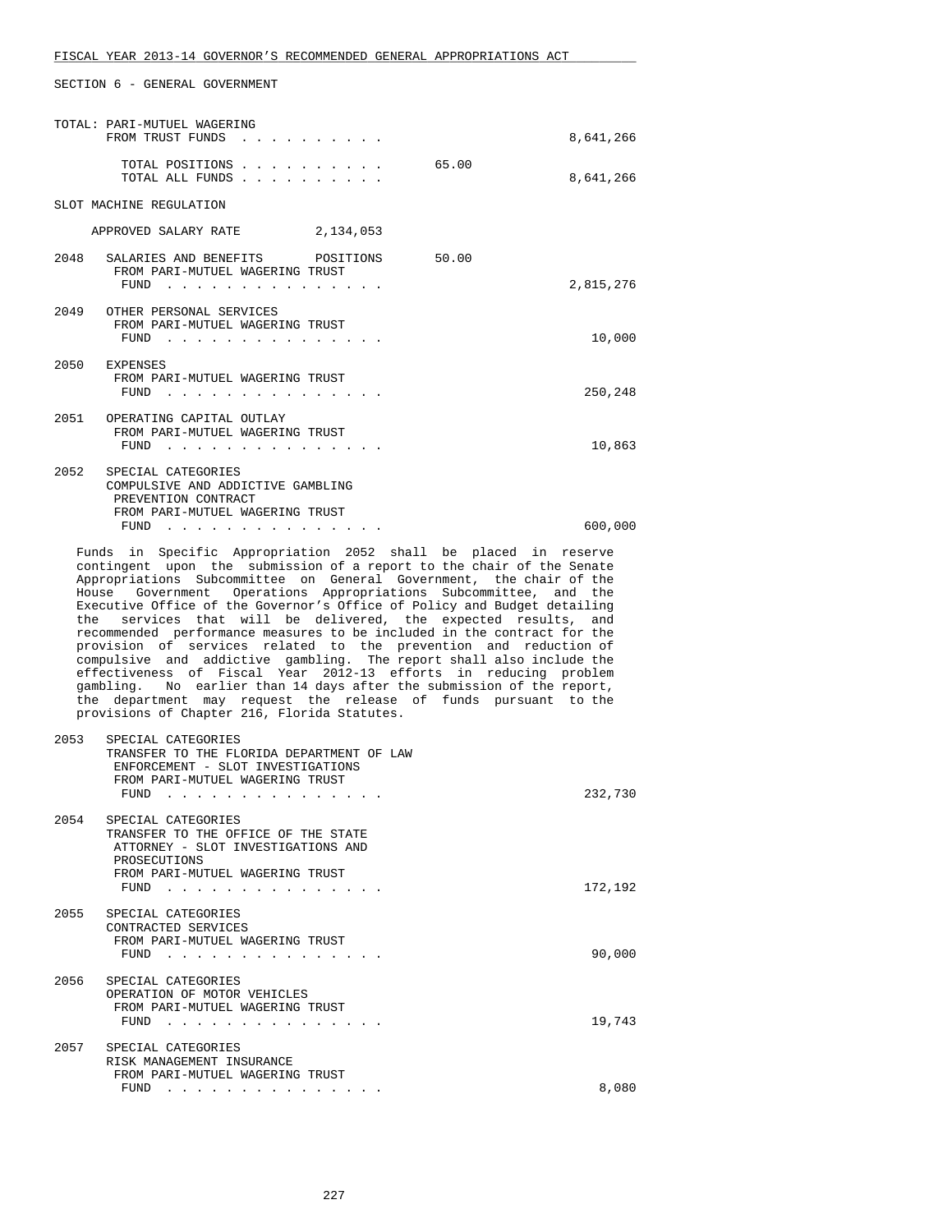|      | 2058 SPECIAL CATEGORIES<br>LEASE OR LEASE-PURCHASE OF EQUIPMENT<br>FROM PARI-MUTUEL WAGERING TRUST<br>FUND                                                                                                             |       | 2,848      |
|------|------------------------------------------------------------------------------------------------------------------------------------------------------------------------------------------------------------------------|-------|------------|
| 2059 | SPECIAL CATEGORIES<br>TRANSFER TO DEPARTMENT OF MANAGEMENT<br>SERVICES - HUMAN RESOURCES SERVICES<br>PURCHASED PER STATEWIDE CONTRACT<br>FROM PARI-MUTUEL WAGERING TRUST<br>$FUND$                                     |       | 17,345     |
|      | TOTAL: SLOT MACHINE REGULATION<br>FROM TRUST FUNDS                                                                                                                                                                     |       | 4,229,325  |
|      | TOTAL POSITIONS<br>TOTAL ALL FUNDS                                                                                                                                                                                     | 50.00 | 4,229,325  |
|      | PROGRAM: HOTELS AND RESTAURANTS                                                                                                                                                                                        |       |            |
|      | COMPLIANCE AND ENFORCEMENT                                                                                                                                                                                             |       |            |
|      | APPROVED SALARY RATE 11,034,402                                                                                                                                                                                        |       |            |
| 2060 | SALARIES AND BENEFITS POSITIONS 296.00<br>FROM HOTEL AND RESTAURANT TRUST                                                                                                                                              |       | 15,108,164 |
|      | FUND<br>2061 OTHER PERSONAL SERVICES<br>FROM HOTEL AND RESTAURANT TRUST                                                                                                                                                |       |            |
|      | FUND                                                                                                                                                                                                                   |       | 28,591     |
|      | 2062 EXPENSES<br>FROM HOTEL AND RESTAURANT TRUST<br>FUND $\cdots$                                                                                                                                                      |       | 1,668,984  |
|      | 2063 OPERATING CAPITAL OUTLAY<br>FROM HOTEL AND RESTAURANT TRUST<br>FUND                                                                                                                                               |       | 8,500      |
| 2064 | SPECIAL CATEGORIES<br>ACQUISITION OF MOTOR VEHICLES<br>FROM HOTEL AND RESTAURANT TRUST<br>$FUND$                                                                                                                       |       | 275,000    |
| 2065 | SPECIAL CATEGORIES<br>TRANSFERS TO DEPARTMENT OF HEALTH FOR<br>EPIDEMIOLOGICAL SERVICES<br>FROM HOTEL AND RESTAURANT TRUST                                                                                             |       |            |
|      | FUND                                                                                                                                                                                                                   |       | 607,149    |
| 2066 | SPECIAL CATEGORIES<br>GRANTS AND AIDS - SCHOOL-TO-CAREER<br>FROM HOTEL AND RESTAURANT TRUST<br>FUND<br>the contract of the contract of the contract of the contract of the contract of the contract of the contract of |       | 706,698    |
| 2067 | SPECIAL CATEGORIES<br>CONTRACTED SERVICES<br>FROM HOTEL AND RESTAURANT TRUST<br>FUND<br>. The contract of the contract of the contract of the contract of the contract of the $\alpha$                                 |       | 70,509     |
| 2068 | SPECIAL CATEGORIES<br>OPERATION OF MOTOR VEHICLES<br>FROM HOTEL AND RESTAURANT TRUST<br>$FUND$                                                                                                                         |       | 390,794    |
| 2069 | SPECIAL CATEGORIES<br>RISK MANAGEMENT INSURANCE<br>FROM HOTEL AND RESTAURANT TRUST<br>FUND $\cdots$                                                                                                                    |       | 296,278    |
| 2070 | SPECIAL CATEGORIES<br>LEASE OR LEASE-PURCHASE OF EQUIPMENT<br>FROM HOTEL AND RESTAURANT TRUST                                                                                                                          |       |            |
|      | FUND<br>. The second contract is the second contract of the second contract of the second contract of the $\mathcal{A}$                                                                                                |       | 25,000     |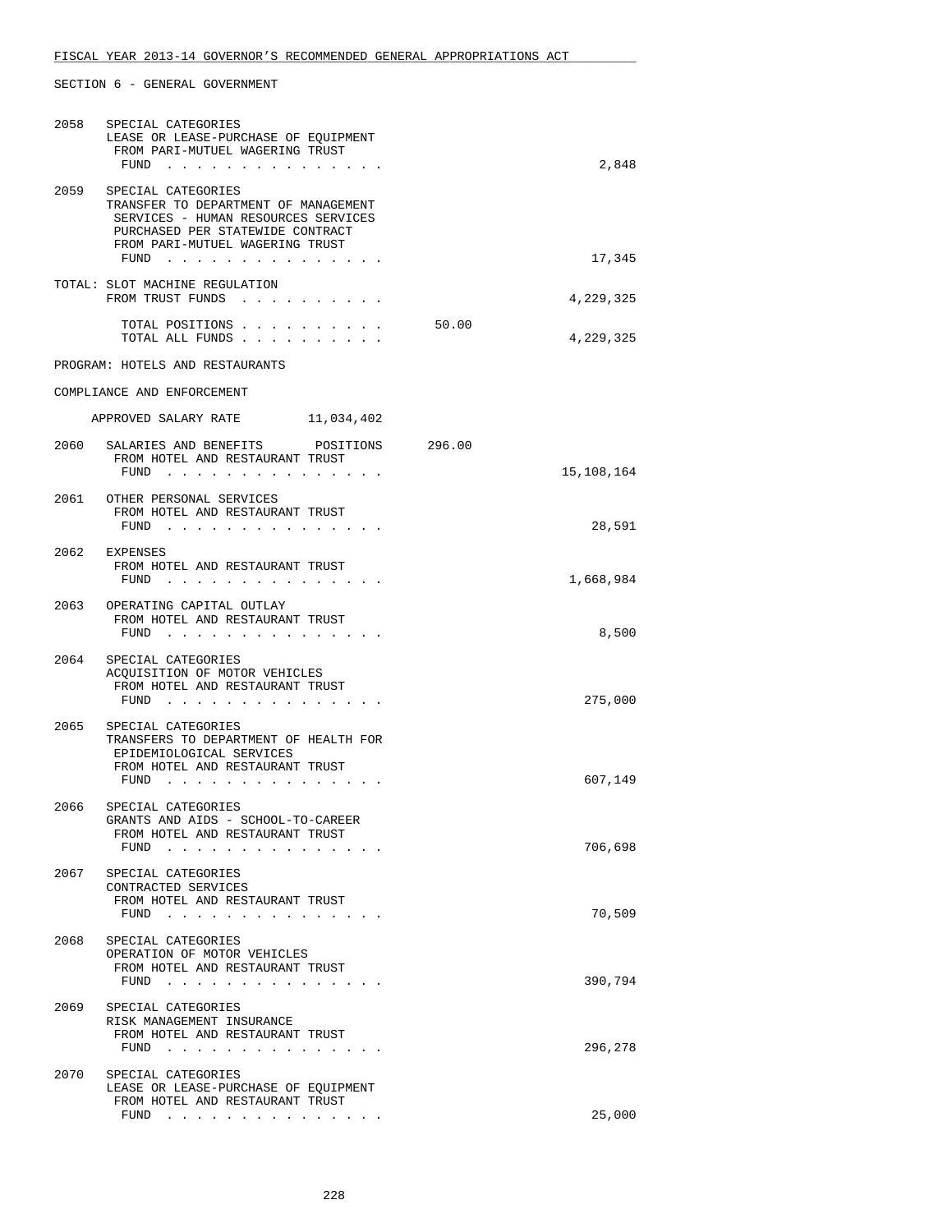| 2071 | SPECIAL CATEGORIES<br>TRANSFER TO DEPARTMENT OF MANAGEMENT<br>SERVICES - HUMAN RESOURCES SERVICES<br>PURCHASED PER STATEWIDE CONTRACT<br>FROM HOTEL AND RESTAURANT TRUST<br>FUND $\cdots$ | 95,161               |  |
|------|-------------------------------------------------------------------------------------------------------------------------------------------------------------------------------------------|----------------------|--|
|      | TOTAL: COMPLIANCE AND ENFORCEMENT<br>FROM TRUST FUNDS                                                                                                                                     | 19,280,828           |  |
|      | TOTAL POSITIONS<br>TOTAL ALL FUNDS                                                                                                                                                        | 296.00<br>19,280,828 |  |
|      | PROGRAM: ALCOHOLIC BEVERAGES AND TOBACCO                                                                                                                                                  |                      |  |
|      | COMPLIANCE AND ENFORCEMENT                                                                                                                                                                |                      |  |
|      | APPROVED SALARY RATE 8,601,321                                                                                                                                                            |                      |  |
|      | 2072 SALARIES AND BENEFITS POSITIONS 188.75<br>FROM ALCOHOLIC BEVERAGE AND<br>TOBACCO TRUST FUND                                                                                          | 11,416,835           |  |
|      | 2073 OTHER PERSONAL SERVICES<br>FROM ALCOHOLIC BEVERAGE AND<br>TOBACCO TRUST FUND                                                                                                         | 7,075                |  |
|      | 2074 EXPENSES<br>FROM ALCOHOLIC BEVERAGE AND<br>TOBACCO TRUST FUND                                                                                                                        | 1,472,747            |  |
|      | FROM FEDERAL LAW ENFORCEMENT TRUST<br>FUND $\cdots$                                                                                                                                       | 144,320              |  |
|      | 2075 OPERATING CAPITAL OUTLAY<br>FROM FEDERAL LAW ENFORCEMENT TRUST<br>$FUND$                                                                                                             | 75,000               |  |
|      | 2076 SPECIAL CATEGORIES<br>ACQUISITION OF MOTOR VEHICLES<br>FROM ALCOHOLIC BEVERAGE AND<br>TOBACCO TRUST FUND                                                                             | 315,644              |  |
|      | 2077 SPECIAL CATEGORIES<br>CONTRACTED SERVICES<br>FROM ALCOHOLIC BEVERAGE AND<br>TOBACCO TRUST FUND                                                                                       | 78,044               |  |
| 2078 | SPECIAL CATEGORIES<br>OPERATION AND MAINTENANCE OF PATROL<br>VEHICLES<br>FROM ALCOHOLIC BEVERAGE AND                                                                                      | 835,505              |  |
|      | TOBACCO TRUST FUND<br>2079 SPECIAL CATEGORIES<br>RISK MANAGEMENT INSURANCE<br>FROM ALCOHOLIC BEVERAGE AND<br>TOBACCO TRUST FUND                                                           | 357,826              |  |
| 2080 | SPECIAL CATEGORIES<br>SALARY INCENTIVE PAYMENTS<br>FROM ALCOHOLIC BEVERAGE AND<br>TOBACCO TRUST FUND                                                                                      | 157,846              |  |
| 2081 | SPECIAL CATEGORIES<br>TRANSFER FOR CONTRACTED DISPATCH SERVICES<br>FROM ALCOHOLIC BEVERAGE AND<br>TOBACCO TRUST FUND                                                                      | 140,000              |  |
| 2082 | SPECIAL CATEGORIES<br>LEASE OR LEASE-PURCHASE OF EQUIPMENT<br>FROM ALCOHOLIC BEVERAGE AND<br>TOBACCO TRUST FUND                                                                           | 28,219               |  |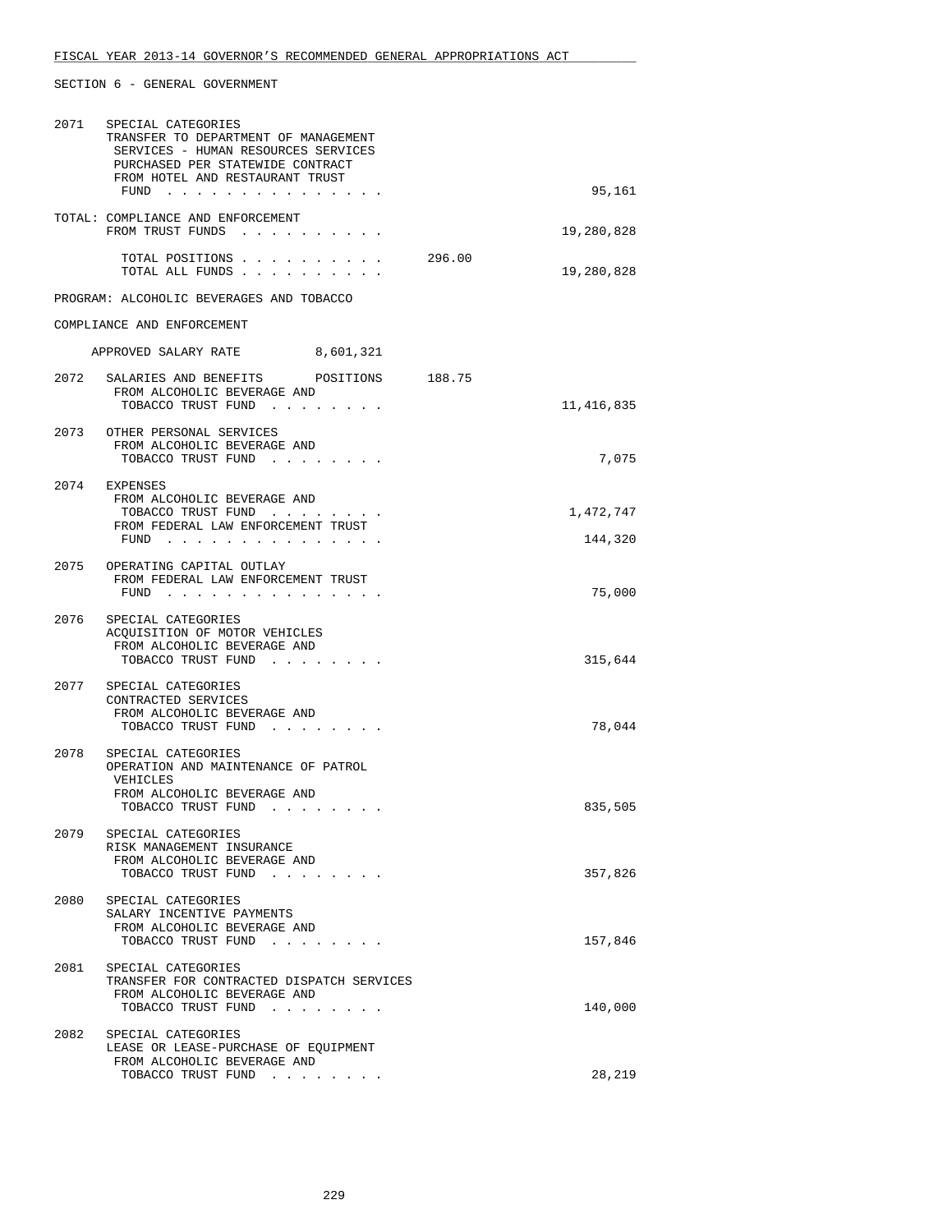| 2083 | SPECIAL CATEGORIES<br>TRANSFER TO DEPARTMENT OF MANAGEMENT<br>SERVICES - HUMAN RESOURCES SERVICES<br>PURCHASED PER STATEWIDE CONTRACT<br>FROM ALCOHOLIC BEVERAGE AND<br>TOBACCO TRUST FUND |        | 62,630     |
|------|--------------------------------------------------------------------------------------------------------------------------------------------------------------------------------------------|--------|------------|
|      | TOTAL: COMPLIANCE AND ENFORCEMENT<br>FROM TRUST FUNDS                                                                                                                                      |        | 15,091,691 |
|      | TOTAL POSITIONS<br>TOTAL ALL FUNDS                                                                                                                                                         | 188.75 | 15,091,691 |
|      | STANDARDS AND LICENSURE                                                                                                                                                                    |        |            |
|      | APPROVED SALARY RATE 2,326,263                                                                                                                                                             |        |            |
|      | 2084 SALARIES AND BENEFITS POSITIONS 59.50<br>FROM ALCOHOLIC BEVERAGE AND<br>TOBACCO TRUST FUND                                                                                            |        | 3,314,957  |
|      | 2085 OTHER PERSONAL SERVICES<br>FROM ALCOHOLIC BEVERAGE AND<br>TOBACCO TRUST FUND                                                                                                          |        | 11,000     |
|      | 2086 EXPENSES<br>FROM ALCOHOLIC BEVERAGE AND<br>TOBACCO TRUST FUND                                                                                                                         |        | 558,788    |
|      | 2087 OPERATING CAPITAL OUTLAY<br>FROM ALCOHOLIC BEVERAGE AND<br>TOBACCO TRUST FUND                                                                                                         |        | 5,000      |
|      | 2088 SPECIAL CATEGORIES<br>CONTRACTED SERVICES<br>FROM ALCOHOLIC BEVERAGE AND<br>TOBACCO TRUST FUND                                                                                        |        | 17,733     |
| 2089 | SPECIAL CATEGORIES<br>RISK MANAGEMENT INSURANCE<br>FROM ALCOHOLIC BEVERAGE AND<br>TOBACCO TRUST FUND                                                                                       |        | 11,136     |
| 2090 | SPECIAL CATEGORIES<br>LEASE OR LEASE-PURCHASE OF EOUIPMENT<br>FROM ALCOHOLIC BEVERAGE AND<br>TOBACCO TRUST FUND                                                                            |        | 12,229     |
| 2091 | SPECIAL CATEGORIES<br>TRANSFER TO DEPARTMENT OF MANAGEMENT<br>SERVICES - HUMAN RESOURCES SERVICES<br>PURCHASED PER STATEWIDE CONTRACT<br>FROM ALCOHOLIC BEVERAGE AND                       |        |            |
|      | TOBACCO TRUST FUND                                                                                                                                                                         |        | 21,112     |
|      | TOTAL: STANDARDS AND LICENSURE<br>FROM TRUST FUNDS                                                                                                                                         |        | 3,951,955  |
|      | TOTAL POSITIONS<br>TOTAL ALL FUNDS                                                                                                                                                         | 59.50  | 3,951,955  |
|      | TAX COLLECTION                                                                                                                                                                             |        |            |
|      | APPROVED SALARY RATE 3,090,631                                                                                                                                                             |        |            |
|      | 2092 SALARIES AND BENEFITS POSITIONS<br>FROM ALCOHOLIC BEVERAGE AND<br>TOBACCO TRUST FUND                                                                                                  | 80.00  | 4,329,159  |
|      | 2093 OTHER PERSONAL SERVICES<br>FROM ALCOHOLIC BEVERAGE AND                                                                                                                                |        |            |
| 2094 | TOBACCO TRUST FUND<br>EXPENSES                                                                                                                                                             |        | 1,500      |
|      | FROM ALCOHOLIC BEVERAGE AND<br>TOBACCO TRUST FUND                                                                                                                                          |        | 654,493    |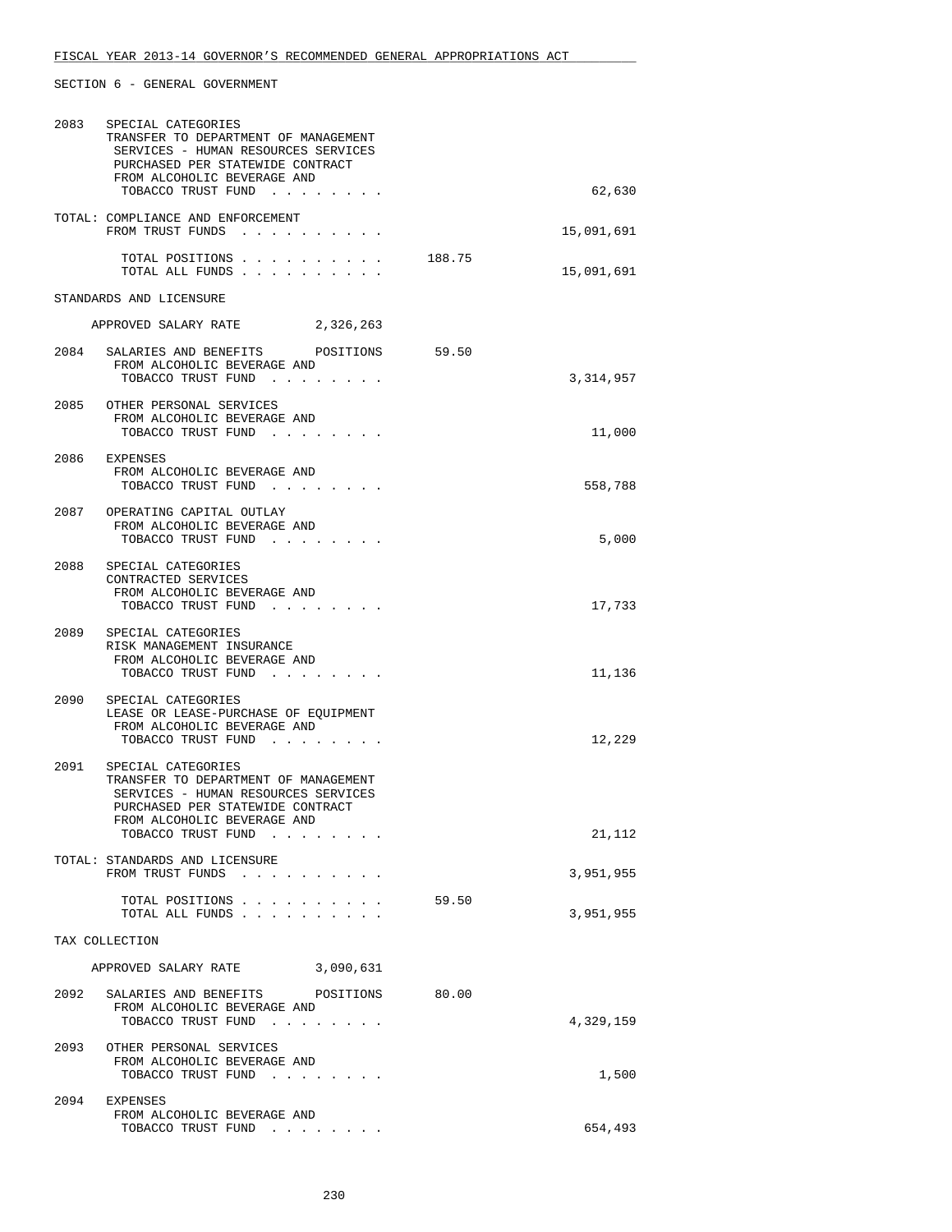| 2095 | SPECIAL CATEGORIES<br>CONTRACTED SERVICES<br>FROM ALCOHOLIC BEVERAGE AND<br>TOBACCO TRUST FUND                                                                                                  |       | 21,180    |
|------|-------------------------------------------------------------------------------------------------------------------------------------------------------------------------------------------------|-------|-----------|
| 2096 | SPECIAL CATEGORIES<br>CIGARETTE TAX STAMPS<br>FROM ALCOHOLIC BEVERAGE AND<br>TOBACCO TRUST FUND                                                                                                 |       | 866,505   |
|      | 2097 SPECIAL CATEGORIES<br>RISK MANAGEMENT INSURANCE<br>FROM ALCOHOLIC BEVERAGE AND<br>TOBACCO TRUST FUND                                                                                       |       | 20,288    |
|      | 2098 SPECIAL CATEGORIES<br>LEASE OR LEASE-PURCHASE OF EQUIPMENT<br>FROM ALCOHOLIC BEVERAGE AND<br>TOBACCO TRUST FUND                                                                            |       | 12,998    |
|      | 2099 SPECIAL CATEGORIES<br>TRANSFER TO DEPARTMENT OF MANAGEMENT<br>SERVICES - HUMAN RESOURCES SERVICES<br>PURCHASED PER STATEWIDE CONTRACT<br>FROM ALCOHOLIC BEVERAGE AND<br>TOBACCO TRUST FUND |       | 28,764    |
|      | TOTAL: TAX COLLECTION<br>FROM TRUST FUNDS                                                                                                                                                       |       | 5,934,887 |
|      | TOTAL POSITIONS<br>TOTAL ALL FUNDS                                                                                                                                                              | 80.00 | 5,934,887 |
|      | PROGRAM: FLORIDA CONDOMINIUMS, TIMESHARES AND<br>MOBILE HOMES                                                                                                                                   |       |           |
|      | COMPLIANCE AND ENFORCEMENT                                                                                                                                                                      |       |           |
|      | APPROVED SALARY RATE 4,318,879                                                                                                                                                                  |       |           |
| 2100 | SALARIES AND BENEFITS<br>POSITIONS 110.00<br>FROM DIVISION OF FLORIDA<br>CONDOMINIUMS, TIMESHARES AND<br>MOBILE HOMES TRUST FUND                                                                |       | 5,793,661 |
|      | 2101 OTHER PERSONAL SERVICES<br>FROM DIVISION OF FLORIDA<br>CONDOMINIUMS, TIMESHARES AND<br>MOBILE HOMES TRUST FUND                                                                             |       | 9,076     |
|      | 2102 EXPENSES<br>FROM DIVISION OF FLORIDA<br>CONDOMINIUMS, TIMESHARES AND<br>MOBILE HOMES TRUST FUND                                                                                            |       | 802,225   |
| 2103 | OPERATING CAPITAL OUTLAY<br>FROM DIVISION OF FLORIDA<br>CONDOMINIUMS, TIMESHARES AND<br>MOBILE HOMES TRUST FUND                                                                                 |       | 1,298     |
| 2104 | SPECIAL CATEGORIES<br>CONTRACTED SERVICES<br>FROM DIVISION OF FLORIDA<br>CONDOMINIUMS, TIMESHARES AND<br>MOBILE HOMES TRUST FUND                                                                |       | 17,500    |
| 2105 | SPECIAL CATEGORIES<br>RISK MANAGEMENT INSURANCE<br>FROM DIVISION OF FLORIDA<br>CONDOMINIUMS, TIMESHARES AND<br>MOBILE HOMES TRUST FUND                                                          |       | 100,627   |
| 2106 | SPECIAL CATEGORIES<br>LEASE OR LEASE-PURCHASE OF EQUIPMENT<br>FROM DIVISION OF FLORIDA<br>CONDOMINIUMS, TIMESHARES AND                                                                          |       |           |
|      | MOBILE HOMES TRUST FUND                                                                                                                                                                         |       | 11,856    |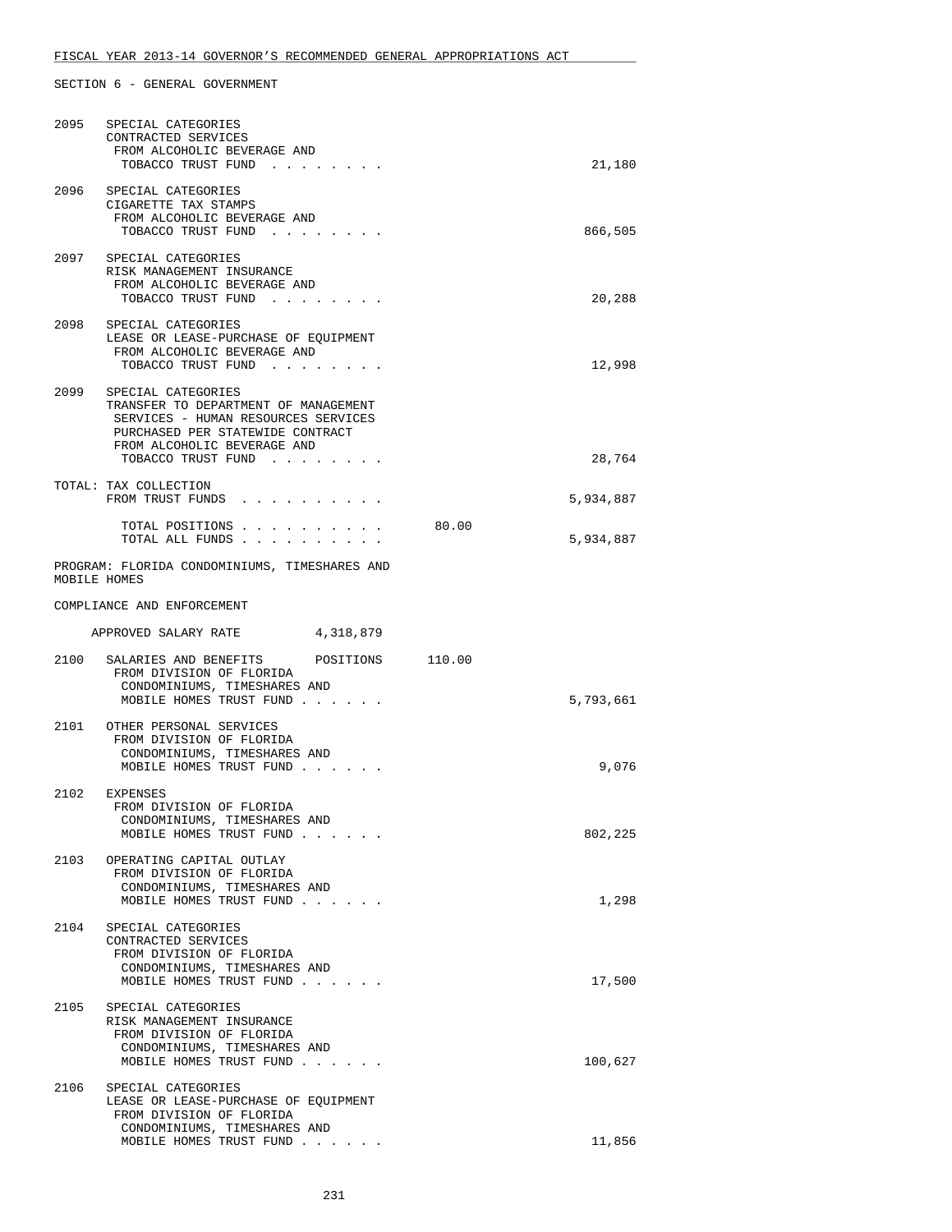|      | 2107 SPECIAL CATEGORIES<br>TRANSFER TO DEPARTMENT OF MANAGEMENT<br>SERVICES - HUMAN RESOURCES SERVICES<br>PURCHASED PER STATEWIDE CONTRACT<br>FROM DIVISION OF FLORIDA<br>CONDOMINIUMS, TIMESHARES AND<br>MOBILE HOMES TRUST FUND |            | 38,366        |
|------|-----------------------------------------------------------------------------------------------------------------------------------------------------------------------------------------------------------------------------------|------------|---------------|
|      | TOTAL: COMPLIANCE AND ENFORCEMENT<br>FROM TRUST FUNDS                                                                                                                                                                             |            | 6,774,609     |
|      | TOTAL POSITIONS 110.00<br>TOTAL ALL FUNDS                                                                                                                                                                                         |            | 6,774,609     |
|      | TOTAL: BUSINESS AND PROFESSIONAL REGULATION, DEPARTMENT                                                                                                                                                                           |            |               |
|      | OF<br>FROM GENERAL REVENUE FUND<br>FROM TRUST FUNDS                                                                                                                                                                               | 515,824    | 130, 711, 396 |
|      | TOTAL POSITIONS $\ldots$ , 1,582.25<br>TOTAL ALL FUNDS                                                                                                                                                                            | 64,828,798 | 131,227,220   |
|      | TOTAL APPROVED SALARY RATE                                                                                                                                                                                                        |            |               |
|      | PROGRAM: CITRUS, DEPARTMENT OF                                                                                                                                                                                                    |            |               |
|      | CITRUS RESEARCH                                                                                                                                                                                                                   |            |               |
|      | APPROVED SALARY RATE 1, 274, 143                                                                                                                                                                                                  |            |               |
|      | 2108 SALARIES AND BENEFITS<br>POSITIONS<br>FROM CITRUS ADVERTISING TRUST FUND.                                                                                                                                                    | 19.00      | 1,579,072     |
|      | 2109 OTHER PERSONAL SERVICES<br>FROM CITRUS ADVERTISING TRUST FUND.                                                                                                                                                               |            | 78,000        |
|      | 2110 EXPENSES<br>FROM CITRUS ADVERTISING TRUST FUND.                                                                                                                                                                              |            | 1,011,896     |
|      | 2111 OPERATING CAPITAL OUTLAY<br>FROM CITRUS ADVERTISING TRUST FUND.                                                                                                                                                              |            | 251,000       |
|      | 2112 SPECIAL CATEGORIES<br>CONTRACTED SERVICES<br>FROM CITRUS ADVERTISING TRUST FUND.                                                                                                                                             |            | 9,920,494     |
|      | 2113 SPECIAL CATEGORIES<br>PAID ADVERTISING AND PROMOTION<br>FROM CITRUS ADVERTISING TRUST FUND.                                                                                                                                  |            | 182,000       |
| 2114 | SPECIAL CATEGORIES<br>TRANSFER TO DEPARTMENT OF MANAGEMENT<br>SERVICES - HUMAN RESOURCES SERVICES<br>PURCHASED PER STATEWIDE CONTRACT<br>FROM CITRUS ADVERTISING TRUST FUND.                                                      |            | 6,254         |
|      | TOTAL: CITRUS RESEARCH<br>FROM TRUST FUNDS                                                                                                                                                                                        |            | 13,028,716    |
|      | TOTAL POSITIONS<br>TOTAL ALL FUNDS                                                                                                                                                                                                | 19.00      | 13,028,716    |
|      | EXECUTIVE DIRECTION AND SUPPORT SERVICES                                                                                                                                                                                          |            |               |
|      | APPROVED SALARY RATE<br>1,307,994                                                                                                                                                                                                 |            |               |
| 2115 | SALARIES AND BENEFITS POSITIONS<br>FROM CITRUS ADVERTISING TRUST FUND.                                                                                                                                                            | 21.00      | 1,845,782     |
|      | 2116 OTHER PERSONAL SERVICES<br>FROM CITRUS ADVERTISING TRUST FUND.                                                                                                                                                               |            | 78,000        |
|      | 2117 EXPENSES<br>FROM CITRUS ADVERTISING TRUST FUND.                                                                                                                                                                              |            | 1,172,706     |
|      | 2118 OPERATING CAPITAL OUTLAY<br>FROM CITRUS ADVERTISING TRUST FUND.                                                                                                                                                              |            | 119,779       |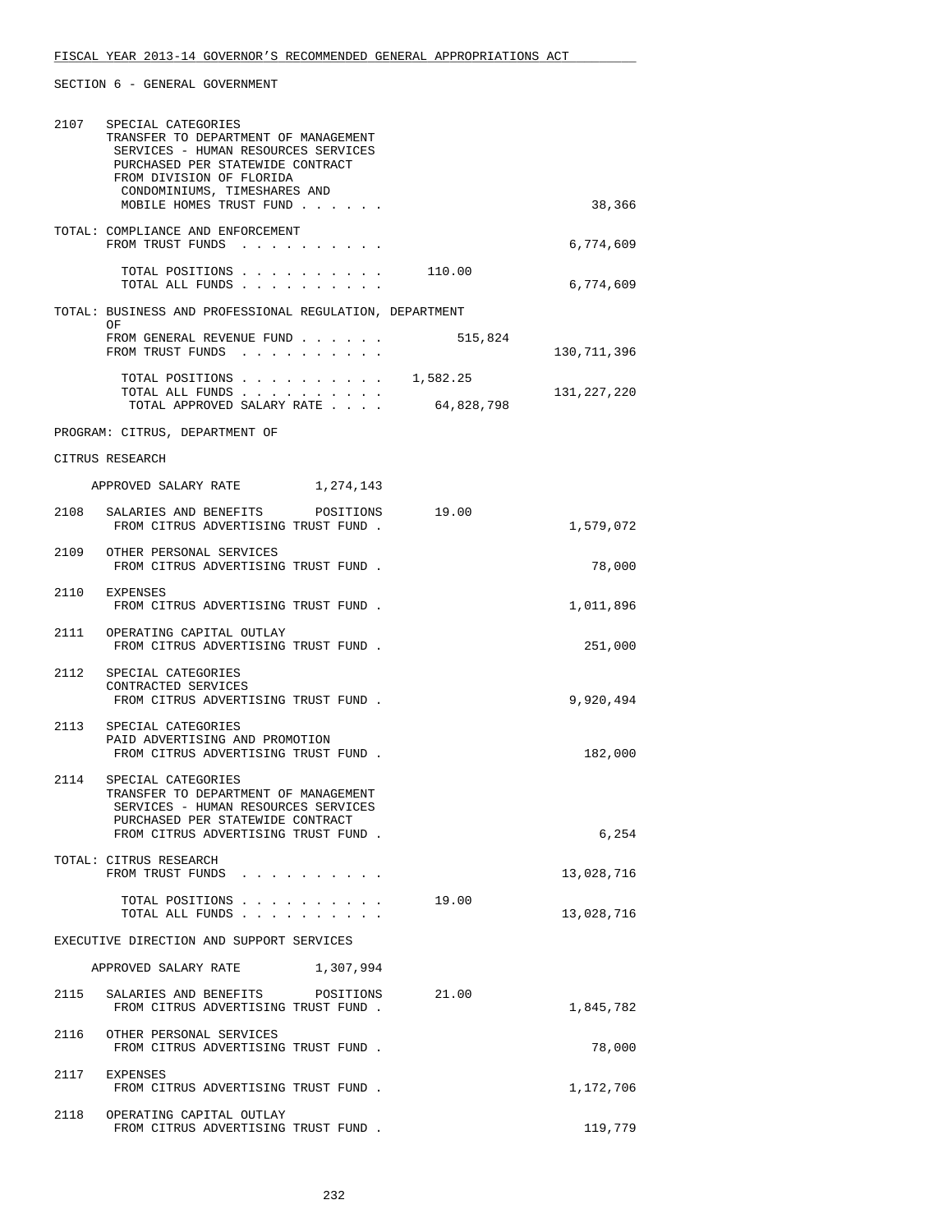| 2119 | SPECIAL CATEGORIES<br>CONTRACTED SERVICES<br>FROM CITRUS ADVERTISING TRUST FUND.                                                                                                  |                    | 807,065    |
|------|-----------------------------------------------------------------------------------------------------------------------------------------------------------------------------------|--------------------|------------|
| 2120 | SPECIAL CATEGORIES<br>PAID ADVERTISING AND PROMOTION<br>FROM CITRUS ADVERTISING TRUST FUND.                                                                                       |                    | 75,000     |
|      | 2121 SPECIAL CATEGORIES<br>RISK MANAGEMENT INSURANCE<br>FROM CITRUS ADVERTISING TRUST FUND.                                                                                       |                    | 12,830     |
|      | 2122 SPECIAL CATEGORIES<br>TRANSFER TO DEPARTMENT OF MANAGEMENT<br>SERVICES - HUMAN RESOURCES SERVICES<br>PURCHASED PER STATEWIDE CONTRACT<br>FROM CITRUS ADVERTISING TRUST FUND. |                    | 9,557      |
| 2123 | DATA PROCESSING SERVICES<br>SOUTHWOOD SHARED RESOURCE CENTER<br>FROM CITRUS ADVERTISING TRUST FUND.                                                                               |                    | 1,620      |
| 2124 | DATA PROCESSING SERVICES<br>NORTHWOOD SHARED RESOURCE CENTER<br>FROM CITRUS ADVERTISING TRUST FUND.                                                                               |                    | 14,158     |
|      | TOTAL: EXECUTIVE DIRECTION AND SUPPORT SERVICES<br>FROM TRUST FUNDS                                                                                                               |                    | 4,136,497  |
|      | TOTAL POSITIONS<br>TOTAL ALL FUNDS                                                                                                                                                | 21.00              | 4,136,497  |
|      | AGRICULTURAL PRODUCTS MARKETING                                                                                                                                                   |                    |            |
|      | APPROVED SALARY RATE 1,071,158                                                                                                                                                    |                    |            |
|      | 2125 SALARIES AND BENEFITS<br>POSITIONS<br>FROM CITRUS ADVERTISING TRUST FUND.                                                                                                    | 10.00              | 1,494,157  |
|      | 2126 OTHER PERSONAL SERVICES<br>FROM CITRUS ADVERTISING TRUST FUND.                                                                                                               |                    | 17,000     |
|      | 2127 EXPENSES<br>FROM CITRUS ADVERTISING TRUST FUND.                                                                                                                              |                    | 761,331    |
| 2128 | SPECIAL CATEGORIES<br>CONTRACTED SERVICES<br>FROM CITRUS ADVERTISING TRUST FUND.                                                                                                  |                    | 100,000    |
|      | 2129 SPECIAL CATEGORIES<br>PAID ADVERTISING AND PROMOTION<br>FROM CITRUS ADVERTISING TRUST FUND                                                                                   |                    | 39,429,056 |
|      | 2130 SPECIAL CATEGORIES<br>TRANSFER TO DEPARTMENT OF MANAGEMENT<br>SERVICES - HUMAN RESOURCES SERVICES<br>PURCHASED PER STATEWIDE CONTRACT<br>FROM CITRUS ADVERTISING TRUST FUND. |                    | 5,596      |
|      | TOTAL: AGRICULTURAL PRODUCTS MARKETING<br>FROM TRUST FUNDS<br>$\begin{array}{cccccccccccccc} . & . & . & . & . & . & . & . \end{array}$                                           |                    | 41,807,140 |
|      | TOTAL POSITIONS<br>TOTAL ALL FUNDS                                                                                                                                                | 10.00              | 41,807,140 |
|      | TOTAL: PROGRAM: CITRUS, DEPARTMENT OF<br>FROM TRUST FUNDS                                                                                                                         |                    | 58,972,353 |
|      | TOTAL POSITIONS<br>TOTAL ALL FUNDS<br>TOTAL APPROVED SALARY RATE                                                                                                                  | 50.00<br>3,653,295 | 58,972,353 |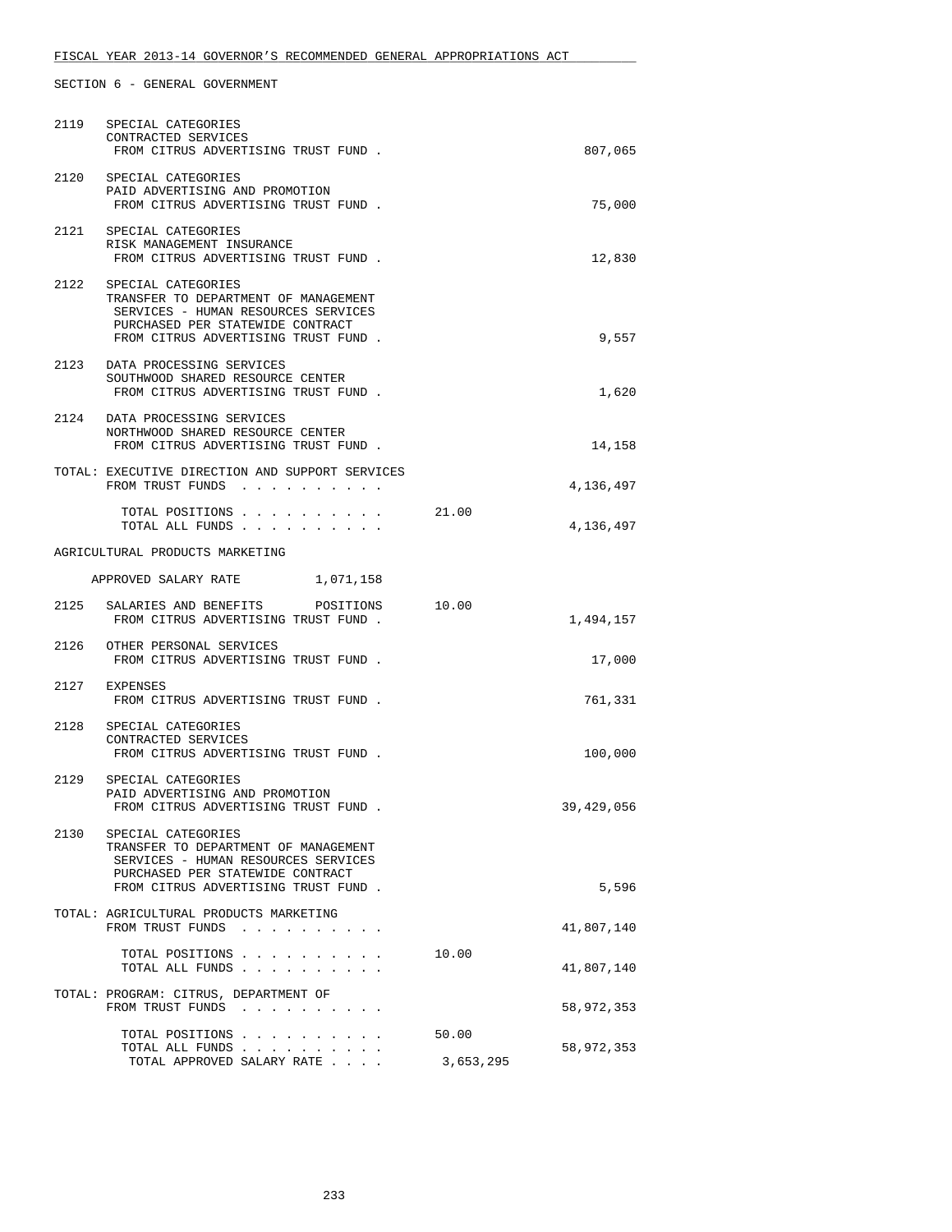ECONOMIC OPPORTUNITY, DEPARTMENT OF

#### PROGRAM: EXECUTIVE DIRECTION AND SUPPORT SERVICES

### EXECUTIVE LEADERSHIP

APPROVED SALARY RATE 2,761,849

|      | 2131 SALARIES AND BENEFITS<br>POSITIONS<br>FROM GENERAL REVENUE FUND<br>FROM ADMINISTRATIVE TRUST FUND                                                                                               | 38.00<br>348,433 | 2,754,942          |
|------|------------------------------------------------------------------------------------------------------------------------------------------------------------------------------------------------------|------------------|--------------------|
|      | 2132 OTHER PERSONAL SERVICES<br>FROM ADMINISTRATIVE TRUST FUND                                                                                                                                       |                  | 105,013            |
|      | 2133 EXPENSES<br>FROM GENERAL REVENUE FUND<br>FROM ADMINISTRATIVE TRUST FUND                                                                                                                         | 33,009           | 463,385            |
|      | 2134 OPERATING CAPITAL OUTLAY<br>FROM ADMINISTRATIVE TRUST FUND                                                                                                                                      |                  | 17,177             |
| 2135 | SPECIAL CATEGORIES<br>TRANSFER TO DIVISION OF ADMINISTRATIVE<br>HEARINGS<br>FROM GENERAL REVENUE FUND                                                                                                | 168,471          |                    |
| 2136 | SPECIAL CATEGORIES<br>GRANTS AND AIDS - CONTRACTED SERVICES<br>FROM ADMINISTRATIVE TRUST FUND<br>FROM SPECIAL EMPLOYMENT SECURITY<br>ADMINISTRATION TRUST FUND                                       |                  | 233,778<br>500,000 |
|      | 2137 SPECIAL CATEGORIES<br>RISK MANAGEMENT INSURANCE<br>FROM GENERAL REVENUE FUND<br>FROM ADMINISTRATIVE TRUST FUND                                                                                  | 1,678            | 10,863             |
| 2138 | SPECIAL CATEGORIES<br>TRANSFER TO DEPARTMENT OF MANAGEMENT<br>SERVICES - HUMAN RESOURCES SERVICES<br>PURCHASED PER STATEWIDE CONTRACT<br>FROM GENERAL REVENUE FUND<br>FROM ADMINISTRATIVE TRUST FUND | 3,891            | 9,730              |
| 2139 | DATA PROCESSING SERVICES<br>SOUTHWOOD SHARED RESOURCE CENTER<br>FROM ADMINISTRATIVE TRUST FUND                                                                                                       |                  | 4,504              |
|      | TOTAL: EXECUTIVE LEADERSHIP<br>FROM GENERAL REVENUE FUND<br>FROM TRUST FUNDS                                                                                                                         | 555,482          | 4,099,392          |
|      | TOTAL POSITIONS<br>TOTAL ALL FUNDS                                                                                                                                                                   | 38.00            | 4,654,874          |

FINANCE AND ADMINISTRATION

| APPROVED SALARY RATE | 5,078,745 |
|----------------------|-----------|
|----------------------|-----------|

| 2140 | SALARIES AND BENEFITS          | POSITIONS | 92.50 |           |
|------|--------------------------------|-----------|-------|-----------|
|      | FROM ADMINISTRATIVE TRUST FUND |           |       | 5,735,200 |
|      | FROM REVOLVING TRUST FUND      |           |       | 883,086   |

 Four positions and \$375,370 in nonrecurring funds from the Administrative Trust Fund in Specific Appropriation 2140 are provided to enhance financial monitoring and oversight of Regional Workforce Boards. The Department of Economic Opportunity shall provide a report by February 1, 2014 to the Governor, the chair of the Senate Appropriations Committee, and the chair of the House Appropriations Committee describing the specific work activities assigned to these positions and the outcomes of the enhanced oversight.

| 2141 | OTHER PERSONAL SERVICES        |        |
|------|--------------------------------|--------|
|      | FROM ADMINISTRATIVE TRUST FUND | 46,995 |
|      | FROM REVOLVING TRUST FUND      | 50,000 |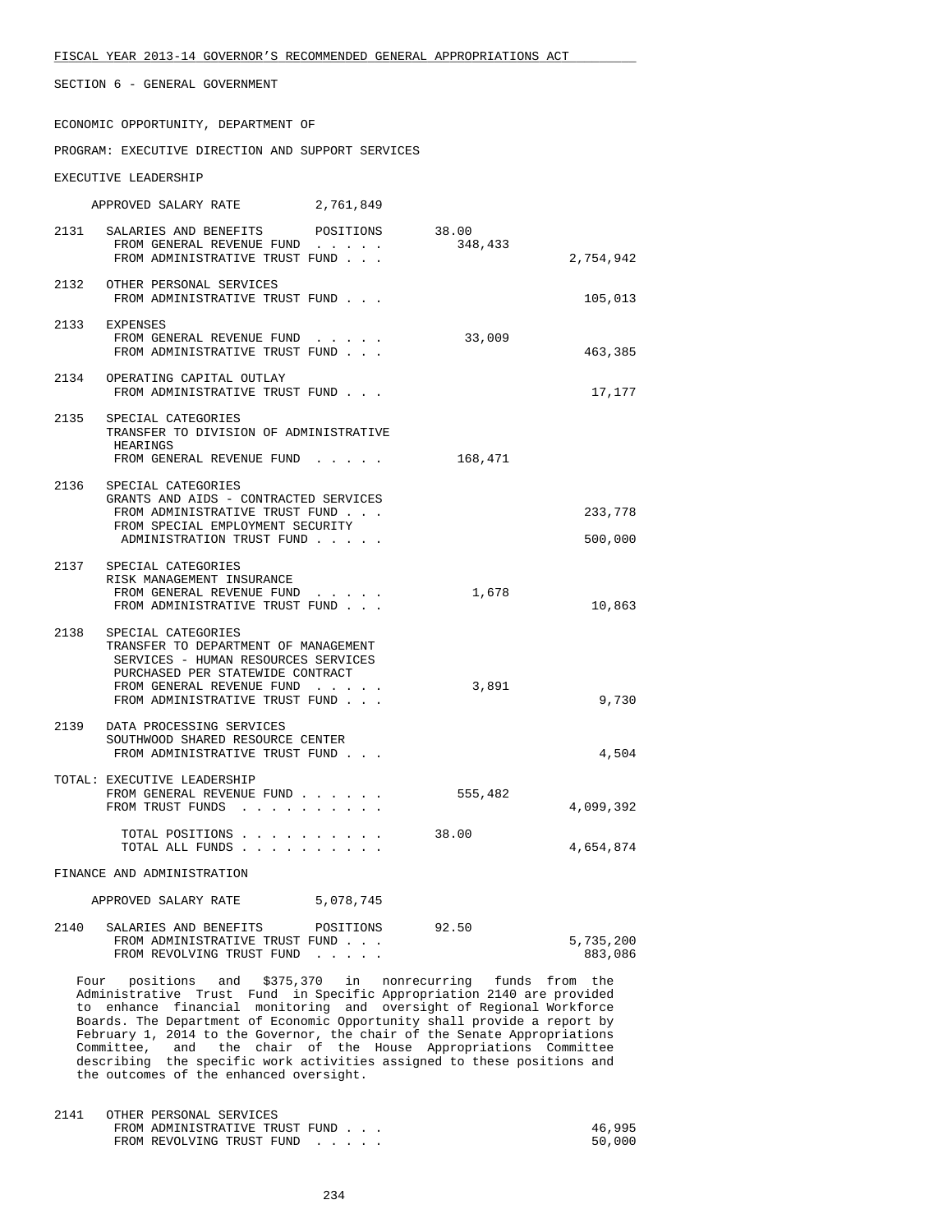| 2142 | EXPENSES<br>FROM GENERAL REVENUE FUND                                                                                                                                                                     | 36,497 |                      |
|------|-----------------------------------------------------------------------------------------------------------------------------------------------------------------------------------------------------------|--------|----------------------|
|      | FROM ADMINISTRATIVE TRUST FUND<br>FROM REVOLVING TRUST FUND                                                                                                                                               |        | 594,405<br>1,418,334 |
| 2143 | OPERATING CAPITAL OUTLAY<br>FROM ADMINISTRATIVE TRUST FUND                                                                                                                                                |        | 52,322               |
|      | 2144 SPECIAL CATEGORIES<br>GRANTS AND AIDS - CONTRACTED SERVICES<br>FROM ADMINISTRATIVE TRUST FUND<br>FROM REVOLVING TRUST FUND                                                                           |        | 710,198<br>1,036,300 |
| 2145 | SPECIAL CATEGORIES<br>RISK MANAGEMENT INSURANCE<br>FROM ADMINISTRATIVE TRUST FUND<br>FROM REVOLVING TRUST FUND                                                                                            |        | 25,744<br>3,810      |
|      | 2146 SPECIAL CATEGORIES<br>TRANSFER TO DEPARTMENT OF MANAGEMENT<br>SERVICES - HUMAN RESOURCES SERVICES<br>PURCHASED PER STATEWIDE CONTRACT<br>FROM ADMINISTRATIVE TRUST FUND<br>FROM REVOLVING TRUST FUND |        | 22,548<br>4,674      |
|      | 2147 DATA PROCESSING SERVICES<br>SOUTHWOOD SHARED RESOURCE CENTER<br>FROM ADMINISTRATIVE TRUST FUND                                                                                                       |        | 94,186               |
|      | 2148 FIXED CAPITAL OUTLAY<br>REED ACT BUILDINGS PROJECTS - STATEWIDE<br>FROM REVOLVING TRUST FUND                                                                                                         |        | 361,000              |
|      | TOTAL: FINANCE AND ADMINISTRATION<br>FROM GENERAL REVENUE FUND<br>FROM TRUST FUNDS                                                                                                                        | 36,497 | 11,038,802           |
|      | TOTAL POSITIONS<br>TOTAL ALL FUNDS                                                                                                                                                                        | 92.50  | 11,075,299           |
|      | INFORMATION SYSTEMS AND SUPPORT SERVICES                                                                                                                                                                  |        |                      |
|      | APPROVED SALARY RATE<br>4,624,976                                                                                                                                                                         |        |                      |
| 2149 | SALARIES AND BENEFITS POSITIONS<br>FROM ADMINISTRATIVE TRUST FUND                                                                                                                                         | 70.00  | 5,940,225            |
| 2150 | OTHER PERSONAL SERVICES<br>FROM ADMINISTRATIVE TRUST FUND                                                                                                                                                 |        | 125,041              |
| 2151 | EXPENSES<br>FROM GENERAL REVENUE FUND<br>FROM ADMINISTRATIVE TRUST FUND                                                                                                                                   | 10,559 | 1,189,543            |
| 2152 | OPERATING CAPITAL OUTLAY<br>FROM ADMINISTRATIVE TRUST FUND                                                                                                                                                |        | 219,365              |
| 2153 | SPECIAL CATEGORIES<br>GRANTS AND AIDS - CONTRACTED SERVICES<br>FROM ADMINISTRATIVE TRUST FUND                                                                                                             |        | 1,387,380            |
| 2154 | SPECIAL CATEGORIES<br>RISK MANAGEMENT INSURANCE<br>FROM ADMINISTRATIVE TRUST FUND                                                                                                                         |        | 53,484               |
| 2155 | SPECIAL CATEGORIES<br>TRANSFER TO DEPARTMENT OF MANAGEMENT<br>SERVICES - HUMAN RESOURCES SERVICES<br>PURCHASED PER STATEWIDE CONTRACT<br>FROM ADMINISTRATIVE TRUST FUND                                   |        | 18,208               |
| 2156 | DATA PROCESSING SERVICES<br>SOUTHWOOD SHARED RESOURCE CENTER<br>FROM ADMINISTRATIVE TRUST FUND                                                                                                            |        | 56,865               |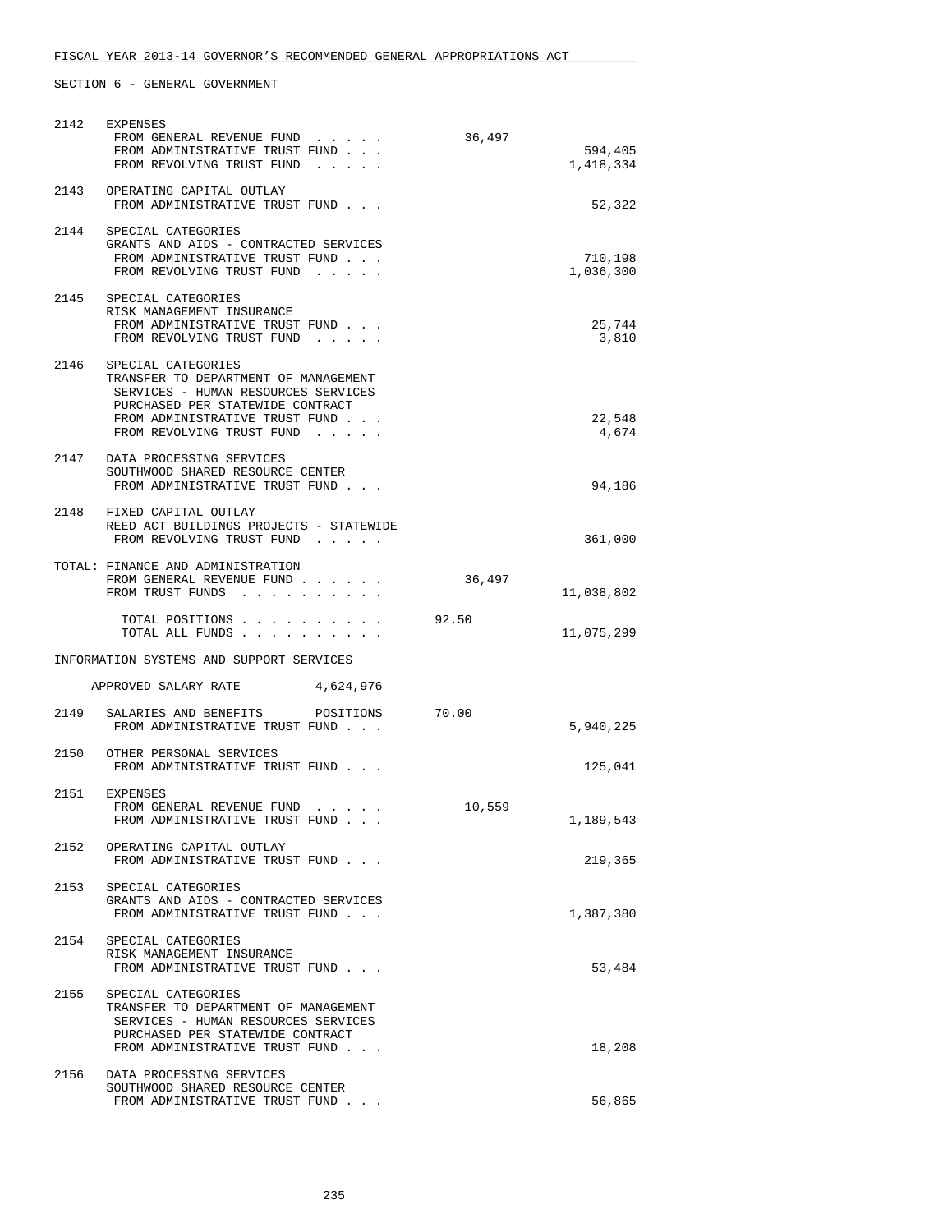|      | TOTAL: INFORMATION SYSTEMS AND SUPPORT SERVICES<br>FROM GENERAL REVENUE FUND                                                              | 10,559    |                           |
|------|-------------------------------------------------------------------------------------------------------------------------------------------|-----------|---------------------------|
|      | FROM TRUST FUNDS                                                                                                                          |           | 8,990,111                 |
|      | TOTAL POSITIONS<br>TOTAL ALL FUNDS                                                                                                        | 70.00     | 9,000,670                 |
|      | PROGRAM: WORKFORCE SERVICES                                                                                                               |           |                           |
|      | WORKFORCE DEVELOPMENT                                                                                                                     |           |                           |
|      | APPROVED SALARY RATE 23,766,061                                                                                                           |           |                           |
|      | 2157 SALARIES AND BENEFITS POSITIONS 646.50<br>FROM EMPLOYMENT SECURITY                                                                   |           |                           |
|      | ADMINISTRATION TRUST FUND<br>FROM WELFARE TRANSITION TRUST FUND.                                                                          |           | 32, 374, 137<br>1,209,286 |
|      | FROM SPECIAL EMPLOYMENT SECURITY<br>ADMINISTRATION TRUST FUND                                                                             |           | 523,279                   |
| 2158 | OTHER PERSONAL SERVICES<br>FROM EMPLOYMENT SECURITY                                                                                       |           |                           |
|      | ADMINISTRATION TRUST FUND                                                                                                                 |           | 8,631,599                 |
|      | FROM WELFARE TRANSITION TRUST FUND.                                                                                                       |           | 65,313                    |
|      | 2159 EXPENSES<br>FROM EMPLOYMENT SECURITY                                                                                                 |           |                           |
|      | ADMINISTRATION TRUST FUND                                                                                                                 |           | 1,183,103                 |
|      | FROM WELFARE TRANSITION TRUST FUND.<br>FROM SPECIAL EMPLOYMENT SECURITY                                                                   |           | 1,105,389                 |
|      | ADMINISTRATION TRUST FUND                                                                                                                 |           | 45,076                    |
| 2160 | OPERATING CAPITAL OUTLAY<br>FROM EMPLOYMENT SECURITY                                                                                      |           |                           |
|      | ADMINISTRATION TRUST FUND                                                                                                                 |           | 109,473                   |
|      | FROM WELFARE TRANSITION TRUST FUND.<br>FROM SPECIAL EMPLOYMENT SECURITY                                                                   |           | 26,424                    |
|      | ADMINISTRATION TRUST FUND                                                                                                                 |           | 175,530                   |
| 2161 | SPECIAL CATEGORIES                                                                                                                        |           |                           |
|      | NON CUSTODIAL PARENT PROGRAM<br>FROM WELFARE TRANSITION TRUST FUND.                                                                       |           | 1,416,000                 |
| 2162 | SPECIAL CATEGORIES                                                                                                                        |           |                           |
|      | GRANTS AND AIDS - CONTRACTED SERVICES<br>FROM EMPLOYMENT SECURITY                                                                         |           |                           |
|      | ADMINISTRATION TRUST FUND<br>FROM WELFARE TRANSITION TRUST FUND.                                                                          |           | 21,044,979<br>575,000     |
|      | FROM SPECIAL EMPLOYMENT SECURITY                                                                                                          |           |                           |
|      | ADMINISTRATION TRUST FUND                                                                                                                 |           | 500,000                   |
| 2163 | SPECIAL CATEGORIES<br>GRANTS AND AIDS - REGIONAL WORKFORCE                                                                                |           |                           |
|      | BOARDS<br>FROM GENERAL REVENUE FUND 41,143,879                                                                                            |           |                           |
|      | FROM EMPLOYMENT SECURITY<br>ADMINISTRATION TRUST FUND                                                                                     |           |                           |
|      | FROM WELFARE TRANSITION TRUST FUND.                                                                                                       |           | 219,635,022<br>27,871,028 |
|      | From the funds in Specific Appropriation 2163, \$41,143,879 in General<br>is provided for the purpose of meeting the needs and<br>Revenue |           |                           |
|      | requirements of the Federal Temporary Assistance for Needy Families<br>funds pursuant to Federal Regulations 45 CFR 261.                  |           |                           |
| 2164 | SPECIAL CATEGORIES                                                                                                                        |           |                           |
|      | GRANTS AND AIDS - BUSINESS PARTNERSHIPS/                                                                                                  |           |                           |
|      | SKILL ASSESSMENT AND TRAINING<br>FROM GENERAL REVENUE FUND                                                                                | 2,300,000 |                           |
| 2165 | SPECIAL CATEGORIES                                                                                                                        |           |                           |
|      | RISK MANAGEMENT INSURANCE<br>FROM EMPLOYMENT SECURITY                                                                                     |           |                           |
|      | ADMINISTRATION TRUST FUND                                                                                                                 |           | 1,166,128                 |
|      | FROM WELFARE TRANSITION TRUST FUND.<br>FROM SPECIAL EMPLOYMENT SECURITY                                                                   |           | 5,449                     |
|      | ADMINISTRATION TRUST FUND                                                                                                                 |           | 23                        |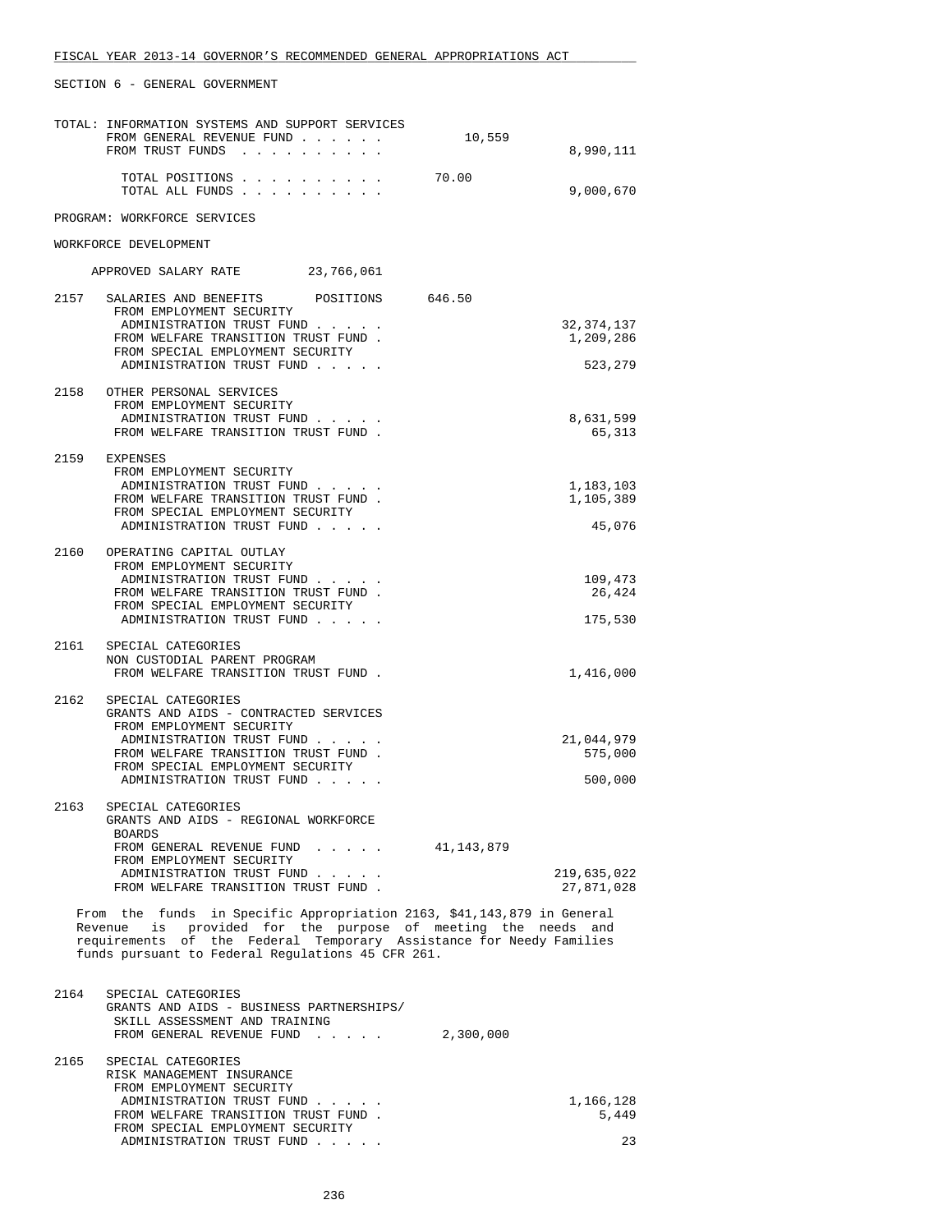| 2166 | SPECIAL CATEGORIES<br>TRANSFER TO DEPARTMENT OF MANAGEMENT<br>SERVICES - HUMAN RESOURCES SERVICES<br>PURCHASED PER STATEWIDE CONTRACT<br>FROM EMPLOYMENT SECURITY<br>ADMINISTRATION TRUST FUND<br>FROM WELFARE TRANSITION TRUST FUND. |            | 244,536<br>5,770        |
|------|---------------------------------------------------------------------------------------------------------------------------------------------------------------------------------------------------------------------------------------|------------|-------------------------|
|      | FROM SPECIAL EMPLOYMENT SECURITY<br>ADMINISTRATION TRUST FUND                                                                                                                                                                         |            | 505                     |
| 2167 | DATA PROCESSING SERVICES<br>SOUTHWOOD SHARED RESOURCE CENTER<br>FROM EMPLOYMENT SECURITY<br>ADMINISTRATION TRUST FUND<br>FROM WELFARE TRANSITION TRUST FUND.                                                                          |            | 397,753<br>197,855      |
|      | TOTAL: WORKFORCE DEVELOPMENT<br>FROM GENERAL REVENUE FUND<br>FROM TRUST FUNDS                                                                                                                                                         | 43,443,879 | 318,508,657             |
|      | TOTAL POSITIONS<br>TOTAL ALL FUNDS                                                                                                                                                                                                    | 646.50     | 361,952,536             |
|      | REEMPLOYMENT ASSISTANCE PROGRAM                                                                                                                                                                                                       |            |                         |
|      | APPROVED SALARY RATE 22,145,542                                                                                                                                                                                                       |            |                         |
|      | 2168 SALARIES AND BENEFITS<br>POSITIONS 612.00<br>FROM EMPLOYMENT SECURITY<br>ADMINISTRATION TRUST FUND                                                                                                                               |            | 33,464,676              |
|      | 2169 OTHER PERSONAL SERVICES<br>FROM EMPLOYMENT SECURITY<br>ADMINISTRATION TRUST FUND                                                                                                                                                 |            | 6,964,926               |
|      | 2170 EXPENSES<br>FROM EMPLOYMENT SECURITY<br>ADMINISTRATION TRUST FUND                                                                                                                                                                |            | 16,543,530              |
|      | 2171 OPERATING CAPITAL OUTLAY<br>FROM EMPLOYMENT SECURITY<br>ADMINISTRATION TRUST FUND                                                                                                                                                |            | 304,795                 |
| 2172 | SPECIAL CATEGORIES<br>GRANTS AND AIDS - CONTRACTED SERVICES<br>FROM EMPLOYMENT SECURITY<br>ADMINISTRATION TRUST FUND<br>FROM SPECIAL EMPLOYMENT SECURITY<br>ADMINISTRATION TRUST FUND                                                 |            | 49,137,971<br>2,000,000 |
| 2173 | SPECIAL CATEGORIES<br>RISK MANAGEMENT INSURANCE<br>FROM EMPLOYMENT SECURITY<br>ADMINISTRATION TRUST FUND                                                                                                                              |            | 391,609                 |
| 2174 | SPECIAL CATEGORIES<br>TRANSFER TO DEPARTMENT OF MANAGEMENT<br>SERVICES - HUMAN RESOURCES SERVICES<br>PURCHASED PER STATEWIDE CONTRACT<br>FROM EMPLOYMENT SECURITY<br>ADMINISTRATION TRUST FUND                                        |            | 247,888                 |
| 2175 | OUALIFIED EXPENDITURE CATEGORY<br>REEMPLOYMENT ASSISTANCE CLAIMS AND<br>BENEFITS SYSTEM<br>FROM EMPLOYMENT SECURITY<br>ADMINISTRATION TRUST FUND                                                                                      |            | 1,193,648               |
| 2176 | DATA PROCESSING SERVICES                                                                                                                                                                                                              |            |                         |
|      | SOUTHWOOD SHARED RESOURCE CENTER<br>FROM EMPLOYMENT SECURITY<br>ADMINISTRATION TRUST FUND                                                                                                                                             |            | 2,828,934               |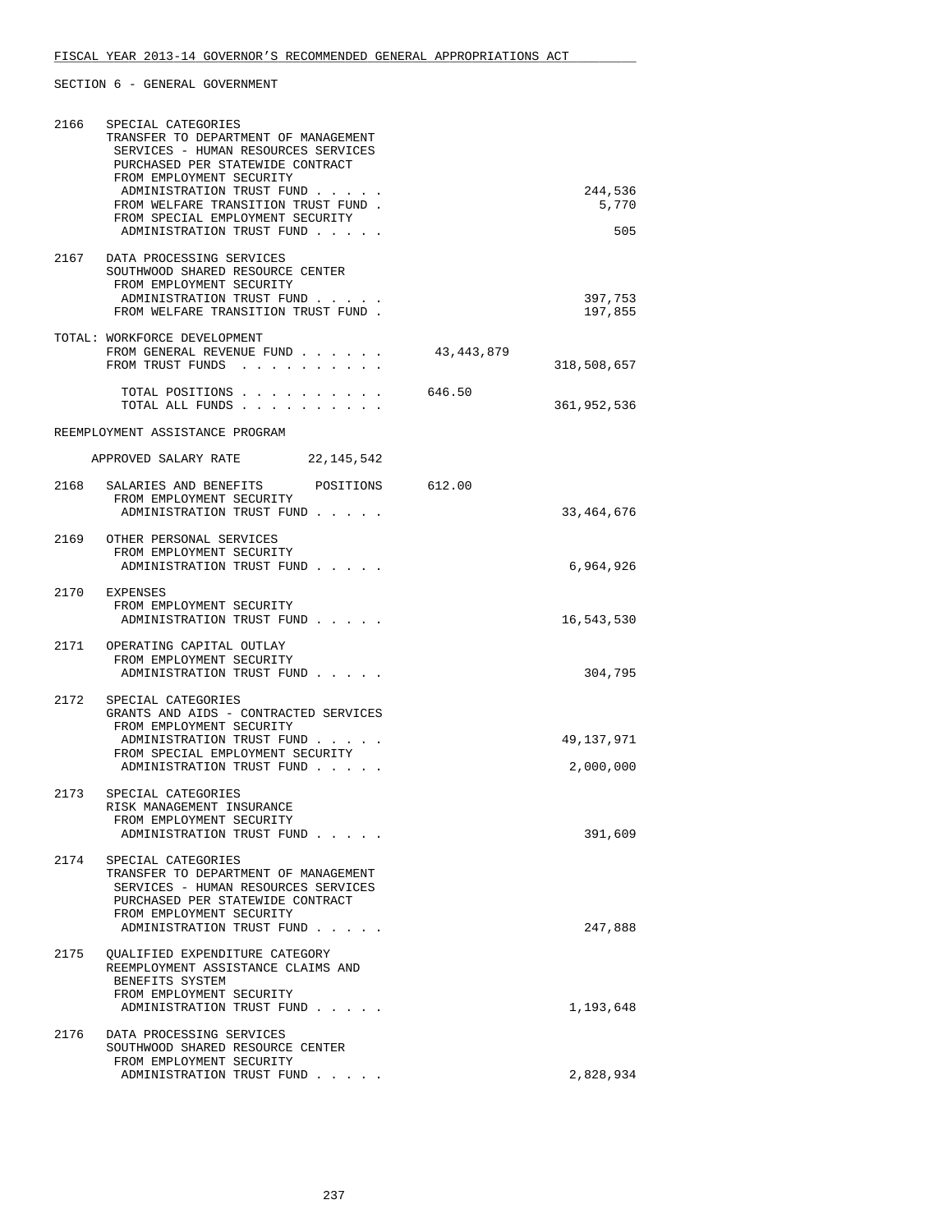|      | TOTAL: REEMPLOYMENT ASSISTANCE PROGRAM<br>FROM TRUST FUNDS                                                                                                                                  |        | 113,077,977            |
|------|---------------------------------------------------------------------------------------------------------------------------------------------------------------------------------------------|--------|------------------------|
|      | TOTAL POSITIONS<br>TOTAL ALL FUNDS                                                                                                                                                          | 612.00 | 113,077,977            |
|      | WORKFORCE FLORIDA, INC.                                                                                                                                                                     |        |                        |
|      | APPROVED SALARY RATE<br>749,292                                                                                                                                                             |        |                        |
|      | 2177 SALARIES AND BENEFITS POSITIONS<br>FROM ADMINISTRATIVE TRUST FUND                                                                                                                      | 9.00   | 909,004                |
| 2178 | SPECIAL CATEGORIES<br>WORKFORCE FLORIDA INC. OPERATIONS<br>FROM EMPLOYMENT SECURITY<br>ADMINISTRATION TRUST FUND<br>FROM WELFARE TRANSITION TRUST FUND.<br>FROM SPECIAL EMPLOYMENT SECURITY |        | 1,365,263<br>1,032,598 |
|      | ADMINISTRATION TRUST FUND                                                                                                                                                                   |        | 534,001                |
| 2179 | SPECIAL CATEGORIES<br>RISK MANAGEMENT INSURANCE<br>FROM ADMINISTRATIVE TRUST FUND                                                                                                           |        | 7,508                  |
| 2180 | SPECIAL CATEGORIES<br>TRANSFER TO DEPARTMENT OF MANAGEMENT<br>SERVICES - HUMAN RESOURCES SERVICES<br>PURCHASED PER STATEWIDE CONTRACT<br>FROM ADMINISTRATIVE TRUST FUND                     |        | 2,133                  |
|      |                                                                                                                                                                                             |        |                        |
|      | 2181 SPECIAL CATEGORIES<br>QUICK RESPONSE TRAINING<br>FROM SPECIAL EMPLOYMENT SECURITY<br>ADMINISTRATION TRUST FUND                                                                         |        | 12,000,000             |
|      | 2182 SPECIAL CATEGORIES<br>INCUMBENT WORKER TRAINING PROGRAM<br>FROM EMPLOYMENT SECURITY<br>ADMINISTRATION TRUST FUND                                                                       |        | 2,000,000              |
|      | TOTAL: WORKFORCE FLORIDA, INC.<br>FROM TRUST FUNDS                                                                                                                                          |        | 17,850,507             |
|      | TOTAL POSITIONS<br>TOTAL ALL FUNDS                                                                                                                                                          | 9.00   | 17,850,507             |
|      | REEMPLOYMENT ASSISTANCE APPEALS COMMISSION                                                                                                                                                  |        |                        |
|      | APPROVED SALARY RATE<br>2,592,091                                                                                                                                                           |        |                        |
| 2183 | SALARIES AND BENEFITS<br>POSITIONS<br>FROM EMPLOYMENT SECURITY<br>ADMINISTRATION TRUST FUND                                                                                                 | 43.00  | 3,325,080              |
| 2184 | SPECIAL CATEGORIES<br>UNEMPLOYMENT APPEALS COMMISSION OPERATIONS<br>FROM EMPLOYMENT SECURITY<br>ADMINISTRATION TRUST FUND                                                                   |        | 765,371                |
| 2185 | SPECIAL CATEGORIES<br>RISK MANAGEMENT INSURANCE<br>FROM EMPLOYMENT SECURITY<br>ADMINISTRATION TRUST FUND                                                                                    |        | 12,358                 |
| 2186 | SPECIAL CATEGORIES<br>TRANSFER TO DEPARTMENT OF MANAGEMENT<br>SERVICES - HUMAN RESOURCES SERVICES<br>PURCHASED PER STATEWIDE CONTRACT                                                       |        |                        |
|      | FROM EMPLOYMENT SECURITY<br>ADMINISTRATION TRUST FUND                                                                                                                                       |        | 15,308                 |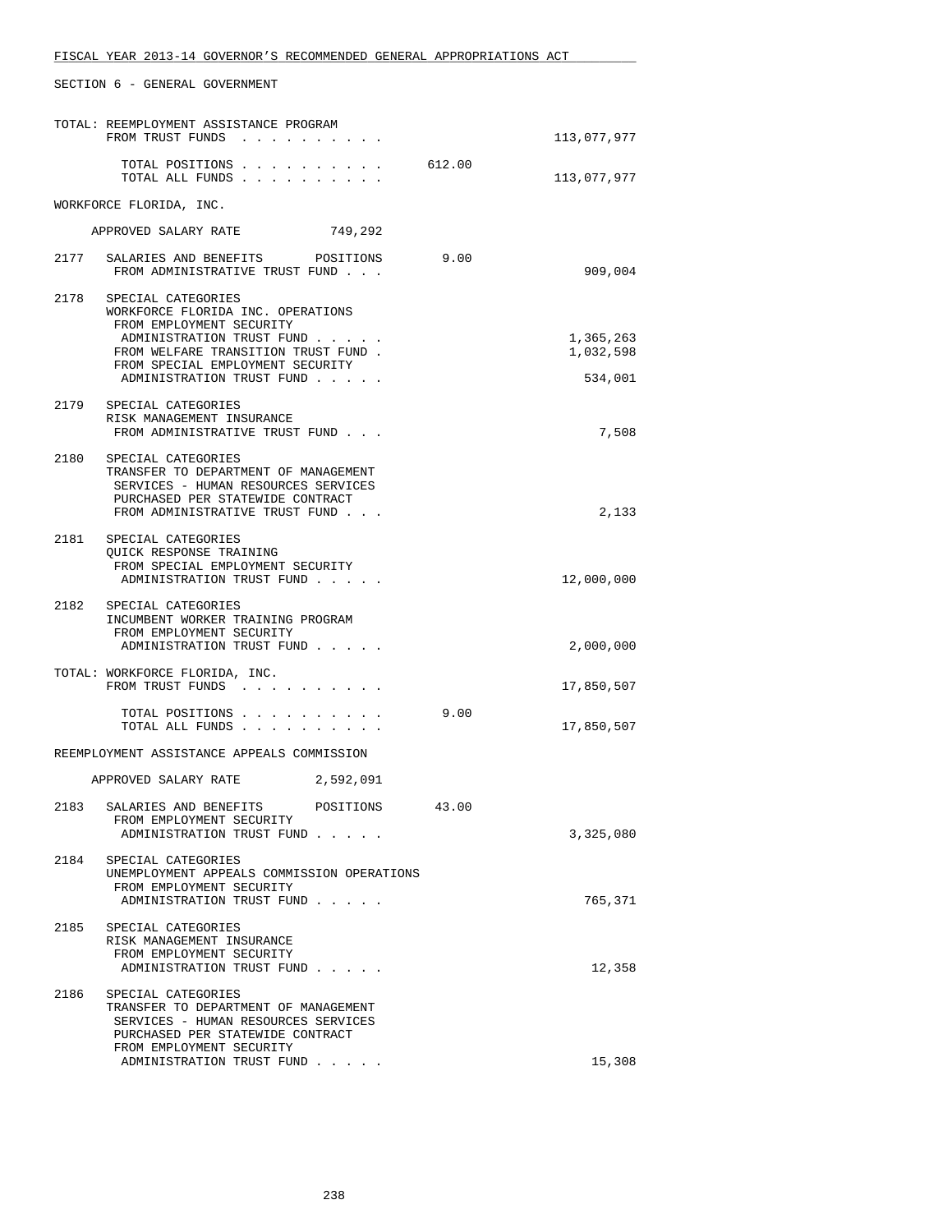|      | TOTAL: REEMPLOYMENT ASSISTANCE APPEALS COMMISSION<br>FROM TRUST FUNDS                                                                                                                                                                                                                                                                     |                    | 4,118,117                                         |
|------|-------------------------------------------------------------------------------------------------------------------------------------------------------------------------------------------------------------------------------------------------------------------------------------------------------------------------------------------|--------------------|---------------------------------------------------|
|      | TOTAL POSITIONS<br>TOTAL ALL FUNDS                                                                                                                                                                                                                                                                                                        | 43.00              | 4,118,117                                         |
|      | PROGRAM: COMMUNITY DEVELOPMENT                                                                                                                                                                                                                                                                                                            |                    |                                                   |
|      | COMMUNITY PLANNING                                                                                                                                                                                                                                                                                                                        |                    |                                                   |
|      | APPROVED SALARY RATE 1,999,445                                                                                                                                                                                                                                                                                                            |                    |                                                   |
| 2187 | SALARIES AND BENEFITS<br>POSITIONS<br>FROM GENERAL REVENUE FUND<br>FROM STATE ECONOMIC ENHANCEMENT<br>AND DEVELOPMENT TRUST FUND<br>FROM FEDERAL GRANTS TRUST FUND<br>FROM FLORIDA INTERNATIONAL TRADE<br>AND PROMOTION TRUST FUND<br>FROM GRANTS AND DONATIONS TRUST<br>FUND $\cdots$<br>FROM TOURISM PROMOTIONAL TRUST<br>FUND $\cdots$ | 39.00<br>2,059,782 | 137,533<br>152,204<br>68,766<br>246,920<br>68,766 |
| 2188 | OTHER PERSONAL SERVICES<br>FROM GENERAL REVENUE FUND<br>FROM FEDERAL GRANTS TRUST FUND<br>FROM GRANTS AND DONATIONS TRUST<br>FUND                                                                                                                                                                                                         | 17,903             | 82,280<br>11,888                                  |
| 2189 | EXPENSES<br>FROM GENERAL REVENUE FUND<br>FROM STATE ECONOMIC ENHANCEMENT<br>AND DEVELOPMENT TRUST FUND<br>FROM FEDERAL GRANTS TRUST FUND<br>FROM FLORIDA INTERNATIONAL TRADE<br>AND PROMOTION TRUST FUND<br>FROM GRANTS AND DONATIONS TRUST<br>FUND $\cdots$<br>FROM TOURISM PROMOTIONAL TRUST<br>$FUND$                                  | 238,043            | 8,628<br>126,000<br>4,314<br>25,000<br>4,314      |
|      | 2190 OPERATING CAPITAL OUTLAY<br>FROM GENERAL REVENUE FUND.<br>FROM GRANTS AND DONATIONS TRUST<br>FUND                                                                                                                                                                                                                                    | 1,328              | 500                                               |
| 2191 | SPECIAL CATEGORIES<br>GRANTS AND AIDS - BLACK BUSINESS LOAN<br>PROGRAM<br>FROM STATE ECONOMIC ENHANCEMENT<br>AND DEVELOPMENT TRUST FUND                                                                                                                                                                                                   |                    | 2,225,000                                         |
|      | 2192 SPECIAL CATEGORIES<br>HISPANIC BUSINESS INITIATIVE FUND OUTREACH<br>PROGRAM<br>FROM STATE ECONOMIC ENHANCEMENT<br>AND DEVELOPMENT TRUST FUND                                                                                                                                                                                         |                    | 775,000                                           |
| 2193 | SPECIAL CATEGORIES<br>GRANTS AND AIDS - CONTRACTED SERVICES<br>FROM FEDERAL GRANTS TRUST FUND                                                                                                                                                                                                                                             |                    | 1,122,000                                         |
| 2194 | SPECIAL CATEGORIES<br>GRANTS AND AIDS - ECONOMIC DEVELOPMENT<br>PROGRAMS<br>FROM GENERAL REVENUE FUND                                                                                                                                                                                                                                     | 10,000,000         |                                                   |
| 2195 | SPECIAL CATEGORIES<br>RISK MANAGEMENT INSURANCE<br>FROM GENERAL REVENUE FUND<br>FROM STATE ECONOMIC ENHANCEMENT<br>AND DEVELOPMENT TRUST FUND<br>FROM FEDERAL GRANTS TRUST FUND<br>FROM FLORIDA INTERNATIONAL TRADE<br>AND PROMOTION TRUST FUND                                                                                           | 10,270             | 588<br>672<br>294                                 |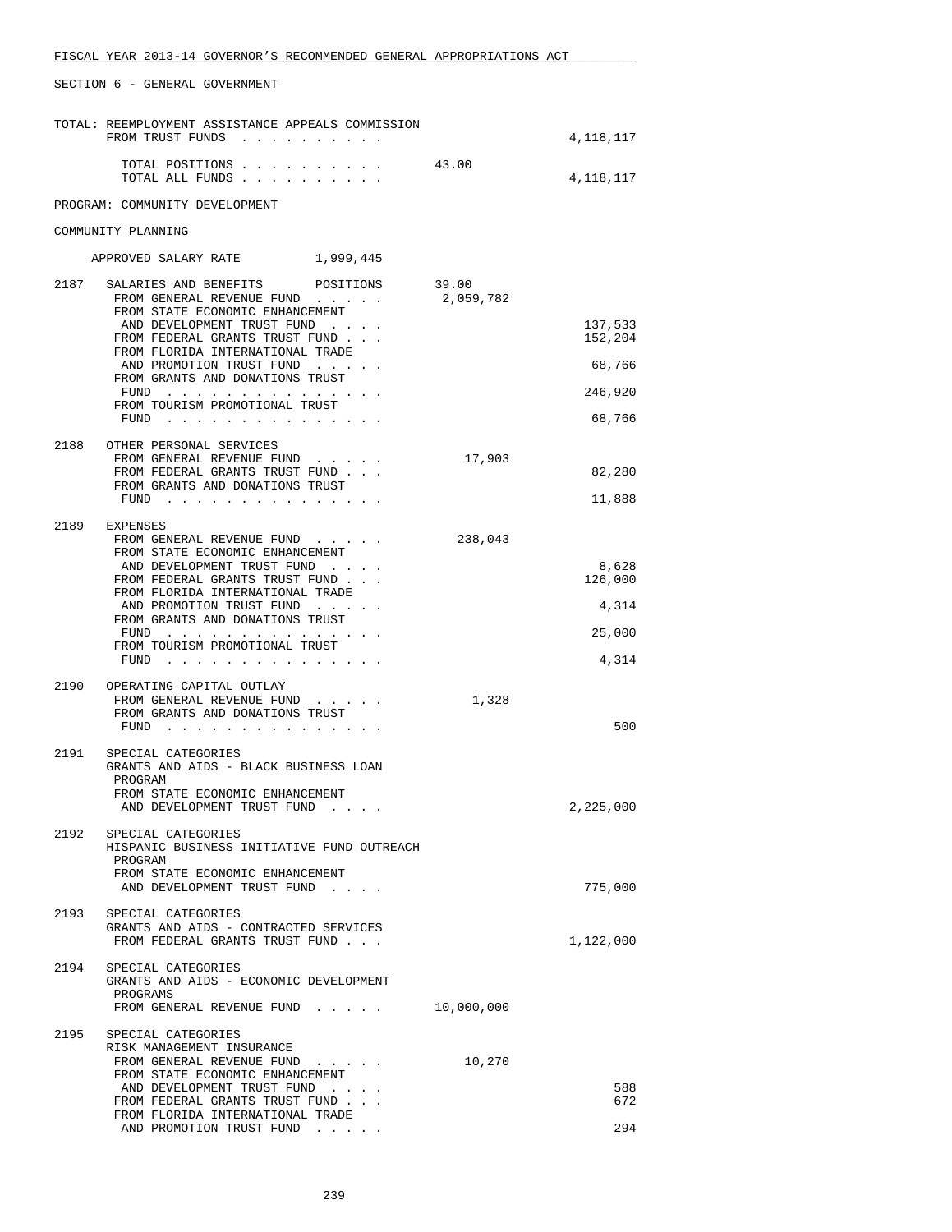|      | FROM GRANTS AND DONATIONS TRUST                                                                                                                                                                                                                                                        |                  |                        |
|------|----------------------------------------------------------------------------------------------------------------------------------------------------------------------------------------------------------------------------------------------------------------------------------------|------------------|------------------------|
|      | FUND<br>the contract of the contract of the con-<br>FROM TOURISM PROMOTIONAL TRUST                                                                                                                                                                                                     |                  | 1,684                  |
|      | $FUND$                                                                                                                                                                                                                                                                                 |                  | 294                    |
| 2196 | SPECIAL CATEGORIES<br>TRANSFER TO DEPARTMENT OF MANAGEMENT<br>SERVICES - HUMAN RESOURCES SERVICES<br>PURCHASED PER STATEWIDE CONTRACT<br>FROM GENERAL REVENUE FUND                                                                                                                     | 19,539           |                        |
|      | FROM STATE ECONOMIC ENHANCEMENT<br>AND DEVELOPMENT TRUST FUND<br>FROM FEDERAL GRANTS TRUST FUND                                                                                                                                                                                        |                  | 562<br>708             |
|      | FROM FLORIDA INTERNATIONAL TRADE<br>AND PROMOTION TRUST FUND<br>FROM GRANTS AND DONATIONS TRUST                                                                                                                                                                                        |                  | 281                    |
|      | FUND $\cdots$<br>FROM TOURISM PROMOTIONAL TRUST<br>FUND $\cdots$                                                                                                                                                                                                                       |                  | 242<br>281             |
| 2197 | SPECIAL CATEGORIES<br>RURAL COMMUNITY DEVELOPMENT<br>FROM STATE ECONOMIC ENHANCEMENT<br>AND DEVELOPMENT TRUST FUND                                                                                                                                                                     |                  | 360,000                |
|      | FROM ECONOMIC DEVELOPMENT TRUST<br>FUND $\cdots$                                                                                                                                                                                                                                       |                  | 810,000                |
| 2198 | SPECIAL CATEGORIES<br>GRANTS AND AIDS - TECHNICAL AND PLANNING<br>ASSISTANCE                                                                                                                                                                                                           |                  |                        |
|      | FROM GRANTS AND DONATIONS TRUST<br>FUND<br>$\mathbf{r} = \mathbf{r} \quad \mathbf{r} = \mathbf{r} \quad \mathbf{r} = \mathbf{r} \quad \mathbf{r} = \mathbf{r} \quad \mathbf{r} = \mathbf{r} \quad \mathbf{r} = \mathbf{r} \quad \mathbf{r} = \mathbf{r} \quad \mathbf{r} = \mathbf{r}$ |                  | 1,200,000              |
|      | 2199 DATA PROCESSING SERVICES<br>SOUTHWOOD SHARED RESOURCE CENTER<br>FROM GENERAL REVENUE FUND                                                                                                                                                                                         | 4,504            |                        |
|      | 2200 GRANTS AND AIDS TO LOCAL GOVERNMENTS AND<br>NONSTATE ENTITIES - FIXED CAPITAL OUTLAY<br>SPACE, DEFENSE, AND RURAL INFRASTRUCTURE<br>FROM STATE ECONOMIC ENHANCEMENT<br>AND DEVELOPMENT TRUST FUND                                                                                 |                  | 1,581,245              |
|      | TOTAL: COMMUNITY PLANNING<br>FROM GENERAL REVENUE FUND<br>FROM TRUST FUNDS                                                                                                                                                                                                             | 12,351,369       | 9,015,964              |
|      | TOTAL POSITIONS<br>TOTAL ALL FUNDS                                                                                                                                                                                                                                                     | 39.00            | 21,367,333             |
|      | HOUSING AND COMMUNITY DEVELOPMENT                                                                                                                                                                                                                                                      |                  |                        |
|      | 2,318,570<br>APPROVED SALARY RATE                                                                                                                                                                                                                                                      |                  |                        |
| 2201 | SALARIES AND BENEFITS<br>POSITIONS<br>FROM GENERAL REVENUE FUND<br>FROM FLORIDA SMALL CITIES<br>COMMUNITY DEVELOPMENT BLOCK GRANT                                                                                                                                                      | 53.00<br>507,900 |                        |
|      | PROGRAM FUND<br>FROM FEDERAL GRANTS TRUST FUND<br>FROM GRANTS AND DONATIONS TRUST                                                                                                                                                                                                      |                  | 1,243,168<br>1,295,141 |
|      | FUND $\cdots$                                                                                                                                                                                                                                                                          |                  | 126,044                |
| 2202 | OTHER PERSONAL SERVICES<br>FROM FLORIDA SMALL CITIES<br>COMMUNITY DEVELOPMENT BLOCK GRANT<br>PROGRAM FUND                                                                                                                                                                              |                  | 30,000                 |
|      | FROM FEDERAL GRANTS TRUST FUND<br>FROM GRANTS AND DONATIONS TRUST<br>FUND $\cdots$                                                                                                                                                                                                     |                  | 85,000<br>5,000        |
|      |                                                                                                                                                                                                                                                                                        |                  |                        |
| 2203 | EXPENSES<br>FROM GENERAL REVENUE FUND<br>and a strain and<br>FROM FLORIDA SMALL CITIES<br>COMMUNITY DEVELOPMENT BLOCK GRANT                                                                                                                                                            | 73,643           |                        |
|      | PROGRAM FUND<br>$\begin{array}{cccccccccccccc} \bullet & \bullet & \bullet & \bullet & \bullet & \bullet & \bullet & \bullet & \bullet & \bullet & \bullet \end{array}$<br>FROM FEDERAL GRANTS TRUST FUND                                                                              |                  | 399,364<br>308,159     |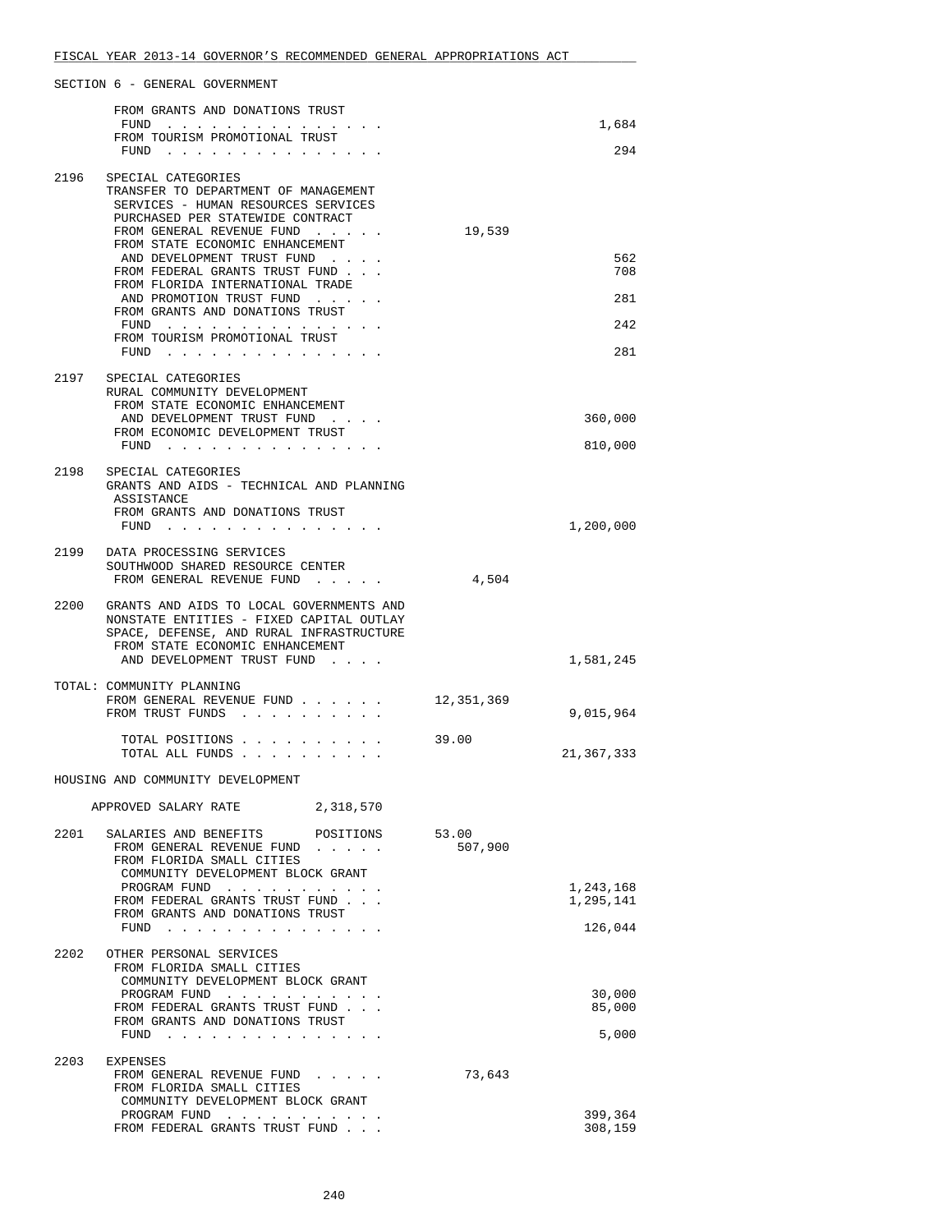|      | SECTION 6 - GENERAL GOVERNMENT                                                                                                                                                                                                                                                                                                                                           |       |                             |
|------|--------------------------------------------------------------------------------------------------------------------------------------------------------------------------------------------------------------------------------------------------------------------------------------------------------------------------------------------------------------------------|-------|-----------------------------|
|      | FROM GRANTS AND DONATIONS TRUST<br>$FUND$                                                                                                                                                                                                                                                                                                                                |       | 43,620                      |
|      | 2204 OPERATING CAPITAL OUTLAY<br>FROM GENERAL REVENUE FUND<br>FROM FLORIDA SMALL CITIES<br>COMMUNITY DEVELOPMENT BLOCK GRANT<br>PROGRAM FUND<br>FROM FEDERAL GRANTS TRUST FUND                                                                                                                                                                                           | 960   | 1,656<br>2,550              |
| 2205 | SPECIAL CATEGORIES<br>GRANTS AND AIDS - COMMUNITY SERVICES BLOCK<br>GRANTS<br>FROM FEDERAL GRANTS TRUST FUND                                                                                                                                                                                                                                                             |       | 21,876,498                  |
|      | 2206 SPECIAL CATEGORIES<br>GRANTS AND AIDS - COMMUNITY DEVELOPMENT<br>BLOCK GRANT (CDBG) - SMALL CITIES<br>FROM FLORIDA SMALL CITIES<br>COMMUNITY DEVELOPMENT BLOCK GRANT<br>PROGRAM FUND                                                                                                                                                                                |       | 30,000,000                  |
|      | 2207 SPECIAL CATEGORIES<br>GRANTS AND AIDS - HOME ENERGY ASSISTANCE<br>FROM FEDERAL GRANTS TRUST FUND                                                                                                                                                                                                                                                                    |       | 78,100,000                  |
|      | 2208 SPECIAL CATEGORIES<br>GRANTS AND AIDS - WEATHERIZATION<br>ASSISTANCE PROGRAM (WAP)<br>FROM FEDERAL GRANTS TRUST FUND                                                                                                                                                                                                                                                |       | 6,000,000                   |
| 2209 | SPECIAL CATEGORIES<br>GRANTS AND AIDS - WEATHERIZATION<br>ASSISTANCE PROGRAM (WAP) - LOW INCOME<br>HOUSING ENERGY ASSISTANCE PROGRAM (LIHEAP)<br>FROM FEDERAL GRANTS TRUST FUND                                                                                                                                                                                          |       | 12,000,000                  |
|      | 2210 SPECIAL CATEGORIES<br>GRANTS AND AIDS - CONTRACTED SERVICES<br>FROM GENERAL REVENUE FUND<br>FROM FLORIDA SMALL CITIES<br>COMMUNITY DEVELOPMENT BLOCK GRANT<br>PROGRAM FUND<br>FROM FEDERAL GRANTS TRUST FUND<br>FROM GRANTS AND DONATIONS TRUST<br>FUND $\cdots$                                                                                                    | 480   | 722,322<br>365,000<br>8,080 |
|      | 2211 SPECIAL CATEGORIES<br>RISK MANAGEMENT INSURANCE<br>FROM GENERAL REVENUE FUND<br>FROM FLORIDA SMALL CITIES<br>COMMUNITY DEVELOPMENT BLOCK GRANT<br>PROGRAM FUND<br>. The second contract is a second contract of $\mathcal{A}$<br>FROM FEDERAL GRANTS TRUST FUND<br>FROM GRANTS AND DONATIONS TRUST<br>FUND<br>والمناور والمناور والمناور والمناور والمناور والمناور | 3,159 | 9,685<br>8,774<br>487       |
| 2212 | SPECIAL CATEGORIES<br>TRANSFER TO DEPARTMENT OF MANAGEMENT<br>SERVICES - HUMAN RESOURCES SERVICES<br>PURCHASED PER STATEWIDE CONTRACT<br>FROM GENERAL REVENUE FUND<br>FROM FLORIDA SMALL CITIES<br>COMMUNITY DEVELOPMENT BLOCK GRANT<br>PROGRAM FUND<br>FROM FEDERAL GRANTS TRUST FUND<br>FROM GRANTS AND DONATIONS TRUST                                                | 4,536 | 6,465<br>7,885<br>958       |
| 2213 | DATA PROCESSING SERVICES<br>SOUTHWOOD SHARED RESOURCE CENTER<br>FROM FLORIDA SMALL CITIES<br>COMMUNITY DEVELOPMENT BLOCK GRANT<br>PROGRAM FUND                                                                                                                                                                                                                           |       | 14,029                      |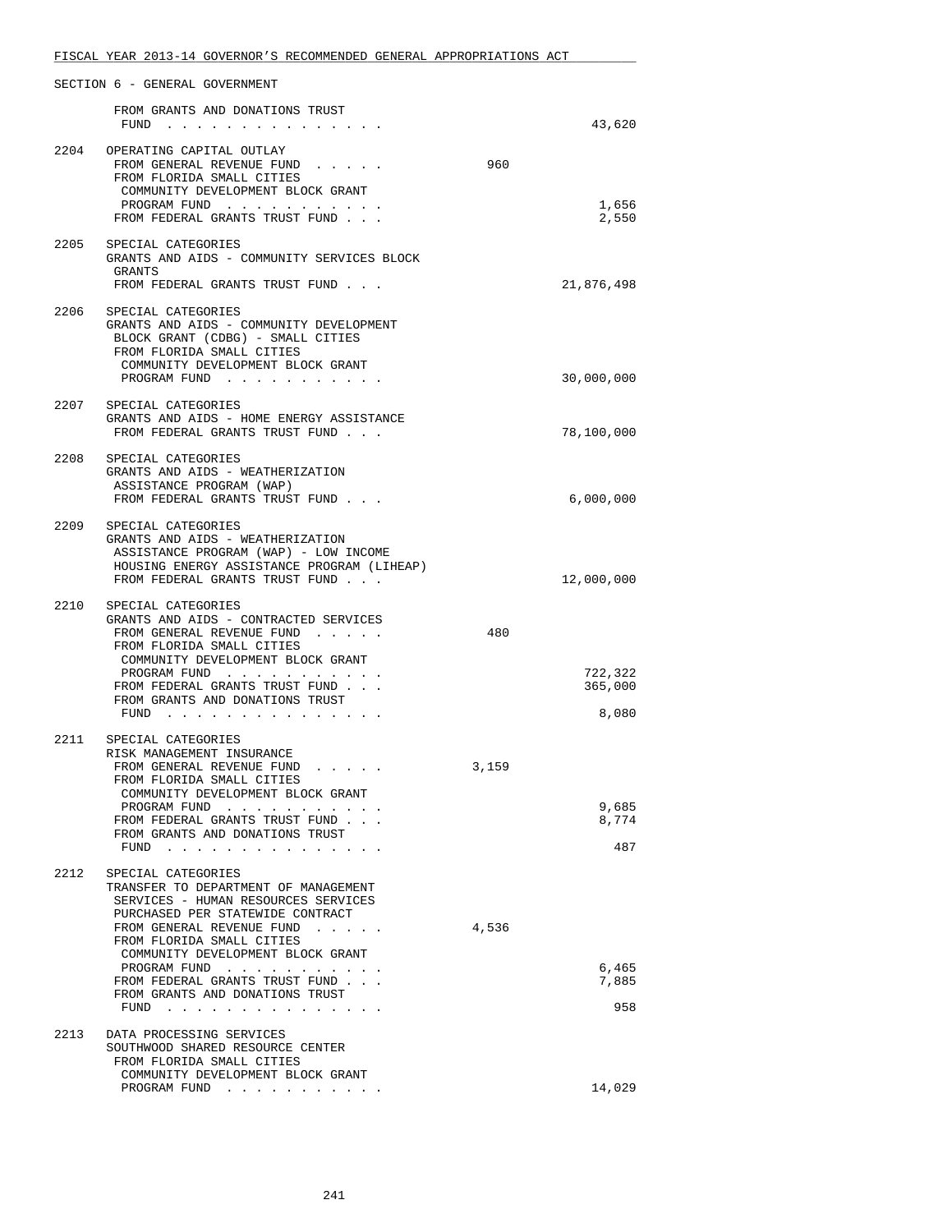|       | TOTAL: HOUSING AND COMMUNITY DEVELOPMENT<br>FROM GENERAL REVENUE FUND<br>FROM TRUST FUNDS                                                                                                                                                                       | 590,678          | 152,659,885                   |
|-------|-----------------------------------------------------------------------------------------------------------------------------------------------------------------------------------------------------------------------------------------------------------------|------------------|-------------------------------|
|       | TOTAL POSITIONS<br>TOTAL ALL FUNDS                                                                                                                                                                                                                              | 53.00            | 153, 250, 563                 |
|       | FLORIDA HOUSING FINANCE CORPORATION                                                                                                                                                                                                                             |                  |                               |
|       | 2214 SPECIAL CATEGORIES<br>GRANTS AND AIDS - HOUSING FINANCE<br>CORPORATION (HFC) - STATE HOUSING<br>INITIATIVES PARTNERSHIP (SHIP) PROGRAM<br>FROM LOCAL GOVERNMENT HOUSING<br>TRUST FUND                                                                      |                  | 50,000,000                    |
|       | PROGRAM: STRATEGIC BUSINESS DEVELOPMENT                                                                                                                                                                                                                         |                  |                               |
|       | STRATEGIC BUSINESS DEVELOPMENT                                                                                                                                                                                                                                  |                  |                               |
|       | APPROVED SALARY RATE 1,369,285                                                                                                                                                                                                                                  |                  |                               |
|       | 2215 SALARIES AND BENEFITS<br>POSITIONS<br>FROM GENERAL REVENUE FUND<br>FROM STATE ECONOMIC ENHANCEMENT<br>AND DEVELOPMENT TRUST FUND<br>FROM FLORIDA INTERNATIONAL TRADE<br>AND PROMOTION TRUST FUND<br>FROM TOURISM PROMOTIONAL TRUST<br>FUND $\cdots$        | 22.00<br>634,502 | 626,682<br>317,251<br>317,251 |
|       | 2216 OTHER PERSONAL SERVICES<br>FROM GENERAL REVENUE FUND<br>FROM STATE ECONOMIC ENHANCEMENT<br>AND DEVELOPMENT TRUST FUND<br>FROM FLORIDA INTERNATIONAL TRADE<br>AND PROMOTION TRUST FUND<br>FROM TOURISM PROMOTIONAL TRUST<br>$FUND$                          | 51,489           | 51,489<br>25,744<br>25,744    |
|       | 2217 EXPENSES<br>FROM GENERAL REVENUE FUND<br>FROM STATE ECONOMIC ENHANCEMENT<br>AND DEVELOPMENT TRUST FUND<br>FROM FLORIDA INTERNATIONAL TRADE<br>AND PROMOTION TRUST FUND<br>FROM TOURISM PROMOTIONAL TRUST<br>$FUND$                                         | 118,166          | 119,563<br>59,082<br>59,082   |
|       | 2218 OPERATING CAPITAL OUTLAY<br>FROM GENERAL REVENUE FUND<br>FROM STATE ECONOMIC ENHANCEMENT<br>AND DEVELOPMENT TRUST FUND<br>FROM FLORIDA INTERNATIONAL TRADE<br>AND PROMOTION TRUST FUND<br>FROM TOURISM PROMOTIONAL TRUST<br>FUND                           | 8,486            | 1,703<br>4,243<br>4,243       |
| 2219  | LUMP SUM<br>TRANSFORMATIONAL ECONOMIC DEVELOPMENT<br>FROM GENERAL REVENUE FUND                                                                                                                                                                                  | 36,000,000       |                               |
| Funds | Specific Appropriation 2219 shall be used to provide<br>in<br>financial awards for reaching economic development goals and for<br>outstanding achievements in the area of economic development. Awards<br>will be based on established criteria and quidelines. |                  |                               |
| 2220  | LUMP SUM<br>ECONOMIC DEVELOPMENT TOOLS<br>FROM GENERAL REVENUE FUND<br>FROM STATE ECONOMIC ENHANCEMENT<br>AND DEVELOPMENT TRUST FUND<br>FROM ECONOMIC DEVELOPMENT TRUST                                                                                         | 29,019,686       | 72,180,314                    |
|       | FUND $\cdots$                                                                                                                                                                                                                                                   |                  | 3,800,000                     |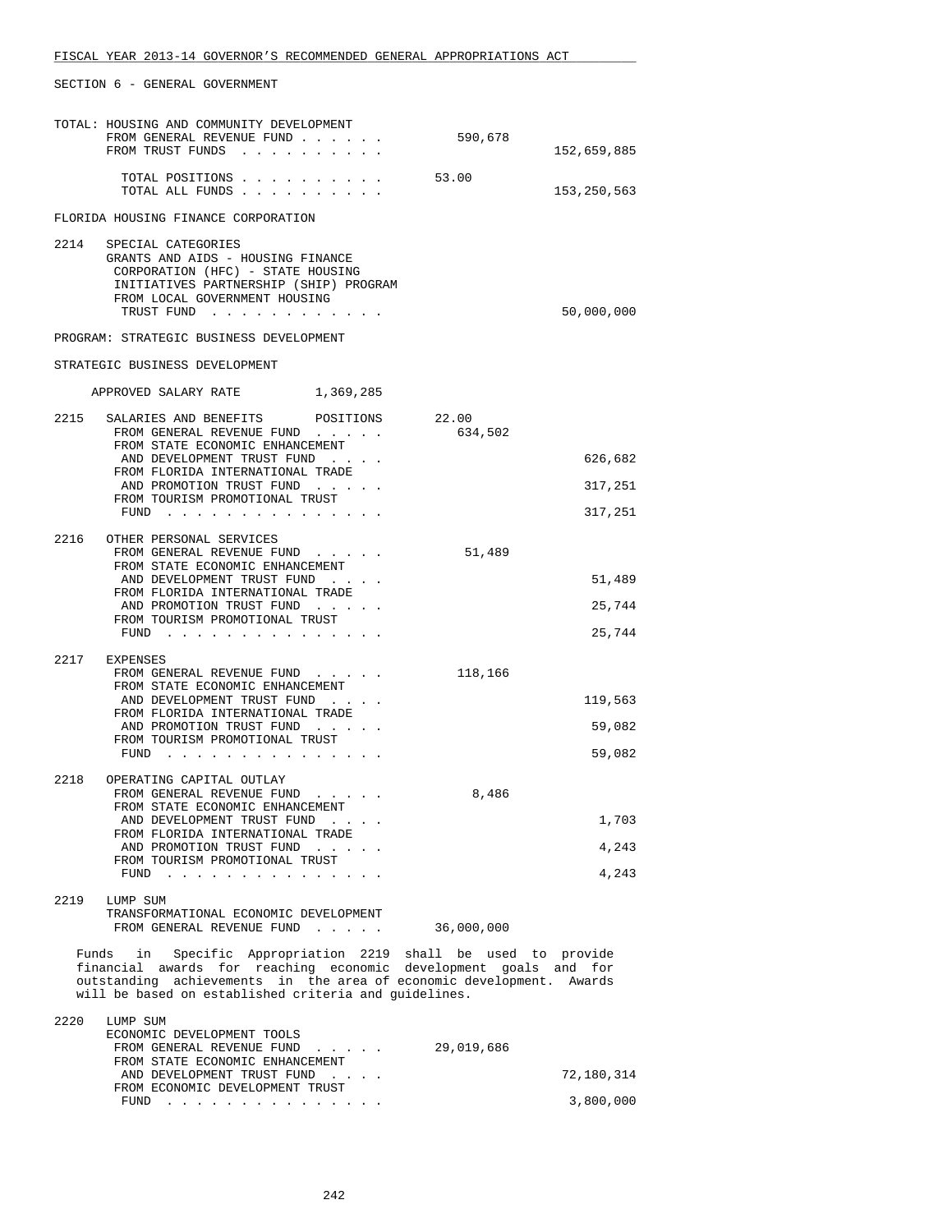|      | 2221 SPECIAL CATEGORIES<br>GRANTS AND AIDS - INSTITUTE FOR THE<br>COMMERCIALIZATION OF PUBLIC RESEARCH<br>FROM STATE ECONOMIC ENHANCEMENT                                                                                             |            |
|------|---------------------------------------------------------------------------------------------------------------------------------------------------------------------------------------------------------------------------------------|------------|
|      | AND DEVELOPMENT TRUST FUND                                                                                                                                                                                                            | 1,000,000  |
|      | 2222 SPECIAL CATEGORIES<br>GRANTS AND AID - FLORIDA DEFENSE SUPPORT<br>TASK FORCE<br>FROM STATE ECONOMIC ENHANCEMENT                                                                                                                  |            |
|      | AND DEVELOPMENT TRUST FUND                                                                                                                                                                                                            | 2,000,000  |
| 2223 | SPECIAL CATEGORIES<br>GRANTS AND AIDS - ADVOCATING INTERNATIONAL<br>RELATIONSHIPS                                                                                                                                                     |            |
|      | FROM STATE ECONOMIC ENHANCEMENT<br>AND DEVELOPMENT TRUST FUND                                                                                                                                                                         | 300,000    |
|      | From the funds in Specific Appropriation 2223, \$100,000 of<br>nonrecurring funds is provided to Enterprise Florida, Inc., for the<br>purpose of contracting for an international economic development office<br>in Tel Aviv, Israel. |            |
|      | 2224 SPECIAL CATEGORIES                                                                                                                                                                                                               |            |
|      | GRANTS AND AIDS - CONTRACTED SERVICES<br>FROM GENERAL REVENUE FUND                                                                                                                                                                    | 559,377    |
|      | FROM STATE ECONOMIC ENHANCEMENT<br>AND DEVELOPMENT TRUST FUND                                                                                                                                                                         | 306,700    |
|      | FROM FLORIDA INTERNATIONAL TRADE<br>AND PROMOTION TRUST FUND                                                                                                                                                                          | 154,689    |
|      | FROM TOURISM PROMOTIONAL TRUST<br>FUND $\cdots$                                                                                                                                                                                       | 154,689    |
|      | 2225 SPECIAL CATEGORIES                                                                                                                                                                                                               |            |
|      | GRANTS AND AIDS - ENTERPRISE FLORIDA<br>PROGRAM                                                                                                                                                                                       |            |
|      | FROM GENERAL REVENUE FUND                                                                                                                                                                                                             | 3,000,000  |
|      | FROM STATE ECONOMIC ENHANCEMENT<br>AND DEVELOPMENT TRUST FUND                                                                                                                                                                         | 8,800,000  |
|      | FROM FLORIDA INTERNATIONAL TRADE<br>AND PROMOTION TRUST FUND                                                                                                                                                                          | 5,930,000  |
|      | FROM PROFESSIONAL SPORTS<br>DEVELOPMENT TRUST FUND                                                                                                                                                                                    | 3,500,000  |
|      | 2226 SPECIAL CATEGORIES<br>GRANTS AND AIDS - MILITARY BASE PROTECTION                                                                                                                                                                 |            |
|      | FROM STATE ECONOMIC ENHANCEMENT<br>AND DEVELOPMENT TRUST FUND                                                                                                                                                                         | 1,000,000  |
|      | 2227 SPECIAL CATEGORIES                                                                                                                                                                                                               |            |
|      | RISK MANAGEMENT INSURANCE<br>FROM GENERAL REVENUE FUND                                                                                                                                                                                | 988        |
|      | FROM STATE ECONOMIC ENHANCEMENT<br>AND DEVELOPMENT TRUST FUND                                                                                                                                                                         | 988        |
|      | FROM FLORIDA INTERNATIONAL TRADE<br>AND PROMOTION TRUST FUND                                                                                                                                                                          | 494        |
|      | <b>Contract Contract</b><br>FROM TOURISM PROMOTIONAL TRUST                                                                                                                                                                            |            |
|      | FUND $\cdots$                                                                                                                                                                                                                         | 494        |
| 2228 | SPECIAL CATEGORIES<br>GRANTS AND AIDS - VISIT FLORIDA                                                                                                                                                                                 |            |
|      | FROM GENERAL REVENUE FUND<br>$\mathbf{z}=(\mathbf{z}_1,\ldots,\mathbf{z}_n)$ . $\mathbf{z}_n$ , and<br>FROM STATE ECONOMIC ENHANCEMENT                                                                                                | 23,300,000 |
|      | AND DEVELOPMENT TRUST FUND<br>FROM TOURISM PROMOTIONAL TRUST                                                                                                                                                                          | 25,200,791 |
|      | FUND                                                                                                                                                                                                                                  | 26,499,209 |
| 2229 | SPECIAL CATEGORIES<br>TRANSFER TO DEPARTMENT OF MANAGEMENT<br>SERVICES - HUMAN RESOURCES SERVICES<br>PURCHASED PER STATEWIDE CONTRACT                                                                                                 |            |
|      | FROM GENERAL REVENUE FUND<br>FROM STATE ECONOMIC ENHANCEMENT                                                                                                                                                                          | 3,701      |
|      | AND DEVELOPMENT TRUST FUND<br>FROM FLORIDA INTERNATIONAL TRADE                                                                                                                                                                        | 3,701      |
|      | AND PROMOTION TRUST FUND                                                                                                                                                                                                              | 1,851      |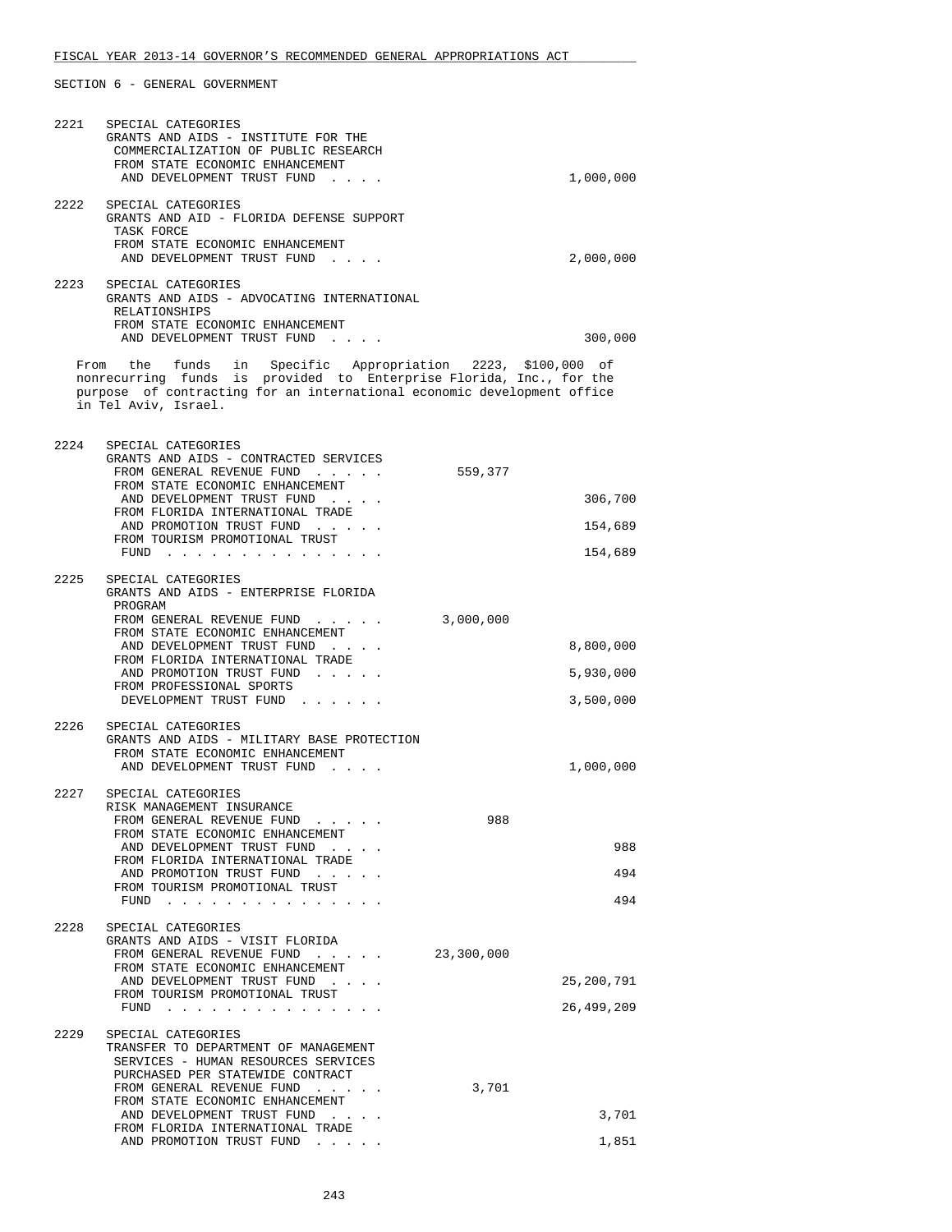|      | SECTION 6 - GENERAL GOVERNMENT                                                                                                                                                                                                                                              |                        |                          |
|------|-----------------------------------------------------------------------------------------------------------------------------------------------------------------------------------------------------------------------------------------------------------------------------|------------------------|--------------------------|
|      | FROM TOURISM PROMOTIONAL TRUST<br>FUND                                                                                                                                                                                                                                      |                        | 1,851                    |
| 2230 | SPECIAL CATEGORIES<br>GRANTS AND AIDS - SPACE FLORIDA<br>FROM GENERAL REVENUE FUND<br>FROM STATE ECONOMIC ENHANCEMENT<br>AND DEVELOPMENT TRUST FUND                                                                                                                         | 10,000,000             | 10,000,000               |
| 2231 | QUALIFIED EXPENDITURE CATEGORY<br>OUALIFIED EXPENDITURE CATEGORY - ECONOMIC<br>DEVELOPMENT TOOLS<br>FROM GENERAL REVENUE FUND<br>FROM STATE ECONOMIC ENHANCEMENT<br>AND DEVELOPMENT TRUST FUND                                                                              | 158,000,000            | 15,703,695               |
|      | 2232 DATA PROCESSING SERVICES<br>SOUTHWOOD SHARED RESOURCE CENTER<br>FROM GENERAL REVENUE FUND<br>FROM STATE ECONOMIC ENHANCEMENT<br>AND DEVELOPMENT TRUST FUND<br>FROM FLORIDA INTERNATIONAL TRADE<br>AND PROMOTION TRUST FUND<br>FROM TOURISM PROMOTIONAL TRUST<br>$FUND$ | 3,345                  | 12,353<br>1,673<br>1,673 |
|      | 2233 GRANTS AND AIDS TO LOCAL GOVERNMENTS AND<br>NONSTATE ENTITIES - FIXED CAPITAL OUTLAY<br>SPACE, DEFENSE, AND RURAL INFRASTRUCTURE<br>FROM STATE ECONOMIC ENHANCEMENT<br>AND DEVELOPMENT TRUST FUND                                                                      |                        | 1,581,245                |
|      | TOTAL: STRATEGIC BUSINESS DEVELOPMENT<br>FROM GENERAL REVENUE FUND<br>FROM TRUST FUNDS                                                                                                                                                                                      | 260,699,740            | 179,748,487              |
|      | TOTAL POSITIONS<br>TOTAL ALL FUNDS                                                                                                                                                                                                                                          | 22.00                  | 440,448,227              |
|      | TOTAL: ECONOMIC OPPORTUNITY, DEPARTMENT OF<br>FROM GENERAL REVENUE FUND<br>FROM TRUST FUNDS                                                                                                                                                                                 | 317,688,204            | 869,107,899              |
|      | TOTAL POSITIONS<br>TOTAL ALL FUNDS<br>TOTAL APPROVED SALARY RATE                                                                                                                                                                                                            | 1,625.00<br>67,405,856 | 1,186,796,103            |
|      | FINANCIAL SERVICES, DEPARTMENT OF                                                                                                                                                                                                                                           |                        |                          |
|      | PROGRAM: OFFICE OF CHIEF FINANCIAL OFFICER AND<br>ADMINISTRATION                                                                                                                                                                                                            |                        |                          |
|      | EXECUTIVE DIRECTION AND SUPPORT SERVICES                                                                                                                                                                                                                                    |                        |                          |
|      | APPROVED SALARY RATE<br>6,360,230                                                                                                                                                                                                                                           |                        |                          |
|      | 2234 SALARIES AND BENEFITS POSITIONS 139.00<br>FROM ADMINISTRATIVE TRUST FUND                                                                                                                                                                                               |                        | 8,831,664                |
|      | 2235 OTHER PERSONAL SERVICES<br>FROM ADMINISTRATIVE TRUST FUND                                                                                                                                                                                                              |                        | 27,801                   |
|      | 2236 EXPENSES<br>FROM ADMINISTRATIVE TRUST FUND                                                                                                                                                                                                                             |                        | 1,359,766                |
|      | 2237 OPERATING CAPITAL OUTLAY<br>FROM ADMINISTRATIVE TRUST FUND                                                                                                                                                                                                             |                        | 10,000                   |
| 2238 | SPECIAL CATEGORIES<br>ACQUISITION OF MOTOR VEHICLES<br>FROM ADMINISTRATIVE TRUST FUND                                                                                                                                                                                       |                        | 790,217                  |
|      | 2239 SPECIAL CATEGORIES<br>CONTRACTED SERVICES                                                                                                                                                                                                                              |                        |                          |

FROM ADMINISTRATIVE TRUST FUND . . .  $\qquad \qquad 427,325$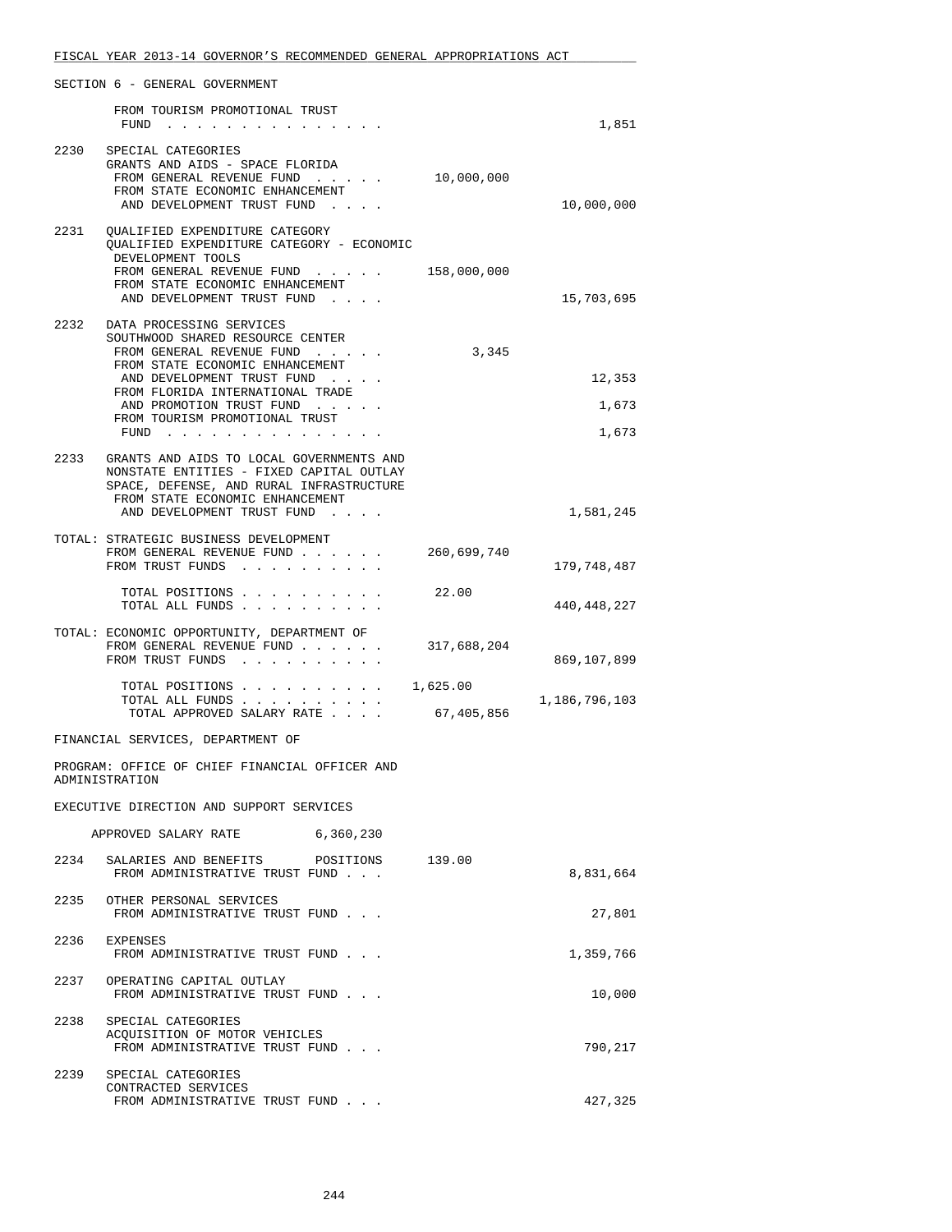|      | 2240 SPECIAL CATEGORIES<br>OPERATION OF MOTOR VEHICLES<br>FROM ADMINISTRATIVE TRUST FUND                                                                                     |        | 3,500      |
|------|------------------------------------------------------------------------------------------------------------------------------------------------------------------------------|--------|------------|
|      | 2241 SPECIAL CATEGORIES<br>RISK MANAGEMENT INSURANCE<br>FROM ADMINISTRATIVE TRUST FUND                                                                                       |        | 119,367    |
| 2242 | SPECIAL CATEGORIES<br>TENANT BROKER COMMISSIONS<br>FROM ADMINISTRATIVE TRUST FUND                                                                                            |        | 60,000     |
|      | 2243 SPECIAL CATEGORIES<br>LEASE OR LEASE-PURCHASE OF EQUIPMENT<br>FROM ADMINISTRATIVE TRUST FUND                                                                            |        | 118,268    |
|      | 2244 SPECIAL CATEGORIES<br>TRANSFER TO DEPARTMENT OF MANAGEMENT<br>SERVICES - HUMAN RESOURCES SERVICES<br>PURCHASED PER STATEWIDE CONTRACT<br>FROM ADMINISTRATIVE TRUST FUND |        | 52,271     |
|      | TOTAL: EXECUTIVE DIRECTION AND SUPPORT SERVICES<br>FROM TRUST FUNDS                                                                                                          |        | 11,800,179 |
|      | TOTAL POSITIONS<br>TOTAL ALL FUNDS                                                                                                                                           | 139.00 | 11,800,179 |
|      | LEGAL SERVICES                                                                                                                                                               |        |            |
|      | APPROVED SALARY RATE 4,536,885                                                                                                                                               |        |            |
|      | 2245 SALARIES AND BENEFITS<br>POSITIONS<br>FROM ADMINISTRATIVE TRUST FUND                                                                                                    | 90.00  | 5,904,414  |
|      | 2246 OTHER PERSONAL SERVICES<br>FROM ADMINISTRATIVE TRUST FUND                                                                                                               |        | 279,388    |
|      | 2247 EXPENSES<br>FROM ADMINISTRATIVE TRUST FUND                                                                                                                              |        | 680,736    |
|      | 2248 OPERATING CAPITAL OUTLAY<br>FROM ADMINISTRATIVE TRUST FUND                                                                                                              |        | 3,639      |
|      | 2249 SPECIAL CATEGORIES<br>TRANSFER TO DIVISION OF ADMINISTRATIVE<br>HEARINGS<br>FROM ADMINISTRATIVE TRUST FUND                                                              |        | 381,933    |
| 2250 | SPECIAL CATEGORIES<br>CONTRACTED SERVICES                                                                                                                                    |        |            |
|      | FROM ADMINISTRATIVE TRUST FUND<br>2251 SPECIAL CATEGORIES<br>HOLOCAUST VICTIMS ASSISTANCE                                                                                    |        | 253,306    |
|      | ADMINISTRATION<br>FROM INSURANCE REGULATORY TRUST<br>FUND<br>والمناور والمناور والمناور والمناور والمناور والمناور                                                           |        | 308,007    |
| 2252 | SPECIAL CATEGORIES<br>RISK MANAGEMENT INSURANCE<br>FROM ADMINISTRATIVE TRUST FUND                                                                                            |        | 21,679     |
| 2253 | SPECIAL CATEGORIES<br>LEASE OR LEASE-PURCHASE OF EQUIPMENT<br>FROM ADMINISTRATIVE TRUST FUND                                                                                 |        | 51,361     |
|      | 2254 SPECIAL CATEGORIES<br>TRANSFER TO DEPARTMENT OF MANAGEMENT<br>SERVICES - HUMAN RESOURCES SERVICES<br>PURCHASED PER STATEWIDE CONTRACT                                   |        |            |
|      | FROM ADMINISTRATIVE TRUST FUND                                                                                                                                               |        | 29,068     |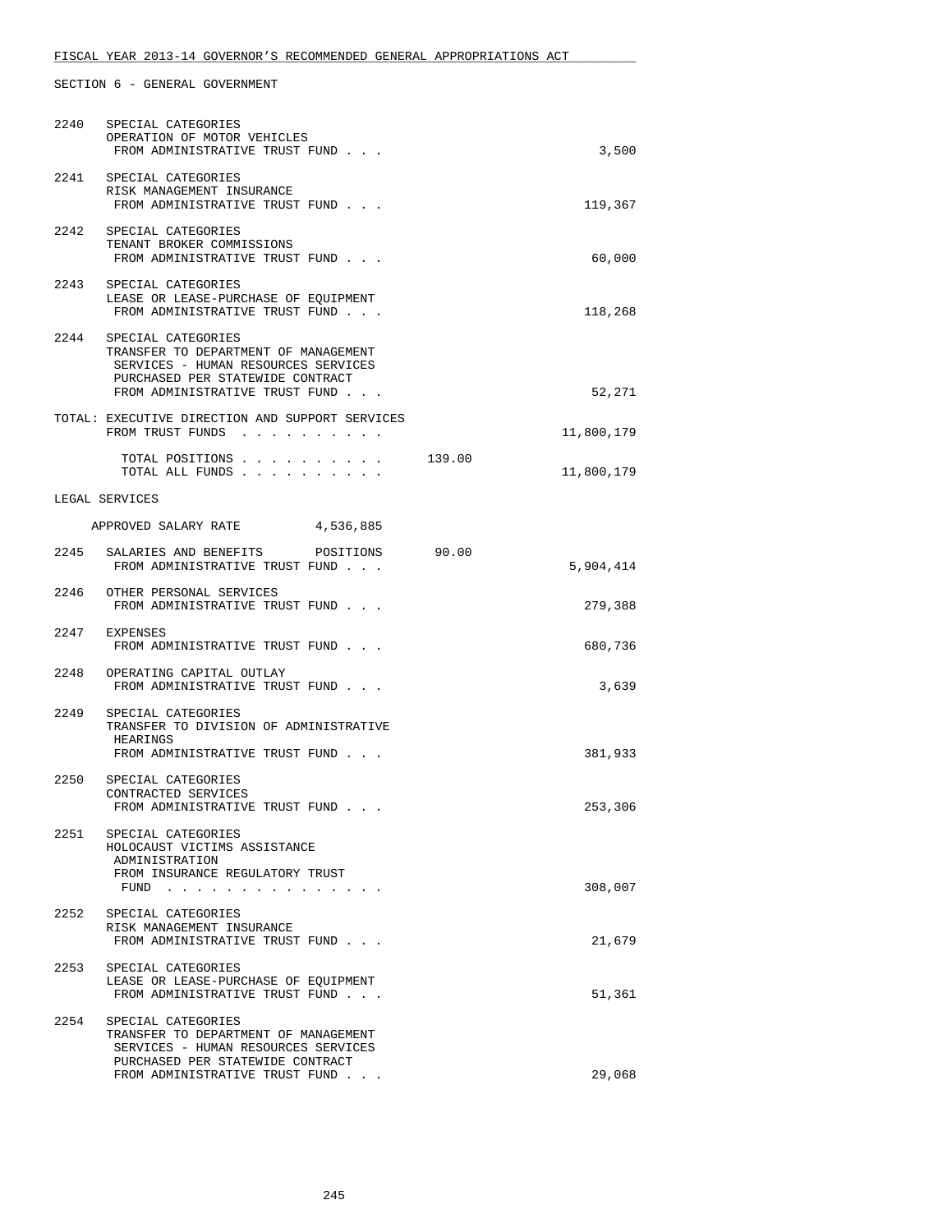|      | TOTAL: LEGAL SERVICES<br>FROM TRUST FUNDS                                                                                                                                    |        | 7,913,531  |
|------|------------------------------------------------------------------------------------------------------------------------------------------------------------------------------|--------|------------|
|      | TOTAL POSITIONS<br>TOTAL ALL FUNDS                                                                                                                                           | 90.00  | 7,913,531  |
|      | INFORMATION TECHNOLOGY                                                                                                                                                       |        |            |
|      | APPROVED SALARY RATE<br>6,122,639                                                                                                                                            |        |            |
|      | 2255 SALARIES AND BENEFITS POSITIONS<br>FROM ADMINISTRATIVE TRUST FUND                                                                                                       | 126.00 | 8,663,327  |
|      | 2256 OTHER PERSONAL SERVICES<br>FROM ADMINISTRATIVE TRUST FUND                                                                                                               |        | 98,834     |
|      | 2257 EXPENSES<br>FROM ADMINISTRATIVE TRUST FUND                                                                                                                              |        | 3,369,578  |
|      | 2258 OPERATING CAPITAL OUTLAY<br>FROM ADMINISTRATIVE TRUST FUND                                                                                                              |        | 1,044,120  |
|      | 2259 SPECIAL CATEGORIES<br>CONTRACTED SERVICES<br>FROM ADMINISTRATIVE TRUST FUND                                                                                             |        | 7,606,677  |
|      | 2260 SPECIAL CATEGORIES<br>OPERATION OF MOTOR VEHICLES<br>FROM ADMINISTRATIVE TRUST FUND                                                                                     |        | 2,900      |
|      | 2261 SPECIAL CATEGORIES<br>RISK MANAGEMENT INSURANCE<br>FROM ADMINISTRATIVE TRUST FUND                                                                                       |        | 32,673     |
|      | 2262 SPECIAL CATEGORIES<br>DEFERRED-PAYMENT COMMODITY CONTRACTS<br>FROM ADMINISTRATIVE TRUST FUND                                                                            |        | 184,076    |
|      | 2263 SPECIAL CATEGORIES<br>LEASE OR LEASE-PURCHASE OF EQUIPMENT<br>FROM ADMINISTRATIVE TRUST FUND                                                                            |        | 21,275     |
|      | 2264 SPECIAL CATEGORIES<br>TRANSFER TO DEPARTMENT OF MANAGEMENT<br>SERVICES - HUMAN RESOURCES SERVICES<br>PURCHASED PER STATEWIDE CONTRACT<br>FROM ADMINISTRATIVE TRUST FUND |        | 44,228     |
|      | 2265 DATA PROCESSING SERVICES<br>SOUTHWOOD SHARED RESOURCE CENTER<br>FROM ADMINISTRATIVE TRUST FUND                                                                          |        | 1,620      |
| 2266 | DATA PROCESSING SERVICES<br>NORTHWEST REGIONAL DATA CENTER (NWRDC)<br>FROM ADMINISTRATIVE TRUST FUND                                                                         |        | 88,518     |
|      | TOTAL: INFORMATION TECHNOLOGY<br>FROM TRUST FUNDS                                                                                                                            |        | 21,157,826 |
|      | TOTAL POSITIONS<br>TOTAL ALL FUNDS                                                                                                                                           | 126.00 | 21,157,826 |
|      | CONSUMER ADVOCATE                                                                                                                                                            |        |            |
|      | 427,413<br>APPROVED SALARY RATE                                                                                                                                              |        |            |
|      | 2267 SALARIES AND BENEFITS<br>POSITIONS<br>FROM INSURANCE REGULATORY TRUST<br>FUND                                                                                           | 4.00   | 462,968    |
|      | 2268 OTHER PERSONAL SERVICES<br>FROM INSURANCE REGULATORY TRUST<br>FUND                                                                                                      |        | 115,229    |
|      | 2269 EXPENSES<br>FROM INSURANCE REGULATORY TRUST<br>FUND $\cdots$                                                                                                            |        | 48,627     |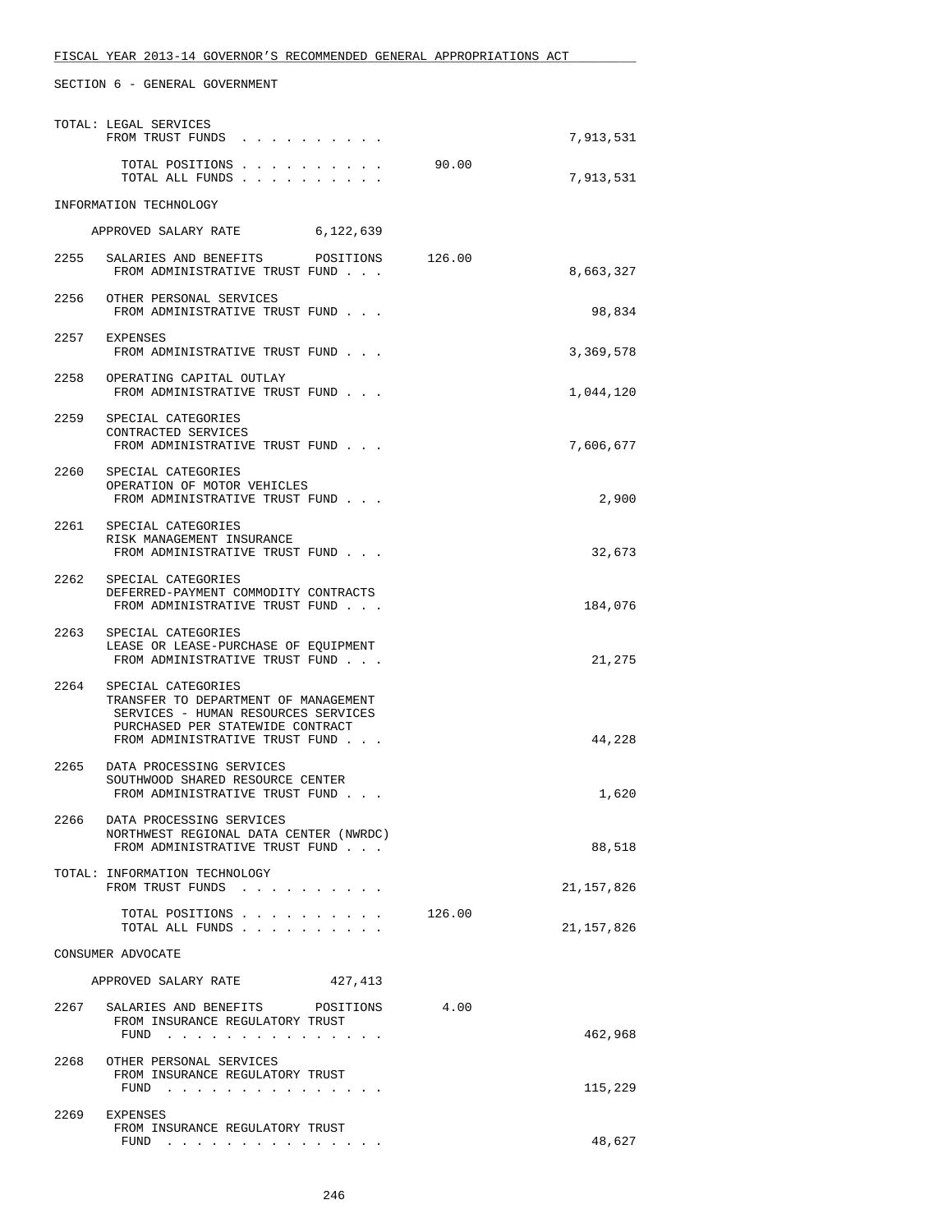| 2270 | OPERATING CAPITAL OUTLAY<br>FROM INSURANCE REGULATORY TRUST<br>FUND<br>a construction of the construction of the construction of the construction of the construction of the construction of the construction of the construction of the construction of the construction of the construction of the |                    | 4,000   |
|------|------------------------------------------------------------------------------------------------------------------------------------------------------------------------------------------------------------------------------------------------------------------------------------------------------|--------------------|---------|
| 2271 | SPECIAL CATEGORIES<br>CONTRACTED SERVICES<br>FROM INSURANCE REGULATORY TRUST<br>FUND $\cdots$                                                                                                                                                                                                        |                    | 20,471  |
| 2272 | SPECIAL CATEGORIES<br>RISK MANAGEMENT INSURANCE<br>FROM INSURANCE REGULATORY TRUST<br>$FUND$                                                                                                                                                                                                         |                    | 1,442   |
|      | 2273 SPECIAL CATEGORIES<br>LEASE OR LEASE-PURCHASE OF EQUIPMENT<br>FROM INSURANCE REGULATORY TRUST<br>FUND $\cdots$                                                                                                                                                                                  |                    | 1,638   |
|      | 2274 SPECIAL CATEGORIES<br>TRANSFER TO DEPARTMENT OF MANAGEMENT<br>SERVICES - HUMAN RESOURCES SERVICES<br>PURCHASED PER STATEWIDE CONTRACT<br>FROM INSURANCE REGULATORY TRUST<br>FUND $\cdots$                                                                                                       |                    | 1,866   |
|      | TOTAL: CONSUMER ADVOCATE<br>FROM TRUST FUNDS                                                                                                                                                                                                                                                         |                    | 656,241 |
|      | TOTAL POSITIONS<br>TOTAL ALL FUNDS                                                                                                                                                                                                                                                                   | 4.00               | 656,241 |
|      | INFORMATION TECHNOLOGY - FLAIR INFRASTRUCTURE                                                                                                                                                                                                                                                        |                    |         |
|      | APPROVED SALARY RATE<br>4,674,411                                                                                                                                                                                                                                                                    |                    |         |
| 2275 | SALARIES AND BENEFITS<br>POSITIONS<br>FROM GENERAL REVENUE FUND<br>FROM ADMINISTRATIVE TRUST FUND                                                                                                                                                                                                    | 99.00<br>6,060,983 | 458,292 |
|      | 2276 OTHER PERSONAL SERVICES<br>FROM GENERAL REVENUE FUND                                                                                                                                                                                                                                            | 5,000              |         |
| 2277 | EXPENSES<br>FROM GENERAL REVENUE FUND<br>FROM ADMINISTRATIVE TRUST FUND                                                                                                                                                                                                                              | 1,496,541          | 168,513 |
|      | 2278 OPERATING CAPITAL OUTLAY<br>FROM GENERAL REVENUE FUND                                                                                                                                                                                                                                           | 104,880            |         |
| 2279 | SPECIAL CATEGORIES<br>CONTRACTED SERVICES<br>FROM GENERAL REVENUE FUND<br>FROM ADMINISTRATIVE TRUST FUND                                                                                                                                                                                             | 2,668,816          | 431,500 |
| 2280 | SPECIAL CATEGORIES<br>RISK MANAGEMENT INSURANCE<br>FROM GENERAL REVENUE FUND<br>$\cdots$                                                                                                                                                                                                             | 13,468             |         |
|      | FROM ADMINISTRATIVE TRUST FUND<br>2281 SPECIAL CATEGORIES<br>DEFERRED-PAYMENT COMMODITY CONTRACTS                                                                                                                                                                                                    |                    | 1,260   |
|      | FROM GENERAL REVENUE FUND<br>FROM ADMINISTRATIVE TRUST FUND                                                                                                                                                                                                                                          | 85,914             | 25,000  |
|      | 2282 SPECIAL CATEGORIES<br>LEASE OR LEASE-PURCHASE OF EQUIPMENT<br>FROM GENERAL REVENUE FUND                                                                                                                                                                                                         | 3,824              |         |
| 2283 | SPECIAL CATEGORIES<br>TRANSFER TO DEPARTMENT OF MANAGEMENT<br>SERVICES - HUMAN RESOURCES SERVICES<br>PURCHASED PER STATEWIDE CONTRACT<br>FROM GENERAL REVENUE FUND                                                                                                                                   | 31,401             |         |
|      | FROM ADMINISTRATIVE TRUST FUND                                                                                                                                                                                                                                                                       |                    | 2,593   |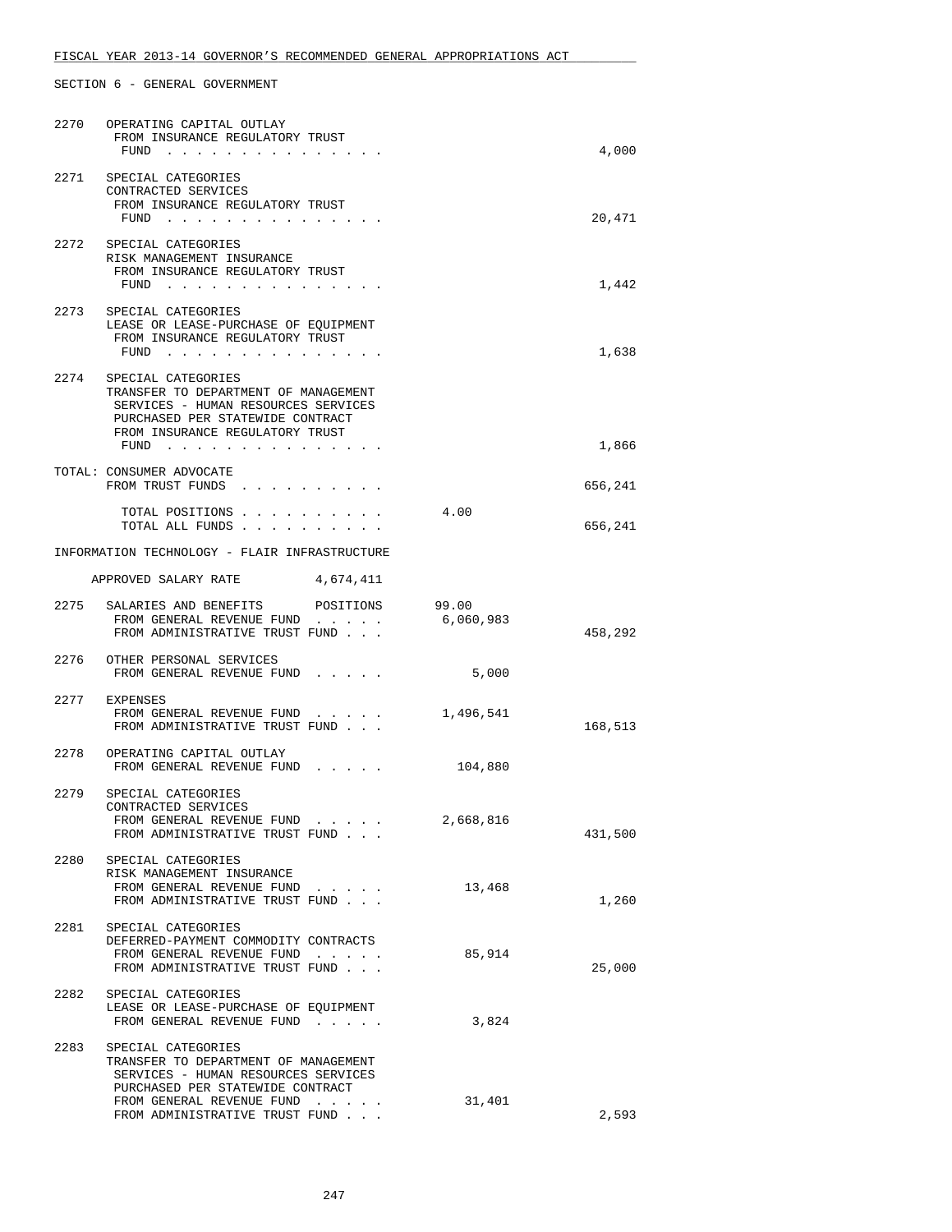| TOTAL: INFORMATION TECHNOLOGY - FLAIR INFRASTRUCTURE |                                                                                                                                                                                                    |            |            |  |
|------------------------------------------------------|----------------------------------------------------------------------------------------------------------------------------------------------------------------------------------------------------|------------|------------|--|
|                                                      | FROM GENERAL REVENUE FUND<br>FROM TRUST FUNDS                                                                                                                                                      | 10,470,827 | 1,087,158  |  |
|                                                      | TOTAL POSITIONS<br>TOTAL ALL FUNDS                                                                                                                                                                 | 99.00      | 11,557,985 |  |
|                                                      | PROGRAM: TREASURY                                                                                                                                                                                  |            |            |  |
|                                                      | DEPOSIT SECURITY                                                                                                                                                                                   |            |            |  |
|                                                      | APPROVED SALARY RATE<br>963,124                                                                                                                                                                    |            |            |  |
|                                                      | 2284 SALARIES AND BENEFITS POSITIONS<br>FROM TREASURY ADMINISTRATIVE AND<br>INVESTMENT TRUST FUND                                                                                                  | 23.00      | 1,448,155  |  |
| 2285                                                 | OTHER PERSONAL SERVICES<br>FROM TREASURY ADMINISTRATIVE AND<br>INVESTMENT TRUST FUND                                                                                                               |            | 1,500      |  |
| 2286                                                 | EXPENSES<br>FROM TREASURY ADMINISTRATIVE AND<br>INVESTMENT TRUST FUND                                                                                                                              |            | 247,113    |  |
|                                                      | 2287 OPERATING CAPITAL OUTLAY<br>FROM TREASURY ADMINISTRATIVE AND<br>INVESTMENT TRUST FUND                                                                                                         |            | 1,783      |  |
|                                                      | 2288 SPECIAL CATEGORIES<br>CONTRACTED SERVICES<br>FROM TREASURY ADMINISTRATIVE AND<br>INVESTMENT TRUST FUND                                                                                        |            | 80,205     |  |
|                                                      | 2289 SPECIAL CATEGORIES<br>RISK MANAGEMENT INSURANCE<br>FROM TREASURY ADMINISTRATIVE AND<br>INVESTMENT TRUST FUND                                                                                  |            | 14,255     |  |
| 2290                                                 | SPECIAL CATEGORIES<br>LEASE OR LEASE-PURCHASE OF EQUIPMENT<br>FROM TREASURY ADMINISTRATIVE AND<br>INVESTMENT TRUST FUND                                                                            |            | 2,616      |  |
| 2291                                                 | SPECIAL CATEGORIES<br>TRANSFER TO DEPARTMENT OF MANAGEMENT<br>SERVICES - HUMAN RESOURCES SERVICES<br>PURCHASED PER STATEWIDE CONTRACT<br>FROM TREASURY ADMINISTRATIVE AND<br>INVESTMENT TRUST FUND |            | 7,484      |  |
|                                                      | TOTAL: DEPOSIT SECURITY<br>FROM TRUST FUNDS<br>the contract of the contract of the contract of the contract of the contract of the contract of the contract of                                     |            | 1,803,111  |  |
|                                                      | TOTAL POSITIONS<br>TOTAL ALL FUNDS                                                                                                                                                                 | 23.00      | 1,803,111  |  |
|                                                      | STATE FUNDS MANAGEMENT AND INVESTMENT                                                                                                                                                              |            |            |  |
|                                                      | APPROVED SALARY RATE<br>1,183,429                                                                                                                                                                  |            |            |  |
| 2292                                                 | SALARIES AND BENEFITS<br>POSITIONS<br>FROM TREASURY ADMINISTRATIVE AND<br>INVESTMENT TRUST FUND                                                                                                    | 28.50      | 1,681,240  |  |
| 2293                                                 | OTHER PERSONAL SERVICES<br>FROM TREASURY ADMINISTRATIVE AND<br>INVESTMENT TRUST FUND                                                                                                               |            | 17,500     |  |
| 2294                                                 | EXPENSES<br>FROM TREASURY ADMINISTRATIVE AND<br>INVESTMENT TRUST FUND                                                                                                                              |            | 248,346    |  |
|                                                      | 2295 SPECIAL CATEGORIES<br>CONTRACTED SERVICES<br>FROM TREASURY ADMINISTRATIVE AND<br>INVESTMENT TRUST FUND                                                                                        |            | 948,785    |  |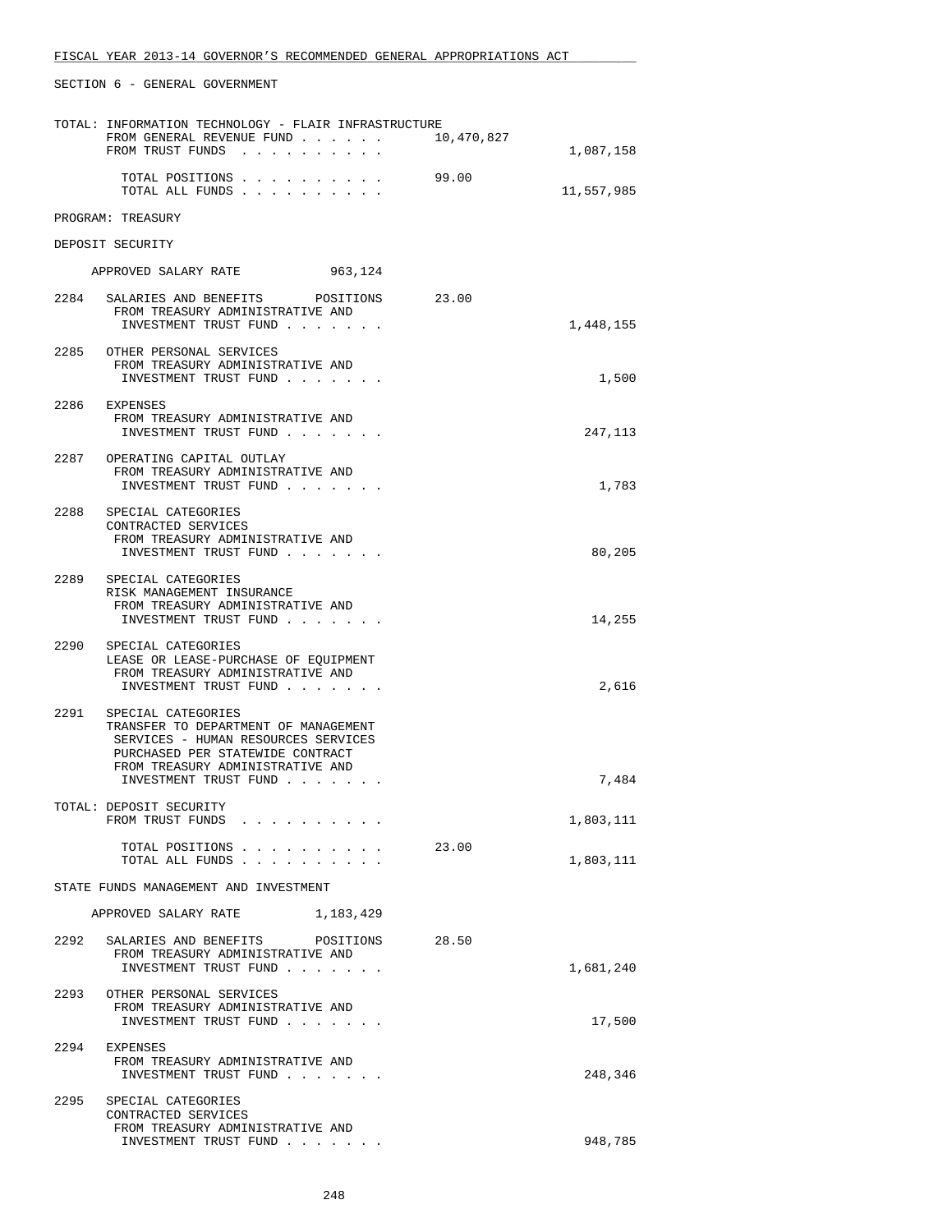| 2296                              | SPECIAL CATEGORIES<br>LEASE OR LEASE-PURCHASE OF EQUIPMENT<br>FROM TREASURY ADMINISTRATIVE AND<br>INVESTMENT TRUST FUND                                                                                 |                     | 1,500     |  |
|-----------------------------------|---------------------------------------------------------------------------------------------------------------------------------------------------------------------------------------------------------|---------------------|-----------|--|
|                                   | 2297 SPECIAL CATEGORIES<br>TRANSFER TO DEPARTMENT OF MANAGEMENT<br>SERVICES - HUMAN RESOURCES SERVICES<br>PURCHASED PER STATEWIDE CONTRACT<br>FROM TREASURY ADMINISTRATIVE AND<br>INVESTMENT TRUST FUND |                     | 9,098     |  |
|                                   | TOTAL: STATE FUNDS MANAGEMENT AND INVESTMENT<br>FROM TRUST FUNDS                                                                                                                                        |                     | 2,906,469 |  |
|                                   | TOTAL POSITIONS<br>TOTAL ALL FUNDS                                                                                                                                                                      | 28.50               | 2,906,469 |  |
|                                   | SUPPLEMENTAL RETIREMENT PLAN                                                                                                                                                                            |                     |           |  |
|                                   | APPROVED SALARY RATE<br>437,759                                                                                                                                                                         |                     |           |  |
|                                   | 2298 SALARIES AND BENEFITS POSITIONS<br>FROM TREASURY ADMINISTRATIVE AND<br>INVESTMENT TRUST FUND                                                                                                       | 12.00               | 645,034   |  |
|                                   | 2299 OTHER PERSONAL SERVICES<br>FROM TREASURY ADMINISTRATIVE AND<br>INVESTMENT TRUST FUND                                                                                                               |                     | 20,100    |  |
|                                   | 2300 EXPENSES<br>FROM TREASURY ADMINISTRATIVE AND<br>INVESTMENT TRUST FUND                                                                                                                              |                     | 108,828   |  |
|                                   | 2301 SPECIAL CATEGORIES<br>CONTRACTED SERVICES<br>FROM TREASURY ADMINISTRATIVE AND<br>INVESTMENT TRUST FUND                                                                                             |                     | 252       |  |
| 2302                              | SPECIAL CATEGORIES<br>DEFERRED COMPENSATION ADMINISTRATIVE<br>SERVICES<br>FROM TREASURY ADMINISTRATIVE AND<br>INVESTMENT TRUST FUND                                                                     |                     | 950,000   |  |
|                                   | 2303 SPECIAL CATEGORIES<br>LEASE OR LEASE-PURCHASE OF EOUIPMENT<br>FROM TREASURY ADMINISTRATIVE AND<br>INVESTMENT TRUST FUND                                                                            |                     | 1,905     |  |
| 2304                              | SPECIAL CATEGORIES<br>TRANSFER TO DEPARTMENT OF MANAGEMENT<br>SERVICES - HUMAN RESOURCES SERVICES<br>PURCHASED PER STATEWIDE CONTRACT<br>FROM TREASURY ADMINISTRATIVE AND<br>INVESTMENT TRUST FUND      |                     | 3,706     |  |
|                                   | TOTAL: SUPPLEMENTAL RETIREMENT PLAN<br>FROM TRUST FUNDS                                                                                                                                                 |                     | 1,729,825 |  |
|                                   | TOTAL POSITIONS<br>TOTAL ALL FUNDS                                                                                                                                                                      | 12.00               | 1,729,825 |  |
|                                   | PROGRAM: FINANCIAL ACCOUNTABILITY FOR PUBLIC FUNDS                                                                                                                                                      |                     |           |  |
| ACCOUNTING                        | STATE FINANCIAL INFORMATION AND STATE AGENCY                                                                                                                                                            |                     |           |  |
| 8,081,667<br>APPROVED SALARY RATE |                                                                                                                                                                                                         |                     |           |  |
|                                   | 2305 SALARIES AND BENEFITS<br>POSITIONS<br>FROM GENERAL REVENUE FUND<br>FROM ADMINISTRATIVE TRUST FUND                                                                                                  | 169.00<br>9,511,892 | 1,268,576 |  |
| 2306                              | OTHER PERSONAL SERVICES<br>FROM GENERAL REVENUE FUND<br>$\cdots$<br>FROM ADMINISTRATIVE TRUST FUND                                                                                                      | 22,994              | 127,420   |  |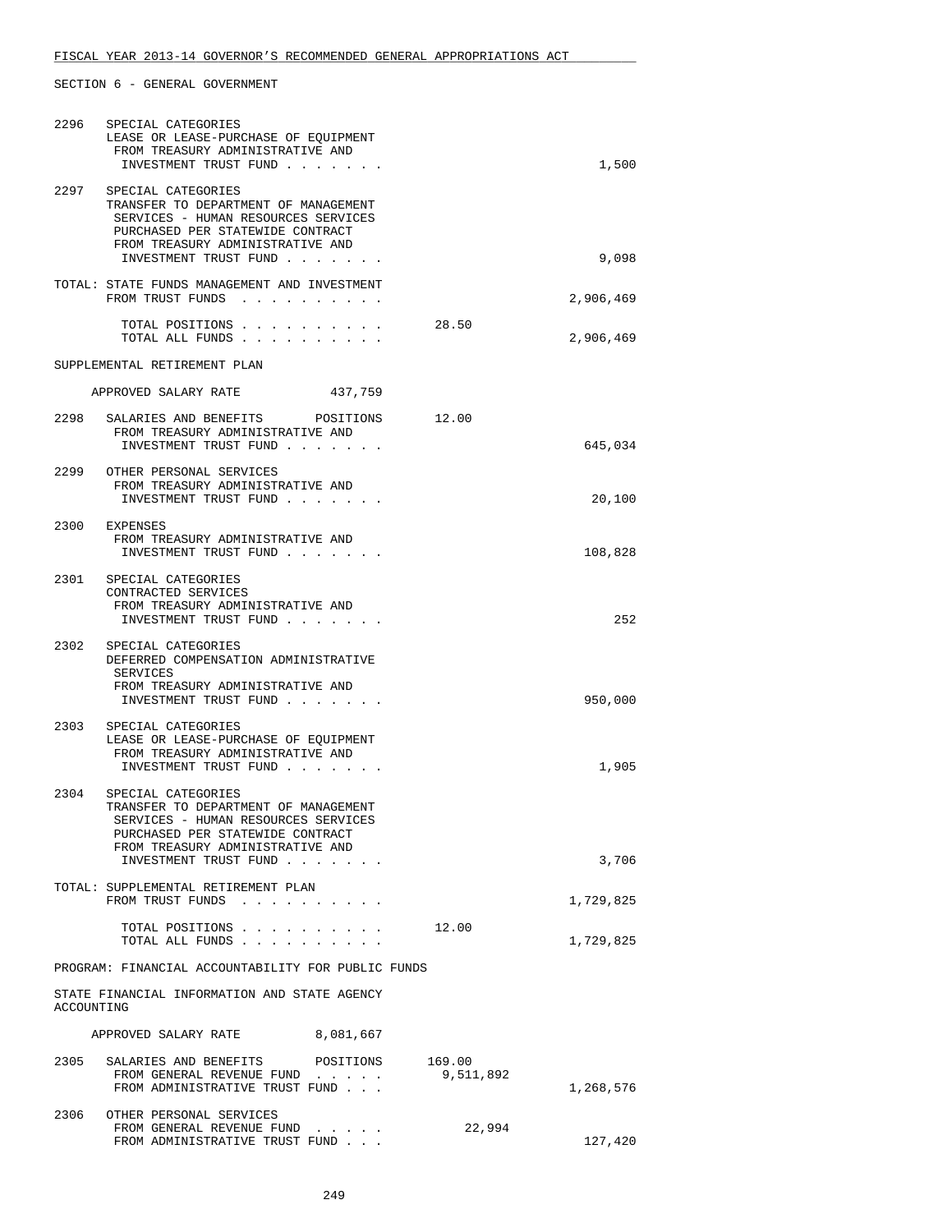# FISCAL YEAR 2013-14 GOVERNOR'S RECOMMENDED GENERAL APPROPRIATIONS ACT

|                                           | 2307 EXPENSES<br>FROM GENERAL REVENUE FUND<br>FROM ADMINISTRATIVE TRUST FUND                                                                                                                          | 1,179,262  | 124,551    |  |
|-------------------------------------------|-------------------------------------------------------------------------------------------------------------------------------------------------------------------------------------------------------|------------|------------|--|
| 2308                                      | OPERATING CAPITAL OUTLAY<br>FROM GENERAL REVENUE FUND                                                                                                                                                 | 27,000     |            |  |
|                                           | 2309 SPECIAL CATEGORIES<br>POSTCONVICTION CAPITAL COLLATERAL CASES -<br>REGISTRY ATTORNEYS<br>FROM ADMINISTRATIVE TRUST FUND                                                                          |            | 1,716,384  |  |
|                                           | 2310 SPECIAL CATEGORIES<br>CONTRACTED SERVICES<br>FROM GENERAL REVENUE FUND                                                                                                                           | 605,949    |            |  |
|                                           | 2311 SPECIAL CATEGORIES<br>OPERATION OF MOTOR VEHICLES<br>FROM GENERAL REVENUE FUND                                                                                                                   | 3,100      |            |  |
|                                           | 2312 SPECIAL CATEGORIES<br>RISK MANAGEMENT INSURANCE<br>FROM ADMINISTRATIVE TRUST FUND                                                                                                                |            | 55,791     |  |
|                                           | 2313 SPECIAL CATEGORIES<br>SALARY INCENTIVE PAYMENTS<br>FROM GENERAL REVENUE FUND                                                                                                                     | 700        |            |  |
|                                           | 2314 SPECIAL CATEGORIES<br>LEASE OR LEASE-PURCHASE OF EQUIPMENT<br>FROM GENERAL REVENUE FUND<br>FROM ADMINISTRATIVE TRUST FUND                                                                        | 12,422     | 8,705      |  |
| 2315                                      | SPECIAL CATEGORIES<br>TRANSFER TO DEPARTMENT OF MANAGEMENT<br>SERVICES - HUMAN RESOURCES SERVICES<br>PURCHASED PER STATEWIDE CONTRACT<br>FROM GENERAL REVENUE FUND<br>FROM ADMINISTRATIVE TRUST FUND. | 52,934     | 2,425      |  |
| 2316                                      | SPECIAL CATEGORIES<br>TRANSFER TO THE PRISON INDUSTRY<br>ENHANCEMENT (PIE) PROGRAM<br>FROM PRISON INDUSTRIES TRUST FUND.                                                                              |            | 750,000    |  |
|                                           | TOTAL: STATE FINANCIAL INFORMATION AND STATE AGENCY                                                                                                                                                   |            |            |  |
|                                           | ACCOUNTING<br>FROM GENERAL REVENUE FUND<br>FROM TRUST FUNDS                                                                                                                                           | 11,416,253 | 4,053,852  |  |
|                                           | TOTAL POSITIONS 169.00<br>TOTAL ALL FUNDS                                                                                                                                                             |            | 15,470,105 |  |
| RECOVERY AND RETURN OF UNCLAIMED PROPERTY |                                                                                                                                                                                                       |            |            |  |
|                                           | APPROVED SALARY RATE 2, 217, 150                                                                                                                                                                      |            |            |  |
|                                           | 2317 SALARIES AND BENEFITS POSITIONS<br>FROM UNCLAIMED PROPERTY TRUST FUND.                                                                                                                           | 57.00      | 2,831,825  |  |
|                                           | 2318 OTHER PERSONAL SERVICES<br>FROM UNCLAIMED PROPERTY TRUST FUND.                                                                                                                                   |            | 180,000    |  |
|                                           | 2319 EXPENSES<br>FROM UNCLAIMED PROPERTY TRUST FUND.                                                                                                                                                  |            | 731,943    |  |
| 2320                                      | OPERATING CAPITAL OUTLAY<br>FROM UNCLAIMED PROPERTY TRUST FUND.                                                                                                                                       |            | 7,500      |  |
|                                           | 2321 SPECIAL CATEGORIES<br>CONTRACTED SERVICES<br>FROM UNCLAIMED PROPERTY TRUST FUND.                                                                                                                 |            | 226,794    |  |
| 2322                                      | SPECIAL CATEGORIES<br>RISK MANAGEMENT INSURANCE<br>FROM UNCLAIMED PROPERTY TRUST FUND.                                                                                                                |            | 9,143      |  |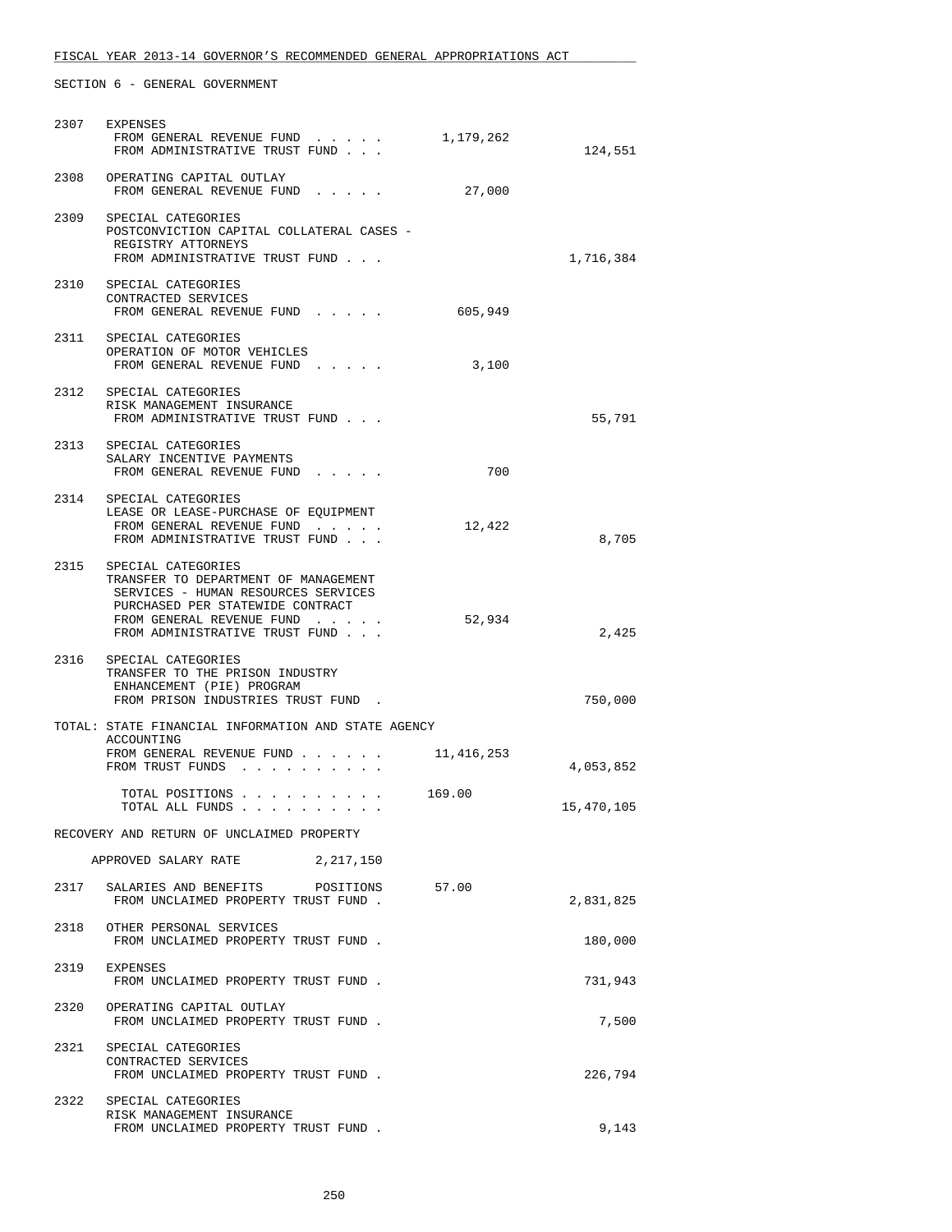| 2323 | SPECIAL CATEGORIES<br>LEASE OR LEASE-PURCHASE OF EQUIPMENT<br>FROM UNCLAIMED PROPERTY TRUST FUND.                                                                                     | 9,524              |
|------|---------------------------------------------------------------------------------------------------------------------------------------------------------------------------------------|--------------------|
| 2324 | SPECIAL CATEGORIES<br>TRANSFER TO DEPARTMENT OF MANAGEMENT<br>SERVICES - HUMAN RESOURCES SERVICES<br>PURCHASED PER STATEWIDE CONTRACT<br>FROM UNCLAIMED PROPERTY TRUST FUND.          | 18,653             |
|      | TOTAL: RECOVERY AND RETURN OF UNCLAIMED PROPERTY<br>FROM TRUST FUNDS                                                                                                                  | 4,015,382          |
|      | TOTAL POSITIONS<br>TOTAL ALL FUNDS                                                                                                                                                    | 57.00<br>4,015,382 |
|      | PROGRAM: FIRE MARSHAL                                                                                                                                                                 |                    |
|      | COMPLIANCE AND ENFORCEMENT                                                                                                                                                            |                    |
|      | APPROVED SALARY RATE 2,637,104                                                                                                                                                        |                    |
| 2325 | SALARIES AND BENEFITS POSITIONS                                                                                                                                                       | 68.00              |
|      | FROM INSURANCE REGULATORY TRUST<br>FUND                                                                                                                                               | 3,490,377          |
|      | 2326 OTHER PERSONAL SERVICES<br>FROM INSURANCE REGULATORY TRUST                                                                                                                       |                    |
|      | FUND $\cdots$                                                                                                                                                                         | 15,339             |
|      | 2327 EXPENSES<br>FROM INSURANCE REGULATORY TRUST<br>FUND $\cdots$                                                                                                                     | 557,479            |
|      | 2328 OPERATING CAPITAL OUTLAY<br>FROM INSURANCE REGULATORY TRUST<br>FUND $\cdots$                                                                                                     | 9,144              |
| 2329 | SPECIAL CATEGORIES<br>ELECTRONIC COMMERCE FEES FOR COLLECTION OF<br>REVENUE<br>FROM INSURANCE REGULATORY TRUST<br>FUND $\ldots$ $\ldots$ $\ldots$ $\ldots$ $\ldots$ $\ldots$ $\ldots$ | 13,200             |
|      | 2330 SPECIAL CATEGORIES<br>CONTRACTED SERVICES<br>FROM INSURANCE REGULATORY TRUST<br>$FUND$                                                                                           | 80,205             |
| 2331 | SPECIAL CATEGORIES                                                                                                                                                                    |                    |
|      | OPERATION OF MOTOR VEHICLES<br>FROM INSURANCE REGULATORY TRUST<br>FUND $\cdots$                                                                                                       | 33,700             |
| 2332 | SPECIAL CATEGORIES<br>SUPPLEMENTAL FIREFIGHTERS COMPENSATION<br>FROM INSURANCE REGULATORY TRUST<br>FUND $\cdots$                                                                      | 8,000              |
| 2333 | SPECIAL CATEGORIES<br>LEASE OR LEASE-PURCHASE OF EQUIPMENT<br>FROM INSURANCE REGULATORY TRUST<br>FUND $\cdots$                                                                        | 13,242             |
|      | 2334 SPECIAL CATEGORIES<br>TRANSFER TO DEPARTMENT OF MANAGEMENT<br>SERVICES - HUMAN RESOURCES SERVICES<br>PURCHASED PER STATEWIDE CONTRACT                                            |                    |
|      | FROM INSURANCE REGULATORY TRUST<br>FUND $\cdots$                                                                                                                                      | 21,106             |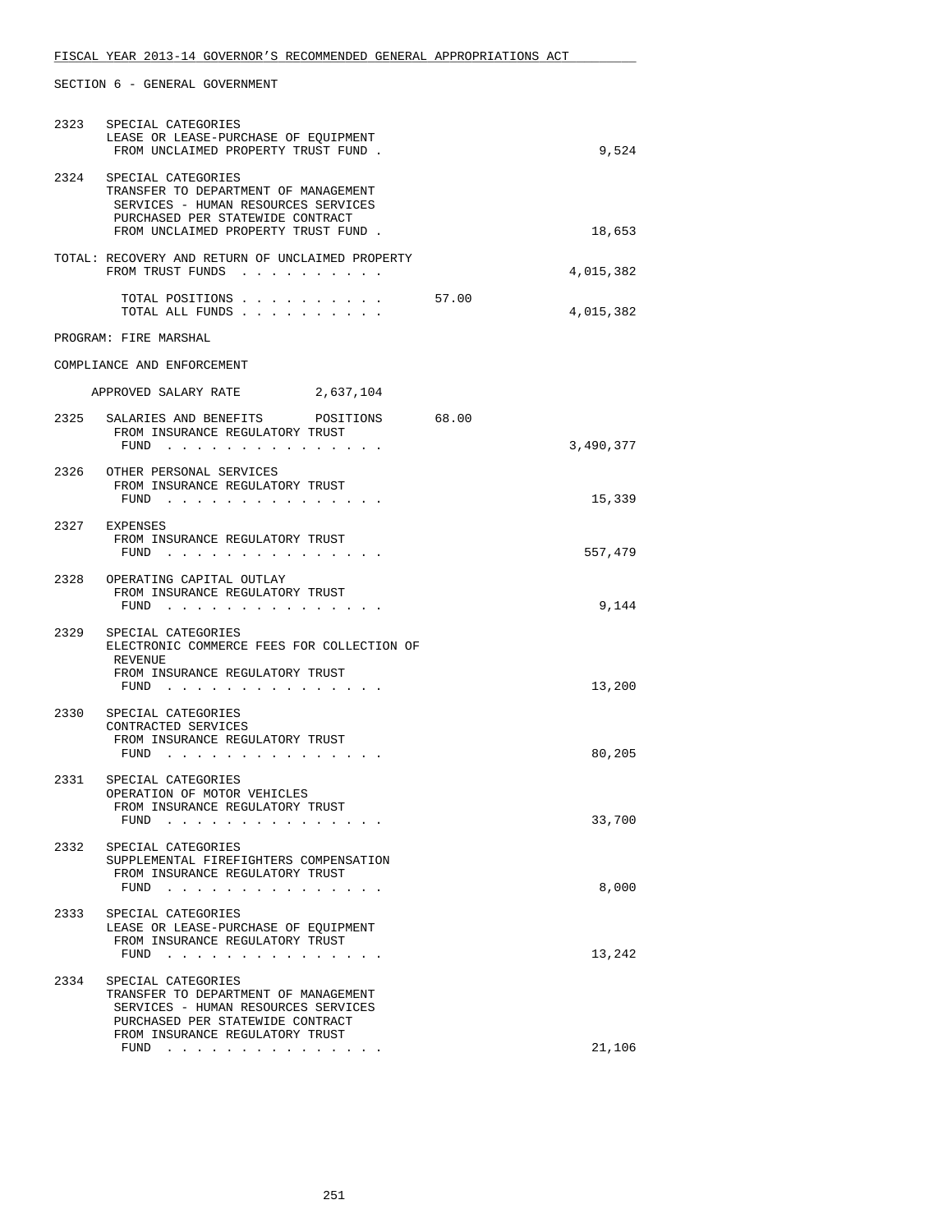|      | TOTAL: COMPLIANCE AND ENFORCEMENT<br>FROM TRUST FUNDS                                                                                                                    |        | 4,241,792  |
|------|--------------------------------------------------------------------------------------------------------------------------------------------------------------------------|--------|------------|
|      | TOTAL POSITIONS<br>TOTAL ALL FUNDS                                                                                                                                       | 68.00  | 4,241,792  |
|      | FIRE AND ARSON INVESTIGATIONS                                                                                                                                            |        |            |
|      | APPROVED SALARY RATE 5,843,043                                                                                                                                           |        |            |
| 2335 | SALARIES AND BENEFITS POSITIONS<br>FROM INSURANCE REGULATORY TRUST<br>FUND $\cdots$                                                                                      | 121.00 | 7,948,157  |
| 2336 | OTHER PERSONAL SERVICES<br>FROM INSURANCE REGULATORY TRUST<br>$FUND$                                                                                                     |        | 19,028     |
|      | 2337 EXPENSES<br>FROM INSURANCE REGULATORY TRUST<br>FUND                                                                                                                 |        | 1,444,938  |
|      | 2338 OPERATING CAPITAL OUTLAY<br>FROM INSURANCE REGULATORY TRUST<br>FUND                                                                                                 |        | 82,409     |
| 2339 | SPECIAL CATEGORIES<br>CONTRACTED SERVICES<br>FROM INSURANCE REGULATORY TRUST<br>FUND                                                                                     |        | 155,374    |
| 2340 | SPECIAL CATEGORIES<br>ON-CALL FEES<br>FROM INSURANCE REGULATORY TRUST<br>FUND                                                                                            |        | 350,000    |
|      | 2341 SPECIAL CATEGORIES<br>OPERATION OF MOTOR VEHICLES<br>FROM INSURANCE REGULATORY TRUST<br>FUND                                                                        |        | 133,900    |
|      | 2342 SPECIAL CATEGORIES<br>SALARY INCENTIVE PAYMENTS<br>FROM INSURANCE REGULATORY TRUST<br>FUND                                                                          |        | 103,124    |
| 2343 | SPECIAL CATEGORIES<br>SUPPLEMENTAL FIREFIGHTERS COMPENSATION<br>FROM INSURANCE REGULATORY TRUST<br>FUND $\cdots$                                                         |        | 8,000      |
| 2344 | SPECIAL CATEGORIES<br>LEASE OR LEASE-PURCHASE OF EQUIPMENT<br>FROM INSURANCE REGULATORY TRUST<br>FUND $\cdots$                                                           |        | 26,081     |
| 2345 | SPECIAL CATEGORIES<br>TRANSFER TO DEPARTMENT OF MANAGEMENT<br>SERVICES - HUMAN RESOURCES SERVICES<br>PURCHASED PER STATEWIDE CONTRACT<br>FROM INSURANCE REGULATORY TRUST |        | 40,545     |
|      | FUND<br>TOTAL: FIRE AND ARSON INVESTIGATIONS<br>FROM TRUST FUNDS                                                                                                         |        | 10,311,556 |
|      | TOTAL POSITIONS 121.00<br>TOTAL ALL FUNDS                                                                                                                                |        | 10,311,556 |
|      | PROFESSIONAL TRAINING AND STANDARDS                                                                                                                                      |        |            |
|      | APPROVED SALARY RATE<br>1,150,339                                                                                                                                        |        |            |
| 2346 | SALARIES AND BENEFITS POSITIONS<br>FROM INSURANCE REGULATORY TRUST<br>FUND $\cdots$                                                                                      | 30.00  | 1,692,575  |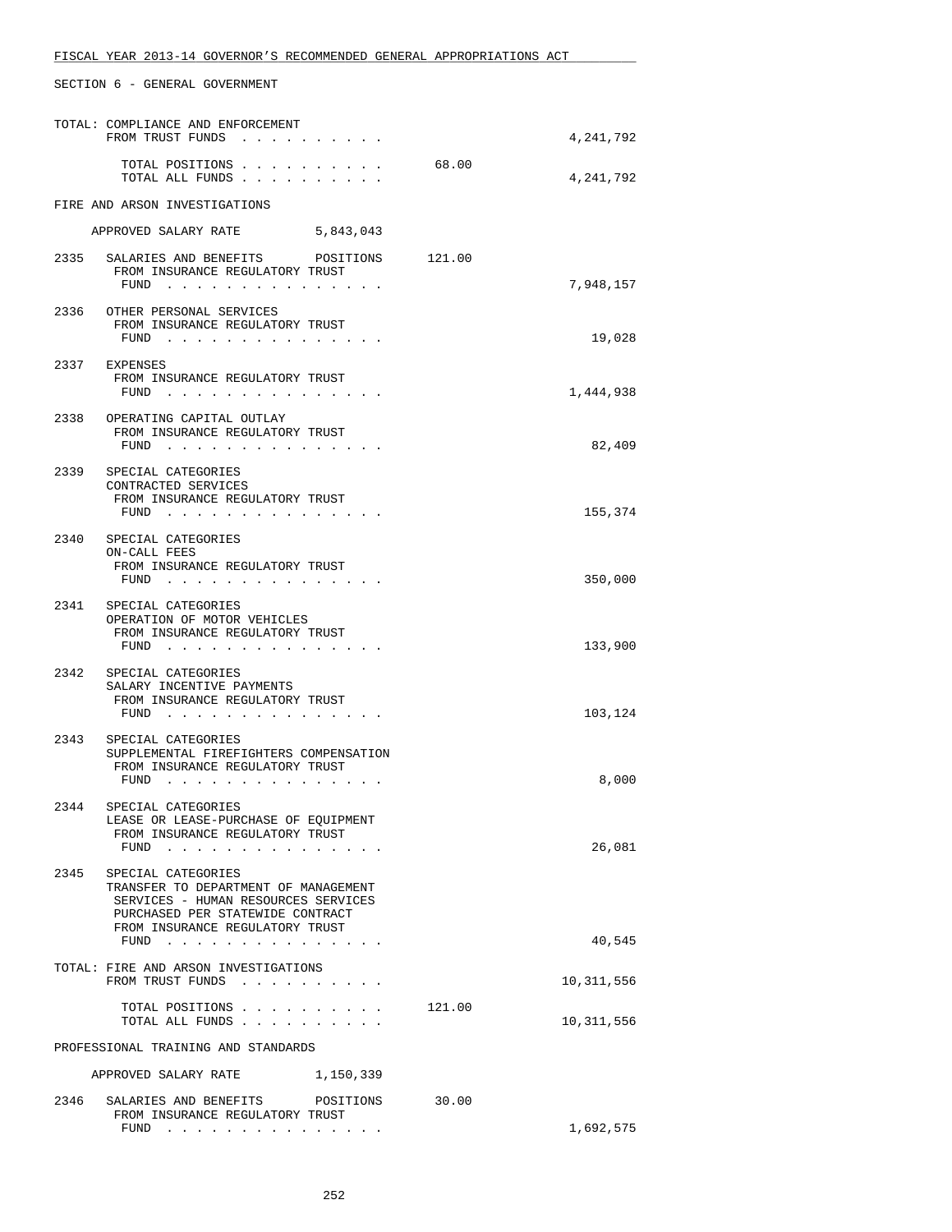# FISCAL YEAR 2013-14 GOVERNOR'S RECOMMENDED GENERAL APPROPRIATIONS ACT

| 2347 | OTHER PERSONAL SERVICES<br>FROM INSURANCE REGULATORY TRUST<br>FUND                                                                                                               | 190,000            |
|------|----------------------------------------------------------------------------------------------------------------------------------------------------------------------------------|--------------------|
| 2348 | EXPENSES<br>FROM INSURANCE REGULATORY TRUST<br>FUND $\ldots$ $\ldots$ $\ldots$ $\ldots$ $\ldots$ $\ldots$                                                                        | 563,645            |
|      | 2349 OPERATING CAPITAL OUTLAY<br>FROM INSURANCE REGULATORY TRUST<br>FUND                                                                                                         | 23,294             |
|      | 2350 SPECIAL CATEGORIES<br>ELECTRONIC COMMERCE FEES FOR COLLECTION OF<br>REVENUE<br>FROM INSURANCE REGULATORY TRUST<br>FUND $\cdots$                                             | 13,200             |
| 2351 | SPECIAL CATEGORIES<br>CONTRACTED SERVICES<br>FROM INSURANCE REGULATORY TRUST<br>FUND $\ldots$ $\ldots$ $\ldots$ $\ldots$ $\ldots$ $\ldots$                                       | 145,008            |
| 2352 | SPECIAL CATEGORIES<br>DOMESTIC SECURITY<br>FROM INSURANCE REGULATORY TRUST<br>FUND                                                                                               | 50                 |
| 2353 | SPECIAL CATEGORIES<br>OPERATION OF MOTOR VEHICLES<br>FROM INSURANCE REGULATORY TRUST<br>$FUND$                                                                                   | 17,900             |
|      | 2354 SPECIAL CATEGORIES<br>SUPPLEMENTAL FIREFIGHTERS COMPENSATION<br>FROM INSURANCE REGULATORY TRUST<br>FUND $\cdots$                                                            | 14,500             |
| 2355 | SPECIAL CATEGORIES<br>LEASE OR LEASE-PURCHASE OF EQUIPMENT<br>FROM INSURANCE REGULATORY TRUST<br>FUND                                                                            | 26,519             |
| 2356 | SPECIAL CATEGORIES<br>TRANSFER TO DEPARTMENT OF MANAGEMENT<br>SERVICES - HUMAN RESOURCES SERVICES<br>PURCHASED PER STATEWIDE CONTRACT<br>FROM INSURANCE REGULATORY TRUST<br>FUND | 12,437             |
| 2357 | FIXED CAPITAL OUTLAY<br>STATE FIRE COLLEGE-BUILDING REPAIR AND<br>MAINTENANCE<br>FROM INSURANCE REGULATORY TRUST                                                                 |                    |
|      | FUND<br>TOTAL: PROFESSIONAL TRAINING AND STANDARDS                                                                                                                               | 80,000             |
|      | FROM TRUST FUNDS                                                                                                                                                                 | 2,779,128          |
|      | TOTAL POSITIONS<br>TOTAL ALL FUNDS                                                                                                                                               | 30.00<br>2,779,128 |
|      | FIRE MARSHAL ADMINISTRATIVE AND SUPPORT SERVICES                                                                                                                                 |                    |
|      | APPROVED SALARY RATE<br>852,002                                                                                                                                                  |                    |
| 2358 | 16.00<br>SALARIES AND BENEFITS<br>POSITIONS<br>FROM INSURANCE REGULATORY TRUST<br>FUND                                                                                           | 1,227,950          |
|      | 2359 OTHER PERSONAL SERVICES<br>FROM INSURANCE REGULATORY TRUST<br>FUND                                                                                                          | 20,102             |
|      | 2360 EXPENSES<br>FROM INSURANCE REGULATORY TRUST<br>FUND                                                                                                                         | 242,154            |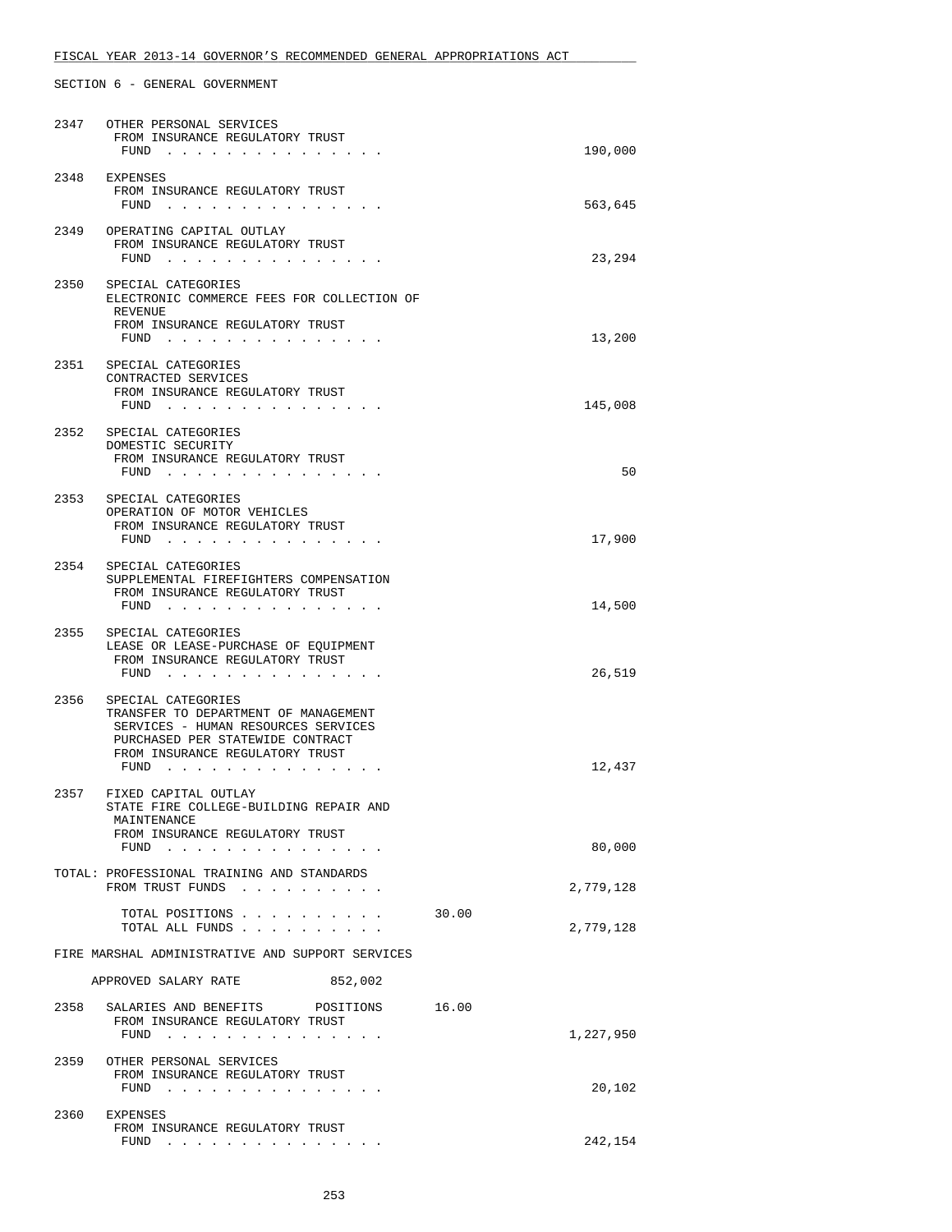| 2361 | OPERATING CAPITAL OUTLAY<br>FROM INSURANCE REGULATORY TRUST<br>FUND                                                                                                      | 191,000    |
|------|--------------------------------------------------------------------------------------------------------------------------------------------------------------------------|------------|
| 2362 | SPECIAL CATEGORIES<br>CONTRACTED SERVICES<br>FROM INSURANCE REGULATORY TRUST<br>FUND                                                                                     | 151,189    |
| 2363 | SPECIAL CATEGORIES<br>OPERATION OF MOTOR VEHICLES<br>FROM INSURANCE REGULATORY TRUST<br>$FUND$                                                                           | 1,300      |
| 2364 | SPECIAL CATEGORIES<br>RISK MANAGEMENT INSURANCE<br>FROM INSURANCE REGULATORY TRUST<br>FUND                                                                               | 375,858    |
|      | 2365 SPECIAL CATEGORIES<br>SUPPLEMENTAL FIREFIGHTERS COMPENSATION<br>FROM INSURANCE REGULATORY TRUST                                                                     | 7,500      |
| 2366 | SPECIAL CATEGORIES<br>LEASE OR LEASE-PURCHASE OF EQUIPMENT<br>FROM INSURANCE REGULATORY TRUST<br>FUND                                                                    | 8,285      |
| 2367 | SPECIAL CATEGORIES<br>TRANSFER TO DEPARTMENT OF MANAGEMENT<br>SERVICES - HUMAN RESOURCES SERVICES<br>PURCHASED PER STATEWIDE CONTRACT<br>FROM INSURANCE REGULATORY TRUST |            |
|      | FUND                                                                                                                                                                     | 6,130      |
|      | TOTAL: FIRE MARSHAL ADMINISTRATIVE AND SUPPORT SERVICES<br>FROM TRUST FUNDS                                                                                              | 2,231,468  |
|      | TOTAL POSITIONS<br>16.00<br>TOTAL ALL FUNDS                                                                                                                              | 2,231,468  |
|      | PROGRAM: STATE PROPERTY AND CASUALTY CLAIMS                                                                                                                              |            |
|      | STATE SELF-INSURED CLAIMS ADJUSTMENT                                                                                                                                     |            |
|      | APPROVED SALARY RATE<br>3,935,964                                                                                                                                        |            |
| 2368 | SALARIES AND BENEFITS POSITIONS 105.00<br>STATE RISK MANAGEMENT TRUST FUND                                                                                               | 5,430,152  |
| 2369 | OTHER PERSONAL SERVICES<br>STATE RISK MANAGEMENT TRUST FUND                                                                                                              | 35,000     |
| 2370 | EXPENSES<br>STATE RISK MANAGEMENT TRUST FUND.                                                                                                                            | 885,061    |
|      | 2371 OPERATING CAPITAL OUTLAY<br>STATE RISK MANAGEMENT TRUST FUND                                                                                                        | 5,405      |
|      | 2372 SPECIAL CATEGORIES<br>CONTRACTED SERVICES<br>STATE RISK MANAGEMENT TRUST FUND.                                                                                      | 13,159,650 |
| 2373 | SPECIAL CATEGORIES<br>CONTRACTED LEGAL SERVICES - OFFICE OF THE<br>ATTORNEY GENERAL<br>STATE RISK MANAGEMENT TRUST FUND.                                                 | 6,302,284  |
| 2374 | SPECIAL CATEGORIES<br>CONTRACTED LEGAL SERVICES<br>STATE RISK MANAGEMENT TRUST FUND.                                                                                     | 18,001,020 |
| 2375 | SPECIAL CATEGORIES<br>EXCESS INSURANCE AND CLAIM SERVICE<br>STATE RISK MANAGEMENT TRUST FUND                                                                             | 13,700,000 |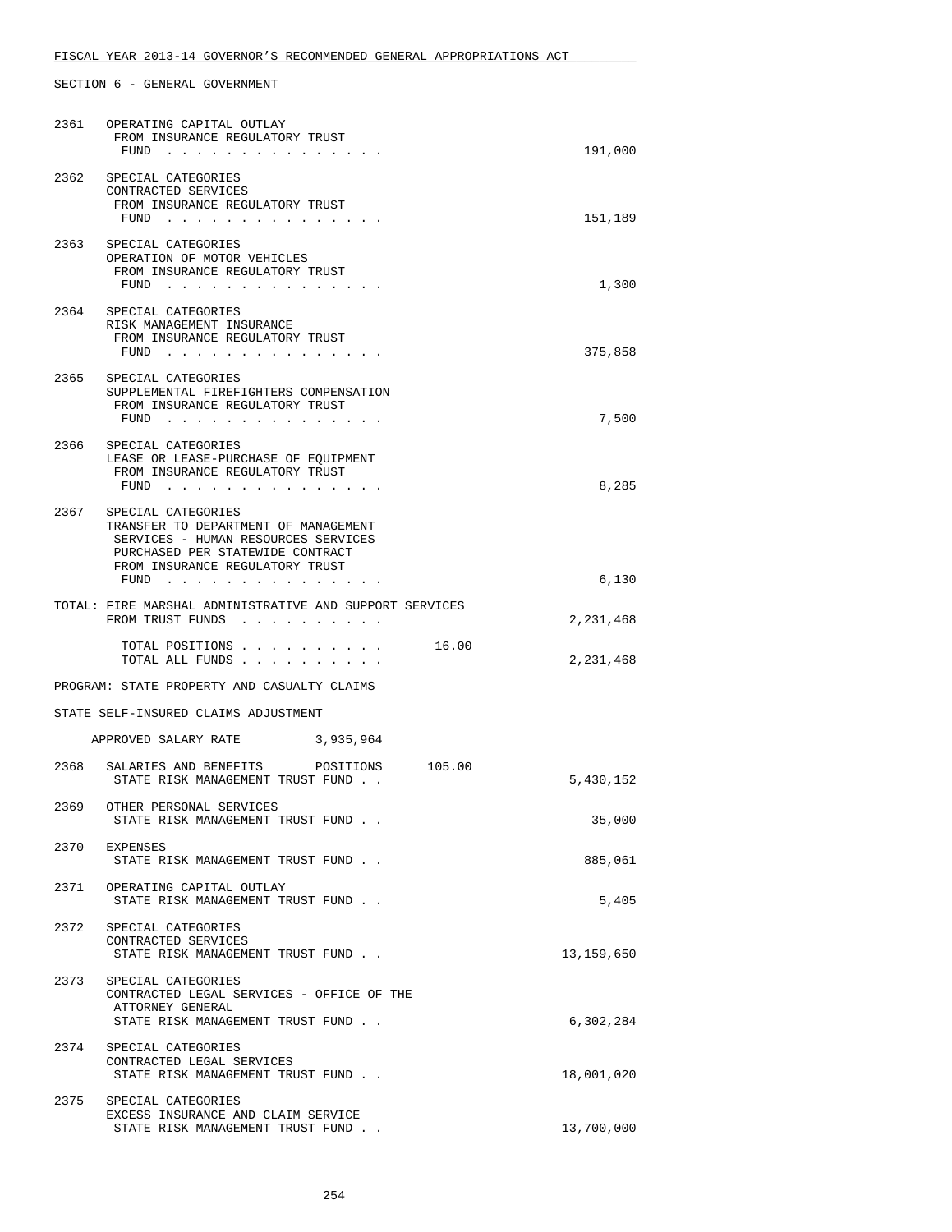|                                            | 2376 SPECIAL CATEGORIES<br>RISK MANAGEMENT INSURANCE<br>STATE RISK MANAGEMENT TRUST FUND.                                                                                                                                              |        | 111,961    |
|--------------------------------------------|----------------------------------------------------------------------------------------------------------------------------------------------------------------------------------------------------------------------------------------|--------|------------|
|                                            | 2377 SPECIAL CATEGORIES<br>LEASE OR LEASE-PURCHASE OF EQUIPMENT<br>STATE RISK MANAGEMENT TRUST FUND.                                                                                                                                   |        | 20,031     |
| 2378                                       | SPECIAL CATEGORIES<br>TRANSFER TO DEPARTMENT OF MANAGEMENT<br>SERVICES - HUMAN RESOURCES SERVICES<br>PURCHASED PER STATEWIDE CONTRACT<br>STATE RISK MANAGEMENT TRUST FUND                                                              |        | 33,785     |
|                                            | TOTAL: STATE SELF-INSURED CLAIMS ADJUSTMENT<br>FROM TRUST FUNDS                                                                                                                                                                        |        | 57,684,349 |
|                                            | TOTAL POSITIONS<br>TOTAL ALL FUNDS                                                                                                                                                                                                     | 105.00 | 57,684,349 |
|                                            | PROGRAM: LICENSING AND CONSUMER PROTECTION                                                                                                                                                                                             |        |            |
|                                            | INSURANCE COMPANY REHABILITATION AND LIOUIDATION                                                                                                                                                                                       |        |            |
|                                            | APPROVED SALARY RATE<br>431,201                                                                                                                                                                                                        |        |            |
|                                            | 2379 SALARIES AND BENEFITS POSITIONS<br>FROM INSURANCE REGULATORY TRUST<br>FUND $\cdots$                                                                                                                                               | 7.00   | 572,014    |
|                                            | 2380 OTHER PERSONAL SERVICES<br>FROM INSURANCE REGULATORY TRUST<br>FUND $\cdots$                                                                                                                                                       |        | 34,771     |
|                                            | 2381 EXPENSES<br>FROM INSURANCE REGULATORY TRUST<br>FUND $\cdots$                                                                                                                                                                      |        | 119,364    |
|                                            | 2382 OPERATING CAPITAL OUTLAY<br>FROM INSURANCE REGULATORY TRUST<br>FUND $\ldots$ $\ldots$ $\ldots$ $\ldots$ $\ldots$ $\ldots$                                                                                                         |        | 1,120      |
| 2383                                       | SPECIAL CATEGORIES<br>CONTRACTED SERVICES<br>FROM INSURANCE REGULATORY TRUST<br>FUND $\cdots$ $\cdots$ $\cdots$ $\cdots$ $\cdots$ $\cdots$ $\cdots$                                                                                    |        | 107,517    |
| 2384                                       | SPECIAL CATEGORIES<br>RISK MANAGEMENT INSURANCE<br>FROM INSURANCE REGULATORY TRUST<br>FUND $\cdots$                                                                                                                                    |        | 2,020      |
| 2385                                       | SPECIAL CATEGORIES<br>TRANSFER TO DEPARTMENT OF MANAGEMENT<br>SERVICES - HUMAN RESOURCES SERVICES<br>PURCHASED PER STATEWIDE CONTRACT<br>FROM INSURANCE REGULATORY TRUST                                                               |        |            |
|                                            | FUND<br>and the company of the company of the company of the company of the company of the company of the company of the company of the company of the company of the company of the company of the company of the company of the comp |        | 2,503      |
|                                            | TOTAL: INSURANCE COMPANY REHABILITATION AND LIQUIDATION<br>FROM TRUST FUNDS                                                                                                                                                            |        | 839,309    |
|                                            | TOTAL POSITIONS<br>TOTAL ALL FUNDS                                                                                                                                                                                                     | 7.00   | 839,309    |
| LICENSURE, SALES APPOINTMENT AND OVERSIGHT |                                                                                                                                                                                                                                        |        |            |
|                                            | 4,792,020<br>APPROVED SALARY RATE                                                                                                                                                                                                      |        |            |
|                                            | 2386 SALARIES AND BENEFITS POSITIONS<br>FROM INSURANCE REGULATORY TRUST<br>FUND<br>.                                                                                                                                                   | 122.00 | 6,316,551  |
| 2387                                       | OTHER PERSONAL SERVICES<br>FROM INSURANCE REGULATORY TRUST                                                                                                                                                                             |        |            |
|                                            | $FUND$                                                                                                                                                                                                                                 |        | 3,938      |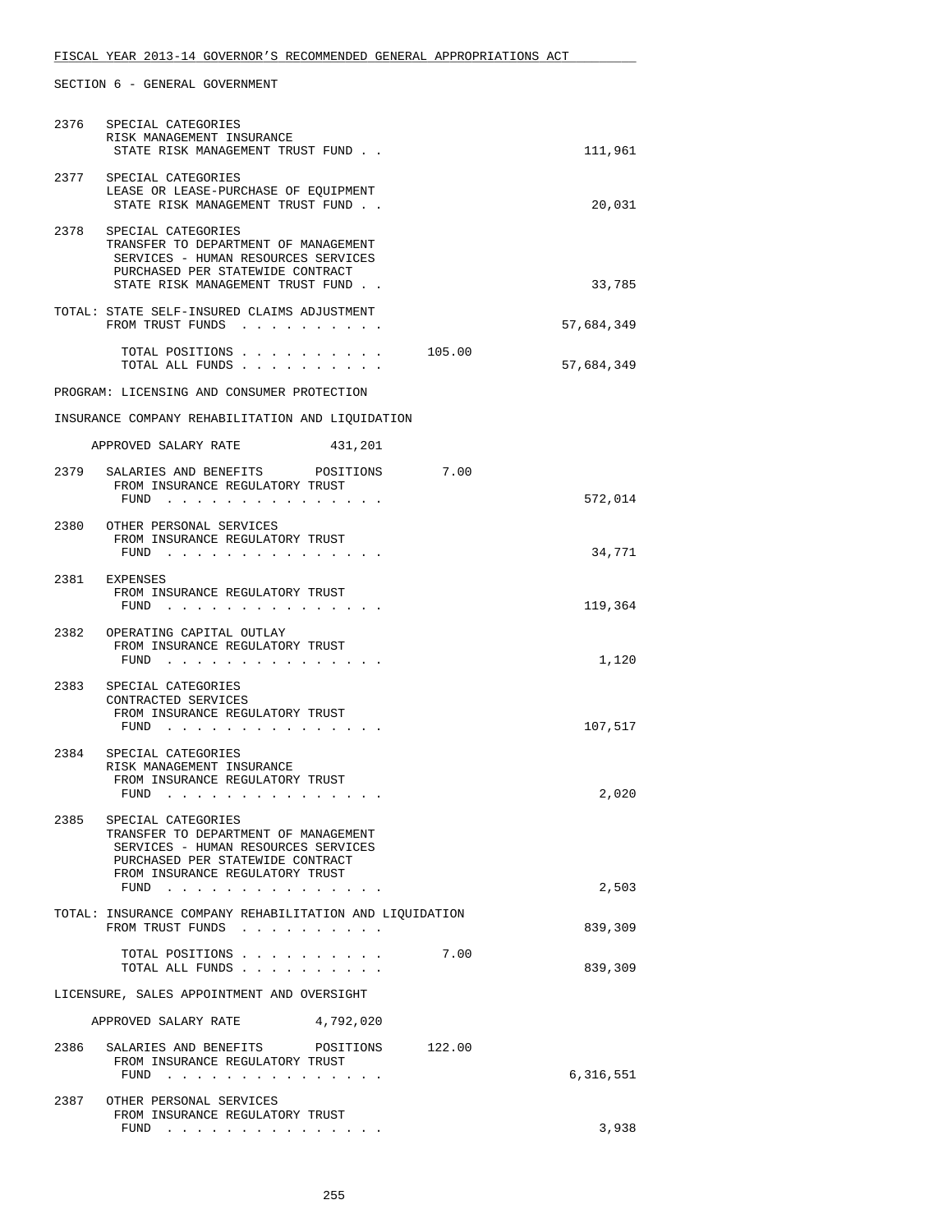# FISCAL YEAR 2013-14 GOVERNOR'S RECOMMENDED GENERAL APPROPRIATIONS ACT

| 2388 | EXPENSES<br>FROM INSURANCE REGULATORY TRUST<br>FUND $\cdots$ $\cdots$ $\cdots$ $\cdots$ $\cdots$ $\cdots$                                                                                                                                                                                            | 1,038,029  |
|------|------------------------------------------------------------------------------------------------------------------------------------------------------------------------------------------------------------------------------------------------------------------------------------------------------|------------|
| 2389 | OPERATING CAPITAL OUTLAY<br>FROM INSURANCE REGULATORY TRUST<br>$FUND$                                                                                                                                                                                                                                | 2,500      |
| 2390 | SPECIAL CATEGORIES<br>ELECTRONIC COMMERCE FEES FOR COLLECTION OF<br>REVENUE<br>FROM INSURANCE REGULATORY TRUST<br>FUND $\cdots$                                                                                                                                                                      | 1,350,000  |
|      | 2391 SPECIAL CATEGORIES<br>CONTRACTED SERVICES<br>FROM INSURANCE REGULATORY TRUST<br>FUND                                                                                                                                                                                                            | 538,892    |
|      | 2392 SPECIAL CATEGORIES<br>OPERATION OF MOTOR VEHICLES<br>FROM INSURANCE REGULATORY TRUST<br>FUND $\cdots$                                                                                                                                                                                           | 5,200      |
| 2393 | SPECIAL CATEGORIES<br>RISK MANAGEMENT INSURANCE<br>FROM INSURANCE REGULATORY TRUST<br>FUND $\cdots$                                                                                                                                                                                                  | 118,593    |
| 2394 | SPECIAL CATEGORIES<br>LEASE OR LEASE-PURCHASE OF EQUIPMENT<br>FROM INSURANCE REGULATORY TRUST<br>FUND $\cdots$                                                                                                                                                                                       | 18,534     |
|      | 2395 SPECIAL CATEGORIES<br>TRANSFER TO DEPARTMENT OF MANAGEMENT<br>SERVICES - HUMAN RESOURCES SERVICES<br>PURCHASED PER STATEWIDE CONTRACT<br>FROM INSURANCE REGULATORY TRUST                                                                                                                        |            |
|      | FUND $\cdots$                                                                                                                                                                                                                                                                                        | 45,510     |
|      | TOTAL: LICENSURE, SALES APPOINTMENT AND OVERSIGHT<br>FROM TRUST FUNDS                                                                                                                                                                                                                                | 9,437,747  |
|      | TOTAL POSITIONS<br>122.00<br>TOTAL ALL FUNDS                                                                                                                                                                                                                                                         | 9,437,747  |
|      | INSURANCE FRAUD                                                                                                                                                                                                                                                                                      |            |
|      | APPROVED SALARY RATE 9,147,992                                                                                                                                                                                                                                                                       |            |
|      | 2396 SALARIES AND BENEFITS POSITIONS 190.00<br>FROM INSURANCE REGULATORY TRUST<br>FUND<br>$\mathbf{r} = \mathbf{r} - \mathbf{r} = \mathbf{r} - \mathbf{r} = \mathbf{r} - \mathbf{r}$                                                                                                                 | 12,127,027 |
| 2397 | OTHER PERSONAL SERVICES<br>FROM INSURANCE REGULATORY TRUST<br>FUND<br>the contract of the contract of the contract of the contract of the contract of the contract of the contract of the contract of the contract of the contract of the contract of the contract of the contract of the contract o | 45,000     |
| 2398 | EXPENSES<br>FROM INSURANCE REGULATORY TRUST<br>FUND                                                                                                                                                                                                                                                  | 1,912,317  |
|      | FROM FEDERAL LAW ENFORCEMENT TRUST<br>FUND<br>والمناور والمناور والمناور والمناور والمناور والمناور                                                                                                                                                                                                  | 102,850    |
| 2399 | OPERATING CAPITAL OUTLAY<br>FROM INSURANCE REGULATORY TRUST<br>FUND                                                                                                                                                                                                                                  | 1,700      |
| 2400 | SPECIAL CATEGORIES<br>TRANSFER TO JUSTICE ADMINISTRATION<br>COMMISSION FOR PROSECUTION OF PIP FRAUD<br>FROM INSURANCE REGULATORY TRUST                                                                                                                                                               |            |
|      | FUND $\cdots$                                                                                                                                                                                                                                                                                        | 1,209,681  |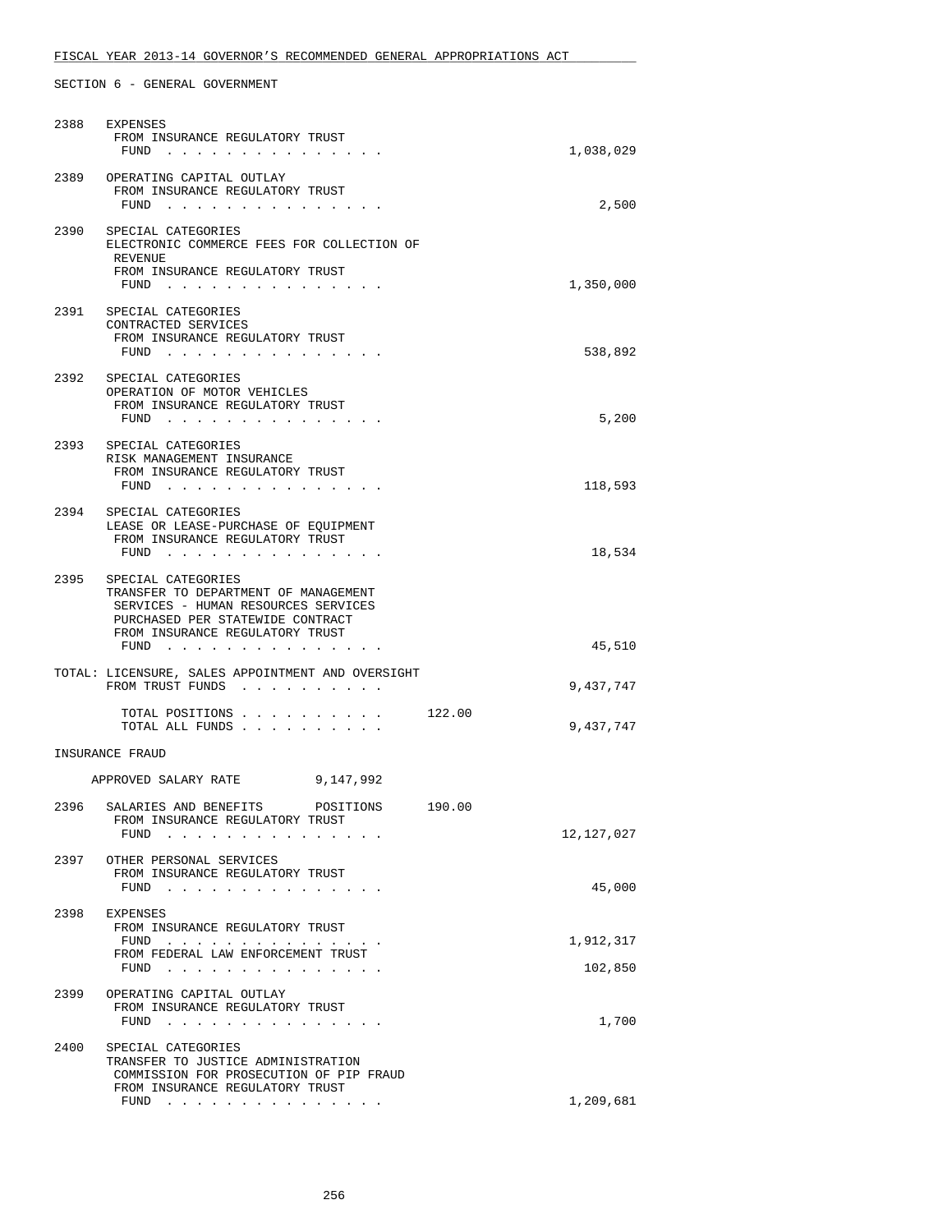| 2401 | SPECIAL CATEGORIES<br>CONTRACTED SERVICES<br>FROM INSURANCE REGULATORY TRUST                                                                                                                                                                                                 |                      |
|------|------------------------------------------------------------------------------------------------------------------------------------------------------------------------------------------------------------------------------------------------------------------------------|----------------------|
|      | the contract of the contract of the contract of the contract of the contract of the contract of the contract of the contract of the contract of the contract of the contract of the contract of the contract of the contract o<br>FUND<br>FROM FEDERAL LAW ENFORCEMENT TRUST | 214,617              |
|      | $FUND$                                                                                                                                                                                                                                                                       | 116,150              |
|      | 2402 SPECIAL CATEGORIES<br>OPERATION OF MOTOR VEHICLES<br>FROM INSURANCE REGULATORY TRUST<br>FUND                                                                                                                                                                            | 96,600               |
|      | 2403 SPECIAL CATEGORIES<br>RISK MANAGEMENT INSURANCE<br>FROM INSURANCE REGULATORY TRUST<br>FUND $\ldots$ $\ldots$ $\ldots$ $\ldots$ $\ldots$ $\ldots$                                                                                                                        | 169,508              |
| 2404 | SPECIAL CATEGORIES<br>SALARY INCENTIVE PAYMENTS<br>FROM INSURANCE REGULATORY TRUST<br>FUND                                                                                                                                                                                   | 202,496              |
| 2405 | SPECIAL CATEGORIES<br>LEASE OR LEASE-PURCHASE OF EQUIPMENT<br>FROM INSURANCE REGULATORY TRUST<br>FUND                                                                                                                                                                        | 47,047               |
| 2406 | SPECIAL CATEGORIES<br>TRANSFER TO DEPARTMENT OF MANAGEMENT<br>SERVICES - HUMAN RESOURCES SERVICES<br>PURCHASED PER STATEWIDE CONTRACT<br>FROM INSURANCE REGULATORY TRUST<br>FUND                                                                                             | 64,072               |
|      | TOTAL: INSURANCE FRAUD<br>FROM TRUST FUNDS                                                                                                                                                                                                                                   | 16,309,065           |
|      | TOTAL POSITIONS<br>TOTAL ALL FUNDS                                                                                                                                                                                                                                           | 190.00<br>16,309,065 |
|      | CONSUMER ASSISTANCE                                                                                                                                                                                                                                                          |                      |
|      | APPROVED SALARY RATE<br>4,297,816                                                                                                                                                                                                                                            |                      |
|      | 2407 SALARIES AND BENEFITS POSITIONS<br>FROM INSURANCE REGULATORY TRUST<br>$FUND$                                                                                                                                                                                            | 104.50<br>5,426,145  |
| 2408 | OTHER PERSONAL SERVICES<br>FROM INSURANCE REGULATORY TRUST<br>FUND                                                                                                                                                                                                           | 85,231               |
| 2409 | EXPENSES<br>FROM INSURANCE REGULATORY TRUST<br>FUND $\cdots$                                                                                                                                                                                                                 | 796,935              |
| 2410 | OPERATING CAPITAL OUTLAY<br>FROM INSURANCE REGULATORY TRUST<br>$FUND$                                                                                                                                                                                                        | 2,200                |
|      | 2411 SPECIAL CATEGORIES<br>CONTRACTED SERVICES<br>FROM INSURANCE REGULATORY TRUST<br>FUND $\ldots$ $\ldots$ $\ldots$ $\ldots$ $\ldots$ $\ldots$                                                                                                                              | 345,374              |
| 2412 | SPECIAL CATEGORIES<br>OPERATION OF MOTOR VEHICLES<br>FROM INSURANCE REGULATORY TRUST<br>FUND                                                                                                                                                                                 | 1,500                |
| 2413 | SPECIAL CATEGORIES<br>RISK MANAGEMENT INSURANCE<br>FROM INSURANCE REGULATORY TRUST<br>$FUND$                                                                                                                                                                                 | 101,921              |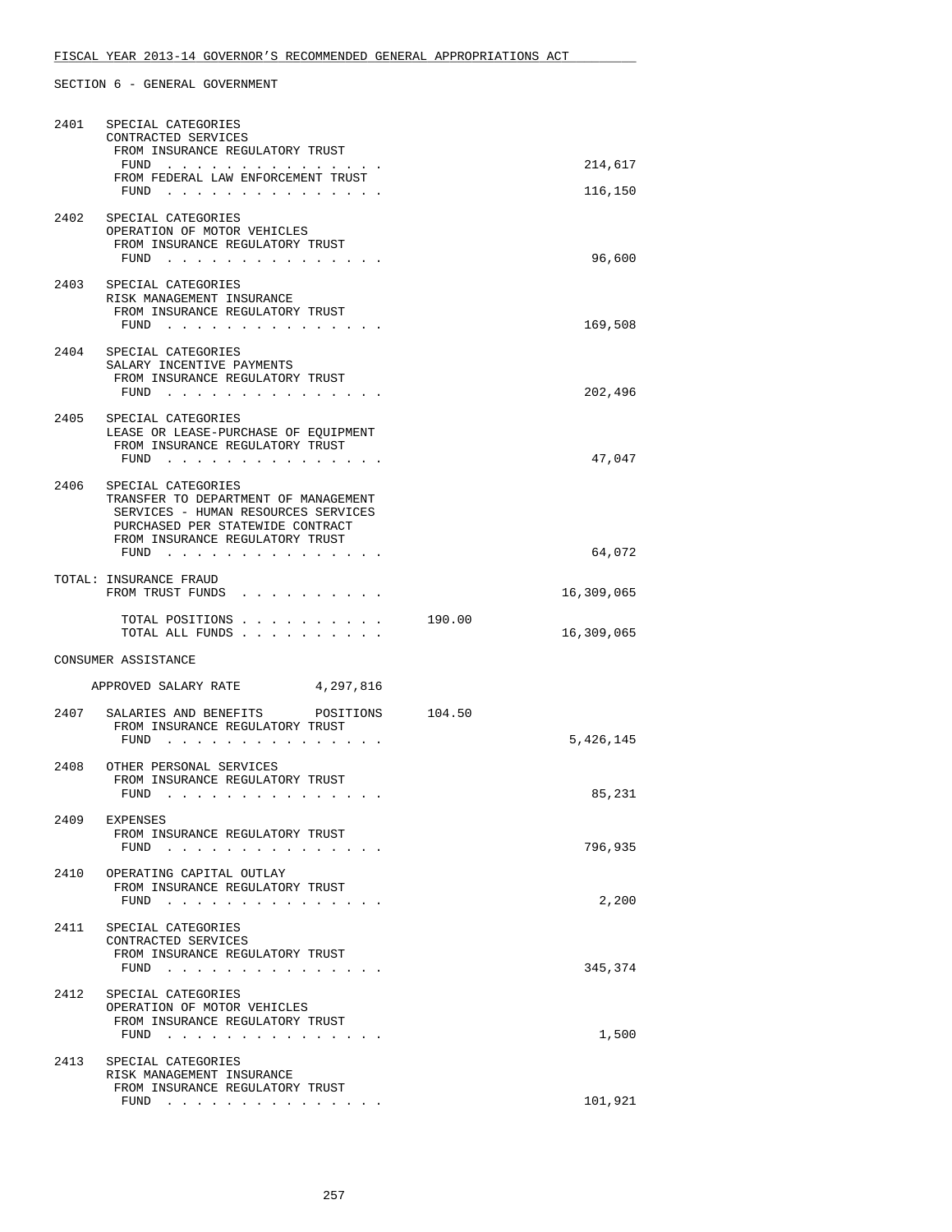|                                   | 2414 SPECIAL CATEGORIES<br>LEASE OR LEASE-PURCHASE OF EQUIPMENT<br>FROM INSURANCE REGULATORY TRUST<br>FUND $\cdots$                                                                   |        | 8,824                  |
|-----------------------------------|---------------------------------------------------------------------------------------------------------------------------------------------------------------------------------------|--------|------------------------|
|                                   | 2415 SPECIAL CATEGORIES<br>TRANSFER TO DEPARTMENT OF MANAGEMENT<br>SERVICES - HUMAN RESOURCES SERVICES<br>PURCHASED PER STATEWIDE CONTRACT<br>FROM INSURANCE REGULATORY TRUST<br>FUND |        | 36,361                 |
|                                   | TOTAL: CONSUMER ASSISTANCE<br>FROM TRUST FUNDS                                                                                                                                        |        | 6,804,491              |
|                                   | TOTAL POSITIONS<br>TOTAL ALL FUNDS                                                                                                                                                    | 104.50 | 6,804,491              |
|                                   | FUNERAL AND CEMETERY SERVICES                                                                                                                                                         |        |                        |
|                                   | APPROVED SALARY RATE<br>923,070                                                                                                                                                       |        |                        |
| 2416                              | SALARIES AND BENEFITS POSITIONS<br>FROM REGULATORY TRUST FUND                                                                                                                         | 20.00  | 1,232,487              |
|                                   | 2417 OTHER PERSONAL SERVICES<br>FROM REGULATORY TRUST FUND                                                                                                                            |        | 55,000                 |
|                                   | 2418 EXPENSES<br>FROM REGULATORY TRUST FUND                                                                                                                                           |        | 285,210                |
| 2419                              | OPERATING CAPITAL OUTLAY<br>FROM REGULATORY TRUST FUND                                                                                                                                |        | 9,500                  |
| 2420                              | SPECIAL CATEGORIES<br>ELECTRONIC COMMERCE FEES FOR COLLECTION OF<br>REVENUE<br>FROM REGULATORY TRUST FUND                                                                             |        | 14,100                 |
|                                   | 2421 SPECIAL CATEGORIES<br>CONTRACTED SERVICES<br>FROM REGULATORY TRUST FUND                                                                                                          |        | 99,549                 |
| 2422                              | SPECIAL CATEGORIES<br>OPERATION OF MOTOR VEHICLES<br>FROM REGULATORY TRUST FUND                                                                                                       |        | 8,700                  |
| 2423                              | SPECIAL CATEGORIES<br>RISK MANAGEMENT INSURANCE<br>FROM REGULATORY TRUST FUND                                                                                                         |        | 9,570                  |
|                                   | 2424 SPECIAL CATEGORIES<br>LEASE OR LEASE-PURCHASE OF EQUIPMENT<br>FROM REGULATORY TRUST FUND                                                                                         |        | 2,962                  |
| 2425                              | SPECIAL CATEGORIES<br>TRANSFER TO DEPARTMENT OF MANAGEMENT<br>SERVICES - HUMAN RESOURCES SERVICES<br>PURCHASED PER STATEWIDE CONTRACT<br>FROM REGULATORY TRUST FUND                   |        |                        |
|                                   | TOTAL: FUNERAL AND CEMETERY SERVICES                                                                                                                                                  |        | 12,156                 |
|                                   | FROM TRUST FUNDS<br>TOTAL POSITIONS<br>TOTAL ALL FUNDS                                                                                                                                | 20.00  | 1,729,234<br>1,729,234 |
|                                   | PUBLIC ASSISTANCE FRAUD                                                                                                                                                               |        |                        |
| APPROVED SALARY RATE<br>4,236,746 |                                                                                                                                                                                       |        |                        |
| 2426                              | SALARIES AND BENEFITS                                                                                                                                                                 | 61.00  |                        |
|                                   | POSITIONS<br>FROM ADMINISTRATIVE TRUST FUND<br>FROM FEDERAL GRANTS TRUST FUND<br>FROM INSURANCE REGULATORY TRUST                                                                      |        | 150,049<br>2,131,175   |
|                                   | FUND<br>. The second contract is a second contract of the $\mathcal{A}_\mathcal{A}$                                                                                                   |        | 1,812,832              |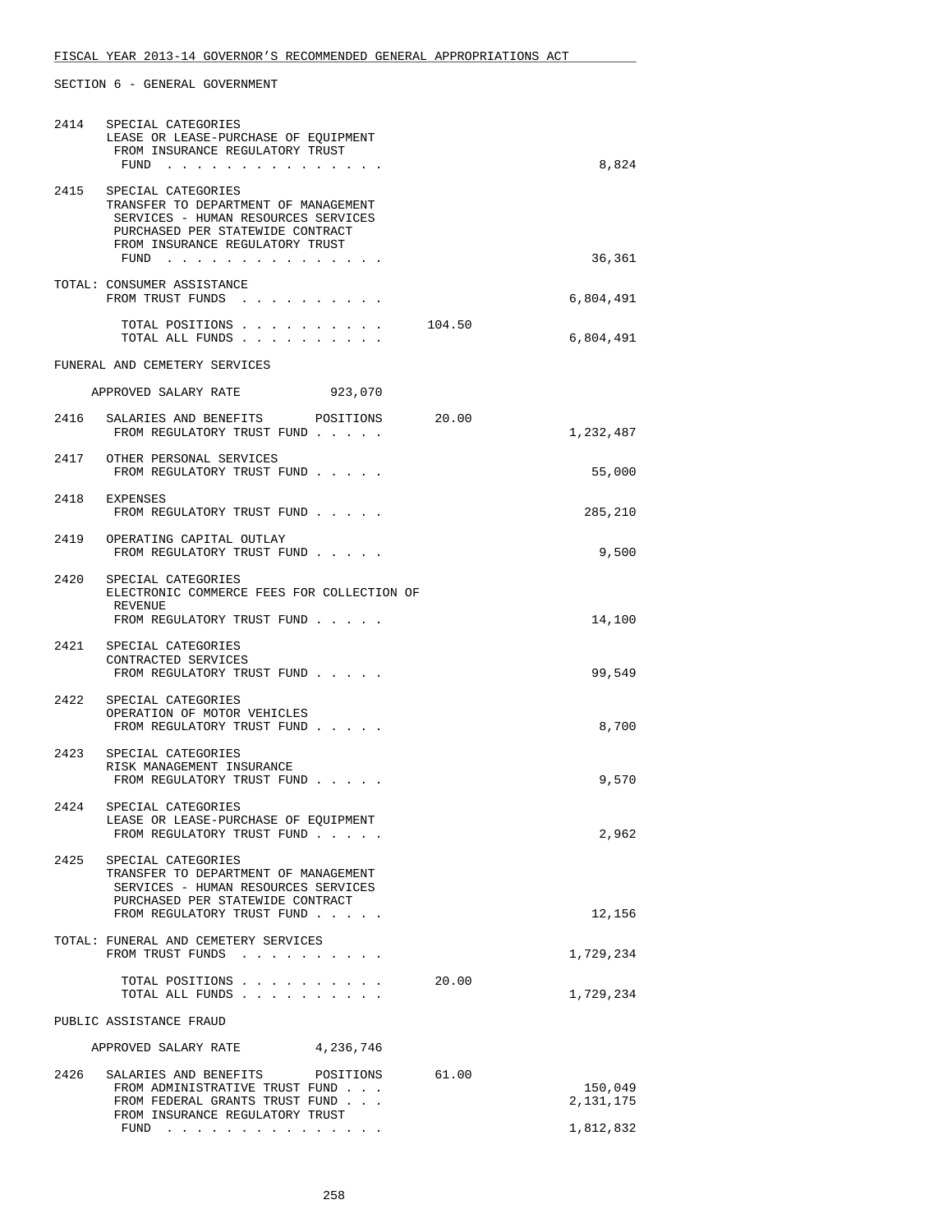| 2427 | OTHER PERSONAL SERVICES<br>FROM FEDERAL GRANTS TRUST FUND<br>FROM INSURANCE REGULATORY TRUST<br>FUND                                                                    | 144<br>1,406          |
|------|-------------------------------------------------------------------------------------------------------------------------------------------------------------------------|-----------------------|
| 2428 | EXPENSES                                                                                                                                                                |                       |
|      | FROM FEDERAL GRANTS TRUST FUND<br>FROM INSURANCE REGULATORY TRUST<br>FUND                                                                                               | 30,869<br>427,270     |
| 2429 | OPERATING CAPITAL OUTLAY<br>FROM INSURANCE REGULATORY TRUST<br>FUND                                                                                                     | 20,000                |
| 2430 | SPECIAL CATEGORIES                                                                                                                                                      |                       |
|      | CONTRACTED SERVICES<br>FROM FEDERAL GRANTS TRUST FUND                                                                                                                   | 60,527                |
|      | FROM INSURANCE REGULATORY TRUST<br>FUND $\cdots$                                                                                                                        | 185,791               |
| 2431 | SPECIAL CATEGORIES<br>OPERATION OF MOTOR VEHICLES<br>FROM FEDERAL GRANTS TRUST FUND                                                                                     | 20,000                |
| 2432 | SPECIAL CATEGORIES<br>RISK MANAGEMENT INSURANCE<br>FROM INSURANCE REGULATORY TRUST<br>$FUND$                                                                            | 13,162                |
| 2433 | SPECIAL CATEGORIES<br>LEASE OR LEASE-PURCHASE OF EQUIPMENT                                                                                                              |                       |
|      | FROM INSURANCE REGULATORY TRUST<br>FUND $\cdots$                                                                                                                        | 9,300                 |
| 2434 | SPECIAL CATEGORIES<br>TRANSFER TO DEPARTMENT OF MANAGEMENT<br>SERVICES - HUMAN RESOURCES SERVICES<br>PURCHASED PER STATEWIDE CONTRACT<br>FROM FEDERAL GRANTS TRUST FUND | 22,358                |
|      | FROM INSURANCE REGULATORY TRUST<br>FUND $\cdots$                                                                                                                        | 16,442                |
| 2435 | DATA PROCESSING SERVICES<br>OTHER DATA PROCESSING SERVICES                                                                                                              | 5,000                 |
|      | FROM FEDERAL GRANTS TRUST FUND<br>FROM INSURANCE REGULATORY TRUST<br>FUND $\cdots$                                                                                      | 10,000                |
|      | TOTAL: PUBLIC ASSISTANCE FRAUD<br>FROM TRUST FUNDS                                                                                                                      | 4,916,325             |
|      | TOTAL POSITIONS<br>TOTAL ALL FUNDS                                                                                                                                      | 61.00<br>4,916,325    |
|      | PROGRAM: WORKERS' COMPENSATION                                                                                                                                          |                       |
|      | WORKERS' COMPENSATION                                                                                                                                                   |                       |
|      | APPROVED SALARY RATE<br>11,543,951                                                                                                                                      |                       |
| 2436 | SALARIES AND BENEFITS<br>POSITIONS<br>FROM WORKERS' COMPENSATION                                                                                                        | 300.00                |
|      | ADMINISTRATION TRUST FUND<br>FROM WORKERS' COMPENSATION SPECIAL<br>DISABILITY TRUST FUND                                                                                | 15,247,362<br>891,202 |
| 2437 | OTHER PERSONAL SERVICES<br>FROM WORKERS' COMPENSATION                                                                                                                   |                       |
|      | ADMINISTRATION TRUST FUND<br>FROM WORKERS' COMPENSATION SPECIAL<br>DISABILITY TRUST FUND                                                                                | 554,410               |
| 2438 | EXPENSES                                                                                                                                                                | 17,550                |
|      | FROM WORKERS' COMPENSATION<br>ADMINISTRATION TRUST FUND                                                                                                                 | 3,291,361             |
|      | FROM WORKERS' COMPENSATION SPECIAL<br>DISABILITY TRUST FUND                                                                                                             | 127,070               |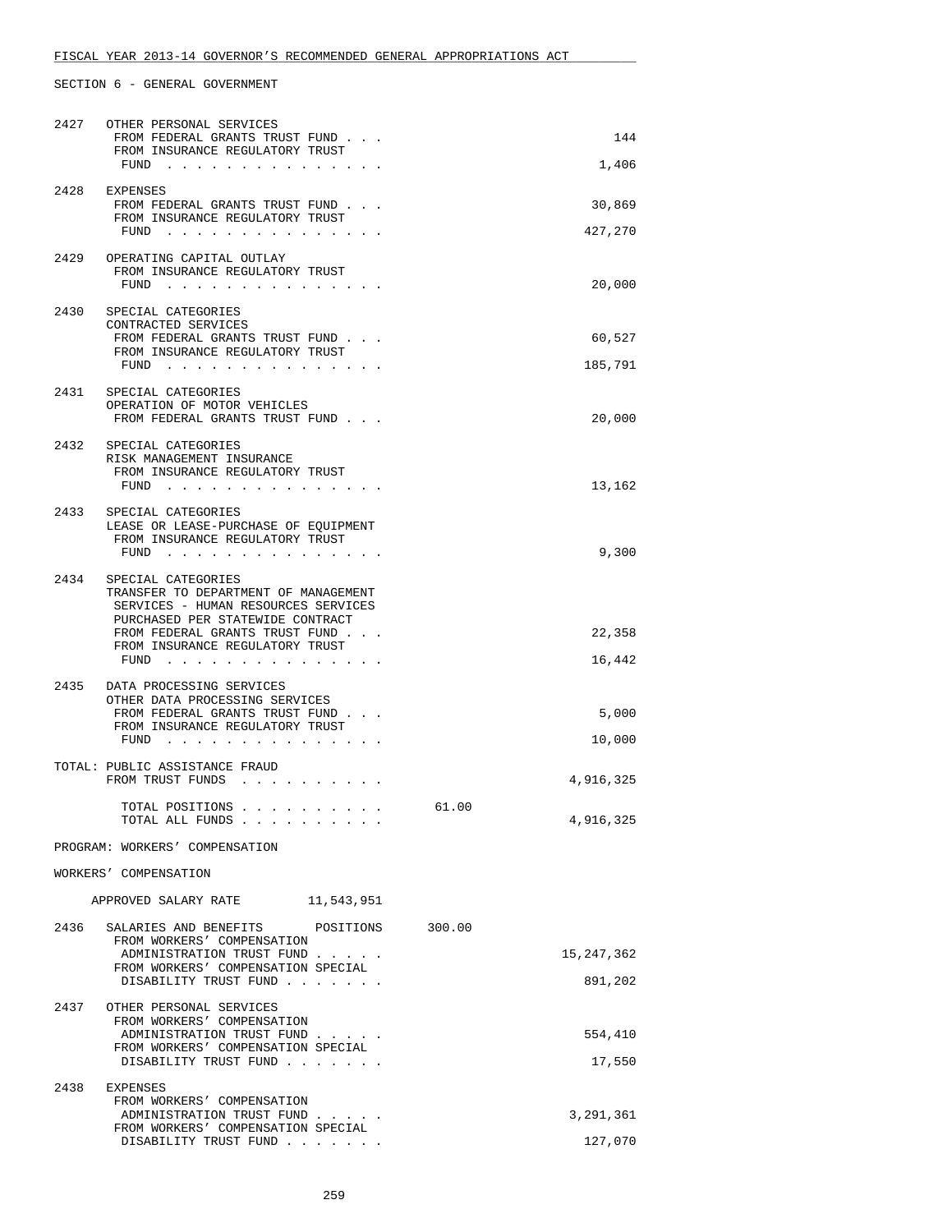| 2439 | OPERATING CAPITAL OUTLAY<br>FROM WORKERS' COMPENSATION<br>ADMINISTRATION TRUST FUND<br>FROM WORKERS' COMPENSATION SPECIAL                                                | 100,021             |
|------|--------------------------------------------------------------------------------------------------------------------------------------------------------------------------|---------------------|
|      | DISABILITY TRUST FUND                                                                                                                                                    | 16,851              |
| 2440 | SPECIAL CATEGORIES<br>ELECTRONIC COMMERCE FEES FOR COLLECTION OF<br>REVENUE<br>FROM WORKERS' COMPENSATION<br>ADMINISTRATION TRUST FUND                                   | 188,000             |
|      |                                                                                                                                                                          |                     |
|      | 2441 SPECIAL CATEGORIES<br>TRANSFER TO DISTRICT COURTS OF APPEAL -<br>WORKERS' COMPENSATION APPEALS<br>FROM WORKERS' COMPENSATION<br>ADMINISTRATION TRUST FUND           | 1,780,920           |
| 2442 | SPECIAL CATEGORIES                                                                                                                                                       |                     |
|      | TRANSFER TO THE UNIVERSITY OF SOUTH<br>FLORIDA - OCCUPATIONAL SAFETY GRANT MATCH<br>FROM WORKERS' COMPENSATION<br>ADMINISTRATION TRUST FUND                              | 250,000             |
|      |                                                                                                                                                                          |                     |
|      | 2443 SPECIAL CATEGORIES<br>TRANSFER TO JUSTICE ADMINISTRATION<br>COMMISSION FOR PROSECUTION OF WORKERS'<br>COMPENSATION FRAUD<br>FROM WORKERS' COMPENSATION              |                     |
|      | ADMINISTRATION TRUST FUND                                                                                                                                                | 260,283             |
|      | 2444 SPECIAL CATEGORIES<br>CONTRACTED SERVICES<br>FROM WORKERS' COMPENSATION<br>ADMINISTRATION TRUST FUND<br>FROM WORKERS' COMPENSATION SPECIAL<br>DISABILITY TRUST FUND | 2,181,789<br>86,360 |
|      |                                                                                                                                                                          |                     |
|      | 2445 SPECIAL CATEGORIES<br>OPERATION OF MOTOR VEHICLES<br>FROM WORKERS' COMPENSATION<br>ADMINISTRATION TRUST FUND                                                        | 44,800              |
|      | 2446 SPECIAL CATEGORIES<br>PURCHASED CLIENT SERVICES<br>FROM WORKERS' COMPENSATION<br>ADMINISTRATION TRUST FUND                                                          | 2,400,000           |
| 2447 | SPECIAL CATEGORIES<br>RISK MANAGEMENT INSURANCE<br>FROM WORKERS' COMPENSATION<br>ADMINISTRATION TRUST FUND.                                                              | 345,048             |
| 2448 | SPECIAL CATEGORIES<br>LEASE OR LEASE-PURCHASE OF EQUIPMENT<br>FROM WORKERS' COMPENSATION                                                                                 |                     |
|      | ADMINISTRATION TRUST FUND                                                                                                                                                | 72,320              |
|      | FROM WORKERS' COMPENSATION SPECIAL<br>DISABILITY TRUST FUND                                                                                                              | 2,080               |
|      |                                                                                                                                                                          |                     |
| 2449 | SPECIAL CATEGORIES<br>TRANSFER TO DEPARTMENT OF MANAGEMENT<br>SERVICES - HUMAN RESOURCES SERVICES<br>PURCHASED PER STATEWIDE CONTRACT<br>FROM WORKERS' COMPENSATION      |                     |
|      | ADMINISTRATION TRUST FUND                                                                                                                                                | 103,422             |
|      | FROM WORKERS' COMPENSATION SPECIAL<br>DISABILITY TRUST FUND                                                                                                              | 6,605               |
|      |                                                                                                                                                                          |                     |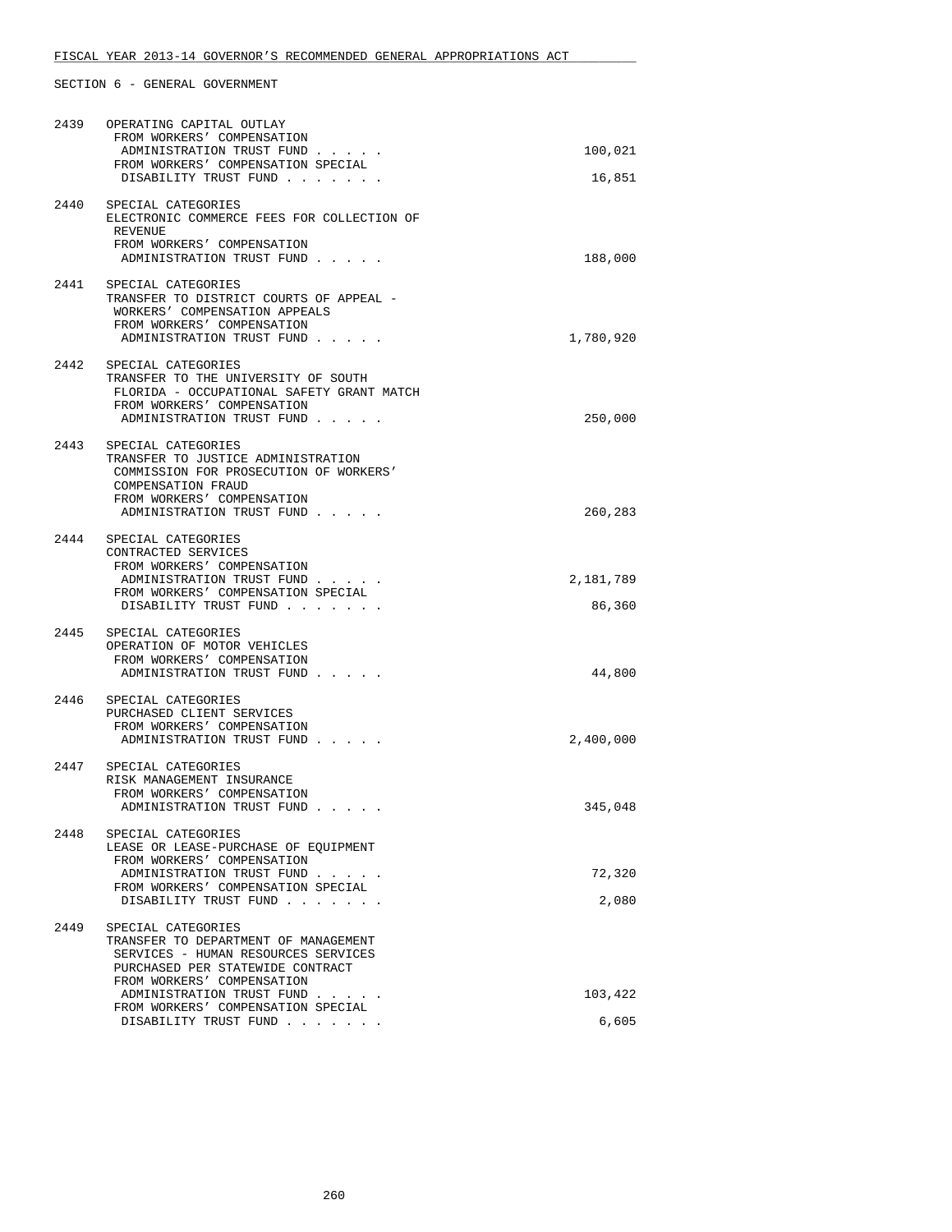|      | FISCAL YEAR 2013-14 GOVERNOR'S RECOMMENDED GENERAL APPROPRIATIONS ACT                                                                                  |            |
|------|--------------------------------------------------------------------------------------------------------------------------------------------------------|------------|
|      | SECTION 6 - GENERAL GOVERNMENT                                                                                                                         |            |
|      | TOTAL: WORKERS' COMPENSATION<br>FROM TRUST FUNDS                                                                                                       | 27,967,454 |
|      | TOTAL POSITIONS<br>300.00<br>TOTAL ALL FUNDS                                                                                                           | 27,967,454 |
|      | PROGRAM: FINANCIAL SERVICES COMMISSION                                                                                                                 |            |
|      | OFFICE OF INSURANCE REGULATION                                                                                                                         |            |
|      | COMPLIANCE AND ENFORCEMENT - INSURANCE                                                                                                                 |            |
|      | APPROVED SALARY RATE 11,746,070                                                                                                                        |            |
|      | 2450 SALARIES AND BENEFITS POSITIONS 249.00                                                                                                            |            |
|      | FROM INSURANCE REGULATORY TRUST<br>FUND                                                                                                                | 15,324,268 |
|      | 2451 OTHER PERSONAL SERVICES                                                                                                                           |            |
|      | FROM INSURANCE REGULATORY TRUST<br>FUND $\cdots$                                                                                                       | 125,000    |
|      | 2452 EXPENSES                                                                                                                                          |            |
|      | FROM INSURANCE REGULATORY TRUST<br>FUND $\cdots$                                                                                                       | 2,402,374  |
|      | 2453 OPERATING CAPITAL OUTLAY<br>FROM INSURANCE REGULATORY TRUST<br>FUND $\cdots$                                                                      | 2,000      |
| 2454 | SPECIAL CATEGORIES<br>FLORIDA PUBLIC HURRICANE LOSS MODEL -<br>OFFICE OF INSURANCE REGULATION<br>FROM INSURANCE REGULATORY TRUST<br>FUND $\cdots$      | 588,639    |
|      | 2455 SPECIAL CATEGORIES<br>FINANCIAL EXAMINATION CONTRACTS - PROPERTY<br>AND CASUALTY EXAMINATIONS<br>FROM INSURANCE REGULATORY TRUST<br>FUND $\cdots$ | 4,251,763  |
| 2456 | SPECIAL CATEGORIES<br>FINANCIAL EXAMINATION CONTRACTS - LIFE AND<br>HEALTH EXAMINATIONS<br>FROM INSURANCE REGULATORY TRUST                             |            |
|      | FUND .                                                                                                                                                 | 275,000    |
|      | 2457 SPECIAL CATEGORIES<br>CONTRACTED SERVICES<br>FROM INSURANCE REGULATORY TRUST<br>FUND $\cdots$                                                     | 688,016    |
| 2458 | SPECIAL CATEGORIES<br>RISK MANAGEMENT INSURANCE<br>FROM INSURANCE REGULATORY TRUST<br>FUND                                                             | 262,960    |
| 2459 | SPECIAL CATEGORIES<br>LEASE OR LEASE-PURCHASE OF EQUIPMENT<br>FROM INSURANCE REGULATORY TRUST<br>FUND                                                  | 18,989     |
|      |                                                                                                                                                        |            |

| 2460 | SPECIAL CATEGORIES<br>TRANSFER TO DEPARTMENT OF MANAGEMENT              |        |
|------|-------------------------------------------------------------------------|--------|
|      | SERVICES - HUMAN RESOURCES SERVICES<br>PURCHASED PER STATEWIDE CONTRACT |        |
|      | FROM INSURANCE REGULATORY TRUST<br>FUND                                 | 87.347 |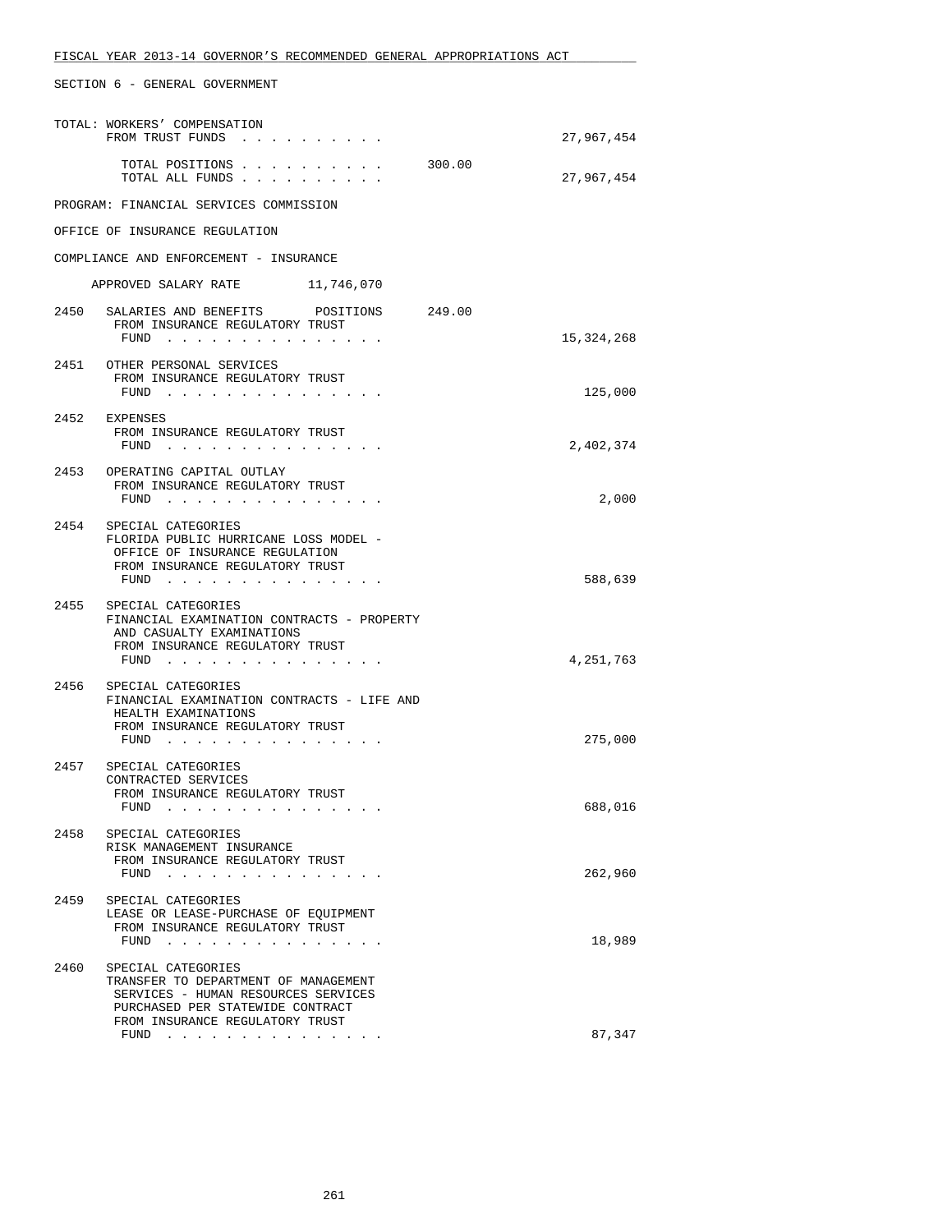|      | SECTION 6 - GENERAL GOVERNMENT                                                                                                                                                   |        |            |
|------|----------------------------------------------------------------------------------------------------------------------------------------------------------------------------------|--------|------------|
|      | TOTAL: COMPLIANCE AND ENFORCEMENT - INSURANCE<br>FROM TRUST FUNDS                                                                                                                |        | 24,026,356 |
|      | TOTAL POSITIONS<br>TOTAL ALL FUNDS                                                                                                                                               | 249.00 | 24,026,356 |
|      | EXECUTIVE DIRECTION AND SUPPORT SERVICES                                                                                                                                         |        |            |
|      | APPROVED SALARY RATE 2,003,039                                                                                                                                                   |        |            |
|      | 2461 SALARIES AND BENEFITS POSITIONS 34.00<br>FROM INSURANCE REGULATORY TRUST<br>FUND $\cdots$                                                                                   |        | 2,488,890  |
|      | 2462 EXPENSES<br>FROM INSURANCE REGULATORY TRUST<br>FUND $\cdots$                                                                                                                |        | 93,543     |
|      | 2463 SPECIAL CATEGORIES<br>CONTRACTED SERVICES<br>FROM INSURANCE REGULATORY TRUST<br>FUND                                                                                        |        | 117,710    |
|      | 2464 SPECIAL CATEGORIES<br>LEASE OR LEASE-PURCHASE OF EQUIPMENT<br>FROM INSURANCE REGULATORY TRUST<br>FUND $\cdots$                                                              |        | 8,414      |
| 2465 | SPECIAL CATEGORIES<br>TRANSFER TO DEPARTMENT OF MANAGEMENT<br>SERVICES - HUMAN RESOURCES SERVICES<br>PURCHASED PER STATEWIDE CONTRACT<br>FROM INSURANCE REGULATORY TRUST<br>FUND |        | 12,206     |
|      |                                                                                                                                                                                  |        |            |
|      | TOTAL: EXECUTIVE DIRECTION AND SUPPORT SERVICES<br>FROM TRUST FUNDS                                                                                                              |        | 2,720,763  |
|      | TOTAL POSITIONS<br>TOTAL ALL FUNDS                                                                                                                                               | 34.00  | 2,720,763  |
|      | OFFICE OF FINANCIAL REGULATION                                                                                                                                                   |        |            |
|      | SAFETY AND SOUNDNESS OF STATE BANKING SYSTEM                                                                                                                                     |        |            |
|      | APPROVED SALARY RATE 6,861,385                                                                                                                                                   |        |            |
|      | 2466 SALARIES AND BENEFITS<br>POSITIONS 118.00<br>FROM FINANCIAL INSTITUTIONS<br>REGULATORY TRUST FUND                                                                           |        | 8,671,860  |
| 2467 | OTHER PERSONAL SERVICES<br>FROM FINANCIAL INSTITUTIONS<br>REGULATORY TRUST FUND                                                                                                  |        | 822,000    |
| 2468 | EXPENSES<br>FROM FINANCIAL INSTITUTIONS<br>REGULATORY TRUST FUND                                                                                                                 |        | 1,647,752  |
| 2469 | OPERATING CAPITAL OUTLAY<br>FROM FINANCIAL INSTITUTIONS<br>REGULATORY TRUST FUND                                                                                                 |        | 7,130      |
| 2470 | SPECIAL CATEGORIES<br>CONTRACTED SERVICES<br>FROM FINANCIAL INSTITUTIONS<br>REGULATORY TRUST FUND                                                                                |        | 217,012    |
| 2471 | SPECIAL CATEGORIES<br>RISK MANAGEMENT INSURANCE<br>FROM FINANCIAL INSTITUTIONS<br>REGULATORY TRUST FUND                                                                          |        | 39,228     |
| 2472 | SPECIAL CATEGORIES<br>LEASE OR LEASE-PURCHASE OF EQUIPMENT<br>FROM FINANCIAL INSTITUTIONS                                                                                        |        |            |
|      | REGULATORY TRUST FUND                                                                                                                                                            |        | 28,872     |

FISCAL YEAR 2013-14 GOVERNOR'S RECOMMENDED GENERAL APPROPRIATIONS ACT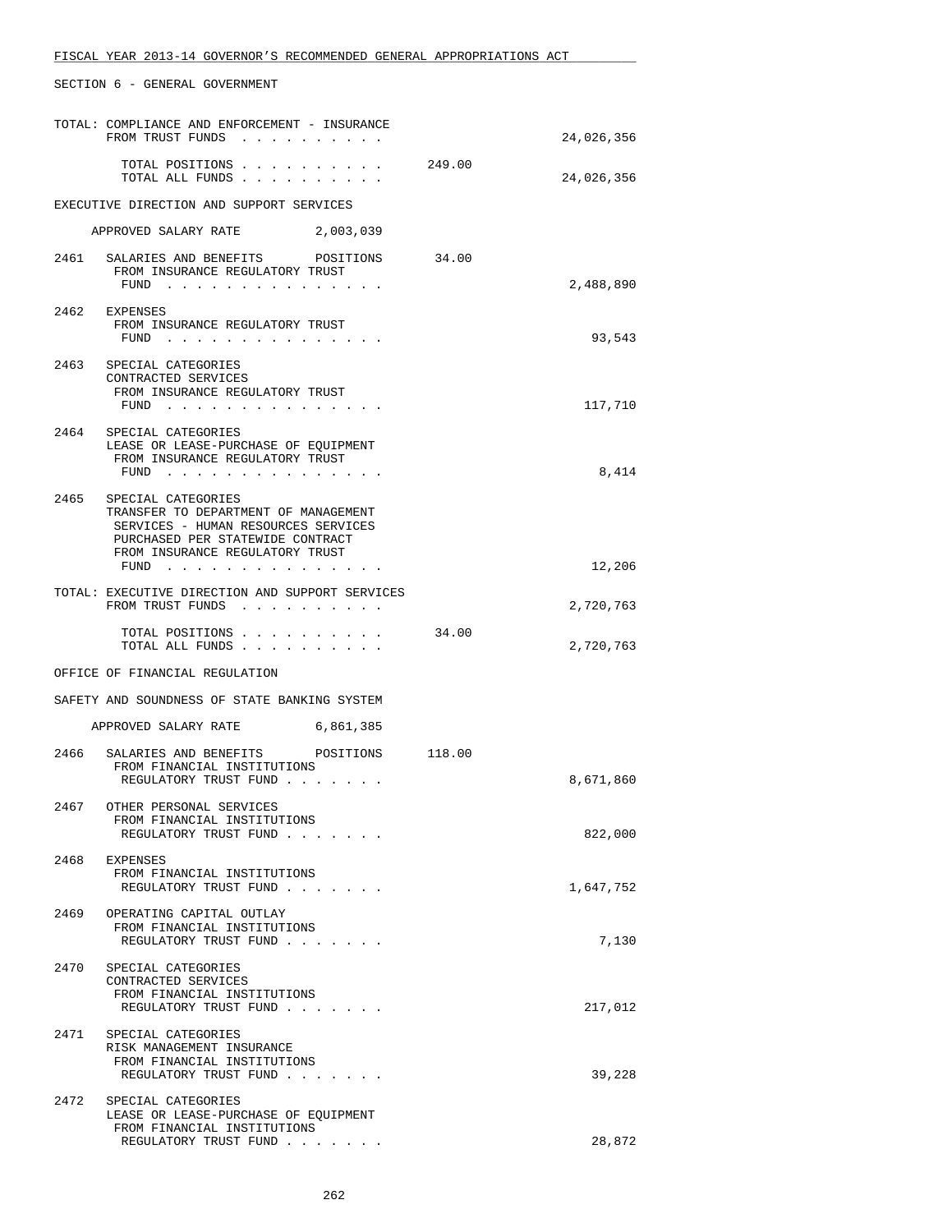| 2473 | SPECIAL CATEGORIES<br>TRANSFER TO DEPARTMENT OF MANAGEMENT<br>SERVICES - HUMAN RESOURCES SERVICES<br>PURCHASED PER STATEWIDE CONTRACT<br>FROM FINANCIAL INSTITUTIONS<br>REGULATORY TRUST FUND | 41,520               |
|------|-----------------------------------------------------------------------------------------------------------------------------------------------------------------------------------------------|----------------------|
|      | TOTAL: SAFETY AND SOUNDNESS OF STATE BANKING SYSTEM<br>FROM TRUST FUNDS                                                                                                                       | 11,475,374           |
|      | TOTAL POSITIONS<br>TOTAL ALL FUNDS                                                                                                                                                            | 118.00<br>11,475,374 |
|      | FINANCIAL INVESTIGATIONS                                                                                                                                                                      |                      |
|      | APPROVED SALARY RATE 1,997,905                                                                                                                                                                |                      |
|      | 2474 SALARIES AND BENEFITS POSITIONS<br>FROM ADMINISTRATIVE TRUST FUND                                                                                                                        | 36.00<br>2,390,984   |
|      | 2475 OTHER PERSONAL SERVICES<br>FROM ADMINISTRATIVE TRUST FUND                                                                                                                                | 5,321                |
|      | 2476 EXPENSES<br>FROM ADMINISTRATIVE TRUST FUND                                                                                                                                               | 493,557              |
|      | FROM FEDERAL LAW ENFORCEMENT TRUST<br>FUND                                                                                                                                                    | 51,758               |
|      | 2477 OPERATING CAPITAL OUTLAY<br>FROM ADMINISTRATIVE TRUST FUND                                                                                                                               | 10,600               |
|      | 2478 SPECIAL CATEGORIES<br>CONTRACTED SERVICES<br>FROM ADMINISTRATIVE TRUST FUND                                                                                                              | 36,354               |
|      | 2479 SPECIAL CATEGORIES<br>RISK MANAGEMENT INSURANCE                                                                                                                                          |                      |
|      | FROM ADMINISTRATIVE TRUST FUND                                                                                                                                                                | 21,275               |
|      | 2480 SPECIAL CATEGORIES<br>LEASE OR LEASE-PURCHASE OF EQUIPMENT<br>FROM ADMINISTRATIVE TRUST FUND                                                                                             | 15,809               |
| 2481 | SPECIAL CATEGORIES<br>TRANSFER TO DEPARTMENT OF MANAGEMENT<br>SERVICES - HUMAN RESOURCES SERVICES<br>PURCHASED PER STATEWIDE CONTRACT<br>FROM ADMINISTRATIVE TRUST FUND                       | 20,042               |
|      | TOTAL: FINANCIAL INVESTIGATIONS<br>FROM TRUST FUNDS                                                                                                                                           | 3,045,700            |
|      | TOTAL POSITIONS<br>TOTAL ALL FUNDS                                                                                                                                                            | 36.00<br>3,045,700   |
|      | EXECUTIVE DIRECTION AND SUPPORT SERVICES                                                                                                                                                      |                      |
|      | APPROVED SALARY RATE<br>1,343,595                                                                                                                                                             |                      |
| 2482 | SALARIES AND BENEFITS<br>POSITIONS<br>FROM ADMINISTRATIVE TRUST FUND                                                                                                                          | 18.00<br>1,787,435   |
| 2483 | OTHER PERSONAL SERVICES<br>FROM ADMINISTRATIVE TRUST FUND                                                                                                                                     | 150,000              |
|      | 2484 EXPENSES<br>FROM ADMINISTRATIVE TRUST FUND                                                                                                                                               | 422,548              |
| 2485 | SPECIAL CATEGORIES<br>CONTRACTED SERVICES<br>FROM ADMINISTRATIVE TRUST FUND                                                                                                                   | 61,048               |
| 2486 | SPECIAL CATEGORIES<br>RISK MANAGEMENT INSURANCE<br>FROM ADMINISTRATIVE TRUST FUND                                                                                                             | 16,289               |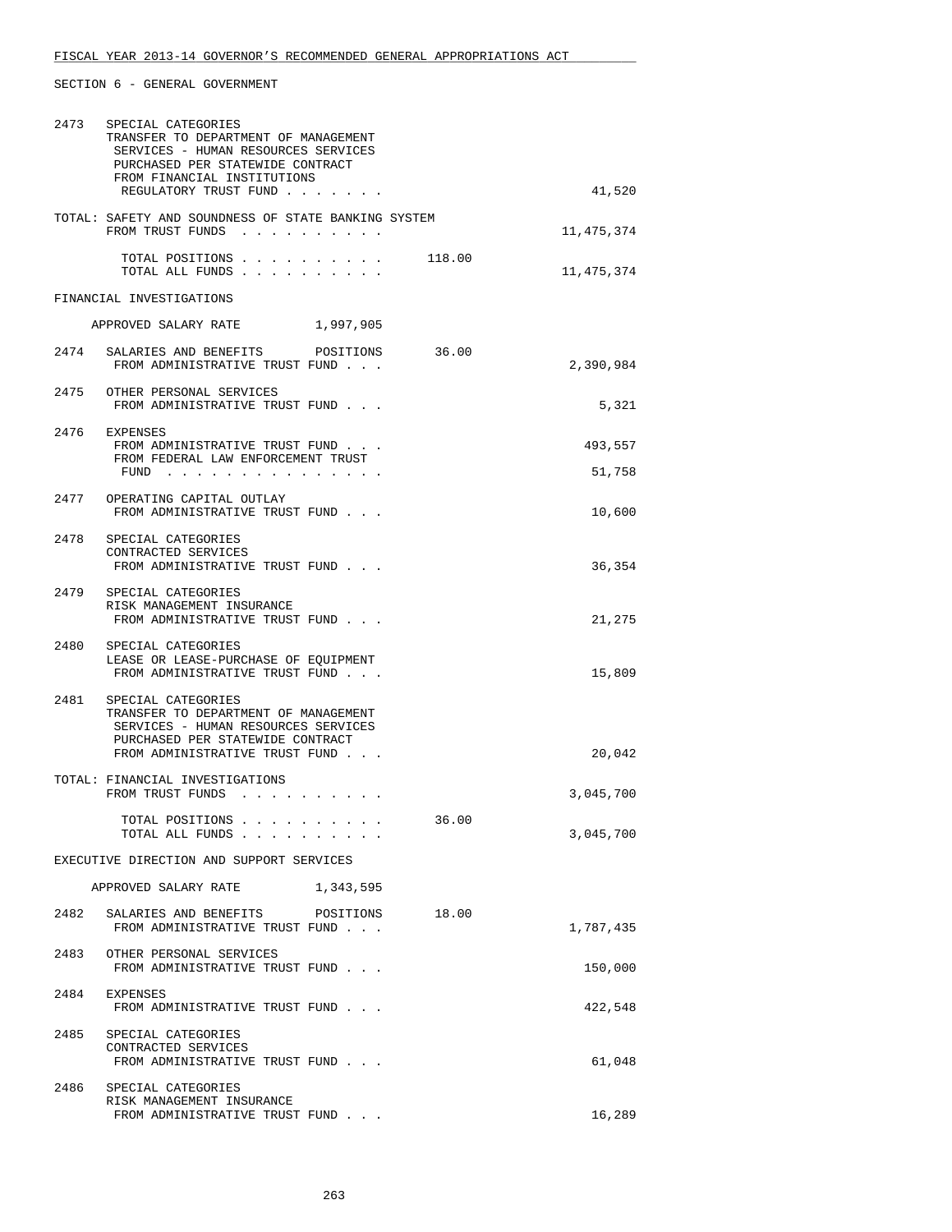|      | 2487 SPECIAL CATEGORIES<br>LEASE OR LEASE-PURCHASE OF EOUIPMENT<br>FROM ADMINISTRATIVE TRUST FUND                                                                       |       | 10,004            |
|------|-------------------------------------------------------------------------------------------------------------------------------------------------------------------------|-------|-------------------|
| 2488 | SPECIAL CATEGORIES<br>TRANSFER TO DEPARTMENT OF MANAGEMENT<br>SERVICES - HUMAN RESOURCES SERVICES<br>PURCHASED PER STATEWIDE CONTRACT<br>FROM ADMINISTRATIVE TRUST FUND |       | 15,341            |
|      | 2489 DATA PROCESSING SERVICES<br>REGULATORY ENFORCEMENT AND LICENSING<br>SYSTEM - OFFICE OF FINANCIAL REGULATION<br>FROM ADMINISTRATIVE TRUST FUND                      |       | 1,367,365         |
|      | TOTAL: EXECUTIVE DIRECTION AND SUPPORT SERVICES<br>FROM TRUST FUNDS                                                                                                     |       | 3,830,030         |
|      | TOTAL POSITIONS 18.00<br>TOTAL ALL FUNDS                                                                                                                                |       | 3,830,030         |
|      | FINANCE REGULATION                                                                                                                                                      |       |                   |
|      | APPROVED SALARY RATE 4,655,529                                                                                                                                          |       |                   |
|      | 2490 SALARIES AND BENEFITS POSITIONS<br>FROM REGULATORY TRUST FUND                                                                                                      | 87.00 | 5,715,350         |
|      | 2491 OTHER PERSONAL SERVICES<br>FROM REGULATORY TRUST FUND                                                                                                              |       | 200,000           |
|      | 2492 EXPENSES<br>FROM REGULATORY TRUST FUND                                                                                                                             |       | 943,494           |
|      | 2493 OPERATING CAPITAL OUTLAY<br>FROM REGULATORY TRUST FUND                                                                                                             |       | 5,631             |
|      | 2494 SPECIAL CATEGORIES<br>CONTRACTED SERVICES<br>FROM REGULATORY TRUST FUND                                                                                            |       | 3,241,565         |
|      | 2495 SPECIAL CATEGORIES<br>RISK MANAGEMENT INSURANCE<br>FROM REGULATORY TRUST FUND                                                                                      |       | 37,232            |
| 2496 | SPECIAL CATEGORIES<br>LEASE OR LEASE-PURCHASE OF EOUIPMENT<br>FROM REGULATORY TRUST FUND                                                                                |       | 34,995            |
| 2497 | SPECIAL CATEGORIES<br>TRANSFER TO DEPARTMENT OF MANAGEMENT<br>SERVICES - HUMAN RESOURCES SERVICES<br>PURCHASED PER STATEWIDE CONTRACT<br>FROM REGULATORY TRUST FUND     |       | 35,754            |
|      | TOTAL: FINANCE REGULATION<br>FROM TRUST FUNDS                                                                                                                           |       | 10,214,021        |
|      | TOTAL POSITIONS<br>TOTAL ALL FUNDS                                                                                                                                      | 87.00 | 10,214,021        |
|      | SECURITIES REGULATION                                                                                                                                                   |       |                   |
|      | APPROVED SALARY RATE<br>4,867,173                                                                                                                                       |       |                   |
| 2498 | SALARIES AND BENEFITS POSITIONS                                                                                                                                         | 98.00 |                   |
|      | FROM REGULATORY TRUST FUND                                                                                                                                              |       | 6,271,944         |
|      | 2499 OTHER PERSONAL SERVICES<br>FROM ANTI-FRAUD TRUST FUND<br>FROM REGULATORY TRUST FUND                                                                                |       | 32,538<br>4,466   |
| 2500 | EXPENSES<br>FROM ANTI-FRAUD TRUST FUND<br>FROM REGULATORY TRUST FUND                                                                                                    |       | 62,885<br>681,023 |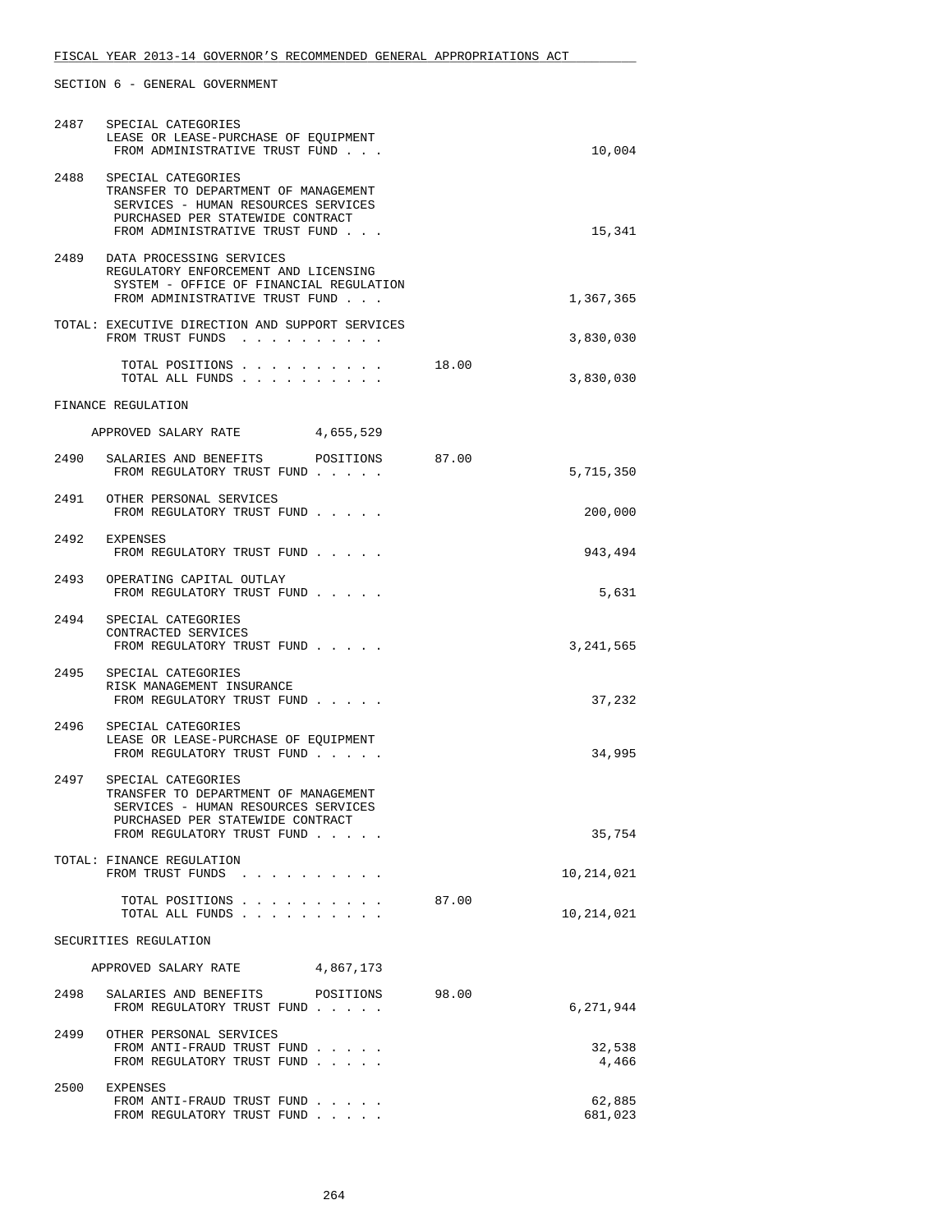| 2501 | OPERATING CAPITAL OUTLAY<br>FROM ANTI-FRAUD TRUST FUND<br>FROM REGULATORY TRUST FUND                                                                                |                     | 24,528<br>4,566   |
|------|---------------------------------------------------------------------------------------------------------------------------------------------------------------------|---------------------|-------------------|
| 2502 | SPECIAL CATEGORIES<br>CONTRACTED SERVICES<br>FROM ANTI-FRAUD TRUST FUND<br>FROM REGULATORY TRUST FUND                                                               |                     | 80,049<br>349,500 |
|      | 2503 SPECIAL CATEGORIES<br>RISK MANAGEMENT INSURANCE<br>FROM REGULATORY TRUST FUND                                                                                  |                     | 29,586            |
| 2504 | SPECIAL CATEGORIES<br>LEASE OR LEASE-PURCHASE OF EQUIPMENT<br>FROM REGULATORY TRUST FUND                                                                            |                     | 27,253            |
| 2505 | SPECIAL CATEGORIES<br>TRANSFER TO DEPARTMENT OF MANAGEMENT<br>SERVICES - HUMAN RESOURCES SERVICES<br>PURCHASED PER STATEWIDE CONTRACT<br>FROM REGULATORY TRUST FUND |                     | 32,663            |
|      | TOTAL: SECURITIES REGULATION<br>FROM TRUST FUNDS                                                                                                                    |                     | 7,601,001         |
|      | TOTAL POSITIONS<br>TOTAL ALL FUNDS                                                                                                                                  | 98.00               | 7,601,001         |
|      | TOTAL: FINANCIAL SERVICES, DEPARTMENT OF<br>FROM GENERAL REVENUE FUND<br>FROM TRUST FUNDS                                                                           | 21,887,080          | 265, 288, 737     |
|      | TOTAL POSITIONS<br>TOTAL ALL FUNDS                                                                                                                                  | 2,532.00            | 287, 175, 817     |
|      | TOTAL APPROVED SALARY RATE                                                                                                                                          | 118,270,651         |                   |
|      |                                                                                                                                                                     |                     |                   |
|      | GOVERNOR, EXECUTIVE OFFICE OF THE                                                                                                                                   |                     |                   |
|      | PROGRAM: GENERAL OFFICE                                                                                                                                             |                     |                   |
|      | EXECUTIVE DIRECTION AND SUPPORT SERVICES                                                                                                                            |                     |                   |
| 2506 | SALARIES AND BENEFITS<br>POSITIONS<br>FROM GENERAL REVENUE FUND<br>FROM GRANTS AND DONATIONS TRUST<br>FUND $\cdots$ $\cdots$ $\cdots$ $\cdots$                      | 123.00<br>8,401,369 | 175,733           |
| 2507 | LUMP SUM<br>EXECUTIVE OFFICE OF THE GOVERNOR -<br>EXECUTIVE/ADMINISTRATION<br>FROM GENERAL REVENUE FUND<br>FROM GRANTS AND DONATIONS TRUST<br>FUND                  | 2,771,259           | 421,839           |
| 2508 | LUMP SUM<br>EXECUTIVE OFFICE OF THE GOVERNOR -<br>WASHINGTON OFFICE<br>FROM GENERAL REVENUE FUND                                                                    | 116,858             |                   |
|      | 2509 SPECIAL CATEGORIES<br>CONTINGENT - DISCRETIONARY<br>FROM GENERAL REVENUE FUND                                                                                  | 29,244              |                   |
|      | 2510 SPECIAL CATEGORIES<br>RISK MANAGEMENT INSURANCE<br>FROM GENERAL REVENUE FUND<br>FROM GRANTS AND DONATIONS TRUST<br>FUND                                        | 42,336              | 5,895             |
| 2511 | SPECIAL CATEGORIES<br>CHILD ABUSE PREVENTION<br>FROM GENERAL REVENUE FUND                                                                                           | 150,000             |                   |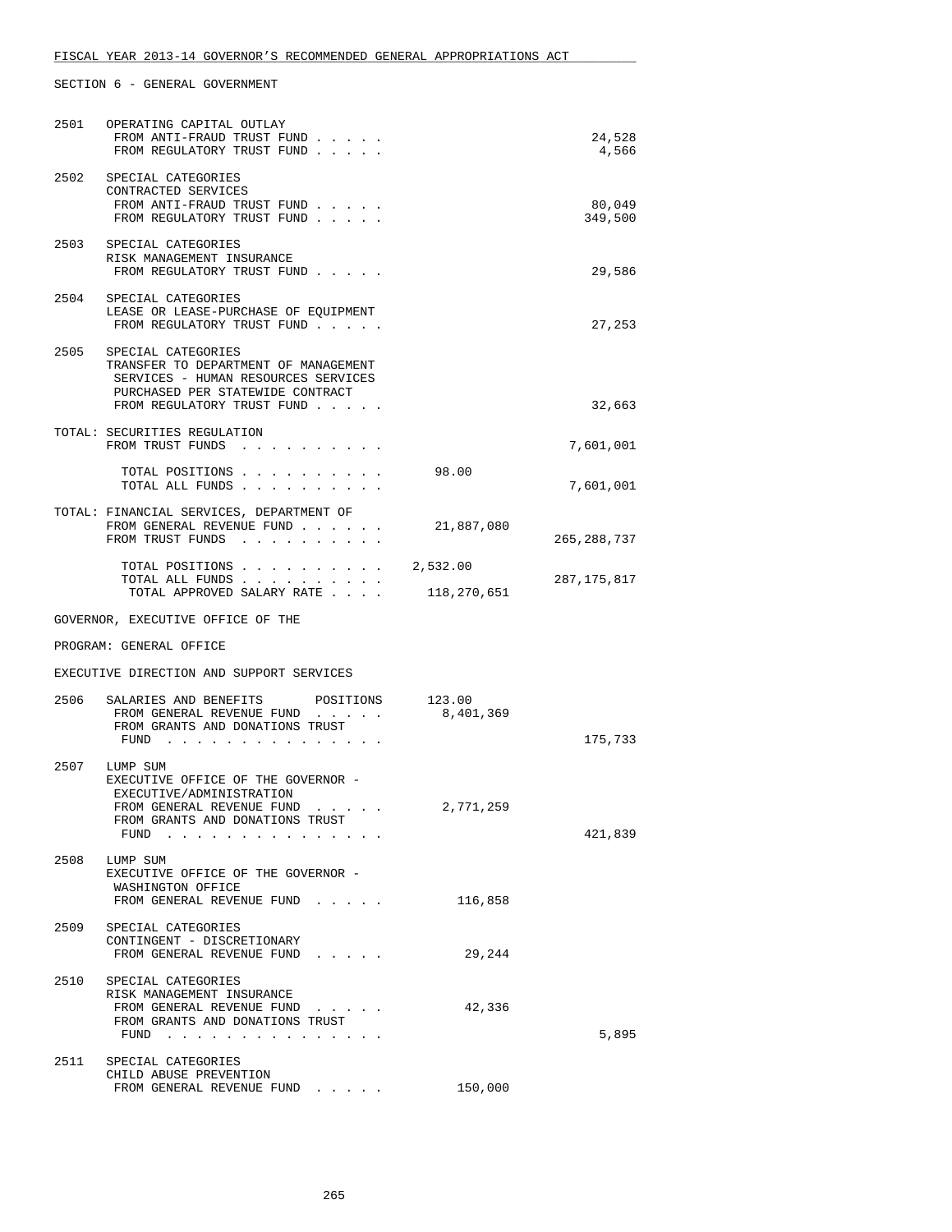| 2512 | SPECIAL CATEGORIES<br>TRANSFER TO DEPARTMENT OF MANAGEMENT<br>SERVICES - HUMAN RESOURCES SERVICES<br>PURCHASED PER STATEWIDE CONTRACT<br>FROM GENERAL REVENUE FUND<br>FROM GRANTS AND DONATIONS TRUST<br>FUND $\cdots$ | 43,914              | 712        |
|------|------------------------------------------------------------------------------------------------------------------------------------------------------------------------------------------------------------------------|---------------------|------------|
|      | 2513 DATA PROCESSING SERVICES<br>SOUTHWOOD SHARED RESOURCE CENTER<br>FROM GENERAL REVENUE FUND                                                                                                                         | 113,211             |            |
|      | TOTAL: EXECUTIVE DIRECTION AND SUPPORT SERVICES<br>FROM GENERAL REVENUE FUND<br>FROM TRUST FUNDS                                                                                                                       | 11,668,191          | 604,179    |
|      | TOTAL POSITIONS 123.00<br>TOTAL ALL FUNDS                                                                                                                                                                              |                     | 12,272,370 |
|      | LEGISLATIVE APPROPRIATIONS SYSTEM/PLANNING AND<br>BUDGETING SUBSYSTEM                                                                                                                                                  |                     |            |
|      | 2514 SALARIES AND BENEFITS POSITIONS<br>FROM PLANNING AND BUDGETING SYSTEM<br>TRUST FUND                                                                                                                               | 48.00               | 4,329,307  |
|      | 2515 LUMP SUM<br>LEGISLATIVE APPROPRIATION SYSTEM/PLANNING<br>AND BUDGETING SUBSYSTEM<br>FROM PLANNING AND BUDGETING SYSTEM<br>TRUST FUND                                                                              |                     | 1,231,236  |
| 2516 | SPECIAL CATEGORIES<br>RISK MANAGEMENT INSURANCE<br>FROM PLANNING AND BUDGETING SYSTEM<br>TRUST FUND                                                                                                                    |                     | 18,978     |
| 2517 | SPECIAL CATEGORIES<br>TRANSFER TO DEPARTMENT OF MANAGEMENT<br>SERVICES - HUMAN RESOURCES SERVICES<br>PURCHASED PER STATEWIDE CONTRACT<br>FROM PLANNING AND BUDGETING SYSTEM<br>TRUST FUND                              |                     | 14,501     |
| 2518 | DATA PROCESSING SERVICES<br>OTHER DATA PROCESSING SERVICES<br>FROM PLANNING AND BUDGETING SYSTEM<br>TRUST FUND                                                                                                         |                     | 21,150     |
| 2519 | DATA PROCESSING SERVICES<br>SOUTHWOOD SHARED RESOURCE CENTER<br>FROM PLANNING AND BUDGETING SYSTEM<br>TRUST FUND                                                                                                       |                     | 309        |
| 2520 | DATA PROCESSING SERVICES<br>NORTHWEST REGIONAL DATA CENTER (NWRDC)<br>FROM PLANNING AND BUDGETING SYSTEM<br>TRUST FUND                                                                                                 |                     | 10,945     |
|      | TOTAL: LEGISLATIVE APPROPRIATIONS SYSTEM/PLANNING AND<br>BUDGETING SUBSYSTEM<br>FROM TRUST FUNDS                                                                                                                       |                     | 5,626,426  |
|      | TOTAL POSITIONS<br>TOTAL ALL FUNDS                                                                                                                                                                                     | 48.00               | 5,626,426  |
|      | EXECUTIVE PLANNING AND BUDGETING                                                                                                                                                                                       |                     |            |
| 2521 | SALARIES AND BENEFITS<br>POSITIONS<br>FROM GENERAL REVENUE FUND                                                                                                                                                        | 104.00<br>8,474,456 |            |
| 2522 | LUMP SUM<br>EXECUTIVE OFFICE OF THE GOVERNOR - OFFICE<br>OF PLANNING AND BUDGETING<br>FROM GENERAL REVENUE FUND<br>$\cdot$ $\cdot$ $\cdot$ $\cdot$ $\cdot$                                                             | 762,371             |            |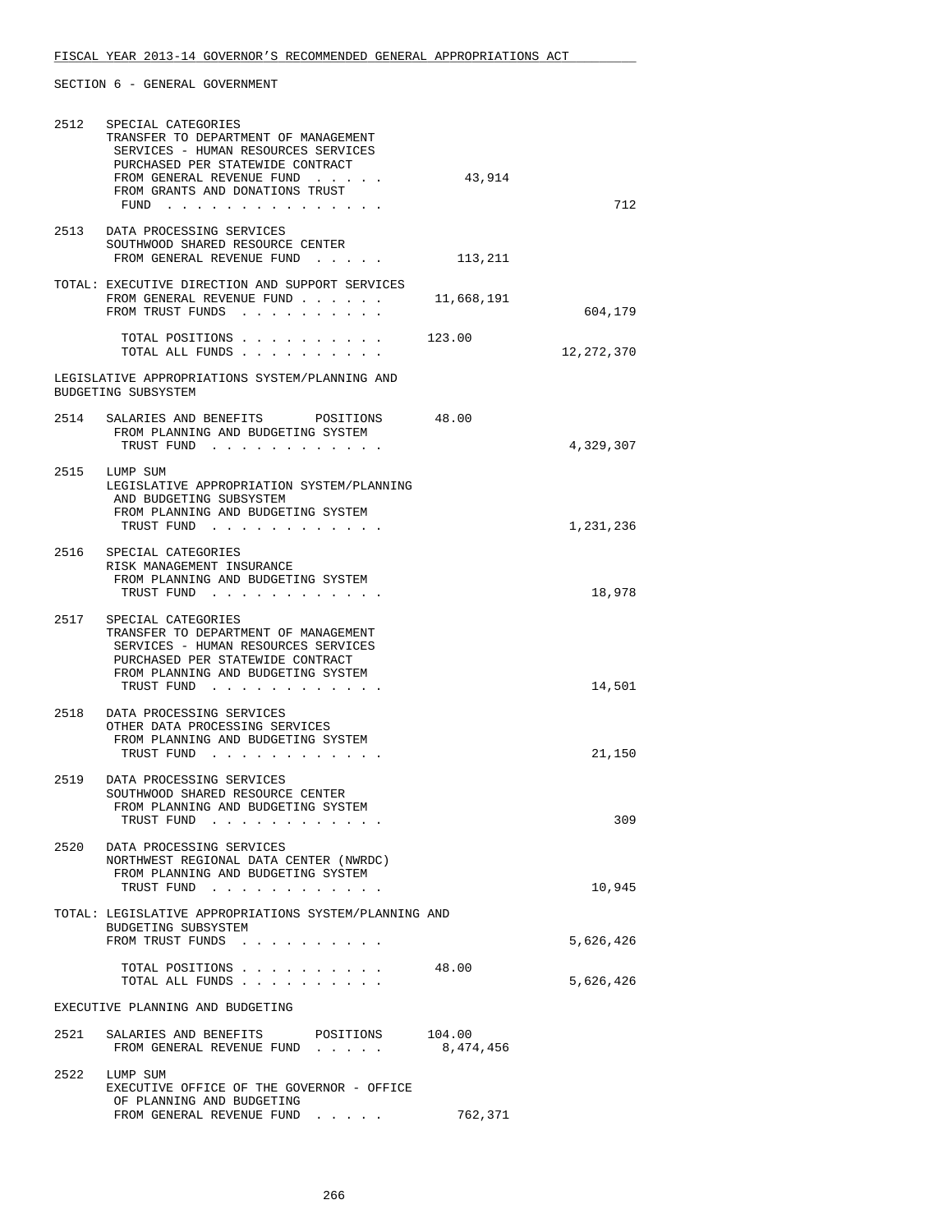| 2523 | SPECIAL CATEGORIES<br>RISK MANAGEMENT INSURANCE<br>FROM GENERAL REVENUE FUND                                                                                       | 41,118      |             |
|------|--------------------------------------------------------------------------------------------------------------------------------------------------------------------|-------------|-------------|
| 2524 | SPECIAL CATEGORIES<br>TRANSFER TO DEPARTMENT OF MANAGEMENT<br>SERVICES - HUMAN RESOURCES SERVICES<br>PURCHASED PER STATEWIDE CONTRACT<br>FROM GENERAL REVENUE FUND | 36,328      |             |
|      | TOTAL: EXECUTIVE PLANNING AND BUDGETING<br>FROM GENERAL REVENUE FUND                                                                                               | 9, 314, 273 |             |
|      | TOTAL POSITIONS<br>TOTAL ALL FUNDS                                                                                                                                 | 104.00      | 9, 314, 273 |

PROGRAM: EMERGENCY MANAGEMENT

EMERGENCY PREVENTION, PREPAREDNESS AND RESPONSE

 The Division of Emergency Management shall submit quarterly status reports on the outstanding obligations for each open federally declared disaster event to the Executive Office of the Governor, and to the chairs of the Senate Appropriations Committee and the House Appropriations Committee.

APPROVED SALARY RATE 6,631,042

| 2525 | SALARIES AND BENEFITS<br>POSITIONS<br>FROM ADMINISTRATIVE TRUST FUND<br>FROM EMERGENCY MANAGEMENT<br>PREPAREDNESS AND ASSISTANCE TRUST                                                                                                                                                                                                                                                                                                                                                                                                                            | 153.00 | 1,124,395                       |
|------|-------------------------------------------------------------------------------------------------------------------------------------------------------------------------------------------------------------------------------------------------------------------------------------------------------------------------------------------------------------------------------------------------------------------------------------------------------------------------------------------------------------------------------------------------------------------|--------|---------------------------------|
|      | FUND<br>FROM FEDERAL GRANTS TRUST FUND<br>FROM GRANTS AND DONATIONS TRUST                                                                                                                                                                                                                                                                                                                                                                                                                                                                                         |        | 2,121,370<br>3,013,075          |
|      | FUND<br>$\mathbf{1} \quad \mathbf{1} \quad \mathbf{1} \quad \mathbf{1} \quad \mathbf{1} \quad \mathbf{1} \quad \mathbf{1} \quad \mathbf{1} \quad \mathbf{1} \quad \mathbf{1} \quad \mathbf{1} \quad \mathbf{1} \quad \mathbf{1} \quad \mathbf{1} \quad \mathbf{1} \quad \mathbf{1} \quad \mathbf{1} \quad \mathbf{1} \quad \mathbf{1} \quad \mathbf{1} \quad \mathbf{1} \quad \mathbf{1} \quad \mathbf{1} \quad \mathbf{1} \quad \mathbf{1} \quad \mathbf{1} \quad \mathbf{1} \quad \mathbf{$<br>FROM OPERATING TRUST FUND<br>FROM U.S. CONTRIBUTIONS TRUST FUND. |        | 465,881<br>677,476<br>1,370,966 |
| 2526 | OTHER PERSONAL SERVICES<br>FROM ADMINISTRATIVE TRUST FUND<br>FROM EMERGENCY MANAGEMENT<br>PREPAREDNESS AND ASSISTANCE TRUST                                                                                                                                                                                                                                                                                                                                                                                                                                       |        | 300,000                         |
|      | FUND<br>the contract of the contract of the contract of                                                                                                                                                                                                                                                                                                                                                                                                                                                                                                           |        | 596,494                         |
|      | FROM FEDERAL GRANTS TRUST FUND                                                                                                                                                                                                                                                                                                                                                                                                                                                                                                                                    |        | 603,098                         |
|      | FROM GRANTS AND DONATIONS TRUST                                                                                                                                                                                                                                                                                                                                                                                                                                                                                                                                   |        |                                 |
|      | FUND<br>.                                                                                                                                                                                                                                                                                                                                                                                                                                                                                                                                                         |        | 14,360                          |
|      | FROM OPERATING TRUST FUND                                                                                                                                                                                                                                                                                                                                                                                                                                                                                                                                         |        | 12,925                          |
|      |                                                                                                                                                                                                                                                                                                                                                                                                                                                                                                                                                                   |        |                                 |
| 2527 | <b>EXPENSES</b>                                                                                                                                                                                                                                                                                                                                                                                                                                                                                                                                                   |        |                                 |
|      | FROM ADMINISTRATIVE TRUST FUND<br>FROM EMERGENCY MANAGEMENT<br>PREPAREDNESS AND ASSISTANCE TRUST                                                                                                                                                                                                                                                                                                                                                                                                                                                                  |        | 310,446                         |
|      | FUND $\cdots$                                                                                                                                                                                                                                                                                                                                                                                                                                                                                                                                                     |        | 717,894                         |
|      | FROM FEDERAL GRANTS TRUST FUND                                                                                                                                                                                                                                                                                                                                                                                                                                                                                                                                    |        | 985,026                         |
|      | FROM GRANTS AND DONATIONS TRUST                                                                                                                                                                                                                                                                                                                                                                                                                                                                                                                                   |        |                                 |
|      | FUND<br>the contract of the contract of the contract of the contract of the contract of the contract of the contract of                                                                                                                                                                                                                                                                                                                                                                                                                                           |        | 305,983                         |
|      | FROM OPERATING TRUST FUND                                                                                                                                                                                                                                                                                                                                                                                                                                                                                                                                         |        | 201,756                         |
|      | FROM U.S. CONTRIBUTIONS TRUST FUND.                                                                                                                                                                                                                                                                                                                                                                                                                                                                                                                               |        | 698,253                         |
|      |                                                                                                                                                                                                                                                                                                                                                                                                                                                                                                                                                                   |        |                                 |
| 2528 | AID TO LOCAL GOVERNMENTS<br>DISASTER PREPAREDNESS PLANNING AND<br>ADMINISTRATION                                                                                                                                                                                                                                                                                                                                                                                                                                                                                  |        |                                 |
|      | FROM FEDERAL GRANTS TRUST FUND.                                                                                                                                                                                                                                                                                                                                                                                                                                                                                                                                   |        | 5,856,802                       |
|      |                                                                                                                                                                                                                                                                                                                                                                                                                                                                                                                                                                   |        |                                 |
| 2529 | OPERATING CAPITAL OUTLAY                                                                                                                                                                                                                                                                                                                                                                                                                                                                                                                                          |        |                                 |
|      | FROM ADMINISTRATIVE TRUST FUND                                                                                                                                                                                                                                                                                                                                                                                                                                                                                                                                    |        | 15,400                          |
|      | FROM EMERGENCY MANAGEMENT                                                                                                                                                                                                                                                                                                                                                                                                                                                                                                                                         |        |                                 |
|      | PREPAREDNESS AND ASSISTANCE TRUST                                                                                                                                                                                                                                                                                                                                                                                                                                                                                                                                 |        |                                 |
|      | $FUND$                                                                                                                                                                                                                                                                                                                                                                                                                                                                                                                                                            |        | 9,775                           |
|      | FROM FEDERAL GRANTS TRUST FUND                                                                                                                                                                                                                                                                                                                                                                                                                                                                                                                                    |        | 11,865                          |
|      | FROM GRANTS AND DONATIONS TRUST                                                                                                                                                                                                                                                                                                                                                                                                                                                                                                                                   |        |                                 |
|      | FUND<br>.                                                                                                                                                                                                                                                                                                                                                                                                                                                                                                                                                         |        | 4,500                           |
|      | FROM OPERATING TRUST FUND                                                                                                                                                                                                                                                                                                                                                                                                                                                                                                                                         |        | 4,650                           |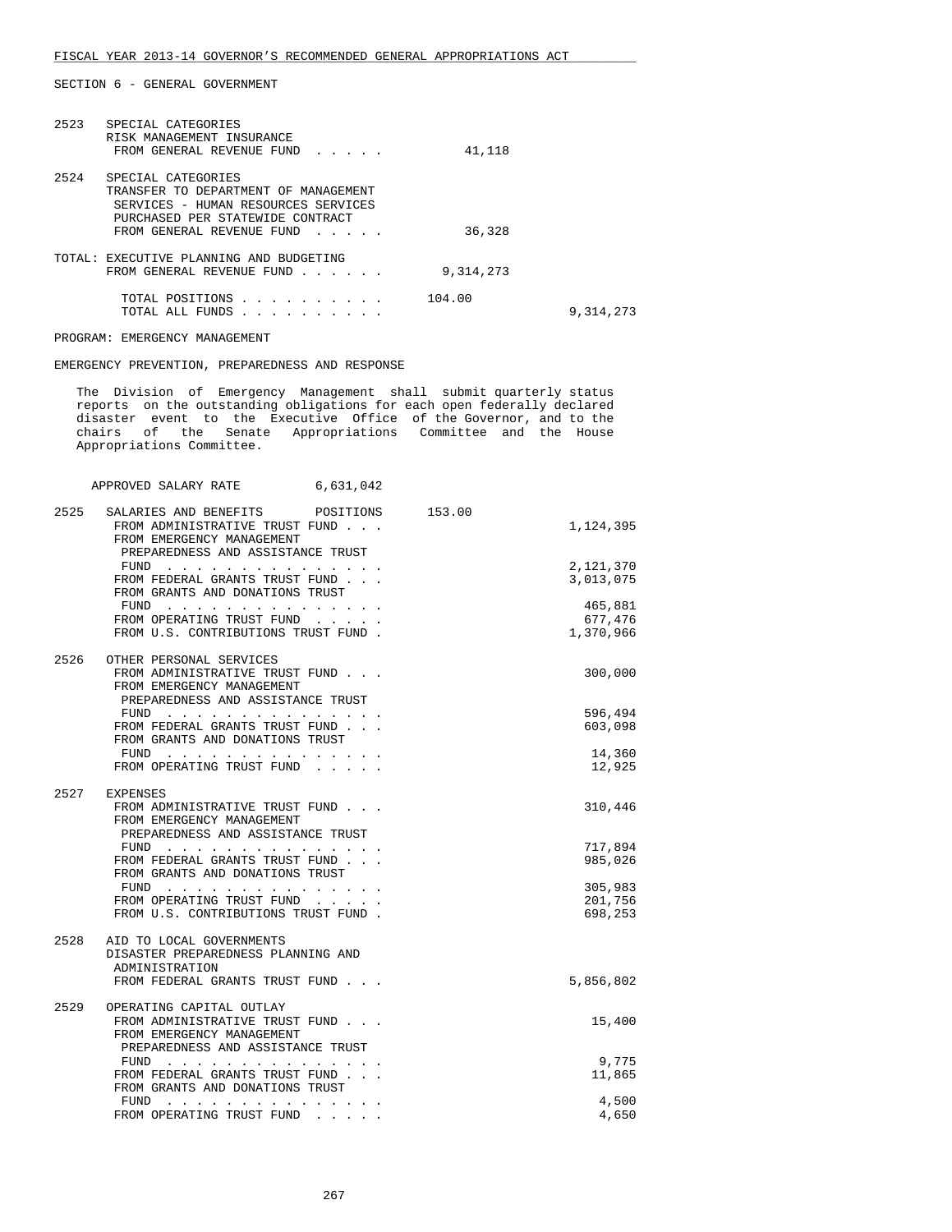| 2530 | SPECIAL CATEGORIES<br>ACQUISITION OF MOTOR VEHICLES<br>FROM EMERGENCY MANAGEMENT<br>PREPAREDNESS AND ASSISTANCE TRUST<br>$FUND$<br>FROM FEDERAL GRANTS TRUST FUND    | 60,000<br>60,000                                 |
|------|----------------------------------------------------------------------------------------------------------------------------------------------------------------------|--------------------------------------------------|
| 2531 | SPECIAL CATEGORIES<br>GRANTS AND AIDS - PAYMENT FLORIDA WING/<br>CIVIL AIR PATROL<br>FROM EMERGENCY MANAGEMENT<br>PREPAREDNESS AND ASSISTANCE TRUST<br>FUND $\cdots$ | 49,500                                           |
| 2532 | SPECIAL CATEGORIES<br>CONTRACTED SERVICES<br>FROM ADMINISTRATIVE TRUST FUND<br>FROM EMERGENCY MANAGEMENT<br>PREPAREDNESS AND ASSISTANCE TRUST                        | 223,163                                          |
|      | $FUND$<br>FROM FEDERAL GRANTS TRUST FUND<br>FROM GRANTS AND DONATIONS TRUST<br>FROM OPERATING TRUST FUND<br>FROM U.S. CONTRIBUTIONS TRUST FUND.                      | 377,737<br>356,385<br>91,976<br>37,382<br>89,824 |
| 2533 | SPECIAL CATEGORIES<br>PUBLIC ASSISTANCE FOR 2004 HURRICANES -<br>STATE OPERATIONS<br>FROM U.S. CONTRIBUTIONS TRUST FUND.                                             | 2,533,727                                        |
|      | 2534 SPECIAL CATEGORIES<br>HAZARD MITIGATION FOR 2004 HURRICANES -<br>STATE OPERATIONS<br>FROM U.S. CONTRIBUTIONS TRUST FUND.                                        | 1,654,383                                        |
| 2535 | SPECIAL CATEGORIES<br>GRANTS AND AIDS - PUBLIC ASSISTANCE FOR<br>2004 HURRICANES - PASS THROUGH<br>FROM U.S. CONTRIBUTIONS TRUST FUND.                               | 15,035,460                                       |
| 2536 | SPECIAL CATEGORIES<br>GRANTS AND AIDS - HAZARD MITIGATION FOR<br>2004 HURRICANES - PASS THROUGH<br>FROM U.S. CONTRIBUTIONS TRUST FUND.                               | 22,026,096                                       |
| 2537 | SPECIAL CATEGORIES<br>HAZARD MITIGATION FOR 2005 HURRICANES -<br>STATE OPERATIONS<br>FROM U.S. CONTRIBUTIONS TRUST FUND.                                             | 1,079,794                                        |
| 2538 | SPECIAL CATEGORIES<br>GRANTS AND AIDS - HAZARD MITIGATION FOR<br>2005 HURRICANES - PASS THROUGH<br>FROM U.S. CONTRIBUTIONS TRUST FUND.                               | 24,896,466                                       |
| 2539 | SPECIAL CATEGORIES<br>HAZARD MITIGATION FOR 2008-09 HURRICANES<br>AND STORMS - STATE OPERATIONS<br>FROM U.S. CONTRIBUTIONS TRUST FUND.                               | 279,623                                          |
| 2540 | SPECIAL CATEGORIES<br>GRANTS AND AIDS - HAZARD MITIGATION FOR<br>2008-09 HURRICANES AND STORMS - PASS<br>THROUGH<br>FROM U.S. CONTRIBUTIONS TRUST FUND.              | 2,324,722                                        |
| 2541 | SPECIAL CATEGORIES<br>GRANTS AND AIDS - EMERGENCY MANAGEMENT<br>PROGRAMS<br>FROM EMERGENCY MANAGEMENT                                                                |                                                  |
|      | PREPAREDNESS AND ASSISTANCE TRUST<br>FUND $\cdots$                                                                                                                   | 7,189,061                                        |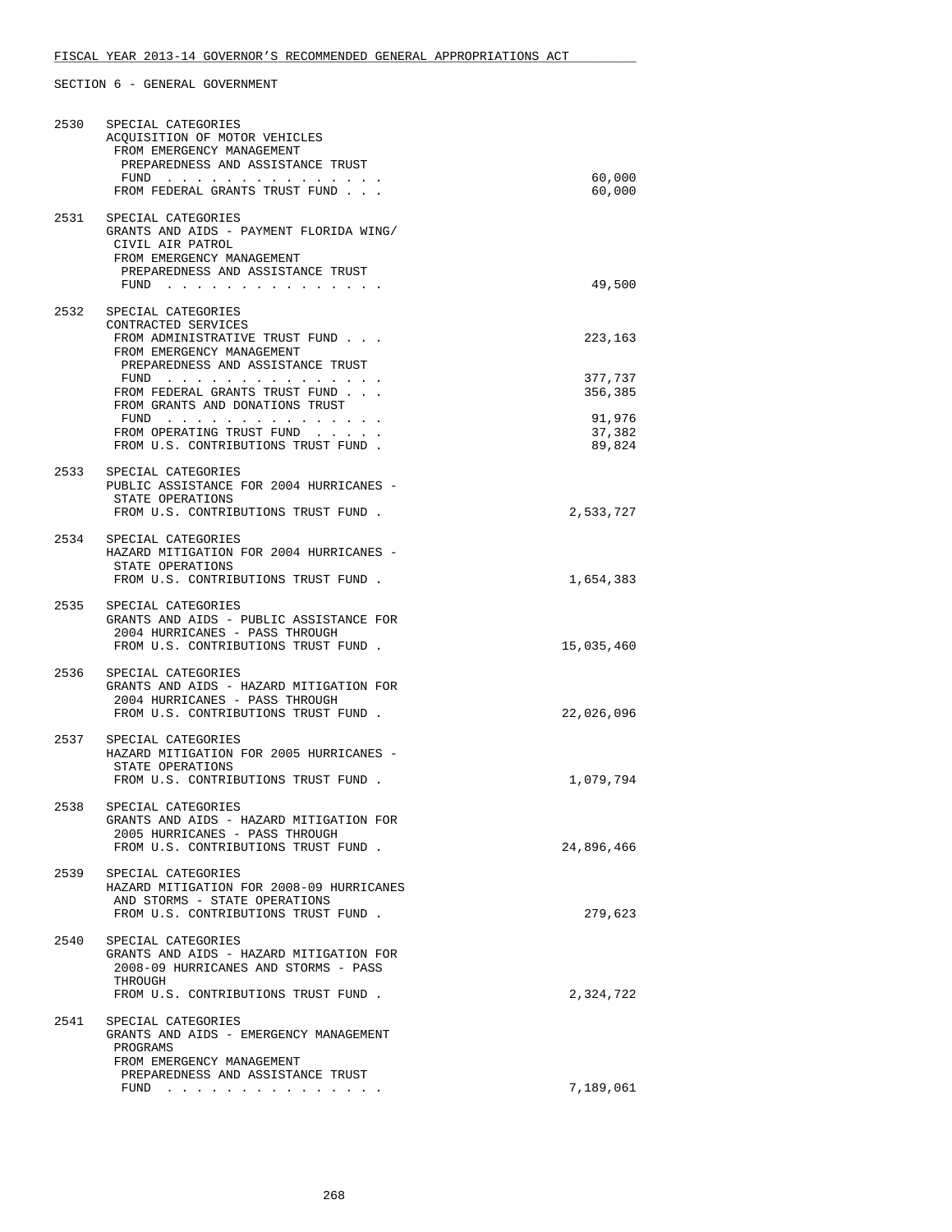# FISCAL YEAR 2013-14 GOVERNOR'S RECOMMENDED GENERAL APPROPRIATIONS ACT

| 2542 | SPECIAL CATEGORIES<br>GRANTS AND AIDS - STATE DOMESTIC<br>PREPAREDNESS PROGRAM<br>FROM FEDERAL GRANTS TRUST FUND                                   | 304,369                  |
|------|----------------------------------------------------------------------------------------------------------------------------------------------------|--------------------------|
|      | 2543 SPECIAL CATEGORIES<br>GRANTS AND AID - REPETITIVE FLOOD CLAIMS<br>PROGRAM<br>FROM FEDERAL GRANTS TRUST FUND                                   | 2,038,417                |
| 2544 | SPECIAL CATEGORIES<br>GRANTS AND AIDS - SEVERE REPETITIVE LOSS<br>PILOT PROGRAM<br>FROM FEDERAL GRANTS TRUST FUND                                  | 2,073,221                |
| 2545 | SPECIAL CATEGORIES<br>RISK MANAGEMENT INSURANCE<br>FROM ADMINISTRATIVE TRUST FUND<br>FROM EMERGENCY MANAGEMENT                                     | 14,636                   |
|      | PREPAREDNESS AND ASSISTANCE TRUST<br>FUND $\cdots$<br>FROM FEDERAL GRANTS TRUST FUND<br>FROM GRANTS AND DONATIONS TRUST                            | 26,846<br>42,255         |
|      | FUND $\cdots$<br>FROM OPERATING TRUST FUND<br>FROM U.S. CONTRIBUTIONS TRUST FUND.                                                                  | 6,563<br>6,645<br>10,344 |
|      | 2546 SPECIAL CATEGORIES<br>GRANTS AND AIDS - STATE AND FEDERAL<br>DISASTER RELIEF OPERATIONS -<br>ADMINISTRATIVE<br>FROM FEDERAL GRANTS TRUST FUND | 4,519,278                |
| 2547 | SPECIAL CATEGORIES<br>COMMISSION ON COMMUNITY SERVICE<br>FROM EMERGENCY MANAGEMENT<br>PREPAREDNESS AND ASSISTANCE TRUST<br>FUND $\cdots$           | 300,000                  |
| 2548 | SPECIAL CATEGORIES<br>STATEWIDE HURRICANE PREPAREDNESS AND<br>PLANNING<br>FROM EMERGENCY MANAGEMENT<br>PREPAREDNESS AND ASSISTANCE TRUST<br>FUND   | 2,064,539                |
|      | FROM FEDERAL GRANTS TRUST FUND<br>FROM GRANTS AND DONATIONS TRUST<br>FUND                                                                          | 421,219<br>100,971       |
| 2549 | SPECIAL CATEGORIES<br>GRANTS AND AIDS - PREDISASTER MITIGATION<br>FROM FEDERAL GRANTS TRUST FUND                                                   | 7,156,259                |
|      | 2550 SPECIAL CATEGORIES<br>GRANTS AND AIDS - HURRICANE LOSS<br>MITIGATION<br>FROM GRANTS AND DONATIONS TRUST<br>FUND $\ldots$                      | 6,892,389                |
| 2551 | SPECIAL CATEGORIES<br>GRANTS AND AIDS - FLOOD MITIGATION<br>ASSISTANCE PROGRAM<br>FROM FEDERAL GRANTS TRUST FUND                                   | 6,017,700                |
| 2552 | SPECIAL CATEGORIES<br>TRANSFER TO DEPARTMENT OF MANAGEMENT<br>SERVICES - HUMAN RESOURCES SERVICES                                                  |                          |
|      | PURCHASED PER STATEWIDE CONTRACT<br>FROM ADMINISTRATIVE TRUST FUND<br>FROM EMERGENCY MANAGEMENT<br>PREPAREDNESS AND ASSISTANCE TRUST               | 7,734                    |
|      | FUND $\cdots$<br>FROM FEDERAL GRANTS TRUST FUND<br>FROM GRANTS AND DONATIONS TRUST                                                                 | 15,859<br>26,029         |
|      | $FUND$<br>FROM OPERATING TRUST FUND<br>FROM U.S. CONTRIBUTIONS TRUST FUND.                                                                         | 5,636<br>4,138<br>27,246 |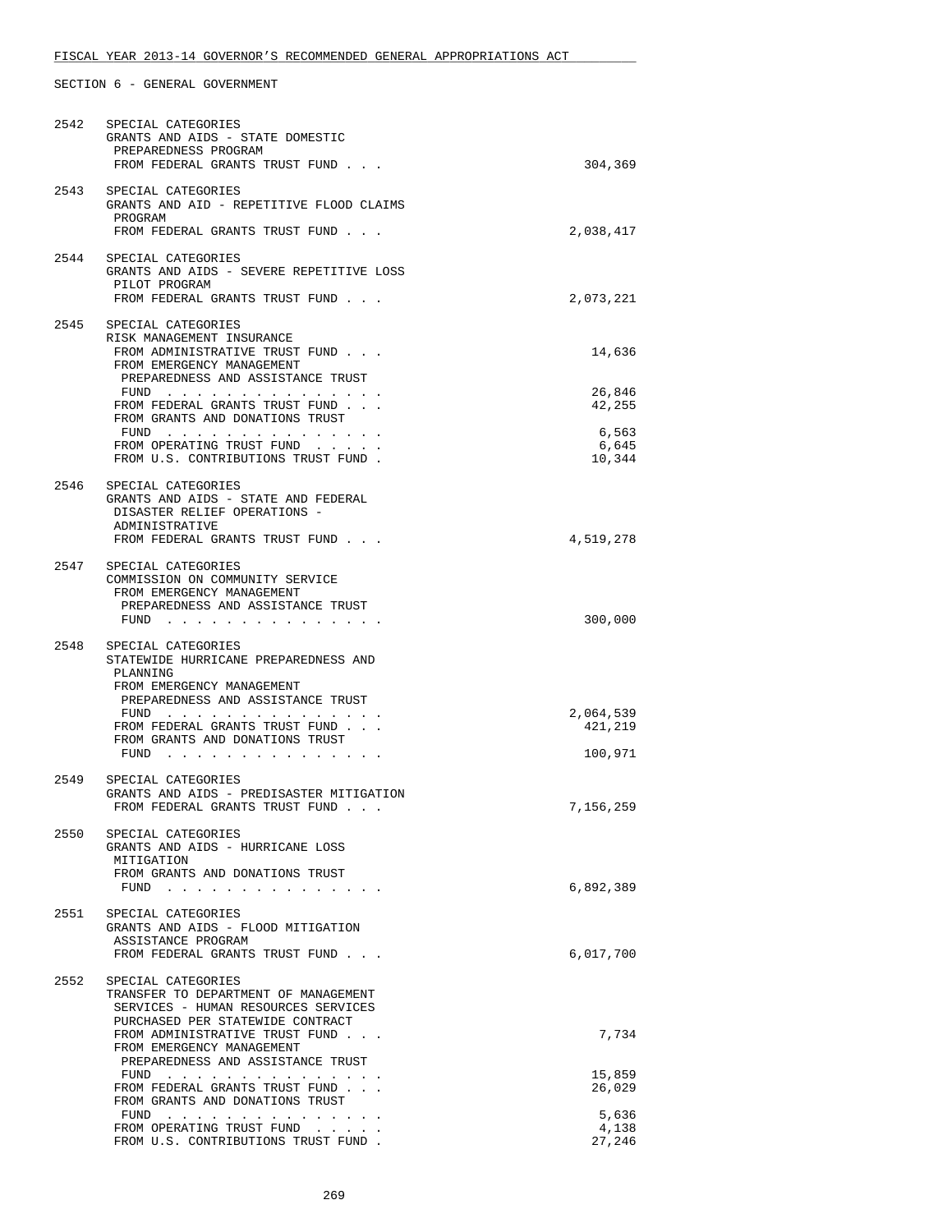# FISCAL YEAR 2013-14 GOVERNOR'S RECOMMENDED GENERAL APPROPRIATIONS ACT

|      | 2553 SPECIAL CATEGORIES<br>FLORIDA HAZARDOUS MATERIALS PLANNING                                                                                                                         |            |
|------|-----------------------------------------------------------------------------------------------------------------------------------------------------------------------------------------|------------|
|      | PROGRAM<br>FROM OPERATING TRUST FUND                                                                                                                                                    | 966,597    |
| 2554 | SPECIAL CATEGORIES<br>HAZARDOUS MATERIALS EMERGENCY PLANNING<br>GRANT<br>FROM FEDERAL GRANTS TRUST FUND                                                                                 | 772,742    |
|      | 2555 SPECIAL CATEGORIES<br>HAZARD MITIGATION FOR 2008-09 SEVERE<br>WEATHER AND FLOODING - STATE OPERATIONS<br>FROM U.S. CONTRIBUTIONS TRUST FUND.                                       | 55,506     |
| 2556 | SPECIAL CATEGORIES<br>GRANTS AND AIDS - HAZARD MITIGATION FOR<br>2008-09 SEVERE WEATHER AND FLOODING - PASS<br>THROUGH<br>FROM U.S. CONTRIBUTIONS TRUST FUND.                           | 842,510    |
| 2557 | SPECIAL CATEGORIES<br>GRANTS AND AIDS - 2005 HURRICANES - STATE<br>OPERATIONS<br>FROM U.S. CONTRIBUTIONS TRUST FUND.                                                                    | 2,515,297  |
| 2558 | SPECIAL CATEGORIES<br>GRANTS AND AIDS - 2005 HURRICANES - PASS<br>THROUGH OF STATE AND FEDERAL FUNDS TO<br>LOCAL GOVERNMENTS<br>FROM U.S. CONTRIBUTIONS TRUST FUND.                     | 16,483,714 |
|      | 2559 SPECIAL CATEGORIES<br>GRANTS AND AIDS - 2008-09 SEVERE WEATHER<br>AND FLOODING - STATE OPERATIONS<br>FROM U.S. CONTRIBUTIONS TRUST FUND.                                           | 80,046     |
| 2560 | SPECIAL CATEGORIES<br>GRANTS AND AIDS - 2008-09 SEVERE WEATHER<br>AND FLOODING - PASS THROUGH OF STATE AND<br>FEDERAL FUNDS TO LOCAL GOVERNMENTS<br>FROM U.S. CONTRIBUTIONS TRUST FUND. | 1,747,574  |
|      | 2561 SPECIAL CATEGORIES<br>GRANTS AND AIDS - MAJOR DISASTER 2006-07 -<br>HAZARDOUS WEATHER - STATE OPERATIONS<br>FROM U.S. CONTRIBUTIONS TRUST FUND.                                    | 16,887     |
| 2562 | SPECIAL CATEGORIES<br>GRANTS AND AIDS - MAJOR DISASTER 2006-07 -<br>HAZARDOUS WEATHER - PASS THROUGH<br>FROM U.S. CONTRIBUTIONS TRUST FUND.                                             | 1,541,125  |
| 2563 | SPECIAL CATEGORIES<br>GRANTS AND AIDS - 2008-09 HURRICANES -<br>STATE OPERATIONS<br>FROM U.S. CONTRIBUTIONS TRUST FUND.                                                                 | 181,451    |
| 2564 | SPECIAL CATEGORIES<br>GRANTS AND AIDS - 2008-09 HURRICANES -<br>PASS THROUGH OF STATE AND FEDERAL FUNDS TO<br>LOCAL GOVERNMENTS<br>FROM U.S. CONTRIBUTIONS TRUST FUND.                  | 8,492,554  |
|      | 2565 SPECIAL CATEGORIES<br>GRANTS AND AIDS - MAJOR DISASTERS 2012 -<br>STATE OPERATIONS<br>FROM U.S. CONTRIBUTIONS TRUST FUND.                                                          | 1,839,633  |
| 2566 | SPECIAL CATEGORIES<br>GRANTS AND AIDS - MAJOR DISASTERS 2012 -<br>PASS THROUGH                                                                                                          |            |
|      | FROM U.S. CONTRIBUTIONS TRUST FUND.                                                                                                                                                     | 60,680,121 |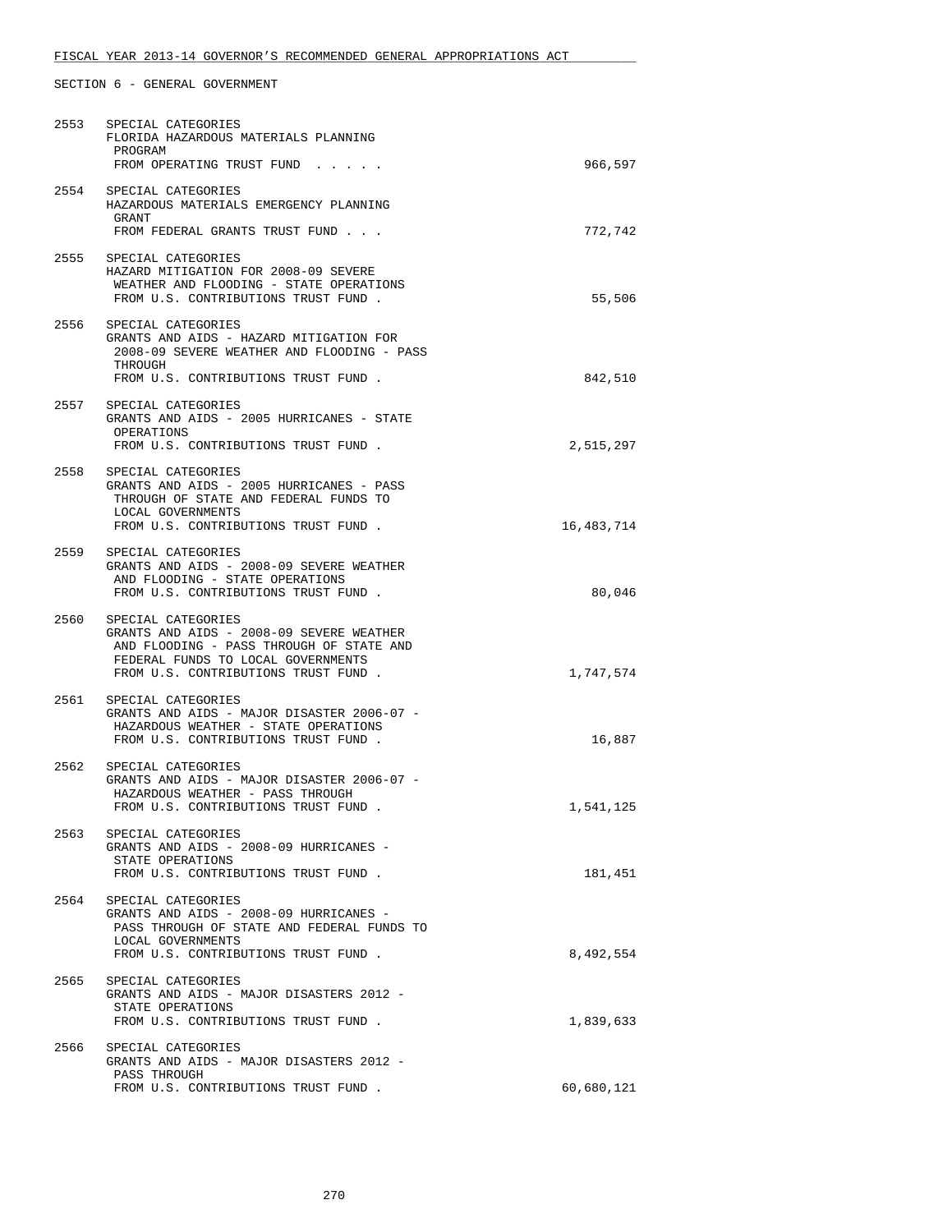| 2567 | SPECIAL CATEGORIES<br>GRANTS AND AIDS - MAJOR DISASTERS 2012<br>HAZARD MITIGATION STATE OPERATIONS<br>FROM U.S. CONTRIBUTIONS TRUST FUND.    |                     | 256,890                     |
|------|----------------------------------------------------------------------------------------------------------------------------------------------|---------------------|-----------------------------|
|      | 2568 SPECIAL CATEGORIES<br>GRANTS AND AIDS - MAJOR DISASTERS 2012<br>HAZARD MITIGATION PASS THROUGH<br>FROM U.S. CONTRIBUTIONS TRUST FUND.   |                     | 8,307,630                   |
| 2569 | SPECIAL CATEGORIES<br>TRANSFER DISASTER STATE MATCH TO GRANTS<br>AND DONATIONS TRUST FUND<br>FROM GENERAL REVENUE FUND                       | 16,056,733          |                             |
| 2570 | DATA PROCESSING SERVICES<br>SOUTHWOOD SHARED RESOURCE CENTER<br>FROM ADMINISTRATIVE TRUST FUND<br>FROM EMERGENCY MANAGEMENT                  |                     | 31,282                      |
|      | PREPAREDNESS AND ASSISTANCE TRUST<br>FUND $\cdots$<br>FROM FEDERAL GRANTS TRUST FUND<br>FROM GRANTS AND DONATIONS TRUST                      |                     | 71,104<br>106,528           |
|      | FUND<br>FROM OPERATING TRUST FUND<br>FROM U.S. CONTRIBUTIONS TRUST FUND.                                                                     |                     | 25,617<br>17,867<br>103,341 |
|      | 2571 GRANTS AND AIDS TO LOCAL GOVERNMENTS AND<br>NONSTATE ENTITIES - FIXED CAPITAL OUTLAY<br>EMERGENCY MANAGEMENT CRITICAL FACILITY<br>NEEDS |                     |                             |
|      | FROM GRANTS AND DONATIONS TRUST<br>FUND $\cdots$                                                                                             |                     | 3,000,000                   |
|      | TOTAL: EMERGENCY PREVENTION, PREPAREDNESS AND RESPONSE<br>FROM GENERAL REVENUE FUND<br>FROM TRUST FUNDS                                      | 16,056,733          | 238,005,998                 |
|      | TOTAL POSITIONS<br>TOTAL ALL FUNDS                                                                                                           | 153.00              | 254,062,731                 |
|      | TOTAL: GOVERNOR, EXECUTIVE OFFICE OF THE<br>FROM GENERAL REVENUE FUND<br>FROM TRUST FUNDS                                                    | 37,039,197          | 244, 236, 603               |
|      | TOTAL POSITIONS<br>TOTAL ALL FUNDS<br>TOTAL APPROVED SALARY RATE                                                                             | 428.00<br>6,631,042 | 281, 275, 800               |
|      | HIGHWAY SAFETY AND MOTOR VEHICLES, DEPARTMENT OF                                                                                             |                     |                             |
|      | PROGRAM: ADMINISTRATIVE SERVICES                                                                                                             |                     |                             |
|      | EXECUTIVE DIRECTION AND SUPPORT SERVICES                                                                                                     |                     |                             |
|      | APPROVED SALARY RATE 10,465,161                                                                                                              |                     |                             |
| 2572 | SALARIES AND BENEFITS POSITIONS<br>FROM HIGHWAY SAFETY OPERATING<br>TRUST FUND<br>FROM LAW ENFORCEMENT TRUST FUND                            | 252.00              | 14,205,272<br>142,348       |
| 2573 | OTHER PERSONAL SERVICES<br>FROM HIGHWAY SAFETY OPERATING<br>TRUST FUND                                                                       |                     | 89,196                      |
| 2574 | EXPENSES<br>FROM HIGHWAY SAFETY OPERATING<br>TRUST FUND<br>FROM LAW ENFORCEMENT TRUST FUND.                                                  |                     | 952,857<br>7,516            |
| 2575 | OPERATING CAPITAL OUTLAY<br>FROM HIGHWAY SAFETY OPERATING<br>TRUST FUND                                                                      |                     | 125,478                     |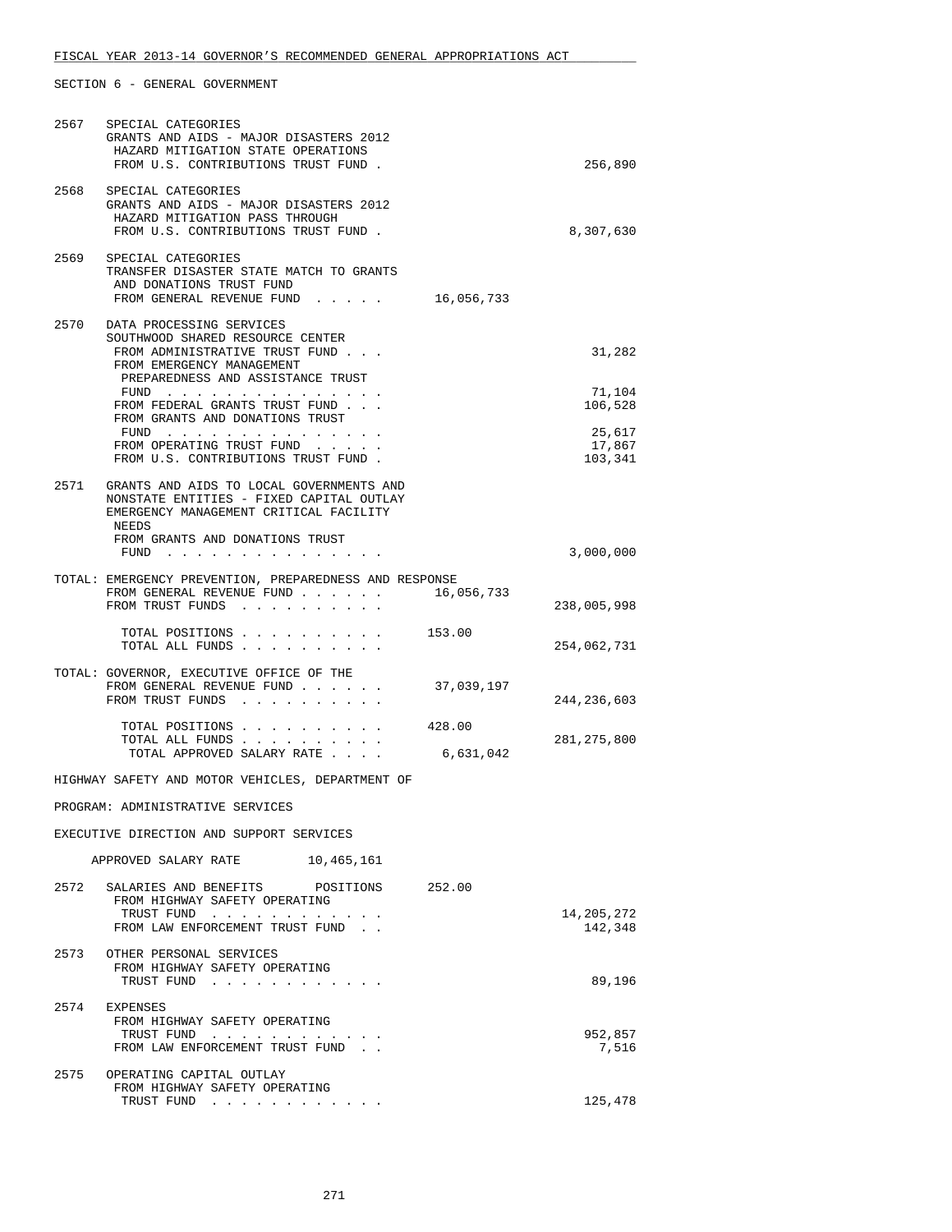|      | 2576 SPECIAL CATEGORIES<br>TRANSFER TO DIVISION OF ADMINISTRATIVE<br>HEARINGS<br>FROM HIGHWAY SAFETY OPERATING<br>TRUST FUND                                                                                                       | 189,967                                      |
|------|------------------------------------------------------------------------------------------------------------------------------------------------------------------------------------------------------------------------------------|----------------------------------------------|
| 2577 | SPECIAL CATEGORIES<br>CONTRACTED SERVICES<br>FROM HIGHWAY SAFETY OPERATING<br>TRUST FUND                                                                                                                                           | 1,323,893                                    |
| 2578 | SPECIAL CATEGORIES<br>RISK MANAGEMENT INSURANCE<br>FROM HIGHWAY SAFETY OPERATING<br>TRUST FUND                                                                                                                                     | 122,236                                      |
|      | 2579 SPECIAL CATEGORIES<br>DEFERRED-PAYMENT COMMODITY CONTRACTS<br>FROM HIGHWAY SAFETY OPERATING<br>TRUST FUND                                                                                                                     | 84,169                                       |
|      | 2580 SPECIAL CATEGORIES<br>LEASE OR LEASE-PURCHASE OF EQUIPMENT<br>FROM HIGHWAY SAFETY OPERATING<br>TRUST FUND                                                                                                                     | 67,880                                       |
|      | 2581 SPECIAL CATEGORIES<br>TRANSFER TO DEPARTMENT OF MANAGEMENT<br>SERVICES - HUMAN RESOURCES SERVICES<br>PURCHASED PER STATEWIDE CONTRACT<br>FROM HIGHWAY SAFETY OPERATING<br>TRUST FUND                                          | 91,298                                       |
|      | 2582 FIXED CAPITAL OUTLAY<br>SPECIAL PROJECTS AND IMPROVEMENTS -<br>ADMINISTRATIVE SERVICES<br>FROM HIGHWAY SAFETY OPERATING<br>TRUST FUND                                                                                         | 3,198,321                                    |
|      | TOTAL: EXECUTIVE DIRECTION AND SUPPORT SERVICES<br>FROM TRUST FUNDS                                                                                                                                                                |                                              |
|      | 252.00<br>TOTAL POSITIONS<br>TOTAL ALL FUNDS                                                                                                                                                                                       | 20,600,431<br>20,600,431                     |
|      | PROGRAM: FLORIDA HIGHWAY PATROL                                                                                                                                                                                                    |                                              |
|      | HIGHWAY SAFETY                                                                                                                                                                                                                     |                                              |
|      | APPROVED SALARY RATE 97,452,509                                                                                                                                                                                                    |                                              |
|      | 2583 SALARIES AND BENEFITS POSITIONS 2.153.00<br>FROM HIGHWAY SAFETY OPERATING<br>TRUST FUND<br>FROM FEDERAL GRANTS TRUST FUND<br>FROM GAS TAX COLLECTION TRUST FUND.<br>FROM LAW ENFORCEMENT TRUST FUND.                          | 132,569,140<br>537,129<br>258,609<br>365,601 |
| 2584 | OTHER PERSONAL SERVICES<br>FROM HIGHWAY SAFETY OPERATING<br>TRUST FUND<br>FROM FEDERAL GRANTS TRUST FUND<br>FROM LAW ENFORCEMENT TRUST FUND                                                                                        | 9,320,336<br>330,000<br>69,000               |
| 2585 | EXPENSES<br>FROM HIGHWAY SAFETY OPERATING<br>TRUST FUND<br>FROM FEDERAL GRANTS TRUST FUND<br>FROM LAW ENFORCEMENT TRUST FUND.<br>FROM FEDERAL LAW ENFORCEMENT TRUST<br>FUND<br>the contract of the contract of the contract of the | 7,089,296<br>202,370<br>65,475<br>195,923    |
| 2586 | OPERATING CAPITAL OUTLAY                                                                                                                                                                                                           |                                              |
|      | FROM HIGHWAY SAFETY OPERATING<br>TRUST FUND<br>FROM FEDERAL GRANTS TRUST FUND                                                                                                                                                      | 428,505<br>372,000                           |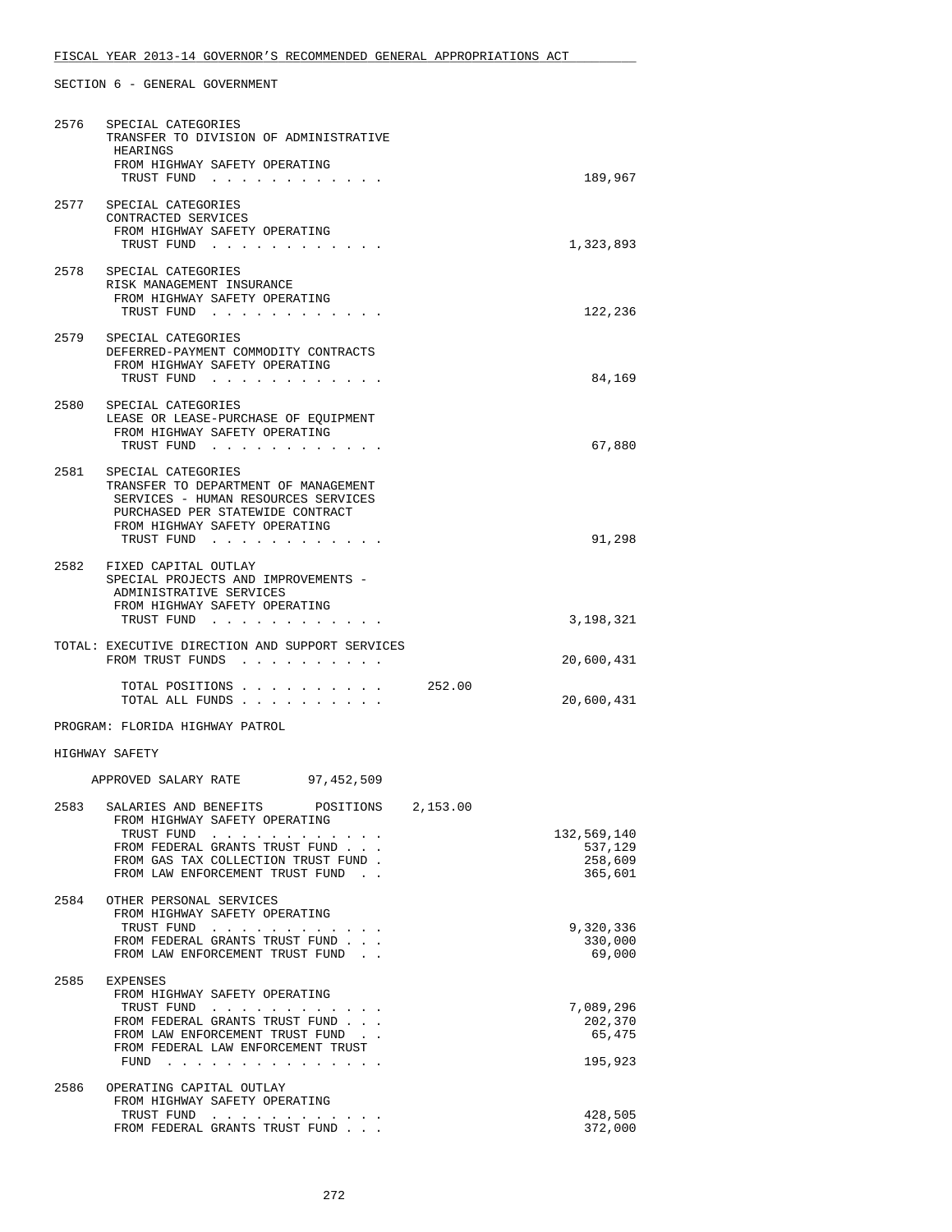|      | FISCAL YEAR 2013-14 GOVERNOR'S RECOMMENDED GENERAL APPROPRIATIONS ACT      |            |
|------|----------------------------------------------------------------------------|------------|
|      | SECTION 6 - GENERAL GOVERNMENT                                             |            |
|      | FROM FEDERAL LAW ENFORCEMENT TRUST                                         |            |
|      | FUND                                                                       | 252,572    |
|      | 2587 SPECIAL CATEGORIES<br>ACOUISITION OF MOTOR VEHICLES                   |            |
|      | FROM HIGHWAY SAFETY OPERATING                                              |            |
|      | TRUST FUND                                                                 | 14,958,762 |
| 2588 | SPECIAL CATEGORIES                                                         |            |
|      | FLORIDA HIGHWAY PATROL COMMUNICATION                                       |            |
|      | SYSTEMS<br>FROM HIGHWAY SAFETY OPERATING                                   |            |
|      | TRUST FUND                                                                 | 16,537,500 |
|      | FROM FEDERAL LAW ENFORCEMENT TRUST<br>FUND                                 | 777,275    |
|      |                                                                            |            |
| 2589 | SPECIAL CATEGORIES<br>CONTRACTED SERVICES                                  |            |
|      | FROM HIGHWAY SAFETY OPERATING                                              |            |
|      | TRUST FUND                                                                 | 1,432,492  |
|      | FROM LAW ENFORCEMENT TRUST FUND.                                           | 50,000     |
| 2590 | SPECIAL CATEGORIES                                                         |            |
|      | OPERATION OF MOTOR VEHICLES<br>FROM HIGHWAY SAFETY OPERATING               |            |
|      | TRUST FUND                                                                 | 15,897,549 |
|      | FROM LAW ENFORCEMENT TRUST FUND.                                           | 856,801    |
|      | 2591 SPECIAL CATEGORIES                                                    |            |
|      | AUXILLIARY UNIFORMS AND EQUIPMENT                                          |            |
|      | FROM HIGHWAY SAFETY OPERATING<br>TRUST FUND                                | 138,238    |
|      |                                                                            |            |
|      | 2592 SPECIAL CATEGORIES<br>OVERTIME                                        |            |
|      | FROM HIGHWAY SAFETY OPERATING                                              |            |
|      | TRUST FUND                                                                 | 8,225,000  |
| 2593 | SPECIAL CATEGORIES                                                         |            |
|      | PAYMENT OF DEATH AND DISMEMBERMENT CLAIMS<br>FROM HIGHWAY PATROL INSURANCE |            |
|      | TRUST FUND                                                                 | 325,995    |
|      | SPECIAL CATEGORIES                                                         |            |
| 2594 | RISK MANAGEMENT INSURANCE                                                  |            |
|      | FROM HIGHWAY SAFETY OPERATING                                              |            |
|      | TRUST FUND                                                                 | 6,077,356  |
| 2595 | SPECIAL CATEGORIES                                                         |            |
|      | SALARY INCENTIVE PAYMENTS<br>FROM HIGHWAY SAFETY OPERATING                 |            |
|      | TRUST FUND                                                                 | 1,397,348  |
|      |                                                                            |            |
| 2596 | SPECIAL CATEGORIES<br>TRANSFER TO HIGHWAY PATROL INSURANCE TRUST           |            |
|      | FUND                                                                       |            |
|      | FROM HIGHWAY SAFETY OPERATING<br>TRUST FUND                                | 325,995    |
|      |                                                                            |            |
| 2597 | SPECIAL CATEGORIES<br>DEFERRED-PAYMENT COMMODITY CONTRACTS                 |            |
|      | FROM HIGHWAY SAFETY OPERATING                                              |            |
|      | TRUST FUND                                                                 | 2,219,213  |
| 2598 | SPECIAL CATEGORIES                                                         |            |
|      | LEASE OR LEASE-PURCHASE OF EQUIPMENT                                       |            |
|      | FROM HIGHWAY SAFETY OPERATING<br>TRUST FUND                                | 105,960    |
|      |                                                                            |            |
|      | 2599 SPECIAL CATEGORIES<br>MOBILE DATA TERMINAL SYSTEM                     |            |
|      | FROM HIGHWAY SAFETY OPERATING                                              |            |
|      | TRUST FUND                                                                 | 2,348,410  |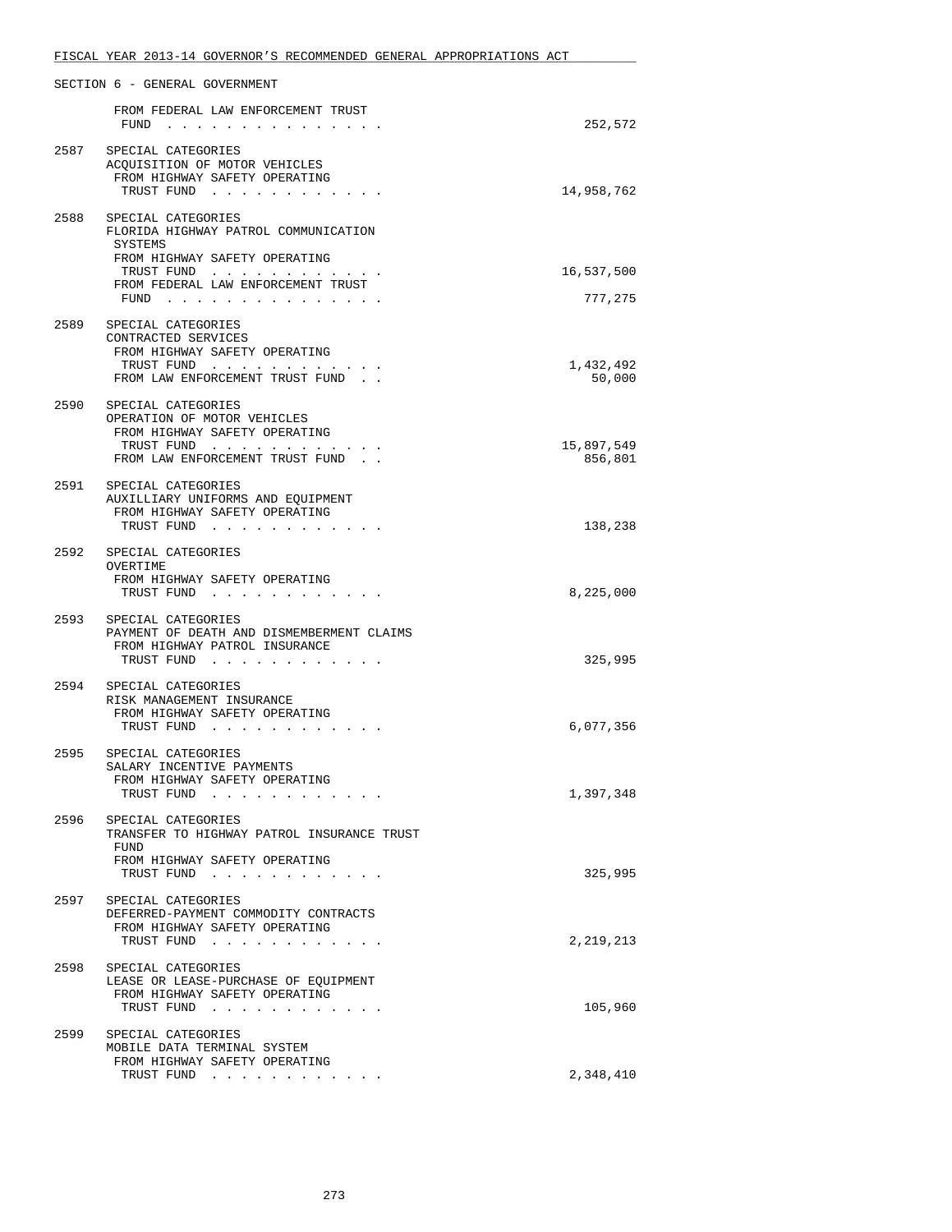| 2600 | SPECIAL CATEGORIES<br>TRANSFER TO DEPARTMENT OF MANAGEMENT<br>SERVICES - HUMAN RESOURCES SERVICES<br>PURCHASED PER STATEWIDE CONTRACT<br>FROM HIGHWAY SAFETY OPERATING<br>TRUST FUND | 776,247     |
|------|--------------------------------------------------------------------------------------------------------------------------------------------------------------------------------------|-------------|
|      | 2601 FIXED CAPITAL OUTLAY<br>MAINTENANCE, REPAIRS AND CONSTRUCTION -<br>STATEWIDE<br>FROM HIGHWAY SAFETY OPERATING<br>TRUST FUND                                                     | 400,500     |
|      | TOTAL: HIGHWAY SAFETY<br>FROM TRUST FUNDS                                                                                                                                            | 224,906,597 |
|      | TOTAL POSITIONS $\ldots$ , $\ldots$ , $\ldots$ , 2,153.00<br>TOTAL ALL FUNDS                                                                                                         | 224,906,597 |
|      | EXECUTIVE DIRECTION AND SUPPORT SERVICES                                                                                                                                             |             |
|      | APPROVED SALARY RATE 1,743,774                                                                                                                                                       |             |
|      | 2602 SALARIES AND BENEFITS POSITIONS 24.00<br>FROM HIGHWAY SAFETY OPERATING<br>TRUST FUND                                                                                            | 2,330,367   |
|      | 2603 EXPENSES<br>FROM HIGHWAY SAFETY OPERATING<br>TRUST FUND                                                                                                                         | 260,042     |
|      | 2604 OPERATING CAPITAL OUTLAY<br>FROM HIGHWAY SAFETY OPERATING<br>TRUST FUND                                                                                                         | 8,000       |
|      | 2605 SPECIAL CATEGORIES<br>ACQUISITION OF MOTOR VEHICLES<br>FROM HIGHWAY SAFETY OPERATING<br>TRUST FUND                                                                              | 19,838      |
|      | 2606 SPECIAL CATEGORIES<br>CONTRACTED SERVICES<br>FROM HIGHWAY SAFETY OPERATING<br>TRUST FUND                                                                                        | 4,135       |
|      | 2607 SPECIAL CATEGORIES<br>OPERATION OF MOTOR VEHICLES<br>FROM HIGHWAY SAFETY OPERATING<br>TRUST FUND                                                                                | 7,790       |
| 2608 | SPECIAL CATEGORIES<br>RISK MANAGEMENT INSURANCE<br>FROM HIGHWAY SAFETY OPERATING<br>TRUST FUND                                                                                       | 76,214      |
| 2609 | SPECIAL CATEGORIES<br>SALARY INCENTIVE PAYMENTS<br>FROM HIGHWAY SAFETY OPERATING<br>TRUST FUND<br>$\sim$ , $\sim$ , $\sim$ , $\sim$                                                  | 20,315      |
| 2610 | SPECIAL CATEGORIES<br>LEASE OR LEASE-PURCHASE OF EQUIPMENT<br>FROM HIGHWAY SAFETY OPERATING<br>TRUST FUND                                                                            | 693         |
| 2611 | SPECIAL CATEGORIES<br>TRANSFER TO DEPARTMENT OF MANAGEMENT<br>SERVICES - HUMAN RESOURCES SERVICES<br>PURCHASED PER STATEWIDE CONTRACT<br>FROM HIGHWAY SAFETY OPERATING               |             |
|      | TRUST FUND                                                                                                                                                                           | 8,601       |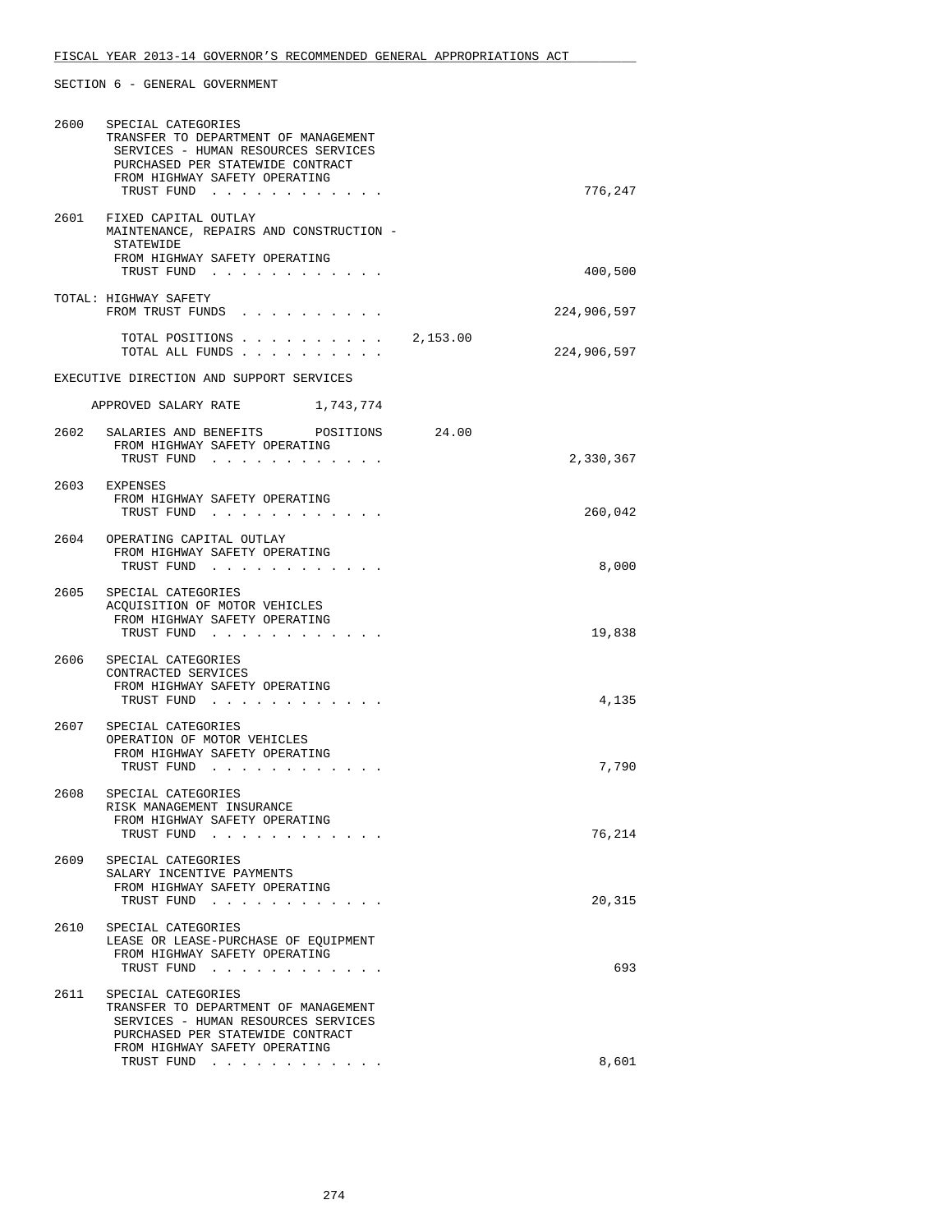|      | TOTAL: EXECUTIVE DIRECTION AND SUPPORT SERVICES<br>FROM TRUST FUNDS<br>$\sim$ $\sim$                                                                                   |        | 2,735,995  |
|------|------------------------------------------------------------------------------------------------------------------------------------------------------------------------|--------|------------|
|      | TOTAL POSITIONS<br>TOTAL ALL FUNDS                                                                                                                                     | 24.00  | 2,735,995  |
|      | MOTOR CARRIER COMPLIANCE                                                                                                                                               |        |            |
|      | APPROVED SALARY RATE 12,146,800                                                                                                                                        |        |            |
|      | 2612 SALARIES AND BENEFITS POSITIONS<br>FROM HIGHWAY SAFETY OPERATING<br>TRUST FUND                                                                                    | 294.00 | 17,857,328 |
|      | 2613 OTHER PERSONAL SERVICES<br>FROM HIGHWAY SAFETY OPERATING<br>TRUST FUND                                                                                            |        | 15,689     |
| 2614 | EXPENSES<br>FROM HIGHWAY SAFETY OPERATING<br>TRUST FUND                                                                                                                |        | 2,213,531  |
|      | 2615 OPERATING CAPITAL OUTLAY<br>FROM HIGHWAY SAFETY OPERATING<br>TRUST FUND                                                                                           |        | 1,729,513  |
|      | 2616 SPECIAL CATEGORIES<br>ACOUISITION OF MOTOR VEHICLES<br>FROM HIGHWAY SAFETY OPERATING<br>TRUST FUND                                                                |        | 1,508,511  |
|      | 2617 SPECIAL CATEGORIES<br>CONTRACTED SERVICES<br>FROM HIGHWAY SAFETY OPERATING<br>TRUST FUND                                                                          |        | 1,614,765  |
| 2618 | SPECIAL CATEGORIES<br>HUMAN RESOURCES DEVELOPMENT<br>FROM HIGHWAY SAFETY OPERATING<br>TRUST FUND                                                                       |        | 775,749    |
| 2619 | SPECIAL CATEGORIES<br>OPERATION OF MOTOR VEHICLES<br>FROM HIGHWAY SAFETY OPERATING<br>TRUST FUND                                                                       |        | 2,154,397  |
| 2620 | SPECIAL CATEGORIES<br>OVERTIME<br>FROM HIGHWAY SAFETY OPERATING<br>TRUST FUND                                                                                          |        | 2,375,173  |
| 2621 | SPECIAL CATEGORIES<br>RISK MANAGEMENT INSURANCE<br>FROM HIGHWAY SAFETY OPERATING<br>TRUST FUND<br>$\sim$ , $\sim$ , $\sim$ , $\sim$ , $\sim$                           |        | 829,885    |
|      | 2622 SPECIAL CATEGORIES<br>SALARY INCENTIVE PAYMENTS<br>FROM HIGHWAY SAFETY OPERATING<br>TRUST FUND                                                                    |        | 218,240    |
| 2623 | SPECIAL CATEGORIES<br>LEASE OR LEASE-PURCHASE OF EOUIPMENT<br>FROM HIGHWAY SAFETY OPERATING<br>TRUST FUND                                                              |        | 23,020     |
| 2624 | SPECIAL CATEGORIES<br>TRANSFER TO DEPARTMENT OF MANAGEMENT<br>SERVICES - HUMAN RESOURCES SERVICES<br>PURCHASED PER STATEWIDE CONTRACT<br>FROM HIGHWAY SAFETY OPERATING |        |            |
|      | TRUST FUND                                                                                                                                                             |        | 101,425    |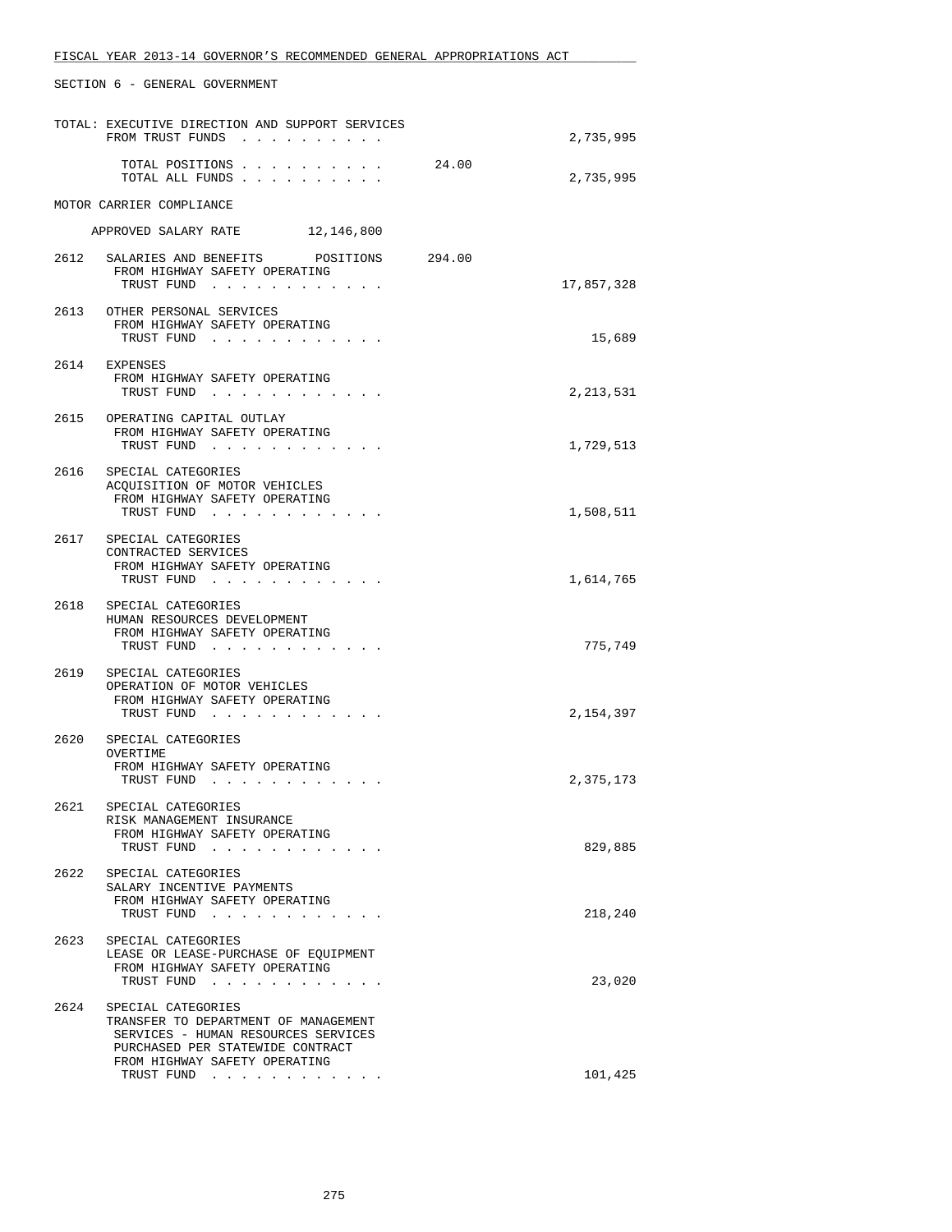| TOTAL: MOTOR CARRIER COMPLIANCE<br>FROM TRUST FUNDS | 31,417,226 |
|-----------------------------------------------------|------------|
| 294.00<br>TOTAL POSITIONS<br>TOTAL ALL FUNDS        | 31,417,226 |

#### PROGRAM: MOTORIST SERVICES

#### MOTORIST SERVICES

 No funds are provided in Specific Appropriation 2625 through 2635 for Fiscal Year 2013-14 with regards to existing contracts, leases or other contractual obligations, with the exception of those contracts required to maintain state property until disposal of such property held by the state or any of its agencies and entities associated with the closure of the Gainesville (D10) and Sebring (M08) Driver License offices are complete.

 No funds are provided in Specific Appropriation 2625 through 2635 for Fiscal Year 2013-14 to make payments for the use of property after October 31, 2013, on any existing contracts, lease or other contractual obligations held by the state or any of its agencies and entities associated with the closure of the Clermont (G04) Driver License office.

 No funds are provided in Specific Appropriation 2625 through 2635 for Fiscal Year 2013-14 to make payments for the use of property after December 6, 2013, on any existing contracts, lease or other contractual obligations held by the state or any of its agencies and entities associated with the closure of the Winter Springs (G06) Driver License office.

 No funds are provided in Specific Appropriation 2625 through 2635 for Fiscal Year 2013-14 to make payments for the use of property after January 11, 2014, on any existing contracts, lease or other contractual obligations held by the state or any of its agencies and entities associated with the closure of the Okeechobee (H07) Driver License office.

 No funds are provided in Specific Appropriation 2625 through 2635 for Fiscal Year 2013-14 to make payments for the use of property after January 31, 2014, on any existing contracts, lease or other contractual obligations held by the state or any of its agencies and entities associated with the closure of the Haines City (L04) Driver License office.

|      | 47,100,445<br>APPROVED SALARY RATE                                                                                                                      |                                                |
|------|---------------------------------------------------------------------------------------------------------------------------------------------------------|------------------------------------------------|
| 2625 | SALARIES AND BENEFITS POSITIONS<br>FROM HIGHWAY SAFETY OPERATING<br>TRUST FUND<br>FROM FEDERAL GRANTS TRUST FUND<br>FROM GAS TAX COLLECTION TRUST FUND. | 1,539.00<br>62,037,812<br>154,937<br>2,891,375 |
| 2626 | OTHER PERSONAL SERVICES<br>FROM HIGHWAY SAFETY OPERATING<br>TRUST FUND<br>FROM FEDERAL GRANTS TRUST FUND<br>FROM GAS TAX COLLECTION TRUST FUND.         | 794,604<br>886,291<br>11,438                   |
|      | 2627 EXPENSES<br>FROM HIGHWAY SAFETY OPERATING<br>TRUST FUND<br>FROM FEDERAL GRANTS TRUST FUND<br>FROM GAS TAX COLLECTION TRUST FUND.                   | 10,968,834<br>390,335<br>341,509               |
| 2628 | OPERATING CAPITAL OUTLAY<br>FROM HIGHWAY SAFETY OPERATING<br>TRUST FUND<br>FROM FEDERAL GRANTS TRUST FUND<br>FROM GAS TAX COLLECTION TRUST FUND.        | 234,866<br>840,034<br>5,001                    |
| 2629 | SPECIAL CATEGORIES<br>CONTRACTED SERVICES<br>FROM HIGHWAY SAFETY OPERATING<br>TRUST FUND<br>.                                                           | 2,833,857                                      |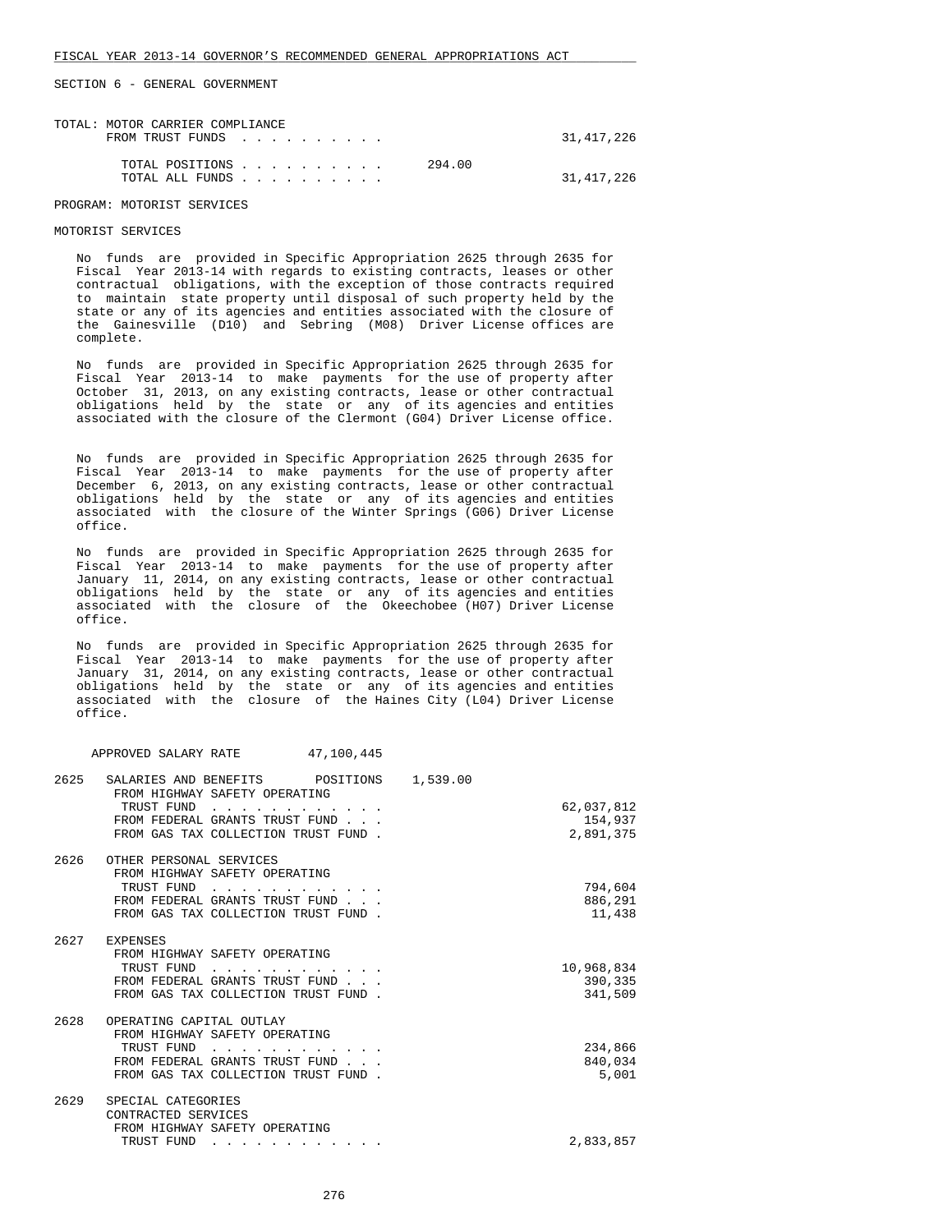|      | SECTION 6 - GENERAL GOVERNMENT                                                                                                                                         |                     |
|------|------------------------------------------------------------------------------------------------------------------------------------------------------------------------|---------------------|
|      | FROM FEDERAL GRANTS TRUST FUND<br>FROM GAS TAX COLLECTION TRUST FUND.                                                                                                  | 839,726<br>3,040    |
| 2630 | SPECIAL CATEGORIES<br>AUTOMATED UNIFORM TRAFFIC ACCOUNTING<br>SYSTEM                                                                                                   |                     |
|      | FROM HIGHWAY SAFETY OPERATING<br>TRUST FUND                                                                                                                            | 913,905             |
|      | 2631 SPECIAL CATEGORIES<br>PAYMENT TO OUTSIDE CONTRACTOR<br>FROM HIGHWAY SAFETY OPERATING                                                                              |                     |
|      | TRUST FUND                                                                                                                                                             | 6,299,454           |
|      | 2632 SPECIAL CATEGORIES<br>PURCHASE OF DRIVER LICENSES<br>FROM HIGHWAY SAFETY OPERATING<br>TRUST FUND                                                                  | 11,088,304          |
| 2633 | SPECIAL CATEGORIES<br>GRANTS AND AIDS - PURCHASE OF LICENSE<br>PLATES                                                                                                  |                     |
|      | FROM HIGHWAY SAFETY OPERATING<br>TRUST FUND                                                                                                                            | 6,575,197           |
|      | 2634 SPECIAL CATEGORIES<br>RISK MANAGEMENT INSURANCE<br>FROM HIGHWAY SAFETY OPERATING<br>TRUST FUND                                                                    |                     |
|      | FROM GAS TAX COLLECTION TRUST FUND.                                                                                                                                    | 1,377,984<br>55,119 |
| 2635 | SPECIAL CATEGORIES<br>DEFERRED-PAYMENT COMMODITY CONTRACTS<br>FROM HIGHWAY SAFETY OPERATING<br>TRUST FUND                                                              | 238,586             |
| 2636 | SPECIAL CATEGORIES<br>LEASE OR LEASE-PURCHASE OF EQUIPMENT<br>FROM HIGHWAY SAFETY OPERATING                                                                            |                     |
| 2637 | TRUST FUND<br>SPECIAL CATEGORIES                                                                                                                                       | 64,488              |
|      | TRANSFER TO TRANSPORTATION SECURITY<br>ADMINISTRATION AND FLORIDA DEPARTMENT OF<br>LAW ENFORCEMENT FOR BACKGROUND CHECKS<br>FROM HIGHWAY SAFETY OPERATING              |                     |
|      | TRUST FUND                                                                                                                                                             | 1,532,656           |
| 2638 | SPECIAL CATEGORIES<br>TRANSFER TO DEPARTMENT OF MANAGEMENT<br>SERVICES - HUMAN RESOURCES SERVICES<br>PURCHASED PER STATEWIDE CONTRACT<br>FROM HIGHWAY SAFETY OPERATING |                     |
|      | TRUST FUND                                                                                                                                                             | 588,158             |
| 2639 | FIXED CAPITAL OUTLAY<br>MAINTENANCE, REPAIRS AND CONSTRUCTION -<br>STATEWIDE                                                                                           |                     |
|      | FROM HIGHWAY SAFETY OPERATING<br>TRUST FUND                                                                                                                            | 207,056             |
|      | TOTAL: MOTORIST SERVICES<br>FROM TRUST FUNDS                                                                                                                           | 112,174,566         |
|      | TOTAL POSITIONS<br>1,539.00<br>TOTAL ALL FUNDS                                                                                                                         | 112,174,566         |
|      | PROGRAM: KIRKMAN DATA CENTER                                                                                                                                           |                     |

#### INFORMATION TECHNOLOGY

 From the funds provided in Specific Appropriations 2640, 2642 through 2644, the department shall include a reduction issue reflecting a savings upon completion of Phase I of the Motorist Services Modernization Project, as indicated in the department's Schedule IV-B - Information Technology Projects, no later than Fiscal Year 2015-16.

APPROVED SALARY RATE 8,610,904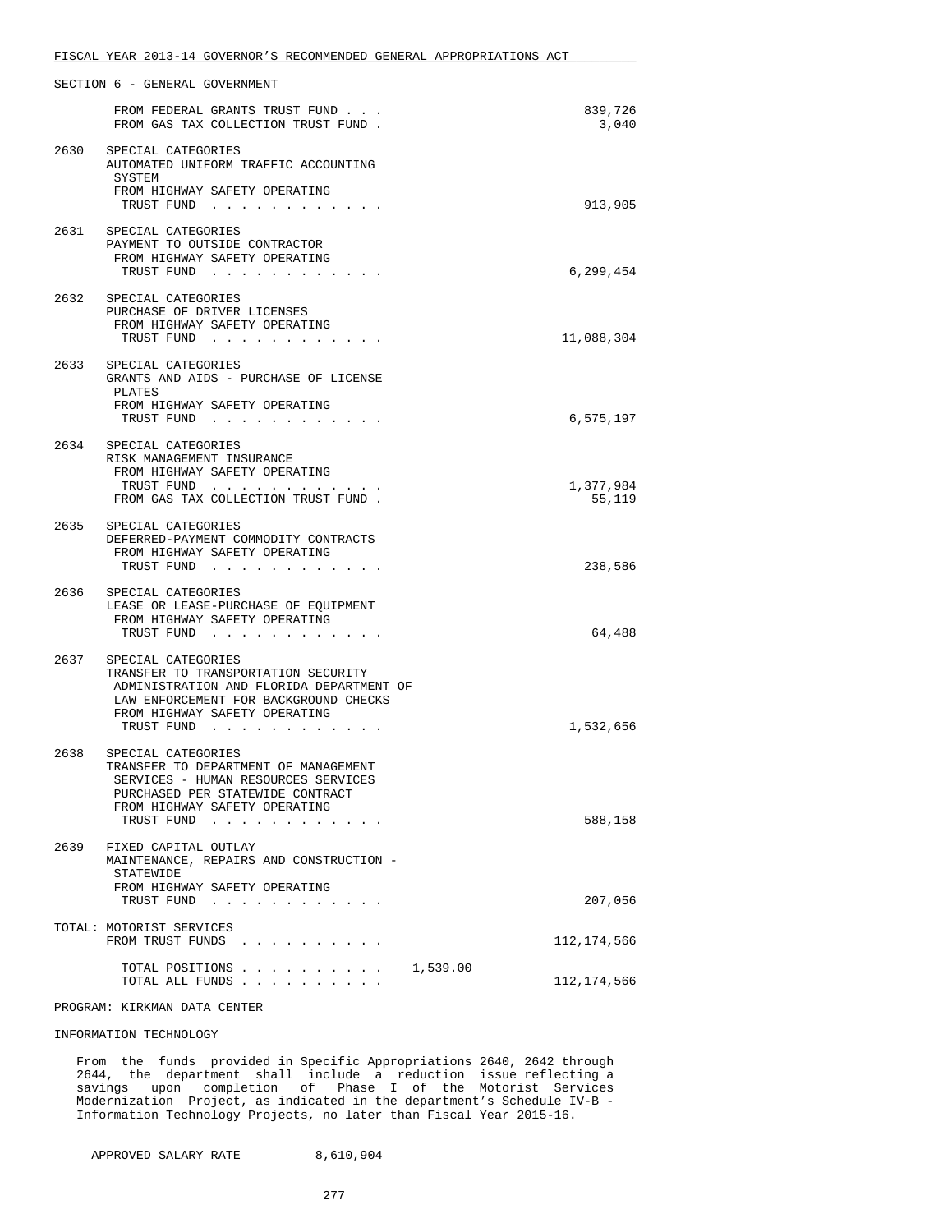| 2640 | SALARIES AND BENEFITS POSITIONS<br>165.00                                   |                            |
|------|-----------------------------------------------------------------------------|----------------------------|
|      | FROM HIGHWAY SAFETY OPERATING<br>TRUST FUND                                 | 10,908,204                 |
|      | 2641 OTHER PERSONAL SERVICES                                                |                            |
|      | FROM HIGHWAY SAFETY OPERATING                                               |                            |
|      | TRUST FUND                                                                  | 262,740                    |
| 2642 | EXPENSES                                                                    |                            |
|      | FROM HIGHWAY SAFETY OPERATING                                               |                            |
|      | TRUST FUND<br>FROM GAS TAX COLLECTION TRUST FUND.                           | 4,063,834<br>213,265       |
|      | FROM LAW ENFORCEMENT TRUST FUND.                                            | 3,752                      |
|      | 2643 OPERATING CAPITAL OUTLAY                                               |                            |
|      | FROM HIGHWAY SAFETY OPERATING                                               |                            |
|      | TRUST FUND                                                                  | 359,431                    |
|      | 2644 SPECIAL CATEGORIES                                                     |                            |
|      | CONTRACTED SERVICES                                                         |                            |
|      | FROM HIGHWAY SAFETY OPERATING                                               |                            |
|      | TRUST FUND<br>FROM GAS TAX COLLECTION TRUST FUND.                           | 5,073,750<br>17,333        |
|      |                                                                             |                            |
| 2645 | SPECIAL CATEGORIES                                                          |                            |
|      | RISK MANAGEMENT INSURANCE<br>FROM HIGHWAY SAFETY OPERATING                  |                            |
|      | TRUST FUND                                                                  | 72,220                     |
|      | 2646 SPECIAL CATEGORIES                                                     |                            |
|      | TAX COLLECTOR NETWORK - COUNTY SYSTEMS                                      |                            |
|      | FROM HIGHWAY SAFETY OPERATING                                               |                            |
|      | TRUST FUND                                                                  | 4,805,196                  |
|      | 2647 SPECIAL CATEGORIES                                                     |                            |
|      | DEFERRED-PAYMENT COMMODITY CONTRACTS                                        |                            |
|      | FROM HIGHWAY SAFETY OPERATING<br>TRUST FUND                                 | 2,719,329                  |
|      |                                                                             |                            |
|      | 2648 SPECIAL CATEGORIES<br>LEASE OR LEASE-PURCHASE OF EQUIPMENT             |                            |
|      | FROM HIGHWAY SAFETY OPERATING                                               |                            |
|      | TRUST FUND                                                                  | 1,646                      |
| 2649 | SPECIAL CATEGORIES                                                          |                            |
|      | TRANSFER TO DEPARTMENT OF MANAGEMENT                                        |                            |
|      | SERVICES - HUMAN RESOURCES SERVICES<br>PURCHASED PER STATEWIDE CONTRACT     |                            |
|      | FROM HIGHWAY SAFETY OPERATING                                               |                            |
|      | TRUST FUND                                                                  | 62,948                     |
|      | 2650 DATA PROCESSING SERVICES                                               |                            |
|      | SOUTHWOOD SHARED RESOURCE CENTER                                            |                            |
|      | FROM HIGHWAY SAFETY OPERATING                                               |                            |
|      | TRUST FUND                                                                  | 1,020,224                  |
| 2651 | DATA PROCESSING SERVICES                                                    |                            |
|      | NORTHWOOD SHARED RESOURCE CENTER<br>FROM HIGHWAY SAFETY OPERATING           |                            |
|      | TRUST FUND                                                                  | 2,358,233                  |
|      | TOTAL: INFORMATION TECHNOLOGY                                               |                            |
|      | FROM TRUST FUNDS<br>$\sim$ $\sim$ $\sim$ $\sim$                             | 31,942,105                 |
|      |                                                                             |                            |
|      | TOTAL POSITIONS<br>165.00<br>TOTAL ALL FUNDS                                | 31,942,105                 |
|      |                                                                             |                            |
|      | TOTAL: HIGHWAY SAFETY AND MOTOR VEHICLES, DEPARTMENT OF<br>FROM TRUST FUNDS | 423,776,920                |
|      |                                                                             |                            |
|      | TOTAL POSITIONS<br>4,427.00                                                 |                            |
|      | TOTAL ALL FUNDS<br>TOTAL APPROVED SALARY RATE                               | 423,776,920<br>177,519,593 |
|      |                                                                             |                            |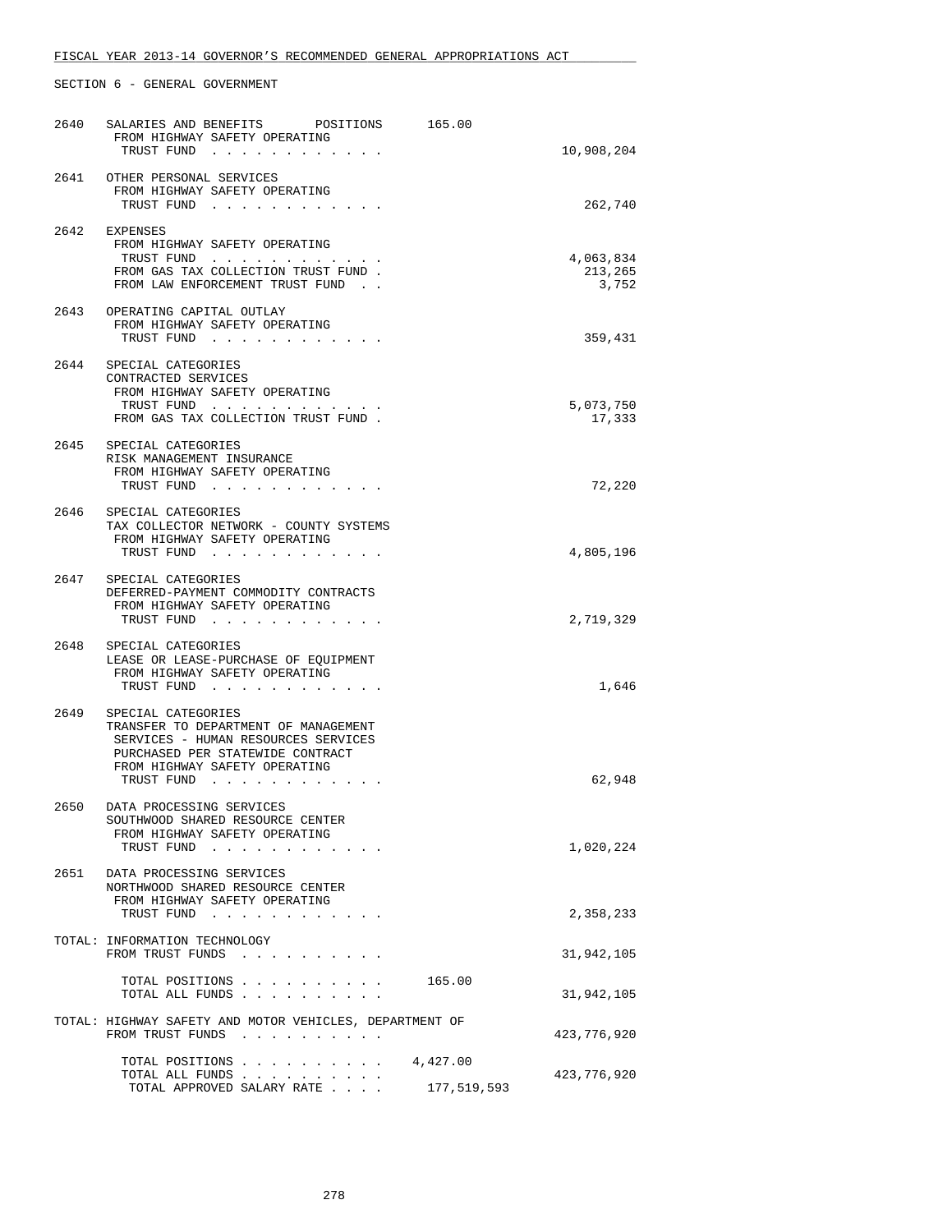LEGISLATIVE BRANCH

| SENATE |                                                                                                                                                                                  |            |                    |
|--------|----------------------------------------------------------------------------------------------------------------------------------------------------------------------------------|------------|--------------------|
|        | 2652 LUMP SUM<br>SENATE<br>FROM GENERAL REVENUE FUND                                                                                                                             | 48,762,928 |                    |
|        | HOUSE OF REPRESENTATIVES                                                                                                                                                         |            |                    |
|        | 2653 LUMP SUM<br>HOUSE                                                                                                                                                           |            |                    |
|        | FROM GENERAL REVENUE FUND                                                                                                                                                        | 53,986,374 |                    |
|        | LEGISLATIVE SUPPORT SERVICES                                                                                                                                                     |            |                    |
| 2654   | LUMP SUM<br>LEGISLATIVE SUPPORT SERVICES - SENATE<br>FROM GENERAL REVENUE FUND<br>FROM GRANTS AND DONATIONS TRUST<br>FUND<br>FROM LEGISLATIVE LOBBYIST                           | 23,446,779 | 971,090            |
|        | REGISTRATION TRUST FUND                                                                                                                                                          |            | 148,379            |
| 2655   | LUMP SUM<br>LEGISLATIVE SUPPORT SERVICES - HOUSE<br>FROM GENERAL REVENUE FUND<br>FROM GRANTS AND DONATIONS TRUST<br>FUND<br>FROM LEGISLATIVE LOBBYIST<br>REGISTRATION TRUST FUND | 23,549,970 | 954,906<br>143,709 |
|        | 2656 SPECIAL CATEGORIES<br>RISK MANAGEMENT INSURANCE<br>FROM GENERAL REVENUE FUND<br>FROM GRANTS AND DONATIONS TRUST<br>FUND<br>FROM LEGISLATIVE LOBBYIST                        | 407,028    | 2,827<br>403       |
|        | REGISTRATION TRUST FUND                                                                                                                                                          |            |                    |
|        | TOTAL: LEGISLATIVE SUPPORT SERVICES<br>FROM GENERAL REVENUE FUND<br>FROM TRUST FUNDS                                                                                             | 47,403,777 | 2,221,314          |
|        | TOTAL ALL FUNDS                                                                                                                                                                  |            | 49,625,091         |
|        | OFFICE OF PUBLIC COUNSEL                                                                                                                                                         |            |                    |
|        | 2657 LUMP SUM<br>PUBLIC COUNSEL<br>FROM GENERAL REVENUE FUND                                                                                                                     | 2,328,685  |                    |
| 2658   | SPECIAL CATEGORIES                                                                                                                                                               |            |                    |
|        | RISK MANAGEMENT INSURANCE<br>FROM GENERAL REVENUE FUND                                                                                                                           | 2,182      |                    |
|        | TOTAL: OFFICE OF PUBLIC COUNSEL<br>FROM GENERAL REVENUE FUND                                                                                                                     | 2,330,867  |                    |
|        | TOTAL ALL FUNDS                                                                                                                                                                  |            | 2,330,867          |
|        | ETHICS, COMMISSION ON                                                                                                                                                            |            |                    |
| 2659   | LUMP SUM<br>LOBBY REGISTRATION<br>FROM EXECUTIVE BRANCH LOBBY<br>REGISTRATION TRUST FUND                                                                                         |            | 214,867            |
| 2660   | LUMP SUM<br>ETHICS COMMISSION<br>FROM GENERAL REVENUE FUND                                                                                                                       | 2,273,822  |                    |
| 2661   | SPECIAL CATEGORIES<br>TRANSFER TO DIVISION OF ADMINISTRATIVE                                                                                                                     |            |                    |

FROM GENERAL REVENUE FUND . . . . . . 52,991

HEARINGS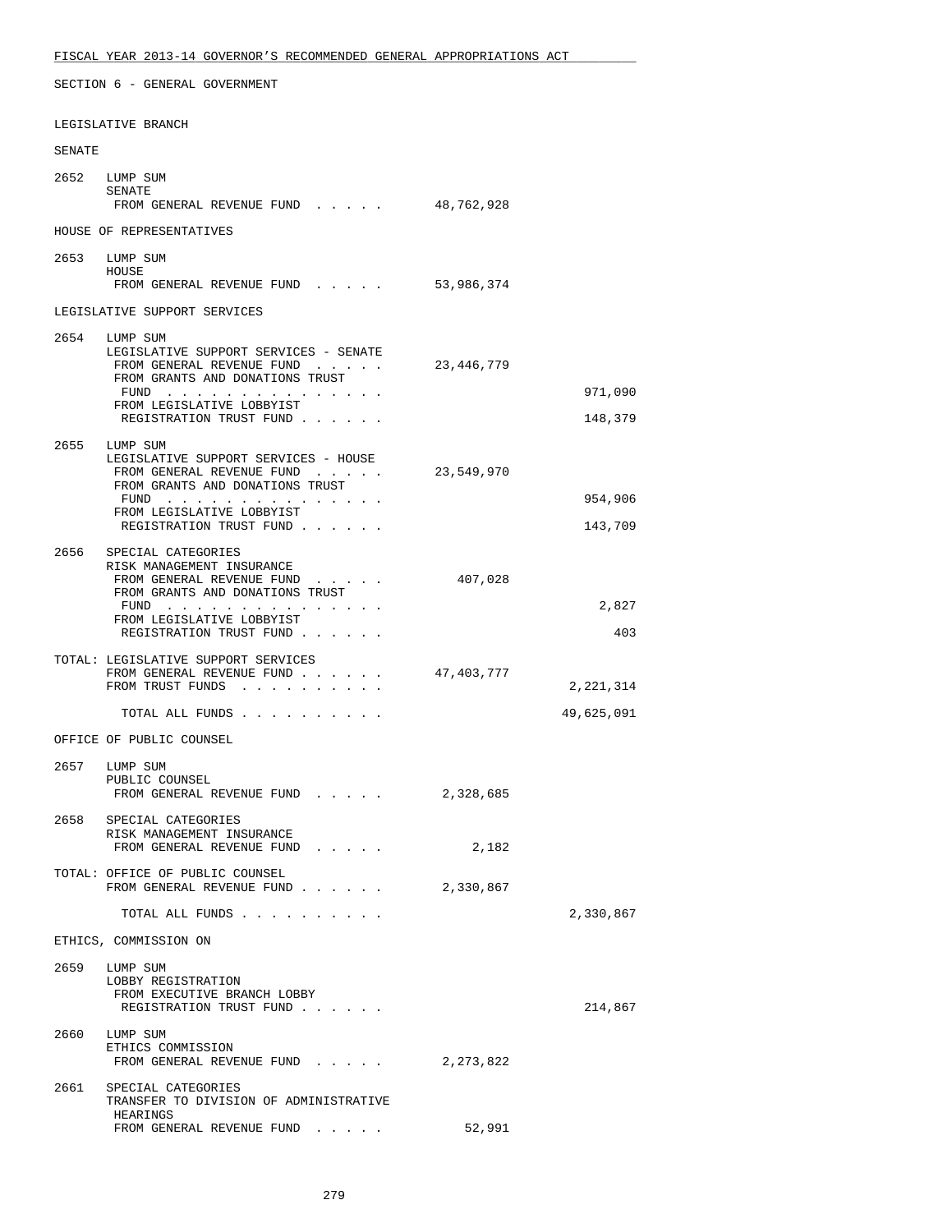| 2662 | SPECIAL CATEGORIES<br>RISK MANAGEMENT INSURANCE<br>2,991<br>FROM GENERAL REVENUE FUND<br>FROM EXECUTIVE BRANCH LOBBY<br>REGISTRATION TRUST FUND                                                                                                                                                                                                                                                                                                                                                                                                                                                                                                                                                                                                                                                            | 269          |
|------|------------------------------------------------------------------------------------------------------------------------------------------------------------------------------------------------------------------------------------------------------------------------------------------------------------------------------------------------------------------------------------------------------------------------------------------------------------------------------------------------------------------------------------------------------------------------------------------------------------------------------------------------------------------------------------------------------------------------------------------------------------------------------------------------------------|--------------|
|      | TOTAL: ETHICS, COMMISSION ON<br>FROM GENERAL REVENUE FUND<br>2,329,804<br>FROM TRUST FUNDS                                                                                                                                                                                                                                                                                                                                                                                                                                                                                                                                                                                                                                                                                                                 | 215,136      |
|      |                                                                                                                                                                                                                                                                                                                                                                                                                                                                                                                                                                                                                                                                                                                                                                                                            | 2,544,940    |
|      | <b>AUDITOR GENERAL</b>                                                                                                                                                                                                                                                                                                                                                                                                                                                                                                                                                                                                                                                                                                                                                                                     |              |
|      | 2663 LUMP SUM<br>AUDITOR GENERAL<br>34,302,340<br>FROM GENERAL REVENUE FUND                                                                                                                                                                                                                                                                                                                                                                                                                                                                                                                                                                                                                                                                                                                                |              |
|      | 2664 SPECIAL CATEGORIES<br>RISK MANAGEMENT INSURANCE<br>FROM GENERAL REVENUE FUND<br>96,583                                                                                                                                                                                                                                                                                                                                                                                                                                                                                                                                                                                                                                                                                                                |              |
|      | TOTAL: AUDITOR GENERAL<br>FROM GENERAL REVENUE FUND<br>34,398,923                                                                                                                                                                                                                                                                                                                                                                                                                                                                                                                                                                                                                                                                                                                                          |              |
|      | TOTAL ALL FUNDS                                                                                                                                                                                                                                                                                                                                                                                                                                                                                                                                                                                                                                                                                                                                                                                            | 34,398,923   |
|      | TOTAL: LEGISLATIVE BRANCH<br>189,212,673<br>FROM GENERAL REVENUE FUND<br>FROM TRUST FUNDS                                                                                                                                                                                                                                                                                                                                                                                                                                                                                                                                                                                                                                                                                                                  | 2,436,450    |
|      | TOTAL ALL FUNDS                                                                                                                                                                                                                                                                                                                                                                                                                                                                                                                                                                                                                                                                                                                                                                                            | 191,649,123  |
|      | LOTTERY, DEPARTMENT OF THE                                                                                                                                                                                                                                                                                                                                                                                                                                                                                                                                                                                                                                                                                                                                                                                 |              |
|      | PROGRAM: LOTTERY OPERATIONS                                                                                                                                                                                                                                                                                                                                                                                                                                                                                                                                                                                                                                                                                                                                                                                |              |
|      | APPROVED SALARY RATE<br>17,294,039                                                                                                                                                                                                                                                                                                                                                                                                                                                                                                                                                                                                                                                                                                                                                                         |              |
|      | POSITIONS<br>2665 SALARIES AND BENEFITS<br>418.00<br>FROM OPERATING TRUST FUND                                                                                                                                                                                                                                                                                                                                                                                                                                                                                                                                                                                                                                                                                                                             | 25, 139, 757 |
|      | 2666 OTHER PERSONAL SERVICES<br>FROM OPERATING TRUST FUND                                                                                                                                                                                                                                                                                                                                                                                                                                                                                                                                                                                                                                                                                                                                                  | 80,000       |
|      | 2667 EXPENSES<br>FROM OPERATING TRUST FUND                                                                                                                                                                                                                                                                                                                                                                                                                                                                                                                                                                                                                                                                                                                                                                 | 5,369,443    |
|      | From the funds provided in Specific Appropriations 2667, 2668, and<br>2670, the department shall report the net amount of ticket revenue<br>generated due to the implementation of the mobile sale tool that would<br>not have otherwise occurred. The report shall also include the actual<br>efficiencies generated through the tool's implementation. The report<br>shall be provided to the chair of the Senate Appropriations Subcommittee<br>on General Government, the chair of the House Government Operations<br>Appropriations Subcommittee, and the Executive Office of the Governor's<br>Office of Policy and Budget on a quarterly basis. The first report shall<br>be due 30 days following the first quarter of complete deployment of the<br>mobile sales tools, and quarterly thereafter. |              |
| 2668 | OPERATING CAPITAL OUTLAY<br>FROM OPERATING TRUST FUND                                                                                                                                                                                                                                                                                                                                                                                                                                                                                                                                                                                                                                                                                                                                                      | 342,100      |
| 2669 | SPECIAL CATEGORIES<br>ACQUISITION OF MOTOR VEHICLES<br>FROM OPERATING TRUST FUND                                                                                                                                                                                                                                                                                                                                                                                                                                                                                                                                                                                                                                                                                                                           | 340,000      |
| 2670 | SPECIAL CATEGORIES<br>CONTRACTED SERVICES<br>FROM OPERATING TRUST FUND                                                                                                                                                                                                                                                                                                                                                                                                                                                                                                                                                                                                                                                                                                                                     | 3,744,513    |
| 2671 | SPECIAL CATEGORIES<br>INSTANT TICKET PURCHASE<br>FROM OPERATING TRUST FUND.                                                                                                                                                                                                                                                                                                                                                                                                                                                                                                                                                                                                                                                                                                                                | 44,153,500   |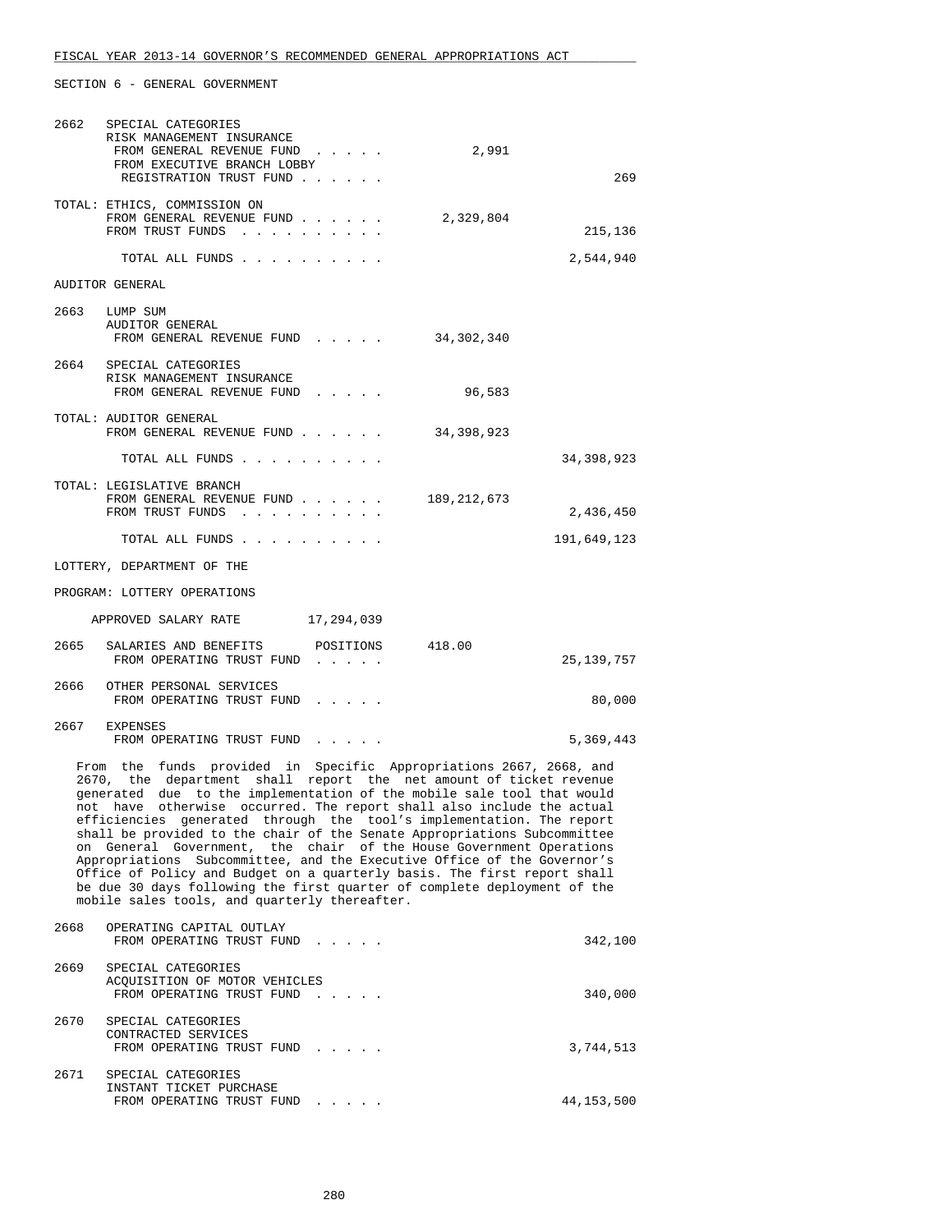| 2672 | SPECIAL CATEGORIES<br>ADVERTISING AGENCY FEES<br>FROM OPERATING TRUST FUND<br>$\mathbf{r}$ . The set of the set of the set of the set of the set of the set of the set of the set of the set of the set of the set of the set of the set of the set of the set of the set of the set of the set of the set of t | 2,756,945  |
|------|-----------------------------------------------------------------------------------------------------------------------------------------------------------------------------------------------------------------------------------------------------------------------------------------------------------------|------------|
| 2673 | SPECIAL CATEGORIES<br>PAID ADVERTISING AND PROMOTION<br>FROM OPERATING TRUST FUND<br>.                                                                                                                                                                                                                          | 34,593,508 |
| 2674 | SPECIAL CATEGORIES<br>ONLINE GAMES CONTRACT<br>FROM OPERATING TRUST FUND<br>$\mathbf{r}$ . The set of the set of the set of the set of the set of the set of the set of the set of the set of the set of the set of the set of the set of the set of the set of the set of the set of the set of the set of t   | 30,552,250 |
| 2675 | SPECIAL CATEGORIES<br>LOTTERY INSTANT TICKET VENDING MACHINES<br>FROM OPERATING TRUST FUND                                                                                                                                                                                                                      | 5,010,600  |

 From the funds provided in Specific Appropriation 2675, the department shall report the net amount of ticket sale revenue generated by each instant ticket vending machine, and in total for all machines. The report shall include the amount of instant ticket vending machine revenue that replaced the amount of counter ticket sale revenue. The report shall be provided to the chair of the Senate Appropriations Subcommittee on General Government, the chair of the House Government Operations Appropriations Subcommittee, and the Executive Office of the Governor's Office of Policy and Budget on a quarterly basis. The department shall submit a report on July 31, 2013, for the ticket sale activity for the period April 1, 2013, through June 30, 2013, and quarterly thereafter.

| 2676 | SPECIAL CATEGORIES                    |           |
|------|---------------------------------------|-----------|
|      | LOTTERY FULL SERVICE VENDING MACHINES |           |
|      | FROM OPERATING TRUST FUND             | 1,565,000 |

 From the funds provided in Specific Appropriation 2676, the department shall report the net amount of ticket sale revenue generated by each full service vending machine, and in total for all machines. The report shall include the amount of full service vending machine revenue that replaced the amount of counter ticket sale revenue. The report shall be provided to the chair of the Senate Appropriations Subcommittee on General Government, the chair of the House Government Operations Appropriations Subcommittee, and the Executive Office of the Governor's Office of Policy and Budget on a quarterly basis. The department shall submit a report on July 31, 2013, for the ticket sales activity for the period April 1, 2013, through June 30, 3013, and quarterly thereafter.

|      | 2677 SPECIAL CATEGORIES<br>RETAILER INCENTIVES<br>FROM OPERATING TRUST FUND                                                                                        | 2,250,000 |
|------|--------------------------------------------------------------------------------------------------------------------------------------------------------------------|-----------|
|      | 2678 SPECIAL CATEGORIES<br>RISK MANAGEMENT INSURANCE<br>FROM OPERATING TRUST FUND                                                                                  | 208,568   |
|      | 2679 SPECIAL CATEGORIES<br>SALARY INCENTIVE PAYMENTS<br>FROM OPERATING TRUST FUND<br>$\mathcal{L}^{\text{max}}$ , where $\mathcal{L}^{\text{max}}$                 | 14,060    |
|      | 2680 SPECIAL CATEGORIES<br>CONTRACTED LEGAL SERVICES<br>FROM OPERATING TRUST FUND<br>$\mathbf{r}$ . The set of $\mathbf{r}$                                        | 120,000   |
|      | 2681 SPECIAL CATEGORIES<br>LEASE OR LEASE-PURCHASE OF EOUIPMENT<br>FROM OPERATING TRUST FUND                                                                       | 375,000   |
| 2682 | SPECIAL CATEGORIES<br>TRANSFER TO DEPARTMENT OF MANAGEMENT<br>SERVICES - HUMAN RESOURCES SERVICES<br>PURCHASED PER STATEWIDE CONTRACT<br>FROM OPERATING TRUST FUND | 147,142   |
|      | 2683 DATA PROCESSING SERVICES<br>SOUTHWOOD SHARED RESOURCE CENTER<br>FROM OPERATING TRUST FUND<br>$\cdots$                                                         | 23,393    |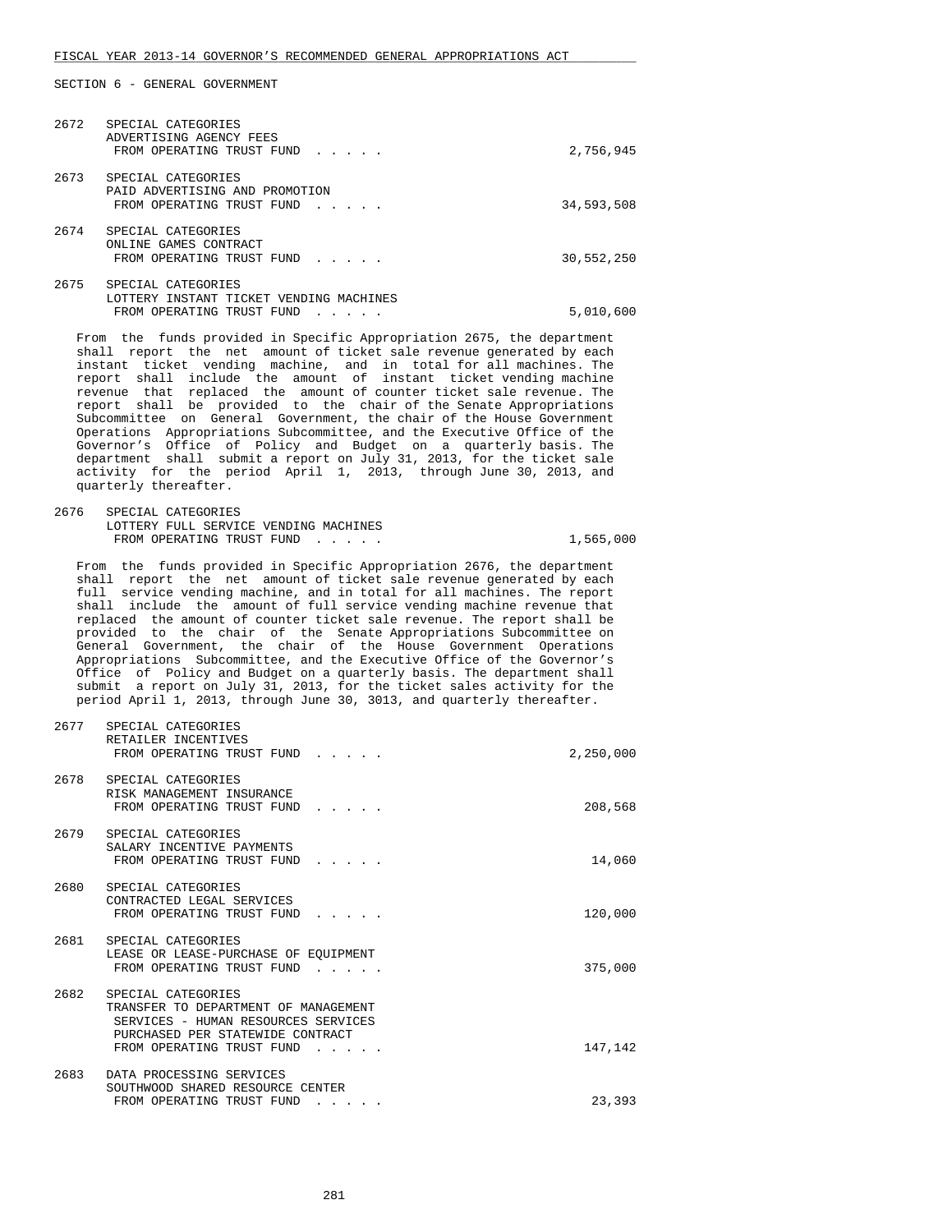|      | TOTAL: PROGRAM: LOTTERY OPERATIONS<br>FROM TRUST FUNDS                                                                                |                      | 156,785,779          |
|------|---------------------------------------------------------------------------------------------------------------------------------------|----------------------|----------------------|
|      | TOTAL POSITIONS<br>TOTAL ALL FUNDS                                                                                                    | 418.00               | 156,785,779          |
|      | TOTAL: LOTTERY, DEPARTMENT OF THE<br>FROM TRUST FUNDS                                                                                 |                      | 156,785,779          |
|      | TOTAL POSITIONS<br>TOTAL ALL FUNDS<br>TOTAL APPROVED SALARY RATE                                                                      | 418.00<br>17,294,039 | 156,785,779          |
|      | MANAGEMENT SERVICES, DEPARTMENT OF                                                                                                    |                      |                      |
|      | PROGRAM: ADMINISTRATION PROGRAM                                                                                                       |                      |                      |
|      | EXECUTIVE DIRECTION AND SUPPORT SERVICES                                                                                              |                      |                      |
|      | APPROVED SALARY RATE<br>4,361,256                                                                                                     |                      |                      |
|      | 2684 SALARIES AND BENEFITS POSITIONS<br>FROM ADMINISTRATIVE TRUST FUND<br>FROM COMMUNICATIONS WORKING<br>CAPITAL TRUST FUND           | 73.00                | 5,685,617<br>152,118 |
|      | 2685 OTHER PERSONAL SERVICES<br>FROM ADMINISTRATIVE TRUST FUND                                                                        |                      | 38,329               |
| 2686 | EXPENSES                                                                                                                              |                      | 635,267              |
|      | FROM ADMINISTRATIVE TRUST FUND<br>FROM COMMUNICATIONS WORKING<br>CAPITAL TRUST FUND                                                   |                      | 41,497               |
|      | 2687 OPERATING CAPITAL OUTLAY                                                                                                         |                      |                      |
|      | FROM ADMINISTRATIVE TRUST FUND                                                                                                        |                      | 9,688                |
|      | 2688 SPECIAL CATEGORIES<br>TRANSFER TO DIVISION OF ADMINISTRATIVE<br>HEARINGS                                                         |                      |                      |
|      | FROM ADMINISTRATIVE TRUST FUND                                                                                                        |                      | 1,938                |
| 2689 | SPECIAL CATEGORIES<br>CONTRACTED SERVICES<br>FROM ADMINISTRATIVE TRUST FUND<br>FROM COMMUNICATIONS WORKING<br>CAPITAL TRUST FUND      |                      | 87,700<br>81,800     |
| 2690 | SPECIAL CATEGORIES<br>MAIL SERVICES<br>FROM ADMINISTRATIVE TRUST FUND                                                                 |                      | 113,424              |
| 2691 | SPECIAL CATEGORIES                                                                                                                    |                      |                      |
|      | RISK MANAGEMENT INSURANCE<br>FROM ADMINISTRATIVE TRUST FUND<br>FROM COMMUNICATIONS WORKING                                            |                      | 111,758              |
|      | CAPITAL TRUST FUND                                                                                                                    |                      | 301                  |
| 2692 | SPECIAL CATEGORIES<br>CONTRACTED LEGAL SERVICES<br>FROM ADMINISTRATIVE TRUST FUND                                                     |                      | 1,150,000            |
| 2693 | SPECIAL CATEGORIES<br>LEASE OR LEASE-PURCHASE OF EQUIPMENT<br>FROM ADMINISTRATIVE TRUST FUND                                          |                      | 12,427               |
| 2694 | SPECIAL CATEGORIES<br>TRANSFER TO DEPARTMENT OF MANAGEMENT<br>SERVICES - HUMAN RESOURCES SERVICES<br>PURCHASED PER STATEWIDE CONTRACT |                      |                      |
|      | FROM ADMINISTRATIVE TRUST FUND<br>FROM COMMUNICATIONS WORKING                                                                         |                      | 29,158               |
|      | CAPITAL TRUST FUND                                                                                                                    |                      | 735                  |
| 2695 | DATA PROCESSING SERVICES<br>SOUTHWOOD SHARED RESOURCE CENTER<br>FROM ADMINISTRATIVE TRUST FUND                                        |                      | 193,341              |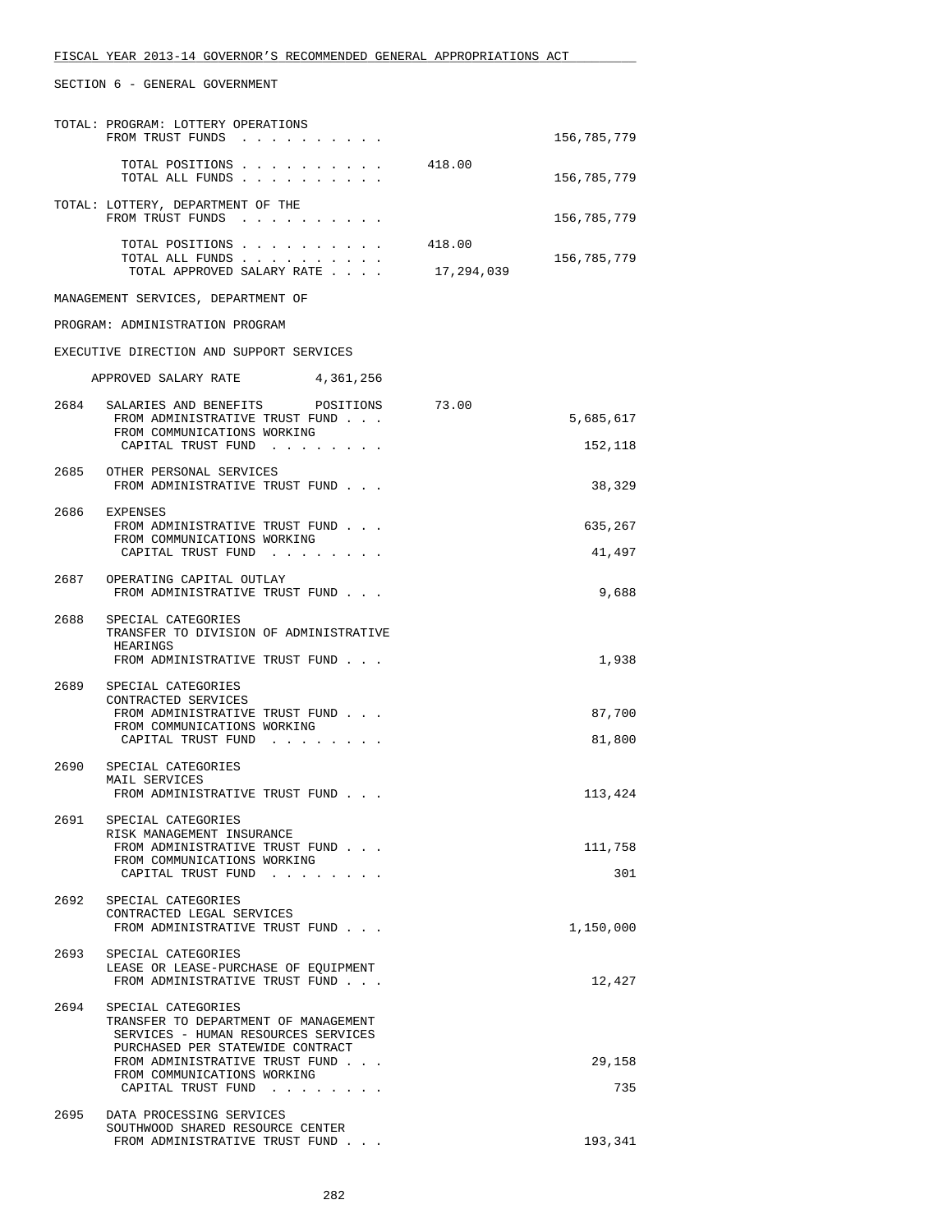|                                                                                                                                                                                                                                                                                                                                                                                                                                                                                                                                                                                                                                                                                                                                                                                                             | FISCAL YEAR 2013-14 GOVERNOR'S RECOMMENDED GENERAL APPROPRIATIONS ACT                                                                                                        |        |            |  |  |
|-------------------------------------------------------------------------------------------------------------------------------------------------------------------------------------------------------------------------------------------------------------------------------------------------------------------------------------------------------------------------------------------------------------------------------------------------------------------------------------------------------------------------------------------------------------------------------------------------------------------------------------------------------------------------------------------------------------------------------------------------------------------------------------------------------------|------------------------------------------------------------------------------------------------------------------------------------------------------------------------------|--------|------------|--|--|
| SECTION 6 - GENERAL GOVERNMENT                                                                                                                                                                                                                                                                                                                                                                                                                                                                                                                                                                                                                                                                                                                                                                              |                                                                                                                                                                              |        |            |  |  |
|                                                                                                                                                                                                                                                                                                                                                                                                                                                                                                                                                                                                                                                                                                                                                                                                             | FROM COMMUNICATIONS WORKING<br>CAPITAL TRUST FUND                                                                                                                            |        | 1,907      |  |  |
|                                                                                                                                                                                                                                                                                                                                                                                                                                                                                                                                                                                                                                                                                                                                                                                                             | TOTAL: EXECUTIVE DIRECTION AND SUPPORT SERVICES<br>FROM TRUST FUNDS                                                                                                          |        | 8,347,005  |  |  |
|                                                                                                                                                                                                                                                                                                                                                                                                                                                                                                                                                                                                                                                                                                                                                                                                             | TOTAL POSITIONS<br>TOTAL ALL FUNDS                                                                                                                                           | 73.00  | 8,347,005  |  |  |
|                                                                                                                                                                                                                                                                                                                                                                                                                                                                                                                                                                                                                                                                                                                                                                                                             | STATE EMPLOYEE LEASING                                                                                                                                                       |        |            |  |  |
|                                                                                                                                                                                                                                                                                                                                                                                                                                                                                                                                                                                                                                                                                                                                                                                                             | 110,210<br>APPROVED SALARY RATE                                                                                                                                              |        |            |  |  |
|                                                                                                                                                                                                                                                                                                                                                                                                                                                                                                                                                                                                                                                                                                                                                                                                             | 2696 SALARIES AND BENEFITS POSITIONS<br>FROM ADMINISTRATIVE TRUST FUND                                                                                                       | 2.00   | 216,947    |  |  |
|                                                                                                                                                                                                                                                                                                                                                                                                                                                                                                                                                                                                                                                                                                                                                                                                             | 2697 SPECIAL CATEGORIES<br>TRANSFER TO DEPARTMENT OF MANAGEMENT<br>SERVICES - HUMAN RESOURCES SERVICES<br>PURCHASED PER STATEWIDE CONTRACT<br>FROM ADMINISTRATIVE TRUST FUND |        | 802        |  |  |
|                                                                                                                                                                                                                                                                                                                                                                                                                                                                                                                                                                                                                                                                                                                                                                                                             | TOTAL: STATE EMPLOYEE LEASING<br>FROM TRUST FUNDS                                                                                                                            |        | 217,749    |  |  |
|                                                                                                                                                                                                                                                                                                                                                                                                                                                                                                                                                                                                                                                                                                                                                                                                             | TOTAL POSITIONS<br>TOTAL ALL FUNDS                                                                                                                                           | 2.00   | 217,749    |  |  |
|                                                                                                                                                                                                                                                                                                                                                                                                                                                                                                                                                                                                                                                                                                                                                                                                             | PROGRAM: FACILITIES PROGRAM                                                                                                                                                  |        |            |  |  |
|                                                                                                                                                                                                                                                                                                                                                                                                                                                                                                                                                                                                                                                                                                                                                                                                             | FACILITIES MANAGEMENT                                                                                                                                                        |        |            |  |  |
|                                                                                                                                                                                                                                                                                                                                                                                                                                                                                                                                                                                                                                                                                                                                                                                                             | APPROVED SALARY RATE 9,270,775                                                                                                                                               |        |            |  |  |
| 2698                                                                                                                                                                                                                                                                                                                                                                                                                                                                                                                                                                                                                                                                                                                                                                                                        | SALARIES AND BENEFITS POSITIONS<br>FROM SUPERVISION TRUST FUND                                                                                                               | 281.00 | 12,942,721 |  |  |
|                                                                                                                                                                                                                                                                                                                                                                                                                                                                                                                                                                                                                                                                                                                                                                                                             | 2699 OTHER PERSONAL SERVICES<br>FROM SUPERVISION TRUST FUND                                                                                                                  |        | 17,000     |  |  |
|                                                                                                                                                                                                                                                                                                                                                                                                                                                                                                                                                                                                                                                                                                                                                                                                             | 2700 EXPENSES<br>FROM SUPERVISION TRUST FUND                                                                                                                                 |        | 4,502,810  |  |  |
|                                                                                                                                                                                                                                                                                                                                                                                                                                                                                                                                                                                                                                                                                                                                                                                                             | 2701 OPERATING CAPITAL OUTLAY<br>FROM SUPERVISION TRUST FUND                                                                                                                 |        | 73,727     |  |  |
| 2702                                                                                                                                                                                                                                                                                                                                                                                                                                                                                                                                                                                                                                                                                                                                                                                                        | SPECIAL CATEGORIES<br>TRANSFER TO THE FLORIDA DEPARTMENT OF LAW<br>ENFORCEMENT - CAPITOL POLICE<br>FROM SUPERVISION TRUST FUND                                               |        | 5,937,982  |  |  |
|                                                                                                                                                                                                                                                                                                                                                                                                                                                                                                                                                                                                                                                                                                                                                                                                             | 2703 SPECIAL CATEGORIES<br>CONTRACTED SERVICES<br>FROM GENERAL REVENUE FUND 1,733,343                                                                                        |        |            |  |  |
|                                                                                                                                                                                                                                                                                                                                                                                                                                                                                                                                                                                                                                                                                                                                                                                                             | FROM SUPERVISION TRUST FUND<br>$\sim$ $\sim$                                                                                                                                 |        | 8,795,794  |  |  |
| From the funds in Specific Appropriation 2703, \$1,733,343 from General<br>Revenue is provided to support the evaluation and adjustment of<br>energy-consuming systems in state-owned office buildings and necessary<br>repairs in order to improve efficiency and reduce energy costs. Of that<br>amount, \$1,583,343 shall be placed into reserve to be released in<br>accordance with Chapter 216, Florida Statutes, upon submission of<br>initial evaluation plans to the chair of the Senate Appropriations<br>Subcommittee on General Government, the chair of the House Government<br>Operations Appropriations Subcommittee, and the Executive Office of the<br>Governor's Office of Policy and Budget. The initial evaluation plans<br>must document the projected breakeven return on investment. |                                                                                                                                                                              |        |            |  |  |
| 2704                                                                                                                                                                                                                                                                                                                                                                                                                                                                                                                                                                                                                                                                                                                                                                                                        | SPECIAL CATEGORIES<br>DEPARTMENT OF MANAGEMENT SERVICES                                                                                                                      |        |            |  |  |
|                                                                                                                                                                                                                                                                                                                                                                                                                                                                                                                                                                                                                                                                                                                                                                                                             | PROVISIONS FOR FACILITIES SECURITY<br>FROM SUPERVISION TRUST FUND                                                                                                            |        | 1,148,387  |  |  |

| 2705 | SPECIAL CATEGORIES                   |           |
|------|--------------------------------------|-----------|
|      | INTERIOR REFURBISHMENT - LEASE SPACE |           |
|      | FROM SUPERVISION TRUST FUND          | 1,406,157 |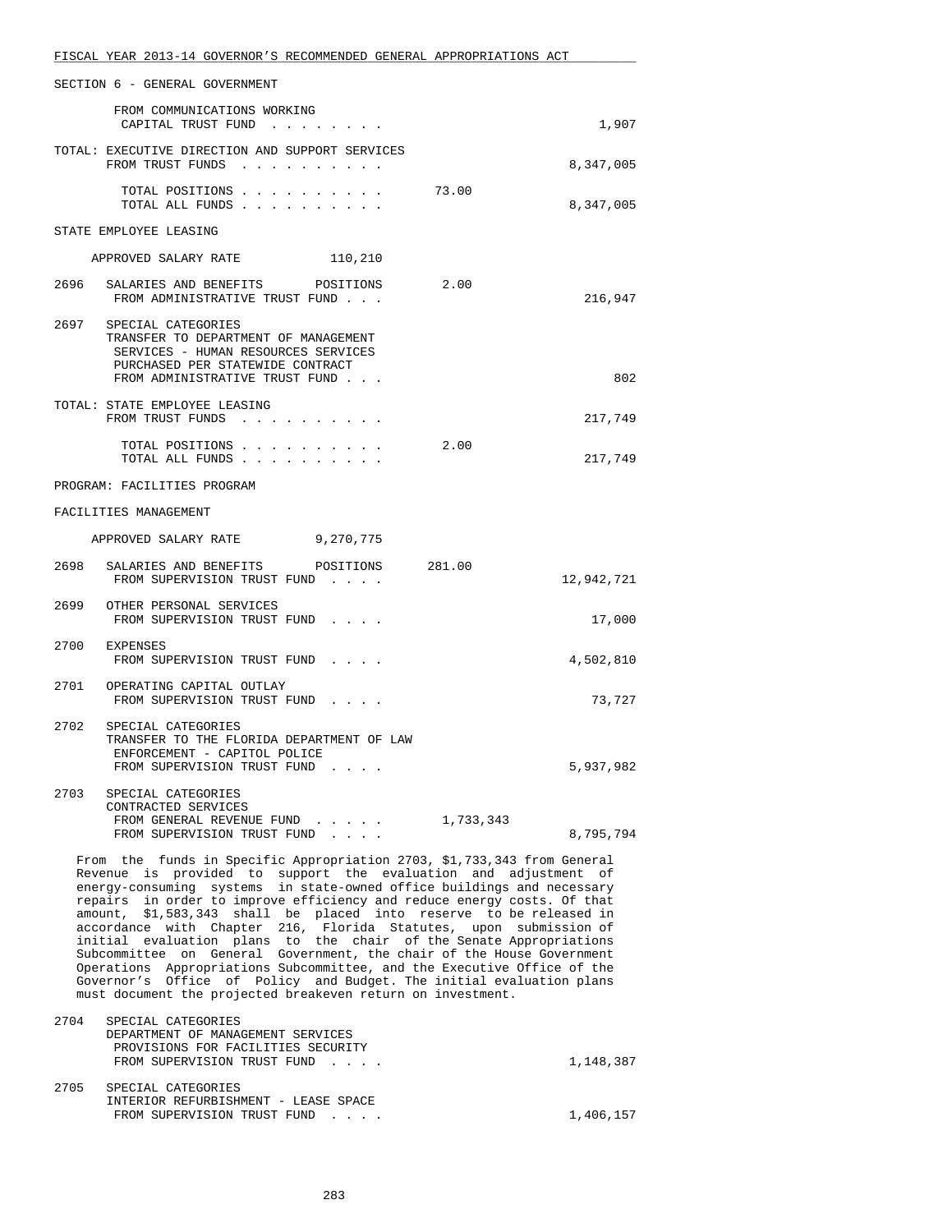| 2706 | SPECIAL CATEGORIES<br>MASTER LEASE SPACE TENANT IMPROVEMENT<br>FUNDS<br>FROM OPERATING TRUST FUND           | $\overline{a}$ and $\overline{a}$ and $\overline{a}$ | 1,535,738  |
|------|-------------------------------------------------------------------------------------------------------------|------------------------------------------------------|------------|
| 2707 | SPECIAL CATEGORIES<br>RISK MANAGEMENT INSURANCE<br>FROM SUPERVISION TRUST FUND                              | $\cdot$ $\cdot$ $\cdot$ $\cdot$                      | 394,386    |
| 2708 | SPECIAL CATEGORIES<br>STATE UTILITY PAYMENTS<br>FROM SUPERVISION TRUST FUND                                 |                                                      | 16,348,977 |
| 2709 | SPECIAL CATEGORIES<br>FACILITIES POOL OFFICE-SPACE<br><b>RECONFIGURATION</b><br>FROM SUPERVISION TRUST FUND |                                                      | 4,371,679  |

 The funds in Specific Appropriation 2709 are provided to reconfigure office space in the Florida Facilities Pool to consolidate agencies currently leasing office space from private landlords. By January 30, 2014, the department shall submit a report to the chair of the Senate Appropriations Subcommittee on General Government, the chair of the House Government Operations Appropriations Subcommittee, and the Executive Office of the Governor's Office of Policy and Budget describing the tenant agencies identified for consolidation and the projected savings to be achieved by each agency for Fiscal Year 2014-15.

| 2710 | SPECIAL CATEGORIES<br>DEFERRED-PAYMENT COMMODITY CONTRACTS<br>FROM SUPERVISION TRUST FUND                                                                            | 1,657,550              |
|------|----------------------------------------------------------------------------------------------------------------------------------------------------------------------|------------------------|
|      | 2711 SPECIAL CATEGORIES<br>LEASE OR LEASE-PURCHASE OF EQUIPMENT<br>FROM SUPERVISION TRUST FUND                                                                       | 82,261                 |
| 2712 | SPECIAL CATEGORIES<br>TRANSFER TO DEPARTMENT OF MANAGEMENT<br>SERVICES - HUMAN RESOURCES SERVICES<br>PURCHASED PER STATEWIDE CONTRACT<br>FROM SUPERVISION TRUST FUND | 91,737                 |
|      | 2713 SPECIAL CATEGORIES<br>STATE CAPITOL - MAINTENANCE AND REPAIRS<br>FROM SUPERVISION TRUST FUND                                                                    | 50,000                 |
|      | 2714 DATA PROCESSING SERVICES<br>SOUTHWOOD SHARED RESOURCE CENTER<br>FROM SUPERVISION TRUST FUND                                                                     | 46,495                 |
|      | 2715 FIXED CAPITAL OUTLAY<br>COMPLIANCE WITH THE AMERICANS WITH<br>DISABILITIES ACT<br>FROM SUPERVISION TRUST FUND                                                   | 1,000,000              |
|      | 2716 FIXED CAPITAL OUTLAY<br>LIFE SAFETY CODE COMPLIANCE PROJECTS<br>STATEWIDE - DMS MGD<br>FROM SUPERVISION TRUST FUND                                              | 160,000                |
|      | 2717 FIXED CAPITAL OUTLAY<br>STATEWIDE CAPITAL DEPRECIATION - GENERAL -<br>DMS MGD<br>FROM PUBLIC FACILITIES FINANCING<br>TRUST FUND<br>FROM SUPERVISION TRUST FUND  | 2,500,000<br>4,387,781 |
|      | 2718 FIXED CAPITAL OUTLAY<br>DEBT SERVICE<br>FROM FLORIDA FACILITIES POOL                                                                                            | 38, 255, 689           |
|      | CLEARING TRUST FUND                                                                                                                                                  |                        |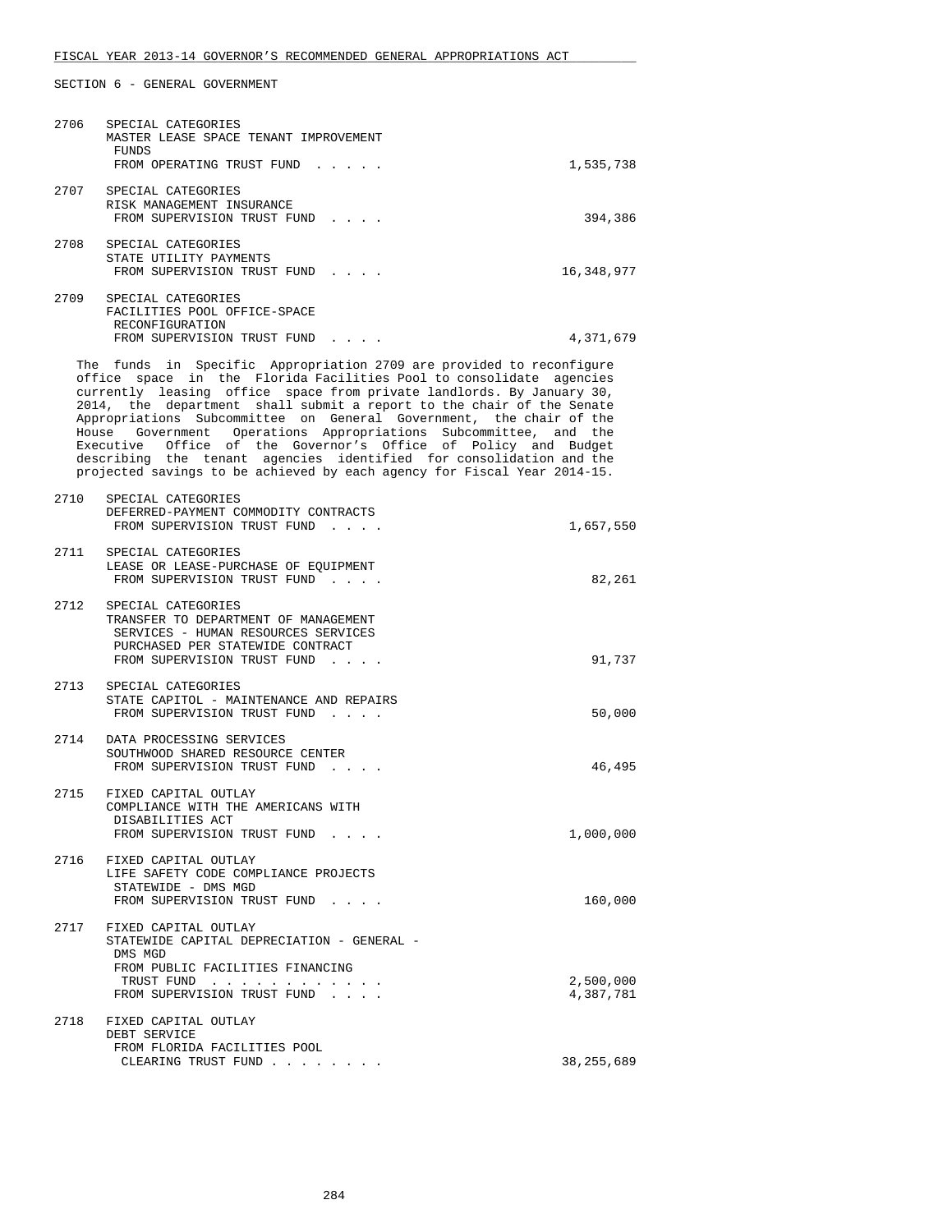|                                                                                                                                                                                                                                                                                                                                                                                                                                                                                                                                                                        | TOTAL: FACILITIES MANAGEMENT                                                                                                                                                      |        |             |
|------------------------------------------------------------------------------------------------------------------------------------------------------------------------------------------------------------------------------------------------------------------------------------------------------------------------------------------------------------------------------------------------------------------------------------------------------------------------------------------------------------------------------------------------------------------------|-----------------------------------------------------------------------------------------------------------------------------------------------------------------------------------|--------|-------------|
|                                                                                                                                                                                                                                                                                                                                                                                                                                                                                                                                                                        | FROM GENERAL REVENUE FUND $\ldots$ 1,733,343<br>FROM TRUST FUNDS                                                                                                                  |        | 105,706,871 |
|                                                                                                                                                                                                                                                                                                                                                                                                                                                                                                                                                                        | TOTAL POSITIONS<br>TOTAL ALL FUNDS                                                                                                                                                | 281.00 | 107,440,214 |
|                                                                                                                                                                                                                                                                                                                                                                                                                                                                                                                                                                        | BUILDING CONSTRUCTION                                                                                                                                                             |        |             |
|                                                                                                                                                                                                                                                                                                                                                                                                                                                                                                                                                                        | APPROVED SALARY RATE 528,835                                                                                                                                                      |        |             |
| 2719                                                                                                                                                                                                                                                                                                                                                                                                                                                                                                                                                                   | SALARIES AND BENEFITS POSITIONS<br>FROM ARCHITECTS INCIDENTAL TRUST<br>FUND $\cdots$                                                                                              | 10.00  | 717,452     |
|                                                                                                                                                                                                                                                                                                                                                                                                                                                                                                                                                                        | 2720 EXPENSES<br>FROM ARCHITECTS INCIDENTAL TRUST<br>FUND                                                                                                                         |        | 120,434     |
|                                                                                                                                                                                                                                                                                                                                                                                                                                                                                                                                                                        | 2721 SPECIAL CATEGORIES<br>CONTRACTED SERVICES<br>FROM ARCHITECTS INCIDENTAL TRUST<br>FUND $\cdots$                                                                               |        | 26,341      |
|                                                                                                                                                                                                                                                                                                                                                                                                                                                                                                                                                                        | 2722 SPECIAL CATEGORIES<br>RISK MANAGEMENT INSURANCE<br>FROM ARCHITECTS INCIDENTAL TRUST<br>FUND $\cdots$                                                                         |        | 15,872      |
| 2723                                                                                                                                                                                                                                                                                                                                                                                                                                                                                                                                                                   | SPECIAL CATEGORIES<br>LEASE OR LEASE-PURCHASE OF EQUIPMENT<br>FROM ARCHITECTS INCIDENTAL TRUST<br>FUND                                                                            |        | 1,613       |
| 2724                                                                                                                                                                                                                                                                                                                                                                                                                                                                                                                                                                   | SPECIAL CATEGORIES<br>TRANSFER TO DEPARTMENT OF MANAGEMENT<br>SERVICES - HUMAN RESOURCES SERVICES<br>PURCHASED PER STATEWIDE CONTRACT<br>FROM ARCHITECTS INCIDENTAL TRUST<br>FUND |        | 3,359       |
| 2725                                                                                                                                                                                                                                                                                                                                                                                                                                                                                                                                                                   | DATA PROCESSING SERVICES<br>SOUTHWOOD SHARED RESOURCE CENTER<br>FROM ARCHITECTS INCIDENTAL TRUST<br>FUND $\cdots$                                                                 |        | 5,810       |
| Funds in Specific Appropriations 2719 through 2725 from the Architects<br>Incidental Trust Fund are based on an assessment against each fixed<br>capital outlay appropriation category in which the Department of<br>Management Services serves as owner-representative on behalf of the<br>state. The assessments for appropriations made for Fiscal Year 2013-14<br>shall be calculated in accordance with the formula submitted by the<br>department to the Executive Office of the Governor on October 7, 1991,<br>as required by Chapter 91-193, Laws of Florida. |                                                                                                                                                                                   |        |             |
|                                                                                                                                                                                                                                                                                                                                                                                                                                                                                                                                                                        | TOTAL: BUILDING CONSTRUCTION<br>FROM TRUST FUNDS                                                                                                                                  |        | 890,881     |
|                                                                                                                                                                                                                                                                                                                                                                                                                                                                                                                                                                        | TOTAL POSITIONS 10.00<br>TOTAL ALL FUNDS                                                                                                                                          |        | 890,881     |
| PROGRAM: SUPPORT PROGRAM                                                                                                                                                                                                                                                                                                                                                                                                                                                                                                                                               |                                                                                                                                                                                   |        |             |
| FEDERAL PROPERTY ASSISTANCE                                                                                                                                                                                                                                                                                                                                                                                                                                                                                                                                            |                                                                                                                                                                                   |        |             |
|                                                                                                                                                                                                                                                                                                                                                                                                                                                                                                                                                                        | APPROVED SALARY RATE<br>141,876                                                                                                                                                   |        |             |
| 2726                                                                                                                                                                                                                                                                                                                                                                                                                                                                                                                                                                   | SALARIES AND BENEFITS POSITIONS<br>FROM SURPLUS PROPERTY REVOLVING<br>TRUST FUND                                                                                                  | 5.00   | 234,467     |
| 2727                                                                                                                                                                                                                                                                                                                                                                                                                                                                                                                                                                   | EXPENSES<br>FROM SURPLUS PROPERTY REVOLVING<br>TRUST FUND                                                                                                                         |        | 63,231      |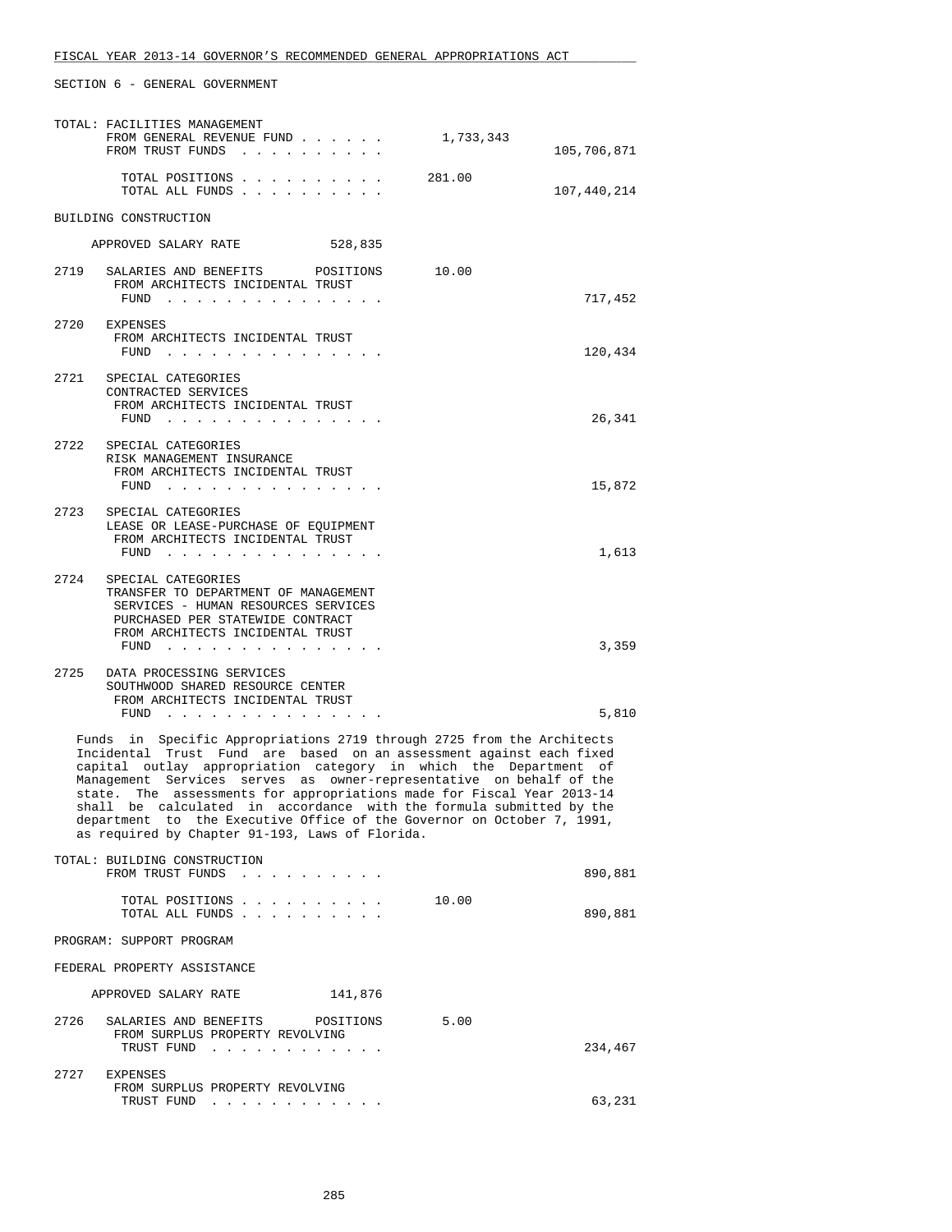| 2728                                    | SPECIAL CATEGORIES<br>CONTRACTED SERVICES<br>FROM SURPLUS PROPERTY REVOLVING<br>TRUST FUND                                                                                                  | 6,379           |  |  |
|-----------------------------------------|---------------------------------------------------------------------------------------------------------------------------------------------------------------------------------------------|-----------------|--|--|
|                                         | 2729 SPECIAL CATEGORIES<br>RISK MANAGEMENT INSURANCE<br>FROM SURPLUS PROPERTY REVOLVING<br>TRUST FUND                                                                                       | 854             |  |  |
|                                         | 2730 SPECIAL CATEGORIES<br>TRANSFER TO DEPARTMENT OF MANAGEMENT<br>SERVICES - HUMAN RESOURCES SERVICES<br>PURCHASED PER STATEWIDE CONTRACT<br>FROM SURPLUS PROPERTY REVOLVING<br>TRUST FUND | 1,526           |  |  |
|                                         | 2731 DATA PROCESSING SERVICES<br>SOUTHWOOD SHARED RESOURCE CENTER<br>FROM SURPLUS PROPERTY REVOLVING<br>TRUST FUND                                                                          | 488             |  |  |
|                                         | TOTAL: FEDERAL PROPERTY ASSISTANCE<br>FROM TRUST FUNDS                                                                                                                                      | 306,945         |  |  |
|                                         | TOTAL POSITIONS<br>TOTAL ALL FUNDS                                                                                                                                                          | 5.00<br>306,945 |  |  |
| MOTOR VEHICLE AND WATERCRAFT MANAGEMENT |                                                                                                                                                                                             |                 |  |  |
| APPROVED SALARY RATE<br>333,595         |                                                                                                                                                                                             |                 |  |  |
|                                         | 2732 SALARIES AND BENEFITS POSITIONS 6.00<br>FROM OPERATING TRUST FUND                                                                                                                      | 468,706         |  |  |
|                                         | 2733 EXPENSES<br>FROM OPERATING TRUST FUND                                                                                                                                                  | 65,174          |  |  |
| 2734                                    | SPECIAL CATEGORIES<br>CONTRACTED SERVICES<br>FROM OPERATING TRUST FUND                                                                                                                      | 410,132         |  |  |

 From the funds in Specific Appropriation 2734, \$380,800 is provided for the analysis and development of a business case for the centralized management of the State's fleet services. The business case shall include all requirements contained in section 287.0571, Florida Statutes, including a review of sourcing options, technology, and best practices related to the procurement, maintenance, disposal, and utilization of vehicles and equipment. From the funds appropriated, \$156,800 shall be placed into reserve for the subsequent development of fleet management tools, policies and performance measures, a system to track key performance measures, and for a review of the state's fleet to determine target size. After the business case is provided to the chair of the Senate Appropriations Subcommittee on General Government, the chair of the House Government Operations Appropriations Subcommittee, and the Executive Office of the Governor's Office of Policy and Budget, the department is authorized to submit budget amendments for the release of funds in reserve in accordance with Chapter 216, Florida Statutes.

| 2735 | SPECIAL CATEGORIES<br>RISK MANAGEMENT INSURANCE<br>FROM OPERATING TRUST FUND                                                                                                                                  | 808     |
|------|---------------------------------------------------------------------------------------------------------------------------------------------------------------------------------------------------------------|---------|
| 2736 | SPECIAL CATEGORIES<br>LEASE OR LEASE-PURCHASE OF EOUIPMENT<br>FROM OPERATING TRUST FUND<br>$\sim$ $\sim$ $\sim$ $\sim$ $\sim$                                                                                 | 1,247   |
| 2737 | SPECIAL CATEGORIES<br>TRANSFER TO DEPARTMENT OF MANAGEMENT<br>SERVICES - HUMAN RESOURCES SERVICES<br>PURCHASED PER STATEWIDE CONTRACT<br>FROM OPERATING TRUST FUND<br>$\cdot$ $\cdot$ $\cdot$ $\cdot$ $\cdot$ | 2,749   |
| 2738 | SPECIAL CATEGORIES<br>PAYMENT OF EXPENSES FROM SALE OF AGENCY<br>VEHICLES                                                                                                                                     |         |
|      | FROM OPERATING TRUST FUND                                                                                                                                                                                     | 725,000 |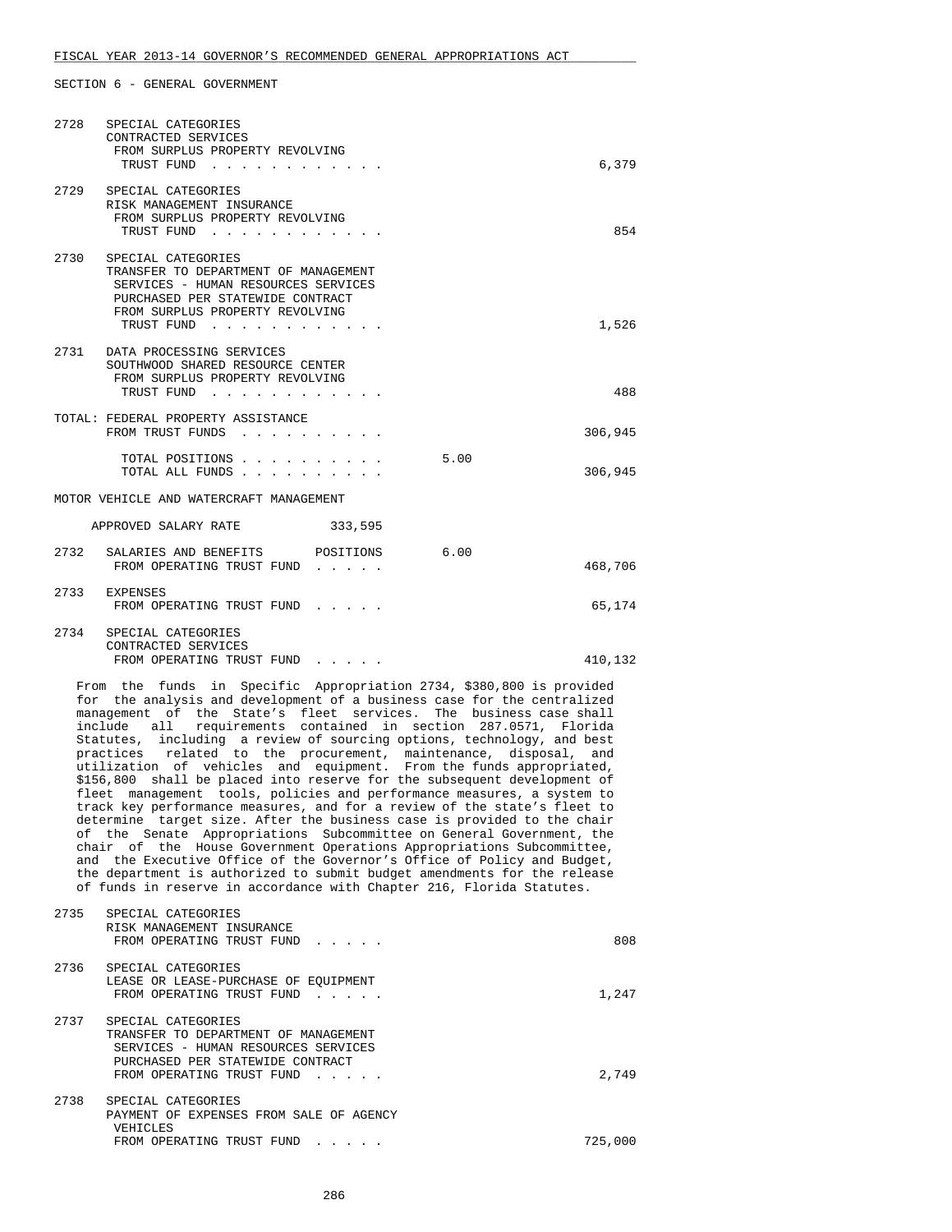|      | 2739 DATA PROCESSING SERVICES<br>SOUTHWOOD SHARED RESOURCE CENTER<br>FROM OPERATING TRUST FUND                                                                     |           |       | 81,547     |
|------|--------------------------------------------------------------------------------------------------------------------------------------------------------------------|-----------|-------|------------|
|      | TOTAL: MOTOR VEHICLE AND WATERCRAFT MANAGEMENT<br>FROM TRUST FUNDS                                                                                                 |           |       | 1,755,363  |
|      | TOTAL POSITIONS<br>TOTAL ALL FUNDS                                                                                                                                 |           | 6.00  | 1,755,363  |
|      | PURCHASING OVERSIGHT                                                                                                                                               |           |       |            |
|      | APPROVED SALARY RATE 2,735,616                                                                                                                                     |           |       |            |
|      | 2740 SALARIES AND BENEFITS<br>FROM OPERATING TRUST FUND                                                                                                            | POSITIONS | 47.00 | 3,652,464  |
|      | 2741 OTHER PERSONAL SERVICES<br>FROM OPERATING TRUST FUND                                                                                                          |           |       | 10,000     |
|      | 2742 EXPENSES<br>FROM OPERATING TRUST FUND                                                                                                                         |           |       | 356,384    |
|      | 2743 OPERATING CAPITAL OUTLAY<br>FROM OPERATING TRUST FUND                                                                                                         |           |       | 15,859     |
|      | 2744 SPECIAL CATEGORIES<br>CONTRACTED SERVICES<br>FROM OPERATING TRUST FUND                                                                                        |           |       | 91,267     |
|      | 2745 SPECIAL CATEGORIES<br>RISK MANAGEMENT INSURANCE<br>FROM OPERATING TRUST FUND                                                                                  |           |       | 27,424     |
|      | 2746 SPECIAL CATEGORIES<br>CONTRACTED LEGAL SERVICES<br>FROM OPERATING TRUST FUND                                                                                  |           |       | 30,000     |
|      | 2747 SPECIAL CATEGORIES<br>WEB-BASED E-PROCUREMENT SYSTEM<br>FROM OPERATING TRUST FUND                                                                             |           |       | 11,255,892 |
| 2748 | SPECIAL CATEGORIES<br>PROJECT MANAGEMENT PROFESSIONAL - TRAINING<br>FROM OPERATING TRUST FUND                                                                      |           |       | 60,000     |
| 2749 | SPECIAL CATEGORIES<br>LEASE OR LEASE-PURCHASE OF EQUIPMENT<br>FROM OPERATING TRUST FUND                                                                            |           |       | 4,000      |
| 2750 | SPECIAL CATEGORIES<br>TRANSFER TO DEPARTMENT OF MANAGEMENT<br>SERVICES - HUMAN RESOURCES SERVICES<br>PURCHASED PER STATEWIDE CONTRACT<br>FROM OPERATING TRUST FUND |           |       | 15,156     |
| 2751 | SPECIAL CATEGORIES<br>TRANSFER TO THE DEPARTMENT OF FINANCIAL<br>SERVICES<br>FROM OPERATING TRUST FUND                                                             |           |       | 350,000    |
| 2752 | DATA PROCESSING SERVICES<br>SOUTHWOOD SHARED RESOURCE CENTER<br>FROM OPERATING TRUST FUND                                                                          |           |       | 293,790    |
|      | TOTAL: PURCHASING OVERSIGHT<br>FROM TRUST FUNDS                                                                                                                    |           |       | 16,162,236 |
|      | TOTAL POSITIONS<br>TOTAL ALL FUNDS                                                                                                                                 |           | 47.00 | 16,162,236 |
|      | OFFICE OF SUPPLIER DIVERSITY                                                                                                                                       |           |       |            |
|      | APPROVED SALARY RATE                                                                                                                                               | 206,638   |       |            |
|      | 2753 SALARIES AND BENEFITS POSITIONS                                                                                                                               |           | 6.00  |            |

FISCAL YEAR 2013-14 GOVERNOR'S RECOMMENDED GENERAL APPROPRIATIONS ACT \_\_\_\_\_\_\_\_\_\_\_\_\_\_\_\_\_\_\_\_\_\_\_\_\_\_\_\_\_\_\_\_\_\_\_\_\_\_\_\_\_\_\_\_\_\_\_\_\_\_\_\_\_\_\_\_\_\_\_\_\_\_\_\_\_\_\_\_\_\_\_\_\_\_\_\_\_\_

SECTION 6 - GENERAL GOVERNMENT

FROM OPERATING TRUST FUND  $\ldots$  . . . . . . . . 310,457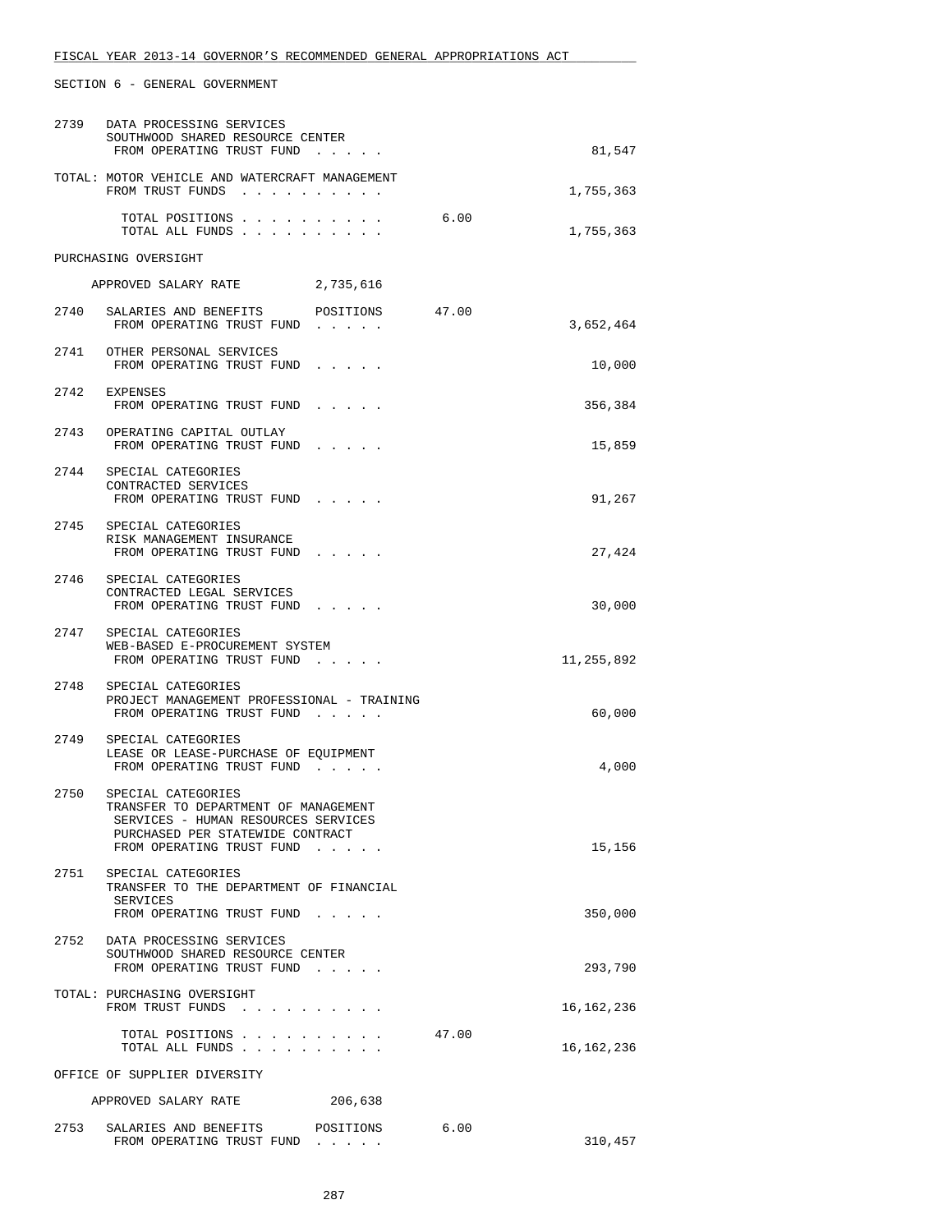|      | 2754 EXPENSES<br>FROM OPERATING TRUST FUND                                                                                                                              |         | 48,519  |
|------|-------------------------------------------------------------------------------------------------------------------------------------------------------------------------|---------|---------|
|      | 2755 SPECIAL CATEGORIES<br>RISK MANAGEMENT INSURANCE<br>FROM OPERATING TRUST FUND                                                                                       |         | 3,117   |
|      | 2756 SPECIAL CATEGORIES<br>TRANSFER TO DEPARTMENT OF MANAGEMENT<br>SERVICES - HUMAN RESOURCES SERVICES<br>PURCHASED PER STATEWIDE CONTRACT<br>FROM OPERATING TRUST FUND |         | 3,278   |
|      | 2757 DATA PROCESSING SERVICES<br>SOUTHWOOD SHARED RESOURCE CENTER<br>FROM OPERATING TRUST FUND                                                                          |         | 6,704   |
|      | TOTAL: OFFICE OF SUPPLIER DIVERSITY<br>FROM TRUST FUNDS                                                                                                                 |         | 372,075 |
|      | TOTAL POSITIONS<br>TOTAL ALL FUNDS                                                                                                                                      | 6.00    | 372,075 |
|      | PRIVATE PRISON MONITORING                                                                                                                                               |         |         |
|      | APPROVED SALARY RATE<br>686,037                                                                                                                                         |         |         |
|      | 2758 SALARIES AND BENEFITS POSITIONS 14.00<br>FROM GENERAL REVENUE FUND                                                                                                 | 953,241 |         |
|      | 2759 OTHER PERSONAL SERVICES<br>FROM GENERAL REVENUE FUND                                                                                                               | 15,200  |         |
|      | 2760 EXPENSES<br>FROM GENERAL REVENUE FUND                                                                                                                              | 76,814  |         |
|      | 2761 OPERATING CAPITAL OUTLAY<br>FROM GENERAL REVENUE FUND                                                                                                              | 3,890   |         |
|      | 2762 SPECIAL CATEGORIES<br>CONTRACTED SERVICES<br>FROM GENERAL REVENUE FUND                                                                                             | 13,056  |         |
|      | 2763 SPECIAL CATEGORIES<br>RISK MANAGEMENT INSURANCE<br>FROM GENERAL REVENUE FUND                                                                                       | 1,885   |         |
|      | 2764 SPECIAL CATEGORIES<br>CONTRACTED LEGAL SERVICES<br>FROM GENERAL REVENUE FUND                                                                                       | 23,169  |         |
|      | 2765 SPECIAL CATEGORIES<br>ADMINISTRATIVE OVERHEAD<br>FROM GENERAL REVENUE FUND                                                                                         | 103,673 |         |
|      | 2766 SPECIAL CATEGORIES<br>LEASE OR LEASE-PURCHASE OF EQUIPMENT<br>FROM GENERAL REVENUE FUND                                                                            | 1,267   |         |
|      | 2767 SPECIAL CATEGORIES<br>PRIVATE PRISONS - MAINTENANCE AND REPAIR<br>REIMBURSEMENT<br>FROM OPERATING TRUST FUND                                                       |         | 959,588 |
| 2768 | SPECIAL CATEGORIES<br>TRANSFER TO DEPARTMENT OF MANAGEMENT<br>SERVICES - HUMAN RESOURCES SERVICES<br>PURCHASED PER STATEWIDE CONTRACT<br>FROM GENERAL REVENUE FUND      | 4,462   |         |
|      | 2769 DATA PROCESSING SERVICES<br>SOUTHWOOD SHARED RESOURCE CENTER                                                                                                       |         |         |
|      | FROM GENERAL REVENUE FUND                                                                                                                                               | 2,749   |         |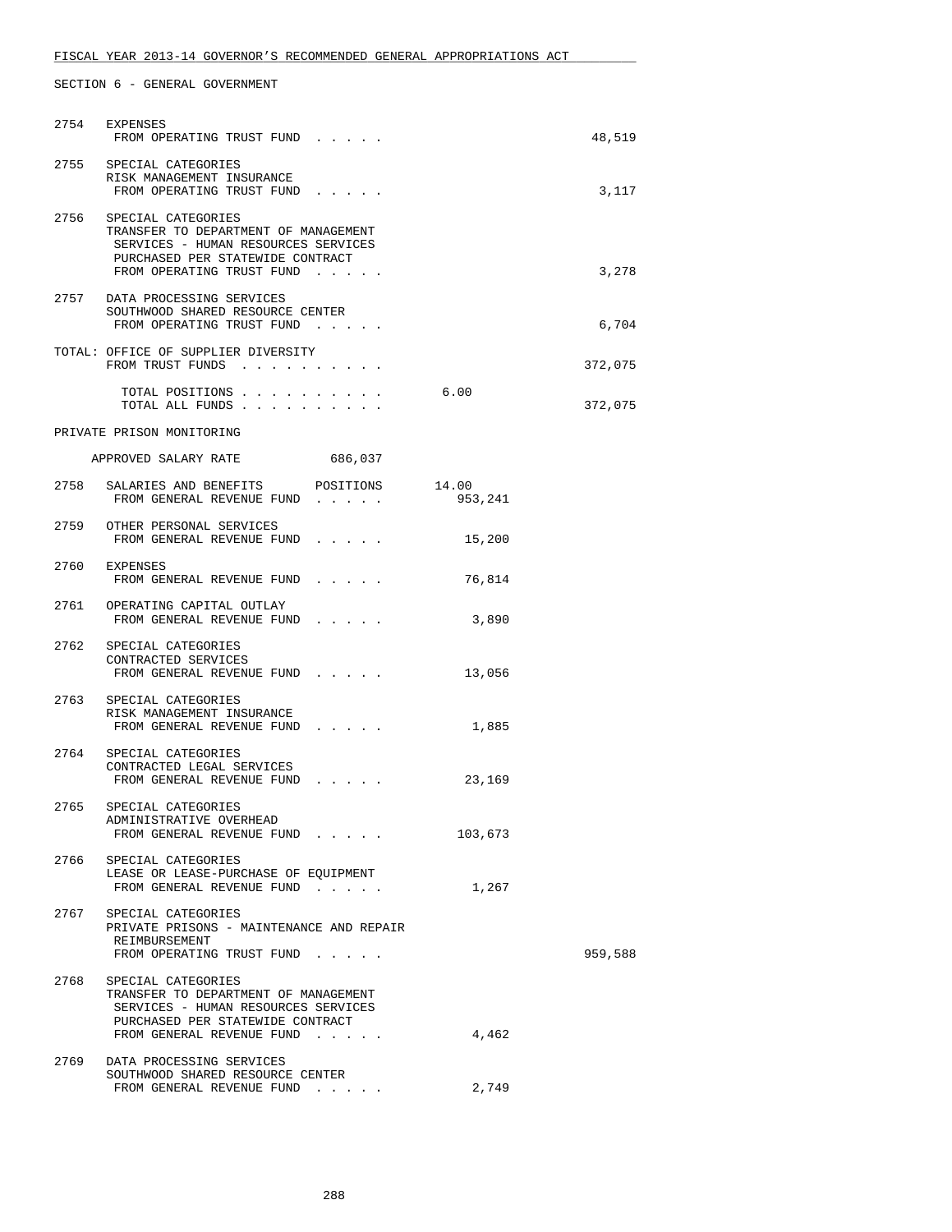| TOTAL: PRIVATE PRISON MONITORING<br>FROM GENERAL REVENUE FUND<br>FROM TRUST FUNDS                                                                                                                                                                  |       | 1,199,406 | 959,588                                  |
|----------------------------------------------------------------------------------------------------------------------------------------------------------------------------------------------------------------------------------------------------|-------|-----------|------------------------------------------|
| TOTAL POSITIONS<br>TOTAL ALL FUNDS                                                                                                                                                                                                                 | 14.00 |           | 2,158,994                                |
| WORKFORCE PROGRAMS                                                                                                                                                                                                                                 |       |           |                                          |
| PROGRAM: INSURANCE BENEFITS ADMINISTRATION                                                                                                                                                                                                         |       |           |                                          |
| APPROVED SALARY RATE 1,251,554                                                                                                                                                                                                                     |       |           |                                          |
| SALARIES AND BENEFITS POSITIONS<br>2770<br>FROM PRETAX BENEFITS TRUST FUND.<br>FROM STATE EMPLOYEES LIFE<br>INSURANCE TRUST FUND<br>FROM STATE EMPLOYEES HEALTH<br>INSURANCE TRUST FUND<br>FROM STATE EMPLOYEES DISABILITY<br>INSURANCE TRUST FUND |       | 22.00     | 417,021<br>20,413<br>1,246,590<br>26,717 |
| 2771 OTHER PERSONAL SERVICES<br>FROM PRETAX BENEFITS TRUST FUND.<br>FROM STATE EMPLOYEES HEALTH<br>INSURANCE TRUST FUND                                                                                                                            |       |           | 2,500<br>140,772                         |
| 2772 EXPENSES<br>FROM PRETAX BENEFITS TRUST FUND.<br>FROM STATE EMPLOYEES LIFE<br>INSURANCE TRUST FUND<br>FROM STATE EMPLOYEES HEALTH<br>INSURANCE TRUST FUND<br>FROM STATE EMPLOYEES DISABILITY<br>INSURANCE TRUST FUND                           |       |           | 48,832<br>1,984<br>294,096<br>2,875      |
| 2773 OPERATING CAPITAL OUTLAY<br>FROM PRETAX BENEFITS TRUST FUND.<br>FROM STATE EMPLOYEES HEALTH<br>INSURANCE TRUST FUND                                                                                                                           |       |           | 5,000<br>5,000                           |
| 2774<br>SPECIAL CATEGORIES<br>TRANSFER TO DIVISION OF ADMINISTRATIVE<br>HEARINGS<br>FROM STATE EMPLOYEES HEALTH<br>INSURANCE TRUST FUND                                                                                                            |       |           | 12,035                                   |
| 2775<br>SPECIAL CATEGORIES<br>POST PAYMENT CLAIMS AUDIT SERVICES<br>FROM STATE EMPLOYEES HEALTH<br>INSURANCE TRUST FUND                                                                                                                            |       |           | 400,000                                  |
| 2776<br>SPECIAL CATEGORIES<br>CONTRACTED SERVICES<br>FROM PRETAX BENEFITS TRUST FUND.<br>FROM STATE EMPLOYEES HEALTH<br>INSURANCE TRUST FUND                                                                                                       |       |           | 348,505<br>1,599,157                     |
| 2777<br>SPECIAL CATEGORIES<br>ADMINISTRATIVE SERVICES ONLY CONTRACT FOR<br>HEALTH INSURANCE<br>FROM STATE EMPLOYEES HEALTH<br>INSURANCE TRUST FUND                                                                                                 |       |           | 51,100,000                               |
| 2778<br>SPECIAL CATEGORIES<br>PRESCRIPTION DRUG CLAIMS ADMINISTRATION<br>FROM STATE EMPLOYEES HEALTH<br>INSURANCE TRUST FUND                                                                                                                       |       |           | 287,280                                  |
| 2779<br>SPECIAL CATEGORIES<br>RISK MANAGEMENT INSURANCE<br>FROM PRETAX BENEFITS TRUST FUND<br>FROM STATE EMPLOYEES LIFE                                                                                                                            |       |           | 5,861                                    |
| INSURANCE TRUST FUND<br>FROM STATE EMPLOYEES HEALTH                                                                                                                                                                                                |       |           | 1,020                                    |
| INSURANCE TRUST FUND                                                                                                                                                                                                                               |       |           | 18,090                                   |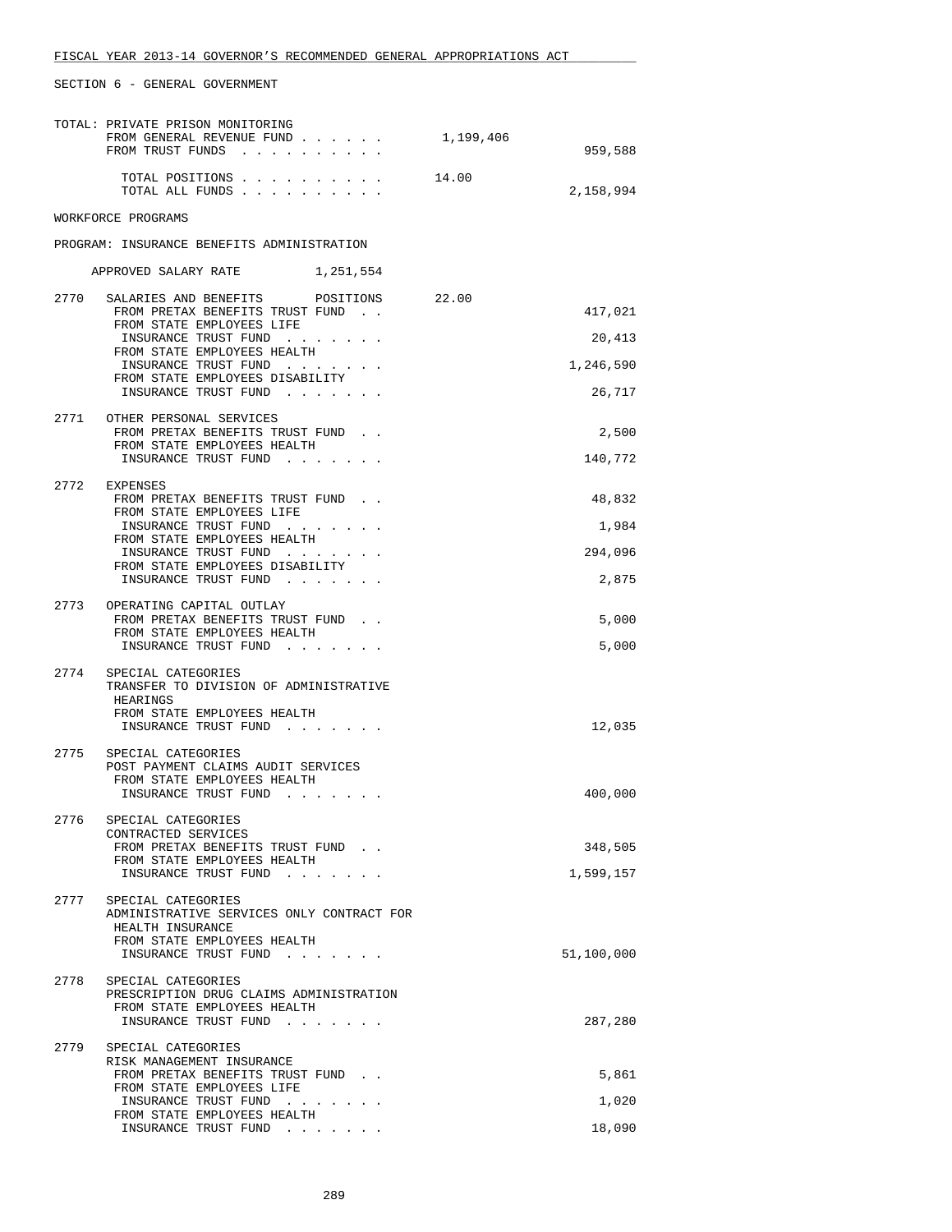|      | SECTION 6 - GENERAL GOVERNMENT                                                                                                                                                                                                                                                                                                                   |                   |                                           |
|------|--------------------------------------------------------------------------------------------------------------------------------------------------------------------------------------------------------------------------------------------------------------------------------------------------------------------------------------------------|-------------------|-------------------------------------------|
|      | FROM STATE EMPLOYEES DISABILITY<br>INSURANCE TRUST FUND.                                                                                                                                                                                                                                                                                         |                   | 509                                       |
| 2780 | SPECIAL CATEGORIES<br>CONTRACTED LEGAL SERVICES<br>FROM STATE EMPLOYEES HEALTH<br>INSURANCE TRUST FUND.                                                                                                                                                                                                                                          |                   | 50,000                                    |
|      | 2781 SPECIAL CATEGORIES<br>PAYMENT OF EMPLOYER CONTRIBUTIONS TO<br>HEALTH SAVINGS ACCOUNT CUSTODIAN<br>FROM STATE EMPLOYEES HEALTH<br>INSURANCE TRUST FUND                                                                                                                                                                                       |                   | 786,443                                   |
| 2782 | SPECIAL CATEGORIES<br>CONTRACTED BANK SERVICES<br>FROM STATE EMPLOYEES HEALTH<br>INSURANCE TRUST FUND                                                                                                                                                                                                                                            |                   | 79,000                                    |
|      | 2783 SPECIAL CATEGORIES<br>LEASE OR LEASE-PURCHASE OF EQUIPMENT<br>FROM STATE EMPLOYEES HEALTH<br>INSURANCE TRUST FUND                                                                                                                                                                                                                           |                   | 4,435                                     |
| 2784 | SPECIAL CATEGORIES<br>TRANSFER TO DEPARTMENT OF MANAGEMENT<br>SERVICES - HUMAN RESOURCES SERVICES<br>PURCHASED PER STATEWIDE CONTRACT<br>FROM PRETAX BENEFITS TRUST FUND.<br>FROM STATE EMPLOYEES LIFE<br>INSURANCE TRUST FUND<br>FROM STATE EMPLOYEES HEALTH<br>INSURANCE TRUST FUND<br>FROM STATE EMPLOYEES DISABILITY<br>INSURANCE TRUST FUND |                   | 3,960<br>276<br>10,898<br>131             |
| 2785 | DATA PROCESSING SERVICES<br>SOUTHWOOD SHARED RESOURCE CENTER<br>FROM PRETAX BENEFITS TRUST FUND<br>FROM STATE EMPLOYEES LIFE<br>INSURANCE TRUST FUND<br>FROM STATE EMPLOYEES HEALTH<br>INSURANCE TRUST FUND<br>FROM STATE EMPLOYEES DISABILITY<br>INSURANCE TRUST FUND                                                                           |                   | 10,547<br>2,224<br>26,503<br>4,121        |
|      | TOTAL: PROGRAM: INSURANCE BENEFITS ADMINISTRATION<br>FROM TRUST FUNDS<br>TOTAL POSITIONS                                                                                                                                                                                                                                                         |                   | 56,962,795                                |
|      | TOTAL ALL FUNDS                                                                                                                                                                                                                                                                                                                                  | 22.00             | 56,962,795                                |
|      | PROGRAM: RETIREMENT BENEFITS ADMINISTRATION                                                                                                                                                                                                                                                                                                      |                   |                                           |
|      | APPROVED SALARY RATE<br>7,526,130                                                                                                                                                                                                                                                                                                                |                   |                                           |
| 2786 | SALARIES AND BENEFITS POSITIONS<br>FROM GENERAL REVENUE FUND<br>FROM OPERATING TRUST FUND<br>FROM OPTIONAL RETIREMENT PROGRAM<br>TRUST FUND<br>FROM POLICE AND FIREFIGHTER'S<br>PREMIUM TAX TRUST FUND<br>FROM RETIREE HEALTH INSURANCE<br>SUBSIDY TRUST FUND                                                                                    | 193.00<br>704,199 | 9,696,956<br>138,783<br>753,759<br>40,402 |
| 2787 | OTHER PERSONAL SERVICES<br>FROM OPERATING TRUST FUND                                                                                                                                                                                                                                                                                             |                   | 6,029                                     |
| 2788 | EXPENSES<br>FROM OPERATING TRUST FUND<br>FROM OPTIONAL RETIREMENT PROGRAM<br>TRUST FUND<br>FROM POLICE AND FIREFIGHTER'S<br>PREMIUM TAX TRUST FUND<br>FROM RETIREE HEALTH INSURANCE<br>SUBSIDY TRUST FUND                                                                                                                                        |                   | 2,858,741<br>16,133<br>83,389<br>11,370   |
|      |                                                                                                                                                                                                                                                                                                                                                  |                   |                                           |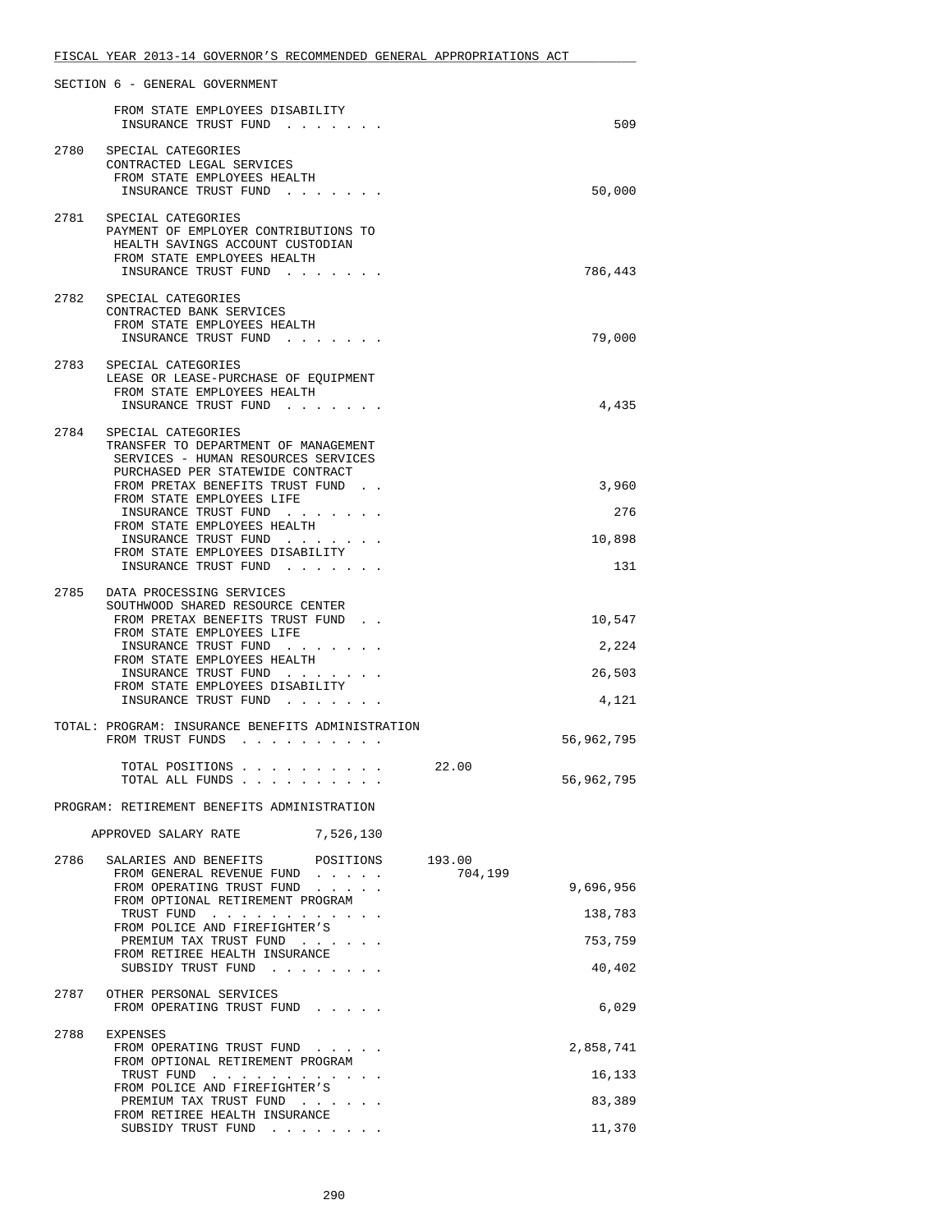| 2789 | OPERATING CAPITAL OUTLAY<br>FROM OPERATING TRUST FUND                                                                                                                                                                                                                | 100,000   |
|------|----------------------------------------------------------------------------------------------------------------------------------------------------------------------------------------------------------------------------------------------------------------------|-----------|
| 2790 | SPECIAL CATEGORIES<br>TRANSFER TO DIVISION OF ADMINISTRATIVE<br>HEARINGS<br>FROM OPERATING TRUST FUND                                                                                                                                                                | 18,928    |
| 2791 | SPECIAL CATEGORIES<br>CONTRACTED SERVICES                                                                                                                                                                                                                            |           |
|      | FROM OPERATING TRUST FUND<br>FROM OPTIONAL RETIREMENT PROGRAM                                                                                                                                                                                                        | 4,190,309 |
|      | TRUST FUND<br>FROM POLICE AND FIREFIGHTER'S                                                                                                                                                                                                                          | 75,500    |
|      | PREMIUM TAX TRUST FUND<br>FROM RETIREE HEALTH INSURANCE                                                                                                                                                                                                              | 191,355   |
|      | SUBSIDY TRUST FUND                                                                                                                                                                                                                                                   | 30,000    |
| 2792 | SPECIAL CATEGORIES<br>OVERTIME                                                                                                                                                                                                                                       |           |
|      | FROM OPERATING TRUST FUND                                                                                                                                                                                                                                            | 97,571    |
| 2793 | SPECIAL CATEGORIES<br>RISK MANAGEMENT INSURANCE<br>FROM OPERATING TRUST FUND                                                                                                                                                                                         | 54,497    |
| 2794 | SPECIAL CATEGORIES                                                                                                                                                                                                                                                   |           |
|      | CONTRACTED LEGAL SERVICES<br>FROM OPERATING TRUST FUND                                                                                                                                                                                                               | 132,204   |
|      | 2795 SPECIAL CATEGORIES                                                                                                                                                                                                                                              |           |
|      | LEASE OR LEASE-PURCHASE OF EQUIPMENT<br>FROM OPERATING TRUST FUND                                                                                                                                                                                                    | 23,571    |
|      | FROM POLICE AND FIREFIGHTER'S<br>PREMIUM TAX TRUST FUND                                                                                                                                                                                                              | 2,000     |
| 2796 | SPECIAL CATEGORIES<br>TRANSFER TO DEPARTMENT OF MANAGEMENT<br>SERVICES - HUMAN RESOURCES SERVICES                                                                                                                                                                    |           |
|      | PURCHASED PER STATEWIDE CONTRACT<br>FROM OPERATING TRUST FUND                                                                                                                                                                                                        | 56,016    |
|      | FROM OPTIONAL RETIREMENT PROGRAM<br>TRUST FUND                                                                                                                                                                                                                       | 567       |
|      | FROM POLICE AND FIREFIGHTER'S<br>PREMIUM TAX TRUST FUND                                                                                                                                                                                                              | 4,040     |
|      | FROM RETIREE HEALTH INSURANCE<br>SUBSIDY TRUST FUND                                                                                                                                                                                                                  | 224       |
|      | Specific Appropriations 2786 through 2796 from the Optional<br>Funds in<br>Retirement Program Trust Fund are based on an assessment of .01 percent<br>of the participants' salaries and shall be used only for administration<br>of the Optional Retirement Program. |           |
|      | 2797 DATA PROCESSING SERVICES<br>SOUTHWOOD SHARED RESOURCE CENTER<br>FROM OPERATING TRUST FUND                                                                                                                                                                       | 180,040   |
|      | 2798 PENSIONS AND BENEFITS<br>DISABILITY BENEFITS TO JUSTICES AND JUDGES<br>724,959<br>FROM GENERAL REVENUE FUND                                                                                                                                                     |           |
|      | 2799 PENSIONS AND BENEFITS<br>FLORIDA NATIONAL GUARD<br>FROM GENERAL REVENUE FUND 16,541,709                                                                                                                                                                         |           |
|      | 2800 PENSIONS AND BENEFITS<br>STATE OFFICERS AND EMPLOYEES (NON-<br>CONTRIBUTORY)<br>FROM GENERAL REVENUE FUND<br>533,071                                                                                                                                            |           |
| 2801 | PENSIONS AND BENEFITS<br>TEACHER'S SPECIAL PENSIONS<br>FROM GENERAL REVENUE FUND<br>2,300                                                                                                                                                                            |           |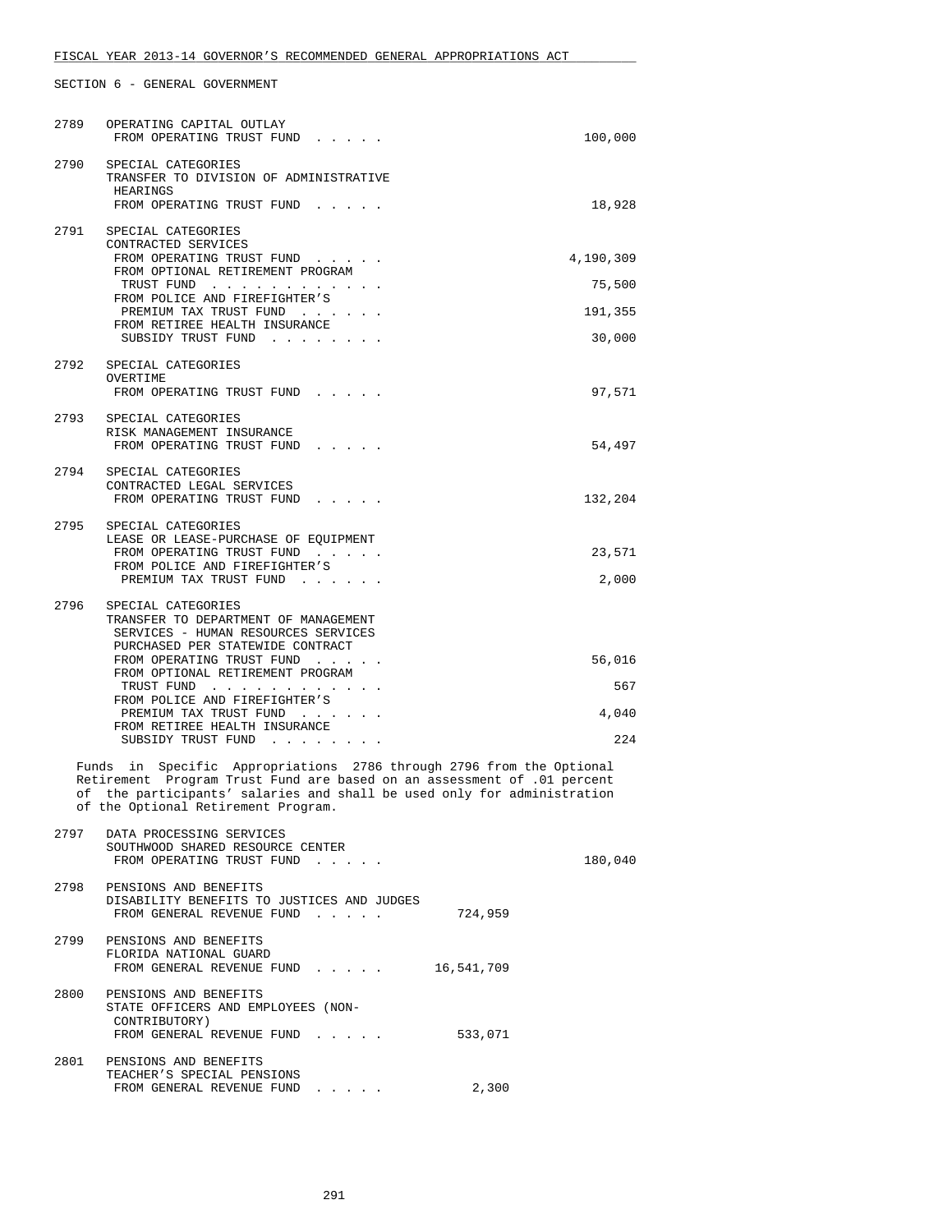|             | TOTAL: PROGRAM: RETIREMENT BENEFITS ADMINISTRATION<br>FROM GENERAL REVENUE FUND 18,506,238<br>FROM TRUST FUNDS                                                                                     |                                                          | 18,762,384 |
|-------------|----------------------------------------------------------------------------------------------------------------------------------------------------------------------------------------------------|----------------------------------------------------------|------------|
|             | TOTAL POSITIONS 193.00<br>TOTAL ALL FUNDS                                                                                                                                                          |                                                          | 37,268,622 |
|             | PROGRAM: STATE PERSONNEL POLICY ADMINISTRATION                                                                                                                                                     |                                                          |            |
|             | APPROVED SALARY RATE<br>1,034,918                                                                                                                                                                  |                                                          |            |
|             | 2802 SALARIES AND BENEFITS POSITIONS 16.00                                                                                                                                                         |                                                          |            |
|             | FROM STATE PERSONNEL SYSTEM TRUST<br>$FUND$                                                                                                                                                        |                                                          | 1,353,558  |
|             | 2803 EXPENSES<br>FROM STATE PERSONNEL SYSTEM TRUST<br>FUND $\cdots$                                                                                                                                |                                                          | 119,225    |
| 2804        | SPECIAL CATEGORIES<br>CONTRACTED SERVICES<br>FROM STATE PERSONNEL SYSTEM TRUST<br>$FUND$                                                                                                           |                                                          | 10,076     |
|             | 2805 SPECIAL CATEGORIES<br>RISK MANAGEMENT INSURANCE<br>FROM STATE PERSONNEL SYSTEM TRUST                                                                                                          |                                                          |            |
|             | $FUND$                                                                                                                                                                                             |                                                          | 10,566     |
|             | 2806 SPECIAL CATEGORIES<br>CONTRACTED LEGAL SERVICES<br>FROM STATE PERSONNEL SYSTEM TRUST<br>FUND $\ldots$ $\ldots$ $\ldots$ $\ldots$ $\ldots$ $\ldots$                                            |                                                          | 100,000    |
| 2807        | SPECIAL CATEGORIES<br>LEASE OR LEASE-PURCHASE OF EQUIPMENT<br>FROM STATE PERSONNEL SYSTEM TRUST<br>FUND                                                                                            |                                                          | 1,691      |
| 2808        | SPECIAL CATEGORIES<br>TRANSFER TO DEPARTMENT OF MANAGEMENT<br>SERVICES - HUMAN RESOURCES SERVICES<br>PURCHASED PER STATEWIDE CONTRACT<br>FROM STATE PERSONNEL SYSTEM TRUST<br>FUND $\cdots$        |                                                          | 7,091      |
| 2809        | DATA PROCESSING SERVICES<br>SOUTHWOOD SHARED RESOURCE CENTER<br>FROM STATE PERSONNEL SYSTEM TRUST<br>FUND $\cdots$                                                                                 |                                                          | 6,182      |
|             | Funds in Specific Appropriations 2802 through 2809 from the State<br>Personnel System Trust Fund are based upon a human resources services<br>assessment to state entities at the following rates: |                                                          |            |
| FTE<br>OPS. | Justice Administrative Commission<br>State Court System<br>County Health Department                                                                                                                | \$353.74<br>\$117.42<br>\$257.02<br>\$222.26<br>\$257.02 |            |
|             | TOTAL: PROGRAM: STATE PERSONNEL POLICY ADMINISTRATION<br>FROM TRUST FUNDS                                                                                                                          |                                                          | 1,608,389  |
|             | TOTAL POSITIONS<br>TOTAL ALL FUNDS                                                                                                                                                                 | 16.00                                                    | 1,608,389  |
|             | PROGRAM: PEOPLE FIRST                                                                                                                                                                              |                                                          |            |
|             | APPROVED SALARY RATE<br>932,552                                                                                                                                                                    |                                                          |            |
| 2810        | SALARIES AND BENEFITS POSITIONS<br>FROM STATE PERSONNEL SYSTEM TRUST                                                                                                                               | 14.00                                                    |            |
|             | FUND $\cdots$                                                                                                                                                                                      |                                                          | 1,212,249  |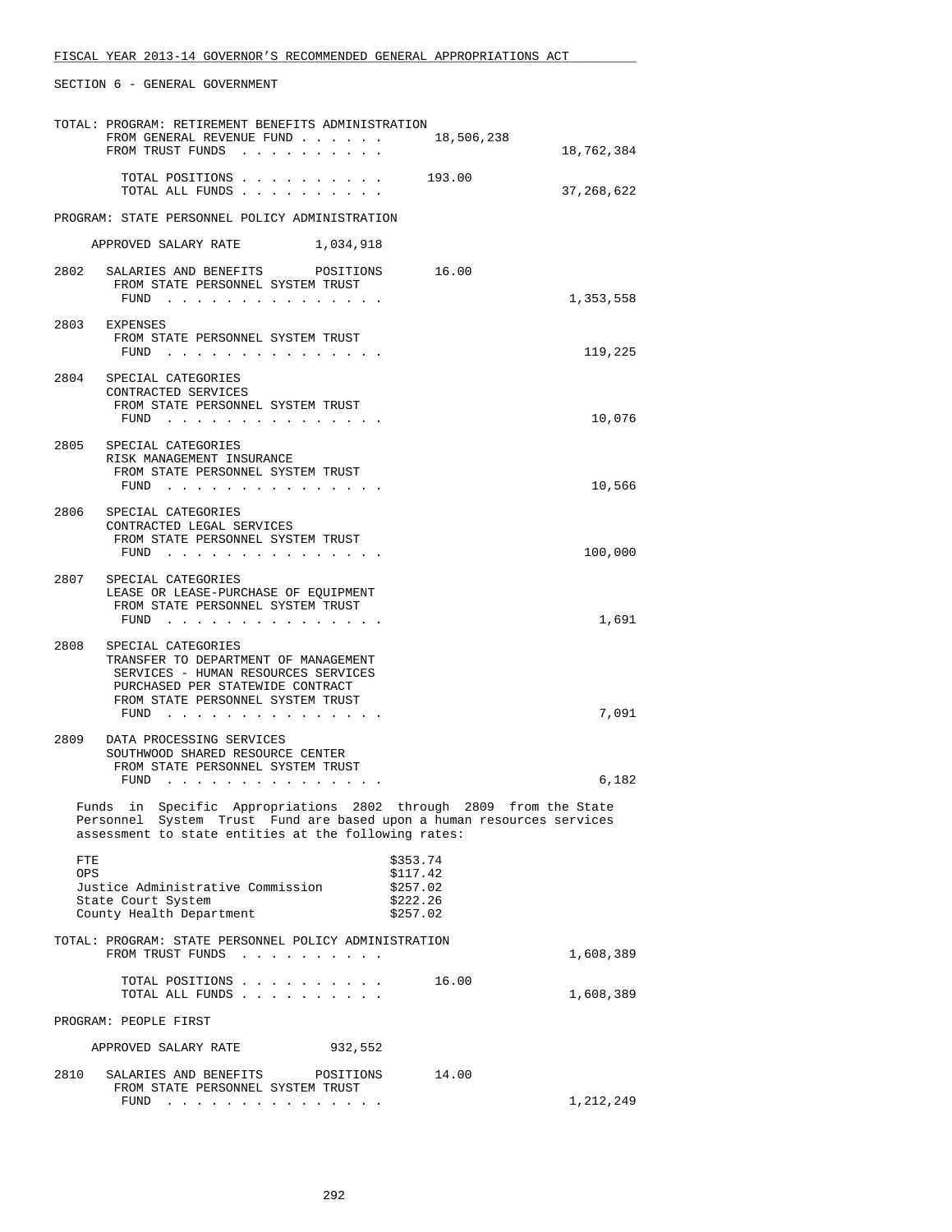| 2811 | EXPENSES<br>FROM STATE PERSONNEL SYSTEM TRUST<br>$FUND$                                                                                                                                                                                                                                                                                                                                                                                                                                                                                                                                                                                                                                                                                                                                                                                                                                                                                                                                                                                                                                                                                                                                                                                                                              | 104,832             |
|------|--------------------------------------------------------------------------------------------------------------------------------------------------------------------------------------------------------------------------------------------------------------------------------------------------------------------------------------------------------------------------------------------------------------------------------------------------------------------------------------------------------------------------------------------------------------------------------------------------------------------------------------------------------------------------------------------------------------------------------------------------------------------------------------------------------------------------------------------------------------------------------------------------------------------------------------------------------------------------------------------------------------------------------------------------------------------------------------------------------------------------------------------------------------------------------------------------------------------------------------------------------------------------------------|---------------------|
|      | 2812 SPECIAL CATEGORIES<br>CONTRACTED SERVICES                                                                                                                                                                                                                                                                                                                                                                                                                                                                                                                                                                                                                                                                                                                                                                                                                                                                                                                                                                                                                                                                                                                                                                                                                                       |                     |
|      | FROM STATE PERSONNEL SYSTEM TRUST<br>FUND $\cdots$                                                                                                                                                                                                                                                                                                                                                                                                                                                                                                                                                                                                                                                                                                                                                                                                                                                                                                                                                                                                                                                                                                                                                                                                                                   | 510,075             |
|      | From the funds in Specific Appropriation 2812, \$500,000 is provided<br>for the analysis and development of a business case to determine the<br>most feasible and cost-effective means of providing human resource<br>services. The analysis shall include all business case components<br>identified in section 287.0571, Florida Statutes, including a detailed<br>operational analysis of both the existing People First system and<br>delivery model; a comprehensive risk analysis, staffing analysis, and<br>cost-benefit analysis for each available option; and a transition plan<br>for the recommended option and for potential insourcing of services, if<br>that option is not recommended. The recommendations shall be based on<br>industry trends and best practices for both the suggested delivery<br>model, human resource services provided, and technology system to<br>support an efficient and effective self-service environment. The<br>business case and transition plans shall be provided to the chair of the<br>Senate Appropriations Subcommittee on General Government, the chair of<br>the House Government Operations Appropriations Subcommittee, and the<br>Executive Office of the Governor's Office of Policy and Budget by<br>February 1, 2014. |                     |
| 2813 | SPECIAL CATEGORIES<br>RISK MANAGEMENT INSURANCE<br>FROM STATE PERSONNEL SYSTEM TRUST<br>FUND $\cdots$                                                                                                                                                                                                                                                                                                                                                                                                                                                                                                                                                                                                                                                                                                                                                                                                                                                                                                                                                                                                                                                                                                                                                                                | 9,323               |
| 2814 | SPECIAL CATEGORIES<br>LEASE OR LEASE-PURCHASE OF EQUIPMENT<br>FROM STATE PERSONNEL SYSTEM TRUST<br>FUND $\cdots$                                                                                                                                                                                                                                                                                                                                                                                                                                                                                                                                                                                                                                                                                                                                                                                                                                                                                                                                                                                                                                                                                                                                                                     | 1,860               |
| 2815 | SPECIAL CATEGORIES<br>TRANSFER TO DEPARTMENT OF MANAGEMENT<br>SERVICES - HUMAN RESOURCES SERVICES<br>PURCHASED PER STATEWIDE CONTRACT<br>FROM STATE PERSONNEL SYSTEM TRUST<br>FUND $\cdots$                                                                                                                                                                                                                                                                                                                                                                                                                                                                                                                                                                                                                                                                                                                                                                                                                                                                                                                                                                                                                                                                                          | 6,258               |
| 2816 | SPECIAL CATEGORIES<br>HUMAN RESOURCES SERVICES / STATEWIDE<br>CONTRACT<br>FROM STATE PERSONNEL SYSTEM TRUST<br>FUND<br>the contract of the contract of the contract of                                                                                                                                                                                                                                                                                                                                                                                                                                                                                                                                                                                                                                                                                                                                                                                                                                                                                                                                                                                                                                                                                                               | 36,092,972          |
| 2817 | DATA PROCESSING SERVICES<br>SOUTHWOOD SHARED RESOURCE CENTER<br>FROM STATE PERSONNEL SYSTEM TRUST<br>FUND $\cdots$                                                                                                                                                                                                                                                                                                                                                                                                                                                                                                                                                                                                                                                                                                                                                                                                                                                                                                                                                                                                                                                                                                                                                                   | 5,810               |
|      | TOTAL: PROGRAM: PEOPLE FIRST<br>FROM TRUST FUNDS                                                                                                                                                                                                                                                                                                                                                                                                                                                                                                                                                                                                                                                                                                                                                                                                                                                                                                                                                                                                                                                                                                                                                                                                                                     | 37,943,379          |
|      | TOTAL POSITIONS<br>TOTAL ALL FUNDS                                                                                                                                                                                                                                                                                                                                                                                                                                                                                                                                                                                                                                                                                                                                                                                                                                                                                                                                                                                                                                                                                                                                                                                                                                                   | 14.00<br>37,943,379 |
|      | PROGRAM: TECHNOLOGY PROGRAM                                                                                                                                                                                                                                                                                                                                                                                                                                                                                                                                                                                                                                                                                                                                                                                                                                                                                                                                                                                                                                                                                                                                                                                                                                                          |                     |
|      | TELECOMMUNICATIONS SERVICES                                                                                                                                                                                                                                                                                                                                                                                                                                                                                                                                                                                                                                                                                                                                                                                                                                                                                                                                                                                                                                                                                                                                                                                                                                                          |                     |
|      | 3,805,728<br>APPROVED SALARY RATE                                                                                                                                                                                                                                                                                                                                                                                                                                                                                                                                                                                                                                                                                                                                                                                                                                                                                                                                                                                                                                                                                                                                                                                                                                                    |                     |
| 2818 | SALARIES AND BENEFITS<br>POSITIONS<br>FROM COMMUNICATIONS WORKING<br>CAPITAL TRUST FUND<br>FROM EMERGENCY COMMUNICATIONS                                                                                                                                                                                                                                                                                                                                                                                                                                                                                                                                                                                                                                                                                                                                                                                                                                                                                                                                                                                                                                                                                                                                                             | 70.00<br>4,673,988  |
| 2819 | NUMBER E911 SYSTEM TRUST<br>OTHER PERSONAL SERVICES<br>FROM COMMUNICATIONS WORKING                                                                                                                                                                                                                                                                                                                                                                                                                                                                                                                                                                                                                                                                                                                                                                                                                                                                                                                                                                                                                                                                                                                                                                                                   | 423,237             |
|      | CAPITAL TRUST FUND                                                                                                                                                                                                                                                                                                                                                                                                                                                                                                                                                                                                                                                                                                                                                                                                                                                                                                                                                                                                                                                                                                                                                                                                                                                                   | 74,268              |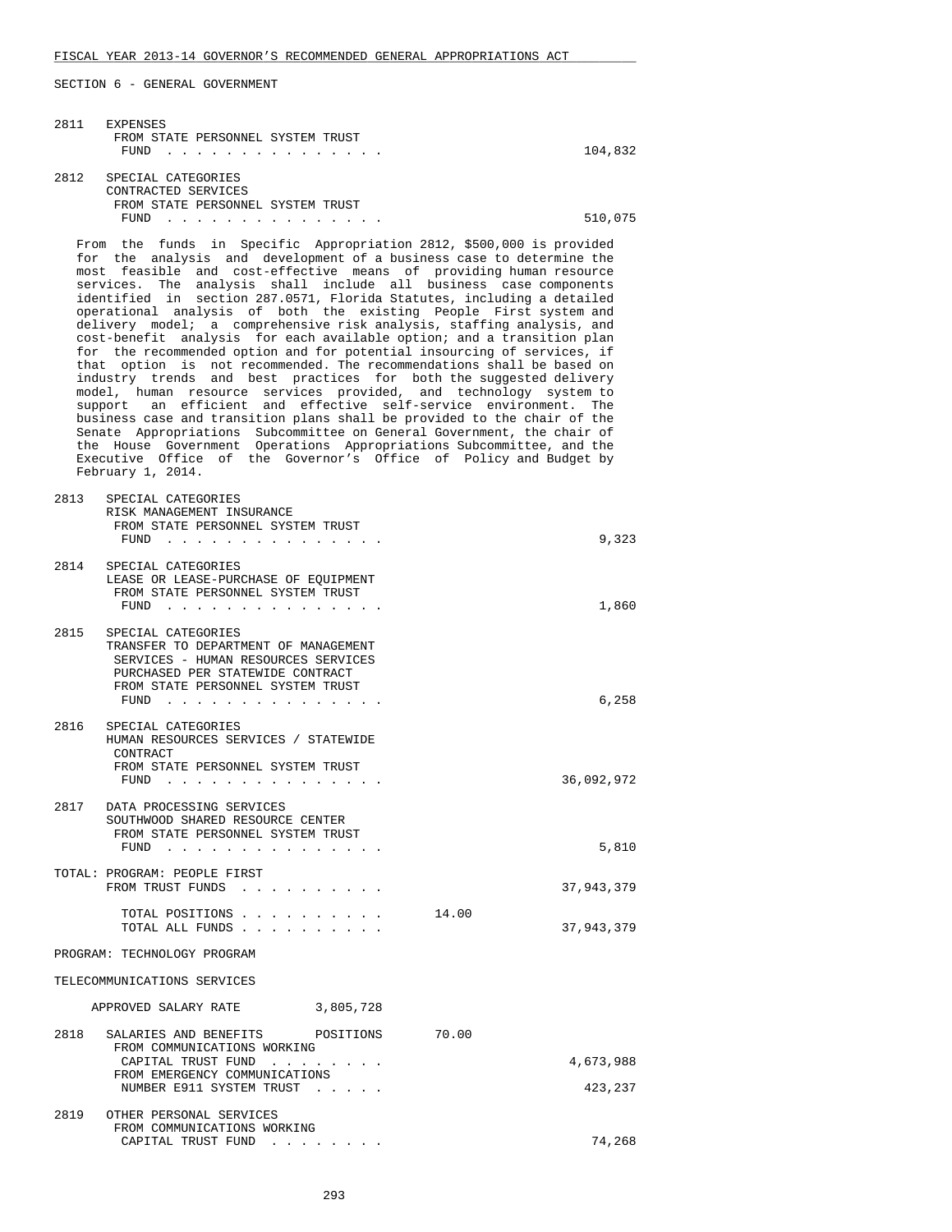|      | SECTION 6 - GENERAL GOVERNMENT                                                                                                                                       |                        |
|------|----------------------------------------------------------------------------------------------------------------------------------------------------------------------|------------------------|
|      | FROM EMERGENCY COMMUNICATIONS<br>NUMBER E911 SYSTEM TRUST                                                                                                            | 84,290                 |
| 2820 | EXPENSES                                                                                                                                                             |                        |
|      | FROM COMMUNICATIONS WORKING<br>CAPITAL TRUST FUND                                                                                                                    | 617,141                |
|      | FROM EMERGENCY COMMUNICATIONS                                                                                                                                        |                        |
|      | NUMBER E911 SYSTEM TRUST                                                                                                                                             | 314,632                |
|      | 2821 AID TO LOCAL GOVERNMENTS<br>DISTRIBUTIONS TO COUNTIES - WIRELESS 911<br>TELEPHONE SYSTEMS<br>FROM EMERGENCY COMMUNICATIONS<br>NUMBER E911 SYSTEM TRUST          | 70,020,273             |
|      |                                                                                                                                                                      |                        |
|      | 2822 AID TO LOCAL GOVERNMENTS<br>DISTRIBUTIONS TO SERVICE PROVIDERS -<br>WIRELESS 911 TELEPHONE SYSTEMS<br>FROM EMERGENCY COMMUNICATIONS<br>NUMBER E911 SYSTEM TRUST | 15,484,846             |
|      | 2823 AID TO LOCAL GOVERNMENTS                                                                                                                                        |                        |
|      | DISTRIBUTIONS TO COUNTIES - NON-WIRELESS<br>E911                                                                                                                     |                        |
|      | FROM EMERGENCY COMMUNICATIONS<br>NUMBER E911 SYSTEM TRUST                                                                                                            | 50,030,674             |
|      | 2824 OPERATING CAPITAL OUTLAY                                                                                                                                        |                        |
|      | FROM COMMUNICATIONS WORKING<br>CAPITAL TRUST FUND                                                                                                                    | 67,159                 |
|      | FROM EMERGENCY COMMUNICATIONS                                                                                                                                        |                        |
|      | NUMBER E911 SYSTEM TRUST                                                                                                                                             | 3,600                  |
|      | 2825 SPECIAL CATEGORIES<br>CENTREX AND SUNCOM PAYMENTS<br>FROM COMMUNICATIONS WORKING                                                                                |                        |
|      | CAPITAL TRUST FUND                                                                                                                                                   | 83,069,118             |
| 2826 | SPECIAL CATEGORIES<br>CONTRACTED SERVICES<br>FROM COMMUNICATIONS WORKING                                                                                             |                        |
|      | CAPITAL TRUST FUND<br>FROM FEDERAL GRANTS TRUST FUND                                                                                                                 | 1,960,063<br>1,392,228 |
|      | FROM EMERGENCY COMMUNICATIONS<br>NUMBER E911 SYSTEM TRUST                                                                                                            | 249,545                |
| 2827 | SPECIAL CATEGORIES                                                                                                                                                   |                        |
|      | RISK MANAGEMENT INSURANCE<br>FROM COMMUNICATIONS WORKING<br>CAPITAL TRUST FUND<br>$\sim$ 100 $\sim$ 100 $\sim$ 100 $\sim$                                            | 13,855                 |
| 2828 | SPECIAL CATEGORIES                                                                                                                                                   |                        |
|      | CONTRACTED LEGAL SERVICES<br>FROM EMERGENCY COMMUNICATIONS                                                                                                           |                        |
|      | NUMBER E911 SYSTEM TRUST                                                                                                                                             | 9,434                  |
| 2829 | SPECIAL CATEGORIES<br>NTIA - BROADBAND SERVICES DEPLOYMENT-<br>AMERICAN RECOVERY AND REINVESTMENT ACT OF<br>2009                                                     |                        |
|      | FROM FEDERAL GRANTS TRUST FUND                                                                                                                                       | 1,206,678              |
| 2830 | SPECIAL CATEGORIES<br>LEASE OR LEASE-PURCHASE OF EQUIPMENT<br>FROM COMMUNICATIONS WORKING                                                                            |                        |
|      | CAPITAL TRUST FUND                                                                                                                                                   | 1,989                  |
|      | FROM EMERGENCY COMMUNICATIONS<br>NUMBER E911 SYSTEM TRUST                                                                                                            | 1,149                  |
| 2831 | SPECIAL CATEGORIES                                                                                                                                                   |                        |
|      | TRANSFER TO DEPARTMENT OF MANAGEMENT<br>SERVICES - HUMAN RESOURCES SERVICES<br>PURCHASED PER STATEWIDE CONTRACT                                                      |                        |
|      | FROM COMMUNICATIONS WORKING                                                                                                                                          |                        |
|      | CAPITAL TRUST FUND<br>FROM EMERGENCY COMMUNICATIONS                                                                                                                  | 23,120                 |
|      | NUMBER E911 SYSTEM TRUST                                                                                                                                             | 771                    |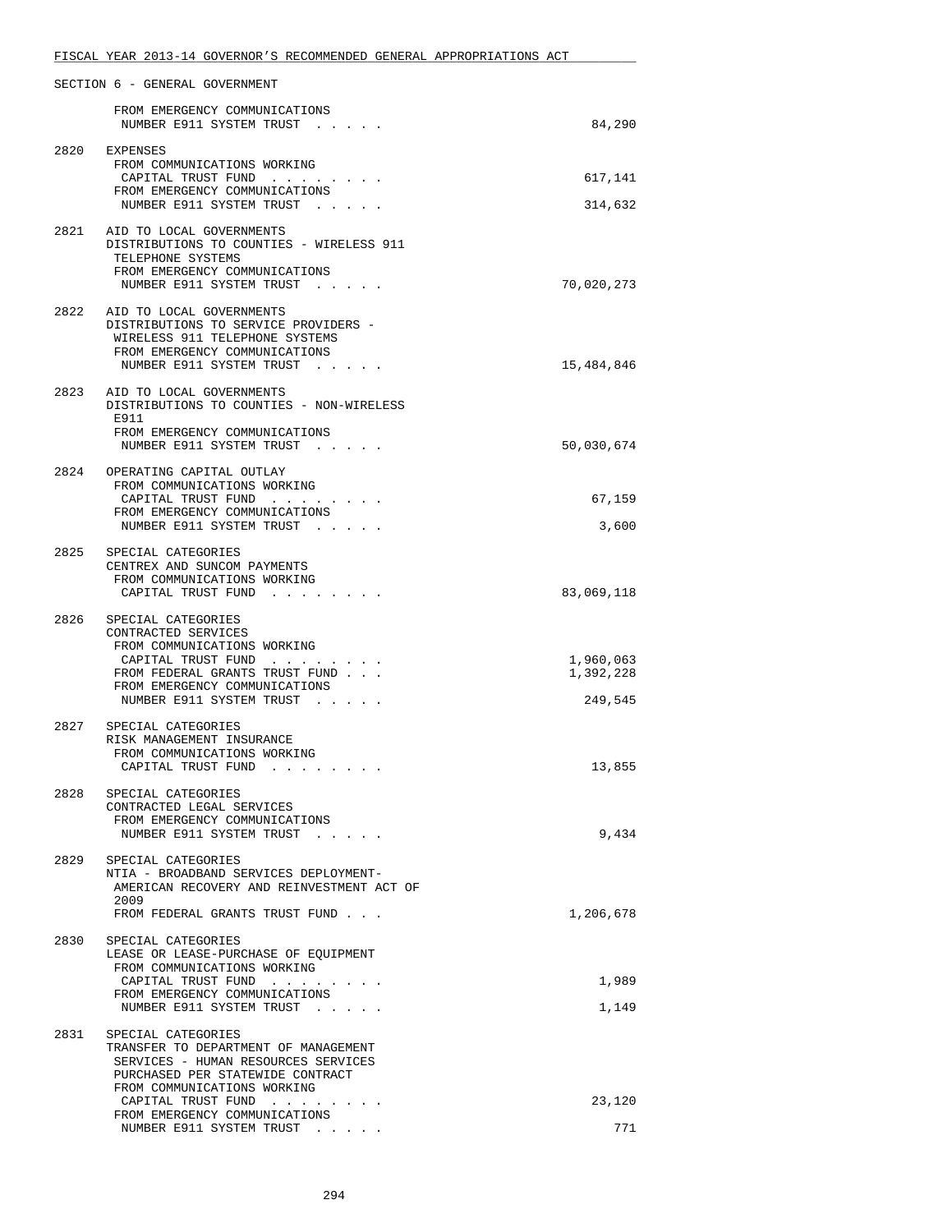| 2832 | DATA PROCESSING SERVICES<br>SOUTHWOOD SHARED RESOURCE CENTER<br>FROM COMMUNICATIONS WORKING<br>CAPITAL TRUST FUND<br>FROM EMERGENCY COMMUNICATIONS<br>NUMBER E911 SYSTEM TRUST                                                                                                                                                                                                                                                                                       | 309,837<br>2,405     |
|------|----------------------------------------------------------------------------------------------------------------------------------------------------------------------------------------------------------------------------------------------------------------------------------------------------------------------------------------------------------------------------------------------------------------------------------------------------------------------|----------------------|
|      | TOTAL: TELECOMMUNICATIONS SERVICES<br>FROM TRUST FUNDS                                                                                                                                                                                                                                                                                                                                                                                                               | 230,034,300          |
|      | TOTAL POSITIONS<br>TOTAL ALL FUNDS                                                                                                                                                                                                                                                                                                                                                                                                                                   | 70.00<br>230,034,300 |
|      | WIRELESS SERVICES                                                                                                                                                                                                                                                                                                                                                                                                                                                    |                      |
|      | APPROVED SALARY RATE<br>734,038                                                                                                                                                                                                                                                                                                                                                                                                                                      |                      |
|      | 2833 SALARIES AND BENEFITS POSITIONS<br>FROM LAW ENFORCEMENT RADIO SYSTEM<br>TRUST FUND                                                                                                                                                                                                                                                                                                                                                                              | 11.00<br>883,376     |
| 2834 | OTHER PERSONAL SERVICES<br>FROM LAW ENFORCEMENT RADIO SYSTEM<br>TRUST FUND                                                                                                                                                                                                                                                                                                                                                                                           | 127,700              |
| 2835 | EXPENSES<br>FROM COMMUNICATIONS WORKING<br>CAPITAL TRUST FUND                                                                                                                                                                                                                                                                                                                                                                                                        | 7,723                |
|      | FROM LAW ENFORCEMENT RADIO SYSTEM<br>TRUST FUND                                                                                                                                                                                                                                                                                                                                                                                                                      | 214,146              |
|      | 2836 OPERATING CAPITAL OUTLAY<br>FROM LAW ENFORCEMENT RADIO SYSTEM<br>TRUST FUND                                                                                                                                                                                                                                                                                                                                                                                     | 22,000               |
|      | 2837 SPECIAL CATEGORIES<br>CONTRACTED SERVICES<br>FROM LAW ENFORCEMENT RADIO SYSTEM<br>TRUST FUND                                                                                                                                                                                                                                                                                                                                                                    | 3,492,300            |
| 2838 | SPECIAL CATEGORIES<br>DOMESTIC SECURITY<br>FROM GENERAL REVENUE FUND 3,545,000                                                                                                                                                                                                                                                                                                                                                                                       |                      |
|      | From the funds in Specific Appropriation 2838, \$1,595,000 is provided<br>for Mutual Aid Build Out and \$1,950,000 is provided for the Florida<br>Interoperability Network. Should federal funding become available for<br>the Mutual Aid Build Out or the Florida Interoperability Network, the<br>department is authorized to submit budget amendments in accordance with<br>Chapter 216, Florida Statutes, to place an equal amount of state funds<br>in reserve. |                      |
| 2839 | SPECIAL CATEGORIES<br>RISK MANAGEMENT INSURANCE<br>FROM COMMUNICATIONS WORKING<br>CAPITAL TRUST FUND<br>FROM LAW ENFORCEMENT RADIO SYSTEM                                                                                                                                                                                                                                                                                                                            | 526                  |
|      | TRUST FUND                                                                                                                                                                                                                                                                                                                                                                                                                                                           | 1,309                |
| 2840 | SPECIAL CATEGORIES<br>STATEWIDE LAW ENFORCEMENT RADIO SYSTEM<br>CONTRACT PAYMENT<br>FROM LAW ENFORCEMENT RADIO SYSTEM<br>TRUST FUND                                                                                                                                                                                                                                                                                                                                  | 17,720,000           |
|      | 2841 SPECIAL CATEGORIES<br>LEASE OR LEASE-PURCHASE OF EQUIPMENT<br>FROM LAW ENFORCEMENT RADIO SYSTEM                                                                                                                                                                                                                                                                                                                                                                 |                      |

| TRUST FUND<br>. |  |
|-----------------|--|
|                 |  |

| 2842 | SPECIAL CATEGORIES                   |     |
|------|--------------------------------------|-----|
|      | TRANSFER TO DEPARTMENT OF MANAGEMENT |     |
|      | SERVICES - HUMAN RESOURCES SERVICES  |     |
|      | PURCHASED PER STATEWIDE CONTRACT     |     |
|      | FROM COMMUNICATIONS WORKING          |     |
|      | CAPITAL TRUST FUND                   | 693 |
|      |                                      |     |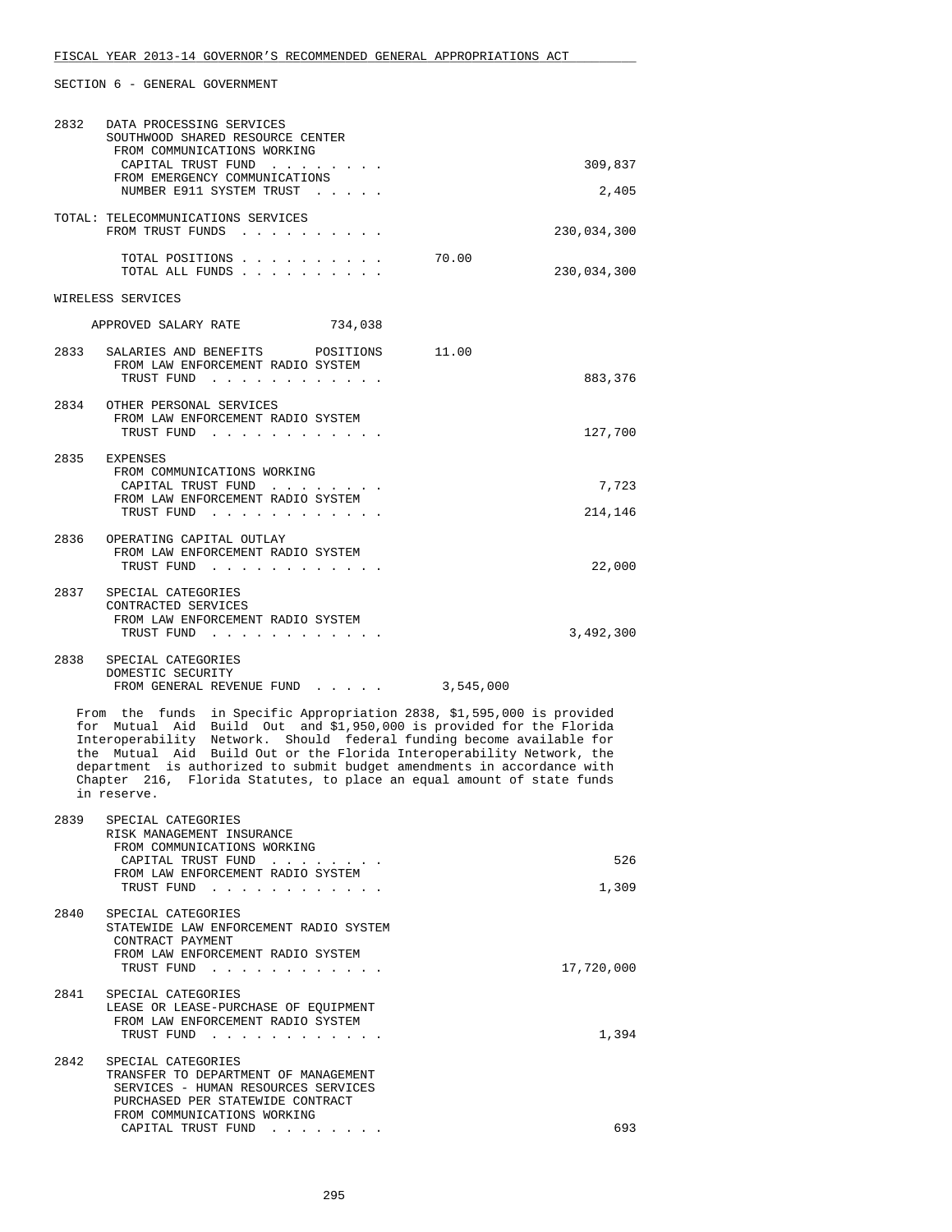|      | FISCAL YEAR 2013-14 GOVERNOR'S RECOMMENDED GENERAL APPROPRIATIONS ACT                                                                                                                                                                                                                                                                                                                                                                                                                |            |
|------|--------------------------------------------------------------------------------------------------------------------------------------------------------------------------------------------------------------------------------------------------------------------------------------------------------------------------------------------------------------------------------------------------------------------------------------------------------------------------------------|------------|
|      | SECTION 6 - GENERAL GOVERNMENT                                                                                                                                                                                                                                                                                                                                                                                                                                                       |            |
|      | FROM LAW ENFORCEMENT RADIO SYSTEM<br>TRUST FUND                                                                                                                                                                                                                                                                                                                                                                                                                                      | 3,645      |
|      | 2843 DATA PROCESSING SERVICES<br>SOUTHWOOD SHARED RESOURCE CENTER<br>FROM LAW ENFORCEMENT RADIO SYSTEM<br>TRUST FUND                                                                                                                                                                                                                                                                                                                                                                 | 550        |
|      | TOTAL: WIRELESS SERVICES<br>FROM GENERAL REVENUE FUND<br>3,545,000<br>FROM TRUST FUNDS                                                                                                                                                                                                                                                                                                                                                                                               | 22,475,362 |
|      | TOTAL POSITIONS<br>11.00<br>TOTAL ALL FUNDS                                                                                                                                                                                                                                                                                                                                                                                                                                          | 26,020,362 |
|      | PROGRAM: SOUTHWOOD SHARED RESOURCE CENTER                                                                                                                                                                                                                                                                                                                                                                                                                                            |            |
|      | SOUTHWOOD SHARED RESOURCE CENTER                                                                                                                                                                                                                                                                                                                                                                                                                                                     |            |
|      | APPROVED SALARY RATE 6,687,931                                                                                                                                                                                                                                                                                                                                                                                                                                                       |            |
| 2844 | SALARIES AND BENEFITS POSITIONS 124.25<br>FROM WORKING CAPITAL TRUST FUND.                                                                                                                                                                                                                                                                                                                                                                                                           | 8,915,058  |
|      | 2845 OTHER PERSONAL SERVICES<br>FROM WORKING CAPITAL TRUST FUND.                                                                                                                                                                                                                                                                                                                                                                                                                     | 45,600     |
| 2846 | EXPENSES<br>FROM WORKING CAPITAL TRUST FUND.                                                                                                                                                                                                                                                                                                                                                                                                                                         | 3,185,656  |
|      | 2847 OPERATING CAPITAL OUTLAY<br>FROM WORKING CAPITAL TRUST FUND.                                                                                                                                                                                                                                                                                                                                                                                                                    | 232,009    |
|      | 2848 SPECIAL CATEGORIES<br>CONTRACTED SERVICES<br>FROM WORKING CAPITAL TRUST FUND.                                                                                                                                                                                                                                                                                                                                                                                                   | 16,963,991 |
|      | From the funds in Specific Appropriation 2848, \$275,730 shall be<br>placed into reserve related to the operation of the data center.<br>Southwood Shared Resource Center is authorized to submit budget<br>amendments for the release of funds in accordance with Chapter 216,<br>Florida Statutes. The budget amendments shall include a detailed<br>spending plan approved by the Board of Trustees, and projected revenues,<br>by customer, that support the additional release. | The        |
| 2849 | SPECIAL CATEGORIES<br>TRANSFER TO WORKING CAPITAL TRUST FUND<br>FROM GENERAL REVENUE FUND                                                                                                                                                                                                                                                                                                                                                                                            | 3,000,000  |
|      | 2850 SPECIAL CATEGORIES<br>RISK MANAGEMENT INSURANCE<br>FROM WORKING CAPITAL TRUST FUND.                                                                                                                                                                                                                                                                                                                                                                                             | 17,023     |
|      | 2851 SPECIAL CATEGORIES<br>ADMINISTRATIVE OVERHEAD<br>FROM WORKING CAPITAL TRUST FUND.                                                                                                                                                                                                                                                                                                                                                                                               | 125,000    |
| 2852 | SPECIAL CATEGORIES<br>DATA PROCESSING CONTRACTS FOR DATA CENTER<br>FROM WORKING CAPITAL TRUST FUND.                                                                                                                                                                                                                                                                                                                                                                                  | 808,150    |
| 2853 | SPECIAL CATEGORIES<br>DEFERRED-PAYMENT COMMODITY CONTRACTS<br>FROM WORKING CAPITAL TRUST FUND.                                                                                                                                                                                                                                                                                                                                                                                       | 1,423,187  |
|      | 2854 SPECIAL CATEGORIES<br>LEASE OR LEASE-PURCHASE OF EQUIPMENT<br>FROM WORKING CAPITAL TRUST FUND.                                                                                                                                                                                                                                                                                                                                                                                  | 1,280,528  |
|      | 2855 SPECIAL CATEGORIES<br>TRANSFER TO DEPARTMENT OF MANAGEMENT<br>SERVICES - HUMAN RESOURCES SERVICES<br>PURCHASED PER STATEWIDE CONTRACT<br>FROM WORKING CAPITAL TRUST FUND.                                                                                                                                                                                                                                                                                                       | 46,241     |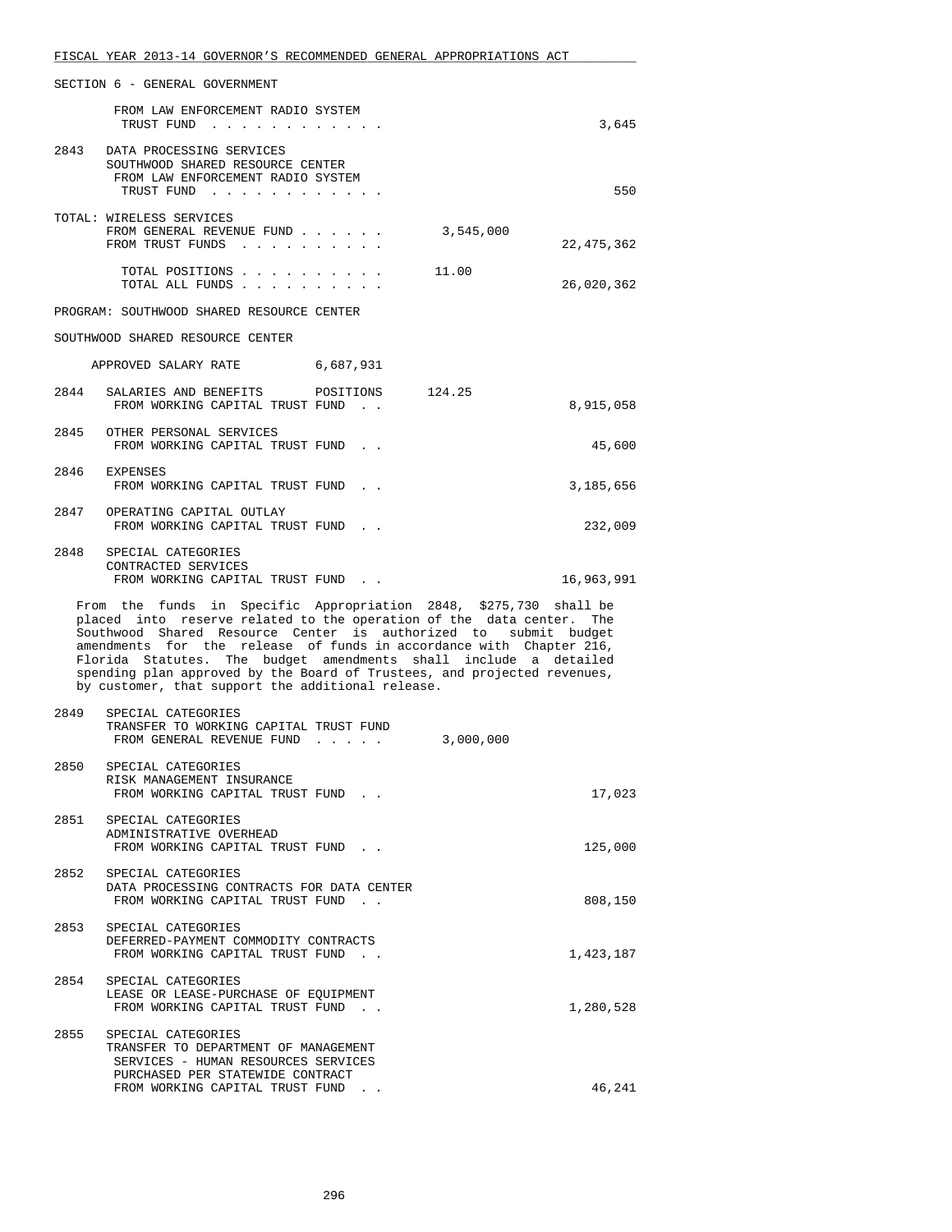|      | TOTAL: SOUTHWOOD SHARED RESOURCE CENTER<br>FROM GENERAL REVENUE FUND<br>FROM TRUST FUNDS                                                                                                                                       | 3,000,000          | 33,042,443 |
|------|--------------------------------------------------------------------------------------------------------------------------------------------------------------------------------------------------------------------------------|--------------------|------------|
|      | TOTAL POSITIONS<br>TOTAL ALL FUNDS                                                                                                                                                                                             | 124.25             | 36,042,443 |
|      | PROGRAM: PUBLIC EMPLOYEES RELATIONS COMMISSION                                                                                                                                                                                 |                    |            |
|      | PUBLIC EMPLOYEES RELATIONS                                                                                                                                                                                                     |                    |            |
|      | APPROVED SALARY RATE<br>1,625,005                                                                                                                                                                                              |                    |            |
|      | 2856 SALARIES AND BENEFITS POSITIONS<br>FROM GENERAL REVENUE FUND<br>FROM PUBLIC EMPLOYEES RELATIONS<br>COMMISSION TRUST FUND                                                                                                  | 24.00<br>1,240,725 | 1,139,081  |
|      | 2857 OTHER PERSONAL SERVICES<br>FROM GENERAL REVENUE FUND<br>FROM PUBLIC EMPLOYEES RELATIONS<br>COMMISSION TRUST FUND                                                                                                          | 9,277              | 53,628     |
|      | 2858 EXPENSES<br>FROM GENERAL REVENUE FUND<br>FROM PUBLIC EMPLOYEES RELATIONS<br>COMMISSION TRUST FUND                                                                                                                         | 27,094             | 354,664    |
| 2859 | OPERATING CAPITAL OUTLAY<br>FROM GENERAL REVENUE FUND<br>FROM PUBLIC EMPLOYEES RELATIONS<br>COMMISSION TRUST FUND                                                                                                              | 7,399              | 5,721      |
|      | 2860 SPECIAL CATEGORIES<br>CONTRACTED SERVICES<br>FROM GENERAL REVENUE FUND<br>FROM PUBLIC EMPLOYEES RELATIONS<br>COMMISSION TRUST FUND                                                                                        | 35,070             | 32,500     |
|      | 2861 SPECIAL CATEGORIES<br>RISK MANAGEMENT INSURANCE<br>FROM GENERAL REVENUE FUND<br>FROM PUBLIC EMPLOYEES RELATIONS<br>COMMISSION TRUST FUND                                                                                  | 7,593              | 11,508     |
|      | 2862 SPECIAL CATEGORIES<br>ADMINISTRATIVE OVERHEAD<br>FROM GENERAL REVENUE FUND                                                                                                                                                | 34,314             |            |
| 2863 | SPECIAL CATEGORIES<br>TRANSFER TO DEPARTMENT OF MANAGEMENT<br>SERVICES - HUMAN RESOURCES SERVICES<br>PURCHASED PER STATEWIDE CONTRACT<br>FROM GENERAL REVENUE FUND<br>FROM PUBLIC EMPLOYEES RELATIONS<br>COMMISSION TRUST FUND | 5,835              | 4,786      |
| 2864 | DATA PROCESSING SERVICES<br>SOUTHWOOD SHARED RESOURCE CENTER<br>FROM GENERAL REVENUE FUND<br>FROM PUBLIC EMPLOYEES RELATIONS<br>COMMISSION TRUST FUND                                                                          | 9,711              | 12,769     |
|      | TOTAL: PUBLIC EMPLOYEES RELATIONS<br>FROM GENERAL REVENUE FUND<br>FROM TRUST FUNDS                                                                                                                                             | 1,377,018          | 1,614,657  |
|      | TOTAL POSITIONS<br>TOTAL ALL FUNDS                                                                                                                                                                                             | 24.00              | 2,991,675  |
|      | PROGRAM: COMMISSION ON HUMAN RELATIONS                                                                                                                                                                                         |                    |            |
|      | HUMAN RELATIONS                                                                                                                                                                                                                |                    |            |

APPROVED SALARY RATE 1,978,203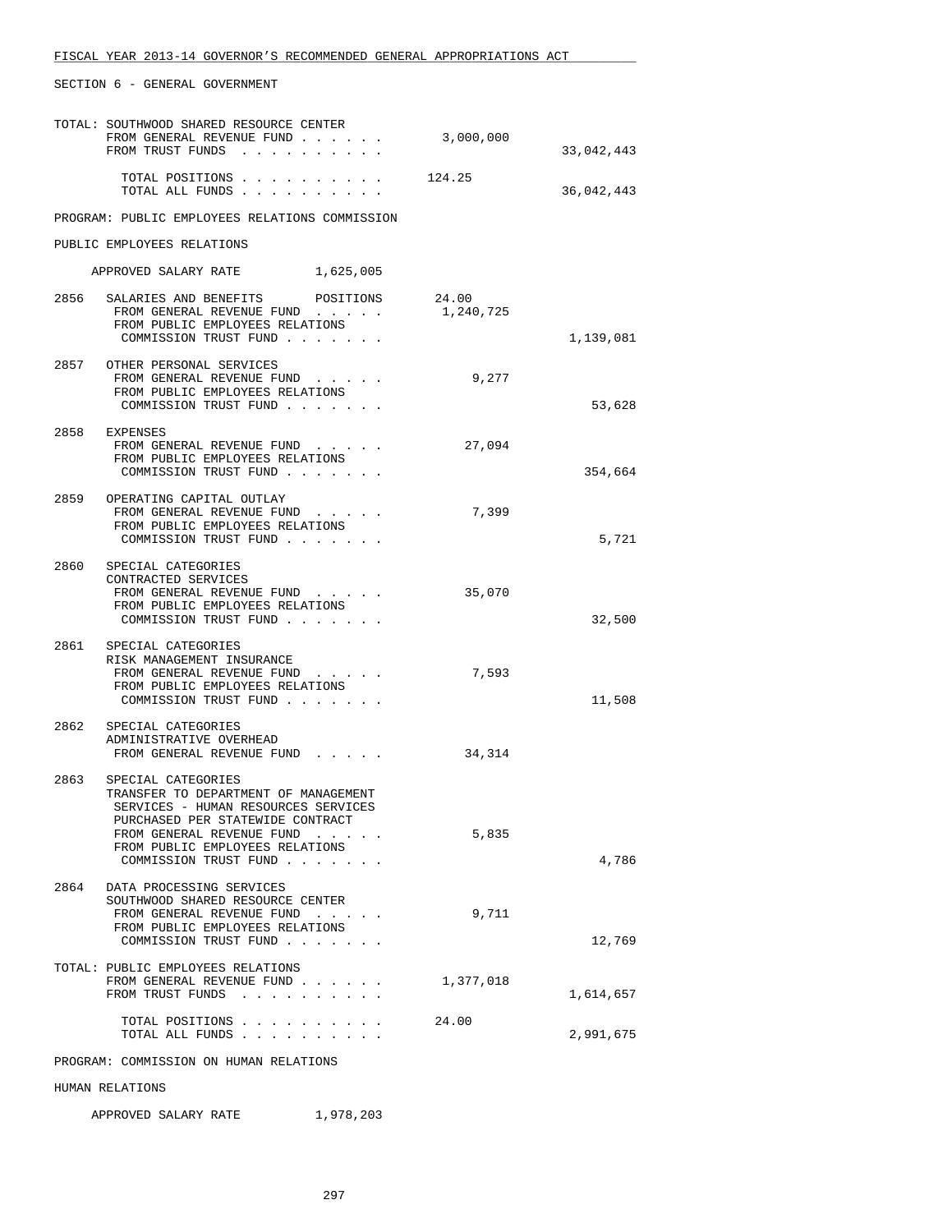| 2865 | SALARIES AND BENEFITS                                                   | POSITIONS | 47.50     |             |
|------|-------------------------------------------------------------------------|-----------|-----------|-------------|
|      | FROM GENERAL REVENUE FUND                                               |           | 1,877,234 |             |
|      | FROM OPERATING TRUST FUND                                               | $\cdots$  |           | 839,407     |
|      | 2866 OTHER PERSONAL SERVICES                                            |           |           |             |
|      | FROM OPERATING TRUST FUND                                               |           |           | 176,040     |
|      |                                                                         |           |           |             |
|      | 2867 EXPENSES                                                           |           |           |             |
|      | FROM OPERATING TRUST FUND                                               |           |           | 255,284     |
| 2868 | OPERATING CAPITAL OUTLAY                                                |           |           |             |
|      | FROM GENERAL REVENUE FUND                                               |           | 1,736     |             |
|      | FROM OPERATING TRUST FUND                                               |           |           | 15,000      |
|      |                                                                         |           |           |             |
|      | 2869 SPECIAL CATEGORIES<br>TRANSFER TO DIVISION OF ADMINISTRATIVE       |           |           |             |
|      | HEARINGS                                                                |           |           |             |
|      | FROM GENERAL REVENUE FUND                                               |           | 833,448   |             |
|      |                                                                         |           |           |             |
| 2870 | SPECIAL CATEGORIES                                                      |           |           |             |
|      | CONTRACTED SERVICES                                                     |           |           |             |
|      | FROM GENERAL REVENUE FUND<br>FROM OPERATING TRUST FUND                  |           | 3,506     | 16,000      |
|      |                                                                         |           |           |             |
| 2871 | SPECIAL CATEGORIES                                                      |           |           |             |
|      | RISK MANAGEMENT INSURANCE                                               |           |           |             |
|      | FROM GENERAL REVENUE FUND                                               |           | 33,013    |             |
|      | FROM OPERATING TRUST FUND                                               | $\cdots$  |           | 25,003      |
|      | 2872 SPECIAL CATEGORIES                                                 |           |           |             |
|      | LEASE OR LEASE-PURCHASE OF EQUIPMENT                                    |           |           |             |
|      | FROM OPERATING TRUST FUND                                               |           |           | 49,163      |
|      |                                                                         |           |           |             |
| 2873 | SPECIAL CATEGORIES                                                      |           |           |             |
|      | TRANSFER TO DEPARTMENT OF MANAGEMENT                                    |           |           |             |
|      | SERVICES - HUMAN RESOURCES SERVICES<br>PURCHASED PER STATEWIDE CONTRACT |           |           |             |
|      | FROM GENERAL REVENUE FUND                                               |           | 16,805    |             |
|      | FROM OPERATING TRUST FUND                                               |           |           | 4,430       |
|      |                                                                         |           |           |             |
|      | 2874 DATA PROCESSING SERVICES                                           |           |           |             |
|      | SOUTHWOOD SHARED RESOURCE CENTER                                        |           |           |             |
|      | FROM OPERATING TRUST FUND                                               |           |           | 6,120       |
|      | TOTAL: HUMAN RELATIONS                                                  |           |           |             |
|      | FROM GENERAL REVENUE FUND                                               |           | 2,765,742 |             |
|      | FROM TRUST FUNDS                                                        |           |           | 1,386,447   |
|      |                                                                         |           |           |             |
|      | TOTAL POSITIONS<br>TOTAL ALL FUNDS                                      |           | 47.50     | 4,152,189   |
|      |                                                                         |           |           |             |
|      | PROGRAM: NORTHWOOD SHARED RESOURCE CENTER                               |           |           |             |
|      |                                                                         |           |           |             |
|      | NORTHWOOD SHARED RESOURCE CENTER                                        |           |           |             |
|      | APPROVED SALARY RATE 5,301,360                                          |           |           |             |
|      |                                                                         |           |           |             |
|      | 2875 SALARIES AND BENEFITS POSITIONS                                    |           | 97.00     |             |
|      | FROM WORKING CAPITAL TRUST FUND.                                        |           |           | 6,975,066   |
|      |                                                                         |           |           |             |
| 2876 | OTHER PERSONAL SERVICES                                                 |           |           |             |
|      | FROM WORKING CAPITAL TRUST FUND.                                        |           |           | 197,967     |
|      | 2877 EXPENSES                                                           |           |           |             |
|      | FROM WORKING CAPITAL TRUST FUND                                         |           |           | 808,724     |
|      |                                                                         |           |           |             |
|      | 2878 OPERATING CAPITAL OUTLAY                                           |           |           |             |
|      | FROM WORKING CAPITAL TRUST FUND.                                        |           |           | 24,084      |
|      | 2879 SPECIAL CATEGORIES                                                 |           |           |             |
|      | COMPUTER RELATED EXPENSES                                               |           |           |             |
|      | FROM WORKING CAPITAL TRUST FUND.                                        |           |           | 14,098,826  |
|      |                                                                         |           |           |             |
|      | 2880 SPECIAL CATEGORIES                                                 |           |           |             |
|      | CONTRACTED SERVICES                                                     |           |           |             |
|      | FROM WORKING CAPITAL TRUST FUND.                                        |           |           | 5, 114, 459 |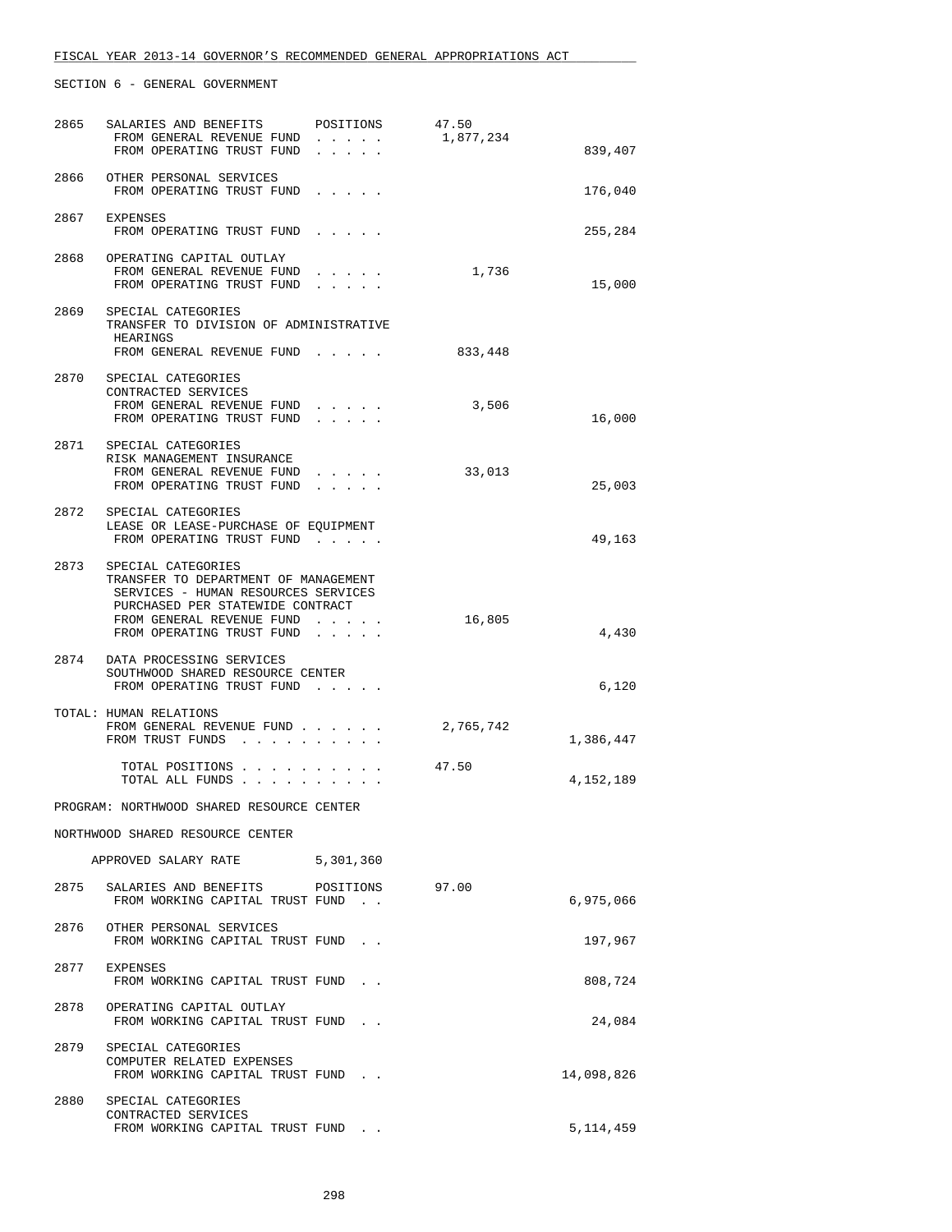|      | 2881 SPECIAL CATEGORIES<br>RISK MANAGEMENT INSURANCE<br>FROM WORKING CAPITAL TRUST FUND.                                                                                  | 12,954              |
|------|---------------------------------------------------------------------------------------------------------------------------------------------------------------------------|---------------------|
|      | 2882 SPECIAL CATEGORIES<br>ADMINISTRATIVE OVERHEAD<br>FROM WORKING CAPITAL TRUST FUND.                                                                                    | 125,000             |
| 2883 | SPECIAL CATEGORIES<br>LEASE OR LEASE-PURCHASE OF EQUIPMENT<br>FROM WORKING CAPITAL TRUST FUND.                                                                            | 1,465,100           |
| 2884 | SPECIAL CATEGORIES<br>TRANSFER TO DEPARTMENT OF MANAGEMENT<br>SERVICES - HUMAN RESOURCES SERVICES<br>PURCHASED PER STATEWIDE CONTRACT<br>FROM WORKING CAPITAL TRUST FUND. | 35,314              |
|      | 2885 DATA PROCESSING SERVICES<br>CHILDREN AND FAMILIES DATA CENTER<br>FROM WORKING CAPITAL TRUST FUND.                                                                    | 198,551             |
| 2886 | DATA PROCESSING SERVICES<br>SOUTHWOOD SHARED RESOURCE CENTER<br>FROM WORKING CAPITAL TRUST FUND.                                                                          | 540                 |
|      | TOTAL: NORTHWOOD SHARED RESOURCE CENTER<br>FROM TRUST FUNDS                                                                                                               | 29,056,585          |
|      | TOTAL POSITIONS<br>TOTAL ALL FUNDS                                                                                                                                        | 97.00<br>29,056,585 |
|      | ADMINISTRATIVE HEARINGS                                                                                                                                                   |                     |
|      | PROGRAM: ADJUDICATION OF DISPUTES                                                                                                                                         |                     |
|      | APPROVED SALARY RATE 5,358,435                                                                                                                                            |                     |
| 2887 | SALARIES AND BENEFITS POSITIONS 65.00<br>FROM OPERATING TRUST FUND                                                                                                        | 6,663,641           |
|      | 2888 OTHER PERSONAL SERVICES<br>FROM OPERATING TRUST FUND                                                                                                                 |                     |
| 2889 |                                                                                                                                                                           | 13,561              |
|      | EXPENSES<br>FROM OPERATING TRUST FUND                                                                                                                                     | 977,849             |
|      | 2890 OPERATING CAPITAL OUTLAY<br>FROM OPERATING TRUST FUND                                                                                                                | 65,000              |
|      | 2891 SPECIAL CATEGORIES<br>CONTRACTED SERVICES<br>FROM OPERATING TRUST FUND                                                                                               | 178,528             |
|      | 2892 SPECIAL CATEGORIES<br>RISK MANAGEMENT INSURANCE<br>FROM OPERATING TRUST FUND                                                                                         | 53,748              |
| 2893 | SPECIAL CATEGORIES<br>LEASE OR LEASE-PURCHASE OF EQUIPMENT<br>FROM OPERATING TRUST FUND                                                                                   | 31,500              |
|      | 2894 SPECIAL CATEGORIES<br>TRANSFER TO DEPARTMENT OF MANAGEMENT<br>SERVICES - HUMAN RESOURCES SERVICES<br>PURCHASED PER STATEWIDE CONTRACT<br>FROM OPERATING TRUST FUND   | 21,920              |
|      | TOTAL: PROGRAM: ADJUDICATION OF DISPUTES<br>FROM TRUST FUNDS                                                                                                              | 8,005,747           |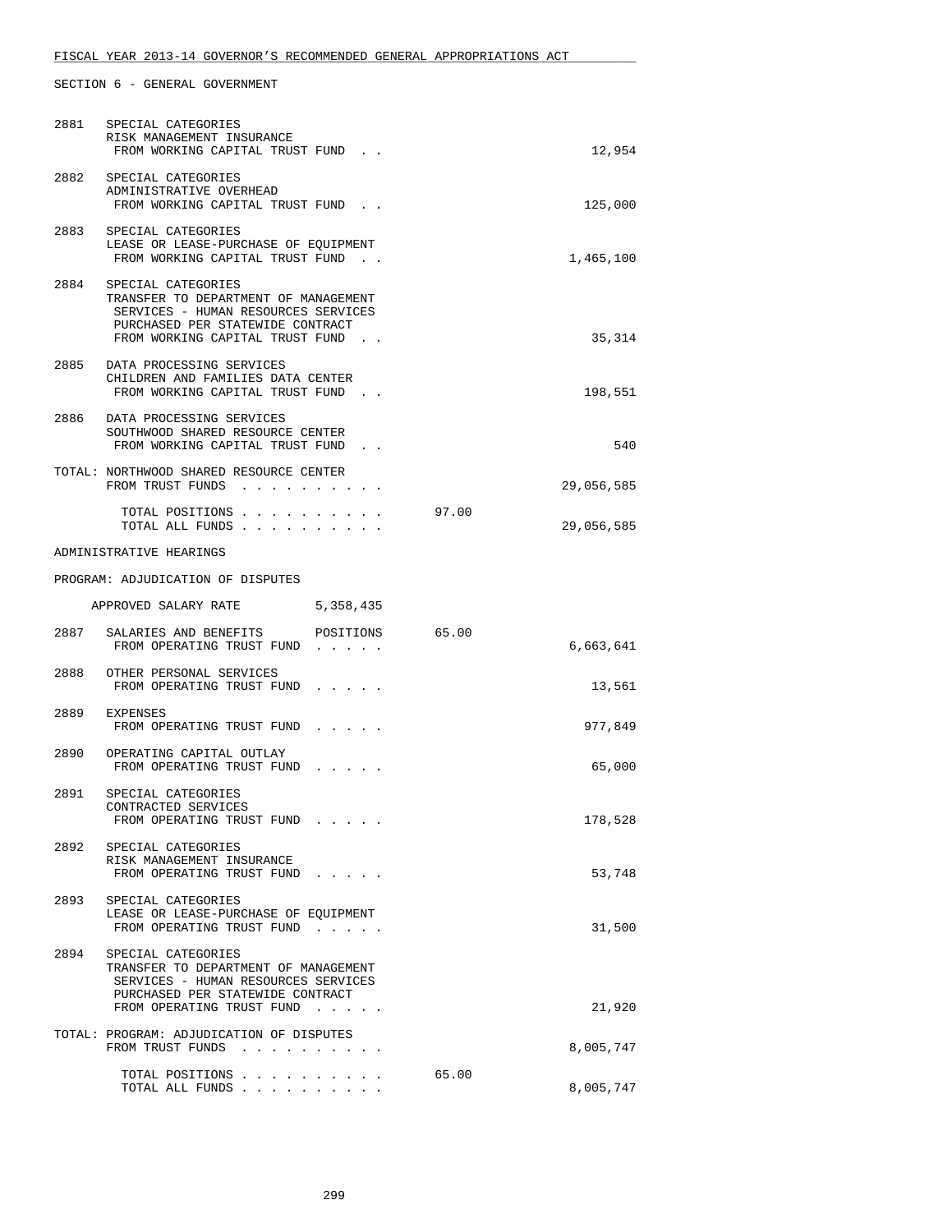|      | PROGRAM: WORKERS' COMPENSATION APPEALS - JUDGES OF<br>COMPENSATION CLAIMS                                                                                                                                                 |           |            |                   |
|------|---------------------------------------------------------------------------------------------------------------------------------------------------------------------------------------------------------------------------|-----------|------------|-------------------|
|      | APPROVED SALARY RATE                                                                                                                                                                                                      | 9,038,452 |            |                   |
|      | 2895 SALARIES AND BENEFITS POSITIONS 167.00<br>FROM OPERATING TRUST FUND                                                                                                                                                  |           |            | 11,830,446        |
|      | 2896 OTHER PERSONAL SERVICES<br>FROM OPERATING TRUST FUND                                                                                                                                                                 |           |            | 17,836            |
|      | 2897 EXPENSES<br>FROM OPERATING TRUST FUND                                                                                                                                                                                |           |            | 2,601,130         |
|      | 2898 OPERATING CAPITAL OUTLAY<br>FROM OPERATING TRUST FUND                                                                                                                                                                |           |            | 25,916            |
|      | 2899 SPECIAL CATEGORIES<br>CONTRACTED SERVICES<br>FROM OPERATING TRUST FUND                                                                                                                                               |           |            | 1,023,324         |
|      | 2900 SPECIAL CATEGORIES<br>RISK MANAGEMENT INSURANCE<br>FROM OPERATING TRUST FUND                                                                                                                                         |           |            | 76,896            |
|      | 2901 SPECIAL CATEGORIES<br>CONTRACTED LEGAL SERVICES<br>FROM OPERATING TRUST FUND                                                                                                                                         |           |            | 1,279             |
| 2902 | SPECIAL CATEGORIES<br>LEASE OR LEASE-PURCHASE OF EQUIPMENT<br>FROM OPERATING TRUST FUND                                                                                                                                   |           |            | 83,000            |
|      | 2903 SPECIAL CATEGORIES<br>TRANSFER TO DEPARTMENT OF MANAGEMENT<br>SERVICES - HUMAN RESOURCES SERVICES<br>PURCHASED PER STATEWIDE CONTRACT<br>FROM OPERATING TRUST FUND                                                   |           |            | 63,861            |
|      | TOTAL: PROGRAM: WORKERS' COMPENSATION APPEALS - JUDGES OF<br>COMPENSATION CLAIMS<br>FROM TRUST FUNDS                                                                                                                      |           |            | 15,723,688        |
|      | TOTAL POSITIONS<br>TOTAL ALL FUNDS                                                                                                                                                                                        |           | 167.00     | 15,723,688        |
|      | TOTAL: MANAGEMENT SERVICES, DEPARTMENT OF<br>FROM GENERAL REVENUE FUND<br>FROM TRUST FUNDS                                                                                                                                |           | 32,126,747 | 591,334,889       |
|      | TOTAL POSITIONS 1,294.75<br>TOTAL ALL FUNDS<br>TOTAL APPROVED SALARY RATE                                                                                                                                                 |           | 63,649,144 | 623,461,636       |
|      | MILITARY AFFAIRS, DEPARTMENT OF                                                                                                                                                                                           |           |            |                   |
|      | PROGRAM: READINESS AND RESPONSE                                                                                                                                                                                           |           |            |                   |
|      | DRUG INTERDICTION AND PREVENTION                                                                                                                                                                                          |           |            |                   |
|      | 2904 EXPENSES<br>FROM FEDERAL GRANTS TRUST FUND<br>FROM FEDERAL LAW ENFORCEMENT TRUST<br>FUND<br>the contract of the contract of the contract of the                                                                      |           |            | 75,000<br>305,000 |
| 2905 | OPERATING CAPITAL OUTLAY<br>FROM FEDERAL LAW ENFORCEMENT TRUST<br>$FUND$                                                                                                                                                  |           |            | 200,000           |
| 2906 | SPECIAL CATEGORIES<br>PROJECTS, CONTRACTS AND GRANTS<br>FROM FEDERAL GRANTS TRUST FUND                                                                                                                                    |           |            | 6,600,000         |
| 2907 | SPECIAL CATEGORIES<br>CONTRACTED SERVICES<br>FROM FEDERAL LAW ENFORCEMENT TRUST<br>FUND<br>. The contract of the contract of the contract of the contract of the contract of the contract of the contract of the $\alpha$ |           |            | 10,000            |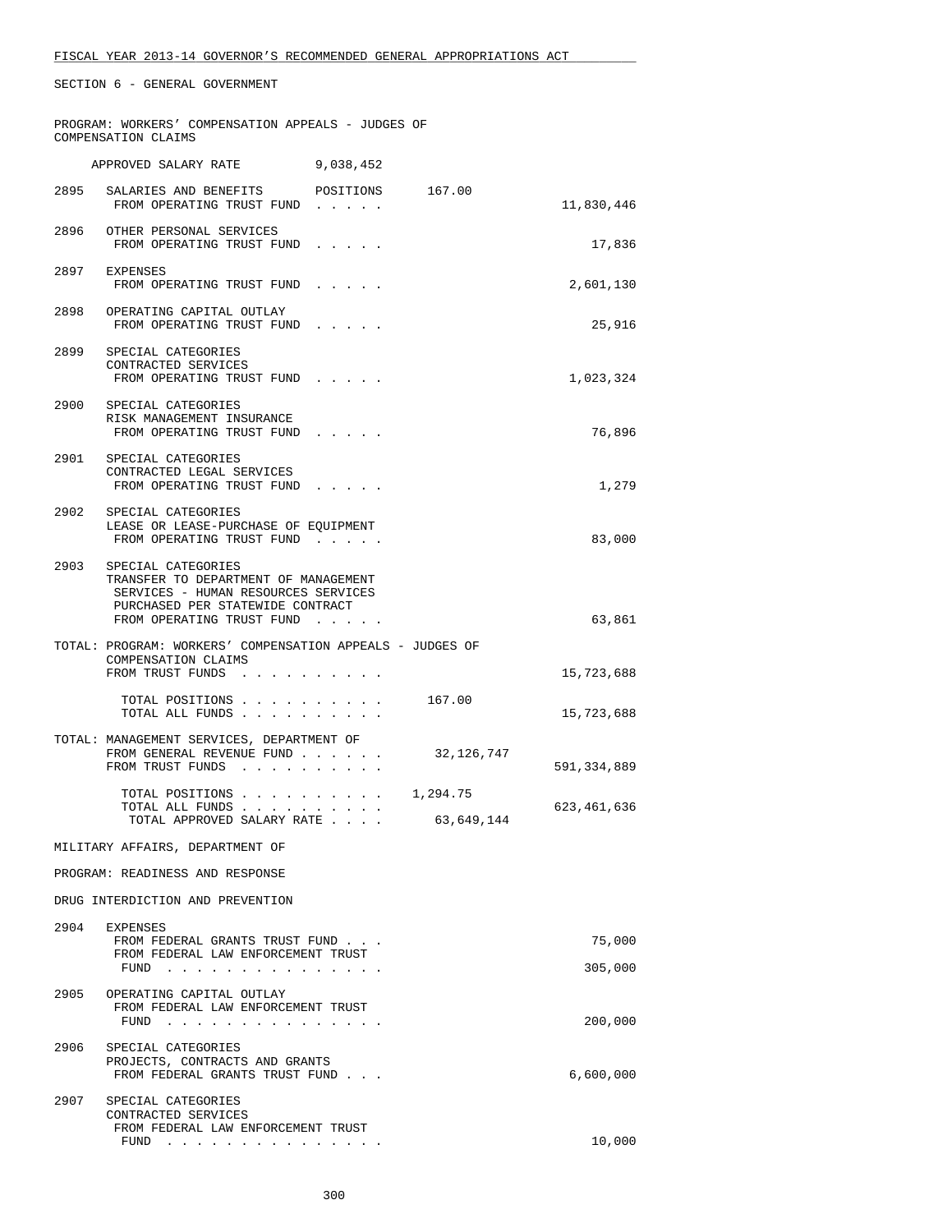| 2908 | SPECIAL CATEGORIES<br>MAINTENANCE AND OPERATIONS CONTRACTS<br>FROM FEDERAL LAW ENFORCEMENT TRUST<br>FUND                                                                                                                                                       |                     | 10,000    |
|------|----------------------------------------------------------------------------------------------------------------------------------------------------------------------------------------------------------------------------------------------------------------|---------------------|-----------|
|      | TOTAL: DRUG INTERDICTION AND PREVENTION<br>FROM TRUST FUNDS                                                                                                                                                                                                    |                     | 7,200,000 |
|      | TOTAL ALL FUNDS                                                                                                                                                                                                                                                |                     | 7,200,000 |
|      | MILITARY READINESS AND RESPONSE                                                                                                                                                                                                                                |                     |           |
|      | APPROVED SALARY RATE 3,691,626                                                                                                                                                                                                                                 |                     |           |
|      | 2909 SALARIES AND BENEFITS POSITIONS<br>FROM GENERAL REVENUE FUND<br>FROM CAMP BLANDING MANAGEMENT<br>TRUST FUND                                                                                                                                               | 104.00<br>4,006,191 | 1,114,996 |
|      | 2910 OTHER PERSONAL SERVICES<br>FROM CAMP BLANDING MANAGEMENT<br>TRUST FUND                                                                                                                                                                                    |                     | 8,172     |
|      | 2911 EXPENSES<br>FROM GENERAL REVENUE FUND<br>FROM CAMP BLANDING MANAGEMENT<br>TRUST FUND                                                                                                                                                                      | 4,690,563           | 88,551    |
|      | 2912 OPERATING CAPITAL OUTLAY<br>FROM GENERAL REVENUE FUND                                                                                                                                                                                                     | 162,810             |           |
|      | 2913 SPECIAL CATEGORIES<br>ACQUISITION OF MOTOR VEHICLES<br>FROM GENERAL REVENUE FUND<br>FROM CAMP BLANDING MANAGEMENT<br>TRUST FUND                                                                                                                           | 15,000              | 63,678    |
|      | 2914 SPECIAL CATEGORIES<br>NATIONAL GUARD TUITION ASSISTANCE<br>FROM GENERAL REVENUE FUND                                                                                                                                                                      | 1,781,900           |           |
| 2915 | SPECIAL CATEGORIES<br>CONTRACTED SERVICES<br>FROM GENERAL REVENUE FUND<br>FROM CAMP BLANDING MANAGEMENT<br>TRUST FUND<br>$\sim$ $\sim$ $\sim$                                                                                                                  | 333,500             | 15,000    |
|      | 2916 SPECIAL CATEGORIES<br>MAINTENANCE AND OPERATIONS CONTRACTS<br>FROM GENERAL REVENUE FUND<br>FROM CAMP BLANDING MANAGEMENT<br>TRUST FUND<br>the contract of the contract of the contract of the contract of the contract of the contract of the contract of | 171,000             | 5,000     |
| 2917 | SPECIAL CATEGORIES<br>RISK MANAGEMENT INSURANCE<br>FROM CAMP BLANDING MANAGEMENT<br>TRUST FUND                                                                                                                                                                 |                     | 192,016   |
| 2918 | SPECIAL CATEGORIES<br>TRANSFER TO DEPARTMENT OF MANAGEMENT<br>SERVICES - HUMAN RESOURCES SERVICES<br>PURCHASED PER STATEWIDE CONTRACT<br>FROM GENERAL REVENUE FUND<br>FROM CAMP BLANDING MANAGEMENT<br>TRUST FUND                                              | 31,715              | 8,259     |
| 2919 | FIXED CAPITAL OUTLAY<br>FLORIDA READINESS CENTERS REVITALIZATION<br>PLAN - STATEWIDE<br>FROM GENERAL REVENUE FUND                                                                                                                                              | 15,000,000          |           |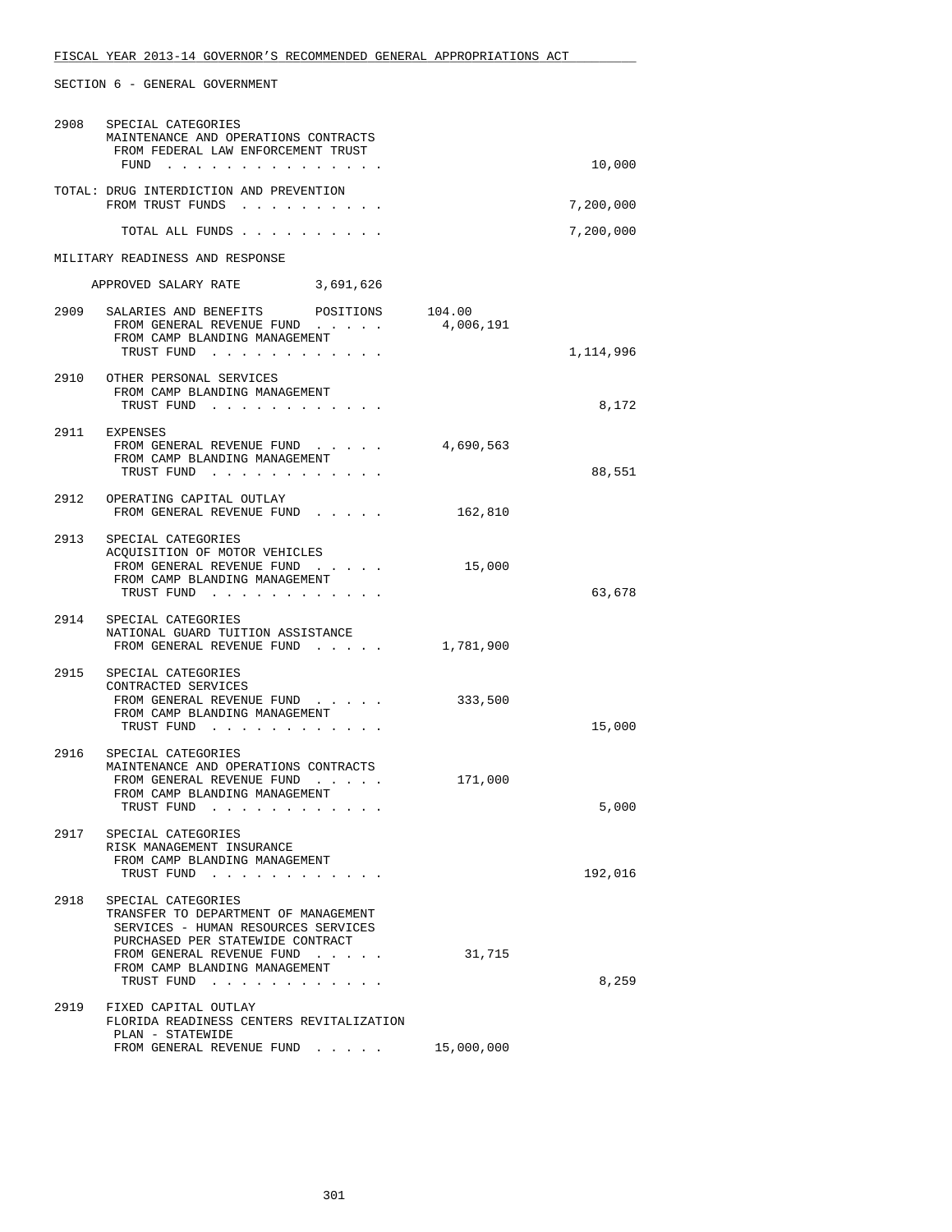|      | TOTAL: MILITARY READINESS AND RESPONSE<br>FROM GENERAL REVENUE FUND<br>FROM TRUST FUNDS                                                                            |           | 26,192,679        | 1,495,672  |
|------|--------------------------------------------------------------------------------------------------------------------------------------------------------------------|-----------|-------------------|------------|
|      | TOTAL POSITIONS<br>TOTAL ALL FUNDS                                                                                                                                 |           | 104.00            | 27,688,351 |
|      | EXECUTIVE DIRECTION AND SUPPORT SERVICES                                                                                                                           |           |                   |            |
|      | APPROVED SALARY RATE 2,020,965                                                                                                                                     |           |                   |            |
|      | 2920 SALARIES AND BENEFITS POSITIONS 29.00<br>FROM GENERAL REVENUE FUND                                                                                            |           | 2,628,568         |            |
|      | 2921 OTHER PERSONAL SERVICES<br>FROM GENERAL REVENUE FUND                                                                                                          |           | 54,533            |            |
|      | 2922 EXPENSES<br>FROM GENERAL REVENUE FUND                                                                                                                         |           | 698,192           |            |
|      | 2923 OPERATING CAPITAL OUTLAY<br>FROM GENERAL REVENUE FUND                                                                                                         |           | 108,126           |            |
|      | 2924 SPECIAL CATEGORIES<br>ACQUISITION OF MOTOR VEHICLES<br>FROM GENERAL REVENUE FUND                                                                              |           | 25,000            |            |
|      | 2925 SPECIAL CATEGORIES<br>INFORMATION TECHNOLOGY<br>FROM GENERAL REVENUE FUND                                                                                     |           | 48,437            |            |
|      | 2926 SPECIAL CATEGORIES<br>LEGAL SERVICES CONTRACT<br>FROM GENERAL REVENUE FUND                                                                                    |           | 5,000             |            |
|      | 2927 SPECIAL CATEGORIES<br>CONTRACTED SERVICES<br>FROM GENERAL REVENUE FUND                                                                                        |           | 30,200            |            |
|      | 2928 SPECIAL CATEGORIES<br>MAINTENANCE AND OPERATIONS CONTRACTS<br>FROM GENERAL REVENUE FUND                                                                       |           | 22,000            |            |
|      | 2929 SPECIAL CATEGORIES<br>LEASE OR LEASE-PURCHASE OF EQUIPMENT<br>FROM GENERAL REVENUE FUND                                                                       |           | 10,000            |            |
| 2930 | SPECIAL CATEGORIES<br>WORKER'S COMPENSATION FOR STATE ACTIVE<br>DUTY - FLORIDA NATIONAL GUARD<br>FROM GENERAL REVENUE FUND                                         |           | 296,404           |            |
| 2931 | SPECIAL CATEGORIES<br>TRANSFER TO DEPARTMENT OF MANAGEMENT<br>SERVICES - HUMAN RESOURCES SERVICES<br>PURCHASED PER STATEWIDE CONTRACT<br>FROM GENERAL REVENUE FUND |           | 9,185             |            |
| 2932 | DATA PROCESSING SERVICES<br>SOUTHWOOD SHARED RESOURCE CENTER<br>FROM GENERAL REVENUE FUND                                                                          |           | 1,080             |            |
|      | TOTAL: EXECUTIVE DIRECTION AND SUPPORT SERVICES<br>FROM GENERAL REVENUE FUND                                                                                       |           | 3,936,725         |            |
|      | TOTAL POSITIONS<br>TOTAL ALL FUNDS                                                                                                                                 |           | 29.00             | 3,936,725  |
|      | FEDERAL/STATE COOPERATIVE AGREEMENTS                                                                                                                               |           |                   |            |
|      | APPROVED SALARY RATE                                                                                                                                               | 9,196,853 |                   |            |
| 2933 | SALARIES AND BENEFITS<br>FROM GENERAL REVENUE FUND<br>FROM FEDERAL GRANTS TRUST FUND                                                                               | POSITIONS | 281.00<br>418,943 | 11,897,458 |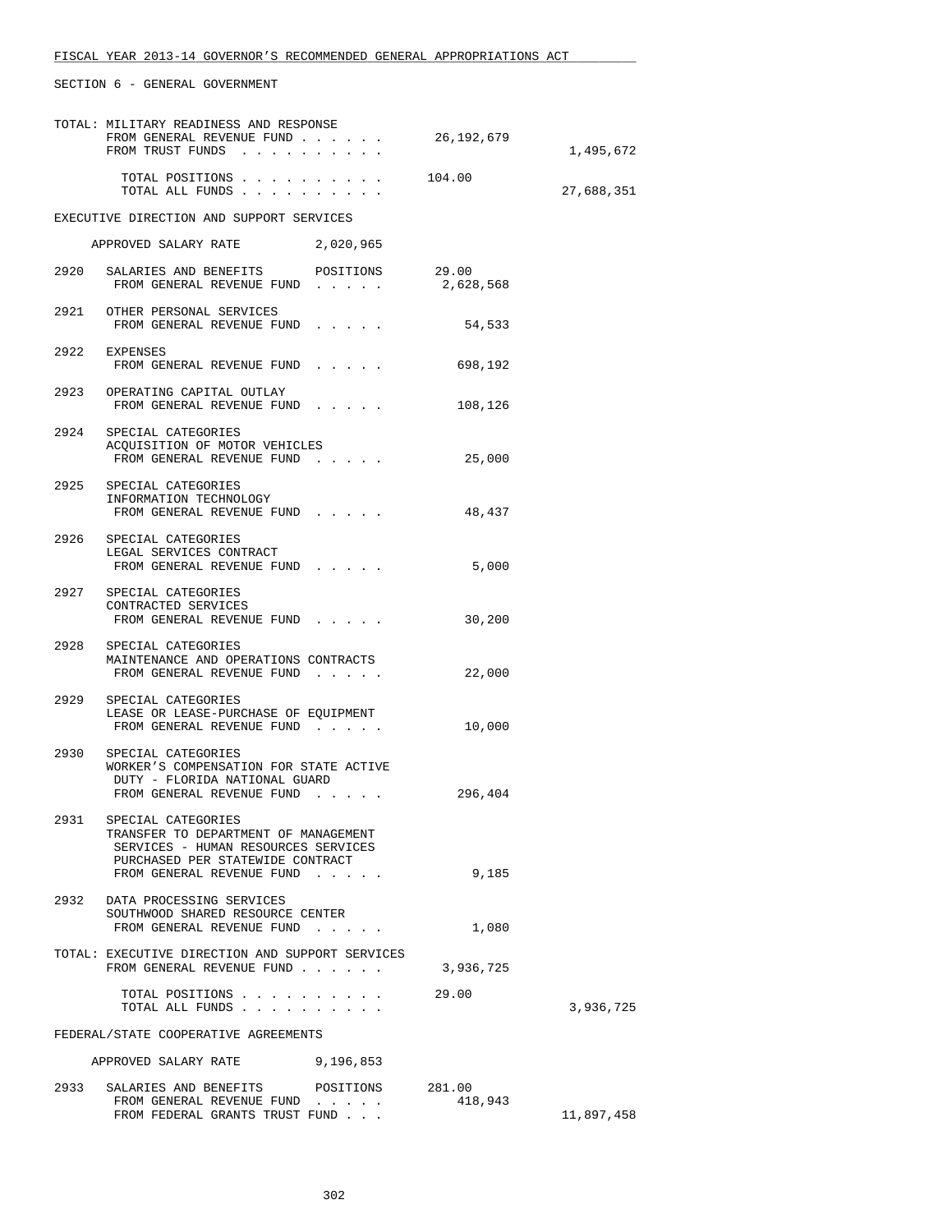| FISCAL YEAR 2013-14 GOVERNOR'S RECOMMENDED GENERAL APPROPRIATIONS ACT |  |  |  |  |  |  |  |  |
|-----------------------------------------------------------------------|--|--|--|--|--|--|--|--|
|-----------------------------------------------------------------------|--|--|--|--|--|--|--|--|

| 2934 | OTHER PERSONAL SERVICES<br>FROM FEDERAL GRANTS TRUST FUND                                                                                                               | 87,000     |
|------|-------------------------------------------------------------------------------------------------------------------------------------------------------------------------|------------|
|      | 2935 EXPENSES<br>221,540<br>FROM GENERAL REVENUE FUND<br>FROM FEDERAL GRANTS TRUST FUND                                                                                 | 12,396,329 |
| 2936 | OPERATING CAPITAL OUTLAY<br>FROM FEDERAL GRANTS TRUST FUND                                                                                                              | 731,250    |
| 2937 | FOOD PRODUCTS<br>FROM FEDERAL GRANTS TRUST FUND                                                                                                                         | 450,000    |
|      | 2938 SPECIAL CATEGORIES<br>ACQUISITION OF MOTOR VEHICLES<br>FROM FEDERAL GRANTS TRUST FUND                                                                              | 793,500    |
| 2939 | SPECIAL CATEGORIES<br>CONTRACTED SERVICES<br>443,150<br>FROM GENERAL REVENUE FUND<br>FROM FEDERAL GRANTS TRUST FUND                                                     | 6,347,240  |
| 2940 | SPECIAL CATEGORIES<br>GRANTS AND AIDS - WAGES CONTRACTING WITH<br>MILITARY AFFAIRS<br>2,000,000<br>FROM GENERAL REVENUE FUND                                            |            |
|      | 2941 SPECIAL CATEGORIES<br>MAINTENANCE AND OPERATIONS CONTRACTS<br>FROM FEDERAL GRANTS TRUST FUND                                                                       | 920,000    |
| 2942 | SPECIAL CATEGORIES<br>LEASE OR LEASE-PURCHASE OF EQUIPMENT<br>FROM FEDERAL GRANTS TRUST FUND                                                                            | 30,000     |
| 2943 | SPECIAL CATEGORIES<br>TRANSFER TO DEPARTMENT OF MANAGEMENT<br>SERVICES - HUMAN RESOURCES SERVICES<br>PURCHASED PER STATEWIDE CONTRACT<br>FROM FEDERAL GRANTS TRUST FUND | 99,737     |
|      | From the funds in Specific Appropriations 2933 through 2943<br>appropriated to support the Vouth Challenge Program the department                                       |            |

 appropriated to support the Youth Challenge Program, the department shall report, for the previous five fiscal years, the number of cadets enrolled in the program, successfully completing the program, earning a General Educational Development (GED) certificate or high school diploma at program completion, and the number employed (including armed forces) or enrolled in secondary education at program completion. The report shall be submitted to the chair of the Senate Appropriations Subcommittee on Transportation, Tourism, and Economic Development, the chair of the House Transportation and Economic Development Appropriations Subcommittee, and the Executive Office of the Governor's Office of Policy and Budget by October 30, 2013.

| 2944 | FIXED CAPITAL OUTLAY                        |            |
|------|---------------------------------------------|------------|
|      | DESIGN - INFANTRY SOUAD BATTLE COURSE       |            |
|      | FROM FEDERAL GRANTS TRUST FUND              | 500,000    |
|      |                                             |            |
| 2945 | FIXED CAPITAL OUTLAY                        |            |
|      | DESIGN - MODIFIED RECORD FIRE RANGE         |            |
|      | FROM FEDERAL GRANTS TRUST FUND              | 500,000    |
|      |                                             |            |
|      | TOTAL: FEDERAL/STATE COOPERATIVE AGREEMENTS |            |
|      | 3,083,633<br>FROM GENERAL REVENUE FUND      |            |
|      | FROM TRUST FUNDS                            | 34,752,514 |
|      |                                             |            |
|      | 281.00<br>TOTAL POSITIONS                   |            |
|      | TOTAL ALL FUNDS                             | 37,836,147 |
|      |                                             |            |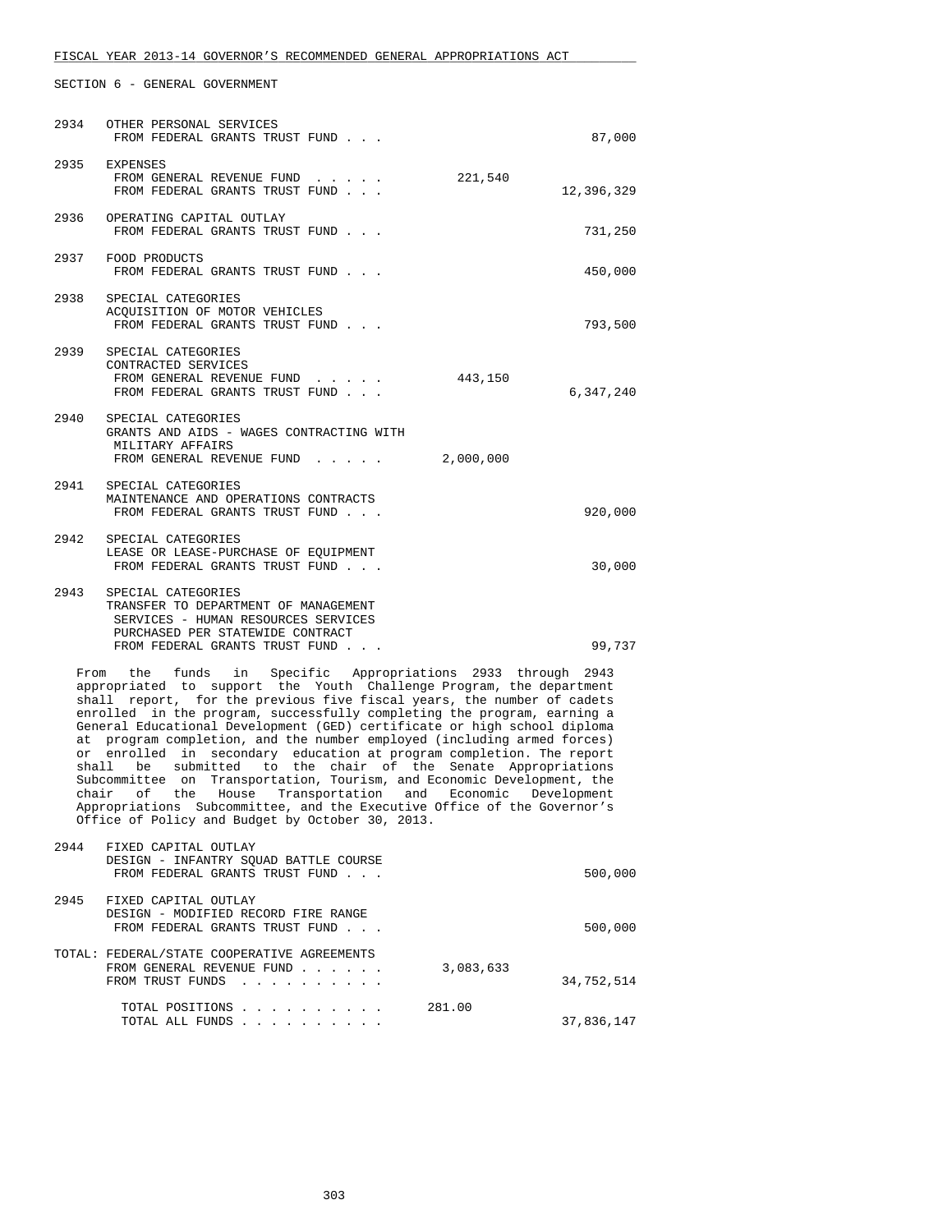|      | SECTION 6 - GENERAL GOVERNMENT                                                                                                                                           |                      |            |
|------|--------------------------------------------------------------------------------------------------------------------------------------------------------------------------|----------------------|------------|
|      | TOTAL: MILITARY AFFAIRS, DEPARTMENT OF<br>FROM GENERAL REVENUE FUND<br>FROM TRUST FUNDS                                                                                  | 33,213,037           | 43,448,186 |
|      | TOTAL POSITIONS<br>TOTAL ALL FUNDS<br>TOTAL APPROVED SALARY RATE                                                                                                         | 414.00<br>14,909,444 | 76,661,223 |
|      | PUBLIC SERVICE COMMISSION                                                                                                                                                |                      |            |
|      | PROGRAM: COMMISSIONERS AND ADMINISTRATIVE SERVICES                                                                                                                       |                      |            |
|      | PUBLIC SERVICE COMMISSIONERS                                                                                                                                             |                      |            |
|      | APPROVED SALARY RATE 1,474,002                                                                                                                                           |                      |            |
| 2946 | SALARIES AND BENEFITS POSITIONS<br>FROM REGULATORY TRUST FUND                                                                                                            | 18.00                | 1,937,488  |
|      | 2947 EXPENSES<br>FROM REGULATORY TRUST FUND                                                                                                                              |                      | 355,564    |
|      | 2948 SPECIAL CATEGORIES<br>CONTRACTED SERVICES<br>FROM REGULATORY TRUST FUND                                                                                             |                      | 6,859      |
|      | 2949 SPECIAL CATEGORIES<br>RISK MANAGEMENT INSURANCE<br>FROM REGULATORY TRUST FUND                                                                                       |                      | 4,042      |
|      | 2950 SPECIAL CATEGORIES<br>TRANSFER TO DEPARTMENT OF MANAGEMENT<br>SERVICES - HUMAN RESOURCES SERVICES<br>PURCHASED PER STATEWIDE CONTRACT<br>FROM REGULATORY TRUST FUND |                      | 5,789      |
|      | TOTAL: PUBLIC SERVICE COMMISSIONERS<br>FROM TRUST FUNDS                                                                                                                  |                      | 2,309,742  |
|      | TOTAL POSITIONS<br>TOTAL ALL FUNDS                                                                                                                                       | 18.00                | 2,309,742  |
|      | EXECUTIVE DIRECTION AND SUPPORT SERVICES                                                                                                                                 |                      |            |
|      | APPROVED SALARY RATE 3,094,618                                                                                                                                           |                      |            |
| 2951 | SALARIES AND BENEFITS POSITIONS<br>FROM REGULATORY TRUST FUND                                                                                                            | 61.00                | 4,002,522  |
| 2952 | OTHER PERSONAL SERVICES<br>FROM REGULATORY TRUST FUND                                                                                                                    |                      | 97,258     |
| 2953 | EXPENSES<br>FROM REGULATORY TRUST FUND                                                                                                                                   |                      | 1,127,237  |
| 2954 | OPERATING CAPITAL OUTLAY<br>FROM REGULATORY TRUST FUND                                                                                                                   |                      | 266,200    |
| 2955 | SPECIAL CATEGORIES<br>TRANSFER TO DIVISION OF ADMINISTRATIVE<br>HEARINGS<br>FROM REGULATORY TRUST FUND                                                                   |                      | 6,999      |
| 2956 | SPECIAL CATEGORIES<br>CONTRACTED SERVICES<br>FROM REGULATORY TRUST FUND                                                                                                  |                      | 263,067    |
| 2957 | SPECIAL CATEGORIES<br>RISK MANAGEMENT INSURANCE<br>FROM REGULATORY TRUST FUND                                                                                            |                      | 15,270     |
| 2958 | SPECIAL CATEGORIES<br>TRANSFER TO DEPARTMENT OF MANAGEMENT<br>SERVICES - HUMAN RESOURCES SERVICES<br>PURCHASED PER STATEWIDE CONTRACT                                    |                      |            |
|      | FROM REGULATORY TRUST FUND                                                                                                                                               |                      | 26,065     |

#### 304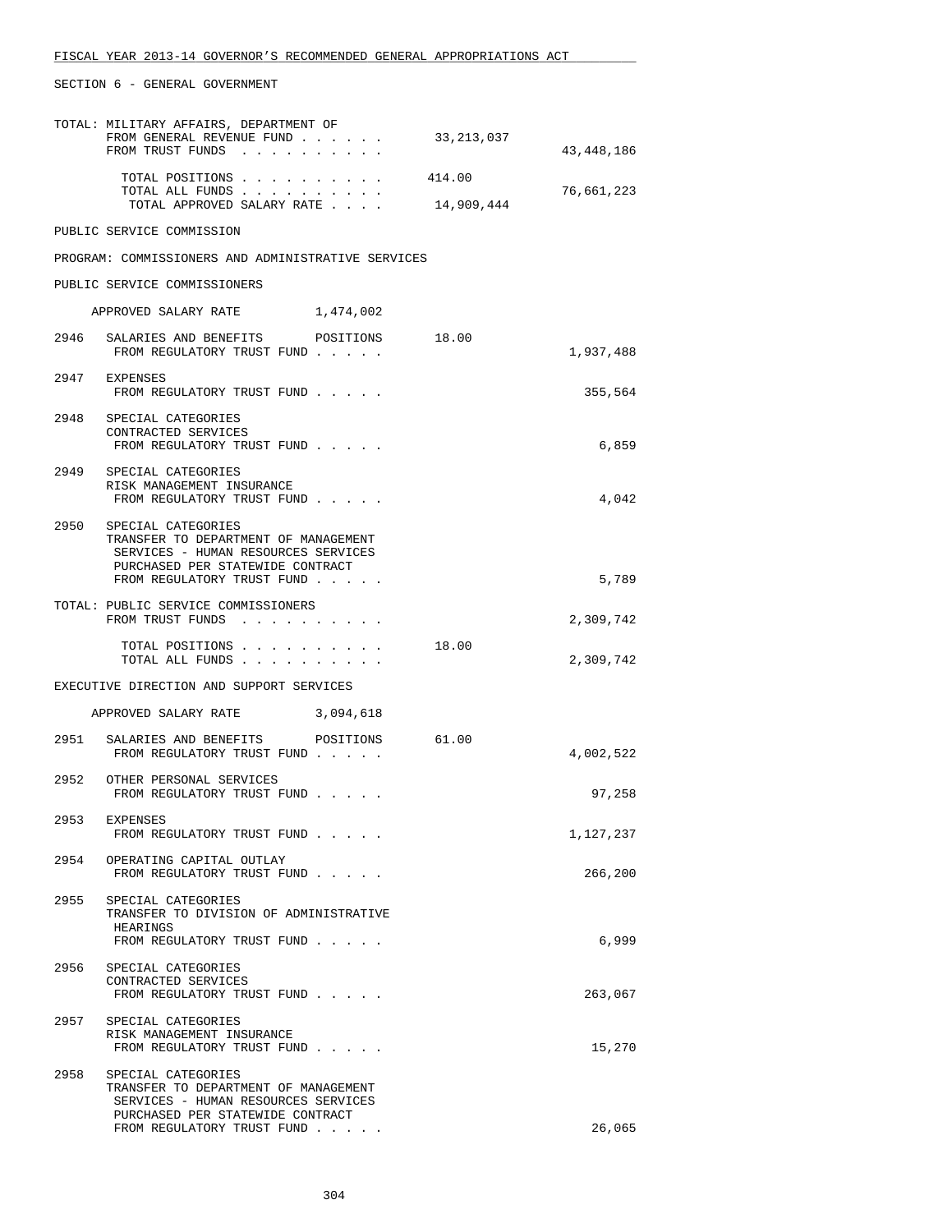| 2959       | DATA PROCESSING SERVICES<br>OTHER DATA PROCESSING SERVICES<br>FROM REGULATORY TRUST FUND                                                                                 |           |        | 46,746    |
|------------|--------------------------------------------------------------------------------------------------------------------------------------------------------------------------|-----------|--------|-----------|
| 2960       | DATA PROCESSING SERVICES<br>SOUTHWOOD SHARED RESOURCE CENTER<br>FROM REGULATORY TRUST FUND                                                                               |           |        | 26,115    |
|            | TOTAL: EXECUTIVE DIRECTION AND SUPPORT SERVICES<br>FROM TRUST FUNDS                                                                                                      |           |        | 5,877,479 |
|            | TOTAL POSITIONS<br>TOTAL ALL FUNDS                                                                                                                                       |           | 61.00  | 5,877,479 |
|            | LEGAL SERVICES                                                                                                                                                           |           |        |           |
|            | APPROVED SALARY RATE                                                                                                                                                     | 1,719,578 |        |           |
|            | 2961 SALARIES AND BENEFITS POSITIONS<br>FROM REGULATORY TRUST FUND                                                                                                       |           | 30.00  | 2,225,423 |
|            | 2962 OTHER PERSONAL SERVICES<br>FROM REGULATORY TRUST FUND                                                                                                               |           |        | 17,000    |
|            | 2963 EXPENSES<br>FROM REGULATORY TRUST FUND                                                                                                                              |           |        | 340,336   |
|            | 2964 SPECIAL CATEGORIES<br>CONTRACTED SERVICES<br>FROM REGULATORY TRUST FUND                                                                                             |           |        | 37,955    |
|            | 2965 SPECIAL CATEGORIES<br>RISK MANAGEMENT INSURANCE<br>FROM REGULATORY TRUST FUND                                                                                       |           |        | 6,741     |
|            | 2966 SPECIAL CATEGORIES<br>TRANSFER TO DEPARTMENT OF MANAGEMENT<br>SERVICES - HUMAN RESOURCES SERVICES<br>PURCHASED PER STATEWIDE CONTRACT<br>FROM REGULATORY TRUST FUND |           |        | 10,937    |
|            | TOTAL: LEGAL SERVICES<br>FROM TRUST FUNDS                                                                                                                                |           |        | 2,638,392 |
|            | TOTAL POSITIONS<br>TOTAL ALL FUNDS                                                                                                                                       |           | 30.00  | 2,638,392 |
| ASSISTANCE | PROGRAM: UTILITY REGULATION AND CONSUMER                                                                                                                                 |           |        |           |
|            | UTILITY REGULATION                                                                                                                                                       |           |        |           |
|            | APPROVED SALARY RATE                                                                                                                                                     | 7,267,365 |        |           |
| 2967       | SALARIES AND BENEFITS POSITIONS<br>FROM REGULATORY TRUST FUND                                                                                                            |           | 153.00 | 9,448,321 |
| 2968       | OTHER PERSONAL SERVICES<br>FROM REGULATORY TRUST FUND                                                                                                                    |           |        | 86,330    |
| 2969       | EXPENSES<br>FROM REGULATORY TRUST FUND                                                                                                                                   |           |        | 1,390,065 |
| 2970       | SPECIAL CATEGORIES<br>CONTRACTED SERVICES<br>FROM REGULATORY TRUST FUND                                                                                                  |           |        | 106,968   |
| 2971       | SPECIAL CATEGORIES<br>RISK MANAGEMENT INSURANCE<br>FROM REGULATORY TRUST FUND                                                                                            |           |        | 33,466    |
|            | 2972 SPECIAL CATEGORIES<br>TRANSFER TO DEPARTMENT OF MANAGEMENT<br>SERVICES - HUMAN RESOURCES SERVICES<br>PURCHASED PER STATEWIDE CONTRACT<br>FROM REGULATORY TRUST FUND |           |        | 50,652    |
|            |                                                                                                                                                                          |           |        |           |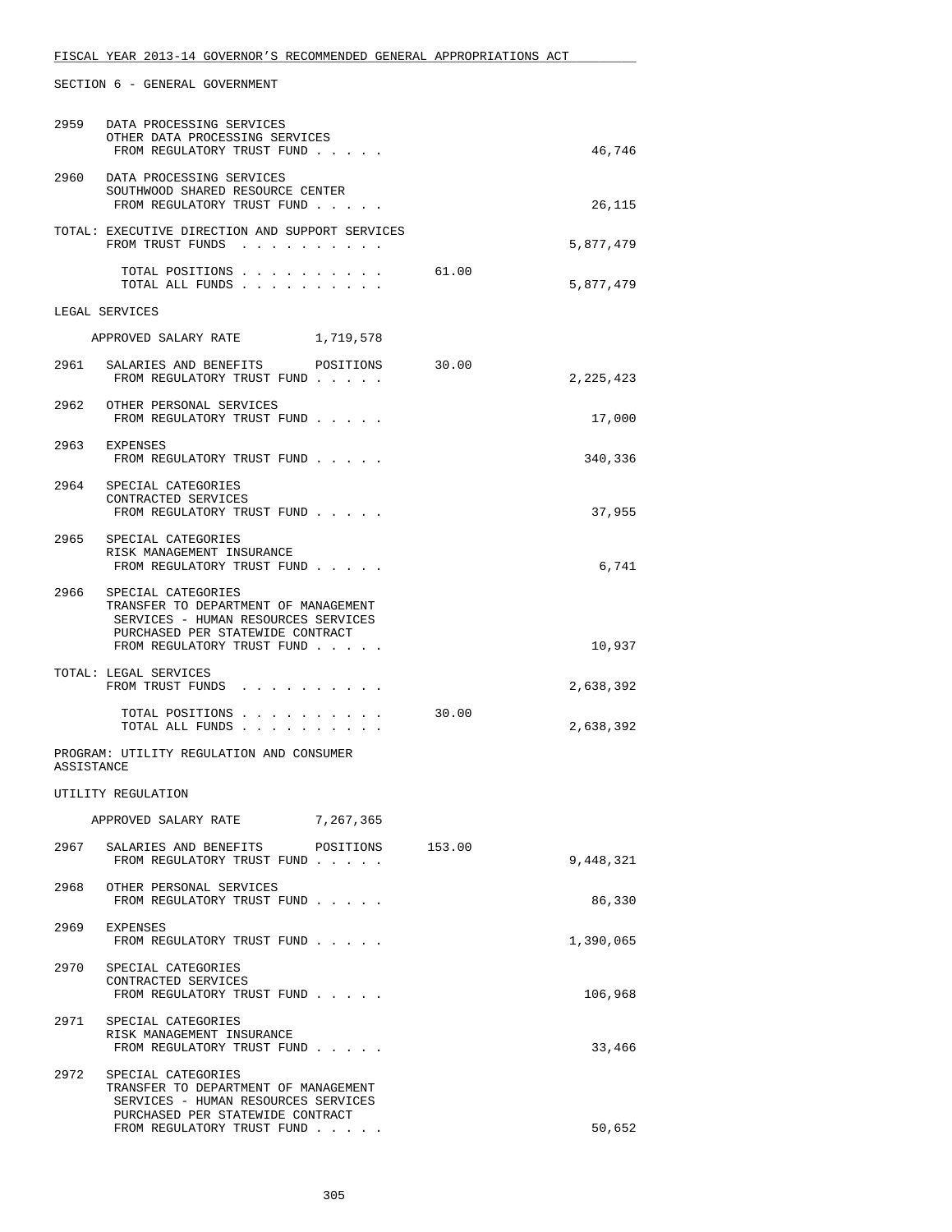| 2973 | SPECIAL CATEGORIES<br>STATE OPERATIONS - AMERICAN RECOVERY AND<br>REINVESTMENT ACT OF 2009<br>FROM REGULATORY TRUST FUND                                                 |                      | 350,000                |
|------|--------------------------------------------------------------------------------------------------------------------------------------------------------------------------|----------------------|------------------------|
|      | TOTAL: UTILITY REGULATION<br>FROM TRUST FUNDS                                                                                                                            |                      | 11,465,802             |
|      | TOTAL POSITIONS<br>TOTAL ALL FUNDS                                                                                                                                       | 153.00               | 11,465,802             |
|      | AUDITING AND PERFORMANCE ANALYSIS                                                                                                                                        |                      |                        |
|      | APPROVED SALARY RATE<br>1,498,442                                                                                                                                        |                      |                        |
| 2974 | SALARIES AND BENEFITS POSITIONS 31.00<br>FROM REGULATORY TRUST FUND                                                                                                      |                      | 1,961,367              |
|      | 2975 EXPENSES<br>FROM REGULATORY TRUST FUND                                                                                                                              |                      | 405,017                |
| 2976 | SPECIAL CATEGORIES<br>CONTRACTED SERVICES<br>FROM REGULATORY TRUST FUND                                                                                                  |                      | 12,955                 |
|      | 2977 SPECIAL CATEGORIES<br>RISK MANAGEMENT INSURANCE<br>FROM REGULATORY TRUST FUND                                                                                       |                      | 6,960                  |
|      | 2978 SPECIAL CATEGORIES<br>TRANSFER TO DEPARTMENT OF MANAGEMENT<br>SERVICES - HUMAN RESOURCES SERVICES<br>PURCHASED PER STATEWIDE CONTRACT<br>FROM REGULATORY TRUST FUND |                      | 10,937                 |
|      | TOTAL: AUDITING AND PERFORMANCE ANALYSIS<br>FROM TRUST FUNDS                                                                                                             |                      | 2,397,236              |
|      | TOTAL POSITIONS<br>TOTAL ALL FUNDS                                                                                                                                       | 31.00                | 2,397,236              |
|      | TOTAL: PUBLIC SERVICE COMMISSION<br>FROM TRUST FUNDS                                                                                                                     |                      | 24,688,651             |
|      | TOTAL POSITIONS<br>TOTAL ALL FUNDS<br>TOTAL APPROVED SALARY RATE                                                                                                         | 293.00<br>15,054,005 | 24,688,651             |
|      | REVENUE, DEPARTMENT OF                                                                                                                                                   |                      |                        |
|      | PROGRAM: ADMINISTRATIVE SERVICES PROGRAM                                                                                                                                 |                      |                        |
|      | EXECUTIVE DIRECTION AND SUPPORT SERVICES                                                                                                                                 |                      |                        |
|      | APPROVED SALARY RATE 13,250,649                                                                                                                                          |                      |                        |
| 2979 | SALARIES AND BENEFITS POSITIONS 258.00<br>FROM GENERAL REVENUE FUND<br>FROM FEDERAL GRANTS TRUST FUND<br>FROM OPERATING TRUST FUND                                       | 9,498,340            | 5,579,494<br>2,210,365 |
| 2980 | OTHER PERSONAL SERVICES<br>FROM OPERATING TRUST FUND                                                                                                                     |                      | 73,740                 |
| 2981 | EXPENSES<br>FROM GENERAL REVENUE FUND<br>FROM FEDERAL GRANTS TRUST FUND<br>FROM OPERATING TRUST FUND<br>$\sim$ $\sim$ $\sim$ $\sim$ $\sim$                               | 297,651              | 461,726<br>1,342,466   |
| 2982 | OPERATING CAPITAL OUTLAY<br>FROM GENERAL REVENUE FUND<br>$\mathbf{r} = \mathbf{r} + \mathbf{r} + \mathbf{r} + \mathbf{r}$ .<br>FROM OPERATING TRUST FUND                 | 6,929                | 17,985                 |
| 2983 | SPECIAL CATEGORIES<br>TRANSFER TO DIVISION OF ADMINISTRATIVE<br>HEARINGS                                                                                                 |                      |                        |
|      | FROM FEDERAL GRANTS TRUST FUND                                                                                                                                           |                      | 1,486,658              |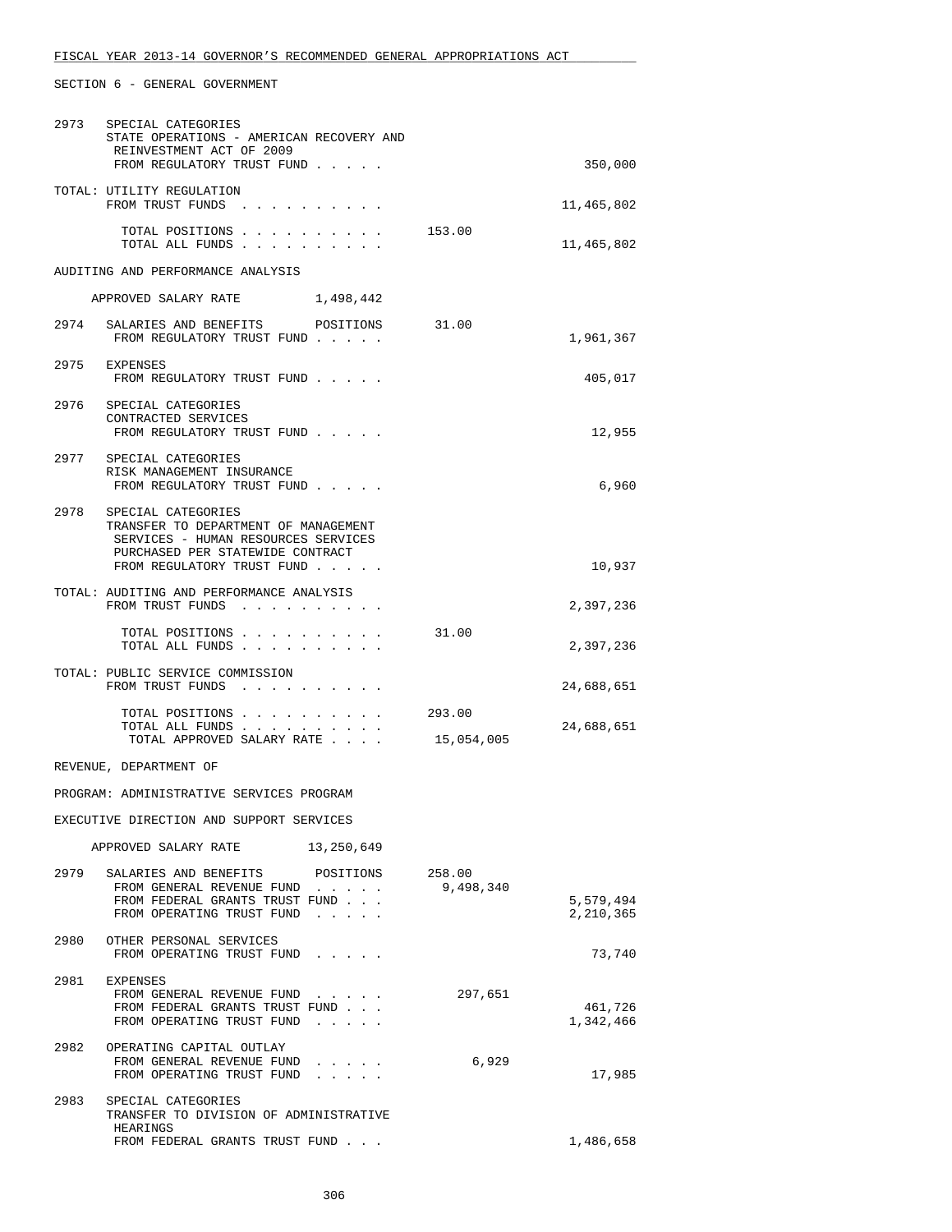|      | FISCAL YEAR 2013-14 GOVERNOR'S RECOMMENDED GENERAL APPROPRIATIONS ACT                                                                                                                                                             |  |            |                      |
|------|-----------------------------------------------------------------------------------------------------------------------------------------------------------------------------------------------------------------------------------|--|------------|----------------------|
|      | SECTION 6 - GENERAL GOVERNMENT                                                                                                                                                                                                    |  |            |                      |
|      | FROM OPERATING TRUST FUND                                                                                                                                                                                                         |  |            | 802,442              |
| 2984 | SPECIAL CATEGORIES<br>CONTRACTED SERVICES<br>FROM GENERAL REVENUE FUND<br>FROM FEDERAL GRANTS TRUST FUND<br>FROM OPERATING TRUST FUND                                                                                             |  | 198,161    | 281,028<br>1,153,170 |
| 2985 | SPECIAL CATEGORIES<br>RISK MANAGEMENT INSURANCE<br>FROM GENERAL REVENUE FUND<br>FROM FEDERAL GRANTS TRUST FUND<br>FROM OPERATING TRUST FUND                                                                                       |  | 70,864     | 8,466<br>78,259      |
|      | 2986 SPECIAL CATEGORIES<br>LEASE OR LEASE-PURCHASE OF EQUIPMENT<br>FROM GENERAL REVENUE FUND                                                                                                                                      |  | 16,864     |                      |
| 2987 | SPECIAL CATEGORIES<br>TRANSFER TO DEPARTMENT OF MANAGEMENT<br>SERVICES - HUMAN RESOURCES SERVICES<br>PURCHASED PER STATEWIDE CONTRACT<br>FROM GENERAL REVENUE FUND<br>FROM FEDERAL GRANTS TRUST FUND<br>FROM OPERATING TRUST FUND |  | 1,443,673  | 151,046<br>238,087   |
|      | TOTAL: EXECUTIVE DIRECTION AND SUPPORT SERVICES<br>FROM GENERAL REVENUE FUND<br>FROM TRUST FUNDS                                                                                                                                  |  | 11,532,482 | 13,884,932           |
|      | TOTAL POSITIONS<br>TOTAL ALL FUNDS                                                                                                                                                                                                |  | 258.00     | 25, 417, 414         |
|      | PROGRAM: PROPERTY TAX OVERSIGHT PROGRAM                                                                                                                                                                                           |  |            |                      |
|      | COMPLIANCE DETERMINATION                                                                                                                                                                                                          |  |            |                      |
|      | APPROVED SALARY RATE 5,341,082                                                                                                                                                                                                    |  |            |                      |
|      | 2988 SALARIES AND BENEFITS POSITIONS 122.00<br>FROM GENERAL REVENUE FUND                                                                                                                                                          |  | 7,028,265  |                      |
|      | 2989 OTHER PERSONAL SERVICES<br>FROM GENERAL REVENUE FUND                                                                                                                                                                         |  | 11,455     |                      |
|      | 2990 EXPENSES<br>FROM GENERAL REVENUE FUND                                                                                                                                                                                        |  | 794,564    |                      |
| 2991 | OPERATING CAPITAL OUTLAY<br>FROM GENERAL REVENUE FUND                                                                                                                                                                             |  | 16,012     |                      |
|      | 2992 SPECIAL CATEGORIES<br>CONTRACTED SERVICES<br>FROM GENERAL REVENUE FUND                                                                                                                                                       |  | 138,161    |                      |
|      | 2993 SPECIAL CATEGORIES<br>RISK MANAGEMENT INSURANCE<br>FROM GENERAL REVENUE FUND                                                                                                                                                 |  | 90,792     |                      |
| 2994 | SPECIAL CATEGORIES<br>LEASE OR LEASE-PURCHASE OF EQUIPMENT<br>FROM GENERAL REVENUE FUND                                                                                                                                           |  | 21,500     |                      |
|      | TOTAL: COMPLIANCE DETERMINATION<br>FROM GENERAL REVENUE FUND 8, 100, 749                                                                                                                                                          |  |            |                      |
|      | TOTAL POSITIONS 122.00<br>TOTAL ALL FUNDS                                                                                                                                                                                         |  |            | 8,100,749            |
|      | COMPLIANCE ASSISTANCE                                                                                                                                                                                                             |  |            |                      |
|      | APPROVED SALARY RATE 2,251,369                                                                                                                                                                                                    |  |            |                      |
| 2995 | SALARIES AND BENEFITS POSITIONS 47.00<br>FROM GENERAL REVENUE FUND<br>FROM CERTIFICATION PROGRAM TRUST                                                                                                                            |  | 3,004,555  |                      |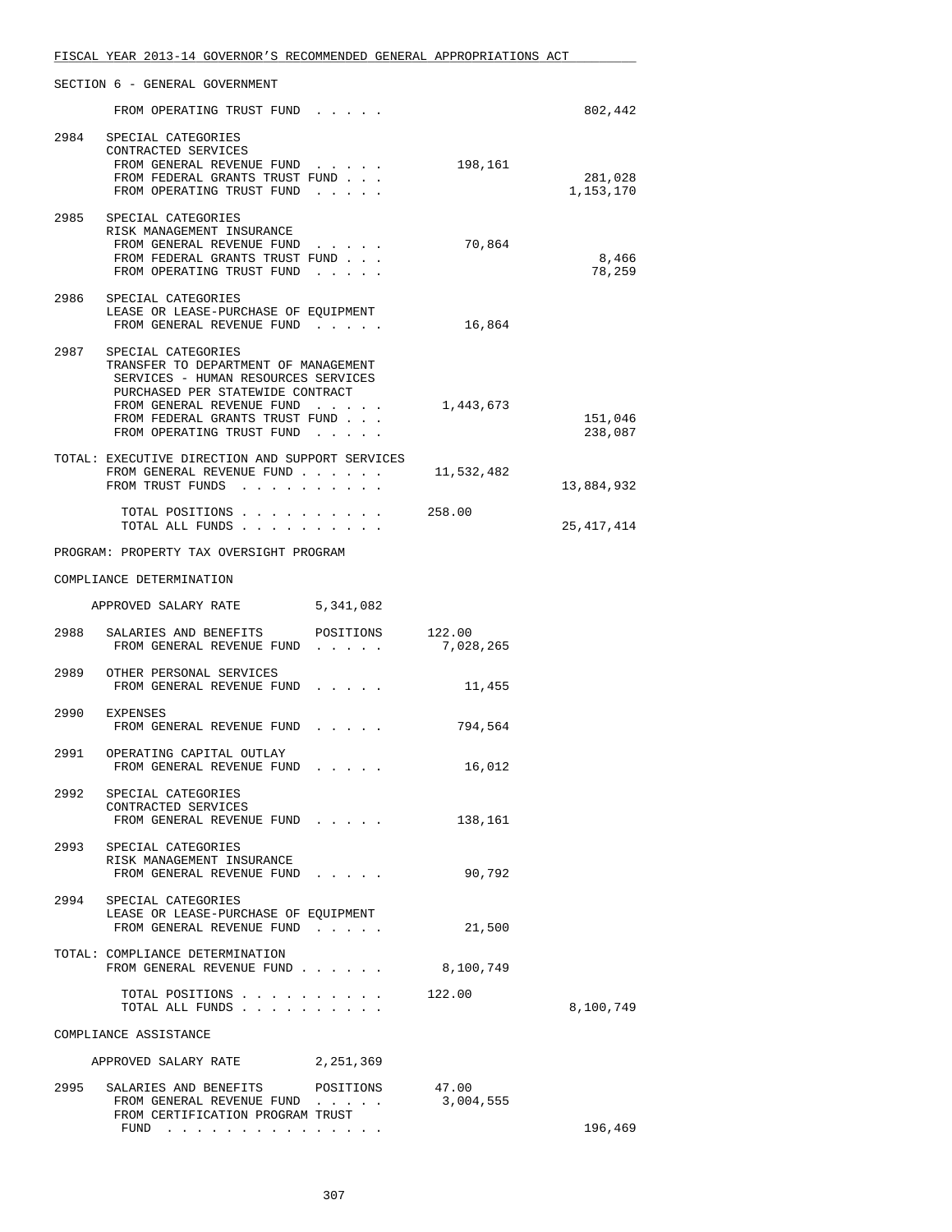| 2996 | OTHER PERSONAL SERVICES<br>FROM GENERAL REVENUE FUND                                                                                                       | 9,715                |                       |
|------|------------------------------------------------------------------------------------------------------------------------------------------------------------|----------------------|-----------------------|
|      | 2997 EXPENSES<br>FROM GENERAL REVENUE FUND                                                                                                                 | 90,945               |                       |
|      | 2998 AID TO LOCAL GOVERNMENTS<br>AERIAL PHOTOGRAPHY AND MAPPING<br>FROM GENERAL REVENUE FUND<br>FROM CERTIFICATION PROGRAM TRUST<br>$FUND$                 | 75,000               | 876,266               |
|      | 2999 SPECIAL CATEGORIES<br>PROPERTY APPRAISER AND TAX COLLECTOR<br>CERTIFICATION PROGRAM<br>FROM CERTIFICATION PROGRAM TRUST<br>FUND                       |                      | 285,000               |
|      | 3000 SPECIAL CATEGORIES<br>CONTRACTED SERVICES<br>FROM GENERAL REVENUE FUND                                                                                | 145,901              |                       |
|      | 3001 SPECIAL CATEGORIES<br>RISK MANAGEMENT INSURANCE<br>FROM GENERAL REVENUE FUND                                                                          | 42,019               |                       |
|      | 3002 SPECIAL CATEGORIES<br>LEASE OR LEASE-PURCHASE OF EQUIPMENT<br>FROM GENERAL REVENUE FUND                                                               | 500                  |                       |
|      | 3003 SPECIAL CATEGORIES<br>FISCALLY CONSTRAINED COUNTIES -<br>CONSERVATION LANDS<br>FROM GENERAL REVENUE FUND                                              | 250,000              |                       |
|      | 3004 SPECIAL CATEGORIES<br>FISCALLY CONSTRAINED COUNTIES<br>FROM GENERAL REVENUE FUND                                                                      | 23,750,000           |                       |
|      | TOTAL: COMPLIANCE ASSISTANCE<br>FROM GENERAL REVENUE FUND<br>FROM TRUST FUNDS                                                                              | 27,368,635           | 1,357,735             |
|      | TOTAL POSITIONS<br>TOTAL ALL FUNDS                                                                                                                         | 47.00                | 28,726,370            |
|      | PROGRAM: CHILD SUPPORT ENFORCEMENT PROGRAM                                                                                                                 |                      |                       |
|      | CASE PROCESSING                                                                                                                                            |                      |                       |
|      | APPROVED SALARY RATE 27,004,650                                                                                                                            |                      |                       |
| 3005 | SALARIES AND BENEFITS<br>POSITIONS<br>FROM GENERAL REVENUE FUND<br>FROM CHILD SUPPORT ENFORCEMENT<br>APPLICATION AND PROGRAM REVENUE                       | 927.00<br>11,219,041 |                       |
|      | TRUST FUND<br>FROM FEDERAL GRANTS TRUST FUND                                                                                                               |                      | 840,362<br>24,220,777 |
| 3006 | OTHER PERSONAL SERVICES<br>FROM GENERAL REVENUE FUND<br>FROM CHILD SUPPORT ENFORCEMENT<br>APPLICATION AND PROGRAM REVENUE<br>TRUST FUND                    | 10,059               | 28,862                |
|      | FROM FEDERAL GRANTS TRUST FUND                                                                                                                             |                      | 330,912               |
| 3007 | EXPENSES<br>FROM GENERAL REVENUE FUND<br>FROM CHILD SUPPORT ENFORCEMENT<br>APPLICATION AND PROGRAM REVENUE<br>TRUST FUND<br>FROM FEDERAL GRANTS TRUST FUND | 3,661,953            | 7,014<br>7,308,140    |
| 3008 | OPERATING CAPITAL OUTLAY                                                                                                                                   |                      |                       |
|      | FROM GENERAL REVENUE FUND<br>FROM FEDERAL GRANTS TRUST FUND                                                                                                | 67,563               | 164,777               |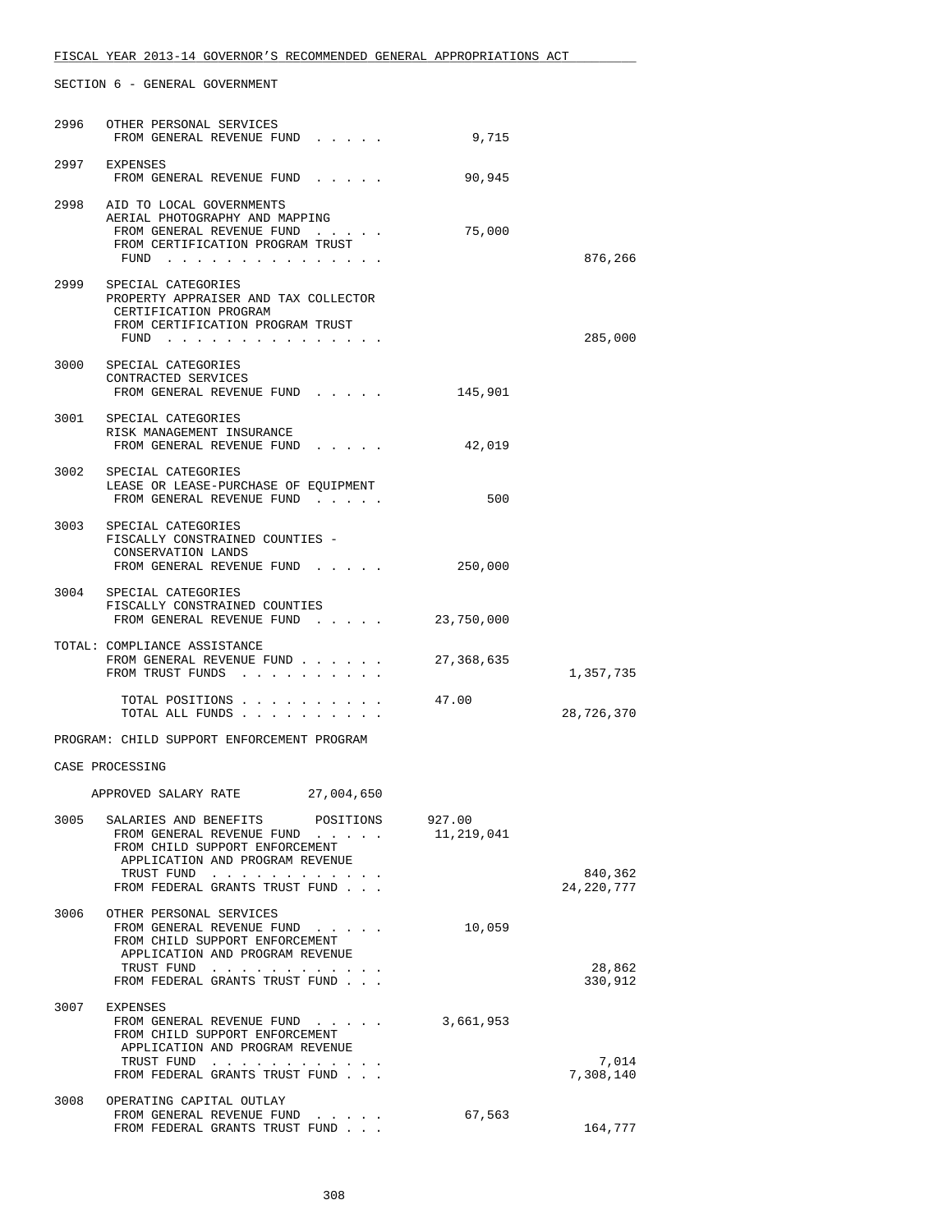| 3009 | SPECIAL CATEGORIES<br>CHILD SUPPORT ENFORCEMENT ANNUAL FEE                                                                                                                                                          |                    |                         |
|------|---------------------------------------------------------------------------------------------------------------------------------------------------------------------------------------------------------------------|--------------------|-------------------------|
|      | FROM GENERAL REVENUE FUND                                                                                                                                                                                           | 2,080,000          |                         |
|      | 3010 SPECIAL CATEGORIES<br>PURCHASE OF SERVICES - CHILD SUPPORT<br>ENFORCEMENT<br>FROM GENERAL REVENUE FUND                                                                                                         | 4,593,469          |                         |
|      | FROM CHILD SUPPORT INCENTIVE TRUST<br>$\text{FUND}$                                                                                                                                                                 |                    | 8,893,751               |
|      | FROM FEDERAL GRANTS TRUST FUND                                                                                                                                                                                      |                    | 19,692,218              |
| 3011 | SPECIAL CATEGORIES<br>RISK MANAGEMENT INSURANCE<br>FROM GENERAL REVENUE FUND<br>FROM FEDERAL GRANTS TRUST FUND                                                                                                      | 132,100            | 256,426                 |
| 3012 | SPECIAL CATEGORIES<br>LEASE OR LEASE-PURCHASE OF EQUIPMENT<br>FROM GENERAL REVENUE FUND                                                                                                                             | 46,713             |                         |
|      | FROM FEDERAL GRANTS TRUST FUND<br>TOTAL: CASE PROCESSING                                                                                                                                                            |                    | 90,678                  |
|      | FROM GENERAL REVENUE FUND<br>FROM TRUST FUNDS                                                                                                                                                                       | 21,810,898         | 61,833,917              |
|      | TOTAL POSITIONS<br>TOTAL ALL FUNDS                                                                                                                                                                                  | 927.00             | 83,644,815              |
|      | REMITTANCE AND DISTRIBUTION                                                                                                                                                                                         |                    |                         |
|      | APPROVED SALARY RATE<br>2,513,762                                                                                                                                                                                   |                    |                         |
| 3013 | SALARIES AND BENEFITS POSITIONS<br>FROM GENERAL REVENUE FUND<br>FROM CHILD SUPPORT ENFORCEMENT<br>APPLICATION AND PROGRAM REVENUE                                                                                   | 79.00<br>1,250,549 |                         |
|      | TRUST FUND<br>FROM FEDERAL GRANTS TRUST FUND                                                                                                                                                                        |                    | 28,102<br>2,485,113     |
| 3014 | OTHER PERSONAL SERVICES<br>FROM GENERAL REVENUE FUND<br>FROM CHILD SUPPORT ENFORCEMENT<br>APPLICATION AND PROGRAM REVENUE                                                                                           | 8,298              |                         |
|      | TRUST FUND<br>FROM FEDERAL GRANTS TRUST FUND                                                                                                                                                                        |                    | 8,720<br>33,036         |
| 3015 | EXPENSES<br>FROM GENERAL REVENUE FUND<br>and a strategic con-<br>FROM CHILD SUPPORT ENFORCEMENT<br>APPLICATION AND PROGRAM REVENUE<br>TRUST FUND<br>$\mathbf{r}$ . The state of the state of the state $\mathbf{r}$ | 584,258            | 786                     |
|      | FROM FEDERAL GRANTS TRUST FUND                                                                                                                                                                                      |                    | 1,147,187               |
| 3016 | OPERATING CAPITAL OUTLAY<br>FROM GENERAL REVENUE FUND<br>FROM FEDERAL GRANTS TRUST FUND                                                                                                                             | 54,748             | 108,663                 |
| 3017 | SPECIAL CATEGORIES<br>TRANSFER GENERAL REVENUE TO CHILD SUPPORT<br>ENFORCEMENT                                                                                                                                      |                    |                         |
|      | FROM GENERAL REVENUE FUND                                                                                                                                                                                           | 2,241,987          |                         |
| 3018 | SPECIAL CATEGORIES<br>PURCHASE OF SERVICES - CHILD SUPPORT<br>ENFORCEMENT                                                                                                                                           |                    |                         |
|      | FROM GENERAL REVENUE FUND<br>FROM CHILD SUPPORT INCENTIVE TRUST<br>FUND                                                                                                                                             | 3,785,876          | 7,367,703               |
|      | FROM CLERK OF THE COURT CHILD<br>SUPPORT ENFORCEMENT COLLECTION                                                                                                                                                     |                    |                         |
|      | SYSTEM TRUST FUND<br>FROM FEDERAL GRANTS TRUST FUND                                                                                                                                                                 |                    | 1,057,098<br>17,968,898 |
| 3019 | SPECIAL CATEGORIES<br>RISK MANAGEMENT INSURANCE                                                                                                                                                                     |                    |                         |
|      | FROM GENERAL REVENUE FUND<br>$\mathcal{A}$ , and $\mathcal{A}$ , and $\mathcal{A}$                                                                                                                                  | 11,415             |                         |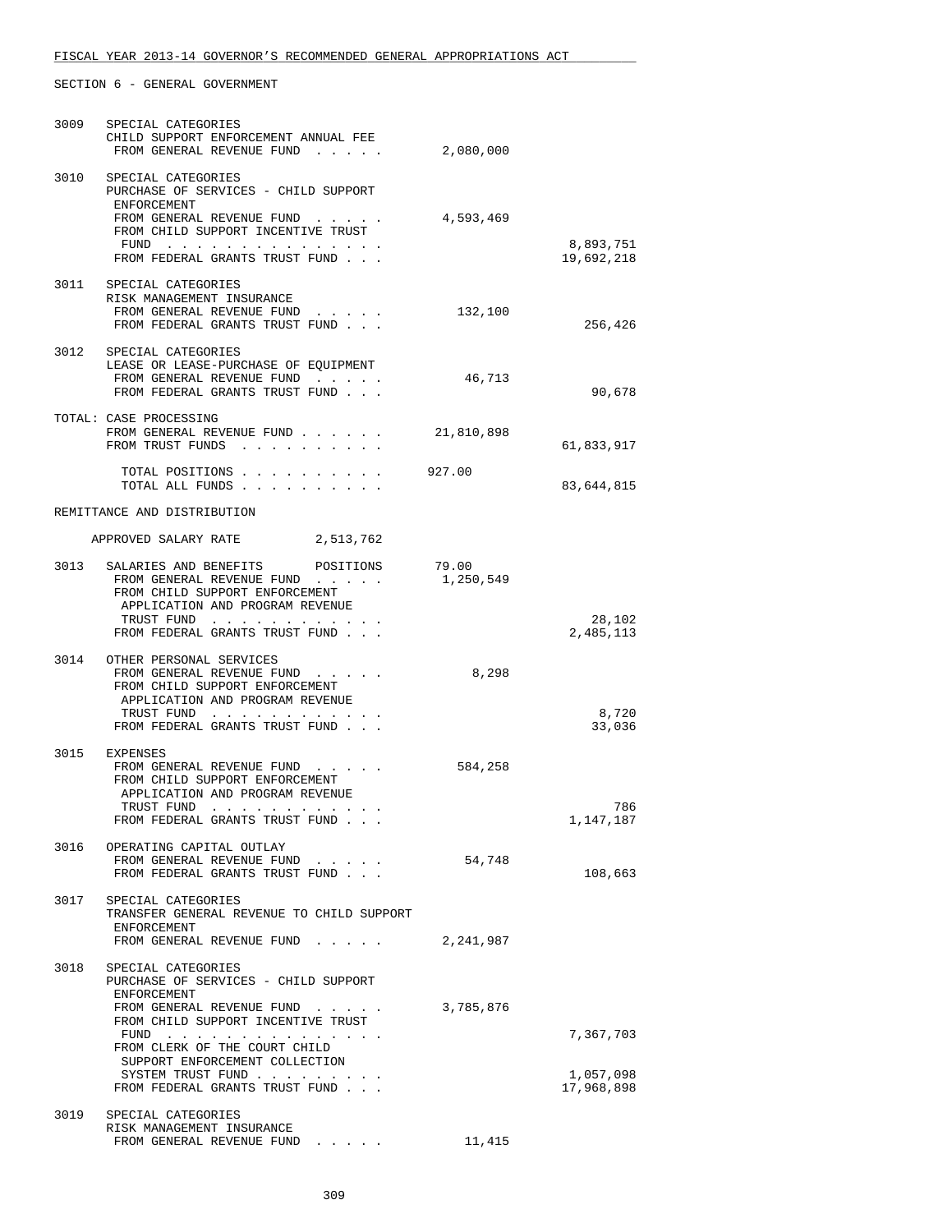|      | FISCAL YEAR 2013-14 GOVERNOR'S RECOMMENDED GENERAL APPROPRIATIONS ACT                                                                                       |           |                    |
|------|-------------------------------------------------------------------------------------------------------------------------------------------------------------|-----------|--------------------|
|      | SECTION 6 - GENERAL GOVERNMENT                                                                                                                              |           |                    |
|      | FROM FEDERAL GRANTS TRUST FUND                                                                                                                              |           | 22,157             |
| 3020 | SPECIAL CATEGORIES<br>LEASE OR LEASE-PURCHASE OF EQUIPMENT<br>FROM GENERAL REVENUE FUND<br>FROM FEDERAL GRANTS TRUST FUND                                   | 2,026     | 3,933              |
|      | 3021 FINANCIAL ASSISTANCE PAYMENTS<br>CHILD SUPPORT INCENTIVE PAYMENTS -<br>POLITICAL SUBDIVISIONS<br>FROM CHILD SUPPORT INCENTIVE TRUST<br>FUND $\cdots$   |           | 750,000            |
|      | TOTAL: REMITTANCE AND DISTRIBUTION<br>FROM GENERAL REVENUE FUND<br>FROM TRUST FUNDS                                                                         | 7,939,157 | 30,981,396         |
|      | TOTAL POSITIONS<br>TOTAL ALL FUNDS                                                                                                                          | 79.00     | 38,920,553         |
|      | ESTABLISHMENT                                                                                                                                               |           |                    |
|      | APPROVED SALARY RATE 21,851,992                                                                                                                             |           |                    |
|      | 3022 SALARIES AND BENEFITS POSITIONS 656.00<br>FROM GENERAL REVENUE FUND<br>FROM CHILD SUPPORT ENFORCEMENT<br>APPLICATION AND PROGRAM REVENUE<br>TRUST FUND | 9,963,136 | 276,864            |
|      | FROM FEDERAL GRANTS TRUST FUND.                                                                                                                             |           | 19,979,841         |
|      | 3023 OTHER PERSONAL SERVICES<br>FROM GENERAL REVENUE FUND<br>FROM CHILD SUPPORT ENFORCEMENT<br>APPLICATION AND PROGRAM REVENUE                              | 54,935    |                    |
|      | TRUST FUND<br>FROM FEDERAL GRANTS TRUST FUND                                                                                                                |           | 36,844<br>178,158  |
|      | 3024 EXPENSES<br>FROM GENERAL REVENUE FUND<br>FROM CHILD SUPPORT ENFORCEMENT<br>APPLICATION AND PROGRAM REVENUE                                             | 1,921,946 |                    |
|      | TRUST FUND<br>FROM FEDERAL GRANTS TRUST FUND                                                                                                                |           | 2,411<br>3,827,123 |
| 3025 | OPERATING CAPITAL OUTLAY<br>FROM GENERAL REVENUE FUND<br>FROM FEDERAL GRANTS TRUST FUND                                                                     | 60,474    | 185,890            |
|      | 3026 SPECIAL CATEGORIES<br>PURCHASE OF SERVICES - CHILD SUPPORT<br>ENFORCEMENT                                                                              |           |                    |
|      | FROM GENERAL REVENUE FUND<br>FROM CHILD SUPPORT INCENTIVE TRUST<br>FUND $\cdots$                                                                            | 4,849,541 | 8,935,575          |
|      | FROM CHILD SUPPORT ENFORCEMENT<br>APPLICATION AND PROGRAM REVENUE<br>TRUST FUND                                                                             |           | 710,773            |
|      | FROM FEDERAL GRANTS TRUST FUND                                                                                                                              |           | 17,732,927         |
|      | 3027 SPECIAL CATEGORIES<br>RISK MANAGEMENT INSURANCE<br>FROM GENERAL REVENUE FUND<br>FROM FEDERAL GRANTS TRUST FUND                                         | 94,093    | 182,655            |
|      | 3028 SPECIAL CATEGORIES<br>LEASE OR LEASE-PURCHASE OF EQUIPMENT<br>FROM GENERAL REVENUE FUND<br>FROM FEDERAL GRANTS TRUST FUND                              | 20,391    | 39,582             |
| 3029 | DATA PROCESSING SERVICES<br>SOUTHWOOD SHARED RESOURCE CENTER<br>FROM GENERAL REVENUE FUND<br>FROM FEDERAL GRANTS TRUST FUND                                 | 67,250    | 130,560            |
| 3030 | DATA PROCESSING SERVICES<br>NORTHWEST REGIONAL DATA CENTER (NWRDC)                                                                                          |           |                    |
|      | FROM GENERAL REVENUE FUND                                                                                                                                   | 207,617   |                    |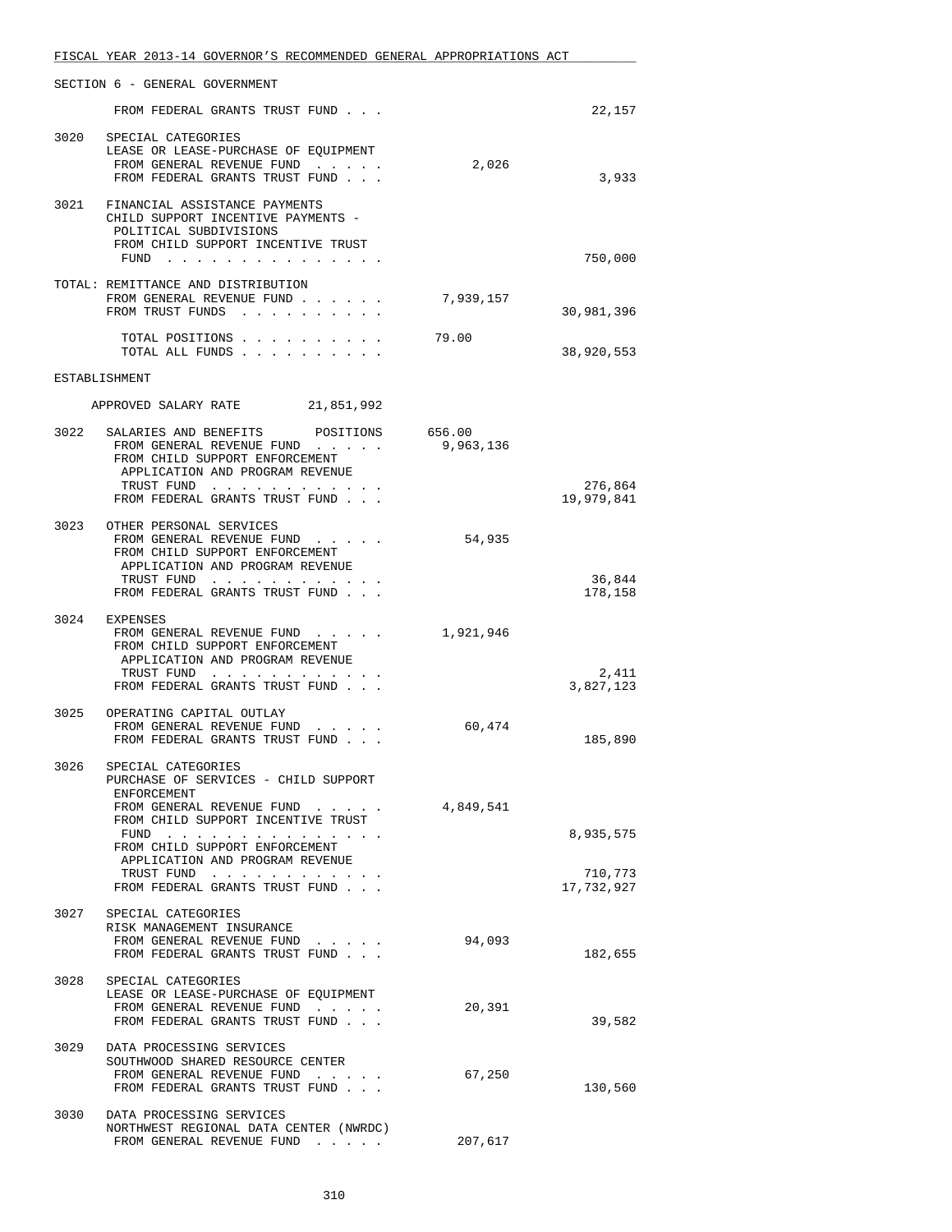|                                             | FISCAL YEAR 2013-14 GOVERNOR'S RECOMMENDED GENERAL APPROPRIATIONS ACT                                                                                                                |                      |                        |
|---------------------------------------------|--------------------------------------------------------------------------------------------------------------------------------------------------------------------------------------|----------------------|------------------------|
|                                             | SECTION 6 - GENERAL GOVERNMENT                                                                                                                                                       |                      |                        |
|                                             | FROM FEDERAL GRANTS TRUST FUND                                                                                                                                                       |                      | 403,020                |
|                                             | TOTAL: ESTABLISHMENT<br>FROM GENERAL REVENUE FUND<br>FROM TRUST FUNDS                                                                                                                | 17,239,383           | 52,622,223             |
|                                             | TOTAL POSITIONS<br>TOTAL ALL FUNDS                                                                                                                                                   | 656.00               | 69,861,606             |
| COMPLIANCE                                  |                                                                                                                                                                                      |                      |                        |
|                                             | APPROVED SALARY RATE 20,709,736                                                                                                                                                      |                      |                        |
| 3031                                        | SALARIES AND BENEFITS<br>POSITIONS<br>FROM GENERAL REVENUE FUND<br>FROM CHILD SUPPORT ENFORCEMENT<br>APPLICATION AND PROGRAM REVENUE<br>TRUST FUND<br>FROM FEDERAL GRANTS TRUST FUND | 626.00<br>10,095,880 | 230,020<br>19,389,516  |
|                                             |                                                                                                                                                                                      |                      |                        |
| 3032                                        | OTHER PERSONAL SERVICES<br>FROM GENERAL REVENUE FUND<br>FROM CHILD SUPPORT ENFORCEMENT<br>APPLICATION AND PROGRAM REVENUE<br>TRUST FUND                                              | 10,001               | 88,774                 |
|                                             | FROM FEDERAL GRANTS TRUST FUND                                                                                                                                                       |                      | 191,755                |
|                                             | 3033 EXPENSES<br>FROM GENERAL REVENUE FUND<br>FROM CHILD SUPPORT ENFORCEMENT<br>APPLICATION AND PROGRAM REVENUE                                                                      | 2,281,394            |                        |
|                                             | TRUST FUND<br>FROM FEDERAL GRANTS TRUST FUND                                                                                                                                         |                      | 3,125<br>4,528,904     |
| 3034                                        | OPERATING CAPITAL OUTLAY<br>FROM GENERAL REVENUE FUND<br>FROM FEDERAL GRANTS TRUST FUND                                                                                              | 8,544                | 83,644                 |
| 3035                                        | SPECIAL CATEGORIES<br>PURCHASE OF SERVICES - CHILD SUPPORT<br>ENFORCEMENT                                                                                                            |                      |                        |
|                                             | FROM GENERAL REVENUE FUND<br>FROM CHILD SUPPORT INCENTIVE TRUST<br>$FUND$<br>FROM CHILD SUPPORT ENFORCEMENT                                                                          | 3,808,835            | 7,661,257              |
|                                             | APPLICATION AND PROGRAM REVENUE<br>TRUST FUND                                                                                                                                        |                      | 371,449                |
|                                             | FROM FEDERAL GRANTS TRUST FUND                                                                                                                                                       |                      | 12,817,997             |
| 3036                                        | SPECIAL CATEGORIES<br>RISK MANAGEMENT INSURANCE<br>FROM GENERAL REVENUE FUND                                                                                                         | 89,450               |                        |
|                                             | FROM FEDERAL GRANTS TRUST FUND                                                                                                                                                       |                      | 173,639                |
| 3037                                        | SPECIAL CATEGORIES<br>LEASE OR LEASE-PURCHASE OF EQUIPMENT<br>FROM GENERAL REVENUE FUND<br>FROM FEDERAL GRANTS TRUST FUND                                                            | 29,864               | 57,971                 |
|                                             | TOTAL: COMPLIANCE<br>FROM GENERAL REVENUE FUND<br>FROM TRUST FUNDS                                                                                                                   | 16,323,968           | 45,598,051             |
|                                             | TOTAL POSITIONS<br>TOTAL ALL FUNDS                                                                                                                                                   | 626.00               | 61,922,019             |
| PROGRAM: GENERAL TAX ADMINISTRATION PROGRAM |                                                                                                                                                                                      |                      |                        |
| TAX PROCESSING                              |                                                                                                                                                                                      |                      |                        |
|                                             | APPROVED SALARY RATE 13,773,665                                                                                                                                                      |                      |                        |
|                                             | 3038 SALARIES AND BENEFITS POSITIONS<br>FROM GENERAL REVENUE FUND<br>FROM FEDERAL GRANTS TRUST FUND<br>FROM OPERATING TRUST FUND                                                     | 425.50<br>17,282,088 | 2,984,028<br>3,131,044 |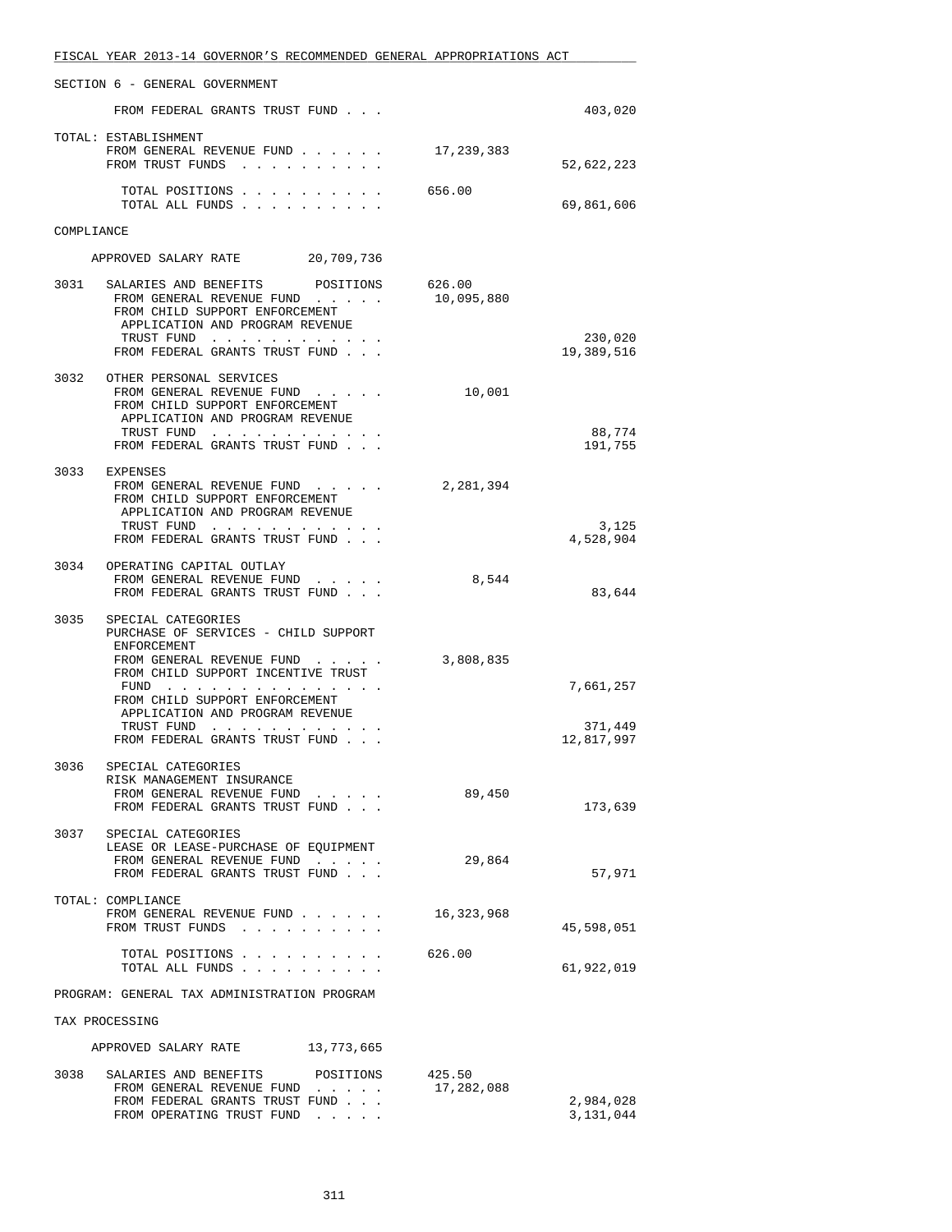| 3039         | OTHER PERSONAL SERVICES<br>FROM OPERATING TRUST FUND                                                                                       |                                                                                                      |                     | 22,157               |
|--------------|--------------------------------------------------------------------------------------------------------------------------------------------|------------------------------------------------------------------------------------------------------|---------------------|----------------------|
|              | 3040 EXPENSES<br>FROM GENERAL REVENUE FUND<br>FROM FEDERAL GRANTS TRUST FUND<br>FROM OPERATING TRUST FUND                                  |                                                                                                      | 421,130             | 824,254<br>2,978,208 |
|              | 3041 AID TO LOCAL GOVERNMENTS<br>EMERGENCY DISTRIBUTIONS<br>FROM LOCAL GOVERNMENT HALF-CENT<br>SALES TAX CLEARING TRUST FUND               |                                                                                                      |                     | 16,307,042           |
| 3042         | AID TO LOCAL GOVERNMENTS<br>INMATE SUPPLEMENTAL DISTRIBUTION<br>FROM LOCAL GOVERNMENT HALF-CENT<br>SALES TAX CLEARING TRUST FUND           |                                                                                                      |                     | 592,958              |
|              | 3043 OPERATING CAPITAL OUTLAY<br>FROM GENERAL REVENUE FUND<br>FROM FEDERAL GRANTS TRUST FUND<br>FROM OPERATING TRUST FUND                  |                                                                                                      | 40,988              | 5,377<br>140,466     |
|              | 3044 SPECIAL CATEGORIES<br>ONE STOP BUSINESS REGISTRATION PORTAL<br>FROM GENERAL REVENUE FUND                                              |                                                                                                      | 532,409             |                      |
| 3045         | SPECIAL CATEGORIES<br>ADMINISTRATION OF UNEMPLOYMENT<br>COMPENSATION TAX<br>FROM FEDERAL GRANTS TRUST FUND                                 |                                                                                                      |                     | 387,700              |
|              | 3046 SPECIAL CATEGORIES<br>CONTRACTED SERVICES<br>FROM GENERAL REVENUE FUND<br>FROM FEDERAL GRANTS TRUST FUND<br>FROM OPERATING TRUST FUND | $\sim$ $\sim$ $\sim$ $\sim$                                                                          | 642,346             | 268,642<br>702,581   |
|              | 3047 SPECIAL CATEGORIES<br>PURCHASE OF SERVICES - COLLECTION AGENCIES<br>FROM OPERATING TRUST FUND                                         |                                                                                                      |                     | 350,000              |
|              | 3048 SPECIAL CATEGORIES<br>RISK MANAGEMENT INSURANCE<br>FROM GENERAL REVENUE FUND<br>FROM OPERATING TRUST FUND                             | and a state of the<br>.                                                                              | 175,834             | 96,985               |
|              | 3049 SPECIAL CATEGORIES<br>LEASE OR LEASE-PURCHASE OF EQUIPMENT<br>FROM GENERAL REVENUE FUND<br>FROM OPERATING TRUST FUND                  | .<br>$\mathcal{L}^{\mathcal{A}}$ , and $\mathcal{L}^{\mathcal{A}}$ , and $\mathcal{L}^{\mathcal{A}}$ | 20,036              | 4,964                |
|              | TOTAL: TAX PROCESSING<br>FROM GENERAL REVENUE FUND<br>FROM TRUST FUNDS                                                                     |                                                                                                      | 19,114,831          | 28,796,406           |
|              | TOTAL POSITIONS<br>TOTAL ALL FUNDS                                                                                                         |                                                                                                      | 425.50              | 47,911,237           |
| TAXPAYER AID |                                                                                                                                            |                                                                                                      |                     |                      |
|              | APPROVED SALARY RATE                                                                                                                       | 5,081,978                                                                                            |                     |                      |
| 3050         | SALARIES AND BENEFITS<br>FROM GENERAL REVENUE FUND<br>FROM FEDERAL GRANTS TRUST FUND<br>FROM OPERATING TRUST FUND                          | POSITIONS<br>and a state                                                                             | 127.00<br>6,333,059 | 142,546<br>368,671   |
| 3051         | OTHER PERSONAL SERVICES<br>FROM OPERATING TRUST FUND                                                                                       | .                                                                                                    |                     | 3,798                |
| 3052         | EXPENSES<br>FROM GENERAL REVENUE FUND<br>FROM FEDERAL GRANTS TRUST FUND<br>FROM OPERATING TRUST FUND                                       | $\cdots$<br>$\mathbf{1}$ and $\mathbf{1}$ and $\mathbf{1}$ and $\mathbf{1}$                          | 598,609             | 312,822<br>648,077   |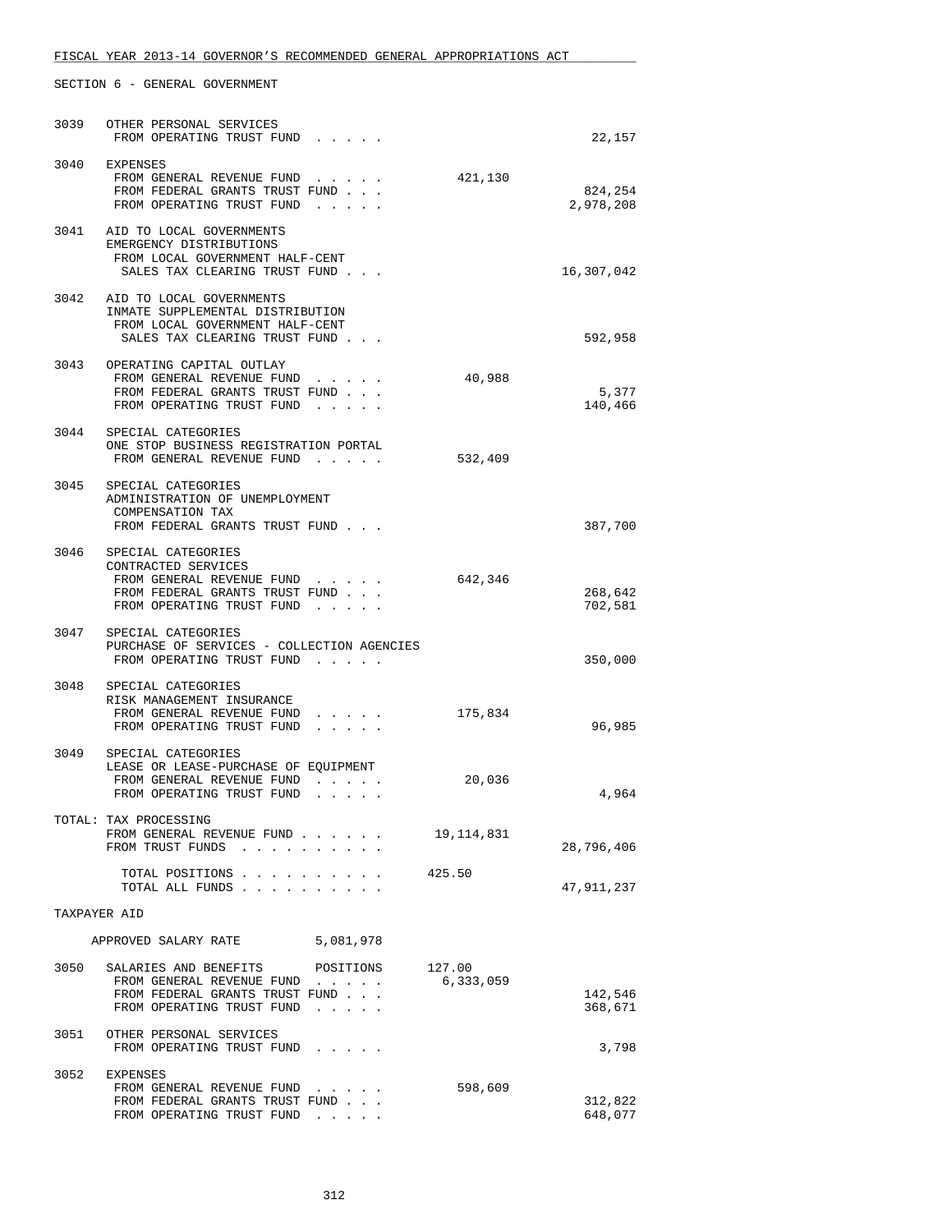| 3053 | OPERATING CAPITAL OUTLAY<br>FROM FEDERAL GRANTS TRUST FUND<br>FROM OPERATING TRUST FUND                                                    |                                                                                                                   |                        | 2,161<br>54,485          |
|------|--------------------------------------------------------------------------------------------------------------------------------------------|-------------------------------------------------------------------------------------------------------------------|------------------------|--------------------------|
|      | 3054 SPECIAL CATEGORIES<br>CONTRACTED SERVICES<br>FROM GENERAL REVENUE FUND<br>FROM FEDERAL GRANTS TRUST FUND<br>FROM OPERATING TRUST FUND | $\mathcal{L}^{\mathcal{A}}$ , and $\mathcal{L}^{\mathcal{A}}$ , and $\mathcal{L}^{\mathcal{A}}$                   | 97,651                 | 126,315<br>138,216       |
| 3055 | SPECIAL CATEGORIES<br>PURCHASE OF SERVICES - COLLECTION AGENCIES<br>FROM OPERATING TRUST FUND                                              |                                                                                                                   |                        | 50,000                   |
| 3056 | SPECIAL CATEGORIES<br>RISK MANAGEMENT INSURANCE<br>FROM GENERAL REVENUE FUND<br>FROM OPERATING TRUST FUND                                  |                                                                                                                   | 70,657                 | 38,975                   |
|      | 3057 SPECIAL CATEGORIES<br>LEASE OR LEASE-PURCHASE OF EQUIPMENT<br>FROM GENERAL REVENUE FUND<br>FROM OPERATING TRUST FUND                  | $\mathcal{L}^{\mathcal{A}}$ , and $\mathcal{L}^{\mathcal{A}}$ , and $\mathcal{L}^{\mathcal{A}}$ , and<br>$\cdots$ | 101,204                | 20,796                   |
|      | TOTAL: TAXPAYER AID<br>FROM GENERAL REVENUE FUND<br>FROM TRUST FUNDS                                                                       |                                                                                                                   | 7,201,180              | 1,906,862                |
|      | TOTAL POSITIONS<br>TOTAL ALL FUNDS                                                                                                         |                                                                                                                   | 127.00                 | 9,108,042                |
|      | COMPLIANCE DETERMINATION                                                                                                                   |                                                                                                                   |                        |                          |
|      | APPROVED SALARY RATE 49,341,615                                                                                                            |                                                                                                                   |                        |                          |
| 3058 | SALARIES AND BENEFITS<br>FROM GENERAL REVENUE FUND<br>FROM FEDERAL GRANTS TRUST FUND<br>FROM OPERATING TRUST FUND                          | POSITIONS<br>$\mathbf{r} = \mathbf{r} + \mathbf{r} + \mathbf{r} + \mathbf{r}$ .                                   | 1,132.00<br>32,268,181 | 11,396,835<br>15,464,954 |
| 3059 | OTHER PERSONAL SERVICES<br>FROM OPERATING TRUST FUND                                                                                       |                                                                                                                   |                        | 11,147                   |
| 3060 | EXPENSES<br>FROM GENERAL REVENUE FUND<br>FROM FEDERAL GRANTS TRUST FUND<br>FROM OPERATING TRUST FUND                                       |                                                                                                                   | 200,590                | 2,329,249<br>8,567,207   |
| 3061 | OPERATING CAPITAL OUTLAY<br>FROM GENERAL REVENUE FUND<br>FROM FEDERAL GRANTS TRUST FUND<br>FROM OPERATING TRUST FUND                       |                                                                                                                   | 1,350                  | 13,845<br>218,788        |
|      | 3062 SPECIAL CATEGORIES<br>CONTRACTED SERVICES<br>FROM GENERAL REVENUE FUND<br>FROM FEDERAL GRANTS TRUST FUND<br>FROM OPERATING TRUST FUND |                                                                                                                   | 1,200,088              | 652,281<br>1,442,984     |
|      | 3063 SPECIAL CATEGORIES<br>PURCHASE OF SERVICES - COLLECTION AGENCIES<br>FROM OPERATING TRUST FUND                                         |                                                                                                                   |                        | 750,000                  |
| 3064 | SPECIAL CATEGORIES<br>RISK MANAGEMENT INSURANCE<br>FROM GENERAL REVENUE FUND<br>FROM OPERATING TRUST FUND                                  |                                                                                                                   | 452,764                | 249,735                  |
| 3065 | SPECIAL CATEGORIES<br>LEASE OR LEASE-PURCHASE OF EQUIPMENT<br>FROM GENERAL REVENUE FUND<br>FROM OPERATING TRUST FUND                       |                                                                                                                   | 70,000                 | 95,000                   |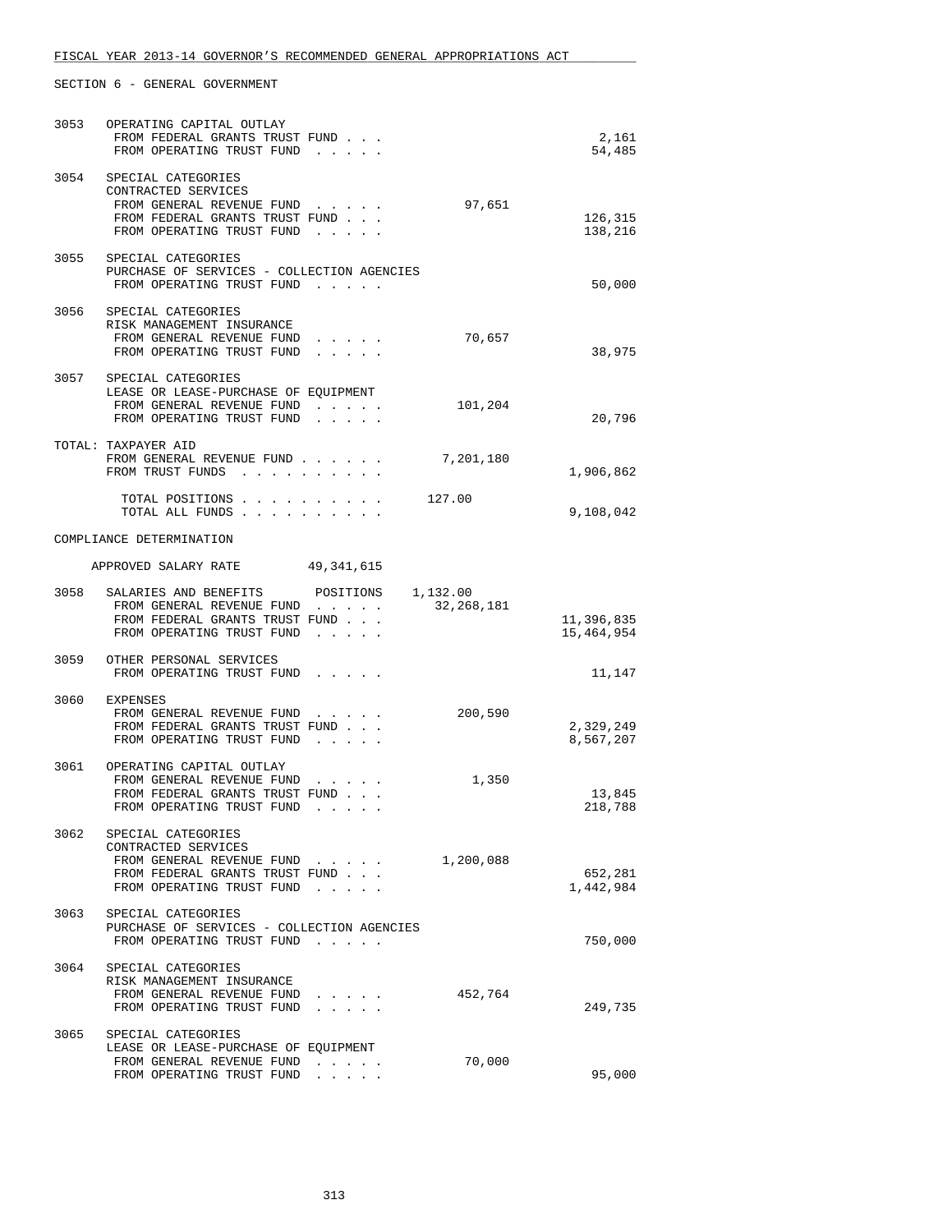|                        | TOTAL: COMPLIANCE DETERMINATION<br>FROM GENERAL REVENUE FUND<br>FROM TRUST FUNDS |                                                                                                 | 34,192,973 | 41,192,025             |
|------------------------|----------------------------------------------------------------------------------|-------------------------------------------------------------------------------------------------|------------|------------------------|
|                        | TOTAL POSITIONS<br>TOTAL ALL FUNDS                                               |                                                                                                 | 1,132.00   | 75,384,998             |
|                        | COMPLIANCE RESOLUTION                                                            |                                                                                                 |            |                        |
|                        | APPROVED SALARY RATE 19, 215, 067                                                |                                                                                                 |            |                        |
|                        | 3066 SALARIES AND BENEFITS                                                       | POSITIONS                                                                                       | 536.50     |                        |
|                        | FROM GENERAL REVENUE FUND<br>FROM FEDERAL GRANTS TRUST FUND                      |                                                                                                 | 15,907,300 | 3,897,030              |
|                        | FROM OPERATING TRUST FUND                                                        | .                                                                                               |            | 9,151,743              |
|                        | 3067 OTHER PERSONAL SERVICES                                                     |                                                                                                 |            |                        |
|                        | FROM GENERAL REVENUE FUND<br>FROM OPERATING TRUST FUND                           |                                                                                                 | 6,292      | 6,606                  |
|                        | 3068 EXPENSES                                                                    |                                                                                                 |            |                        |
|                        | FROM GENERAL REVENUE FUND<br>FROM FEDERAL GRANTS TRUST FUND                      |                                                                                                 | 1,951,651  | 974,041                |
|                        | FROM OPERATING TRUST FUND                                                        |                                                                                                 |            | 2,047,197              |
| 3069                   | OPERATING CAPITAL OUTLAY                                                         |                                                                                                 |            |                        |
|                        | FROM GENERAL REVENUE FUND<br>FROM FEDERAL GRANTS TRUST FUND                      |                                                                                                 | 22,218     | 6,318                  |
|                        | FROM OPERATING TRUST FUND                                                        | $\cdots$                                                                                        |            | 59,342                 |
| 3070                   | SPECIAL CATEGORIES                                                               |                                                                                                 |            |                        |
|                        | CONTRACTED SERVICES<br>FROM GENERAL REVENUE FUND                                 |                                                                                                 | 653,207    |                        |
|                        | FROM FEDERAL GRANTS TRUST FUND                                                   |                                                                                                 |            | 310,497                |
|                        | FROM OPERATING TRUST FUND                                                        |                                                                                                 |            | 433,371                |
|                        | 3071 SPECIAL CATEGORIES                                                          |                                                                                                 |            |                        |
|                        | PURCHASE OF SERVICES - COLLECTION AGENCIES<br>FROM OPERATING TRUST FUND          |                                                                                                 |            | 350,000                |
|                        | 3072 SPECIAL CATEGORIES                                                          |                                                                                                 |            |                        |
|                        | RISK MANAGEMENT INSURANCE                                                        |                                                                                                 |            |                        |
|                        | FROM GENERAL REVENUE FUND<br>FROM OPERATING TRUST FUND                           | .                                                                                               | 206,632    | 113,979                |
|                        | 3073 SPECIAL CATEGORIES                                                          |                                                                                                 |            |                        |
|                        | LEASE OR LEASE-PURCHASE OF EQUIPMENT                                             |                                                                                                 |            |                        |
|                        | FROM GENERAL REVENUE FUND<br>FROM OPERATING TRUST FUND                           | $\mathcal{L}^{\mathcal{A}}$ , and $\mathcal{L}^{\mathcal{A}}$ , and $\mathcal{L}^{\mathcal{A}}$ | 23,509     | 6,491                  |
|                        |                                                                                  |                                                                                                 |            |                        |
|                        | TOTAL: COMPLIANCE RESOLUTION                                                     |                                                                                                 | 18,770,809 |                        |
|                        | FROM TRUST FUNDS                                                                 | $\begin{array}{cccccccccccccccccc} . & . & . & . & . & . & . & . & . & . & . & . \end{array}$   |            | 17,356,615             |
|                        | TOTAL POSITIONS<br>TOTAL ALL FUNDS                                               |                                                                                                 | 536.50     | 36,127,424             |
|                        | PROGRAM: INFORMATION SERVICES PROGRAM                                            |                                                                                                 |            |                        |
| INFORMATION TECHNOLOGY |                                                                                  |                                                                                                 |            |                        |
|                        | APPROVED SALARY RATE                                                             | 7,443,040                                                                                       |            |                        |
| 3074                   | SALARIES AND BENEFITS                                                            | POSITIONS                                                                                       | 170.00     |                        |
|                        | FROM GENERAL REVENUE FUND                                                        |                                                                                                 | 4,639,927  |                        |
|                        | FROM FEDERAL GRANTS TRUST FUND<br>FROM OPERATING TRUST FUND                      | $\sim$ $\sim$ $\sim$ $\sim$ $\sim$                                                              |            | 1,539,426<br>3,739,769 |
| 3075                   | OTHER PERSONAL SERVICES                                                          |                                                                                                 |            |                        |
|                        | FROM GENERAL REVENUE FUND                                                        |                                                                                                 | 172,260    |                        |
|                        | FROM FEDERAL GRANTS TRUST FUND<br>FROM OPERATING TRUST FUND                      | $\sim$ $\sim$ $\sim$ $\sim$                                                                     |            | 82,328<br>29,252       |
|                        |                                                                                  |                                                                                                 |            |                        |
| 3076                   | EXPENSES<br>FROM GENERAL REVENUE FUND                                            |                                                                                                 | 1,000      |                        |
|                        | FROM FEDERAL GRANTS TRUST FUND<br>FROM OPERATING TRUST FUND                      | $\mathcal{A}$ , and $\mathcal{A}$ , and $\mathcal{A}$                                           |            | 218,073<br>2,049,004   |
|                        |                                                                                  |                                                                                                 |            |                        |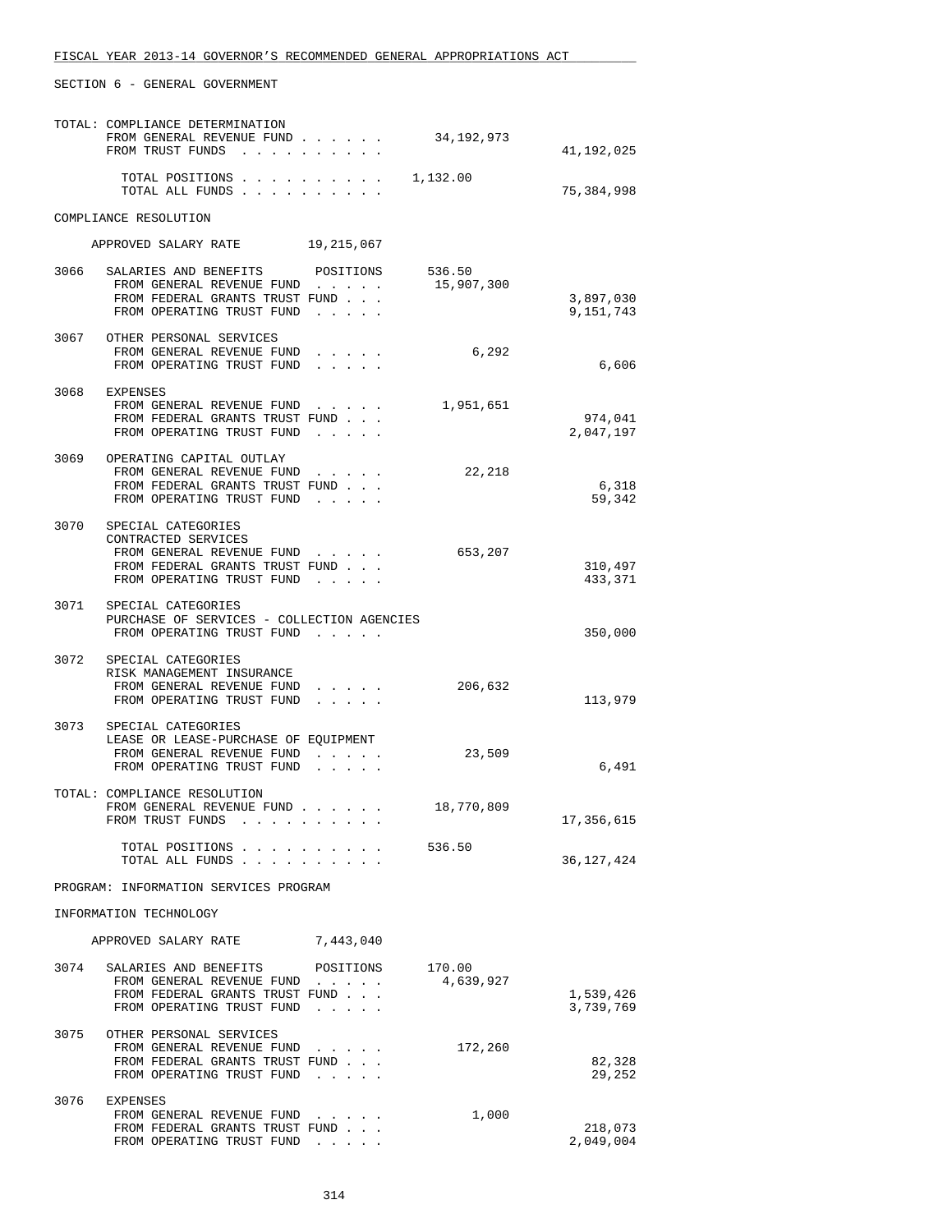| 3077 | OPERATING CAPITAL OUTLAY<br>FROM GENERAL REVENUE FUND<br>FROM FEDERAL GRANTS TRUST FUND<br>FROM OPERATING TRUST FUND<br>$\mathbf{r}$ and $\mathbf{r}$ and $\mathbf{r}$                         | 2,233                   | 227,029<br>277,752             |
|------|------------------------------------------------------------------------------------------------------------------------------------------------------------------------------------------------|-------------------------|--------------------------------|
| 3078 | SPECIAL CATEGORIES<br>CONTRACTED SERVICES<br>FROM GENERAL REVENUE FUND<br>FROM FEDERAL GRANTS TRUST FUND<br>FROM OPERATING TRUST FUND                                                          | 703,758                 | 1,977,349<br>2,117,614         |
|      | 3079 SPECIAL CATEGORIES<br>RISK MANAGEMENT INSURANCE<br>FROM GENERAL REVENUE FUND<br>$\cdot$ $\cdot$ $\cdot$ $\cdot$ $\cdot$<br>FROM FEDERAL GRANTS TRUST FUND<br>FROM OPERATING TRUST FUND    | 4,404                   | 16,479<br>18,346               |
| 3080 | SPECIAL CATEGORIES<br>LEASE OR LEASE-PURCHASE OF EQUIPMENT<br>FROM FEDERAL GRANTS TRUST FUND<br>FROM OPERATING TRUST FUND<br>$\mathbf{r}$ and $\mathbf{r}$ and $\mathbf{r}$                    |                         | 7,100<br>240,000               |
|      | 3081 DATA PROCESSING SERVICES<br>OTHER DATA PROCESSING SERVICES<br>FROM GENERAL REVENUE FUND<br>$\mathbf{r}=\mathbf{r}+\mathbf{r}+\mathbf{r}+\mathbf{r}$ .<br>FROM OPERATING TRUST FUND        | 74,714                  | 139,709                        |
| 3082 | DATA PROCESSING SERVICES<br>SOUTHWOOD SHARED RESOURCE CENTER<br>FROM GENERAL REVENUE FUND<br>FROM OPERATING TRUST FUND                                                                         | 651,122                 | 1,917,629                      |
| 3083 | DATA PROCESSING SERVICES<br>NORTHWEST REGIONAL DATA CENTER (NWRDC)<br>FROM GENERAL REVENUE FUND<br>$\sim$ $\sim$ $\sim$<br>FROM OPERATING TRUST FUND<br>and a strain and                       | 271,283                 | 233,328                        |
|      | TOTAL: INFORMATION TECHNOLOGY<br>FROM GENERAL REVENUE FUND<br>FROM TRUST FUNDS                                                                                                                 | 6,520,701               | 14,830,187                     |
|      | TOTAL POSITIONS<br>TOTAL ALL FUNDS                                                                                                                                                             | 170.00                  | 21,350,888                     |
|      | TOTAL: REVENUE, DEPARTMENT OF<br>FROM GENERAL REVENUE FUND<br>FROM TRUST FUNDS                                                                                                                 | 196, 115, 766           | 310,360,349                    |
|      | TOTAL POSITIONS<br>TOTAL ALL FUNDS<br>TOTAL APPROVED SALARY RATE                                                                                                                               | 5,106.00<br>187,778,605 | 506, 476, 115                  |
|      | STATE, DEPARTMENT OF                                                                                                                                                                           |                         |                                |
|      | PROGRAM: OFFICE OF THE SECRETARY AND<br>ADMINISTRATIVE SERVICES                                                                                                                                |                         |                                |
|      | EXECUTIVE DIRECTION AND SUPPORT SERVICES                                                                                                                                                       |                         |                                |
|      | APPROVED SALARY RATE<br>4,859,152                                                                                                                                                              |                         |                                |
|      | 3084 SALARIES AND BENEFITS POSITIONS<br>FROM GENERAL REVENUE FUND<br>FROM FEDERAL GRANTS TRUST FUND<br>FROM GRANTS AND DONATIONS TRUST<br>FUND $\cdots$<br>FROM RECORDS MANAGEMENT TRUST FUND. | 91.00<br>4,544,291      | 1,141,451<br>417,350<br>79,314 |
| 3085 | OTHER PERSONAL SERVICES<br>FROM FEDERAL GRANTS TRUST FUND<br>FROM GRANTS AND DONATIONS TRUST<br>FUND $\cdots$                                                                                  |                         | 12,661<br>67,733               |
| 3086 | EXPENSES<br>FROM GENERAL REVENUE FUND<br>FROM FEDERAL GRANTS TRUST FUND                                                                                                                        | 734,351                 | 6,555                          |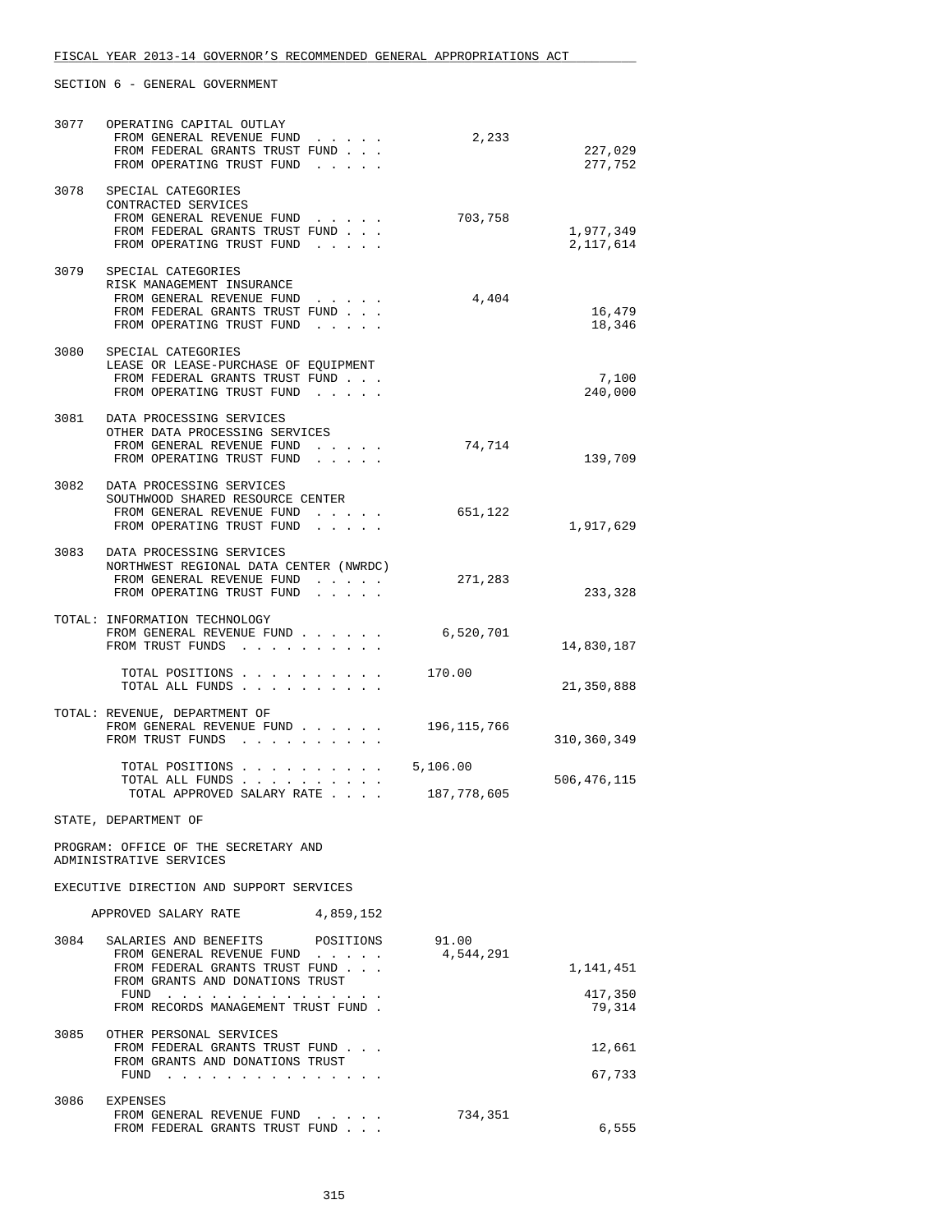| 3087      | OPERATING CAPITAL OUTLAY<br>FROM GENERAL REVENUE FUND                                                                                                                                                                                                | 1,250              |              |
|-----------|------------------------------------------------------------------------------------------------------------------------------------------------------------------------------------------------------------------------------------------------------|--------------------|--------------|
|           | 3088 SPECIAL CATEGORIES<br>CONTRACTED SERVICES<br>FROM GENERAL REVENUE FUND                                                                                                                                                                          | 28,640             |              |
|           | 3089 SPECIAL CATEGORIES<br>LITIGATION EXPENSES<br>FROM GENERAL REVENUE FUND                                                                                                                                                                          | 500,000            |              |
| 3090      | SPECIAL CATEGORIES<br>RISK MANAGEMENT INSURANCE<br>FROM GENERAL REVENUE FUND                                                                                                                                                                         | 24,445             |              |
| 3091      | SPECIAL CATEGORIES<br>LEASE OR LEASE-PURCHASE OF EQUIPMENT<br>FROM GENERAL REVENUE FUND                                                                                                                                                              | 28,529             |              |
|           | 3092 SPECIAL CATEGORIES<br>TRANSFER TO DEPARTMENT OF MANAGEMENT<br>SERVICES - HUMAN RESOURCES SERVICES<br>PURCHASED PER STATEWIDE CONTRACT<br>FROM GENERAL REVENUE FUND<br>FROM FEDERAL GRANTS TRUST FUND<br>FROM GRANTS AND DONATIONS TRUST<br>FUND | 27,894             | 3,942<br>274 |
|           | 3093 DATA PROCESSING SERVICES<br>OTHER DATA PROCESSING SERVICES<br>FROM GENERAL REVENUE FUND                                                                                                                                                         | 9,190              |              |
|           | 3094 DATA PROCESSING SERVICES<br>NORTHWOOD SHARED RESOURCE CENTER<br>FROM GENERAL REVENUE FUND                                                                                                                                                       | 855,352            |              |
|           | TOTAL: EXECUTIVE DIRECTION AND SUPPORT SERVICES<br>FROM GENERAL REVENUE FUND<br>FROM TRUST FUNDS                                                                                                                                                     | 6,753,942          | 1,729,280    |
|           | TOTAL POSITIONS<br>TOTAL ALL FUNDS                                                                                                                                                                                                                   | 91.00              | 8,483,222    |
|           | PROGRAM: ELECTIONS                                                                                                                                                                                                                                   |                    |              |
| ELECTIONS |                                                                                                                                                                                                                                                      |                    |              |
|           | APPROVED SALARY RATE<br>2,024,832                                                                                                                                                                                                                    |                    |              |
|           | 3095 SALARIES AND BENEFITS POSITIONS<br>FROM GENERAL REVENUE FUND<br>FROM FEDERAL GRANTS TRUST FUND<br>$\cdots$                                                                                                                                      | 54.00<br>1,003,469 | 1,798,005    |
|           | 3096 OTHER PERSONAL SERVICES<br>FROM GENERAL REVENUE FUND<br>FROM FEDERAL GRANTS TRUST FUND                                                                                                                                                          | 87,150             | 300,000      |
|           | 3097 EXPENSES<br>FROM GENERAL REVENUE FUND<br>FROM FEDERAL GRANTS TRUST FUND                                                                                                                                                                         | 740,950            | 604,437      |
| 3098      | OPERATING CAPITAL OUTLAY<br>FROM GENERAL REVENUE FUND<br>FROM FEDERAL GRANTS TRUST FUND                                                                                                                                                              | 10,086             | 3,125        |
|           | 3099 SPECIAL CATEGORIES<br>VOTING SYSTEMS ASSISTANCE<br>FROM FEDERAL GRANTS TRUST FUND                                                                                                                                                               |                    | 525,000      |
| 3100      | SPECIAL CATEGORIES<br>STATEWIDE VOTER REGISTRATION SYSTEM - HELP<br>AMERICA VOTE ACT (HAVA)<br>FROM FEDERAL GRANTS TRUST FUND                                                                                                                        |                    | 2,787,751    |
|           | 3101 SPECIAL CATEGORIES<br>CONTRACTED SERVICES<br>FROM GENERAL REVENUE FUND                                                                                                                                                                          | 283,541            |              |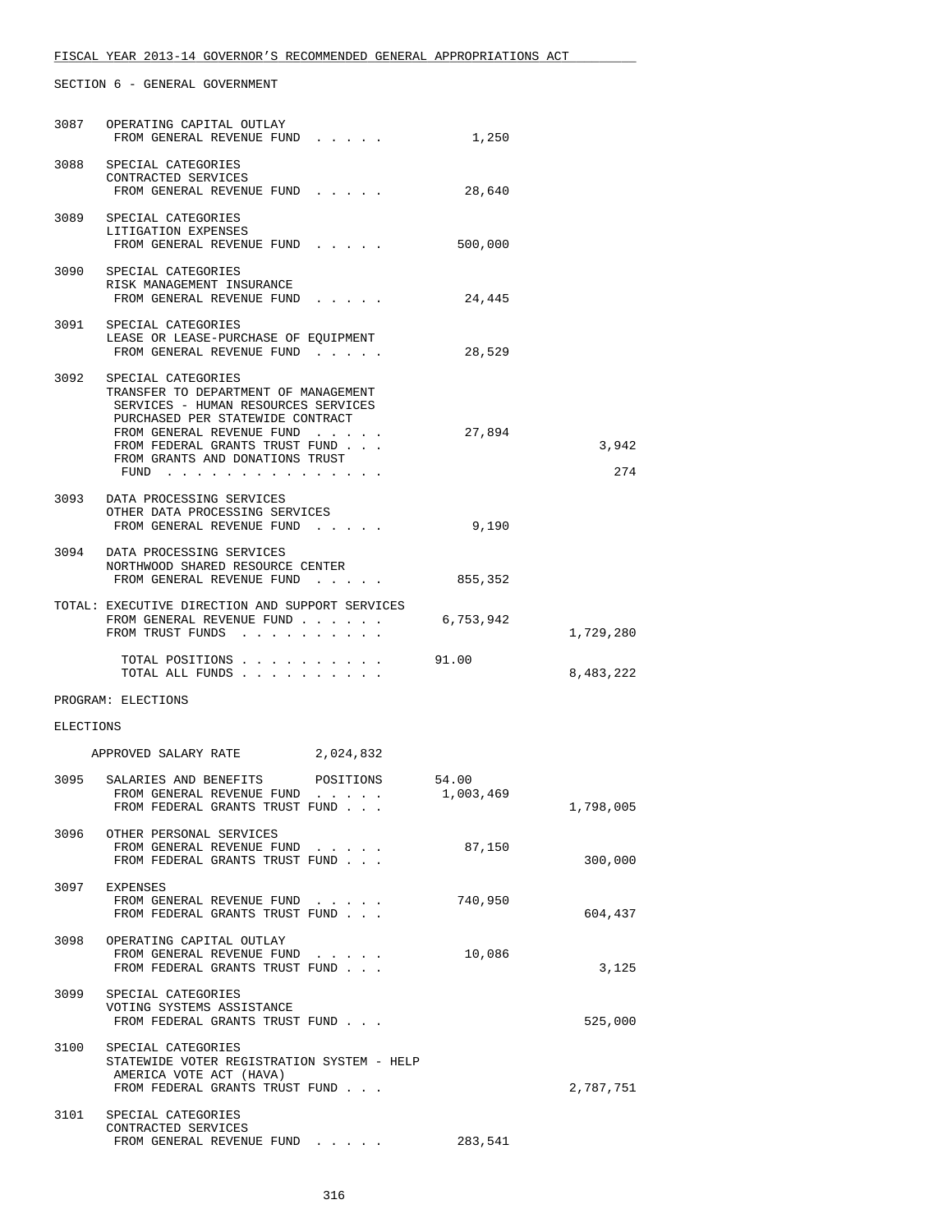|      | FROM FEDERAL GRANTS TRUST FUND                                                                                                   |                                                |         | 300,058   |
|------|----------------------------------------------------------------------------------------------------------------------------------|------------------------------------------------|---------|-----------|
| 3102 | SPECIAL CATEGORIES<br>ASSISTANCE FOR INDIVIDUALS WITH<br><b>DISABILITIES</b><br>FROM FEDERAL GRANTS TRUST FUND                   |                                                |         | 800,000   |
| 3103 | SPECIAL CATEGORIES<br>RISK MANAGEMENT INSURANCE<br>FROM GENERAL REVENUE FUND                                                     |                                                | 88,381  |           |
| 3104 | SPECIAL CATEGORIES<br>ELECTION FRAUD PREVENTION<br>FROM GENERAL REVENUE FUND                                                     | $\mathbf{r}$ and $\mathbf{r}$ and $\mathbf{r}$ | 445,379 |           |
| 3105 | SPECIAL CATEGORIES<br>LEASE OR LEASE-PURCHASE OF EOUIPMENT<br>FROM GENERAL REVENUE FUND                                          | $\cdot$ $\cdot$ $\cdot$ $\cdot$ $\cdot$        | 29,669  |           |
| 3106 | SPECIAL CATEGORIES<br>GRANTS AND AIDS - FEDERAL ELECTION<br>ACTIVITIES (HELP AMERICA VOTE ACT)<br>FROM FEDERAL GRANTS TRUST FUND |                                                |         | 2,000,000 |

 Funds in Specific Appropriation 3106 shall be distributed to county supervisors of elections to be used for election administration activities such as voter education; pollworker training; standardizing elections results reporting; or other federal election administrative activities as approved by the Department of State.

 County supervisors of elections will receive funds only after providing the Department of State a detailed description of the programs that will be implemented. Funds distributed to county supervisors of elections require a certification from the county that matching funds will be provided in an amount equal to 15 percent of the amount to be received from the state.

 To be eligible, a county must segregate federal funds and required county matching dollars in a separate account established to hold only such funds. Funds in this account must be used only for the activities for which the funds were received. Funds shall remain in the account to be used for the same purposes for subsequent years or until such funds are expended. Supervisors of elections shall report to the Department of State any unspent funds remaining on June 30 of each fiscal year.

| 3107 | SPECIAL CATEGORIES<br>TRANSFER TO DEPARTMENT OF MANAGEMENT<br>SERVICES - HUMAN RESOURCES SERVICES<br>PURCHASED PER STATEWIDE CONTRACT<br>FROM GENERAL REVENUE FUND | 8,357              |            |
|------|--------------------------------------------------------------------------------------------------------------------------------------------------------------------|--------------------|------------|
|      | FROM FEDERAL GRANTS TRUST FUND                                                                                                                                     |                    | 5,905      |
| 3108 | DATA PROCESSING SERVICES<br>SOUTHWOOD SHARED RESOURCE CENTER<br>FROM GENERAL REVENUE FUND<br>FROM FEDERAL GRANTS TRUST FUND                                        | 66,014             | 17,868     |
| 3109 | DATA PROCESSING SERVICES<br>NORTHWOOD SHARED RESOURCE CENTER<br>FROM FEDERAL GRANTS TRUST FUND                                                                     |                    | 39,823     |
|      | TOTAL: ELECTIONS<br>FROM GENERAL REVENUE FUND<br>FROM TRUST FUNDS                                                                                                  | 2,762,996          | 9,181,972  |
|      | TOTAL POSITIONS<br>TOTAL ALL FUNDS                                                                                                                                 | 54.00              | 11,944,968 |
|      | PROGRAM: HISTORICAL RESOURCES                                                                                                                                      |                    |            |
|      | HISTORICAL RESOURCES PRESERVATION AND EXHIBITION                                                                                                                   |                    |            |
|      | 1,876,003<br>APPROVED SALARY RATE                                                                                                                                  |                    |            |
| 3110 | POSITIONS<br>SALARIES AND BENEFITS<br>FROM GENERAL REVENUE FUND<br>.                                                                                               | 51.00<br>1,032,054 |            |

FROM FEDERAL GRANTS TRUST FUND . . .  $321,073$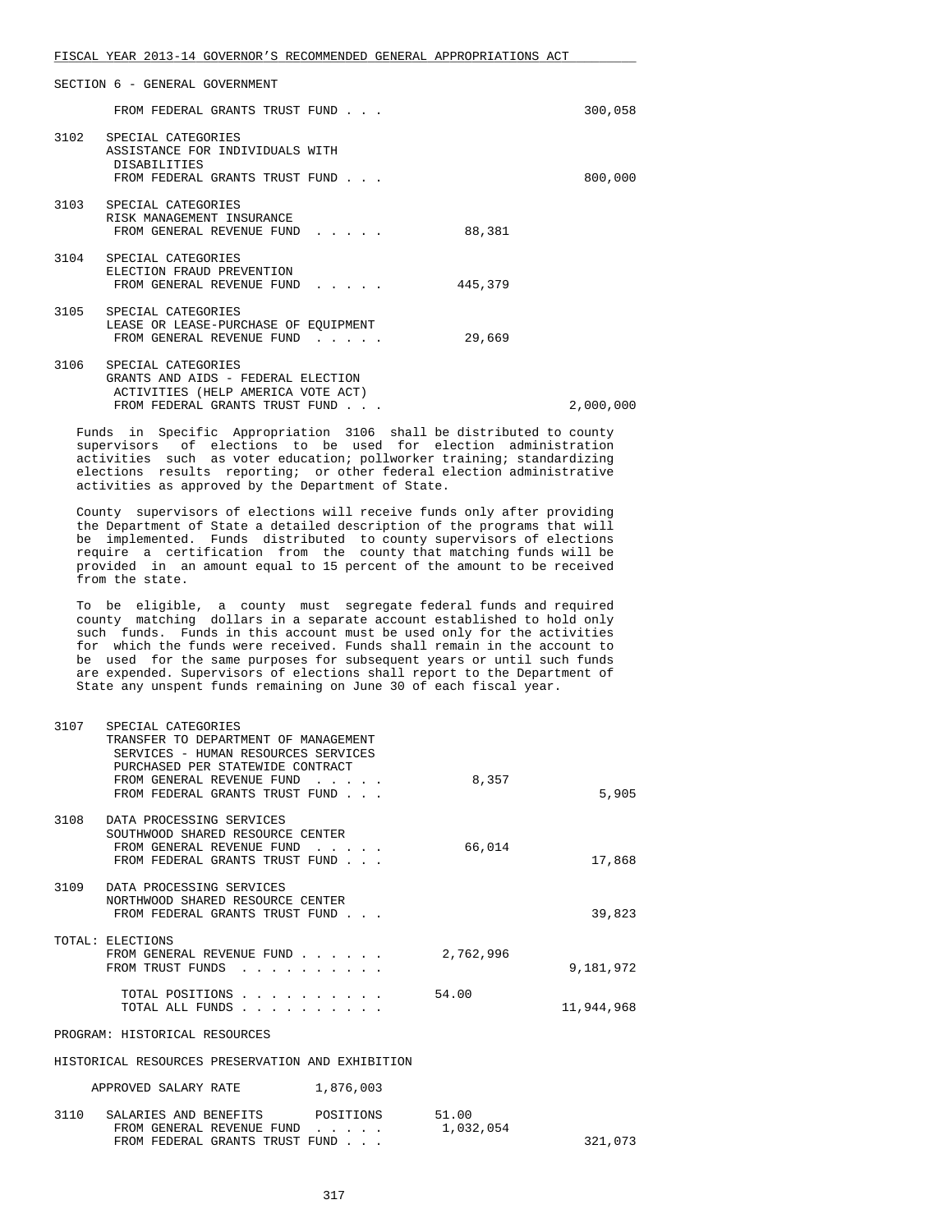|      | FISCAL YEAR 2013-14 GOVERNOR'S RECOMMENDED GENERAL APPROPRIATIONS ACT                                                                                                                                                                                         |           |                      |
|------|---------------------------------------------------------------------------------------------------------------------------------------------------------------------------------------------------------------------------------------------------------------|-----------|----------------------|
|      | SECTION 6 - GENERAL GOVERNMENT                                                                                                                                                                                                                                |           |                      |
|      | FROM GRANTS AND DONATIONS TRUST<br>FUND $\cdots$                                                                                                                                                                                                              |           | 1,294,944            |
|      | 3111 OTHER PERSONAL SERVICES<br>FROM GENERAL REVENUE FUND<br>FROM FEDERAL GRANTS TRUST FUND<br>FROM GRANTS AND DONATIONS TRUST<br>FUND $\cdots$                                                                                                               | 59,317    | 336,251<br>1,262,019 |
|      | 3112 EXPENSES<br>FROM GENERAL REVENUE FUND<br>FROM FEDERAL GRANTS TRUST FUND<br>FROM GRANTS AND DONATIONS TRUST<br>FUND                                                                                                                                       | 226,941   | 471,690<br>920,608   |
|      | 3113 OPERATING CAPITAL OUTLAY<br>FROM FEDERAL GRANTS TRUST FUND                                                                                                                                                                                               |           | 15,625               |
|      | 3114 LUMP SUM<br>HISTORIC PROPERTIES MAINTENANCE<br>FROM GENERAL REVENUE FUND                                                                                                                                                                                 | 200,000   |                      |
| 3115 | SPECIAL CATEGORIES<br>CONTRACTED SERVICES<br>FROM GENERAL REVENUE FUND<br>FROM FEDERAL GRANTS TRUST FUND<br>FROM GRANTS AND DONATIONS TRUST<br>FUND                                                                                                           | 149,357   | 39,245<br>156,162    |
| 3116 | SPECIAL CATEGORIES<br>GRANTS AND AIDS - HISTORIC PRESERVATION<br>GRANTS<br>FROM GENERAL REVENUE FUND 1,398,773<br>FROM FEDERAL GRANTS TRUST FUND                                                                                                              |           | 118,250              |
|      | 3117 SPECIAL CATEGORIES<br>RISK MANAGEMENT INSURANCE<br>FROM GENERAL REVENUE FUND                                                                                                                                                                             | 39,512    |                      |
|      | 3118 SPECIAL CATEGORIES<br>LEASE OR LEASE-PURCHASE OF EQUIPMENT<br>FROM GENERAL REVENUE FUND<br>FROM FEDERAL GRANTS TRUST FUND<br>FROM GRANTS AND DONATIONS TRUST<br>$FUND$                                                                                   | 9,088     | 3,610<br>11,553      |
|      | 3119 SPECIAL CATEGORIES<br>TRANSFER TO DEPARTMENT OF MANAGEMENT<br>SERVICES - HUMAN RESOURCES SERVICES<br>PURCHASED PER STATEWIDE CONTRACT<br>FROM GENERAL REVENUE FUND<br>FROM FEDERAL GRANTS TRUST FUND<br>FROM GRANTS AND DONATIONS TRUST<br>FUND $\cdots$ | 10,933    | 2,032<br>8,498       |
| 3120 | DATA PROCESSING SERVICES<br>OTHER DATA PROCESSING SERVICES<br>FROM GRANTS AND DONATIONS TRUST<br>FUND                                                                                                                                                         |           | 34,746               |
| 3121 | FIXED CAPITAL OUTLAY<br>THE GROVE - REPAIR/MAINTENANCE/ADA<br>COMPLIANCE - DMS MGD<br>FROM GENERAL REVENUE FUND                                                                                                                                               | 2,750,000 |                      |
|      | 3122 FIXED CAPITAL OUTLAY<br>FACILITIES REPAIRS AND MAINTENANCE<br>FROM GENERAL REVENUE FUND                                                                                                                                                                  | 100,000   |                      |
|      | TOTAL: HISTORICAL RESOURCES PRESERVATION AND EXHIBITION<br>FROM GENERAL REVENUE FUND<br>FROM TRUST FUNDS                                                                                                                                                      | 5,975,975 | 4,996,306            |
|      | TOTAL POSITIONS<br>TOTAL ALL FUNDS                                                                                                                                                                                                                            | 51.00     | 10,972,281           |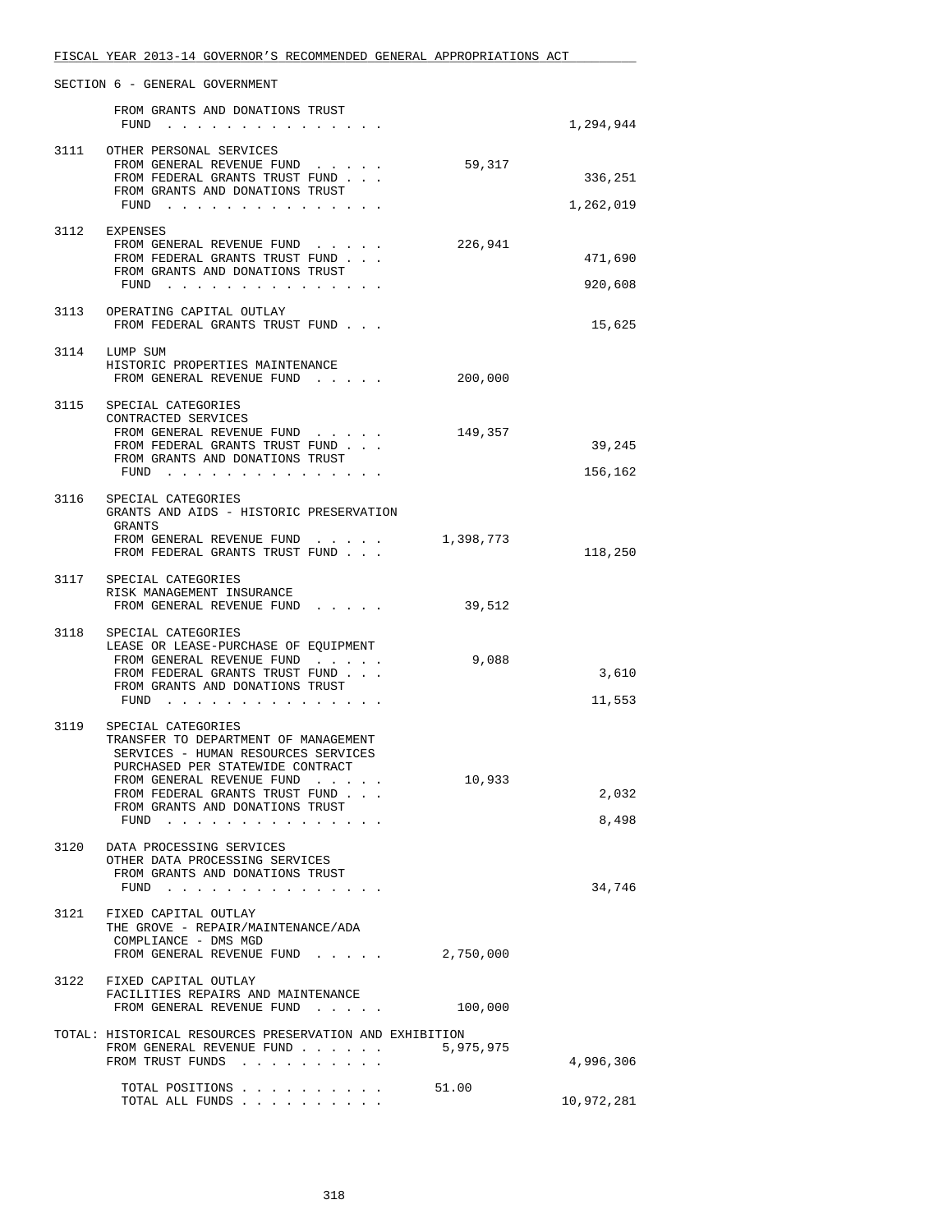#### PROGRAM: CORPORATIONS

#### COMMERCIAL RECORDINGS AND REGISTRATIONS

|                                            | APPROVED SALARY RATE                                                                                                                                                                                 | 3,555,943                                                                                                  |                    |                        |
|--------------------------------------------|------------------------------------------------------------------------------------------------------------------------------------------------------------------------------------------------------|------------------------------------------------------------------------------------------------------------|--------------------|------------------------|
|                                            | 3123 SALARIES AND BENEFITS POSITIONS 105.00<br>FROM GENERAL REVENUE FUND<br>FROM OPERATING TRUST FUND                                                                                                | $\mathbf{r} = \mathbf{r} + \mathbf{r} + \mathbf{r} + \mathbf{r}$                                           | 4,677,032          | 142,183                |
|                                            | 3124 OTHER PERSONAL SERVICES<br>FROM OPERATING TRUST FUND                                                                                                                                            | $\mathbf{r} = \mathbf{r} + \mathbf{r} + \mathbf{r} + \mathbf{r}$ .                                         |                    | 7,023                  |
|                                            | 3125 EXPENSES<br>FROM GENERAL REVENUE FUND<br>FROM OPERATING TRUST FUND                                                                                                                              | .                                                                                                          | 1,758,802          | 11,606                 |
|                                            | 3126 OPERATING CAPITAL OUTLAY<br>FROM GENERAL REVENUE FUND                                                                                                                                           | $\mathbf{r}$ and $\mathbf{r}$ and $\mathbf{r}$                                                             | 7,140              |                        |
|                                            | 3127 SPECIAL CATEGORIES<br>CONTRACTED SERVICES<br>FROM GENERAL REVENUE FUND<br>FROM OPERATING TRUST FUND                                                                                             | $\mathbf{r} = \mathbf{r} + \mathbf{r} + \mathbf{r} + \mathbf{r}$ .                                         | 144,462            | 25,000                 |
|                                            | 3128 SPECIAL CATEGORIES<br>RICO ACT - ALIEN CORPORATIONS<br>FROM GENERAL REVENUE FUND                                                                                                                |                                                                                                            | 254,947            |                        |
|                                            | 3129 SPECIAL CATEGORIES<br>RISK MANAGEMENT INSURANCE<br>FROM GENERAL REVENUE FUND<br>FROM OPERATING TRUST FUND                                                                                       | .                                                                                                          | 27,946             | 2,948                  |
|                                            | 3130 SPECIAL CATEGORIES<br>LEASE OR LEASE-PURCHASE OF EQUIPMENT<br>FROM GENERAL REVENUE FUND                                                                                                         |                                                                                                            | 5,880              |                        |
|                                            | 3131 SPECIAL CATEGORIES<br>TRANSFER TO DEPARTMENT OF MANAGEMENT<br>SERVICES - HUMAN RESOURCES SERVICES<br>PURCHASED PER STATEWIDE CONTRACT<br>FROM GENERAL REVENUE FUND<br>FROM OPERATING TRUST FUND | $\mathbf{1}$ and $\mathbf{1}$ and $\mathbf{1}$ and $\mathbf{1}$<br>$\cdot$ $\cdot$ $\cdot$ $\cdot$ $\cdot$ | 39,773             | 354                    |
|                                            | 3132 DATA PROCESSING SERVICES<br>SOUTHWOOD SHARED RESOURCE CENTER<br>FROM GENERAL REVENUE FUND                                                                                                       |                                                                                                            | 11,267             |                        |
|                                            | TOTAL: COMMERCIAL RECORDINGS AND REGISTRATIONS<br>FROM GENERAL REVENUE FUND<br>FROM TRUST FUNDS                                                                                                      |                                                                                                            | 6,927,249          | 189,114                |
|                                            | TOTAL POSITIONS<br>TOTAL ALL FUNDS                                                                                                                                                                   |                                                                                                            | 105.00             | 7,116,363              |
| PROGRAM: LIBRARY AND INFORMATION SERVICES  |                                                                                                                                                                                                      |                                                                                                            |                    |                        |
| LIBRARY, ARCHIVES AND INFORMATION SERVICES |                                                                                                                                                                                                      |                                                                                                            |                    |                        |
|                                            | APPROVED SALARY RATE                                                                                                                                                                                 | 2,788,197                                                                                                  |                    |                        |
| 3133                                       | SALARIES AND BENEFITS<br>FROM GENERAL REVENUE FUND<br>FROM FEDERAL GRANTS TRUST FUND<br>FROM RECORDS MANAGEMENT TRUST FUND.                                                                          | POSITIONS                                                                                                  | 70.00<br>1,250,229 | 1,370,056<br>1,043,902 |
| 3134                                       | OTHER PERSONAL SERVICES<br>FROM GENERAL REVENUE FUND<br>FROM FEDERAL GRANTS TRUST FUND<br>FROM RECORDS MANAGEMENT TRUST FUND.                                                                        |                                                                                                            | 73,251             | 213,770<br>4,577       |
| 3135                                       | EXPENSES<br>FROM GENERAL REVENUE FUND<br>FROM FEDERAL GRANTS TRUST FUND<br>FROM RECORDS MANAGEMENT TRUST FUND.                                                                                       |                                                                                                            | 1,626,831          | 320,574<br>554,778     |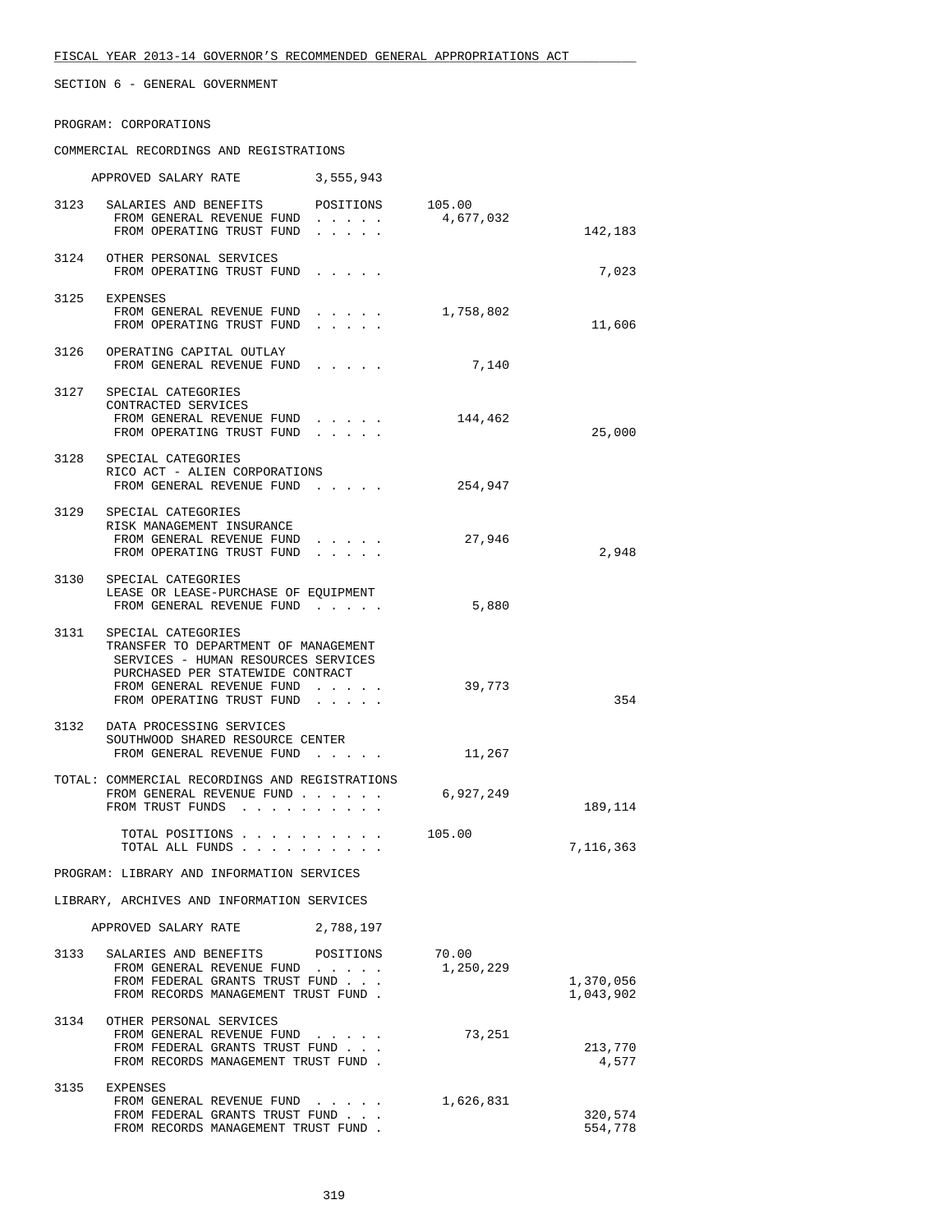| 3136                      | AID TO LOCAL GOVERNMENTS<br>GRANTS AND AIDS - LIBRARY COOPERATIVES<br>FROM GENERAL REVENUE FUND                                                                                                                                             | 1,000,000  |                    |
|---------------------------|---------------------------------------------------------------------------------------------------------------------------------------------------------------------------------------------------------------------------------------------|------------|--------------------|
|                           | 3137 AID TO LOCAL GOVERNMENTS<br>GRANTS AND AIDS - LIBRARY GRANTS<br>FROM GENERAL REVENUE FUND<br>FROM FEDERAL GRANTS TRUST FUND                                                                                                            | 20,235,401 | 2,400,606          |
|                           | 3138 OPERATING CAPITAL OUTLAY<br>FROM GENERAL REVENUE FUND<br>FROM FEDERAL GRANTS TRUST FUND<br>FROM RECORDS MANAGEMENT TRUST FUND.                                                                                                         | 24,960     | 40,498<br>9,740    |
|                           | 3139 SPECIAL CATEGORIES<br>CONTRACTED SERVICES<br>FROM GENERAL REVENUE FUND<br>FROM FEDERAL GRANTS TRUST FUND<br>FROM RECORDS MANAGEMENT TRUST FUND.                                                                                        | 126,764    | 494,687<br>187,059 |
| 3140                      | SPECIAL CATEGORIES<br>LIBRARY RESOURCES<br>FROM GENERAL REVENUE FUND<br>FROM FEDERAL GRANTS TRUST FUND                                                                                                                                      | 484,388    | 3,167,945          |
| 3141                      | SPECIAL CATEGORIES<br>RISK MANAGEMENT INSURANCE<br>FROM GENERAL REVENUE FUND                                                                                                                                                                | 37,877     |                    |
|                           | 3142 SPECIAL CATEGORIES<br>LEASE OR LEASE-PURCHASE OF EQUIPMENT<br>FROM GENERAL REVENUE FUND<br>FROM FEDERAL GRANTS TRUST FUND<br>FROM RECORDS MANAGEMENT TRUST FUND.                                                                       | 18,101     | 7,308<br>3,724     |
| 3143                      | SPECIAL CATEGORIES<br>TRANSFER TO DEPARTMENT OF MANAGEMENT<br>SERVICES - HUMAN RESOURCES SERVICES<br>PURCHASED PER STATEWIDE CONTRACT<br>FROM GENERAL REVENUE FUND<br>FROM FEDERAL GRANTS TRUST FUND<br>FROM RECORDS MANAGEMENT TRUST FUND. | 17,221     | 8,752<br>8,160     |
|                           | TOTAL: LIBRARY, ARCHIVES AND INFORMATION SERVICES<br>FROM GENERAL REVENUE FUND<br>FROM TRUST FUNDS                                                                                                                                          | 24,895,023 | 9,836,136          |
|                           | TOTAL POSITIONS<br>TOTAL ALL FUNDS                                                                                                                                                                                                          | 70.00      | 34,731,159         |
| PROGRAM: CULTURAL AFFAIRS |                                                                                                                                                                                                                                             |            |                    |
|                           | CULTURAL AFFAIRS                                                                                                                                                                                                                            |            |                    |
|                           | 1,204,553<br>APPROVED SALARY RATE                                                                                                                                                                                                           |            |                    |
|                           | 3144 SALARIES AND BENEFITS POSITIONS 35.00<br>FROM GENERAL REVENUE FUND<br>FROM FEDERAL GRANTS TRUST FUND<br>FROM GRANTS AND DONATIONS TRUST<br>FUND                                                                                        | 530,076    | 532,781<br>666,594 |
| 3145                      | OTHER PERSONAL SERVICES<br>FROM GENERAL REVENUE FUND<br>FROM FEDERAL GRANTS TRUST FUND<br>FROM GRANTS AND DONATIONS TRUST<br>FUND $\ldots$ $\ldots$ $\ldots$ $\ldots$                                                                       | 14,163     | 117<br>69,488      |
| 3146                      | EXPENSES<br>FROM GENERAL REVENUE FUND<br>FROM FEDERAL GRANTS TRUST FUND<br>FROM GRANTS AND DONATIONS TRUST<br>FUND $\cdots$                                                                                                                 | 156,370    | 24,568<br>660,818  |
|                           | 3147 AID TO LOCAL GOVERNMENTS<br>GRANTS AND AIDS - ARTS GRANTS<br>FROM FEDERAL GRANTS TRUST FUND                                                                                                                                            |            | 232,231            |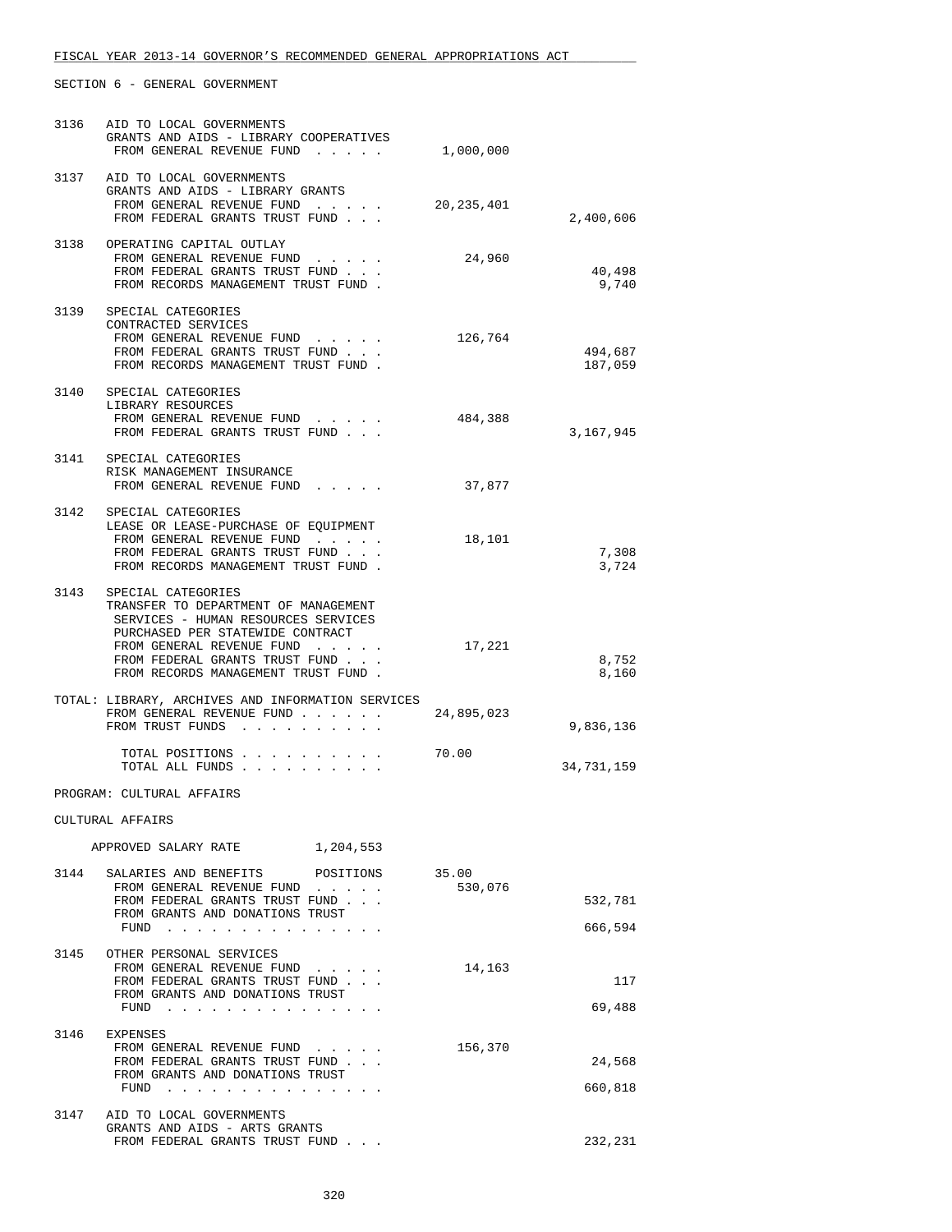|                    | 3148 OPERATING CAPITAL OUTLAY<br>FROM GENERAL REVENUE FUND                                                                                                                                                | 675                  |                  |
|--------------------|-----------------------------------------------------------------------------------------------------------------------------------------------------------------------------------------------------------|----------------------|------------------|
|                    | 3149 SPECIAL CATEGORIES<br>GRANTS AND AIDS - CULTURAL AND MUSEUM<br>GRANTS                                                                                                                                |                      |                  |
|                    | FROM GENERAL REVENUE FUND                                                                                                                                                                                 | 2,500,000            |                  |
|                    | 3150 SPECIAL CATEGORIES<br>CONTRACTED SERVICES<br>FROM GENERAL REVENUE FUND<br>FROM FEDERAL GRANTS TRUST FUND                                                                                             | 90,818               | 18,000           |
|                    | 3151 SPECIAL CATEGORIES<br>GRANTS AND AIDS - FLORIDA ENDOWMENT FOR<br>THE HUMANITIES<br>FROM GENERAL REVENUE FUND                                                                                         | 350,000              |                  |
| 3152               | SPECIAL CATEGORIES<br>RISK MANAGEMENT INSURANCE<br>FROM GENERAL REVENUE FUND                                                                                                                              | 10,683               |                  |
|                    | 3153 SPECIAL CATEGORIES<br>LEASE OR LEASE-PURCHASE OF EQUIPMENT<br>FROM GENERAL REVENUE FUND<br>FROM FEDERAL GRANTS TRUST FUND<br>FROM GRANTS AND DONATIONS TRUST<br>FUND $\cdots$                        | 2,094                | 321<br>4,796     |
|                    | 3154 SPECIAL CATEGORIES<br>TRANSFER TO DEPARTMENT OF MANAGEMENT<br>SERVICES - HUMAN RESOURCES SERVICES<br>PURCHASED PER STATEWIDE CONTRACT<br>FROM GENERAL REVENUE FUND<br>FROM FEDERAL GRANTS TRUST FUND | 11,519               | 1,782            |
|                    | 3155 FIXED CAPITAL OUTLAY<br>MUSEUM OF FLORIDA HISTORY PERMANENT<br>EXHIBIT<br>FROM GENERAL REVENUE FUND                                                                                                  | 1,000,000            |                  |
|                    | TOTAL: CULTURAL AFFAIRS                                                                                                                                                                                   |                      |                  |
|                    | FROM GENERAL REVENUE FUND<br>FROM TRUST FUNDS                                                                                                                                                             | 4,666,398            | 2, 211, 496      |
|                    | TOTAL POSITIONS<br>TOTAL ALL FUNDS                                                                                                                                                                        | 35.00                | 6,877,894        |
|                    | TOTAL: STATE, DEPARTMENT OF<br>FROM GENERAL REVENUE FUND<br>FROM TRUST FUNDS                                                                                                                              | 51,981,583           | 28, 144, 304     |
|                    | TOTAL POSITIONS<br>TOTAL ALL FUNDS<br>TOTAL APPROVED SALARY RATE                                                                                                                                          | 406.00<br>16,308,680 | 80,125,887       |
| TOTAL OF SECTION 6 |                                                                                                                                                                                                           |                      |                  |
|                    | FROM GENERAL REVENUE FUND                                                                                                                                                                                 | 1,137,769,874        |                  |
|                    | FROM TRUST FUNDS                                                                                                                                                                                          |                      | 3, 357, 321, 165 |
|                    | TOTAL POSITIONS 18,576.00                                                                                                                                                                                 |                      |                  |
|                    | TOTAL ALL FUNDS                                                                                                                                                                                           |                      | 4,495,091,039    |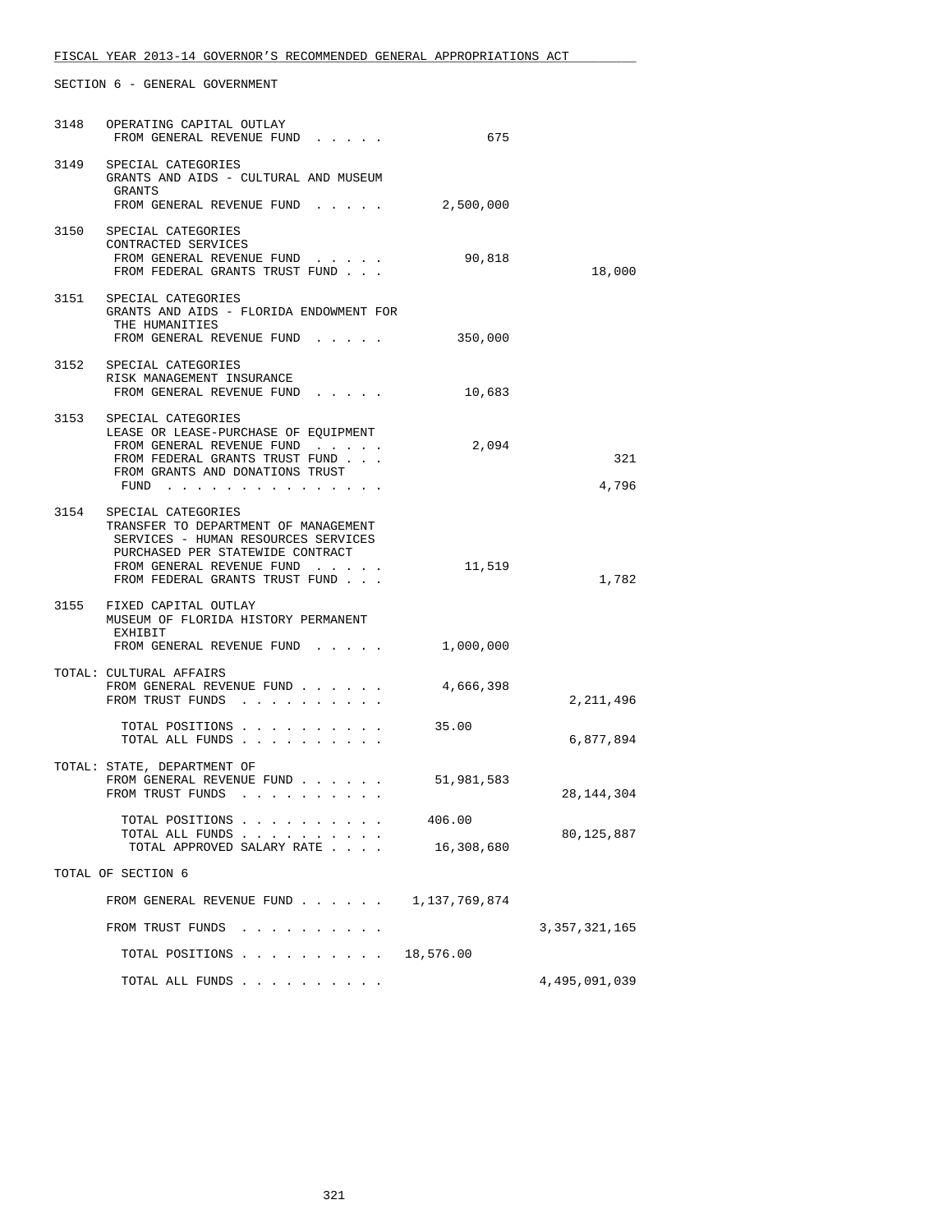SECTION 7 - JUDICIAL BRANCH

 SPECIFIC APPROPRIATION

 The moneys contained herein are appropriated from the named funds to the State Courts System as the amounts to be used to pay the salaries, other operational expenditures, and fixed capital outlay.

#### STATE COURT SYSTEM

#### PROGRAM: SUPREME COURT

COURT OPERATIONS - SUPREME COURT

|                                          | APPROVED SALARY RATE 5,848,635                                                                                                                                          |  |           |            |
|------------------------------------------|-------------------------------------------------------------------------------------------------------------------------------------------------------------------------|--|-----------|------------|
|                                          | 3156 SALARIES AND BENEFITS POSITIONS 97.00<br>FROM GENERAL REVENUE FUND 2,991,331<br>FROM STATE COURTS REVENUE TRUST<br>FUND                                            |  |           | 4,403,930  |
|                                          | 3157 OTHER PERSONAL SERVICES<br>FROM GENERAL REVENUE FUND                                                                                                               |  | 193,799   |            |
|                                          | 3158 EXPENSES<br>FROM GENERAL REVENUE FUND                                                                                                                              |  | 709,252   |            |
|                                          | 3159 OPERATING CAPITAL OUTLAY<br>FROM GENERAL REVENUE FUND                                                                                                              |  | 19,371    |            |
|                                          | 3160 SPECIAL CATEGORIES<br>CONTRACTED SERVICES<br>FROM GENERAL REVENUE FUND                                                                                             |  | 340,039   |            |
|                                          | 3161 SPECIAL CATEGORIES<br>DISCRETIONARY FUNDS OF THE CHIEF JUSTICE<br>FROM GENERAL REVENUE FUND                                                                        |  | 15,000    |            |
|                                          | 3162 SPECIAL CATEGORIES<br>RISK MANAGEMENT INSURANCE<br>FROM GENERAL REVENUE FUND                                                                                       |  | 88,705    |            |
|                                          | 3163 SPECIAL CATEGORIES<br>SALARY INCENTIVE PAYMENTS<br>FROM GENERAL REVENUE FUND                                                                                       |  | 8,044     |            |
|                                          | 3164 SPECIAL CATEGORIES<br>SUPREME COURT LAW LIBRARY<br>FROM GENERAL REVENUE FUND                                                                                       |  | 248,018   |            |
|                                          | 3165 SPECIAL CATEGORIES<br>LEASE OR LEASE-PURCHASE OF EQUIPMENT<br>FROM GENERAL REVENUE FUND                                                                            |  | 46,468    |            |
|                                          | 3166 SPECIAL CATEGORIES<br>TRANSFER TO DEPARTMENT OF MANAGEMENT<br>SERVICES - HUMAN RESOURCES SERVICES<br>PURCHASED PER STATEWIDE CONTRACT<br>FROM GENERAL REVENUE FUND |  | 23,019    |            |
|                                          | 3167 FIXED CAPITAL OUTLAY<br>FACILITY REPAIRS, RENOVATIONS AND<br>IMPROVEMENTS FOR STATE COURTS - DMS MGD<br>FROM GENERAL REVENUE FUND                                  |  | 3,720,880 |            |
|                                          | TOTAL: COURT OPERATIONS - SUPREME COURT<br>FROM GENERAL REVENUE FUND.<br>FROM TRUST FUNDS<br>$\mathbf{1}$ and $\mathbf{1}$ and $\mathbf{1}$                             |  | 8,403,926 | 4,403,930  |
|                                          | TOTAL POSITIONS<br>TOTAL ALL FUNDS<br>$\sim$                                                                                                                            |  | 97.00     | 12,807,856 |
| EXECUTIVE DIRECTION AND SUPPORT SERVICES |                                                                                                                                                                         |  |           |            |
| APPROVED SALARY RATE<br>8,575,034        |                                                                                                                                                                         |  |           |            |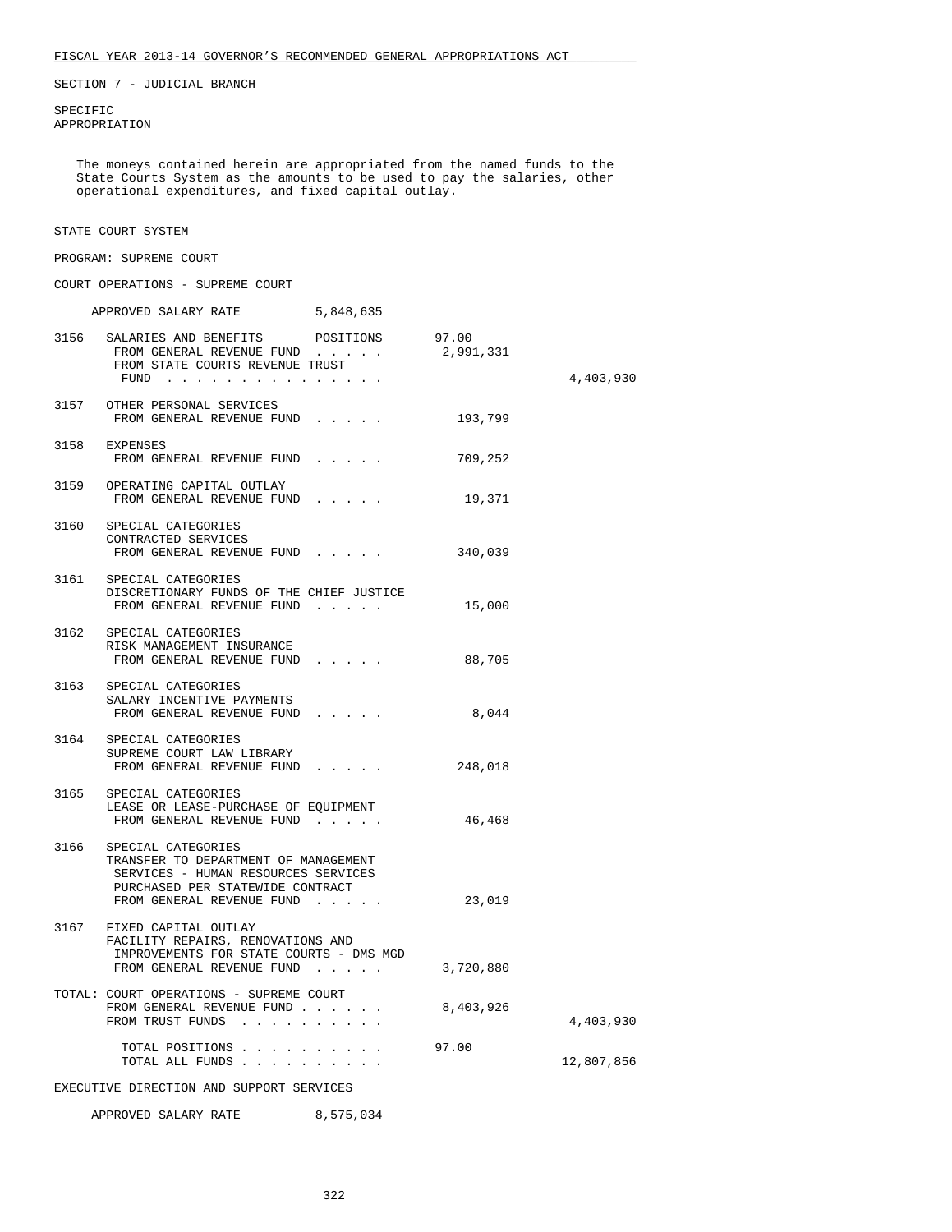SECTION 7 - JUDICIAL BRANCH

| 3168 | SALARIES AND BENEFITS<br>POSITIONS                                      | 168.50    |           |
|------|-------------------------------------------------------------------------|-----------|-----------|
|      | FROM GENERAL REVENUE FUND                                               | 2,415,090 |           |
|      | FROM ADMINISTRATIVE TRUST FUND                                          |           | 319,354   |
|      | FROM STATE COURTS REVENUE TRUST                                         |           |           |
|      | FUND                                                                    |           | 6,040,155 |
|      | FROM COURT EDUCATION TRUST FUND.                                        |           | 1,157,812 |
|      | FROM FEDERAL GRANTS TRUST FUND                                          |           | 1,191,390 |
| 3169 | OTHER PERSONAL SERVICES                                                 |           |           |
|      | FROM GENERAL REVENUE FUND                                               | 878,184   |           |
|      | FROM ADMINISTRATIVE TRUST FUND                                          |           | 225,104   |
|      | FROM COURT EDUCATION TRUST FUND.                                        |           | 105,540   |
|      | FROM FEDERAL GRANTS TRUST FUND                                          |           | 115,003   |
|      |                                                                         |           |           |
|      | 3170 EXPENSES                                                           |           |           |
|      | FROM GENERAL REVENUE FUND                                               | 1,375,304 |           |
|      | FROM ADMINISTRATIVE TRUST FUND                                          |           | 284,676   |
|      | FROM COURT EDUCATION TRUST FUND.                                        |           | 1,904,449 |
|      | FROM FEDERAL GRANTS TRUST FUND                                          |           | 507,704   |
|      | FROM GRANTS AND DONATIONS TRUST                                         |           | 142,355   |
|      | FUND $\cdots$                                                           |           |           |
|      | 3171 OPERATING CAPITAL OUTLAY                                           |           |           |
|      | FROM GENERAL REVENUE FUND                                               | 584,837   |           |
|      | FROM ADMINISTRATIVE TRUST FUND                                          |           | 50,000    |
|      | FROM COURT EDUCATION TRUST FUND.                                        |           | 10,000    |
|      | FROM FEDERAL GRANTS TRUST FUND                                          |           | 111,376   |
|      |                                                                         |           |           |
| 3172 | SPECIAL CATEGORIES                                                      |           |           |
|      | CONTRACTED SERVICES                                                     |           |           |
|      | FROM GENERAL REVENUE FUND                                               | 228,930   |           |
|      | FROM ADMINISTRATIVE TRUST FUND                                          |           | 151,000   |
|      | FROM COURT EDUCATION TRUST FUND                                         |           | 106,105   |
|      | FROM FEDERAL GRANTS TRUST FUND<br>FROM GRANTS AND DONATIONS TRUST       |           | 400,195   |
|      | FUND $\cdots$                                                           |           | 102,000   |
|      |                                                                         |           |           |
| 3173 | SPECIAL CATEGORIES                                                      |           |           |
|      | FLORIDA CASES SOUTHERN 2ND REPORTER                                     |           |           |
|      | FROM GENERAL REVENUE FUND                                               | 599,570   |           |
|      |                                                                         |           |           |
|      | 3174 SPECIAL CATEGORIES                                                 |           |           |
|      | RISK MANAGEMENT INSURANCE                                               |           |           |
|      | FROM GENERAL REVENUE FUND<br>$\cdots$ $\cdots$                          | 39,009    |           |
| 3175 | SPECIAL CATEGORIES                                                      |           |           |
|      | COMPUTER SUBSCRIPTION SERVICES                                          |           |           |
|      | FROM GENERAL REVENUE FUND                                               | 181,450   |           |
|      |                                                                         |           |           |
| 3176 | SPECIAL CATEGORIES                                                      |           |           |
|      | LEASE OR LEASE-PURCHASE OF EQUIPMENT                                    |           |           |
|      | FROM GENERAL REVENUE FUND                                               | 23,943    |           |
|      | FROM COURT EDUCATION TRUST FUND                                         |           | 7,500     |
|      | FROM FEDERAL GRANTS TRUST FUND.                                         |           | 2,500     |
|      |                                                                         |           |           |
| 3177 | SPECIAL CATEGORIES                                                      |           |           |
|      | TRANSFER TO DEPARTMENT OF MANAGEMENT                                    |           |           |
|      | SERVICES - HUMAN RESOURCES SERVICES<br>PURCHASED PER STATEWIDE CONTRACT |           |           |
|      | FROM GENERAL REVENUE FUND                                               | 42,056    |           |
|      | FROM ADMINISTRATIVE TRUST FUND                                          |           | 215       |
|      | FROM COURT EDUCATION TRUST FUND                                         |           | 4,017     |
|      | FROM FEDERAL GRANTS TRUST FUND                                          |           | 4,104     |
|      |                                                                         |           |           |
| 3178 | DATA PROCESSING SERVICES                                                |           |           |
|      | OTHER DATA PROCESSING SERVICES                                          |           |           |
|      | FROM GENERAL REVENUE FUND                                               | 1,824,617 |           |
|      | FROM ADMINISTRATIVE TRUST FUND                                          |           | 150,000   |
|      | FROM FEDERAL GRANTS TRUST FUND.                                         |           | 80,000    |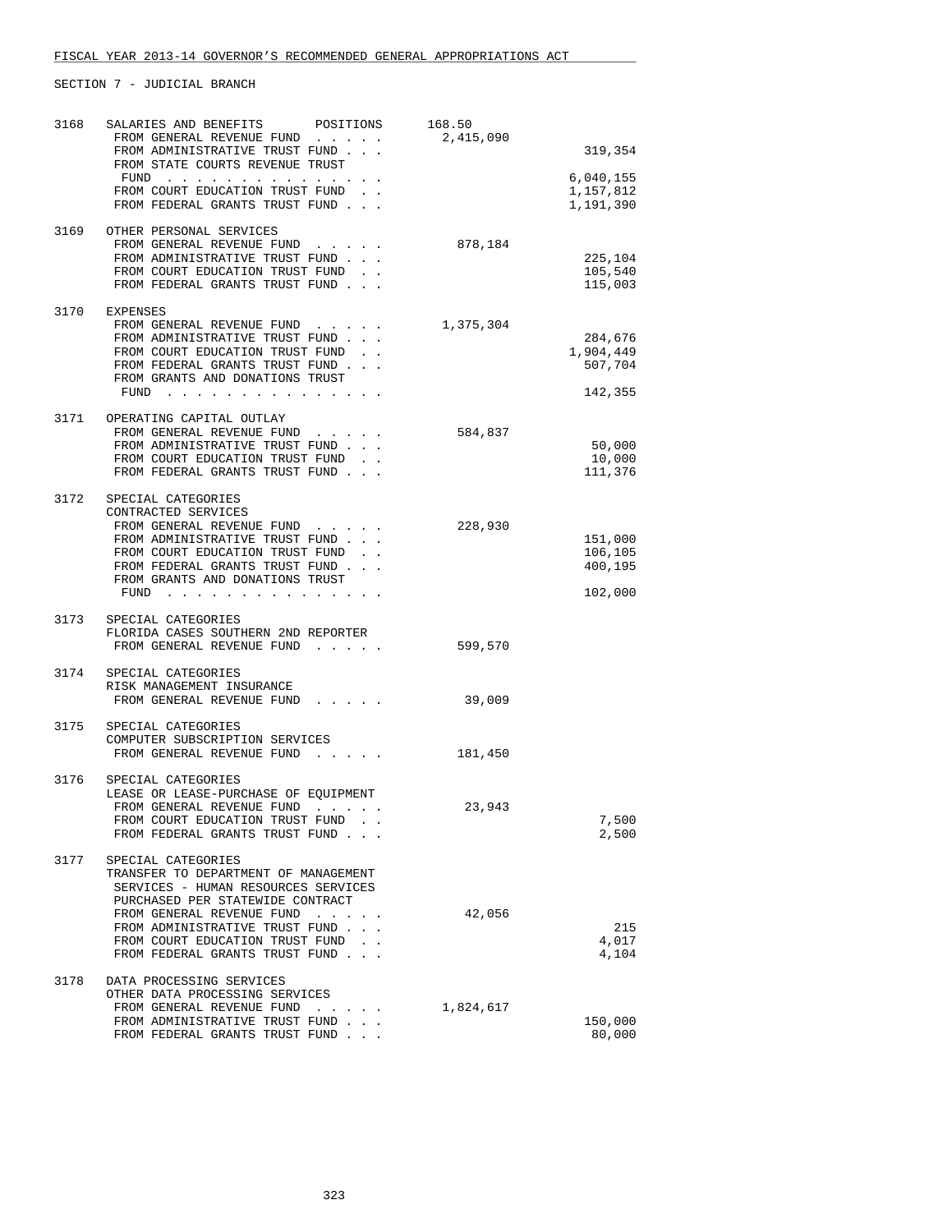SECTION 7 - JUDICIAL BRANCH

| TOTAL: EXECUTIVE DIRECTION AND SUPPORT SERVICES |  |           |            |
|-------------------------------------------------|--|-----------|------------|
| FROM GENERAL REVENUE FUND                       |  | 8,192,990 |            |
| FROM TRUST FUNDS                                |  |           | 13,172,554 |
|                                                 |  |           |            |
| TOTAL POSITIONS                                 |  | 168.50    |            |
| TOTAL ALL FUNDS                                 |  |           | 21,365,544 |
|                                                 |  |           |            |
| ADMINISTERED FUNDS - JUDICIAL                   |  |           |            |

COURT OPERATIONS - ADMINISTERED FUNDS

```
 3179 SPECIAL CATEGORIES 
       DUE PROCESS CONTINGENCY FUND 
                                   POSITIONS 19.00
```
 The positions authorized in Specific Appropriation 3179 shall be held in reserve as a contingency in the event the state courts determine that some portion of Article V due process services needs to be shifted from a contractual basis to an employee model in one or more judicial circuits. The Chief Justice of the Supreme Court may request transfer of these positions to the salaries and benefits appropriation category within any of the state courts budget entities, consistent with requests for transfers of funds into those same budget entities. Such transfers are subject to the notice, review, and objection provisions of section 216.177, Florida Statutes.

# PROGRAM: DISTRICT COURTS OF APPEAL

COURT OPERATIONS - APPELLATE COURTS

| 28,399,499<br>APPROVED SALARY RATE |  |
|------------------------------------|--|
|------------------------------------|--|

| 3180 | SALARIES AND BENEFITS POSITIONS                                                                                                                                    | 436.00     |            |
|------|--------------------------------------------------------------------------------------------------------------------------------------------------------------------|------------|------------|
|      | FROM GENERAL REVENUE FUND<br>FROM ADMINISTRATIVE TRUST FUND<br>FROM STATE COURTS REVENUE TRUST                                                                     | 19,458,966 | 1,615,272  |
|      | FUND                                                                                                                                                               |            | 14,598,043 |
|      | 3181 OTHER PERSONAL SERVICES<br>FROM GENERAL REVENUE FUND                                                                                                          | 66,767     |            |
|      | 3182 EXPENSES<br>FROM GENERAL REVENUE FUND 3,060,226<br>FROM ADMINISTRATIVE TRUST FUND                                                                             |            | 94,669     |
|      | 3183 OPERATING CAPITAL OUTLAY<br>FROM GENERAL REVENUE FUND<br>FROM ADMINISTRATIVE TRUST FUND                                                                       | 85,364     | 27,000     |
|      | 3184 SPECIAL CATEGORIES<br>COMPENSATION TO RETIRED JUDGES<br>FROM GENERAL REVENUE FUND                                                                             | 51,790     |            |
|      | 3185 SPECIAL CATEGORIES<br>CONTRACTED SERVICES<br>FROM GENERAL REVENUE FUND                                                                                        | 650,645    |            |
|      | 3186 SPECIAL CATEGORIES<br>RISK MANAGEMENT INSURANCE<br>FROM GENERAL REVENUE FUND                                                                                  | 93,012     |            |
|      | 3187 SPECIAL CATEGORIES<br>DISTRICT COURT OF APPEAL LAW LIBRARY<br>FROM GENERAL REVENUE FUND                                                                       | 162,797    |            |
|      | 3188 SPECIAL CATEGORIES<br>LEASE OR LEASE-PURCHASE OF EQUIPMENT<br>FROM GENERAL REVENUE FUND                                                                       | 61,686     |            |
| 3189 | SPECIAL CATEGORIES<br>TRANSFER TO DEPARTMENT OF MANAGEMENT<br>SERVICES - HUMAN RESOURCES SERVICES<br>PURCHASED PER STATEWIDE CONTRACT<br>FROM GENERAL REVENUE FUND | 97,464     |            |
|      | FROM ADMINISTRATIVE TRUST FUND                                                                                                                                     |            | 2,163      |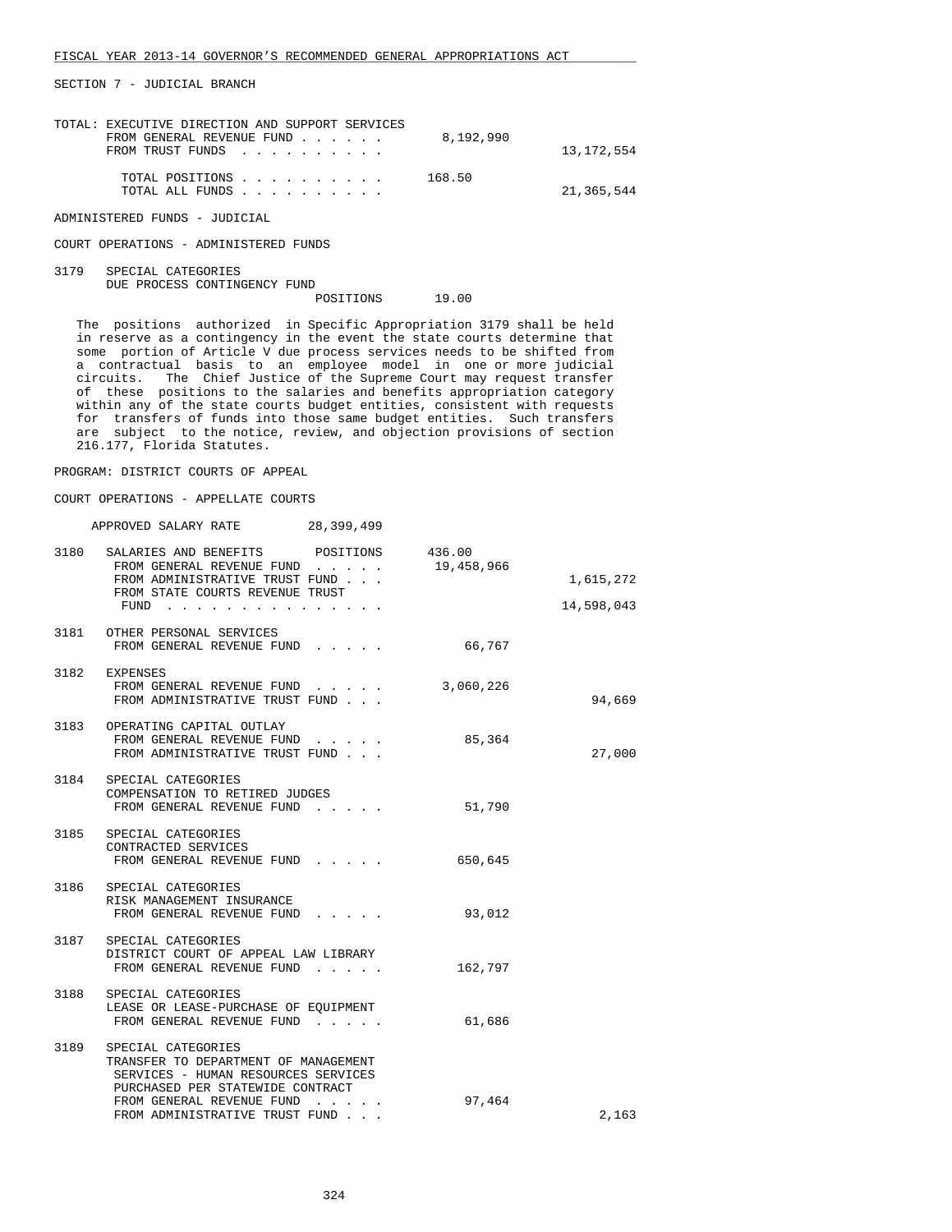SECTION 7 - JUDICIAL BRANCH

| 3190 | DATA PROCESSING SERVICES<br>OTHER DATA PROCESSING SERVICES<br>FROM GENERAL REVENUE FUND                                                                           | 171,100     |                      |
|------|-------------------------------------------------------------------------------------------------------------------------------------------------------------------|-------------|----------------------|
|      | 3191 FIXED CAPITAL OUTLAY<br>AIR CONDITIONING SYSTEM REFRESH - DMS MGD<br>FROM GENERAL REVENUE FUND                                                               | 327,462     |                      |
|      | 3192 FIXED CAPITAL OUTLAY<br>DISTRICT COURT OF APPEALS-HVAC RENOVATIONS-<br>AGENCY MANAGED<br>FROM GENERAL REVENUE FUND                                           | 80,661      |                      |
|      | 3193 FIXED CAPITAL OUTLAY<br>FACILITIES REPAIRS AND MAINTENANCE<br>FROM GENERAL REVENUE FUND                                                                      | 19,239      |                      |
|      | 3194 FIXED CAPITAL OUTLAY<br>ROOF REPLACEMENT AND REPAIRS - STATEWIDE<br>FROM GENERAL REVENUE FUND                                                                | 75,000      |                      |
|      | TOTAL: COURT OPERATIONS - APPELLATE COURTS<br>FROM GENERAL REVENUE FUND<br>FROM TRUST FUNDS                                                                       | 24,462,179  | 16,337,147           |
|      | TOTAL POSITIONS<br>TOTAL ALL FUNDS                                                                                                                                | 436.00      | 40,799,326           |
|      | PROGRAM: TRIAL COURTS                                                                                                                                             |             |                      |
|      | COURT OPERATIONS - CIRCUIT COURTS                                                                                                                                 |             |                      |
|      | APPROVED SALARY RATE 193,868,726                                                                                                                                  |             |                      |
|      | 3195 SALARIES AND BENEFITS POSITIONS 2,986.00<br>FROM GENERAL REVENUE FUND<br>FROM ADMINISTRATIVE TRUST FUND<br>FROM STATE COURTS REVENUE TRUST<br>$FUND$         | 181,240,417 | 68,001<br>55,390,028 |
|      | FROM FEDERAL GRANTS TRUST FUND                                                                                                                                    |             | 5,758,336            |
|      | 3196 OTHER PERSONAL SERVICES<br>FROM GENERAL REVENUE FUND<br>FROM FEDERAL GRANTS TRUST FUND                                                                       | 578,835     | 125,748              |
|      | 3197 EXPENSES<br>FROM GENERAL REVENUE FUND<br>FROM ADMINISTRATIVE TRUST FUND<br>FROM FEDERAL GRANTS TRUST FUND                                                    | 7,586,773   | 3,928<br>110,616     |
|      | 3198 OPERATING CAPITAL OUTLAY<br>FROM GENERAL REVENUE FUND<br>the contract of the contract of the contract of                                                     | 286,883     |                      |
|      | 3199 LUMP SUM<br>FORECLOSURE AND ECONOMIC RECOVERY<br>FROM GENERAL REVENUE FUND 4,000,000                                                                         |             |                      |
|      | From the funds in Specific Appropriation 3199, \$4 million in<br>nonrecurring General Revenue is appropriated to assist with the backlog<br>of foreclosure cases. |             |                      |
| 3200 | SPECIAL CATEGORIES<br>CIVIL TRAFFIC INFRACTION HEARING OFFICERS<br>FROM GENERAL REVENUE FUND                                                                      | 2,123,854   |                      |
|      | 3201 SPECIAL CATEGORIES<br>GRANTS AND AIDS - CHILD ADVOCACY CENTERS<br>FROM GENERAL REVENUE FUND                                                                  | 238,240     |                      |
| 3202 | SPECIAL CATEGORIES<br>COMPENSATION TO RETIRED JUDGES<br>FROM GENERAL REVENUE FUND                                                                                 | 2,130,834   |                      |
| 3203 | SPECIAL CATEGORIES<br>CONTRACTED SERVICES<br>FROM GENERAL REVENUE FUND                                                                                            | 6,283,534   |                      |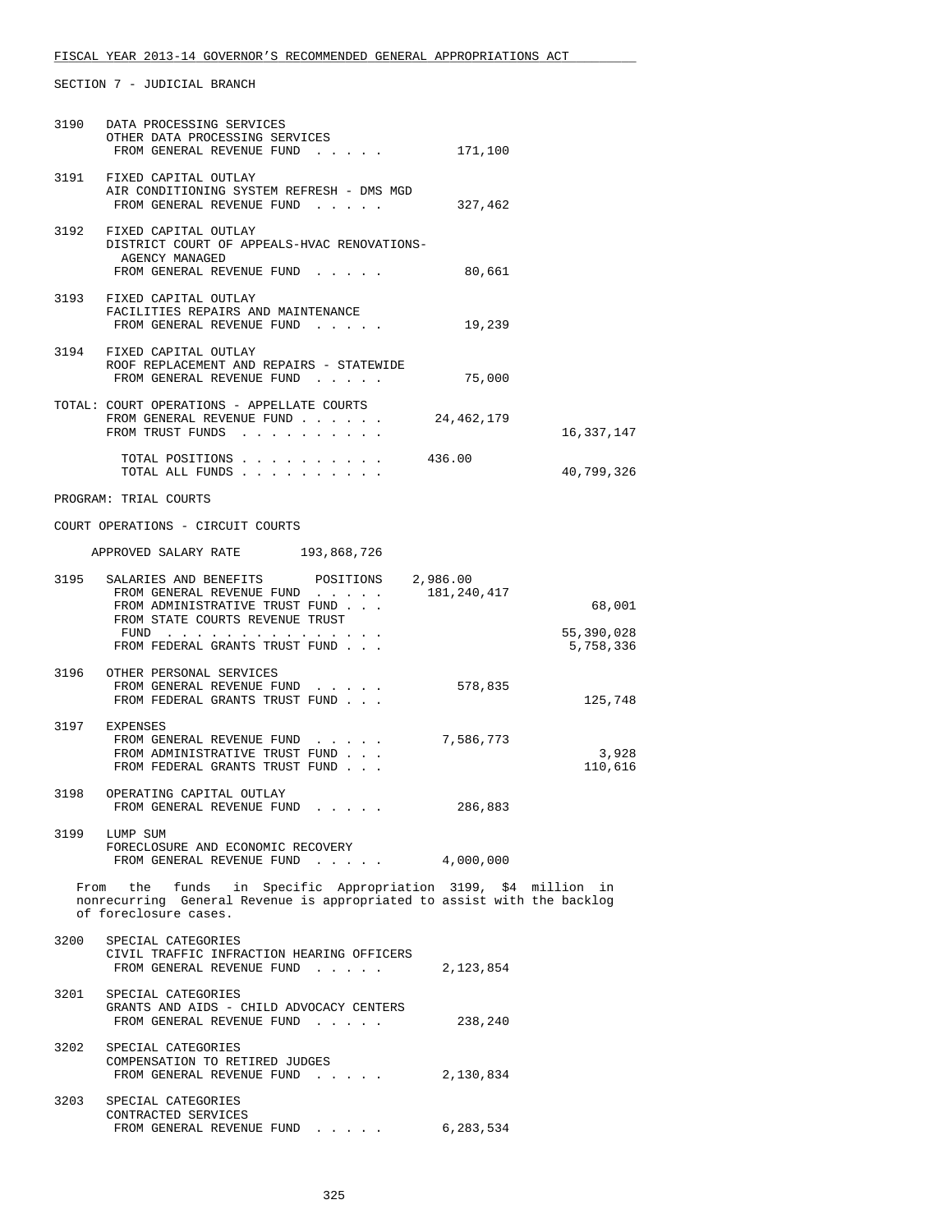# FISCAL YEAR 2013-14 GOVERNOR'S RECOMMENDED GENERAL APPROPRIATIONS ACT

SECTION 7 - JUDICIAL BRANCH

| DOMESTIC VIOLENCE OFFENDER MONITORING<br>PROGRAM<br>FROM GENERAL REVENUE FUND                                                                                                                        | 316,000                                                                                                                                                                                                                                                                                                                                                                                                                                                                                   |                                                                                                                                                                                                                                                             |
|------------------------------------------------------------------------------------------------------------------------------------------------------------------------------------------------------|-------------------------------------------------------------------------------------------------------------------------------------------------------------------------------------------------------------------------------------------------------------------------------------------------------------------------------------------------------------------------------------------------------------------------------------------------------------------------------------------|-------------------------------------------------------------------------------------------------------------------------------------------------------------------------------------------------------------------------------------------------------------|
| RISK MANAGEMENT INSURANCE<br>FROM GENERAL REVENUE FUND                                                                                                                                               | 1,254,424                                                                                                                                                                                                                                                                                                                                                                                                                                                                                 |                                                                                                                                                                                                                                                             |
| STATEWIDE GRAND JURY - EXPENSES<br>FROM GENERAL REVENUE FUND                                                                                                                                         | 143,310                                                                                                                                                                                                                                                                                                                                                                                                                                                                                   |                                                                                                                                                                                                                                                             |
| LEASE OR LEASE-PURCHASE OF EQUIPMENT<br>FROM GENERAL REVENUE FUND                                                                                                                                    | 169,374                                                                                                                                                                                                                                                                                                                                                                                                                                                                                   |                                                                                                                                                                                                                                                             |
| MEDIATION/ARBITRATION SERVICES                                                                                                                                                                       |                                                                                                                                                                                                                                                                                                                                                                                                                                                                                           |                                                                                                                                                                                                                                                             |
| STATE COURTS DUE PROCESS COSTS<br>FROM ADMINISTRATIVE TRUST FUND                                                                                                                                     | 19,822,271                                                                                                                                                                                                                                                                                                                                                                                                                                                                                | 1,104,930                                                                                                                                                                                                                                                   |
| SPECIAL CATEGORIES<br>TRANSFER TO DEPARTMENT OF MANAGEMENT<br>SERVICES - HUMAN RESOURCES SERVICES<br>PURCHASED PER STATEWIDE CONTRACT<br>FROM GENERAL REVENUE FUND<br>FROM FEDERAL GRANTS TRUST FUND | 648,492                                                                                                                                                                                                                                                                                                                                                                                                                                                                                   | 31,930                                                                                                                                                                                                                                                      |
| OTHER DATA PROCESSING SERVICES<br>FROM GENERAL REVENUE FUND                                                                                                                                          | 97,902                                                                                                                                                                                                                                                                                                                                                                                                                                                                                    |                                                                                                                                                                                                                                                             |
| FROM TRUST FUNDS                                                                                                                                                                                     |                                                                                                                                                                                                                                                                                                                                                                                                                                                                                           | 62,593,517                                                                                                                                                                                                                                                  |
| TOTAL ALL FUNDS                                                                                                                                                                                      |                                                                                                                                                                                                                                                                                                                                                                                                                                                                                           | 292,821,992                                                                                                                                                                                                                                                 |
|                                                                                                                                                                                                      |                                                                                                                                                                                                                                                                                                                                                                                                                                                                                           |                                                                                                                                                                                                                                                             |
|                                                                                                                                                                                                      |                                                                                                                                                                                                                                                                                                                                                                                                                                                                                           |                                                                                                                                                                                                                                                             |
| FROM GENERAL REVENUE FUND<br>FROM STATE COURTS REVENUE TRUST<br>FUND $\cdots$                                                                                                                        | 65,691,805                                                                                                                                                                                                                                                                                                                                                                                                                                                                                | 6,260,334                                                                                                                                                                                                                                                   |
|                                                                                                                                                                                                      |                                                                                                                                                                                                                                                                                                                                                                                                                                                                                           |                                                                                                                                                                                                                                                             |
| SPECIAL CATEGORIES<br>FROM GENERAL REVENUE FUND                                                                                                                                                      | 75,000                                                                                                                                                                                                                                                                                                                                                                                                                                                                                    |                                                                                                                                                                                                                                                             |
| CONTRACTED SERVICES<br>FROM GENERAL REVENUE FUND                                                                                                                                                     | 204,000                                                                                                                                                                                                                                                                                                                                                                                                                                                                                   |                                                                                                                                                                                                                                                             |
| RISK MANAGEMENT INSURANCE<br>FROM GENERAL REVENUE FUND                                                                                                                                               | 99,016                                                                                                                                                                                                                                                                                                                                                                                                                                                                                    |                                                                                                                                                                                                                                                             |
| LEASE OR LEASE-PURCHASE OF EQUIPMENT<br>FROM GENERAL REVENUE FUND                                                                                                                                    | 93,252                                                                                                                                                                                                                                                                                                                                                                                                                                                                                    |                                                                                                                                                                                                                                                             |
| SPECIAL CATEGORIES<br>TRANSFER TO DEPARTMENT OF MANAGEMENT<br>SERVICES - HUMAN RESOURCES SERVICES<br>PURCHASED PER STATEWIDE CONTRACT                                                                |                                                                                                                                                                                                                                                                                                                                                                                                                                                                                           |                                                                                                                                                                                                                                                             |
| 3210<br>3214                                                                                                                                                                                         | 3204 SPECIAL CATEGORIES<br>3205 SPECIAL CATEGORIES<br>3206 SPECIAL CATEGORIES<br>3207 SPECIAL CATEGORIES<br>3208 SPECIAL CATEGORIES<br>3209 SPECIAL CATEGORIES<br>3211 DATA PROCESSING SERVICES<br>TOTAL: COURT OPERATIONS - CIRCUIT COURTS<br>COURT OPERATIONS - COUNTY COURTS<br>APPROVED SALARY RATE 55,973,430<br>3212 SALARIES AND BENEFITS POSITIONS<br>3213 EXPENSES<br>3215 SPECIAL CATEGORIES<br>3216 SPECIAL CATEGORIES<br>3217 SPECIAL CATEGORIES<br>FROM GENERAL REVENUE FUND | FROM GENERAL REVENUE FUND 3,307,332<br>FROM GENERAL REVENUE FUND<br>FROM GENERAL REVENUE FUND 230, 228, 475<br>TOTAL POSITIONS $\ldots$ , 2,986.00<br>656.00<br>FROM GENERAL REVENUE FUND 3,184,104<br>ADDITIONAL COMPENSATION FOR COUNTY JUDGES<br>143,289 |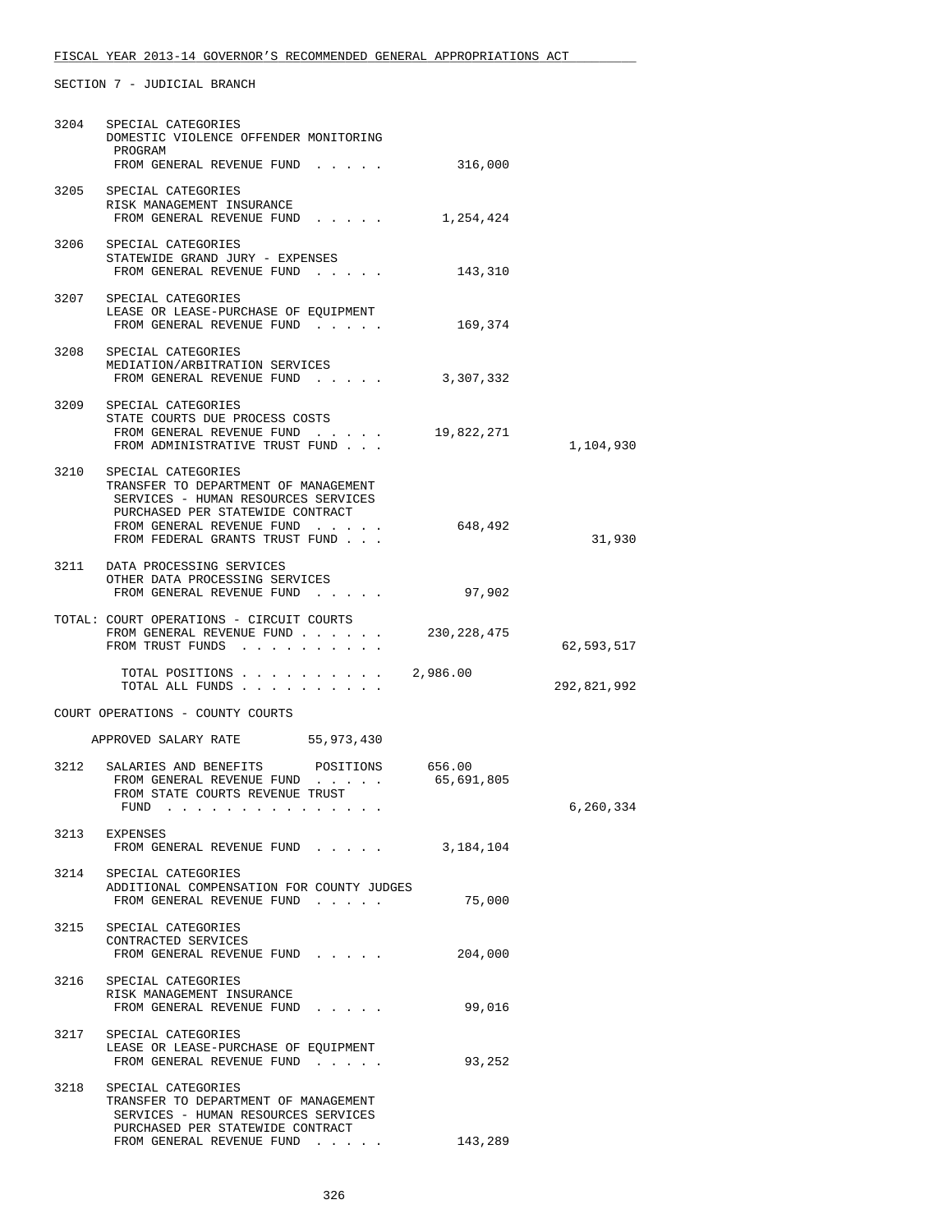SECTION 7 - JUDICIAL BRANCH

|                    | TOTAL: COURT OPERATIONS - COUNTY COURTS<br>FROM GENERAL REVENUE FUND<br>FROM TRUST FUNDS                                                                                | 69,490,466      | 6,260,334     |  |
|--------------------|-------------------------------------------------------------------------------------------------------------------------------------------------------------------------|-----------------|---------------|--|
|                    | TOTAL POSITIONS<br>TOTAL ALL FUNDS                                                                                                                                      | 656.00          | 75,750,800    |  |
|                    | PROGRAM: JUDICIAL QUALIFICATIONS COMMISSION                                                                                                                             |                 |               |  |
|                    | JUDICIAL QUALIFICATIONS COMMISSION OPERATIONS                                                                                                                           |                 |               |  |
|                    | APPROVED SALARY RATE<br>306,608                                                                                                                                         |                 |               |  |
|                    | 3219 SALARIES AND BENEFITS POSITIONS<br>FROM GENERAL REVENUE FUND                                                                                                       | 5.00<br>385,029 |               |  |
|                    | 3220 EXPENSES<br>FROM GENERAL REVENUE FUND                                                                                                                              | 148,338         |               |  |
|                    | 3221 OPERATING CAPITAL OUTLAY<br>FROM GENERAL REVENUE FUND                                                                                                              | 1,638           |               |  |
|                    | 3222 SPECIAL CATEGORIES<br>CONTRACTED SERVICES<br>FROM GENERAL REVENUE FUND                                                                                             | 190,475         |               |  |
|                    | 3223 SPECIAL CATEGORIES<br>RISK MANAGEMENT INSURANCE<br>FROM GENERAL REVENUE FUND                                                                                       | 673             |               |  |
|                    | 3224 SPECIAL CATEGORIES<br>LITIGATION EXPENSES<br>FROM GENERAL REVENUE FUND                                                                                             | 181,294         |               |  |
|                    | 3225 SPECIAL CATEGORIES<br>TRANSFER TO DEPARTMENT OF MANAGEMENT<br>SERVICES - HUMAN RESOURCES SERVICES<br>PURCHASED PER STATEWIDE CONTRACT<br>FROM GENERAL REVENUE FUND | 1,087           |               |  |
|                    | TOTAL: JUDICIAL QUALIFICATIONS COMMISSION OPERATIONS<br>FROM GENERAL REVENUE FUND                                                                                       | 908,534         |               |  |
|                    | TOTAL POSITIONS<br>TOTAL ALL FUNDS                                                                                                                                      | 5.00            | 908,534       |  |
|                    | TOTAL: STATE COURT SYSTEM<br>FROM GENERAL REVENUE FUND<br>FROM TRUST FUNDS                                                                                              | 341,686,570     | 102,767,482   |  |
|                    | TOTAL POSITIONS 4,367.50<br>TOTAL ALL FUNDS $\ldots$<br>TOTAL APPROVED SALARY RATE                                                                                      | 292,971,932     | 444, 454, 052 |  |
| TOTAL OF SECTION 7 |                                                                                                                                                                         |                 |               |  |
|                    | FROM GENERAL REVENUE FUND                                                                                                                                               | 341,686,570     |               |  |
|                    | FROM TRUST FUNDS                                                                                                                                                        |                 | 102,767,482   |  |
|                    | TOTAL POSITIONS                                                                                                                                                         | 4,367.50        |               |  |
|                    | TOTAL ALL FUNDS                                                                                                                                                         |                 | 444,454,052   |  |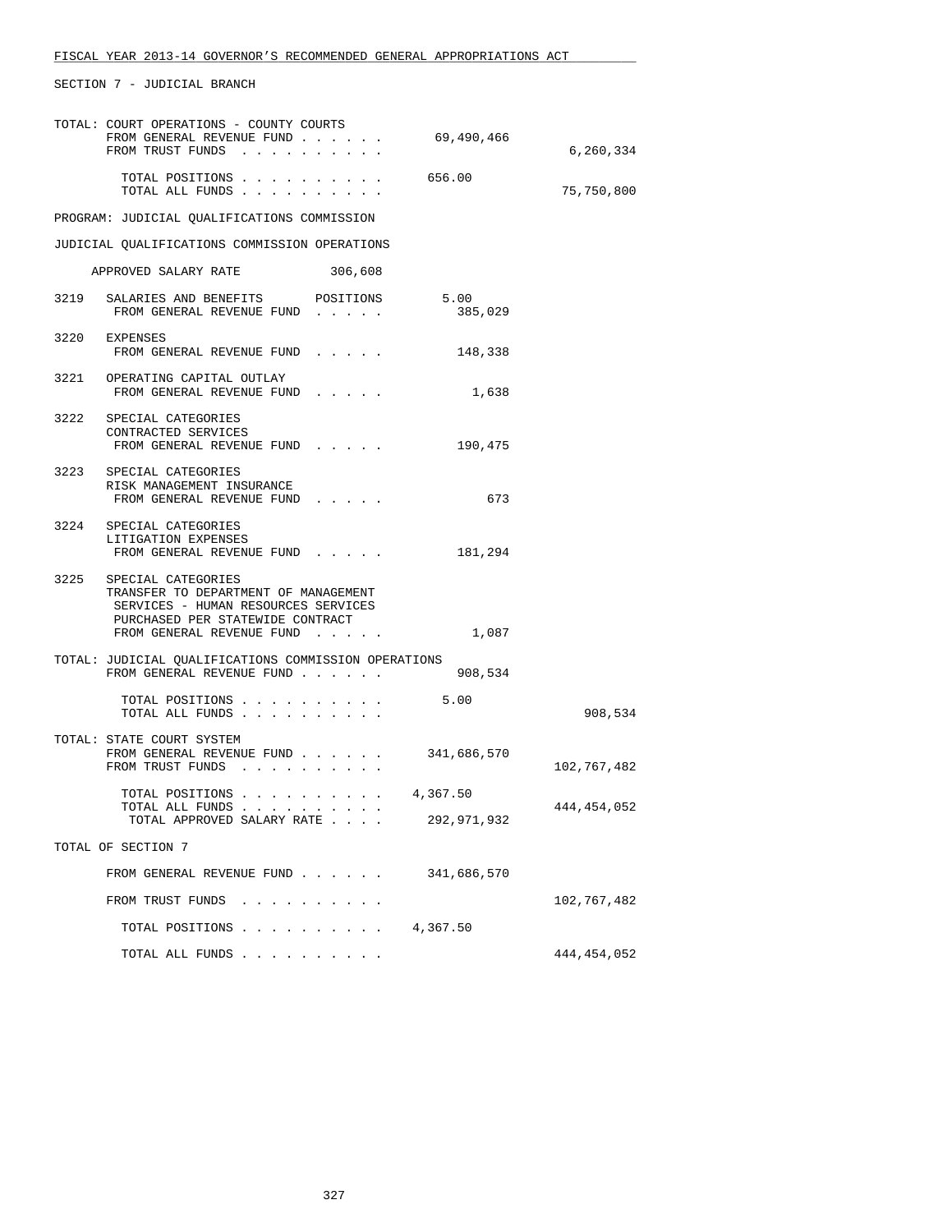SECTION 8. SALARIES AND BENEFITS - FISCAL YEAR 2013-2014

 ALL PROVISIONS OF THIS SECTION ARE SUBJECT TO COLLECTIVE BARGAINING LAW AND LEGISLATIVE APPROPRIATION

 Statement of Purpose: This section provides instructions for implementing Fiscal Year 2013-14 salary and benefits appropriations and Specific Appropriations 612, 1945 and 1946. All allocations and distributions of these funds are to be made in strict accordance with the provisions of this act.

 (1) ELECTED OFFICERS, FULL-TIME MEMBERS OF COMMISSIONS AND OTHER DESIGNATED EMPLOYEES

 (a) The elected officers, full-time members of commissions and designated employees shall be paid at the annual rate shown for the period from July 1, 2013 through June 30, 2014; however, these salaries may be reduced on a voluntary basis.

|                                                     | 7/1/2013 |
|-----------------------------------------------------|----------|
|                                                     | 130,273  |
|                                                     | 124,851  |
|                                                     | 128,972  |
|                                                     | 128,972  |
| Agriculture, Commissioner of                        | 128,972  |
|                                                     | 157,976  |
| Judges - District Courts of Appeal                  | 150,077  |
|                                                     | 142,178  |
|                                                     | 134,280  |
| Commissioner - Public Service Commission            | 130,036  |
| Public Employees Relations Commission Chair         | 95,789   |
| Public Employees Relations Commission Commissioners | 45,362   |
|                                                     | 90,724   |
| State Attorneys and Public Defenders                | 150,077  |
| Criminal Conflict and Civil Regional Counsels       | 98,000   |

 None of the officers and commission members or employees whose salaries have been fixed in this section shall receive any supplemental salary or benefits from any county or municipality.

# (2) SPECIAL PAY ISSUES

 (a) From the funds provided in Specific Appropriation 1945, the Governor, on behalf of the executive branch, and the Chief Justice, on behalf of the judicial branch, may grant discretionary, one-time lump sum interim variable compensation awards to employees achieving high job performance as evidenced by the employee's performance evaluation during the period of July 1, 2012 through June 30, 2013. No employee may receive more than one variable compensation award for the designated period.

 1. To be eligible to receive an award for performance demonstrated during the period of July 1, 2012 through June 30, 2013, an employee must:

 a. Have been employed within the agencies in an authorized and established position for a minimum of six months during the period July 1, 2012 through June 30, 2013.

 b. Have demonstrated "Outstanding" or "Commendable" performance, as evidenced by the last completed performance evaluation conducted pursuant to Chapter 60L-35, Florida Administrative Code or a similar level of performance under the performance evaluation process applicable to other pay plans, for a performance evaluation period ending during the period of July 1, 2012 through June 30, 2013.

 c. Have significantly contributed to the achievement of an agency or organizational unit goal during the period of the evaluation.

 d. Have had no sustained disciplinary action during the period of July 1, 2012 through June 30, 2013. Disciplinary actions include written reprimands, suspensions, dismissals, and involuntary demotions that were associated with a disciplinary action.

 e. Be an employee as of the date of the award payment referenced in subparagraph 4.

2. No later than August 31, 2013, each agency head shall create a list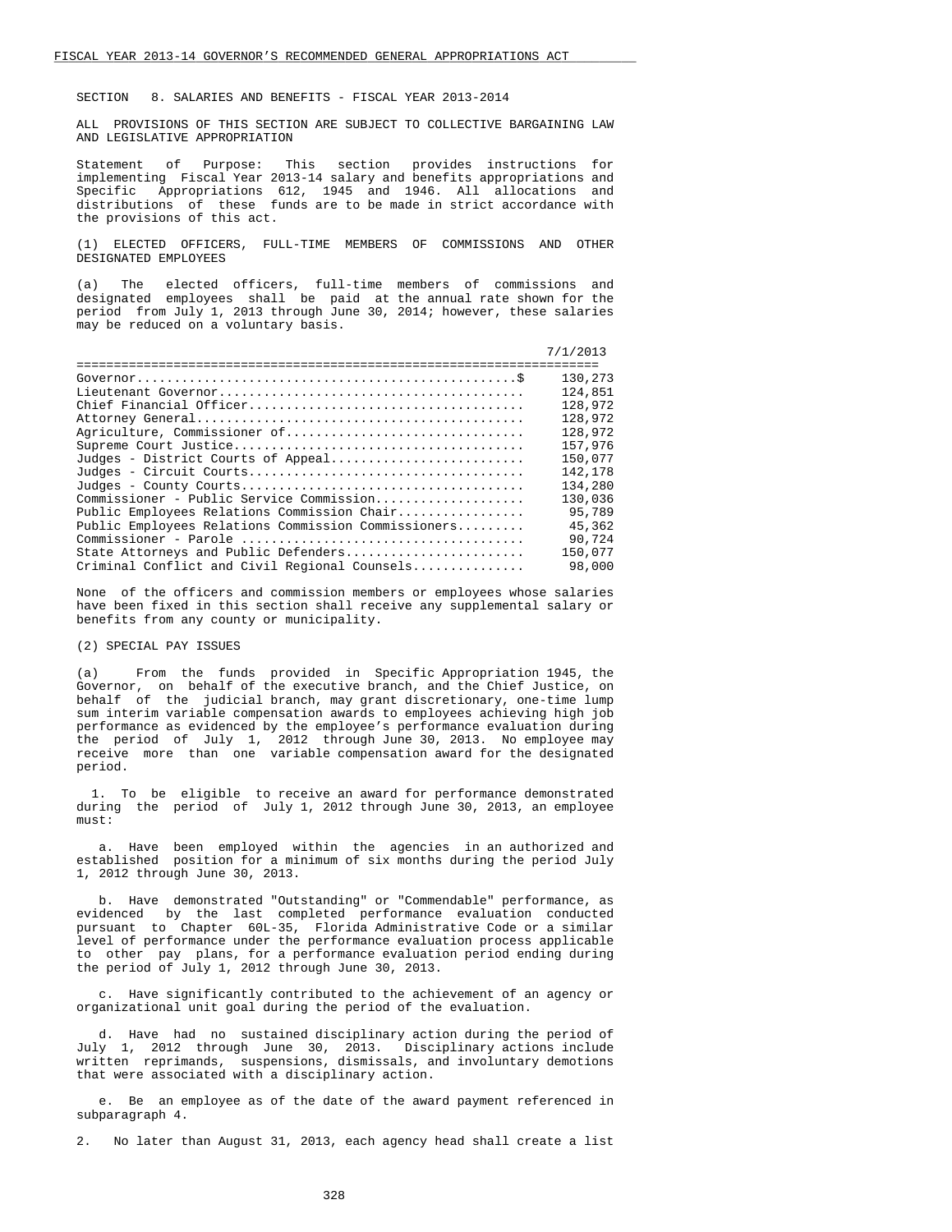of recommended eligible award recipients based upon the criteria contained in subparagraph 1. However, the number of recommended recipients may not exceed more than 35% of the number of authorized agency positions for Fiscal Year 2012-13.

 3. No later than September 15, 2013, the Executive Office of the Governor shall distribute the funds provided in Specific Appropriation 1945 to the state agencies. Awards for Outstanding and Commendable performance shall be in the amounts of \$5,000 and \$2,500, respectively. Such awards shall be prorated based on the full-time equivalency of an employee's position. However, regardless of the number of eligible recipients identified under subparagraph 2., the total amount of the individual awards provided by an agency shall not exceed the total funds distributed to the agency for this purpose.

 4. The interim variable compensation awards shall be paid to the appropriate eligible employees no later than September 30, 2013. The agency recommending an employee for an award shall be responsible for payment of the award. Sufficient funds are provided for each agency to pay the employees share of taxes associated with the bonus awards.

 (b) From the funds provided in Specific Appropriation 1946, the Governor, on behalf of the executive branch, and the Chief Justice, on behalf of the judicial branch, shall grant a non-discretionary, one-time \$1,200 lump sum bonus award to eligible employees in recognition of a reduced unemployment rate by 3.0 percent from December 2010 to December 2012. No employee shall receive more than one award of this type for the designated period.

1. To be eligible to receive a bonus award, the employee must:

 a. Have been employed in an authorized and established position in an executive or judicial branch agency for a minimum of six months during the period July 1,2012 through June 30, 2013.

 b. Have demonstrated "Satisfactory" or above performance, as evidenced by the last completed performance evaluation conducted pursuant to Chapter 60L-35, Florida Administrative Code for executive branch agencies, or a similar level of performance under the performance evaluation process utilized by other executive or judicial branch agencies for the performance evaluation period ending during July 1, 2012 through June 30, 2013.

 c. Have had no sustained disciplinary action during the period July 1, 2012 through June 30, 2013. Disciplinary actions include written reprimands, suspensions, dismissals, and involuntary demotions associated with a disciplinary action.

 d. Be an employee of an executive or judicial branch agency as of the date of the award payment referenced in subparagraph 4.

 2. No later than July 31, 2013, each executive or judicial branch agency shall create a list of eligible award recipients based upon the criteria contained in subparagraph 1. above.

 3. No later than August 15, 2013, the Executive Office of the Governor shall distribute the funds provided in Specific Appropriation 1946 to the applicable agencies. Each award shall be \$1,200; however, such awards shall be prorated based on the full-time equivalency of an employee's position. Regardless of the number of eligible recipients identified under subparagraph 2., the total amount of the individual bonus awards provided by each agency shall not exceed the total funds appropriated to the agency for this purpose.

 4. The bonus shall be paid by agencies to eligible employees no later than August 30, 2013. Sufficient funds are provided for each agency to pay the employees' share of taxes associated with the bonus awards.

 (c) From the funds in Specific Appropriation 612, \$21,200,000 in nonrecurring General Revenue is appropriated to the Department of Corrections to grant a non-discretionary, one-time lump sum bonus award to employees for recognition of a 4.9 percentage point decrease in Florida's recidivism rate over the past two years (from 32.5 percent to 27.6 percent). This reduction in recidivism has saved more than \$44 million in prison costs. Eligible employees providing direct care and custody services shall receive a \$1,000 bonus and non-direct care employees shall receive a \$500 bonus award.

1. To be eligible to receive a bonus award, the employee must:

329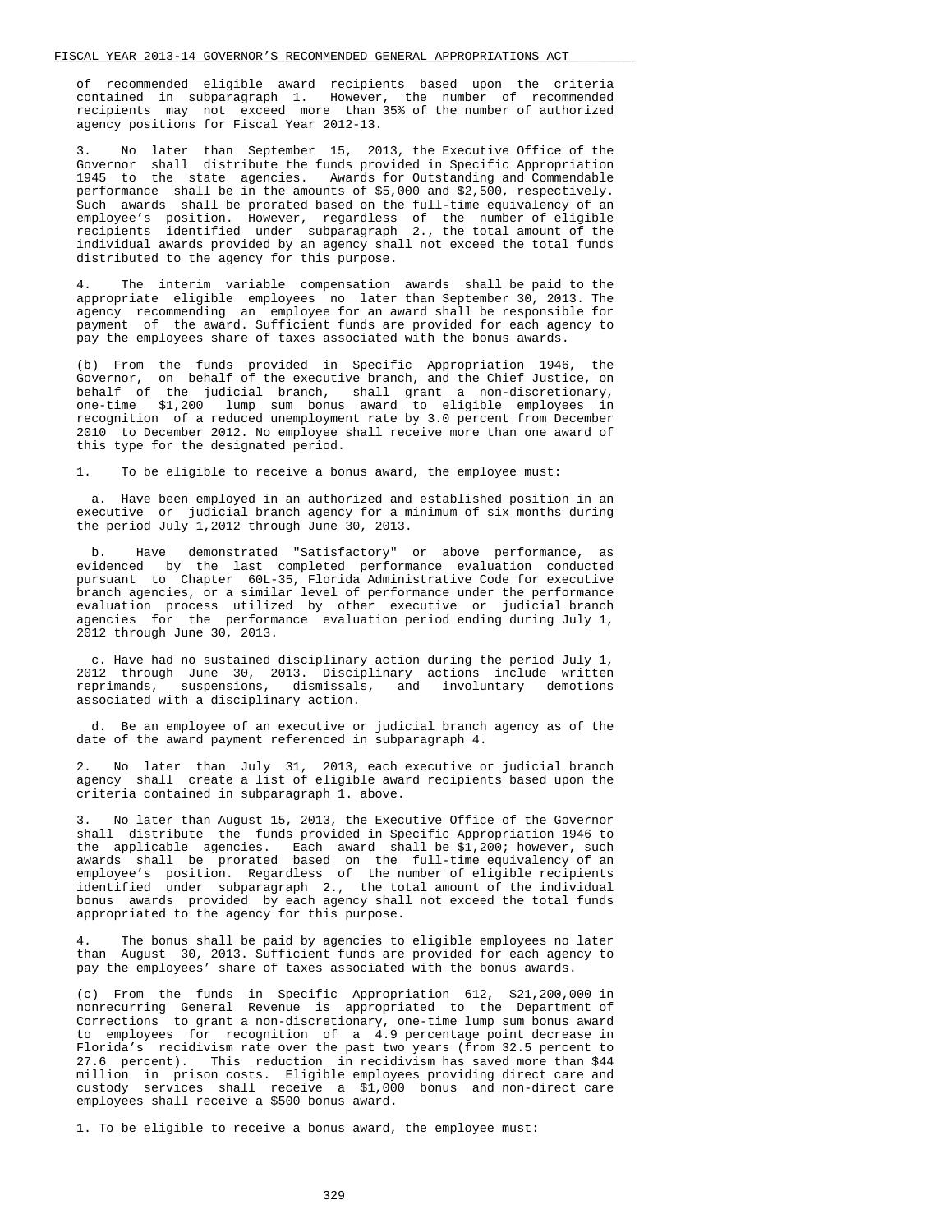a. Have been employed within the Department of Corrections in an authorized and established position for a minimum of six months during the period of July 1, 2012 through June 30, 2013, and be employed by the Department of Corrections at the time of the bonus award.

 b. Have demonstrated "Satisfactory" or above performance as evidenced by the performance evaluation period ending during July 1, 2012, through June 30, 2013.

 c. Have had no sustained disciplinary action during the period of July 1, 2012 through June 30, 2013. Disciplinary actions include written reprimands, suspensions, dismissals, and involuntary demotions associated with a disciplinary action.

 2. No later than July 15, 2013, the Department of Corrections shall create a list of eligible award recipients based upon the criteria contained in subparagraph 1. and submit a budget amendment pursuant to Chapter 216, Florida Statutes, to transfer the calculated funds to the Salaries and Benefits appropriations categories.

 3. No later than July 31, 2013, the Department of Corrections shall issue the bonus awards to the eligible employees. However, regardless of the number of eligible recipients identified under subparagraph 2., the total amount of the individual bonus awards provided by the Department shall not exceed the total funds appropriated to the agency for this purpose. Sufficient funds are provided for the Department to pay the employees' share of taxes associated with the bonus awards.

#### (3) BENEFITS: HEALTH, LIFE, AND DISABILITY INSURANCE

 (a) STATE LIFE INSURANCE AND STATE DISABILITY INSURANCE Funds are provided in each agency's budget to continue paying the state share of the State Life Insurance Program and the State's Disability Insurance Program premiums.

(b) STATE HEALTH INSURANCE PLANS AND BENEFITS

 1. For the period July 1, 2013, through June 30, 2014, the Department of Management Services shall administer the plans and benefits provided under the State Group Insurance Program consistent with the following parameters:

 a. The State Group Insurance Program will include a State Group Health Insurance Standard Plan, a State Group Health Insurance High Deductible Health Plan, Health Maintenance Organization Standard Plans, and Health Maintenance Organization High Deductible Health Plans.

 b. The benefits provided under each of the plans shall be those benefits as provided in the current State Employees' PPO Plan Group Health Insurance Plan Booklet and Benefit Document, current Health Maintenance Organization contracts and benefit documents, and other such health insurance benefits as approved by the Legislature.

 c. The high deductible health plans shall continue to include an integrated health savings account. Such plans and accounts shall be administered in accordance with the requirements and limitations of federal provisions relating to the Medicare Prescription Drug, Improvement, and Modernization Act of 2003. The state shall make a monthly contribution to an employee's health savings account to the extent authorized in section 110.123(12), Florida Statutes.

 (c) STATE HEALTH INSURANCE PREMIUMS FOR THE PERIOD JULY 1, 2013, THROUGH JUNE 30, 2014.

1. State Paid Premiums

 a. For the coverage period beginning July 1, 2013, through June 30, 2014, the state share of the State Group Health Insurance Program premiums to the executive, legislative and judicial branch agencies shall continue at \$537.74 per month for individual coverage and \$1149.14 per month for family coverage.

 b. Funds are provided in each state agency and university's budget to continue paying the State Group Health Insurance Program premiums for the fiscal year.

 c. For the coverage period July 1, 2013 to June 30, 2014, the state share of the State Group Health Insurance Program premiums to the executive, legislative and executive branch agencies, for each employee participating in the Spouse Program shall be \$ 649.58 per month for the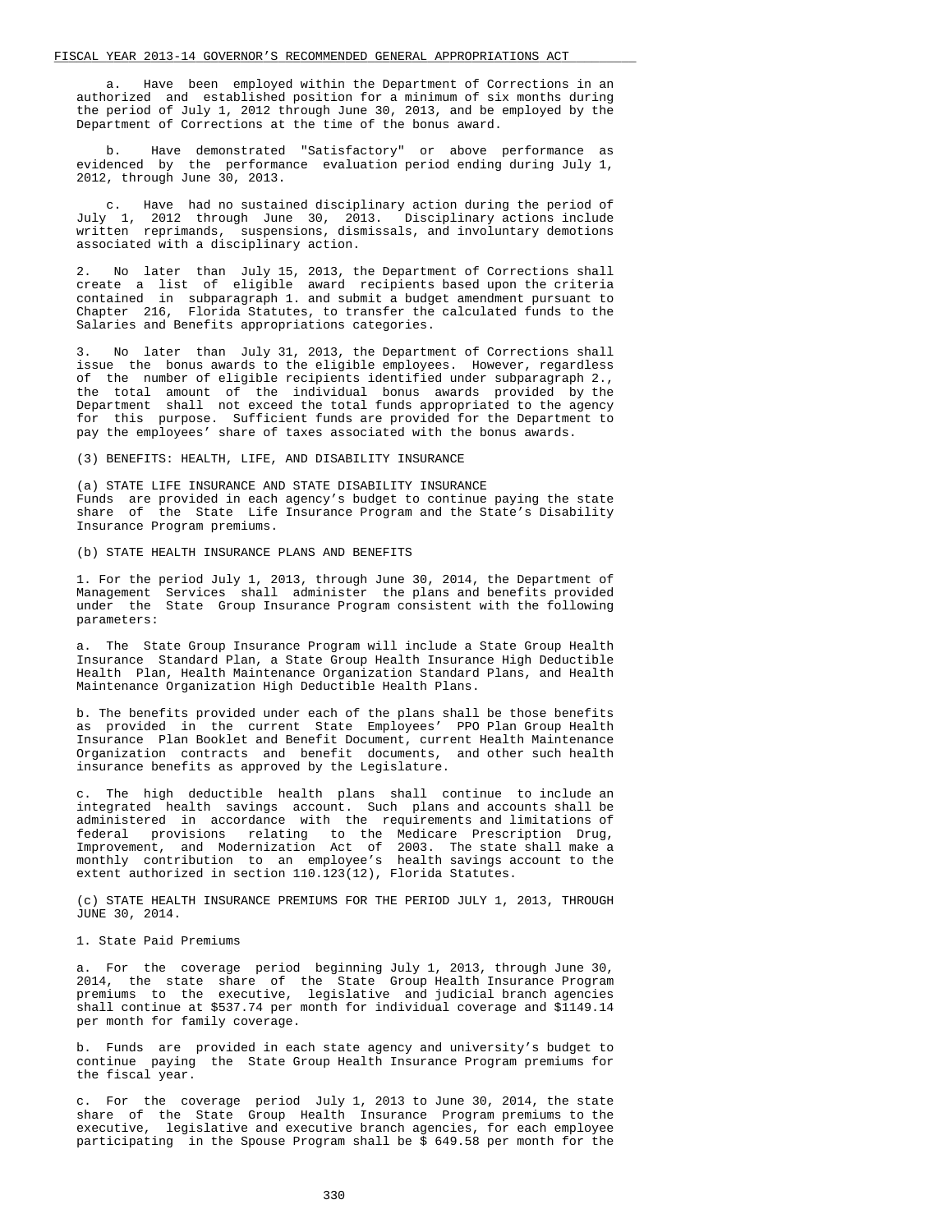standard family coverage plan and \$ 591.72 per month for the health investor health plan family coverage.

## 2. Premiums Paid by Employees

 a. For the coverage period July 1, 2013, through June 30, 2014, the employee's share of the health insurance premiums for the standard plans shall be \$50 per month for individual coverage and \$180 per month for family coverage.

 b. For the coverage period July 1, 2013, through June 30, 2014, the employee's share of the health insurance premium for the high deductible health plans shall continue at \$15 per month for individual coverage and \$64.30 per month for family coverage.

 c. For the coverage period July 1, 2013, through June 30, 2014, the employee's share of the health insurance premiums for the standard plans and the high deductible plans shall continue at \$15 per month for each employee participating in the Spouse Program in accordance with section 60P-2.0036, Florida Administrative Code.

#### 3. Premiums paid by Medicare Participants

 a. For the coverage period July 1, 2013, through June 30, 2014, the monthly premiums for Medicare participants participating in the Self-Insured State Group Health Insurance Standard PPO and HMO Plans shall continue to be \$326.92 for "one eligible", \$942.64 for "one under/one over", and \$653.84 for "both eligible."

 b. For the coverage period July 1, 2013, through June 30, 2014, the monthly premiums for Medicare participants participating in the Self-Insured State Group Health Insurance High Deductible PPO and HMO Plans shall continue to be \$246.43 for "one eligible", \$771.99 for "one under/one over", and \$492.85 for "both eligible."

 c. Effective December 1, 2013, for the coverage period beginning January 1, 2014, the monthly premiums for Medicare participants enrolled in a Fully-Insured Health Maintenance Organization Standard Plan or High Deductible Health Plan shall be equal to the negotiated monthly premium for the selected state-contracted Health Maintenance Organization.

# 4. Premiums paid by Early Retirees

 a. Effective July 1, 2013, for the coverage period beginning August 1, 2013, an "early retiree" participating in the State Group Health Standard Plan shall pay a monthly premium equal to 100 percent of the total premium charged (state and employee contributions) for an active employee participating in the standard plan.

 b. Effective July 1, 2013, for the coverage period August 1, 2013 through June 30, 2014, an "early retiree" participating in the State Group Health Insurance High Deductible Plan shall pay a monthly premium equal to \$511.08 for individual coverage and \$1,130.11 for family coverage.

#### 5. Premiums paid by COBRA participants

 a. Effective July 1, 2013, for the coverage period beginning August 1, 2014, a COBRA participant participating in the State Group Health Insurance Program shall continue to pay a premium equal to 102 percent of the total premium charged (state and employee contributions) for an active employee participating in the Program.

 (d) Under the State Employees' Prescription Drug Program, the following shall apply:

 1. Supply limits shall continue as provided in subsection 110.12315, Florida Statutes.

 2. For the period July 1, 2013, through June 30, 2014, co-payments for the State Group Health Insurance Standard Plan shall be as follows:

a. \$7 co-payment for generic drugs with card;

- b. \$30 for preferred brand name drug with card;
- c. \$50 for nonpreferred brand name drug with card;
- d. \$14 for generic mail-order drug;
- e. \$60 for preferred brand name mail order drug;
- f. \$100 for nonpreferred brand name mail order drug.

3. For the period July 1, 2013, through June 30, 2014, coinsurance for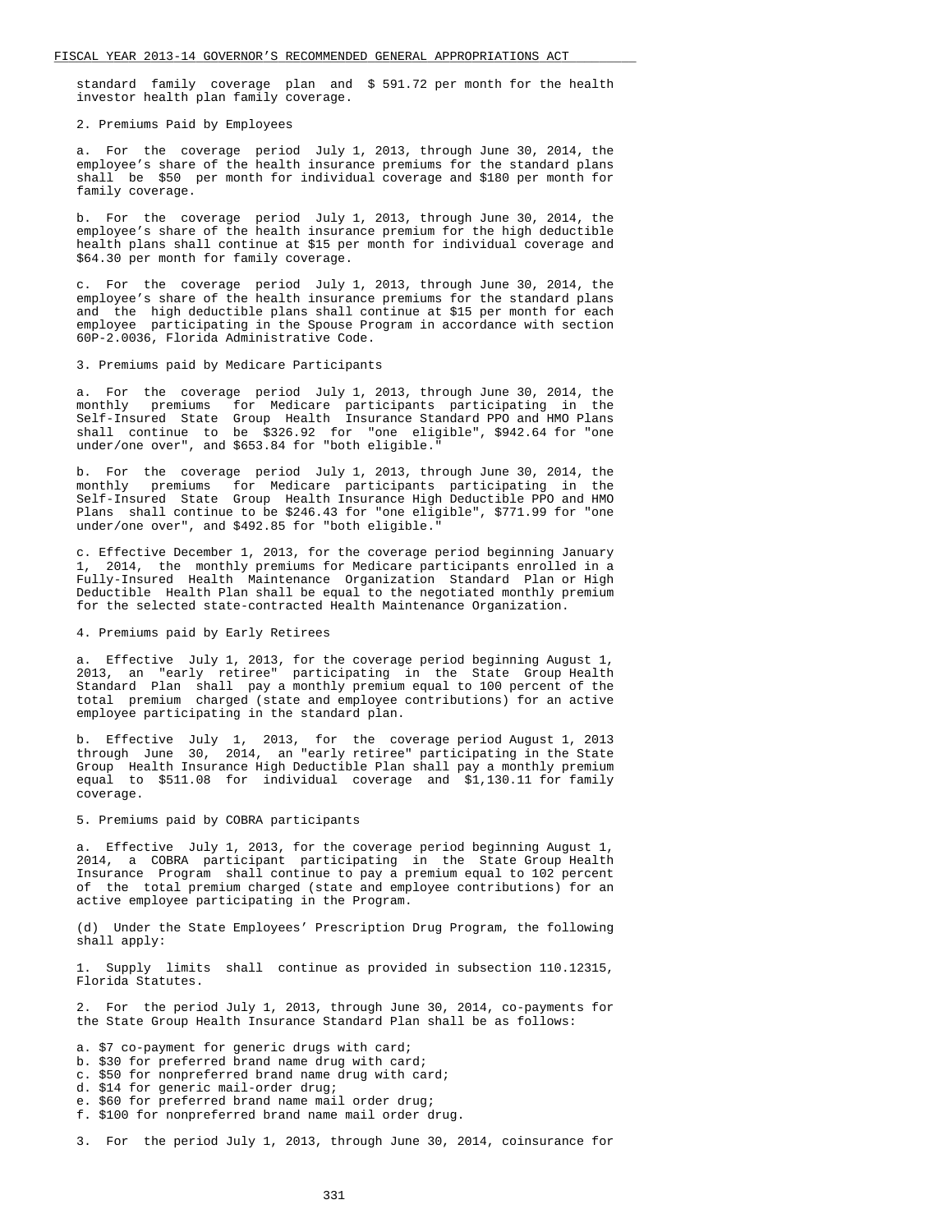the State Group Health Insurance High Deductible Plan shall continue as provided in section 110.12315(7), Florida Statutes.

 4. Effective July 1, 2013, and notwithstanding the provisions of subparagraph 2, to the contrary, for the purpose of encouraging an individual to change from brand name drugs to generic drugs, the department may continue to waive co-payments for a six month supply of a generic statin or a generic proton pump inhibitor.

 5. The Department of Management Services shall maintain the preferred brand name drug list to be used in the administration of the State Employees' Prescription Drug Program.

 6. The Department of Management Services shall maintain a listing of certain maintenance drugs that must be filled through mail order by participants of the Preferred Provider Organization option only. Effective July 1, 2013, the drugs on the maintenance list may initially be filled three times in a retail pharmacy; thereafter, any covered prescriptions must be filled through mail order.

 (e) The State Employees' Prescription Drug Program shall provide coverage for smoking cessation prescription drugs; however, members shall be responsible for appropriate copayments and deductibles when applicable. The smoking cessation prescription drug benefit shall be limited to up to six month supply within any plan year and maximum lifetime benefit of no more than nine months supplied.

 (f) The budget authority provided in Specific Appropriation 1950, shall be allocated by the Executive Office of the Governor among the appropriate agencies based on the savings realized by each agency as a result of all employees paying equal premiums based on coverage selections.

#### (4) OTHER BENEFITS

 (a) The state shall provide up to six (6) credit hours of tuition-free courses per term at a state university or community college to all full-time employees on a space available basis as authorized by law.

 (b) All state branches, departments and agencies which have established accumulated and unused annual leave, shall not provide payment which exceeds a maximum of 480 hours of actual payment to each employee for accumulated and unused annual leave.

 (c) Upon termination of employees in the Senior Management Service, Selected Exempt Services, or positions with comparable benefits, payments for unused annual leave credits accrued on the member's last anniversary date shall be prorated at 1/12th of the last annual amount credited for each month, or portion thereof, worked subsequent to the member's last anniversary date.

 (d) The state shall continue to reimburse, at current levels, for replacement of personal property.

 (e) The state shall continue to provide, at current levels, clothing allowances and uniform maintenance and shoe allowances.

## (5) PAY ADDITIVES AND OTHER INCENTIVE PROGRAMS

 The following pay additives and other incentive programs are authorized to be paid from existing agency resources consistent with provisions of sections 110.2035 and 216.251, Florida Statutes, the applicable administrative rules promulgated by the Department of Management Services, and collective bargaining agreements.

 (a) Each agency is authorized to continue to pay, at the levels in effect on June 30, 2007, on-call fees and shift differentials as necessary to perform normal operations of the agency.

 (b) Each agency that had a training program in existence on June 30, 2006, is authorized to continue such training program. Such additives shall be granted under the provisions of the law, administrative rules, and collective bargaining agreements.

 (c) The Department of Corrections may continue to grant hazardous duty pay additives as necessary to those employees assigned to the Department of Corrections institutions' Rapid Response Teams (including baton, shotgun, and chemical agent teams) and the Correctional Emergency Response Teams.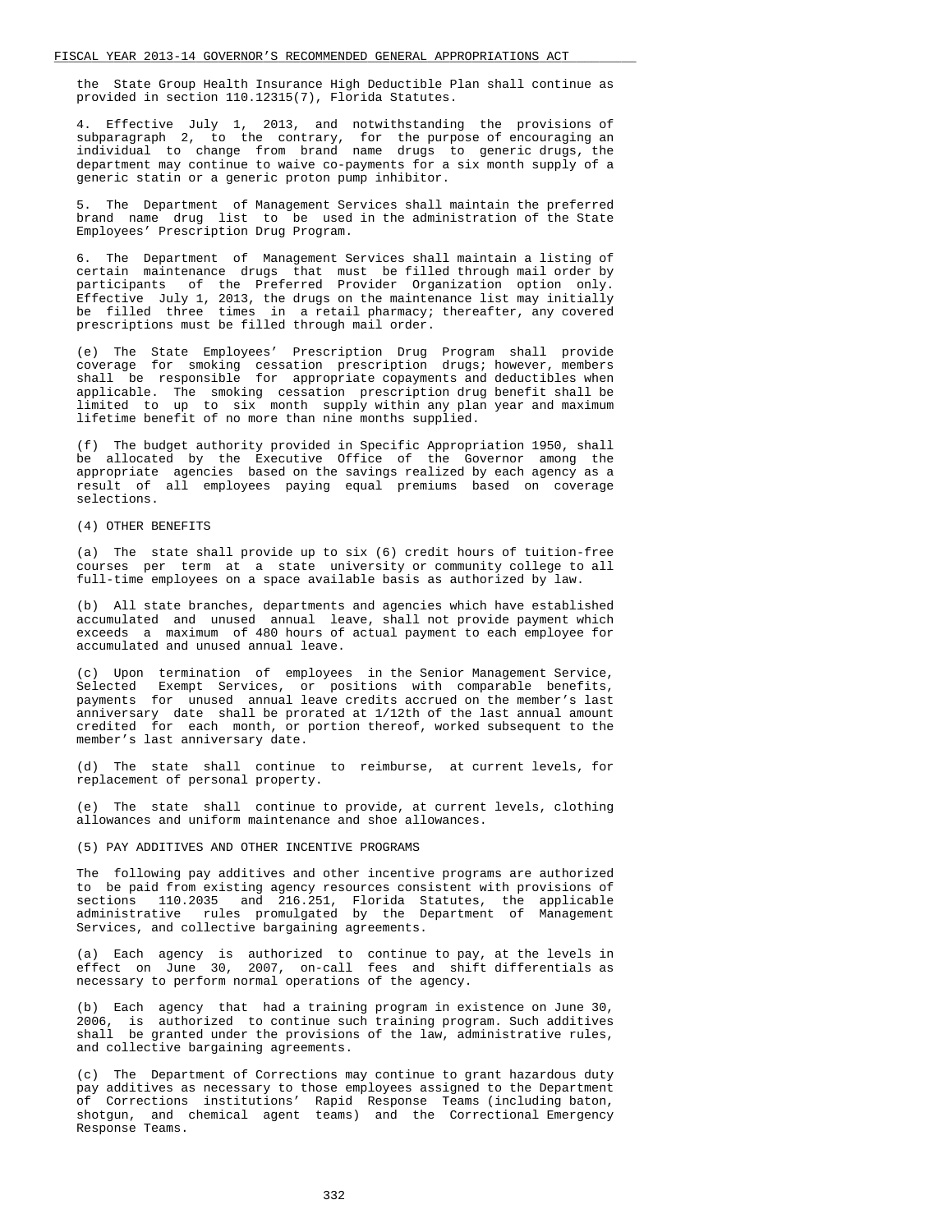(d) The Fish and Wildlife Conservation Commission may continue to grant temporary special duty pay additives to law enforcement officers who perform additional duties as K-9 handlers, as regional recruiters/media coordinators and as breath test operators/inspectors.

 (e) The Fish and Wildlife Conservation Commission and the Department of Highway Safety and Motor Vehicles are authorized to grant critical market pay additives to employees residing in and assigned to Lee County, Collier County, or Monroe County, at the levels that the employing agency granted salary increases for similar purposes prior to July 1, 2006. These pay additives shall be granted only during the time in which the employee resides in, and is assigned to duties within, those counties. In no instance may the employee receive an adjustment to the employee's base rate of pay and a critical market pay additive based on the employee residing in and being assigned in the specified counties.

 (f) The Department of Transportation is authorized to continue its training programs for employees in the field of transportation engineering, right-of-way acquisition, relocation benefits administration, right-of-way property management, real estate appraisal, and business valuation under the same guidelines established for these training programs prior to June 30, 2006.

 (g) The Department of Highway Safety and Motor Vehicles is authorized to continue to grant a pay additive of \$162.50 per pay period to each law enforcement officer assigned to the Office of Motor Carrier Compliance who maintains certification by the Commercial Vehicle Safety Alliance.

 (h) The Department of Highway Safety and Motor Vehicles is authorized to continue its "Field Training Officer (FTO)" Training program for employees that train recruits that graduate from the FHP training academy. This includes granting a pay additive to participating This includes granting a pay additive to participating employees.

 (i) The Department of Highway Safety and Motor Vehicles is authorized to grant temporary special duties-general pay additives to employees assigned additional duties as a result of time critical projects.

 (j) The Department of Highway Safety and Motor Vehicles is authorized to grant temporary special duties- general pay additives to employees assigned additional duties (temporarily performing the job duties of a vacant position in addition to their current position, temporarily performing the job duties of another employee that is absent from work for non-FMLA related reasons, or being given temporary training duties for new members).

 (k) Each agency is authorized to continue to grant temporary special duties- absent co-worker pay additives to employees assigned additional duties as a result of another employee being absent from work pursuant to the Family Medical Leave Act or authorized military leave. The notification process described in section 110.2035(7), Florida Statutes, does not apply to additives authorized in this subparagraph.

 (l) Each State Personnel System agency that does not have an authorized plan for implementing the temporary special duties-general pay additive for Fiscal Year 2013-14, must submit requests for individuals to receive such additives to the Department of Management Services for review and recommendation for approval by the Governor's Office and the Legislature.

 (m) Contingent upon the availability of funds and at the agency head's discretion, each agency is authorized to grant a temporary special duties pay additive, of up to 15 percent of the employee's base rate of pay, to each employee temporarily deployed to a facility or area closed due to emergency conditions from another area of the state that is not closed.

 (n) Each agency is authorized to grant merit pay increases based on the employee's exemplary performance as evidenced by a performance evaluation conducted pursuant to chapter 60L-35, Florida Administrative Code, or a similar performance evaluation applicable to other pay plans.

 SECTION 9. The unexpended balance of funds provided to the Department of Education in Specific Appropriation 99, and section 23 of Chapter 2012-118, Laws of Florida, for Race to the Top Strategic Education Initiatives and Statewide Longitudinal Data Systems is hereby reverted and reappropriated for Fiscal Year 2013-14 to the Department of Education for the same purpose.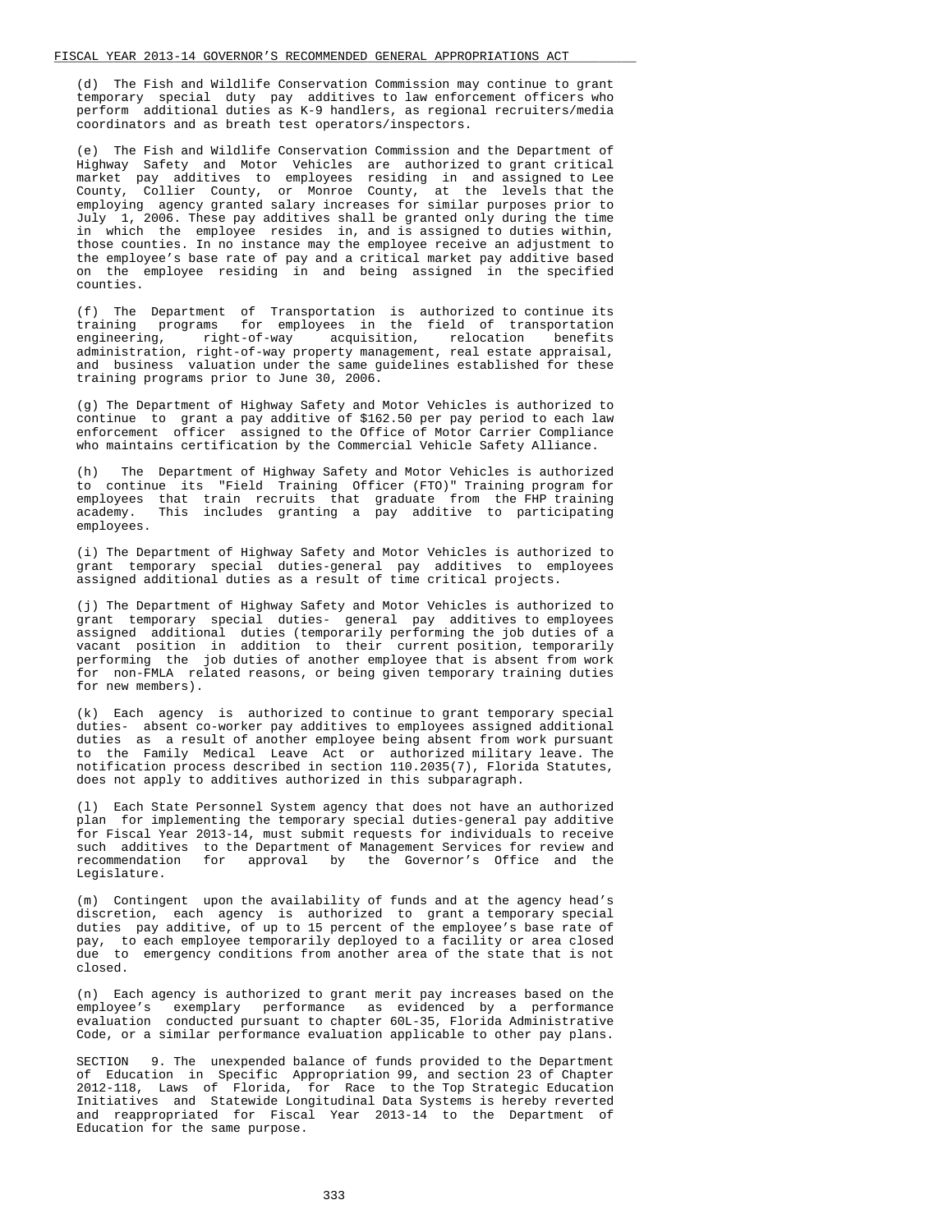SECTION 10. The unexpended balance of funds provided to the Department of Education in Specific Appropriation 100, and section 24 of Chapter 2012-118, Laws of Florida, for the Partnership for Assessment of Readiness for Colleges and Careers is hereby reverted and reappropriated for Fiscal Year 2013-14 to the Department of Education for the same purpose.

 SECTION 11. There is hereby appropriated \$4,866,712 in nonrecurring funds from the Refugee Assistance Trust Fund and \$770,332 in nonrecurring funds from the Medical Care Trust Fund to the Agency for Health Care Administration to cover Fiscal Year 2012-13 Medicaid program costs. This section shall take effect upon becoming law.

 SECTION 12. There is hereby appropriated \$117,467,448 in nonrecurring funds from the Medical Care Trust Fund to the Agency for Health Care Administration for the primary care physician fee increase in Fiscal Year 2012-13 pursuant to the Affordable Care Act. This section shall take effect upon becoming law.

 SECTION 13. There is hereby appropriated \$17,020,370 in nonrecurring General Revenue Funds and \$23,245,468 in nonrecurring Operations and Maintenance Trust Funds to the Agency for Persons with Disabilities to cover the Fiscal Year 2012-13 Home and Community Based Services Waiver costs. This section shall take effect upon becoming law.

 SECTION 14. There is hereby appropriated to the Department of Children and Families \$17,416,182 in nonrecurring funds from the General Revenue Fund and \$3,166,980 in nonrecurring funds from the Welfare Transition Trust Fund to cover Fiscal Year 2012-13 Cash Assistance costs. This section shall take effect upon becoming law.

 SECTION 15. The sum of \$10,878,804 from nonrecurring General Revenue is hereby appropriated to the Department of Corrections for Fiscal Year 2012-13 to restore funding associated with privatization efforts in Region IV that did not occur. This section is effective upon becoming law.

 SECTION 16. The sum of \$8,328,934 from nonrecurring General Revenue is hereby appropriated to the Department of Corrections for Fiscal Year 2012-13 due to the revised Criminal Justice Estimating Conference prison population forecast that increased the average daily population from 99,257 to 100,137. This section is effective upon becoming law.

 SECTION 17. The sum of \$14,077,646 from nonrecurring General Revenue is hereby appropriated to the Department of Corrections for Fiscal Year 2012-13 to restore savings associated with healthcare privatization efforts not being realized. In addition, \$41,500,000 from nonrecurring General Revenue is hereby appropriated to the Department of Corrections for Fiscal Year 2012-13 to address a deficit in the Health Services Program. This section is effective upon becoming law.

 SECTION 18. From the funds appropriated in Specific Appropriation 758 of Chapter 2012-118, Laws of Florida, the sum of \$30,500,000 in reserve shall revert to the General Revenue Fund. This section is effective upon becoming law.

 SECTION 19. The unexpended balance of funds provided to the Department of Revenue in Specific Appropriation 3085 of Chapter 2012-118, Laws of Florida, for the One-Stop Business Registration Portal is hereby reverted and reappropriated for Fiscal Year 2013-14 for the same purpose.

SECTION 20. The unexpended balance of funds appropriated to the Department of Financial Services in sections 61 and 62. Chapter Department of Financial Services in sections 61 and 62, 2012-118, Laws of Florida, is hereby reverted and reappropriated for Fiscal Year 2013-14 to the department for strengthening domestic security support for the State Fire Marshal.

 SECTION 21. The unexpended balance of funds provided in Specific Appropriation 2026A of Chapter 2012-118, Laws of Florida, and distributed to the Department of Financial Services in EOG #B2013-0014 is hereby reverted and reappropriated for Fiscal Year 2013-14 to the department for strengthening domestic security support for the State Fire Marshal.

 SECTION 22. The unexpended balance of funds provided to the Department of Management Services in section 67, Chapter 2012-118, Laws of Florida, for the Florida Interoperability Network Sustainment and Maintenance is hereby reverted and reappropriated for Fiscal Year 2013-14 to the department for the same purpose.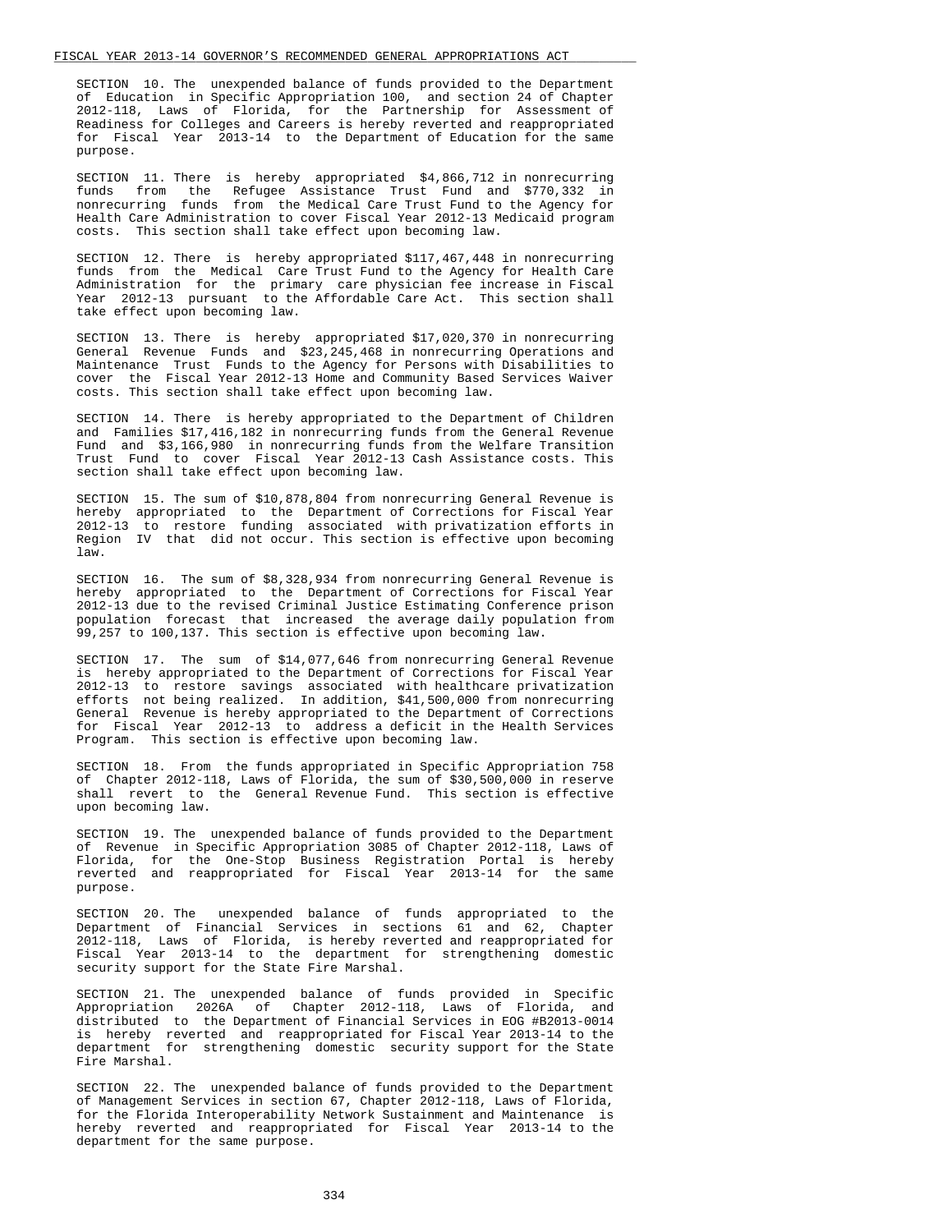SECTION 23. The unexpended balance of funds provided in Specific Appropriation 2026A of Chapter 2012-118, Laws of Florida, and distributed to the Department of Management Services in EOG B2013-0014 is hereby reverted and reappropriated for Fiscal Year 2013-14 to the department for its original purpose.

 SECTION 24. The unexpended balance of funds provided for Fiscal Year 2011-12 in section 39 of Chapter 2011-76, Laws of Florida, was reappropriated for Fiscal Year 2012-13 by Section 74 of Chapter 2012-118, Laws of Florida, for the Quick Action Closing Fund and the Innovation Incentive Fund, shall revert on June 30, 2013, and is reappropriated to the Department of Economic Opportunity for Fiscal Year 2013-14 for the same purpose.

 SECTION 25. The unexpended balance of funds provided to the Department of Economic Opportunity in Specific Appropriation 2304A of Chapter 2012-118, Laws of Florida, and subsequently allocated by budget amendment EOG #B2013-0042 to the Quick Action Closing Fund and the Innovation Incentive Program, shall revert on June 30, 2013 and are reappropriated to the Department of Economic Opportunity for Fiscal Year 2013-14 for the same purpose.

 SECTION 26. The unexpended balance of funds provided to the Department of Economic Opportunity in Specific Appropriation 2314 of Chapter 2012-118, Laws of Florida, in the Qualified Expenditure Category for Economic Development Tools, shall revert on June 30, 2013 and are reappropriated to the Department of Economic Opportunity for Fiscal Year 2013-14 for the same purpose.

 SECTION 27. The unexpended balance of funds provided to the Department of Economic Opportunity in Specific Appropriation 2265 of Chapter 2012-118, Laws of Florida, and subsequently allocated by budget amendments EOG #B2013-0186 and EOG #B2013-0323, and funds remaining unallocated for the Unemployment Compensation Claims and Benefits Information System, shall revert on June 30, 2013 and are reappropriated to the Department of Economic Opportunity for Fiscal Year 2013-14 for the same purpose.

 SECTION 28. The unexpended balance of funds provided for Fiscal Year 2012-13 in Section 73 of Chapter 2012-118, Laws of Florida, for the State Small Business Credit Initiative, including the unreleased balance of funds held in reserve, shall revert on June 30, 2013 and are reappropriated for Fiscal Year 2013-14 to the Department of Economic Opportunity for the same purpose.

 SECTION 29. The unexpended balance of funds provided to the Executive Office of the Governor, Division of Emergency Management, for domestic security projects in Specific Appropriation 2026A of Chapter 2012-118, Laws of Florida, subsequently distributed through budget amendment EOG #B2013-0014, and the unexpended balance of funds provided to the Executive Office of the Governor, Division of Emergency Management, pursuant to section 78 of Chapter 2012-118, Laws of Florida, shall revert and are reappropriated for Fiscal Year 2013-14 to the Executive Office of the Governor, Division of Emergency Management, for the same purpose.

 SECTION 30. The unexpended balance of funds provided to the Executive Office of the Governor, Division of Emergency Management, for the federal Emergency Management Performance Grant in Specific Appropriations 2579 and 2599 of Chapter 2012-118, Laws for Florida, and pursuant to budget amendment EOG #B2013-0041, and the unexpended balance of funds provided to the Executive Office of the Governor, Division of Emergency Management, pursuant to section 79 of Chapter 2012-118, Laws of Florida, shall revert and are reappropriated for Fiscal Year 2013-14 to the Executive Office of the Governor, Division of Emergency Management, for the same purpose. This section shall be effective upon this act becoming law.

 SECTION 31. The nonrecurring sum of \$1,350,000 in the Grants and Donations Trust Fund shall be transferred via nonoperating transfer by the Executive Office of the Governor to the Department of State Operating Trust Fund to be used to fund the processing of notary applications, education and assistance for notaries public, and the investigation of complaints against notaries public.

 SECTION 32. The unexpended balance of funds provided pursuant to Chapter 2011-69, section 70, Laws of Florida, and approved budget amendment: EOG #2009-W0082, dated April 15, 2009, were reappropriated for Fiscal Year 2012-13 by section 84 of Chapter 2012-118, Laws of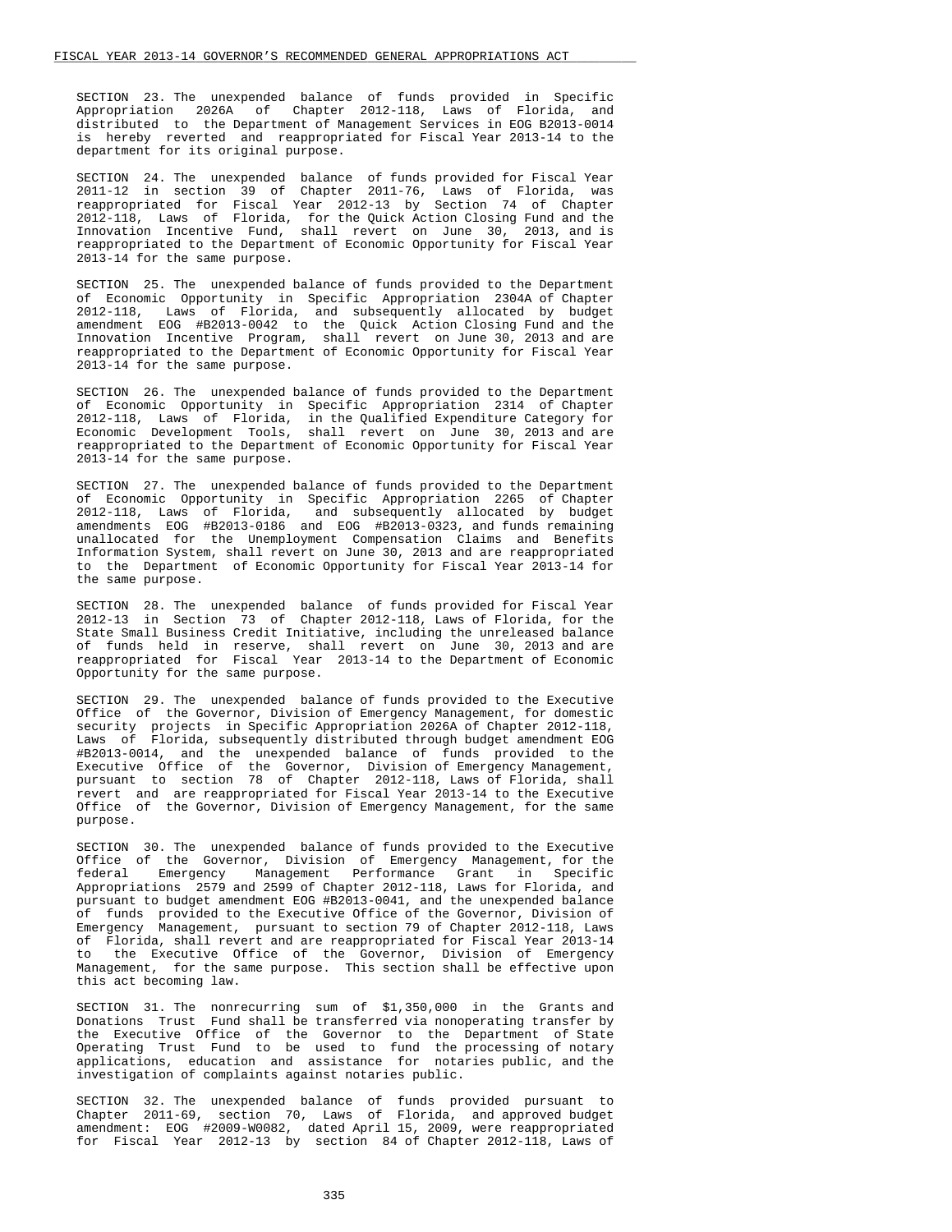Florida for the Transportation Infrastructure - American Recovery and Reinvestment Act of 2009 (088825) appropriation category in the Department of Transportation, shall revert immediately and are reappropriated for Fiscal Year 2013-14 to the Department of Transportation for the same purpose.

 SECTION 33. The unexpended balance of funds appropriated in sections 48 and 49 of Chapter 2012-118, Laws of Florida, and subsequently distributed to the Department of Law Enforcement pursuant to EOG #B2013-0005, is hereby reverted and reappropriated for Fiscal Year 2013-14 for the purpose of the original appropriation within the Department of Law Enforcement.

 SECTION 34. The unexpended balance of funds provided to the Department of Law Enforcement for domestic security issues in Specific Appropriation 2026A of Chapter 2012-118, Laws of Florida, and subsequently distributed to the Department of Law Enforcement pursuant<br>to budget amendment EOG #B2013-0014, is hereby reverted and amendment EOG #B2013-0014, is hereby reverted and reappropriated for Fiscal Year 2013-14 for the purpose of the original appropriation within the Department of Law Enforcement.

 SECTION 35. The nonrecurring sum of \$17,700,000 from the Education Enhancement Trust Fund provided in Specific Appropriation 3 of Chapter 2012-118, Laws of Florida, to the Department of Education shall revert immediately. This section shall take effect upon becoming law.

 SECTION 36. The nonrecurring sum of \$156,083,926 from General Revenue funds provided in Specific Appropriation 193 of Chapter 2012-118, Laws of Florida, to the Agency for Health Care Administration shall revert immediately. This section shall take effect upon becoming law.

 SECTION 37. The nonrecurring sums of \$822,985 from General Revenue and \$2,217,520 from trust funds are hereby reduced from each agency's budget for Fiscal Year 2012-13, as a result of savings achieved through the Real Estate Initiative, as follows:

| DIVISION OF ADMINISTRATIVE HEARINGS                |
|----------------------------------------------------|
|                                                    |
| AGENCY FOR HEALTH CARE ADMINISTRATION              |
|                                                    |
| DEPARTMENT OF BUSINESS AND PROFESSIONAL REGULATION |
|                                                    |
| DEPARTMENT OF ECONOMIC OPPORTUNITY                 |
|                                                    |
| DEPARTMENT OF EDUCATION-BLIND SERVICES             |
|                                                    |
| DEPARTMENT OF EDUCATION-STATE BOARD OF EDUCATION   |
|                                                    |
| DEPARTMENT OF ELDER AFFAIRS                        |
|                                                    |
| EXECUTIVE OFFICE OF THE GOVERNOR                   |
|                                                    |
| DEPARTMENT OF HEALTH                               |
|                                                    |
| DEPARTMENT OF JUVENILE JUSTICE                     |
|                                                    |
| PUBLIC SERVICE COMMISSION                          |
| 92,173                                             |
| DEPARTMENT OF REVENUE                              |
|                                                    |
|                                                    |

This section shall take effect upon becoming law.

 SECTION 38. The nonrecurring sums of \$1,192,308 from General Revenue and \$2,955,610 from trust funds are hereby reduced from each agency's budget for Fiscal Year 2012-13, as a result of savings achieved through the Vendor Management Initiative, as follows:

| DEPARTMENT OF BUSINESS AND PROFESSIONAL REGULATION |
|----------------------------------------------------|
|                                                    |
| DEPARTMENT OF EDUCATION-FEDERAL GRANTS             |
|                                                    |
| DEPARTMENT OF EDUCATION-STATE BOARD OF EDUCATION   |
|                                                    |
|                                                    |
| DEPARTMENT OF ELDER AFFAIRS                        |
|                                                    |
| DEPARTMENT OF ENVIRONMENTAL PROTECTION             |
|                                                    |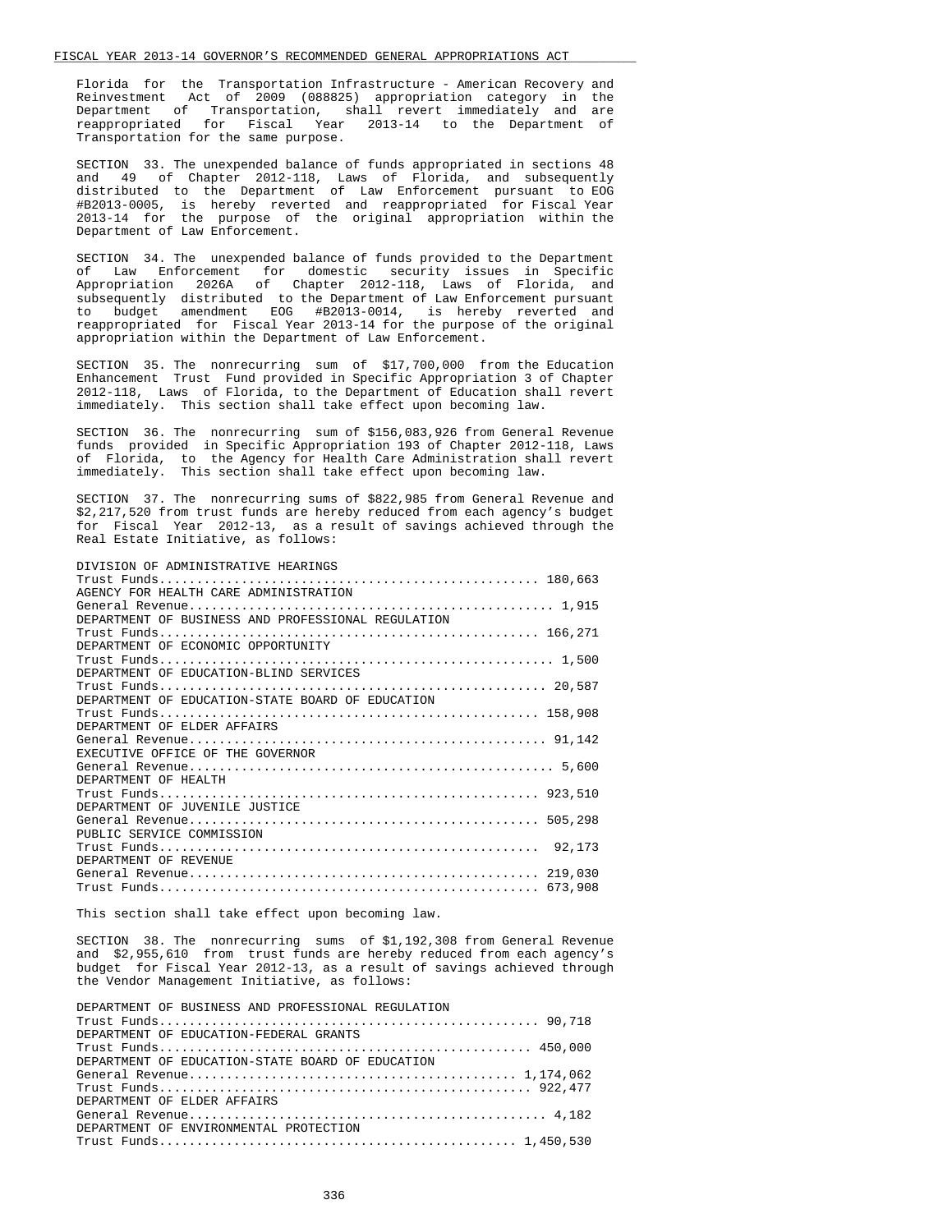| EXECUTIVE OFFICE OF THE GOVERNOR                |
|-------------------------------------------------|
|                                                 |
| DEPARTMENT OF FINANCIAL SERVICES                |
|                                                 |
| DEPARTMENT OF HIGHWAY SAFETY AND MOTOR VEHICLES |
|                                                 |
| DEPARTMENT OF JUVENILE JUSTICE                  |
|                                                 |
| DEPARTMENT OF MILITARY AFFAIRS                  |
|                                                 |
| DEPARTMENT OF STATE                             |
|                                                 |

This section shall take effect upon becoming law.

 SECTION 39. Pursuant to section 215.32(2)(b)4a, Florida Statutes, \$174,180,000 from unobligated cash balance amounts specified from the following trust funds shall be transferred as designated for Fiscal Year 2013-14:

| DEPARTMENT OF ECONOMIC OPPORTUNITY    |  |
|---------------------------------------|--|
|                                       |  |
|                                       |  |
| DEPARTMENT OF FINANCIAL SERVICES      |  |
|                                       |  |
| AGENCY FOR HEALTH CARE ADMINISTRATION |  |
|                                       |  |

 Funds Specified above shall be transferred in four equal installments during the fiscal year, except funds from the Local Government Housing Trust Fund which shall be transferred by June 30, 2014.

 SECTION 40. The Chief Financial Officer is hereby authorized to transfer \$214,500,000 from the General Revenue Fund to the Budget Stabilization Fund for Fiscal Year 2013-14 as required by section 215.32 (2)(c ), Florida Statutes.

 SECTION 41. Any section of this act, or any appropriation herein contained, if found to be invalid shall in no way affect other sections or specific appropriations contained in this act.

 SECTION 42. Except as otherwise provided herein, this act shall take effect July 1, 2013, or upon becoming law, whichever occurs later; however, if this act becomes law after July 1, 2013, then it shall operate retroactively to July 1, 2013.

TOTAL THIS GENERAL APPROPRIATION ACT

|  | FROM GENERAL REVENUE FUND 27,092,537,827 |               |                |
|--|------------------------------------------|---------------|----------------|
|  | FROM TRUST FUNDS                         |               | 47,095,534,484 |
|  | TOTAL POSITIONS 114,283.00               |               |                |
|  | TOTAL ALL FUNDS                          |               | 74,188,072,311 |
|  | TOTAL APPROVED SALARY RATE               | 4,816,366,173 |                |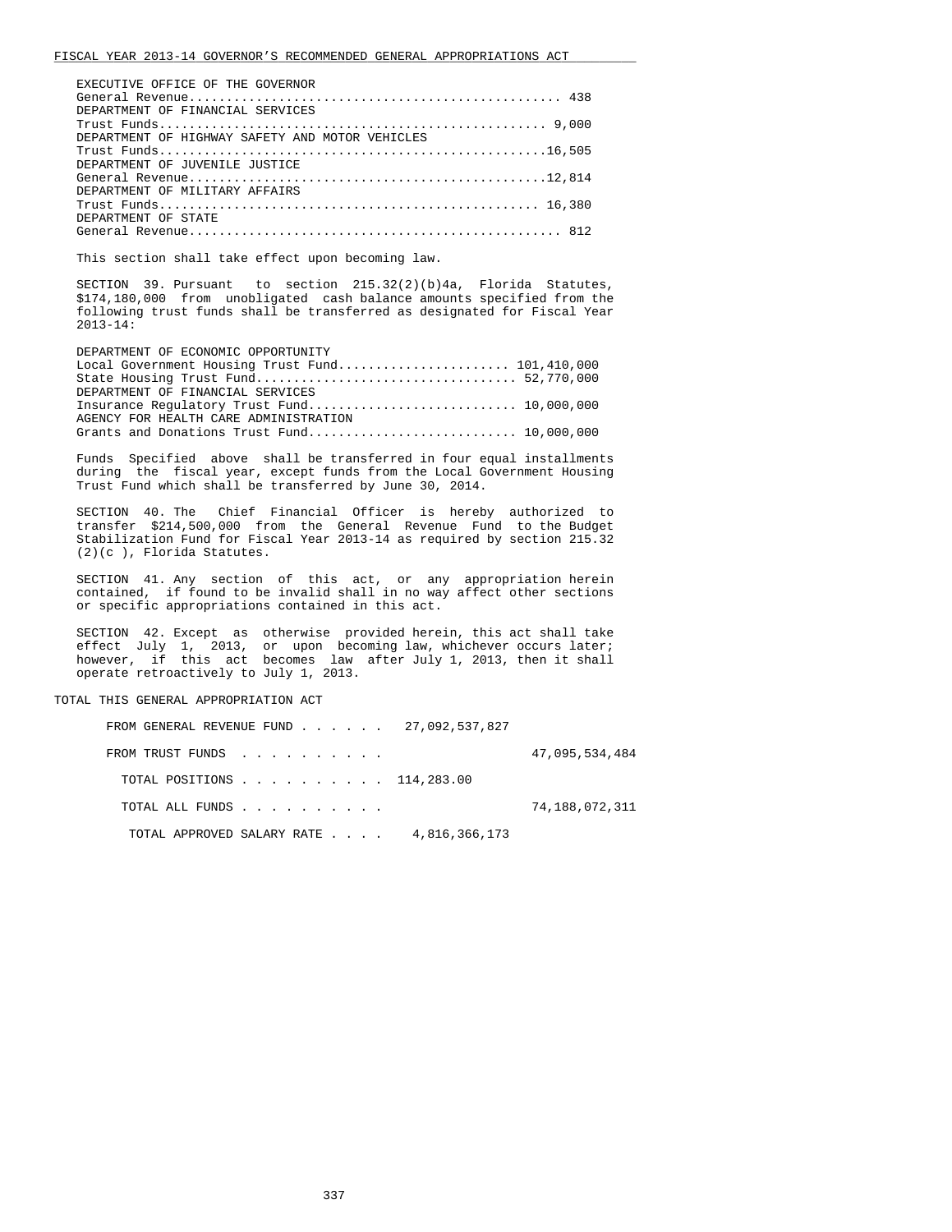# ITEMIZATION OF EXPENDITURE TOTALS (FOR INFORMATION ONLY)

|  | GOV RECS'S 2013-14 |  |
|--|--------------------|--|
|  | (\$ IN MILLIONS)   |  |

|                                                                                                                                                                                                                                                                                                      | GENERAL<br>REVENUE                                                                 |                                                                                                                  | LOTTERY PECO                                                                                   | TOBACCO                                                                                   | OTHER<br>TRUST FUNDS                                                                     | ALL | POSITIONS                                                      |
|------------------------------------------------------------------------------------------------------------------------------------------------------------------------------------------------------------------------------------------------------------------------------------------------------|------------------------------------------------------------------------------------|------------------------------------------------------------------------------------------------------------------|------------------------------------------------------------------------------------------------|-------------------------------------------------------------------------------------------|------------------------------------------------------------------------------------------|-----|----------------------------------------------------------------|
| OPERATING                                                                                                                                                                                                                                                                                            |                                                                                    |                                                                                                                  |                                                                                                |                                                                                           |                                                                                          |     |                                                                |
| A - STATE OPERATIONS 5,006.4<br>B - AID TO LOC GOV - OPERATION 12,667.7<br>C - PYMT OF PEN, BEN & CLAIMS 212.8<br>D - PASS THRU/ST & FED FUNDS 2,803.4 103.8<br>E - MEDICAID AND TANF<br>H - TRANS TO OTHER ENTITIES 118.1                                                                           | 5,886.8                                                                            | $\overline{\phantom{0}}$ .0<br>899.5<br>352.8<br>$\overline{\phantom{0}}$ .0<br>$\sim$ 0                         | $\overline{\phantom{0}}$ .0<br>.0<br>$0$ 58.7 17,187.3 23,132.9<br>$\overline{\phantom{0}}$ .0 | 71.0<br>$.0$ 247.7 5,971.2 19,786.0<br>$.0$ $.0$ $.55.8$ $621.5$<br>$0 \t 183.2 \t 301.2$ | $.0 \qquad 3,313.3 \qquad 6,220.4$                                                       |     | 7,920.9 12,998.3 114,283.00<br>.00<br>.00<br>.00<br>.00<br>.00 |
| TOTAL OPERATING                                                                                                                                                                                                                                                                                      | 26,695.2    1,356.1    63,060.3    114,283.00<br>================================= |                                                                                                                  |                                                                                                |                                                                                           |                                                                                          |     |                                                                |
| FIXED CAPITAL OUTLAY                                                                                                                                                                                                                                                                                 |                                                                                    |                                                                                                                  |                                                                                                |                                                                                           |                                                                                          |     |                                                                |
| I - STATE CAPITAL OUTLAY - DMS<br>ST CAPITAL OUTLAY - AGENCY 51.1<br>$J =$<br>$\hbox{$\tt K$}\ -\ {\tt STATE\ CAPITAL\ OUTLAY\ -\ DOT\hskip 2.29.0$} \label{eq:K}$<br>$\hbox{$\tt L$}\ -\ {\tt STATE\ CAPITAL\ OUTLAY\ -\ PECO\hskip 2.29.0$}$<br>M - AID TO LOC GOVT-CAP OUTLAY<br>N - DEBT SERVICE | 6.8<br>36.3<br>74.1                                                                | $\sim$ 0.0<br>$\overline{0}$ .<br>$\overline{\phantom{0}}$ .0<br>$\overline{0}$ .<br>$\overline{\phantom{0}}$ .0 | $\overline{\phantom{0}}$ .<br>$\begin{array}{c} 0 \\ 0 \end{array}$<br>75.6<br>319.7 938.4     | $.0$ $.0$ $.360.4$ $.396.7$<br>$.0$ 553.6 1,885.8                                         | $0 \t 7.0 \t 13.8$<br>$.0 \t 254.9 \t 306.0$<br>$0.0$ 8,150.8 8,150.8<br>$.0$ 70.0 374.6 |     | .00<br>.00<br>.00<br>.00<br>.00<br>.00                         |
| TOTAL FIXED CAPITAL OUTLAY                                                                                                                                                                                                                                                                           | 397.3                                                                              |                                                                                                                  | $319.7$ $1.014.0$ $0.0$ $9.396.7$ $11.127.8$                                                   |                                                                                           |                                                                                          |     | .00                                                            |
| TOTAL ITEM. OF EXPENDITURES                                                                                                                                                                                                                                                                          | 27,092.5 1,675.8 1,014.0 377.4 44,028.3 74,188.1 114,283.00                        |                                                                                                                  |                                                                                                |                                                                                           |                                                                                          |     |                                                                |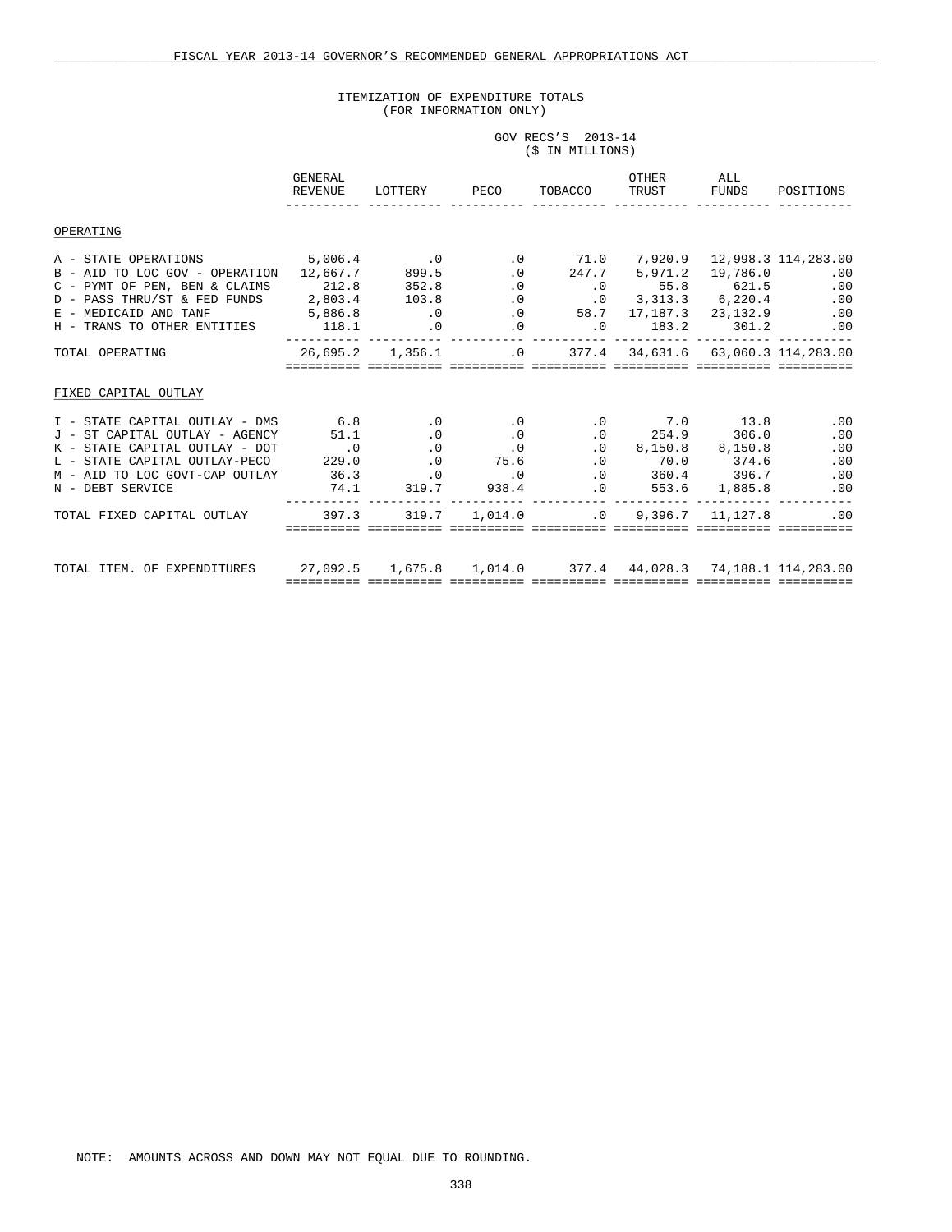SUMMARY BY SECTION (FOR INFORMATION ONLY)

|                                                                                                                       |                                                    | GOV RECS'S 2013-14                              |                                                                         |
|-----------------------------------------------------------------------------------------------------------------------|----------------------------------------------------|-------------------------------------------------|-------------------------------------------------------------------------|
|                                                                                                                       | GEN REVENUE                                        | TRUST FUNDS                                     | ALL FUNDS                                                               |
| SECTION 1 - EDUCATION ENHANCEMENT                                                                                     |                                                    |                                                 |                                                                         |
| OPERATING                                                                                                             |                                                    |                                                 |                                                                         |
| AID TO LOC GOV - OPERATION<br>STATE FUNDS - NONMATCHING                                                               |                                                    |                                                 | 899, 486, 454 899, 486, 454                                             |
| TOTAL AID TO LOC GOV - OPERATION                                                                                      |                                                    |                                                 | 899,486,454 899,486,454                                                 |
| PYMT OF PEN, BEN & CLAIMS                                                                                             |                                                    |                                                 |                                                                         |
| STATE FUNDS - NONMATCHING                                                                                             |                                                    | _________________                               | 352,818,490 352,818,490<br>----------------                             |
| TOTAL PYMT OF PEN, BEN & CLAIMS                                                                                       |                                                    |                                                 | 352,818,490 352,818,490                                                 |
| PASS THRU/ST & FED FUNDS<br>STATE FUNDS - NONMATCHING                                                                 |                                                    |                                                 | 103, 776, 356 103, 776, 356                                             |
| TOTAL PASS THRU/ST & FED FUNDS                                                                                        |                                                    |                                                 | 103, 776, 356 103, 776, 356                                             |
|                                                                                                                       |                                                    |                                                 |                                                                         |
| FIXED CAPITAL OUTLAY                                                                                                  |                                                    |                                                 |                                                                         |
| DEBT SERVICE<br>STATE FUNDS - NONMATCHING                                                                             |                                                    |                                                 | 319, 718, 700 319, 718, 700                                             |
| TOTAL DEBT SERVICE                                                                                                    |                                                    | ----------------- -----------------             | 319,718,700 319,718,700                                                 |
| TOTAL SECTION 1                                                                                                       |                                                    |                                                 | 1,675,800,000 1,675,800,000                                             |
|                                                                                                                       |                                                    |                                                 |                                                                         |
| FUNDING SOURCE RECAP<br>STATE FUNDS - NONMATCHING                                                                     |                                                    |                                                 | 1,675,800,000 1,675,800,000                                             |
| TOTAL SPENDING AUTHORIZATIONS<br>OPERATING<br>FIXED CAPITAL OUTLAY                                                    |                                                    | 319,718,700                                     | 1,356,081,300 1,356,081,300<br>319,718,700                              |
| SECTION 2 - EDUCATION (ALL OTHER FUNDS)                                                                               |                                                    |                                                 |                                                                         |
| OPERATING                                                                                                             |                                                    |                                                 |                                                                         |
| STATE OPERATIONS<br>STATE FUNDS - NONMATCHING<br>STATE FUNDS - MATCHING<br>FEDERAL FUNDS<br>TRANS/RECIPIENT/FED FUNDS | 193,241,752<br>34,869,667<br>-----------           | 41,774,042<br>595,000<br>489,267,172<br>477,946 | 235,015,794<br>35,464,667<br>489,267,172<br>477,946<br>---------------- |
| POSITIONS<br>TOTAL STATE OPERATIONS                                                                                   |                                                    | 228, 111, 419 532, 114, 160                     | 2,367.25<br>760, 225, 579                                               |
| AID TO LOC GOV - OPERATION<br>STATE FUNDS - NONMATCHING<br>STATE FUNDS - MATCHING<br>FEDERAL FUNDS                    | 10,635,574,876<br>231,236,616<br>_________________ | 1,888,940,930<br>636,953,619                    | 12,524,515,806<br>231, 236, 616<br>636, 953, 619                        |
| TOTAL AID TO LOC GOV - OPERATION                                                                                      | 10,866,811,492                                     |                                                 |                                                                         |
| PYMT OF PEN, BEN & CLAIMS<br>STATE FUNDS - NONMATCHING<br>STATE FUNDS - MATCHING<br>FEDERAL FUNDS                     | 171,305,854<br>3,691,326                           | 1,140,006<br>11,564,190                         | 172,445,860<br>3,691,326<br>11,564,190                                  |
| TOTAL PYMT OF PEN, BEN & CLAIMS                                                                                       |                                                    | 174,997,180 12,704,196                          | 187,701,376                                                             |
|                                                                                                                       |                                                    |                                                 |                                                                         |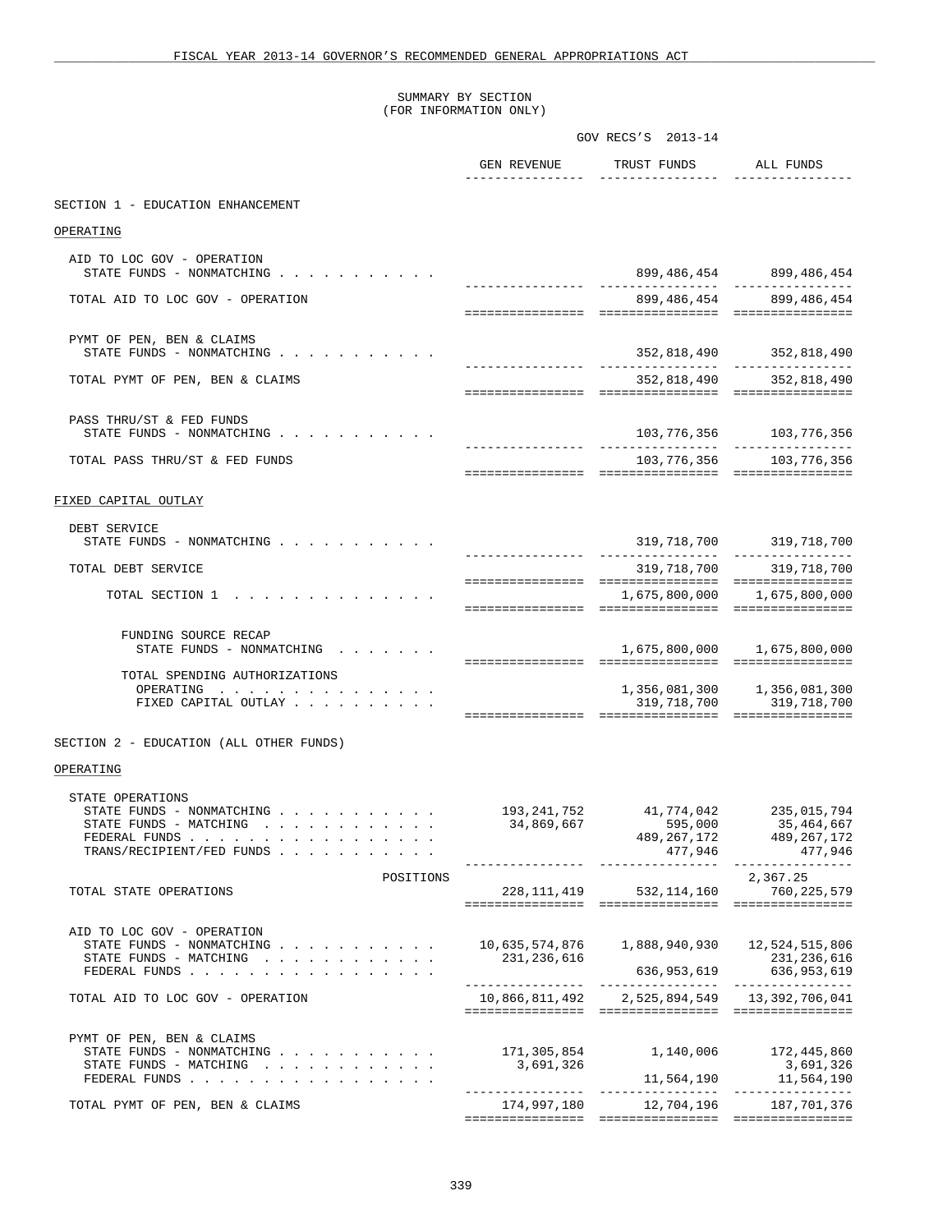#### SUMMARY BY SECTION (FOR INFORMATION ONLY)

|                                                                                                                                                                                            | GOV RECS'S 2013-14                     |                                                                                      |                                                                                  |
|--------------------------------------------------------------------------------------------------------------------------------------------------------------------------------------------|----------------------------------------|--------------------------------------------------------------------------------------|----------------------------------------------------------------------------------|
|                                                                                                                                                                                            | GEN REVENUE                            | TRUST FUNDS                                                                          | ALL FUNDS                                                                        |
| SECTION 2 - EDUCATION (ALL OTHER FUNDS)                                                                                                                                                    |                                        |                                                                                      |                                                                                  |
| OPERATING                                                                                                                                                                                  |                                        |                                                                                      |                                                                                  |
| PASS THRU/ST & FED FUNDS<br>STATE FUNDS - NONMATCHING<br>FEDERAL FUNDS                                                                                                                     | 2,800,167,162 88,363,693 2,888,530,855 |                                                                                      | $1,626,410,079$ $1,626,410,079$                                                  |
| TOTAL PASS THRU/ST & FED FUNDS                                                                                                                                                             |                                        | 2,800,167,162 1,714,773,772 4,514,940,934                                            |                                                                                  |
| TRANS TO OTHER ENTITIES<br>STATE FUNDS - NONMATCHING<br>STATE FUNDS - MATCHING<br>FEDERAL FUNDS<br>$\mathbf{r}$ , $\mathbf{r}$ , $\mathbf{r}$ , $\mathbf{r}$ , $\mathbf{r}$ , $\mathbf{r}$ | 153,172                                | 2,610,112 1,549,007 4,159,119<br>700,000                                             | 853,172<br>2,066,458 2,066,458                                                   |
| TOTAL TRANS TO OTHER ENTITIES                                                                                                                                                              |                                        | 2,763,284 4,315,465 7,078,749                                                        |                                                                                  |
| FIXED CAPITAL OUTLAY                                                                                                                                                                       |                                        |                                                                                      |                                                                                  |
| STATE CAPITAL OUTLAY-PECO<br>STATE FUNDS - NONMATCHING $\cdot \cdot \cdot \cdot \cdot \cdot \cdot \cdot \cdot$                                                                             | _________________                      | 228,954,885 145,648,334 374,603,219                                                  | ----------------                                                                 |
| TOTAL STATE CAPITAL OUTLAY-PECO                                                                                                                                                            |                                        | 228,954,885 145,648,334 374,603,219                                                  |                                                                                  |
| DEBT SERVICE<br>STATE FUNDS - NONMATCHING<br>TOTAL DEBT SERVICE                                                                                                                            |                                        | 1, 111, 247, 252                                                                     | 1, 111, 247, 252 1, 111, 247, 252<br>1,111,247,252                               |
| POSITIONS<br>TOTAL SECTION 2                                                                                                                                                               | 14,301,805,422   6,046,697,728         |                                                                                      | 2,367.25<br>20, 348, 503, 150                                                    |
| FUNDING SOURCE RECAP<br>STATE FUNDS - NONMATCHING<br>STATE FUNDS - MATCHING<br>FEDERAL FUNDS<br>TRANS/RECIPIENT/FED FUNDS                                                                  | 269,950,781                            | 1,295,000<br>477,946                                                                 | 271,245,781<br>2,766,261,518 2,766,261,518<br>477,946                            |
| TOTAL SPENDING AUTHORIZATIONS<br>OPERATING<br>FIXED CAPITAL OUTLAY                                                                                                                         |                                        |                                                                                      |                                                                                  |
| SECTION 3 - HUMAN SERVICES                                                                                                                                                                 |                                        |                                                                                      |                                                                                  |
| OPERATING                                                                                                                                                                                  |                                        |                                                                                      |                                                                                  |
| STATE OPERATIONS<br>STATE FUNDS - NONMATCHING<br>STATE FUNDS - MATCHING<br>FEDERAL FUNDS<br>TRANS/RECIPIENT/FED FUNDS                                                                      | 209,010,592<br>436,637,097             | $731, 334, 561$<br>728, 384, 561<br>1,710,885,486<br>199,280,975<br>---------------- | 940,541,502<br>1,165,021,658<br>1,710,885,486<br>199,280,975<br>---------------- |
| POSITIONS<br>TOTAL STATE OPERATIONS                                                                                                                                                        |                                        | 645,647,689 3,370,081,932                                                            | 33,785.75<br>4,015,729,621                                                       |
| AID TO LOC GOV - OPERATION<br>STATE FUNDS - NONMATCHING<br>STATE FUNDS - MATCHING<br>FEDERAL FUNDS<br>TRANS/RECIPIENT/FED FUNDS                                                            | 322,639,442<br>939,513,293             | 76,562,039<br>322,753,219<br>1,847,170,098<br>123,884,006                            | 399, 201, 481<br>1,262,266,512<br>1,847,170,098<br>123,884,006                   |
| TOTAL AID TO LOC GOV - OPERATION                                                                                                                                                           | ---------------<br>1,262,152,735       | 2,370,369,362                                                                        | 3,632,522,097                                                                    |
|                                                                                                                                                                                            |                                        |                                                                                      |                                                                                  |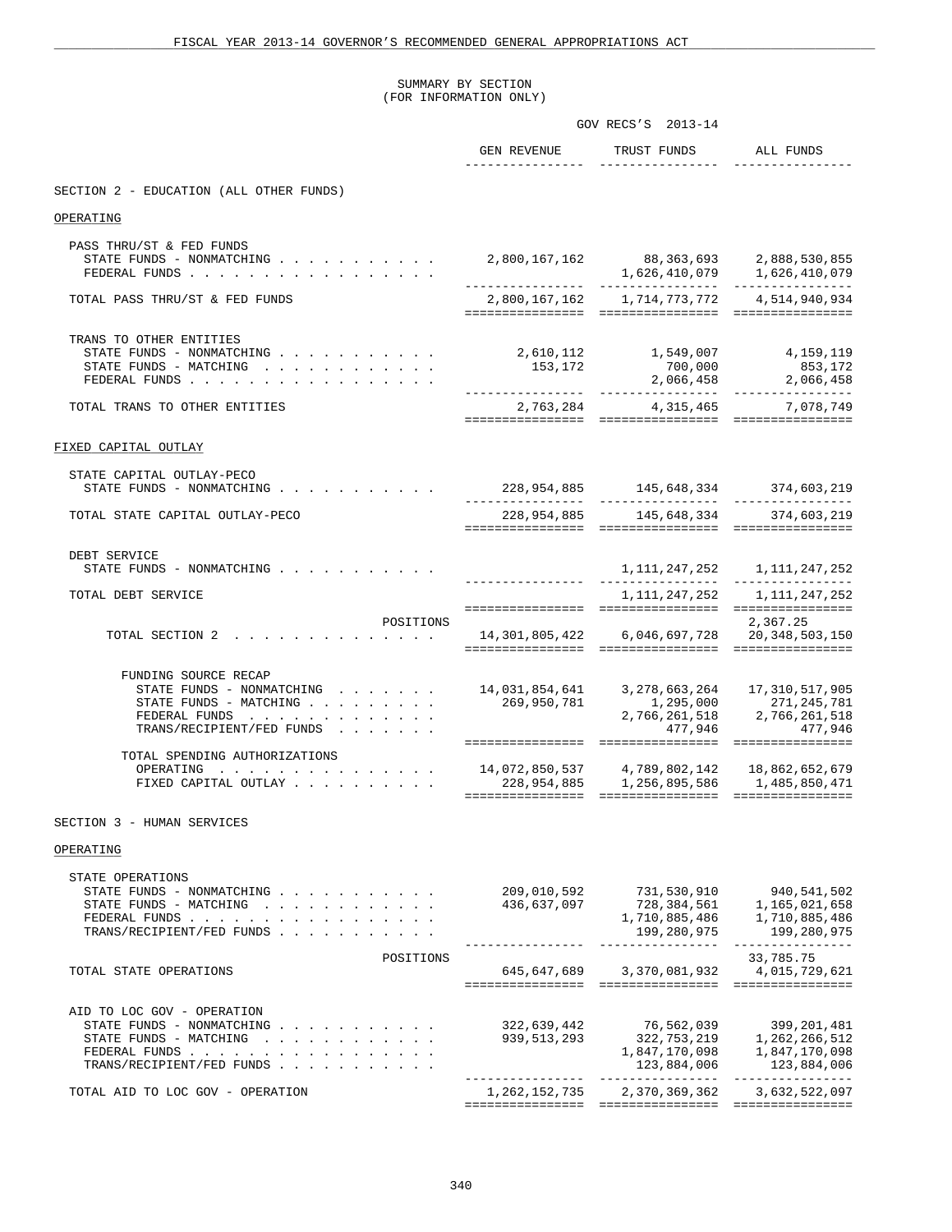#### SUMMARY BY SECTION (FOR INFORMATION ONLY)

|                                                                                                                              | GOV RECS'S 2013-14                                                                                                                                                                                                          |                                                               |                                                                  |
|------------------------------------------------------------------------------------------------------------------------------|-----------------------------------------------------------------------------------------------------------------------------------------------------------------------------------------------------------------------------|---------------------------------------------------------------|------------------------------------------------------------------|
|                                                                                                                              | GEN REVENUE                                                                                                                                                                                                                 | TRUST FUNDS ALL FUNDS<br>________________                     |                                                                  |
| SECTION 3 - HUMAN SERVICES                                                                                                   |                                                                                                                                                                                                                             |                                                               |                                                                  |
| OPERATING                                                                                                                    |                                                                                                                                                                                                                             |                                                               |                                                                  |
| PYMT OF PEN, BEN & CLAIMS<br>STATE FUNDS - NONMATCHING $\cdot$<br>STATE FUNDS - MATCHING                                     | 1,740,498 950,000 2,690,498                                                                                                                                                                                                 |                                                               |                                                                  |
| TOTAL PYMT OF PEN, BEN & CLAIMS                                                                                              |                                                                                                                                                                                                                             | 20,029,022 950,000 20,979,022                                 |                                                                  |
| PASS THRU/ST & FED FUNDS<br>STATE FUNDS - NONMATCHING<br>FEDERAL FUNDS                                                       | 3,000,000                                                                                                                                                                                                                   |                                                               | 3,000,000                                                        |
| TOTAL PASS THRU/ST & FED FUNDS                                                                                               |                                                                                                                                                                                                                             | 3,000,000 21,754,358 24,754,358                               |                                                                  |
| MEDICAID AND TANF<br>STATE FUNDS - MATCHING<br>FEDERAL FUNDS<br>TRANS/RECIPIENT/FED FUNDS                                    | 476,656,804 10,656,804 876,992<br>5,877,020,035 3,614,428,261 9,491,448,296<br>13,088,531,043 13,088,531,043                                                                                                                |                                                               | 542, 219, 795 542, 219, 795                                      |
| TOTAL MEDICAID AND TANF                                                                                                      |                                                                                                                                                                                                                             | 5,886,799,847    17,246,056,091    23,132,855,938             |                                                                  |
| TRANS TO OTHER ENTITIES<br>STATE FUNDS - NONMATCHING<br>STATE FUNDS - MATCHING<br>FEDERAL FUNDS<br>TRANS/RECIPIENT/FED FUNDS | $\begin{array}{cccc} 2,573\,, 051 & 7,720\,, 574 & 10\,, 293\,, 625\, \\ 30\,, 534\,, 786 & 3\,, 625\,, 881 & 34\,, 160\,, 667\, \\ 30\,, 437\,, 138 & 30\,, 437\,, 138\, \\ 1\,, 195\,, 292 & 1\,, 195\,, 292 \end{array}$ |                                                               |                                                                  |
| TOTAL TRANS TO OTHER ENTITIES                                                                                                |                                                                                                                                                                                                                             | 33,107,837 42,978,885 76,086,722                              |                                                                  |
| FIXED CAPITAL OUTLAY                                                                                                         |                                                                                                                                                                                                                             |                                                               |                                                                  |
| ST CAPITAL OUTLAY - AGENCY<br>STATE FUNDS - NONMATCHING<br>FEDERAL FUNDS                                                     | 3,500,000 7,790,072 11,290,072                                                                                                                                                                                              | $311,300$ $311,300$                                           |                                                                  |
| TOTAL ST CAPITAL OUTLAY - AGENCY                                                                                             |                                                                                                                                                                                                                             | 3,500,000 8,101,372 11,601,372                                |                                                                  |
| AID TO LOC GOVT-CAP OUTLAY<br>STATE FUNDS - NONMATCHING                                                                      |                                                                                                                                                                                                                             | 7,533,960                                                     | 7,533,960                                                        |
| TOTAL AID TO LOC GOVT-CAP OUTLAY                                                                                             |                                                                                                                                                                                                                             | 7,533,960                                                     | 7,533,960                                                        |
| POSITIONS<br>TOTAL SECTION 3                                                                                                 |                                                                                                                                                                                                                             | 7,854,237,130 23,067,825,960 30,922,063,090                   | 33,785.75                                                        |
| FUNDING SOURCE RECAP<br>STATE FUNDS - NONMATCHING<br>STATE FUNDS - MATCHING<br>FEDERAL FUNDS<br>TRANS/RECIPIENT/FED FUNDS    | 552,243,395<br>7,301,993,735                                                                                                                                                                                                | 832,964,547<br>4,669,191,922<br>16,699,089,423<br>866,580,068 | 1,385,207,942<br>11,971,185,657<br>16,699,089,423<br>866,580,068 |
| TOTAL SPENDING AUTHORIZATIONS<br>OPERATING<br>FIXED CAPITAL OUTLAY                                                           | 7,850,737,130<br>3,500,000                                                                                                                                                                                                  | 23,052,190,628<br>15,635,332                                  | 30,902,927,758<br>19, 135, 332                                   |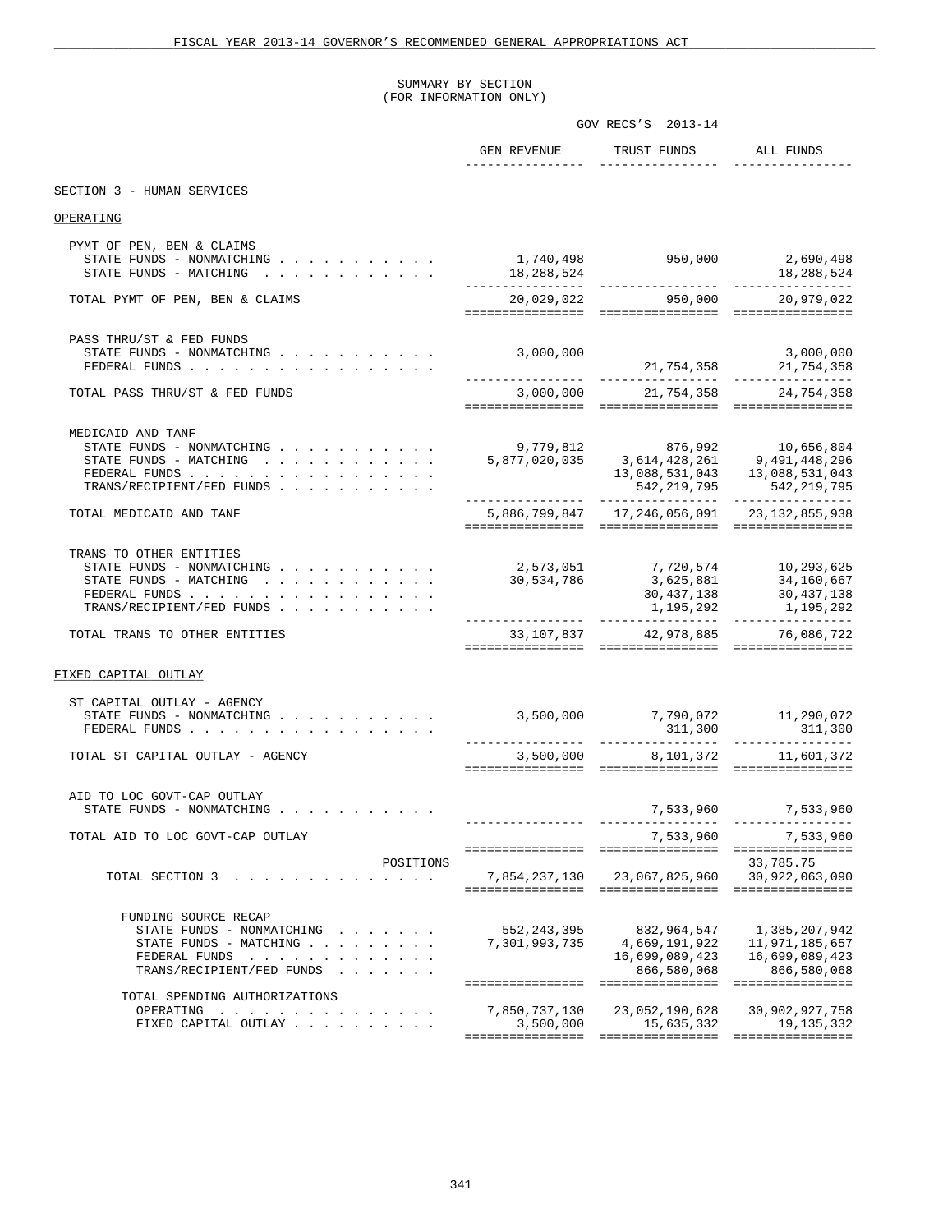# SUMMARY BY SECTION (FOR INFORMATION ONLY)

|                                                                                                                                                                     | GOV RECS'S 2013-14             |                                                         |                                                                             |
|---------------------------------------------------------------------------------------------------------------------------------------------------------------------|--------------------------------|---------------------------------------------------------|-----------------------------------------------------------------------------|
|                                                                                                                                                                     | GEN REVENUE                    | TRUST FUNDS ALL FUNDS<br>________________               |                                                                             |
| SECTION 4 - CRIMINAL JUSTICE AND CORRECTIONS                                                                                                                        |                                |                                                         |                                                                             |
| OPERATING                                                                                                                                                           |                                |                                                         |                                                                             |
| STATE OPERATIONS<br>STATE FUNDS - NONMATCHING 2,889,648,648 341,795,390 3,231,444,038<br>STATE FUNDS - MATCHING<br>FEDERAL FUNDS<br>TRANS/RECIPIENT/FED FUNDS       | 10,473,843                     | 9,273,153                                               | 19,746,996<br>47,099,715 47,099,715                                         |
| POSITIONS<br>TOTAL STATE OPERATIONS                                                                                                                                 |                                | 2,900,122,491 445,184,307 3,345,306,798                 | 39,711.75                                                                   |
| AID TO LOC GOV - OPERATION<br>STATE FUNDS - NONMATCHING 230,449,983 450,716,443 681,166,426<br>STATE FUNDS - MATCHING<br>FEDERAL FUNDS<br>TRANS/RECIPIENT/FED FUNDS | 547,032                        |                                                         | 547,032<br>$49,145,167$ $49,145,167$<br>1,049,069 1,049,069                 |
| TOTAL AID TO LOC GOV - OPERATION                                                                                                                                    | _________________              | 230,997,015 500,910,679 731,907,694                     |                                                                             |
| PYMT OF PEN, BEN & CLAIMS<br>FEDERAL FUNDS<br>TOTAL PYMT OF PEN, BEN & CLAIMS                                                                                       |                                |                                                         | 24,842,082 24,842,082<br>$13,192,000$ $13,192,000$<br>38,034,082 38,034,082 |
| PASS THRU/ST & FED FUNDS<br>STATE FUNDS - NONMATCHING<br>FEDERAL FUNDS<br>TOTAL PASS THRU/ST & FED FUNDS                                                            |                                |                                                         | 5,401,252 5,401,252<br>52,062,275 52,062,275                                |
| TRANS TO OTHER ENTITIES<br>STATE FUNDS - NONMATCHING<br>STATE FUNDS - MATCHING<br>FEDERAL FUNDS<br>TRANS/RECIPIENT/FED FUNDS                                        | 20,751<br>_________________    | 24,030,834 1,246,010 25,276,844                         | 24,540<br>29,071,568<br>29,071,568<br>29,071,568<br>68,967 68,967           |
| TOTAL TRANS TO OTHER ENTITIES                                                                                                                                       |                                | 24, 051, 585 30, 411, 085 54, 462, 670                  |                                                                             |
| FIXED CAPITAL OUTLAY                                                                                                                                                |                                |                                                         |                                                                             |
| ST CAPITAL OUTLAY - AGENCY<br>STATE FUNDS - NONMATCHING                                                                                                             | 4,773,574                      | _________________                                       | 4,773,574                                                                   |
| TOTAL ST CAPITAL OUTLAY - AGENCY                                                                                                                                    | 4,773,574                      |                                                         | 4,773,574                                                                   |
| DEBT SERVICE<br>STATE FUNDS - NONMATCHING $\cdot$ , , , , , , , , , , ,                                                                                             | 74,145,628                     |                                                         | 74,145,628<br>_________________                                             |
| TOTAL DEBT SERVICE                                                                                                                                                  | 74,145,628                     |                                                         | 74, 145, 628                                                                |
| POSITIONS<br>TOTAL SECTION 4                                                                                                                                        |                                | 3, 234, 090, 293 1, 066, 602, 428                       | 39, 711.75<br>4,300,692,721                                                 |
| FUNDING SOURCE RECAP<br>STATE FUNDS - NONMATCHING<br>STATE FUNDS - MATCHING<br>FEDERAL FUNDS<br>TRANS/RECIPIENT/FED FUNDS                                           | 3, 223, 048, 667<br>11,041,626 | 824,001,177<br>9,297,693<br>185,169,473<br>48, 134, 085 | 4,047,049,844<br>20,339,319<br>185,169,473<br>48,134,085                    |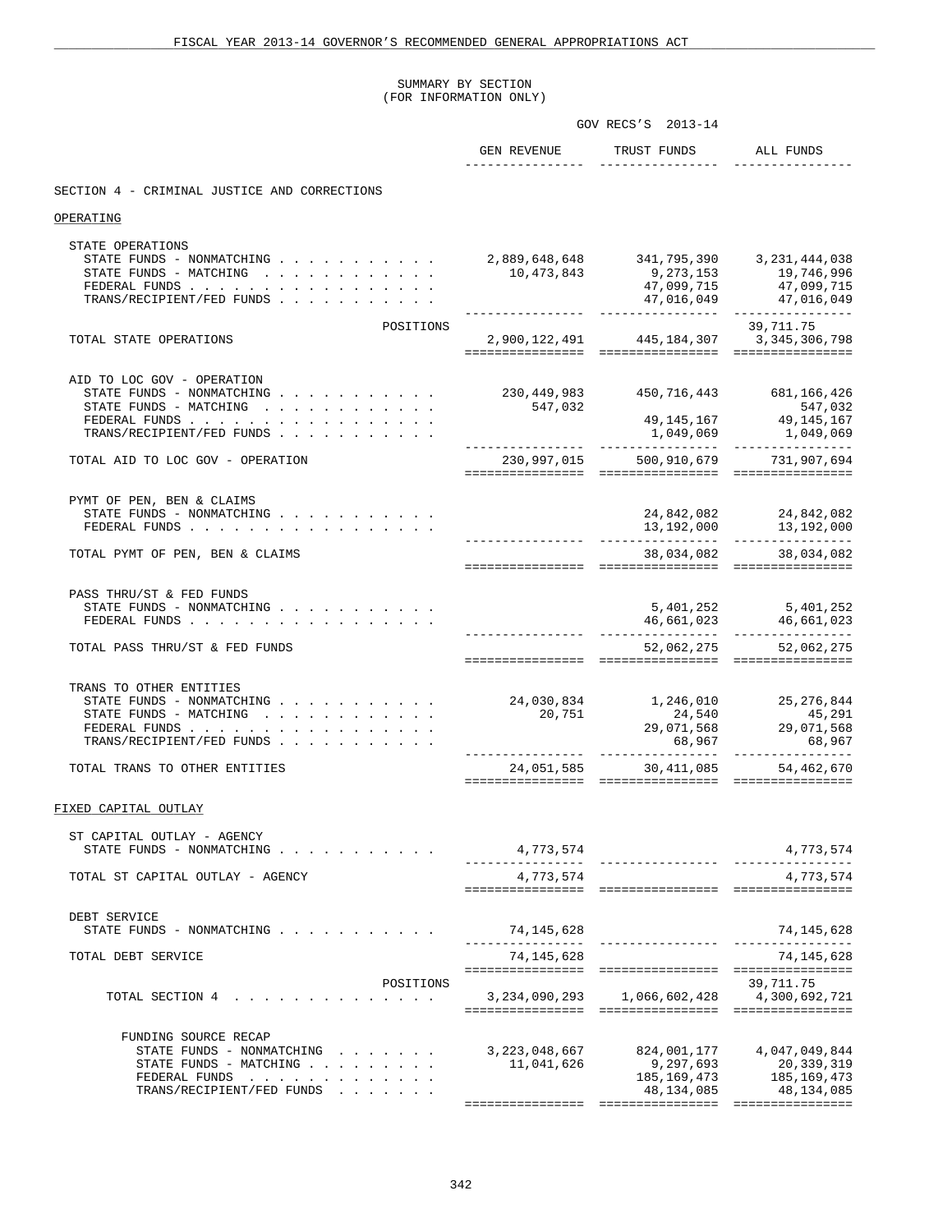#### SUMMARY BY SECTION (FOR INFORMATION ONLY)

|                                                                                                                                                                              |                                                      | GOV RECS'S 2013-14                              |                                                                                                                                           |
|------------------------------------------------------------------------------------------------------------------------------------------------------------------------------|------------------------------------------------------|-------------------------------------------------|-------------------------------------------------------------------------------------------------------------------------------------------|
|                                                                                                                                                                              | GEN REVENUE                                          | TRUST FUNDS ALL FUNDS                           |                                                                                                                                           |
| SECTION 4 - CRIMINAL JUSTICE AND CORRECTIONS                                                                                                                                 |                                                      |                                                 |                                                                                                                                           |
| TOTAL SPENDING AUTHORIZATIONS<br>OPERATING 3, 155, 171, 091 1, 066, 602, 428 4, 221, 773, 519<br>FIXED CAPITAL OUTLAY                                                        | 78,919,202                                           |                                                 | 78,919,202                                                                                                                                |
| SECTION 5 - NATURAL RESOURCES/ENVIRONMENT/GROWTH MANAGEMENT/TRANSPORTATION                                                                                                   |                                                      |                                                 |                                                                                                                                           |
| OPERATING                                                                                                                                                                    |                                                      |                                                 |                                                                                                                                           |
| STATE OPERATIONS<br>STATE FUNDS - NONMATCHING<br>STATE FUNDS - MATCHING $\cdot$<br>FEDERAL FUNDS<br>TRANS/RECIPIENT/FED FUNDS                                                | 138,830,279 1,175,042,104 1,313,872,383<br>3,524,446 | 34,640,470<br>2,540,013                         | 38,164,916<br>179, 487, 972 179, 487, 972<br>2,540,013                                                                                    |
| POSITIONS<br>TOTAL STATE OPERATIONS                                                                                                                                          |                                                      | 142, 354, 725 1, 391, 710, 559 1, 534, 065, 284 | 15,474.75                                                                                                                                 |
| AID TO LOC GOV - OPERATION<br>STATE FUNDS - NONMATCHING<br>STATE FUNDS - MATCHING<br>FEDERAL FUNDS $\cdots$ $\cdots$ $\cdots$ $\cdots$ $\cdots$<br>TRANS/RECIPIENT/FED FUNDS | 7,720,849 76,416,759 84,137,608<br>9,165,197         | 6,167,074                                       | 9,165,197<br>6,167,074<br>$61,351,633$ $61,351,633$                                                                                       |
| TOTAL AID TO LOC GOV - OPERATION                                                                                                                                             |                                                      |                                                 |                                                                                                                                           |
| PASS THRU/ST & FED FUNDS<br>STATE FUNDS - NONMATCHING $\cdot$ , , , , , , , , , , ,<br>FEDERAL FUNDS                                                                         |                                                      |                                                 | 9,759,202 9,759,202                                                                                                                       |
| TOTAL PASS THRU/ST & FED FUNDS                                                                                                                                               |                                                      |                                                 | 1,082,192,178 1,082,192,178                                                                                                               |
| TRANS TO OTHER ENTITIES<br>STATE FUNDS - NONMATCHING<br>STATE FUNDS - MATCHING $\cdot \cdot \cdot \cdot \cdot \cdot \cdot \cdot \cdot \cdot$<br>FEDERAL FUNDS                |                                                      | 841,767 79,882,383 80,724,150                   | $\begin{array}{cccc}\n & 428 & & 428 \\  & 318,561 & & 318,561\n\end{array}$                                                              |
| TOTAL TRANS TO OTHER ENTITIES                                                                                                                                                |                                                      | 841,767 80,201,372 81,043,139                   |                                                                                                                                           |
| FIXED CAPITAL OUTLAY                                                                                                                                                         |                                                      |                                                 |                                                                                                                                           |
| ST CAPITAL OUTLAY - AGENCY<br>STATE FUNDS - NONMATCHING<br>STATE FUNDS - MATCHING<br>FEDERAL FUNDS                                                                           |                                                      | 26,566,000 229,810,002<br>2,000,000             | 256, 376, 002<br>2,000,000                                                                                                                |
| TOTAL ST CAPITAL OUTLAY - AGENCY                                                                                                                                             |                                                      | 26,566,000 240,510,002 267,076,002              |                                                                                                                                           |
| STATE CAPITAL OUTLAY - DOT<br>STATE FUNDS - NONMATCHING<br>STATE FUNDS - MATCHING<br>FEDERAL FUNDS<br>TOTAL STATE CAPITAL OUTLAY - DOT                                       |                                                      |                                                 | 5, 135, 652, 007 5, 135, 652, 007<br>$59,385,780$<br>2,955,790,689<br>2,955,790,689<br>2,955,790,689<br>8, 150, 828, 476 8, 150, 828, 476 |
| AID TO LOC GOVT-CAP OUTLAY<br>STATE FUNDS - NONMATCHING<br>STATE FUNDS - MATCHING<br>FEDERAL FUNDS                                                                           | 36,300,000                                           | 85,608,868<br>12,654,407                        | 121,908,868<br>12,654,407<br>$248, 413, 498$ 248, 413, 498                                                                                |
| TOTAL AID TO LOC GOVT-CAP OUTLAY                                                                                                                                             |                                                      | 36,300,000 346,676,773 382,976,773              |                                                                                                                                           |
|                                                                                                                                                                              |                                                      |                                                 |                                                                                                                                           |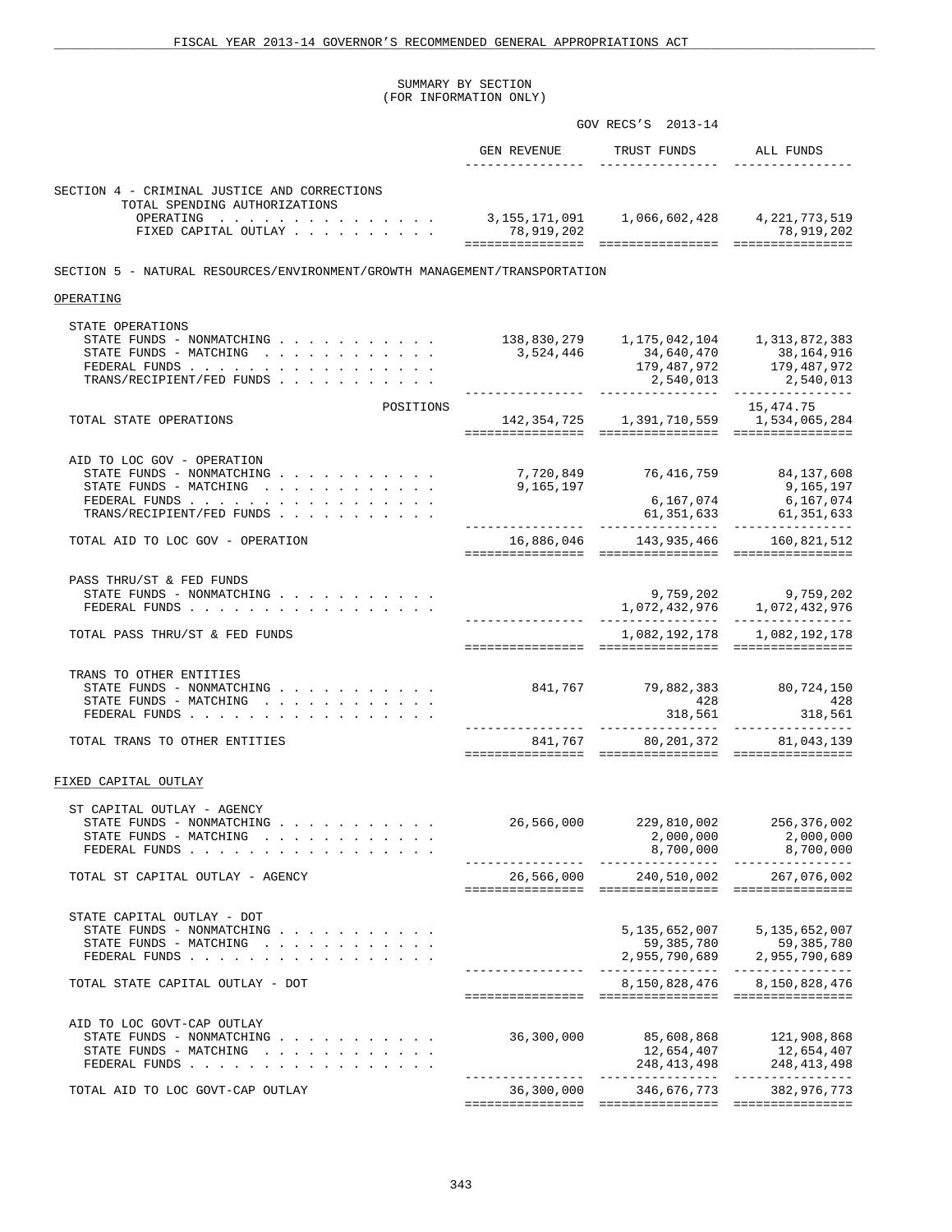# SUMMARY BY SECTION

|                                                                                                                                                                                                                             | (FOR INFORMATION ONLY)                            |                                                  |                                                                                               |
|-----------------------------------------------------------------------------------------------------------------------------------------------------------------------------------------------------------------------------|---------------------------------------------------|--------------------------------------------------|-----------------------------------------------------------------------------------------------|
|                                                                                                                                                                                                                             |                                                   | GOV RECS'S 2013-14                               |                                                                                               |
|                                                                                                                                                                                                                             | <b>GEN REVENUE</b>                                | TRUST FUNDS                                      | ALL FUNDS                                                                                     |
| SECTION 5 - NATURAL RESOURCES/ENVIRONMENT/GROWTH MANAGEMENT/TRANSPORTATION                                                                                                                                                  |                                                   |                                                  |                                                                                               |
| FIXED CAPITAL OUTLAY                                                                                                                                                                                                        |                                                   |                                                  |                                                                                               |
| DEBT SERVICE<br>STATE FUNDS - NONMATCHING                                                                                                                                                                                   |                                                   |                                                  | 342, 464, 895 342, 464, 895                                                                   |
| TOTAL DEBT SERVICE                                                                                                                                                                                                          |                                                   |                                                  | ________________<br>342, 464, 895 342, 464, 895                                               |
| POSITIONS<br>TOTAL SECTION 5                                                                                                                                                                                                | 222, 948, 538 11, 778, 519, 721 12, 001, 468, 259 |                                                  | 15,474.75                                                                                     |
| FUNDING SOURCE RECAP<br>STATE FUNDS - NONMATCHING<br>STATE FUNDS - MATCHING<br>FEDERAL FUNDS<br>TRANS/RECIPIENT/FED FUNDS                                                                                                   | 12,689,643<br>================                    | 210,258,895 7,134,636,220 7,344,895,115          | 63,891,646 63,891,646                                                                         |
| TOTAL SPENDING AUTHORIZATIONS<br>OPERATING<br>FIXED CAPITAL OUTLAY                                                                                                                                                          | 160,082,538<br>62,866,000                         | 2,698,039,575<br>9,080,480,146                   | 2,858,122,113<br>9, 143, 346, 146                                                             |
| SECTION 6 - GENERAL GOVERNMENT                                                                                                                                                                                              |                                                   |                                                  |                                                                                               |
| OPERATING                                                                                                                                                                                                                   |                                                   |                                                  |                                                                                               |
| STATE OPERATIONS<br>STATE FUNDS - NONMATCHING<br>STATE FUNDS - MATCHING $\cdot \cdot \cdot \cdot \cdot \cdot \cdot \cdot \cdot \cdot$<br>FEDERAL FUNDS<br>TRANS/RECIPIENT/FED FUNDS                                         | 44,831,175                                        | 14,021,473<br>42,763,751                         | 58,852,648<br>313,855,428 313,855,428<br>42,763,751                                           |
| POSITIONS<br>TOTAL STATE OPERATIONS                                                                                                                                                                                         |                                                   | 753,910,034 2,150,030,117 2,903,940,151          | 18,576.00                                                                                     |
| AID TO LOC GOV - OPERATION<br>STATE FUNDS - NONMATCHING $\cdot$ , , , , , , , , , , ,<br>STATE FUNDS - MATCHING $\cdot \cdot \cdot \cdot \cdot \cdot \cdot \cdot \cdot \cdot$<br>FEDERAL FUNDS<br>TRANS/RECIPIENT/FED FUNDS | 273,586,079<br>17,037,721                         | 11,147,491<br>531, 581, 036<br>_________________ | 133,978,054 407,564,133<br>$28,185,212$<br>531 For<br>1,036,300 1,036,300<br>---------------- |
| TOTAL AID TO LOC GOV - OPERATION                                                                                                                                                                                            | 290,623,800                                       | 677,742,881                                      | 968,366,681                                                                                   |
| PYMT OF PEN, BEN & CLAIMS<br>STATE FUNDS - NONMATCHING                                                                                                                                                                      |                                                   | 17,802,039 4,127,024 21,929,063                  |                                                                                               |
| TOTAL PYMT OF PEN, BEN & CLAIMS                                                                                                                                                                                             |                                                   | 17,802,039 4,127,024                             | 21,929,063                                                                                    |
| PASS THRU/ST & FED FUNDS<br>STATE FUNDS - NONMATCHING<br>FEDERAL FUNDS                                                                                                                                                      | 250,000                                           |                                                  |                                                                                               |
| TOTAL PASS THRU/ST & FED FUNDS                                                                                                                                                                                              |                                                   | 250,000 442,473,226 442,723,226                  |                                                                                               |
| TRANS TO OTHER ENTITIES                                                                                                                                                                                                     |                                                   |                                                  |                                                                                               |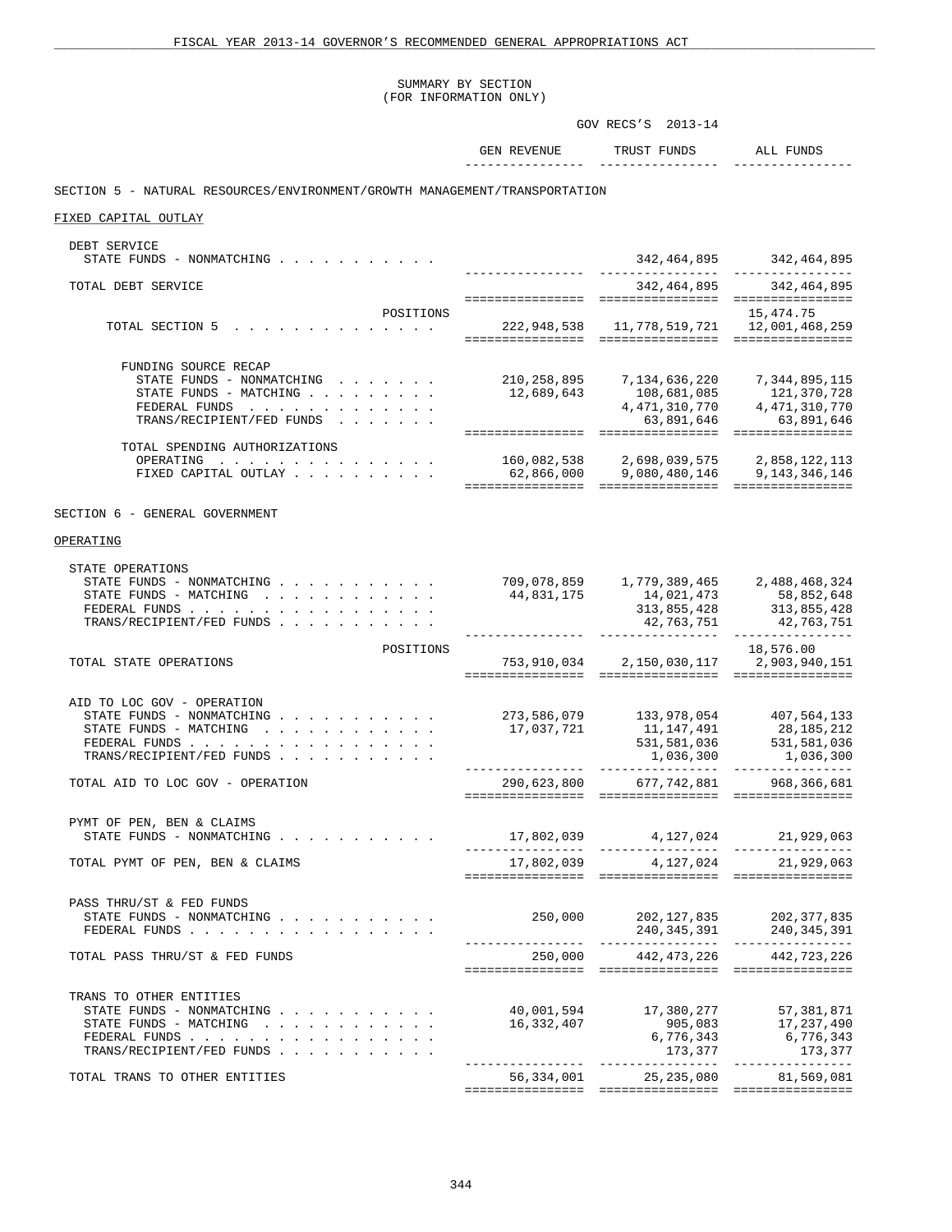#### SUMMARY BY SECTION (FOR INFORMATION ONLY)

|                                                                                                                                                                              | GOV RECS'S 2013-14 |                                                                                            |                           |
|------------------------------------------------------------------------------------------------------------------------------------------------------------------------------|--------------------|--------------------------------------------------------------------------------------------|---------------------------|
|                                                                                                                                                                              | GEN REVENUE        | TRUST FUNDS                                                                                | ALL FUNDS                 |
| SECTION 6 - GENERAL GOVERNMENT                                                                                                                                               |                    |                                                                                            |                           |
| FIXED CAPITAL OUTLAY                                                                                                                                                         |                    |                                                                                            |                           |
| STATE CAPITAL OUTLAY - DMS<br>STATE FUNDS - NONMATCHING                                                                                                                      |                    | $2,750,000$ $7,047,781$ $9,797,781$                                                        |                           |
| TOTAL STATE CAPITAL OUTLAY - DMS                                                                                                                                             |                    | 2,750,000 7,047,781 9,797,781                                                              |                           |
| ST CAPITAL OUTLAY - AGENCY<br>STATE FUNDS - NONMATCHING $\cdot$<br>FEDERAL FUNDS<br>TRANS/RECIPIENT/FED FUNDS                                                                | 16,100,000         |                                                                                            |                           |
| TOTAL ST CAPITAL OUTLAY - AGENCY                                                                                                                                             |                    | 16,100,000 6,246,877 22,346,877                                                            |                           |
| AID TO LOC GOVT-CAP OUTLAY<br>STATE FUNDS - NONMATCHING $\cdot$ , , , , , , , , , , ,<br>STATE FUNDS - MATCHING                                                              |                    |                                                                                            | 3, 162, 490 3, 162, 490   |
| TOTAL AID TO LOC GOVT-CAP OUTLAY                                                                                                                                             |                    |                                                                                            | 6, 162, 490 6, 162, 490   |
| DEBT SERVICE<br>STATE FUNDS - NONMATCHING $\cdot \cdot \cdot \cdot \cdot \cdot \cdot \cdot \cdot \cdot$                                                                      |                    |                                                                                            | 38, 255, 689 38, 255, 689 |
| TOTAL DEBT SERVICE                                                                                                                                                           |                    |                                                                                            | 38,255,689 38,255,689     |
| POSITIONS<br>TOTAL SECTION 6 1,137,769,874 3,357,321,165 4,495,091,039                                                                                                       |                    |                                                                                            | 18,576.00                 |
| FUNDING SOURCE RECAP<br>STATE FUNDS - NONMATCHING 1, 059, 568, 571 2, 190, 354, 492 3, 249, 923, 063<br>STATE FUNDS - MATCHING<br>FEDERAL FUNDS<br>TRANS/RECIPIENT/FED FUNDS |                    | 78, 201, 303 29, 074, 047 107, 275, 350<br>1, 093, 558, 198 1, 093, 558, 198<br>44,334,428 | 44,334,428                |
| TOTAL SPENDING AUTHORIZATIONS<br>OPERATING<br>FIXED CAPITAL OUTLAY                                                                                                           |                    |                                                                                            |                           |
| SECTION 7 - JUDICIAL BRANCH                                                                                                                                                  |                    |                                                                                            |                           |
| OPERATING<br>STATE OPERATIONS                                                                                                                                                |                    |                                                                                            |                           |
| TRANS/RECIPIENT/FED FUNDS                                                                                                                                                    |                    | __________________                                                                         | 7,085,130 7,085,130       |
| POSITIONS<br>TOTAL STATE OPERATIONS                                                                                                                                          |                    | 336, 269, 681 102, 725, 053 438, 994, 734                                                  | 4,367.50                  |
| AID TO LOC GOV - OPERATION<br>STATE FUNDS - NONMATCHING                                                                                                                      | 238,240            |                                                                                            | 238,240                   |
| TOTAL AID TO LOC GOV - OPERATION                                                                                                                                             | 238,240            |                                                                                            | 238,240                   |
| TRANS TO OTHER ENTITIES<br>STATE FUNDS - NONMATCHING<br>FEDERAL FUNDS<br>TRANS/RECIPIENT/FED FUNDS                                                                           |                    | 955,407 6,395 961,802<br>4,104<br>31,930                                                   | 4,104<br>31,930           |
| TOTAL TRANS TO OTHER ENTITIES                                                                                                                                                |                    | 955,407 42,429 997,836                                                                     |                           |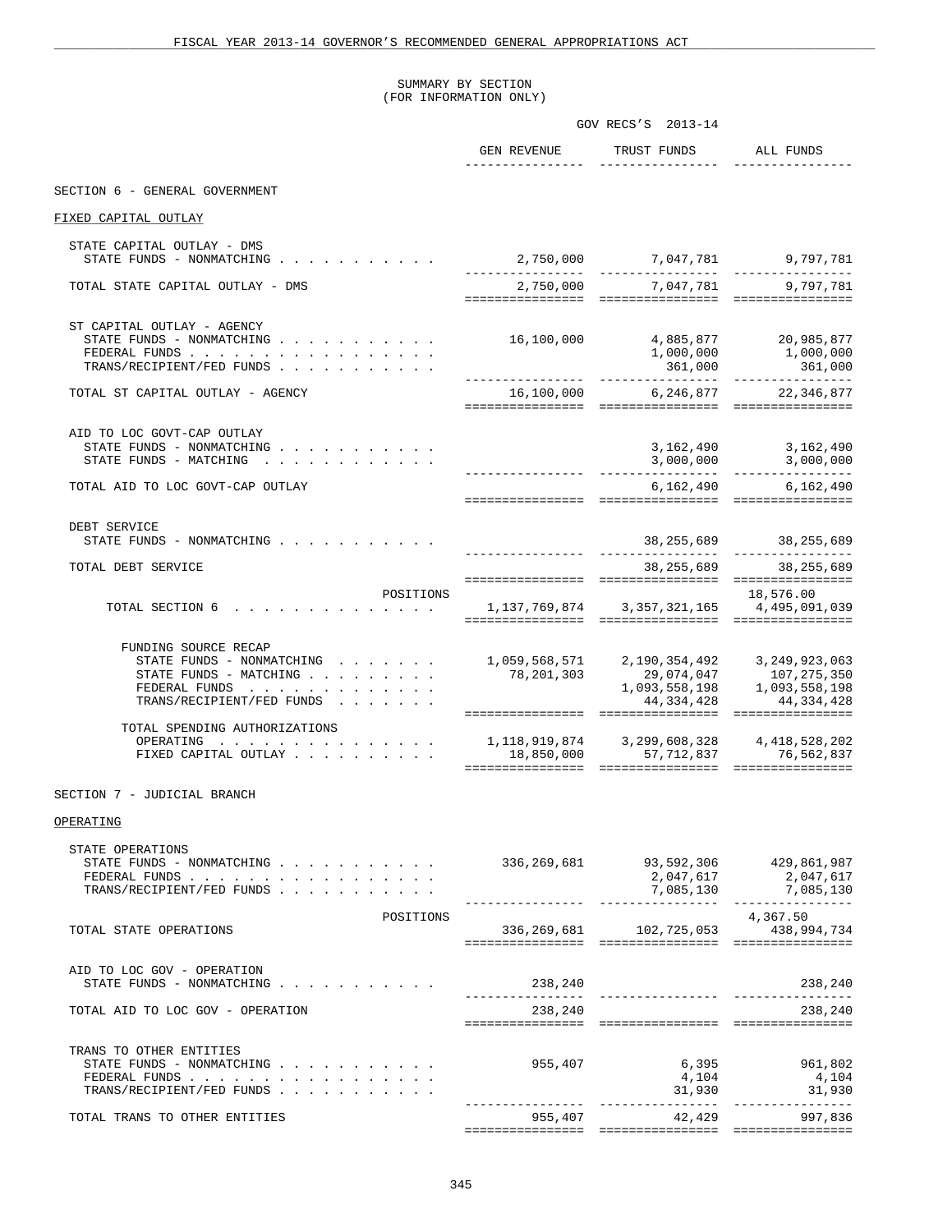# SUMMARY BY SECTION (FOR INFORMATION ONLY)

|                                                                                                                                                                                                                                                                                                                                                                                                                                                                                                          |                               | GOV RECS'S 2013-14                                                            |                                                  |
|----------------------------------------------------------------------------------------------------------------------------------------------------------------------------------------------------------------------------------------------------------------------------------------------------------------------------------------------------------------------------------------------------------------------------------------------------------------------------------------------------------|-------------------------------|-------------------------------------------------------------------------------|--------------------------------------------------|
|                                                                                                                                                                                                                                                                                                                                                                                                                                                                                                          |                               | GEN REVENUE TRUST FUNDS ALL FUNDS                                             |                                                  |
| SECTION 7 - JUDICIAL BRANCH                                                                                                                                                                                                                                                                                                                                                                                                                                                                              |                               |                                                                               |                                                  |
| FIXED CAPITAL OUTLAY                                                                                                                                                                                                                                                                                                                                                                                                                                                                                     |                               |                                                                               |                                                  |
| STATE CAPITAL OUTLAY - DMS<br>STATE FUNDS - NONMATCHING $\cdot$                                                                                                                                                                                                                                                                                                                                                                                                                                          | 4,048,342                     |                                                                               | 4,048,342                                        |
| TOTAL STATE CAPITAL OUTLAY - DMS                                                                                                                                                                                                                                                                                                                                                                                                                                                                         | 4,048,342                     |                                                                               | 4,048,342<br>=================                   |
| ST CAPITAL OUTLAY - AGENCY<br>STATE FUNDS - NONMATCHING                                                                                                                                                                                                                                                                                                                                                                                                                                                  | 174,900                       |                                                                               | 174,900                                          |
| TOTAL ST CAPITAL OUTLAY - AGENCY                                                                                                                                                                                                                                                                                                                                                                                                                                                                         | 174,900                       |                                                                               | 174,900                                          |
| POSITIONS<br>TOTAL SECTION 7<br>$\mathbf{r} = \mathbf{r} \times \mathbf{r} = \mathbf{r} \times \mathbf{r} = \mathbf{r} \times \mathbf{r} = \mathbf{r} \times \mathbf{r} = \mathbf{r} \times \mathbf{r} = \mathbf{r} \times \mathbf{r} = \mathbf{r} \times \mathbf{r} = \mathbf{r} \times \mathbf{r} = \mathbf{r} \times \mathbf{r} = \mathbf{r} \times \mathbf{r} = \mathbf{r} \times \mathbf{r} = \mathbf{r} \times \mathbf{r} = \mathbf{r} \times \mathbf{r} = \mathbf{r} \times \mathbf{r} = \mathbf$ |                               | 341,686,570 102,767,482 444,454,052<br>====================================== | ================<br>4,367.50<br>================ |
| FUNDING SOURCE RECAP<br>STATE FUNDS - NONMATCHING $\cdot \cdot \cdot \cdot \cdot$<br>FEDERAL FUNDS<br>TRANS/RECIPIENT/FED FUNDS                                                                                                                                                                                                                                                                                                                                                                          |                               | 341,686,570 93,598,701 435,285,271<br>=================                       | 2,051,721 2,051,721<br>7,117,060 7,117,060       |
| TOTAL SPENDING AUTHORIZATIONS<br>$\ldots$ 337,463,328 102,767,482 440,230,810<br>OPERATING<br>FIXED CAPITAL OUTLAY                                                                                                                                                                                                                                                                                                                                                                                       | 4,223,242<br>================ | -----------------                                                             | 4, 223, 242<br>=================                 |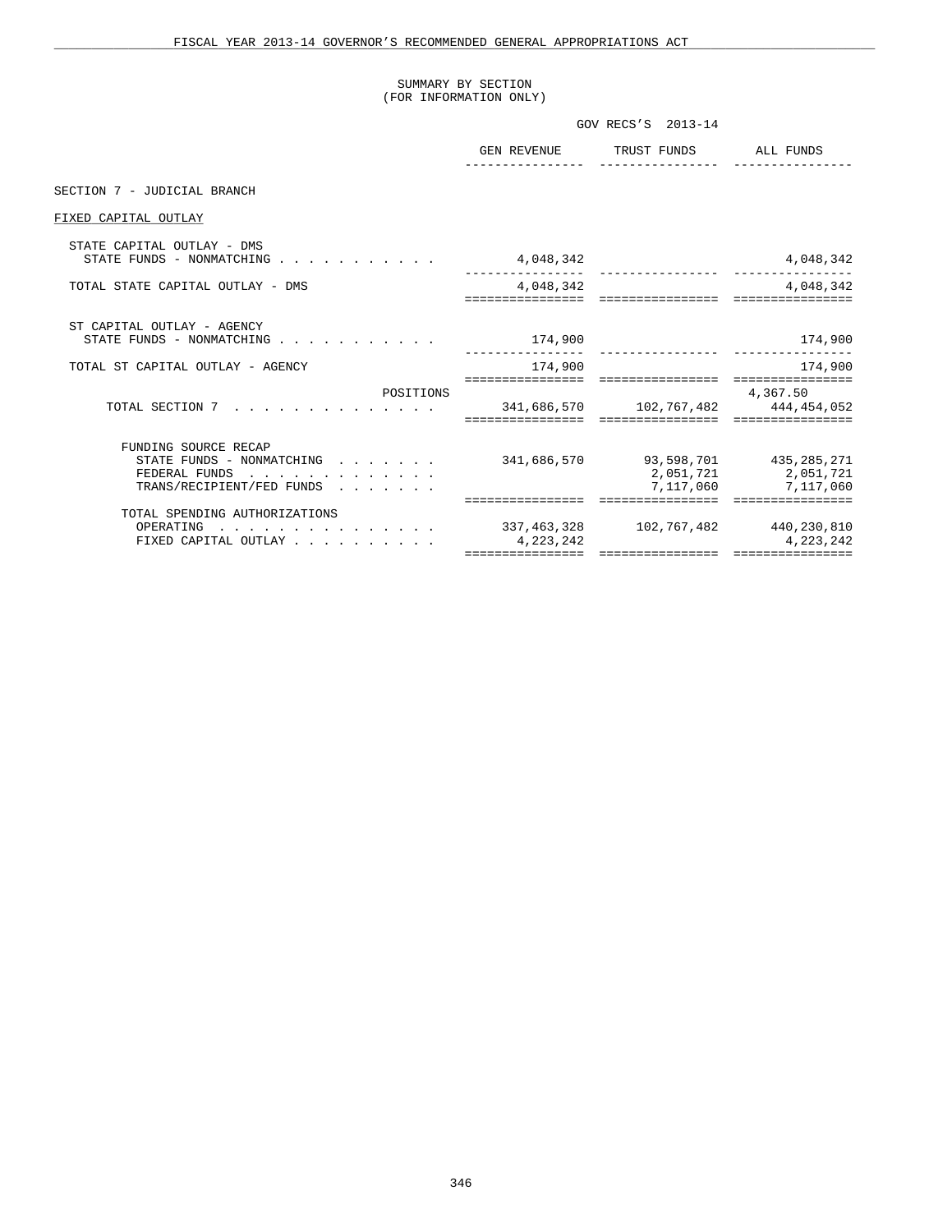# SUMMARY FOR ALL SECTIONS (FOR INFORMATION ONLY)

|                                                                                                                                                                                      | GOV RECS'S 2013-14              |                                                                                                   |                                                                                   |  |
|--------------------------------------------------------------------------------------------------------------------------------------------------------------------------------------|---------------------------------|---------------------------------------------------------------------------------------------------|-----------------------------------------------------------------------------------|--|
|                                                                                                                                                                                      | <b>GEN REVENUE</b>              | TRUST FUNDS                                                                                       | ALL FUNDS                                                                         |  |
| ALL SECTIONS                                                                                                                                                                         |                                 |                                                                                                   |                                                                                   |  |
| OPERATING                                                                                                                                                                            |                                 |                                                                                                   |                                                                                   |  |
| STATE OPERATIONS<br>STATE FUNDS - NONMATCHING $\cdot$<br>STATE FUNDS - MATCHING<br>FEDERAL FUNDS<br>TRANS/RECIPIENT/FED FUNDS                                                        | 4,476,079,811<br>530,336,228    | 4,163,124,217<br>786,914,657<br>2,742,643,390<br>299, 163, 864<br>______________                  | 8,639,204,028<br>1,317,250,885<br>2,742,643,390<br>299, 163, 864                  |  |
| POSITIONS<br>TOTAL STATE OPERATIONS                                                                                                                                                  | 5,006,416,039                   | 7,991,846,128                                                                                     | 114,283.00<br>12,998,262,167<br>================                                  |  |
| AID TO LOC GOV - OPERATION<br>STATE FUNDS - NONMATCHING<br>STATE FUNDS - MATCHING<br>FEDERAL FUNDS<br>TRANS/RECIPIENT/FED FUNDS                                                      | 11,470,209,469<br>1,197,499,859 | 3,526,100,679<br>333,900,710<br>3,071,016,994<br>187, 321, 008<br>. _ _ _ _ _ _ _ _ _ _ _ _ _ _ _ | 14,996,310,148<br>1,531,400,569<br>3,071,016,994<br>187,321,008<br>. <u>.</u>     |  |
| TOTAL AID TO LOC GOV - OPERATION                                                                                                                                                     |                                 | 12,667,709,328 7,118,339,391                                                                      | 19,786,048,719                                                                    |  |
| PYMT OF PEN, BEN & CLAIMS<br>STATE FUNDS - NONMATCHING<br>STATE FUNDS - MATCHING<br>FEDERAL FUNDS                                                                                    | 190,848,391<br>21,979,850       | 24,756,190                                                                                        | 383,877,602 574,725,993<br>21,979,850<br>24,756,190<br>---------------            |  |
| TOTAL PYMT OF PEN, BEN & CLAIMS                                                                                                                                                      | 212,828,241                     | 408,633,792                                                                                       | 621,462,033                                                                       |  |
| PASS THRU/ST & FED FUNDS<br>STATE FUNDS - NONMATCHING<br>FEDERAL FUNDS                                                                                                               | 2,803,417,162                   | 409,428,338<br>3,007,603,827<br>-----------------                                                 | 3, 212, 845, 500<br>3,007,603,827                                                 |  |
| TOTAL PASS THRU/ST & FED FUNDS                                                                                                                                                       | 2,803,417,162                   | 3,417,032,165                                                                                     | 6,220,449,327                                                                     |  |
| MEDICAID AND TANF<br>STATE FUNDS - NONMATCHING<br>STATE FUNDS - MATCHING $\cdot \cdot \cdot \cdot \cdot \cdot \cdot \cdot \cdot \cdot$<br>FEDERAL FUNDS<br>TRANS/RECIPIENT/FED FUNDS | 9,779,812<br>5,877,020,035      | 876,992<br>3,614,428,261<br>13,088,531,043<br>542, 219, 795<br>________________                   | 10,656,804<br>9,491,448,296<br>13,088,531,043<br>542, 219, 795<br>--------------- |  |
| TOTAL MEDICAID AND TANF                                                                                                                                                              |                                 | 5,886,799,847 17,246,056,091                                                                      | 23, 132, 855, 938                                                                 |  |
| TRANS TO OTHER ENTITIES<br>STATE FUNDS - NONMATCHING<br>STATE FUNDS - MATCHING<br>FEDERAL FUNDS<br>TRANS/RECIPIENT/FED FUNDS                                                         | 71,012,765<br>47,041,116        | 107,784,646<br>5,255,932<br>68,674,172<br>1,469,566                                               | 178,797,411<br>52,297,048<br>68,674,172<br>1,469,566                              |  |
| TOTAL TRANS TO OTHER ENTITIES                                                                                                                                                        |                                 | 118,053,881 183,184,316 301,238,197                                                               |                                                                                   |  |
| FIXED CAPITAL OUTLAY                                                                                                                                                                 |                                 |                                                                                                   |                                                                                   |  |
| STATE CAPITAL OUTLAY - DMS<br>STATE FUNDS - NONMATCHING                                                                                                                              |                                 |                                                                                                   | 13,846,123                                                                        |  |
| TOTAL STATE CAPITAL OUTLAY - DMS                                                                                                                                                     | 6,798,342                       | 7,047,781                                                                                         | 13,846,123                                                                        |  |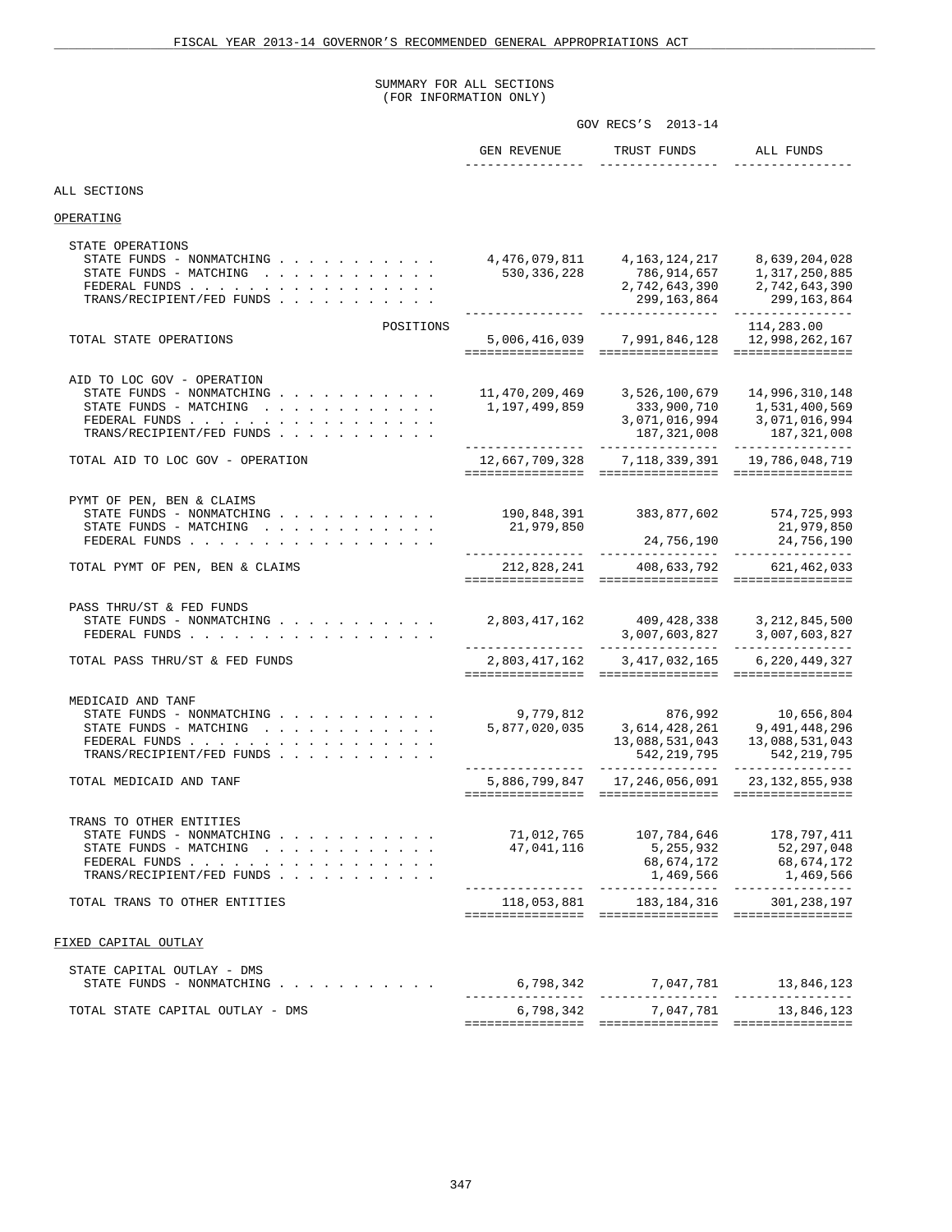#### SUMMARY FOR ALL SECTIONS (FOR INFORMATION ONLY)

|                                                                                                                                                                         | GOV RECS'S 2013-14                                |                                                                                            |                                                                                                                                                                                              |  |
|-------------------------------------------------------------------------------------------------------------------------------------------------------------------------|---------------------------------------------------|--------------------------------------------------------------------------------------------|----------------------------------------------------------------------------------------------------------------------------------------------------------------------------------------------|--|
|                                                                                                                                                                         | GEN REVENUE                                       | TRUST FUNDS                                                                                | ALL FUNDS                                                                                                                                                                                    |  |
| ALL SECTIONS                                                                                                                                                            |                                                   |                                                                                            |                                                                                                                                                                                              |  |
| FIXED CAPITAL OUTLAY                                                                                                                                                    |                                                   |                                                                                            |                                                                                                                                                                                              |  |
| ST CAPITAL OUTLAY - AGENCY<br>STATE FUNDS - NONMATCHING<br>STATE FUNDS - MATCHING<br>FEDERAL FUNDS<br>TRANS/RECIPIENT/FED FUNDS                                         | 51,114,474                                        |                                                                                            | 242,485,951 293,600,425<br>$\begin{array}{ccc} 2\, , 000\, , 000 & 2\, , 000\, , 000 \\ 10\, , 011\, , 300 & 10\, , 011\, , 300 \\ 361\, , 000 & 361\, , 000 \end{array}$<br>_______________ |  |
| TOTAL ST CAPITAL OUTLAY - AGENCY                                                                                                                                        |                                                   | 51, 114, 474 254, 858, 251 305, 972, 725                                                   |                                                                                                                                                                                              |  |
| STATE CAPITAL OUTLAY - DOT<br>STATE FUNDS - NONMATCHING<br>STATE FUNDS - MATCHING<br>FEDERAL FUNDS<br>TOTAL STATE CAPITAL OUTLAY - DOT                                  |                                                   |                                                                                            | 5, 135, 652, 007 5, 135, 652, 007<br>59, 385, 780<br>2, 955, 790, 689<br>2, 955, 790, 689<br>8,150,828,476 8,150,828,476                                                                     |  |
| STATE CAPITAL OUTLAY-PECO<br>STATE FUNDS - NONMATCHING                                                                                                                  |                                                   | 228,954,885 145,648,334 374,603,219                                                        |                                                                                                                                                                                              |  |
| TOTAL STATE CAPITAL OUTLAY-PECO                                                                                                                                         |                                                   | 228,954,885 145,648,334 374,603,219                                                        |                                                                                                                                                                                              |  |
| AID TO LOC GOVT-CAP OUTLAY<br>STATE FUNDS - NONMATCHING<br>STATE FUNDS - MATCHING<br>FEDERAL FUNDS                                                                      | 36,300,000                                        | 15,654,407<br>________________                                                             | 96, 305, 318 132, 605, 318<br>15,654,407<br>248, 413, 498 248, 413, 498<br>_________________                                                                                                 |  |
| TOTAL AID TO LOC GOVT-CAP OUTLAY                                                                                                                                        |                                                   | 36,300,000 360,373,223 396,673,223                                                         |                                                                                                                                                                                              |  |
| DEBT SERVICE<br>STATE FUNDS - NONMATCHING                                                                                                                               |                                                   | 74, 145, 628   1, 811, 686, 536   1, 885, 832, 164<br>_______________                      | ---------------                                                                                                                                                                              |  |
| TOTAL DEBT SERVICE                                                                                                                                                      | 74,145,628                                        |                                                                                            | 1,811,686,536 1,885,832,164                                                                                                                                                                  |  |
| POSITIONS<br>TOTAL ALL SECTIONS                                                                                                                                         | 27,092,537,827 47,095,534,484 74,188,072,311      |                                                                                            | 114,283.00                                                                                                                                                                                   |  |
| FUNDING SOURCE RECAP<br>STATE FUNDS - NONMATCHING<br>STATE FUNDS - MATCHING<br>FEDERAL FUNDS<br>TRANS/RECIPIENT/FED FUNDS<br>TOTAL SPENDING AUTHORIZATIONS<br>OPERATING | 19,418,660,739<br>7,673,877,088<br>26,695,224,498 | 16,030,018,401<br>4,817,539,747<br>25, 217, 441, 103<br>1,030,535,233<br>36, 365, 091, 883 | 35,448,679,140<br>12,491,416,835<br>25, 217, 441, 103<br>1,030,535,233<br>63,060,316,381                                                                                                     |  |
| FIXED CAPITAL OUTLAY                                                                                                                                                    | 397,313,329                                       | 10,730,442,601                                                                             | 11, 127, 755, 930                                                                                                                                                                            |  |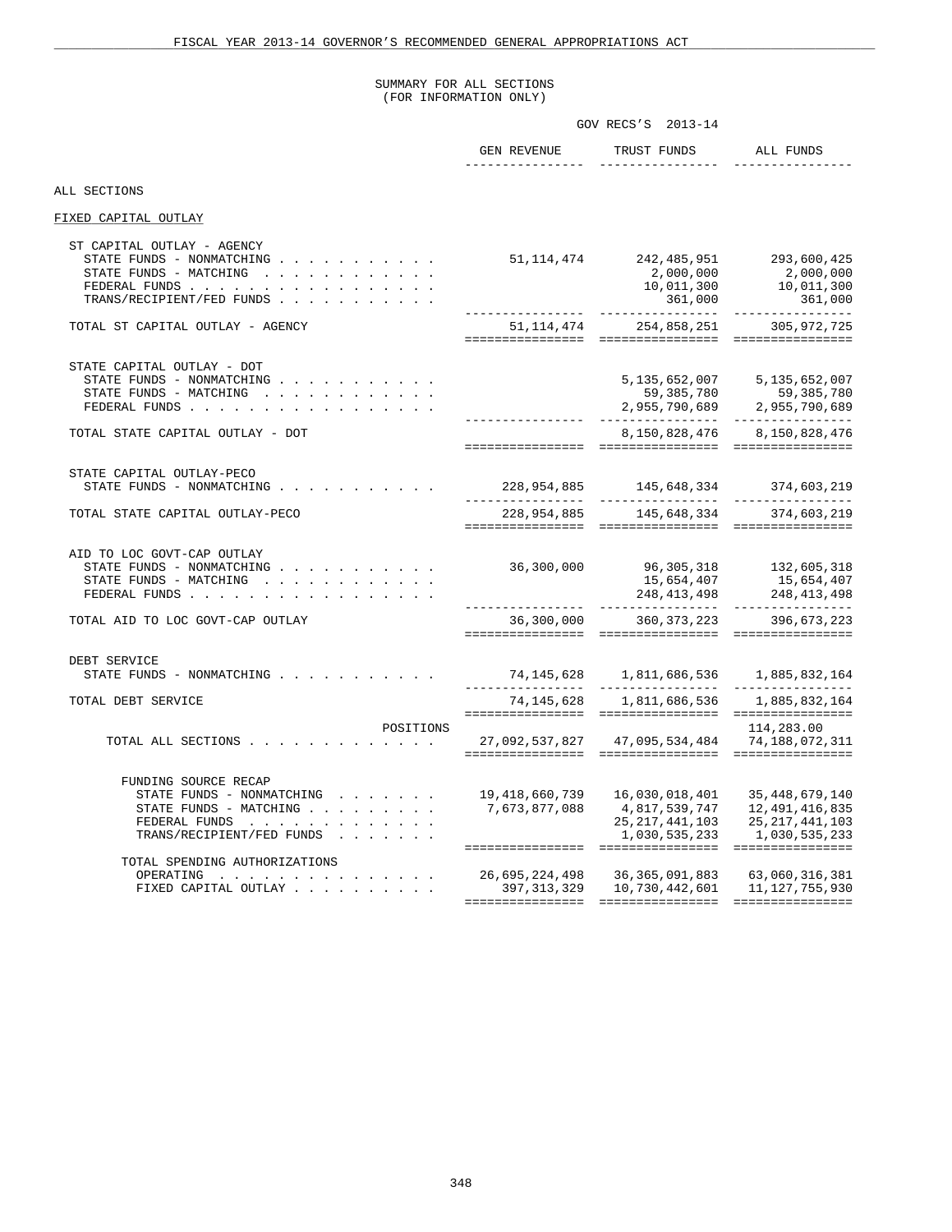# GOV RECS'S 2013-14 (\$ IN MILLIONS)

|                                                                                                                                                                                                                                                                                   | GENERAL<br>REVENUE |                                                                                      | LOTTERY PECO                                                                         | TOBACCO                     | OTHER<br>TRUST                                                                                                                                                                                                                                                                                                                     | ALL<br>FUNDS | POSITIONS                                                                                                                                                                                                                                                      |
|-----------------------------------------------------------------------------------------------------------------------------------------------------------------------------------------------------------------------------------------------------------------------------------|--------------------|--------------------------------------------------------------------------------------|--------------------------------------------------------------------------------------|-----------------------------|------------------------------------------------------------------------------------------------------------------------------------------------------------------------------------------------------------------------------------------------------------------------------------------------------------------------------------|--------------|----------------------------------------------------------------------------------------------------------------------------------------------------------------------------------------------------------------------------------------------------------------|
| OPERATING                                                                                                                                                                                                                                                                         |                    |                                                                                      |                                                                                      |                             |                                                                                                                                                                                                                                                                                                                                    |              |                                                                                                                                                                                                                                                                |
| SECTION 1 - EDUCATION ENHANCEMENT                                                                                                                                                                                                                                                 |                    |                                                                                      |                                                                                      |                             |                                                                                                                                                                                                                                                                                                                                    |              |                                                                                                                                                                                                                                                                |
|                                                                                                                                                                                                                                                                                   |                    |                                                                                      |                                                                                      |                             |                                                                                                                                                                                                                                                                                                                                    |              |                                                                                                                                                                                                                                                                |
| TOTAL SECTION 1                                                                                                                                                                                                                                                                   | $\overline{0}$ .   |                                                                                      |                                                                                      | $1,356.1$ .0 .0 .0          |                                                                                                                                                                                                                                                                                                                                    |              | $1,356.1$ .00                                                                                                                                                                                                                                                  |
|                                                                                                                                                                                                                                                                                   |                    |                                                                                      |                                                                                      |                             |                                                                                                                                                                                                                                                                                                                                    |              |                                                                                                                                                                                                                                                                |
| SECTION 2 - EDUCATION (ALL OTHER FUNDS)                                                                                                                                                                                                                                           |                    |                                                                                      |                                                                                      |                             |                                                                                                                                                                                                                                                                                                                                    |              |                                                                                                                                                                                                                                                                |
|                                                                                                                                                                                                                                                                                   |                    |                                                                                      |                                                                                      |                             |                                                                                                                                                                                                                                                                                                                                    |              |                                                                                                                                                                                                                                                                |
| TOTAL SECTION 2                                                                                                                                                                                                                                                                   |                    |                                                                                      |                                                                                      |                             |                                                                                                                                                                                                                                                                                                                                    |              | $14,072.9$ .0 .0 .0 .0 $4,789.8$ $18,862.7$ $2,367.25$                                                                                                                                                                                                         |
| EDUCATION RECAP<br>$EDUCATION/EARLY LEARNING$ 564.9<br>EDUCATION/EARLY LEARNING 564.9 0.0 0.0 448.2 1,013.0 97.00<br>EDUCATION/PUBLIC SCHOOLS 10,338.7 622.6 0.0 0.0 2,236.7 13,198.0 0.00<br>EDUCATION/COMM COLLEGES 959.8 180.8 0.0 0.0 1,140.6 0.00<br>EDUCATION/UNIVERSITIES. |                    |                                                                                      |                                                                                      |                             |                                                                                                                                                                                                                                                                                                                                    |              |                                                                                                                                                                                                                                                                |
| TOTAL EDUCATION RECAP 14,072.9 1,356.1 .0 0 0 4,789.8 20,218.7 2,367.25                                                                                                                                                                                                           |                    |                                                                                      |                                                                                      |                             |                                                                                                                                                                                                                                                                                                                                    |              |                                                                                                                                                                                                                                                                |
| SECTION 3 - HUMAN SERVICES<br>AGENCY/HEALTH CARE ADMIN 5,458.1 0 0.0 153.7 18,220.3 23,832.1 1,660.00<br>AGENCY/PERSONS WITH DISABL 475.3 0 0.0 0627.1 1,102.4 2,908.00<br>CHILDREN & FAMILIES 1,399.1 0 0.0 132.2 1,286.6 2,817.9 11,603.00<br>EL                                |                    |                                                                                      |                                                                                      |                             |                                                                                                                                                                                                                                                                                                                                    |              |                                                                                                                                                                                                                                                                |
|                                                                                                                                                                                                                                                                                   |                    |                                                                                      |                                                                                      |                             |                                                                                                                                                                                                                                                                                                                                    |              |                                                                                                                                                                                                                                                                |
| TOTAL SECTION 3                                                                                                                                                                                                                                                                   |                    |                                                                                      |                                                                                      |                             |                                                                                                                                                                                                                                                                                                                                    |              |                                                                                                                                                                                                                                                                |
| SECTION 4 - CRIMINAL JUSTICE AND CORRECTIONS                                                                                                                                                                                                                                      |                    |                                                                                      |                                                                                      |                             |                                                                                                                                                                                                                                                                                                                                    |              |                                                                                                                                                                                                                                                                |
| CORRECTIONS, DEPT OF 2,020.0 0<br>JUSTICE ADMINISTRATION 653.5 0<br>JUVENILE JUSTICE, DEPT OF 347.2 0<br>LAW ENFORCEMENT, DEPT OF 87.8 0<br>LEGAL AFFAIRS/ATTY GENERAL 38.7 0<br>CLEGAL AFFAIRS/ATTY GENERAL.<br>PAROLE COMMISSION                                                | 8.0                | $\cdot$ 0                                                                            | $\cdot$ 0                                                                            |                             | $\begin{matrix} 0 & 0 \\ 0 & 0 \\ 0 & 0 \\ 0 & 0 \\ 0 & 0 \\ 0 & 0 \\ 0 & 0 \\ 0 & 0 \\ 0 & 0 \\ 0 & 0 & 0 \\ 0 & 0 & 0 \\ 0 & 0 & 0 \\ 0 & 0 & 0 & 0 \\ 0 & 0 & 0 & 0 \\ 0 & 0 & 0 & 0 & 0 \\ 0 & 0 & 0 & 0 & 0 \\ 0 & 0 & 0 & 0 & 0 & 0 \\ 0 & 0 & 0 & 0 & 0 & 0 \\ 0 & 0 & 0 & 0 & 0 & 0 \\ 0 & 0 & 0 & 0 & 0 & 0 & 0 \\ 0 & 0$ |              | 8.0 120.00                                                                                                                                                                                                                                                     |
| TOTAL SECTION 4                                                                                                                                                                                                                                                                   | 3, 155.2           | $\overline{0}$                                                                       | $\overline{0}$                                                                       |                             | $.0 \qquad 1,066.6 \qquad 4,221.8$                                                                                                                                                                                                                                                                                                 |              | 39,711.75                                                                                                                                                                                                                                                      |
| SECTION 5 - NATURAL RESOURCES/ENVIRONMENT/GROWTH MANAGEMENT/TRANSPORTATION                                                                                                                                                                                                        |                    |                                                                                      |                                                                                      |                             |                                                                                                                                                                                                                                                                                                                                    |              |                                                                                                                                                                                                                                                                |
| 4GRIC/CONSUMER SVCS/COMMR 119.7 0 0 0 0 1,295.8 1,415.5 3,526.75<br>ENVIR PROTECTION, DEPT OF 15.6 0 0 0 0 366.3 382.0 3,114.50<br>FISH/WILDLIFE CONSERV COMM 24.7 0 0 0 0 261.0 285.8 2,098.50<br>TRANSPORTATION, DEPT O                                                         |                    |                                                                                      |                                                                                      |                             |                                                                                                                                                                                                                                                                                                                                    |              |                                                                                                                                                                                                                                                                |
| TOTAL SECTION 5                                                                                                                                                                                                                                                                   |                    |                                                                                      |                                                                                      |                             |                                                                                                                                                                                                                                                                                                                                    |              | $160.1 \qquad \qquad .0 \qquad \qquad .0 \qquad \qquad .0 \qquad \qquad .0 \qquad \qquad 2 \, ,698 \, .0 \qquad \qquad 2 \, ,858 \, .1 \quad \  15 \, ,474 \, .75$                                                                                             |
| SECTION 6 - GENERAL GOVERNMENT                                                                                                                                                                                                                                                    |                    |                                                                                      |                                                                                      |                             |                                                                                                                                                                                                                                                                                                                                    |              |                                                                                                                                                                                                                                                                |
| ADMINISTERED FUNDS<br>BUSINESS/PROFESSIONAL REG<br>CITRUS, DEPT OF<br>ECONOMIC OPPORTUNITY<br>FINANCIAL SERVICES                                                                                                                                                                  |                    | $\overline{\phantom{a}}$ .0<br>$\cdot$ 0<br>$\overline{\phantom{0}}$ .<br>$21.9$ . 0 | $\cdot$ 0<br>$\begin{array}{c} . & 0 \\ . & 0 \end{array}$<br>$\cdot$ 0<br>$\cdot$ 0 | $\ddot{\cdot}$<br>$\cdot$ 0 |                                                                                                                                                                                                                                                                                                                                    |              | $\begin{array}{cccc} 208.0 & \quad & 466.0 & \quad & .00 \\ 130.7 & \quad & 131.2 & \quad 1,582.25 \end{array}$<br>$\begin{array}{cccccc} .0 & & & 59.0 & & & 59.0 & & & 50.00 \\ .0 & & & 865.6 & & 1,183.3 & & 1,625.00 \end{array}$<br>265.2 287.1 2,532.00 |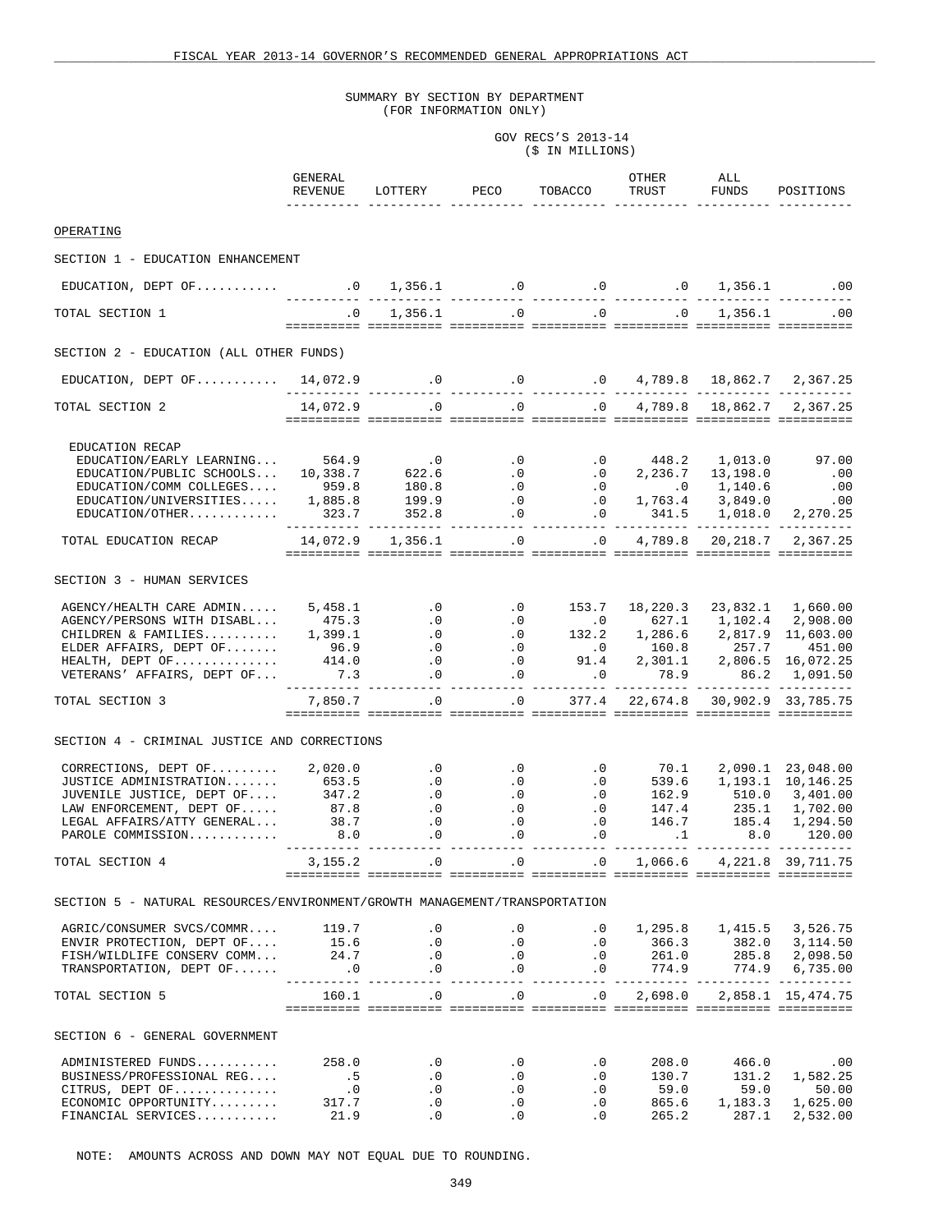GOV RECS'S 2013-14 (\$ IN MILLIONS)

|                                                                                                                                                                                                                                                           | GENERAL<br>REVENUE                                                                                                                                                                                                                                                                                                          | LOTTERY PECO                                            | TOBACCO                                                    | OTHER<br>TRUST                                | ALL<br>FUNDS | POSITIONS                                |
|-----------------------------------------------------------------------------------------------------------------------------------------------------------------------------------------------------------------------------------------------------------|-----------------------------------------------------------------------------------------------------------------------------------------------------------------------------------------------------------------------------------------------------------------------------------------------------------------------------|---------------------------------------------------------|------------------------------------------------------------|-----------------------------------------------|--------------|------------------------------------------|
| OPERATING                                                                                                                                                                                                                                                 |                                                                                                                                                                                                                                                                                                                             |                                                         |                                                            |                                               |              |                                          |
| SECTION 6 - GENERAL GOVERNMENT                                                                                                                                                                                                                            |                                                                                                                                                                                                                                                                                                                             |                                                         |                                                            |                                               |              |                                          |
| GOVERNOR, EXECUTIVE OFFICE $37.0$ .0<br>HIWAY SAFETY/MTR VEH, DEPT<br>LEGISLATIVE BRANCH<br>LOTTERY, DEPARTMENT OF THE<br>MANAGEMENT SRVCS, DEPT OF<br>MILITARY AFFAIRS, DEPT OF<br>PUBLIC SERVICE COMMISSION<br>REVENUE, DEPARTMENT OF<br>STATE, DEPT OF | $\begin{array}{cccccccc} 37.0 & .0 & .0 & .0 & 0 & 241.2 & 278.3 & 428.00 \\ .0 & .0 & .0 & .0 & .0 & 420.0 & 420.0 & 4,427.00 \\ 189.2 & .0 & .0 & .0 & .0 & 2.4 & 191.6 & .00 \\ .0 & .0 & .0 & .0 & .0 & 156.8 & 156.8 & 418.00 \\ 32.1 & .0 & .0 & .0 & .0 & 42.4 & 60.7 & 414.00 \\ .0 & .0 & .0 & .0 & .0 & 42.4 & 6$ |                                                         |                                                            |                                               |              |                                          |
| TOTAL SECTION 6                                                                                                                                                                                                                                           |                                                                                                                                                                                                                                                                                                                             | $1,118.9$ .0 .0 .0 .0 3,299.6 4,418.5 18,576.00         |                                                            |                                               |              |                                          |
| SECTION 7 - JUDICIAL BRANCH                                                                                                                                                                                                                               |                                                                                                                                                                                                                                                                                                                             |                                                         |                                                            |                                               |              |                                          |
|                                                                                                                                                                                                                                                           |                                                                                                                                                                                                                                                                                                                             |                                                         |                                                            |                                               |              |                                          |
| TOTAL SECTION 7                                                                                                                                                                                                                                           |                                                                                                                                                                                                                                                                                                                             |                                                         |                                                            |                                               |              |                                          |
| TOTAL OPERATING                                                                                                                                                                                                                                           |                                                                                                                                                                                                                                                                                                                             |                                                         |                                                            |                                               |              |                                          |
| FIXED CAPITAL OUTLAY                                                                                                                                                                                                                                      |                                                                                                                                                                                                                                                                                                                             |                                                         |                                                            |                                               |              |                                          |
| SECTION 1 - EDUCATION ENHANCEMENT                                                                                                                                                                                                                         |                                                                                                                                                                                                                                                                                                                             |                                                         |                                                            |                                               |              |                                          |
|                                                                                                                                                                                                                                                           |                                                                                                                                                                                                                                                                                                                             |                                                         |                                                            |                                               |              |                                          |
| TOTAL SECTION 1                                                                                                                                                                                                                                           |                                                                                                                                                                                                                                                                                                                             | $\begin{matrix} .0 & 319.7 & .0 & .0 & .0 \end{matrix}$ |                                                            |                                               |              | 319.7 .00                                |
| SECTION 2 - EDUCATION (ALL OTHER FUNDS)                                                                                                                                                                                                                   |                                                                                                                                                                                                                                                                                                                             |                                                         |                                                            |                                               |              |                                          |
| EDUCATION, DEPT OF 229.0 0.0 1,014.0 0.0 242.9 1,485.9 00 0.0 EDUCATION, DEPT OF 229.0 0.0 1,014.0 0.0 242.9 1,485.9 00                                                                                                                                   |                                                                                                                                                                                                                                                                                                                             |                                                         |                                                            |                                               |              |                                          |
| TOTAL SECTION 2                                                                                                                                                                                                                                           | 229.0                                                                                                                                                                                                                                                                                                                       | $0 \t 1,014.0 \t 0 \t 242.9$                            |                                                            |                                               |              | 1,485.9 .00                              |
| EDUCATION RECAP<br>EDUCATION/EARLY LEARNING<br>EDUCATION/PUBLIC SCHOOLS 0 0.0 0.0 0.0 0.0 0.0<br>EDUCATION/PUBLIC SCHOOLS 0 0.0 0.0 0.0 0.0 0.0<br>EDUCATION/COMM COLLEGES 0 0.0 0.0 0.0 0.0 0.0 0.0<br>EDUCATION/OTHER 229.0 31<br>TOTAL EDUCATION RECAP |                                                                                                                                                                                                                                                                                                                             |                                                         |                                                            |                                               |              | 229.0 319.7 1,014.0 .0 242.9 1,805.6 .00 |
|                                                                                                                                                                                                                                                           |                                                                                                                                                                                                                                                                                                                             |                                                         |                                                            |                                               |              |                                          |
| SECTION 3 - HUMAN SERVICES                                                                                                                                                                                                                                |                                                                                                                                                                                                                                                                                                                             |                                                         |                                                            |                                               |              |                                          |
|                                                                                                                                                                                                                                                           |                                                                                                                                                                                                                                                                                                                             |                                                         |                                                            |                                               |              |                                          |
| TOTAL SECTION 3                                                                                                                                                                                                                                           |                                                                                                                                                                                                                                                                                                                             | $3.5$ .0 .0 .0 .0 15.6 19.1 .00                         |                                                            |                                               |              |                                          |
| SECTION 4 - CRIMINAL JUSTICE AND CORRECTIONS                                                                                                                                                                                                              |                                                                                                                                                                                                                                                                                                                             |                                                         |                                                            |                                               |              |                                          |
| CORRECTIONS, DEPT OF.<br>JUVENILE JUSTICE, DEPT OF 3.6 0.0 0.0                                                                                                                                                                                            | 75.3                                                                                                                                                                                                                                                                                                                        | $\overline{0}$ . $\overline{0}$ . $\overline{0}$        | $\overline{\phantom{a}}$ .0<br>$\overline{\phantom{a}}$ .0 | $\overline{\phantom{a}}$ .0<br>$\overline{0}$ | 75.3         | .00<br>$3.6$ .00                         |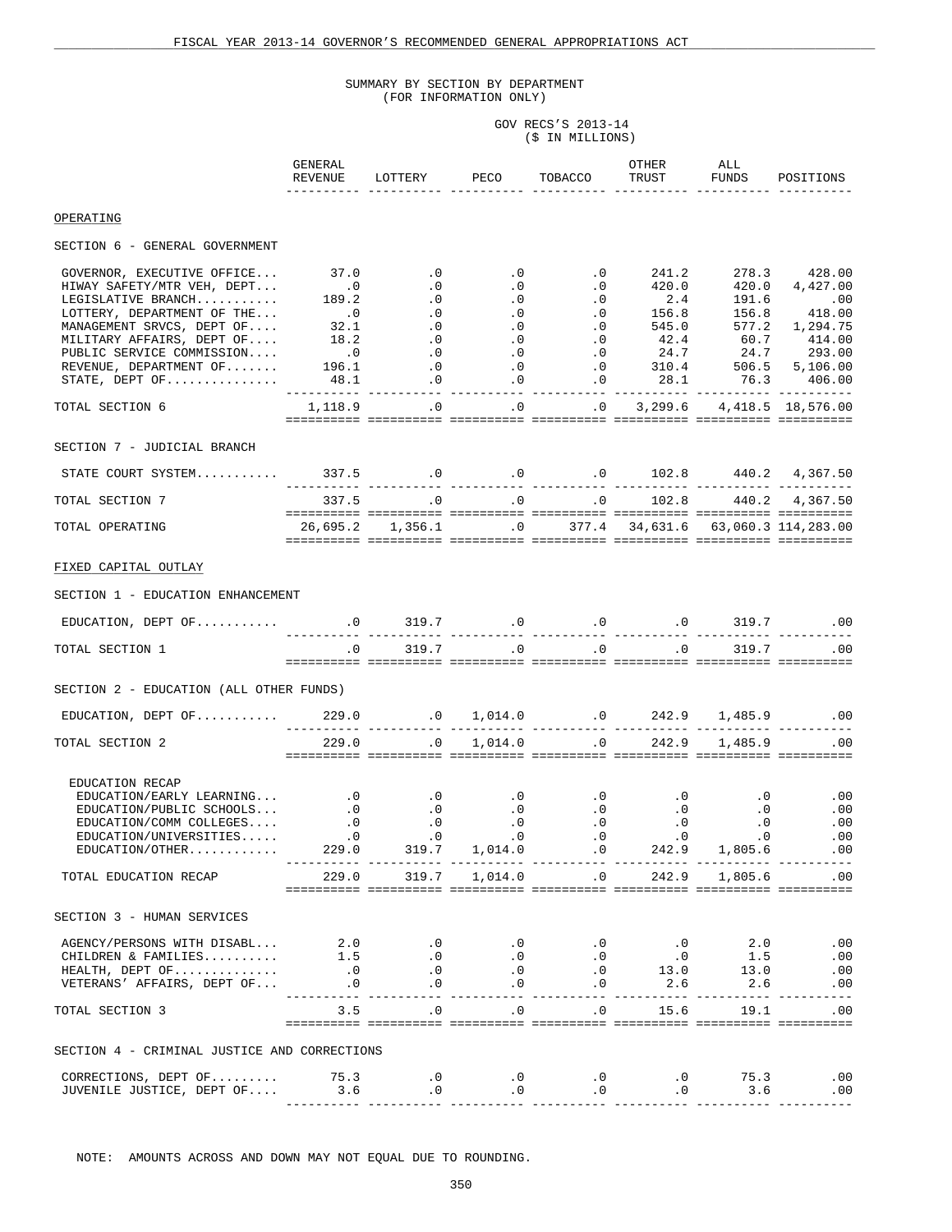# GOV RECS'S 2013-14 (\$ IN MILLIONS)

|                                                                                                                                                                                     | GENERAL                                                               |                                                                                         |                                                                                          |                                                                                    | OTHER                                                                                            | ALL                                      |                                        |
|-------------------------------------------------------------------------------------------------------------------------------------------------------------------------------------|-----------------------------------------------------------------------|-----------------------------------------------------------------------------------------|------------------------------------------------------------------------------------------|------------------------------------------------------------------------------------|--------------------------------------------------------------------------------------------------|------------------------------------------|----------------------------------------|
|                                                                                                                                                                                     | REVENUE                                                               | LOTTERY PECO                                                                            |                                                                                          | TOBACCO                                                                            | TRUST                                                                                            | FUNDS                                    | POSITIONS                              |
| FIXED CAPITAL OUTLAY                                                                                                                                                                |                                                                       |                                                                                         |                                                                                          |                                                                                    |                                                                                                  |                                          |                                        |
| SECTION 4 - CRIMINAL JUSTICE AND CORRECTIONS                                                                                                                                        |                                                                       |                                                                                         |                                                                                          |                                                                                    |                                                                                                  |                                          |                                        |
| TOTAL SECTION 4                                                                                                                                                                     |                                                                       | 78.9 0.0 0.0 0.0 78.9 0.0                                                               |                                                                                          |                                                                                    |                                                                                                  |                                          |                                        |
| SECTION 5 - NATURAL RESOURCES/ENVIRONMENT/GROWTH MANAGEMENT/TRANSPORTATION                                                                                                          |                                                                       |                                                                                         |                                                                                          |                                                                                    |                                                                                                  |                                          |                                        |
| AGRIC/CONSUMER SVCS/COMMR 1.0 .0 .0 .0 1.3 2.3<br>ENVIR PROTECTION, DEPT OF 61.8 .0 .0 .0 .0 760.7 822.5<br>FISH/WILDLIFE CONSERV COMM 0 .0 .0 .0 7.9 7.9<br>TRANSPORTATION DEPT OF |                                                                       |                                                                                         |                                                                                          |                                                                                    |                                                                                                  |                                          | .00                                    |
|                                                                                                                                                                                     |                                                                       |                                                                                         |                                                                                          |                                                                                    |                                                                                                  |                                          | .00<br>.00                             |
|                                                                                                                                                                                     |                                                                       |                                                                                         |                                                                                          |                                                                                    |                                                                                                  | 8,310.6 8,310.6                          | .00                                    |
| TOTAL SECTION 5                                                                                                                                                                     | 62.9                                                                  | $\cdot$ 0                                                                               | $\cdot$ 0                                                                                | $\overline{\phantom{a}}$ .0                                                        | ------- ---------- ----------- -                                                                 | 9,080.5 9,143.3                          | .<br>.00                               |
| SECTION 6 - GENERAL GOVERNMENT                                                                                                                                                      |                                                                       |                                                                                         |                                                                                          |                                                                                    |                                                                                                  |                                          |                                        |
| ECONOMIC OPPORTUNITY                                                                                                                                                                | $\overline{\phantom{a}}$ .0                                           | $\overline{\phantom{a}}$ .0                                                             | $\overline{\phantom{0}}$ .                                                               | $\cdot$ 0                                                                          | 3.5                                                                                              | 3.5                                      | .00                                    |
| FINANCIAL SERVICES                                                                                                                                                                  | $\cdot$ 0                                                             | $\cdot$ 0                                                                               | $\overline{0}$                                                                           | $\overline{\phantom{a}}$ .0                                                        | $\ldots$                                                                                         | $\ldots$ 1                               | .00                                    |
| GOVERNOR, EXECUTIVE OFFICE<br>HIWAY SAFETY/MTR VEH, DEPT                                                                                                                            |                                                                       |                                                                                         | $\begin{array}{c} 0 \\ 0 \end{array}$                                                    |                                                                                    | $3.0$<br>$3.8$                                                                                   | 3.0<br>3.8                               | .00<br>.00                             |
| MANAGEMENT SRVCS, DEPT OF                                                                                                                                                           |                                                                       |                                                                                         |                                                                                          |                                                                                    | 46.3                                                                                             | 46.3                                     | .00                                    |
| MILITARY AFFAIRS, DEPT OF                                                                                                                                                           |                                                                       |                                                                                         |                                                                                          |                                                                                    |                                                                                                  | $1.0$ 16.0                               | .00                                    |
| STATE, DEPT OF                                                                                                                                                                      |                                                                       |                                                                                         |                                                                                          |                                                                                    | $\cdot$ 0<br>$- - - -$                                                                           | 3.9                                      | .00<br>$- - - -$                       |
| TOTAL SECTION 6                                                                                                                                                                     | 18.9                                                                  | <u>- sisisisis sisisisisi sisisisisi sisisisisi sisisisisi sisisisisi sisisisisi</u>    | $\overline{0}$<br>.0                                                                     | .0                                                                                 | 57.7                                                                                             | 76.6                                     | .00                                    |
| SECTION 7 - JUDICIAL BRANCH                                                                                                                                                         |                                                                       |                                                                                         |                                                                                          |                                                                                    |                                                                                                  |                                          |                                        |
| STATE COURT SYSTEM 4.2 4.2 0 0 0 0 0 0 0 4.2 0 0                                                                                                                                    |                                                                       |                                                                                         |                                                                                          |                                                                                    |                                                                                                  |                                          |                                        |
| TOTAL SECTION 7                                                                                                                                                                     | 4.2                                                                   |                                                                                         |                                                                                          | $\, .0\qquad \quad \, .0\qquad \quad \, .0\qquad \quad \, .0\qquad \quad \, 4.2\,$ |                                                                                                  |                                          | .00                                    |
| TOTAL FIXED CAPITAL OUTLAY 397.3 319.7 1,014.0 0 9,396.7 11,127.8 00                                                                                                                |                                                                       | <u>tititititi tititititi titititit titititit titititit titititit titititi titititit</u> |                                                                                          |                                                                                    |                                                                                                  |                                          |                                        |
| OPERATING AND FIXED CAPITAL OUTLAY                                                                                                                                                  |                                                                       |                                                                                         |                                                                                          |                                                                                    |                                                                                                  |                                          |                                        |
| SECTION 1 - EDUCATION ENHANCEMENT                                                                                                                                                   |                                                                       |                                                                                         |                                                                                          |                                                                                    |                                                                                                  |                                          |                                        |
|                                                                                                                                                                                     |                                                                       |                                                                                         |                                                                                          |                                                                                    |                                                                                                  |                                          | 1,675.8 .00                            |
| TOTAL SECTION 1                                                                                                                                                                     | $\cdot$ 0                                                             | 1,675.8                                                                                 |                                                                                          | .0<br>$\overline{0}$                                                               | $\overline{0}$                                                                                   | 1,675.8                                  | $.00 \,$                               |
| SECTION 2 - EDUCATION (ALL OTHER FUNDS)                                                                                                                                             |                                                                       |                                                                                         |                                                                                          |                                                                                    |                                                                                                  |                                          |                                        |
| EDUCATION, DEPT OF                                                                                                                                                                  | 14,301.8                                                              | $0 \t 1,014.0 \t 0 \t 5,032.7 \t 20,348.5 \t 2,367.25$                                  |                                                                                          |                                                                                    |                                                                                                  |                                          |                                        |
| TOTAL SECTION 2                                                                                                                                                                     | 14,301.8                                                              | $0 \qquad 1,014.0 \qquad \qquad 0 \qquad 5,032.7 \qquad 20,348.5 \qquad 2,367.25$       |                                                                                          |                                                                                    |                                                                                                  |                                          |                                        |
| EDUCATION RECAP<br>EDUCATION/EARLY LEARNING<br>EDUCATION/PUBLIC SCHOOLS<br>EDUCATION/COMM COLLEGES<br>EDUCATION/UNIVERSITIES<br>EDUCATION/OTHER.                                    | 564.9<br>10,338.7<br>959.8<br>1,885.8<br>552.7<br>----------- ------- | $\cdot$ 0<br>622.6<br>180.8<br>199.9<br>672.5                                           | $\cdot$ 0<br>$\cdot$ 0<br>$\cdot$ 0<br>$\overline{\phantom{0}}$ .0<br>1,014.0<br>---- -- | $\cdot$ 0<br>$\cdot$ 0<br>$\cdot$ 0                                                | 448.2<br>$\begin{array}{cccc} .0 & .0 & .1,140.6 \\ .0 & 1,763.4 & 3,849.0 \end{array}$<br>584.4 | 1,013.0<br>2, 236.7 13, 198.0<br>2,823.6 | 97.00<br>.00<br>.00<br>.00<br>2,270.25 |
| TOTAL EDUCATION RECAP                                                                                                                                                               | 14,301.8                                                              | 1,675.8                                                                                 | 1,014.0                                                                                  | $\cdot$ 0                                                                          | 5,032.7                                                                                          | 22,024.3                                 | 2,367.25                               |
|                                                                                                                                                                                     |                                                                       | <u> sisiisist ististist ististist ististist ististist ististist ististis ististis</u>   |                                                                                          |                                                                                    |                                                                                                  |                                          |                                        |